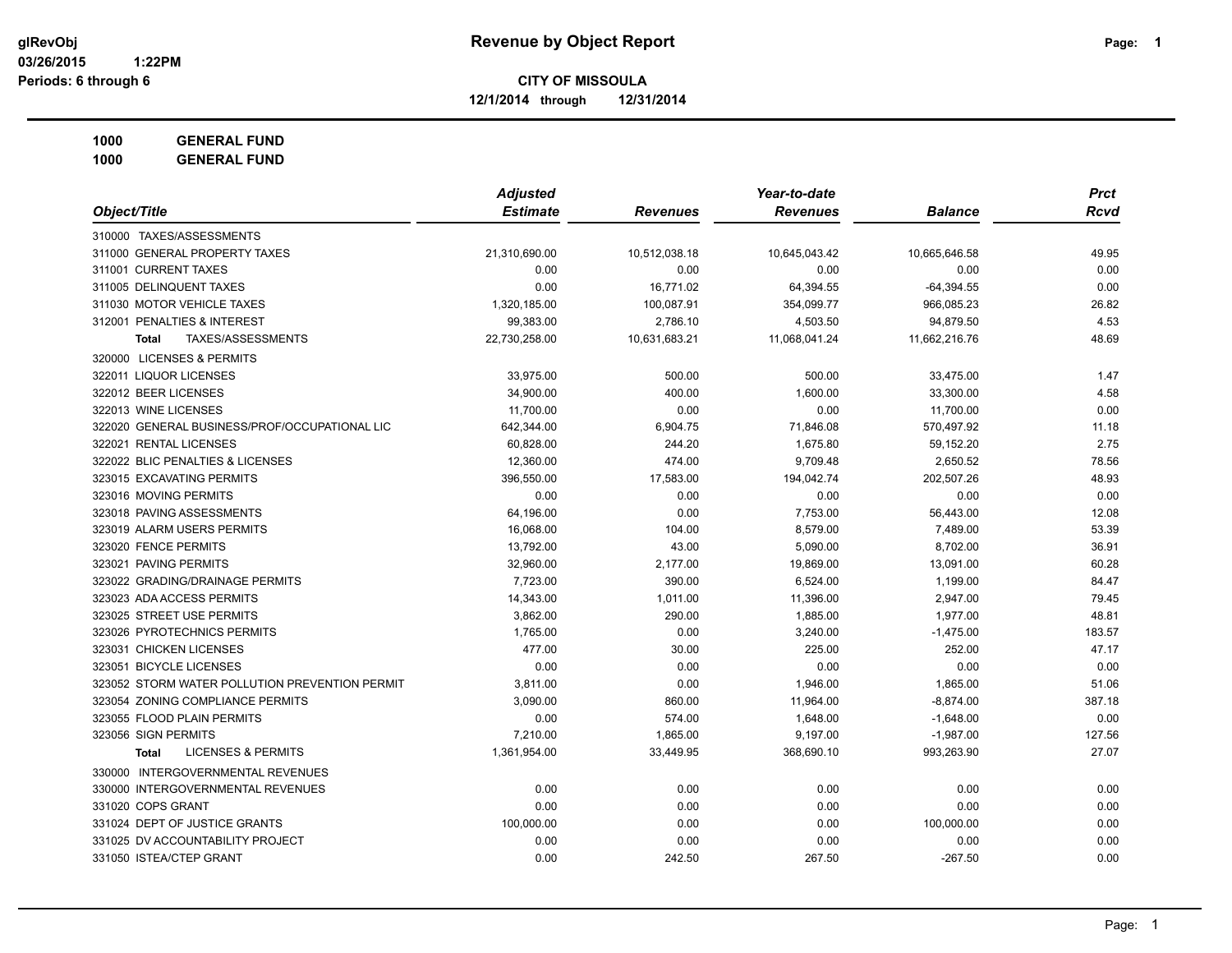**12/1/2014 through 12/31/2014**

**1000 GENERAL FUND 1000 GENERAL FUND**

|                                                   | <b>Adjusted</b> |                 | Year-to-date    |                | <b>Prct</b> |
|---------------------------------------------------|-----------------|-----------------|-----------------|----------------|-------------|
| Object/Title                                      | <b>Estimate</b> | <b>Revenues</b> | <b>Revenues</b> | <b>Balance</b> | Rcvd        |
| 331054 FHWA PL GRANT                              | 0.00            | 0.00            | 102,207.00      | $-102,207.00$  | 0.00        |
| 331055 FTA GRANT                                  | 0.00            | 0.00            | 23,720.00       | $-23,720.00$   | 0.00        |
| 331056 MDT FEDERAL CMAQ                           | 0.00            | 35,719.54       | 35,719.54       | $-35,719.54$   | 0.00        |
| 331057 TRANSIT-MUTD CMAQ                          | 0.00            | 0.00            | 0.00            | 0.00           | 0.00        |
| 331091 US DOT HMEP GRANT                          | 0.00            | 0.00            | 0.00            | 0.00           | 0.00        |
| 331112 SAFER GRANT                                | 0.00            | 0.00            | 0.00            | 0.00           | 0.00        |
| 331113 FEMA GRANT                                 | 0.00            | 0.00            | 0.00            | 0.00           | 0.00        |
| 331114 TITLE III GRANT-MSLA CO                    | 0.00            | 0.00            | 14,500.00       | $-14,500.00$   | 0.00        |
| 331160 SAFE ROUTES TO SCHOOLS fY08 \$82,500       | 0.00            | 0.00            | 0.00            | 0.00           | 0.00        |
| 331170 HISTORICAL PRESERVATION GRANT              | 0.00            | 0.00            | 5,225.00        | $-5,225.00$    | 0.00        |
| 331178 DUI TASK FORCE                             | 240,000.00      | 0.00            | 0.00            | 240,000.00     | 0.00        |
| 334017 SCHOOL RESOURCE OFFICER                    | 0.00            | 0.00            | 248,850.00      | $-248,850.00$  | 0.00        |
| 335075 STATE GAMBLING/VIDEO/KENO/BINGO FEES       | 127,650.00      | 0.00            | 106,600.00      | 21,050.00      | 83.51       |
| 335076 STATE GAMBLING LICENSE FEES                | 0.00            | 0.00            | 0.00            | 0.00           | 0.00        |
| 335077 STATE KENO/BINGO PROCEEDS TAX              | 0.00            | 0.00            | 0.00            | 0.00           | 0.00        |
| 335210 PERSONAL PROPERTY TAX REIMBURSEMENT        | 428,686.00      | 0.00            | 0.00            | 428,686.00     | 0.00        |
| 335230 HB 124 REVENUE                             | 7,300,985.00    | 1,993,952.67    | 3,987,905.34    | 3,313,079.66   | 54.62       |
| 336021 STATE CONTRIB - POLICE RETIREMENT          | 2,180,799.00    | 180,255.82      | 1,018,828.51    | 1,161,970.49   | 46.72       |
| 336022 STATE CONTRIB. - FIRE RETIREMENT           | 2,262,024.00    | 171,592.91      | 1,022,797.75    | 1,239,226.25   | 45.22       |
| 336023 STATE CONTRIB. - PERS                      | 9,986.00        | 836.41          | 6,377.33        | 3,608.67       | 63.86       |
| 336030 COUNTY CONTRIBUTION                        | 9,900.00        | 0.00            | 0.00            | 9,900.00       | 0.00        |
| 337012 LEGAL SERVICES-CONTRACTED/REIMB            | 0.00            | 0.00            | 4,800.00        | $-4,800.00$    | 0.00        |
| 337013 MUTD SIGN MAINTENANCE AGREEMENT            | 3,000.00        | 0.00            | 0.00            | 3,000.00       | 0.00        |
| 338000 LOCAL SHARING OF TAX INCREMENT             | 0.00            | 0.00            | 0.00            | 0.00           | 0.00        |
| 338100 PLANNING MILLS PASSED THRU COUNTY          | 0.00            | 0.00            | 0.00            | 0.00           | 0.00        |
| 339000 PAYMENT IN LIEU OF TAXES                   | 34,056.00       | 14,678.00       | 14,678.00       | 19,378.00      | 43.10       |
| <b>INTERGOVERNMENTAL REVENUES</b><br><b>Total</b> | 12,697,086.00   | 2,397,277.85    | 6,592,475.97    | 6,104,610.03   | 51.92       |
| 340000 CHARGES FOR SERVICES                       |                 |                 |                 |                |             |
| 341009 BLDG ADMIN FEES                            | 245,008.00      | 122,504.00      | 122,504.00      | 122,504.00     | 50.00       |
| 341010 MISCELLANEOUS COLLECTIONS                  | 350.00          | 0.00            | 6.75            | 343.25         | 1.93        |
| 341011 TRANSPORTATION ADMIN FEES                  | 24,000.00       | 0.00            | 0.00            | 24,000.00      | 0.00        |
| 341012 MAYORS PROCLAMATION FEES                   | 100.00          | 0.00            | 30.00           | 70.00          | 30.00       |
| 341013 AIR FUND FEES                              | 250.00          | 0.00            | 55.00           | 195.00         | 22.00       |
| 341015 SEWER ADMINISTRATION FEES                  | 1,173,327.00    | 586,663.50      | 586,663.50      | 586,663.50     | 50.00       |
| 341016 MRA ADMINISTRATION FEES                    | 117,053.00      | 58,526.50       | 58,526.50       | 58,526.50      | 50.00       |
| 341017 LIGHTING ADMINISTRATION FEES               | 15,002.00       | 0.00            | 0.00            | 15,002.00      | 0.00        |
| 341018 PARKING COMM ADMIN FEES                    | 173,680.00      | 86,840.00       | 86,840.00       | 86,840.00      | 50.00       |
| 341021 SID ADMINISTRATION FEES                    | 0.00            | 0.00            | 0.00            | 0.00           | 0.00        |
| 341022 PROJECT ADMIN FEES                         | 0.00            | 0.00            | 0.00            | 0.00           | 0.00        |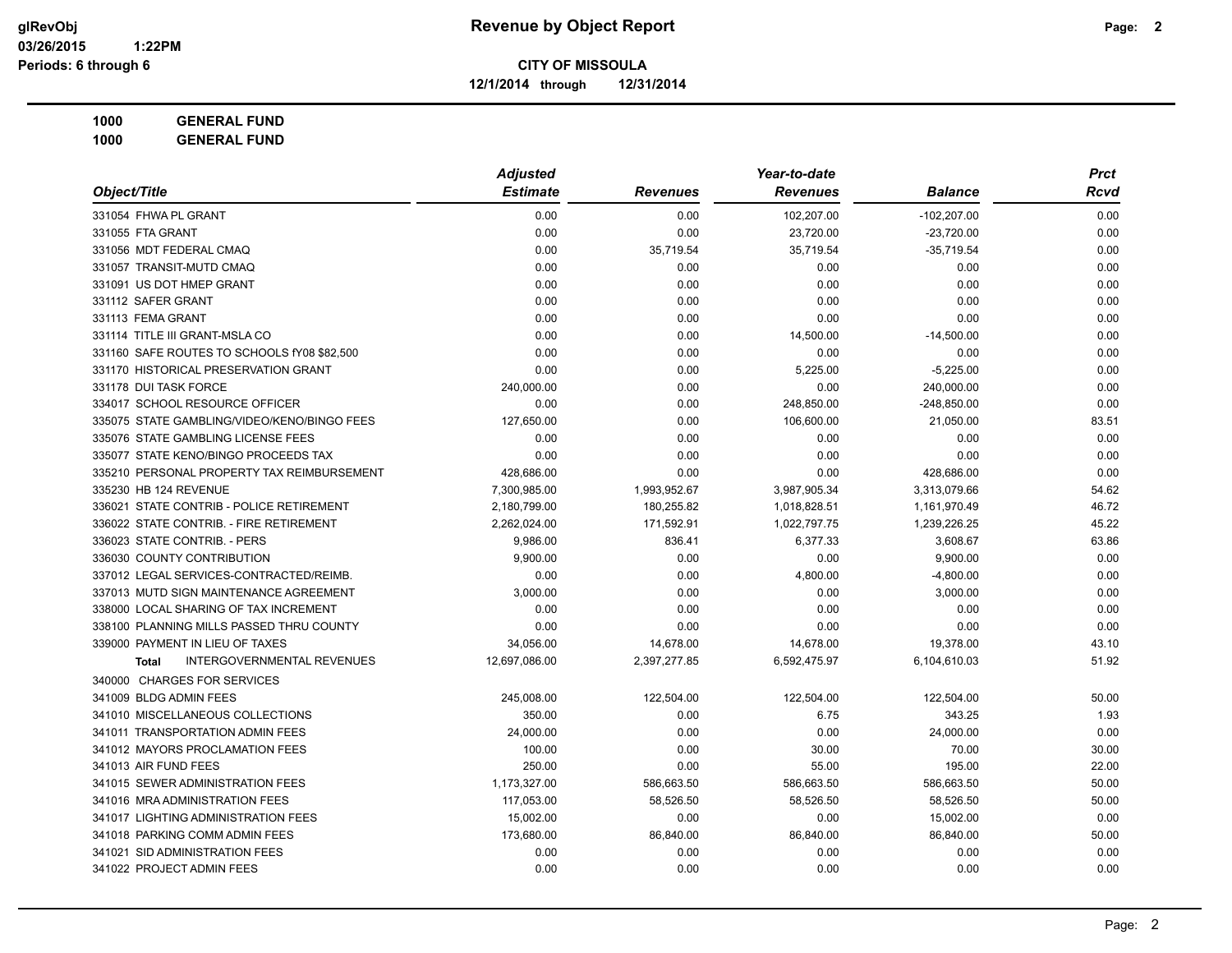**12/1/2014 through 12/31/2014**

**1000 GENERAL FUND 1000 GENERAL FUND**

|                                          | <b>Adjusted</b> |                 | Year-to-date    |                | <b>Prct</b> |
|------------------------------------------|-----------------|-----------------|-----------------|----------------|-------------|
| Object/Title                             | <b>Estimate</b> | <b>Revenues</b> | <b>Revenues</b> | <b>Balance</b> | Rcvd        |
| 341023 PLANNING ADMIN FEES               | 24,000.00       | 0.00            | 0.00            | 24,000.00      | 0.00        |
| 341031 STATE REIMB MUNI COURT            | 0.00            | 0.00            | 0.00            | 0.00           | 0.00        |
| 341041 SEWER EXTENSION RECORDING FEES    | 4,500.00        | 452.00          | 1,782.00        | 2,718.00       | 39.60       |
| 341052 MUNICIPAL COURT FILING FEES       | 283,400.00      | 27,886.13       | 149,866.09      | 133,533.91     | 52.88       |
| 341055 CRIME VICTIM SURCHARGE            | 2,500.00        | 134.00          | 732.00          | 1,768.00       | 29.28       |
| 341067 SUBDIVISION EXEMPTION AFFIDAVITS  | 0.00            | 600.00          | 2,800.00        | $-2,800.00$    | 0.00        |
| 341068 SUBDIVISON FEES                   | 5,000.00        | 315.00          | 2,653.00        | 2,347.00       | 53.06       |
| 341069 REZONING FEES                     | 5,000.00        | 0.00            | 0.00            | 5,000.00       | 0.00        |
| 341070 DESIGN REVIEW BOARD               | 15,000.00       | 1,367.00        | 13,279.31       | 1,720.69       | 88.53       |
| 341071 BOARD OF ADJUST. ZONING, SIGNS    | 58,400.00       | 0.00            | 0.00            | 58,400.00      | 0.00        |
| 341072 FLOOD PLAIN-0THER FEES            | 0.00            | 0.00            | 0.00            | 0.00           | 0.00        |
| 341073 FIRE PLAN CHECK FEES              | 27,981.00       | 1,343.00        | 16,348.00       | 11,633.00      | 58.43       |
| 341074 FIRE INSPECTION FEES              | 0.00            | 1,971.00        | 30,510.99       | $-30,510.99$   | 0.00        |
| 341076 ENGINEERING PLAN CHECK FEES       | 33.478.00       | 2,833.00        | 24,104.00       | 9,374.00       | 72.00       |
| 341077 ZONING COMPLIANCE INSPECTIONS     | 0.00            | 0.00            | 0.00            | 0.00           | 0.00        |
| 341078 ENGINEERING MAP FEES              | 120.00          | 20.00           | 45.00           | 75.00          | 37.50       |
| 341079 GREASE INTERCEPTOR APPEAL FEES    | 2,000.00        | 0.00            | 608.00          | 1,392.00       | 30.40       |
| 341090 STREET VACATION PETITION FEES     | 0.00            | 0.00            | 1,923.00        | $-1,923.00$    | 0.00        |
| 341091 INSPECTION CODE BOOKS & COPIES    | 0.00            | 0.00            | 0.00            | 0.00           | 0.00        |
| 341100 GRANT ADMINISTRATION SERVICE FEES | 0.00            | 0.00            | 0.00            | 0.00           | 0.00        |
| 342010 POLICE/BID AGREEMENT              | 0.00            | 0.00            | 0.00            | 0.00           | 0.00        |
| 342012 PD REIMBURSABLE SERVICES          | 0.00            | 0.00            | 0.00            | 0.00           | 0.00        |
| 342013 SECURITY INVEST FEES              | 11,000.00       | 648.75          | 5,707.75        | 5,292.25       | 51.89       |
| 342014 POLICE DEPARTMENT SERVICE FEES    | 15,000.00       | 2,174.00        | 9,058.00        | 5,942.00       | 60.39       |
| 342015 POLICE OVERTIME FEES              | 84,000.00       | 5,235.98        | 72,287.17       | 11,712.83      | 86.06       |
| 342016 POLICE TRAINING FEES              | 36,000.00       | 859.00          | 3,924.30        | 32,075.70      | 10.90       |
| 342017 CATERING FEES                     | 7,200.00        | 7,921.00        | 10,939.56       | $-3,739.56$    | 151.94      |
| 342018 DESK REPORTS                      | 20,000.00       | 1,456.00        | 10,476.00       | 9,524.00       | 52.38       |
| 342019 ABANDONED VEHICLE REVENUE FEES    | 32,500.00       | 115.00          | 9,757.50        | 22,742.50      | 30.02       |
| 342020 FIRE DEPARTMENT FEES              | 100.00          | 0.00            | 147.00          | $-47.00$       | 147.00      |
| 342021 CPR EDUCATION PROGRAM             | 7,435.00        | 350.00          | 5,060.00        | 2,375.00       | 68.06       |
| 342022 OUTSIDE HIRES                     | 524,890.00      | 65,363.12       | 404,080.93      | 120,809.07     | 76.98       |
| 342060 BIKE PROGRAM SALES & FEES         | 2,700.00        | 0.00            | 1,229.37        | 1,470.63       | 45.53       |
| 343000 PW REIMBURSABLE SERVICES          | 31,258.00       | 0.00            | 3,355.00        | 27,903.00      | 10.73       |
| 343001 SIGN FABRICATION & CONTRACTS      | 500.00          | 0.00            | 0.00            | 500.00         | 0.00        |
| 343002 OTHER AGENCIES - VEH MAINT        | 48,000.00       | 12.00           | 17,730.54       | 30,269.46      | 36.94       |
| 343003 STATE PAYMENT - TRAFFIC COUNTS    | 4,450.00        | 0.00            | 0.00            | 4,450.00       | 0.00        |
| 343004 SPECIAL STATE CONTRACTS           | 80,000.00       | 0.00            | 0.00            | 80,000.00      | 0.00        |
| 343006 OTHER GOVT AGENCY-STREET PROJECTS | 98,318.00       | 33,702.41       | 171,329.85      | $-73,011.85$   | 174.26      |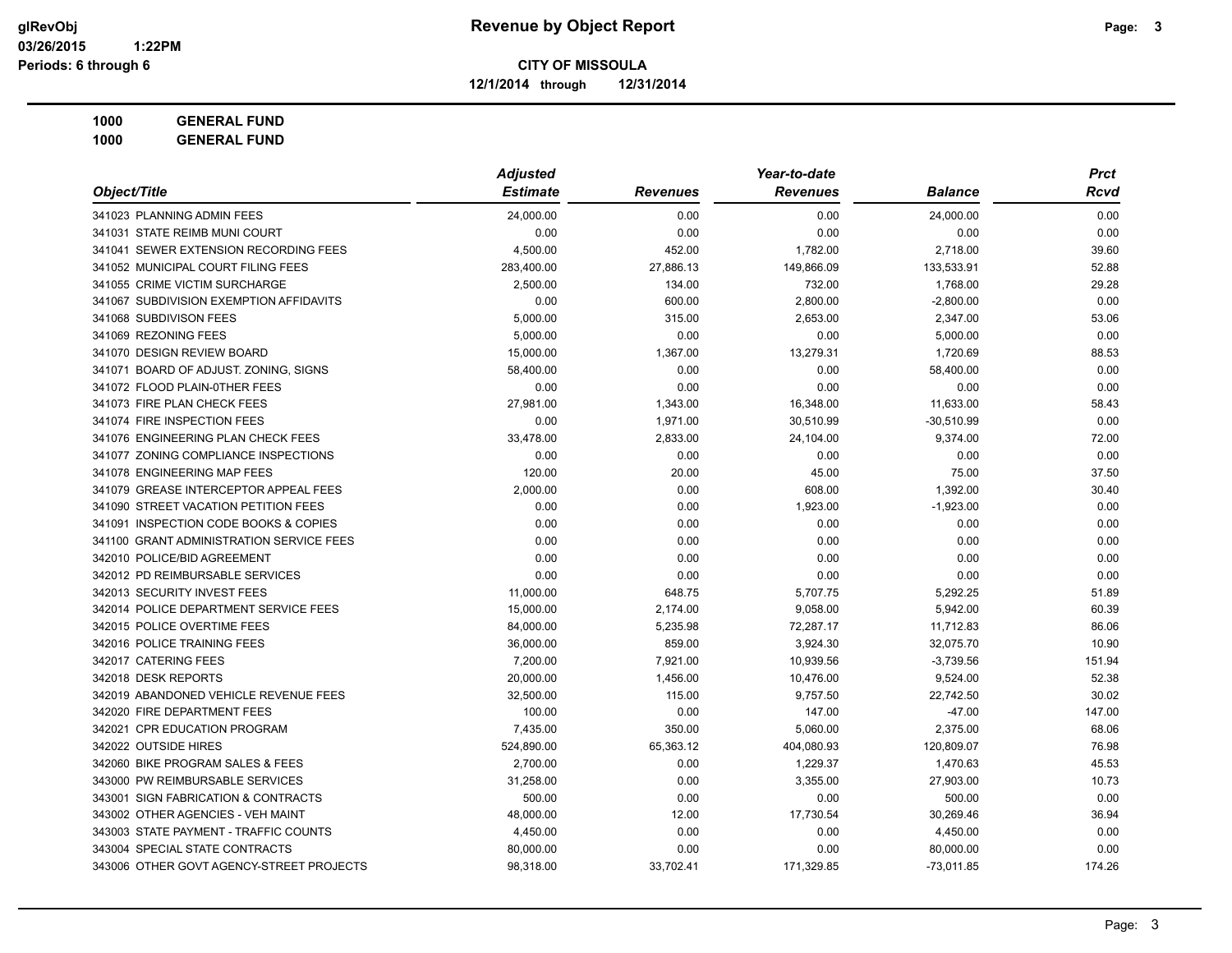**12/1/2014 through 12/31/2014**

**1000 GENERAL FUND**

|                                                | <b>Adjusted</b> |                 | Year-to-date    |                | <b>Prct</b> |
|------------------------------------------------|-----------------|-----------------|-----------------|----------------|-------------|
| Object/Title                                   | <b>Estimate</b> | <b>Revenues</b> | <b>Revenues</b> | <b>Balance</b> | <b>Rcvd</b> |
| 343008 PRIVATE COMPANY STREET PAYMENTS         | 0.00            | 0.00            | 0.00            | 0.00           | 0.00        |
| 343010 STREET DEPT SALES & SERVICES            | 19,195.00       | 0.00            | 0.00            | 19,195.00      | 0.00        |
| 343013 SNOW REMOVAL FEES                       | 1,500.00        | 684.50          | 684.50          | 815.50         | 45.63       |
| 343080 STATE MAINTENANCE CONTRACT              | 530,082.00      | 0.00            | 170,487.17      | 359,594.83     | 32.16       |
| 343082 MDT URBAN PROJECTS                      | 0.00            | 0.00            | 0.00            | 0.00           | 0.00        |
| 343083 CONTRACT SEWER APPLICATIONS             | 0.00            | 0.00            | 0.00            | 0.00           | 0.00        |
| 343084 STREET MAINTENANCE MATERIALS REIMB      | 55,500.00       | 0.00            | 39,722.64       | 15,777.36      | 71.57       |
| 343097 SIDEWALK AND CURB FEES                  | 340,000.00      | 33,682.56       | 178,403.05      | 161,596.95     | 52.47       |
| 343311 SALE OF NICHES                          | 3,200.00        | 0.00            | 0.00            | 3,200.00       | 0.00        |
| 343320 CEMETERY - SALE OF PLOTS                | 12,870.00       | 350.00          | 5,150.00        | 7,720.00       | 40.02       |
| 343321 CEMETERY FOUNDATIONS                    | 1,570.00        | 0.00            | 2,945.00        | $-1,375.00$    | 187.58      |
| 343322 CEMETERY FLOWER CARE                    | 4,250.00        | 0.00            | 0.00            | 4,250.00       | 0.00        |
| 343323 CEMETERY - LINER INSTALL FEES           | 5,580.00        | 1,100.00        | 6,100.00        | $-520.00$      | 109.32      |
| 343324 OTHER CEMETERY FEES                     | 1,500.00        | 150.00          | 900.00          | 600.00         | 60.00       |
| 343325 2ND INTERMENT RIGHT                     | 0.00            | 200.00          | 1,600.00        | $-1,600.00$    | 0.00        |
| 343340 CEMETERY - OPENINGS & CLOSINGS          | 10,950.00       | 1,225.00        | 6,825.00        | 4,125.00       | 62.33       |
| 343350 CEMETERY CARE, FEES                     | 24,000.00       | 0.00            | 0.00            | 24,000.00      | 0.00        |
| 343360 WEED CONTROL                            | 3,000.00        | 2,086.00        | 2,086.00        | 914.00         | 69.53       |
| 346029 PARKS PETTY CASH FUND                   | 0.00            | 0.00            | 0.00            | 0.00           | 0.00        |
| 346031 RECREATION FEES                         | 243,088.00      | 4,907.05        | 59,610.94       | 183,477.06     | 24.52       |
| 346033 PARK FEES/FACILITY RENTALS              | 85,000.00       | 1,026.50        | 29,910.33       | 55,089.67      | 35.19       |
| 346034 GROUNDS MAINTENANCE CONTRACT            | 85,000.00       | 0.00            | 0.00            | 85,000.00      | 0.00        |
| 346036 PARK CONCESSION FEES                    | 3,000.00        | 0.00            | 607.47          | 2,392.53       | 20.25       |
| 346037 YOUTH DRUG COURT CONTRACT               | 11,700.00       | 0.00            | 0.00            | 11,700.00      | 0.00        |
| 346050 COUNTY PLAYGROUND CONTRACT              | 3,150.00        | 0.00            | 0.00            | 3,150.00       | 0.00        |
| 346051 MONTANA PARKS/REC CONFERENCE 2012       | 4,500.00        | 0.00            | 0.00            | 4,500.00       | 0.00        |
| 346070 RECREATION GENERAL MERCHANDISE          | 0.00            | 0.00            | 0.00            | 0.00           | 0.00        |
| <b>CHARGES FOR SERVICES</b><br>Total           | 4,662,135.00    | 1,054,704.00    | 2,329,392.21    | 2,332,742.79   | 49.96       |
| 350000 FINES & FORFEITURES                     |                 |                 |                 |                |             |
| 351022 LAW ENFORCEMENT ACADEMY SURCHARGE #5    | 0.00            | $-9,996.96$     | 11,417.46       | $-11,417.46$   | 0.00        |
| 351031 TRAFFIC FINES                           | 1,386,857.00    | 100,255.57      | 476,476.27      | 910,380.73     | 34.36       |
| 351032 SURCHARGE ON FINES                      | 129,089.00      | 8,291.00        | 41,194.05       | 87,894.95      | 31.91       |
| 351034 CELLULAR PHONE FINES                    | 62,000.00       | 13,323.00       | 57,081.00       | 4,919.00       | 92.07       |
| 351035 CELL PHONE FINES: EDUCATION             | 0.00            | 0.00            | 14,089.50       | $-14,089.50$   | 0.00        |
| 355000 FALSE ALARM PENALTY                     | 20,000.00       | 0.00            | 884.00          | 19,116.00      | 4.42        |
| <b>FINES &amp; FORFEITURES</b><br><b>Total</b> | 1,597,946.00    | 111,872.61      | 601,142.28      | 996,803.72     | 37.62       |
| 360000 MISCELLANEOUS REVENUES                  |                 |                 |                 |                |             |
| 360000 MISCELLANEOUS REVENUES                  | 0.00            | 0.00            | 0.00            | 0.00           | 0.00        |
| 360001 COPIES                                  | 2,200.00        | 84.25           | 654.00          | 1,546.00       | 29.73       |
|                                                |                 |                 |                 |                |             |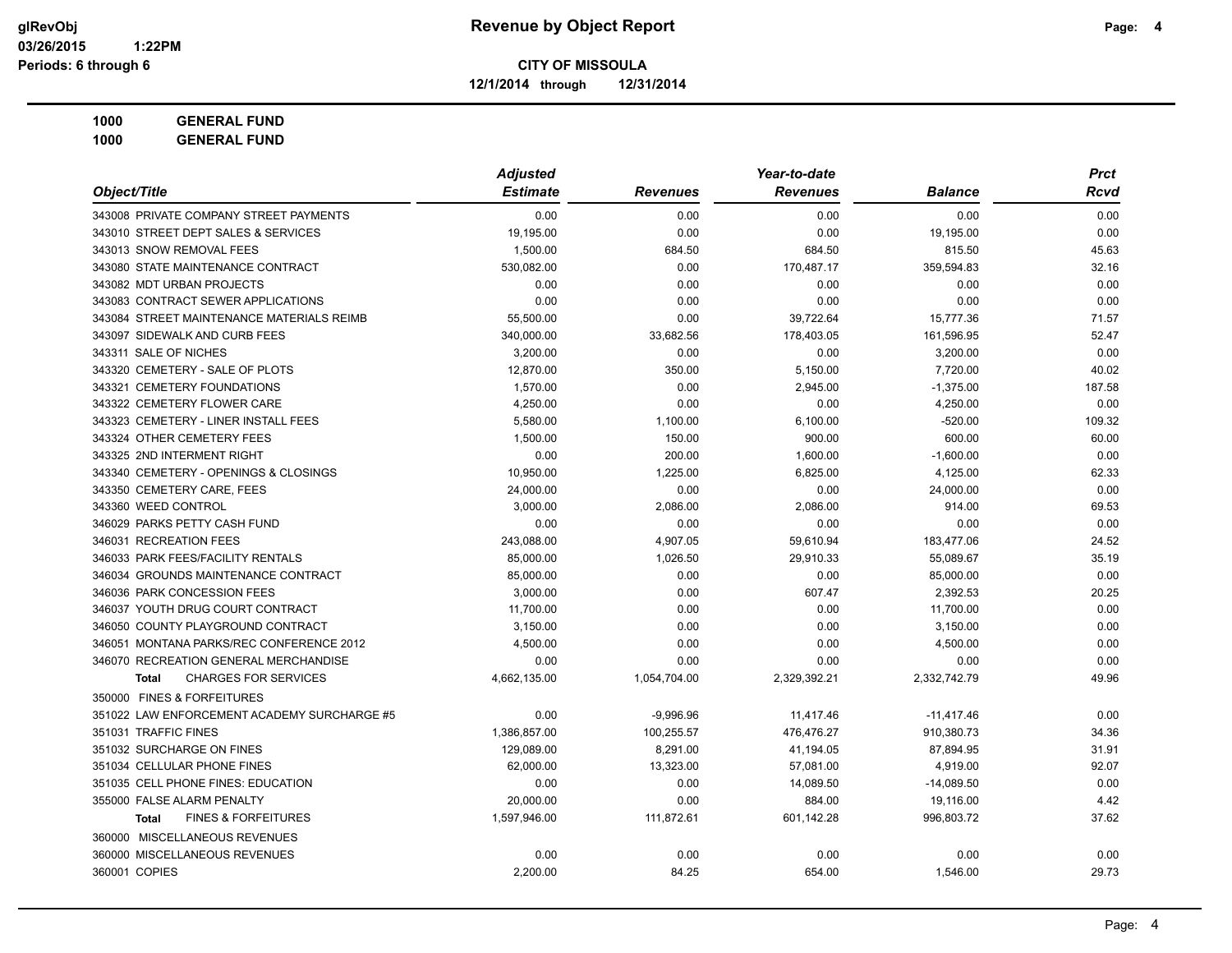**12/1/2014 through 12/31/2014**

| 1000 | <b>GENERAL FUND</b> |
|------|---------------------|
|------|---------------------|

|                                                           | <b>Adjusted</b> |                 | Year-to-date    |                | <b>Prct</b> |
|-----------------------------------------------------------|-----------------|-----------------|-----------------|----------------|-------------|
| Object/Title                                              | <b>Estimate</b> | <b>Revenues</b> | <b>Revenues</b> | <b>Balance</b> | Rcvd        |
| 360002 PHONES                                             | 0.00            | 0.00            | 0.00            | 0.00           | 0.00        |
| 360003 MMIA REIMBURSEMENT-ATTORNEY                        | 0.00            | 0.00            | 0.00            | 0.00           | 0.00        |
| 360010 MISCELLANEOUS                                      | 15,000.00       | 358.29          | $-11,915.34$    | 26,915.34      | $-79.44$    |
| 360011 ENERGY REBATES FOR COMPUTER UPGRADES               | 0.00            | 0.00            | 0.00            | 0.00           | 0.00        |
| 360050 OVER/SHORT                                         | 0.00            | 0.00            | 0.00            | 0.00           | 0.00        |
| 360100 REFUNDS                                            | 200.00          | 0.00            | 0.00            | 200.00         | 0.00        |
| 362000 OTHER MISCELLANEOUS REVENUE                        | 8.000.00        | 0.00            | 0.00            | 8,000.00       | 0.00        |
| 362001 MUNICIPAL COURT BAD CHECK CHARGES                  | 0.00            | 0.00            | 0.00            | 0.00           | 0.00        |
| 362002 BAD CHECK CHARGES                                  | 500.00          | 0.00            | 75.00           | 425.00         | 15.00       |
| 362011 SALE OF UNCLAIMED PROPERTY                         | 0.00            | 0.00            | 0.00            | 0.00           | 0.00        |
| 362012 REC/GREEN TAG PROGRAM                              | 300.00          | 0.00            | 0.00            | 300.00         | 0.00        |
| 364012 SALE OF SURPLUS PROPERTY                           | 40,000.00       | 0.00            | 4,000.00        | 36,000.00      | 10.00       |
| 364040 INSURANCE AND DAMAGE RECOVERY                      | 40.000.00       | 695.40          | 16,445.21       | 23,554.79      | 41.11       |
| 364041 WORKERS COMPENSATION REIMBURSEMENT                 | 2,500.00        | 0.00            | 0.00            | 2,500.00       | 0.00        |
| 364042 EXPENDITURE REIMBURSEMENTS                         | 1,200.00        | 326.96          | 326.96          | 873.04         | 27.25       |
| 364043 RATTLESNAKE CORRIDOR REIMBURSEMENT                 | 10,000.00       | 0.00            | 2,860.00        | 7,140.00       | 28.60       |
| 364044 EMERGENCY RESPONSE REIMBURSEMENT                   | 50,000.00       | 0.00            | 0.00            | 50,000.00      | 0.00        |
| 364047 MMIA EXPENDITURE REIMBURSEMENT                     | 0.00            | 0.00            | 0.00            | 0.00           | 0.00        |
| 364051 DOT RADAR GRANT                                    | 0.00            | 0.00            | 0.00            | 0.00           | 0.00        |
| 364053 EXPENDITURE REIMB-FIRE SERVICES                    | 0.00            | 0.00            | 0.00            | 0.00           | 0.00        |
| 364060 REIMB LETTER OF CREDIT-709 PARKVIEW                | 0.00            | $-4,195.00$     | $-4,195.00$     | 4,195.00       | 0.00        |
| 364061 REIMB LETTER OF CREDIT-LINNEA LANE                 | 0.00            | 0.00            | 0.00            | 0.00           | 0.00        |
| 365000 DONATIONS                                          | 0.00            | 0.00            | 0.00            | 0.00           | 0.00        |
| 365003 DONATIONS - SMOKE ALARMS                           | 0.00            | 0.00            | 0.00            | 0.00           | 0.00        |
| 365004 GRANT CR TRAIL ASSN DONATION                       | 0.00            | 0.00            | 0.00            | 0.00           | 0.00        |
| 365015 DONATIONS - COMBAT CHALLENGE                       | 0.00            | 0.00            | 0.00            | 0.00           | 0.00        |
| 365016 LOCAL MATCH MDT                                    | 0.00            | 0.00            | 725.00          | $-725.00$      | 0.00        |
| 365017 LOCAL MATCH TRANSIT                                | 0.00            | 0.00            | 0.00            | 0.00           | 0.00        |
| 365018 DONATIONS - THERMAL IMAGING                        | 0.00            | 0.00            | 0.00            | 0.00           | 0.00        |
| 365021 COMBAT CHALLENGE DONATIONS                         | 0.00            | 0.00            | 0.00            | 0.00           | 0.00        |
| 365022 NEIGHBORHOOD COUNCIL DONATIONS                     | 0.00            | 0.00            | 0.00            | 0.00           | 0.00        |
| 368000 SALE OF COINS                                      | 0.00            | 0.00            | 0.00            | 0.00           | 0.00        |
| 368001 SALE OF POLICE PROMOTIONS                          | 0.00            | 0.00            | 0.00            | 0.00           | 0.00        |
| 368002 SALE OF FIRE PROMOTIONS                            | 0.00            | 0.00            | 0.00            | 0.00           | 0.00        |
| <b>MISCELLANEOUS REVENUES</b><br><b>Total</b>             | 169,900.00      | $-2,730.10$     | 8,975.83        | 160,924.17     | 5.28        |
| 370000 INVESTMENTS & ROYALTY EARNINGS                     |                 |                 |                 |                |             |
| 371010 INTEREST ON INVESTMENTS                            | 3,500.00        | 0.00            | 890.51          | 2,609.49       | 25.44       |
| 371020 GAIN/LOSS IN MARKET VALUE OF INVESTMENTS           | 0.00            | 0.00            | 0.00            | 0.00           | 0.00        |
| <b>INVESTMENTS &amp; ROYALTY EARNINGS</b><br><b>Total</b> | 3.500.00        | 0.00            | 890.51          | 2,609.49       | 25.44       |
|                                                           |                 |                 |                 |                |             |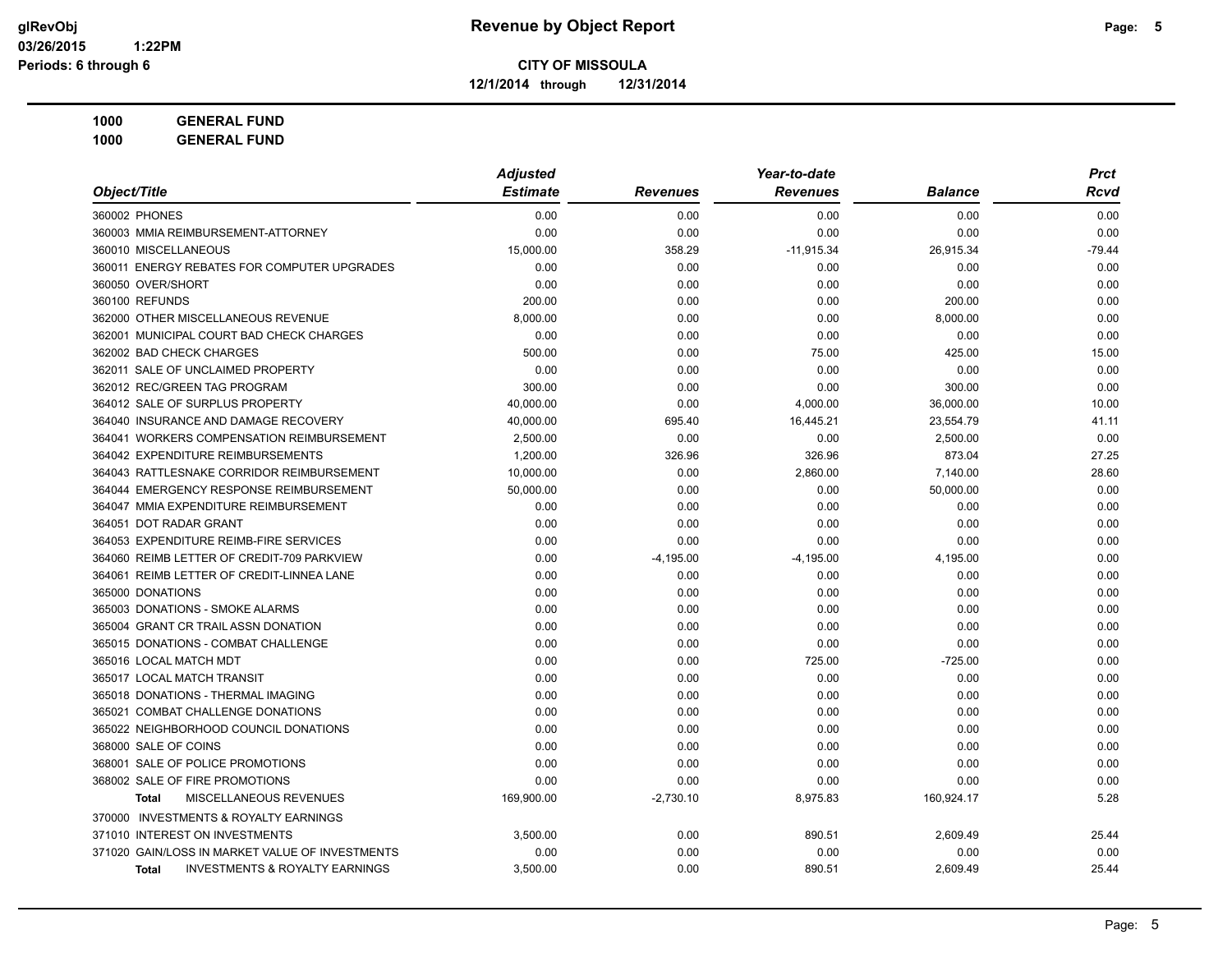**12/1/2014 through 12/31/2014**

**1000 GENERAL FUND 1000 GENERAL FUND**

|                                                | <b>Adjusted</b> |                 | Year-to-date    |                | <b>Prct</b> |
|------------------------------------------------|-----------------|-----------------|-----------------|----------------|-------------|
| Object/Title                                   | <b>Estimate</b> | <b>Revenues</b> | <b>Revenues</b> | <b>Balance</b> | <b>Rcvd</b> |
| 380000 OTHER FINANCING SOURCES                 |                 |                 |                 |                |             |
| 381070 PROCEEDS FROM NOTES/LOANS/INTERCAP      | 0.00            | 0.00            | 0.00            | 0.00           | 0.00        |
| 381090 PROCEEDS FROM CAPITAL LEASE             | 0.00            | 587,997.00      | 587,997.00      | -587,997.00    | 0.00        |
| 382010 SALE OF FIXED ASSETS                    | 0.00            | 0.00            | 0.00            | 0.00           | 0.00        |
| 383000 OPERATING TRANSFERS                     | 0.00            | 0.00            | 0.00            | 0.00           | 0.00        |
| 383001 TRANS FR FLUSHING DISTRICT              | 27,281.00       | 13.640.50       | 13,640.50       | 13.640.50      | 50.00       |
| 383002 TRANS FR GAS TAX                        | 564,000.00      | 282,000.00      | 282,000.00      | 282,000.00     | 50.00       |
| 383003 TRANS FR COMPREHENSIVE INSURANCE LEVY   | 0.00            | 0.00            | 0.00            | 0.00           | 0.00        |
| 383004 TRANS FR EMPLOYEE HEALTH INSURANCE LEVY | 4,296,467.00    | 2,148,233.50    | 2,148,233.50    | 2,148,233.50   | 50.00       |
| 383007 TRANS FR CABLE FRANCHISE                | 244,110.00      | 122,055.00      | 122,055.00      | 122,055.00     | 50.00       |
| 383008 TRANS FR RUSSELL PARK DISTRICT          | 0.00            | 0.00            | 0.00            | 0.00           | 0.00        |
| 383009 TRANS FR TITLE I                        | 0.00            | 0.00            | 0.00            | 0.00           | 0.00        |
| 383010 TRANS FR CIP                            | 0.00            | 0.00            | 0.00            | 0.00           | 0.00        |
| 383011 TRANS FR SID REVOLVING                  | 100,000.00      | 0.00            | 0.00            | 100,000.00     | 0.00        |
| 383014 TRANS FR MRA                            | 0.00            | 0.00            | 0.00            | 0.00           | 0.00        |
| 383015 TRANS FR MPC                            | 0.00            | 0.00            | 0.00            | 0.00           | 0.00        |
| 383017 TRANS FR BUILDING                       | 0.00            | 0.00            | 0.00            | 0.00           | 0.00        |
| 383018 TRANS FR WILLOWWOOD PARK DISTRICT       | 0.00            | 0.00            | 0.00            | 0.00           | 0.00        |
| 383020 TRANS FR CEMETERY CARE                  | 9,545.00        | 0.00            | 0.00            | 9,545.00       | 0.00        |
| 383021 TRANS FR P&R TRAILS DEVLP               | 50.000.00       | 0.00            | 0.00            | 50.000.00      | 0.00        |
| 383024 TRANS FR SEWER CLEARING                 | 0.00            | 0.00            | 0.00            | 0.00           | 0.00        |
| 383027 TRANS FR URD                            | 0.00            | 0.00            | 0.00            | 0.00           | 0.00        |
| 383028 TRANS FROM GF FOR HEALTH RESERVE        | 0.00            | 0.00            | 0.00            | 0.00           | 0.00        |
| 383046 TRANS FR PARKS MAINTENANCE DIST         | 0.00            | 0.00            | 0.00            | 0.00           | 0.00        |
| TRANS FR STREET MAINTENANCE DISTRICT<br>383047 | 0.00            | 0.00            | 0.00            | 0.00           | 0.00        |
| 383050 TRANSFER FROM IMPACT FEES               | 0.00            | 0.00            | 0.00            | 0.00           | 0.00        |
| 383065 TRANSFER FROM WWTF                      | 0.00            | 0.00            | 0.00            | 0.00           | 0.00        |
| OTHER FINANCING SOURCES<br><b>Total</b>        | 5,291,403.00    | 3,153,926.00    | 3,153,926.00    | 2,137,477.00   | 59.60       |
| 390000 INTERNAL SERVICES                       |                 |                 |                 |                |             |
| 399999 NEW REQUESTS FUNDING                    | 0.00            | 0.00            | 0.00            | 0.00           | 0.00        |
| <b>INTERNAL SERVICES</b><br><b>Total</b>       | 0.00            | 0.00            | 0.00            | 0.00           | 0.00        |

**Total** GENERAL FUND 48,514,182.00 17,380,183.52 24,123,534.14 24,390,647.86 49.72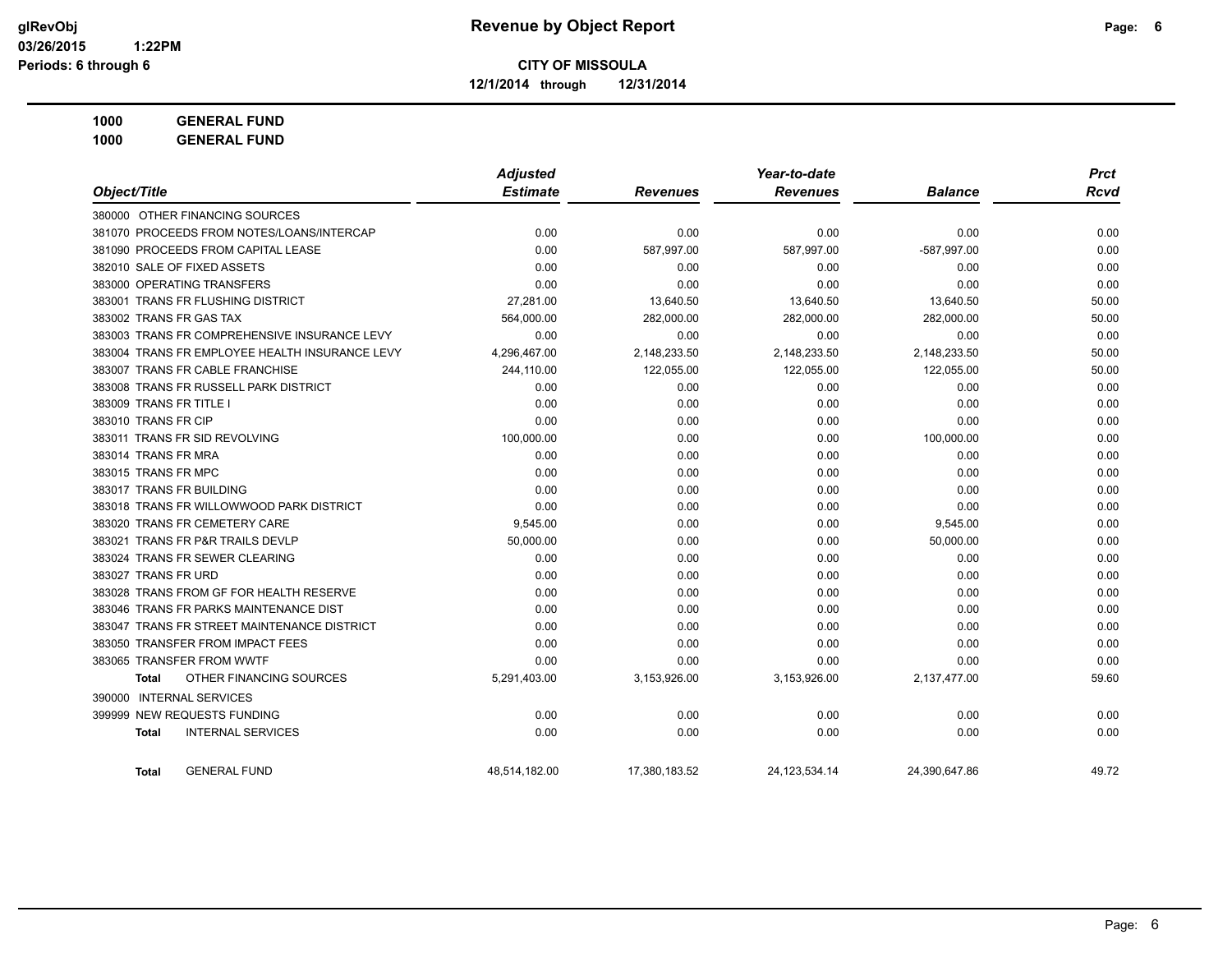**12/1/2014 through 12/31/2014**

|                                               | <b>Adjusted</b> |                 | Year-to-date    |                | <b>Prct</b> |
|-----------------------------------------------|-----------------|-----------------|-----------------|----------------|-------------|
| Object/Title                                  | <b>Estimate</b> | <b>Revenues</b> | <b>Revenues</b> | <b>Balance</b> | <b>Rcvd</b> |
| 310000 TAXES/ASSESSMENTS                      |                 |                 |                 |                |             |
| 311000 GENERAL PROPERTY TAXES                 | 21,310,690.00   | 10,512,038.18   | 10,645,043.42   | 10,665,646.58  | 49.95       |
| 311001 CURRENT TAXES                          | 0.00            | 0.00            | 0.00            | 0.00           | 0.00        |
| 311005 DELINQUENT TAXES                       | 0.00            | 16,771.02       | 64,394.55       | $-64,394.55$   | 0.00        |
| 311030 MOTOR VEHICLE TAXES                    | 1,320,185.00    | 100,087.91      | 354,099.77      | 966,085.23     | 26.82       |
| 312001 PENALTIES & INTEREST                   | 99,383.00       | 2,786.10        | 4,503.50        | 94,879.50      | 4.53        |
| TAXES/ASSESSMENTS<br><b>Total</b>             | 22,730,258.00   | 10,631,683.21   | 11,068,041.24   | 11,662,216.76  | 48.69       |
| 320000 LICENSES & PERMITS                     |                 |                 |                 |                |             |
| 322011 LIQUOR LICENSES                        | 33,975.00       | 500.00          | 500.00          | 33,475.00      | 1.47        |
| 322012 BEER LICENSES                          | 34,900.00       | 400.00          | 1,600.00        | 33,300.00      | 4.58        |
| 322013 WINE LICENSES                          | 11,700.00       | 0.00            | 0.00            | 11,700.00      | 0.00        |
| 322020 GENERAL BUSINESS/PROF/OCCUPATIONAL LIC | 642,344.00      | 6,904.75        | 71,846.08       | 570,497.92     | 11.18       |
| 322021 RENTAL LICENSES                        | 60,828.00       | 244.20          | 1,675.80        | 59,152.20      | 2.75        |
| 322022 BLIC PENALTIES & LICENSES              | 12,360.00       | 474.00          | 9,709.48        | 2,650.52       | 78.56       |
| 323015 EXCAVATING PERMITS                     | 396,550.00      | 17,583.00       | 194,042.74      | 202,507.26     | 48.93       |
| 323016 MOVING PERMITS                         | 0.00            | 0.00            | 0.00            | 0.00           | 0.00        |
| 323018 PAVING ASSESSMENTS                     | 64,196.00       | 0.00            | 7,753.00        | 56,443.00      | 12.08       |
| 323019 ALARM USERS PERMITS                    | 16,068.00       | 104.00          | 8,579.00        | 7,489.00       | 53.39       |
| 323020 FENCE PERMITS                          | 13,792.00       | 43.00           | 5,090.00        | 8,702.00       | 36.91       |
| 323021 PAVING PERMITS                         | 32,960.00       | 2,177.00        | 19,869.00       | 13,091.00      | 60.28       |
| 323022 GRADING/DRAINAGE PERMITS               | 7,723.00        | 390.00          | 6,524.00        | 1,199.00       | 84.47       |
| 323023 ADA ACCESS PERMITS                     | 14,343.00       | 1,011.00        | 11,396.00       | 2,947.00       | 79.45       |
| 323025 STREET USE PERMITS                     | 3,862.00        | 290.00          | 1,885.00        | 1,977.00       | 48.81       |
| 323026 PYROTECHNICS PERMITS                   | 1,765.00        | 0.00            | 3,240.00        | $-1,475.00$    | 183.57      |
| 323031 CHICKEN LICENSES                       | 477.00          | 30.00           | 225.00          | 252.00         | 47.17       |
| 323051 BICYCLE LICENSES                       | 0.00            | 0.00            | 0.00            | 0.00           | 0.00        |
| 323052 STORM WATER POLLUTION PREVENTION PERM  | 3,811.00        | 0.00            | 1,946.00        | 1,865.00       | 51.06       |
| 323054 ZONING COMPLIANCE PERMITS              | 3,090.00        | 860.00          | 11,964.00       | $-8,874.00$    | 387.18      |
| 323055 FLOOD PLAIN PERMITS                    | 0.00            | 574.00          | 1,648.00        | $-1,648.00$    | 0.00        |
| 323056 SIGN PERMITS                           | 7,210.00        | 1,865.00        | 9,197.00        | $-1,987.00$    | 127.56      |
| <b>LICENSES &amp; PERMITS</b><br><b>Total</b> | 1,361,954.00    | 33,449.95       | 368,690.10      | 993,263.90     | 27.07       |
| 330000 INTERGOVERNMENTAL REVENUES             |                 |                 |                 |                |             |
| 330000 INTERGOVERNMENTAL REVENUES             | 0.00            | 0.00            | 0.00            | 0.00           | 0.00        |
| 331020 COPS GRANT                             | 0.00            | 0.00            | 0.00            | 0.00           | 0.00        |
| 331024 DEPT OF JUSTICE GRANTS                 | 100,000.00      | 0.00            | 0.00            | 100,000.00     | 0.00        |
| 331025 DV ACCOUNTABILITY PROJECT              | 0.00            | 0.00            | 0.00            | 0.00           | 0.00        |
| 331050 ISTEA/CTEP GRANT                       | 0.00            | 242.50          | 267.50          | $-267.50$      | 0.00        |
| 331054 FHWA PL GRANT                          | 0.00            | 0.00            | 102,207.00      | $-102,207.00$  | 0.00        |
| 331055 FTA GRANT                              | 0.00            | 0.00            | 23,720.00       | $-23,720.00$   | 0.00        |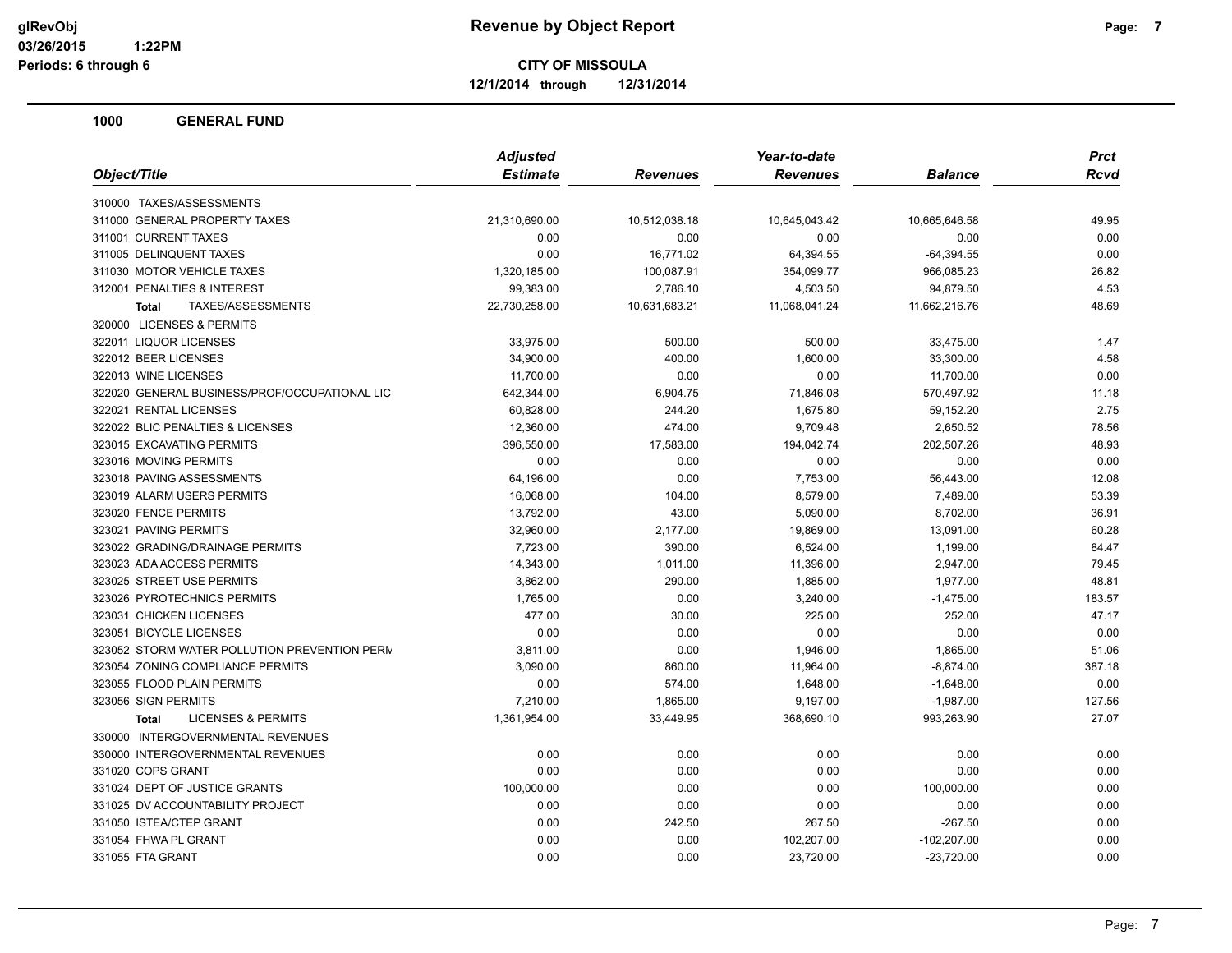**12/1/2014 through 12/31/2014**

|                                                   | <b>Adjusted</b> |                 | Year-to-date    |                | <b>Prct</b> |
|---------------------------------------------------|-----------------|-----------------|-----------------|----------------|-------------|
| Object/Title                                      | <b>Estimate</b> | <b>Revenues</b> | <b>Revenues</b> | <b>Balance</b> | Rcvd        |
| 331056 MDT FEDERAL CMAQ                           | 0.00            | 35,719.54       | 35,719.54       | $-35,719.54$   | 0.00        |
| 331057 TRANSIT-MUTD CMAQ                          | 0.00            | 0.00            | 0.00            | 0.00           | 0.00        |
| 331091 US DOT HMEP GRANT                          | 0.00            | 0.00            | 0.00            | 0.00           | 0.00        |
| 331112 SAFER GRANT                                | 0.00            | 0.00            | 0.00            | 0.00           | 0.00        |
| 331113 FEMA GRANT                                 | 0.00            | 0.00            | 0.00            | 0.00           | 0.00        |
| 331114 TITLE III GRANT-MSLA CO                    | 0.00            | 0.00            | 14,500.00       | $-14,500.00$   | 0.00        |
| 331160 SAFE ROUTES TO SCHOOLS fY08 \$82,500       | 0.00            | 0.00            | 0.00            | 0.00           | 0.00        |
| 331170 HISTORICAL PRESERVATION GRANT              | 0.00            | 0.00            | 5,225.00        | $-5,225.00$    | 0.00        |
| 331178 DUI TASK FORCE                             | 240,000.00      | 0.00            | 0.00            | 240,000.00     | 0.00        |
| 334017 SCHOOL RESOURCE OFFICER                    | 0.00            | 0.00            | 248,850.00      | $-248,850.00$  | 0.00        |
| 335075 STATE GAMBLING/VIDEO/KENO/BINGO FEES       | 127,650.00      | 0.00            | 106,600.00      | 21,050.00      | 83.51       |
| 335076 STATE GAMBLING LICENSE FEES                | 0.00            | 0.00            | 0.00            | 0.00           | 0.00        |
| 335077 STATE KENO/BINGO PROCEEDS TAX              | 0.00            | 0.00            | 0.00            | 0.00           | 0.00        |
| 335210 PERSONAL PROPERTY TAX REIMBURSEMENT        | 428,686.00      | 0.00            | 0.00            | 428,686.00     | 0.00        |
| 335230 HB 124 REVENUE                             | 7,300,985.00    | 1,993,952.67    | 3,987,905.34    | 3,313,079.66   | 54.62       |
| 336021 STATE CONTRIB - POLICE RETIREMENT          | 2,180,799.00    | 180,255.82      | 1,018,828.51    | 1,161,970.49   | 46.72       |
| 336022 STATE CONTRIB. - FIRE RETIREMENT           | 2,262,024.00    | 171,592.91      | 1,022,797.75    | 1,239,226.25   | 45.22       |
| 336023 STATE CONTRIB. - PERS                      | 9,986.00        | 836.41          | 6,377.33        | 3,608.67       | 63.86       |
| 336030 COUNTY CONTRIBUTION                        | 9,900.00        | 0.00            | 0.00            | 9,900.00       | 0.00        |
| 337012 LEGAL SERVICES-CONTRACTED/REIMB.           | 0.00            | 0.00            | 4,800.00        | $-4,800.00$    | 0.00        |
| 337013 MUTD SIGN MAINTENANCE AGREEMENT            | 3,000.00        | 0.00            | 0.00            | 3,000.00       | 0.00        |
| 338000 LOCAL SHARING OF TAX INCREMENT             | 0.00            | 0.00            | 0.00            | 0.00           | 0.00        |
| 338100 PLANNING MILLS PASSED THRU COUNTY          | 0.00            | 0.00            | 0.00            | 0.00           | 0.00        |
| 339000 PAYMENT IN LIEU OF TAXES                   | 34,056.00       | 14,678.00       | 14,678.00       | 19,378.00      | 43.10       |
| <b>INTERGOVERNMENTAL REVENUES</b><br><b>Total</b> | 12,697,086.00   | 2,397,277.85    | 6,592,475.97    | 6,104,610.03   | 51.92       |
| 340000 CHARGES FOR SERVICES                       |                 |                 |                 |                |             |
| 341009 BLDG ADMIN FEES                            | 245,008.00      | 122,504.00      | 122,504.00      | 122,504.00     | 50.00       |
| 341010 MISCELLANEOUS COLLECTIONS                  | 350.00          | 0.00            | 6.75            | 343.25         | 1.93        |
| 341011 TRANSPORTATION ADMIN FEES                  | 24,000.00       | 0.00            | 0.00            | 24,000.00      | 0.00        |
| 341012 MAYORS PROCLAMATION FEES                   | 100.00          | 0.00            | 30.00           | 70.00          | 30.00       |
| 341013 AIR FUND FEES                              | 250.00          | 0.00            | 55.00           | 195.00         | 22.00       |
| 341015 SEWER ADMINISTRATION FEES                  | 1,173,327.00    | 586,663.50      | 586,663.50      | 586,663.50     | 50.00       |
| 341016 MRA ADMINISTRATION FEES                    | 117,053.00      | 58,526.50       | 58,526.50       | 58,526.50      | 50.00       |
| 341017 LIGHTING ADMINISTRATION FEES               | 15,002.00       | 0.00            | 0.00            | 15,002.00      | 0.00        |
| 341018 PARKING COMM ADMIN FEES                    | 173,680.00      | 86,840.00       | 86,840.00       | 86,840.00      | 50.00       |
| 341021 SID ADMINISTRATION FEES                    | 0.00            | 0.00            | 0.00            | 0.00           | 0.00        |
| 341022 PROJECT ADMIN FEES                         | 0.00            | 0.00            | 0.00            | 0.00           | 0.00        |
| 341023 PLANNING ADMIN FEES                        | 24,000.00       | 0.00            | 0.00            | 24,000.00      | 0.00        |
| 341031 STATE REIMB MUNI COURT                     | 0.00            | 0.00            | 0.00            | 0.00           | 0.00        |
| 341041 SEWER EXTENSION RECORDING FEES             | 4,500.00        | 452.00          | 1,782.00        | 2,718.00       | 39.60       |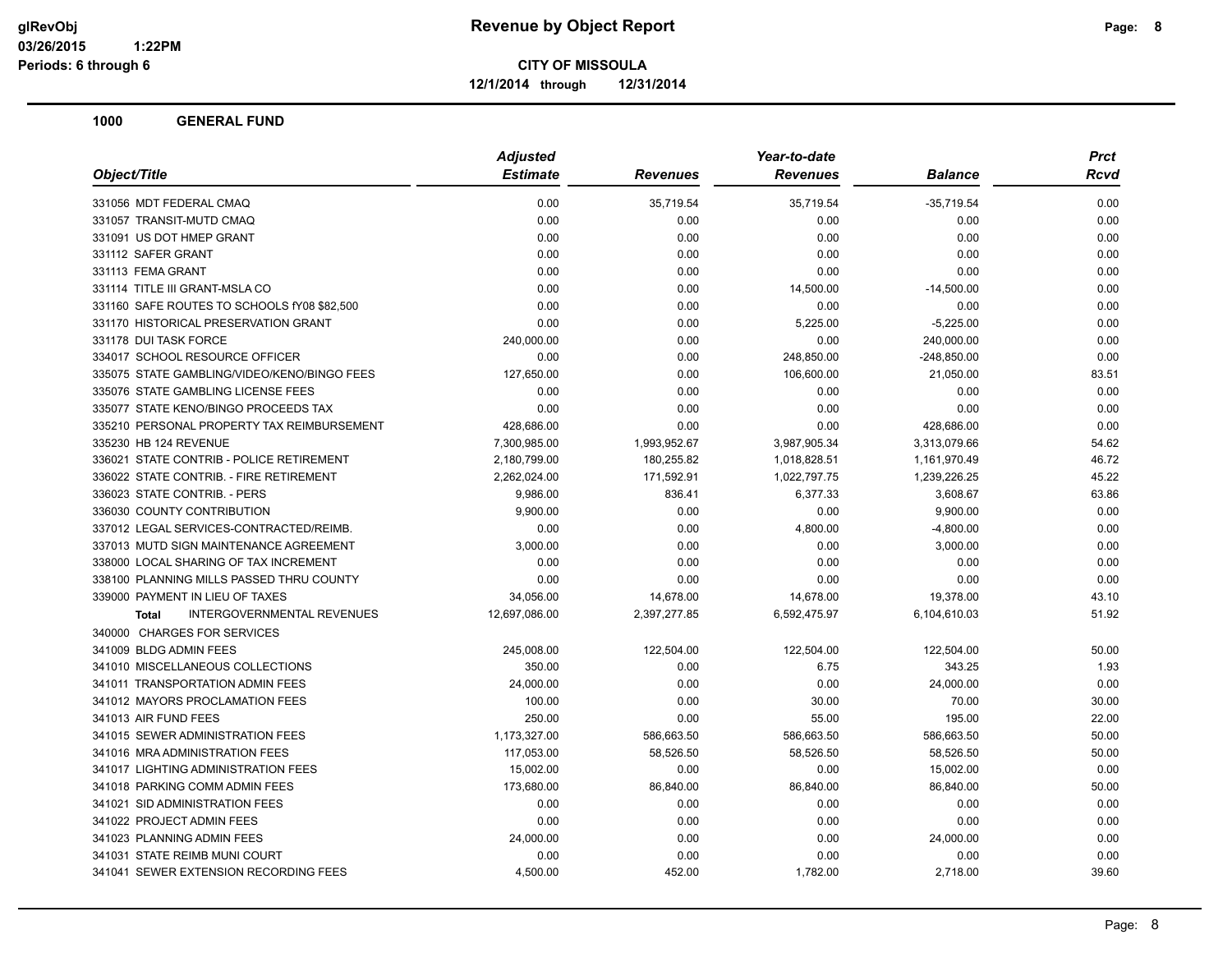**12/1/2014 through 12/31/2014**

| Object/Title<br><b>Estimate</b><br><b>Revenues</b><br><b>Balance</b><br><b>Revenues</b><br>Rcvd<br>283,400.00<br>27,886.13<br>149,866.09<br>133,533.91<br>52.88<br>2,500.00<br>732.00<br>1,768.00<br>29.28<br>134.00<br>0.00<br>2,800.00<br>0.00<br>600.00<br>$-2,800.00$<br>5,000.00<br>315.00<br>2,653.00<br>53.06<br>2,347.00<br>5,000.00<br>0.00<br>0.00<br>5,000.00<br>0.00<br>1,367.00<br>13,279.31<br>88.53<br>15,000.00<br>1,720.69<br>58,400.00<br>0.00<br>0.00<br>58,400.00<br>0.00<br>0.00<br>0.00<br>0.00<br>0.00<br>0.00<br>27,981.00<br>1,343.00<br>16,348.00<br>11,633.00<br>58.43<br>0.00<br>0.00<br>1,971.00<br>30,510.99<br>$-30,510.99$<br>9,374.00<br>72.00<br>33,478.00<br>2,833.00<br>24,104.00<br>0.00<br>0.00<br>0.00<br>0.00<br>0.00<br>120.00<br>20.00<br>45.00<br>75.00<br>37.50<br>2,000.00<br>1,392.00<br>0.00<br>608.00<br>30.40<br>0.00<br>1,923.00<br>$-1,923.00$<br>0.00<br>0.00<br>0.00<br>0.00<br>0.00<br>0.00<br>0.00<br>0.00<br>0.00<br>0.00<br>0.00<br>0.00<br>0.00<br>0.00<br>0.00<br>0.00<br>0.00<br>0.00<br>0.00<br>0.00<br>0.00<br>0.00<br>11,000.00<br>648.75<br>5,707.75<br>5,292.25<br>51.89<br>15,000.00<br>2,174.00<br>9,058.00<br>5,942.00<br>60.39<br>86.06<br>84,000.00<br>5,235.98<br>72,287.17<br>11,712.83<br>36,000.00<br>859.00<br>3,924.30<br>32,075.70<br>10.90<br>7,200.00<br>7,921.00<br>10,939.56<br>$-3,739.56$<br>151.94<br>20,000.00<br>1,456.00<br>10,476.00<br>9,524.00<br>52.38<br>30.02<br>32,500.00<br>115.00<br>9,757.50<br>22,742.50<br>100.00<br>0.00<br>147.00<br>$-47.00$<br>147.00<br>7,435.00<br>350.00<br>5,060.00<br>2,375.00<br>68.06<br>524,890.00<br>65,363.12<br>404,080.93<br>120,809.07<br>76.98<br>2,700.00<br>0.00<br>1,229.37<br>1,470.63<br>45.53<br>10.73<br>31,258.00<br>0.00<br>3,355.00<br>27,903.00<br>500.00<br>0.00<br>0.00<br>500.00<br>0.00<br>17,730.54<br>36.94<br>48,000.00<br>12.00<br>30,269.46<br>0.00<br>0.00<br>0.00<br>4,450.00<br>4,450.00<br>0.00<br>0.00<br>80,000.00<br>80,000.00<br>0.00<br>33,702.41<br>171,329.85<br>174.26<br>98,318.00<br>$-73,011.85$<br>0.00<br>0.00<br>0.00<br>0.00<br>0.00<br>0.00<br>0.00<br>19,195.00<br>0.00<br>19,195.00<br>1,500.00<br>684.50<br>815.50<br>45.63<br>684.50<br>0.00<br>32.16<br>530,082.00<br>170,487.17<br>359,594.83 |                                          | <b>Adjusted</b> | Year-to-date | <b>Prct</b> |
|----------------------------------------------------------------------------------------------------------------------------------------------------------------------------------------------------------------------------------------------------------------------------------------------------------------------------------------------------------------------------------------------------------------------------------------------------------------------------------------------------------------------------------------------------------------------------------------------------------------------------------------------------------------------------------------------------------------------------------------------------------------------------------------------------------------------------------------------------------------------------------------------------------------------------------------------------------------------------------------------------------------------------------------------------------------------------------------------------------------------------------------------------------------------------------------------------------------------------------------------------------------------------------------------------------------------------------------------------------------------------------------------------------------------------------------------------------------------------------------------------------------------------------------------------------------------------------------------------------------------------------------------------------------------------------------------------------------------------------------------------------------------------------------------------------------------------------------------------------------------------------------------------------------------------------------------------------------------------------------------------------------------------------------------------------------------------------------------------------------------------------------------------------------------------------------------------------------------------------------------------------------------------------|------------------------------------------|-----------------|--------------|-------------|
|                                                                                                                                                                                                                                                                                                                                                                                                                                                                                                                                                                                                                                                                                                                                                                                                                                                                                                                                                                                                                                                                                                                                                                                                                                                                                                                                                                                                                                                                                                                                                                                                                                                                                                                                                                                                                                                                                                                                                                                                                                                                                                                                                                                                                                                                                  |                                          |                 |              |             |
|                                                                                                                                                                                                                                                                                                                                                                                                                                                                                                                                                                                                                                                                                                                                                                                                                                                                                                                                                                                                                                                                                                                                                                                                                                                                                                                                                                                                                                                                                                                                                                                                                                                                                                                                                                                                                                                                                                                                                                                                                                                                                                                                                                                                                                                                                  | 341052 MUNICIPAL COURT FILING FEES       |                 |              |             |
|                                                                                                                                                                                                                                                                                                                                                                                                                                                                                                                                                                                                                                                                                                                                                                                                                                                                                                                                                                                                                                                                                                                                                                                                                                                                                                                                                                                                                                                                                                                                                                                                                                                                                                                                                                                                                                                                                                                                                                                                                                                                                                                                                                                                                                                                                  | 341055 CRIME VICTIM SURCHARGE            |                 |              |             |
|                                                                                                                                                                                                                                                                                                                                                                                                                                                                                                                                                                                                                                                                                                                                                                                                                                                                                                                                                                                                                                                                                                                                                                                                                                                                                                                                                                                                                                                                                                                                                                                                                                                                                                                                                                                                                                                                                                                                                                                                                                                                                                                                                                                                                                                                                  | 341067 SUBDIVISION EXEMPTION AFFIDAVITS  |                 |              |             |
|                                                                                                                                                                                                                                                                                                                                                                                                                                                                                                                                                                                                                                                                                                                                                                                                                                                                                                                                                                                                                                                                                                                                                                                                                                                                                                                                                                                                                                                                                                                                                                                                                                                                                                                                                                                                                                                                                                                                                                                                                                                                                                                                                                                                                                                                                  | 341068 SUBDIVISON FEES                   |                 |              |             |
|                                                                                                                                                                                                                                                                                                                                                                                                                                                                                                                                                                                                                                                                                                                                                                                                                                                                                                                                                                                                                                                                                                                                                                                                                                                                                                                                                                                                                                                                                                                                                                                                                                                                                                                                                                                                                                                                                                                                                                                                                                                                                                                                                                                                                                                                                  | 341069 REZONING FEES                     |                 |              |             |
|                                                                                                                                                                                                                                                                                                                                                                                                                                                                                                                                                                                                                                                                                                                                                                                                                                                                                                                                                                                                                                                                                                                                                                                                                                                                                                                                                                                                                                                                                                                                                                                                                                                                                                                                                                                                                                                                                                                                                                                                                                                                                                                                                                                                                                                                                  | 341070 DESIGN REVIEW BOARD               |                 |              |             |
|                                                                                                                                                                                                                                                                                                                                                                                                                                                                                                                                                                                                                                                                                                                                                                                                                                                                                                                                                                                                                                                                                                                                                                                                                                                                                                                                                                                                                                                                                                                                                                                                                                                                                                                                                                                                                                                                                                                                                                                                                                                                                                                                                                                                                                                                                  | 341071 BOARD OF ADJUST. ZONING, SIGNS    |                 |              |             |
|                                                                                                                                                                                                                                                                                                                                                                                                                                                                                                                                                                                                                                                                                                                                                                                                                                                                                                                                                                                                                                                                                                                                                                                                                                                                                                                                                                                                                                                                                                                                                                                                                                                                                                                                                                                                                                                                                                                                                                                                                                                                                                                                                                                                                                                                                  | 341072 FLOOD PLAIN-0THER FEES            |                 |              |             |
|                                                                                                                                                                                                                                                                                                                                                                                                                                                                                                                                                                                                                                                                                                                                                                                                                                                                                                                                                                                                                                                                                                                                                                                                                                                                                                                                                                                                                                                                                                                                                                                                                                                                                                                                                                                                                                                                                                                                                                                                                                                                                                                                                                                                                                                                                  | 341073 FIRE PLAN CHECK FEES              |                 |              |             |
|                                                                                                                                                                                                                                                                                                                                                                                                                                                                                                                                                                                                                                                                                                                                                                                                                                                                                                                                                                                                                                                                                                                                                                                                                                                                                                                                                                                                                                                                                                                                                                                                                                                                                                                                                                                                                                                                                                                                                                                                                                                                                                                                                                                                                                                                                  | 341074 FIRE INSPECTION FEES              |                 |              |             |
|                                                                                                                                                                                                                                                                                                                                                                                                                                                                                                                                                                                                                                                                                                                                                                                                                                                                                                                                                                                                                                                                                                                                                                                                                                                                                                                                                                                                                                                                                                                                                                                                                                                                                                                                                                                                                                                                                                                                                                                                                                                                                                                                                                                                                                                                                  | 341076 ENGINEERING PLAN CHECK FEES       |                 |              |             |
|                                                                                                                                                                                                                                                                                                                                                                                                                                                                                                                                                                                                                                                                                                                                                                                                                                                                                                                                                                                                                                                                                                                                                                                                                                                                                                                                                                                                                                                                                                                                                                                                                                                                                                                                                                                                                                                                                                                                                                                                                                                                                                                                                                                                                                                                                  | 341077 ZONING COMPLIANCE INSPECTIONS     |                 |              |             |
|                                                                                                                                                                                                                                                                                                                                                                                                                                                                                                                                                                                                                                                                                                                                                                                                                                                                                                                                                                                                                                                                                                                                                                                                                                                                                                                                                                                                                                                                                                                                                                                                                                                                                                                                                                                                                                                                                                                                                                                                                                                                                                                                                                                                                                                                                  | 341078 ENGINEERING MAP FEES              |                 |              |             |
|                                                                                                                                                                                                                                                                                                                                                                                                                                                                                                                                                                                                                                                                                                                                                                                                                                                                                                                                                                                                                                                                                                                                                                                                                                                                                                                                                                                                                                                                                                                                                                                                                                                                                                                                                                                                                                                                                                                                                                                                                                                                                                                                                                                                                                                                                  | 341079 GREASE INTERCEPTOR APPEAL FEES    |                 |              |             |
|                                                                                                                                                                                                                                                                                                                                                                                                                                                                                                                                                                                                                                                                                                                                                                                                                                                                                                                                                                                                                                                                                                                                                                                                                                                                                                                                                                                                                                                                                                                                                                                                                                                                                                                                                                                                                                                                                                                                                                                                                                                                                                                                                                                                                                                                                  | 341090 STREET VACATION PETITION FEES     |                 |              |             |
|                                                                                                                                                                                                                                                                                                                                                                                                                                                                                                                                                                                                                                                                                                                                                                                                                                                                                                                                                                                                                                                                                                                                                                                                                                                                                                                                                                                                                                                                                                                                                                                                                                                                                                                                                                                                                                                                                                                                                                                                                                                                                                                                                                                                                                                                                  | 341091 INSPECTION CODE BOOKS & COPIES    |                 |              |             |
|                                                                                                                                                                                                                                                                                                                                                                                                                                                                                                                                                                                                                                                                                                                                                                                                                                                                                                                                                                                                                                                                                                                                                                                                                                                                                                                                                                                                                                                                                                                                                                                                                                                                                                                                                                                                                                                                                                                                                                                                                                                                                                                                                                                                                                                                                  | 341100 GRANT ADMINISTRATION SERVICE FEES |                 |              |             |
|                                                                                                                                                                                                                                                                                                                                                                                                                                                                                                                                                                                                                                                                                                                                                                                                                                                                                                                                                                                                                                                                                                                                                                                                                                                                                                                                                                                                                                                                                                                                                                                                                                                                                                                                                                                                                                                                                                                                                                                                                                                                                                                                                                                                                                                                                  | 342010 POLICE/BID AGREEMENT              |                 |              |             |
|                                                                                                                                                                                                                                                                                                                                                                                                                                                                                                                                                                                                                                                                                                                                                                                                                                                                                                                                                                                                                                                                                                                                                                                                                                                                                                                                                                                                                                                                                                                                                                                                                                                                                                                                                                                                                                                                                                                                                                                                                                                                                                                                                                                                                                                                                  | 342012 PD REIMBURSABLE SERVICES          |                 |              |             |
|                                                                                                                                                                                                                                                                                                                                                                                                                                                                                                                                                                                                                                                                                                                                                                                                                                                                                                                                                                                                                                                                                                                                                                                                                                                                                                                                                                                                                                                                                                                                                                                                                                                                                                                                                                                                                                                                                                                                                                                                                                                                                                                                                                                                                                                                                  | 342013 SECURITY INVEST FEES              |                 |              |             |
|                                                                                                                                                                                                                                                                                                                                                                                                                                                                                                                                                                                                                                                                                                                                                                                                                                                                                                                                                                                                                                                                                                                                                                                                                                                                                                                                                                                                                                                                                                                                                                                                                                                                                                                                                                                                                                                                                                                                                                                                                                                                                                                                                                                                                                                                                  | 342014 POLICE DEPARTMENT SERVICE FEES    |                 |              |             |
|                                                                                                                                                                                                                                                                                                                                                                                                                                                                                                                                                                                                                                                                                                                                                                                                                                                                                                                                                                                                                                                                                                                                                                                                                                                                                                                                                                                                                                                                                                                                                                                                                                                                                                                                                                                                                                                                                                                                                                                                                                                                                                                                                                                                                                                                                  | 342015 POLICE OVERTIME FEES              |                 |              |             |
|                                                                                                                                                                                                                                                                                                                                                                                                                                                                                                                                                                                                                                                                                                                                                                                                                                                                                                                                                                                                                                                                                                                                                                                                                                                                                                                                                                                                                                                                                                                                                                                                                                                                                                                                                                                                                                                                                                                                                                                                                                                                                                                                                                                                                                                                                  | 342016 POLICE TRAINING FEES              |                 |              |             |
|                                                                                                                                                                                                                                                                                                                                                                                                                                                                                                                                                                                                                                                                                                                                                                                                                                                                                                                                                                                                                                                                                                                                                                                                                                                                                                                                                                                                                                                                                                                                                                                                                                                                                                                                                                                                                                                                                                                                                                                                                                                                                                                                                                                                                                                                                  | 342017 CATERING FEES                     |                 |              |             |
|                                                                                                                                                                                                                                                                                                                                                                                                                                                                                                                                                                                                                                                                                                                                                                                                                                                                                                                                                                                                                                                                                                                                                                                                                                                                                                                                                                                                                                                                                                                                                                                                                                                                                                                                                                                                                                                                                                                                                                                                                                                                                                                                                                                                                                                                                  | 342018 DESK REPORTS                      |                 |              |             |
|                                                                                                                                                                                                                                                                                                                                                                                                                                                                                                                                                                                                                                                                                                                                                                                                                                                                                                                                                                                                                                                                                                                                                                                                                                                                                                                                                                                                                                                                                                                                                                                                                                                                                                                                                                                                                                                                                                                                                                                                                                                                                                                                                                                                                                                                                  | 342019 ABANDONED VEHICLE REVENUE FEES    |                 |              |             |
|                                                                                                                                                                                                                                                                                                                                                                                                                                                                                                                                                                                                                                                                                                                                                                                                                                                                                                                                                                                                                                                                                                                                                                                                                                                                                                                                                                                                                                                                                                                                                                                                                                                                                                                                                                                                                                                                                                                                                                                                                                                                                                                                                                                                                                                                                  | 342020 FIRE DEPARTMENT FEES              |                 |              |             |
|                                                                                                                                                                                                                                                                                                                                                                                                                                                                                                                                                                                                                                                                                                                                                                                                                                                                                                                                                                                                                                                                                                                                                                                                                                                                                                                                                                                                                                                                                                                                                                                                                                                                                                                                                                                                                                                                                                                                                                                                                                                                                                                                                                                                                                                                                  | 342021 CPR EDUCATION PROGRAM             |                 |              |             |
|                                                                                                                                                                                                                                                                                                                                                                                                                                                                                                                                                                                                                                                                                                                                                                                                                                                                                                                                                                                                                                                                                                                                                                                                                                                                                                                                                                                                                                                                                                                                                                                                                                                                                                                                                                                                                                                                                                                                                                                                                                                                                                                                                                                                                                                                                  | 342022 OUTSIDE HIRES                     |                 |              |             |
|                                                                                                                                                                                                                                                                                                                                                                                                                                                                                                                                                                                                                                                                                                                                                                                                                                                                                                                                                                                                                                                                                                                                                                                                                                                                                                                                                                                                                                                                                                                                                                                                                                                                                                                                                                                                                                                                                                                                                                                                                                                                                                                                                                                                                                                                                  | 342060 BIKE PROGRAM SALES & FEES         |                 |              |             |
|                                                                                                                                                                                                                                                                                                                                                                                                                                                                                                                                                                                                                                                                                                                                                                                                                                                                                                                                                                                                                                                                                                                                                                                                                                                                                                                                                                                                                                                                                                                                                                                                                                                                                                                                                                                                                                                                                                                                                                                                                                                                                                                                                                                                                                                                                  | 343000 PW REIMBURSABLE SERVICES          |                 |              |             |
|                                                                                                                                                                                                                                                                                                                                                                                                                                                                                                                                                                                                                                                                                                                                                                                                                                                                                                                                                                                                                                                                                                                                                                                                                                                                                                                                                                                                                                                                                                                                                                                                                                                                                                                                                                                                                                                                                                                                                                                                                                                                                                                                                                                                                                                                                  | 343001 SIGN FABRICATION & CONTRACTS      |                 |              |             |
|                                                                                                                                                                                                                                                                                                                                                                                                                                                                                                                                                                                                                                                                                                                                                                                                                                                                                                                                                                                                                                                                                                                                                                                                                                                                                                                                                                                                                                                                                                                                                                                                                                                                                                                                                                                                                                                                                                                                                                                                                                                                                                                                                                                                                                                                                  | 343002 OTHER AGENCIES - VEH MAINT        |                 |              |             |
|                                                                                                                                                                                                                                                                                                                                                                                                                                                                                                                                                                                                                                                                                                                                                                                                                                                                                                                                                                                                                                                                                                                                                                                                                                                                                                                                                                                                                                                                                                                                                                                                                                                                                                                                                                                                                                                                                                                                                                                                                                                                                                                                                                                                                                                                                  | 343003 STATE PAYMENT - TRAFFIC COUNTS    |                 |              |             |
|                                                                                                                                                                                                                                                                                                                                                                                                                                                                                                                                                                                                                                                                                                                                                                                                                                                                                                                                                                                                                                                                                                                                                                                                                                                                                                                                                                                                                                                                                                                                                                                                                                                                                                                                                                                                                                                                                                                                                                                                                                                                                                                                                                                                                                                                                  | 343004 SPECIAL STATE CONTRACTS           |                 |              |             |
|                                                                                                                                                                                                                                                                                                                                                                                                                                                                                                                                                                                                                                                                                                                                                                                                                                                                                                                                                                                                                                                                                                                                                                                                                                                                                                                                                                                                                                                                                                                                                                                                                                                                                                                                                                                                                                                                                                                                                                                                                                                                                                                                                                                                                                                                                  | 343006 OTHER GOVT AGENCY-STREET PROJECTS |                 |              |             |
|                                                                                                                                                                                                                                                                                                                                                                                                                                                                                                                                                                                                                                                                                                                                                                                                                                                                                                                                                                                                                                                                                                                                                                                                                                                                                                                                                                                                                                                                                                                                                                                                                                                                                                                                                                                                                                                                                                                                                                                                                                                                                                                                                                                                                                                                                  | 343008 PRIVATE COMPANY STREET PAYMENTS   |                 |              |             |
|                                                                                                                                                                                                                                                                                                                                                                                                                                                                                                                                                                                                                                                                                                                                                                                                                                                                                                                                                                                                                                                                                                                                                                                                                                                                                                                                                                                                                                                                                                                                                                                                                                                                                                                                                                                                                                                                                                                                                                                                                                                                                                                                                                                                                                                                                  | 343010 STREET DEPT SALES & SERVICES      |                 |              |             |
|                                                                                                                                                                                                                                                                                                                                                                                                                                                                                                                                                                                                                                                                                                                                                                                                                                                                                                                                                                                                                                                                                                                                                                                                                                                                                                                                                                                                                                                                                                                                                                                                                                                                                                                                                                                                                                                                                                                                                                                                                                                                                                                                                                                                                                                                                  | 343013 SNOW REMOVAL FEES                 |                 |              |             |
|                                                                                                                                                                                                                                                                                                                                                                                                                                                                                                                                                                                                                                                                                                                                                                                                                                                                                                                                                                                                                                                                                                                                                                                                                                                                                                                                                                                                                                                                                                                                                                                                                                                                                                                                                                                                                                                                                                                                                                                                                                                                                                                                                                                                                                                                                  | 343080 STATE MAINTENANCE CONTRACT        |                 |              |             |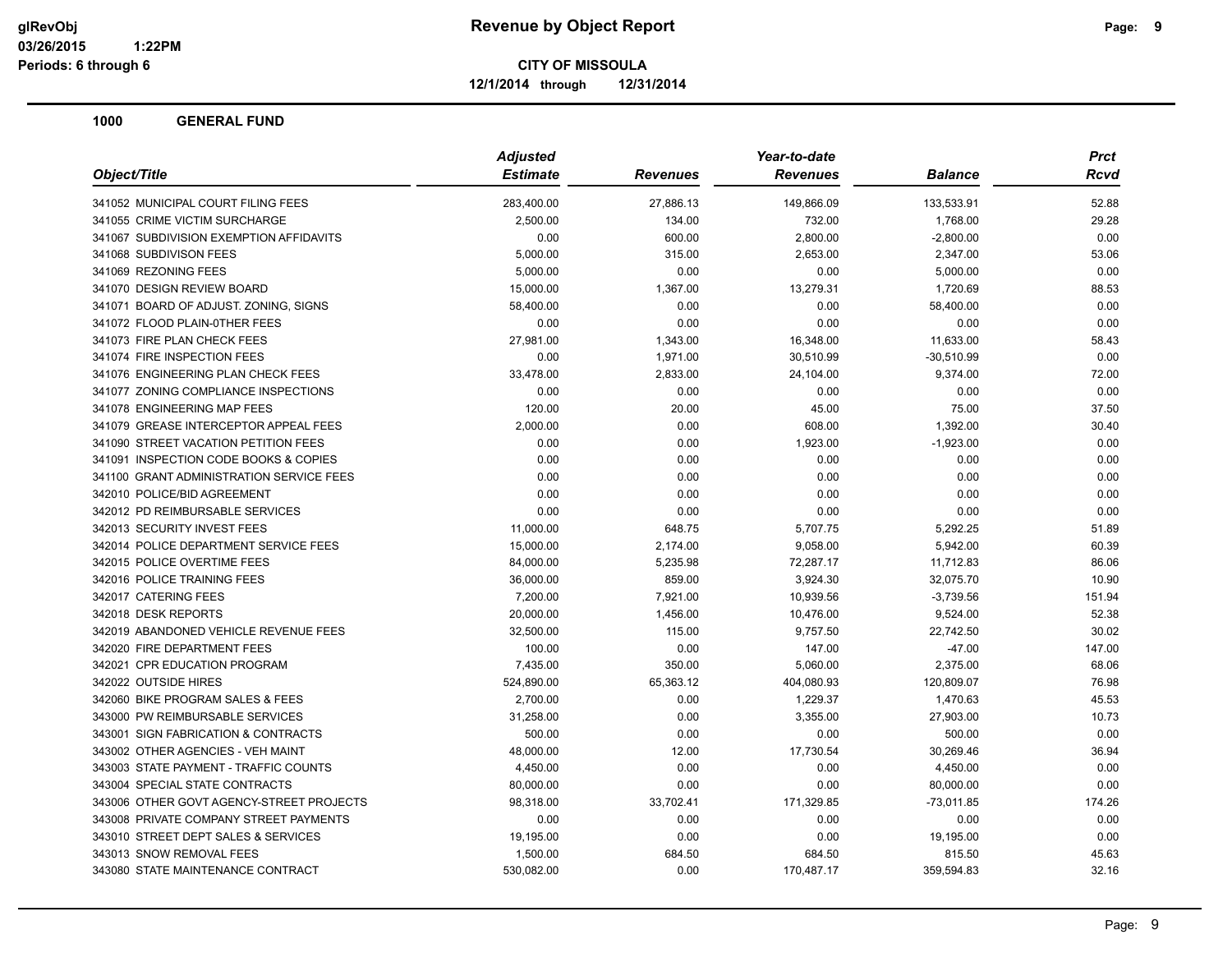**12/1/2014 through 12/31/2014**

|                                                | <b>Adjusted</b> |                 | Year-to-date    |                | <b>Prct</b> |
|------------------------------------------------|-----------------|-----------------|-----------------|----------------|-------------|
| Object/Title                                   | <b>Estimate</b> | <b>Revenues</b> | <b>Revenues</b> | <b>Balance</b> | <b>Rcvd</b> |
| 343082 MDT URBAN PROJECTS                      | 0.00            | 0.00            | 0.00            | 0.00           | 0.00        |
| 343083 CONTRACT SEWER APPLICATIONS             | 0.00            | 0.00            | 0.00            | 0.00           | 0.00        |
| 343084 STREET MAINTENANCE MATERIALS REIMB      | 55,500.00       | 0.00            | 39,722.64       | 15,777.36      | 71.57       |
| 343097 SIDEWALK AND CURB FEES                  | 340,000.00      | 33,682.56       | 178,403.05      | 161,596.95     | 52.47       |
| 343311 SALE OF NICHES                          | 3,200.00        | 0.00            | 0.00            | 3,200.00       | 0.00        |
| 343320 CEMETERY - SALE OF PLOTS                | 12,870.00       | 350.00          | 5,150.00        | 7,720.00       | 40.02       |
| 343321 CEMETERY FOUNDATIONS                    | 1,570.00        | 0.00            | 2,945.00        | $-1,375.00$    | 187.58      |
| 343322 CEMETERY FLOWER CARE                    | 4,250.00        | 0.00            | 0.00            | 4,250.00       | 0.00        |
| 343323 CEMETERY - LINER INSTALL FEES           | 5,580.00        | 1,100.00        | 6,100.00        | $-520.00$      | 109.32      |
| 343324 OTHER CEMETERY FEES                     | 1,500.00        | 150.00          | 900.00          | 600.00         | 60.00       |
| 343325 2ND INTERMENT RIGHT                     | 0.00            | 200.00          | 1,600.00        | $-1,600.00$    | 0.00        |
| 343340 CEMETERY - OPENINGS & CLOSINGS          | 10,950.00       | 1,225.00        | 6,825.00        | 4,125.00       | 62.33       |
| 343350 CEMETERY CARE, FEES                     | 24,000.00       | 0.00            | 0.00            | 24,000.00      | 0.00        |
| 343360 WEED CONTROL                            | 3,000.00        | 2,086.00        | 2,086.00        | 914.00         | 69.53       |
| 346029 PARKS PETTY CASH FUND                   | 0.00            | 0.00            | 0.00            | 0.00           | 0.00        |
| 346031 RECREATION FEES                         | 243,088.00      | 4,907.05        | 59,610.94       | 183,477.06     | 24.52       |
| 346033 PARK FEES/FACILITY RENTALS              | 85,000.00       | 1,026.50        | 29,910.33       | 55,089.67      | 35.19       |
| 346034 GROUNDS MAINTENANCE CONTRACT            | 85,000.00       | 0.00            | 0.00            | 85,000.00      | 0.00        |
| 346036 PARK CONCESSION FEES                    | 3,000.00        | 0.00            | 607.47          | 2,392.53       | 20.25       |
| 346037 YOUTH DRUG COURT CONTRACT               | 11,700.00       | 0.00            | 0.00            | 11,700.00      | 0.00        |
| 346050 COUNTY PLAYGROUND CONTRACT              | 3,150.00        | 0.00            | 0.00            | 3,150.00       | 0.00        |
| 346051 MONTANA PARKS/REC CONFERENCE 2012       | 4,500.00        | 0.00            | 0.00            | 4,500.00       | 0.00        |
| 346070 RECREATION GENERAL MERCHANDISE          | 0.00            | 0.00            | 0.00            | 0.00           | 0.00        |
| <b>CHARGES FOR SERVICES</b><br><b>Total</b>    | 4,662,135.00    | 1,054,704.00    | 2,329,392.21    | 2,332,742.79   | 49.96       |
| 350000 FINES & FORFEITURES                     |                 |                 |                 |                |             |
| 351022 LAW ENFORCEMENT ACADEMY SURCHARGE #!    | 0.00            | $-9,996.96$     | 11,417.46       | $-11,417.46$   | 0.00        |
| 351031 TRAFFIC FINES                           | 1,386,857.00    | 100,255.57      | 476,476.27      | 910,380.73     | 34.36       |
| 351032 SURCHARGE ON FINES                      | 129,089.00      | 8,291.00        | 41,194.05       | 87,894.95      | 31.91       |
| 351034 CELLULAR PHONE FINES                    | 62,000.00       | 13,323.00       | 57,081.00       | 4,919.00       | 92.07       |
| 351035 CELL PHONE FINES: EDUCATION             | 0.00            | 0.00            | 14,089.50       | $-14,089.50$   | 0.00        |
| 355000 FALSE ALARM PENALTY                     | 20,000.00       | 0.00            | 884.00          | 19,116.00      | 4.42        |
| <b>FINES &amp; FORFEITURES</b><br><b>Total</b> | 1,597,946.00    | 111,872.61      | 601,142.28      | 996,803.72     | 37.62       |
| 360000 MISCELLANEOUS REVENUES                  |                 |                 |                 |                |             |
| 360000 MISCELLANEOUS REVENUES                  | 0.00            | 0.00            | 0.00            | 0.00           | 0.00        |
| 360001 COPIES                                  | 2,200.00        | 84.25           | 654.00          | 1,546.00       | 29.73       |
| 360002 PHONES                                  | 0.00            | 0.00            | 0.00            | 0.00           | 0.00        |
| 360003 MMIA REIMBURSEMENT-ATTORNEY             | 0.00            | 0.00            | 0.00            | 0.00           | 0.00        |
| 360010 MISCELLANEOUS                           | 15,000.00       | 358.29          | $-11,915.34$    | 26,915.34      | $-79.44$    |
| 360011 ENERGY REBATES FOR COMPUTER UPGRADES    | 0.00            | 0.00            | 0.00            | 0.00           | 0.00        |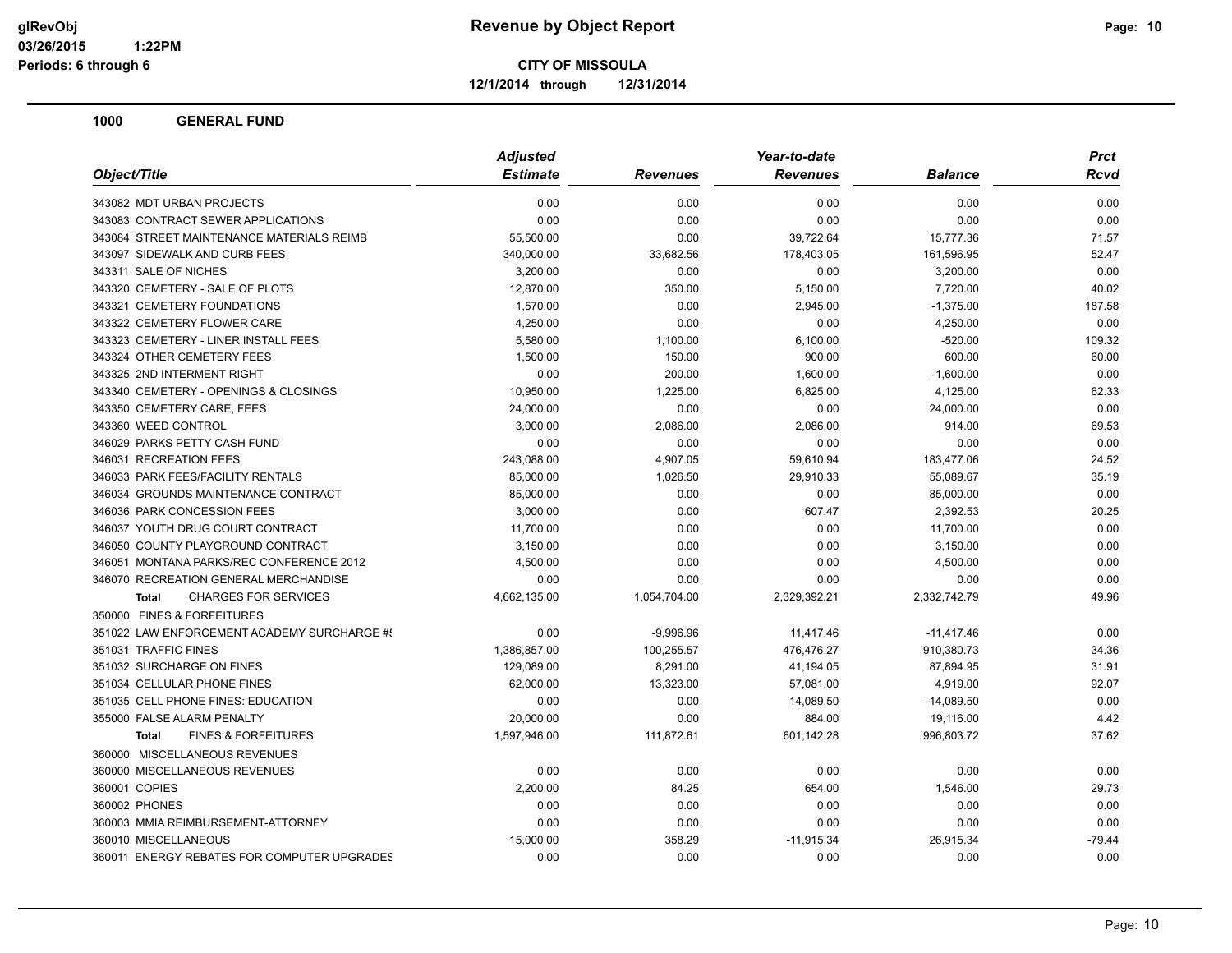**12/1/2014 through 12/31/2014**

| Object/Title                                              | <b>Adjusted</b> |                 | Year-to-date    |                | <b>Prct</b> |
|-----------------------------------------------------------|-----------------|-----------------|-----------------|----------------|-------------|
|                                                           | <b>Estimate</b> | <b>Revenues</b> | <b>Revenues</b> | <b>Balance</b> | Rcvd        |
| 360050 OVER/SHORT                                         | 0.00            | 0.00            | 0.00            | 0.00           | 0.00        |
| 360100 REFUNDS                                            | 200.00          | 0.00            | 0.00            | 200.00         | 0.00        |
| 362000 OTHER MISCELLANEOUS REVENUE                        | 8,000.00        | 0.00            | 0.00            | 8,000.00       | 0.00        |
| 362001 MUNICIPAL COURT BAD CHECK CHARGES                  | 0.00            | 0.00            | 0.00            | 0.00           | 0.00        |
| 362002 BAD CHECK CHARGES                                  | 500.00          | 0.00            | 75.00           | 425.00         | 15.00       |
| 362011 SALE OF UNCLAIMED PROPERTY                         | 0.00            | 0.00            | 0.00            | 0.00           | 0.00        |
| 362012 REC/GREEN TAG PROGRAM                              | 300.00          | 0.00            | 0.00            | 300.00         | 0.00        |
| 364012 SALE OF SURPLUS PROPERTY                           | 40,000.00       | 0.00            | 4,000.00        | 36,000.00      | 10.00       |
| 364040 INSURANCE AND DAMAGE RECOVERY                      | 40,000.00       | 695.40          | 16,445.21       | 23,554.79      | 41.11       |
| 364041 WORKERS COMPENSATION REIMBURSEMENT                 | 2,500.00        | 0.00            | 0.00            | 2,500.00       | 0.00        |
| 364042 EXPENDITURE REIMBURSEMENTS                         | 1.200.00        | 326.96          | 326.96          | 873.04         | 27.25       |
| 364043 RATTLESNAKE CORRIDOR REIMBURSEMENT                 | 10,000.00       | 0.00            | 2,860.00        | 7,140.00       | 28.60       |
| 364044 EMERGENCY RESPONSE REIMBURSEMENT                   | 50,000.00       | 0.00            | 0.00            | 50,000.00      | 0.00        |
| 364047 MMIA EXPENDITURE REIMBURSEMENT                     | 0.00            | 0.00            | 0.00            | 0.00           | 0.00        |
| 364051 DOT RADAR GRANT                                    | 0.00            | 0.00            | 0.00            | 0.00           | 0.00        |
| 364053 EXPENDITURE REIMB-FIRE SERVICES                    | 0.00            | 0.00            | 0.00            | 0.00           | 0.00        |
| 364060 REIMB LETTER OF CREDIT-709 PARKVIEW                | 0.00            | $-4,195.00$     | $-4,195.00$     | 4,195.00       | 0.00        |
| 364061 REIMB LETTER OF CREDIT-LINNEA LANE                 | 0.00            | 0.00            | 0.00            | 0.00           | 0.00        |
| 365000 DONATIONS                                          | 0.00            | 0.00            | 0.00            | 0.00           | 0.00        |
| 365003 DONATIONS - SMOKE ALARMS                           | 0.00            | 0.00            | 0.00            | 0.00           | 0.00        |
| 365004 GRANT CR TRAIL ASSN DONATION                       | 0.00            | 0.00            | 0.00            | 0.00           | 0.00        |
| 365015 DONATIONS - COMBAT CHALLENGE                       | 0.00            | 0.00            | 0.00            | 0.00           | 0.00        |
| 365016 LOCAL MATCH MDT                                    | 0.00            | 0.00            | 725.00          | $-725.00$      | 0.00        |
| 365017 LOCAL MATCH TRANSIT                                | 0.00            | 0.00            | 0.00            | 0.00           | 0.00        |
| 365018 DONATIONS - THERMAL IMAGING                        | 0.00            | 0.00            | 0.00            | 0.00           | 0.00        |
| 365021 COMBAT CHALLENGE DONATIONS                         | 0.00            | 0.00            | 0.00            | 0.00           | 0.00        |
| 365022 NEIGHBORHOOD COUNCIL DONATIONS                     | 0.00            | 0.00            | 0.00            | 0.00           | 0.00        |
| 368000 SALE OF COINS                                      | 0.00            | 0.00            | 0.00            | 0.00           | 0.00        |
| 368001 SALE OF POLICE PROMOTIONS                          | 0.00            | 0.00            | 0.00            | 0.00           | 0.00        |
| 368002 SALE OF FIRE PROMOTIONS                            | 0.00            | 0.00            | 0.00            | 0.00           | 0.00        |
| MISCELLANEOUS REVENUES<br><b>Total</b>                    | 169,900.00      | $-2,730.10$     | 8,975.83        | 160,924.17     | 5.28        |
| 370000 INVESTMENTS & ROYALTY EARNINGS                     |                 |                 |                 |                |             |
| 371010 INTEREST ON INVESTMENTS                            | 3,500.00        | 0.00            | 890.51          | 2,609.49       | 25.44       |
| 371020 GAIN/LOSS IN MARKET VALUE OF INVESTMENT            | 0.00            | 0.00            | 0.00            | 0.00           | 0.00        |
| <b>INVESTMENTS &amp; ROYALTY EARNINGS</b><br><b>Total</b> | 3,500.00        | 0.00            | 890.51          | 2,609.49       | 25.44       |
| 380000 OTHER FINANCING SOURCES                            |                 |                 |                 |                |             |
| 381070 PROCEEDS FROM NOTES/LOANS/INTERCAP                 | 0.00            | 0.00            | 0.00            | 0.00           | 0.00        |
| 381090 PROCEEDS FROM CAPITAL LEASE                        | 0.00            | 587,997.00      | 587,997.00      | -587,997.00    | 0.00        |
| 382010 SALE OF FIXED ASSETS                               | 0.00            | 0.00            | 0.00            | 0.00           | 0.00        |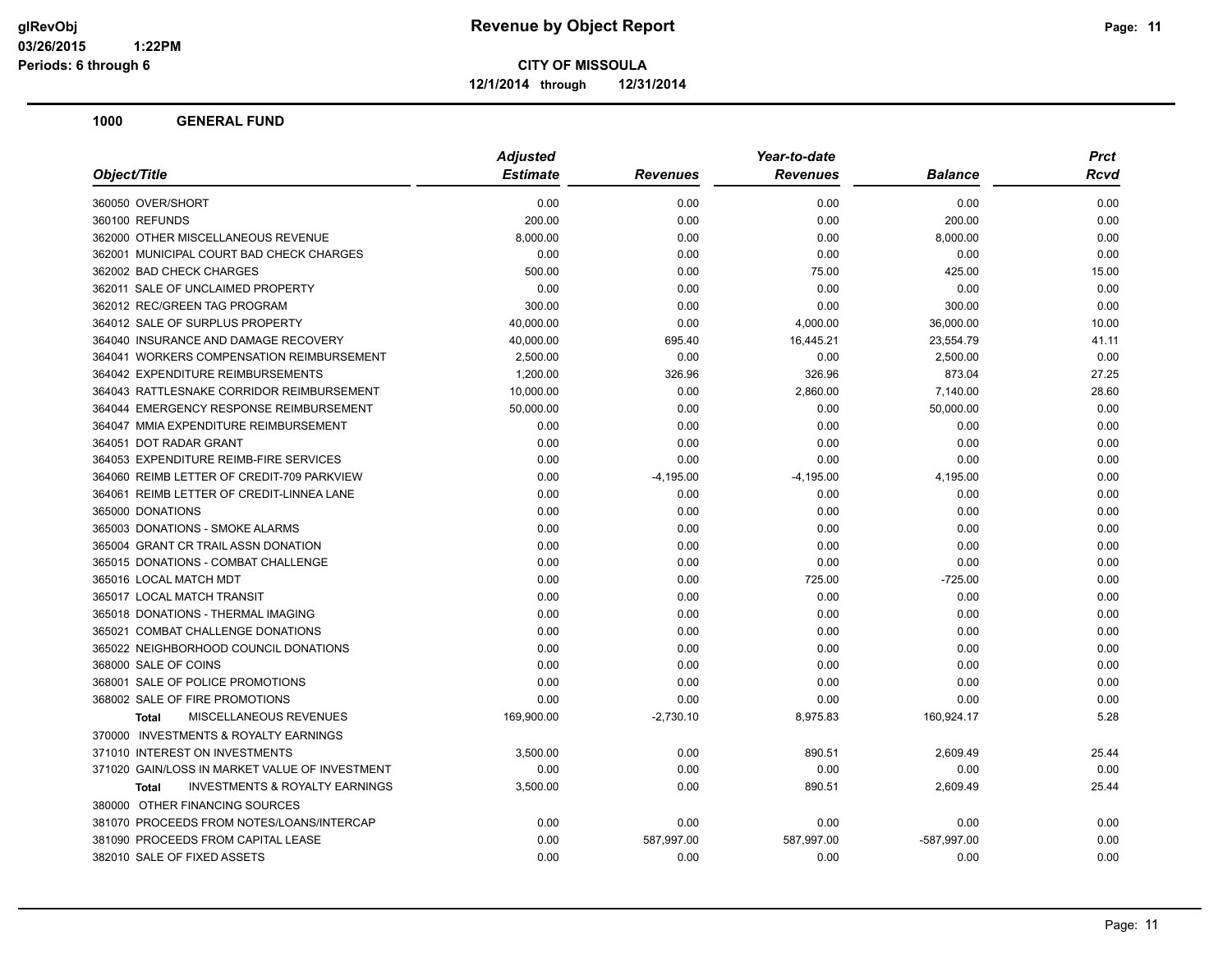**12/1/2014 through 12/31/2014**

|                                               | <b>Adjusted</b> |                 | Year-to-date     |                | <b>Prct</b> |
|-----------------------------------------------|-----------------|-----------------|------------------|----------------|-------------|
| Object/Title                                  | <b>Estimate</b> | <b>Revenues</b> | <b>Revenues</b>  | <b>Balance</b> | <b>Rcvd</b> |
| 383000 OPERATING TRANSFERS                    | 0.00            | 0.00            | 0.00             | 0.00           | 0.00        |
| 383001 TRANS FR FLUSHING DISTRICT             | 27,281.00       | 13,640.50       | 13,640.50        | 13,640.50      | 50.00       |
| 383002 TRANS FR GAS TAX                       | 564,000.00      | 282,000.00      | 282,000.00       | 282,000.00     | 50.00       |
| 383003 TRANS FR COMPREHENSIVE INSURANCE LEVY  | 0.00            | 0.00            | 0.00             | 0.00           | 0.00        |
| 383004 TRANS FR EMPLOYEE HEALTH INSURANCE LEV | 4,296,467.00    | 2,148,233.50    | 2,148,233.50     | 2,148,233.50   | 50.00       |
| 383007 TRANS FR CABLE FRANCHISE               | 244,110.00      | 122,055.00      | 122,055.00       | 122,055.00     | 50.00       |
| 383008 TRANS FR RUSSELL PARK DISTRICT         | 0.00            | 0.00            | 0.00             | 0.00           | 0.00        |
| 383009 TRANS FR TITLE I                       | 0.00            | 0.00            | 0.00             | 0.00           | 0.00        |
| 383010 TRANS FR CIP                           | 0.00            | 0.00            | 0.00             | 0.00           | 0.00        |
| 383011 TRANS FR SID REVOLVING                 | 100,000.00      | 0.00            | 0.00             | 100,000.00     | 0.00        |
| 383014 TRANS FR MRA                           | 0.00            | 0.00            | 0.00             | 0.00           | 0.00        |
| 383015 TRANS FR MPC                           | 0.00            | 0.00            | 0.00             | 0.00           | 0.00        |
| 383017 TRANS FR BUILDING                      | 0.00            | 0.00            | 0.00             | 0.00           | 0.00        |
| 383018 TRANS FR WILLOWWOOD PARK DISTRICT      | 0.00            | 0.00            | 0.00             | 0.00           | 0.00        |
| 383020 TRANS FR CEMETERY CARE                 | 9,545.00        | 0.00            | 0.00             | 9,545.00       | 0.00        |
| 383021 TRANS FR P&R TRAILS DEVLP              | 50,000.00       | 0.00            | 0.00             | 50,000.00      | 0.00        |
| 383024 TRANS FR SEWER CLEARING                | 0.00            | 0.00            | 0.00             | 0.00           | 0.00        |
| 383027 TRANS FR URD                           | 0.00            | 0.00            | 0.00             | 0.00           | 0.00        |
| 383028 TRANS FROM GF FOR HEALTH RESERVE       | 0.00            | 0.00            | 0.00             | 0.00           | 0.00        |
| 383046 TRANS FR PARKS MAINTENANCE DIST        | 0.00            | 0.00            | 0.00             | 0.00           | 0.00        |
| 383047 TRANS FR STREET MAINTENANCE DISTRICT   | 0.00            | 0.00            | 0.00             | 0.00           | 0.00        |
| 383050 TRANSFER FROM IMPACT FEES              | 0.00            | 0.00            | 0.00             | 0.00           | 0.00        |
| 383065 TRANSFER FROM WWTF                     | 0.00            | 0.00            | 0.00             | 0.00           | 0.00        |
| OTHER FINANCING SOURCES<br><b>Total</b>       | 5,291,403.00    | 3,153,926.00    | 3,153,926.00     | 2,137,477.00   | 59.60       |
| 390000 INTERNAL SERVICES                      |                 |                 |                  |                |             |
| 399999 NEW REQUESTS FUNDING                   | 0.00            | 0.00            | 0.00             | 0.00           | 0.00        |
| <b>INTERNAL SERVICES</b><br><b>Total</b>      | 0.00            | 0.00            | 0.00             | 0.00           | 0.00        |
| <b>GENERAL FUND</b><br><b>Total</b>           | 48,514,182.00   | 17,380,183.52   | 24, 123, 534. 14 | 24,390,647.86  | 49.72       |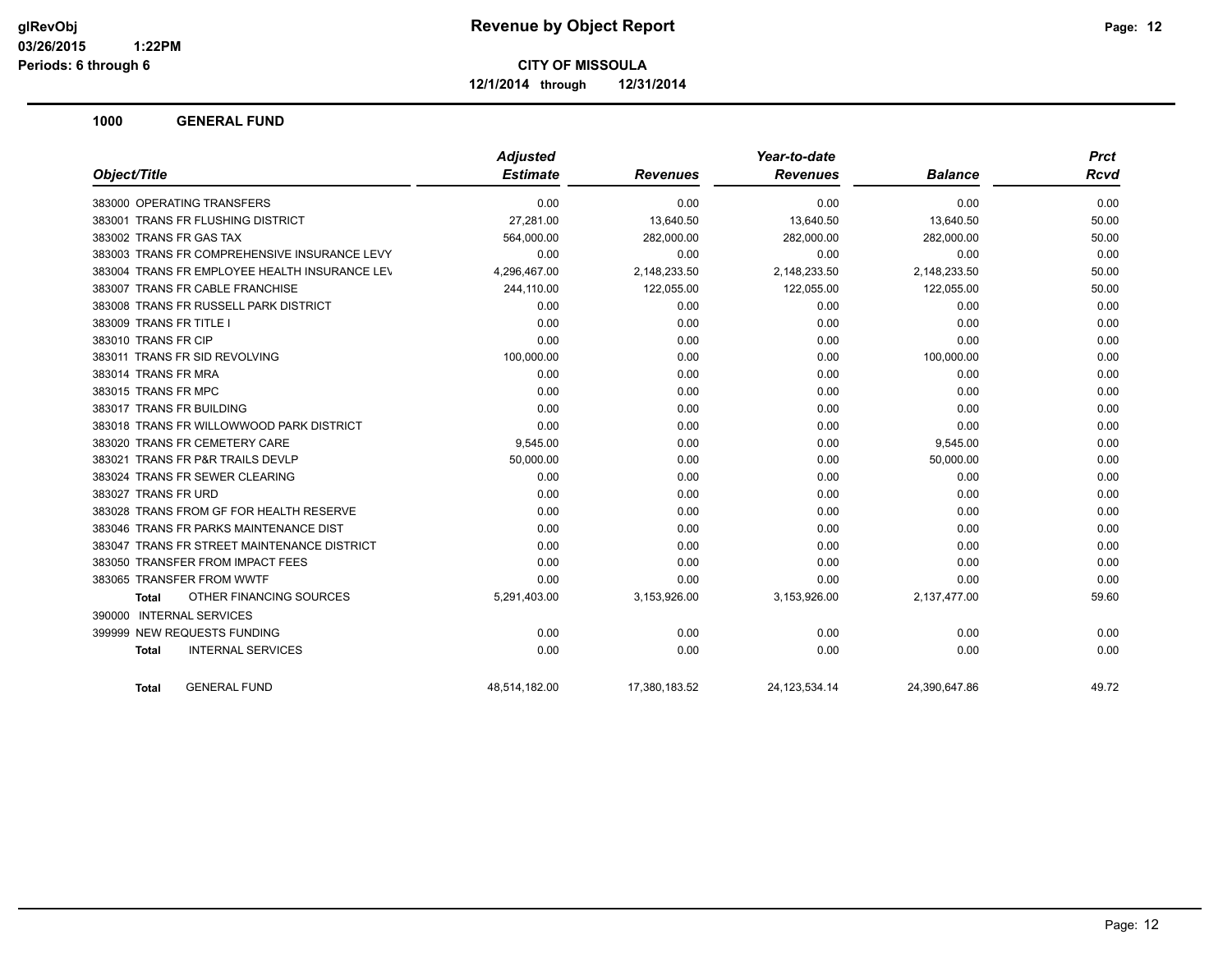**12/1/2014 through 12/31/2014**

## **1211 PARK ACQUISITION & DEVELOPMENT**

#### **1211 PARK ACQUISITION & DEVELOPMENT**

|                                                           | <b>Adjusted</b> |                 | Year-to-date    |                | <b>Prct</b> |
|-----------------------------------------------------------|-----------------|-----------------|-----------------|----------------|-------------|
| Object/Title                                              | <b>Estimate</b> | <b>Revenues</b> | <b>Revenues</b> | <b>Balance</b> | Rcvd        |
| 340000 CHARGES FOR SERVICES                               |                 |                 |                 |                |             |
| 346080 PAYMENT IN LIEU OF PARKS                           | 288,120.00      | 0.00            | 0.00            | 288,120.00     | 0.00        |
| 346082 HIGH PARK EASEMENT EXCHANGE                        | 0.00            | 0.00            | 0.00            | 0.00           | 0.00        |
| <b>CHARGES FOR SERVICES</b><br><b>Total</b>               | 288,120.00      | 0.00            | 0.00            | 288,120.00     | 0.00        |
| 360000 MISCELLANEOUS REVENUES                             |                 |                 |                 |                |             |
| 360010 MISCELLANEOUS                                      | 0.00            | 0.00            | 302.20          | $-302.20$      | 0.00        |
| 360016 LAFRAY PARK DONATIONS                              | 0.00            | 0.00            | 0.00            | 0.00           | 0.00        |
| 360017 PARK PLANS FORFEITURE                              | 0.00            | 0.00            | 20.00           | $-20.00$       | 0.00        |
| 360020 GREENOUGH PARK ENCROACHMENTS                       | 0.00            | 0.00            | 0.00            | 0.00           | 0.00        |
| 365102 RECREATION YOUTH & ADULT SPORTS                    | 0.00            | 0.00            | 0.00            | 0.00           | 0.00        |
| MISCELLANEOUS REVENUES<br><b>Total</b>                    | 0.00            | 0.00            | 322.20          | $-322.20$      | 0.00        |
| <b>INVESTMENTS &amp; ROYALTY EARNINGS</b><br>370000       |                 |                 |                 |                |             |
| 371010 INTEREST ON INVESTMENTS                            | 0.00            | 0.00            | 0.00            | 0.00           | 0.00        |
| 371020 GAIN/LOSS IN MARKET VALUE OF INVESTMENTS           | 0.00            | 0.00            | 0.00            | 0.00           | 0.00        |
| <b>INVESTMENTS &amp; ROYALTY EARNINGS</b><br><b>Total</b> | 0.00            | 0.00            | 0.00            | 0.00           | 0.00        |
| OTHER FINANCING SOURCES<br>380000                         |                 |                 |                 |                |             |
| 383000 OPERATING TRANSFERS                                | 0.00            | 0.00            | 0.00            | 0.00           | 0.00        |
| 383029 TRANS FR GENERAL                                   | 0.00            | 0.00            | 0.00            | 0.00           | 0.00        |
| OTHER FINANCING SOURCES<br><b>Total</b>                   | 0.00            | 0.00            | 0.00            | 0.00           | 0.00        |
| PARK ACQUISITION & DEVELOPMENT<br><b>Total</b>            | 288.120.00      | 0.00            | 322.20          | 287.797.80     | 0.11        |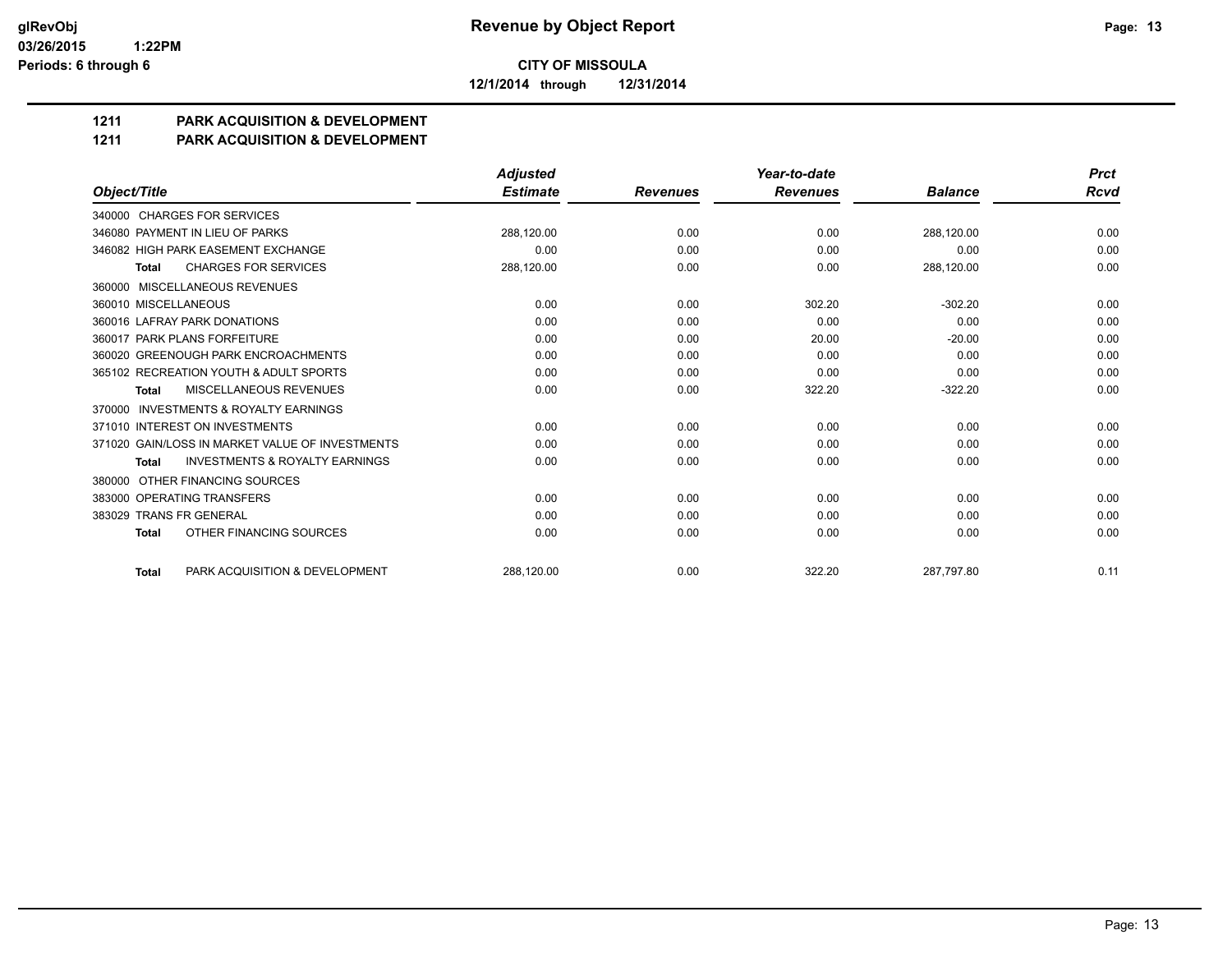**12/1/2014 through 12/31/2014**

## **1211 PARK ACQUISITION & DEVELOPMENT**

|                                                           | <b>Adjusted</b> |                 | Year-to-date    |                | <b>Prct</b> |
|-----------------------------------------------------------|-----------------|-----------------|-----------------|----------------|-------------|
| Object/Title                                              | <b>Estimate</b> | <b>Revenues</b> | <b>Revenues</b> | <b>Balance</b> | Rcvd        |
| 340000 CHARGES FOR SERVICES                               |                 |                 |                 |                |             |
| 346080 PAYMENT IN LIEU OF PARKS                           | 288,120.00      | 0.00            | 0.00            | 288,120.00     | 0.00        |
| 346082 HIGH PARK EASEMENT EXCHANGE                        | 0.00            | 0.00            | 0.00            | 0.00           | 0.00        |
| <b>CHARGES FOR SERVICES</b><br>Total                      | 288,120.00      | 0.00            | 0.00            | 288,120.00     | 0.00        |
| 360000 MISCELLANEOUS REVENUES                             |                 |                 |                 |                |             |
| 360010 MISCELLANEOUS                                      | 0.00            | 0.00            | 302.20          | $-302.20$      | 0.00        |
| 360016 LAFRAY PARK DONATIONS                              | 0.00            | 0.00            | 0.00            | 0.00           | 0.00        |
| 360017 PARK PLANS FORFEITURE                              | 0.00            | 0.00            | 20.00           | $-20.00$       | 0.00        |
| 360020 GREENOUGH PARK ENCROACHMENTS                       | 0.00            | 0.00            | 0.00            | 0.00           | 0.00        |
| 365102 RECREATION YOUTH & ADULT SPORTS                    | 0.00            | 0.00            | 0.00            | 0.00           | 0.00        |
| <b>MISCELLANEOUS REVENUES</b><br>Total                    | 0.00            | 0.00            | 322.20          | $-322.20$      | 0.00        |
| <b>INVESTMENTS &amp; ROYALTY EARNINGS</b><br>370000       |                 |                 |                 |                |             |
| 371010 INTEREST ON INVESTMENTS                            | 0.00            | 0.00            | 0.00            | 0.00           | 0.00        |
| 371020 GAIN/LOSS IN MARKET VALUE OF INVESTMENT            | 0.00            | 0.00            | 0.00            | 0.00           | 0.00        |
| <b>INVESTMENTS &amp; ROYALTY EARNINGS</b><br><b>Total</b> | 0.00            | 0.00            | 0.00            | 0.00           | 0.00        |
| 380000 OTHER FINANCING SOURCES                            |                 |                 |                 |                |             |
| 383000 OPERATING TRANSFERS                                | 0.00            | 0.00            | 0.00            | 0.00           | 0.00        |
| 383029 TRANS FR GENERAL                                   | 0.00            | 0.00            | 0.00            | 0.00           | 0.00        |
| OTHER FINANCING SOURCES<br><b>Total</b>                   | 0.00            | 0.00            | 0.00            | 0.00           | 0.00        |
| PARK ACQUISITION & DEVELOPMENT<br><b>Total</b>            | 288,120.00      | 0.00            | 322.20          | 287,797.80     | 0.11        |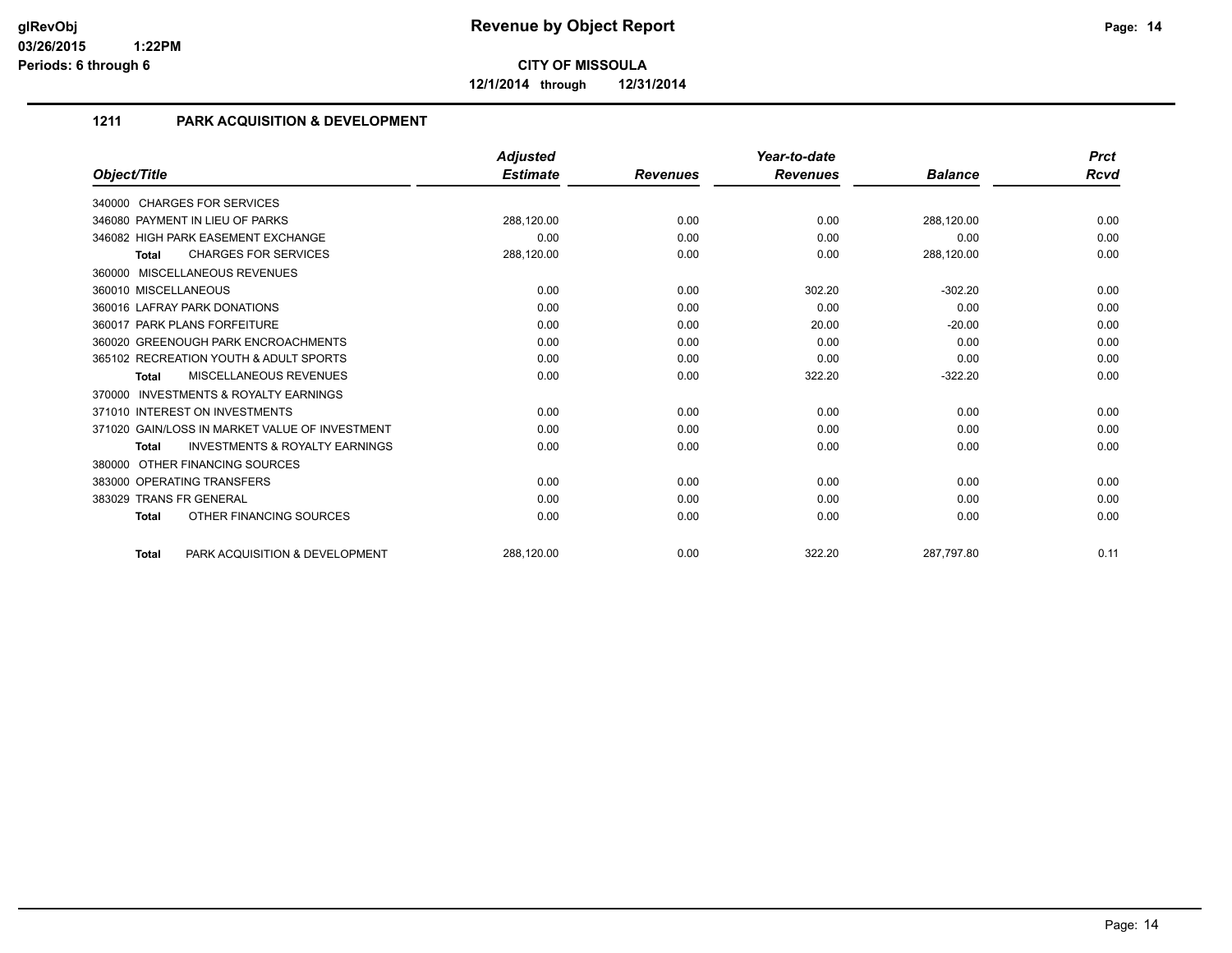**12/1/2014 through 12/31/2014**

## **1212 PARK ENTERPRISE FUND**

**1212 PARK ENTERPRISE FUND**

|                                                           | <b>Adjusted</b> |                 | Year-to-date    |                | <b>Prct</b> |
|-----------------------------------------------------------|-----------------|-----------------|-----------------|----------------|-------------|
| Object/Title                                              | <b>Estimate</b> | <b>Revenues</b> | <b>Revenues</b> | <b>Balance</b> | Rcvd        |
| 340000 CHARGES FOR SERVICES                               |                 |                 |                 |                |             |
| 346000 FEES                                               | 220,000.00      | 199.75          | 13,894.28       | 206,105.72     | 6.32        |
| 346001 TENNIS FEE                                         | 0.00            | $-176.86$       | 503.14          | $-503.14$      | 0.00        |
| 346030 SWIMMING POOL FEES                                 | 0.00            | 0.00            | 750.00          | $-750.00$      | 0.00        |
| 346040 MCCORMICK SWIMMING POOL                            | 0.00            | 0.00            | 0.00            | 0.00           | 0.00        |
| 346060 CURRENTS SWIMMING FACILITY                         | 0.00            | 0.00            | 5.00            | $-5.00$        | 0.00        |
| <b>CHARGES FOR SERVICES</b><br><b>Total</b>               | 220,000.00      | 22.89           | 15,152.42       | 204,847.58     | 6.89        |
| MISCELLANEOUS REVENUES<br>360000                          |                 |                 |                 |                |             |
| 360010 MISCELLANEOUS                                      | 0.00            | 0.00            | 0.00            | 0.00           | 0.00        |
| <b>MISCELLANEOUS REVENUES</b><br><b>Total</b>             | 0.00            | 0.00            | 0.00            | 0.00           | 0.00        |
| INVESTMENTS & ROYALTY EARNINGS<br>370000                  |                 |                 |                 |                |             |
| 371010 INTEREST ON INVESTMENTS                            | 0.00            | 0.00            | 0.00            | 0.00           | 0.00        |
| 371020 GAIN/LOSS IN MARKET VALUE OF INVESTMENTS           | 0.00            | 0.00            | 0.00            | 0.00           | 0.00        |
| <b>INVESTMENTS &amp; ROYALTY EARNINGS</b><br><b>Total</b> | 0.00            | 0.00            | 0.00            | 0.00           | 0.00        |
| PARK ENTERPRISE FUND<br><b>Total</b>                      | 220,000.00      | 22.89           | 15,152.42       | 204,847.58     | 6.89        |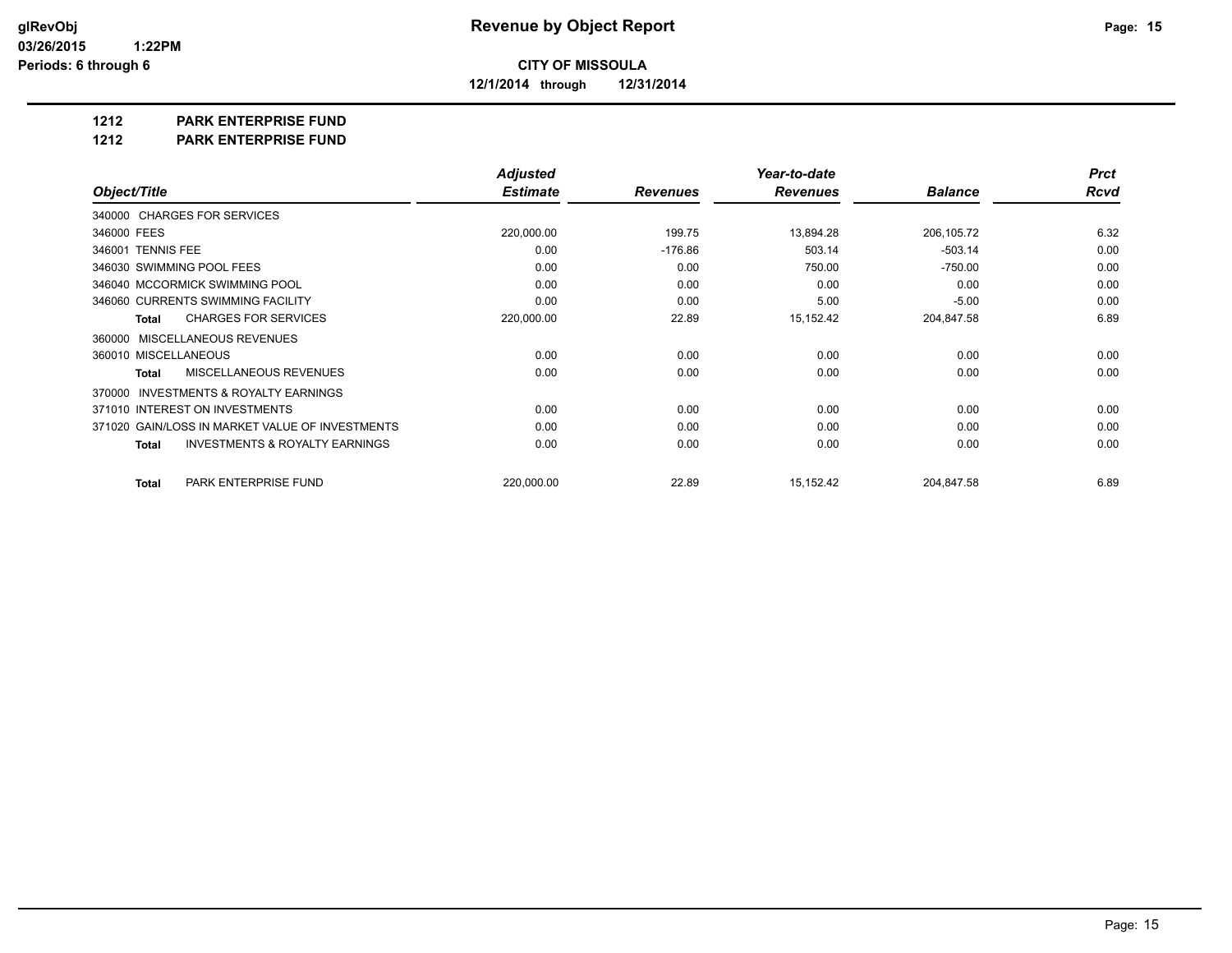**12/1/2014 through 12/31/2014**

## **1212 PARK ENTERPRISE FUND**

|                                                           | <b>Adjusted</b> |                 | Year-to-date    |                | <b>Prct</b> |
|-----------------------------------------------------------|-----------------|-----------------|-----------------|----------------|-------------|
| Object/Title                                              | <b>Estimate</b> | <b>Revenues</b> | <b>Revenues</b> | <b>Balance</b> | Rcvd        |
| 340000 CHARGES FOR SERVICES                               |                 |                 |                 |                |             |
| 346000 FEES                                               | 220,000.00      | 199.75          | 13,894.28       | 206,105.72     | 6.32        |
| 346001 TENNIS FEE                                         | 0.00            | $-176.86$       | 503.14          | $-503.14$      | 0.00        |
| 346030 SWIMMING POOL FEES                                 | 0.00            | 0.00            | 750.00          | $-750.00$      | 0.00        |
| 346040 MCCORMICK SWIMMING POOL                            | 0.00            | 0.00            | 0.00            | 0.00           | 0.00        |
| 346060 CURRENTS SWIMMING FACILITY                         | 0.00            | 0.00            | 5.00            | $-5.00$        | 0.00        |
| <b>CHARGES FOR SERVICES</b><br>Total                      | 220,000.00      | 22.89           | 15,152.42       | 204,847.58     | 6.89        |
| 360000 MISCELLANEOUS REVENUES                             |                 |                 |                 |                |             |
| 360010 MISCELLANEOUS                                      | 0.00            | 0.00            | 0.00            | 0.00           | 0.00        |
| MISCELLANEOUS REVENUES<br><b>Total</b>                    | 0.00            | 0.00            | 0.00            | 0.00           | 0.00        |
| INVESTMENTS & ROYALTY EARNINGS<br>370000                  |                 |                 |                 |                |             |
| 371010 INTEREST ON INVESTMENTS                            | 0.00            | 0.00            | 0.00            | 0.00           | 0.00        |
| 371020 GAIN/LOSS IN MARKET VALUE OF INVESTMENT            | 0.00            | 0.00            | 0.00            | 0.00           | 0.00        |
| <b>INVESTMENTS &amp; ROYALTY EARNINGS</b><br><b>Total</b> | 0.00            | 0.00            | 0.00            | 0.00           | 0.00        |
| PARK ENTERPRISE FUND<br><b>Total</b>                      | 220,000.00      | 22.89           | 15,152.42       | 204,847.58     | 6.89        |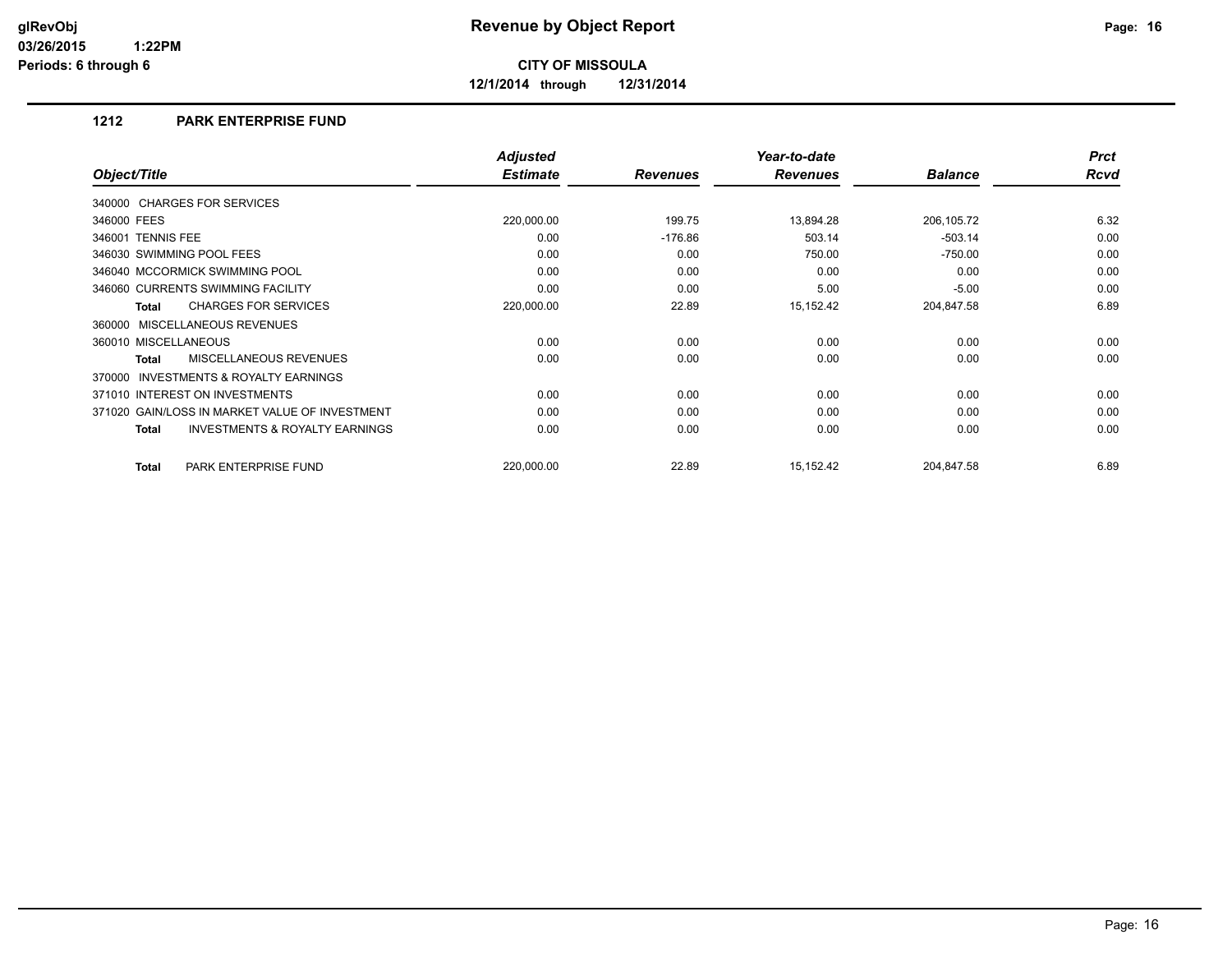**12/1/2014 through 12/31/2014**

**1216 PARKS & REC TRAILS, DEV**

|                                                   | <b>Adjusted</b> |                 | Year-to-date    |                |             |
|---------------------------------------------------|-----------------|-----------------|-----------------|----------------|-------------|
| Object/Title                                      | <b>Estimate</b> | <b>Revenues</b> | <b>Revenues</b> | <b>Balance</b> | <b>Rcvd</b> |
| 330000 INTERGOVERNMENTAL REVENUES                 |                 |                 |                 |                |             |
| 331013 NORTHSIDE PED BRIDGE ARRA GRANT            | 0.00            | 0.00            | 0.00            | 0.00           | 0.00        |
| 331014 WHITE PINE PLAYGROUND-CDBG GRANT           | 0.00            | 0.00            | 0.00            | 0.00           | 0.00        |
| 334025 COUNTY WEED                                | 13,200.00       | 2,125.00        | 5,998.68        | 7,201.32       | 45.44       |
| 334026 FOREST HEALTH GRANT                        | 0.00            | 33,125.00       | 0.00            | 0.00           | 0.00        |
| 334028 DEPT OF AG INTERN GRANT                    | 0.00            | 0.00            | 0.00            | 0.00           | 0.00        |
| 334121 DNRC GRANT                                 | 0.00            | 0.00            | $-26,044.18$    | 26,044.18      | 0.00        |
| 334125 FWP GRANT                                  | 15,000.00       | 0.00            | 0.00            | 15,000.00      | 0.00        |
| 336023 STATE CONTRIB. - PERS                      | 0.00            | 0.59            | 3.80            | $-3.80$        | 0.00        |
| <b>INTERGOVERNMENTAL REVENUES</b><br><b>Total</b> | 28,200.00       | 35,250.59       | $-20,041.70$    | 48,241.70      | $-71.07$    |
| 340000 CHARGES FOR SERVICES                       |                 |                 |                 |                |             |
| 343036 *** Title Not Found ***                    | 0.00            | 0.00            | 0.00            | 0.00           | 0.00        |
| 343302 PARKS SOIL PROJECT                         | 0.00            | 9,200.00        | 9,200.00        | $-9,200.00$    | 0.00        |
| 346034 GROUNDS MAINTENANCE CONTRACT               | 0.00            | 0.00            | 0.00            | 0.00           | 0.00        |
| 346052 PLAYGROUND SAFETY TRAINING                 | 0.00            | 0.00            | 0.00            | 0.00           | 0.00        |
| 346055 COUNTY PARK SUPPORT                        | 0.00            | 0.00            | 0.00            | 0.00           | 0.00        |
| <b>CHARGES FOR SERVICES</b><br><b>Total</b>       | 0.00            | 9,200.00        | 9,200.00        | $-9,200.00$    | 0.00        |
| 360000 MISCELLANEOUS REVENUES                     |                 |                 |                 |                |             |
| 360000 MISCELLANEOUS REVENUES                     | 0.00            | 0.00            | 0.00            | 0.00           | 0.00        |
| 360010 MISCELLANEOUS                              | 0.00            | 0.00            | 0.00            | 0.00           | 0.00        |
| 361000 RATTLESNAKE LAND LEASES                    | 0.00            | 0.00            | 0.00            | 0.00           | 0.00        |
| 361003 CARAS PARK CONCERT REVENUE                 | 0.00            | 0.00            | 0.00            | 0.00           | 0.00        |
| 364040 INSURANCE AND DAMAGE RECOVERY              | 0.00            | 3,059.19        | 3,789.19        | $-3,789.19$    | 0.00        |
| 365000 DONATIONS                                  | 0.00            | 0.00            | 0.00            | 0.00           | 0.00        |
| 365001 *** Title Not Found ***                    | 10,000.00       | 0.00            | 10,250.00       | $-250.00$      | 102.50      |
| 365002 OTHER RECREATION DONATIONS                 | 50,000.00       | 40.00           | 2,275.83        | 47,724.17      | 4.55        |
| 365003 DONATIONS - SMOKE ALARMS                   | 25,000.00       | 0.00            | 0.00            | 25,000.00      | 0.00        |
| 365004 GRANT CR TRAIL ASSN DONATION               | 0.00            | 0.00            | 0.00            | 0.00           | 0.00        |
| 365005 DONATIONS - ARCO                           | 0.00            | 0.00            | 0.00            | 0.00           | 0.00        |
| 365009 DONATIONS - BASKETBALL/TENNIS COURT        | 65,000.00       | 3,477.69        | 6,650.58        | 58,349.42      | 10.23       |
| 365019 PARKS DONATIONS                            | 251,100.00      | 2,189.85        | 18,104.85       | 232,995.15     | 7.21        |
| 365020 OPEN SPACE DONATIONS                       | 5,000.00        | 0.00            | 25.00           | 4,975.00       | 0.50        |
| 365100 RECREATION OUTDOOR                         | 25,000.00       | 0.00            | 300.00          | 24,700.00      | 1.20        |
| 365101 RECREATION SCHOLARSHIP                     | 35,000.00       | 1,184.95        | 3,767.60        | 31,232.40      | 10.76       |
| 365102 RECREATION YOUTH & ADULT SPORTS            | 25,000.00       | 0.00            | 6,765.00        | 18,235.00      | 27.06       |
| 365103 URBAN FORESTRY PROGRAMS                    | 55,000.00       | 0.00            | 2,859.17        | 52,140.83      | 5.20        |
| 365109 CONSERVATION LANDS DONATIONS               | 0.00            | 0.00            | 0.00            | 0.00           | 0.00        |
| MISCELLANEOUS REVENUES<br>Total                   | 546,100.00      | 9,951.68        | 54,787.22       | 491,312.78     | 10.03       |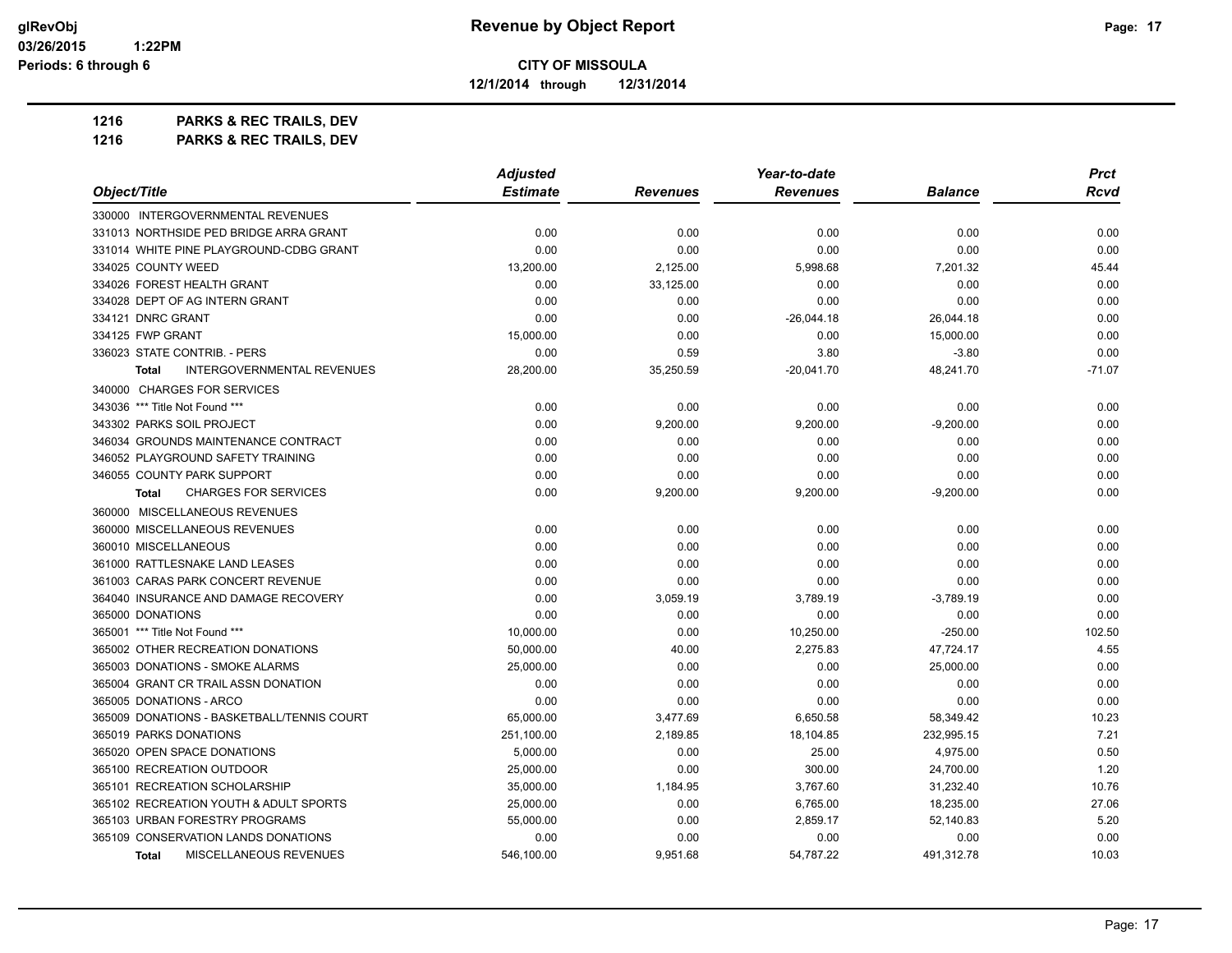**12/1/2014 through 12/31/2014**

**1216 PARKS & REC TRAILS, DEV**

|                                                    | <b>Adiusted</b> |                 | Year-to-date    |                | <b>Prct</b> |
|----------------------------------------------------|-----------------|-----------------|-----------------|----------------|-------------|
| Object/Title                                       | <b>Estimate</b> | <b>Revenues</b> | <b>Revenues</b> | <b>Balance</b> | <b>Rcvd</b> |
| 370000 INVESTMENTS & ROYALTY EARNINGS              |                 |                 |                 |                |             |
| 371010 INTEREST ON INVESTMENTS                     | 0.00            | 0.00            | 0.00            | 0.00           | 0.00        |
| 371020 GAIN/LOSS IN MARKET VALUE OF INVESTMENTS    | 0.00            | 0.00            | 0.00            | 0.00           | 0.00        |
| <b>INVESTMENTS &amp; ROYALTY EARNINGS</b><br>Total | 0.00            | 0.00            | 0.00            | 0.00           | 0.00        |
| 380000 OTHER FINANCING SOURCES                     |                 |                 |                 |                |             |
| 383000 OPERATING TRANSFERS                         | 335.000.00      | 10.000.00       | 10.000.00       | 325.000.00     | 2.99        |
| 383001 TRANS FR FLUSHING DISTRICT                  | 0.00            | 0.00            | 0.00            | 0.00           | 0.00        |
| 383026 TRANS FR CDBG                               | 0.00            | 75.000.00       | 75.000.00       | $-75.000.00$   | 0.00        |
| 383043 TRANSFERS FROM IMPACT FEES                  | 0.00            | 0.00            | 0.00            | 0.00           | 0.00        |
| OTHER FINANCING SOURCES<br>Total                   | 335,000.00      | 85,000.00       | 85,000.00       | 250,000.00     | 25.37       |
| PARKS & REC TRAILS, DEV<br>Total                   | 909.300.00      | 139.402.27      | 128.945.52      | 780.354.48     | 14.18       |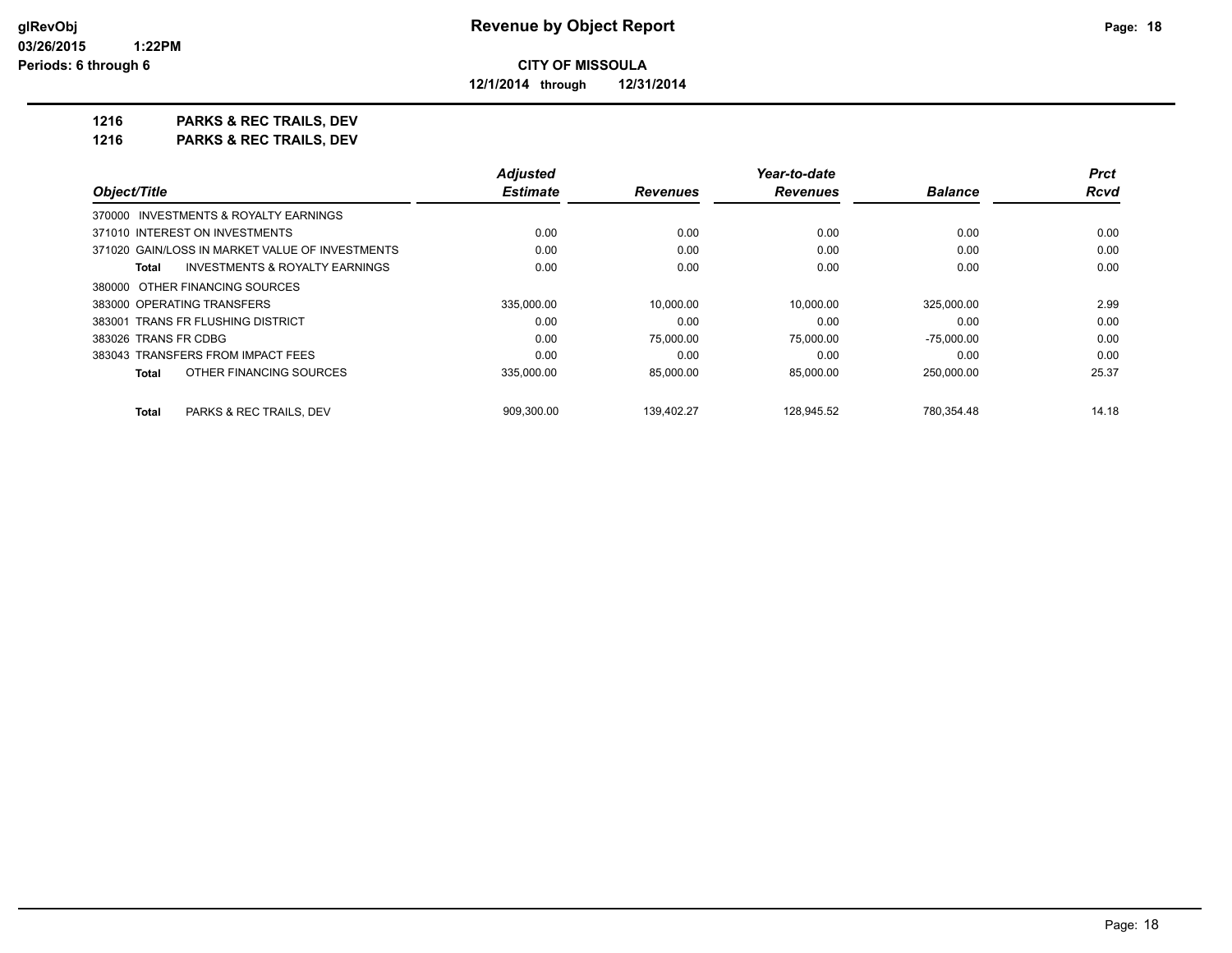**12/1/2014 through 12/31/2014**

| Object/Title                                | <b>Adjusted</b> |           | Year-to-date    |                |             |
|---------------------------------------------|-----------------|-----------|-----------------|----------------|-------------|
|                                             | <b>Estimate</b> | Revenues  | <b>Revenues</b> | <b>Balance</b> | <b>Rcvd</b> |
| 330000 INTERGOVERNMENTAL REVENUES           |                 |           |                 |                |             |
| 331013 NORTHSIDE PED BRIDGE ARRA GRANT      | 0.00            | 0.00      | 0.00            | 0.00           | 0.00        |
| 331014 WHITE PINE PLAYGROUND-CDBG GRANT     | 0.00            | 0.00      | 0.00            | 0.00           | 0.00        |
| 334025 COUNTY WEED                          | 13,200.00       | 2,125.00  | 5,998.68        | 7,201.32       | 45.44       |
| 334026 FOREST HEALTH GRANT                  | 0.00            | 33,125.00 | 0.00            | 0.00           | 0.00        |
| 334028 DEPT OF AG INTERN GRANT              | 0.00            | 0.00      | 0.00            | 0.00           | 0.00        |
| 334121 DNRC GRANT                           | 0.00            | 0.00      | $-26,044.18$    | 26,044.18      | 0.00        |
| 334125 FWP GRANT                            | 15,000.00       | 0.00      | 0.00            | 15,000.00      | 0.00        |
| 336023 STATE CONTRIB. - PERS                | 0.00            | 0.59      | 3.80            | $-3.80$        | 0.00        |
| <b>INTERGOVERNMENTAL REVENUES</b><br>Total  | 28,200.00       | 35,250.59 | $-20,041.70$    | 48,241.70      | $-71.07$    |
| 340000 CHARGES FOR SERVICES                 |                 |           |                 |                |             |
| 343036 *** Title Not Found ***              | 0.00            | 0.00      | 0.00            | 0.00           | 0.00        |
| 343302 PARKS SOIL PROJECT                   | 0.00            | 9,200.00  | 9,200.00        | $-9,200.00$    | 0.00        |
| 346034 GROUNDS MAINTENANCE CONTRACT         | 0.00            | 0.00      | 0.00            | 0.00           | 0.00        |
| 346052 PLAYGROUND SAFETY TRAINING           | 0.00            | 0.00      | 0.00            | 0.00           | 0.00        |
| 346055 COUNTY PARK SUPPORT                  | 0.00            | 0.00      | 0.00            | 0.00           | 0.00        |
| <b>CHARGES FOR SERVICES</b><br><b>Total</b> | 0.00            | 9,200.00  | 9,200.00        | $-9,200.00$    | 0.00        |
| 360000 MISCELLANEOUS REVENUES               |                 |           |                 |                |             |
| 360000 MISCELLANEOUS REVENUES               | 0.00            | 0.00      | 0.00            | 0.00           | 0.00        |
| 360010 MISCELLANEOUS                        | 0.00            | 0.00      | 0.00            | 0.00           | 0.00        |
| 361000 RATTLESNAKE LAND LEASES              | 0.00            | 0.00      | 0.00            | 0.00           | 0.00        |
| 361003 CARAS PARK CONCERT REVENUE           | 0.00            | 0.00      | 0.00            | 0.00           | 0.00        |
| 364040 INSURANCE AND DAMAGE RECOVERY        | 0.00            | 3,059.19  | 3,789.19        | $-3,789.19$    | 0.00        |
| 365000 DONATIONS                            | 0.00            | 0.00      | 0.00            | 0.00           | 0.00        |
| 365001 *** Title Not Found ***              | 10,000.00       | 0.00      | 10,250.00       | $-250.00$      | 102.50      |
| 365002 OTHER RECREATION DONATIONS           | 50,000.00       | 40.00     | 2,275.83        | 47,724.17      | 4.55        |
| 365003 DONATIONS - SMOKE ALARMS             | 25,000.00       | 0.00      | 0.00            | 25,000.00      | 0.00        |
| 365004 GRANT CR TRAIL ASSN DONATION         | 0.00            | 0.00      | 0.00            | 0.00           | 0.00        |
| 365005 DONATIONS - ARCO                     | 0.00            | 0.00      | 0.00            | 0.00           | 0.00        |
| 365009 DONATIONS - BASKETBALL/TENNIS COURT  | 65,000.00       | 3,477.69  | 6,650.58        | 58,349.42      | 10.23       |
| 365019 PARKS DONATIONS                      | 251,100.00      | 2,189.85  | 18,104.85       | 232,995.15     | 7.21        |
| 365020 OPEN SPACE DONATIONS                 | 5,000.00        | 0.00      | 25.00           | 4,975.00       | 0.50        |
| 365100 RECREATION OUTDOOR                   | 25,000.00       | 0.00      | 300.00          | 24,700.00      | 1.20        |
| 365101 RECREATION SCHOLARSHIP               | 35,000.00       | 1,184.95  | 3,767.60        | 31,232.40      | 10.76       |
| 365102 RECREATION YOUTH & ADULT SPORTS      | 25,000.00       | 0.00      | 6,765.00        | 18,235.00      | 27.06       |
| 365103 URBAN FORESTRY PROGRAMS              | 55,000.00       | 0.00      | 2,859.17        | 52,140.83      | 5.20        |
| 365109 CONSERVATION LANDS DONATIONS         | 0.00            | 0.00      | 0.00            | 0.00           | 0.00        |
| MISCELLANEOUS REVENUES<br><b>Total</b>      | 546,100.00      | 9,951.68  | 54,787.22       | 491,312.78     | 10.03       |
| 370000 INVESTMENTS & ROYALTY EARNINGS       |                 |           |                 |                |             |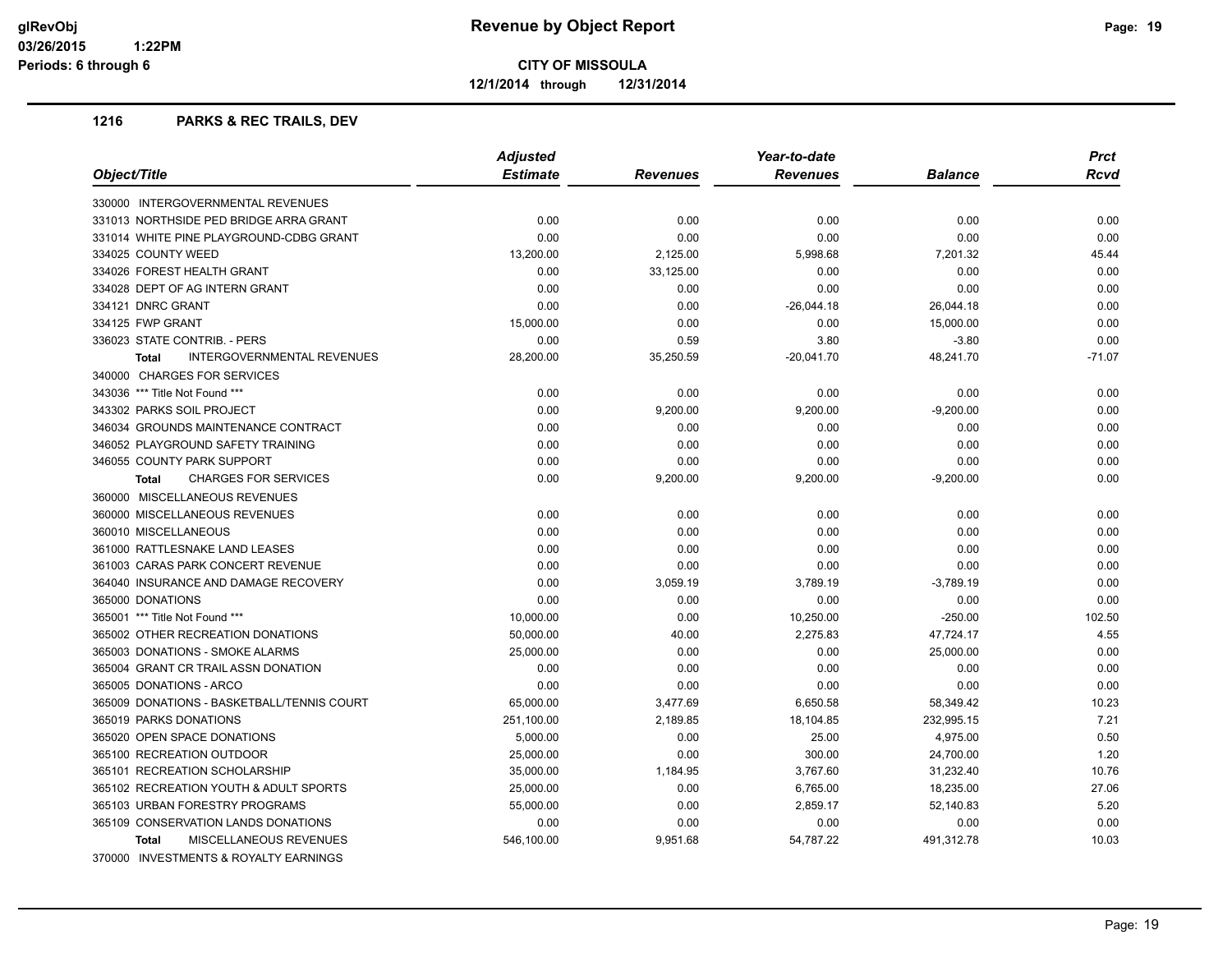**12/1/2014 through 12/31/2014**

|                                                | <b>Adjusted</b> |                 | Year-to-date    |                | <b>Prct</b> |
|------------------------------------------------|-----------------|-----------------|-----------------|----------------|-------------|
| Object/Title                                   | <b>Estimate</b> | <b>Revenues</b> | <b>Revenues</b> | <b>Balance</b> | <b>Rcvd</b> |
| 371010 INTEREST ON INVESTMENTS                 | 0.00            | 0.00            | 0.00            | 0.00           | 0.00        |
| 371020 GAIN/LOSS IN MARKET VALUE OF INVESTMENT | 0.00            | 0.00            | 0.00            | 0.00           | 0.00        |
| INVESTMENTS & ROYALTY EARNINGS<br>Total        | 0.00            | 0.00            | 0.00            | 0.00           | 0.00        |
| 380000 OTHER FINANCING SOURCES                 |                 |                 |                 |                |             |
| 383000 OPERATING TRANSFERS                     | 335.000.00      | 10.000.00       | 10.000.00       | 325,000.00     | 2.99        |
| 383001 TRANS FR FLUSHING DISTRICT              | 0.00            | 0.00            | 0.00            | 0.00           | 0.00        |
| 383026 TRANS FR CDBG                           | 0.00            | 75.000.00       | 75.000.00       | $-75.000.00$   | 0.00        |
| 383043 TRANSFERS FROM IMPACT FEES              | 0.00            | 0.00            | 0.00            | 0.00           | 0.00        |
| OTHER FINANCING SOURCES<br>Total               | 335.000.00      | 85,000.00       | 85.000.00       | 250.000.00     | 25.37       |
| PARKS & REC TRAILS, DEV<br><b>Total</b>        | 909.300.00      | 139.402.27      | 128.945.52      | 780.354.48     | 14.18       |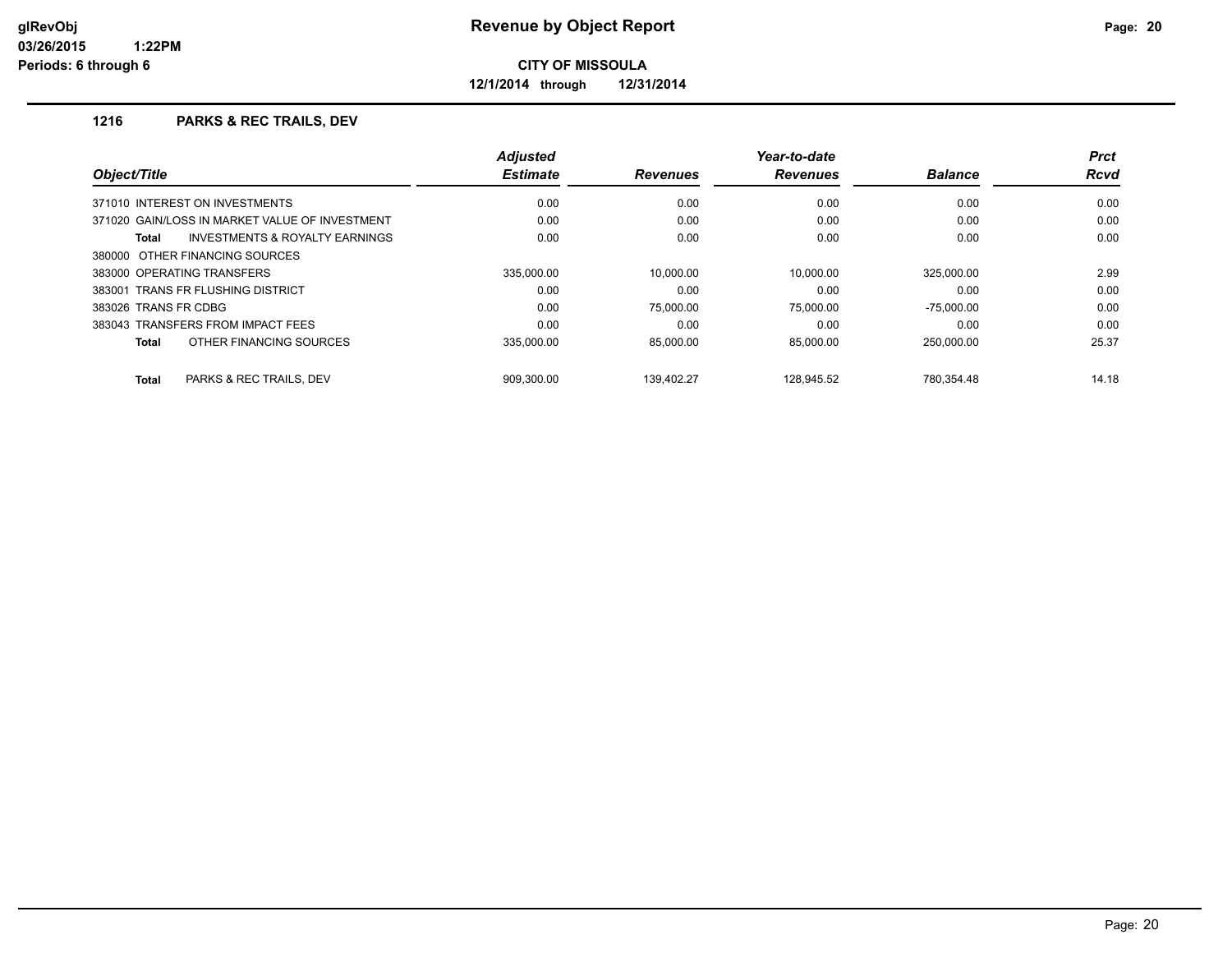**12/1/2014 through 12/31/2014**

## **1217 PARKS CITY LIFE GYM LEASE**

**1217 PARKS CITY LIFE GYM LEASE**

|                                             | <b>Adjusted</b> |                 | Year-to-date    | <b>Prct</b>    |             |
|---------------------------------------------|-----------------|-----------------|-----------------|----------------|-------------|
| Object/Title                                | <b>Estimate</b> | <b>Revenues</b> | <b>Revenues</b> | <b>Balance</b> | <b>Rcvd</b> |
| 330000 INTERGOVERNMENTAL REVENUES           |                 |                 |                 |                |             |
| 336023 STATE CONTRIB. - PERS                | 0.00            | 0.00            | 0.00            | 0.00           | 0.00        |
| INTERGOVERNMENTAL REVENUES<br><b>Total</b>  | 0.00            | 0.00            | 0.00            | 0.00           | 0.00        |
| 340000 CHARGES FOR SERVICES                 |                 |                 |                 |                |             |
| 346031 RECREATION FEES                      | 30,900.00       | 2,175.45        | 24,770.55       | 6,129.45       | 80.16       |
| 346032 PRESCHOOL PROGRAMS                   | 0.00            | 0.00            | 0.00            | 0.00           | 0.00        |
| 346053 CITY LIFE PROGRAMS                   | 12,500.00       | 1,499.00        | 3,855.00        | 8,645.00       | 30.84       |
| <b>CHARGES FOR SERVICES</b><br><b>Total</b> | 43,400.00       | 3,674.45        | 28,625.55       | 14,774.45      | 65.96       |
| 360000 MISCELLANEOUS REVENUES               |                 |                 |                 |                |             |
| 365019 PARKS DONATIONS                      | 0.00            | 0.00            | 0.00            | 0.00           | 0.00        |
| MISCELLANEOUS REVENUES<br><b>Total</b>      | 0.00            | 0.00            | 0.00            | 0.00           | 0.00        |
| <b>Total</b><br>PARKS CITY LIFE GYM LEASE   | 43.400.00       | 3.674.45        | 28.625.55       | 14.774.45      | 65.96       |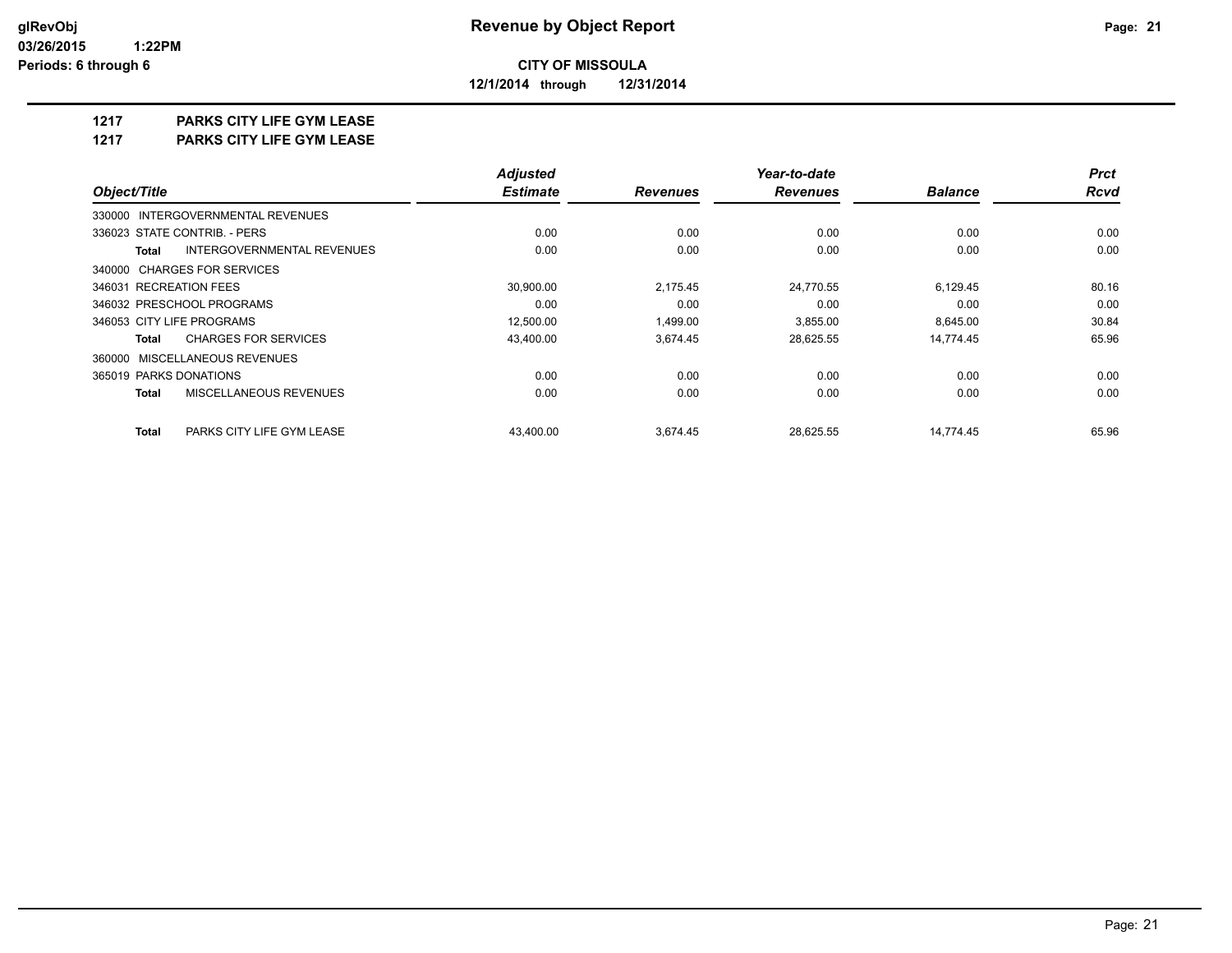**12/1/2014 through 12/31/2014**

## **1217 PARKS CITY LIFE GYM LEASE**

| Object/Title                                  | <b>Adjusted</b><br><b>Estimate</b> | <b>Revenues</b> | Year-to-date<br><b>Revenues</b> | <b>Balance</b> | <b>Prct</b><br><b>Rcvd</b> |
|-----------------------------------------------|------------------------------------|-----------------|---------------------------------|----------------|----------------------------|
| 330000 INTERGOVERNMENTAL REVENUES             |                                    |                 |                                 |                |                            |
| 336023 STATE CONTRIB. - PERS                  | 0.00                               | 0.00            | 0.00                            | 0.00           | 0.00                       |
| INTERGOVERNMENTAL REVENUES<br><b>Total</b>    | 0.00                               | 0.00            | 0.00                            | 0.00           | 0.00                       |
| 340000 CHARGES FOR SERVICES                   |                                    |                 |                                 |                |                            |
| 346031 RECREATION FEES                        | 30,900.00                          | 2.175.45        | 24.770.55                       | 6,129.45       | 80.16                      |
| 346032 PRESCHOOL PROGRAMS                     | 0.00                               | 0.00            | 0.00                            | 0.00           | 0.00                       |
| 346053 CITY LIFE PROGRAMS                     | 12,500.00                          | 1,499.00        | 3,855.00                        | 8,645.00       | 30.84                      |
| <b>CHARGES FOR SERVICES</b><br><b>Total</b>   | 43,400.00                          | 3,674.45        | 28,625.55                       | 14,774.45      | 65.96                      |
| 360000 MISCELLANEOUS REVENUES                 |                                    |                 |                                 |                |                            |
| 365019 PARKS DONATIONS                        | 0.00                               | 0.00            | 0.00                            | 0.00           | 0.00                       |
| <b>MISCELLANEOUS REVENUES</b><br><b>Total</b> | 0.00                               | 0.00            | 0.00                            | 0.00           | 0.00                       |
| PARKS CITY LIFE GYM LEASE<br><b>Total</b>     | 43,400.00                          | 3,674.45        | 28,625.55                       | 14,774.45      | 65.96                      |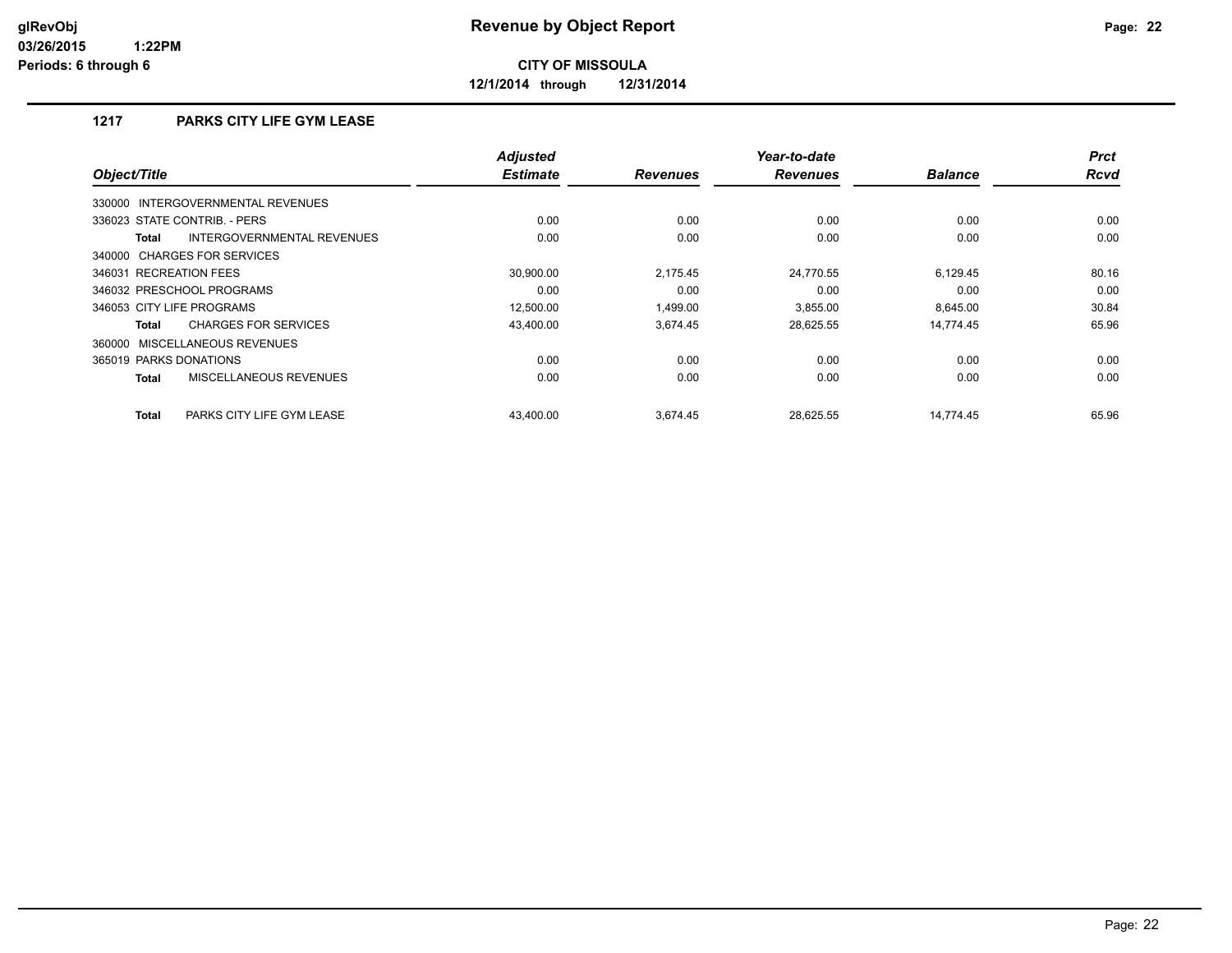**12/1/2014 through 12/31/2014**

## **1218 ALL ABILITIES PLAYGROUND**

**1218 ALL ABILITIES PLAYGROUND**

|                                          | <b>Adjusted</b> |                 | Year-to-date    |                | <b>Prct</b> |
|------------------------------------------|-----------------|-----------------|-----------------|----------------|-------------|
| Object/Title                             | <b>Estimate</b> | <b>Revenues</b> | <b>Revenues</b> | <b>Balance</b> | <b>Rcvd</b> |
| 360000 MISCELLANEOUS REVENUES            |                 |                 |                 |                |             |
| 365019 PARKS DONATIONS                   | 671,346.00      | 0.00            | 103.000.00      | 568,346.00     | 15.34       |
| MISCELLANEOUS REVENUES<br><b>Total</b>   | 671,346.00      | 0.00            | 103,000.00      | 568,346.00     | 15.34       |
| 380000 OTHER FINANCING SOURCES           |                 |                 |                 |                |             |
| 383010 TRANS FR CIP                      | 0.00            | 0.00            | 0.00            | 0.00           | 0.00        |
| OTHER FINANCING SOURCES<br><b>Total</b>  | 0.00            | 0.00            | 0.00            | 0.00           | 0.00        |
| ALL ABILITIES PLAYGROUND<br><b>Total</b> | 671.346.00      | 0.00            | 103.000.00      | 568.346.00     | 15.34       |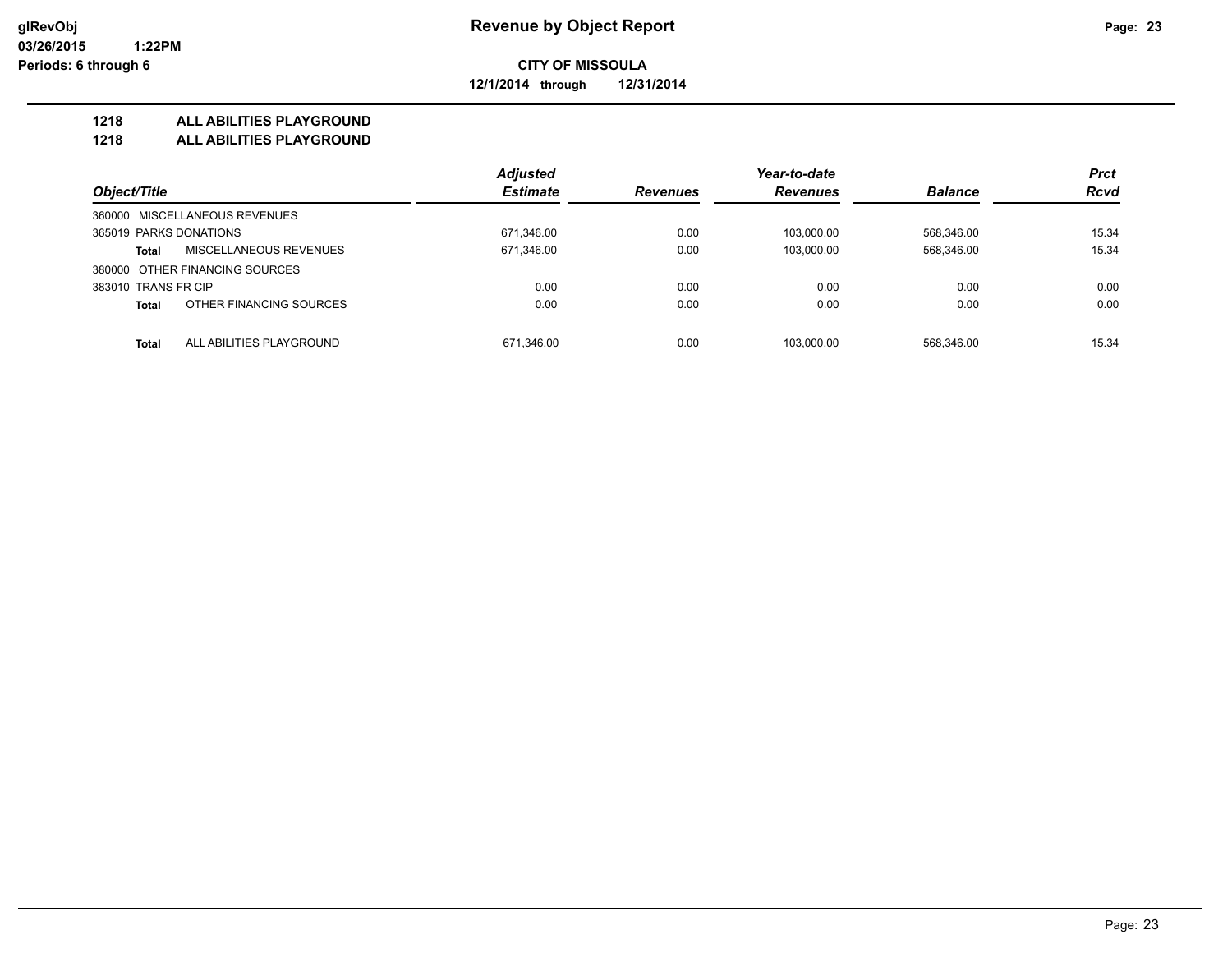**12/1/2014 through 12/31/2014**

## **1218 ALL ABILITIES PLAYGROUND**

| Object/Title           |                                | <b>Adjusted</b><br><b>Estimate</b> | <b>Revenues</b> | Year-to-date<br><b>Revenues</b> | <b>Balance</b> | <b>Prct</b><br><b>Rcvd</b> |
|------------------------|--------------------------------|------------------------------------|-----------------|---------------------------------|----------------|----------------------------|
|                        | 360000 MISCELLANEOUS REVENUES  |                                    |                 |                                 |                |                            |
| 365019 PARKS DONATIONS |                                | 671,346.00                         | 0.00            | 103.000.00                      | 568.346.00     | 15.34                      |
| Total                  | <b>MISCELLANEOUS REVENUES</b>  | 671,346.00                         | 0.00            | 103,000.00                      | 568,346.00     | 15.34                      |
|                        | 380000 OTHER FINANCING SOURCES |                                    |                 |                                 |                |                            |
| 383010 TRANS FR CIP    |                                | 0.00                               | 0.00            | 0.00                            | 0.00           | 0.00                       |
| <b>Total</b>           | OTHER FINANCING SOURCES        | 0.00                               | 0.00            | 0.00                            | 0.00           | 0.00                       |
| <b>Total</b>           | ALL ABILITIES PLAYGROUND       | 671.346.00                         | 0.00            | 103.000.00                      | 568.346.00     | 15.34                      |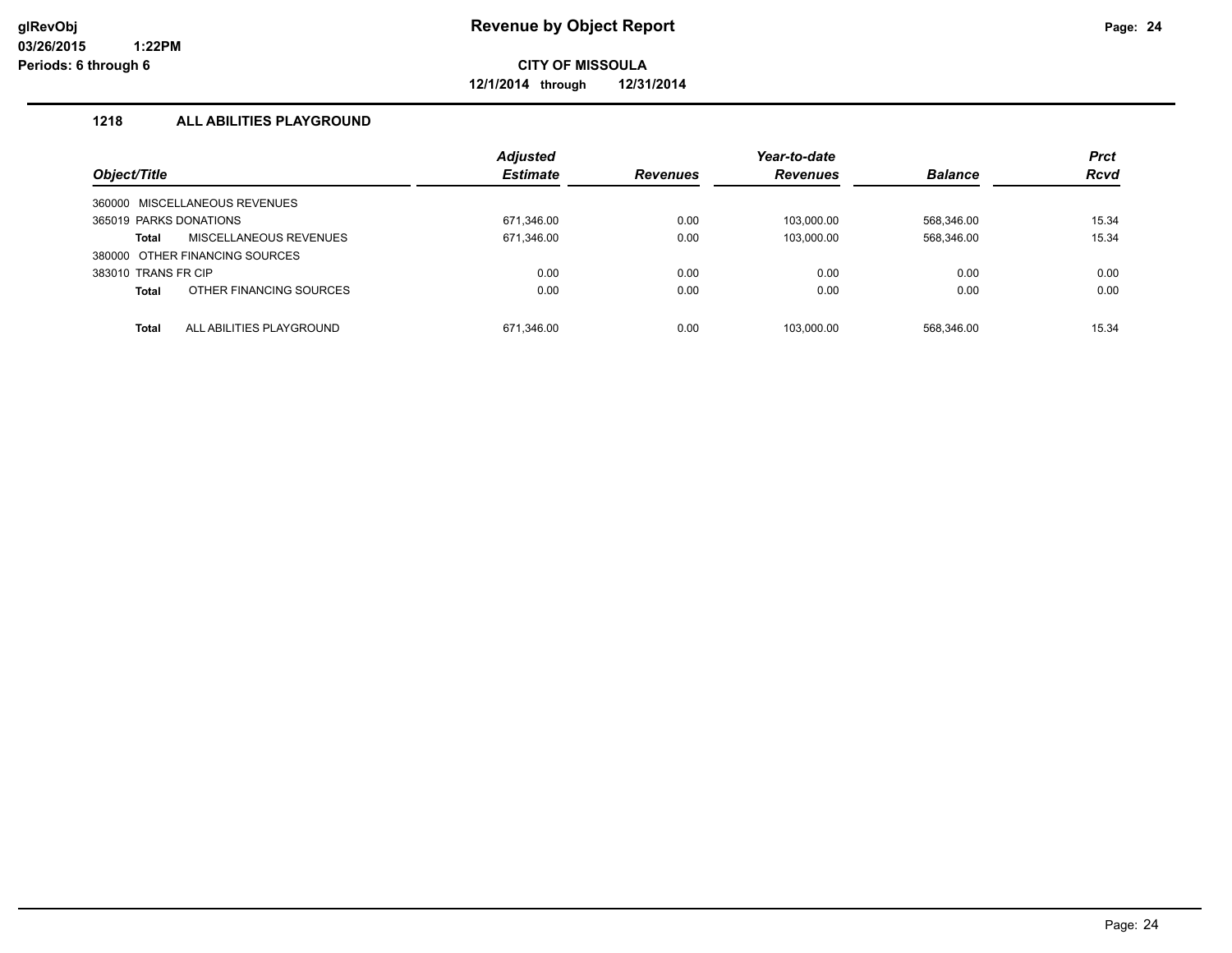**12/1/2014 through 12/31/2014**

**1219 FY14 PARK & TRAIL BOND**

**1219 FY14 PARK & TRAIL BOND**

|                                                   | <b>Adjusted</b> |                 | Year-to-date    |                | Prct        |
|---------------------------------------------------|-----------------|-----------------|-----------------|----------------|-------------|
| Object/Title                                      | <b>Estimate</b> | <b>Revenues</b> | <b>Revenues</b> | <b>Balance</b> | <b>Rcvd</b> |
| 380000 OTHER FINANCING SOURCES                    |                 |                 |                 |                |             |
| 381010 BOND PROCEEDS                              | 0.00            | 0.00            | 0.00            | 0.00           | 0.00        |
| 383050 TRANSFER FROM IMPACT FEES                  | 0.00            | 0.00            | 0.00            | 0.00           | 0.00        |
| OTHER FINANCING SOURCES<br><b>Total</b>           | 0.00            | 0.00            | 0.00            | 0.00           | 0.00        |
|                                                   |                 |                 |                 |                |             |
| <b>FY14 PARK &amp; TRAIL BOND</b><br><b>Total</b> | 0.00            | 0.00            | 0.00            | 0.00           | 0.00        |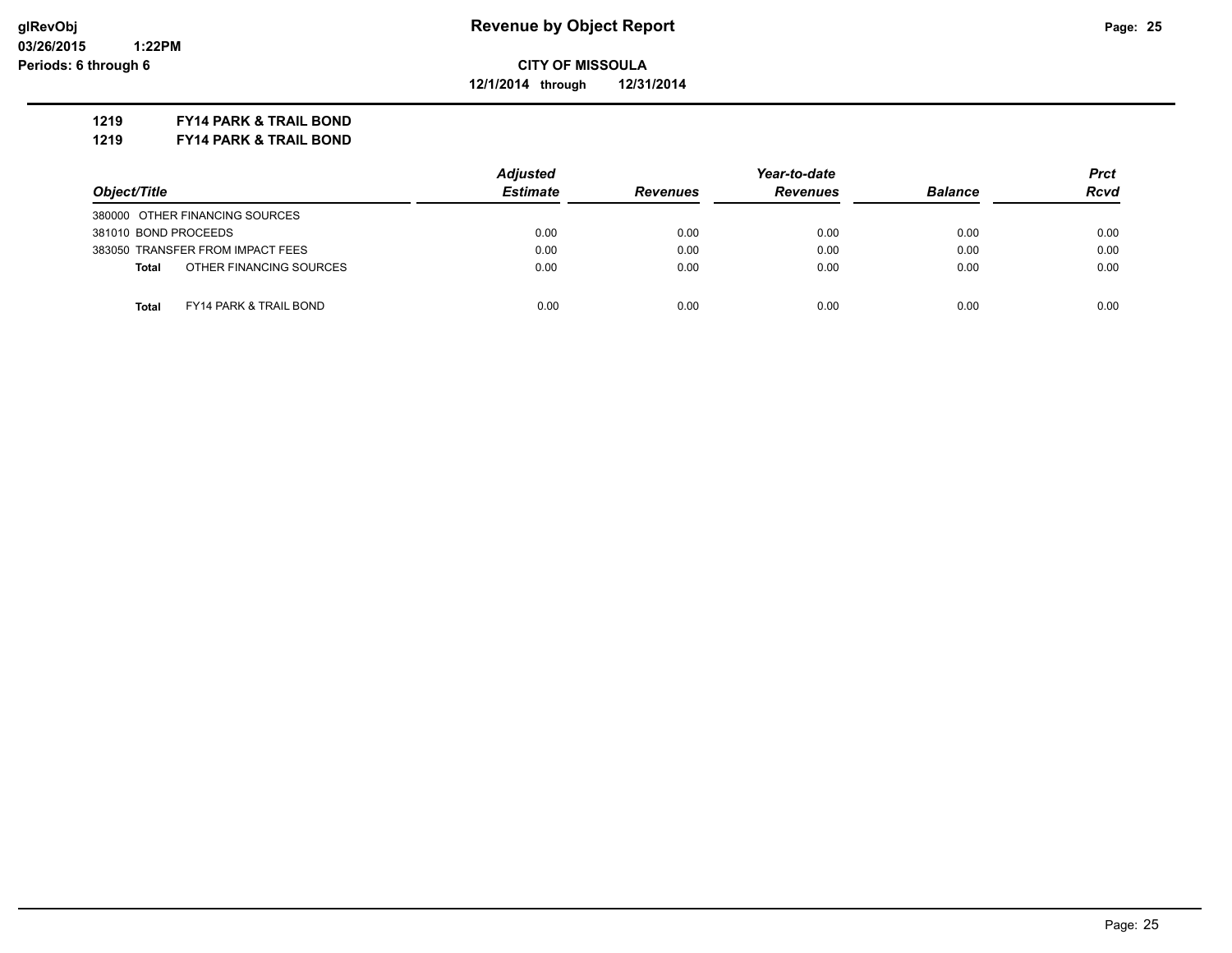**12/1/2014 through 12/31/2014**

## **1219 FY14 PARK & TRAIL BOND**

| Object/Title         |                                  | <b>Adjusted</b><br><b>Estimate</b> | <b>Revenues</b> | Year-to-date<br><b>Revenues</b> | <b>Balance</b> | <b>Prct</b><br><b>Rcvd</b> |
|----------------------|----------------------------------|------------------------------------|-----------------|---------------------------------|----------------|----------------------------|
|                      | 380000 OTHER FINANCING SOURCES   |                                    |                 |                                 |                |                            |
| 381010 BOND PROCEEDS |                                  | 0.00                               | 0.00            | 0.00                            | 0.00           | 0.00                       |
|                      | 383050 TRANSFER FROM IMPACT FEES | 0.00                               | 0.00            | 0.00                            | 0.00           | 0.00                       |
| <b>Total</b>         | OTHER FINANCING SOURCES          | 0.00                               | 0.00            | 0.00                            | 0.00           | 0.00                       |
|                      |                                  |                                    |                 |                                 |                |                            |
| <b>Total</b>         | FY14 PARK & TRAIL BOND           | 0.00                               | 0.00            | 0.00                            | 0.00           | 0.00                       |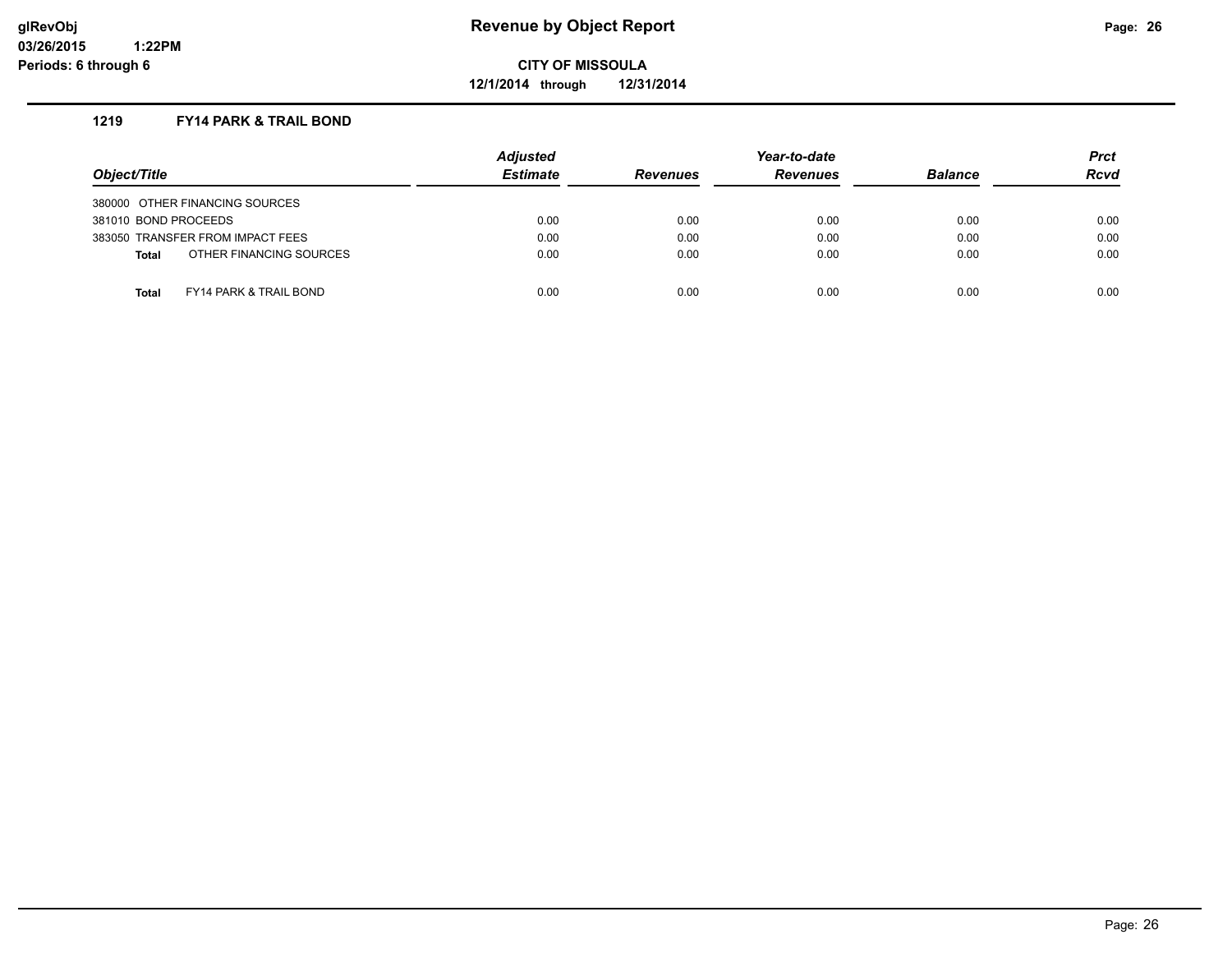**12/1/2014 through 12/31/2014**

# **1241 CREMAIN WALL & CEMETERY DONATIONS FUND**

**1241 CREMAIN WALL & CEMETERY DONATIONS FUND**

|                                                           | <b>Adjusted</b> |                 | Year-to-date    |                | <b>Prct</b> |
|-----------------------------------------------------------|-----------------|-----------------|-----------------|----------------|-------------|
| Object/Title                                              | <b>Estimate</b> | <b>Revenues</b> | <b>Revenues</b> | <b>Balance</b> | <b>Rcvd</b> |
| 340000 CHARGES FOR SERVICES                               |                 |                 |                 |                |             |
| 343310 SALE OF NICHE NAMEPLATES & VASES                   | 0.00            | 1,000.00        | 7,800.00        | $-7,800.00$    | 0.00        |
| 343311 SALE OF NICHES                                     | 0.00            | 0.00            | 0.00            | 0.00           | 0.00        |
| <b>CHARGES FOR SERVICES</b><br>Total                      | 0.00            | 1,000.00        | 7,800.00        | $-7,800.00$    | 0.00        |
| 360000 MISCELLANEOUS REVENUES                             |                 |                 |                 |                |             |
| 360010 MISCELLANEOUS                                      | 0.00            | 0.00            | 0.00            | 0.00           | 0.00        |
| 365000 DONATIONS                                          | 0.00            | 0.00            | 0.00            | 0.00           | 0.00        |
| <b>MISCELLANEOUS REVENUES</b><br>Total                    | 0.00            | 0.00            | 0.00            | 0.00           | 0.00        |
| 370000 INVESTMENTS & ROYALTY EARNINGS                     |                 |                 |                 |                |             |
| 371010 INTEREST ON INVESTMENTS                            | 0.00            | 0.00            | 0.00            | 0.00           | 0.00        |
| 371020 GAIN/LOSS IN MARKET VALUE OF INVESTMENTS           | 0.00            | 0.00            | 0.00            | 0.00           | 0.00        |
| <b>INVESTMENTS &amp; ROYALTY EARNINGS</b><br><b>Total</b> | 0.00            | 0.00            | 0.00            | 0.00           | 0.00        |
| CREMAIN WALL & CEMETERY DONATIONS F<br><b>Total</b>       | 0.00            | 1,000.00        | 7,800.00        | $-7,800.00$    | 0.00        |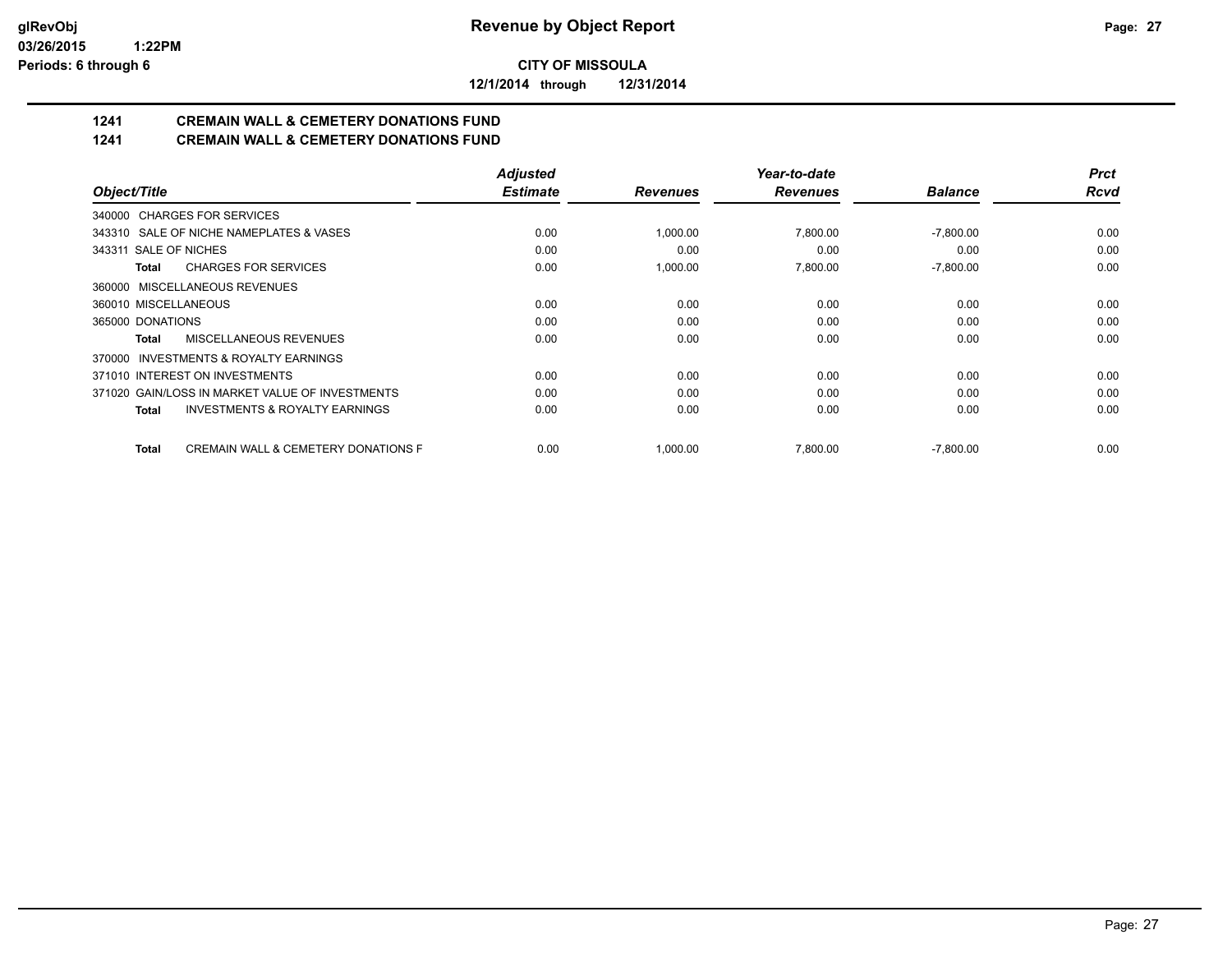**12/1/2014 through 12/31/2014**

## **1241 CREMAIN WALL & CEMETERY DONATIONS FUND**

|                                                                | <b>Adjusted</b> |                 | Year-to-date    |                | <b>Prct</b> |
|----------------------------------------------------------------|-----------------|-----------------|-----------------|----------------|-------------|
| Object/Title                                                   | <b>Estimate</b> | <b>Revenues</b> | <b>Revenues</b> | <b>Balance</b> | <b>Rcvd</b> |
| 340000 CHARGES FOR SERVICES                                    |                 |                 |                 |                |             |
| 343310 SALE OF NICHE NAMEPLATES & VASES                        | 0.00            | 1,000.00        | 7,800.00        | $-7,800.00$    | 0.00        |
| 343311 SALE OF NICHES                                          | 0.00            | 0.00            | 0.00            | 0.00           | 0.00        |
| <b>CHARGES FOR SERVICES</b><br>Total                           | 0.00            | 1,000.00        | 7,800.00        | $-7,800.00$    | 0.00        |
| 360000 MISCELLANEOUS REVENUES                                  |                 |                 |                 |                |             |
| 360010 MISCELLANEOUS                                           | 0.00            | 0.00            | 0.00            | 0.00           | 0.00        |
| 365000 DONATIONS                                               | 0.00            | 0.00            | 0.00            | 0.00           | 0.00        |
| MISCELLANEOUS REVENUES<br>Total                                | 0.00            | 0.00            | 0.00            | 0.00           | 0.00        |
| INVESTMENTS & ROYALTY EARNINGS<br>370000                       |                 |                 |                 |                |             |
| 371010 INTEREST ON INVESTMENTS                                 | 0.00            | 0.00            | 0.00            | 0.00           | 0.00        |
| 371020 GAIN/LOSS IN MARKET VALUE OF INVESTMENT                 | 0.00            | 0.00            | 0.00            | 0.00           | 0.00        |
| <b>INVESTMENTS &amp; ROYALTY EARNINGS</b><br>Total             | 0.00            | 0.00            | 0.00            | 0.00           | 0.00        |
| <b>CREMAIN WALL &amp; CEMETERY DONATIONS F</b><br><b>Total</b> | 0.00            | 1,000.00        | 7,800.00        | $-7,800.00$    | 0.00        |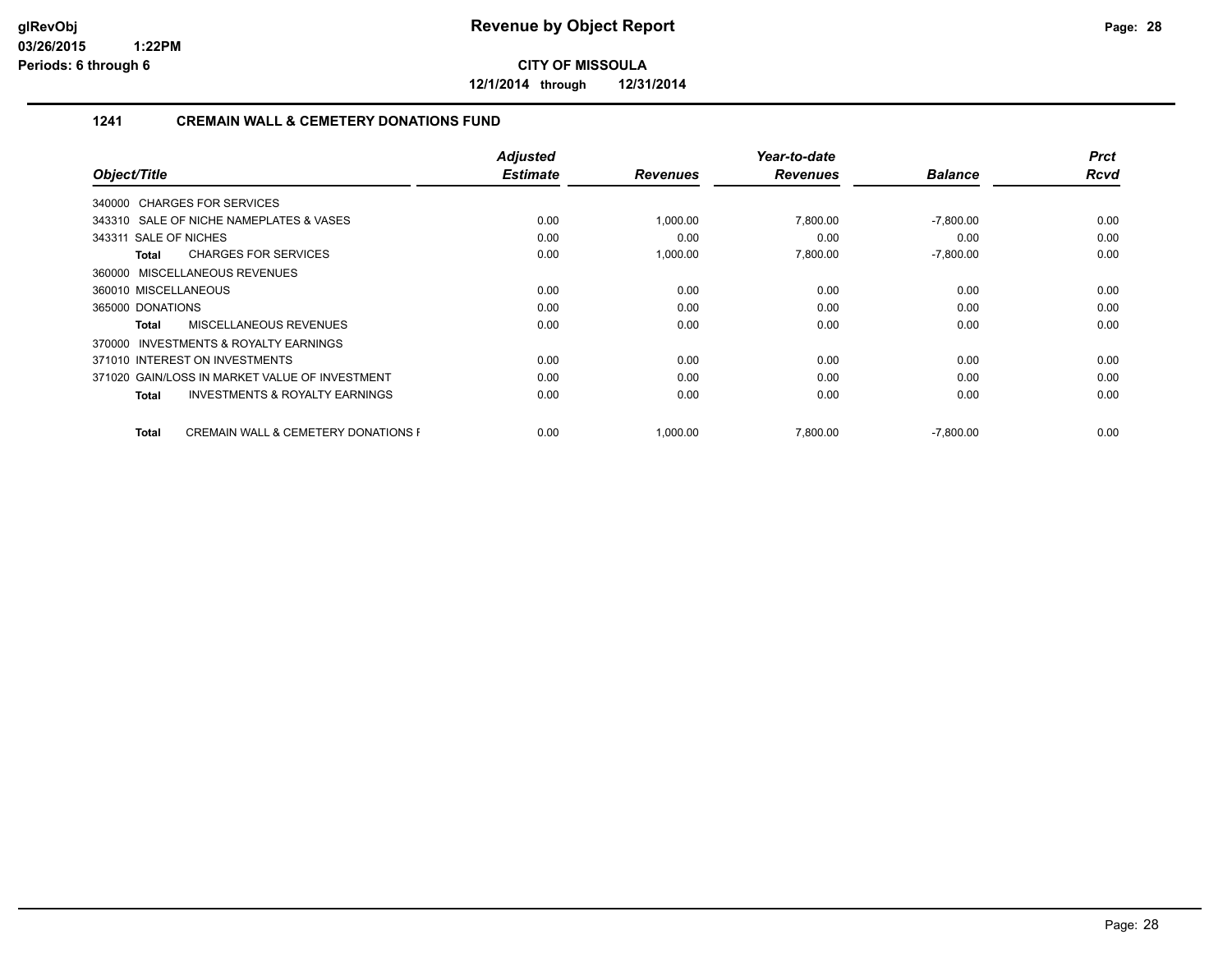**12/1/2014 through 12/31/2014**

## **1242 CEMETERY CARE FUND**

**1242 CEMETERY CARE FUND**

|                                                           | <b>Adjusted</b> |                 | Year-to-date    |                | <b>Prct</b> |
|-----------------------------------------------------------|-----------------|-----------------|-----------------|----------------|-------------|
| Object/Title                                              | <b>Estimate</b> | <b>Revenues</b> | <b>Revenues</b> | <b>Balance</b> | Rcvd        |
| 340000 CHARGES FOR SERVICES                               |                 |                 |                 |                |             |
| 343320 CEMETERY - SALE OF PLOTS                           | 0.00            | 350.00          | 5,150.00        | $-5,150.00$    | 0.00        |
| 343321 CEMETERY FOUNDATIONS                               | 0.00            | 0.00            | 2,945.00        | $-2,945.00$    | 0.00        |
| 343322 CEMETERY FLOWER CARE                               | 0.00            | 0.00            | 0.00            | 0.00           | 0.00        |
| 343323 CEMETERY - LINER INSTALL FEES                      | 0.00            | 1,100.00        | 6,100.00        | $-6,100.00$    | 0.00        |
| 343324 OTHER CEMETERY FEES                                | 0.00            | 150.00          | 900.00          | $-900.00$      | 0.00        |
| 343325 2ND INTERMENT RIGHT                                | 0.00            | 200.00          | 1,600.00        | $-1,600.00$    | 0.00        |
| 343340 CEMETERY - OPENINGS & CLOSINGS                     | 0.00            | 1,225.00        | 6,825.00        | $-6,825.00$    | 0.00        |
| 343350 CEMETERY CARE, FEES                                | 75,000.00       | 0.00            | 0.00            | 75,000.00      | 0.00        |
| <b>CHARGES FOR SERVICES</b><br><b>Total</b>               | 75,000.00       | 3,025.00        | 23,520.00       | 51,480.00      | 31.36       |
| 360000 MISCELLANEOUS REVENUES                             |                 |                 |                 |                |             |
| 360010 MISCELLANEOUS                                      | 0.00            | 0.00            | 0.00            | 0.00           | 0.00        |
| <b>MISCELLANEOUS REVENUES</b><br><b>Total</b>             | 0.00            | 0.00            | 0.00            | 0.00           | 0.00        |
| <b>INVESTMENTS &amp; ROYALTY EARNINGS</b><br>370000       |                 |                 |                 |                |             |
| 371010 INTEREST ON INVESTMENTS                            | 0.00            | 0.00            | 0.00            | 0.00           | 0.00        |
| 371020 GAIN/LOSS IN MARKET VALUE OF INVESTMENTS           | 0.00            | 0.00            | 0.00            | 0.00           | 0.00        |
| <b>INVESTMENTS &amp; ROYALTY EARNINGS</b><br><b>Total</b> | 0.00            | 0.00            | 0.00            | 0.00           | 0.00        |
| 380000 OTHER FINANCING SOURCES                            |                 |                 |                 |                |             |
| 382010 SALE OF FIXED ASSETS                               | 0.00            | 0.00            | 0.00            | 0.00           | 0.00        |
| OTHER FINANCING SOURCES<br><b>Total</b>                   | 0.00            | 0.00            | 0.00            | 0.00           | 0.00        |
| <b>CEMETERY CARE FUND</b><br><b>Total</b>                 | 75.000.00       | 3,025.00        | 23,520.00       | 51,480.00      | 31.36       |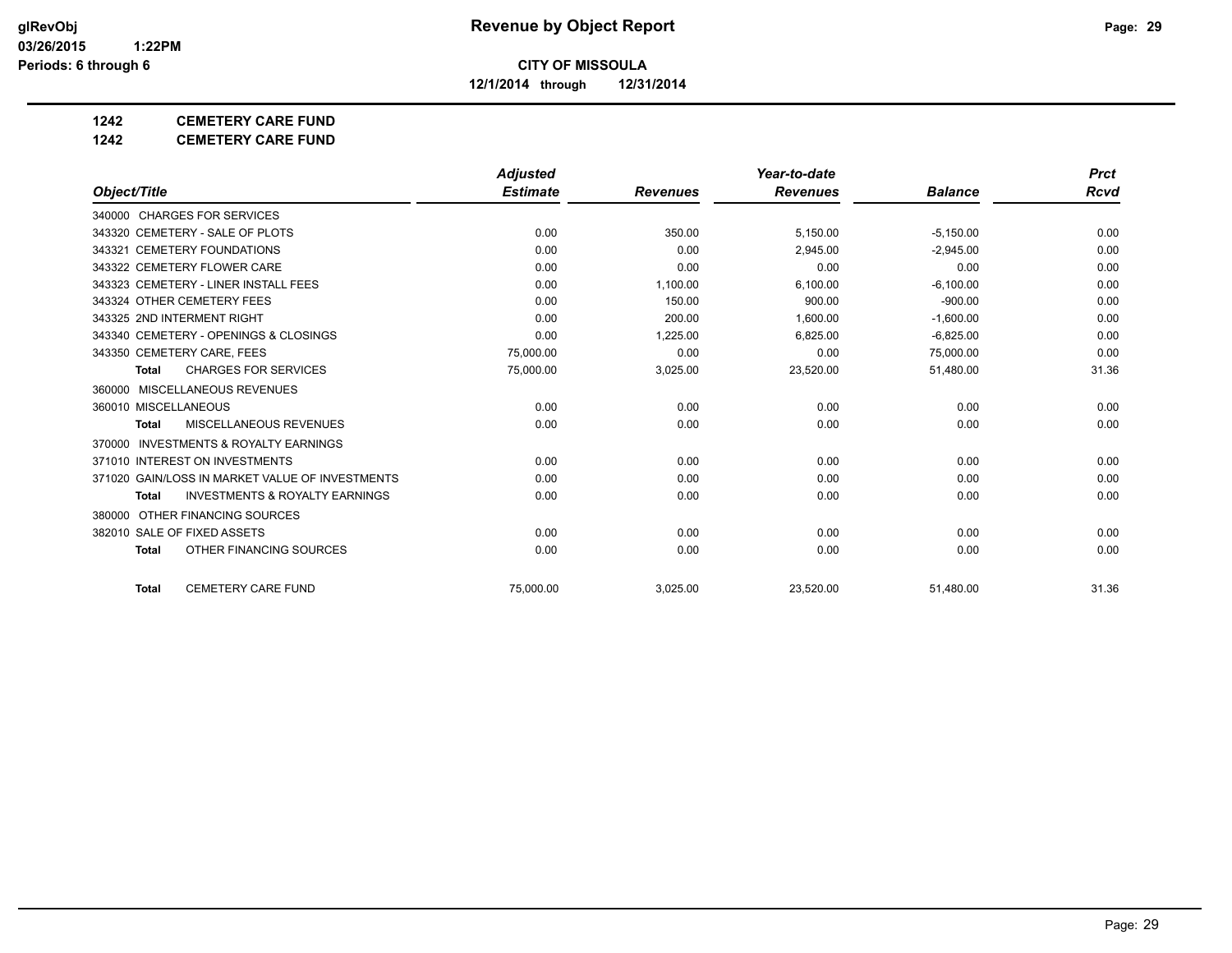**12/1/2014 through 12/31/2014**

## **1242 CEMETERY CARE FUND**

|                                                    | <b>Adjusted</b> |                 | Year-to-date    |                | <b>Prct</b> |
|----------------------------------------------------|-----------------|-----------------|-----------------|----------------|-------------|
| Object/Title                                       | <b>Estimate</b> | <b>Revenues</b> | <b>Revenues</b> | <b>Balance</b> | <b>Rcvd</b> |
| 340000 CHARGES FOR SERVICES                        |                 |                 |                 |                |             |
| 343320 CEMETERY - SALE OF PLOTS                    | 0.00            | 350.00          | 5,150.00        | $-5,150.00$    | 0.00        |
| 343321 CEMETERY FOUNDATIONS                        | 0.00            | 0.00            | 2,945.00        | $-2,945.00$    | 0.00        |
| 343322 CEMETERY FLOWER CARE                        | 0.00            | 0.00            | 0.00            | 0.00           | 0.00        |
| 343323 CEMETERY - LINER INSTALL FEES               | 0.00            | 1,100.00        | 6,100.00        | $-6,100.00$    | 0.00        |
| 343324 OTHER CEMETERY FEES                         | 0.00            | 150.00          | 900.00          | $-900.00$      | 0.00        |
| 343325 2ND INTERMENT RIGHT                         | 0.00            | 200.00          | 1,600.00        | $-1,600.00$    | 0.00        |
| 343340 CEMETERY - OPENINGS & CLOSINGS              | 0.00            | 1,225.00        | 6,825.00        | $-6,825.00$    | 0.00        |
| 343350 CEMETERY CARE, FEES                         | 75,000.00       | 0.00            | 0.00            | 75,000.00      | 0.00        |
| <b>CHARGES FOR SERVICES</b><br><b>Total</b>        | 75,000.00       | 3,025.00        | 23,520.00       | 51,480.00      | 31.36       |
| 360000 MISCELLANEOUS REVENUES                      |                 |                 |                 |                |             |
| 360010 MISCELLANEOUS                               | 0.00            | 0.00            | 0.00            | 0.00           | 0.00        |
| <b>MISCELLANEOUS REVENUES</b><br><b>Total</b>      | 0.00            | 0.00            | 0.00            | 0.00           | 0.00        |
| 370000 INVESTMENTS & ROYALTY EARNINGS              |                 |                 |                 |                |             |
| 371010 INTEREST ON INVESTMENTS                     | 0.00            | 0.00            | 0.00            | 0.00           | 0.00        |
| 371020 GAIN/LOSS IN MARKET VALUE OF INVESTMENT     | 0.00            | 0.00            | 0.00            | 0.00           | 0.00        |
| <b>INVESTMENTS &amp; ROYALTY EARNINGS</b><br>Total | 0.00            | 0.00            | 0.00            | 0.00           | 0.00        |
| 380000 OTHER FINANCING SOURCES                     |                 |                 |                 |                |             |
| 382010 SALE OF FIXED ASSETS                        | 0.00            | 0.00            | 0.00            | 0.00           | 0.00        |
| OTHER FINANCING SOURCES<br><b>Total</b>            | 0.00            | 0.00            | 0.00            | 0.00           | 0.00        |
| <b>CEMETERY CARE FUND</b><br><b>Total</b>          | 75.000.00       | 3,025.00        | 23,520.00       | 51,480.00      | 31.36       |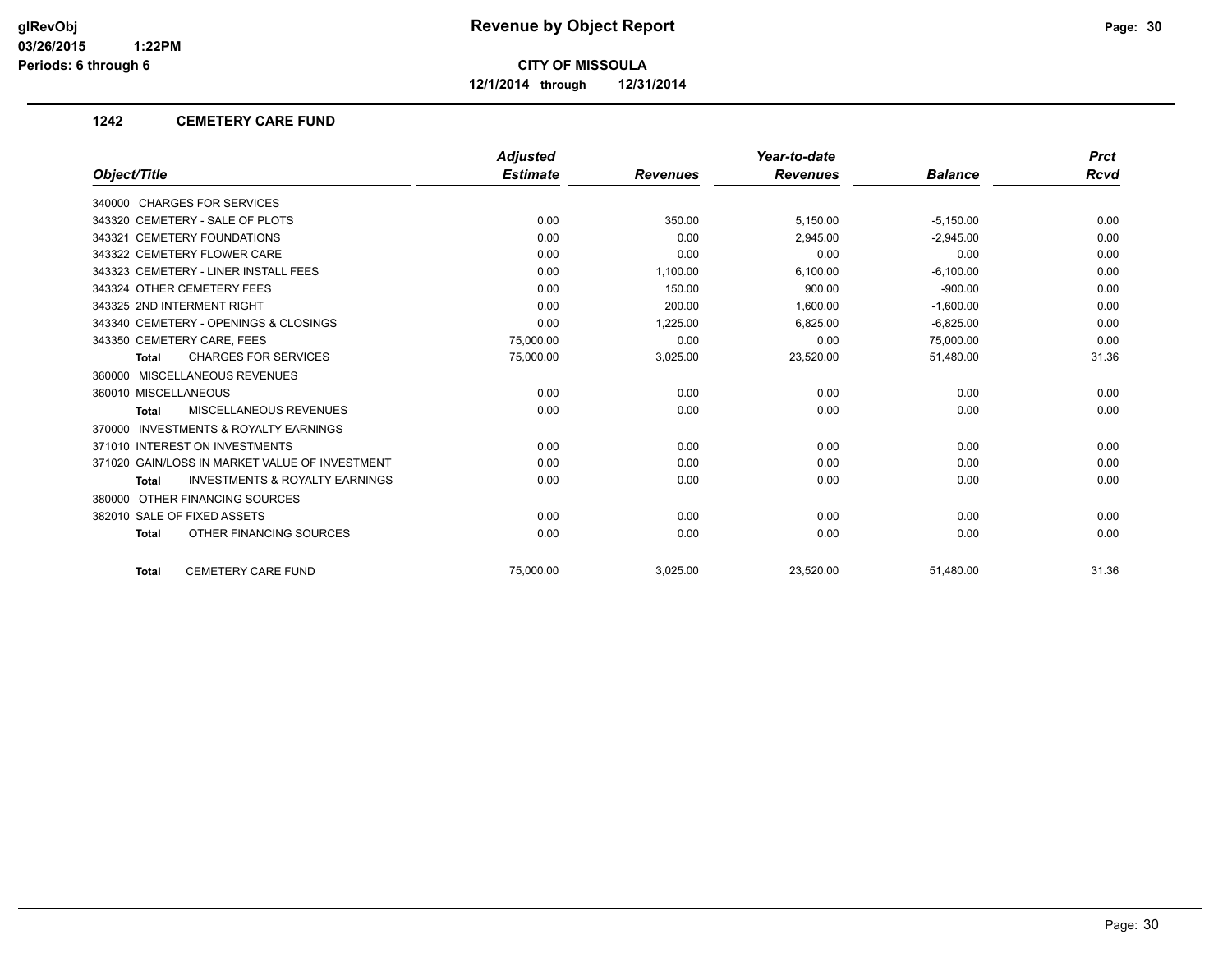**12/1/2014 through 12/31/2014**

## **1243 CEMETERY MEMORIAL FUND**

**1243 CEMETERY MEMORIAL FUND**

|                                |                                                 | <b>Adjusted</b> |                 | Year-to-date    |                | <b>Prct</b> |
|--------------------------------|-------------------------------------------------|-----------------|-----------------|-----------------|----------------|-------------|
| Object/Title                   |                                                 | <b>Estimate</b> | <b>Revenues</b> | <b>Revenues</b> | <b>Balance</b> | <b>Rcvd</b> |
| 360000 MISCELLANEOUS REVENUES  |                                                 |                 |                 |                 |                |             |
| 360010 MISCELLANEOUS           |                                                 | 0.00            | 0.00            | 0.00            | 0.00           | 0.00        |
| 365000 DONATIONS               |                                                 | 1.500.00        | 0.00            | 951.48          | 548.52         | 63.43       |
| Total                          | MISCELLANEOUS REVENUES                          | 1,500.00        | 0.00            | 951.48          | 548.52         | 63.43       |
|                                | 370000 INVESTMENTS & ROYALTY EARNINGS           |                 |                 |                 |                |             |
| 371010 INTEREST ON INVESTMENTS |                                                 | 0.00            | 0.00            | 0.00            | 0.00           | 0.00        |
|                                | 371020 GAIN/LOSS IN MARKET VALUE OF INVESTMENTS | 0.00            | 0.00            | 0.00            | 0.00           | 0.00        |
| Total                          | INVESTMENTS & ROYALTY EARNINGS                  | 0.00            | 0.00            | 0.00            | 0.00           | 0.00        |
| Total                          | <b>CEMETERY MEMORIAL FUND</b>                   | 1.500.00        | 0.00            | 951.48          | 548.52         | 63.43       |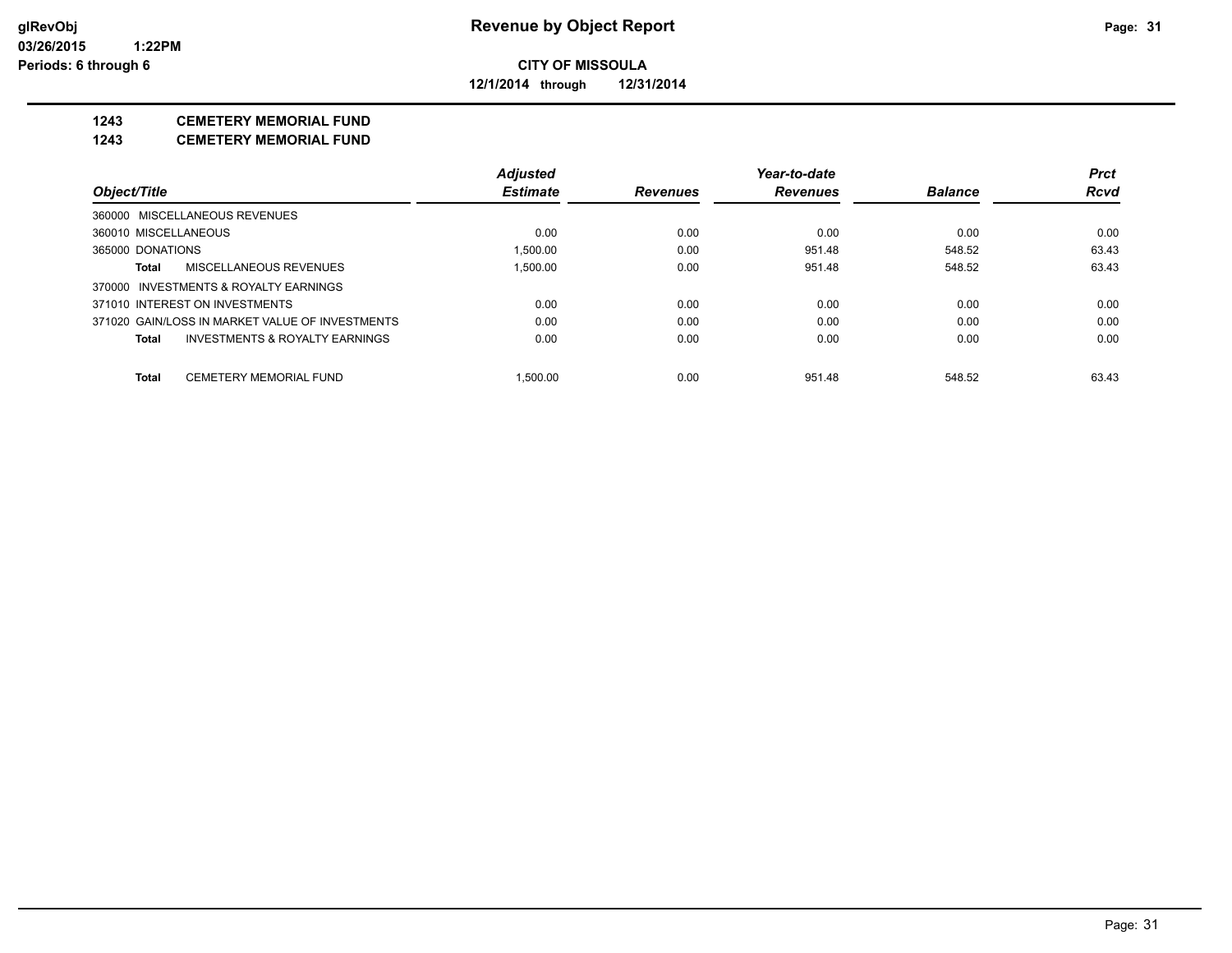**12/1/2014 through 12/31/2014**

## **1243 CEMETERY MEMORIAL FUND**

|                                                           | <b>Adjusted</b> |                 | Year-to-date    |                | <b>Prct</b> |
|-----------------------------------------------------------|-----------------|-----------------|-----------------|----------------|-------------|
| Object/Title                                              | <b>Estimate</b> | <b>Revenues</b> | <b>Revenues</b> | <b>Balance</b> | <b>Rcvd</b> |
| 360000 MISCELLANEOUS REVENUES                             |                 |                 |                 |                |             |
| 360010 MISCELLANEOUS                                      | 0.00            | 0.00            | 0.00            | 0.00           | 0.00        |
| 365000 DONATIONS                                          | 1.500.00        | 0.00            | 951.48          | 548.52         | 63.43       |
| MISCELLANEOUS REVENUES<br><b>Total</b>                    | 1.500.00        | 0.00            | 951.48          | 548.52         | 63.43       |
| 370000 INVESTMENTS & ROYALTY EARNINGS                     |                 |                 |                 |                |             |
| 371010 INTEREST ON INVESTMENTS                            | 0.00            | 0.00            | 0.00            | 0.00           | 0.00        |
| 371020 GAIN/LOSS IN MARKET VALUE OF INVESTMENT            | 0.00            | 0.00            | 0.00            | 0.00           | 0.00        |
| <b>INVESTMENTS &amp; ROYALTY EARNINGS</b><br><b>Total</b> | 0.00            | 0.00            | 0.00            | 0.00           | 0.00        |
| <b>CEMETERY MEMORIAL FUND</b><br><b>Total</b>             | 1.500.00        | 0.00            | 951.48          | 548.52         | 63.43       |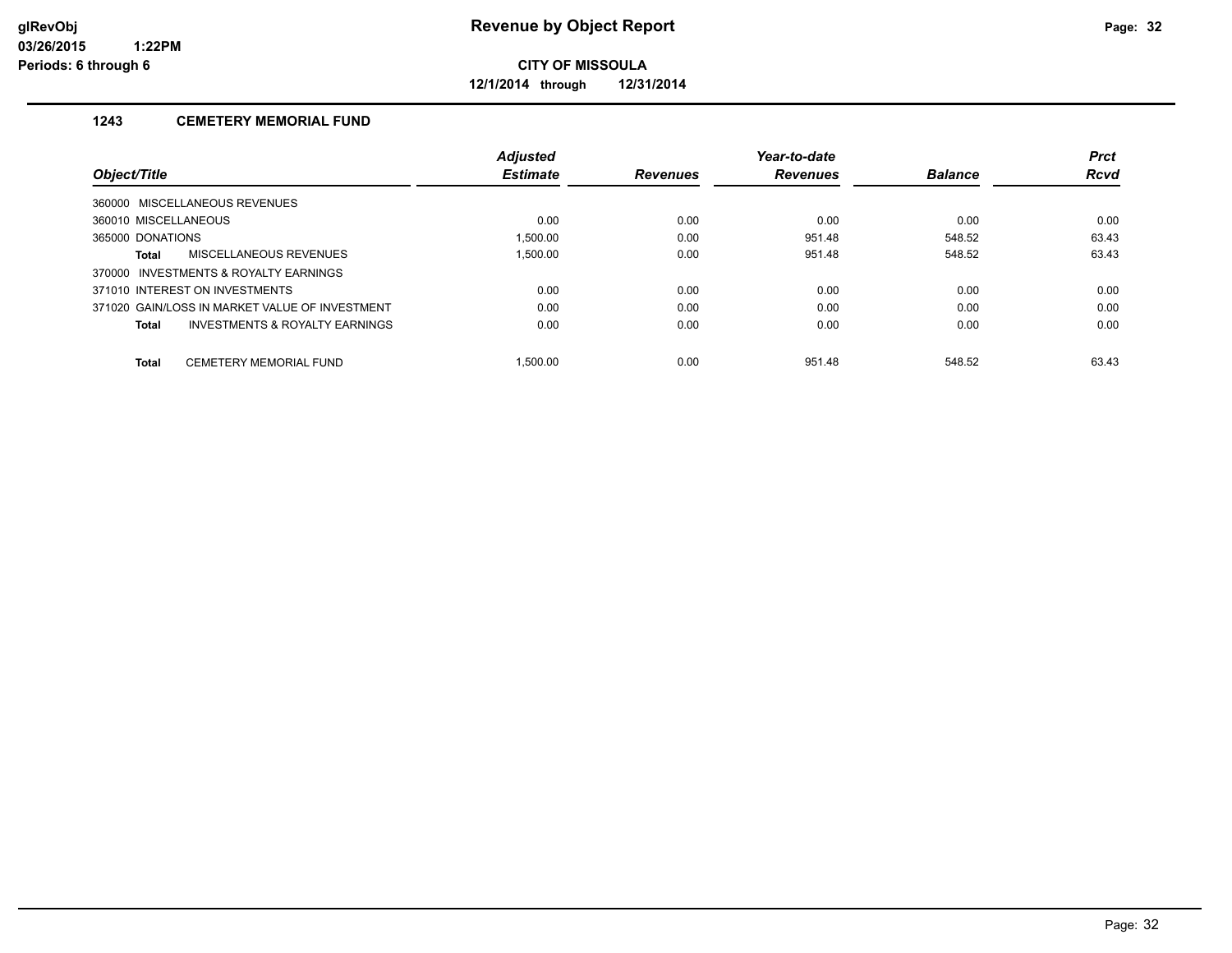**12/1/2014 through 12/31/2014**

## **1265 TITLE 1 PROJECTS FUND**

**1265 TITLE 1 PROJECTS FUND**

|                         |                                           | <b>Adjusted</b> |                 | Year-to-date   |              | <b>Prct</b> |
|-------------------------|-------------------------------------------|-----------------|-----------------|----------------|--------------|-------------|
| Object/Title            | <b>Estimate</b>                           | <b>Revenues</b> | <b>Revenues</b> | <b>Balance</b> | Rcvd         |             |
|                         | 360000 MISCELLANEOUS REVENUES             |                 |                 |                |              |             |
| 360010 MISCELLANEOUS    |                                           | 0.00            | 0.00            | 0.00           | 0.00         | 0.00        |
| Total                   | <b>MISCELLANEOUS REVENUES</b>             | 0.00            | 0.00            | 0.00           | 0.00         | 0.00        |
|                         | 370000 INVESTMENTS & ROYALTY EARNINGS     |                 |                 |                |              |             |
|                         | 371010 INTEREST ON INVESTMENTS            | 0.00            | 0.00            | 0.00           | 0.00         | 0.00        |
|                         | 373002 LOAN REPAYMENT - FAMILY SERVICES   | 20.000.00       | 0.00            | 0.00           | 20.000.00    | 0.00        |
| 373006 BURNS ST COMMONS |                                           | 0.00            | 0.00            | 40.000.00      | $-40.000.00$ | 0.00        |
| Total                   | <b>INVESTMENTS &amp; ROYALTY EARNINGS</b> | 20.000.00       | 0.00            | 40.000.00      | $-20.000.00$ | 200.00      |
| Total                   | TITLE 1 PROJECTS FUND                     | 20.000.00       | 0.00            | 40.000.00      | $-20.000.00$ | 200.00      |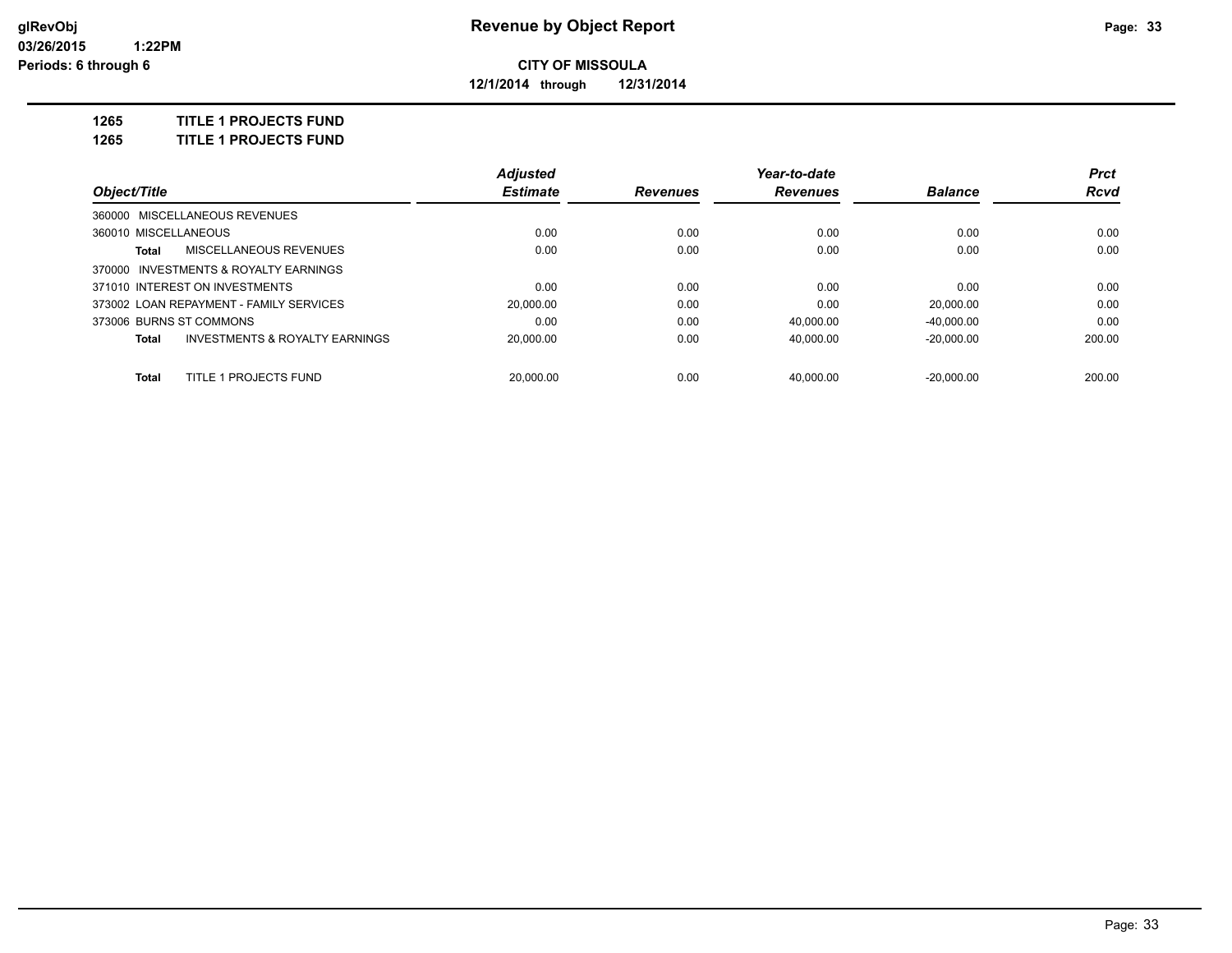**12/1/2014 through 12/31/2014**

## **1265 TITLE 1 PROJECTS FUND**

|                                                | <b>Adjusted</b> |                 | Year-to-date    |                | <b>Prct</b> |
|------------------------------------------------|-----------------|-----------------|-----------------|----------------|-------------|
| Object/Title                                   | <b>Estimate</b> | <b>Revenues</b> | <b>Revenues</b> | <b>Balance</b> | <b>Rcvd</b> |
| 360000 MISCELLANEOUS REVENUES                  |                 |                 |                 |                |             |
| 360010 MISCELLANEOUS                           | 0.00            | 0.00            | 0.00            | 0.00           | 0.00        |
| <b>MISCELLANEOUS REVENUES</b><br><b>Total</b>  | 0.00            | 0.00            | 0.00            | 0.00           | 0.00        |
| 370000 INVESTMENTS & ROYALTY EARNINGS          |                 |                 |                 |                |             |
| 371010 INTEREST ON INVESTMENTS                 | 0.00            | 0.00            | 0.00            | 0.00           | 0.00        |
| 373002 LOAN REPAYMENT - FAMILY SERVICES        | 20.000.00       | 0.00            | 0.00            | 20.000.00      | 0.00        |
| 373006 BURNS ST COMMONS                        | 0.00            | 0.00            | 40.000.00       | $-40.000.00$   | 0.00        |
| INVESTMENTS & ROYALTY EARNINGS<br><b>Total</b> | 20,000.00       | 0.00            | 40,000.00       | $-20,000.00$   | 200.00      |
| TITLE 1 PROJECTS FUND<br><b>Total</b>          | 20.000.00       | 0.00            | 40.000.00       | $-20.000.00$   | 200.00      |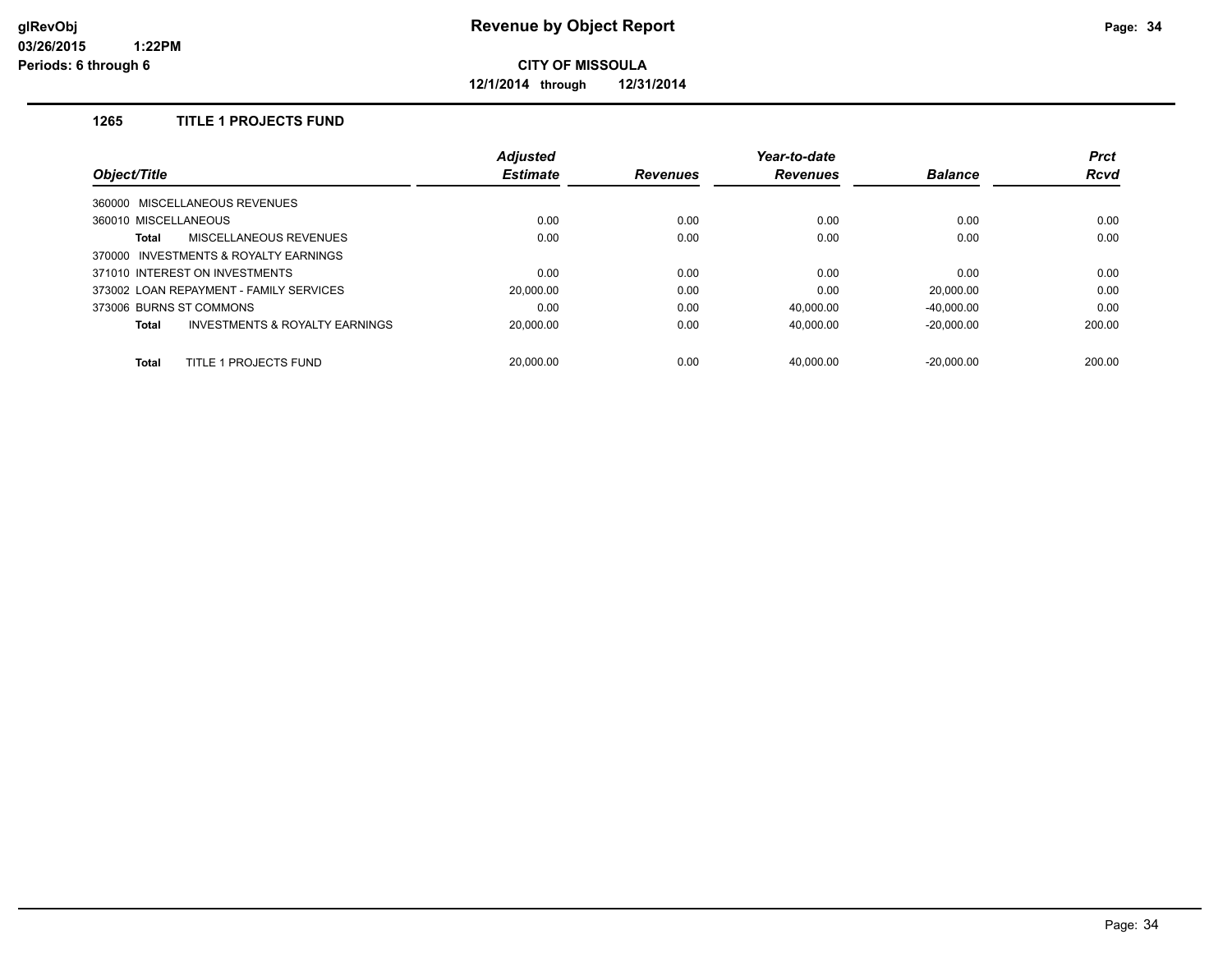**12/1/2014 through 12/31/2014**

#### **1396 PROGRAM INCOME REVOLVING LOAN PROGRAM 1396 PROGRAM INCOME REVOLVING LOAN PROGRAM**

|                                                           | <b>Adjusted</b> |                 | Year-to-date    |                | <b>Prct</b> |
|-----------------------------------------------------------|-----------------|-----------------|-----------------|----------------|-------------|
| Object/Title                                              | <b>Estimate</b> | <b>Revenues</b> | <b>Revenues</b> | <b>Balance</b> | Rcvd        |
| 330000 INTERGOVERNMENTAL REVENUES                         |                 |                 |                 |                |             |
| 331010 ENTITLEMENT - CDBG                                 | 0.00            | 0.00            | 0.00            | 0.00           | 0.00        |
| 331037 ELOCAL.COM LOAN REPAYMENT                          | 0.00            | 0.00            | 0.00            | 0.00           | 0.00        |
| <b>INTERGOVERNMENTAL REVENUES</b><br><b>Total</b>         | 0.00            | 0.00            | 0.00            | 0.00           | 0.00        |
| 360000 MISCELLANEOUS REVENUES                             |                 |                 |                 |                |             |
| 360005 LOAN REPAYMENTS                                    | 0.00            | 0.00            | 0.00            | 0.00           | 0.00        |
| 360010 MISCELLANEOUS                                      | 0.00            | 0.00            | 0.00            | 0.00           | 0.00        |
| 360013 REPAYMENT OF SEWER GRANT                           | 7.000.00        | 0.00            | 2,060.00        | 4,940.00       | 29.43       |
| 360014 REPAYMENT OF LOAN/MHA                              | 0.00            | 0.00            | 0.00            | 0.00           | 0.00        |
| 361013 CLOSED GRANT REPAYMENTS                            | 0.00            | 0.00            | 0.00            | 0.00           | 0.00        |
| <b>MISCELLANEOUS REVENUES</b><br>Total                    | 7,000.00        | 0.00            | 2,060.00        | 4,940.00       | 29.43       |
| 370000 INVESTMENTS & ROYALTY EARNINGS                     |                 |                 |                 |                |             |
| 371010 INTEREST ON INVESTMENTS                            | 0.00            | 0.00            | 0.00            | 0.00           | 0.00        |
| 371020 GAIN/LOSS IN MARKET VALUE OF INVESTMENTS           | 0.00            | 0.00            | 0.00            | 0.00           | 0.00        |
| <b>INVESTMENTS &amp; ROYALTY EARNINGS</b><br><b>Total</b> | 0.00            | 0.00            | 0.00            | 0.00           | 0.00        |
| 380000 OTHER FINANCING SOURCES                            |                 |                 |                 |                |             |
| 383026 TRANS FR CDBG                                      | 0.00            | 0.00            | 0.00            | 0.00           | 0.00        |
| OTHER FINANCING SOURCES<br>Total                          | 0.00            | 0.00            | 0.00            | 0.00           | 0.00        |
| PROGRAM INCOME REVOLVING LOAN PRO<br><b>Total</b>         | 7,000.00        | 0.00            | 2,060.00        | 4,940.00       | 29.43       |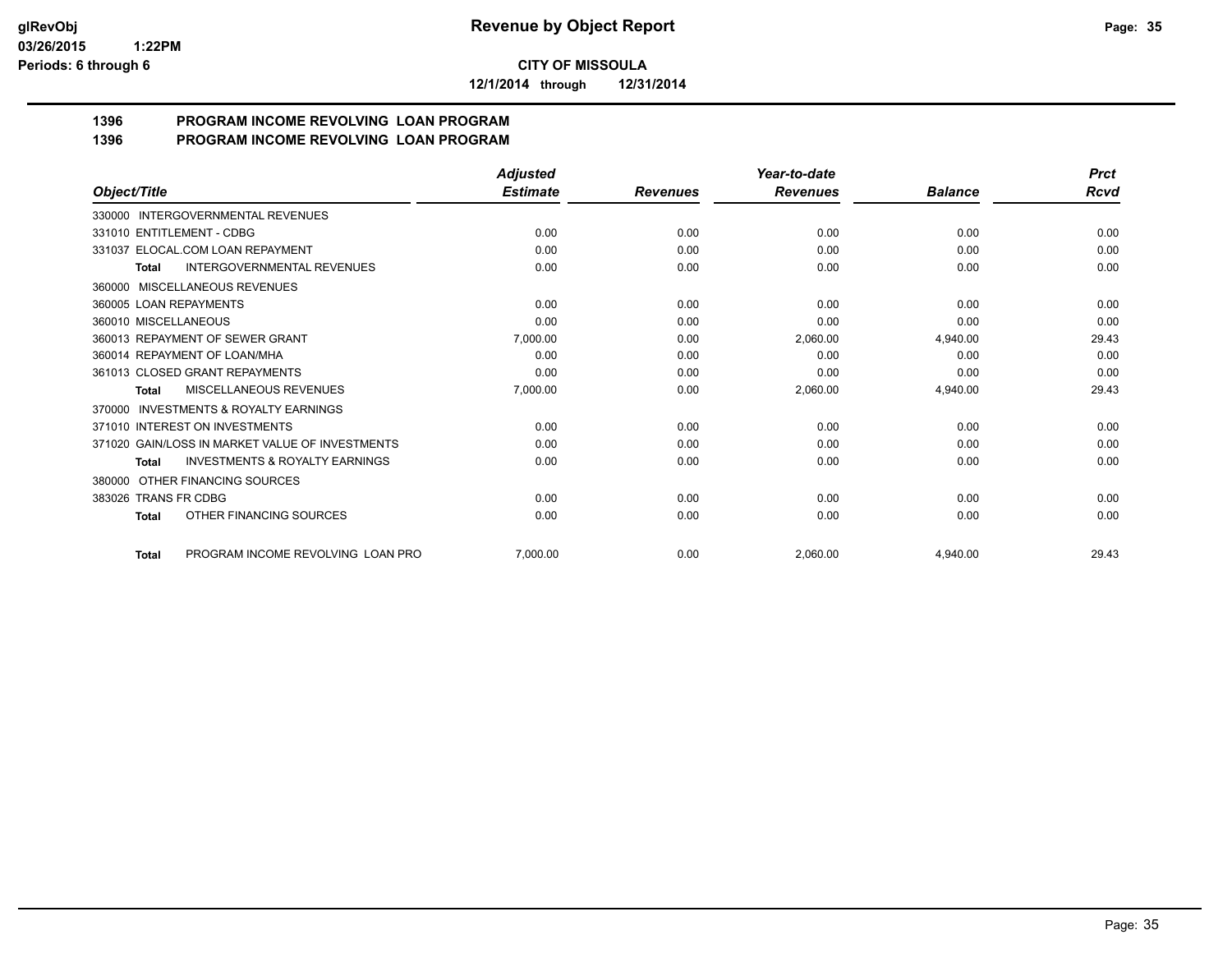**12/1/2014 through 12/31/2014**

## **1396 PROGRAM INCOME REVOLVING LOAN PROGRAM**

| Object/Title                                              | <b>Adjusted</b><br><b>Estimate</b> |                 | Year-to-date<br><b>Revenues</b> | <b>Balance</b> | <b>Prct</b><br>Rcvd |
|-----------------------------------------------------------|------------------------------------|-----------------|---------------------------------|----------------|---------------------|
|                                                           |                                    | <b>Revenues</b> |                                 |                |                     |
| <b>INTERGOVERNMENTAL REVENUES</b><br>330000               |                                    |                 |                                 |                |                     |
| 331010 ENTITLEMENT - CDBG                                 | 0.00                               | 0.00            | 0.00                            | 0.00           | 0.00                |
| 331037 ELOCAL.COM LOAN REPAYMENT                          | 0.00                               | 0.00            | 0.00                            | 0.00           | 0.00                |
| <b>INTERGOVERNMENTAL REVENUES</b><br>Total                | 0.00                               | 0.00            | 0.00                            | 0.00           | 0.00                |
| MISCELLANEOUS REVENUES<br>360000                          |                                    |                 |                                 |                |                     |
| 360005 LOAN REPAYMENTS                                    | 0.00                               | 0.00            | 0.00                            | 0.00           | 0.00                |
| 360010 MISCELLANEOUS                                      | 0.00                               | 0.00            | 0.00                            | 0.00           | 0.00                |
| 360013 REPAYMENT OF SEWER GRANT                           | 7,000.00                           | 0.00            | 2,060.00                        | 4,940.00       | 29.43               |
| 360014 REPAYMENT OF LOAN/MHA                              | 0.00                               | 0.00            | 0.00                            | 0.00           | 0.00                |
| 361013 CLOSED GRANT REPAYMENTS                            | 0.00                               | 0.00            | 0.00                            | 0.00           | 0.00                |
| MISCELLANEOUS REVENUES<br>Total                           | 7,000.00                           | 0.00            | 2,060.00                        | 4,940.00       | 29.43               |
| <b>INVESTMENTS &amp; ROYALTY EARNINGS</b><br>370000       |                                    |                 |                                 |                |                     |
| 371010 INTEREST ON INVESTMENTS                            | 0.00                               | 0.00            | 0.00                            | 0.00           | 0.00                |
| 371020 GAIN/LOSS IN MARKET VALUE OF INVESTMENT            | 0.00                               | 0.00            | 0.00                            | 0.00           | 0.00                |
| <b>INVESTMENTS &amp; ROYALTY EARNINGS</b><br><b>Total</b> | 0.00                               | 0.00            | 0.00                            | 0.00           | 0.00                |
| OTHER FINANCING SOURCES<br>380000                         |                                    |                 |                                 |                |                     |
| 383026 TRANS FR CDBG                                      | 0.00                               | 0.00            | 0.00                            | 0.00           | 0.00                |
| OTHER FINANCING SOURCES<br><b>Total</b>                   | 0.00                               | 0.00            | 0.00                            | 0.00           | 0.00                |
| PROGRAM INCOME REVOLVING LOAN PRC<br><b>Total</b>         | 7.000.00                           | 0.00            | 2.060.00                        | 4.940.00       | 29.43               |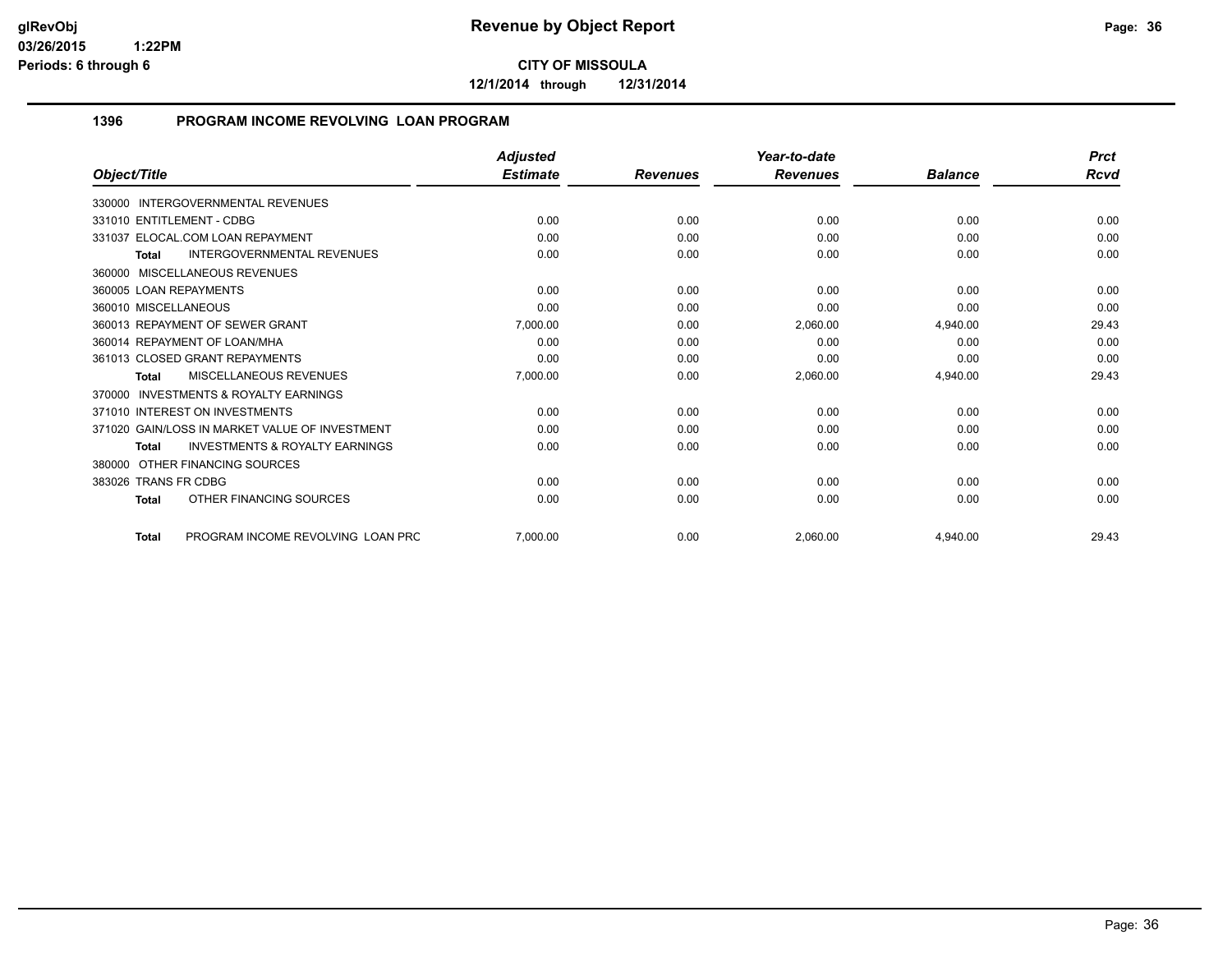**12/1/2014 through 12/31/2014**

### **1397 STATE HOME PROGRAM INCOME**

#### **1397 STATE HOME PROGRAM INCOME**

|                                                           | <b>Adiusted</b> |                 | Year-to-date    |                | <b>Prct</b> |
|-----------------------------------------------------------|-----------------|-----------------|-----------------|----------------|-------------|
| Object/Title                                              | <b>Estimate</b> | <b>Revenues</b> | <b>Revenues</b> | <b>Balance</b> | <b>Rcvd</b> |
| 330000 INTERGOVERNMENTAL REVENUES                         |                 |                 |                 |                |             |
| 331003 STATE HOME PROGRAM INCOME                          | 186.489.00      | 0.00            | 0.00            | 186.489.00     | 0.00        |
| INTERGOVERNMENTAL REVENUES<br><b>Total</b>                | 186,489.00      | 0.00            | 0.00            | 186,489.00     | 0.00        |
| 370000 INVESTMENTS & ROYALTY EARNINGS                     |                 |                 |                 |                |             |
| 371010 INTEREST ON INVESTMENTS                            | 0.00            | 0.00            | 0.00            | 0.00           | 0.00        |
| <b>INVESTMENTS &amp; ROYALTY EARNINGS</b><br><b>Total</b> | 0.00            | 0.00            | 0.00            | 0.00           | 0.00        |
| STATE HOME PROGRAM INCOME<br><b>Total</b>                 | 186.489.00      | 0.00            | 0.00            | 186.489.00     | 0.00        |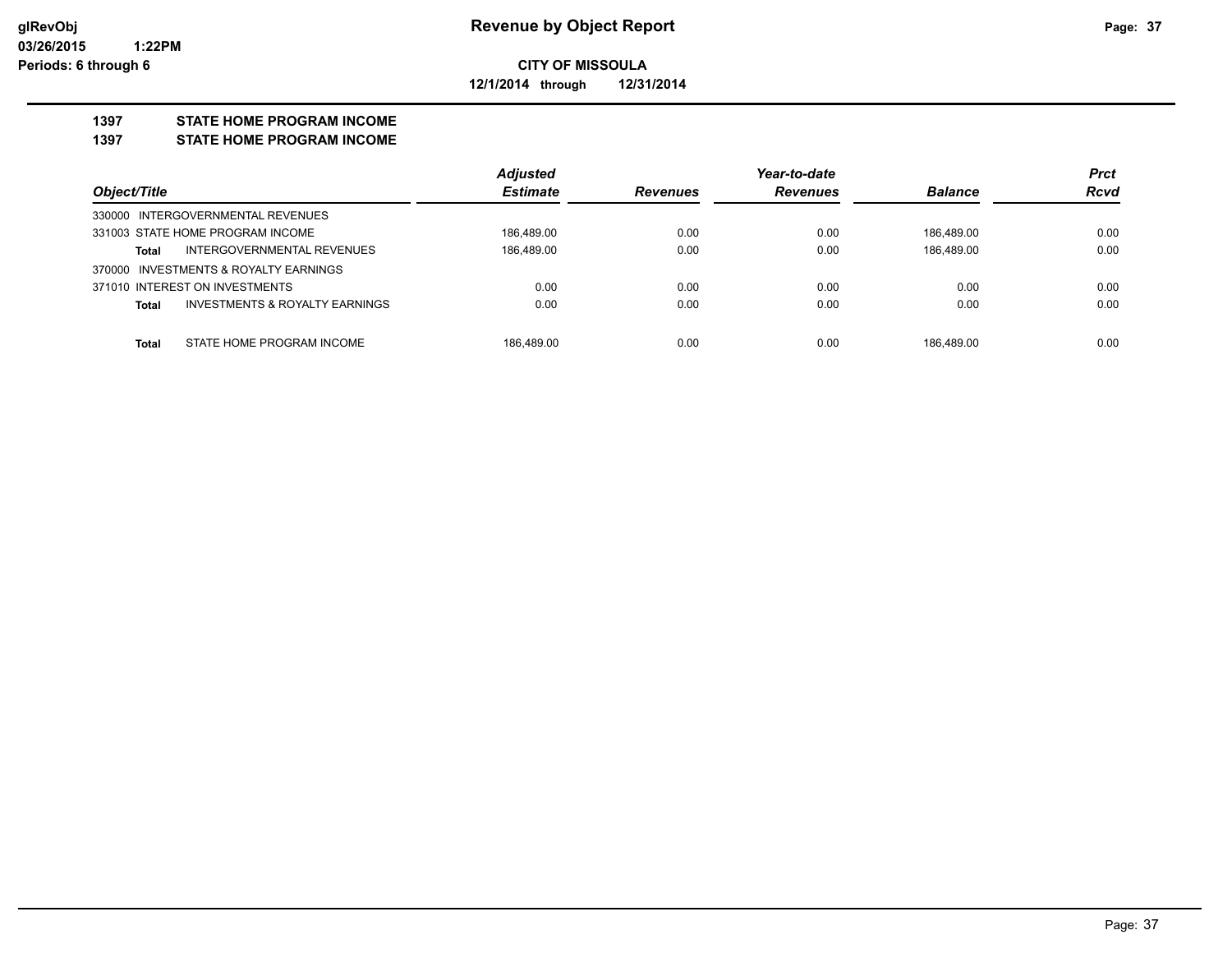**12/1/2014 through 12/31/2014**

## **1397 STATE HOME PROGRAM INCOME**

|              |                                       | <b>Adjusted</b> |                 | Year-to-date    |                | <b>Prct</b> |
|--------------|---------------------------------------|-----------------|-----------------|-----------------|----------------|-------------|
| Object/Title |                                       | <b>Estimate</b> | <b>Revenues</b> | <b>Revenues</b> | <b>Balance</b> | <b>Rcvd</b> |
|              | 330000 INTERGOVERNMENTAL REVENUES     |                 |                 |                 |                |             |
|              | 331003 STATE HOME PROGRAM INCOME      | 186.489.00      | 0.00            | 0.00            | 186.489.00     | 0.00        |
| Total        | INTERGOVERNMENTAL REVENUES            | 186,489.00      | 0.00            | 0.00            | 186,489.00     | 0.00        |
|              | 370000 INVESTMENTS & ROYALTY EARNINGS |                 |                 |                 |                |             |
|              | 371010 INTEREST ON INVESTMENTS        | 0.00            | 0.00            | 0.00            | 0.00           | 0.00        |
| <b>Total</b> | INVESTMENTS & ROYALTY EARNINGS        | 0.00            | 0.00            | 0.00            | 0.00           | 0.00        |
|              |                                       |                 |                 |                 |                |             |
| <b>Total</b> | STATE HOME PROGRAM INCOME             | 186.489.00      | 0.00            | 0.00            | 186.489.00     | 0.00        |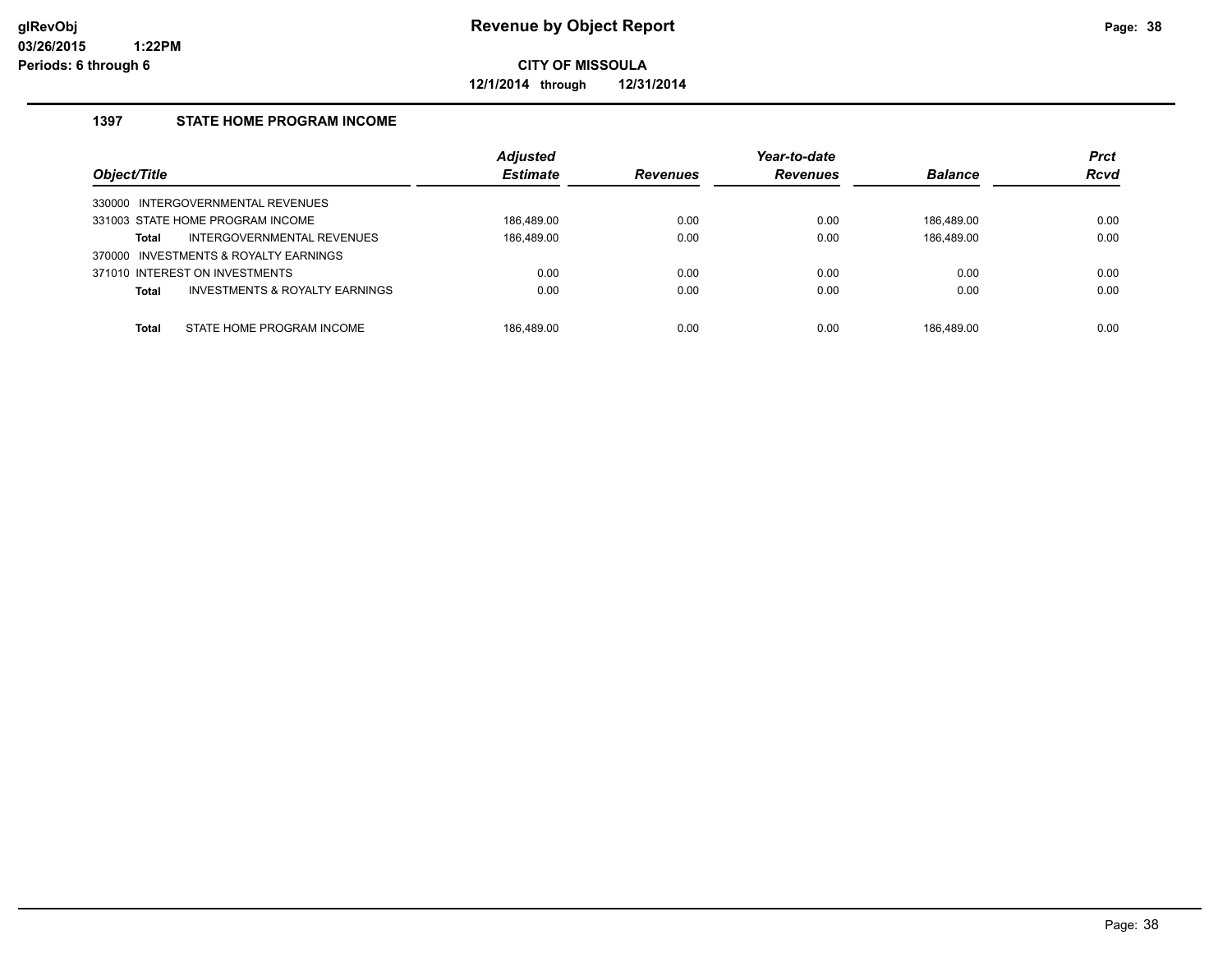**12/1/2014 through 12/31/2014**

**2250 PLANNING FUND**

**2250 PLANNING FUND**

|                                                           | <b>Adjusted</b> |                 | Year-to-date    |                | <b>Prct</b> |
|-----------------------------------------------------------|-----------------|-----------------|-----------------|----------------|-------------|
| Object/Title                                              | <b>Estimate</b> | <b>Revenues</b> | <b>Revenues</b> | <b>Balance</b> | Rcvd        |
| 330000 INTERGOVERNMENTAL REVENUES                         |                 |                 |                 |                |             |
| 331054 FHWA PL GRANT                                      | 0.00            | 0.00            | 0.00            | 0.00           | 0.00        |
| 331055 FTA GRANT                                          | 0.00            | 0.00            | 0.00            | 0.00           | 0.00        |
| 331056 MDT FEDERAL CMAO                                   | 0.00            | 0.00            | 0.00            | 0.00           | 0.00        |
| 331057 TRANSIT-MUTD CMAQ                                  | 0.00            | 0.00            | 0.00            | 0.00           | 0.00        |
| 331170 HISTORICAL PRESERVATION GRANT                      | 5,500.00        | 0.00            | 0.00            | 5,500.00       | 0.00        |
| 336023 STATE CONTRIB. - PERS                              | 0.00            | 4.27            | 21.60           | $-21.60$       | 0.00        |
| 336030 COUNTY CONTRIBUTION                                | 0.00            | 0.00            | 0.00            | 0.00           | 0.00        |
| 338100 PLANNING MILLS PASSED THRU COUNTY                  | 329,157.00      | 0.00            | 0.00            | 329,157.00     | 0.00        |
| <b>INTERGOVERNMENTAL REVENUES</b><br><b>Total</b>         | 334,657.00      | 4.27            | 21.60           | 334,635.40     | 0.01        |
| <b>MISCELLANEOUS REVENUES</b><br>360000                   |                 |                 |                 |                |             |
| 365016 LOCAL MATCH MDT                                    | 0.00            | 0.00            | 0.00            | 0.00           | 0.00        |
| 365017 LOCAL MATCH TRANSIT                                | 0.00            | 0.00            | 0.00            | 0.00           | 0.00        |
| <b>MISCELLANEOUS REVENUES</b><br><b>Total</b>             | 0.00            | 0.00            | 0.00            | 0.00           | 0.00        |
| <b>INVESTMENTS &amp; ROYALTY EARNINGS</b><br>370000       |                 |                 |                 |                |             |
| 371010 INTEREST ON INVESTMENTS                            | 0.00            | 0.00            | 0.00            | 0.00           | 0.00        |
| <b>INVESTMENTS &amp; ROYALTY EARNINGS</b><br><b>Total</b> | 0.00            | 0.00            | 0.00            | 0.00           | 0.00        |
| OTHER FINANCING SOURCES<br>380000                         |                 |                 |                 |                |             |
| 383000 OPERATING TRANSFERS                                | 0.00            | 0.00            | 0.00            | 0.00           | 0.00        |
| 383029 TRANS FR GENERAL                                   | 80.128.00       | 0.00            | 0.00            | 80,128.00      | 0.00        |
| OTHER FINANCING SOURCES<br><b>Total</b>                   | 80,128.00       | 0.00            | 0.00            | 80,128.00      | 0.00        |
| <b>PLANNING FUND</b><br><b>Total</b>                      | 414.785.00      | 4.27            | 21.60           | 414,763.40     | 0.01        |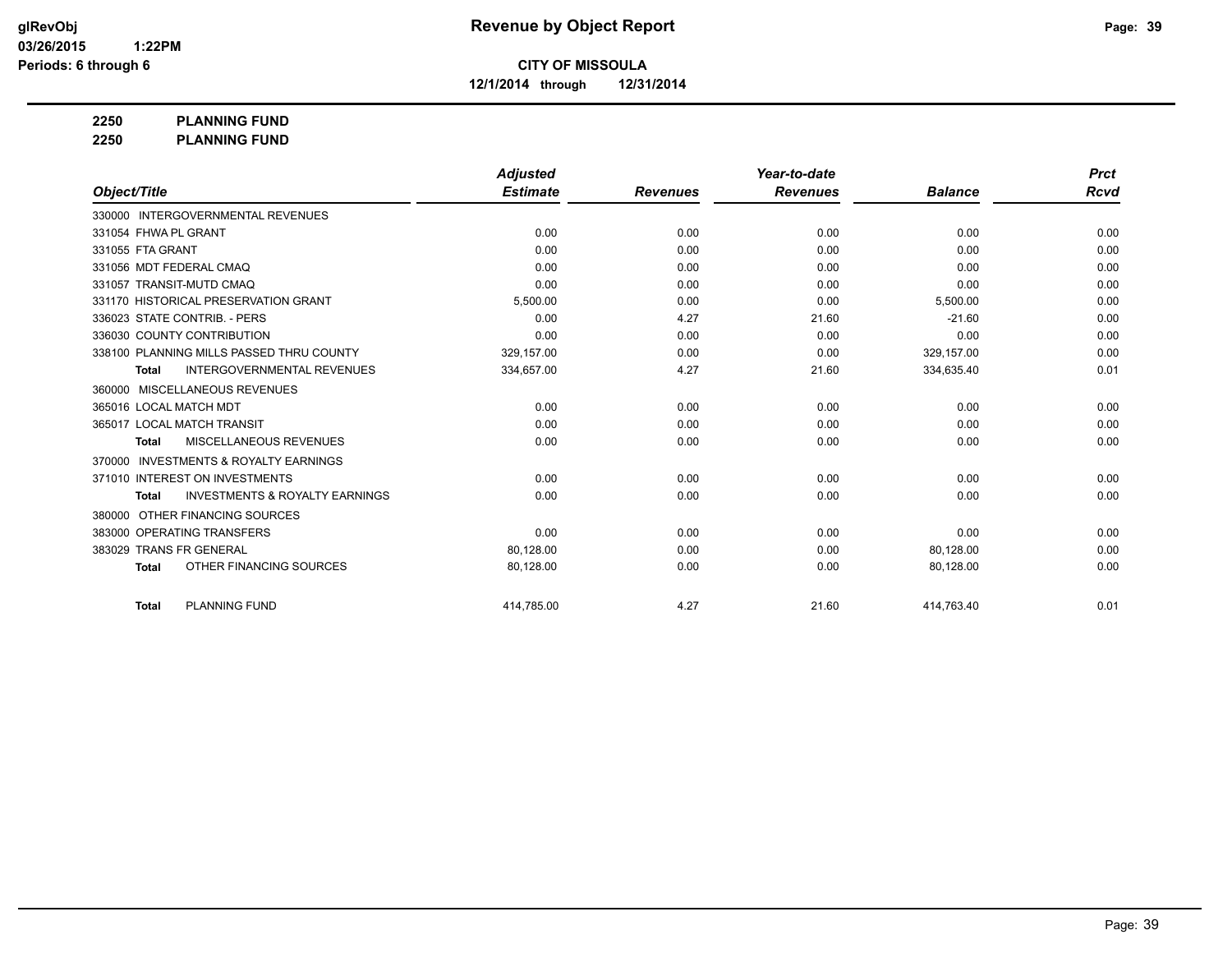**12/1/2014 through 12/31/2014**

#### **2250 PLANNING FUND**

|                                                           | <b>Adjusted</b> |                 | Year-to-date    |                | <b>Prct</b> |
|-----------------------------------------------------------|-----------------|-----------------|-----------------|----------------|-------------|
| Object/Title                                              | <b>Estimate</b> | <b>Revenues</b> | <b>Revenues</b> | <b>Balance</b> | Rcvd        |
| 330000 INTERGOVERNMENTAL REVENUES                         |                 |                 |                 |                |             |
| 331054 FHWA PL GRANT                                      | 0.00            | 0.00            | 0.00            | 0.00           | 0.00        |
| 331055 FTA GRANT                                          | 0.00            | 0.00            | 0.00            | 0.00           | 0.00        |
| 331056 MDT FEDERAL CMAQ                                   | 0.00            | 0.00            | 0.00            | 0.00           | 0.00        |
| 331057 TRANSIT-MUTD CMAQ                                  | 0.00            | 0.00            | 0.00            | 0.00           | 0.00        |
| 331170 HISTORICAL PRESERVATION GRANT                      | 5,500.00        | 0.00            | 0.00            | 5,500.00       | 0.00        |
| 336023 STATE CONTRIB. - PERS                              | 0.00            | 4.27            | 21.60           | $-21.60$       | 0.00        |
| 336030 COUNTY CONTRIBUTION                                | 0.00            | 0.00            | 0.00            | 0.00           | 0.00        |
| 338100 PLANNING MILLS PASSED THRU COUNTY                  | 329,157.00      | 0.00            | 0.00            | 329,157.00     | 0.00        |
| <b>INTERGOVERNMENTAL REVENUES</b><br><b>Total</b>         | 334,657.00      | 4.27            | 21.60           | 334,635.40     | 0.01        |
| 360000 MISCELLANEOUS REVENUES                             |                 |                 |                 |                |             |
| 365016 LOCAL MATCH MDT                                    | 0.00            | 0.00            | 0.00            | 0.00           | 0.00        |
| 365017 LOCAL MATCH TRANSIT                                | 0.00            | 0.00            | 0.00            | 0.00           | 0.00        |
| <b>MISCELLANEOUS REVENUES</b><br><b>Total</b>             | 0.00            | 0.00            | 0.00            | 0.00           | 0.00        |
| 370000 INVESTMENTS & ROYALTY EARNINGS                     |                 |                 |                 |                |             |
| 371010 INTEREST ON INVESTMENTS                            | 0.00            | 0.00            | 0.00            | 0.00           | 0.00        |
| <b>INVESTMENTS &amp; ROYALTY EARNINGS</b><br><b>Total</b> | 0.00            | 0.00            | 0.00            | 0.00           | 0.00        |
| 380000 OTHER FINANCING SOURCES                            |                 |                 |                 |                |             |
| 383000 OPERATING TRANSFERS                                | 0.00            | 0.00            | 0.00            | 0.00           | 0.00        |
| 383029 TRANS FR GENERAL                                   | 80,128.00       | 0.00            | 0.00            | 80,128.00      | 0.00        |
| OTHER FINANCING SOURCES<br><b>Total</b>                   | 80,128.00       | 0.00            | 0.00            | 80,128.00      | 0.00        |
| <b>PLANNING FUND</b><br><b>Total</b>                      | 414.785.00      | 4.27            | 21.60           | 414.763.40     | 0.01        |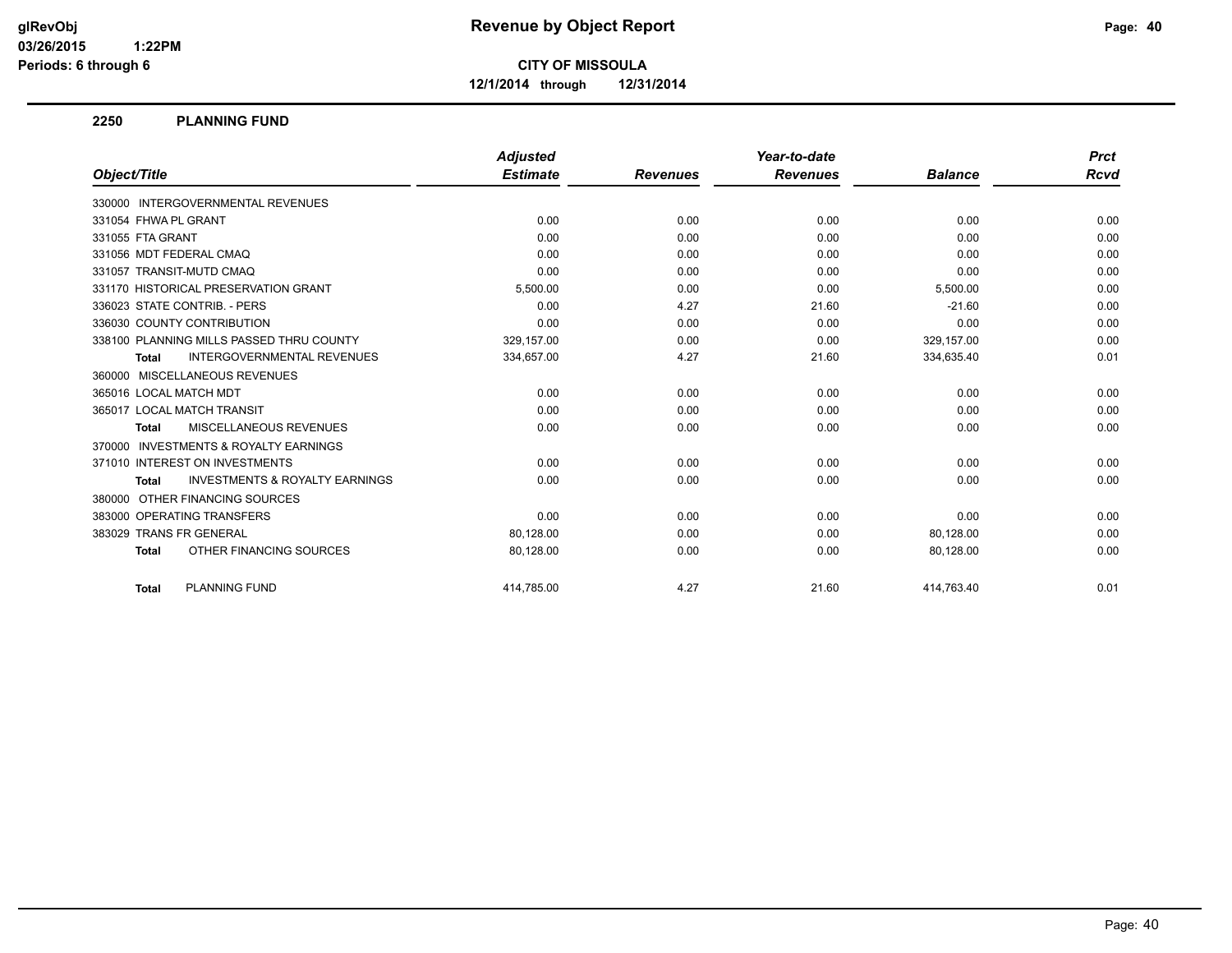**12/1/2014 through 12/31/2014**

#### **2310 PUBLIC SAFETY INFORMATION SYSTEMS 2310 PUBLIC SAFETY INFORMATION SYSTEMS**

|                                                   | Adjusted        |                 | Year-to-date    |                | <b>Prct</b> |
|---------------------------------------------------|-----------------|-----------------|-----------------|----------------|-------------|
| Object/Title                                      | <b>Estimate</b> | <b>Revenues</b> | <b>Revenues</b> | <b>Balance</b> | <b>Rcvd</b> |
| INTERGOVERNMENTAL REVENUES<br>330000              |                 |                 |                 |                |             |
| 330000 INTERGOVERNMENTAL REVENUES                 | 12.000.00       | 0.00            | 18.000.00       | $-6.000.00$    | 150.00      |
| <b>INTERGOVERNMENTAL REVENUES</b><br>Total        | 12,000.00       | 0.00            | 18.000.00       | $-6,000.00$    | 150.00      |
| MISCELLANEOUS REVENUES<br>360000                  |                 |                 |                 |                |             |
| 363000 ASSESSMENTS PAID                           | 0.00            | 0.00            | 0.00            | 0.00           | 0.00        |
| MISCELLANEOUS REVENUES<br>Total                   | 0.00            | 0.00            | 0.00            | 0.00           | 0.00        |
| OTHER FINANCING SOURCES<br>380000                 |                 |                 |                 |                |             |
| 383029 TRANS FR GENERAL                           | 12.000.00       | 0.00            | 0.00            | 12.000.00      | 0.00        |
| OTHER FINANCING SOURCES<br><b>Total</b>           | 12.000.00       | 0.00            | 0.00            | 12.000.00      | 0.00        |
|                                                   |                 |                 |                 |                |             |
| PUBLIC SAFETY INFORMATION SYSTEMS<br><b>Total</b> | 24.000.00       | 0.00            | 18.000.00       | 6.000.00       | 75.00       |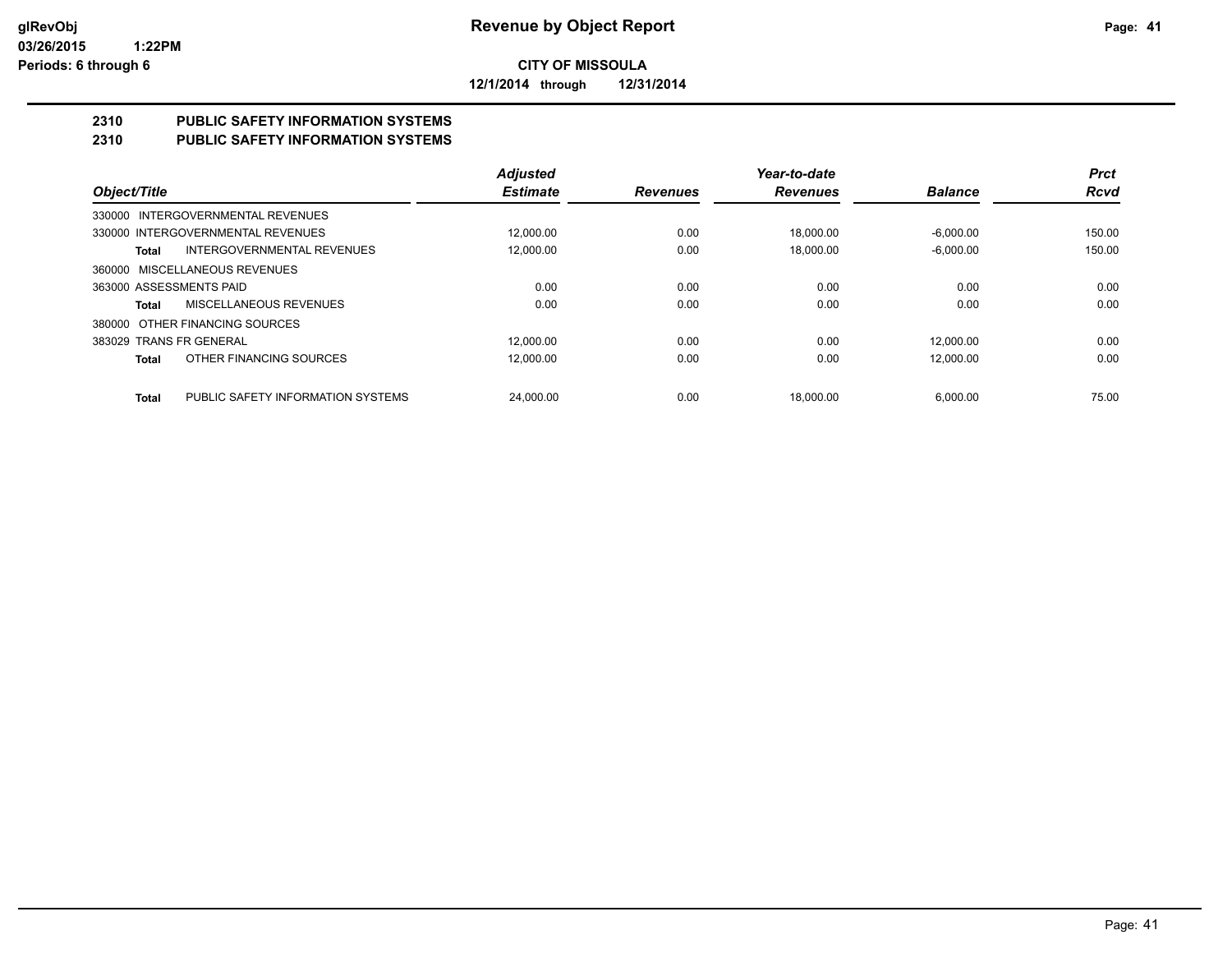**12/1/2014 through 12/31/2014**

## **2310 PUBLIC SAFETY INFORMATION SYSTEMS**

| Object/Title            |                                   | <b>Adjusted</b><br><b>Estimate</b> | <b>Revenues</b> | Year-to-date<br><b>Revenues</b> | <b>Balance</b> | <b>Prct</b><br><b>Rcvd</b> |
|-------------------------|-----------------------------------|------------------------------------|-----------------|---------------------------------|----------------|----------------------------|
|                         | 330000 INTERGOVERNMENTAL REVENUES |                                    |                 |                                 |                |                            |
|                         | 330000 INTERGOVERNMENTAL REVENUES | 12.000.00                          | 0.00            | 18.000.00                       | $-6.000.00$    | 150.00                     |
| Total                   | <b>INTERGOVERNMENTAL REVENUES</b> | 12.000.00                          | 0.00            | 18.000.00                       | $-6.000.00$    | 150.00                     |
|                         | 360000 MISCELLANEOUS REVENUES     |                                    |                 |                                 |                |                            |
| 363000 ASSESSMENTS PAID |                                   | 0.00                               | 0.00            | 0.00                            | 0.00           | 0.00                       |
| <b>Total</b>            | MISCELLANEOUS REVENUES            | 0.00                               | 0.00            | 0.00                            | 0.00           | 0.00                       |
|                         | 380000 OTHER FINANCING SOURCES    |                                    |                 |                                 |                |                            |
| 383029 TRANS FR GENERAL |                                   | 12.000.00                          | 0.00            | 0.00                            | 12.000.00      | 0.00                       |
| <b>Total</b>            | OTHER FINANCING SOURCES           | 12.000.00                          | 0.00            | 0.00                            | 12,000.00      | 0.00                       |
| <b>Total</b>            | PUBLIC SAFETY INFORMATION SYSTEMS | 24.000.00                          | 0.00            | 18.000.00                       | 6.000.00       | 75.00                      |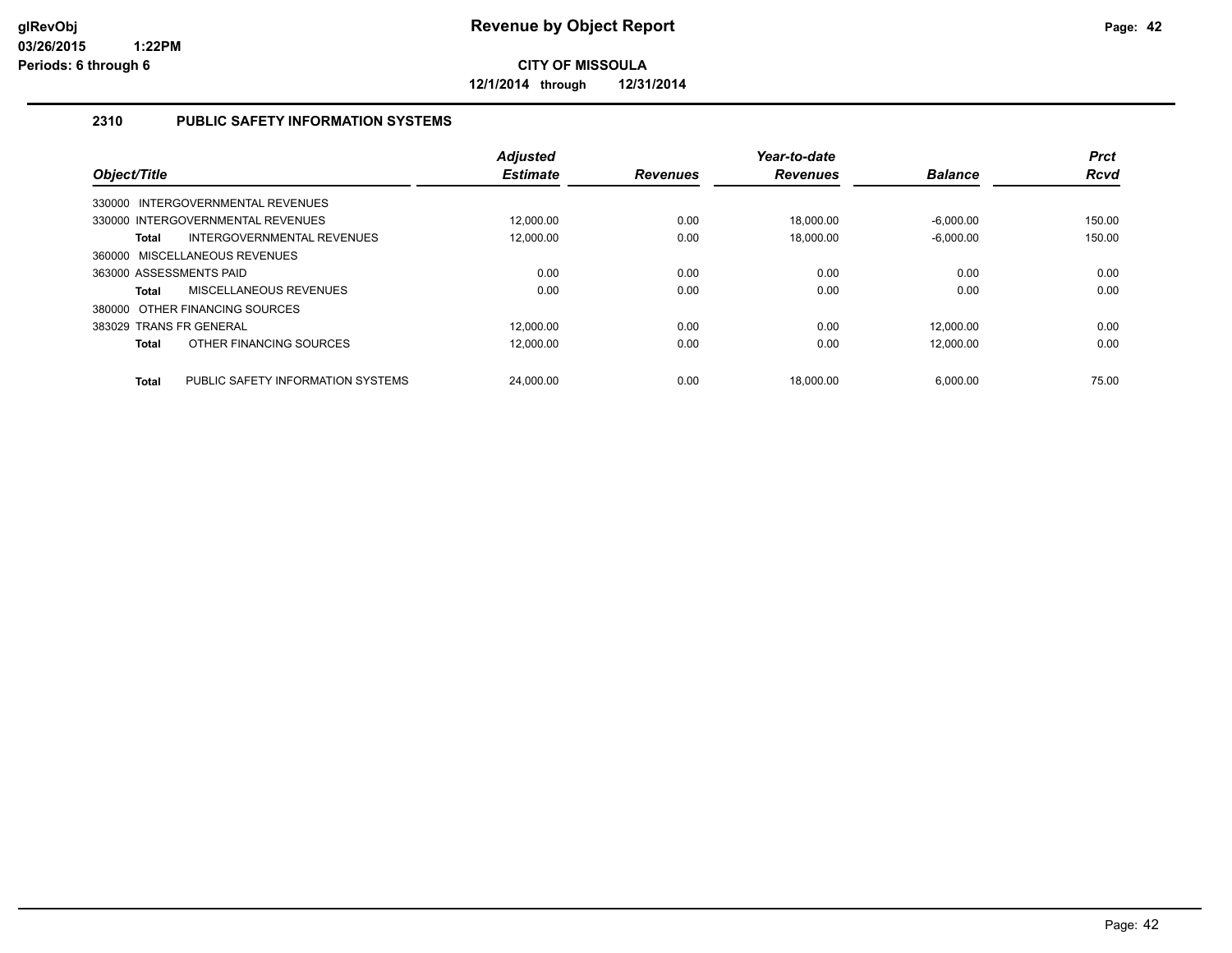**12/1/2014 through 12/31/2014**

**2321 IMPACT FEE FUND**

| 2321 | <b>IMPACT FEE FUND</b> |
|------|------------------------|
|      |                        |

|                                                           | <b>Adjusted</b> |                 | Year-to-date    |                | <b>Prct</b> |
|-----------------------------------------------------------|-----------------|-----------------|-----------------|----------------|-------------|
| Object/Title                                              | <b>Estimate</b> | <b>Revenues</b> | <b>Revenues</b> | <b>Balance</b> | Rcvd        |
| 340000 CHARGES FOR SERVICES                               |                 |                 |                 |                |             |
| 341032 IMPACT FEE CLEARING ACCOUNT                        | 900,000.00      | 49,396.18       | 584,322.29      | 315.677.71     | 64.92       |
| 341033 IMPACT FEES-PARKS SHARE                            | 0.00            | 0.00            | 0.00            | 0.00           | 0.00        |
| 341034 IMPACT FEES-FIRE SHARE                             | 0.00            | 0.00            | 0.00            | 0.00           | 0.00        |
| 341035 IMPACT FEES-POLICE SHARE                           | 0.00            | 0.00            | 0.00            | 0.00           | 0.00        |
| 341036 IMPACT FEES-COMMUNITY SERVICE SHARE                | 0.00            | 0.00            | 0.00            | 0.00           | 0.00        |
| 341037 IMPACT FEE-ROAD SHARE                              | 0.00            | 0.00            | 0.00            | 0.00           | 0.00        |
| <b>CHARGES FOR SERVICES</b><br>Total                      | 900,000.00      | 49,396.18       | 584,322.29      | 315,677.71     | 64.92       |
| 370000 INVESTMENTS & ROYALTY EARNINGS                     |                 |                 |                 |                |             |
| 371010 INTEREST ON INVESTMENTS                            | 0.00            | 0.00            | 0.00            | 0.00           | 0.00        |
| <b>INVESTMENTS &amp; ROYALTY EARNINGS</b><br><b>Total</b> | 0.00            | 0.00            | 0.00            | 0.00           | 0.00        |
| <b>IMPACT FEE FUND</b><br><b>Total</b>                    | 900.000.00      | 49.396.18       | 584.322.29      | 315.677.71     | 64.92       |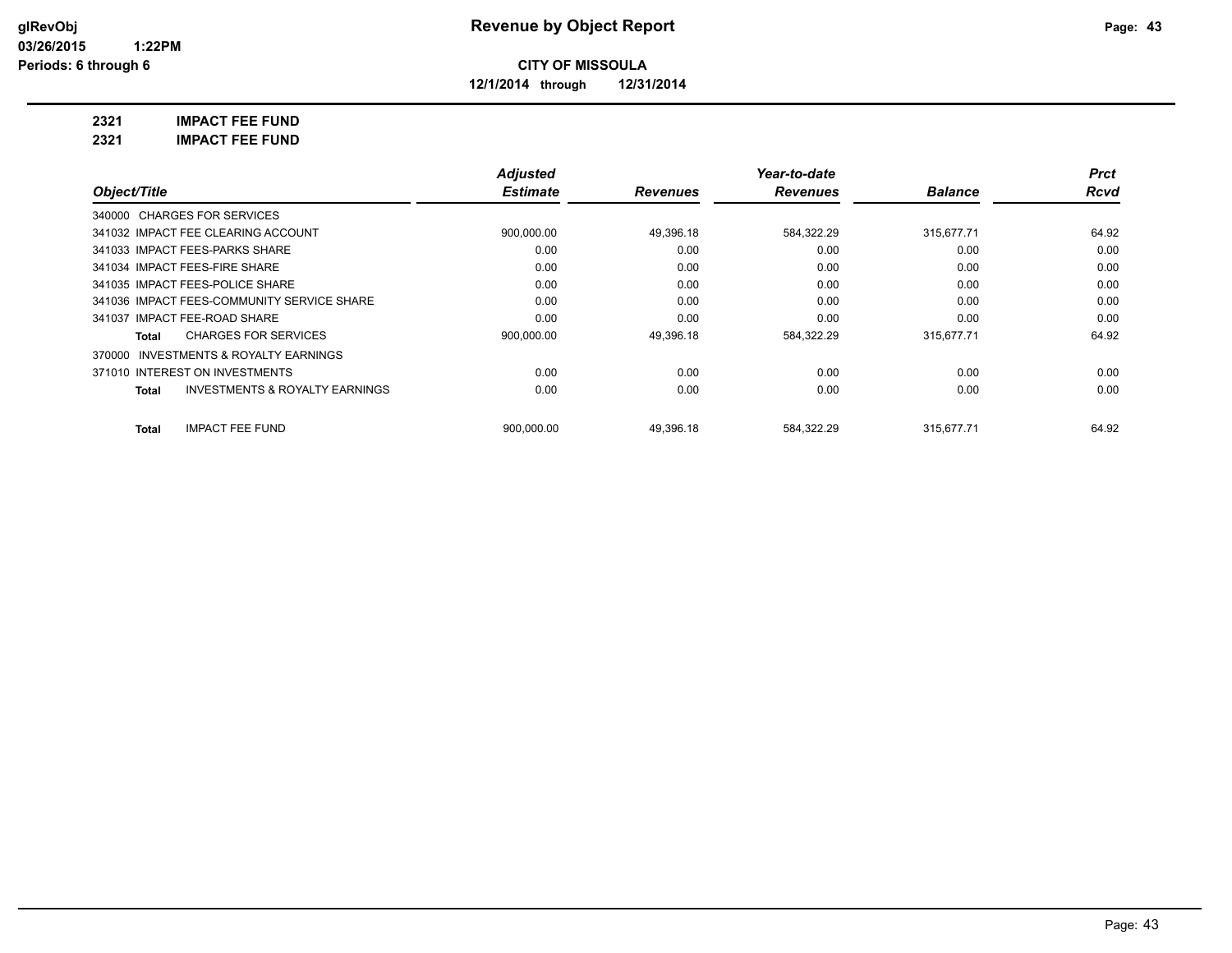**12/1/2014 through 12/31/2014**

#### **2321 IMPACT FEE FUND**

|                               |                                            | <b>Adjusted</b> |                 | Year-to-date    |                | <b>Prct</b> |
|-------------------------------|--------------------------------------------|-----------------|-----------------|-----------------|----------------|-------------|
| Object/Title                  |                                            | <b>Estimate</b> | <b>Revenues</b> | <b>Revenues</b> | <b>Balance</b> | <b>Rcvd</b> |
| 340000 CHARGES FOR SERVICES   |                                            |                 |                 |                 |                |             |
|                               | 341032 IMPACT FEE CLEARING ACCOUNT         | 900,000.00      | 49,396.18       | 584,322.29      | 315,677.71     | 64.92       |
|                               | 341033 IMPACT FEES-PARKS SHARE             | 0.00            | 0.00            | 0.00            | 0.00           | 0.00        |
| 341034 IMPACT FEES-FIRE SHARE |                                            | 0.00            | 0.00            | 0.00            | 0.00           | 0.00        |
|                               | 341035 IMPACT FEES-POLICE SHARE            | 0.00            | 0.00            | 0.00            | 0.00           | 0.00        |
|                               | 341036 IMPACT FEES-COMMUNITY SERVICE SHARE | 0.00            | 0.00            | 0.00            | 0.00           | 0.00        |
| 341037 IMPACT FEE-ROAD SHARE  |                                            | 0.00            | 0.00            | 0.00            | 0.00           | 0.00        |
| Total                         | <b>CHARGES FOR SERVICES</b>                | 900.000.00      | 49.396.18       | 584,322.29      | 315.677.71     | 64.92       |
| 370000                        | <b>INVESTMENTS &amp; ROYALTY EARNINGS</b>  |                 |                 |                 |                |             |
|                               | 371010 INTEREST ON INVESTMENTS             | 0.00            | 0.00            | 0.00            | 0.00           | 0.00        |
| Total                         | <b>INVESTMENTS &amp; ROYALTY EARNINGS</b>  | 0.00            | 0.00            | 0.00            | 0.00           | 0.00        |
| <b>Total</b>                  | <b>IMPACT FEE FUND</b>                     | 900.000.00      | 49.396.18       | 584.322.29      | 315.677.71     | 64.92       |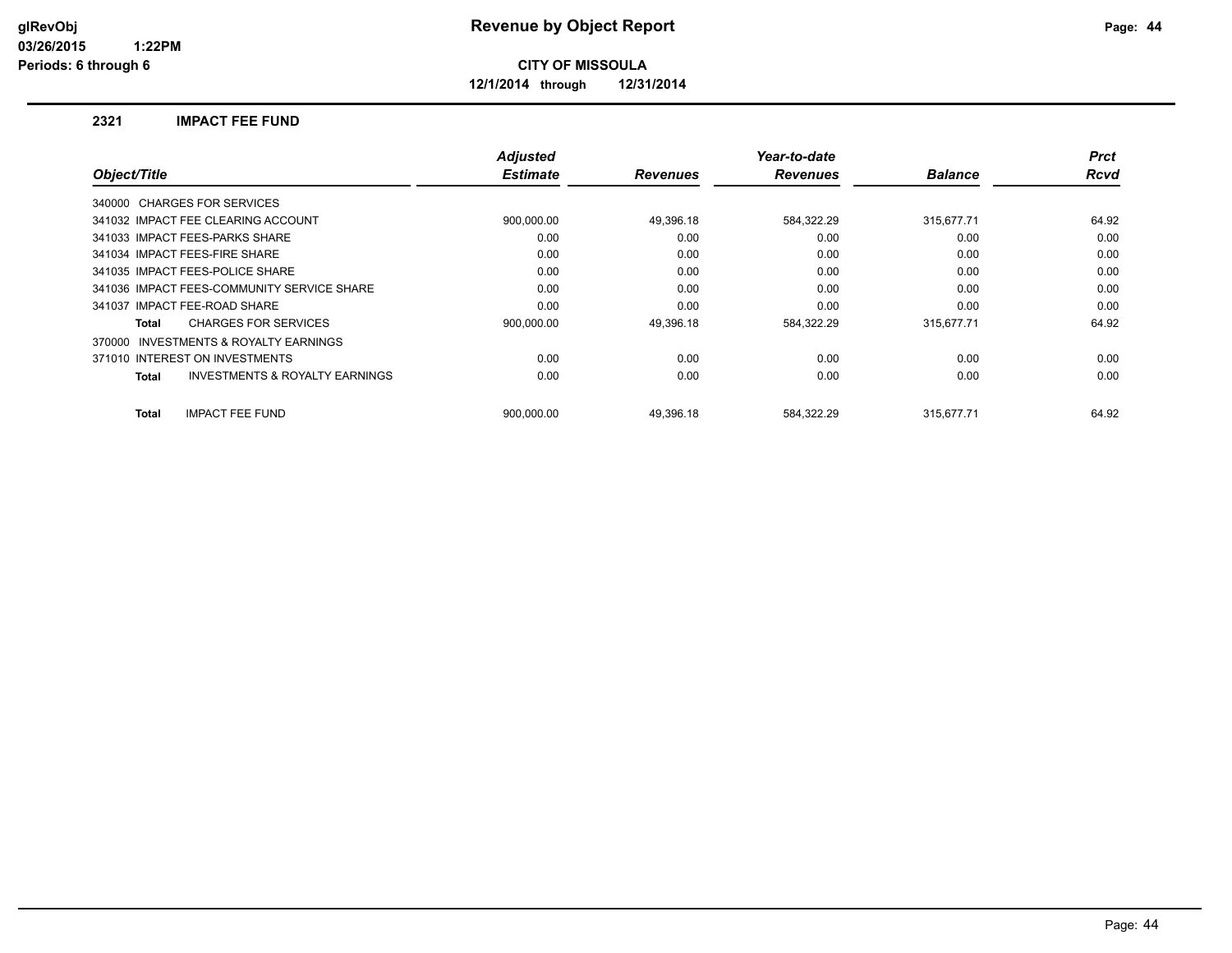**12/1/2014 through 12/31/2014**

# **2322 GEORGE ELMER/CATTLE DR INTERSECTION**

## **2322 GEORGE ELMER/CATTLE DR INTERSECTION**

|                                                           | <b>Adjusted</b> |                 | Year-to-date    |                | <b>Prct</b> |
|-----------------------------------------------------------|-----------------|-----------------|-----------------|----------------|-------------|
| Object/Title                                              | <b>Estimate</b> | <b>Revenues</b> | <b>Revenues</b> | <b>Balance</b> | <b>Rcvd</b> |
| 310000 TAXES/ASSESSMENTS                                  |                 |                 |                 |                |             |
| 312001 PENALTIES & INTEREST                               | 0.00            | 0.00            | 0.00            | 0.00           | 0.00        |
| TAXES/ASSESSMENTS<br><b>Total</b>                         | 0.00            | 0.00            | 0.00            | 0.00           | 0.00        |
| 360000 MISCELLANEOUS REVENUES                             |                 |                 |                 |                |             |
| 365000 DEVELOPER CONRIBUTIONS                             | 15.000.00       | 0.00            | 0.00            | 15.000.00      | 0.00        |
| MISCELLANEOUS REVENUES<br>Total                           | 15,000.00       | 0.00            | 0.00            | 15,000.00      | 0.00        |
| 370000 INVESTMENTS & ROYALTY EARNINGS                     |                 |                 |                 |                |             |
| 371010 INTEREST ON INVESTMENTS                            | 0.00            | 0.00            | 0.00            | 0.00           | 0.00        |
| 371020 GAIN/LOSS IN MARKET VALUE OF INVESTMENTS           | 0.00            | 0.00            | 0.00            | 0.00           | 0.00        |
| <b>INVESTMENTS &amp; ROYALTY EARNINGS</b><br><b>Total</b> | 0.00            | 0.00            | 0.00            | 0.00           | 0.00        |
| <b>GEORGE ELMER/CATTLE DR INTERSECTION</b><br>Total       | 15.000.00       | 0.00            | 0.00            | 15.000.00      | 0.00        |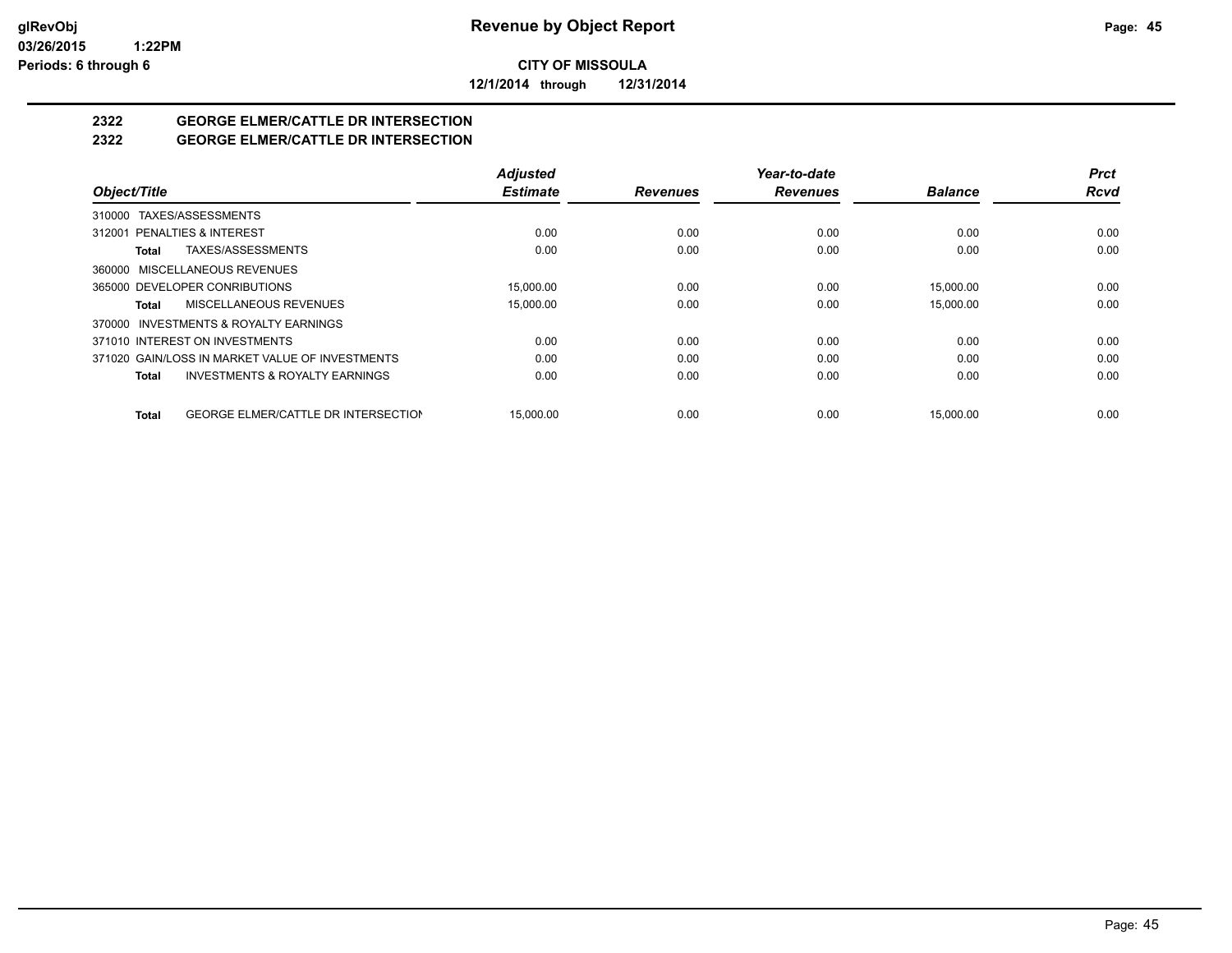**12/1/2014 through 12/31/2014**

## **2322 GEORGE ELMER/CATTLE DR INTERSECTION**

| Object/Title                |                                                | <b>Adjusted</b><br><b>Estimate</b> | <b>Revenues</b> | Year-to-date<br><b>Revenues</b> | <b>Balance</b> | <b>Prct</b><br><b>Rcvd</b> |
|-----------------------------|------------------------------------------------|------------------------------------|-----------------|---------------------------------|----------------|----------------------------|
|                             |                                                |                                    |                 |                                 |                |                            |
| 310000                      | TAXES/ASSESSMENTS                              |                                    |                 |                                 |                |                            |
| 312001 PENALTIES & INTEREST |                                                | 0.00                               | 0.00            | 0.00                            | 0.00           | 0.00                       |
| Total                       | TAXES/ASSESSMENTS                              | 0.00                               | 0.00            | 0.00                            | 0.00           | 0.00                       |
|                             | 360000 MISCELLANEOUS REVENUES                  |                                    |                 |                                 |                |                            |
|                             | 365000 DEVELOPER CONRIBUTIONS                  | 15,000.00                          | 0.00            | 0.00                            | 15.000.00      | 0.00                       |
| Total                       | MISCELLANEOUS REVENUES                         | 15,000.00                          | 0.00            | 0.00                            | 15,000.00      | 0.00                       |
|                             | 370000 INVESTMENTS & ROYALTY EARNINGS          |                                    |                 |                                 |                |                            |
|                             | 371010 INTEREST ON INVESTMENTS                 | 0.00                               | 0.00            | 0.00                            | 0.00           | 0.00                       |
|                             | 371020 GAIN/LOSS IN MARKET VALUE OF INVESTMENT | 0.00                               | 0.00            | 0.00                            | 0.00           | 0.00                       |
| Total                       | <b>INVESTMENTS &amp; ROYALTY EARNINGS</b>      | 0.00                               | 0.00            | 0.00                            | 0.00           | 0.00                       |
|                             |                                                |                                    |                 |                                 |                |                            |
| <b>Total</b>                | <b>GEORGE ELMER/CATTLE DR INTERSECTIOL</b>     | 15.000.00                          | 0.00            | 0.00                            | 15.000.00      | 0.00                       |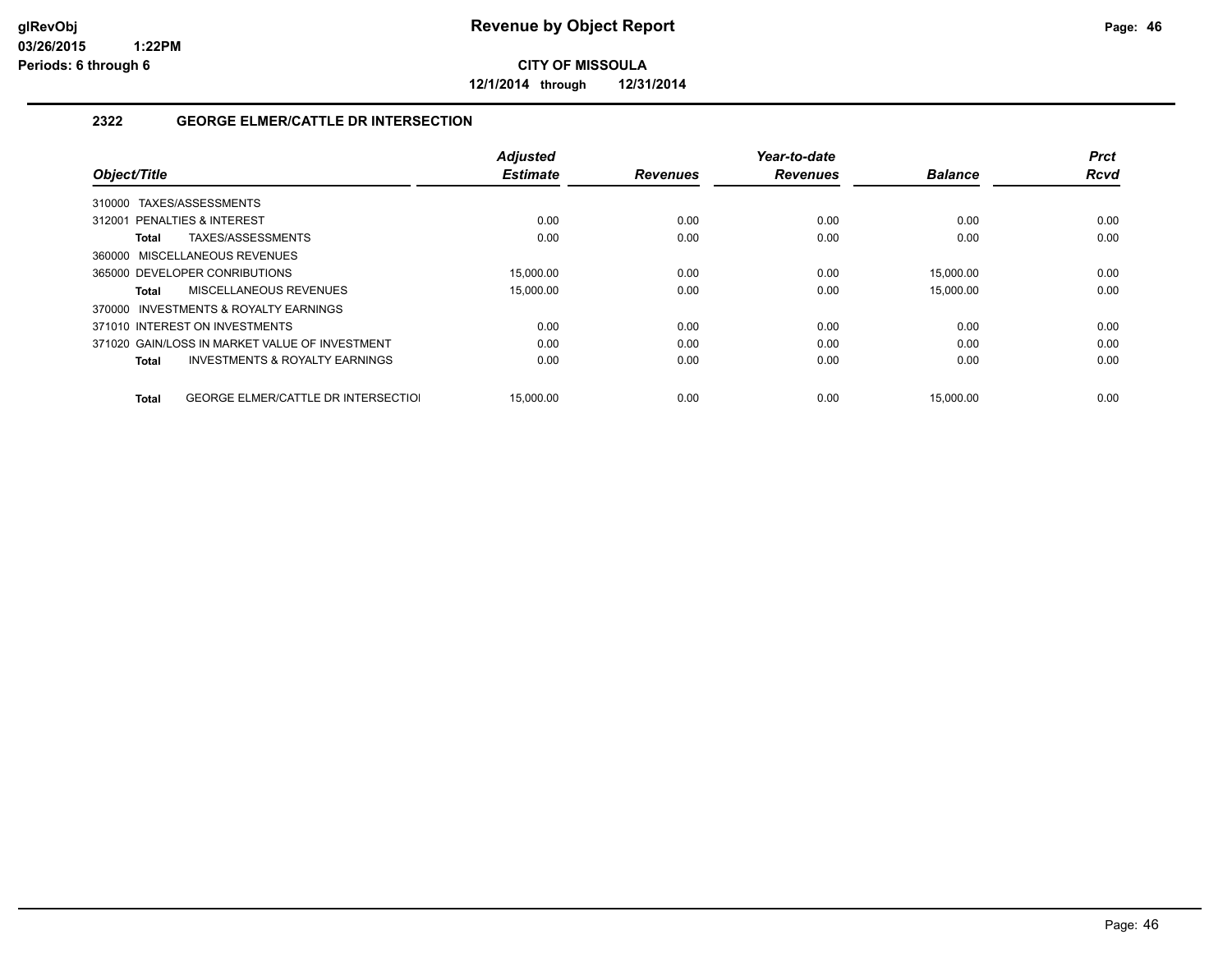**12/1/2014 through 12/31/2014**

**2365 PUBLIC ART FUND**

**2365 PUBLIC ART FUND**

|                                                           | <b>Adjusted</b> |                 | Year-to-date    |                | <b>Prct</b> |
|-----------------------------------------------------------|-----------------|-----------------|-----------------|----------------|-------------|
| Object/Title                                              | <b>Estimate</b> | <b>Revenues</b> | <b>Revenues</b> | <b>Balance</b> | Rcvd        |
| 330000 INTERGOVERNMENTAL REVENUES                         |                 |                 |                 |                |             |
| 337000 LOCAL GRANTS                                       | 0.00            | 0.00            | 0.00            | 0.00           | 0.00        |
| 337002 MRA GRANT                                          | 0.00            | 0.00            | 0.00            | 0.00           | 0.00        |
| <b>INTERGOVERNMENTAL REVENUES</b><br><b>Total</b>         | 0.00            | 0.00            | 0.00            | 0.00           | 0.00        |
| 360000 MISCELLANEOUS REVENUES                             |                 |                 |                 |                |             |
| 360010 MISCELLANEOUS                                      | 0.00            | 0.00            | 0.00            | 0.00           | 0.00        |
| 364040 INSURANCE AND DAMAGE RECOVERY                      | 0.00            | 0.00            | 0.00            | 0.00           | 0.00        |
| 365000 DONATIONS                                          | 0.00            | 7,500.00        | 7,500.00        | $-7,500.00$    | 0.00        |
| 368010 SALE OF T-SHIRTS                                   | 0.00            | 0.00            | 0.00            | 0.00           | 0.00        |
| MISCELLANEOUS REVENUES<br><b>Total</b>                    | 0.00            | 7,500.00        | 7,500.00        | $-7,500.00$    | 0.00        |
| INVESTMENTS & ROYALTY EARNINGS<br>370000                  |                 |                 |                 |                |             |
| 371010 INTEREST ON INVESTMENTS                            | 0.00            | 0.00            | 0.00            | 0.00           | 0.00        |
| 371020 GAIN/LOSS IN MARKET VALUE OF INVESTMENTS           | 0.00            | 0.00            | 0.00            | 0.00           | 0.00        |
| <b>INVESTMENTS &amp; ROYALTY EARNINGS</b><br><b>Total</b> | 0.00            | 0.00            | 0.00            | 0.00           | 0.00        |
| OTHER FINANCING SOURCES<br>380000                         |                 |                 |                 |                |             |
| 383000 OPERATING TRANSFERS                                | 0.00            | 0.00            | 0.00            | 0.00           | 0.00        |
| 383029 TRANS FR GENERAL                                   | 0.00            | 0.00            | 0.00            | 0.00           | 0.00        |
| OTHER FINANCING SOURCES<br><b>Total</b>                   | 0.00            | 0.00            | 0.00            | 0.00           | 0.00        |
| PUBLIC ART FUND<br><b>Total</b>                           | 0.00            | 7,500.00        | 7,500.00        | $-7,500.00$    | 0.00        |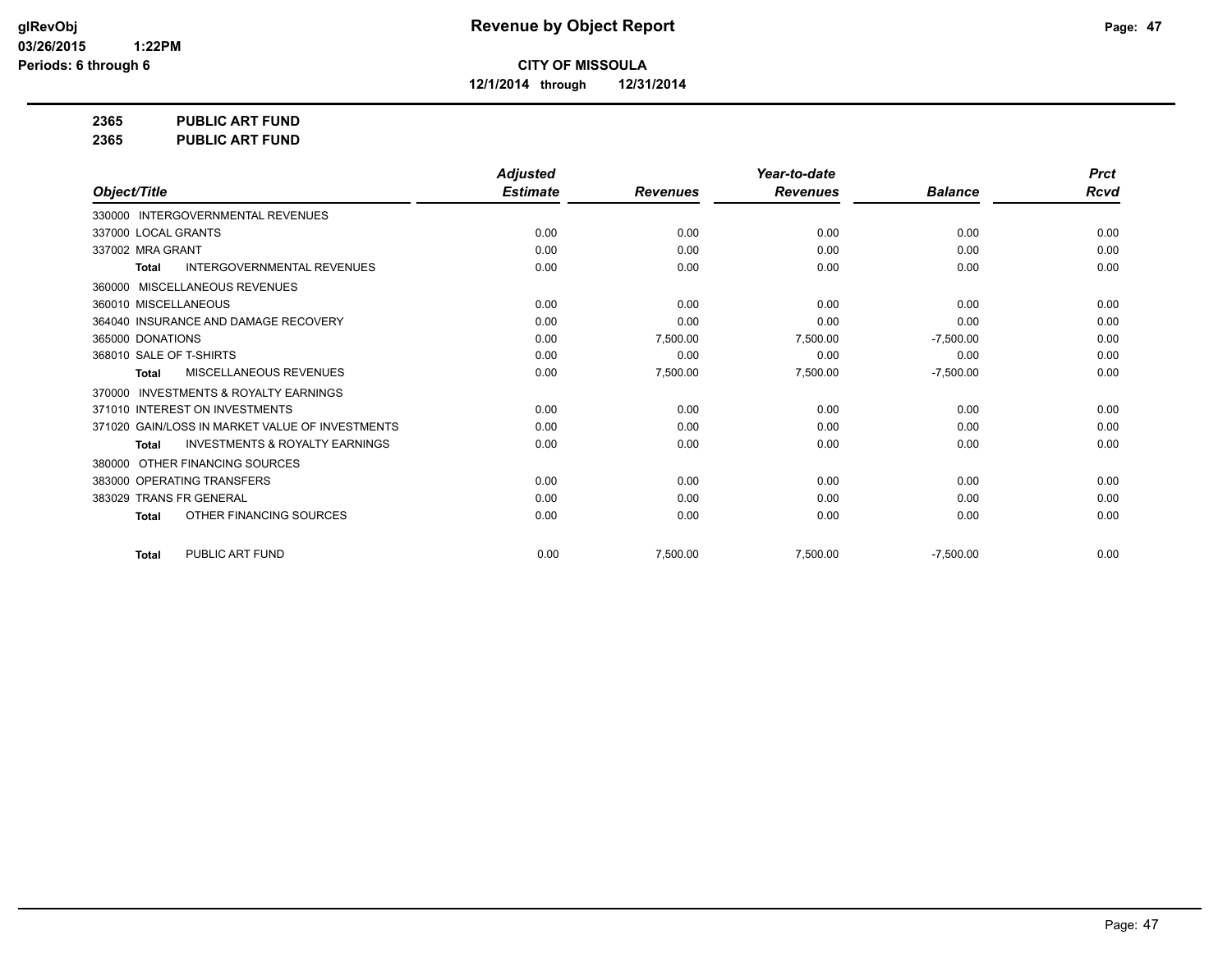**12/1/2014 through 12/31/2014**

#### **2365 PUBLIC ART FUND**

|                                                     | <b>Adjusted</b> |                 | Year-to-date    |                | <b>Prct</b> |
|-----------------------------------------------------|-----------------|-----------------|-----------------|----------------|-------------|
| Object/Title                                        | <b>Estimate</b> | <b>Revenues</b> | <b>Revenues</b> | <b>Balance</b> | <b>Rcvd</b> |
| 330000 INTERGOVERNMENTAL REVENUES                   |                 |                 |                 |                |             |
| 337000 LOCAL GRANTS                                 | 0.00            | 0.00            | 0.00            | 0.00           | 0.00        |
| 337002 MRA GRANT                                    | 0.00            | 0.00            | 0.00            | 0.00           | 0.00        |
| <b>INTERGOVERNMENTAL REVENUES</b><br><b>Total</b>   | 0.00            | 0.00            | 0.00            | 0.00           | 0.00        |
| MISCELLANEOUS REVENUES<br>360000                    |                 |                 |                 |                |             |
| 360010 MISCELLANEOUS                                | 0.00            | 0.00            | 0.00            | 0.00           | 0.00        |
| 364040 INSURANCE AND DAMAGE RECOVERY                | 0.00            | 0.00            | 0.00            | 0.00           | 0.00        |
| 365000 DONATIONS                                    | 0.00            | 7,500.00        | 7,500.00        | $-7,500.00$    | 0.00        |
| 368010 SALE OF T-SHIRTS                             | 0.00            | 0.00            | 0.00            | 0.00           | 0.00        |
| <b>MISCELLANEOUS REVENUES</b><br>Total              | 0.00            | 7,500.00        | 7,500.00        | $-7,500.00$    | 0.00        |
| <b>INVESTMENTS &amp; ROYALTY EARNINGS</b><br>370000 |                 |                 |                 |                |             |
| 371010 INTEREST ON INVESTMENTS                      | 0.00            | 0.00            | 0.00            | 0.00           | 0.00        |
| 371020 GAIN/LOSS IN MARKET VALUE OF INVESTMENT      | 0.00            | 0.00            | 0.00            | 0.00           | 0.00        |
| <b>INVESTMENTS &amp; ROYALTY EARNINGS</b><br>Total  | 0.00            | 0.00            | 0.00            | 0.00           | 0.00        |
| OTHER FINANCING SOURCES<br>380000                   |                 |                 |                 |                |             |
| 383000 OPERATING TRANSFERS                          | 0.00            | 0.00            | 0.00            | 0.00           | 0.00        |
| 383029 TRANS FR GENERAL                             | 0.00            | 0.00            | 0.00            | 0.00           | 0.00        |
| OTHER FINANCING SOURCES<br><b>Total</b>             | 0.00            | 0.00            | 0.00            | 0.00           | 0.00        |
| PUBLIC ART FUND<br><b>Total</b>                     | 0.00            | 7,500.00        | 7,500.00        | $-7,500.00$    | 0.00        |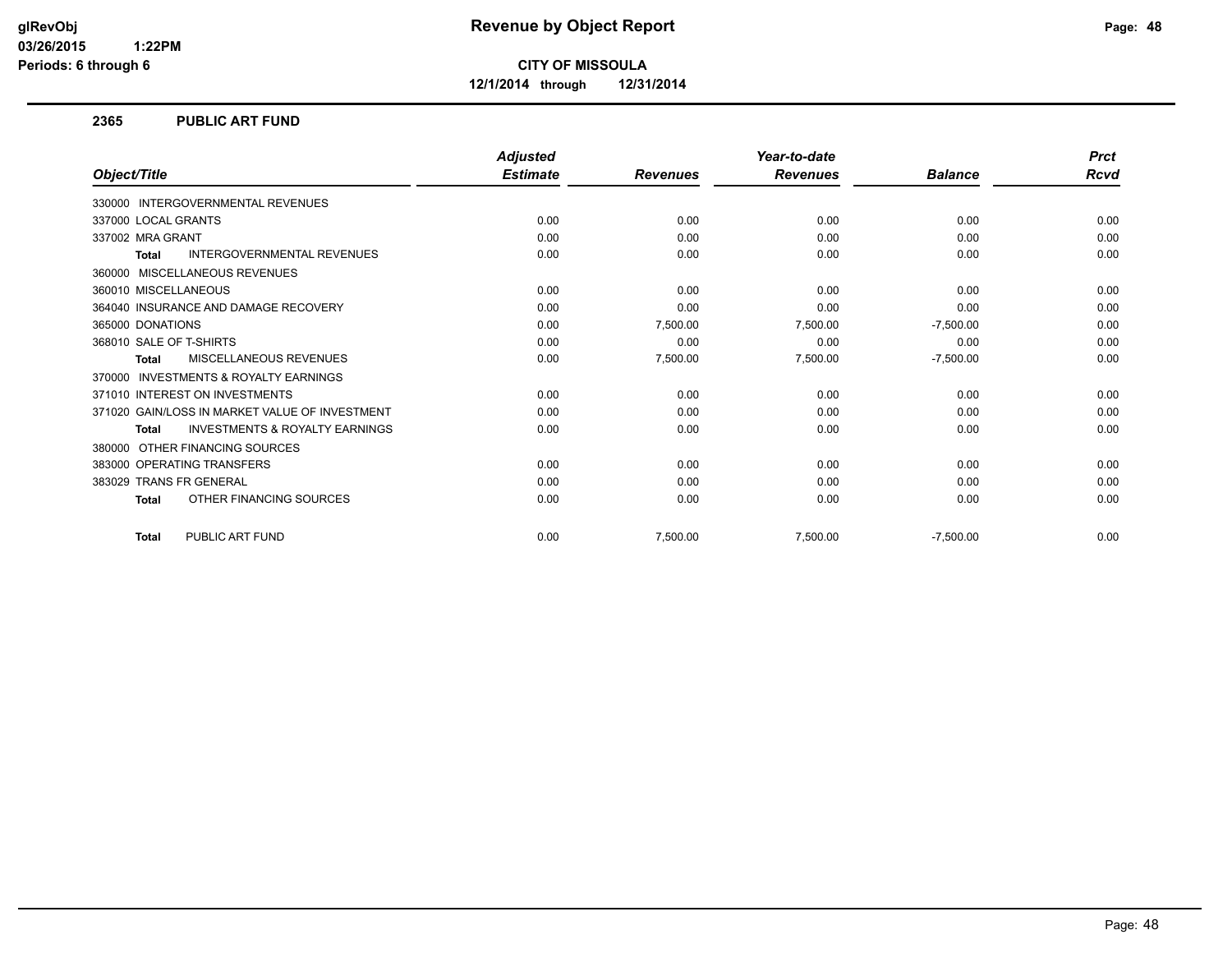**12/1/2014 through 12/31/2014**

# **2371 EMPLOYEE HEALTH INSURANCE LEVY FUND**

**2371 EMPLOYEE HEALTH INSURANCE LEVY FUND**

|                                                           | <b>Adjusted</b> |                 | Year-to-date    |                | <b>Prct</b> |
|-----------------------------------------------------------|-----------------|-----------------|-----------------|----------------|-------------|
| Object/Title                                              | <b>Estimate</b> | <b>Revenues</b> | <b>Revenues</b> | <b>Balance</b> | Rcvd        |
| 310000 TAXES/ASSESSMENTS                                  |                 |                 |                 |                |             |
| 311000 GENERAL PROPERTY TAXES                             | 1.324.945.00    | 494.096.87      | 505,227.47      | 819,717.53     | 38.13       |
| 311030 MOTOR VEHICLE TAXES                                | 0.00            | 0.00            | 0.00            | 0.00           | 0.00        |
| 312001 PENALTIES & INTEREST                               | 0.00            | 140.09          | 218.15          | $-218.15$      | 0.00        |
| <b>TAXES/ASSESSMENTS</b><br>Total                         | 1,324,945.00    | 494,236.96      | 505,445.62      | 819,499.38     | 38.15       |
| <b>INTERGOVERNMENTAL REVENUES</b><br>330000               |                 |                 |                 |                |             |
| 334055 BANK CORP. LIC. TAX (CURRENT)                      | 0.00            | 0.00            | 0.00            | 0.00           | 0.00        |
| 335210 PERSONAL PROPERTY TAX REIMBURSEMENT                | 0.00            | 0.00            | 0.00            | 0.00           | 0.00        |
| 335230 HB 124 REVENUE                                     | 0.00            | 0.00            | 0.00            | 0.00           | 0.00        |
| 335250 STATE REIMB - SB #184                              | 0.00            | 0.00            | 0.00            | 0.00           | 0.00        |
| <b>INTERGOVERNMENTAL REVENUES</b><br><b>Total</b>         | 0.00            | 0.00            | 0.00            | 0.00           | 0.00        |
| MISCELLANEOUS REVENUES<br>360000                          |                 |                 |                 |                |             |
| 360010 MISCELLANEOUS                                      | 0.00            | 0.00            | 0.00            | 0.00           | 0.00        |
| MISCELLANEOUS REVENUES<br><b>Total</b>                    | 0.00            | 0.00            | 0.00            | 0.00           | 0.00        |
| INVESTMENTS & ROYALTY EARNINGS<br>370000                  |                 |                 |                 |                |             |
| 371010 INTEREST ON INVESTMENTS                            | 0.00            | 0.00            | 0.00            | 0.00           | 0.00        |
| 371020 GAIN/LOSS IN MARKET VALUE OF INVESTMENTS           | 0.00            | 0.00            | 0.00            | 0.00           | 0.00        |
| <b>INVESTMENTS &amp; ROYALTY EARNINGS</b><br><b>Total</b> | 0.00            | 0.00            | 0.00            | 0.00           | 0.00        |
| EMPLOYEE HEALTH INSURANCE LEVY FUNI<br><b>Total</b>       | 1,324,945.00    | 494,236.96      | 505,445.62      | 819,499.38     | 38.15       |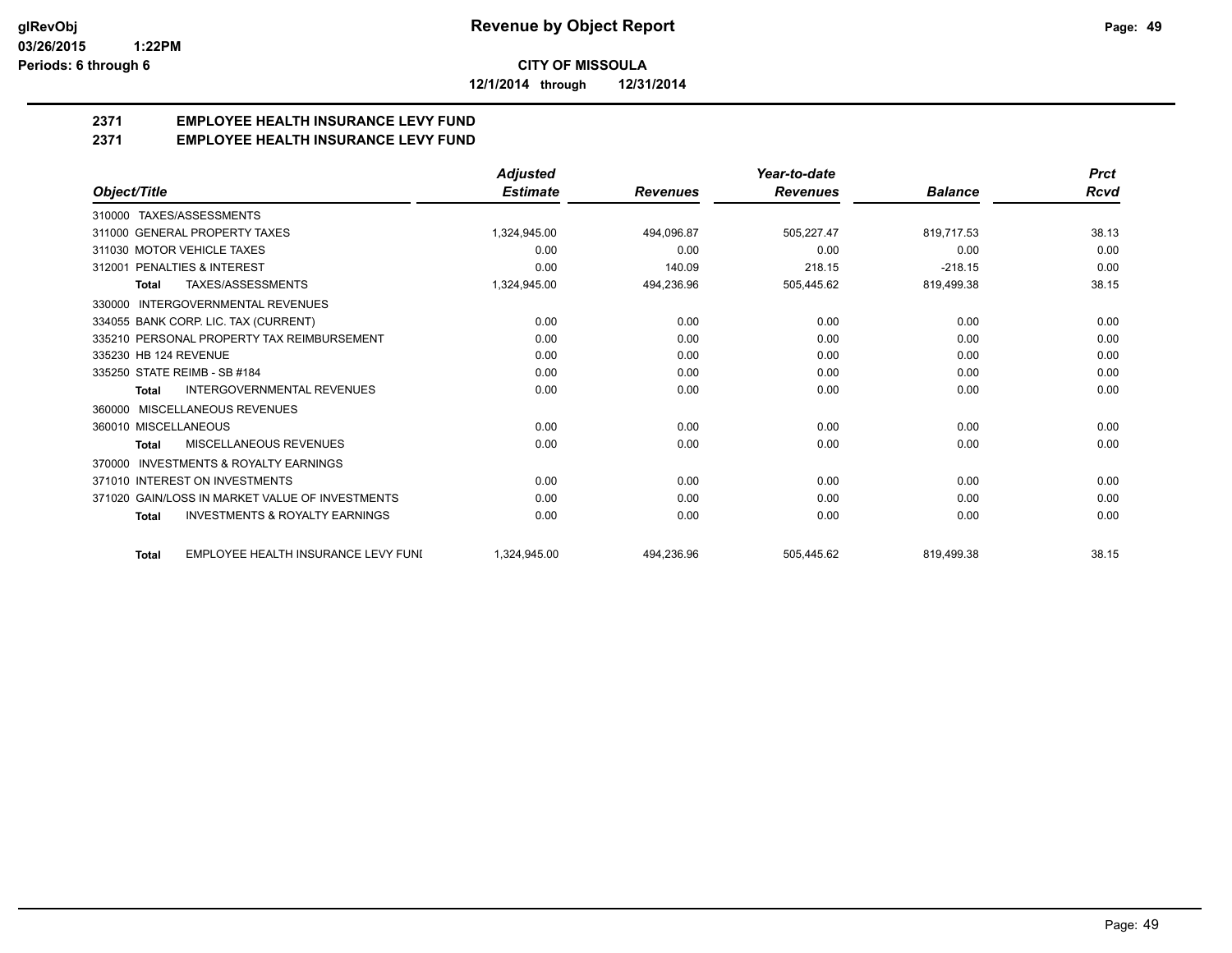**12/1/2014 through 12/31/2014**

## **2371 EMPLOYEE HEALTH INSURANCE LEVY FUND**

|                                                           | <b>Adjusted</b> |                 | Year-to-date    |                | <b>Prct</b> |
|-----------------------------------------------------------|-----------------|-----------------|-----------------|----------------|-------------|
| Object/Title                                              | <b>Estimate</b> | <b>Revenues</b> | <b>Revenues</b> | <b>Balance</b> | <b>Rcvd</b> |
| TAXES/ASSESSMENTS<br>310000                               |                 |                 |                 |                |             |
| 311000 GENERAL PROPERTY TAXES                             | 1,324,945.00    | 494,096.87      | 505,227.47      | 819,717.53     | 38.13       |
| 311030 MOTOR VEHICLE TAXES                                | 0.00            | 0.00            | 0.00            | 0.00           | 0.00        |
| <b>PENALTIES &amp; INTEREST</b><br>312001                 | 0.00            | 140.09          | 218.15          | $-218.15$      | 0.00        |
| TAXES/ASSESSMENTS<br><b>Total</b>                         | 1,324,945.00    | 494,236.96      | 505,445.62      | 819,499.38     | 38.15       |
| <b>INTERGOVERNMENTAL REVENUES</b><br>330000               |                 |                 |                 |                |             |
| 334055 BANK CORP. LIC. TAX (CURRENT)                      | 0.00            | 0.00            | 0.00            | 0.00           | 0.00        |
| 335210 PERSONAL PROPERTY TAX REIMBURSEMENT                | 0.00            | 0.00            | 0.00            | 0.00           | 0.00        |
| 335230 HB 124 REVENUE                                     | 0.00            | 0.00            | 0.00            | 0.00           | 0.00        |
| 335250 STATE REIMB - SB #184                              | 0.00            | 0.00            | 0.00            | 0.00           | 0.00        |
| <b>INTERGOVERNMENTAL REVENUES</b><br>Total                | 0.00            | 0.00            | 0.00            | 0.00           | 0.00        |
| MISCELLANEOUS REVENUES<br>360000                          |                 |                 |                 |                |             |
| 360010 MISCELLANEOUS                                      | 0.00            | 0.00            | 0.00            | 0.00           | 0.00        |
| MISCELLANEOUS REVENUES<br>Total                           | 0.00            | 0.00            | 0.00            | 0.00           | 0.00        |
| <b>INVESTMENTS &amp; ROYALTY EARNINGS</b><br>370000       |                 |                 |                 |                |             |
| 371010 INTEREST ON INVESTMENTS                            | 0.00            | 0.00            | 0.00            | 0.00           | 0.00        |
| 371020 GAIN/LOSS IN MARKET VALUE OF INVESTMENT            | 0.00            | 0.00            | 0.00            | 0.00           | 0.00        |
| <b>INVESTMENTS &amp; ROYALTY EARNINGS</b><br><b>Total</b> | 0.00            | 0.00            | 0.00            | 0.00           | 0.00        |
| EMPLOYEE HEALTH INSURANCE LEVY FUN<br><b>Total</b>        | 1,324,945.00    | 494,236.96      | 505.445.62      | 819,499.38     | 38.15       |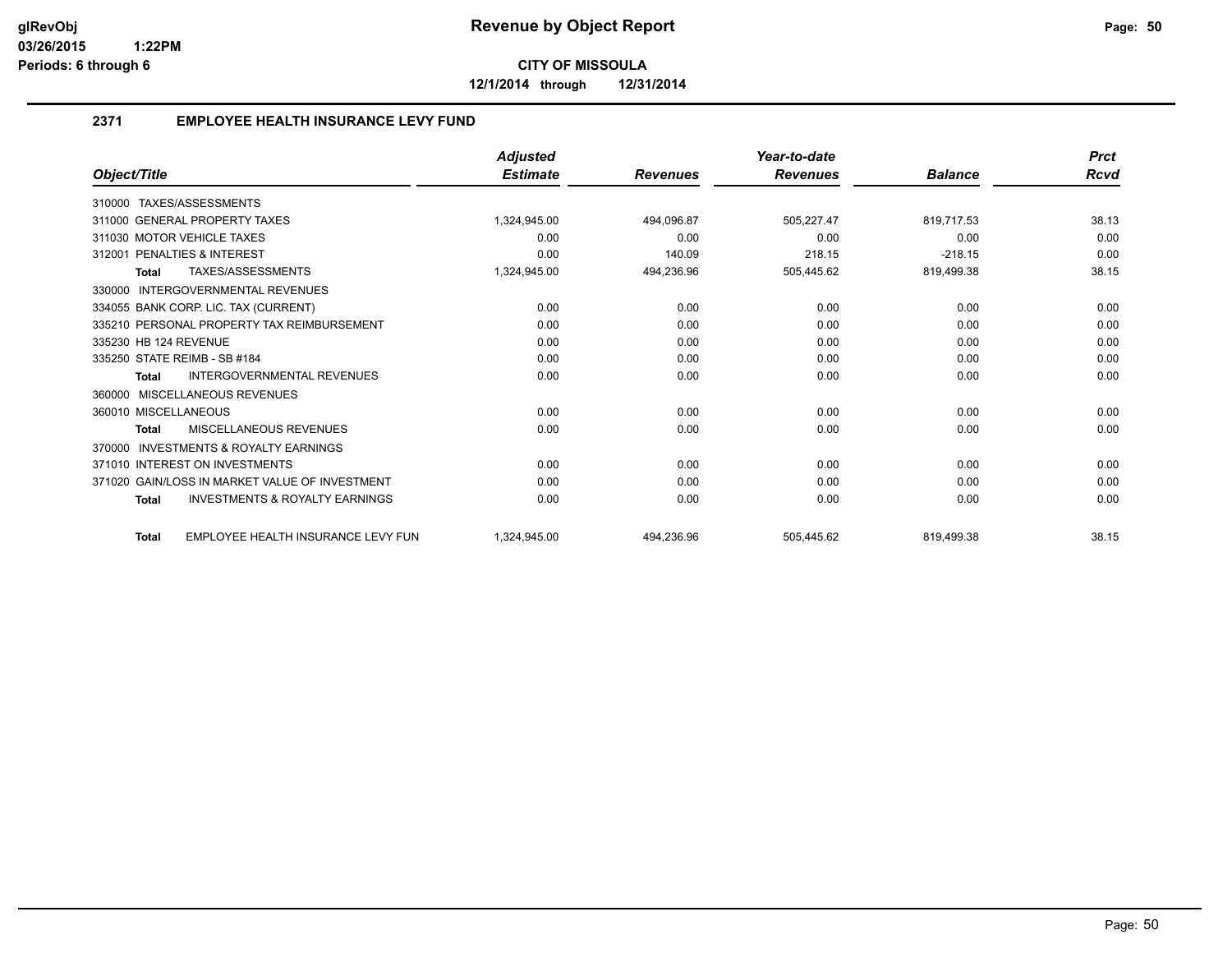**12/1/2014 through 12/31/2014**

#### **2372 PERMISSIVE MEDICAL LEVY**

**2372 PERMISSIVE MEDICAL LEVY**

|                                                     | <b>Adjusted</b> |                 | Year-to-date    |                | <b>Prct</b> |
|-----------------------------------------------------|-----------------|-----------------|-----------------|----------------|-------------|
| Object/Title                                        | <b>Estimate</b> | <b>Revenues</b> | <b>Revenues</b> | <b>Balance</b> | <b>Rcvd</b> |
| TAXES/ASSESSMENTS<br>310000                         |                 |                 |                 |                |             |
| 311000 GENERAL PROPERTY TAXES                       | 2,971,522.00    | 1,651,018.91    | 1,673,431.89    | 1,298,090.11   | 56.32       |
| 311030 MOTOR VEHICLE TAXES                          | 0.00            | 0.00            | 0.00            | 0.00           | 0.00        |
| <b>PENALTIES &amp; INTEREST</b><br>312001           | 0.00            | 402.90          | 575.33          | $-575.33$      | 0.00        |
| <b>TAXES/ASSESSMENTS</b><br>Total                   | 2,971,522.00    | 1,651,421.81    | 1,674,007.22    | 1,297,514.78   | 56.34       |
| <b>INTERGOVERNMENTAL REVENUES</b><br>330000         |                 |                 |                 |                |             |
| 334055 BANK CORP. LIC. TAX (CURRENT)                | 0.00            | 0.00            | 0.00            | 0.00           | 0.00        |
| 335210 PERSONAL PROPERTY TAX REIMBURSEMENT          | 0.00            | 0.00            | 0.00            | 0.00           | 0.00        |
| 335230 HB 124 REVENUE                               | 0.00            | 0.00            | 0.00            | 0.00           | 0.00        |
| 335250 STATE REIMB - SB #184                        | 0.00            | 0.00            | 0.00            | 0.00           | 0.00        |
| <b>INTERGOVERNMENTAL REVENUES</b><br>Total          | 0.00            | 0.00            | 0.00            | 0.00           | 0.00        |
| <b>INVESTMENTS &amp; ROYALTY EARNINGS</b><br>370000 |                 |                 |                 |                |             |
| 371010 INTEREST ON INVESTMENTS                      | 0.00            | 0.00            | 0.00            | 0.00           | 0.00        |
| 371020 GAIN/LOSS IN MARKET VALUE OF INVESTMENTS     | 0.00            | 0.00            | 0.00            | 0.00           | 0.00        |
| <b>INVESTMENTS &amp; ROYALTY EARNINGS</b><br>Total  | 0.00            | 0.00            | 0.00            | 0.00           | 0.00        |
| PERMISSIVE MEDICAL LEVY<br>Total                    | 2,971,522.00    | 1,651,421.81    | 1,674,007.22    | 1,297,514.78   | 56.34       |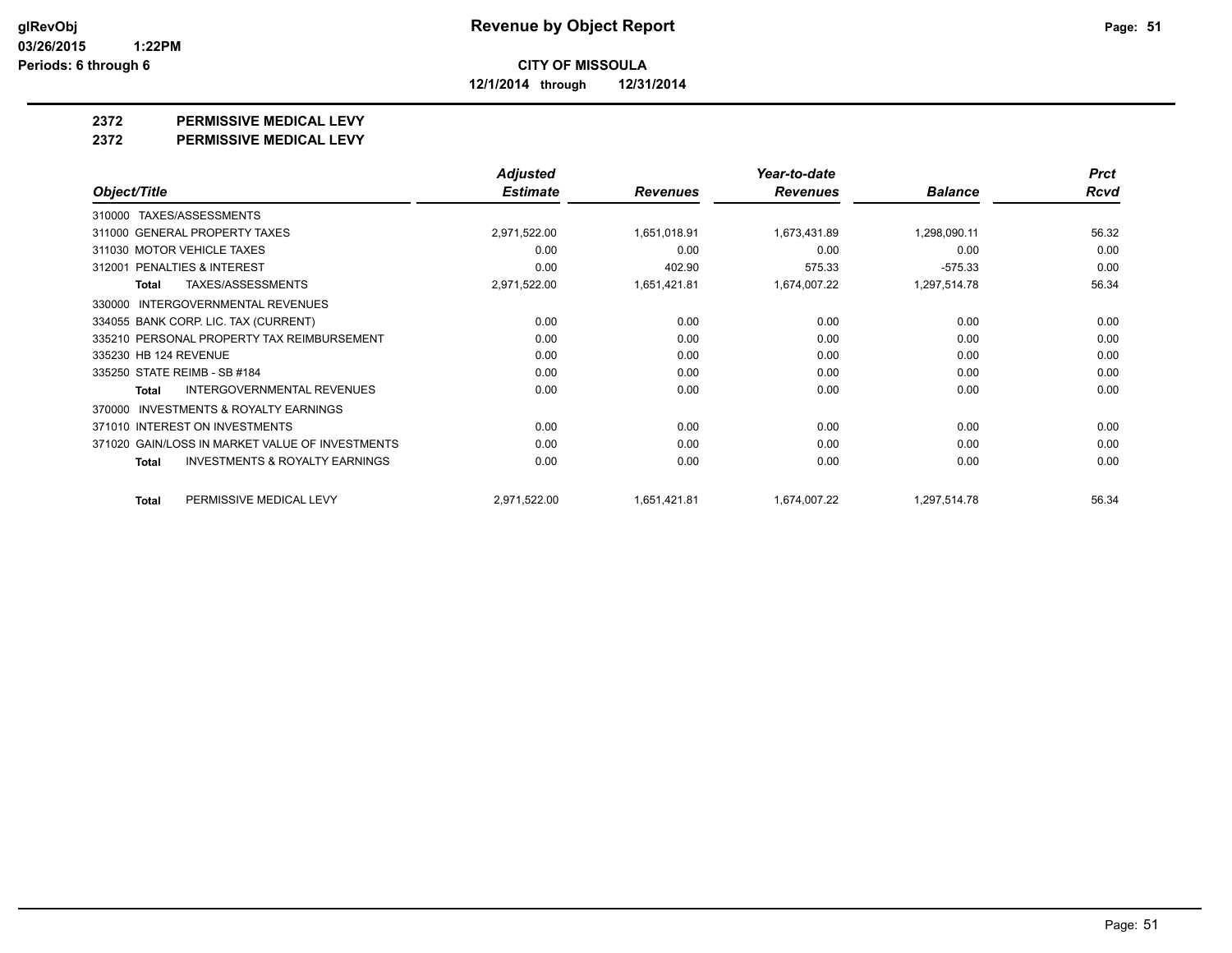**12/1/2014 through 12/31/2014**

## **2372 PERMISSIVE MEDICAL LEVY**

|                                                     | <b>Adjusted</b> |                 | Year-to-date    |                | <b>Prct</b> |
|-----------------------------------------------------|-----------------|-----------------|-----------------|----------------|-------------|
| Object/Title                                        | <b>Estimate</b> | <b>Revenues</b> | <b>Revenues</b> | <b>Balance</b> | <b>Rcvd</b> |
| TAXES/ASSESSMENTS<br>310000                         |                 |                 |                 |                |             |
| 311000 GENERAL PROPERTY TAXES                       | 2,971,522.00    | 1,651,018.91    | 1,673,431.89    | 1,298,090.11   | 56.32       |
| 311030 MOTOR VEHICLE TAXES                          | 0.00            | 0.00            | 0.00            | 0.00           | 0.00        |
| 312001 PENALTIES & INTEREST                         | 0.00            | 402.90          | 575.33          | $-575.33$      | 0.00        |
| TAXES/ASSESSMENTS<br><b>Total</b>                   | 2,971,522.00    | 1,651,421.81    | 1,674,007.22    | 1,297,514.78   | 56.34       |
| INTERGOVERNMENTAL REVENUES<br>330000                |                 |                 |                 |                |             |
| 334055 BANK CORP. LIC. TAX (CURRENT)                | 0.00            | 0.00            | 0.00            | 0.00           | 0.00        |
| 335210 PERSONAL PROPERTY TAX REIMBURSEMENT          | 0.00            | 0.00            | 0.00            | 0.00           | 0.00        |
| 335230 HB 124 REVENUE                               | 0.00            | 0.00            | 0.00            | 0.00           | 0.00        |
| 335250 STATE REIMB - SB #184                        | 0.00            | 0.00            | 0.00            | 0.00           | 0.00        |
| INTERGOVERNMENTAL REVENUES<br>Total                 | 0.00            | 0.00            | 0.00            | 0.00           | 0.00        |
| <b>INVESTMENTS &amp; ROYALTY EARNINGS</b><br>370000 |                 |                 |                 |                |             |
| 371010 INTEREST ON INVESTMENTS                      | 0.00            | 0.00            | 0.00            | 0.00           | 0.00        |
| 371020 GAIN/LOSS IN MARKET VALUE OF INVESTMENT      | 0.00            | 0.00            | 0.00            | 0.00           | 0.00        |
| <b>INVESTMENTS &amp; ROYALTY EARNINGS</b><br>Total  | 0.00            | 0.00            | 0.00            | 0.00           | 0.00        |
| PERMISSIVE MEDICAL LEVY<br><b>Total</b>             | 2,971,522.00    | 1,651,421.81    | 1,674,007.22    | 1,297,514.78   | 56.34       |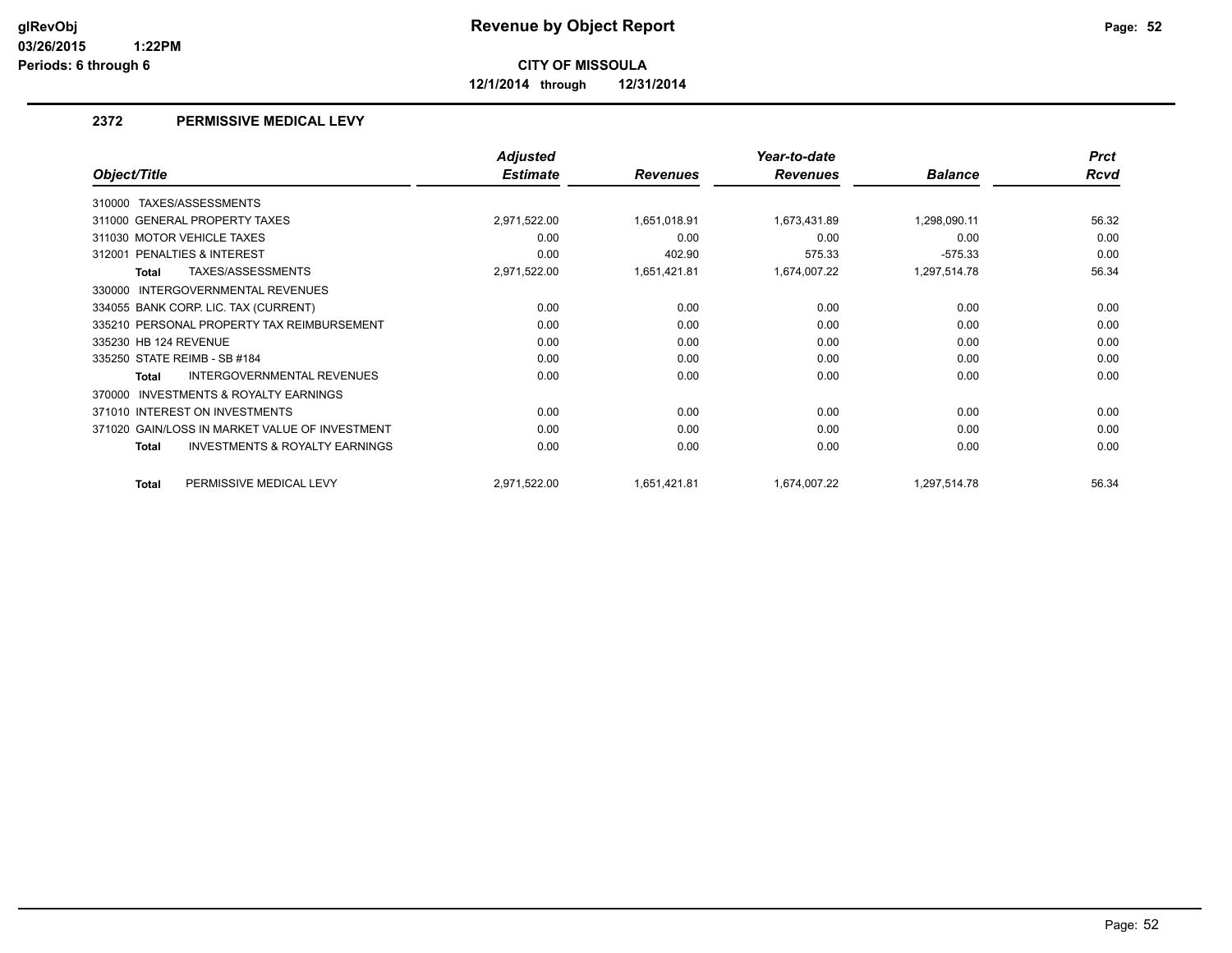**12/1/2014 through 12/31/2014**

## **2389 CABLE TELEVISION FRANCHISE FUND**

#### **2389 CABLE TELEVISION FRANCHISE FUND**

|                                                     | <b>Adjusted</b> |                 | Year-to-date    |                | <b>Prct</b> |
|-----------------------------------------------------|-----------------|-----------------|-----------------|----------------|-------------|
| Object/Title                                        | <b>Estimate</b> | <b>Revenues</b> | <b>Revenues</b> | <b>Balance</b> | <b>Rcvd</b> |
| 320000 LICENSES & PERMITS                           |                 |                 |                 |                |             |
| 322030 FRANCHISE FEES                               | 0.00            | 0.00            | 0.00            | 0.00           | 0.00        |
| <b>FRANCHISE FEE - AT&amp;T</b><br>322031           | 680,000.00      | 0.00            | 327,747.86      | 352,252.14     | 48.20       |
| 322032 FRANCHISE FEE - FIBERVISION                  | 0.00            | 0.00            | 0.00            | 0.00           | 0.00        |
| 322033 FRANCHISE FEE - MASADA                       | 0.00            | 0.00            | 0.00            | 0.00           | 0.00        |
| 322034 PEG ACCESS                                   | 56,000.00       | 0.00            | 21,397.65       | 34,602.35      | 38.21       |
| <b>LICENSES &amp; PERMITS</b><br>Total              | 736,000.00      | 0.00            | 349,145.51      | 386,854.49     | 47.44       |
| 360000 MISCELLANEOUS REVENUES                       |                 |                 |                 |                |             |
| 360010 MISCELLANEOUS                                | 0.00            | 0.00            | 0.00            | 0.00           | 0.00        |
| 365000 DONATIONS                                    | 0.00            | 0.00            | 0.00            | 0.00           | 0.00        |
| MISCELLANEOUS REVENUES<br><b>Total</b>              | 0.00            | 0.00            | 0.00            | 0.00           | 0.00        |
| <b>INVESTMENTS &amp; ROYALTY EARNINGS</b><br>370000 |                 |                 |                 |                |             |
| 371010 INTEREST ON INVESTMENTS                      | 0.00            | 0.00            | 0.00            | 0.00           | 0.00        |
| 371020 GAIN/LOSS IN MARKET VALUE OF INVESTMENTS     | 0.00            | 0.00            | 0.00            | 0.00           | 0.00        |
| <b>INVESTMENTS &amp; ROYALTY EARNINGS</b><br>Total  | 0.00            | 0.00            | 0.00            | 0.00           | 0.00        |
| CABLE TELEVISION FRANCHISE FUND<br>Total            | 736,000.00      | 0.00            | 349,145.51      | 386,854.49     | 47.44       |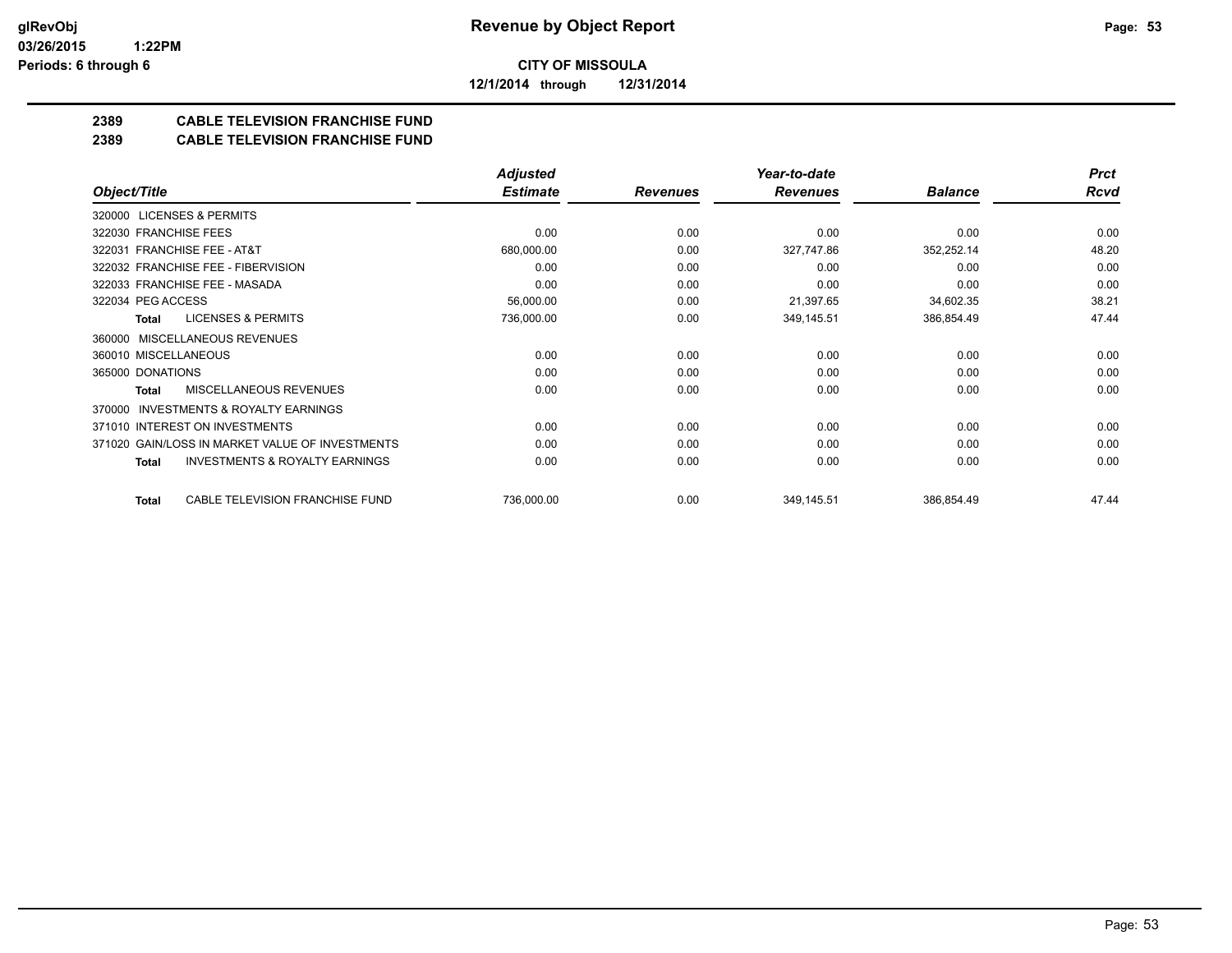**12/1/2014 through 12/31/2014**

## **2389 CABLE TELEVISION FRANCHISE FUND**

|                                                           | <b>Adjusted</b> |                 | Year-to-date    |                | <b>Prct</b> |
|-----------------------------------------------------------|-----------------|-----------------|-----------------|----------------|-------------|
| Object/Title                                              | <b>Estimate</b> | <b>Revenues</b> | <b>Revenues</b> | <b>Balance</b> | <b>Rcvd</b> |
| <b>LICENSES &amp; PERMITS</b><br>320000                   |                 |                 |                 |                |             |
| 322030 FRANCHISE FEES                                     | 0.00            | 0.00            | 0.00            | 0.00           | 0.00        |
| 322031 FRANCHISE FEE - AT&T                               | 680,000.00      | 0.00            | 327,747.86      | 352,252.14     | 48.20       |
| 322032 FRANCHISE FEE - FIBERVISION                        | 0.00            | 0.00            | 0.00            | 0.00           | 0.00        |
| 322033 FRANCHISE FEE - MASADA                             | 0.00            | 0.00            | 0.00            | 0.00           | 0.00        |
| 322034 PEG ACCESS                                         | 56,000.00       | 0.00            | 21,397.65       | 34,602.35      | 38.21       |
| <b>LICENSES &amp; PERMITS</b><br><b>Total</b>             | 736,000.00      | 0.00            | 349,145.51      | 386,854.49     | 47.44       |
| MISCELLANEOUS REVENUES<br>360000                          |                 |                 |                 |                |             |
| 360010 MISCELLANEOUS                                      | 0.00            | 0.00            | 0.00            | 0.00           | 0.00        |
| 365000 DONATIONS                                          | 0.00            | 0.00            | 0.00            | 0.00           | 0.00        |
| <b>MISCELLANEOUS REVENUES</b><br><b>Total</b>             | 0.00            | 0.00            | 0.00            | 0.00           | 0.00        |
| <b>INVESTMENTS &amp; ROYALTY EARNINGS</b><br>370000       |                 |                 |                 |                |             |
| 371010 INTEREST ON INVESTMENTS                            | 0.00            | 0.00            | 0.00            | 0.00           | 0.00        |
| 371020 GAIN/LOSS IN MARKET VALUE OF INVESTMENT            | 0.00            | 0.00            | 0.00            | 0.00           | 0.00        |
| <b>INVESTMENTS &amp; ROYALTY EARNINGS</b><br><b>Total</b> | 0.00            | 0.00            | 0.00            | 0.00           | 0.00        |
| CABLE TELEVISION FRANCHISE FUND<br><b>Total</b>           | 736,000.00      | 0.00            | 349,145.51      | 386,854.49     | 47.44       |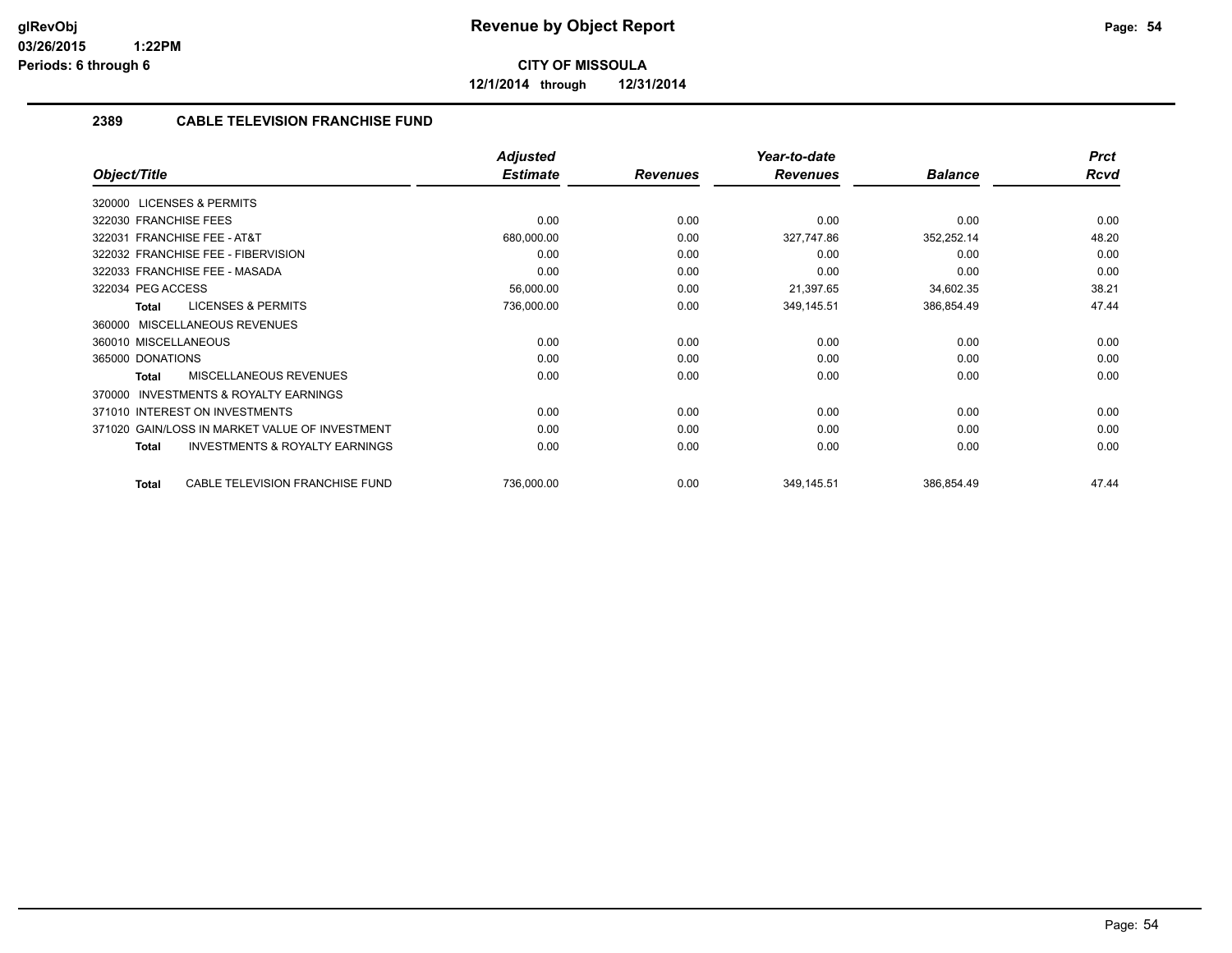**12/1/2014 through 12/31/2014**

#### **2390 DRUG FORFEITURE FUND**

#### **2390 DRUG FORFEITURE FUND**

|                                                     | <b>Adjusted</b> |                 | Year-to-date    |                | <b>Prct</b> |
|-----------------------------------------------------|-----------------|-----------------|-----------------|----------------|-------------|
| Object/Title                                        | <b>Estimate</b> | <b>Revenues</b> | <b>Revenues</b> | <b>Balance</b> | Rcvd        |
| 350000 FINES & FORFEITURES                          |                 |                 |                 |                |             |
| 351013 DRUG FORFEITURES                             | 16,800.00       | 1,083.55        | 6,668.25        | 10,131.75      | 39.69       |
| <b>FINES &amp; FORFEITURES</b><br>Total             | 16,800.00       | 1,083.55        | 6,668.25        | 10,131.75      | 39.69       |
| 360000 MISCELLANEOUS REVENUES                       |                 |                 |                 |                |             |
| 360010 MISCELLANEOUS                                | 0.00            | 0.00            | 0.00            | 0.00           | 0.00        |
| 364012 SALE OF SURPLUS PROPERTY                     | 0.00            | 0.00            | 0.00            | 0.00           | 0.00        |
| MISCELLANEOUS REVENUES<br>Total                     | 0.00            | 0.00            | 0.00            | 0.00           | 0.00        |
| <b>INVESTMENTS &amp; ROYALTY EARNINGS</b><br>370000 |                 |                 |                 |                |             |
| 371010 INTEREST ON INVESTMENTS                      | 0.00            | 0.00            | 0.00            | 0.00           | 0.00        |
| 371020 GAIN/LOSS IN MARKET VALUE OF INVESTMENTS     | 0.00            | 0.00            | 0.00            | 0.00           | 0.00        |
| <b>INVESTMENTS &amp; ROYALTY EARNINGS</b><br>Total  | 0.00            | 0.00            | 0.00            | 0.00           | 0.00        |
| 380000 OTHER FINANCING SOURCES                      |                 |                 |                 |                |             |
| 382010 SALE OF FIXED ASSETS                         | 0.00            | 0.00            | 0.00            | 0.00           | 0.00        |
| OTHER FINANCING SOURCES<br>Total                    | 0.00            | 0.00            | 0.00            | 0.00           | 0.00        |
| DRUG FORFEITURE FUND<br>Total                       | 16,800.00       | 1,083.55        | 6,668.25        | 10,131.75      | 39.69       |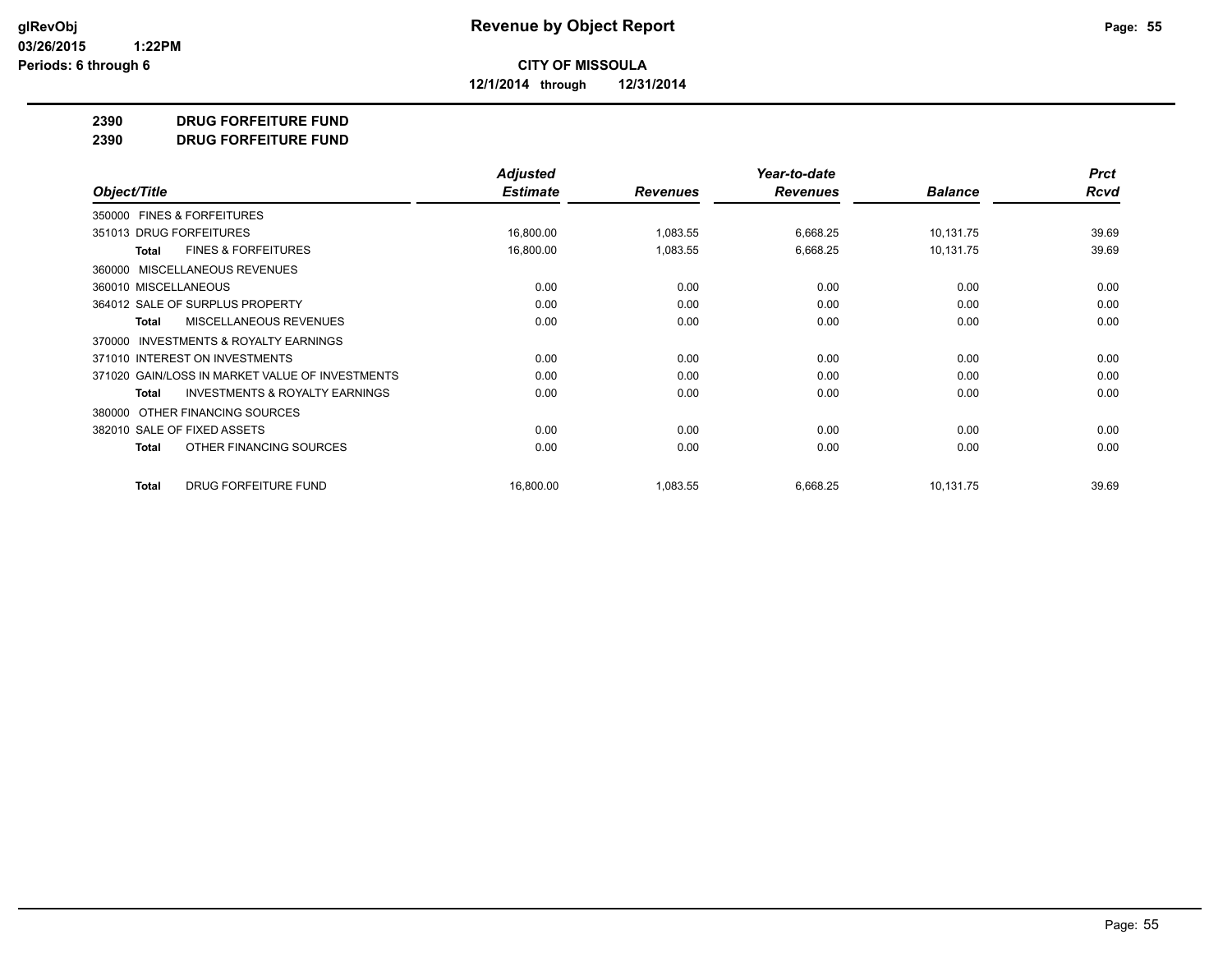**12/1/2014 through 12/31/2014**

## **2390 DRUG FORFEITURE FUND**

|                                                           | <b>Adjusted</b> |                 | Year-to-date    |                | <b>Prct</b> |
|-----------------------------------------------------------|-----------------|-----------------|-----------------|----------------|-------------|
| Object/Title                                              | <b>Estimate</b> | <b>Revenues</b> | <b>Revenues</b> | <b>Balance</b> | <b>Rcvd</b> |
| 350000 FINES & FORFEITURES                                |                 |                 |                 |                |             |
| 351013 DRUG FORFEITURES                                   | 16,800.00       | 1,083.55        | 6,668.25        | 10,131.75      | 39.69       |
| <b>FINES &amp; FORFEITURES</b><br><b>Total</b>            | 16,800.00       | 1,083.55        | 6,668.25        | 10,131.75      | 39.69       |
| 360000 MISCELLANEOUS REVENUES                             |                 |                 |                 |                |             |
| 360010 MISCELLANEOUS                                      | 0.00            | 0.00            | 0.00            | 0.00           | 0.00        |
| 364012 SALE OF SURPLUS PROPERTY                           | 0.00            | 0.00            | 0.00            | 0.00           | 0.00        |
| MISCELLANEOUS REVENUES<br>Total                           | 0.00            | 0.00            | 0.00            | 0.00           | 0.00        |
| <b>INVESTMENTS &amp; ROYALTY EARNINGS</b><br>370000       |                 |                 |                 |                |             |
| 371010 INTEREST ON INVESTMENTS                            | 0.00            | 0.00            | 0.00            | 0.00           | 0.00        |
| 371020 GAIN/LOSS IN MARKET VALUE OF INVESTMENT            | 0.00            | 0.00            | 0.00            | 0.00           | 0.00        |
| <b>INVESTMENTS &amp; ROYALTY EARNINGS</b><br><b>Total</b> | 0.00            | 0.00            | 0.00            | 0.00           | 0.00        |
| 380000 OTHER FINANCING SOURCES                            |                 |                 |                 |                |             |
| 382010 SALE OF FIXED ASSETS                               | 0.00            | 0.00            | 0.00            | 0.00           | 0.00        |
| OTHER FINANCING SOURCES<br><b>Total</b>                   | 0.00            | 0.00            | 0.00            | 0.00           | 0.00        |
| <b>DRUG FORFEITURE FUND</b><br>Total                      | 16,800.00       | 1,083.55        | 6,668.25        | 10,131.75      | 39.69       |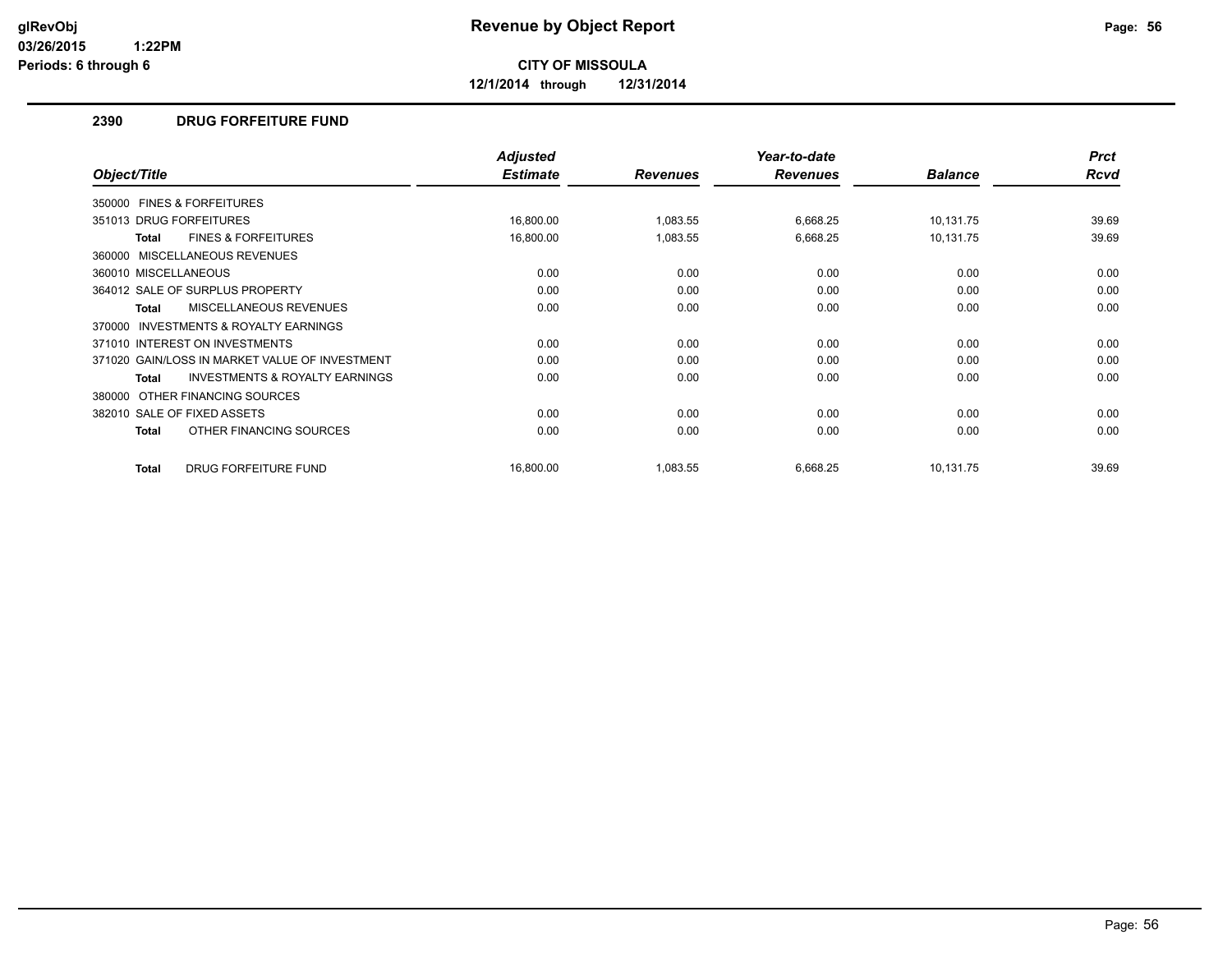**12/1/2014 through 12/31/2014**

## **2394 BUILDING INSPECTION FUND**

#### **2394 BUILDING INSPECTION FUND**

|                                                           | <b>Adjusted</b> |                 | Year-to-date    |                | <b>Prct</b> |
|-----------------------------------------------------------|-----------------|-----------------|-----------------|----------------|-------------|
| Object/Title                                              | <b>Estimate</b> | <b>Revenues</b> | <b>Revenues</b> | <b>Balance</b> | <b>Rcvd</b> |
| 320000 LICENSES & PERMITS                                 |                 |                 |                 |                |             |
| 323011 BUILDING PERMITS                                   | 671,560.00      | 41,373.68       | 464,482.67      | 207,077.33     | 69.16       |
| 323012 ELECTRICAL PERMITS                                 | 193.640.00      | 13.846.30       | 117.899.70      | 75.740.30      | 60.89       |
| 323013 PLUMBING PERMITS                                   | 111,240.00      | 12,331.00       | 67,755.00       | 43,485.00      | 60.91       |
| 323014 BLDG PERMIT REVIEW FEE                             | 0.00            | 0.00            | 0.00            | 0.00           | 0.00        |
| 323016 MOVING PERMITS                                     | 6,644.00        | 0.00            | 412.00          | 6,232.00       | 6.20        |
| 323017 MECHANICAL PERMITS                                 | 81,370.00       | 10,969.60       | 52,472.80       | 28,897.20      | 64.49       |
| <b>LICENSES &amp; PERMITS</b><br><b>Total</b>             | 1,064,454.00    | 78,520.58       | 703,022.17      | 361,431.83     | 66.05       |
| 330000 INTERGOVERNMENTAL REVENUES                         |                 |                 |                 |                |             |
| 336023 STATE CONTRIB. - PERS                              | 0.00            | 36.08           | 228.06          | $-228.06$      | 0.00        |
| <b>INTERGOVERNMENTAL REVENUES</b><br><b>Total</b>         | 0.00            | 36.08           | 228.06          | $-228.06$      | 0.00        |
| 340000 CHARGES FOR SERVICES                               |                 |                 |                 |                |             |
| 341091 INSPECTION CODE BOOKS & COPIES                     | 515.00          | 5.00            | 381.00          | 134.00         | 73.98       |
| <b>CHARGES FOR SERVICES</b><br><b>Total</b>               | 515.00          | 5.00            | 381.00          | 134.00         | 73.98       |
| 360000 MISCELLANEOUS REVENUES                             |                 |                 |                 |                |             |
| 360010 MISCELLANEOUS                                      | 0.00            | 0.00            | 0.00            | 0.00           | 0.00        |
| 360015 CONFERENCE REVENUES - BUILDING                     | 0.00            | 0.00            | 0.00            | 0.00           | 0.00        |
| MISCELLANEOUS REVENUES<br><b>Total</b>                    | 0.00            | 0.00            | 0.00            | 0.00           | 0.00        |
| 370000 INVESTMENTS & ROYALTY EARNINGS                     |                 |                 |                 |                |             |
| 371010 INTEREST ON INVESTMENTS                            | 0.00            | 0.00            | 0.00            | 0.00           | 0.00        |
| 371020 GAIN/LOSS IN MARKET VALUE OF INVESTMENTS           | 0.00            | 0.00            | 0.00            | 0.00           | 0.00        |
| <b>INVESTMENTS &amp; ROYALTY EARNINGS</b><br><b>Total</b> | 0.00            | 0.00            | 0.00            | 0.00           | 0.00        |
| 380000 OTHER FINANCING SOURCES                            |                 |                 |                 |                |             |
| 382010 SALE OF FIXED ASSETS                               | 0.00            | 0.00            | 0.00            | 0.00           | 0.00        |
| 383000 OPERATING TRANSFERS                                | 0.00            | 0.00            | 0.00            | 0.00           | 0.00        |
| OTHER FINANCING SOURCES<br><b>Total</b>                   | 0.00            | 0.00            | 0.00            | 0.00           | 0.00        |
| <b>BUILDING INSPECTION FUND</b><br><b>Total</b>           | 1,064,969.00    | 78,561.66       | 703,631.23      | 361,337.77     | 66.07       |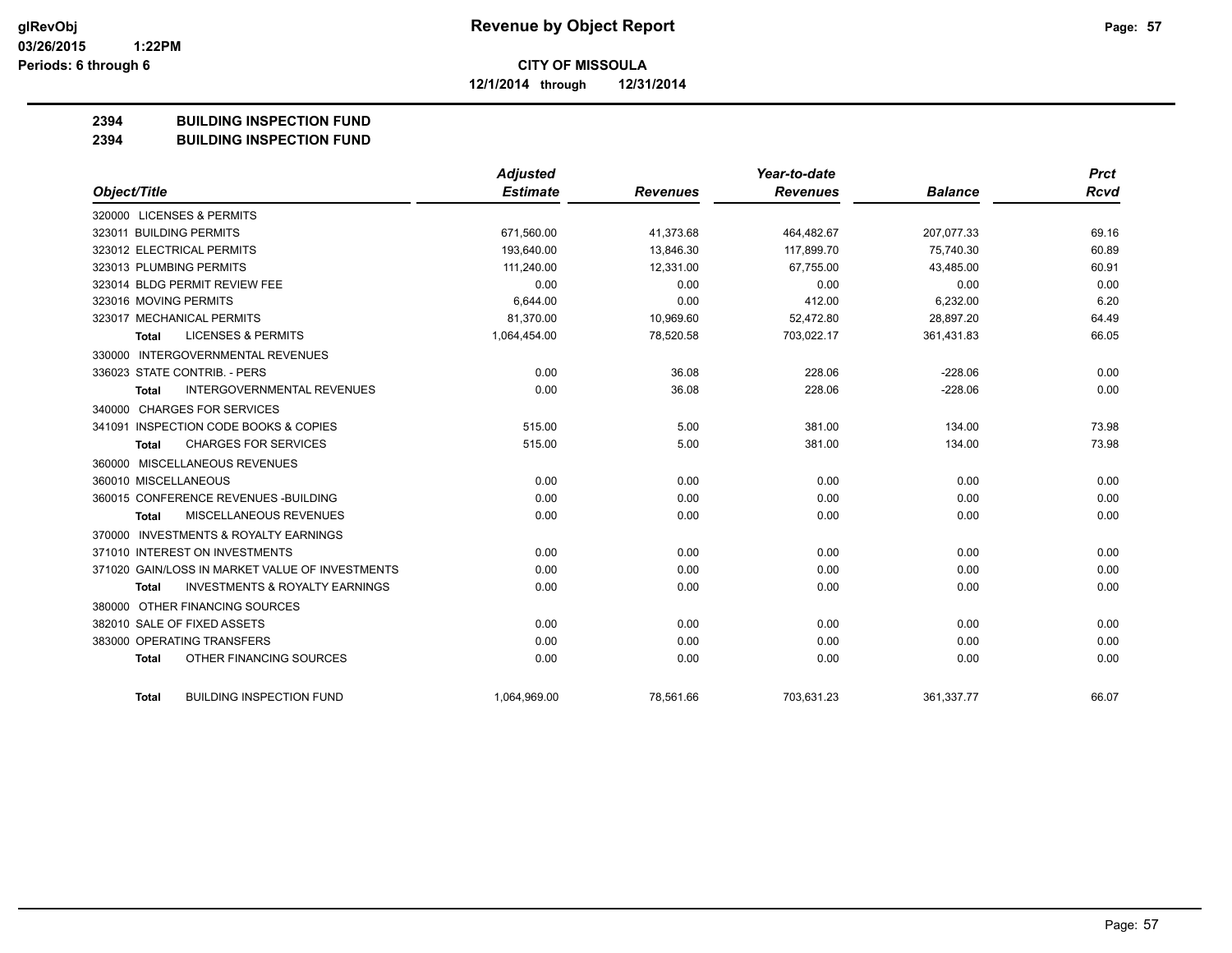**12/1/2014 through 12/31/2014**

## **2394 BUILDING INSPECTION FUND**

|                                                    | <b>Adjusted</b> |                 | Year-to-date    |                | <b>Prct</b> |
|----------------------------------------------------|-----------------|-----------------|-----------------|----------------|-------------|
| Object/Title                                       | <b>Estimate</b> | <b>Revenues</b> | <b>Revenues</b> | <b>Balance</b> | <b>Rcvd</b> |
| 320000 LICENSES & PERMITS                          |                 |                 |                 |                |             |
| 323011 BUILDING PERMITS                            | 671,560.00      | 41,373.68       | 464,482.67      | 207,077.33     | 69.16       |
| 323012 ELECTRICAL PERMITS                          | 193,640.00      | 13,846.30       | 117,899.70      | 75,740.30      | 60.89       |
| 323013 PLUMBING PERMITS                            | 111,240.00      | 12,331.00       | 67,755.00       | 43,485.00      | 60.91       |
| 323014 BLDG PERMIT REVIEW FEE                      | 0.00            | 0.00            | 0.00            | 0.00           | 0.00        |
| 323016 MOVING PERMITS                              | 6.644.00        | 0.00            | 412.00          | 6,232.00       | 6.20        |
| 323017 MECHANICAL PERMITS                          | 81,370.00       | 10,969.60       | 52,472.80       | 28,897.20      | 64.49       |
| <b>LICENSES &amp; PERMITS</b><br><b>Total</b>      | 1,064,454.00    | 78,520.58       | 703,022.17      | 361,431.83     | 66.05       |
| 330000 INTERGOVERNMENTAL REVENUES                  |                 |                 |                 |                |             |
| 336023 STATE CONTRIB. - PERS                       | 0.00            | 36.08           | 228.06          | $-228.06$      | 0.00        |
| <b>INTERGOVERNMENTAL REVENUES</b><br><b>Total</b>  | 0.00            | 36.08           | 228.06          | $-228.06$      | 0.00        |
| 340000 CHARGES FOR SERVICES                        |                 |                 |                 |                |             |
| 341091 INSPECTION CODE BOOKS & COPIES              | 515.00          | 5.00            | 381.00          | 134.00         | 73.98       |
| <b>CHARGES FOR SERVICES</b><br>Total               | 515.00          | 5.00            | 381.00          | 134.00         | 73.98       |
| 360000 MISCELLANEOUS REVENUES                      |                 |                 |                 |                |             |
| 360010 MISCELLANEOUS                               | 0.00            | 0.00            | 0.00            | 0.00           | 0.00        |
| 360015 CONFERENCE REVENUES - BUILDING              | 0.00            | 0.00            | 0.00            | 0.00           | 0.00        |
| MISCELLANEOUS REVENUES<br>Total                    | 0.00            | 0.00            | 0.00            | 0.00           | 0.00        |
| 370000 INVESTMENTS & ROYALTY EARNINGS              |                 |                 |                 |                |             |
| 371010 INTEREST ON INVESTMENTS                     | 0.00            | 0.00            | 0.00            | 0.00           | 0.00        |
| 371020 GAIN/LOSS IN MARKET VALUE OF INVESTMENT     | 0.00            | 0.00            | 0.00            | 0.00           | 0.00        |
| <b>INVESTMENTS &amp; ROYALTY EARNINGS</b><br>Total | 0.00            | 0.00            | 0.00            | 0.00           | 0.00        |
| 380000 OTHER FINANCING SOURCES                     |                 |                 |                 |                |             |
| 382010 SALE OF FIXED ASSETS                        | 0.00            | 0.00            | 0.00            | 0.00           | 0.00        |
| 383000 OPERATING TRANSFERS                         | 0.00            | 0.00            | 0.00            | 0.00           | 0.00        |
| OTHER FINANCING SOURCES<br><b>Total</b>            | 0.00            | 0.00            | 0.00            | 0.00           | 0.00        |
| <b>BUILDING INSPECTION FUND</b><br>Total           | 1,064,969.00    | 78,561.66       | 703,631.23      | 361,337.77     | 66.07       |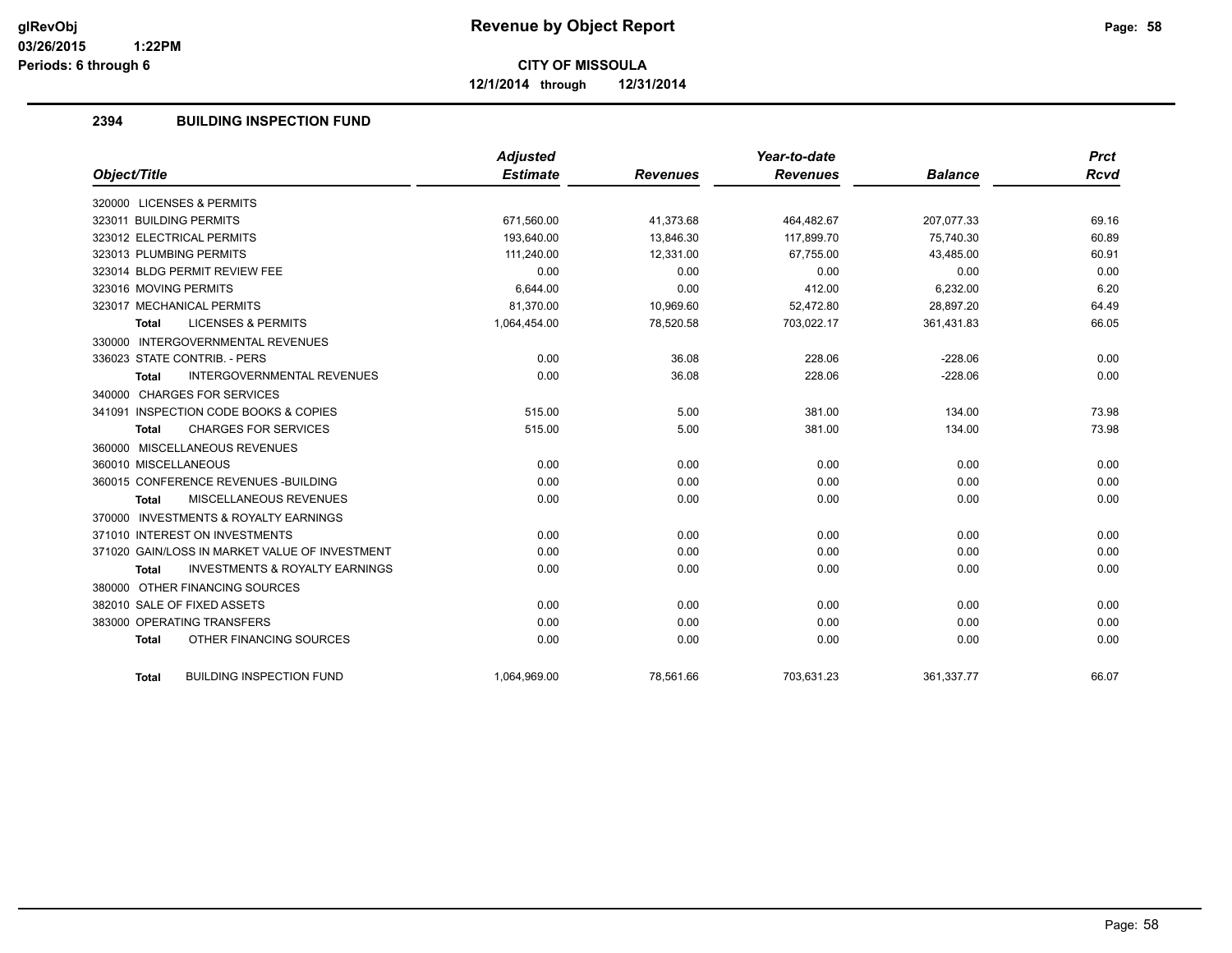**12/1/2014 through 12/31/2014**

# **2395 CITY GRANTS & PROGRAM INCOME FUND**

## **2395 CITY GRANTS & PROGRAM INCOME FUND**

|                                                           | <b>Adjusted</b> |                 | Year-to-date    |                | <b>Prct</b> |
|-----------------------------------------------------------|-----------------|-----------------|-----------------|----------------|-------------|
| Object/Title                                              | <b>Estimate</b> | <b>Revenues</b> | <b>Revenues</b> | <b>Balance</b> | Rcvd        |
| 330000 INTERGOVERNMENTAL REVENUES                         |                 |                 |                 |                |             |
| 331010 ENTITLEMENT - CDBG                                 | 0.00            | 0.00            | 0.00            | 0.00           | 0.00        |
| 331037 ELOCAL.COM LOAN REPAYMENT                          | 0.00            | 0.00            | 0.00            | 0.00           | 0.00        |
| <b>INTERGOVERNMENTAL REVENUES</b><br><b>Total</b>         | 0.00            | 0.00            | 0.00            | 0.00           | 0.00        |
| MISCELLANEOUS REVENUES<br>360000                          |                 |                 |                 |                |             |
| 360005 LOAN REPAYMENTS                                    | 0.00            | 0.00            | 0.00            | 0.00           | 0.00        |
| 360010 MISCELLANEOUS                                      | 0.00            | 0.00            | 0.00            | 0.00           | 0.00        |
| 360013 REPAYMENT OF SEWER GRANT                           | 0.00            | 0.00            | 0.00            | 0.00           | 0.00        |
| 360014 REPAYMENT OF LOAN/MHA                              | 0.00            | 0.00            | 0.00            | 0.00           | 0.00        |
| 362000 OTHER MISCELLANEOUS REVENUE                        | 0.00            | 0.00            | 0.00            | 0.00           | 0.00        |
| <b>MISCELLANEOUS REVENUES</b><br><b>Total</b>             | 0.00            | 0.00            | 0.00            | 0.00           | 0.00        |
| INVESTMENTS & ROYALTY EARNINGS<br>370000                  |                 |                 |                 |                |             |
| 371010 INTEREST ON INVESTMENTS                            | 0.00            | 0.00            | 0.00            | 0.00           | 0.00        |
| 371020 GAIN/LOSS IN MARKET VALUE OF INVESTMENTS           | 0.00            | 0.00            | 0.00            | 0.00           | 0.00        |
| <b>INVESTMENTS &amp; ROYALTY EARNINGS</b><br><b>Total</b> | 0.00            | 0.00            | 0.00            | 0.00           | 0.00        |
| OTHER FINANCING SOURCES<br>380000                         |                 |                 |                 |                |             |
| 383026 TRANS FR CDBG                                      | 0.00            | 0.00            | 0.00            | 0.00           | 0.00        |
| OTHER FINANCING SOURCES<br><b>Total</b>                   | 0.00            | 0.00            | 0.00            | 0.00           | 0.00        |
| CITY GRANTS & PROGRAM INCOME FUND<br><b>Total</b>         | 0.00            | 0.00            | 0.00            | 0.00           | 0.00        |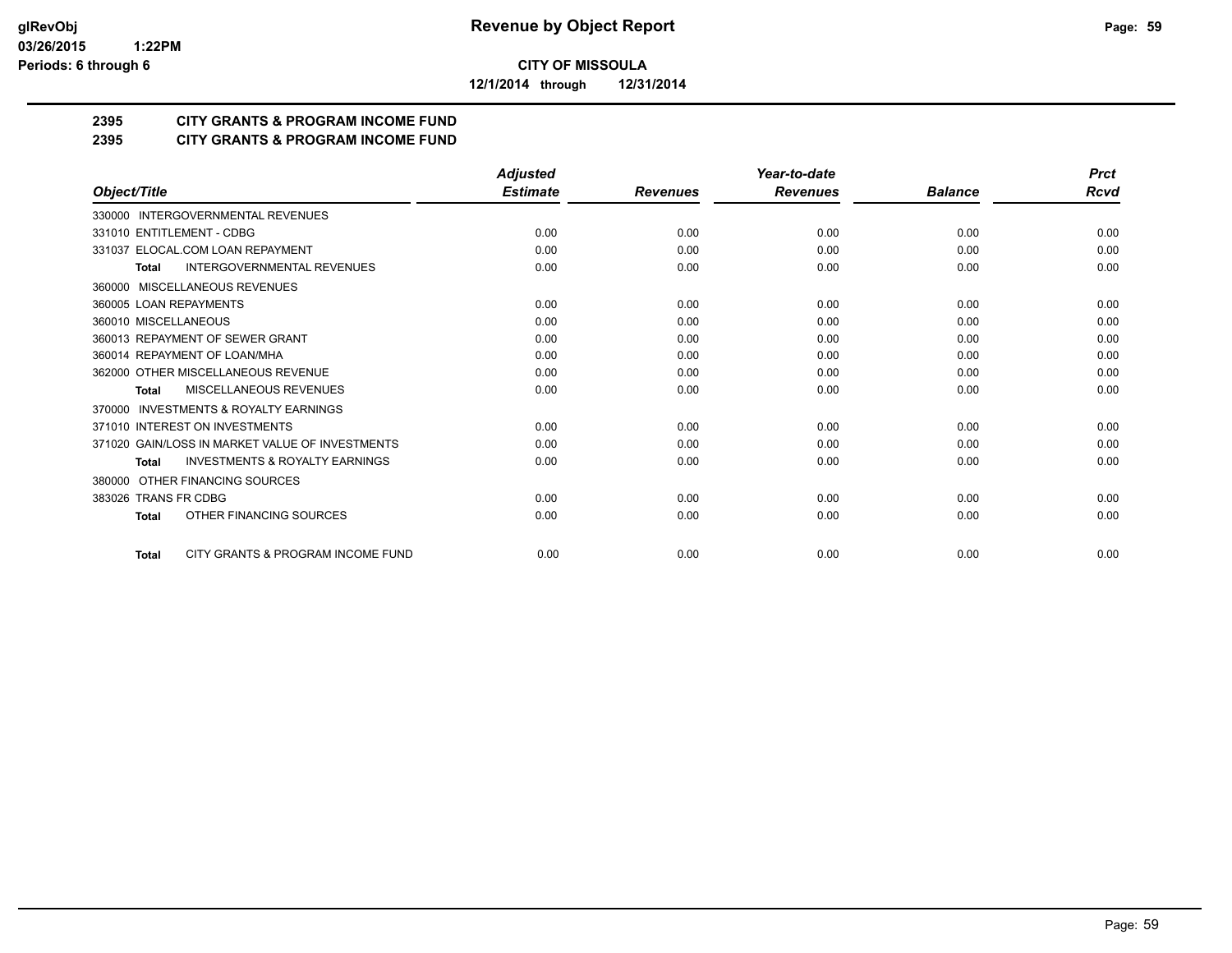**12/1/2014 through 12/31/2014**

## **2395 CITY GRANTS & PROGRAM INCOME FUND**

|                                                           | <b>Adjusted</b> |                 | Year-to-date    |                | <b>Prct</b> |
|-----------------------------------------------------------|-----------------|-----------------|-----------------|----------------|-------------|
| Object/Title                                              | <b>Estimate</b> | <b>Revenues</b> | <b>Revenues</b> | <b>Balance</b> | <b>Rcvd</b> |
| 330000 INTERGOVERNMENTAL REVENUES                         |                 |                 |                 |                |             |
| 331010 ENTITLEMENT - CDBG                                 | 0.00            | 0.00            | 0.00            | 0.00           | 0.00        |
| 331037 ELOCAL.COM LOAN REPAYMENT                          | 0.00            | 0.00            | 0.00            | 0.00           | 0.00        |
| <b>INTERGOVERNMENTAL REVENUES</b><br>Total                | 0.00            | 0.00            | 0.00            | 0.00           | 0.00        |
| 360000 MISCELLANEOUS REVENUES                             |                 |                 |                 |                |             |
| 360005 LOAN REPAYMENTS                                    | 0.00            | 0.00            | 0.00            | 0.00           | 0.00        |
| 360010 MISCELLANEOUS                                      | 0.00            | 0.00            | 0.00            | 0.00           | 0.00        |
| 360013 REPAYMENT OF SEWER GRANT                           | 0.00            | 0.00            | 0.00            | 0.00           | 0.00        |
| 360014 REPAYMENT OF LOAN/MHA                              | 0.00            | 0.00            | 0.00            | 0.00           | 0.00        |
| 362000 OTHER MISCELLANEOUS REVENUE                        | 0.00            | 0.00            | 0.00            | 0.00           | 0.00        |
| <b>MISCELLANEOUS REVENUES</b><br>Total                    | 0.00            | 0.00            | 0.00            | 0.00           | 0.00        |
| <b>INVESTMENTS &amp; ROYALTY EARNINGS</b><br>370000       |                 |                 |                 |                |             |
| 371010 INTEREST ON INVESTMENTS                            | 0.00            | 0.00            | 0.00            | 0.00           | 0.00        |
| 371020 GAIN/LOSS IN MARKET VALUE OF INVESTMENT            | 0.00            | 0.00            | 0.00            | 0.00           | 0.00        |
| <b>INVESTMENTS &amp; ROYALTY EARNINGS</b><br><b>Total</b> | 0.00            | 0.00            | 0.00            | 0.00           | 0.00        |
| OTHER FINANCING SOURCES<br>380000                         |                 |                 |                 |                |             |
| 383026 TRANS FR CDBG                                      | 0.00            | 0.00            | 0.00            | 0.00           | 0.00        |
| OTHER FINANCING SOURCES<br>Total                          | 0.00            | 0.00            | 0.00            | 0.00           | 0.00        |
|                                                           |                 |                 |                 |                |             |
| CITY GRANTS & PROGRAM INCOME FUND<br>Total                | 0.00            | 0.00            | 0.00            | 0.00           | 0.00        |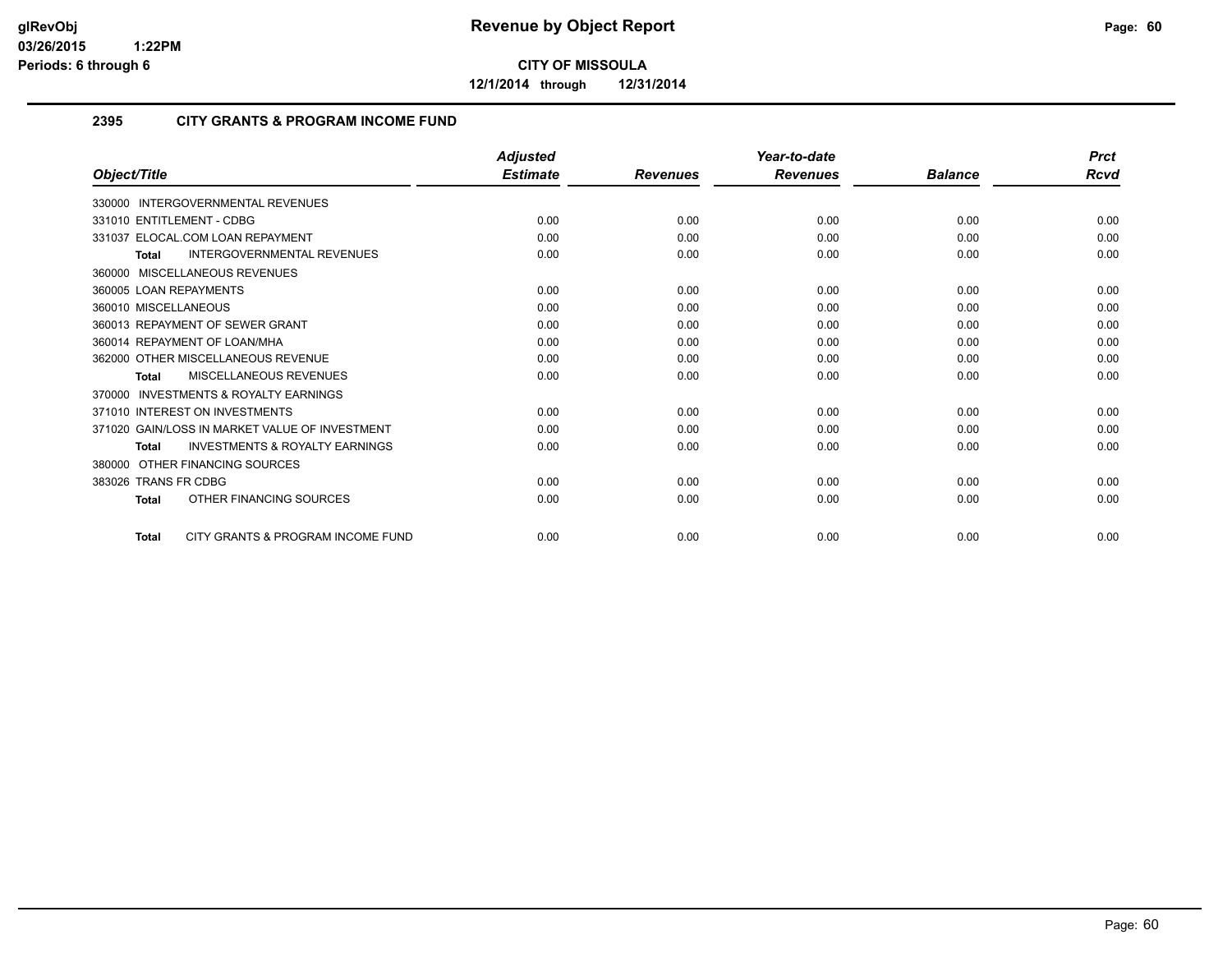**12/1/2014 through 12/31/2014**

#### **2396 ENERGY EFFICIENCY REVOLVING LOAN FUND 2396 ENERGY EFFICIENCY REVOLVING LOAN FUND**

|                                                    | <b>Adjusted</b> |                 | Year-to-date    |                | Prct        |
|----------------------------------------------------|-----------------|-----------------|-----------------|----------------|-------------|
| Object/Title                                       | <b>Estimate</b> | <b>Revenues</b> | <b>Revenues</b> | <b>Balance</b> | <b>Rcvd</b> |
| 330000 INTERGOVERNMENTAL REVENUES                  |                 |                 |                 |                |             |
| 331031 EECBG REVOLVING LOAN                        | 0.00            | 0.00            | 0.00            | 0.00           | 0.00        |
| INTERGOVERNMENTAL REVENUES<br>Total                | 0.00            | 0.00            | 0.00            | 0.00           | 0.00        |
| 370000 INVESTMENTS & ROYALTY EARNINGS              |                 |                 |                 |                |             |
| 371010 INTEREST ON INVESTMENTS                     | 0.00            | 0.00            | 0.00            | 0.00           | 0.00        |
| <b>INVESTMENTS &amp; ROYALTY EARNINGS</b><br>Total | 0.00            | 0.00            | 0.00            | 0.00           | 0.00        |
|                                                    |                 |                 |                 |                |             |
| ENERGY EFFICIENCY REVOLVING LOAN FUI<br>Total      | 0.00            | 0.00            | 0.00            | 0.00           | 0.00        |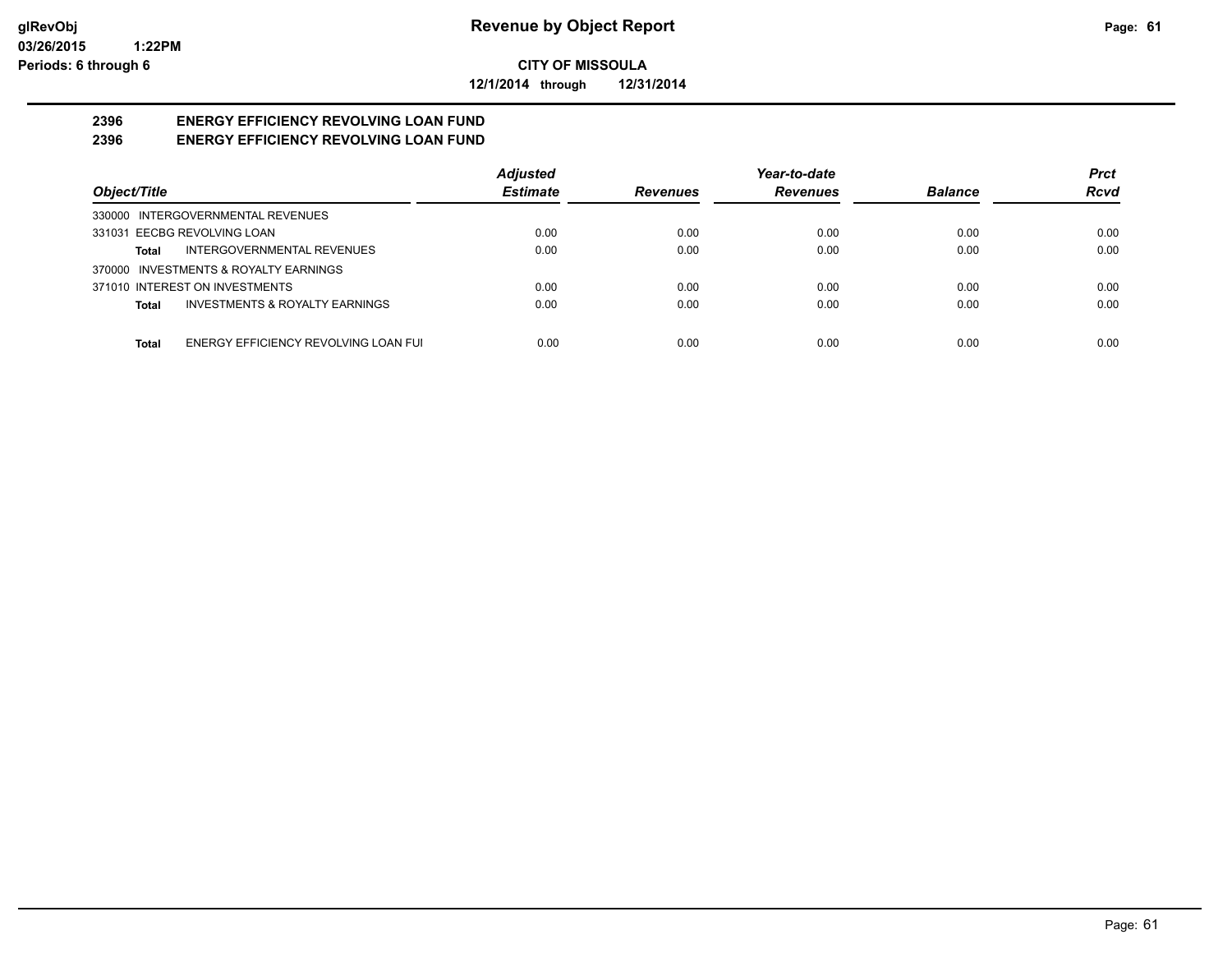**12/1/2014 through 12/31/2014**

## **2396 ENERGY EFFICIENCY REVOLVING LOAN FUND**

| Object/Title                                        | <b>Adjusted</b><br><b>Estimate</b> | <b>Revenues</b> | Year-to-date<br><b>Revenues</b> | <b>Balance</b> | <b>Prct</b><br><b>Rcvd</b> |
|-----------------------------------------------------|------------------------------------|-----------------|---------------------------------|----------------|----------------------------|
| 330000 INTERGOVERNMENTAL REVENUES                   |                                    |                 |                                 |                |                            |
| 331031 EECBG REVOLVING LOAN                         | 0.00                               | 0.00            | 0.00                            | 0.00           | 0.00                       |
| INTERGOVERNMENTAL REVENUES<br>Total                 | 0.00                               | 0.00            | 0.00                            | 0.00           | 0.00                       |
| 370000 INVESTMENTS & ROYALTY EARNINGS               |                                    |                 |                                 |                |                            |
| 371010 INTEREST ON INVESTMENTS                      | 0.00                               | 0.00            | 0.00                            | 0.00           | 0.00                       |
| INVESTMENTS & ROYALTY EARNINGS<br>Total             | 0.00                               | 0.00            | 0.00                            | 0.00           | 0.00                       |
|                                                     |                                    |                 |                                 |                |                            |
| ENERGY EFFICIENCY REVOLVING LOAN FU<br><b>Total</b> | 0.00                               | 0.00            | 0.00                            | 0.00           | 0.00                       |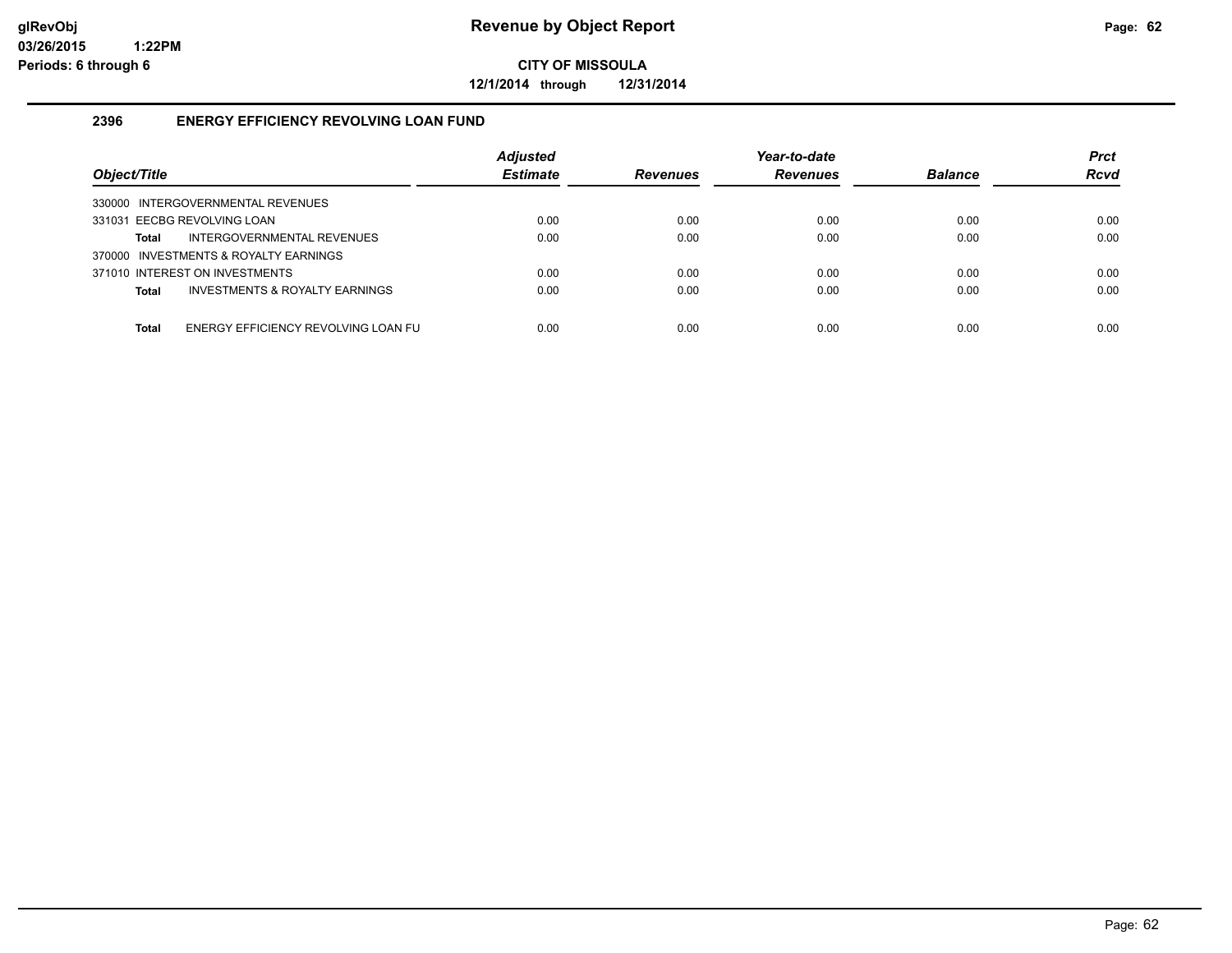**12/1/2014 through 12/31/2014**

#### **2399 DANGEROUS BUILDING DEMOLITION & REPAIR F 2399 DANGEROUS BUILDING DEMOLITION & REPAIR F**

| Object/Title            |                                      | <b>Adjusted</b> |                 | Year-to-date    |                | Prct |
|-------------------------|--------------------------------------|-----------------|-----------------|-----------------|----------------|------|
|                         |                                      | <b>Estimate</b> | <b>Revenues</b> | <b>Revenues</b> | <b>Balance</b> | Rcvd |
|                         | 360000 MISCELLANEOUS REVENUES        |                 |                 |                 |                |      |
| 363000 ASSESSMENTS PAID |                                      | 15.000.00       | 0.00            | 0.00            | 15.000.00      | 0.00 |
| Total                   | MISCELLANEOUS REVENUES               | 15.000.00       | 0.00            | 0.00            | 15.000.00      | 0.00 |
| <b>Total</b>            | DANGEROUS BUILDING DEMOLITION & REP. | 15.000.00       | 0.00            | 0.00            | 15.000.00      | 0.00 |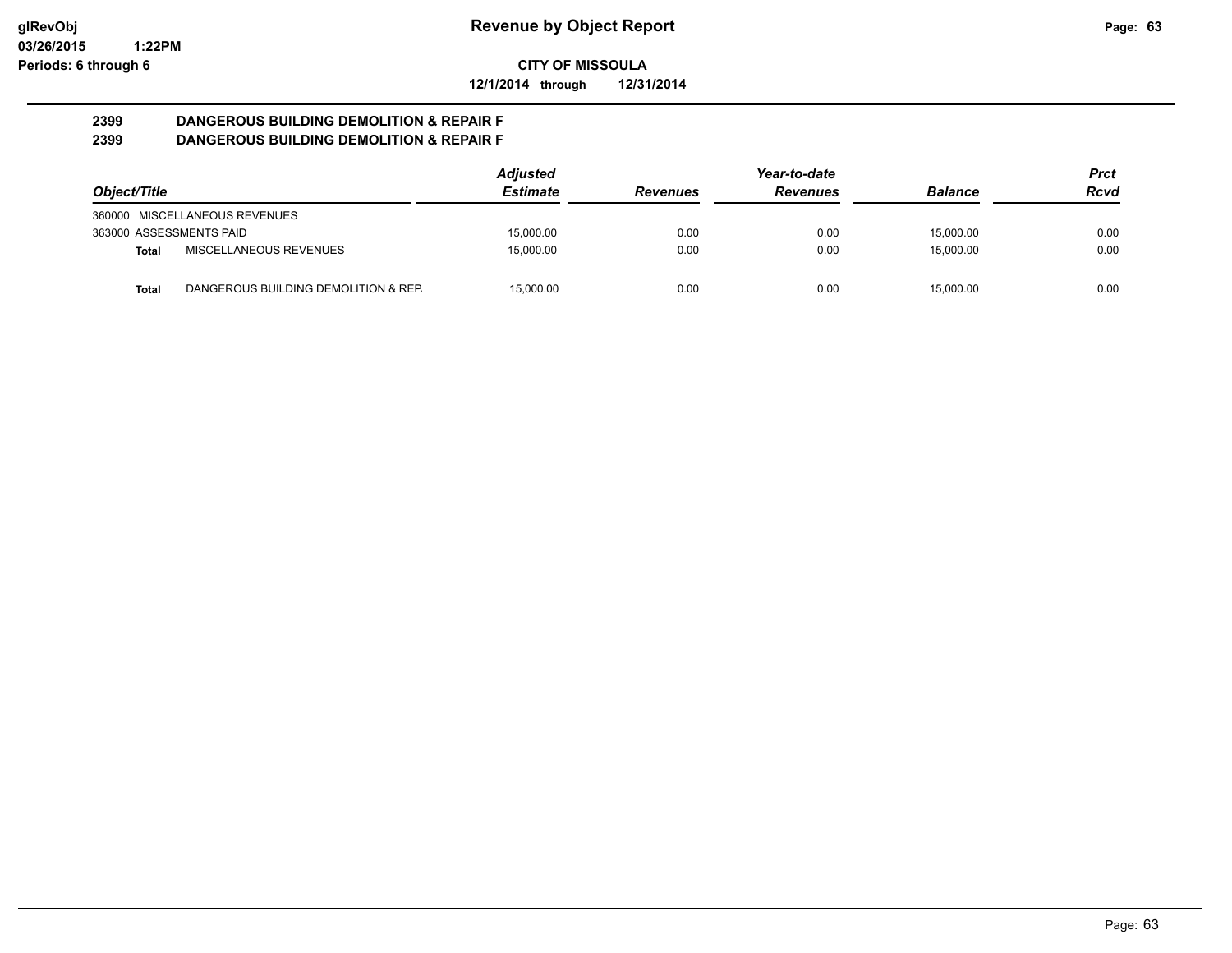**12/1/2014 through 12/31/2014**

### **2399 DANGEROUS BUILDING DEMOLITION & REPAIR F**

| Object/Title            |                                     | <b>Adjusted</b><br><b>Estimate</b> | <b>Revenues</b> | Year-to-date<br><b>Revenues</b> | <b>Balance</b> | <b>Prct</b><br><b>Rcvd</b> |
|-------------------------|-------------------------------------|------------------------------------|-----------------|---------------------------------|----------------|----------------------------|
|                         |                                     |                                    |                 |                                 |                |                            |
|                         | 360000 MISCELLANEOUS REVENUES       |                                    |                 |                                 |                |                            |
| 363000 ASSESSMENTS PAID |                                     | 15.000.00                          | 0.00            | 0.00                            | 15.000.00      | 0.00                       |
| <b>Total</b>            | MISCELLANEOUS REVENUES              | 15.000.00                          | 0.00            | 0.00                            | 15.000.00      | 0.00                       |
| Total                   | DANGEROUS BUILDING DEMOLITION & REF | 15.000.00                          | 0.00            | 0.00                            | 15.000.00      | 0.00                       |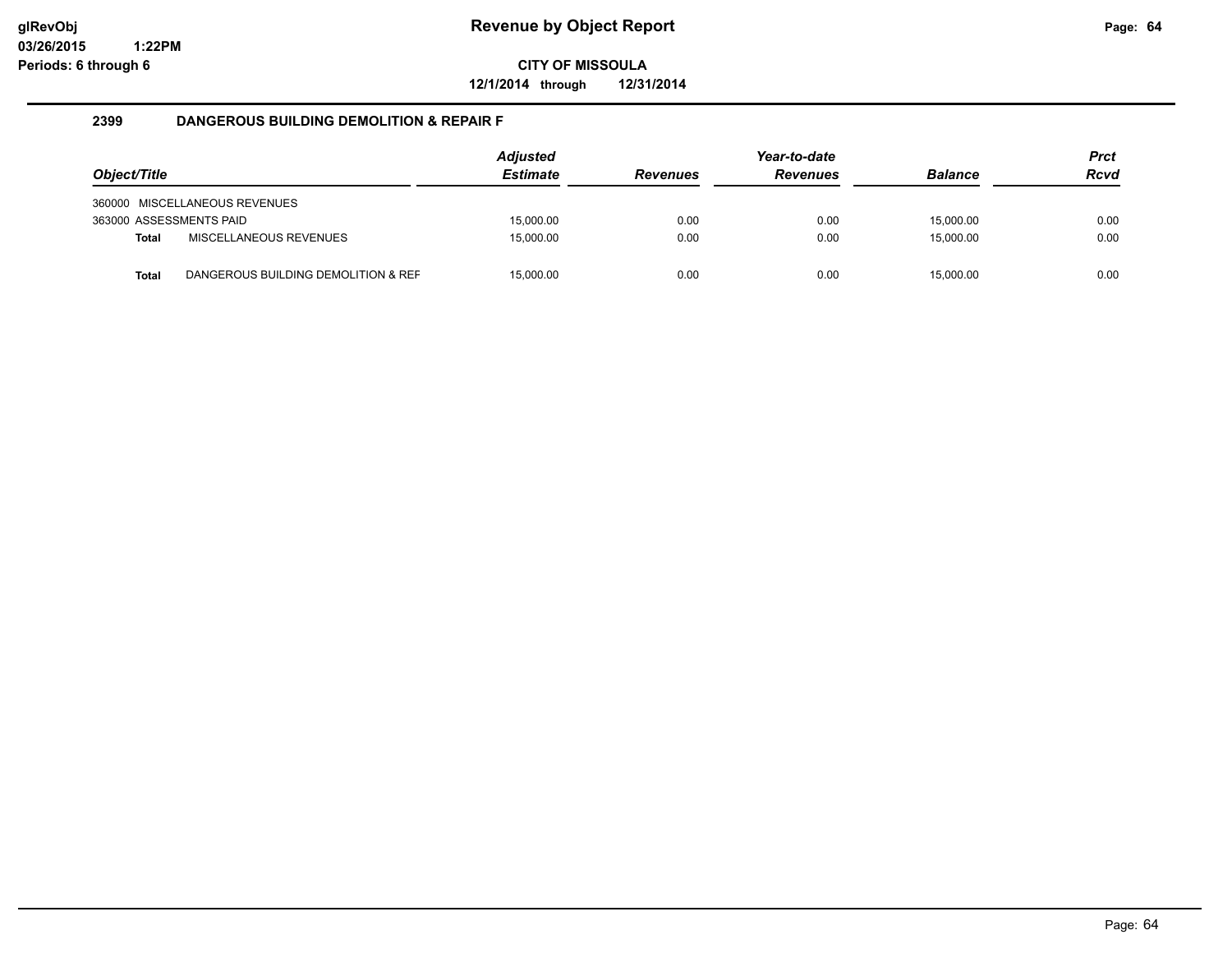**12/1/2014 through 12/31/2014**

#### **2400 STREET LIGHTING ASSESSMENTS FUND 2400 STREET LIGHTING ASSESSMENTS FUND**

|                                                    | <b>Adjusted</b> |                 | Year-to-date    |                | <b>Prct</b> |
|----------------------------------------------------|-----------------|-----------------|-----------------|----------------|-------------|
| Object/Title                                       | <b>Estimate</b> | <b>Revenues</b> | <b>Revenues</b> | <b>Balance</b> | <b>Rcvd</b> |
| 360000 MISCELLANEOUS REVENUES                      |                 |                 |                 |                |             |
| 360010 MISCELLANEOUS                               | 0.00            | 0.00            | 0.00            | 0.00           | 0.00        |
| 363010 LIGHTING ASSESSMENTS                        | 345.357.00      | 297.003.63      | 298.002.13      | 47.354.87      | 86.29       |
| 363040 PENALTY AND INTEREST                        | 0.00            | 69.60           | 94.07           | $-94.07$       | 0.00        |
| MISCELLANEOUS REVENUES<br>Total                    | 345,357.00      | 297,073.23      | 298,096.20      | 47,260.80      | 86.32       |
| INVESTMENTS & ROYALTY EARNINGS<br>370000           |                 |                 |                 |                |             |
| 371010 INTEREST ON INVESTMENTS                     | 0.00            | 0.00            | 0.00            | 0.00           | 0.00        |
| 371020 GAIN/LOSS IN MARKET VALUE OF INVESTMENTS    | 0.00            | 0.00            | 0.00            | 0.00           | 0.00        |
| <b>INVESTMENTS &amp; ROYALTY EARNINGS</b><br>Total | 0.00            | 0.00            | 0.00            | 0.00           | 0.00        |
| STREET LIGHTING ASSESSMENTS FUND<br><b>Total</b>   | 345.357.00      | 297.073.23      | 298.096.20      | 47.260.80      | 86.32       |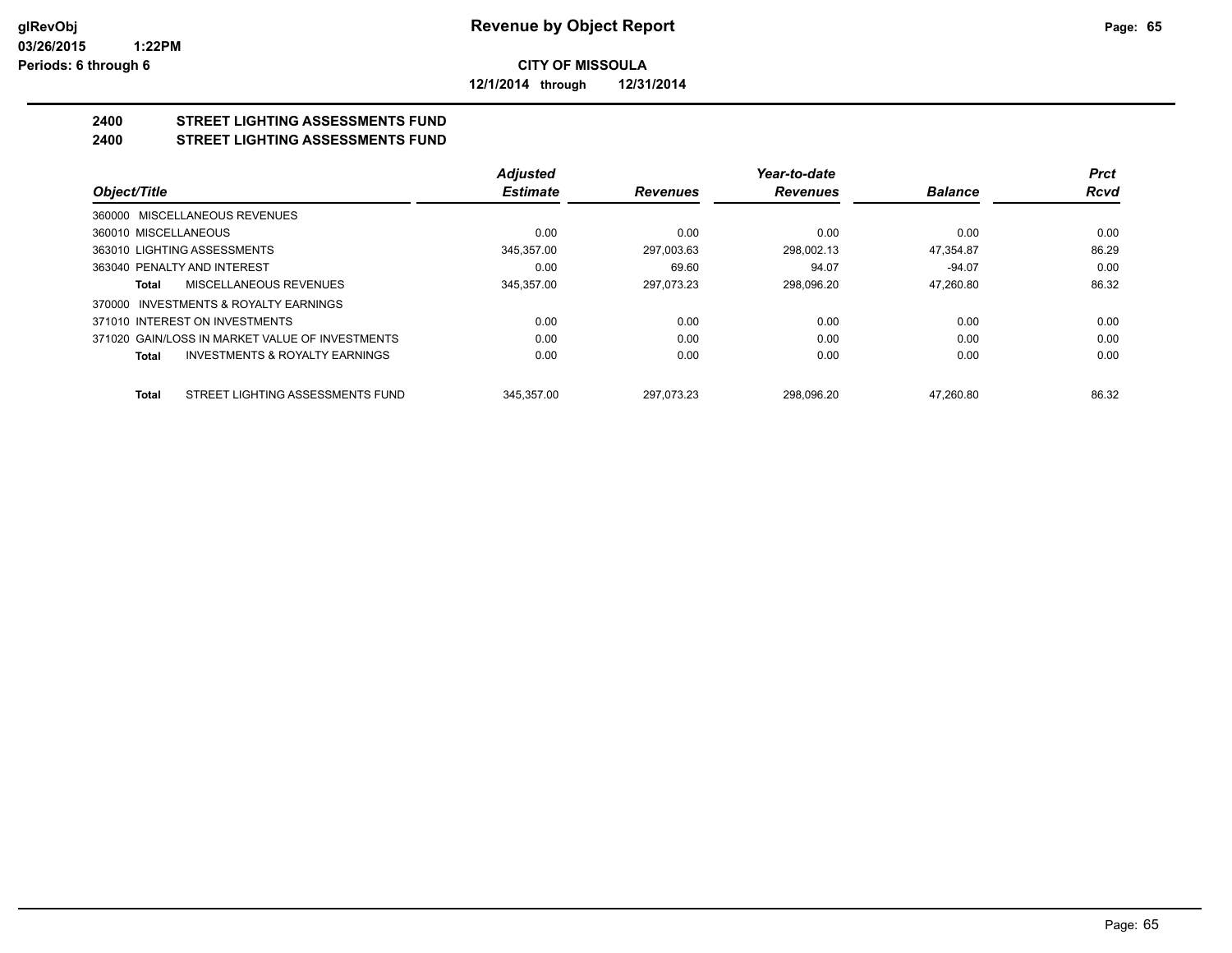**12/1/2014 through 12/31/2014**

## **2400 STREET LIGHTING ASSESSMENTS FUND**

| Object/Title                                     | <b>Adjusted</b><br><b>Estimate</b> | <b>Revenues</b> | Year-to-date<br><b>Revenues</b> | <b>Balance</b> | <b>Prct</b><br><b>Rcvd</b> |
|--------------------------------------------------|------------------------------------|-----------------|---------------------------------|----------------|----------------------------|
| 360000 MISCELLANEOUS REVENUES                    |                                    |                 |                                 |                |                            |
|                                                  |                                    |                 |                                 |                |                            |
| 360010 MISCELLANEOUS                             | 0.00                               | 0.00            | 0.00                            | 0.00           | 0.00                       |
| 363010 LIGHTING ASSESSMENTS                      | 345,357.00                         | 297,003.63      | 298.002.13                      | 47,354.87      | 86.29                      |
| 363040 PENALTY AND INTEREST                      | 0.00                               | 69.60           | 94.07                           | $-94.07$       | 0.00                       |
| MISCELLANEOUS REVENUES<br>Total                  | 345,357.00                         | 297,073.23      | 298,096.20                      | 47,260.80      | 86.32                      |
| 370000 INVESTMENTS & ROYALTY EARNINGS            |                                    |                 |                                 |                |                            |
| 371010 INTEREST ON INVESTMENTS                   | 0.00                               | 0.00            | 0.00                            | 0.00           | 0.00                       |
| 371020 GAIN/LOSS IN MARKET VALUE OF INVESTMENT   | 0.00                               | 0.00            | 0.00                            | 0.00           | 0.00                       |
| INVESTMENTS & ROYALTY EARNINGS<br>Total          | 0.00                               | 0.00            | 0.00                            | 0.00           | 0.00                       |
|                                                  |                                    |                 |                                 |                |                            |
| STREET LIGHTING ASSESSMENTS FUND<br><b>Total</b> | 345.357.00                         | 297.073.23      | 298.096.20                      | 47.260.80      | 86.32                      |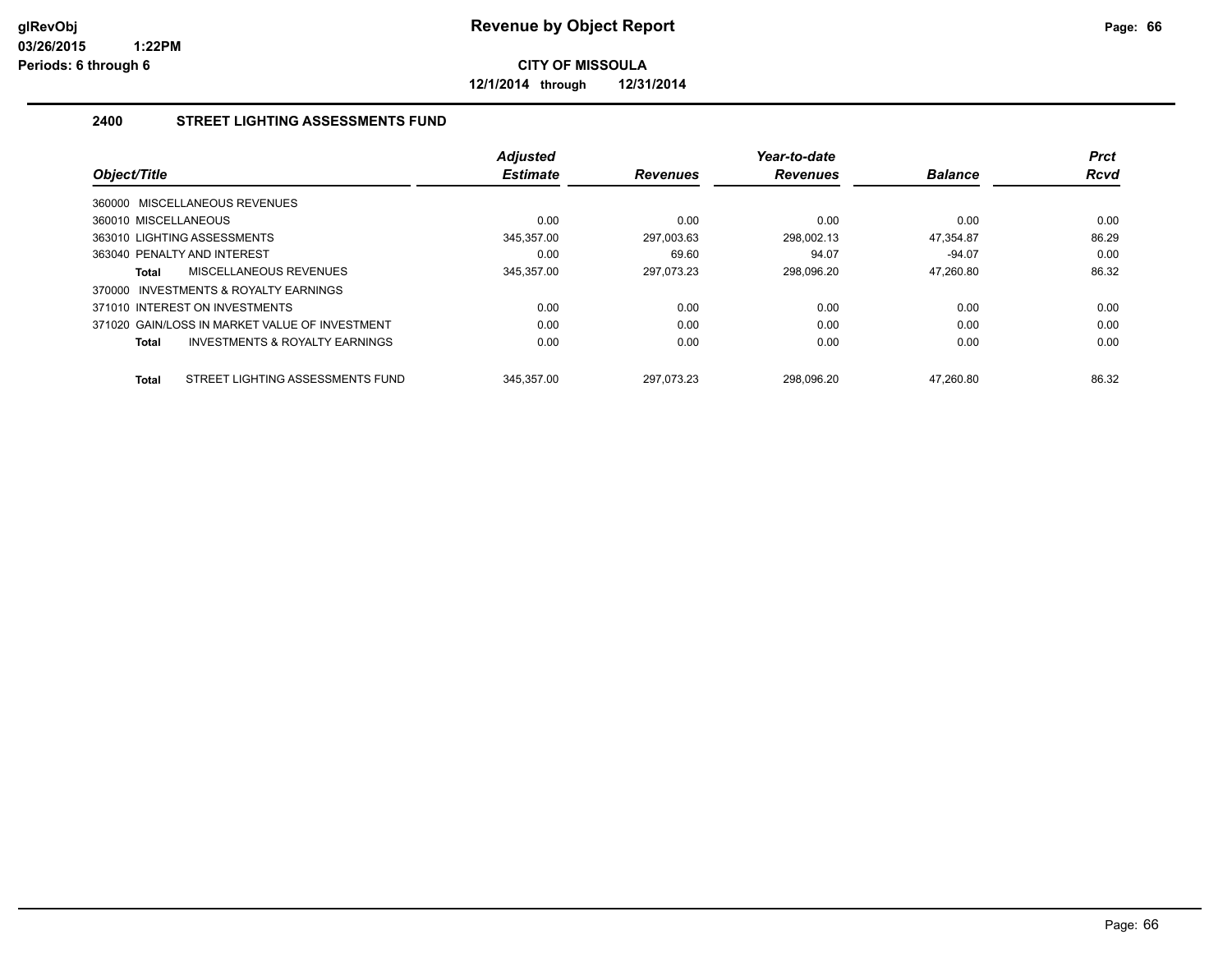**12/1/2014 through 12/31/2014**

# **2500 STREET MAINTENANCE ASSESSMENT FUND**

## **2500 STREET MAINTENANCE ASSESSMENT FUND**

|                                                    | <b>Adjusted</b> |                 | Year-to-date    |                | <b>Prct</b> |
|----------------------------------------------------|-----------------|-----------------|-----------------|----------------|-------------|
| Object/Title                                       | <b>Estimate</b> | <b>Revenues</b> | <b>Revenues</b> | <b>Balance</b> | <b>Rcvd</b> |
| 360000 MISCELLANEOUS REVENUES                      |                 |                 |                 |                |             |
| 363010 LIGHTING ASSESSMENTS                        | 59,295.00       | 31,755.85       | 33,651.76       | 25,643.24      | 56.75       |
| 363040 PENALTY AND INTEREST                        | 0.00            | 0.73            | 216.01          | $-216.01$      | 0.00        |
| MISCELLANEOUS REVENUES<br>Total                    | 59,295.00       | 31,756.58       | 33,867.77       | 25,427.23      | 57.12       |
| 370000 INVESTMENTS & ROYALTY EARNINGS              |                 |                 |                 |                |             |
| 371010 INTEREST ON INVESTMENTS                     | 0.00            | 0.00            | 0.00            | 0.00           | 0.00        |
| 371020 GAIN/LOSS IN MARKET VALUE OF INVESTMENTS    | 0.00            | 0.00            | 0.00            | 0.00           | 0.00        |
| <b>INVESTMENTS &amp; ROYALTY EARNINGS</b><br>Total | 0.00            | 0.00            | 0.00            | 0.00           | 0.00        |
| OTHER FINANCING SOURCES<br>380000                  |                 |                 |                 |                |             |
| 383000 OPERATING TRANSFERS                         | 0.00            | 0.00            | 0.00            | 0.00           | 0.00        |
| OTHER FINANCING SOURCES<br><b>Total</b>            | 0.00            | 0.00            | 0.00            | 0.00           | 0.00        |
| STREET MAINTENANCE ASSESSMENT FUNI<br><b>Total</b> | 59.295.00       | 31.756.58       | 33.867.77       | 25.427.23      | 57.12       |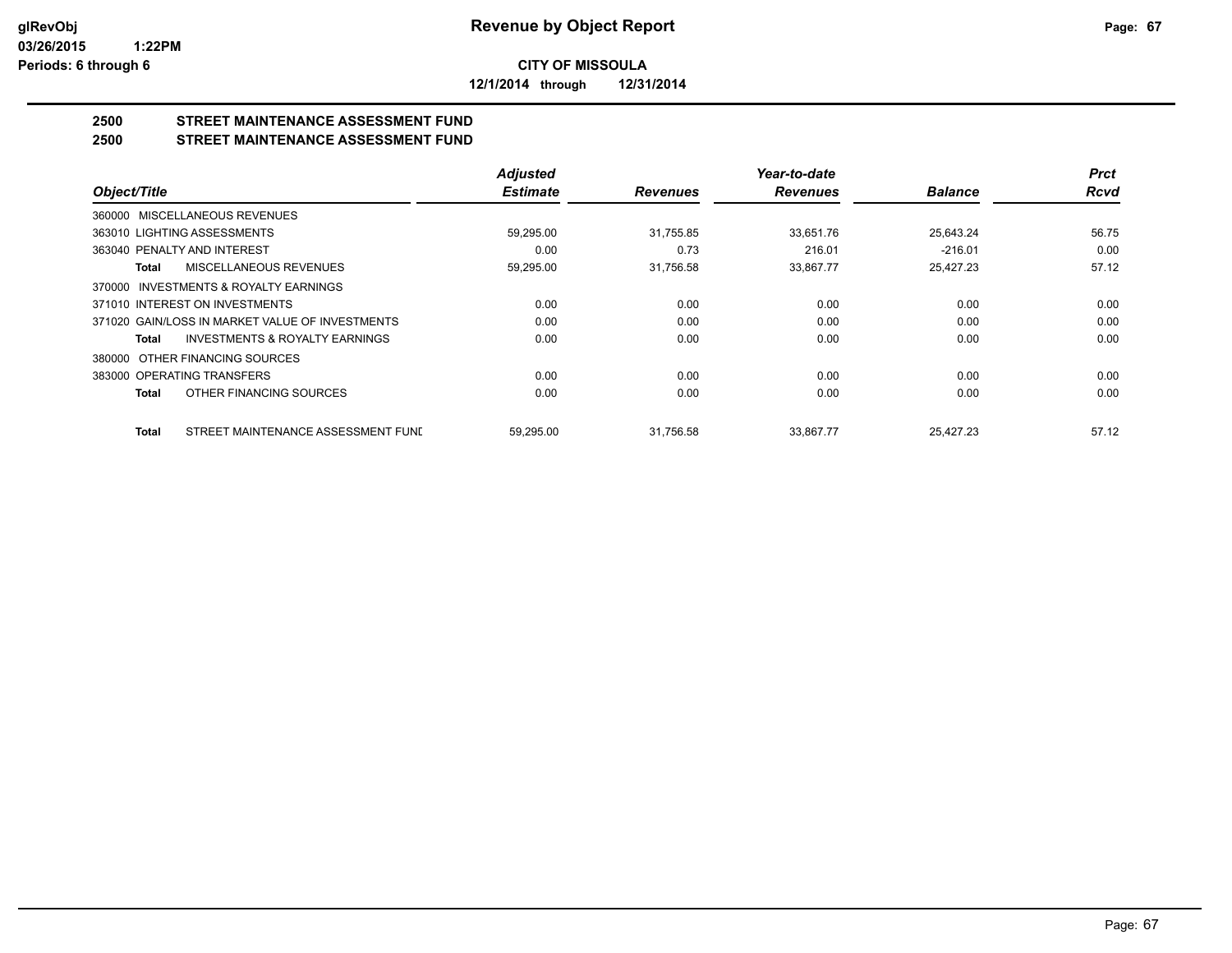**12/1/2014 through 12/31/2014**

## **2500 STREET MAINTENANCE ASSESSMENT FUND**

| Object/Title                                              | <b>Adjusted</b><br><b>Estimate</b> | <b>Revenues</b> | Year-to-date<br><b>Revenues</b> | <b>Balance</b> | <b>Prct</b><br><b>Rcvd</b> |
|-----------------------------------------------------------|------------------------------------|-----------------|---------------------------------|----------------|----------------------------|
| 360000 MISCELLANEOUS REVENUES                             |                                    |                 |                                 |                |                            |
| 363010 LIGHTING ASSESSMENTS                               | 59,295.00                          | 31,755.85       | 33,651.76                       | 25.643.24      | 56.75                      |
| 363040 PENALTY AND INTEREST                               | 0.00                               | 0.73            | 216.01                          | $-216.01$      | 0.00                       |
| MISCELLANEOUS REVENUES<br>Total                           | 59,295.00                          | 31,756.58       | 33,867.77                       | 25.427.23      | 57.12                      |
| 370000 INVESTMENTS & ROYALTY EARNINGS                     |                                    |                 |                                 |                |                            |
| 371010 INTEREST ON INVESTMENTS                            | 0.00                               | 0.00            | 0.00                            | 0.00           | 0.00                       |
| 371020 GAIN/LOSS IN MARKET VALUE OF INVESTMENT            | 0.00                               | 0.00            | 0.00                            | 0.00           | 0.00                       |
| <b>INVESTMENTS &amp; ROYALTY EARNINGS</b><br><b>Total</b> | 0.00                               | 0.00            | 0.00                            | 0.00           | 0.00                       |
| 380000 OTHER FINANCING SOURCES                            |                                    |                 |                                 |                |                            |
| 383000 OPERATING TRANSFERS                                | 0.00                               | 0.00            | 0.00                            | 0.00           | 0.00                       |
| OTHER FINANCING SOURCES<br><b>Total</b>                   | 0.00                               | 0.00            | 0.00                            | 0.00           | 0.00                       |
| STREET MAINTENANCE ASSESSMENT FUNI<br><b>Total</b>        | 59,295.00                          | 31,756.58       | 33,867.77                       | 25.427.23      | 57.12                      |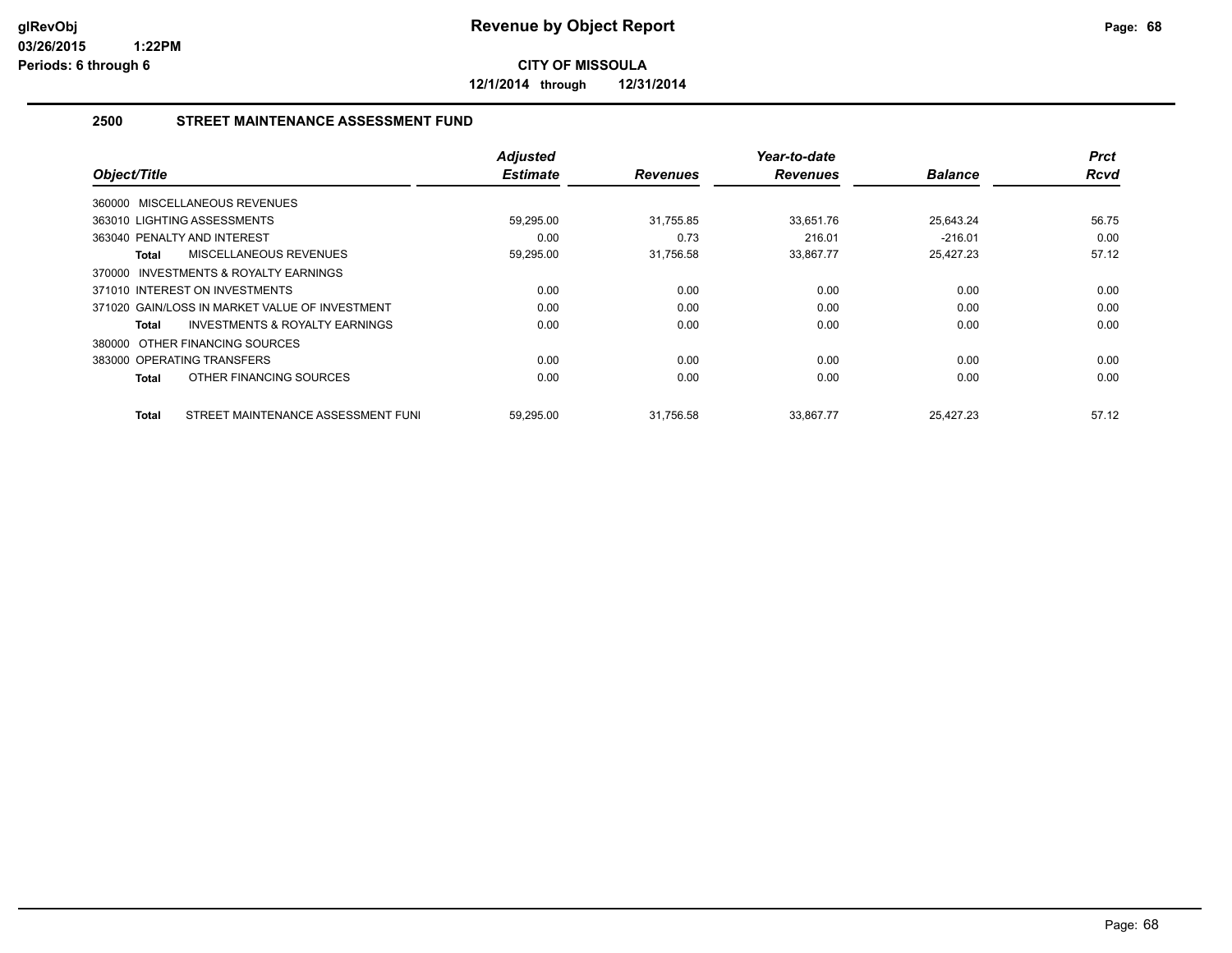*Prct Rcvd*

**CITY OF MISSOULA**

**12/1/2014 through 12/31/2014**

#### **2510 RUSSELL PARK MAINTENANCE ASSESSMENT FUND 2510 RUSSELL PARK MAINTENANCE ASSESSMENT FUND**

|                                                           | <b>Adjusted</b> |                 | Year-to-date    |                | <b>Prct</b> |
|-----------------------------------------------------------|-----------------|-----------------|-----------------|----------------|-------------|
| Object/Title                                              | <b>Estimate</b> | <b>Revenues</b> | <b>Revenues</b> | <b>Balance</b> | Rcva        |
| MISCELLANEOUS REVENUES<br>360000                          |                 |                 |                 |                |             |
| 360010 MISCELLANEOUS                                      | 0.00            | 0.00            | 0.00            | 0.00           | 0.00        |
| 363010 LIGHTING ASSESSMENTS                               | 0.00            | 0.00            | 0.00            | 0.00           | 0.00        |
| 363020 PROPERTY ASSESSMENTS                               | 0.00            | 0.00            | 0.00            | 0.00           | 0.00        |
| 363040 PENALTY AND INTEREST                               | 0.00            | 0.00            | 0.00            | 0.00           | 0.00        |
| MISCELLANEOUS REVENUES<br><b>Total</b>                    | 0.00            | 0.00            | 0.00            | 0.00           | 0.00        |
| <b>INVESTMENTS &amp; ROYALTY EARNINGS</b><br>370000       |                 |                 |                 |                |             |
| 371010 INTEREST ON INVESTMENTS                            | 0.00            | 0.00            | 0.00            | 0.00           | 0.00        |
| 371020 GAIN/LOSS IN MARKET VALUE OF INVESTMENTS           | 0.00            | 0.00            | 0.00            | 0.00           | 0.00        |
| <b>INVESTMENTS &amp; ROYALTY EARNINGS</b><br><b>Total</b> | 0.00            | 0.00            | 0.00            | 0.00           | 0.00        |
| OTHER FINANCING SOURCES<br>380000                         |                 |                 |                 |                |             |
| 383000 OPERATING TRANSFERS                                | 0.00            | 0.00            | 0.00            | 0.00           | 0.00        |
| OTHER FINANCING SOURCES<br><b>Total</b>                   | 0.00            | 0.00            | 0.00            | 0.00           | 0.00        |
| RUSSELL PARK MAINTENANCE ASSESSMEN<br><b>Total</b>        | 0.00            | 0.00            | 0.00            | 0.00           | 0.00        |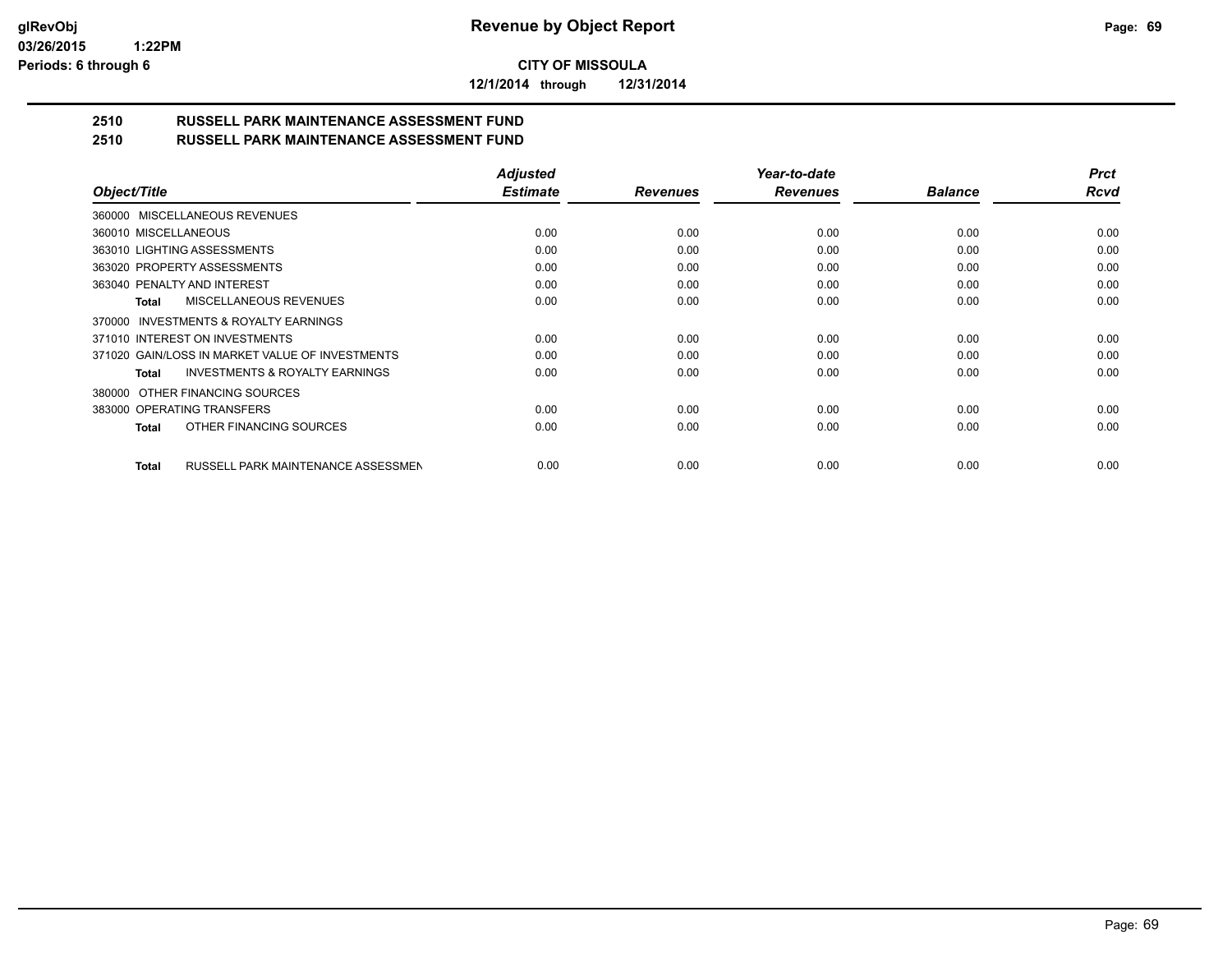**12/1/2014 through 12/31/2014**

## **2510 RUSSELL PARK MAINTENANCE ASSESSMENT FUND**

| Object/Title                                       | <b>Adjusted</b><br><b>Estimate</b> | <b>Revenues</b> | Year-to-date<br><b>Revenues</b> | <b>Balance</b> | <b>Prct</b><br><b>Rcvd</b> |
|----------------------------------------------------|------------------------------------|-----------------|---------------------------------|----------------|----------------------------|
| 360000 MISCELLANEOUS REVENUES                      |                                    |                 |                                 |                |                            |
| 360010 MISCELLANEOUS                               | 0.00                               | 0.00            | 0.00                            | 0.00           | 0.00                       |
| 363010 LIGHTING ASSESSMENTS                        | 0.00                               | 0.00            | 0.00                            | 0.00           | 0.00                       |
| 363020 PROPERTY ASSESSMENTS                        | 0.00                               | 0.00            | 0.00                            | 0.00           | 0.00                       |
| 363040 PENALTY AND INTEREST                        | 0.00                               | 0.00            | 0.00                            | 0.00           | 0.00                       |
| <b>MISCELLANEOUS REVENUES</b><br>Total             | 0.00                               | 0.00            | 0.00                            | 0.00           | 0.00                       |
| 370000 INVESTMENTS & ROYALTY EARNINGS              |                                    |                 |                                 |                |                            |
| 371010 INTEREST ON INVESTMENTS                     | 0.00                               | 0.00            | 0.00                            | 0.00           | 0.00                       |
| 371020 GAIN/LOSS IN MARKET VALUE OF INVESTMENT     | 0.00                               | 0.00            | 0.00                            | 0.00           | 0.00                       |
| <b>INVESTMENTS &amp; ROYALTY EARNINGS</b><br>Total | 0.00                               | 0.00            | 0.00                            | 0.00           | 0.00                       |
| 380000 OTHER FINANCING SOURCES                     |                                    |                 |                                 |                |                            |
| 383000 OPERATING TRANSFERS                         | 0.00                               | 0.00            | 0.00                            | 0.00           | 0.00                       |
| OTHER FINANCING SOURCES<br>Total                   | 0.00                               | 0.00            | 0.00                            | 0.00           | 0.00                       |
|                                                    |                                    |                 |                                 |                |                            |
| <b>RUSSELL PARK MAINTENANCE ASSESSMEN</b><br>Total | 0.00                               | 0.00            | 0.00                            | 0.00           | 0.00                       |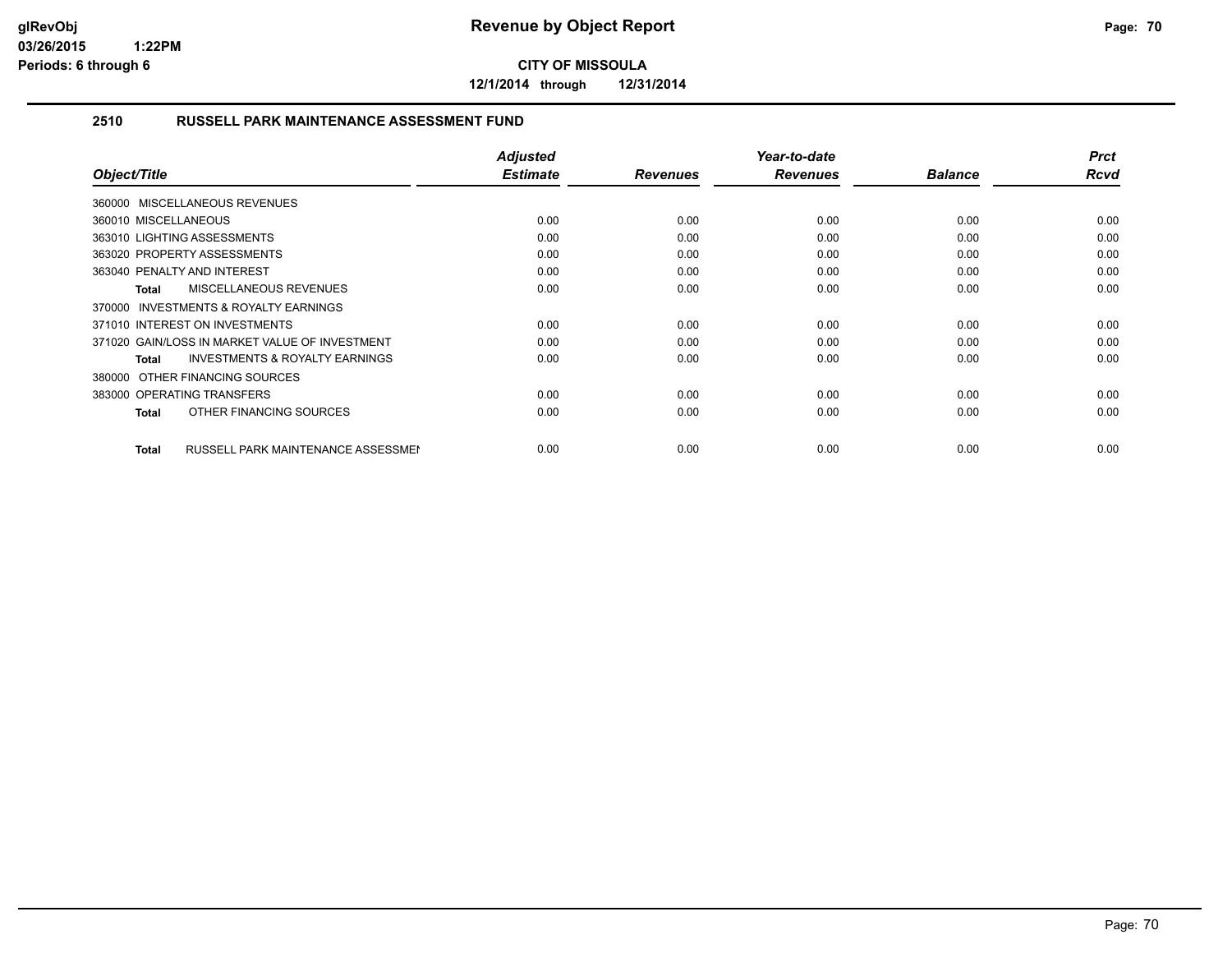**12/1/2014 through 12/31/2014**

# **2511 WILLOWWOOD PARK MAINTENANCE ASSESSMENT F**

| 2511 | <b>WILLOWWOOD PARK MAINTENANCE ASSESSMENT F</b> |  |
|------|-------------------------------------------------|--|
|      |                                                 |  |

|                                                    | <b>Adjusted</b> |                 | Year-to-date    |                | <b>Prct</b> |
|----------------------------------------------------|-----------------|-----------------|-----------------|----------------|-------------|
| Object/Title                                       | <b>Estimate</b> | <b>Revenues</b> | <b>Revenues</b> | <b>Balance</b> | <b>Rcvd</b> |
| 360000 MISCELLANEOUS REVENUES                      |                 |                 |                 |                |             |
| 360010 MISCELLANEOUS                               | 0.00            | 0.00            | 0.00            | 0.00           | 0.00        |
| 363010 LIGHTING ASSESSMENTS                        | 0.00            | 0.00            | 0.00            | 0.00           | 0.00        |
| 363020 PROPERTY ASSESSMENTS                        | 0.00            | 0.00            | 0.00            | 0.00           | 0.00        |
| 363040 PENALTY AND INTEREST                        | 0.00            | 0.00            | 0.00            | 0.00           | 0.00        |
| MISCELLANEOUS REVENUES<br>Total                    | 0.00            | 0.00            | 0.00            | 0.00           | 0.00        |
| 370000 INVESTMENTS & ROYALTY EARNINGS              |                 |                 |                 |                |             |
| 371010 INTEREST ON INVESTMENTS                     | 0.00            | 0.00            | 0.00            | 0.00           | 0.00        |
| 371020 GAIN/LOSS IN MARKET VALUE OF INVESTMENTS    | 0.00            | 0.00            | 0.00            | 0.00           | 0.00        |
| <b>INVESTMENTS &amp; ROYALTY EARNINGS</b><br>Total | 0.00            | 0.00            | 0.00            | 0.00           | 0.00        |
| WILLOWWOOD PARK MAINTENANCE ASSES<br>Total         | 0.00            | 0.00            | 0.00            | 0.00           | 0.00        |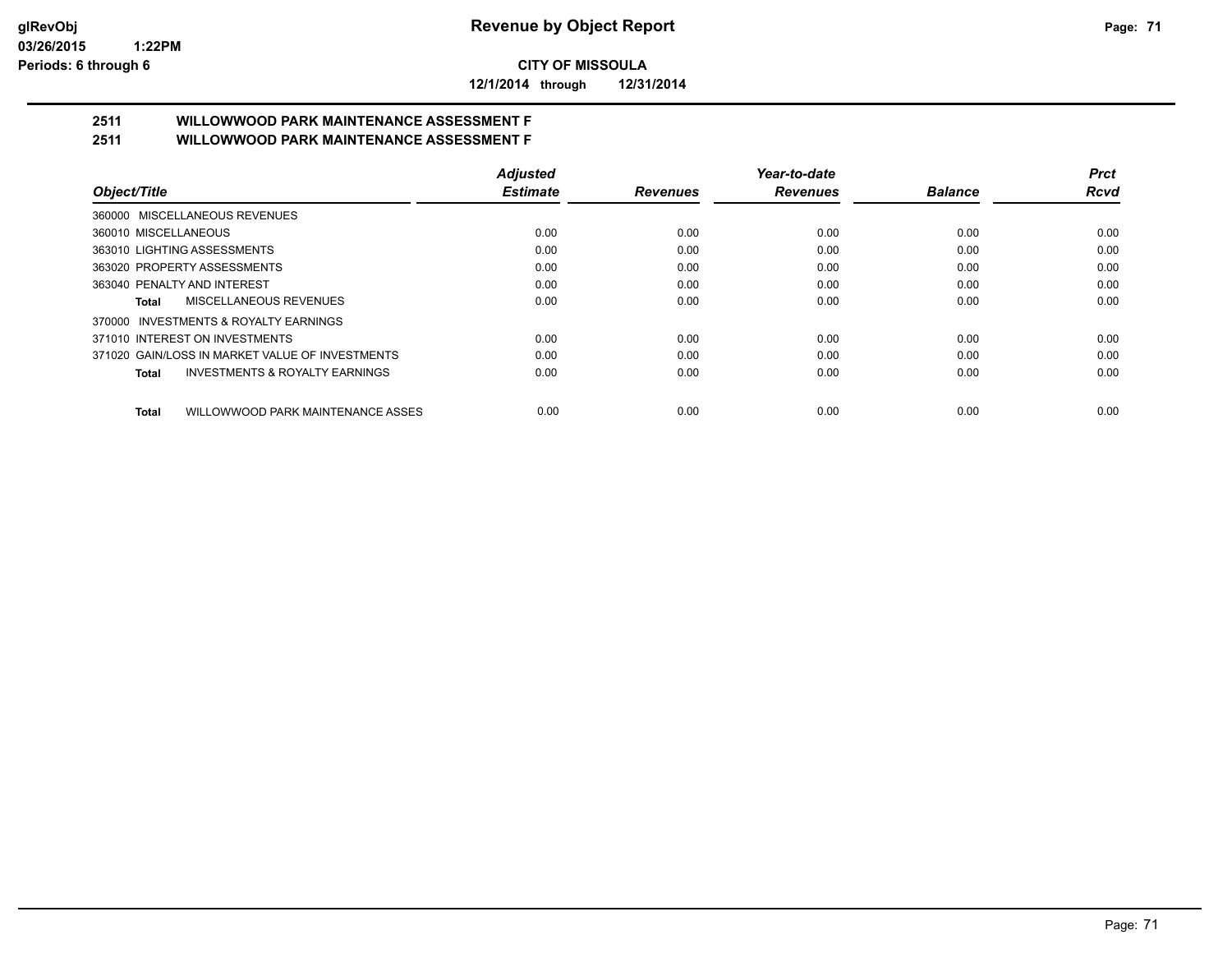**12/1/2014 through 12/31/2014**

## **2511 WILLOWWOOD PARK MAINTENANCE ASSESSMENT F**

|                                                    | <b>Adjusted</b> |                 | Year-to-date    |                | <b>Prct</b> |
|----------------------------------------------------|-----------------|-----------------|-----------------|----------------|-------------|
| Object/Title                                       | <b>Estimate</b> | <b>Revenues</b> | <b>Revenues</b> | <b>Balance</b> | <b>Rcvd</b> |
| 360000 MISCELLANEOUS REVENUES                      |                 |                 |                 |                |             |
| 360010 MISCELLANEOUS                               | 0.00            | 0.00            | 0.00            | 0.00           | 0.00        |
| 363010 LIGHTING ASSESSMENTS                        | 0.00            | 0.00            | 0.00            | 0.00           | 0.00        |
| 363020 PROPERTY ASSESSMENTS                        | 0.00            | 0.00            | 0.00            | 0.00           | 0.00        |
| 363040 PENALTY AND INTEREST                        | 0.00            | 0.00            | 0.00            | 0.00           | 0.00        |
| MISCELLANEOUS REVENUES<br>Total                    | 0.00            | 0.00            | 0.00            | 0.00           | 0.00        |
| 370000 INVESTMENTS & ROYALTY EARNINGS              |                 |                 |                 |                |             |
| 371010 INTEREST ON INVESTMENTS                     | 0.00            | 0.00            | 0.00            | 0.00           | 0.00        |
| 371020 GAIN/LOSS IN MARKET VALUE OF INVESTMENT     | 0.00            | 0.00            | 0.00            | 0.00           | 0.00        |
| <b>INVESTMENTS &amp; ROYALTY EARNINGS</b><br>Total | 0.00            | 0.00            | 0.00            | 0.00           | 0.00        |
| WILLOWWOOD PARK MAINTENANCE ASSES<br>Total         | 0.00            | 0.00            | 0.00            | 0.00           | 0.00        |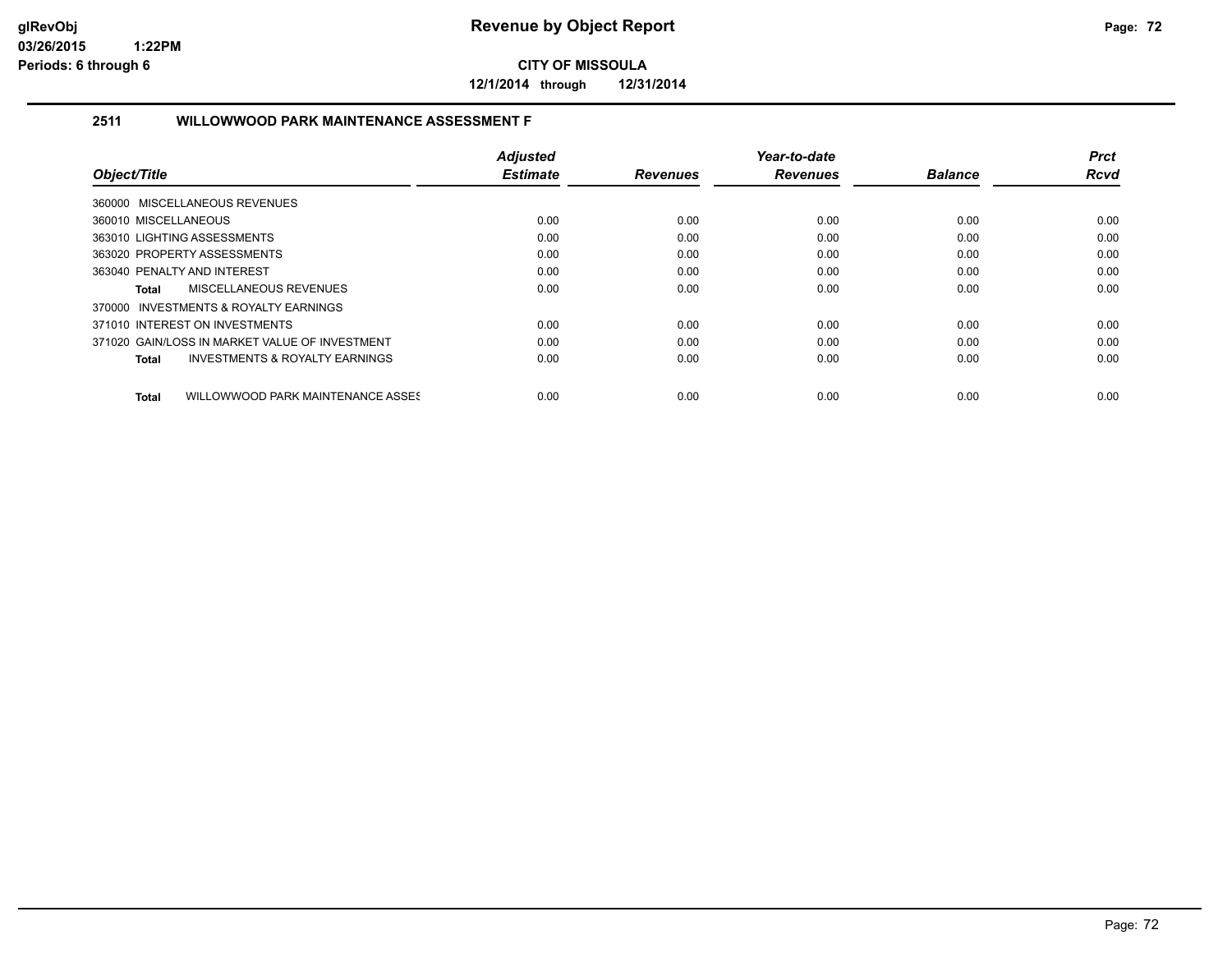**12/1/2014 through 12/31/2014**

## **2512 ROAD DISTRICT #1**

**2512 ROAD DISTRICT #1**

|                                                    | <b>Adjusted</b> |                 | Year-to-date    |                | <b>Prct</b> |
|----------------------------------------------------|-----------------|-----------------|-----------------|----------------|-------------|
| Object/Title                                       | <b>Estimate</b> | <b>Revenues</b> | <b>Revenues</b> | <b>Balance</b> | <b>Rcvd</b> |
| INTERGOVERNMENTAL REVENUES<br>330000               |                 |                 |                 |                |             |
| 336023 STATE CONTRIB. - PERS                       | 0.00            | 0.00            | 0.00            | 0.00           | 0.00        |
| <b>INTERGOVERNMENTAL REVENUES</b><br>Total         | 0.00            | 0.00            | 0.00            | 0.00           | 0.00        |
| 360000 MISCELLANEOUS REVENUES                      |                 |                 |                 |                |             |
| 363020 PROPERTY ASSESSMENTS                        | 1,272,302.00    | 647,160.12      | 655,359.58      | 616,942.42     | 51.51       |
| 363040 PENALTY AND INTEREST                        | 0.00            | 142.34          | 195.16          | $-195.16$      | 0.00        |
| MISCELLANEOUS REVENUES<br>Total                    | 1,272,302.00    | 647,302.46      | 655,554.74      | 616,747.26     | 51.53       |
| INVESTMENTS & ROYALTY EARNINGS<br>370000           |                 |                 |                 |                |             |
| 371010 INTEREST ON INVESTMENTS                     | 0.00            | 0.00            | 0.00            | 0.00           | 0.00        |
| <b>INVESTMENTS &amp; ROYALTY EARNINGS</b><br>Total | 0.00            | 0.00            | 0.00            | 0.00           | 0.00        |
| OTHER FINANCING SOURCES<br>380000                  |                 |                 |                 |                |             |
| 381090 PROCEEDS FROM CAPITAL LEASE                 | 0.00            | 820,841.00      | 820,841.00      | $-820, 841.00$ | 0.00        |
| OTHER FINANCING SOURCES<br>Total                   | 0.00            | 820,841.00      | 820,841.00      | $-820, 841.00$ | 0.00        |
| <b>ROAD DISTRICT #1</b><br><b>Total</b>            | 1,272,302.00    | 1,468,143.46    | 1,476,395.74    | $-204,093.74$  | 116.04      |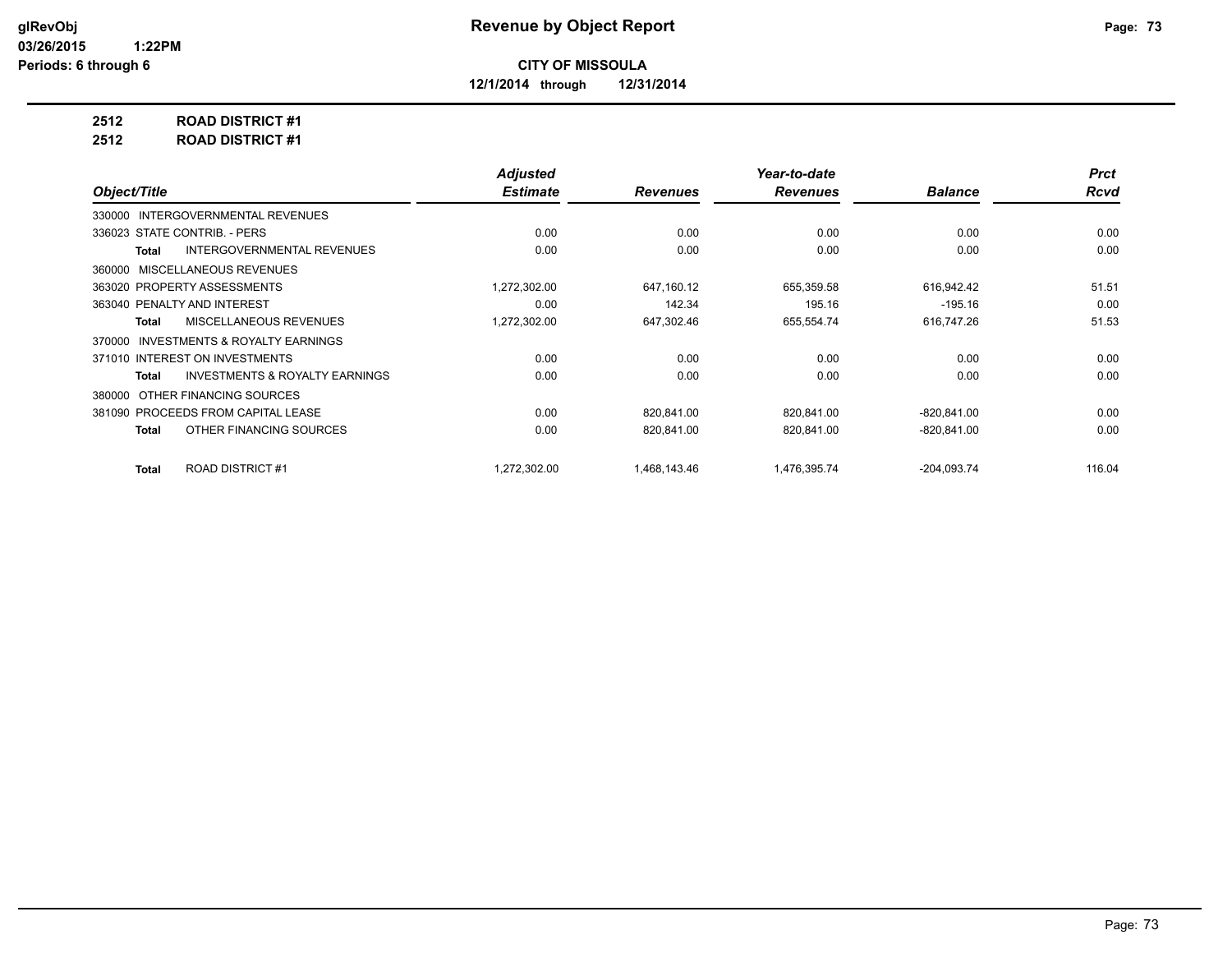**12/1/2014 through 12/31/2014**

### **2512 ROAD DISTRICT #1**

|              |                                           | <b>Adjusted</b> |                 | Year-to-date    |                | <b>Prct</b> |
|--------------|-------------------------------------------|-----------------|-----------------|-----------------|----------------|-------------|
| Object/Title |                                           | <b>Estimate</b> | <b>Revenues</b> | <b>Revenues</b> | <b>Balance</b> | <b>Rcvd</b> |
|              | 330000 INTERGOVERNMENTAL REVENUES         |                 |                 |                 |                |             |
|              | 336023 STATE CONTRIB. - PERS              | 0.00            | 0.00            | 0.00            | 0.00           | 0.00        |
| Total        | <b>INTERGOVERNMENTAL REVENUES</b>         | 0.00            | 0.00            | 0.00            | 0.00           | 0.00        |
|              | 360000 MISCELLANEOUS REVENUES             |                 |                 |                 |                |             |
|              | 363020 PROPERTY ASSESSMENTS               | 1,272,302.00    | 647,160.12      | 655,359.58      | 616,942.42     | 51.51       |
|              | 363040 PENALTY AND INTEREST               | 0.00            | 142.34          | 195.16          | $-195.16$      | 0.00        |
| Total        | MISCELLANEOUS REVENUES                    | 1,272,302.00    | 647,302.46      | 655,554.74      | 616,747.26     | 51.53       |
| 370000       | <b>INVESTMENTS &amp; ROYALTY EARNINGS</b> |                 |                 |                 |                |             |
|              | 371010 INTEREST ON INVESTMENTS            | 0.00            | 0.00            | 0.00            | 0.00           | 0.00        |
| Total        | <b>INVESTMENTS &amp; ROYALTY EARNINGS</b> | 0.00            | 0.00            | 0.00            | 0.00           | 0.00        |
|              | 380000 OTHER FINANCING SOURCES            |                 |                 |                 |                |             |
|              | 381090 PROCEEDS FROM CAPITAL LEASE        | 0.00            | 820,841.00      | 820,841.00      | $-820, 841.00$ | 0.00        |
| Total        | OTHER FINANCING SOURCES                   | 0.00            | 820,841.00      | 820,841.00      | $-820, 841.00$ | 0.00        |
| Total        | <b>ROAD DISTRICT #1</b>                   | 1.272.302.00    | 1.468.143.46    | 1.476.395.74    | $-204.093.74$  | 116.04      |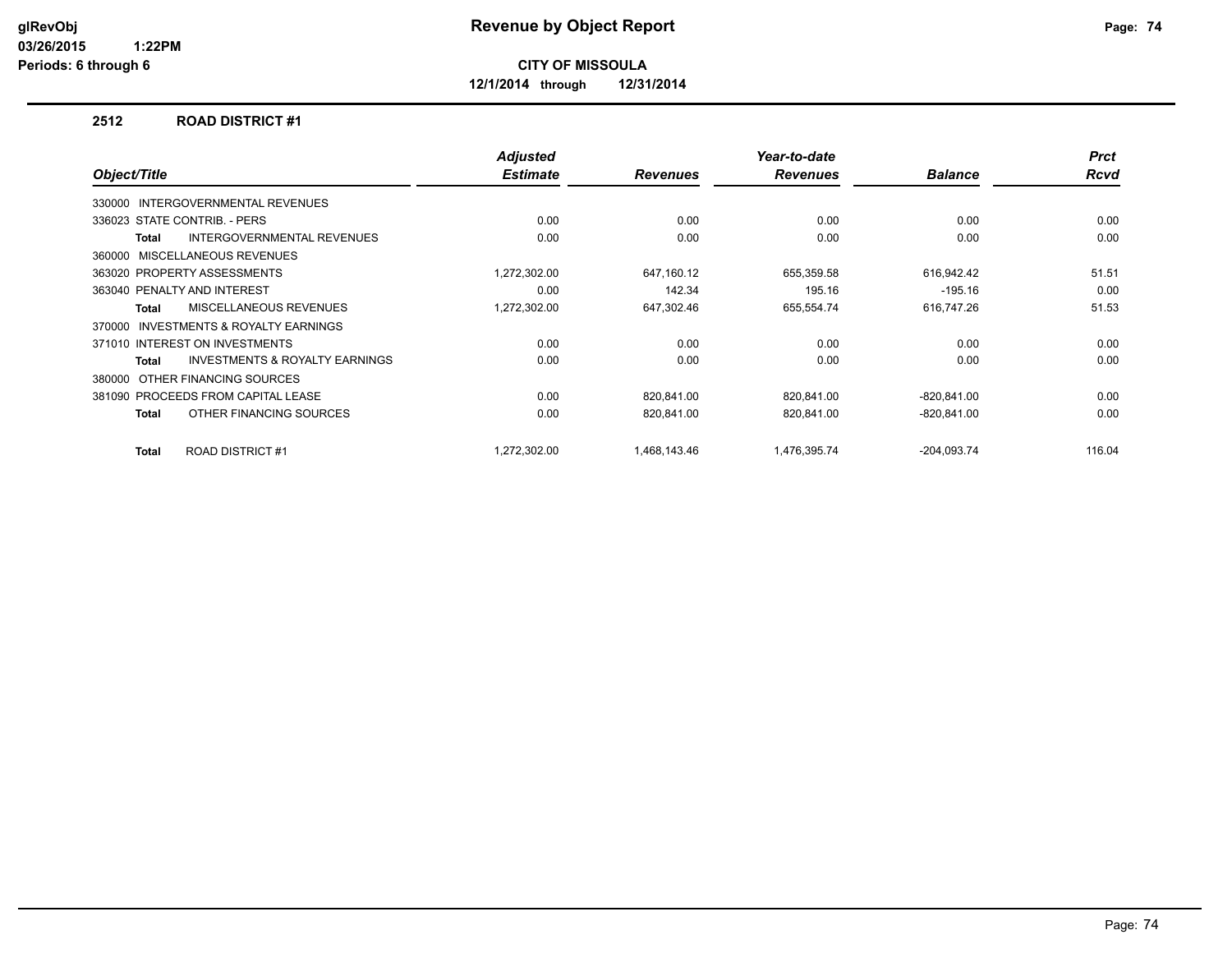**12/1/2014 through 12/31/2014**

**2513 PARK DISTRICT #1**

**2513 PARK DISTRICT #1**

|                                                           | <b>Adjusted</b> |                 | Year-to-date    |                | <b>Prct</b> |
|-----------------------------------------------------------|-----------------|-----------------|-----------------|----------------|-------------|
| Object/Title                                              | <b>Estimate</b> | <b>Revenues</b> | <b>Revenues</b> | <b>Balance</b> | <b>Rcvd</b> |
| 330000 INTERGOVERNMENTAL REVENUES                         |                 |                 |                 |                |             |
| 336023 STATE CONTRIB. - PERS                              | 0.00            | 1.42            | 20.07           | $-20.07$       | 0.00        |
| <b>INTERGOVERNMENTAL REVENUES</b><br><b>Total</b>         | 0.00            | 1.42            | 20.07           | $-20.07$       | 0.00        |
| 360000 MISCELLANEOUS REVENUES                             |                 |                 |                 |                |             |
| 363020 PROPERTY ASSESSMENTS                               | 634,457.00      | 322,803.15      | 330,016.68      | 304,440.32     | 52.02       |
| 363040 PENALTY AND INTEREST                               | 0.00            | 80.26           | 129.04          | $-129.04$      | 0.00        |
| MISCELLANEOUS REVENUES<br>Total                           | 634,457.00      | 322,883.41      | 330, 145.72     | 304,311.28     | 52.04       |
| INVESTMENTS & ROYALTY EARNINGS<br>370000                  |                 |                 |                 |                |             |
| 371010 INTEREST ON INVESTMENTS                            | 0.00            | 0.00            | 0.00            | 0.00           | 0.00        |
| <b>INVESTMENTS &amp; ROYALTY EARNINGS</b><br><b>Total</b> | 0.00            | 0.00            | 0.00            | 0.00           | 0.00        |
| OTHER FINANCING SOURCES<br>380000                         |                 |                 |                 |                |             |
| 381090 PROCEEDS FROM CAPITAL LEASE                        | 0.00            | 216,209.00      | 216,209.00      | $-216,209.00$  | 0.00        |
| OTHER FINANCING SOURCES<br><b>Total</b>                   | 0.00            | 216,209.00      | 216,209.00      | $-216,209.00$  | 0.00        |
|                                                           |                 |                 |                 |                |             |
| <b>PARK DISTRICT #1</b><br><b>Total</b>                   | 634.457.00      | 539.093.83      | 546,374.79      | 88,082.21      | 86.12       |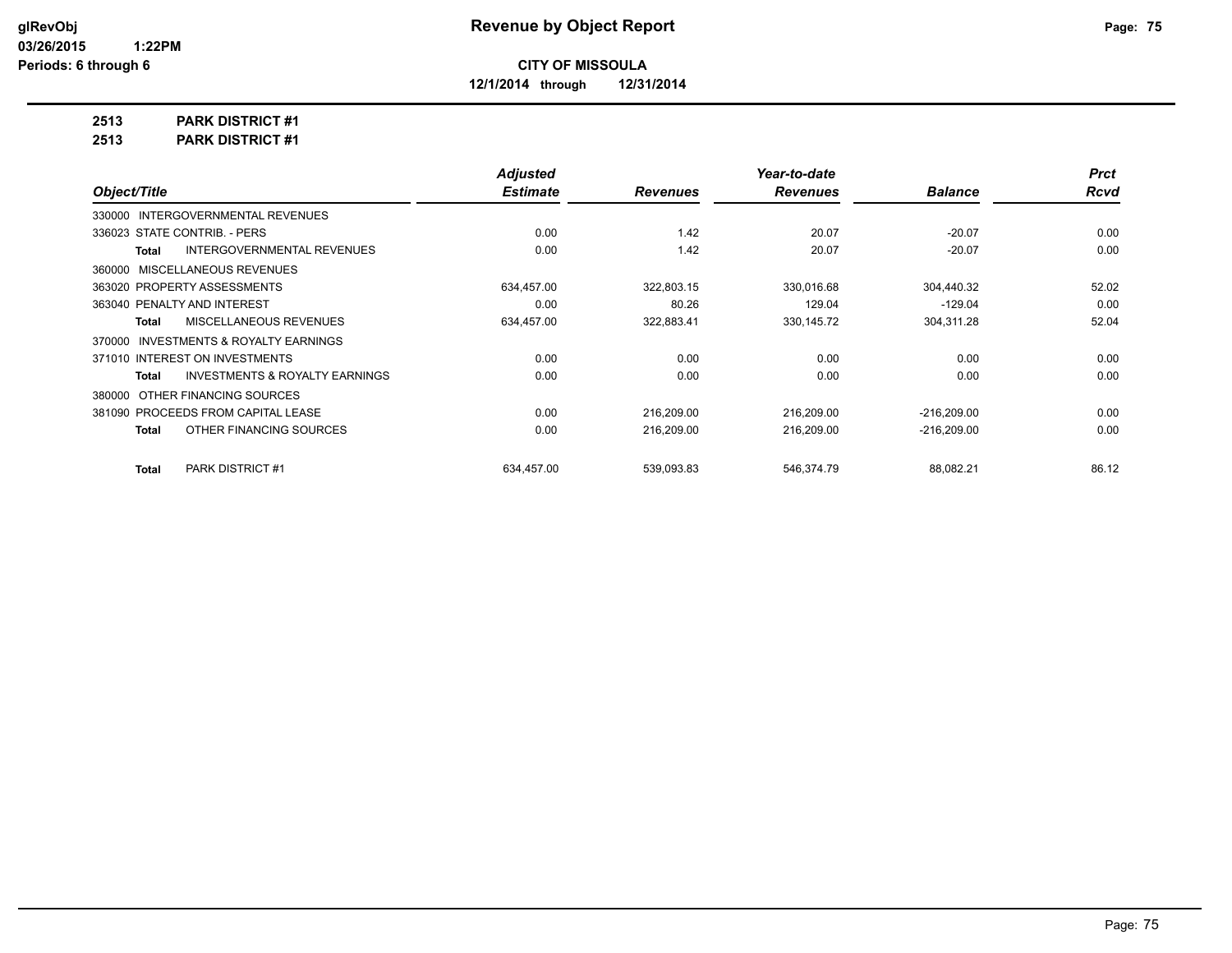**12/1/2014 through 12/31/2014**

### **2513 PARK DISTRICT #1**

|              |                                           | <b>Adjusted</b> |                 | Year-to-date    |                | <b>Prct</b> |
|--------------|-------------------------------------------|-----------------|-----------------|-----------------|----------------|-------------|
| Object/Title |                                           | <b>Estimate</b> | <b>Revenues</b> | <b>Revenues</b> | <b>Balance</b> | <b>Rcvd</b> |
| 330000       | INTERGOVERNMENTAL REVENUES                |                 |                 |                 |                |             |
|              | 336023 STATE CONTRIB. - PERS              | 0.00            | 1.42            | 20.07           | $-20.07$       | 0.00        |
| Total        | <b>INTERGOVERNMENTAL REVENUES</b>         | 0.00            | 1.42            | 20.07           | $-20.07$       | 0.00        |
|              | 360000 MISCELLANEOUS REVENUES             |                 |                 |                 |                |             |
|              | 363020 PROPERTY ASSESSMENTS               | 634,457.00      | 322,803.15      | 330,016.68      | 304,440.32     | 52.02       |
|              | 363040 PENALTY AND INTEREST               | 0.00            | 80.26           | 129.04          | $-129.04$      | 0.00        |
| <b>Total</b> | MISCELLANEOUS REVENUES                    | 634,457.00      | 322,883.41      | 330, 145.72     | 304,311.28     | 52.04       |
|              | 370000 INVESTMENTS & ROYALTY EARNINGS     |                 |                 |                 |                |             |
|              | 371010 INTEREST ON INVESTMENTS            | 0.00            | 0.00            | 0.00            | 0.00           | 0.00        |
| Total        | <b>INVESTMENTS &amp; ROYALTY EARNINGS</b> | 0.00            | 0.00            | 0.00            | 0.00           | 0.00        |
|              | 380000 OTHER FINANCING SOURCES            |                 |                 |                 |                |             |
|              | 381090 PROCEEDS FROM CAPITAL LEASE        | 0.00            | 216,209.00      | 216.209.00      | $-216.209.00$  | 0.00        |
| Total        | OTHER FINANCING SOURCES                   | 0.00            | 216,209.00      | 216,209.00      | $-216,209.00$  | 0.00        |
| <b>Total</b> | PARK DISTRICT #1                          | 634.457.00      | 539.093.83      | 546.374.79      | 88.082.21      | 86.12       |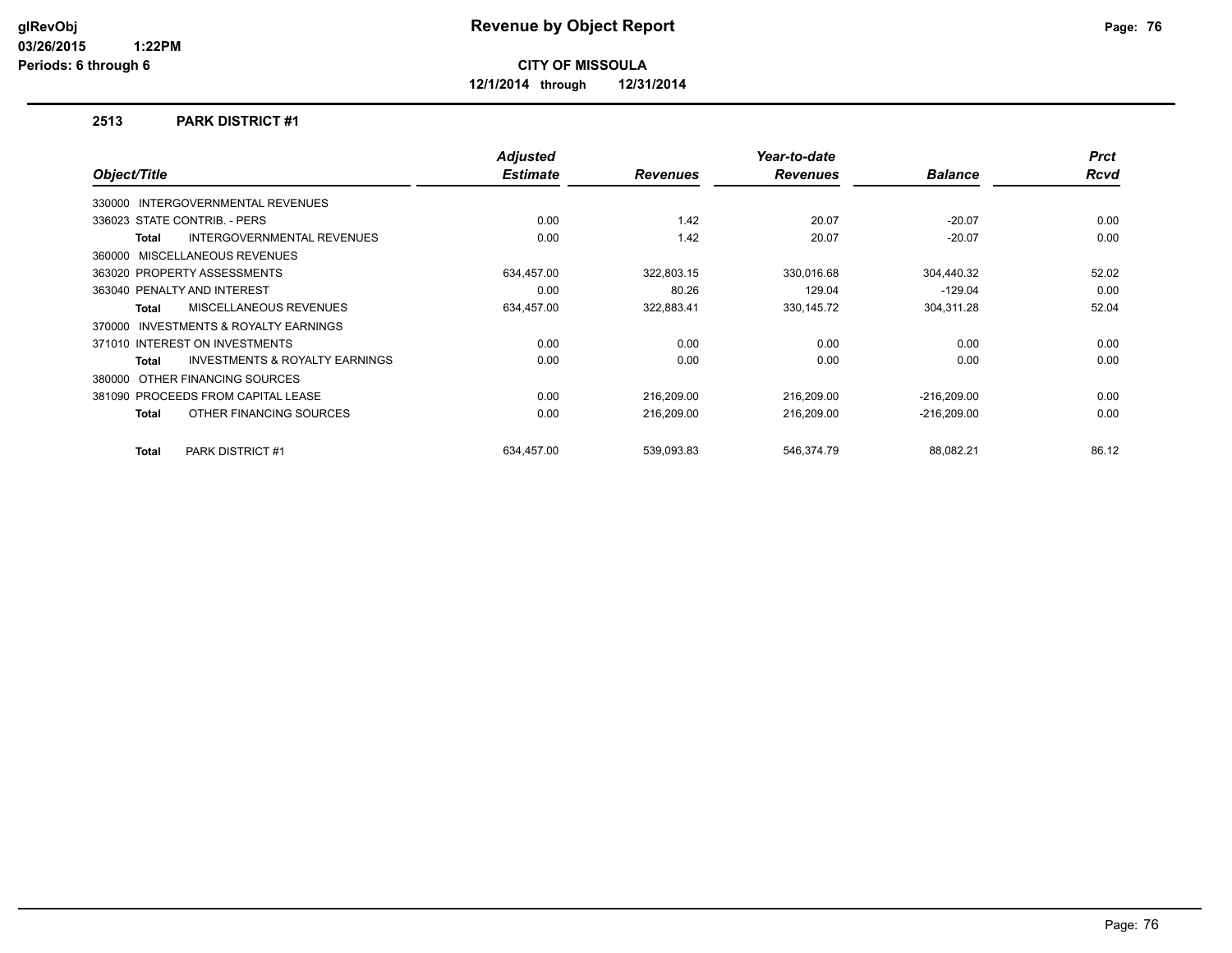**12/1/2014 through 12/31/2014**

## **2820 STATE GAS TAX FUND**

**2820 STATE GAS TAX FUND**

|                                                   | <b>Adjusted</b> |                 | Year-to-date    |                | <b>Prct</b> |
|---------------------------------------------------|-----------------|-----------------|-----------------|----------------|-------------|
| Object/Title                                      | <b>Estimate</b> | <b>Revenues</b> | <b>Revenues</b> | <b>Balance</b> | <b>Rcvd</b> |
| 330000 INTERGOVERNMENTAL REVENUES                 |                 |                 |                 |                |             |
| 331052 MDT CMAQ STRIPING GRANT                    | 0.00            | 0.00            | 0.00            | 0.00           | 0.00        |
| 334040 GAS TAX APPORTIONMENT                      | 982.213.00      | 89.963.30       | 539.779.85      | 442.433.15     | 54.96       |
| <b>INTERGOVERNMENTAL REVENUES</b><br><b>Total</b> | 982,213.00      | 89.963.30       | 539.779.85      | 442,433.15     | 54.96       |
| 380000 OTHER FINANCING SOURCES                    |                 |                 |                 |                |             |
| 383000 OPERATING TRANSFERS                        | 0.00            | 0.00            | 0.00            | 0.00           | 0.00        |
| OTHER FINANCING SOURCES<br><b>Total</b>           | 0.00            | 0.00            | 0.00            | 0.00           | 0.00        |
| STATE GAS TAX FUND<br><b>Total</b>                | 982.213.00      | 89.963.30       | 539.779.85      | 442.433.15     | 54.96       |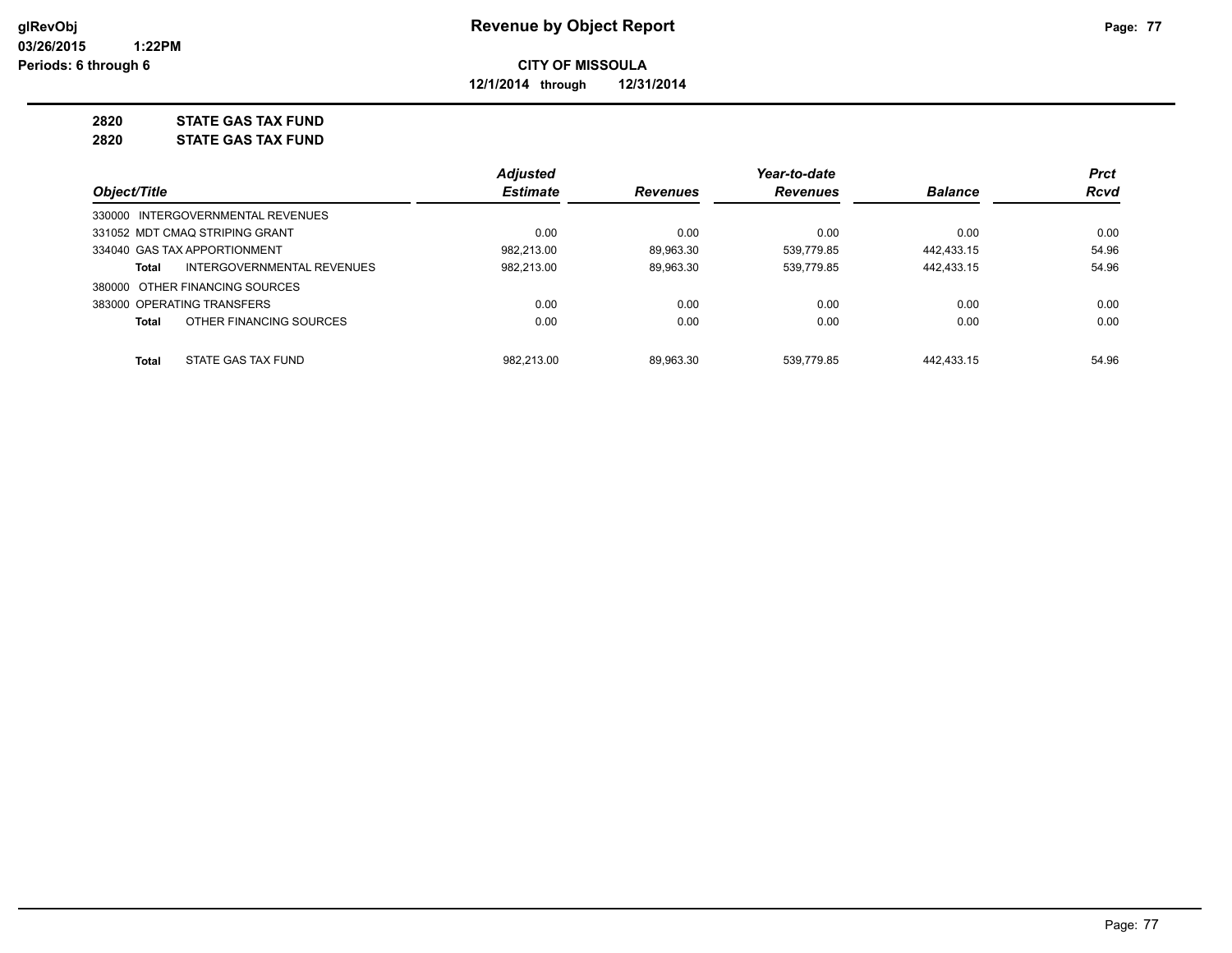**12/1/2014 through 12/31/2014**

### **2820 STATE GAS TAX FUND**

|              |                                   | <b>Adjusted</b> |                 | Year-to-date    |                | <b>Prct</b> |
|--------------|-----------------------------------|-----------------|-----------------|-----------------|----------------|-------------|
| Object/Title |                                   | <b>Estimate</b> | <b>Revenues</b> | <b>Revenues</b> | <b>Balance</b> | <b>Rcvd</b> |
|              | 330000 INTERGOVERNMENTAL REVENUES |                 |                 |                 |                |             |
|              | 331052 MDT CMAQ STRIPING GRANT    | 0.00            | 0.00            | 0.00            | 0.00           | 0.00        |
|              | 334040 GAS TAX APPORTIONMENT      | 982.213.00      | 89.963.30       | 539.779.85      | 442.433.15     | 54.96       |
| Total        | INTERGOVERNMENTAL REVENUES        | 982.213.00      | 89,963.30       | 539.779.85      | 442.433.15     | 54.96       |
|              | 380000 OTHER FINANCING SOURCES    |                 |                 |                 |                |             |
|              | 383000 OPERATING TRANSFERS        | 0.00            | 0.00            | 0.00            | 0.00           | 0.00        |
| <b>Total</b> | OTHER FINANCING SOURCES           | 0.00            | 0.00            | 0.00            | 0.00           | 0.00        |
| <b>Total</b> | STATE GAS TAX FUND                | 982.213.00      | 89.963.30       | 539.779.85      | 442.433.15     | 54.96       |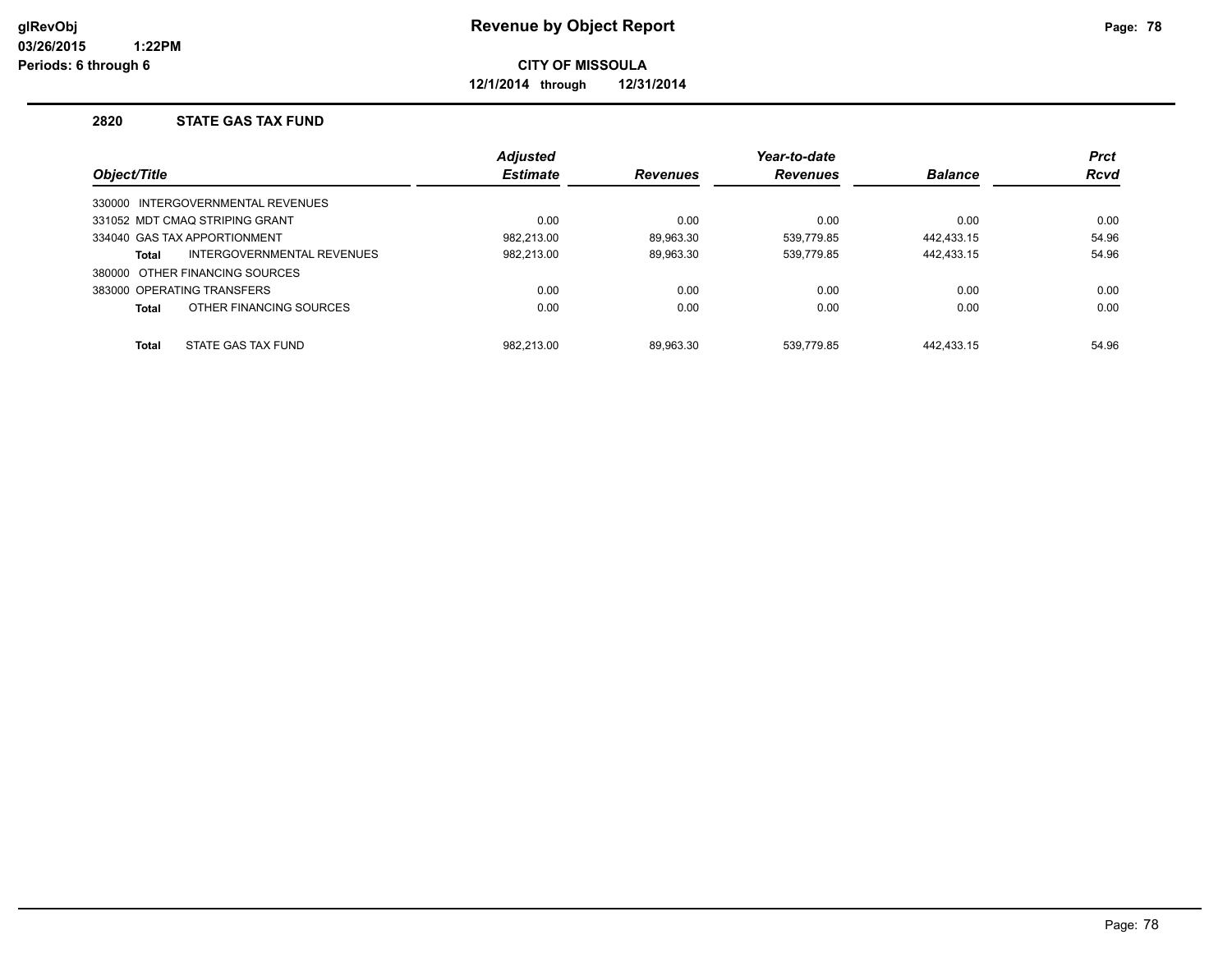**12/1/2014 through 12/31/2014**

### **2917 CRIME VICTIM SURCHARGE**

**2917 CRIME VICTIM SURCHARGE**

|                                                 | <b>Adjusted</b> |                 | Year-to-date    |                | <b>Prct</b> |
|-------------------------------------------------|-----------------|-----------------|-----------------|----------------|-------------|
| Object/Title                                    | <b>Estimate</b> | <b>Revenues</b> | <b>Revenues</b> | <b>Balance</b> | <b>Rcvd</b> |
| 350000 FINES & FORFEITURES                      |                 |                 |                 |                |             |
| 351032 SURCHARGE ON FINES                       | 0.00            | $-14.170.16$    | 15.816.69       | $-15.816.69$   | 0.00        |
| <b>FINES &amp; FORFEITURES</b><br>Total         | 0.00            | $-14.170.16$    | 15.816.69       | $-15.816.69$   | 0.00        |
| 370000 INVESTMENTS & ROYALTY EARNINGS           |                 |                 |                 |                |             |
| 371010 INTEREST ON INVESTMENTS                  | 0.00            | 0.00            | 0.00            | 0.00           | 0.00        |
| 371020 GAIN/LOSS IN MARKET VALUE OF INVESTMENTS | 0.00            | 0.00            | 0.00            | 0.00           | 0.00        |
| INVESTMENTS & ROYALTY EARNINGS<br>Total         | 0.00            | 0.00            | 0.00            | 0.00           | 0.00        |
| Total<br><b>CRIME VICTIM SURCHARGE</b>          | 0.00            | $-14.170.16$    | 15.816.69       | $-15.816.69$   | 0.00        |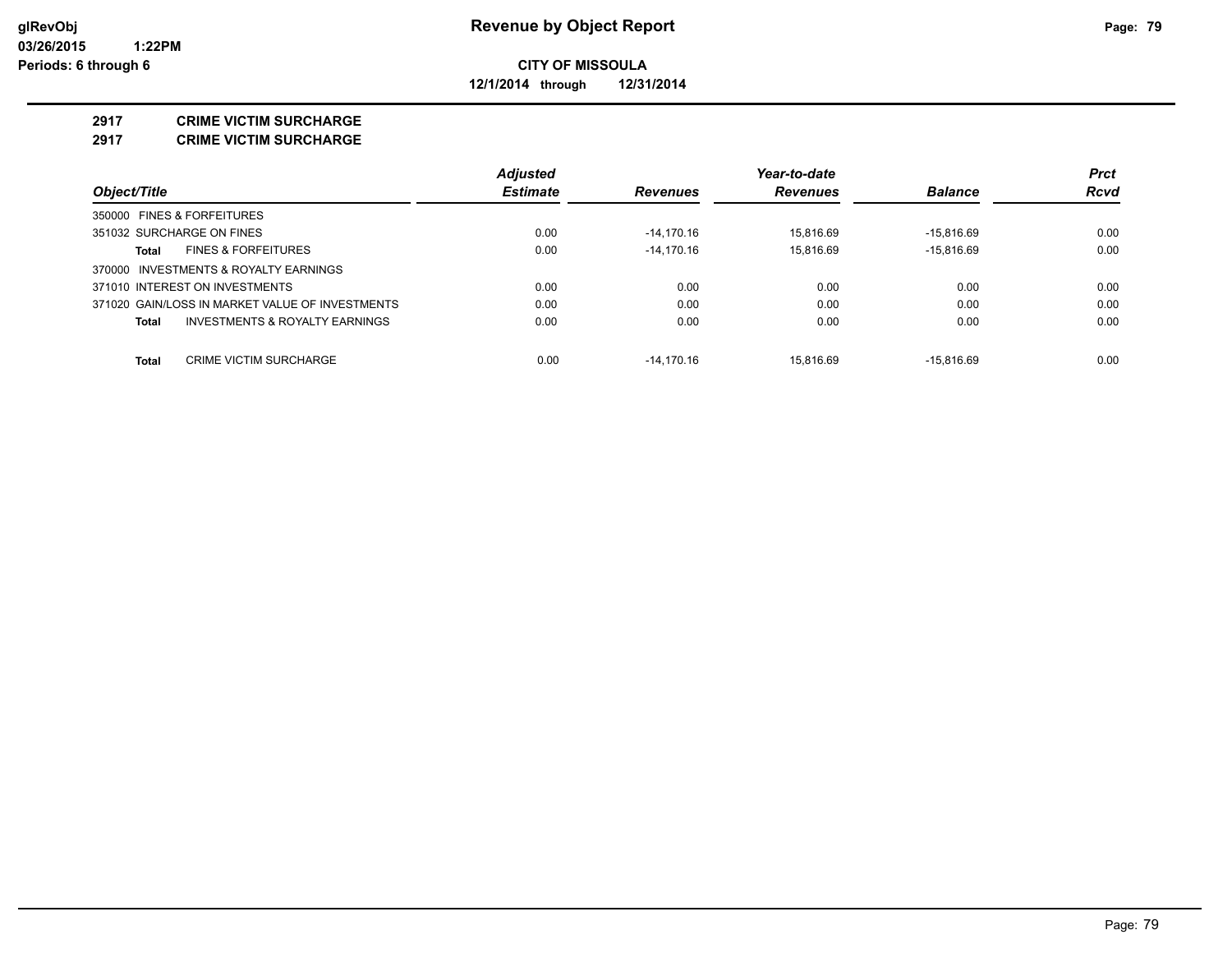**12/1/2014 through 12/31/2014**

### **2917 CRIME VICTIM SURCHARGE**

|                                                | <b>Adjusted</b> |                 | Year-to-date    |                | <b>Prct</b> |
|------------------------------------------------|-----------------|-----------------|-----------------|----------------|-------------|
| Object/Title                                   | <b>Estimate</b> | <b>Revenues</b> | <b>Revenues</b> | <b>Balance</b> | <b>Rcvd</b> |
| 350000 FINES & FORFEITURES                     |                 |                 |                 |                |             |
| 351032 SURCHARGE ON FINES                      | 0.00            | $-14.170.16$    | 15.816.69       | $-15.816.69$   | 0.00        |
| <b>FINES &amp; FORFEITURES</b><br><b>Total</b> | 0.00            | $-14.170.16$    | 15.816.69       | $-15,816.69$   | 0.00        |
| 370000 INVESTMENTS & ROYALTY EARNINGS          |                 |                 |                 |                |             |
| 371010 INTEREST ON INVESTMENTS                 | 0.00            | 0.00            | 0.00            | 0.00           | 0.00        |
| 371020 GAIN/LOSS IN MARKET VALUE OF INVESTMENT | 0.00            | 0.00            | 0.00            | 0.00           | 0.00        |
| INVESTMENTS & ROYALTY EARNINGS<br><b>Total</b> | 0.00            | 0.00            | 0.00            | 0.00           | 0.00        |
|                                                |                 |                 |                 |                |             |
| <b>CRIME VICTIM SURCHARGE</b><br><b>Total</b>  | 0.00            | $-14.170.16$    | 15.816.69       | $-15.816.69$   | 0.00        |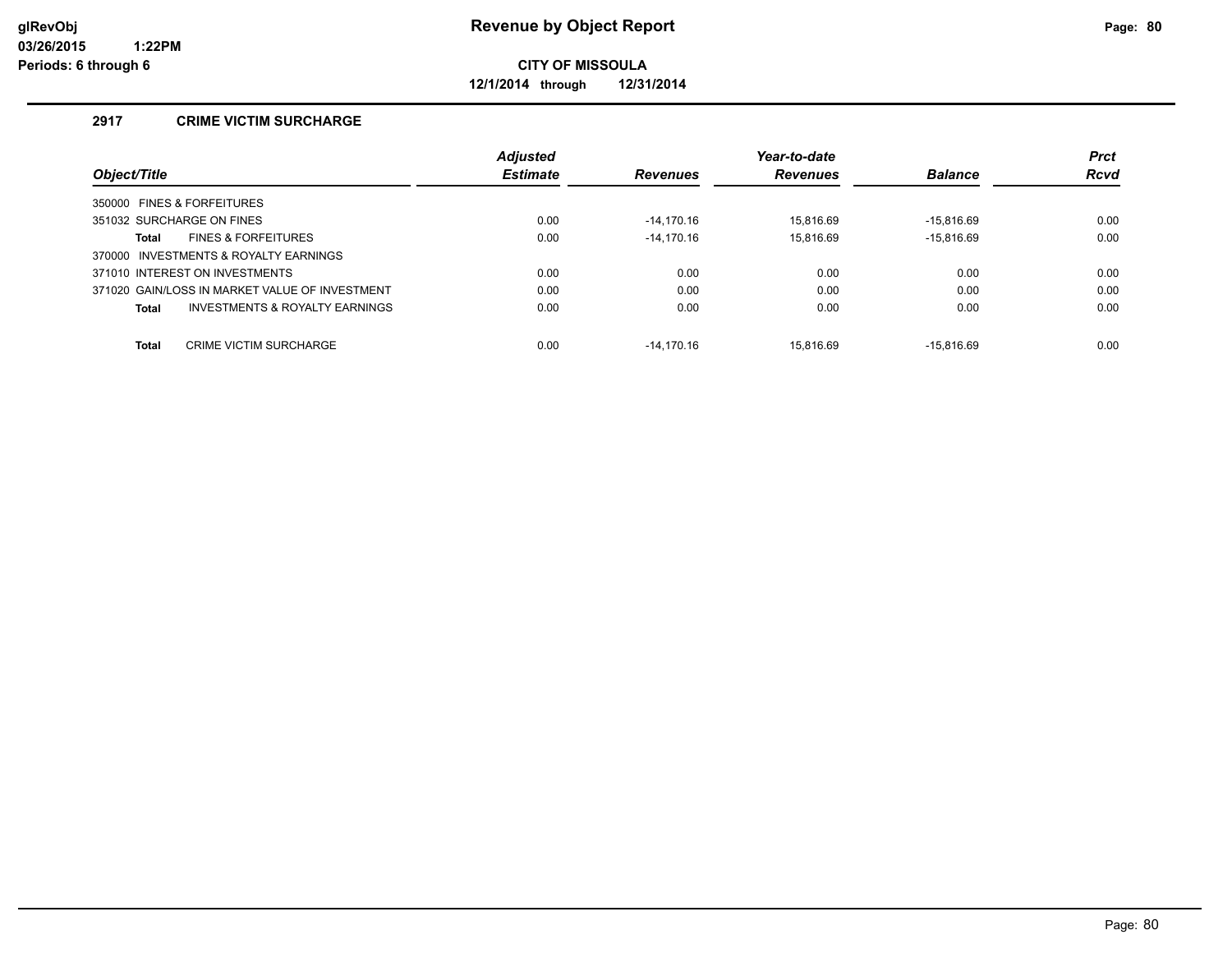**12/1/2014 through 12/31/2014**

# **2918 LAW ENFORCEMENT BLOCK GRANT FUND**

**2918 LAW ENFORCEMENT BLOCK GRANT FUND**

|                         |                                                 | <b>Adjusted</b> |                 | Year-to-date    |                | <b>Prct</b> |
|-------------------------|-------------------------------------------------|-----------------|-----------------|-----------------|----------------|-------------|
| Object/Title            |                                                 | <b>Estimate</b> | <b>Revenues</b> | <b>Revenues</b> | <b>Balance</b> | <b>Rcvd</b> |
|                         | 330000 INTERGOVERNMENTAL REVENUES               |                 |                 |                 |                |             |
| 331000 FEDERAL GRANTS   |                                                 | 83,166.00       | 0.00            | 0.00            | 83,166.00      | 0.00        |
|                         | 331001 BYRNE DISCRETIONARY                      | 0.00            | 0.00            | 0.00            | 0.00           | 0.00        |
|                         | 331022 SMART POLICING GRANT                     | 0.00            | 0.00            | 0.00            | 0.00           | 0.00        |
|                         | 331023 COPS HIRING GRANT 2011                   | 55,000.00       | 0.00            | 17,588.74       | 37,411.26      | 31.98       |
|                         | 331024 DEPT OF JUSTICE GRANTS                   | 43,000.00       | 0.00            | 0.00            | 43.000.00      | 0.00        |
| 331026 ICAC GRANT       |                                                 | 0.00            | 0.00            | 6,553.77        | $-6.553.77$    | 0.00        |
|                         | 331027 JAG GRANTS REVENUE                       | 0.00            | 0.00            | 3,646.90        | $-3,646.90$    | 0.00        |
| 331028 JAG VII          |                                                 | 0.00            | 0.00            | 0.00            | 0.00           | 0.00        |
|                         | 336021 STATE CONTRIB - POLICE RETIREMENT        | 0.00            | 1,406.37        | 8,227.21        | $-8,227.21$    | 0.00        |
| Total                   | <b>INTERGOVERNMENTAL REVENUES</b>               | 181,166.00      | 1,406.37        | 36,016.62       | 145,149.38     | 19.88       |
|                         | 340000 CHARGES FOR SERVICES                     |                 |                 |                 |                |             |
|                         | 342010 POLICE/BID AGREEMENT                     | 0.00            | 0.00            | 0.00            | 0.00           | 0.00        |
| <b>Total</b>            | <b>CHARGES FOR SERVICES</b>                     | 0.00            | 0.00            | 0.00            | 0.00           | 0.00        |
| 360000                  | MISCELLANEOUS REVENUES                          |                 |                 |                 |                |             |
| 360010 MISCELLANEOUS    |                                                 | 0.00            | 0.00            | 0.00            | 0.00           | 0.00        |
| <b>Total</b>            | <b>MISCELLANEOUS REVENUES</b>                   | 0.00            | 0.00            | 0.00            | 0.00           | 0.00        |
| 370000                  | <b>INVESTMENTS &amp; ROYALTY EARNINGS</b>       |                 |                 |                 |                |             |
|                         | 371010 INTEREST ON INVESTMENTS                  | 0.00            | 0.00            | 0.00            | 0.00           | 0.00        |
|                         | 371020 GAIN/LOSS IN MARKET VALUE OF INVESTMENTS | 0.00            | 0.00            | 0.00            | 0.00           | 0.00        |
| <b>Total</b>            | <b>INVESTMENTS &amp; ROYALTY EARNINGS</b>       | 0.00            | 0.00            | 0.00            | 0.00           | 0.00        |
| 380000                  | OTHER FINANCING SOURCES                         |                 |                 |                 |                |             |
|                         | 383023 TRANS FR DRUG FORFEITURE                 | 0.00            | 0.00            | 0.00            | 0.00           | 0.00        |
| 383036 TRANSFER - GRANT |                                                 | 0.00            | 0.00            | 0.00            | 0.00           | 0.00        |
| <b>Total</b>            | OTHER FINANCING SOURCES                         | 0.00            | 0.00            | 0.00            | 0.00           | 0.00        |
| <b>Total</b>            | LAW ENFORCEMENT BLOCK GRANT FUND                | 181,166.00      | 1,406.37        | 36.016.62       | 145,149.38     | 19.88       |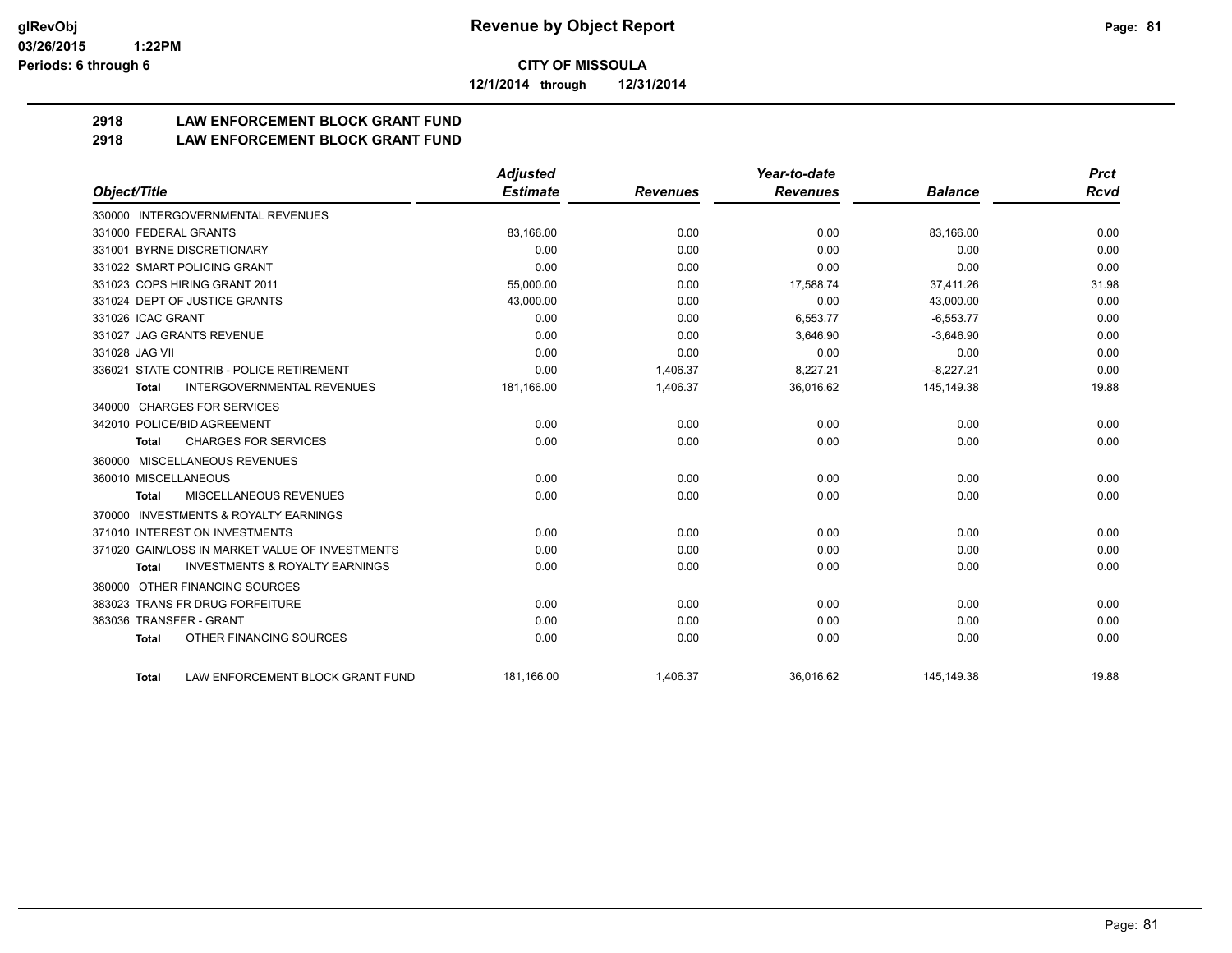**12/1/2014 through 12/31/2014**

## **2918 LAW ENFORCEMENT BLOCK GRANT FUND**

|                                                           | Adjusted        |                 | Year-to-date    |                | <b>Prct</b> |
|-----------------------------------------------------------|-----------------|-----------------|-----------------|----------------|-------------|
| Object/Title                                              | <b>Estimate</b> | <b>Revenues</b> | <b>Revenues</b> | <b>Balance</b> | <b>Rcvd</b> |
| 330000 INTERGOVERNMENTAL REVENUES                         |                 |                 |                 |                |             |
| 331000 FEDERAL GRANTS                                     | 83,166.00       | 0.00            | 0.00            | 83,166.00      | 0.00        |
| 331001 BYRNE DISCRETIONARY                                | 0.00            | 0.00            | 0.00            | 0.00           | 0.00        |
| 331022 SMART POLICING GRANT                               | 0.00            | 0.00            | 0.00            | 0.00           | 0.00        |
| 331023 COPS HIRING GRANT 2011                             | 55,000.00       | 0.00            | 17,588.74       | 37,411.26      | 31.98       |
| 331024 DEPT OF JUSTICE GRANTS                             | 43,000.00       | 0.00            | 0.00            | 43,000.00      | 0.00        |
| 331026 ICAC GRANT                                         | 0.00            | 0.00            | 6,553.77        | $-6,553.77$    | 0.00        |
| 331027 JAG GRANTS REVENUE                                 | 0.00            | 0.00            | 3.646.90        | $-3,646.90$    | 0.00        |
| 331028 JAG VII                                            | 0.00            | 0.00            | 0.00            | 0.00           | 0.00        |
| 336021 STATE CONTRIB - POLICE RETIREMENT                  | 0.00            | 1.406.37        | 8,227.21        | $-8.227.21$    | 0.00        |
| <b>INTERGOVERNMENTAL REVENUES</b><br>Total                | 181,166.00      | 1,406.37        | 36,016.62       | 145,149.38     | 19.88       |
| 340000 CHARGES FOR SERVICES                               |                 |                 |                 |                |             |
| 342010 POLICE/BID AGREEMENT                               | 0.00            | 0.00            | 0.00            | 0.00           | 0.00        |
| <b>CHARGES FOR SERVICES</b><br><b>Total</b>               | 0.00            | 0.00            | 0.00            | 0.00           | 0.00        |
| 360000 MISCELLANEOUS REVENUES                             |                 |                 |                 |                |             |
| 360010 MISCELLANEOUS                                      | 0.00            | 0.00            | 0.00            | 0.00           | 0.00        |
| MISCELLANEOUS REVENUES<br><b>Total</b>                    | 0.00            | 0.00            | 0.00            | 0.00           | 0.00        |
| 370000 INVESTMENTS & ROYALTY EARNINGS                     |                 |                 |                 |                |             |
| 371010 INTEREST ON INVESTMENTS                            | 0.00            | 0.00            | 0.00            | 0.00           | 0.00        |
| 371020 GAIN/LOSS IN MARKET VALUE OF INVESTMENT            | 0.00            | 0.00            | 0.00            | 0.00           | 0.00        |
| <b>INVESTMENTS &amp; ROYALTY EARNINGS</b><br><b>Total</b> | 0.00            | 0.00            | 0.00            | 0.00           | 0.00        |
| 380000 OTHER FINANCING SOURCES                            |                 |                 |                 |                |             |
| 383023 TRANS FR DRUG FORFEITURE                           | 0.00            | 0.00            | 0.00            | 0.00           | 0.00        |
| 383036 TRANSFER - GRANT                                   | 0.00            | 0.00            | 0.00            | 0.00           | 0.00        |
| OTHER FINANCING SOURCES<br><b>Total</b>                   | 0.00            | 0.00            | 0.00            | 0.00           | 0.00        |
| LAW ENFORCEMENT BLOCK GRANT FUND<br><b>Total</b>          | 181.166.00      | 1.406.37        | 36.016.62       | 145.149.38     | 19.88       |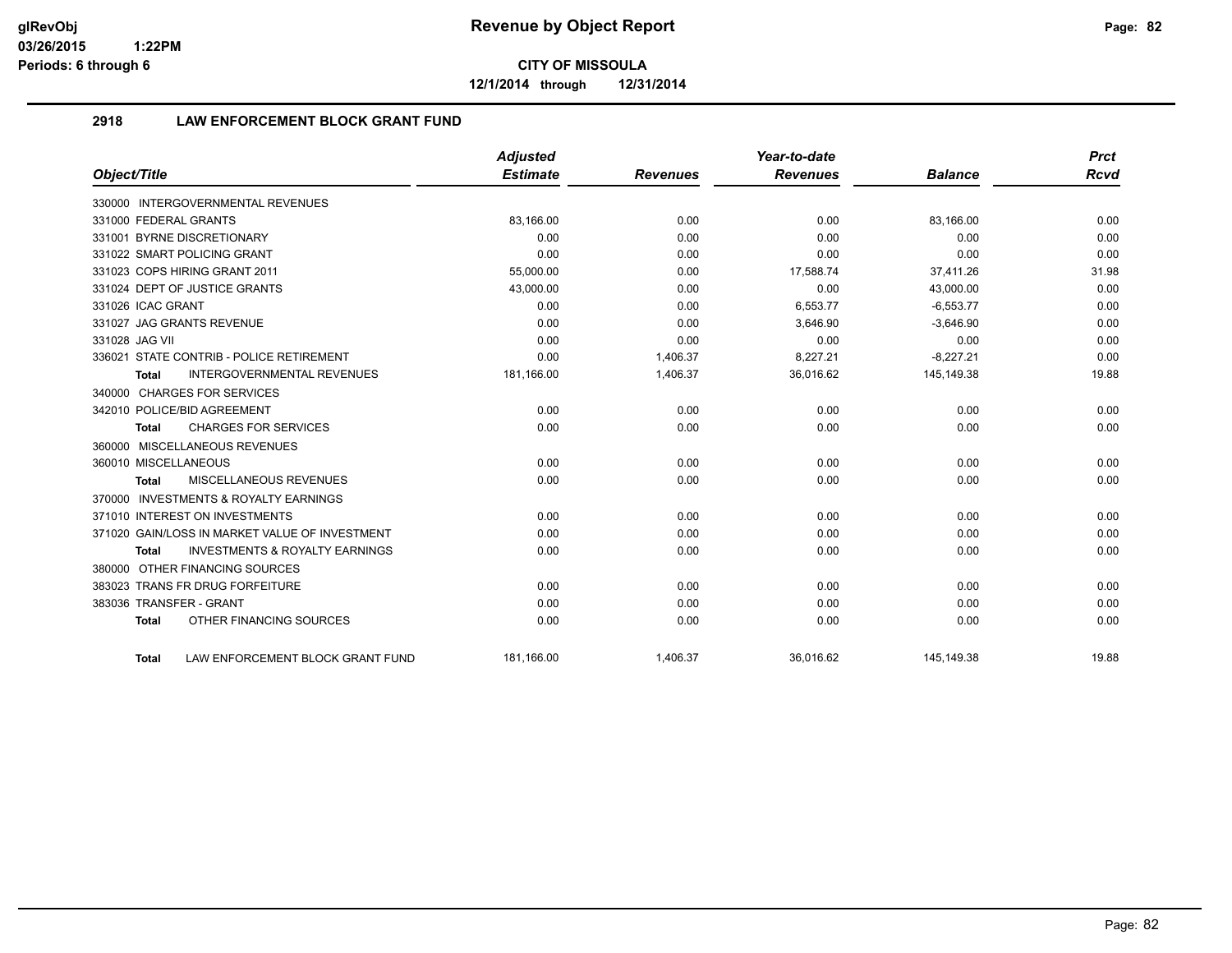**12/1/2014 through 12/31/2014**

## **2919 HIDTA FUND**

**2919 HIDTA FUND**

|                                       | <b>Adjusted</b> |                 | Year-to-date    |                | <b>Prct</b> |
|---------------------------------------|-----------------|-----------------|-----------------|----------------|-------------|
| Object/Title                          | <b>Estimate</b> | <b>Revenues</b> | <b>Revenues</b> | <b>Balance</b> | <b>Rcvd</b> |
| 340000 CHARGES FOR SERVICES           |                 |                 |                 |                |             |
| 342013 SECURITY INVEST FEES           | 50,000.00       | 7.687.59        | 48.379.63       | 1.620.37       | 96.76       |
| 342014 POLICE DEPARTMENT SERVICE FEES | 142.300.00      | 0.00            | 44.588.34       | 97.711.66      | 31.33       |
| <b>CHARGES FOR SERVICES</b><br>Total  | 192.300.00      | 7.687.59        | 92.967.97       | 99.332.03      | 48.35       |
| 360000 MISCELLANEOUS REVENUES         |                 |                 |                 |                |             |
| 360010 MISCELLANEOUS                  | 0.00            | 0.00            | 0.00            | 0.00           | 0.00        |
| MISCELLANEOUS REVENUES<br>Total       | 0.00            | 0.00            | 0.00            | 0.00           | 0.00        |
|                                       |                 |                 |                 |                |             |
| <b>HIDTA FUND</b><br>Total            | 192.300.00      | 7.687.59        | 92.967.97       | 99.332.03      | 48.35       |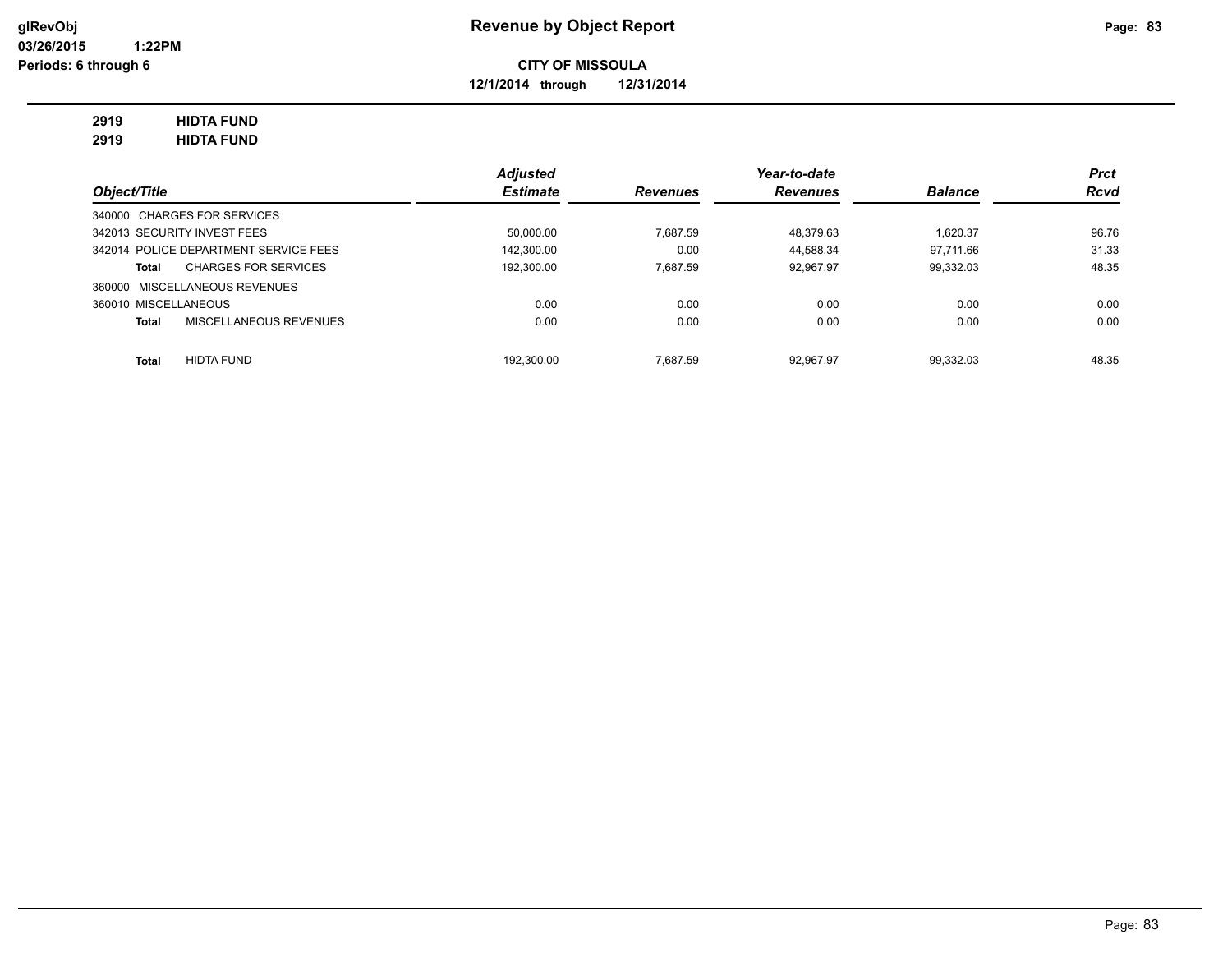**12/1/2014 through 12/31/2014**

### **2919 HIDTA FUND**

|                                       | <b>Adjusted</b> |                 | Year-to-date    |                | <b>Prct</b> |
|---------------------------------------|-----------------|-----------------|-----------------|----------------|-------------|
| Object/Title                          | <b>Estimate</b> | <b>Revenues</b> | <b>Revenues</b> | <b>Balance</b> | <b>Rcvd</b> |
| 340000 CHARGES FOR SERVICES           |                 |                 |                 |                |             |
| 342013 SECURITY INVEST FEES           | 50.000.00       | 7.687.59        | 48.379.63       | 1.620.37       | 96.76       |
| 342014 POLICE DEPARTMENT SERVICE FEES | 142.300.00      | 0.00            | 44.588.34       | 97.711.66      | 31.33       |
| <b>CHARGES FOR SERVICES</b><br>Total  | 192,300.00      | 7.687.59        | 92.967.97       | 99,332.03      | 48.35       |
| 360000 MISCELLANEOUS REVENUES         |                 |                 |                 |                |             |
| 360010 MISCELLANEOUS                  | 0.00            | 0.00            | 0.00            | 0.00           | 0.00        |
| MISCELLANEOUS REVENUES<br>Total       | 0.00            | 0.00            | 0.00            | 0.00           | 0.00        |
|                                       |                 |                 |                 |                |             |
| Total<br><b>HIDTA FUND</b>            | 192.300.00      | 7.687.59        | 92.967.97       | 99.332.03      | 48.35       |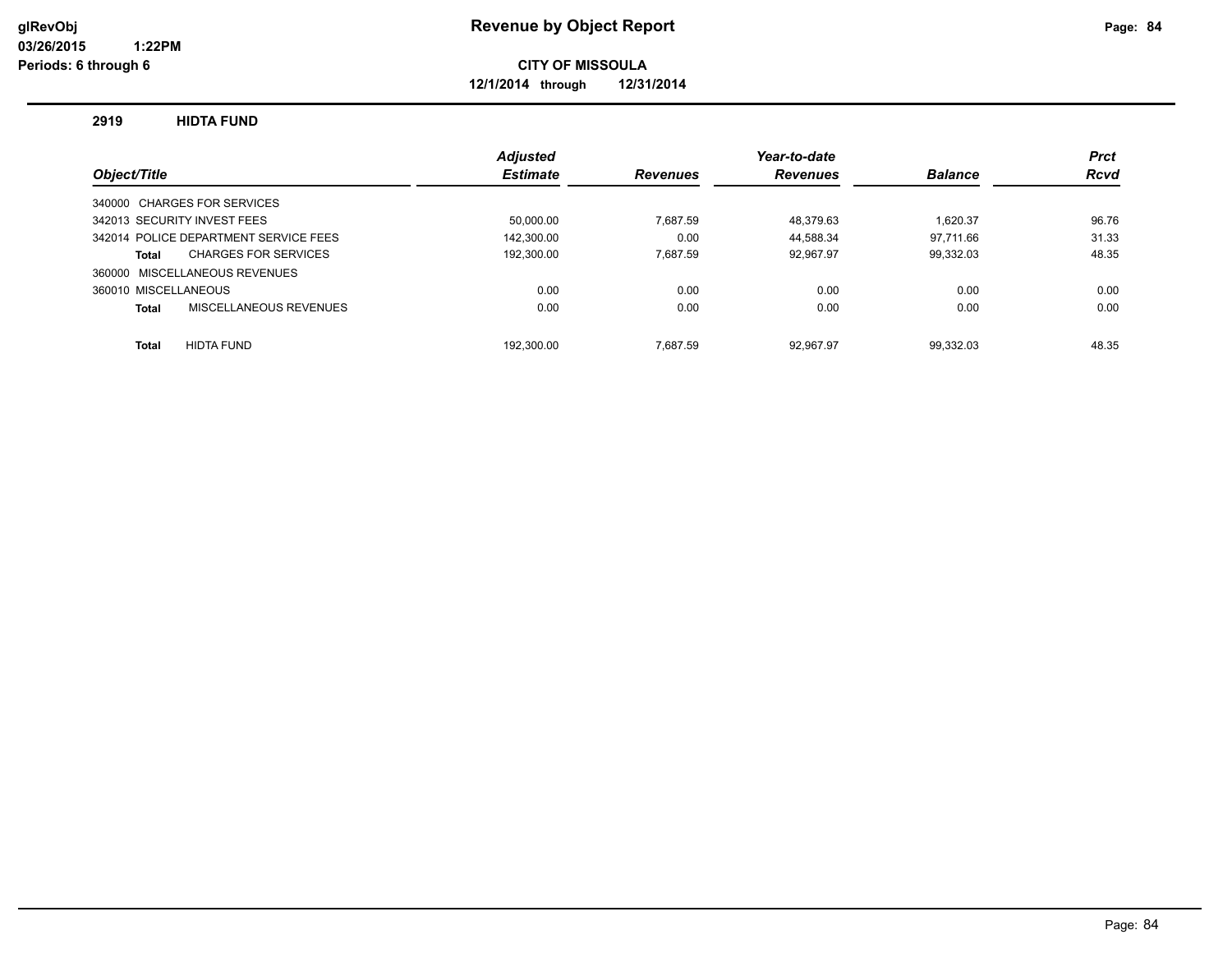**12/1/2014 through 12/31/2014**

## **2939 CDBG PROGRAM INCOME ACCOUNT**

**2939 CDBG PROGRAM INCOME ACCOUNT**

|                                                           | <b>Adjusted</b> |                 | Year-to-date    |                | <b>Prct</b> |
|-----------------------------------------------------------|-----------------|-----------------|-----------------|----------------|-------------|
| Object/Title                                              | <b>Estimate</b> | <b>Revenues</b> | <b>Revenues</b> | <b>Balance</b> | Rcvd        |
| 330000 INTERGOVERNMENTAL REVENUES                         |                 |                 |                 |                |             |
| 331000 FEDERAL GRANTS                                     | 14,383.00       | 0.00            | 13,083.00       | 1,300.00       | 90.96       |
| INTERGOVERNMENTAL REVENUES<br><b>Total</b>                | 14,383.00       | 0.00            | 13,083.00       | 1,300.00       | 90.96       |
| 360000 MISCELLANEOUS REVENUES                             |                 |                 |                 |                |             |
| 360010 MISCELLANEOUS                                      | 0.00            | 0.00            | 0.00            | 0.00           | 0.00        |
| MISCELLANEOUS REVENUES<br><b>Total</b>                    | 0.00            | 0.00            | 0.00            | 0.00           | 0.00        |
| 370000 INVESTMENTS & ROYALTY EARNINGS                     |                 |                 |                 |                |             |
| 371010 INTEREST ON INVESTMENTS                            | 0.00            | 0.00            | 0.00            | 0.00           | 0.00        |
| 371020 GAIN/LOSS IN MARKET VALUE OF INVESTMENTS           | 0.00            | 0.00            | 0.00            | 0.00           | 0.00        |
| <b>INVESTMENTS &amp; ROYALTY EARNINGS</b><br><b>Total</b> | 0.00            | 0.00            | 0.00            | 0.00           | 0.00        |
| 380000 OTHER FINANCING SOURCES                            |                 |                 |                 |                |             |
| 383000 OPERATING TRANSFERS                                | 0.00            | 0.00            | 0.00            | 0.00           | 0.00        |
| 383009 TRANS FR TITLE I                                   | 0.00            | 0.00            | 0.00            | 0.00           | 0.00        |
| OTHER FINANCING SOURCES<br>Total                          | 0.00            | 0.00            | 0.00            | 0.00           | 0.00        |
| CDBG PROGRAM INCOME ACCOUNT<br><b>Total</b>               | 14,383.00       | 0.00            | 13,083.00       | 1,300.00       | 90.96       |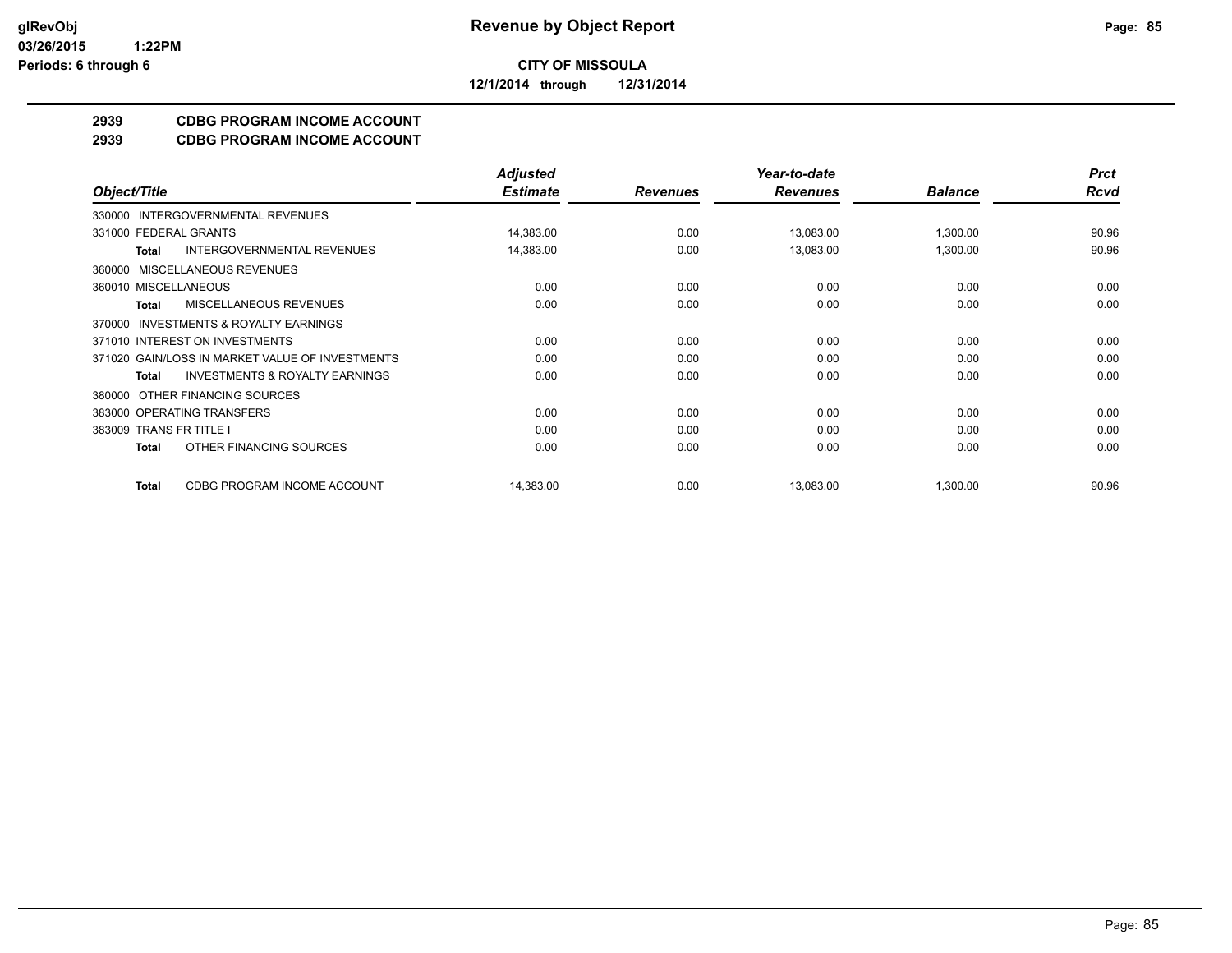**12/1/2014 through 12/31/2014**

## **2939 CDBG PROGRAM INCOME ACCOUNT**

|                                                           | <b>Adjusted</b> |                 | Year-to-date    |                | <b>Prct</b> |
|-----------------------------------------------------------|-----------------|-----------------|-----------------|----------------|-------------|
| Object/Title                                              | <b>Estimate</b> | <b>Revenues</b> | <b>Revenues</b> | <b>Balance</b> | Rcvd        |
| 330000 INTERGOVERNMENTAL REVENUES                         |                 |                 |                 |                |             |
| 331000 FEDERAL GRANTS                                     | 14,383.00       | 0.00            | 13,083.00       | 1,300.00       | 90.96       |
| <b>INTERGOVERNMENTAL REVENUES</b><br><b>Total</b>         | 14,383.00       | 0.00            | 13,083.00       | 1,300.00       | 90.96       |
| 360000 MISCELLANEOUS REVENUES                             |                 |                 |                 |                |             |
| 360010 MISCELLANEOUS                                      | 0.00            | 0.00            | 0.00            | 0.00           | 0.00        |
| MISCELLANEOUS REVENUES<br><b>Total</b>                    | 0.00            | 0.00            | 0.00            | 0.00           | 0.00        |
| 370000 INVESTMENTS & ROYALTY EARNINGS                     |                 |                 |                 |                |             |
| 371010 INTEREST ON INVESTMENTS                            | 0.00            | 0.00            | 0.00            | 0.00           | 0.00        |
| 371020 GAIN/LOSS IN MARKET VALUE OF INVESTMENT            | 0.00            | 0.00            | 0.00            | 0.00           | 0.00        |
| <b>INVESTMENTS &amp; ROYALTY EARNINGS</b><br><b>Total</b> | 0.00            | 0.00            | 0.00            | 0.00           | 0.00        |
| 380000 OTHER FINANCING SOURCES                            |                 |                 |                 |                |             |
| 383000 OPERATING TRANSFERS                                | 0.00            | 0.00            | 0.00            | 0.00           | 0.00        |
| 383009 TRANS FR TITLE I                                   | 0.00            | 0.00            | 0.00            | 0.00           | 0.00        |
| OTHER FINANCING SOURCES<br><b>Total</b>                   | 0.00            | 0.00            | 0.00            | 0.00           | 0.00        |
| CDBG PROGRAM INCOME ACCOUNT<br><b>Total</b>               | 14,383.00       | 0.00            | 13,083.00       | 1,300.00       | 90.96       |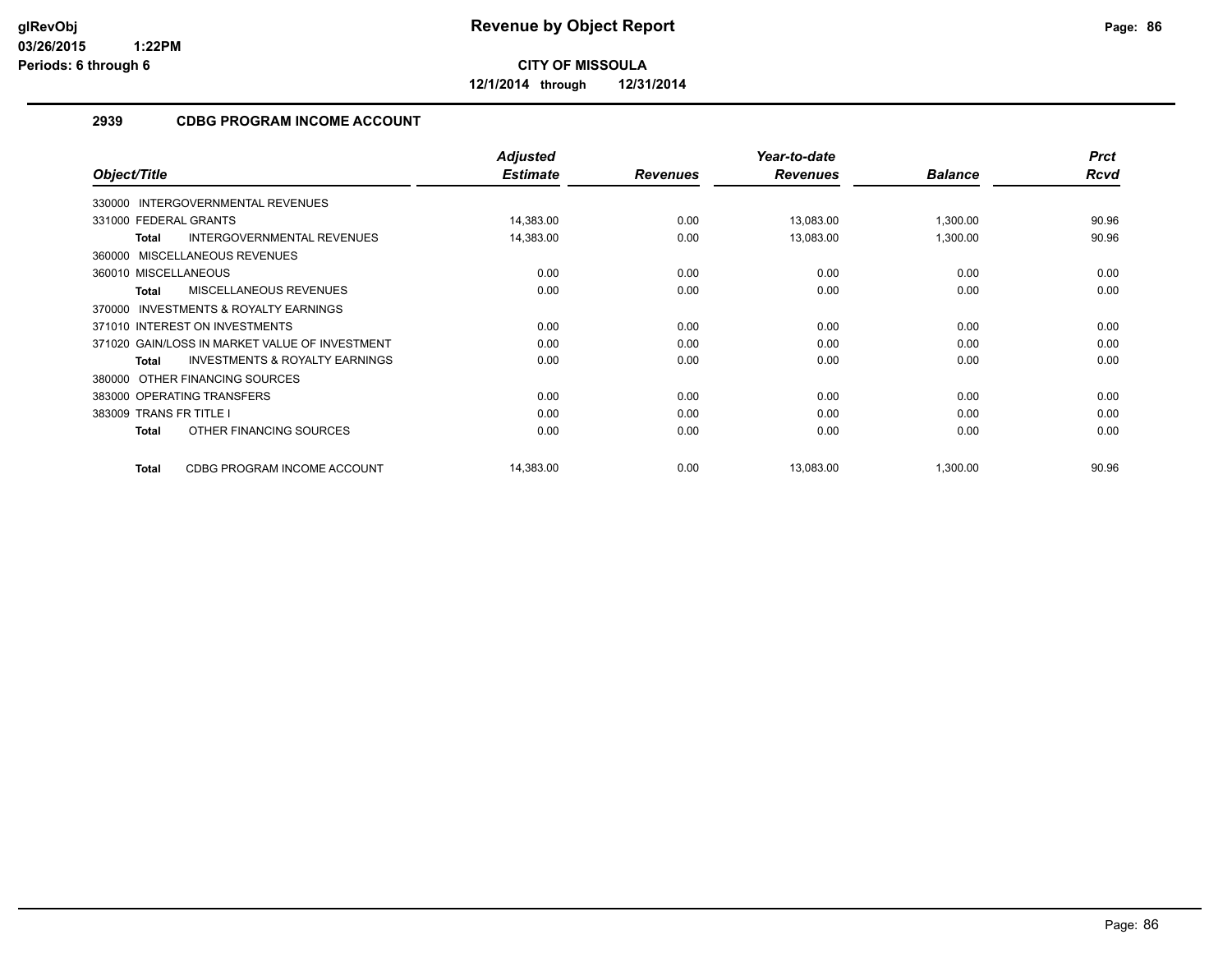**12/1/2014 through 12/31/2014**

## **2940 CDBG FUND**

**2940 CDBG FUND**

|                                                           | <b>Adjusted</b> |                 | Year-to-date    |                | <b>Prct</b> |
|-----------------------------------------------------------|-----------------|-----------------|-----------------|----------------|-------------|
| Object/Title                                              | <b>Estimate</b> | <b>Revenues</b> | <b>Revenues</b> | <b>Balance</b> | Rcvd        |
| 330000 INTERGOVERNMENTAL REVENUES                         |                 |                 |                 |                |             |
| 331010 ENTITLEMENT - CDBG                                 | 620,073.00      | 0.00            | 227,825.30      | 392,247.70     | 36.74       |
| 331012 ARRA/CDBG STIMULUS REVENUE                         | 0.00            | 0.00            | 0.00            | 0.00           | 0.00        |
| 331036 RIVER HOUSE GRANT                                  | 0.00            | 0.00            | 0.00            | 0.00           | 0.00        |
| 331037 ELOCAL.COM LOAN REPAYMENT                          | 0.00            | 0.00            | 0.00            | 0.00           | 0.00        |
| <b>INTERGOVERNMENTAL REVENUES</b><br><b>Total</b>         | 620,073.00      | 0.00            | 227,825.30      | 392,247.70     | 36.74       |
| MISCELLANEOUS REVENUES<br>360000                          |                 |                 |                 |                |             |
| 360005 LOAN REPAYMENTS                                    | 0.00            | 0.00            | 0.00            | 0.00           | 0.00        |
| 360010 MISCELLANEOUS                                      | 0.00            | 0.00            | 0.00            | 0.00           | 0.00        |
| 360012 SEWER GRANT REPAYMENTS                             | 0.00            | 0.00            | 0.00            | 0.00           | 0.00        |
| 362000 OTHER MISCELLANEOUS REVENUE                        | 0.00            | 0.00            | 0.00            | 0.00           | 0.00        |
| MISCELLANEOUS REVENUES<br><b>Total</b>                    | 0.00            | 0.00            | 0.00            | 0.00           | 0.00        |
| <b>INVESTMENTS &amp; ROYALTY EARNINGS</b><br>370000       |                 |                 |                 |                |             |
| 371010 INTEREST ON INVESTMENTS                            | 0.00            | 0.00            | 0.00            | 0.00           | 0.00        |
| 371020 GAIN/LOSS IN MARKET VALUE OF INVESTMENTS           | 0.00            | 0.00            | 0.00            | 0.00           | 0.00        |
| <b>INVESTMENTS &amp; ROYALTY EARNINGS</b><br><b>Total</b> | 0.00            | 0.00            | 0.00            | 0.00           | 0.00        |
| OTHER FINANCING SOURCES<br>380000                         |                 |                 |                 |                |             |
| 383000 OPERATING TRANSFERS                                | 0.00            | 0.00            | 13,083.00       | $-13,083.00$   | 0.00        |
| 383009 TRANS FR TITLE I                                   | 0.00            | 0.00            | 0.00            | 0.00           | 0.00        |
| OTHER FINANCING SOURCES<br><b>Total</b>                   | 0.00            | 0.00            | 13,083.00       | $-13,083.00$   | 0.00        |
| <b>CDBG FUND</b><br><b>Total</b>                          | 620.073.00      | 0.00            | 240.908.30      | 379.164.70     | 38.85       |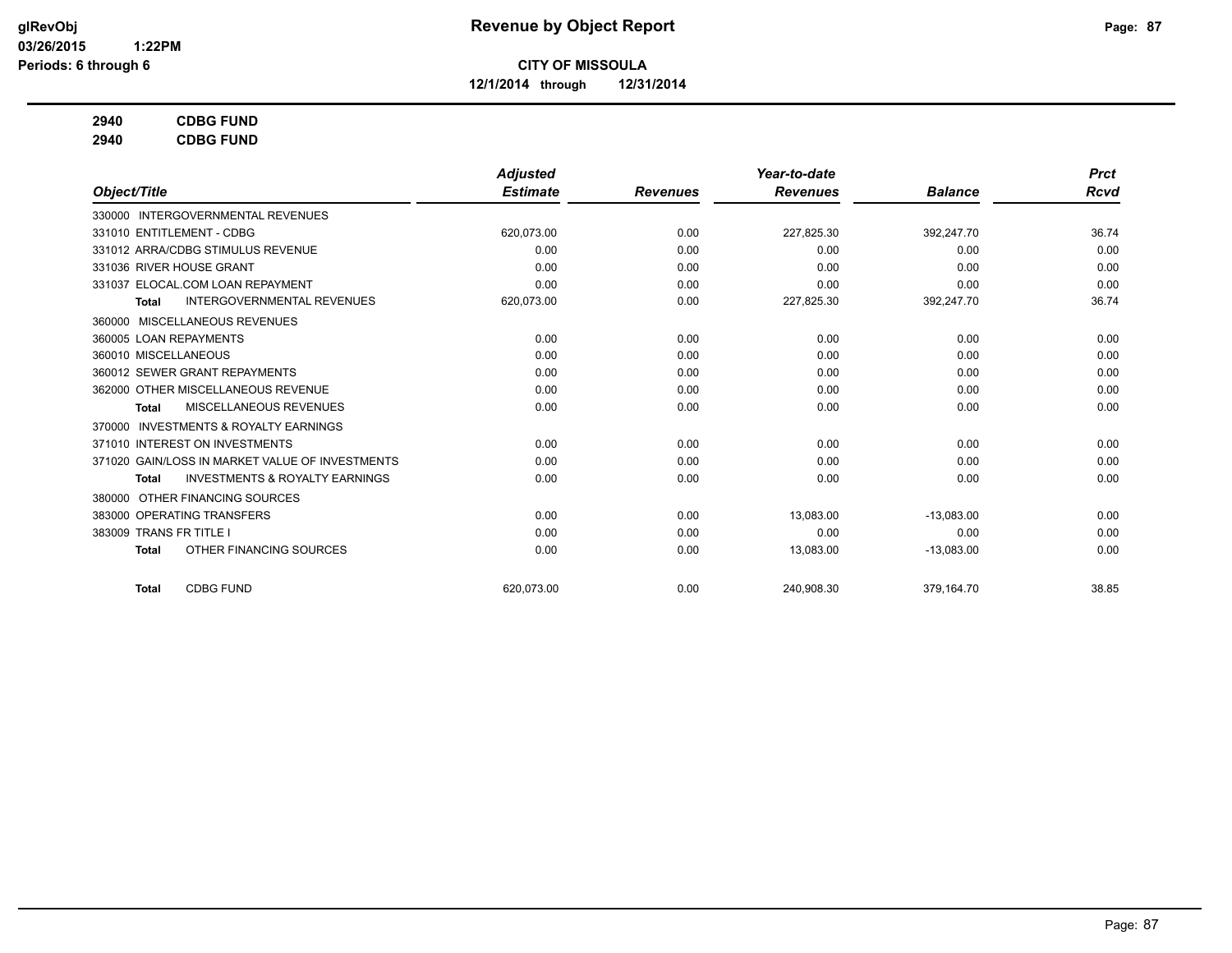**12/1/2014 through 12/31/2014**

**2940 CDBG FUND**

|                                                           | <b>Adjusted</b> |                 | Year-to-date    |                | <b>Prct</b> |
|-----------------------------------------------------------|-----------------|-----------------|-----------------|----------------|-------------|
| Object/Title                                              | <b>Estimate</b> | <b>Revenues</b> | <b>Revenues</b> | <b>Balance</b> | <b>Rcvd</b> |
| 330000 INTERGOVERNMENTAL REVENUES                         |                 |                 |                 |                |             |
| 331010 ENTITLEMENT - CDBG                                 | 620,073.00      | 0.00            | 227,825.30      | 392,247.70     | 36.74       |
| 331012 ARRA/CDBG STIMULUS REVENUE                         | 0.00            | 0.00            | 0.00            | 0.00           | 0.00        |
| 331036 RIVER HOUSE GRANT                                  | 0.00            | 0.00            | 0.00            | 0.00           | 0.00        |
| 331037 ELOCAL.COM LOAN REPAYMENT                          | 0.00            | 0.00            | 0.00            | 0.00           | 0.00        |
| <b>INTERGOVERNMENTAL REVENUES</b><br><b>Total</b>         | 620,073.00      | 0.00            | 227,825.30      | 392,247.70     | 36.74       |
| 360000 MISCELLANEOUS REVENUES                             |                 |                 |                 |                |             |
| 360005 LOAN REPAYMENTS                                    | 0.00            | 0.00            | 0.00            | 0.00           | 0.00        |
| 360010 MISCELLANEOUS                                      | 0.00            | 0.00            | 0.00            | 0.00           | 0.00        |
| 360012 SEWER GRANT REPAYMENTS                             | 0.00            | 0.00            | 0.00            | 0.00           | 0.00        |
| 362000 OTHER MISCELLANEOUS REVENUE                        | 0.00            | 0.00            | 0.00            | 0.00           | 0.00        |
| MISCELLANEOUS REVENUES<br><b>Total</b>                    | 0.00            | 0.00            | 0.00            | 0.00           | 0.00        |
| INVESTMENTS & ROYALTY EARNINGS<br>370000                  |                 |                 |                 |                |             |
| 371010 INTEREST ON INVESTMENTS                            | 0.00            | 0.00            | 0.00            | 0.00           | 0.00        |
| 371020 GAIN/LOSS IN MARKET VALUE OF INVESTMENT            | 0.00            | 0.00            | 0.00            | 0.00           | 0.00        |
| <b>INVESTMENTS &amp; ROYALTY EARNINGS</b><br><b>Total</b> | 0.00            | 0.00            | 0.00            | 0.00           | 0.00        |
| OTHER FINANCING SOURCES<br>380000                         |                 |                 |                 |                |             |
| 383000 OPERATING TRANSFERS                                | 0.00            | 0.00            | 13,083.00       | $-13,083.00$   | 0.00        |
| 383009 TRANS FR TITLE I                                   | 0.00            | 0.00            | 0.00            | 0.00           | 0.00        |
| OTHER FINANCING SOURCES<br><b>Total</b>                   | 0.00            | 0.00            | 13,083.00       | $-13,083.00$   | 0.00        |
| <b>CDBG FUND</b><br><b>Total</b>                          | 620.073.00      | 0.00            | 240,908.30      | 379,164.70     | 38.85       |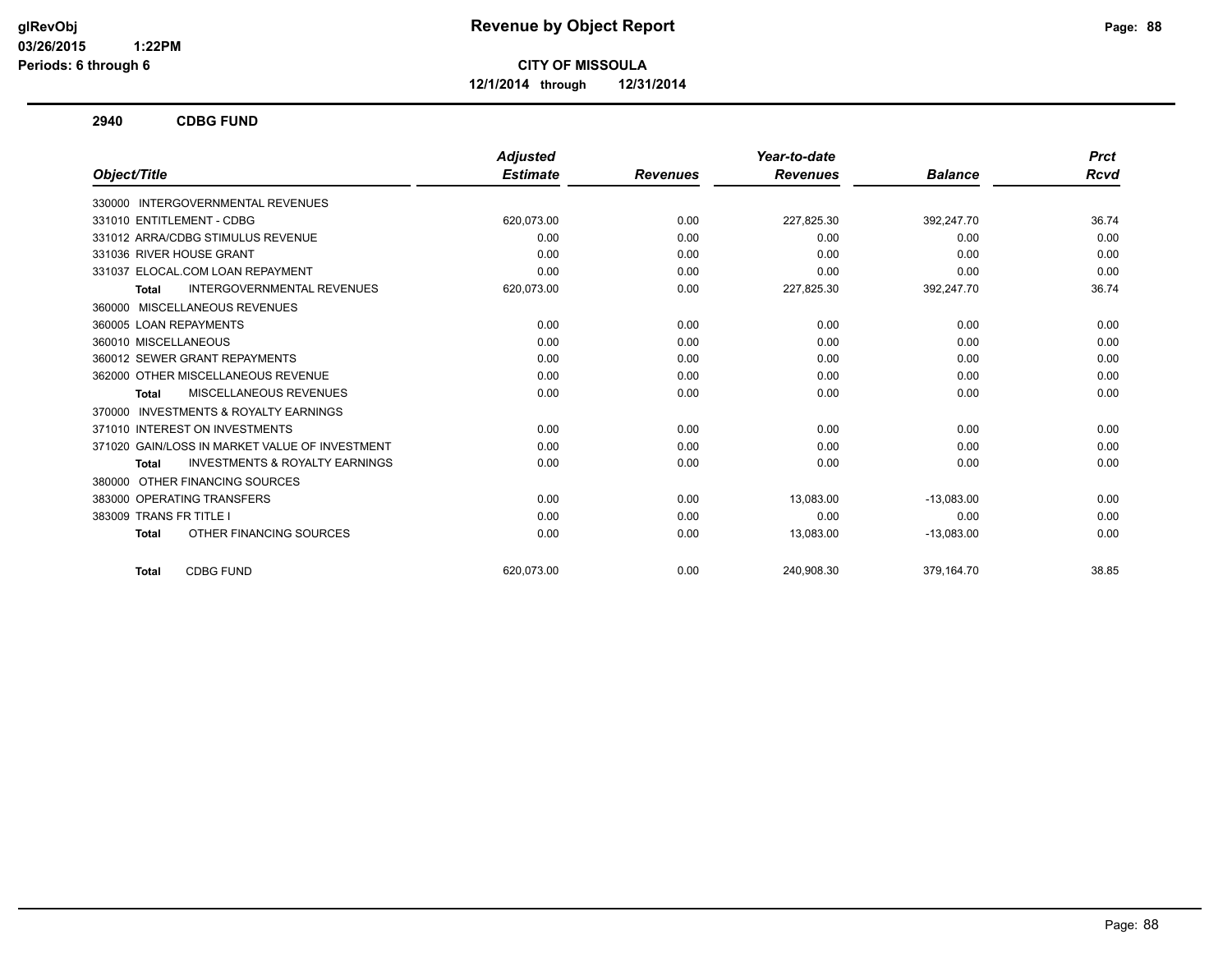**12/1/2014 through 12/31/2014**

### **2941 HOME FUND**

**2941 HOME FUND**

|                      |                                                 | <b>Adjusted</b> |                 | Year-to-date    |                | <b>Prct</b> |
|----------------------|-------------------------------------------------|-----------------|-----------------|-----------------|----------------|-------------|
| Object/Title         |                                                 | <b>Estimate</b> | <b>Revenues</b> | <b>Revenues</b> | <b>Balance</b> | <b>Rcvd</b> |
|                      | 330000 INTERGOVERNMENTAL REVENUES               |                 |                 |                 |                |             |
|                      | 330000 INTERGOVERNMENTAL REVENUES               | 52,009.00       | 0.00            | 104.411.47      | $-52,402.47$   | 200.76      |
|                      | 331016 HOMEWORD 1800 PHILLIPS                   | 0.00            | 0.00            | 0.00            | 0.00           | 0.00        |
| 331033 WORD          |                                                 | 0.00            | 6,679.00        | 17,410.00       | $-17,410.00$   | 0.00        |
|                      | 334145 WESTERN MT MENTAL HEALTH CTR             | 0.00            | 174,484.66      | 365,761.53      | $-365,761.53$  | 0.00        |
|                      | 334149 MISSOULA HOMEOWNERSHIP PROGRAM           | 300,000.00      | 0.00            | 0.00            | 300,000.00     | 0.00        |
|                      | 334153 FY14 DISTRICT XI HRC TBRA                | 0.00            | 1,995.02        | 1,995.02        | $-1,995.02$    | 0.00        |
| 334154 FY08 homeWORD |                                                 | 0.00            | 0.00            | 0.00            | 0.00           | 0.00        |
| 334155 FY08 NMCDC    |                                                 | 0.00            | 0.00            | 0.00            | 0.00           | 0.00        |
|                      | 334156 HOME PROGRAM INCOME                      | 0.00            | 0.00            | 0.00            | 0.00           | 0.00        |
| 334157 FY09 MHA      |                                                 | 0.00            | 0.00            | 0.00            | 0.00           | 0.00        |
| 334159 FY09 HOMEWORD |                                                 | 0.00            | 0.00            | 0.00            | 0.00           | 0.00        |
| 334160 FY09 NMCDC    |                                                 | 0.00            | 0.00            | 0.00            | 0.00           | 0.00        |
|                      | 334161 FY10 DISTRICT XI HRC                     | 0.00            | 0.00            | 0.00            | 0.00           | 0.00        |
|                      | 334163 FY10 homeWORD/SOLSTICE APT               | 0.00            | 0.00            | 0.00            | 0.00           | 0.00        |
| <b>Total</b>         | <b>INTERGOVERNMENTAL REVENUES</b>               | 352,009.00      | 183,158.68      | 489,578.02      | $-137,569.02$  | 139.08      |
|                      | 340000 CHARGES FOR SERVICES                     |                 |                 |                 |                |             |
| 341450               | *** Title Not Found ***                         | 0.00            | 0.00            | 0.00            | 0.00           | 0.00        |
| <b>Total</b>         | <b>CHARGES FOR SERVICES</b>                     | 0.00            | 0.00            | 0.00            | 0.00           | 0.00        |
|                      | 360000 MISCELLANEOUS REVENUES                   |                 |                 |                 |                |             |
| 360010 MISCELLANEOUS |                                                 | 0.00            | 0.00            | 0.00            | 0.00           | 0.00        |
| <b>Total</b>         | MISCELLANEOUS REVENUES                          | 0.00            | 0.00            | 0.00            | 0.00           | 0.00        |
| 370000               | <b>INVESTMENTS &amp; ROYALTY EARNINGS</b>       |                 |                 |                 |                |             |
|                      | 371020 GAIN/LOSS IN MARKET VALUE OF INVESTMENTS | 0.00            | 0.00            | 0.00            | 0.00           | 0.00        |
| <b>Total</b>         | <b>INVESTMENTS &amp; ROYALTY EARNINGS</b>       | 0.00            | 0.00            | 0.00            | 0.00           | 0.00        |
|                      |                                                 |                 |                 |                 |                |             |
| <b>Total</b>         | <b>HOME FUND</b>                                | 352,009.00      | 183,158.68      | 489,578.02      | $-137,569.02$  | 139.08      |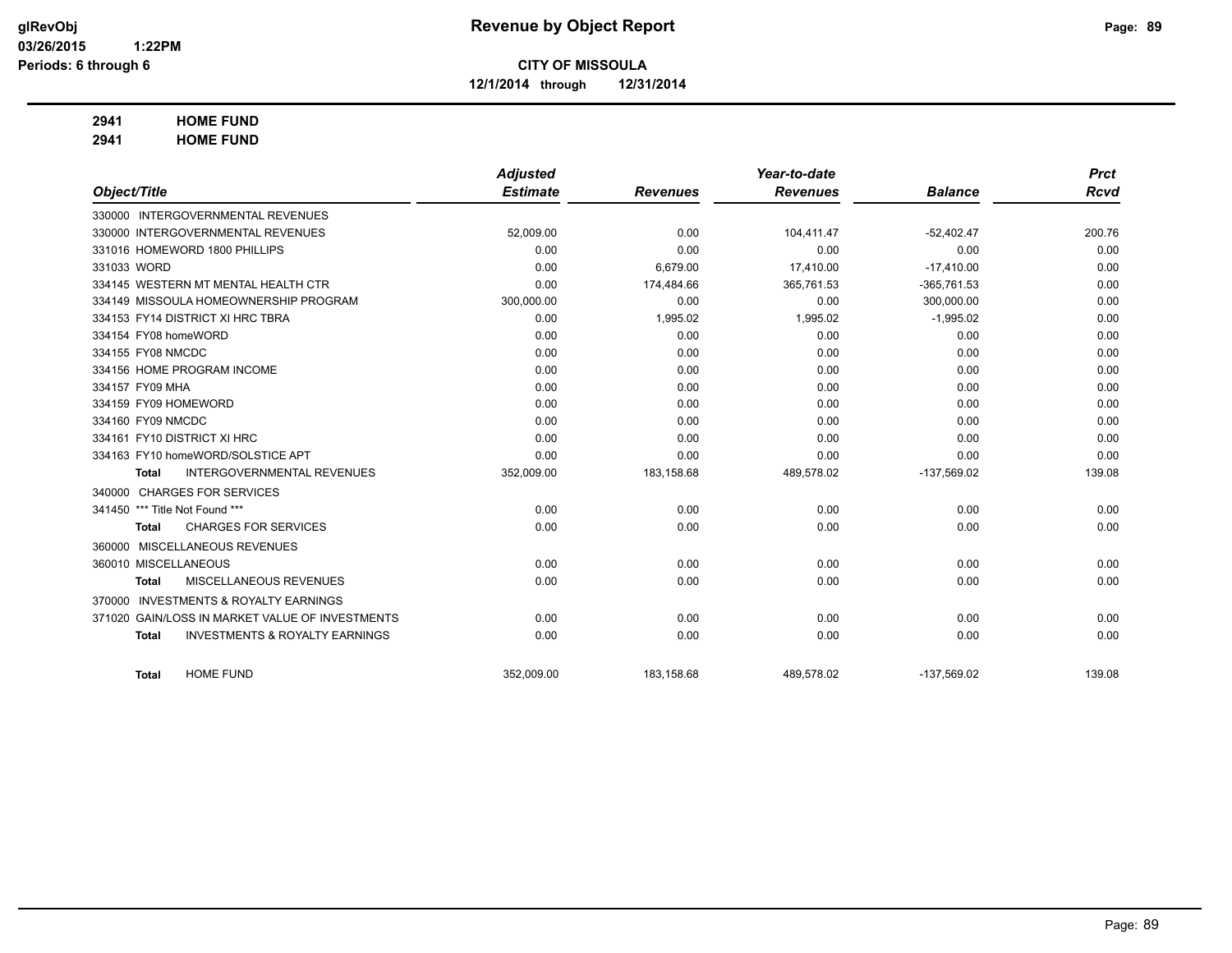**12/1/2014 through 12/31/2014**

**2941 HOME FUND**

|                                                           | <b>Adjusted</b> |                 | Year-to-date    |                | <b>Prct</b> |
|-----------------------------------------------------------|-----------------|-----------------|-----------------|----------------|-------------|
| Object/Title                                              | <b>Estimate</b> | <b>Revenues</b> | <b>Revenues</b> | <b>Balance</b> | <b>Rcvd</b> |
| 330000 INTERGOVERNMENTAL REVENUES                         |                 |                 |                 |                |             |
| 330000 INTERGOVERNMENTAL REVENUES                         | 52.009.00       | 0.00            | 104,411.47      | $-52,402.47$   | 200.76      |
| 331016 HOMEWORD 1800 PHILLIPS                             | 0.00            | 0.00            | 0.00            | 0.00           | 0.00        |
| 331033 WORD                                               | 0.00            | 6,679.00        | 17.410.00       | $-17,410.00$   | 0.00        |
| 334145 WESTERN MT MENTAL HEALTH CTR                       | 0.00            | 174,484.66      | 365,761.53      | $-365,761.53$  | 0.00        |
| 334149 MISSOULA HOMEOWNERSHIP PROGRAM                     | 300,000.00      | 0.00            | 0.00            | 300,000.00     | 0.00        |
| 334153 FY14 DISTRICT XI HRC TBRA                          | 0.00            | 1,995.02        | 1,995.02        | $-1,995.02$    | 0.00        |
| 334154 FY08 homeWORD                                      | 0.00            | 0.00            | 0.00            | 0.00           | 0.00        |
| 334155 FY08 NMCDC                                         | 0.00            | 0.00            | 0.00            | 0.00           | 0.00        |
| 334156 HOME PROGRAM INCOME                                | 0.00            | 0.00            | 0.00            | 0.00           | 0.00        |
| 334157 FY09 MHA                                           | 0.00            | 0.00            | 0.00            | 0.00           | 0.00        |
| 334159 FY09 HOMEWORD                                      | 0.00            | 0.00            | 0.00            | 0.00           | 0.00        |
| 334160 FY09 NMCDC                                         | 0.00            | 0.00            | 0.00            | 0.00           | 0.00        |
| 334161 FY10 DISTRICT XI HRC                               | 0.00            | 0.00            | 0.00            | 0.00           | 0.00        |
| 334163 FY10 homeWORD/SOLSTICE APT                         | 0.00            | 0.00            | 0.00            | 0.00           | 0.00        |
| <b>INTERGOVERNMENTAL REVENUES</b><br><b>Total</b>         | 352,009.00      | 183,158.68      | 489,578.02      | $-137,569.02$  | 139.08      |
| <b>CHARGES FOR SERVICES</b><br>340000                     |                 |                 |                 |                |             |
| 341450 *** Title Not Found ***                            | 0.00            | 0.00            | 0.00            | 0.00           | 0.00        |
| <b>CHARGES FOR SERVICES</b><br>Total                      | 0.00            | 0.00            | 0.00            | 0.00           | 0.00        |
| MISCELLANEOUS REVENUES<br>360000                          |                 |                 |                 |                |             |
| 360010 MISCELLANEOUS                                      | 0.00            | 0.00            | 0.00            | 0.00           | 0.00        |
| <b>MISCELLANEOUS REVENUES</b><br>Total                    | 0.00            | 0.00            | 0.00            | 0.00           | 0.00        |
| <b>INVESTMENTS &amp; ROYALTY EARNINGS</b><br>370000       |                 |                 |                 |                |             |
| <b>GAIN/LOSS IN MARKET VALUE OF INVESTMENT</b><br>371020  | 0.00            | 0.00            | 0.00            | 0.00           | 0.00        |
| <b>INVESTMENTS &amp; ROYALTY EARNINGS</b><br><b>Total</b> | 0.00            | 0.00            | 0.00            | 0.00           | 0.00        |
| <b>HOME FUND</b><br><b>Total</b>                          | 352,009.00      | 183,158.68      | 489,578.02      | $-137,569.02$  | 139.08      |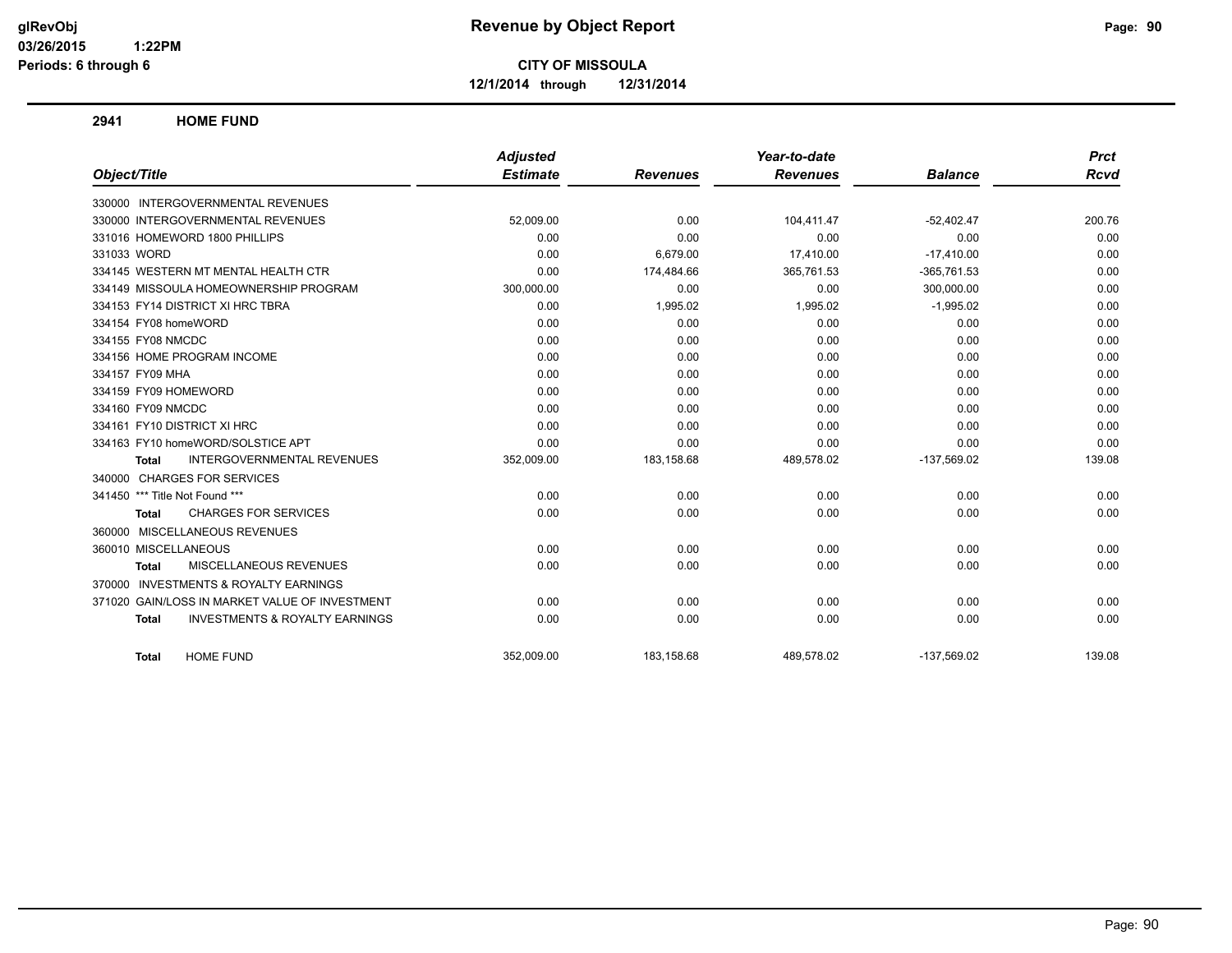**12/1/2014 through 12/31/2014**

## **2942 ADDI PROGRAM**

**2942 ADDI PROGRAM**

|                                                 | <b>Adjusted</b> |                 | Year-to-date    |                | <b>Prct</b> |
|-------------------------------------------------|-----------------|-----------------|-----------------|----------------|-------------|
| Object/Title                                    | <b>Estimate</b> | <b>Revenues</b> | <b>Revenues</b> | <b>Balance</b> | Rcvd        |
| 330000 INTERGOVERNMENTAL REVENUES               |                 |                 |                 |                |             |
| 330000 INTERGOVERNMENTAL REVENUES               | 0.00            | 0.00            | 0.00            | 0.00           | 0.00        |
| 334146 ADDI FUNDS-1ST TIME HOMEBUYERS           | 12.243.00       | 0.00            | 0.00            | 12.243.00      | 0.00        |
| INTERGOVERNMENTAL REVENUES<br>Total             | 12.243.00       | 0.00            | 0.00            | 12.243.00      | 0.00        |
| 370000 INVESTMENTS & ROYALTY EARNINGS           |                 |                 |                 |                |             |
| 371010 INTEREST ON INVESTMENTS                  | 0.00            | 0.00            | 0.00            | 0.00           | 0.00        |
| 371020 GAIN/LOSS IN MARKET VALUE OF INVESTMENTS | 0.00            | 0.00            | 0.00            | 0.00           | 0.00        |
| INVESTMENTS & ROYALTY EARNINGS<br>Total         | 0.00            | 0.00            | 0.00            | 0.00           | 0.00        |
|                                                 |                 |                 |                 |                |             |
| <b>ADDI PROGRAM</b><br>Total                    | 12.243.00       | 0.00            | 0.00            | 12.243.00      | 0.00        |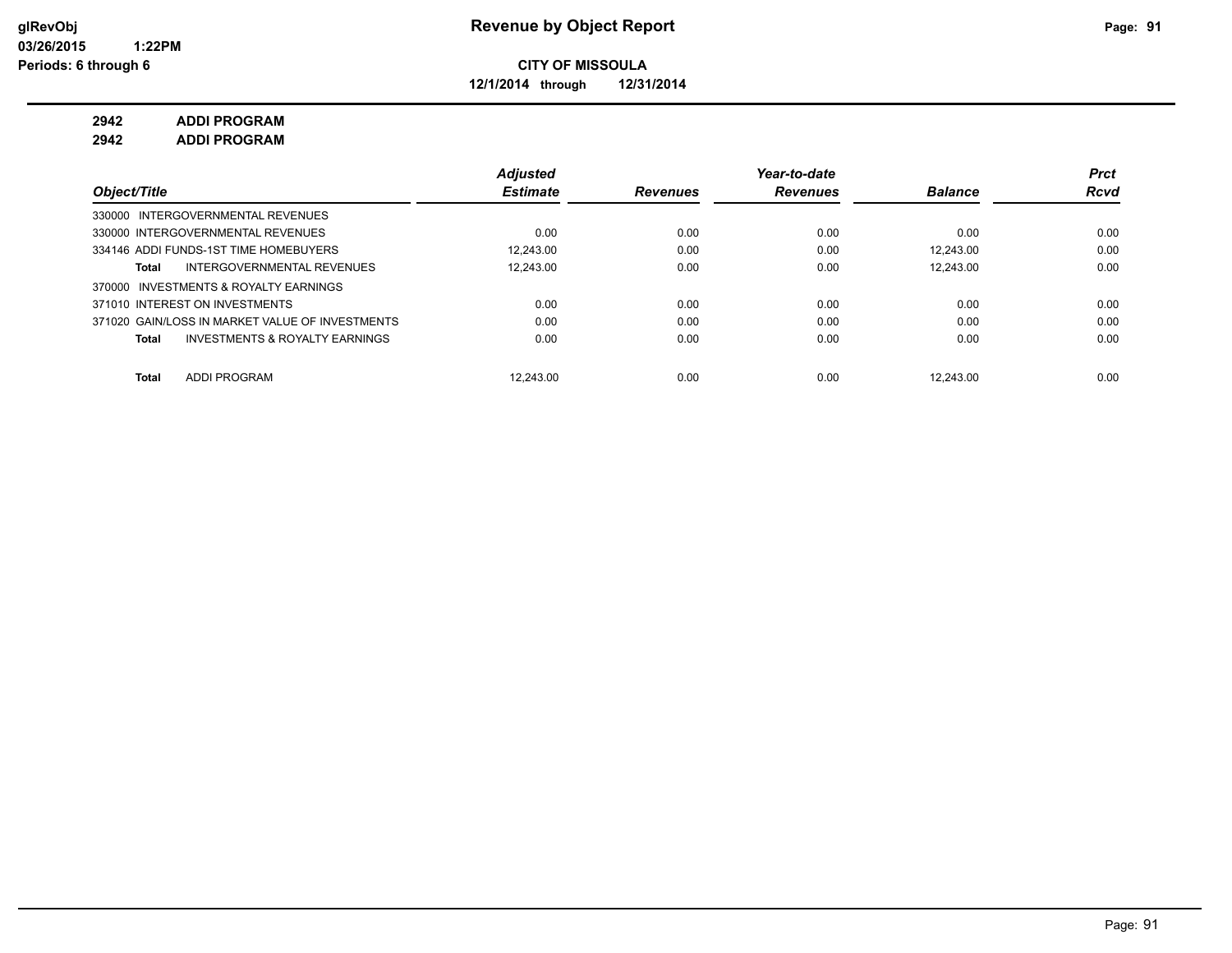**12/1/2014 through 12/31/2014**

### **2942 ADDI PROGRAM**

|                                                | <b>Adiusted</b> |                 | Year-to-date    |                | <b>Prct</b> |
|------------------------------------------------|-----------------|-----------------|-----------------|----------------|-------------|
| Object/Title                                   | <b>Estimate</b> | <b>Revenues</b> | <b>Revenues</b> | <b>Balance</b> | <b>Rcvd</b> |
| 330000 INTERGOVERNMENTAL REVENUES              |                 |                 |                 |                |             |
| 330000 INTERGOVERNMENTAL REVENUES              | 0.00            | 0.00            | 0.00            | 0.00           | 0.00        |
| 334146 ADDI FUNDS-1ST TIME HOMEBUYERS          | 12.243.00       | 0.00            | 0.00            | 12.243.00      | 0.00        |
| INTERGOVERNMENTAL REVENUES<br>Total            | 12.243.00       | 0.00            | 0.00            | 12.243.00      | 0.00        |
| 370000 INVESTMENTS & ROYALTY EARNINGS          |                 |                 |                 |                |             |
| 371010 INTEREST ON INVESTMENTS                 | 0.00            | 0.00            | 0.00            | 0.00           | 0.00        |
| 371020 GAIN/LOSS IN MARKET VALUE OF INVESTMENT | 0.00            | 0.00            | 0.00            | 0.00           | 0.00        |
| INVESTMENTS & ROYALTY EARNINGS<br>Total        | 0.00            | 0.00            | 0.00            | 0.00           | 0.00        |
|                                                |                 |                 |                 |                |             |
| <b>ADDI PROGRAM</b><br><b>Total</b>            | 12.243.00       | 0.00            | 0.00            | 12.243.00      | 0.00        |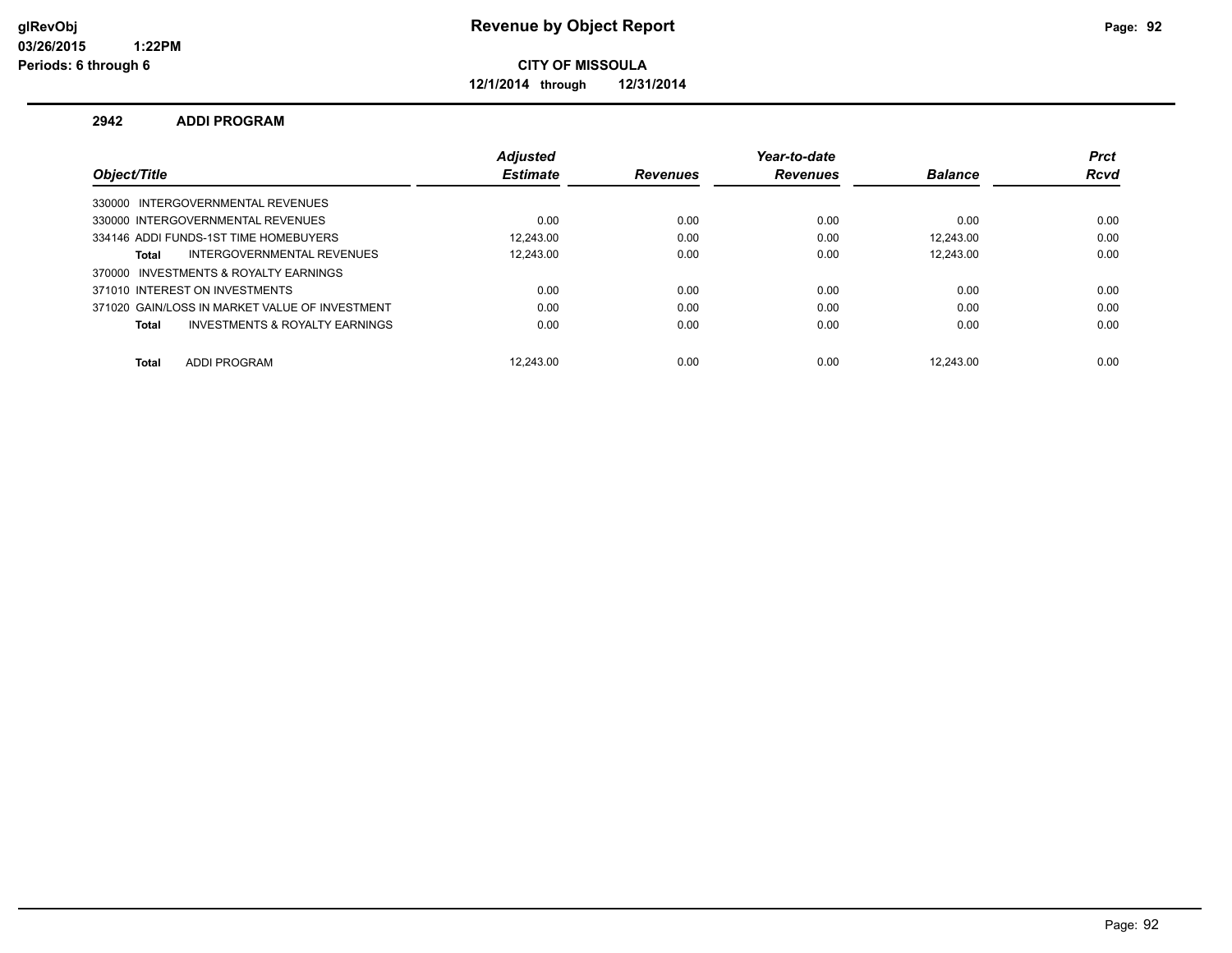**12/1/2014 through 12/31/2014**

### **2943 CITY HOME PROGRAM INCOME**

#### **2943 CITY HOME PROGRAM INCOME**

|                                     | <b>Adjusted</b> |                 | Year-to-date    |                | <b>Prct</b> |
|-------------------------------------|-----------------|-----------------|-----------------|----------------|-------------|
| Object/Title                        | <b>Estimate</b> | <b>Revenues</b> | <b>Revenues</b> | <b>Balance</b> | <b>Rcvd</b> |
| 330000 INTERGOVERNMENTAL REVENUES   |                 |                 |                 |                |             |
| 334156 *** Title Not Found ***      | 35,500.00       | 0.00            | 0.00            | 35,500.00      | 0.00        |
| INTERGOVERNMENTAL REVENUES<br>Total | 35,500.00       | 0.00            | 0.00            | 35,500.00      | 0.00        |
| 360000 MISCELLANEOUS REVENUES       |                 |                 |                 |                |             |
| 360010 MISCELLANEOUS                | 0.00            | 0.00            | 200.01          | $-200.01$      | 0.00        |
| MISCELLANEOUS REVENUES<br>Total     | 0.00            | 0.00            | 200.01          | $-200.01$      | 0.00        |
| 380000 OTHER FINANCING SOURCES      |                 |                 |                 |                |             |
| 383000 OPERATING TRANSFERS          | 0.00            | 66.67           | 200.01          | $-200.01$      | 0.00        |
| OTHER FINANCING SOURCES<br>Total    | 0.00            | 66.67           | 200.01          | $-200.01$      | 0.00        |
| CITY HOME PROGRAM INCOME<br>Total   | 35.500.00       | 66.67           | 400.02          | 35.099.98      | 1.13        |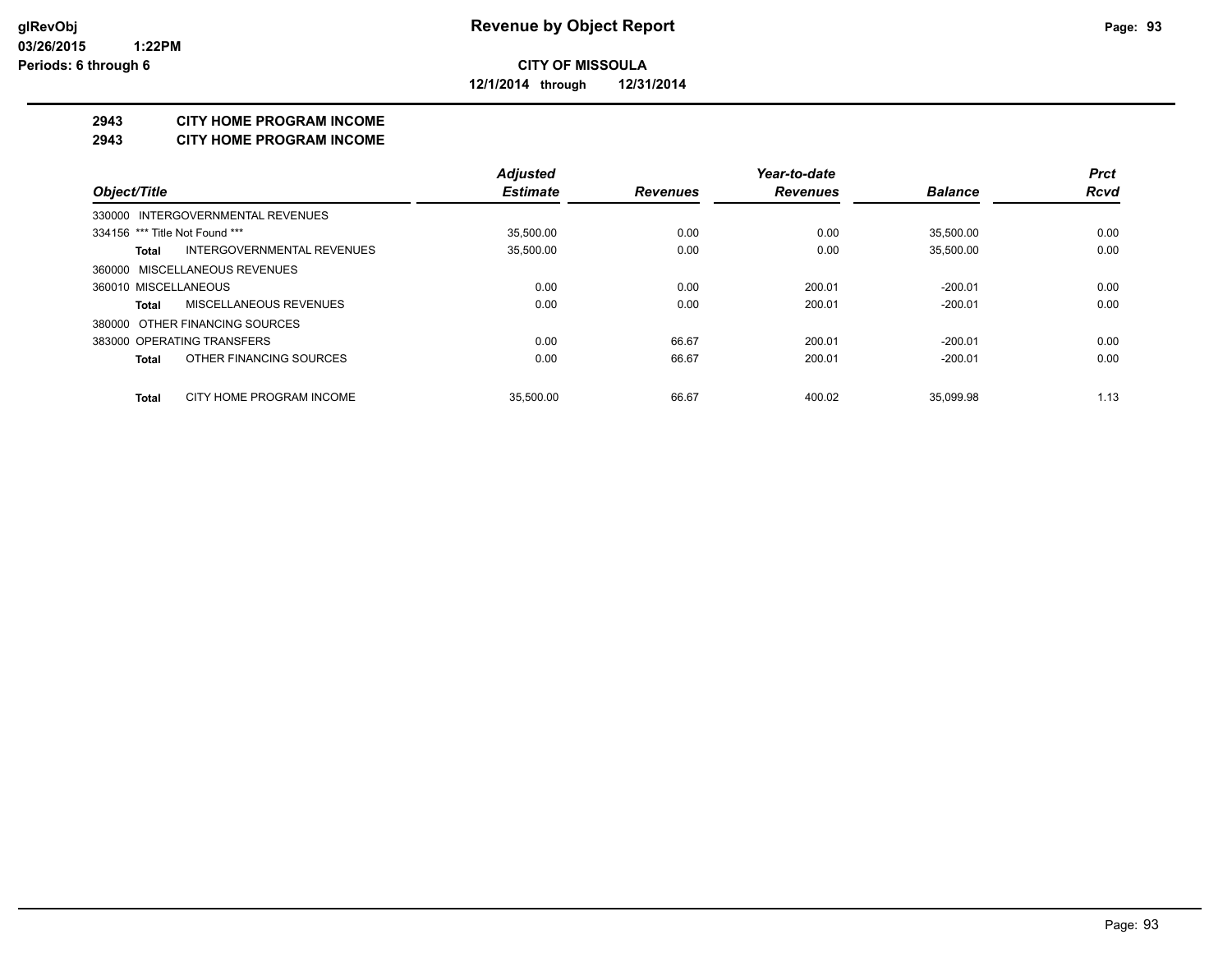**12/1/2014 through 12/31/2014**

## **2943 CITY HOME PROGRAM INCOME**

|                                            | <b>Adjusted</b> |                 | Year-to-date    |                | <b>Prct</b> |
|--------------------------------------------|-----------------|-----------------|-----------------|----------------|-------------|
| Object/Title                               | <b>Estimate</b> | <b>Revenues</b> | <b>Revenues</b> | <b>Balance</b> | <b>Rcvd</b> |
| 330000 INTERGOVERNMENTAL REVENUES          |                 |                 |                 |                |             |
| 334156 *** Title Not Found ***             | 35.500.00       | 0.00            | 0.00            | 35.500.00      | 0.00        |
| INTERGOVERNMENTAL REVENUES<br><b>Total</b> | 35,500.00       | 0.00            | 0.00            | 35,500.00      | 0.00        |
| MISCELLANEOUS REVENUES<br>360000           |                 |                 |                 |                |             |
| 360010 MISCELLANEOUS                       | 0.00            | 0.00            | 200.01          | $-200.01$      | 0.00        |
| MISCELLANEOUS REVENUES<br>Total            | 0.00            | 0.00            | 200.01          | $-200.01$      | 0.00        |
| 380000 OTHER FINANCING SOURCES             |                 |                 |                 |                |             |
| 383000 OPERATING TRANSFERS                 | 0.00            | 66.67           | 200.01          | $-200.01$      | 0.00        |
| OTHER FINANCING SOURCES<br><b>Total</b>    | 0.00            | 66.67           | 200.01          | $-200.01$      | 0.00        |
| CITY HOME PROGRAM INCOME<br><b>Total</b>   | 35.500.00       | 66.67           | 400.02          | 35.099.98      | 1.13        |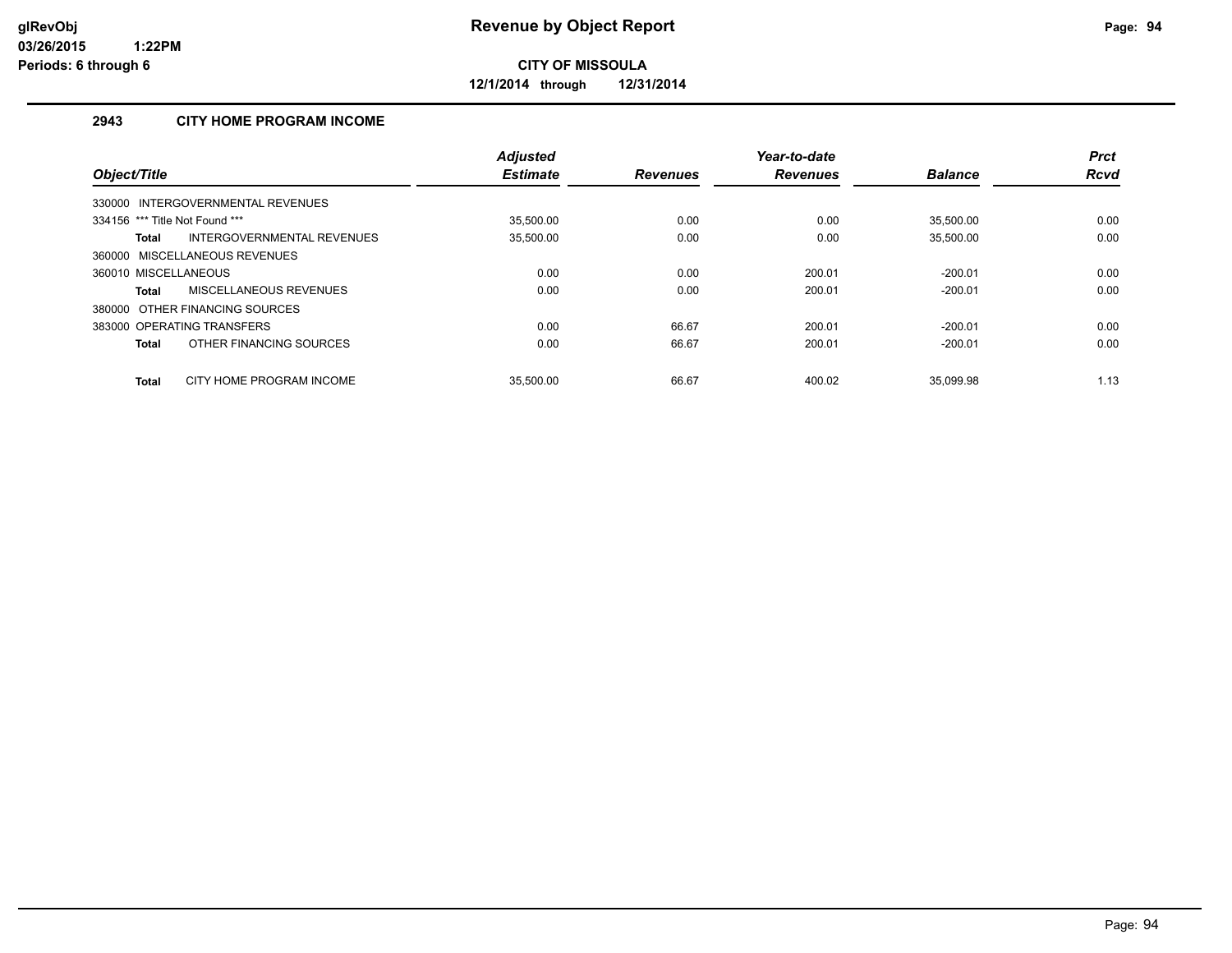**12/1/2014 through 12/31/2014**

# **2944 NEIGHBORHOOD STABILIZATION PROGRAM**

## **2944 NEIGHBORHOOD STABILIZATION PROGRAM**

|                                                    | <b>Adjusted</b> |                 | Year-to-date    |                | Prct |
|----------------------------------------------------|-----------------|-----------------|-----------------|----------------|------|
| Object/Title                                       | <b>Estimate</b> | <b>Revenues</b> | <b>Revenues</b> | <b>Balance</b> | Rcvd |
| 330000 INTERGOVERNMENTAL REVENUES                  |                 |                 |                 |                |      |
| 331011 NSP GRANT/SILVERTIP PROJECT                 | 0.00            | 0.00            | 0.00            | 0.00           | 0.00 |
| 331017 HUD 6.7M/SILVERTIP APTS                     | 0.00            | 0.00            | 0.00            | 0.00           | 0.00 |
| 331018 MHA 1M/SILVERTIP APTS                       | 0.00            | 0.00            | 0.00            | 0.00           | 0.00 |
| INTERGOVERNMENTAL REVENUES<br>Total                | 0.00            | 0.00            | 0.00            | 0.00           | 0.00 |
|                                                    |                 |                 |                 |                |      |
| NEIGHBORHOOD STABILIZATION PROGRAM<br><b>Total</b> | 0.00            | 0.00            | 0.00            | 0.00           | 0.00 |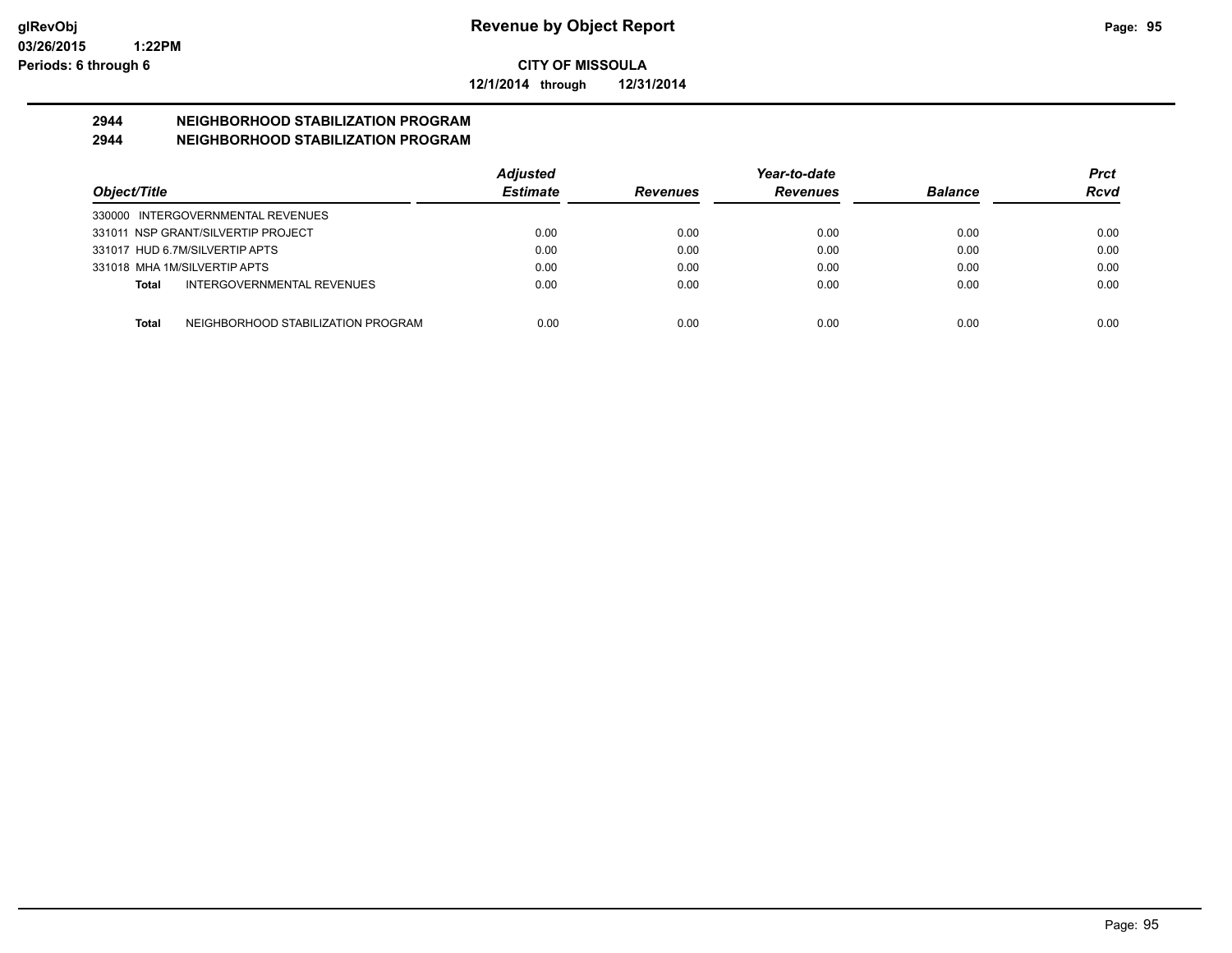**12/1/2014 through 12/31/2014**

### **2944 NEIGHBORHOOD STABILIZATION PROGRAM**

| Object/Title |                                    | <b>Adiusted</b><br><b>Estimate</b> | <b>Revenues</b> | Year-to-date<br><b>Revenues</b> | <b>Balance</b> | Prct<br><b>Rcvd</b> |
|--------------|------------------------------------|------------------------------------|-----------------|---------------------------------|----------------|---------------------|
|              | 330000 INTERGOVERNMENTAL REVENUES  |                                    |                 |                                 |                |                     |
|              | 331011 NSP GRANT/SILVERTIP PROJECT | 0.00                               | 0.00            | 0.00                            | 0.00           | 0.00                |
|              | 331017 HUD 6.7M/SILVERTIP APTS     | 0.00                               | 0.00            | 0.00                            | 0.00           | 0.00                |
|              | 331018 MHA 1M/SILVERTIP APTS       | 0.00                               | 0.00            | 0.00                            | 0.00           | 0.00                |
| Total        | INTERGOVERNMENTAL REVENUES         | 0.00                               | 0.00            | 0.00                            | 0.00           | 0.00                |
|              |                                    |                                    |                 |                                 |                |                     |
| Total        | NEIGHBORHOOD STABILIZATION PROGRAN | 0.00                               | 0.00            | 0.00                            | 0.00           | 0.00                |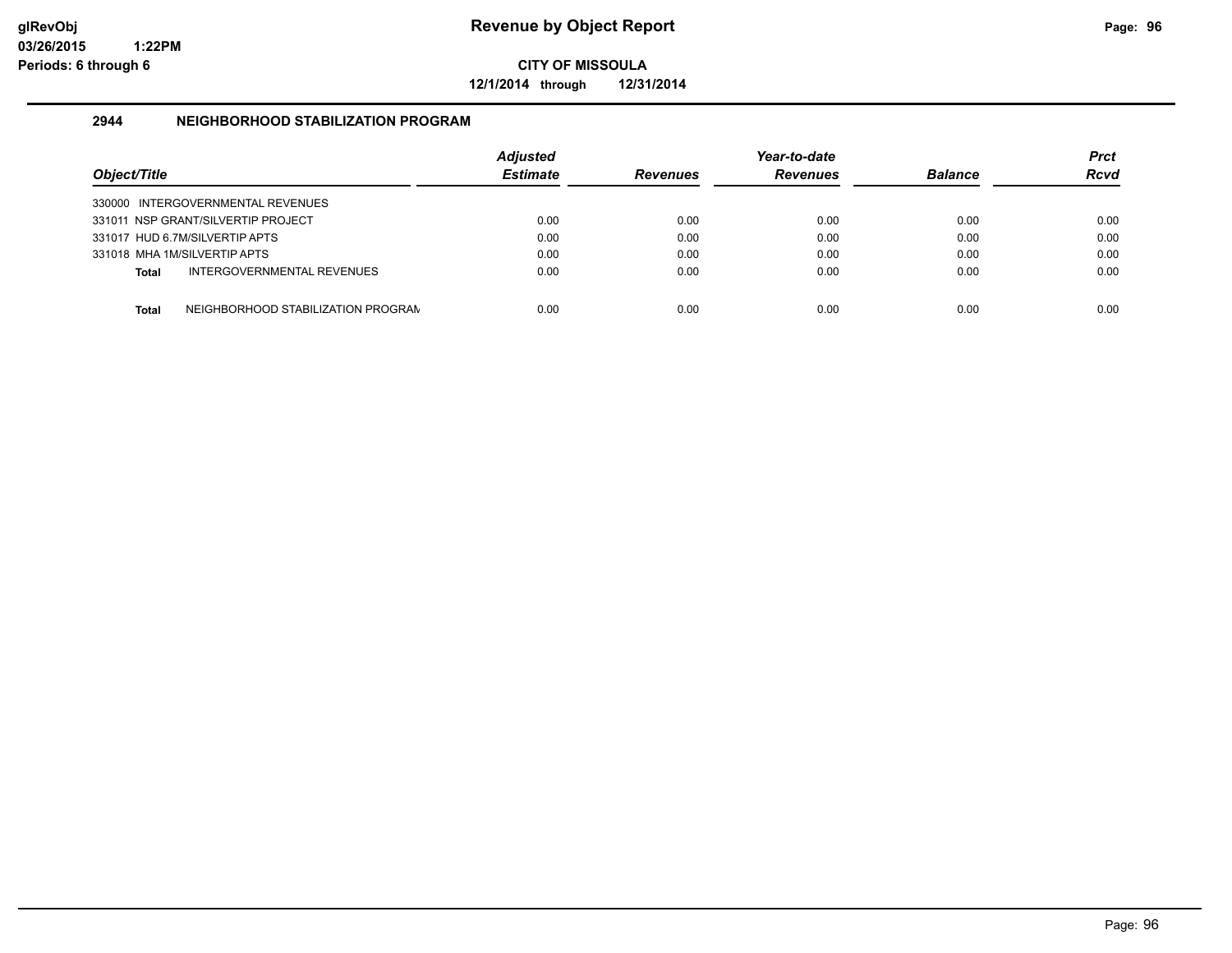**12/1/2014 through 12/31/2014**

### **2955 TRANSPORTATION**

**2955 TRANSPORTATION**

|                                |                                           | <b>Adjusted</b> |                 | Year-to-date    |                | <b>Prct</b> |
|--------------------------------|-------------------------------------------|-----------------|-----------------|-----------------|----------------|-------------|
| Object/Title                   |                                           | <b>Estimate</b> | <b>Revenues</b> | <b>Revenues</b> | <b>Balance</b> | Rcvd        |
|                                | 330000 INTERGOVERNMENTAL REVENUES         |                 |                 |                 |                |             |
| 331054 FHWA PL GRANT           |                                           | 602,667.00      | 0.00            | 0.00            | 602,667.00     | 0.00        |
| 331055 FTA GRANT               |                                           | 17.744.00       | 0.00            | 0.00            | 17.744.00      | 0.00        |
| 331056 MDT FEDERAL CMAQ        |                                           | 381,084.00      | 0.00            | 0.00            | 381,084.00     | 0.00        |
| 331057 TRANSIT-MUTD CMAQ       |                                           | 151,515.00      | 0.00            | 0.00            | 151,515.00     | 0.00        |
| 336023 STATE CONTRIB. - PERS   |                                           | 0.00            | 2.44            | 175.58          | $-175.58$      | 0.00        |
| 336030 COUNTY CONTRIBUTION     |                                           | 9,900.00        | 0.00            | 0.00            | 9,900.00       | 0.00        |
| <b>Total</b>                   | <b>INTERGOVERNMENTAL REVENUES</b>         | 1,162,910.00    | 2.44            | 175.58          | 1,162,734.42   | 0.02        |
| 360000                         | MISCELLANEOUS REVENUES                    |                 |                 |                 |                |             |
|                                | 362000 OTHER MISCELLANEOUS REVENUE        | 0.00            | 623.12          | 1.623.12        | $-1,623.12$    | 0.00        |
| 365016 LOCAL MATCH MDT         |                                           | 13,585.00       | 0.00            | 0.00            | 13,585.00      | 0.00        |
| 365017 LOCAL MATCH TRANSIT     |                                           | 9,559.00        | 0.00            | 0.00            | 9,559.00       | 0.00        |
| <b>Total</b>                   | <b>MISCELLANEOUS REVENUES</b>             | 23,144.00       | 623.12          | 1,623.12        | 21,520.88      | 7.01        |
| 370000                         | <b>INVESTMENTS &amp; ROYALTY EARNINGS</b> |                 |                 |                 |                |             |
| 371010 INTEREST ON INVESTMENTS |                                           | 0.00            | 0.00            | 0.00            | 0.00           | 0.00        |
| <b>Total</b>                   | <b>INVESTMENTS &amp; ROYALTY EARNINGS</b> | 0.00            | 0.00            | 0.00            | 0.00           | 0.00        |
| 380000                         | OTHER FINANCING SOURCES                   |                 |                 |                 |                |             |
| 383000 OPERATING TRANSFERS     |                                           | 9,900.00        | 0.00            | 0.00            | 9,900.00       | 0.00        |
| 383029 TRANS FR GENERAL        |                                           | 74.718.00       | 0.00            | 0.00            | 74.718.00      | 0.00        |
| <b>Total</b>                   | OTHER FINANCING SOURCES                   | 84,618.00       | 0.00            | 0.00            | 84,618.00      | 0.00        |
| <b>Total</b>                   | <b>TRANSPORTATION</b>                     | 1.270.672.00    | 625.56          | 1,798.70        | 1,268,873.30   | 0.14        |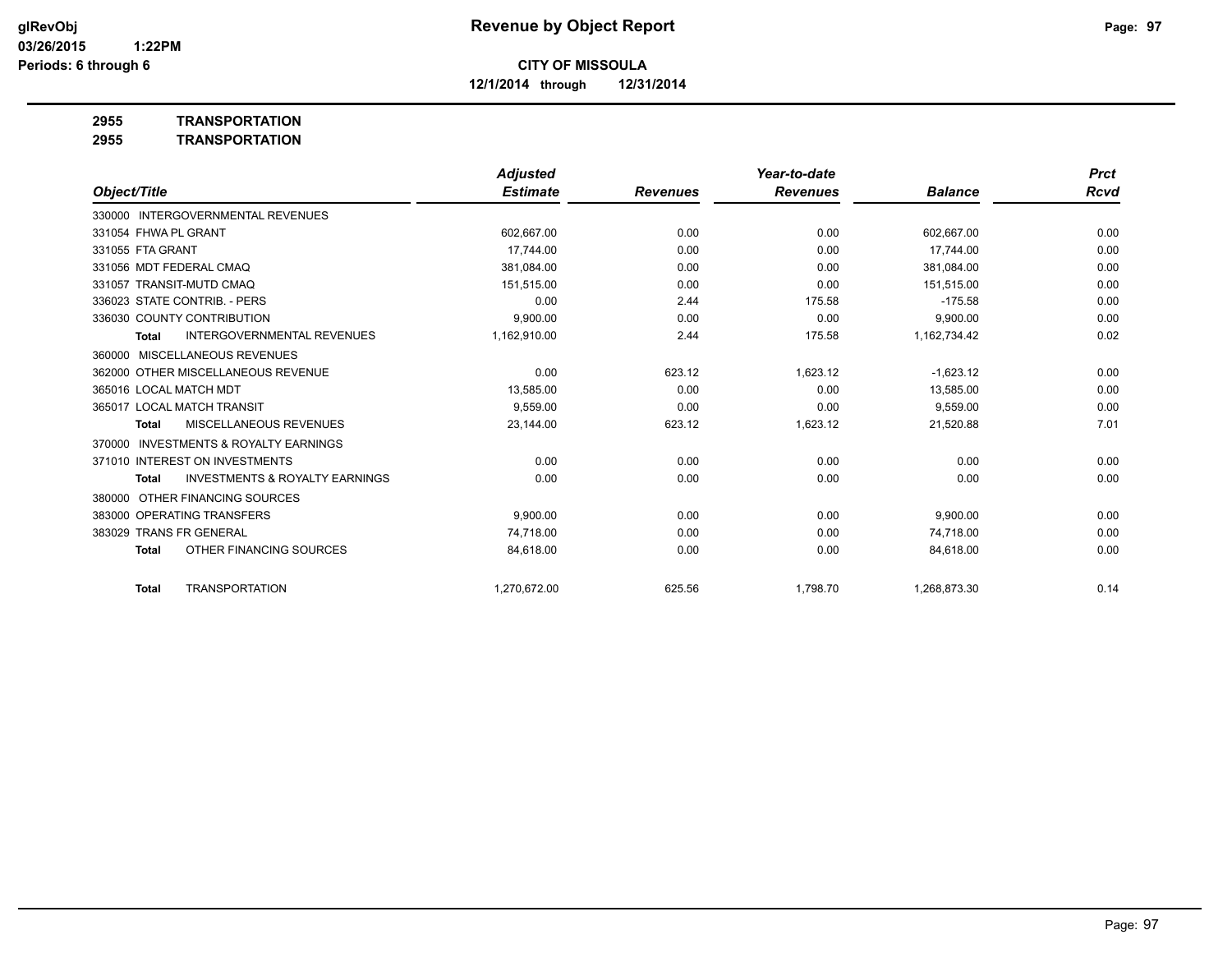**12/1/2014 through 12/31/2014**

### **2955 TRANSPORTATION**

|                         |                                           | <b>Adjusted</b> |                 | Year-to-date    |                | <b>Prct</b> |
|-------------------------|-------------------------------------------|-----------------|-----------------|-----------------|----------------|-------------|
| Object/Title            |                                           | <b>Estimate</b> | <b>Revenues</b> | <b>Revenues</b> | <b>Balance</b> | <b>Rcvd</b> |
|                         | 330000 INTERGOVERNMENTAL REVENUES         |                 |                 |                 |                |             |
| 331054 FHWA PL GRANT    |                                           | 602,667.00      | 0.00            | 0.00            | 602,667.00     | 0.00        |
| 331055 FTA GRANT        |                                           | 17.744.00       | 0.00            | 0.00            | 17.744.00      | 0.00        |
| 331056 MDT FEDERAL CMAQ |                                           | 381,084.00      | 0.00            | 0.00            | 381,084.00     | 0.00        |
|                         | 331057 TRANSIT-MUTD CMAQ                  | 151,515.00      | 0.00            | 0.00            | 151,515.00     | 0.00        |
|                         | 336023 STATE CONTRIB. - PERS              | 0.00            | 2.44            | 175.58          | $-175.58$      | 0.00        |
|                         | 336030 COUNTY CONTRIBUTION                | 9,900.00        | 0.00            | 0.00            | 9,900.00       | 0.00        |
| <b>Total</b>            | <b>INTERGOVERNMENTAL REVENUES</b>         | 1,162,910.00    | 2.44            | 175.58          | 1,162,734.42   | 0.02        |
|                         | 360000 MISCELLANEOUS REVENUES             |                 |                 |                 |                |             |
|                         | 362000 OTHER MISCELLANEOUS REVENUE        | 0.00            | 623.12          | 1.623.12        | $-1,623.12$    | 0.00        |
| 365016 LOCAL MATCH MDT  |                                           | 13,585.00       | 0.00            | 0.00            | 13,585.00      | 0.00        |
|                         | 365017 LOCAL MATCH TRANSIT                | 9,559.00        | 0.00            | 0.00            | 9,559.00       | 0.00        |
| Total                   | MISCELLANEOUS REVENUES                    | 23,144.00       | 623.12          | 1,623.12        | 21,520.88      | 7.01        |
|                         | 370000 INVESTMENTS & ROYALTY EARNINGS     |                 |                 |                 |                |             |
|                         | 371010 INTEREST ON INVESTMENTS            | 0.00            | 0.00            | 0.00            | 0.00           | 0.00        |
| Total                   | <b>INVESTMENTS &amp; ROYALTY EARNINGS</b> | 0.00            | 0.00            | 0.00            | 0.00           | 0.00        |
|                         | 380000 OTHER FINANCING SOURCES            |                 |                 |                 |                |             |
|                         | 383000 OPERATING TRANSFERS                | 9,900.00        | 0.00            | 0.00            | 9,900.00       | 0.00        |
| 383029 TRANS FR GENERAL |                                           | 74.718.00       | 0.00            | 0.00            | 74.718.00      | 0.00        |
| <b>Total</b>            | OTHER FINANCING SOURCES                   | 84,618.00       | 0.00            | 0.00            | 84,618.00      | 0.00        |
| <b>Total</b>            | <b>TRANSPORTATION</b>                     | 1.270.672.00    | 625.56          | 1,798.70        | 1,268,873.30   | 0.14        |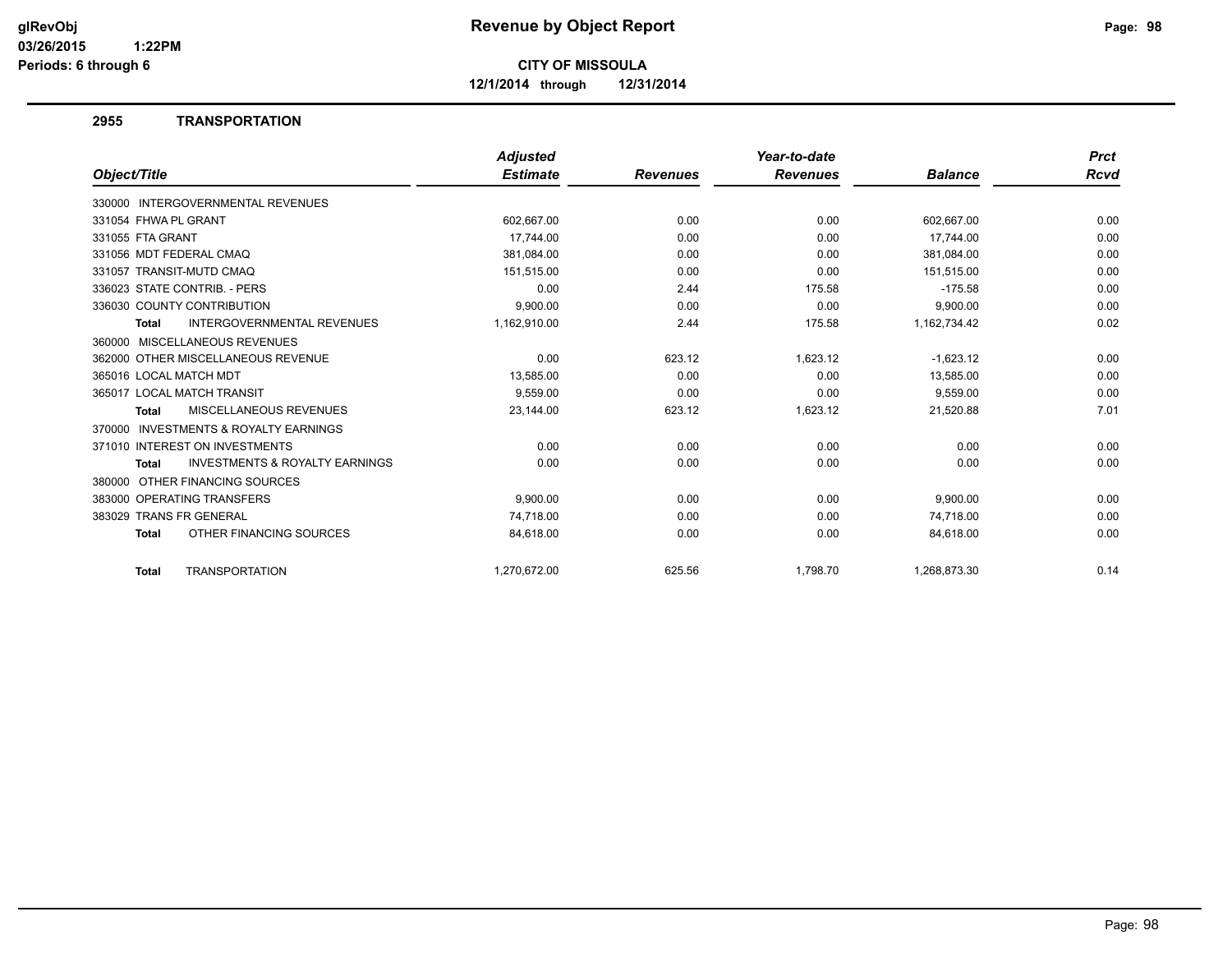**12/1/2014 through 12/31/2014**

## **2987 FEDERAL TRANSPORTATION FUND**

|                                                    | <b>Adjusted</b> |                 | Year-to-date    |                | <b>Prct</b> |
|----------------------------------------------------|-----------------|-----------------|-----------------|----------------|-------------|
| Object/Title                                       | <b>Estimate</b> | <b>Revenues</b> | <b>Revenues</b> | <b>Balance</b> | Rcvd        |
| 310000 TAXES/ASSESSMENTS                           |                 |                 |                 |                |             |
| 311011 TAX INCREMENT                               | 0.00            | 0.00            | 0.00            | 0.00           | 0.00        |
| TAXES/ASSESSMENTS<br>Total                         | 0.00            | 0.00            | 0.00            | 0.00           | 0.00        |
| 330000 INTERGOVERNMENTAL REVENUES                  |                 |                 |                 |                |             |
| 331050 ISTEA/CTEP GRANT                            | 0.00            | 0.00            | 0.00            | 0.00           | 0.00        |
| 331051 ISTEA/CTEP-HIGGINS HILL/BECKWITH            | 0.00            | 0.00            | 0.00            | 0.00           | 0.00        |
| 331052 MDT CMAQ STRIPING GRANT                     | 0.00            | 0.00            | 0.00            | 0.00           | 0.00        |
| 331053 CTEP PLAYFAIR                               | 0.00            | 0.00            | 0.00            | 0.00           | 0.00        |
| 331153 RUSSELL S 3RD IMPROVEMENTS                  | 0.00            | 0.00            | 0.00            | 0.00           | 0.00        |
| 331154 CTEP-MILWAUKEE RR TRAIL                     | 0.00            | 0.00            | 0.00            | 0.00           | 0.00        |
| 331155 CTEP/GRANT CREEK TRAIL BCN                  | 0.00            | 0.00            | 443,579.99      | -443,579.99    | 0.00        |
| 331156 CTEP GRANT - S HILLS TRAILS SYSTEM          | 870,129.00      | 0.00            | 0.00            | 870,129.00     | 0.00        |
| 331159 CTEP-U OF M CROSSWALK PROJECT               | 0.00            | 0.00            | 0.00            | 0.00           | 0.00        |
| 331161 CTEP-LOLO ST/BRIDGE TO DUNCAN S/C           | 0.00            | 0.00            | 0.00            | 0.00           | 0.00        |
| 331180 LIBRARY LITERACY GRANT                      | 0.00            | 0.00            | 0.00            | 0.00           | 0.00        |
| 331181 CTEP/CMAQ MADISON ST TO U CONNECTOR         | 0.00            | 0.00            | 0.00            | 0.00           | 0.00        |
| 334045 MONTANA DEPARTMENT TRANSPORTATION           | 0.00            | 0.00            | 0.00            | 0.00           | 0.00        |
| 336023 STATE CONTRIB. - PERS                       | 0.00            | 0.05            | 2.44            | $-2.44$        | 0.00        |
| <b>INTERGOVERNMENTAL REVENUES</b><br>Total         | 870,129.00      | 0.05            | 443,582.43      | 426,546.57     | 50.98       |
| 340000 CHARGES FOR SERVICES                        |                 |                 |                 |                |             |
| 343011 STREET AND ROADWAY REPAIR CHARGES           | 0.00            | 0.00            | 0.00            | 0.00           | 0.00        |
| <b>CHARGES FOR SERVICES</b><br><b>Total</b>        | 0.00            | 0.00            | 0.00            | 0.00           | 0.00        |
| 360000 MISCELLANEOUS REVENUES                      |                 |                 |                 |                |             |
| 360010 MISCELLANEOUS                               | 0.00            | 0.00            | 0.00            | 0.00           | 0.00        |
| 363020 PROPERTY ASSESSMENTS                        | 0.00            | 0.00            | 0.00            | 0.00           | 0.00        |
| 365000 DONATIONS                                   | 762,189.00      | 0.00            | 0.00            | 762,189.00     | 0.00        |
| 365004 GRANT CR TRAIL ASSN DONATION                | 0.00            | 0.00            | 0.00            | 0.00           | 0.00        |
| MISCELLANEOUS REVENUES<br>Total                    | 762,189.00      | 0.00            | 0.00            | 762,189.00     | 0.00        |
| 370000 INVESTMENTS & ROYALTY EARNINGS              |                 |                 |                 |                |             |
| 371010 INTEREST ON INVESTMENTS                     | 0.00            | 0.00            | 0.00            | 0.00           | 0.00        |
| 371020 GAIN/LOSS IN MARKET VALUE OF INVESTMENTS    | 0.00            | 0.00            | 0.00            | 0.00           | 0.00        |
| <b>INVESTMENTS &amp; ROYALTY EARNINGS</b><br>Total | 0.00            | 0.00            | 0.00            | 0.00           | 0.00        |
| 380000 OTHER FINANCING SOURCES                     |                 |                 |                 |                |             |
| 381009 TRANSFERS IN-OPEN SPACE BOND                | 0.00            | 0.00            | 0.00            | 0.00           | 0.00        |
| 381010 BOND PROCEEDS                               | 0.00            | 0.00            | 0.00            | 0.00           | 0.00        |
| 381011 OPEN SPACE REVENUE                          | 0.00            | 0.00            | 0.00            | 0.00           | 0.00        |
| 383000 OPERATING TRANSFERS                         | 0.00            | 0.00            | 0.00            | 0.00           | 0.00        |
| 383002 TRANS FR GAS TAX                            | 0.00            | 0.00            | 0.00            | 0.00           | 0.00        |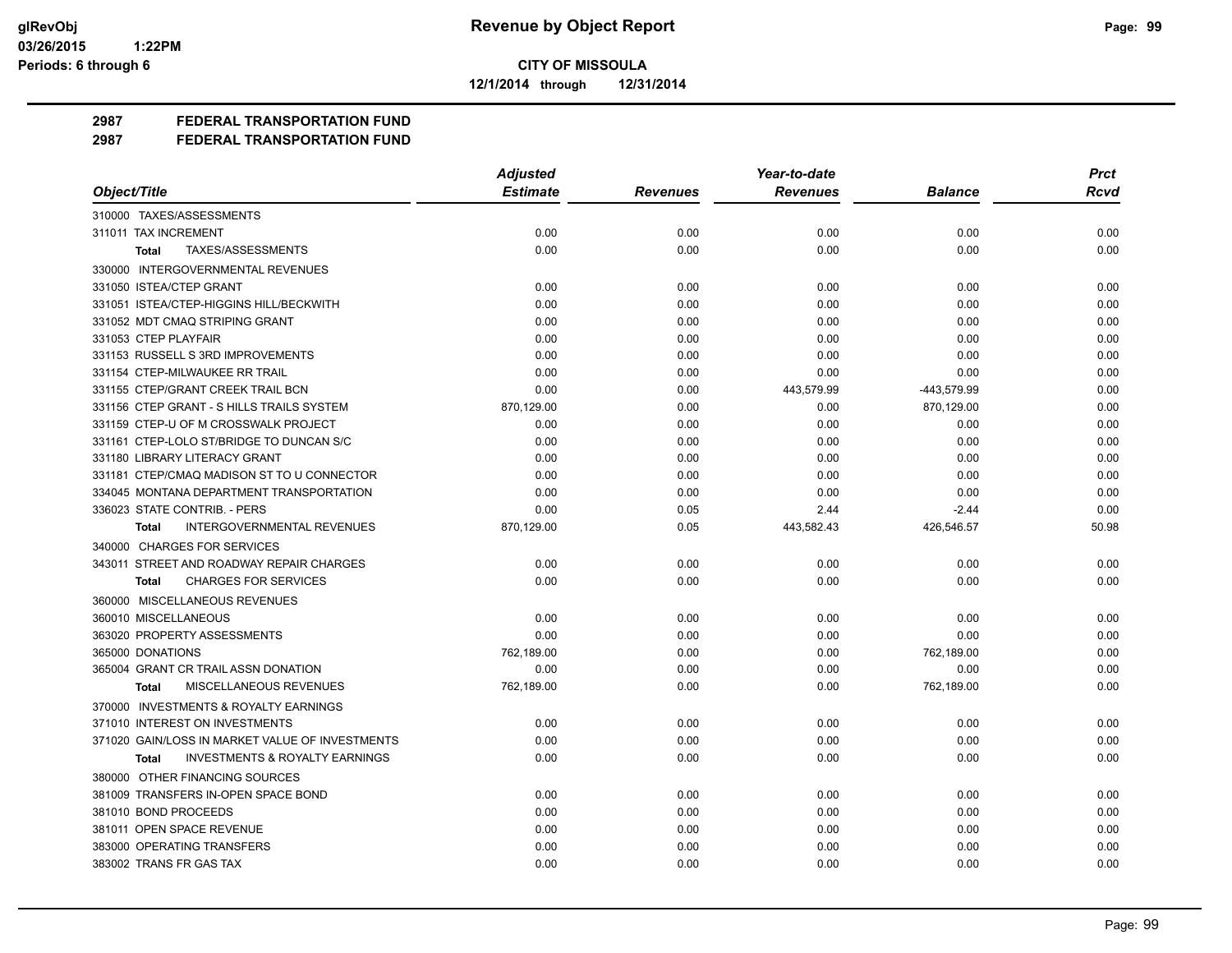**12/1/2014 through 12/31/2014**

## **2987 FEDERAL TRANSPORTATION FUND**

|                                      | <b>Adjusted</b> |                 | Year-to-date    |                | Prct        |
|--------------------------------------|-----------------|-----------------|-----------------|----------------|-------------|
| Object/Title                         | <b>Estimate</b> | <b>Revenues</b> | <b>Revenues</b> | <b>Balance</b> | <b>Rcvd</b> |
| 383010 TRANS FR CIP                  | 0.00            | 0.00            | 0.00            | 0.00           | 0.00        |
| 383014 TRANS FR MRA                  | 0.00            | 0.00            | 0.00            | 0.00           | 0.00        |
| 383021 TRANS FR P&R TRAILS DEVLP     | 0.00            | 0.00            | 0.00            | 0.00           | 0.00        |
| 383043 TRANSFERS FROM IMPACT FEES    | 0.00            | 0.00            | 0.00            | 0.00           | 0.00        |
| OTHER FINANCING SOURCES<br>Total     | 0.00            | 0.00            | 0.00            | 0.00           | 0.00        |
| FEDERAL TRANSPORTATION FUND<br>Total | 1.632.318.00    | 0.05            | 443.582.43      | 1.188.735.57   | 27.18       |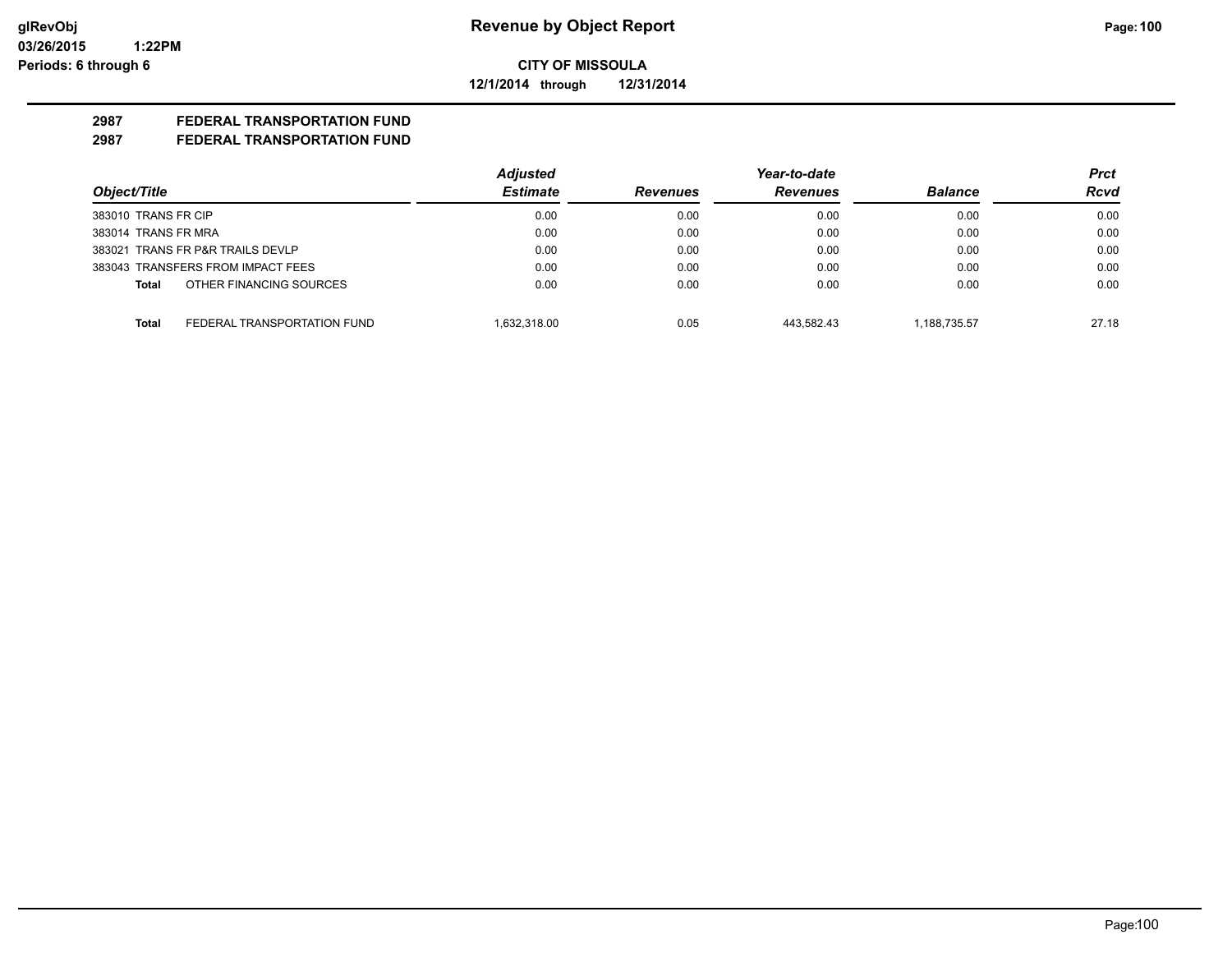**12/1/2014 through 12/31/2014**

|                                                           | <b>Adjusted</b> |                 | Year-to-date    |             | <b>Prct</b> |
|-----------------------------------------------------------|-----------------|-----------------|-----------------|-------------|-------------|
| Object/Title                                              | <b>Estimate</b> | <b>Revenues</b> | <b>Revenues</b> | Balance     | Rcvd        |
| 310000 TAXES/ASSESSMENTS                                  |                 |                 |                 |             |             |
| 311011 TAX INCREMENT                                      | 0.00            | 0.00            | 0.00            | 0.00        | 0.00        |
| TAXES/ASSESSMENTS<br><b>Total</b>                         | 0.00            | 0.00            | 0.00            | 0.00        | 0.00        |
| 330000 INTERGOVERNMENTAL REVENUES                         |                 |                 |                 |             |             |
| 331050 ISTEA/CTEP GRANT                                   | 0.00            | 0.00            | 0.00            | 0.00        | 0.00        |
| 331051 ISTEA/CTEP-HIGGINS HILL/BECKWITH                   | 0.00            | 0.00            | 0.00            | 0.00        | 0.00        |
| 331052 MDT CMAQ STRIPING GRANT                            | 0.00            | 0.00            | 0.00            | 0.00        | 0.00        |
| 331053 CTEP PLAYFAIR                                      | 0.00            | 0.00            | 0.00            | 0.00        | 0.00        |
| 331153 RUSSELL S 3RD IMPROVEMENTS                         | 0.00            | 0.00            | 0.00            | 0.00        | 0.00        |
| 331154 CTEP-MILWAUKEE RR TRAIL                            | 0.00            | 0.00            | 0.00            | 0.00        | 0.00        |
| 331155 CTEP/GRANT CREEK TRAIL BCN                         | 0.00            | 0.00            | 443,579.99      | -443,579.99 | 0.00        |
| 331156 CTEP GRANT - S HILLS TRAILS SYSTEM                 | 870,129.00      | 0.00            | 0.00            | 870,129.00  | 0.00        |
| 331159 CTEP-U OF M CROSSWALK PROJECT                      | 0.00            | 0.00            | 0.00            | 0.00        | 0.00        |
| 331161 CTEP-LOLO ST/BRIDGE TO DUNCAN S/C                  | 0.00            | 0.00            | 0.00            | 0.00        | 0.00        |
| 331180 LIBRARY LITERACY GRANT                             | 0.00            | 0.00            | 0.00            | 0.00        | 0.00        |
| 331181 CTEP/CMAQ MADISON ST TO U CONNECTOR                | 0.00            | 0.00            | 0.00            | 0.00        | 0.00        |
| 334045 MONTANA DEPARTMENT TRANSPORTATION                  | 0.00            | 0.00            | 0.00            | 0.00        | 0.00        |
| 336023 STATE CONTRIB. - PERS                              | 0.00            | 0.05            | 2.44            | $-2.44$     | 0.00        |
| <b>INTERGOVERNMENTAL REVENUES</b><br><b>Total</b>         | 870,129.00      | 0.05            | 443,582.43      | 426,546.57  | 50.98       |
| 340000 CHARGES FOR SERVICES                               |                 |                 |                 |             |             |
| 343011 STREET AND ROADWAY REPAIR CHARGES                  | 0.00            | 0.00            | 0.00            | 0.00        | 0.00        |
| <b>CHARGES FOR SERVICES</b><br><b>Total</b>               | 0.00            | 0.00            | 0.00            | 0.00        | 0.00        |
| 360000 MISCELLANEOUS REVENUES                             |                 |                 |                 |             |             |
| 360010 MISCELLANEOUS                                      | 0.00            | 0.00            | 0.00            | 0.00        | 0.00        |
| 363020 PROPERTY ASSESSMENTS                               | 0.00            | 0.00            | 0.00            | 0.00        | 0.00        |
| 365000 DONATIONS                                          | 762,189.00      | 0.00            | 0.00            | 762,189.00  | 0.00        |
| 365004 GRANT CR TRAIL ASSN DONATION                       | 0.00            | 0.00            | 0.00            | 0.00        | 0.00        |
| MISCELLANEOUS REVENUES<br><b>Total</b>                    | 762,189.00      | 0.00            | 0.00            | 762,189.00  | 0.00        |
| 370000 INVESTMENTS & ROYALTY EARNINGS                     |                 |                 |                 |             |             |
| 371010 INTEREST ON INVESTMENTS                            | 0.00            | 0.00            | 0.00            | 0.00        | 0.00        |
| 371020 GAIN/LOSS IN MARKET VALUE OF INVESTMENT            | 0.00            | 0.00            | 0.00            | 0.00        | 0.00        |
| <b>INVESTMENTS &amp; ROYALTY EARNINGS</b><br><b>Total</b> | 0.00            | 0.00            | 0.00            | 0.00        | 0.00        |
| 380000 OTHER FINANCING SOURCES                            |                 |                 |                 |             |             |
| 381009 TRANSFERS IN-OPEN SPACE BOND                       | 0.00            | 0.00            | 0.00            | 0.00        | 0.00        |
| 381010 BOND PROCEEDS                                      | 0.00            | 0.00            | 0.00            | 0.00        | 0.00        |
| 381011 OPEN SPACE REVENUE                                 | 0.00            | 0.00            | 0.00            | 0.00        | 0.00        |
| 383000 OPERATING TRANSFERS                                | 0.00            | 0.00            | 0.00            | 0.00        | 0.00        |
| 383002 TRANS FR GAS TAX                                   | 0.00            | 0.00            | 0.00            | 0.00        | 0.00        |
| 383010 TRANS FR CIP                                       | 0.00            | 0.00            | 0.00            | 0.00        | 0.00        |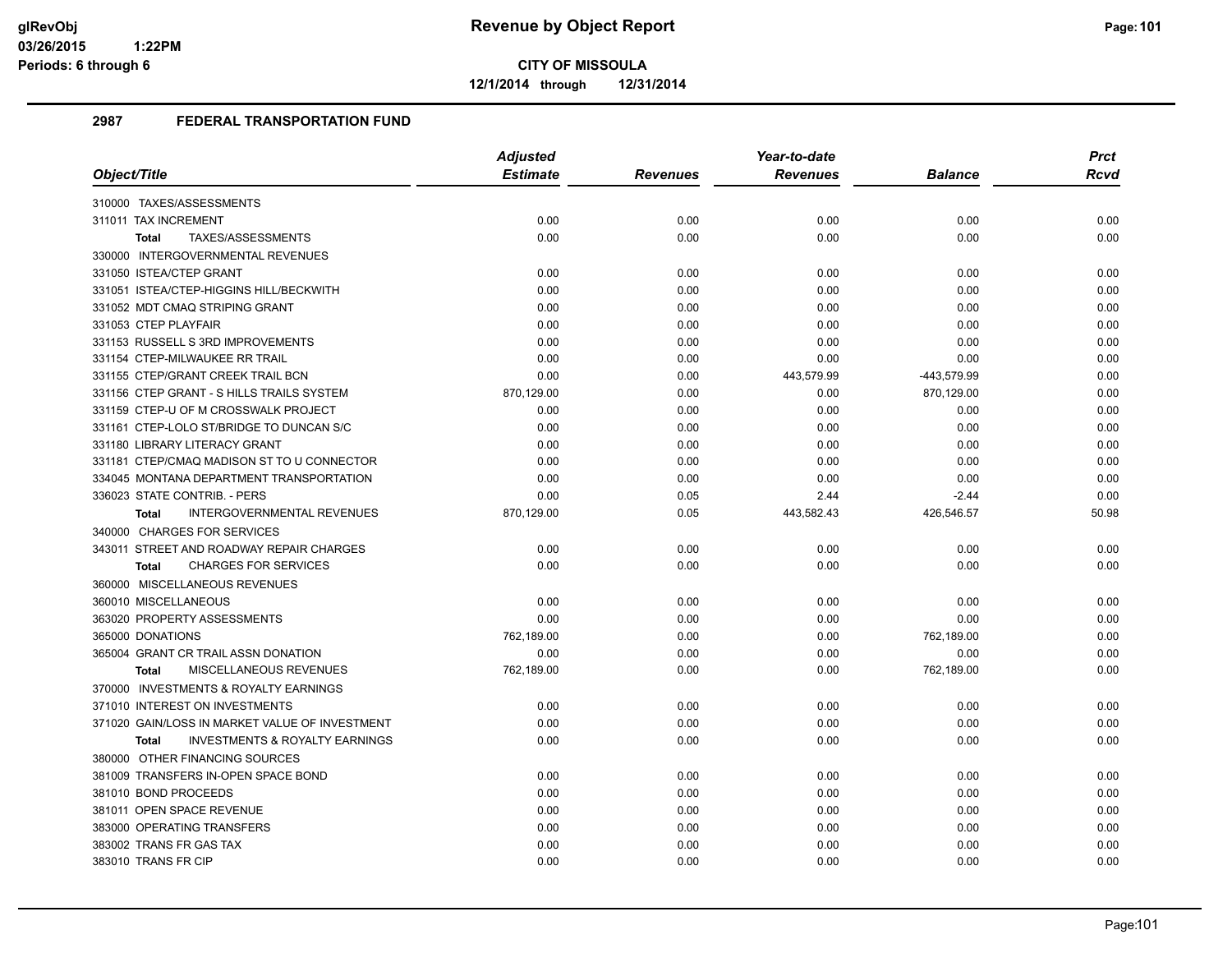**12/1/2014 through 12/31/2014**

| Object/Title                                | <b>Adjusted</b><br><b>Estimate</b> | <b>Revenues</b> | Year-to-date<br><b>Revenues</b> | <b>Balance</b> | <b>Prct</b><br><b>Rcvd</b> |
|---------------------------------------------|------------------------------------|-----------------|---------------------------------|----------------|----------------------------|
| 383014 TRANS FR MRA                         | 0.00                               | 0.00            | 0.00                            | 0.00           | 0.00                       |
| 383021 TRANS FR P&R TRAILS DEVLP            | 0.00                               | 0.00            | 0.00                            | 0.00           | 0.00                       |
| 383043 TRANSFERS FROM IMPACT FEES           | 0.00                               | 0.00            | 0.00                            | 0.00           | 0.00                       |
| OTHER FINANCING SOURCES<br><b>Total</b>     | 0.00                               | 0.00            | 0.00                            | 0.00           | 0.00                       |
| FEDERAL TRANSPORTATION FUND<br><b>Total</b> | 1.632.318.00                       | 0.05            | 443.582.43                      | 1.188.735.57   | 27.18                      |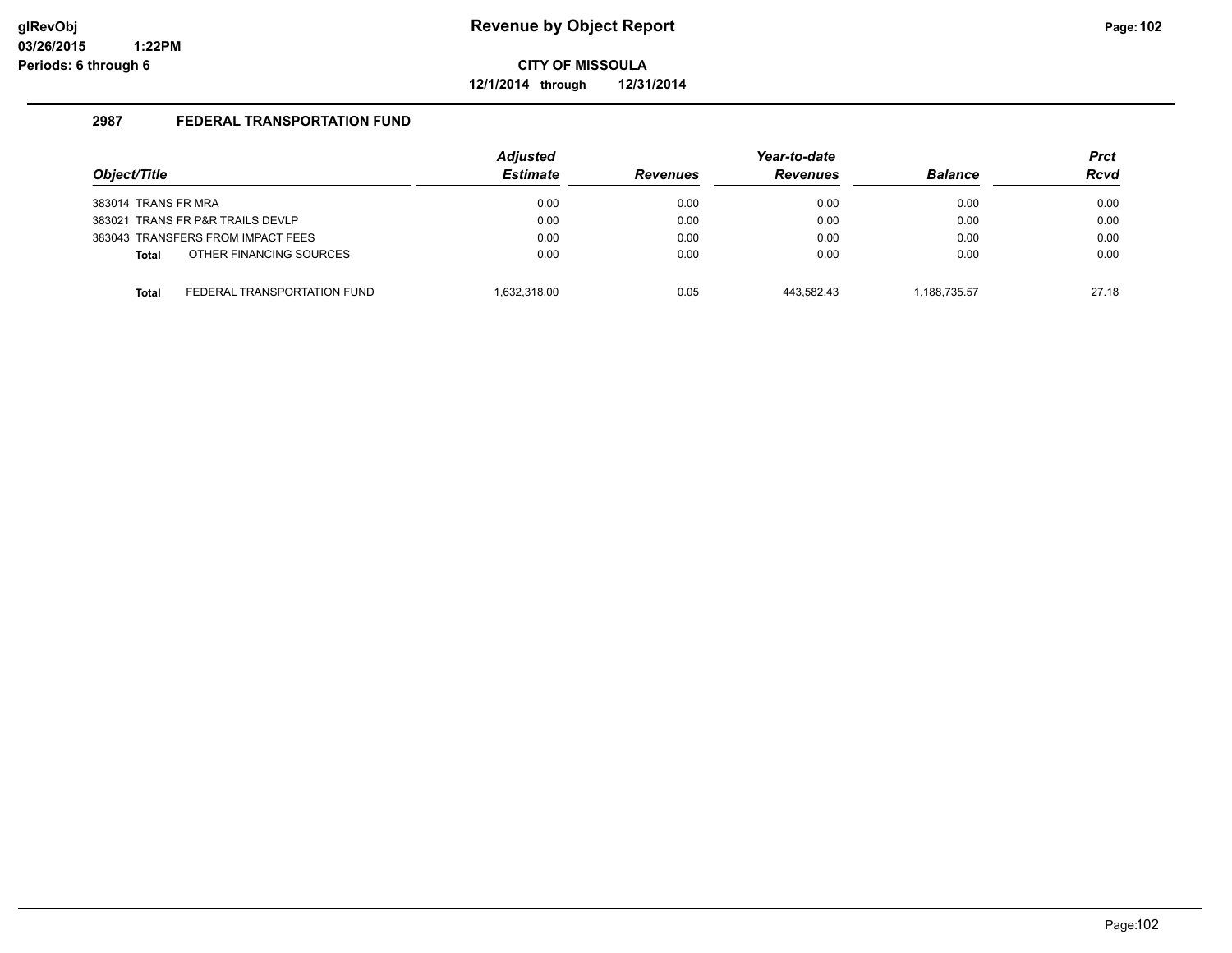**12/1/2014 through 12/31/2014**

### **2988 GRANTS & DONATIONS FUND**

|                                                   | <b>Adjusted</b> |                 | Year-to-date    |                | <b>Prct</b> |
|---------------------------------------------------|-----------------|-----------------|-----------------|----------------|-------------|
| Object/Title                                      | <b>Estimate</b> | <b>Revenues</b> | <b>Revenues</b> | <b>Balance</b> | Rcvd        |
| 330000 INTERGOVERNMENTAL REVENUES                 |                 |                 |                 |                |             |
| 331013 NORTHSIDE PED BRIDGE/ARRA-CDBG GRANT       | 0.00            | 0.00            | 0.00            | 0.00           | 0.00        |
| 331014 EECBG GRANT                                | 0.00            | 0.00            | 0.00            | 0.00           | 0.00        |
| 331025 DV ACCOUNTABILITY PROJECT                  | 63,831.00       | 0.00            | 10,849.99       | 52,981.01      | 17.00       |
| 331026 FY09 POLICE ICAC FEDERAL GRANT             | 102,698.00      | 0.00            | 7,225.77        | 95,472.23      | 7.04        |
| 331028 DUI-COPS IN SHOPS                          | 5,000.00        | 0.00            | 0.00            | 5,000.00       | 0.00        |
| 331029 CHRP GRANT                                 | 0.00            | 0.00            | 0.00            | 0.00           | 0.00        |
| 331030 COMMUNITY RESOURCE OFFICER/MCPS            | 0.00            | 0.00            | 0.00            | 0.00           | 0.00        |
| 331038 EPA BROWNSFIELD GRANT                      | 0.00            | 0.00            | 0.00            | 0.00           | 0.00        |
| 331039 EPA BROWNSFIELD ARRA                       | 0.00            | 0.00            | 0.00            | 0.00           | 0.00        |
| 331081 GRANTS/DONATIONS - FORT MISSOULA           | 0.00            | 0.00            | 0.00            | 0.00           | 0.00        |
| 331090 EPA GRANT                                  | 433,065.00      | 0.00            | 0.00            | 433,065.00     | 0.00        |
| 331178 DUI TASK FORCE GRANT                       | 10,000.00       | 0.00            | 429.60          | 9,570.40       | 4.30        |
| 331181 GRANTS/DONATIONS - FORT MISSOULA           | 0.00            | 0.00            | 0.00            | 0.00           | 0.00        |
| 334013 STATE GRANT - OT SEATBELT                  | 35,000.00       | 0.00            | 15,725.03       | 19,274.97      | 44.93       |
| 334014 MISSOULA COUNTY-GRANT CREEK TRAIL          | 0.00            | 0.00            | 0.00            | 0.00           | 0.00        |
| 334015 COPS TECHNOLOGY GRANT                      | 322,299.00      | 0.00            | 30,751.58       | 291,547.42     | 9.54        |
| 334016 BULLETPROOF VEST GRANT                     | 10,500.00       | 0.00            | 0.00            | 10,500.00      | 0.00        |
| 334018 STATE GRANT - CAPITAL                      | 0.00            | 0.00            | 0.00            | 0.00           | 0.00        |
| 334020 UNDERAGE DRINKING GRANT                    | 0.00            | 0.00            | 3,293.98        | $-3,293.98$    | 0.00        |
| 334025 COUNTY WEED                                | 0.00            | 0.00            | 0.00            | 0.00           | 0.00        |
| 334028 DEPT OF AG INTERN GRANT                    | 0.00            | 0.00            | 0.00            | 0.00           | 0.00        |
| 334076 BIG SKY TRUST FUND GRANTS                  | 30,000.00       | 15,000.00       | 90,000.00       | $-60,000.00$   | 300.00      |
| 334121 DNRC-EPA AREA WIDE ASSESSMENT GRANT        | 0.00            | 0.00            | 0.00            | 0.00           | 0.00        |
| 336021 STATE CONTRIB - POLICE RETIREMENT          | 0.00            | 1,634.65        | 9,694.59        | $-9,694.59$    | 0.00        |
| 336023 STATE CONTRIB. - PERS                      | 0.00            | 2.25            | 16.80           | $-16.80$       | 0.00        |
| <b>INTERGOVERNMENTAL REVENUES</b><br><b>Total</b> | 1,012,393.00    | 16,636.90       | 167,987.34      | 844,405.66     | 16.59       |
| 340000 CHARGES FOR SERVICES                       |                 |                 |                 |                |             |
| 342000 ANTI-GRAFFITI PROJECT                      | 5,000.00        | 0.00            | 1,000.00        | 4,000.00       | 20.00       |
| 342013 SECURITY INVEST FEES                       | 0.00            | 0.00            | 0.00            | 0.00           | 0.00        |
| <b>CHARGES FOR SERVICES</b><br><b>Total</b>       | 5,000.00        | 0.00            | 1,000.00        | 4,000.00       | 20.00       |
| 360000 MISCELLANEOUS REVENUES                     |                 |                 |                 |                |             |
| 360010 MISCELLANEOUS                              | 0.00            | 0.00            | 0.00            | 0.00           | 0.00        |
| 365000 DONATIONS                                  | 40,000.00       | $-30.00$        | 60.00           | 39,940.00      | 0.15        |
| 365015 GREEN BLOCK PILOT PROJECT                  | 0.00            | 0.00            | 0.00            | 0.00           | 0.00        |
| 365021 COMBAT CHALLENGE DONATIONS                 | 0.00            | 0.00            | 0.00            | 0.00           | 0.00        |
| MISCELLANEOUS REVENUES<br>Total                   | 40,000.00       | $-30.00$        | 60.00           | 39,940.00      | 0.15        |
| 380000 OTHER FINANCING SOURCES                    |                 |                 |                 |                |             |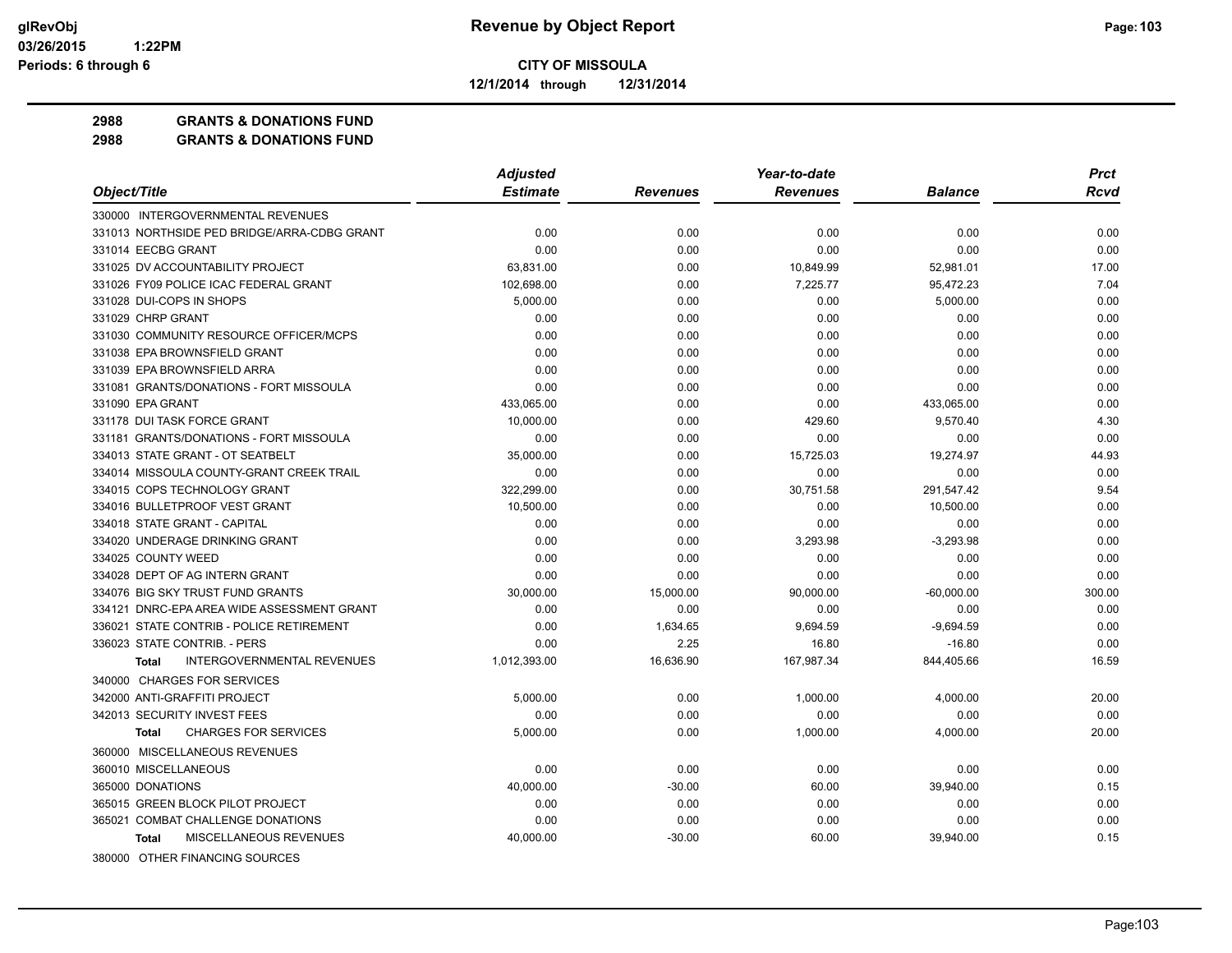**12/1/2014 through 12/31/2014**

### **2988 GRANTS & DONATIONS FUND**

|                                               | <b>Adjusted</b> |                 | Year-to-date    |                | Prct  |
|-----------------------------------------------|-----------------|-----------------|-----------------|----------------|-------|
| Object/Title                                  | <b>Estimate</b> | <b>Revenues</b> | <b>Revenues</b> | <b>Balance</b> | Rcvd  |
| 381023 DOMESTIC VIOLENCE ACCOUNTABILITY GRANT | 0.00            | 0.00            | 0.00            | 0.00           | 0.00  |
| 383002 TRANS FR GAS TAX                       | 0.00            | 0.00            | 0.00            | 0.00           | 0.00  |
| 383022 TRANS FR OPEN SPACE BOND               | 0.00            | 0.00            | 0.00            | 0.00           | 0.00  |
| 383042 TRANSFERS FROM OTHER FUNDS             | 0.00            | 0.00            | 0.00            | 0.00           | 0.00  |
| OTHER FINANCING SOURCES<br><b>Total</b>       | 0.00            | 0.00            | 0.00            | 0.00           | 0.00  |
| <b>GRANTS &amp; DONATIONS FUND</b><br>Total   | 1.057.393.00    | 16.606.90       | 169.047.34      | 888.345.66     | 15.99 |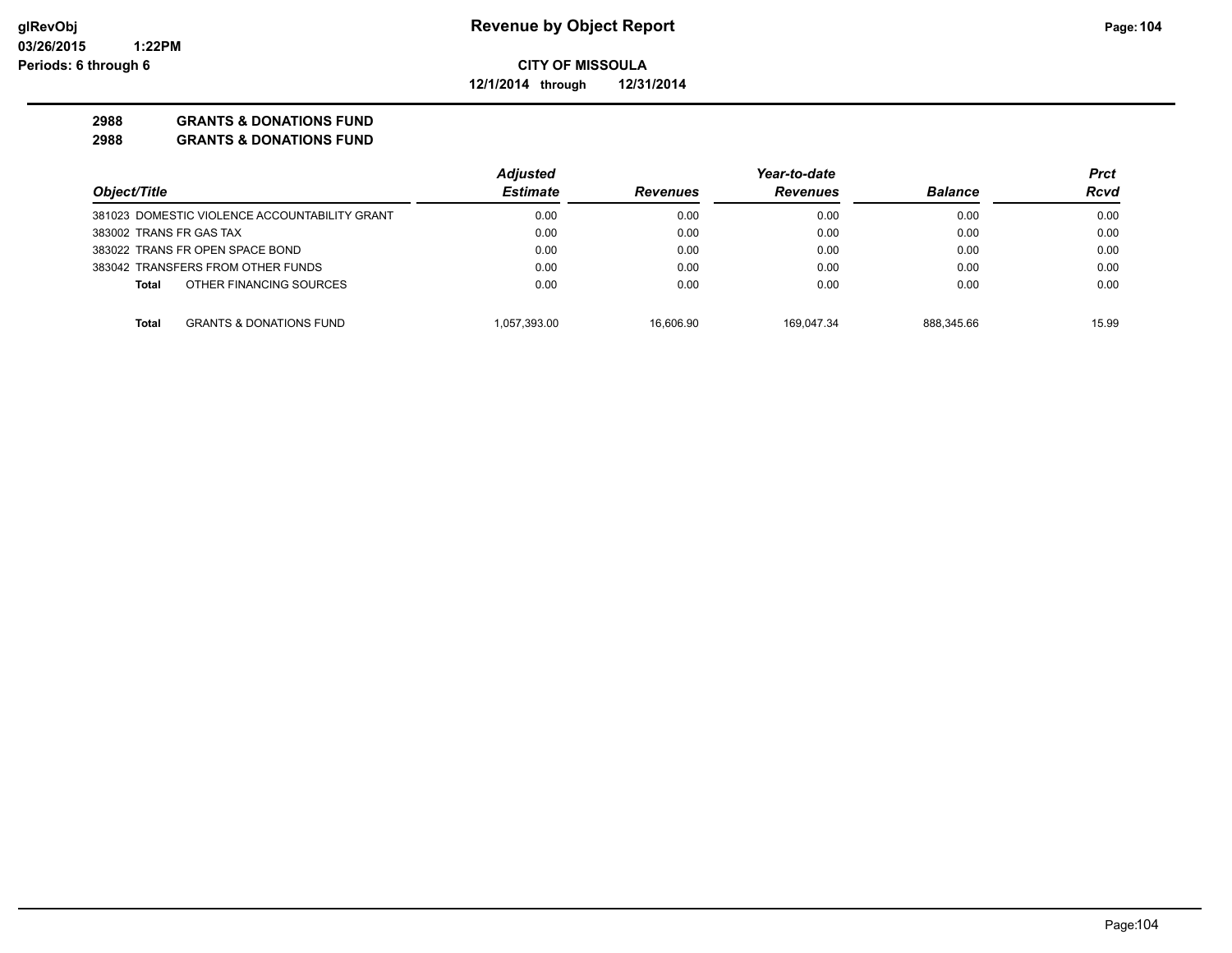**12/1/2014 through 12/31/2014**

| <b>Adjusted</b><br><b>Estimate</b><br>Object/Title<br><b>Revenues</b><br><b>Balance</b><br><b>Revenues</b><br>330000 INTERGOVERNMENTAL REVENUES<br>0.00<br>0.00<br>331013 NORTHSIDE PED BRIDGE/ARRA-CDBG GRANT<br>0.00<br>0.00<br>0.00<br>0.00<br>0.00<br>0.00<br>331014 EECBG GRANT<br>331025 DV ACCOUNTABILITY PROJECT<br>63,831.00<br>0.00<br>10,849.99<br>52,981.01<br>102,698.00<br>7,225.77<br>95,472.23<br>331026 FY09 POLICE ICAC FEDERAL GRANT<br>0.00<br>331028 DUI-COPS IN SHOPS<br>0.00<br>5,000.00<br>0.00<br>5,000.00<br>331029 CHRP GRANT<br>0.00<br>0.00<br>0.00<br>0.00<br>331030 COMMUNITY RESOURCE OFFICER/MCPS<br>0.00<br>0.00<br>0.00<br>0.00<br>331038 EPA BROWNSFIELD GRANT<br>0.00<br>0.00<br>0.00<br>0.00<br>331039 EPA BROWNSFIELD ARRA<br>0.00<br>0.00<br>0.00<br>0.00<br>331081 GRANTS/DONATIONS - FORT MISSOULA<br>0.00<br>0.00<br>0.00<br>0.00<br>331090 EPA GRANT<br>433,065.00<br>0.00<br>0.00<br>433,065.00<br>331178 DUI TASK FORCE GRANT<br>10,000.00<br>0.00<br>429.60<br>9,570.40<br>0.00<br>331181 GRANTS/DONATIONS - FORT MISSOULA<br>0.00<br>0.00<br>0.00<br>334013 STATE GRANT - OT SEATBELT<br>35,000.00<br>0.00<br>15,725.03<br>19,274.97<br>334014 MISSOULA COUNTY-GRANT CREEK TRAIL<br>0.00<br>0.00<br>0.00<br>0.00<br>334015 COPS TECHNOLOGY GRANT<br>322,299.00<br>0.00<br>30,751.58<br>291,547.42<br>334016 BULLETPROOF VEST GRANT<br>10,500.00<br>10,500.00<br>0.00<br>0.00<br>334018 STATE GRANT - CAPITAL<br>0.00<br>0.00<br>0.00<br>0.00<br>334020 UNDERAGE DRINKING GRANT<br>0.00<br>0.00<br>3,293.98<br>$-3,293.98$<br>334025 COUNTY WEED<br>0.00<br>0.00<br>0.00<br>0.00<br>334028 DEPT OF AG INTERN GRANT<br>0.00<br>0.00<br>0.00<br>0.00<br>334076 BIG SKY TRUST FUND GRANTS<br>30,000.00<br>15,000.00<br>90,000.00<br>$-60,000.00$<br>334121 DNRC-EPA AREA WIDE ASSESSMENT GRANT<br>0.00<br>0.00<br>0.00<br>0.00<br>336021 STATE CONTRIB - POLICE RETIREMENT<br>0.00<br>1,634.65<br>9,694.59<br>$-9,694.59$<br>336023 STATE CONTRIB. - PERS<br>2.25<br>0.00<br>16.80<br>$-16.80$ | <b>Prct</b> |
|--------------------------------------------------------------------------------------------------------------------------------------------------------------------------------------------------------------------------------------------------------------------------------------------------------------------------------------------------------------------------------------------------------------------------------------------------------------------------------------------------------------------------------------------------------------------------------------------------------------------------------------------------------------------------------------------------------------------------------------------------------------------------------------------------------------------------------------------------------------------------------------------------------------------------------------------------------------------------------------------------------------------------------------------------------------------------------------------------------------------------------------------------------------------------------------------------------------------------------------------------------------------------------------------------------------------------------------------------------------------------------------------------------------------------------------------------------------------------------------------------------------------------------------------------------------------------------------------------------------------------------------------------------------------------------------------------------------------------------------------------------------------------------------------------------------------------------------------------------------------------------------------------------------------------------------------------------------------------------------------------------------------------------------------|-------------|
|                                                                                                                                                                                                                                                                                                                                                                                                                                                                                                                                                                                                                                                                                                                                                                                                                                                                                                                                                                                                                                                                                                                                                                                                                                                                                                                                                                                                                                                                                                                                                                                                                                                                                                                                                                                                                                                                                                                                                                                                                                            | Rcvd        |
|                                                                                                                                                                                                                                                                                                                                                                                                                                                                                                                                                                                                                                                                                                                                                                                                                                                                                                                                                                                                                                                                                                                                                                                                                                                                                                                                                                                                                                                                                                                                                                                                                                                                                                                                                                                                                                                                                                                                                                                                                                            |             |
|                                                                                                                                                                                                                                                                                                                                                                                                                                                                                                                                                                                                                                                                                                                                                                                                                                                                                                                                                                                                                                                                                                                                                                                                                                                                                                                                                                                                                                                                                                                                                                                                                                                                                                                                                                                                                                                                                                                                                                                                                                            | 0.00        |
|                                                                                                                                                                                                                                                                                                                                                                                                                                                                                                                                                                                                                                                                                                                                                                                                                                                                                                                                                                                                                                                                                                                                                                                                                                                                                                                                                                                                                                                                                                                                                                                                                                                                                                                                                                                                                                                                                                                                                                                                                                            | 0.00        |
|                                                                                                                                                                                                                                                                                                                                                                                                                                                                                                                                                                                                                                                                                                                                                                                                                                                                                                                                                                                                                                                                                                                                                                                                                                                                                                                                                                                                                                                                                                                                                                                                                                                                                                                                                                                                                                                                                                                                                                                                                                            | 17.00       |
|                                                                                                                                                                                                                                                                                                                                                                                                                                                                                                                                                                                                                                                                                                                                                                                                                                                                                                                                                                                                                                                                                                                                                                                                                                                                                                                                                                                                                                                                                                                                                                                                                                                                                                                                                                                                                                                                                                                                                                                                                                            | 7.04        |
|                                                                                                                                                                                                                                                                                                                                                                                                                                                                                                                                                                                                                                                                                                                                                                                                                                                                                                                                                                                                                                                                                                                                                                                                                                                                                                                                                                                                                                                                                                                                                                                                                                                                                                                                                                                                                                                                                                                                                                                                                                            | 0.00        |
|                                                                                                                                                                                                                                                                                                                                                                                                                                                                                                                                                                                                                                                                                                                                                                                                                                                                                                                                                                                                                                                                                                                                                                                                                                                                                                                                                                                                                                                                                                                                                                                                                                                                                                                                                                                                                                                                                                                                                                                                                                            | 0.00        |
|                                                                                                                                                                                                                                                                                                                                                                                                                                                                                                                                                                                                                                                                                                                                                                                                                                                                                                                                                                                                                                                                                                                                                                                                                                                                                                                                                                                                                                                                                                                                                                                                                                                                                                                                                                                                                                                                                                                                                                                                                                            | 0.00        |
|                                                                                                                                                                                                                                                                                                                                                                                                                                                                                                                                                                                                                                                                                                                                                                                                                                                                                                                                                                                                                                                                                                                                                                                                                                                                                                                                                                                                                                                                                                                                                                                                                                                                                                                                                                                                                                                                                                                                                                                                                                            | 0.00        |
|                                                                                                                                                                                                                                                                                                                                                                                                                                                                                                                                                                                                                                                                                                                                                                                                                                                                                                                                                                                                                                                                                                                                                                                                                                                                                                                                                                                                                                                                                                                                                                                                                                                                                                                                                                                                                                                                                                                                                                                                                                            | 0.00        |
|                                                                                                                                                                                                                                                                                                                                                                                                                                                                                                                                                                                                                                                                                                                                                                                                                                                                                                                                                                                                                                                                                                                                                                                                                                                                                                                                                                                                                                                                                                                                                                                                                                                                                                                                                                                                                                                                                                                                                                                                                                            | 0.00        |
|                                                                                                                                                                                                                                                                                                                                                                                                                                                                                                                                                                                                                                                                                                                                                                                                                                                                                                                                                                                                                                                                                                                                                                                                                                                                                                                                                                                                                                                                                                                                                                                                                                                                                                                                                                                                                                                                                                                                                                                                                                            | 0.00        |
|                                                                                                                                                                                                                                                                                                                                                                                                                                                                                                                                                                                                                                                                                                                                                                                                                                                                                                                                                                                                                                                                                                                                                                                                                                                                                                                                                                                                                                                                                                                                                                                                                                                                                                                                                                                                                                                                                                                                                                                                                                            | 4.30        |
|                                                                                                                                                                                                                                                                                                                                                                                                                                                                                                                                                                                                                                                                                                                                                                                                                                                                                                                                                                                                                                                                                                                                                                                                                                                                                                                                                                                                                                                                                                                                                                                                                                                                                                                                                                                                                                                                                                                                                                                                                                            | 0.00        |
|                                                                                                                                                                                                                                                                                                                                                                                                                                                                                                                                                                                                                                                                                                                                                                                                                                                                                                                                                                                                                                                                                                                                                                                                                                                                                                                                                                                                                                                                                                                                                                                                                                                                                                                                                                                                                                                                                                                                                                                                                                            | 44.93       |
|                                                                                                                                                                                                                                                                                                                                                                                                                                                                                                                                                                                                                                                                                                                                                                                                                                                                                                                                                                                                                                                                                                                                                                                                                                                                                                                                                                                                                                                                                                                                                                                                                                                                                                                                                                                                                                                                                                                                                                                                                                            | 0.00        |
|                                                                                                                                                                                                                                                                                                                                                                                                                                                                                                                                                                                                                                                                                                                                                                                                                                                                                                                                                                                                                                                                                                                                                                                                                                                                                                                                                                                                                                                                                                                                                                                                                                                                                                                                                                                                                                                                                                                                                                                                                                            | 9.54        |
|                                                                                                                                                                                                                                                                                                                                                                                                                                                                                                                                                                                                                                                                                                                                                                                                                                                                                                                                                                                                                                                                                                                                                                                                                                                                                                                                                                                                                                                                                                                                                                                                                                                                                                                                                                                                                                                                                                                                                                                                                                            | 0.00        |
|                                                                                                                                                                                                                                                                                                                                                                                                                                                                                                                                                                                                                                                                                                                                                                                                                                                                                                                                                                                                                                                                                                                                                                                                                                                                                                                                                                                                                                                                                                                                                                                                                                                                                                                                                                                                                                                                                                                                                                                                                                            | 0.00        |
|                                                                                                                                                                                                                                                                                                                                                                                                                                                                                                                                                                                                                                                                                                                                                                                                                                                                                                                                                                                                                                                                                                                                                                                                                                                                                                                                                                                                                                                                                                                                                                                                                                                                                                                                                                                                                                                                                                                                                                                                                                            | 0.00        |
|                                                                                                                                                                                                                                                                                                                                                                                                                                                                                                                                                                                                                                                                                                                                                                                                                                                                                                                                                                                                                                                                                                                                                                                                                                                                                                                                                                                                                                                                                                                                                                                                                                                                                                                                                                                                                                                                                                                                                                                                                                            | 0.00        |
|                                                                                                                                                                                                                                                                                                                                                                                                                                                                                                                                                                                                                                                                                                                                                                                                                                                                                                                                                                                                                                                                                                                                                                                                                                                                                                                                                                                                                                                                                                                                                                                                                                                                                                                                                                                                                                                                                                                                                                                                                                            | 0.00        |
|                                                                                                                                                                                                                                                                                                                                                                                                                                                                                                                                                                                                                                                                                                                                                                                                                                                                                                                                                                                                                                                                                                                                                                                                                                                                                                                                                                                                                                                                                                                                                                                                                                                                                                                                                                                                                                                                                                                                                                                                                                            | 300.00      |
|                                                                                                                                                                                                                                                                                                                                                                                                                                                                                                                                                                                                                                                                                                                                                                                                                                                                                                                                                                                                                                                                                                                                                                                                                                                                                                                                                                                                                                                                                                                                                                                                                                                                                                                                                                                                                                                                                                                                                                                                                                            | 0.00        |
|                                                                                                                                                                                                                                                                                                                                                                                                                                                                                                                                                                                                                                                                                                                                                                                                                                                                                                                                                                                                                                                                                                                                                                                                                                                                                                                                                                                                                                                                                                                                                                                                                                                                                                                                                                                                                                                                                                                                                                                                                                            | 0.00        |
|                                                                                                                                                                                                                                                                                                                                                                                                                                                                                                                                                                                                                                                                                                                                                                                                                                                                                                                                                                                                                                                                                                                                                                                                                                                                                                                                                                                                                                                                                                                                                                                                                                                                                                                                                                                                                                                                                                                                                                                                                                            | 0.00        |
| <b>INTERGOVERNMENTAL REVENUES</b><br>1,012,393.00<br>16,636.90<br>167,987.34<br>844,405.66<br><b>Total</b>                                                                                                                                                                                                                                                                                                                                                                                                                                                                                                                                                                                                                                                                                                                                                                                                                                                                                                                                                                                                                                                                                                                                                                                                                                                                                                                                                                                                                                                                                                                                                                                                                                                                                                                                                                                                                                                                                                                                 | 16.59       |
| 340000 CHARGES FOR SERVICES                                                                                                                                                                                                                                                                                                                                                                                                                                                                                                                                                                                                                                                                                                                                                                                                                                                                                                                                                                                                                                                                                                                                                                                                                                                                                                                                                                                                                                                                                                                                                                                                                                                                                                                                                                                                                                                                                                                                                                                                                |             |
| 342000 ANTI-GRAFFITI PROJECT<br>0.00<br>5,000.00<br>1,000.00<br>4,000.00                                                                                                                                                                                                                                                                                                                                                                                                                                                                                                                                                                                                                                                                                                                                                                                                                                                                                                                                                                                                                                                                                                                                                                                                                                                                                                                                                                                                                                                                                                                                                                                                                                                                                                                                                                                                                                                                                                                                                                   | 20.00       |
| 342013 SECURITY INVEST FEES<br>0.00<br>0.00<br>0.00<br>0.00                                                                                                                                                                                                                                                                                                                                                                                                                                                                                                                                                                                                                                                                                                                                                                                                                                                                                                                                                                                                                                                                                                                                                                                                                                                                                                                                                                                                                                                                                                                                                                                                                                                                                                                                                                                                                                                                                                                                                                                | 0.00        |
| <b>CHARGES FOR SERVICES</b><br>5,000.00<br>0.00<br>1,000.00<br>4,000.00<br><b>Total</b>                                                                                                                                                                                                                                                                                                                                                                                                                                                                                                                                                                                                                                                                                                                                                                                                                                                                                                                                                                                                                                                                                                                                                                                                                                                                                                                                                                                                                                                                                                                                                                                                                                                                                                                                                                                                                                                                                                                                                    | 20.00       |
| 360000 MISCELLANEOUS REVENUES                                                                                                                                                                                                                                                                                                                                                                                                                                                                                                                                                                                                                                                                                                                                                                                                                                                                                                                                                                                                                                                                                                                                                                                                                                                                                                                                                                                                                                                                                                                                                                                                                                                                                                                                                                                                                                                                                                                                                                                                              |             |
| 360010 MISCELLANEOUS<br>0.00<br>0.00<br>0.00<br>0.00                                                                                                                                                                                                                                                                                                                                                                                                                                                                                                                                                                                                                                                                                                                                                                                                                                                                                                                                                                                                                                                                                                                                                                                                                                                                                                                                                                                                                                                                                                                                                                                                                                                                                                                                                                                                                                                                                                                                                                                       | 0.00        |
| 365000 DONATIONS<br>40,000.00<br>$-30.00$<br>60.00<br>39,940.00                                                                                                                                                                                                                                                                                                                                                                                                                                                                                                                                                                                                                                                                                                                                                                                                                                                                                                                                                                                                                                                                                                                                                                                                                                                                                                                                                                                                                                                                                                                                                                                                                                                                                                                                                                                                                                                                                                                                                                            | 0.15        |
| 365015 GREEN BLOCK PILOT PROJECT<br>0.00<br>0.00<br>0.00<br>0.00                                                                                                                                                                                                                                                                                                                                                                                                                                                                                                                                                                                                                                                                                                                                                                                                                                                                                                                                                                                                                                                                                                                                                                                                                                                                                                                                                                                                                                                                                                                                                                                                                                                                                                                                                                                                                                                                                                                                                                           | 0.00        |
| 0.00<br>0.00<br>0.00<br>0.00<br>365021 COMBAT CHALLENGE DONATIONS                                                                                                                                                                                                                                                                                                                                                                                                                                                                                                                                                                                                                                                                                                                                                                                                                                                                                                                                                                                                                                                                                                                                                                                                                                                                                                                                                                                                                                                                                                                                                                                                                                                                                                                                                                                                                                                                                                                                                                          | 0.00        |
| MISCELLANEOUS REVENUES<br>40,000.00<br>$-30.00$<br>60.00<br>39,940.00<br><b>Total</b>                                                                                                                                                                                                                                                                                                                                                                                                                                                                                                                                                                                                                                                                                                                                                                                                                                                                                                                                                                                                                                                                                                                                                                                                                                                                                                                                                                                                                                                                                                                                                                                                                                                                                                                                                                                                                                                                                                                                                      | 0.15        |
| 380000 OTHER FINANCING SOURCES                                                                                                                                                                                                                                                                                                                                                                                                                                                                                                                                                                                                                                                                                                                                                                                                                                                                                                                                                                                                                                                                                                                                                                                                                                                                                                                                                                                                                                                                                                                                                                                                                                                                                                                                                                                                                                                                                                                                                                                                             |             |
| 381023 DOMESTIC VIOLENCE ACCOUNTABILITY GRANT<br>0.00<br>0.00<br>0.00<br>0.00                                                                                                                                                                                                                                                                                                                                                                                                                                                                                                                                                                                                                                                                                                                                                                                                                                                                                                                                                                                                                                                                                                                                                                                                                                                                                                                                                                                                                                                                                                                                                                                                                                                                                                                                                                                                                                                                                                                                                              | 0.00        |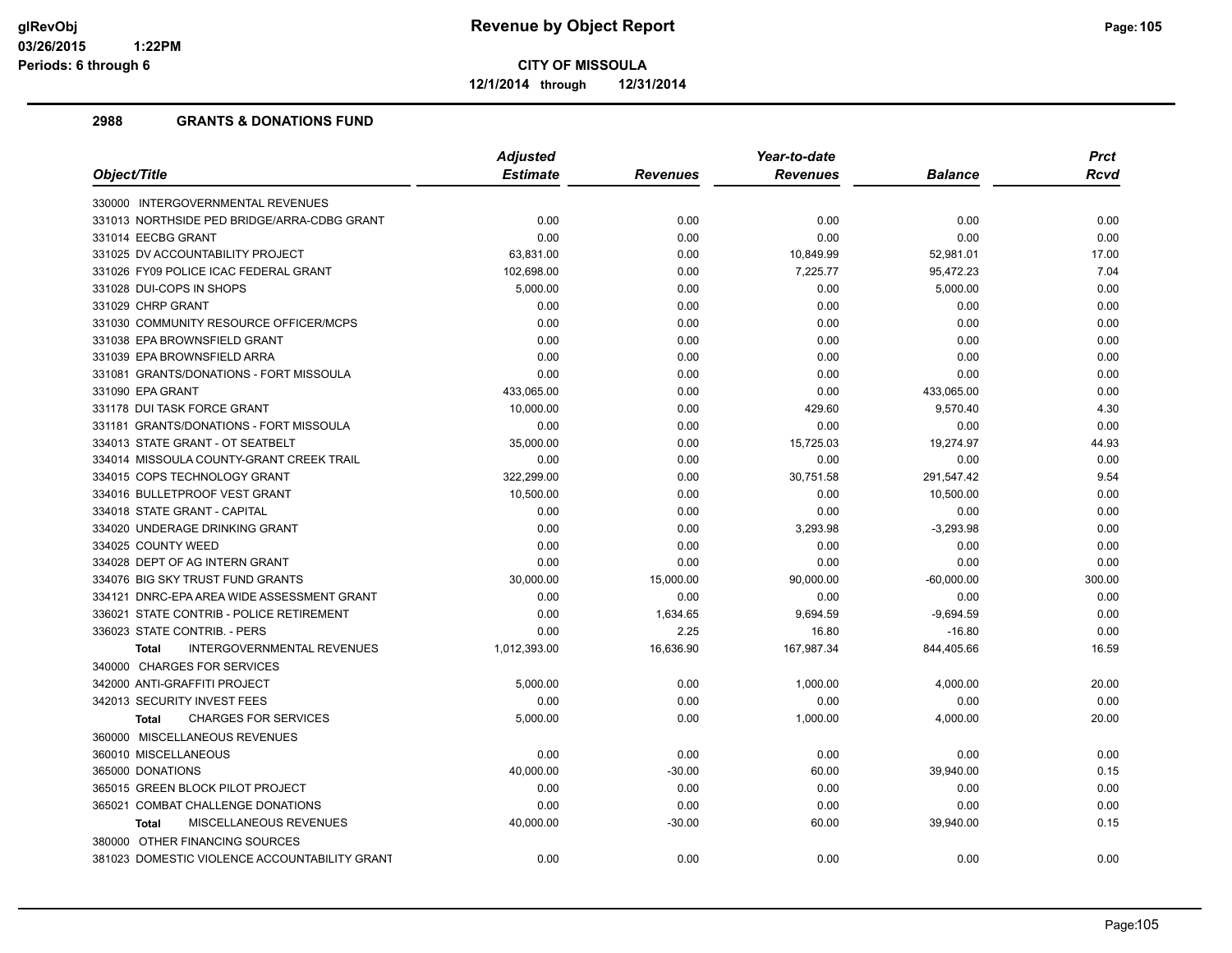**12/1/2014 through 12/31/2014**

| Object/Title                                       | <b>Adjusted</b><br><b>Estimate</b> | <b>Revenues</b> | Year-to-date<br><b>Revenues</b> | <b>Balance</b> | <b>Prct</b><br><b>Rcvd</b> |
|----------------------------------------------------|------------------------------------|-----------------|---------------------------------|----------------|----------------------------|
| 383002 TRANS FR GAS TAX                            |                                    | 0.00<br>0.00    | 0.00                            | 0.00           | 0.00                       |
| 383022 TRANS FR OPEN SPACE BOND                    |                                    | 0.00<br>0.00    | 0.00                            | 0.00           | 0.00                       |
| 383042 TRANSFERS FROM OTHER FUNDS                  |                                    | 0.00<br>0.00    | 0.00                            | 0.00           | 0.00                       |
| OTHER FINANCING SOURCES<br><b>Total</b>            |                                    | 0.00<br>0.00    | 0.00                            | 0.00           | 0.00                       |
| <b>GRANTS &amp; DONATIONS FUND</b><br><b>Total</b> | 1.057.393.00                       | 16.606.90       | 169.047.34                      | 888.345.66     | 15.99                      |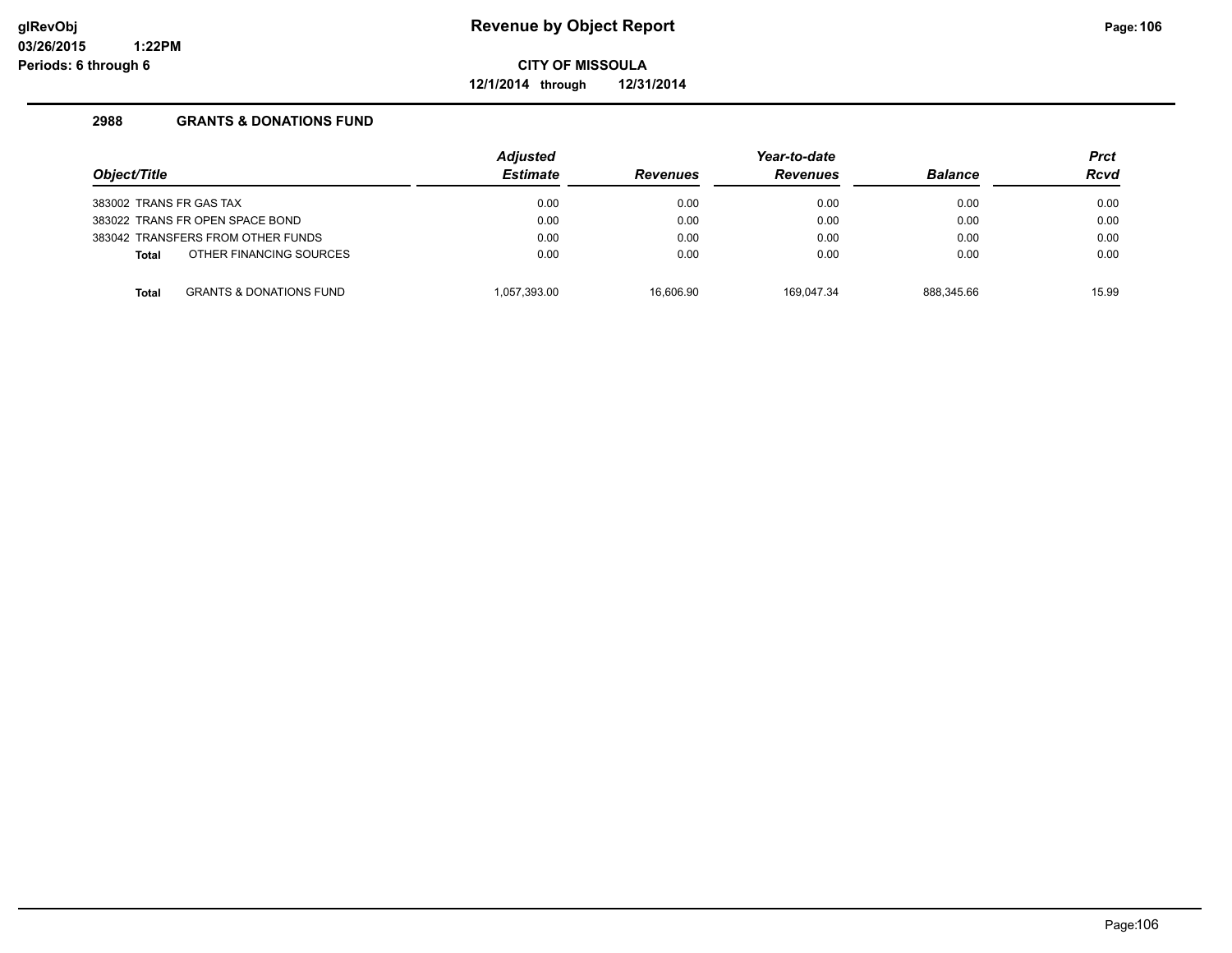**12/1/2014 through 12/31/2014**

**3000 SID REVOLVING FUND**

**3000 SID REVOLVING FUND**

|                                                           | <b>Adjusted</b> |                 | Year-to-date    |                | <b>Prct</b> |
|-----------------------------------------------------------|-----------------|-----------------|-----------------|----------------|-------------|
| Object/Title                                              | <b>Estimate</b> | <b>Revenues</b> | <b>Revenues</b> | <b>Balance</b> | <b>Rcvd</b> |
| 360000 MISCELLANEOUS REVENUES                             |                 |                 |                 |                |             |
| 360000 MISCELLANEOUS REVENUES                             | 0.00            | 0.00            | 0.00            | 0.00           | 0.00        |
| 360010 MISCELLANEOUS                                      | 0.00            | 0.00            | 0.00            | 0.00           | 0.00        |
| 362000 OTHER MISCELLANEOUS REVENUE                        | 0.00            | 0.00            | 0.00            | 0.00           | 0.00        |
| MISCELLANEOUS REVENUES<br>Total                           | 0.00            | 0.00            | 0.00            | 0.00           | 0.00        |
| <b>INVESTMENTS &amp; ROYALTY EARNINGS</b><br>370000       |                 |                 |                 |                |             |
| 371010 INTEREST ON INVESTMENTS                            | 0.00            | 0.00            | 0.00            | 0.00           | 0.00        |
| 371020 GAIN/LOSS IN MARKET VALUE OF INVESTMENTS           | 0.00            | 0.00            | 0.00            | 0.00           | 0.00        |
| <b>INVESTMENTS &amp; ROYALTY EARNINGS</b><br><b>Total</b> | 0.00            | 0.00            | 0.00            | 0.00           | 0.00        |
| OTHER FINANCING SOURCES<br>380000                         |                 |                 |                 |                |             |
| 380000 OTHER FINANCING SOURCES                            | 0.00            | 0.00            | 0.00            | 0.00           | 0.00        |
| 381002 SRF LOAN                                           | 0.00            | 0.00            | 0.00            | 0.00           | 0.00        |
| 381009 TRANSFERS IN                                       | 0.00            | 0.00            | 0.00            | 0.00           | 0.00        |
| 381030 SID BONDS PROCEEDS                                 | 0.00            | 0.00            | 0.00            | 0.00           | 0.00        |
| 383000 OPERATING TRANSFERS                                | 0.00            | 0.00            | 0.00            | 0.00           | 0.00        |
| 383039 FROM SID TRANSFERS                                 | 0.00            | 0.00            | 0.00            | 0.00           | 0.00        |
| OTHER FINANCING SOURCES<br>Total                          | 0.00            | 0.00            | 0.00            | 0.00           | 0.00        |
| SID REVOLVING FUND<br><b>Total</b>                        | 0.00            | 0.00            | 0.00            | 0.00           | 0.00        |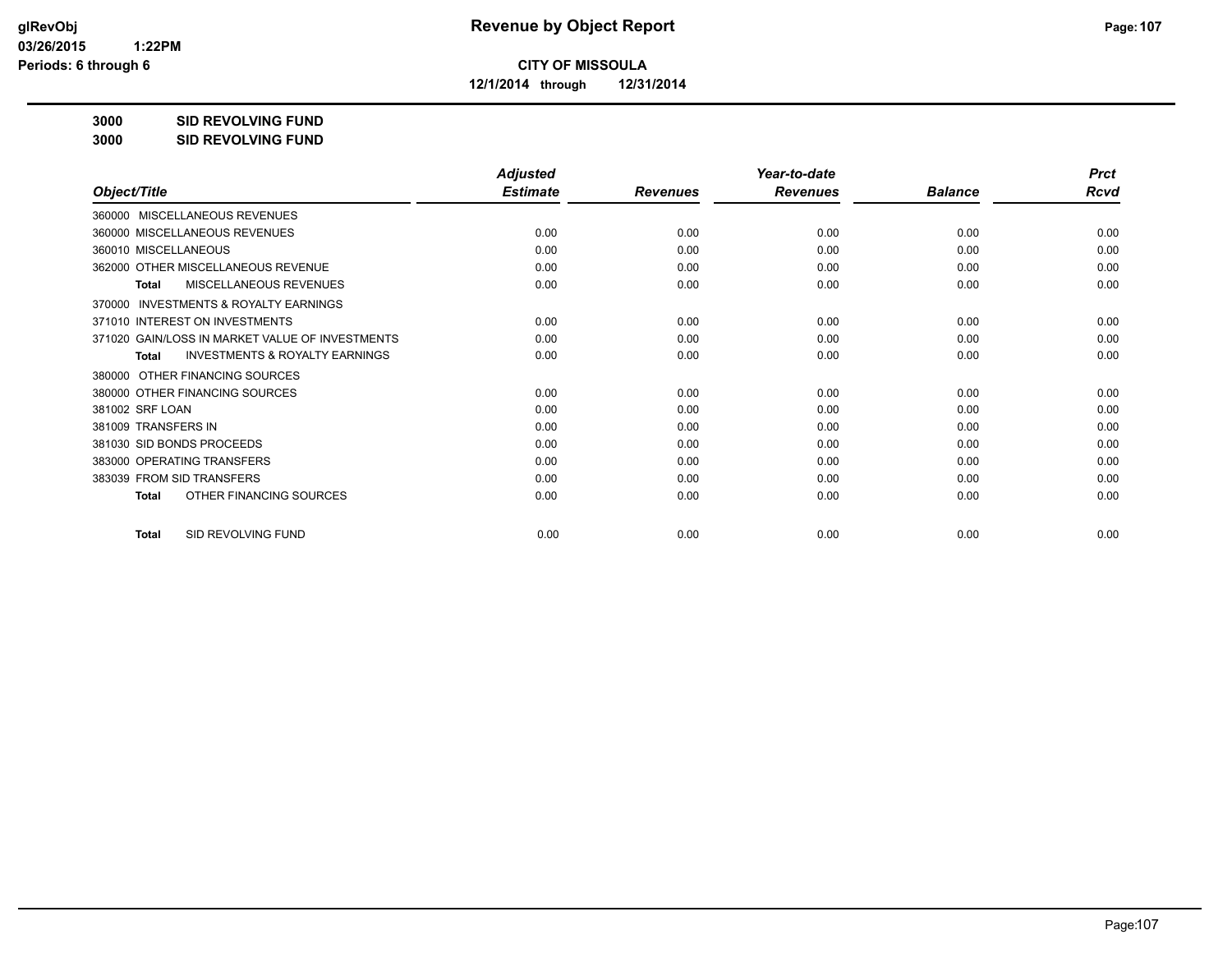**12/1/2014 through 12/31/2014**

### **3000 SID REVOLVING FUND**

|                                                           | <b>Adjusted</b> |                 | Year-to-date    |                | <b>Prct</b> |
|-----------------------------------------------------------|-----------------|-----------------|-----------------|----------------|-------------|
| Object/Title                                              | <b>Estimate</b> | <b>Revenues</b> | <b>Revenues</b> | <b>Balance</b> | Rcvd        |
| 360000 MISCELLANEOUS REVENUES                             |                 |                 |                 |                |             |
| 360000 MISCELLANEOUS REVENUES                             | 0.00            | 0.00            | 0.00            | 0.00           | 0.00        |
| 360010 MISCELLANEOUS                                      | 0.00            | 0.00            | 0.00            | 0.00           | 0.00        |
| 362000 OTHER MISCELLANEOUS REVENUE                        | 0.00            | 0.00            | 0.00            | 0.00           | 0.00        |
| <b>MISCELLANEOUS REVENUES</b><br><b>Total</b>             | 0.00            | 0.00            | 0.00            | 0.00           | 0.00        |
| <b>INVESTMENTS &amp; ROYALTY EARNINGS</b><br>370000       |                 |                 |                 |                |             |
| 371010 INTEREST ON INVESTMENTS                            | 0.00            | 0.00            | 0.00            | 0.00           | 0.00        |
| 371020 GAIN/LOSS IN MARKET VALUE OF INVESTMENT            | 0.00            | 0.00            | 0.00            | 0.00           | 0.00        |
| <b>INVESTMENTS &amp; ROYALTY EARNINGS</b><br><b>Total</b> | 0.00            | 0.00            | 0.00            | 0.00           | 0.00        |
| 380000 OTHER FINANCING SOURCES                            |                 |                 |                 |                |             |
| 380000 OTHER FINANCING SOURCES                            | 0.00            | 0.00            | 0.00            | 0.00           | 0.00        |
| 381002 SRF LOAN                                           | 0.00            | 0.00            | 0.00            | 0.00           | 0.00        |
| 381009 TRANSFERS IN                                       | 0.00            | 0.00            | 0.00            | 0.00           | 0.00        |
| 381030 SID BONDS PROCEEDS                                 | 0.00            | 0.00            | 0.00            | 0.00           | 0.00        |
| 383000 OPERATING TRANSFERS                                | 0.00            | 0.00            | 0.00            | 0.00           | 0.00        |
| 383039 FROM SID TRANSFERS                                 | 0.00            | 0.00            | 0.00            | 0.00           | 0.00        |
| OTHER FINANCING SOURCES<br><b>Total</b>                   | 0.00            | 0.00            | 0.00            | 0.00           | 0.00        |
| SID REVOLVING FUND<br><b>Total</b>                        | 0.00            | 0.00            | 0.00            | 0.00           | 0.00        |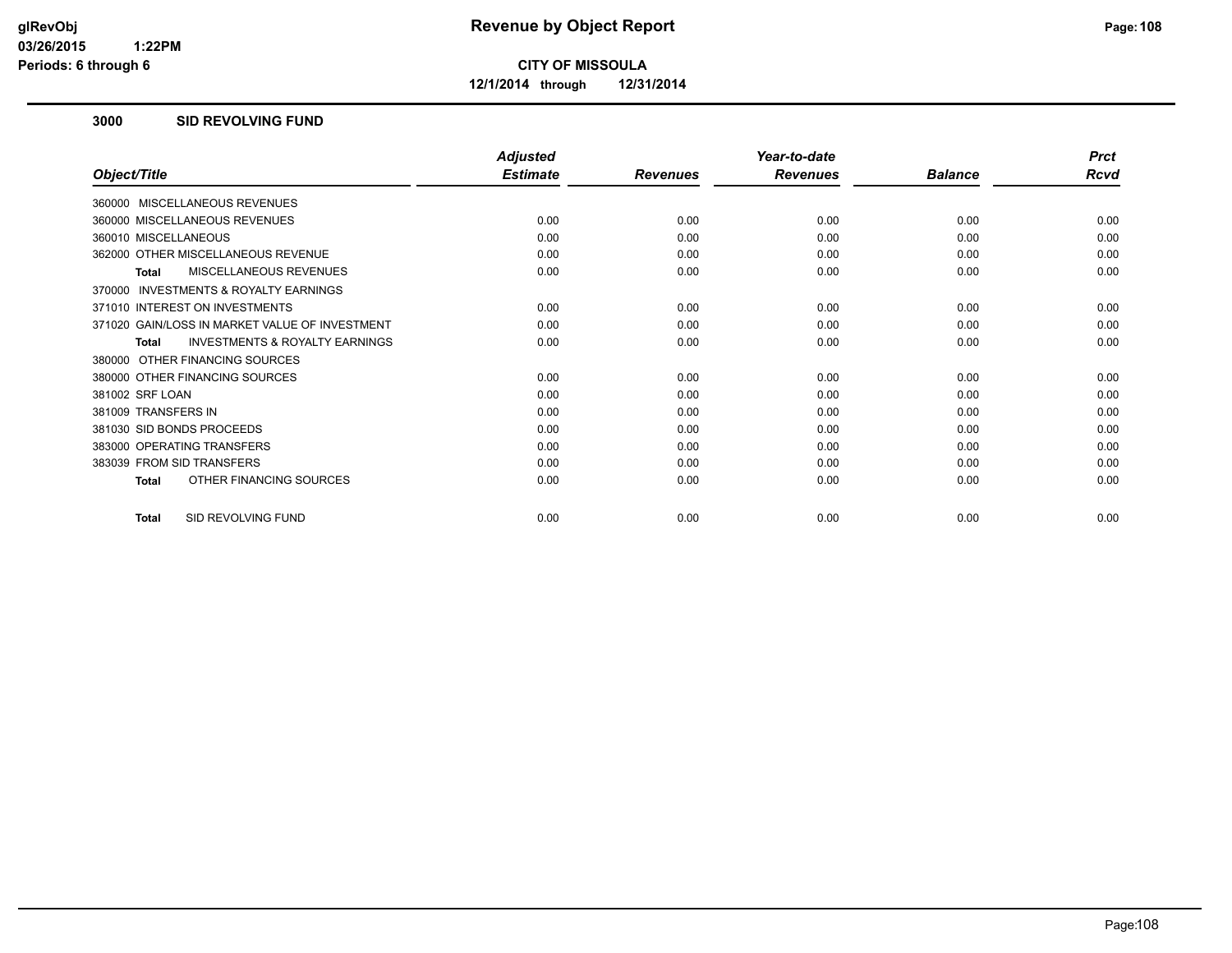**12/1/2014 through 12/31/2014**

## **3065 1998 PUBLIC SAFETY G O BONDS FUND**

**3065 1998 PUBLIC SAFETY G O BONDS FUND**

|                                                     | <b>Adjusted</b> |                 | Year-to-date    |                | <b>Prct</b> |
|-----------------------------------------------------|-----------------|-----------------|-----------------|----------------|-------------|
| Object/Title                                        | <b>Estimate</b> | <b>Revenues</b> | <b>Revenues</b> | <b>Balance</b> | Rcvd        |
| 310000 TAXES/ASSESSMENTS                            |                 |                 |                 |                |             |
| 310000 TAXES/ASSESSMENTS                            | 0.00            | 0.00            | 0.00            | 0.00           | 0.00        |
| 311000 GENERAL PROPERTY TAXES                       | 0.00            | 0.00            | 122.04          | $-122.04$      | 0.00        |
| 311001 CURRENT TAXES                                | 0.00            | 0.00            | 0.00            | 0.00           | 0.00        |
| 311030 MOTOR VEHICLE TAXES                          | 0.00            | 0.00            | 0.00            | 0.00           | 0.00        |
| 312000 PENALTIES & INTEREST - DELINQUENT TAXES      | 0.00            | 0.00            | 0.00            | 0.00           | 0.00        |
| 312001 PENALTIES & INTEREST                         | 0.00            | 0.00            | 0.00            | 0.00           | 0.00        |
| 314000 PROP TAX - OTHER THAN ASSESSED VAL           | 0.00            | 0.00            | 0.00            | 0.00           | 0.00        |
| 314001 LIGHT VEHICLE TAX                            | 0.00            | 0.00            | 0.00            | 0.00           | 0.00        |
| TAXES/ASSESSMENTS<br>Total                          | 0.00            | 0.00            | 122.04          | $-122.04$      | 0.00        |
| 330000 INTERGOVERNMENTAL REVENUES                   |                 |                 |                 |                |             |
| 334056 BANK CORP. LIC. TAX - (PREVIOUS YEARS)       | 0.00            | 0.00            | 0.00            | 0.00           | 0.00        |
| 335210 PERSONAL PROPERTY TAX REIMBURSEMENT          | 0.00            | 0.00            | 0.00            | 0.00           | 0.00        |
| 335230 HB 124 REVENUE                               | 0.00            | 0.00            | 0.00            | 0.00           | 0.00        |
| 335250 STATE REIMB - SB #184                        | 0.00            | 0.00            | 0.00            | 0.00           | 0.00        |
| <b>INTERGOVERNMENTAL REVENUES</b><br><b>Total</b>   | 0.00            | 0.00            | 0.00            | 0.00           | 0.00        |
| 360000 MISCELLANEOUS REVENUES                       |                 |                 |                 |                |             |
| 360010 MISCELLANEOUS                                | 0.00            | 0.00            | 0.00            | 0.00           | 0.00        |
| <b>MISCELLANEOUS REVENUES</b><br>Total              | 0.00            | 0.00            | 0.00            | 0.00           | 0.00        |
| <b>INVESTMENTS &amp; ROYALTY EARNINGS</b><br>370000 |                 |                 |                 |                |             |
| 371010 INTEREST ON INVESTMENTS                      | 0.00            | 0.00            | 0.00            | 0.00           | 0.00        |
| 371020 GAIN/LOSS IN MARKET VALUE OF INVESTMENTS     | 0.00            | 0.00            | 0.00            | 0.00           | 0.00        |
| <b>INVESTMENTS &amp; ROYALTY EARNINGS</b><br>Total  | 0.00            | 0.00            | 0.00            | 0.00           | 0.00        |
| 380000 OTHER FINANCING SOURCES                      |                 |                 |                 |                |             |
| 381010 BOND PROCEEDS                                | 0.00            | 0.00            | 0.00            | 0.00           | 0.00        |
| 383042 TRANSFERS FROM OTHER FUNDS                   | 0.00            | 0.00            | 0.00            | 0.00           | 0.00        |
| OTHER FINANCING SOURCES<br><b>Total</b>             | 0.00            | 0.00            | 0.00            | 0.00           | 0.00        |
| 1998 PUBLIC SAFETY G O BONDS FUND<br>Total          | 0.00            | 0.00            | 122.04          | $-122.04$      | 0.00        |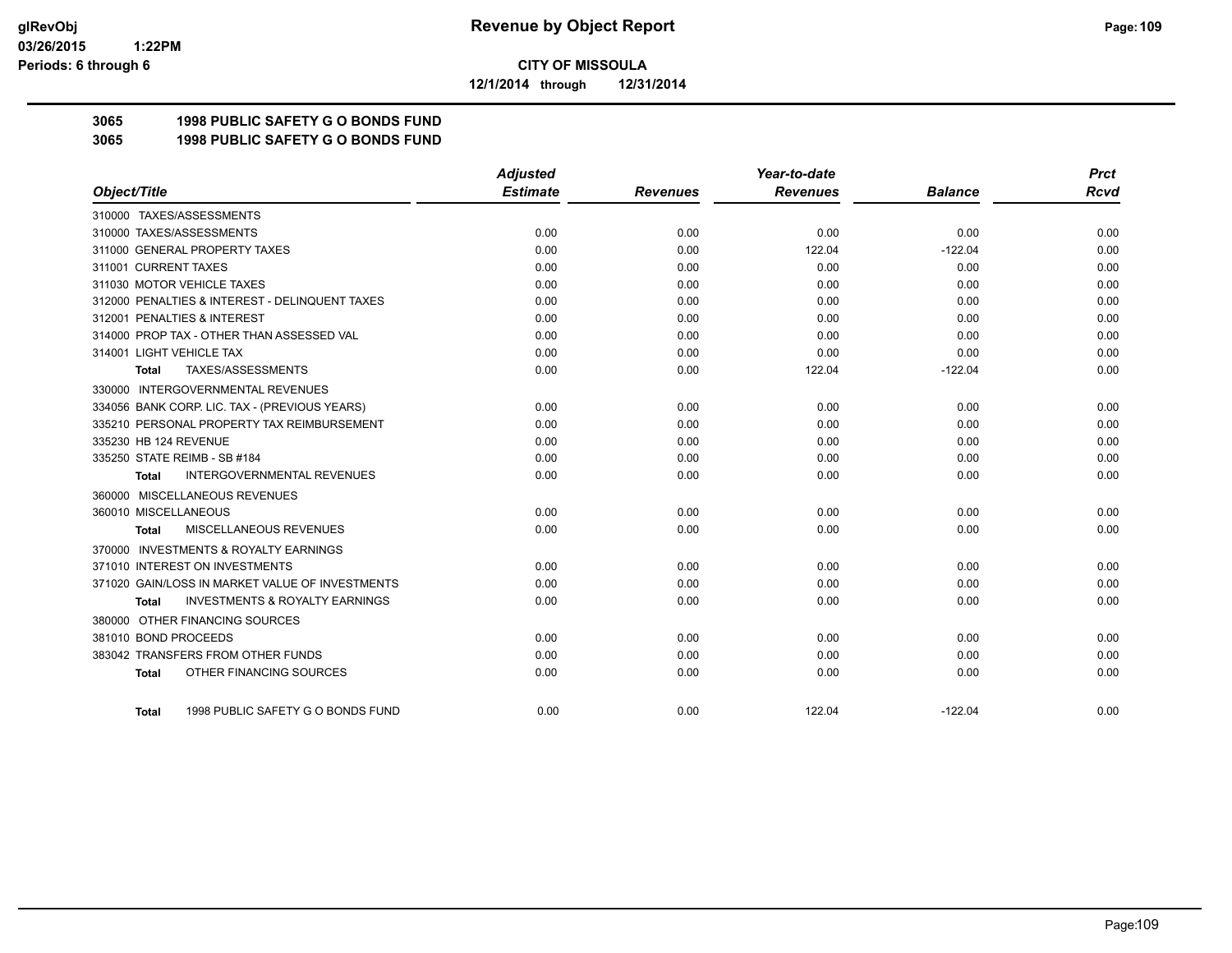**12/1/2014 through 12/31/2014**

## **3065 1998 PUBLIC SAFETY G O BONDS FUND**

|                                                    | <b>Adjusted</b> |                 | Year-to-date    |                | <b>Prct</b> |
|----------------------------------------------------|-----------------|-----------------|-----------------|----------------|-------------|
| Object/Title                                       | <b>Estimate</b> | <b>Revenues</b> | <b>Revenues</b> | <b>Balance</b> | <b>Rcvd</b> |
| 310000 TAXES/ASSESSMENTS                           |                 |                 |                 |                |             |
| 310000 TAXES/ASSESSMENTS                           | 0.00            | 0.00            | 0.00            | 0.00           | 0.00        |
| 311000 GENERAL PROPERTY TAXES                      | 0.00            | 0.00            | 122.04          | $-122.04$      | 0.00        |
| 311001 CURRENT TAXES                               | 0.00            | 0.00            | 0.00            | 0.00           | 0.00        |
| 311030 MOTOR VEHICLE TAXES                         | 0.00            | 0.00            | 0.00            | 0.00           | 0.00        |
| 312000 PENALTIES & INTEREST - DELINQUENT TAXES     | 0.00            | 0.00            | 0.00            | 0.00           | 0.00        |
| 312001 PENALTIES & INTEREST                        | 0.00            | 0.00            | 0.00            | 0.00           | 0.00        |
| 314000 PROP TAX - OTHER THAN ASSESSED VAL          | 0.00            | 0.00            | 0.00            | 0.00           | 0.00        |
| 314001 LIGHT VEHICLE TAX                           | 0.00            | 0.00            | 0.00            | 0.00           | 0.00        |
| TAXES/ASSESSMENTS<br>Total                         | 0.00            | 0.00            | 122.04          | $-122.04$      | 0.00        |
| 330000 INTERGOVERNMENTAL REVENUES                  |                 |                 |                 |                |             |
| 334056 BANK CORP. LIC. TAX - (PREVIOUS YEARS)      | 0.00            | 0.00            | 0.00            | 0.00           | 0.00        |
| 335210 PERSONAL PROPERTY TAX REIMBURSEMENT         | 0.00            | 0.00            | 0.00            | 0.00           | 0.00        |
| 335230 HB 124 REVENUE                              | 0.00            | 0.00            | 0.00            | 0.00           | 0.00        |
| 335250 STATE REIMB - SB #184                       | 0.00            | 0.00            | 0.00            | 0.00           | 0.00        |
| INTERGOVERNMENTAL REVENUES<br><b>Total</b>         | 0.00            | 0.00            | 0.00            | 0.00           | 0.00        |
| 360000 MISCELLANEOUS REVENUES                      |                 |                 |                 |                |             |
| 360010 MISCELLANEOUS                               | 0.00            | 0.00            | 0.00            | 0.00           | 0.00        |
| <b>MISCELLANEOUS REVENUES</b><br><b>Total</b>      | 0.00            | 0.00            | 0.00            | 0.00           | 0.00        |
| 370000 INVESTMENTS & ROYALTY EARNINGS              |                 |                 |                 |                |             |
| 371010 INTEREST ON INVESTMENTS                     | 0.00            | 0.00            | 0.00            | 0.00           | 0.00        |
| 371020 GAIN/LOSS IN MARKET VALUE OF INVESTMENT     | 0.00            | 0.00            | 0.00            | 0.00           | 0.00        |
| <b>INVESTMENTS &amp; ROYALTY EARNINGS</b><br>Total | 0.00            | 0.00            | 0.00            | 0.00           | 0.00        |
| 380000 OTHER FINANCING SOURCES                     |                 |                 |                 |                |             |
| 381010 BOND PROCEEDS                               | 0.00            | 0.00            | 0.00            | 0.00           | 0.00        |
| 383042 TRANSFERS FROM OTHER FUNDS                  | 0.00            | 0.00            | 0.00            | 0.00           | 0.00        |
| OTHER FINANCING SOURCES<br>Total                   | 0.00            | 0.00            | 0.00            | 0.00           | 0.00        |
| 1998 PUBLIC SAFETY G O BONDS FUND<br>Total         | 0.00            | 0.00            | 122.04          | $-122.04$      | 0.00        |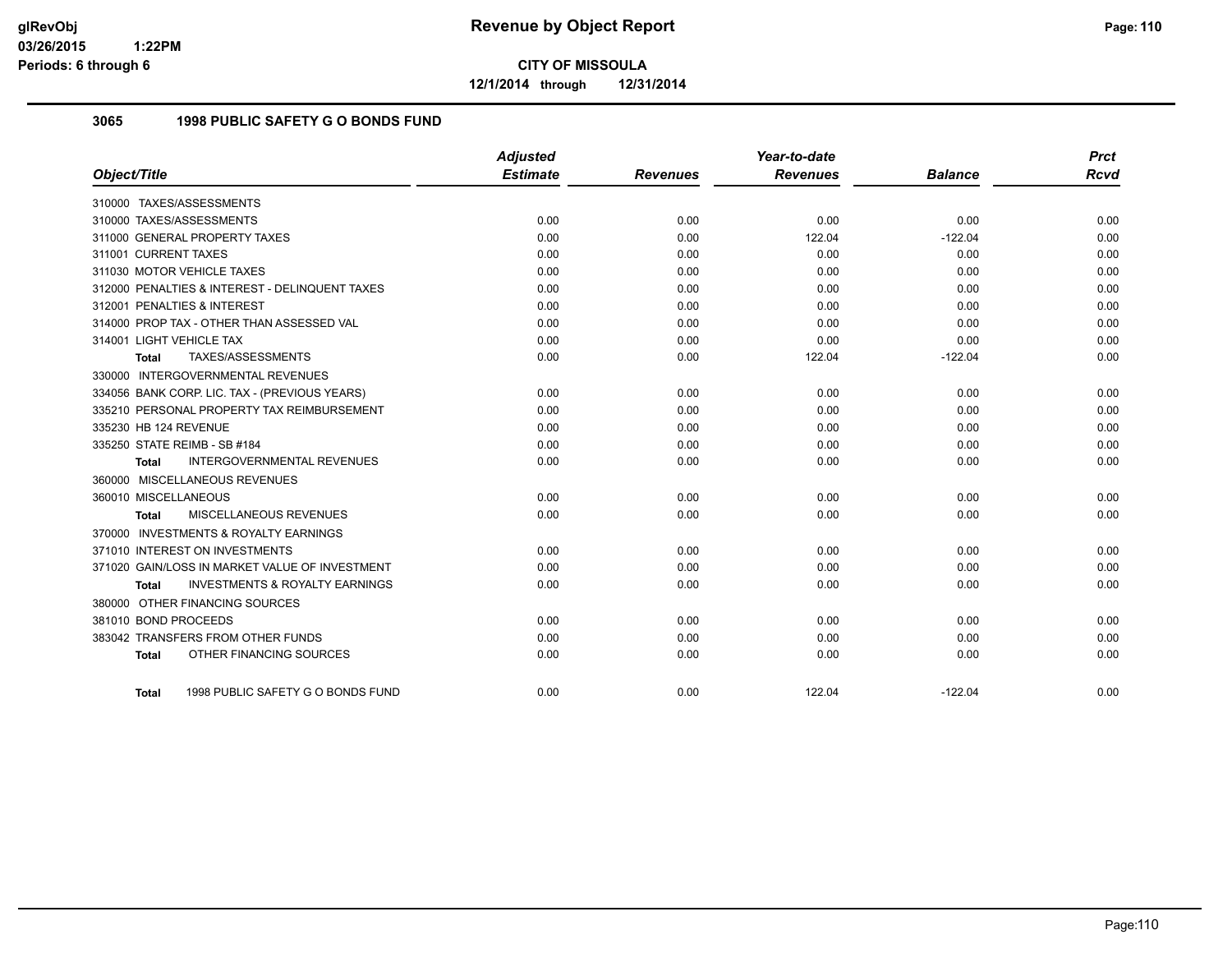**12/1/2014 through 12/31/2014**

**3070 1996 OPEN SPACE GO BONDS**

**3070 1996 OPEN SPACE GO BONDS**

|                                                           | <b>Adjusted</b> |                 | Year-to-date    |                | <b>Prct</b> |
|-----------------------------------------------------------|-----------------|-----------------|-----------------|----------------|-------------|
| Object/Title                                              | <b>Estimate</b> | <b>Revenues</b> | <b>Revenues</b> | <b>Balance</b> | <b>Rcvd</b> |
| 310000 TAXES/ASSESSMENTS                                  |                 |                 |                 |                |             |
| 310000 TAXES/ASSESSMENTS                                  | 0.00            | 0.00            | 0.00            | 0.00           | 0.00        |
| 311000 GENERAL PROPERTY TAXES                             | 0.00            | 0.00            | 0.00            | 0.00           | 0.00        |
| 311030 MOTOR VEHICLE TAXES                                | 0.00            | 0.00            | 0.00            | 0.00           | 0.00        |
| 312000 PENALTIES & INTEREST - DELINQUENT TAXES            | 0.00            | 0.00            | 0.00            | 0.00           | 0.00        |
| 312001 PENALTIES & INTEREST                               | 0.00            | 0.00            | 0.00            | 0.00           | 0.00        |
| 314000 PROP TAX - OTHER THAN ASSESSED VAL                 | 0.00            | 0.00            | 0.00            | 0.00           | 0.00        |
| 314001 LIGHT VEHICLE TAX                                  | 0.00            | 0.00            | 0.00            | 0.00           | 0.00        |
| TAXES/ASSESSMENTS<br><b>Total</b>                         | 0.00            | 0.00            | 0.00            | 0.00           | 0.00        |
| 330000 INTERGOVERNMENTAL REVENUES                         |                 |                 |                 |                |             |
| 334056 BANK CORP. LIC. TAX - (PREVIOUS YEARS)             | 0.00            | 0.00            | 0.00            | 0.00           | 0.00        |
| 335210 PERSONAL PROPERTY TAX REIMBURSEMENT                | 0.00            | 0.00            | 0.00            | 0.00           | 0.00        |
| 335230 HB 124 REVENUE                                     | 0.00            | 0.00            | 0.00            | 0.00           | 0.00        |
| 335250 STATE REIMB - SB #184                              | 0.00            | 0.00            | 0.00            | 0.00           | 0.00        |
| <b>INTERGOVERNMENTAL REVENUES</b><br><b>Total</b>         | 0.00            | 0.00            | 0.00            | 0.00           | 0.00        |
| <b>INVESTMENTS &amp; ROYALTY EARNINGS</b><br>370000       |                 |                 |                 |                |             |
| 371010 INTEREST ON INVESTMENTS                            | 0.00            | 0.00            | 0.00            | 0.00           | 0.00        |
| 371020 GAIN/LOSS IN MARKET VALUE OF INVESTMENTS           | 0.00            | 0.00            | 0.00            | 0.00           | 0.00        |
| <b>INVESTMENTS &amp; ROYALTY EARNINGS</b><br><b>Total</b> | 0.00            | 0.00            | 0.00            | 0.00           | 0.00        |
| OTHER FINANCING SOURCES<br>380000                         |                 |                 |                 |                |             |
| 381010 BOND PROCEEDS                                      | 0.00            | 0.00            | 0.00            | 0.00           | 0.00        |
| OTHER FINANCING SOURCES<br><b>Total</b>                   | 0.00            | 0.00            | 0.00            | 0.00           | 0.00        |
| 1996 OPEN SPACE GO BONDS<br><b>Total</b>                  | 0.00            | 0.00            | 0.00            | 0.00           | 0.00        |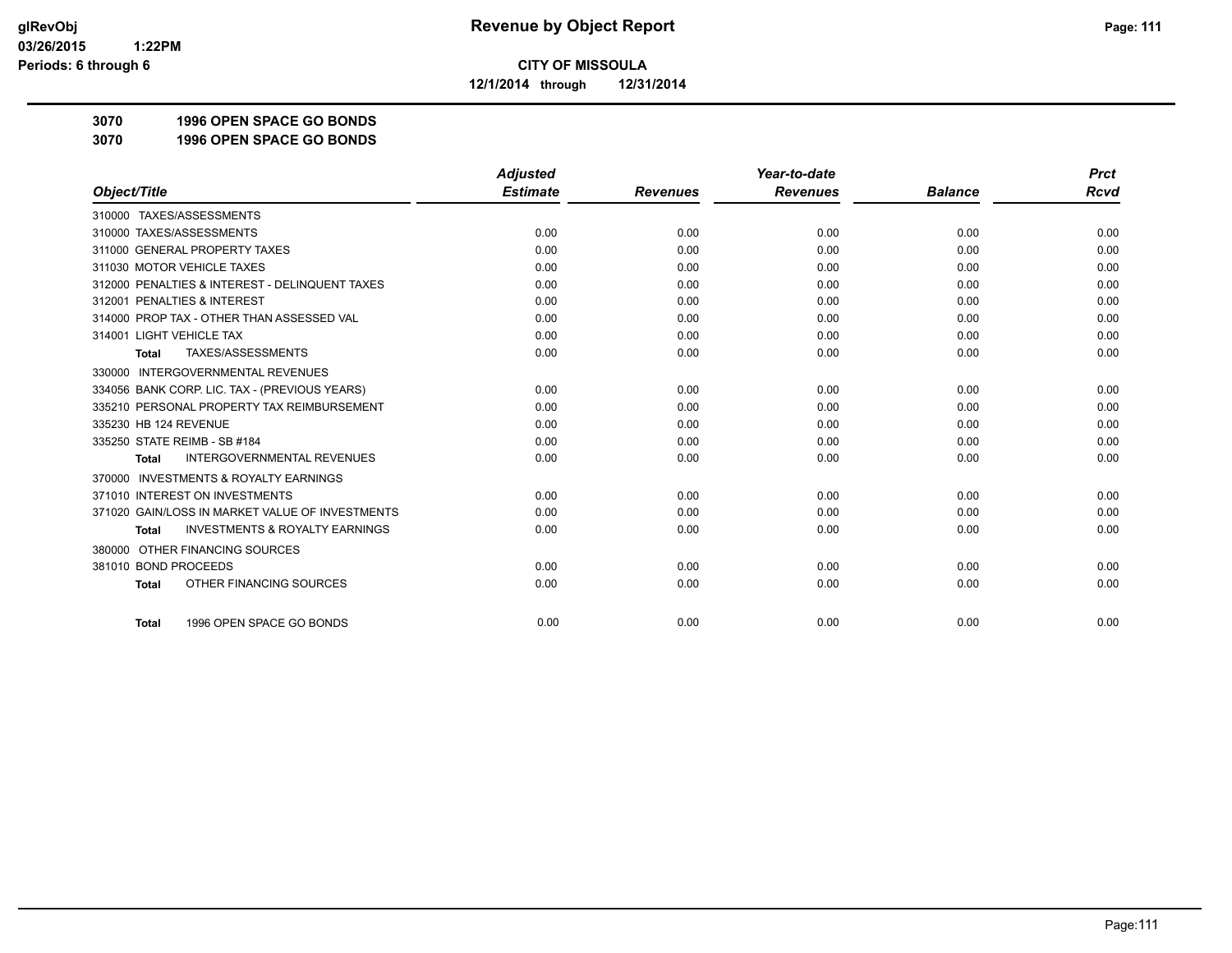**12/1/2014 through 12/31/2014**

### **3070 1996 OPEN SPACE GO BONDS**

|                                                           | <b>Adjusted</b> |                 | Year-to-date    |                | <b>Prct</b> |
|-----------------------------------------------------------|-----------------|-----------------|-----------------|----------------|-------------|
| Object/Title                                              | <b>Estimate</b> | <b>Revenues</b> | <b>Revenues</b> | <b>Balance</b> | Rcvd        |
| 310000 TAXES/ASSESSMENTS                                  |                 |                 |                 |                |             |
| 310000 TAXES/ASSESSMENTS                                  | 0.00            | 0.00            | 0.00            | 0.00           | 0.00        |
| 311000 GENERAL PROPERTY TAXES                             | 0.00            | 0.00            | 0.00            | 0.00           | 0.00        |
| 311030 MOTOR VEHICLE TAXES                                | 0.00            | 0.00            | 0.00            | 0.00           | 0.00        |
| 312000 PENALTIES & INTEREST - DELINQUENT TAXES            | 0.00            | 0.00            | 0.00            | 0.00           | 0.00        |
| 312001 PENALTIES & INTEREST                               | 0.00            | 0.00            | 0.00            | 0.00           | 0.00        |
| 314000 PROP TAX - OTHER THAN ASSESSED VAL                 | 0.00            | 0.00            | 0.00            | 0.00           | 0.00        |
| 314001 LIGHT VEHICLE TAX                                  | 0.00            | 0.00            | 0.00            | 0.00           | 0.00        |
| TAXES/ASSESSMENTS<br><b>Total</b>                         | 0.00            | 0.00            | 0.00            | 0.00           | 0.00        |
| 330000 INTERGOVERNMENTAL REVENUES                         |                 |                 |                 |                |             |
| 334056 BANK CORP. LIC. TAX - (PREVIOUS YEARS)             | 0.00            | 0.00            | 0.00            | 0.00           | 0.00        |
| 335210 PERSONAL PROPERTY TAX REIMBURSEMENT                | 0.00            | 0.00            | 0.00            | 0.00           | 0.00        |
| 335230 HB 124 REVENUE                                     | 0.00            | 0.00            | 0.00            | 0.00           | 0.00        |
| 335250 STATE REIMB - SB #184                              | 0.00            | 0.00            | 0.00            | 0.00           | 0.00        |
| <b>INTERGOVERNMENTAL REVENUES</b><br>Total                | 0.00            | 0.00            | 0.00            | 0.00           | 0.00        |
| 370000 INVESTMENTS & ROYALTY EARNINGS                     |                 |                 |                 |                |             |
| 371010 INTEREST ON INVESTMENTS                            | 0.00            | 0.00            | 0.00            | 0.00           | 0.00        |
| 371020 GAIN/LOSS IN MARKET VALUE OF INVESTMENT            | 0.00            | 0.00            | 0.00            | 0.00           | 0.00        |
| <b>INVESTMENTS &amp; ROYALTY EARNINGS</b><br><b>Total</b> | 0.00            | 0.00            | 0.00            | 0.00           | 0.00        |
| 380000 OTHER FINANCING SOURCES                            |                 |                 |                 |                |             |
| 381010 BOND PROCEEDS                                      | 0.00            | 0.00            | 0.00            | 0.00           | 0.00        |
| OTHER FINANCING SOURCES<br><b>Total</b>                   | 0.00            | 0.00            | 0.00            | 0.00           | 0.00        |
|                                                           |                 |                 |                 |                |             |
| 1996 OPEN SPACE GO BONDS<br><b>Total</b>                  | 0.00            | 0.00            | 0.00            | 0.00           | 0.00        |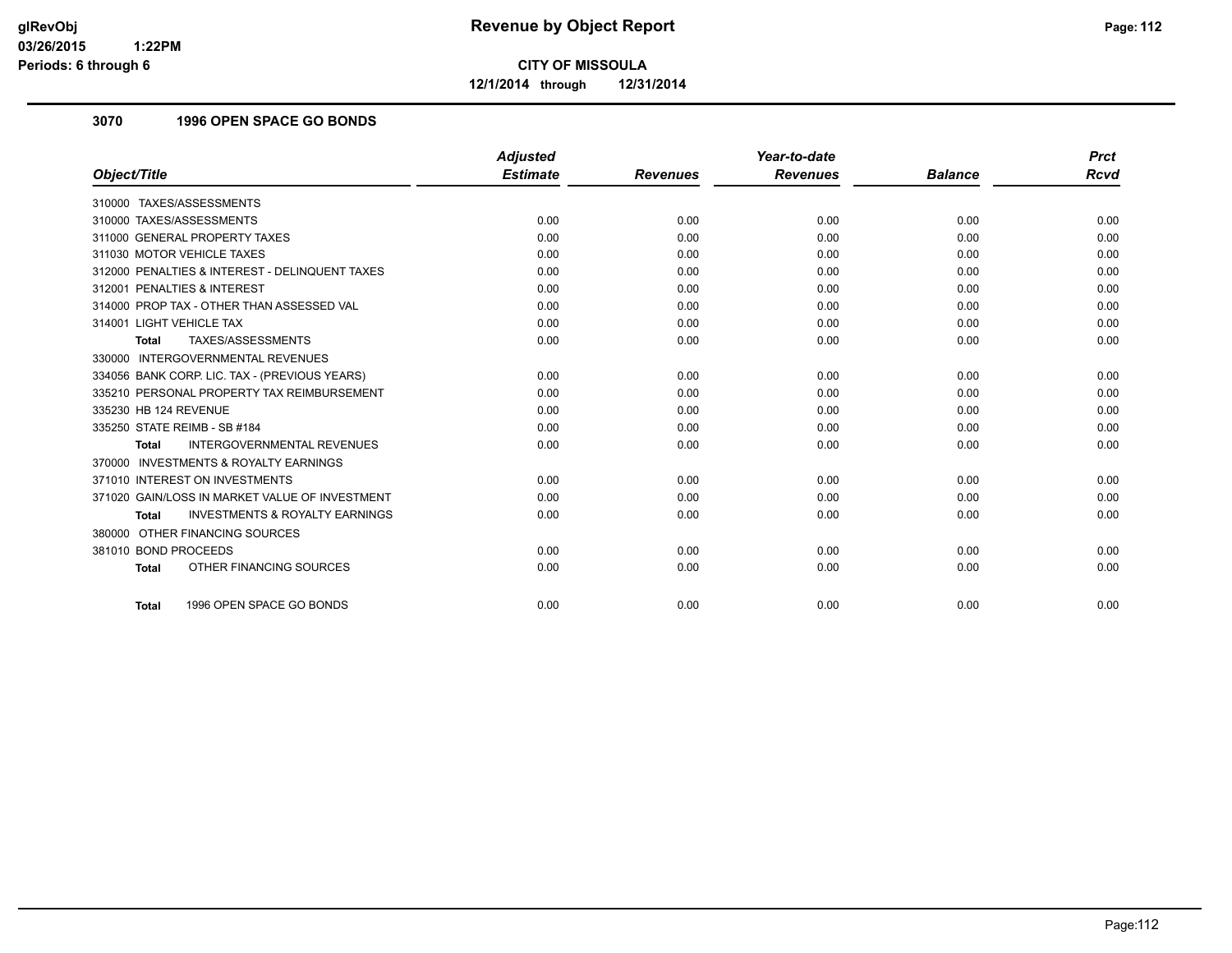**12/1/2014 through 12/31/2014**

## **3075 1997 OPEN SPACE G O BOND FUND**

**3075 1997 OPEN SPACE G O BOND FUND**

|                                                           | <b>Adjusted</b> |                 | Year-to-date    |                | <b>Prct</b> |
|-----------------------------------------------------------|-----------------|-----------------|-----------------|----------------|-------------|
| Object/Title                                              | <b>Estimate</b> | <b>Revenues</b> | <b>Revenues</b> | <b>Balance</b> | <b>Rcvd</b> |
| 310000 TAXES/ASSESSMENTS                                  |                 |                 |                 |                |             |
| 310000 TAXES/ASSESSMENTS                                  | 0.00            | 0.00            | 0.00            | 0.00           | 0.00        |
| 311000 GENERAL PROPERTY TAXES                             | 0.00            | 0.00            | 0.00            | 0.00           | 0.00        |
| 311030 MOTOR VEHICLE TAXES                                | 0.00            | 0.00            | 0.00            | 0.00           | 0.00        |
| 312000 PENALTIES & INTEREST - DELINQUENT TAXES            | 0.00            | 0.00            | 0.00            | 0.00           | 0.00        |
| 312001 PENALTIES & INTEREST                               | 0.00            | 0.00            | 0.00            | 0.00           | 0.00        |
| 314000 PROP TAX - OTHER THAN ASSESSED VAL                 | 0.00            | 0.00            | 0.00            | 0.00           | 0.00        |
| 314001 LIGHT VEHICLE TAX                                  | 0.00            | 0.00            | 0.00            | 0.00           | 0.00        |
| TAXES/ASSESSMENTS<br>Total                                | 0.00            | 0.00            | 0.00            | 0.00           | 0.00        |
| 330000 INTERGOVERNMENTAL REVENUES                         |                 |                 |                 |                |             |
| 334056 BANK CORP. LIC. TAX - (PREVIOUS YEARS)             | 0.00            | 0.00            | 0.00            | 0.00           | 0.00        |
| 335210 PERSONAL PROPERTY TAX REIMBURSEMENT                | 0.00            | 0.00            | 0.00            | 0.00           | 0.00        |
| 335230 HB 124 REVENUE                                     | 0.00            | 0.00            | 0.00            | 0.00           | 0.00        |
| 335250 STATE REIMB - SB #184                              | 0.00            | 0.00            | 0.00            | 0.00           | 0.00        |
| <b>INTERGOVERNMENTAL REVENUES</b><br><b>Total</b>         | 0.00            | 0.00            | 0.00            | 0.00           | 0.00        |
| 360000 MISCELLANEOUS REVENUES                             |                 |                 |                 |                |             |
| 360010 MISCELLANEOUS                                      | 0.00            | 0.00            | 0.00            | 0.00           | 0.00        |
| MISCELLANEOUS REVENUES<br><b>Total</b>                    | 0.00            | 0.00            | 0.00            | 0.00           | 0.00        |
| 370000 INVESTMENTS & ROYALTY EARNINGS                     |                 |                 |                 |                |             |
| 371010 INTEREST ON INVESTMENTS                            | 0.00            | 0.00            | 0.00            | 0.00           | 0.00        |
| 371020 GAIN/LOSS IN MARKET VALUE OF INVESTMENTS           | 0.00            | 0.00            | 0.00            | 0.00           | 0.00        |
| <b>INVESTMENTS &amp; ROYALTY EARNINGS</b><br><b>Total</b> | 0.00            | 0.00            | 0.00            | 0.00           | 0.00        |
| 380000 OTHER FINANCING SOURCES                            |                 |                 |                 |                |             |
| 380000 OTHER FINANCING SOURCES                            | 0.00            | 0.00            | 0.00            | 0.00           | 0.00        |
| 381010 BOND PROCEEDS                                      | 0.00            | 0.00            | 0.00            | 0.00           | 0.00        |
| OTHER FINANCING SOURCES<br><b>Total</b>                   | 0.00            | 0.00            | 0.00            | 0.00           | 0.00        |
|                                                           |                 |                 |                 |                |             |
| 1997 OPEN SPACE G O BOND FUND<br><b>Total</b>             | 0.00            | 0.00            | 0.00            | 0.00           | 0.00        |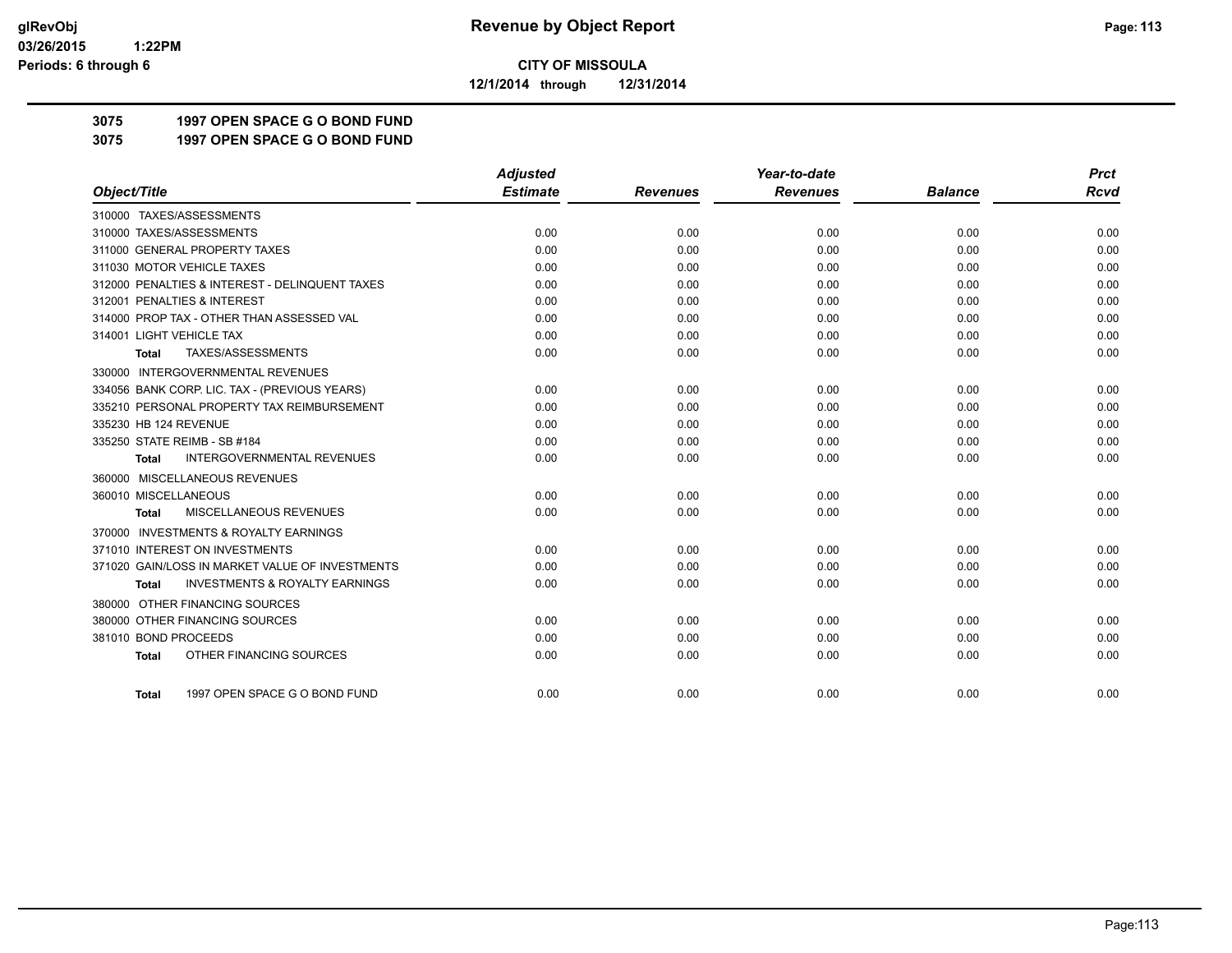**12/1/2014 through 12/31/2014**

## **3075 1997 OPEN SPACE G O BOND FUND**

|                                                    | <b>Adjusted</b> |                 | Year-to-date    |                | <b>Prct</b> |
|----------------------------------------------------|-----------------|-----------------|-----------------|----------------|-------------|
| Object/Title                                       | <b>Estimate</b> | <b>Revenues</b> | <b>Revenues</b> | <b>Balance</b> | <b>Rcvd</b> |
| 310000 TAXES/ASSESSMENTS                           |                 |                 |                 |                |             |
| 310000 TAXES/ASSESSMENTS                           | 0.00            | 0.00            | 0.00            | 0.00           | 0.00        |
| 311000 GENERAL PROPERTY TAXES                      | 0.00            | 0.00            | 0.00            | 0.00           | 0.00        |
| 311030 MOTOR VEHICLE TAXES                         | 0.00            | 0.00            | 0.00            | 0.00           | 0.00        |
| 312000 PENALTIES & INTEREST - DELINQUENT TAXES     | 0.00            | 0.00            | 0.00            | 0.00           | 0.00        |
| 312001 PENALTIES & INTEREST                        | 0.00            | 0.00            | 0.00            | 0.00           | 0.00        |
| 314000 PROP TAX - OTHER THAN ASSESSED VAL          | 0.00            | 0.00            | 0.00            | 0.00           | 0.00        |
| 314001 LIGHT VEHICLE TAX                           | 0.00            | 0.00            | 0.00            | 0.00           | 0.00        |
| TAXES/ASSESSMENTS<br><b>Total</b>                  | 0.00            | 0.00            | 0.00            | 0.00           | 0.00        |
| 330000 INTERGOVERNMENTAL REVENUES                  |                 |                 |                 |                |             |
| 334056 BANK CORP. LIC. TAX - (PREVIOUS YEARS)      | 0.00            | 0.00            | 0.00            | 0.00           | 0.00        |
| 335210 PERSONAL PROPERTY TAX REIMBURSEMENT         | 0.00            | 0.00            | 0.00            | 0.00           | 0.00        |
| 335230 HB 124 REVENUE                              | 0.00            | 0.00            | 0.00            | 0.00           | 0.00        |
| 335250 STATE REIMB - SB #184                       | 0.00            | 0.00            | 0.00            | 0.00           | 0.00        |
| <b>INTERGOVERNMENTAL REVENUES</b><br><b>Total</b>  | 0.00            | 0.00            | 0.00            | 0.00           | 0.00        |
| 360000 MISCELLANEOUS REVENUES                      |                 |                 |                 |                |             |
| 360010 MISCELLANEOUS                               | 0.00            | 0.00            | 0.00            | 0.00           | 0.00        |
| MISCELLANEOUS REVENUES<br>Total                    | 0.00            | 0.00            | 0.00            | 0.00           | 0.00        |
| 370000 INVESTMENTS & ROYALTY EARNINGS              |                 |                 |                 |                |             |
| 371010 INTEREST ON INVESTMENTS                     | 0.00            | 0.00            | 0.00            | 0.00           | 0.00        |
| 371020 GAIN/LOSS IN MARKET VALUE OF INVESTMENT     | 0.00            | 0.00            | 0.00            | 0.00           | 0.00        |
| <b>INVESTMENTS &amp; ROYALTY EARNINGS</b><br>Total | 0.00            | 0.00            | 0.00            | 0.00           | 0.00        |
| 380000 OTHER FINANCING SOURCES                     |                 |                 |                 |                |             |
| 380000 OTHER FINANCING SOURCES                     | 0.00            | 0.00            | 0.00            | 0.00           | 0.00        |
| 381010 BOND PROCEEDS                               | 0.00            | 0.00            | 0.00            | 0.00           | 0.00        |
| OTHER FINANCING SOURCES<br><b>Total</b>            | 0.00            | 0.00            | 0.00            | 0.00           | 0.00        |
| 1997 OPEN SPACE G O BOND FUND<br>Total             | 0.00            | 0.00            | 0.00            | 0.00           | 0.00        |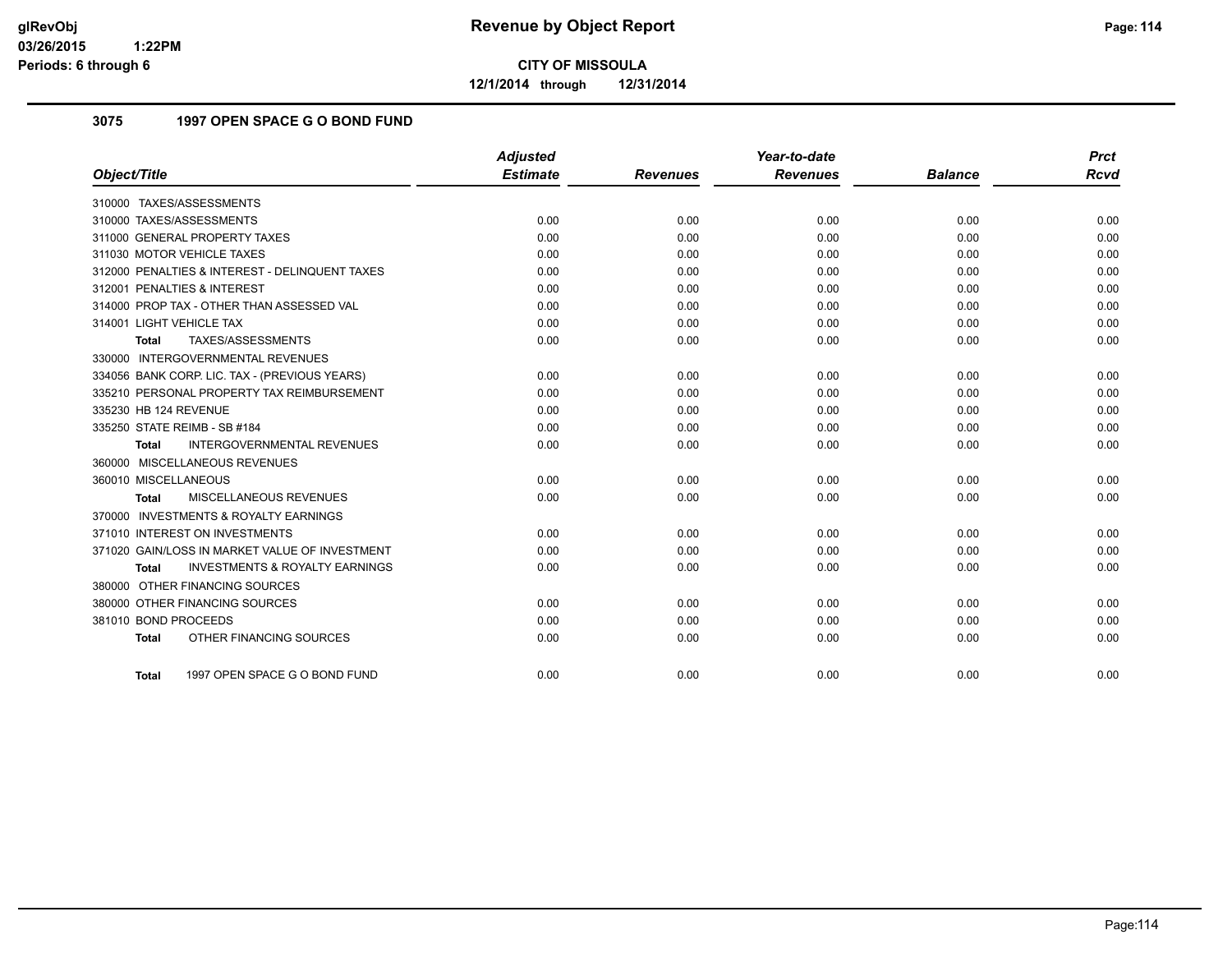**12/1/2014 through 12/31/2014**

## **3080 1994 FIRE EQUIP/CITY HALLS REFUND BOND F**

**3080 1994 FIRE EQUIP/CITY HALLS REFUND BOND F**

|                                                           | <b>Adjusted</b> |                 | Year-to-date    |                | <b>Prct</b> |
|-----------------------------------------------------------|-----------------|-----------------|-----------------|----------------|-------------|
| Object/Title                                              | <b>Estimate</b> | <b>Revenues</b> | <b>Revenues</b> | <b>Balance</b> | Rcvd        |
| 310000 TAXES/ASSESSMENTS                                  |                 |                 |                 |                |             |
| 310000 TAXES/ASSESSMENTS                                  | 0.00            | 0.00            | 0.00            | 0.00           | 0.00        |
| 311000 GENERAL PROPERTY TAXES                             | 0.00            | 0.00            | 0.00            | 0.00           | 0.00        |
| 311030 MOTOR VEHICLE TAXES                                | 0.00            | 0.00            | 0.00            | 0.00           | 0.00        |
| 312000 PENALTIES & INTEREST - DELINQUENT TAXES            | 0.00            | 0.00            | 0.00            | 0.00           | 0.00        |
| 312001 PENALTIES & INTEREST                               | 0.00            | 0.00            | 0.00            | 0.00           | 0.00        |
| 314000 PROP TAX - OTHER THAN ASSESSED VAL                 | 0.00            | 0.00            | 0.00            | 0.00           | 0.00        |
| 314001 LIGHT VEHICLE TAX                                  | 0.00            | 0.00            | 0.00            | 0.00           | 0.00        |
| TAXES/ASSESSMENTS<br><b>Total</b>                         | 0.00            | 0.00            | 0.00            | 0.00           | 0.00        |
| 330000 INTERGOVERNMENTAL REVENUES                         |                 |                 |                 |                |             |
| 334056 BANK CORP. LIC. TAX - (PREVIOUS YEARS)             | 0.00            | 0.00            | 0.00            | 0.00           | 0.00        |
| 335210 PERSONAL PROPERTY TAX REIMBURSEMENT                | 0.00            | 0.00            | 0.00            | 0.00           | 0.00        |
| 335230 HB 124 REVENUE                                     | 0.00            | 0.00            | 0.00            | 0.00           | 0.00        |
| 335250 STATE REIMB - SB #184                              | 0.00            | 0.00            | 0.00            | 0.00           | 0.00        |
| <b>INTERGOVERNMENTAL REVENUES</b><br>Total                | 0.00            | 0.00            | 0.00            | 0.00           | 0.00        |
| 360000 MISCELLANEOUS REVENUES                             |                 |                 |                 |                |             |
| 360010 MISCELLANEOUS                                      | 0.00            | 0.00            | 0.00            | 0.00           | 0.00        |
| MISCELLANEOUS REVENUES<br><b>Total</b>                    | 0.00            | 0.00            | 0.00            | 0.00           | 0.00        |
| 370000 INVESTMENTS & ROYALTY EARNINGS                     |                 |                 |                 |                |             |
| 371010 INTEREST ON INVESTMENTS                            | 0.00            | 0.00            | 0.00            | 0.00           | 0.00        |
| 371020 GAIN/LOSS IN MARKET VALUE OF INVESTMENTS           | 0.00            | 0.00            | 0.00            | 0.00           | 0.00        |
| <b>INVESTMENTS &amp; ROYALTY EARNINGS</b><br><b>Total</b> | 0.00            | 0.00            | 0.00            | 0.00           | 0.00        |
| 380000 OTHER FINANCING SOURCES                            |                 |                 |                 |                |             |
| 380000 OTHER FINANCING SOURCES                            | 0.00            | 0.00            | 0.00            | 0.00           | 0.00        |
| 381010 BOND PROCEEDS                                      | 0.00            | 0.00            | 0.00            | 0.00           | 0.00        |
| OTHER FINANCING SOURCES<br><b>Total</b>                   | 0.00            | 0.00            | 0.00            | 0.00           | 0.00        |
| 1994 FIRE EQUIP/CITY HALLS REFUND BONI<br>Total           | 0.00            | 0.00            | 0.00            | 0.00           | 0.00        |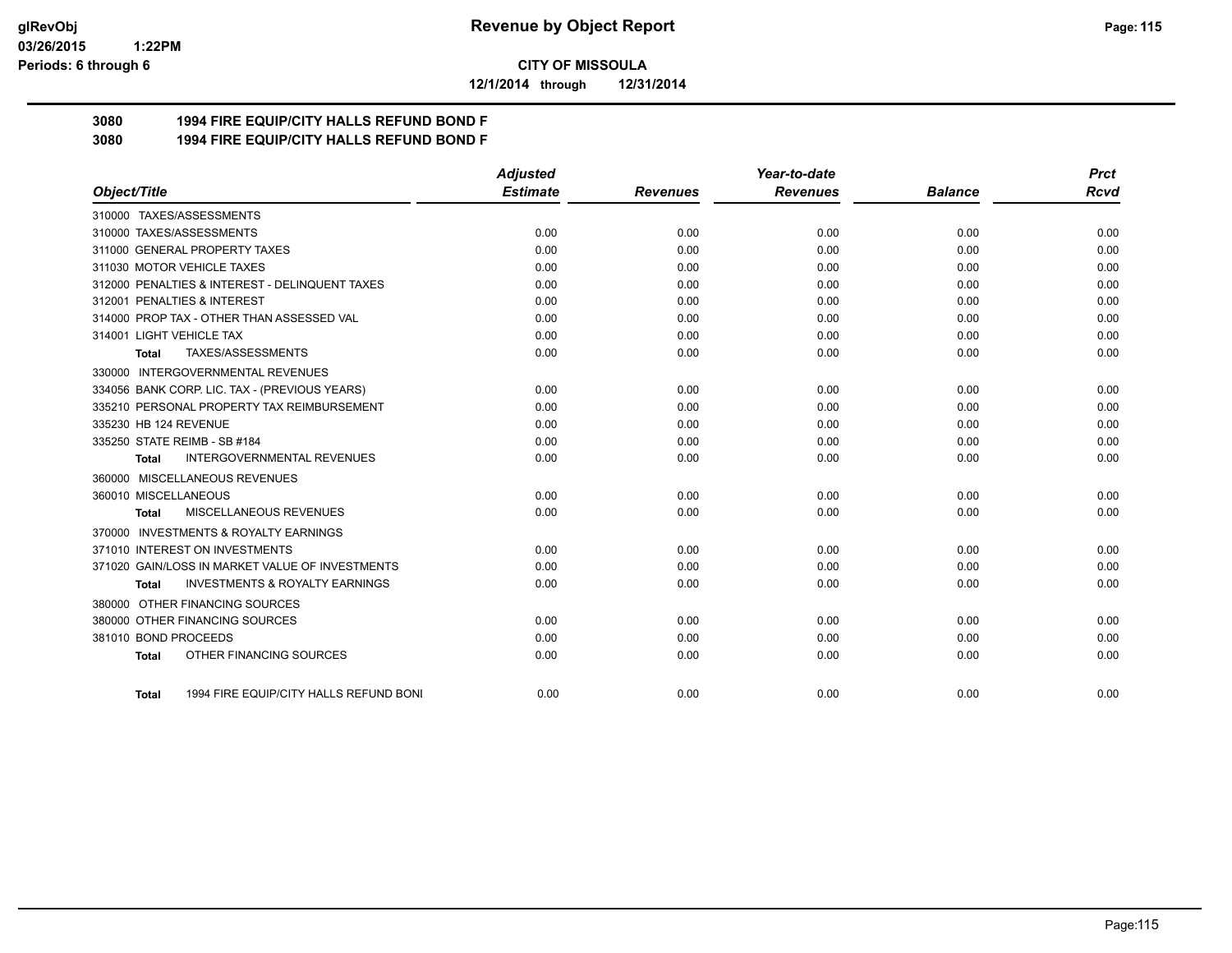**12/1/2014 through 12/31/2014**

#### **3080 1994 FIRE EQUIP/CITY HALLS REFUND BOND F**

|                          |                                                | <b>Adjusted</b> |                 | Year-to-date    |                | <b>Prct</b> |
|--------------------------|------------------------------------------------|-----------------|-----------------|-----------------|----------------|-------------|
| Object/Title             |                                                | <b>Estimate</b> | <b>Revenues</b> | <b>Revenues</b> | <b>Balance</b> | <b>Rcvd</b> |
|                          | 310000 TAXES/ASSESSMENTS                       |                 |                 |                 |                |             |
|                          | 310000 TAXES/ASSESSMENTS                       | 0.00            | 0.00            | 0.00            | 0.00           | 0.00        |
|                          | 311000 GENERAL PROPERTY TAXES                  | 0.00            | 0.00            | 0.00            | 0.00           | 0.00        |
|                          | 311030 MOTOR VEHICLE TAXES                     | 0.00            | 0.00            | 0.00            | 0.00           | 0.00        |
|                          | 312000 PENALTIES & INTEREST - DELINQUENT TAXES | 0.00            | 0.00            | 0.00            | 0.00           | 0.00        |
|                          | 312001 PENALTIES & INTEREST                    | 0.00            | 0.00            | 0.00            | 0.00           | 0.00        |
|                          | 314000 PROP TAX - OTHER THAN ASSESSED VAL      | 0.00            | 0.00            | 0.00            | 0.00           | 0.00        |
| 314001 LIGHT VEHICLE TAX |                                                | 0.00            | 0.00            | 0.00            | 0.00           | 0.00        |
| <b>Total</b>             | TAXES/ASSESSMENTS                              | 0.00            | 0.00            | 0.00            | 0.00           | 0.00        |
|                          | 330000 INTERGOVERNMENTAL REVENUES              |                 |                 |                 |                |             |
|                          | 334056 BANK CORP. LIC. TAX - (PREVIOUS YEARS)  | 0.00            | 0.00            | 0.00            | 0.00           | 0.00        |
|                          | 335210 PERSONAL PROPERTY TAX REIMBURSEMENT     | 0.00            | 0.00            | 0.00            | 0.00           | 0.00        |
| 335230 HB 124 REVENUE    |                                                | 0.00            | 0.00            | 0.00            | 0.00           | 0.00        |
|                          | 335250 STATE REIMB - SB #184                   | 0.00            | 0.00            | 0.00            | 0.00           | 0.00        |
| <b>Total</b>             | <b>INTERGOVERNMENTAL REVENUES</b>              | 0.00            | 0.00            | 0.00            | 0.00           | 0.00        |
|                          | 360000 MISCELLANEOUS REVENUES                  |                 |                 |                 |                |             |
| 360010 MISCELLANEOUS     |                                                | 0.00            | 0.00            | 0.00            | 0.00           | 0.00        |
| Total                    | MISCELLANEOUS REVENUES                         | 0.00            | 0.00            | 0.00            | 0.00           | 0.00        |
|                          | 370000 INVESTMENTS & ROYALTY EARNINGS          |                 |                 |                 |                |             |
|                          | 371010 INTEREST ON INVESTMENTS                 | 0.00            | 0.00            | 0.00            | 0.00           | 0.00        |
|                          | 371020 GAIN/LOSS IN MARKET VALUE OF INVESTMENT | 0.00            | 0.00            | 0.00            | 0.00           | 0.00        |
| Total                    | <b>INVESTMENTS &amp; ROYALTY EARNINGS</b>      | 0.00            | 0.00            | 0.00            | 0.00           | 0.00        |
|                          | 380000 OTHER FINANCING SOURCES                 |                 |                 |                 |                |             |
|                          | 380000 OTHER FINANCING SOURCES                 | 0.00            | 0.00            | 0.00            | 0.00           | 0.00        |
| 381010 BOND PROCEEDS     |                                                | 0.00            | 0.00            | 0.00            | 0.00           | 0.00        |
| <b>Total</b>             | OTHER FINANCING SOURCES                        | 0.00            | 0.00            | 0.00            | 0.00           | 0.00        |
|                          |                                                |                 |                 |                 |                |             |
| Total                    | 1994 FIRE EQUIP/CITY HALLS REFUND BON          | 0.00            | 0.00            | 0.00            | 0.00           | 0.00        |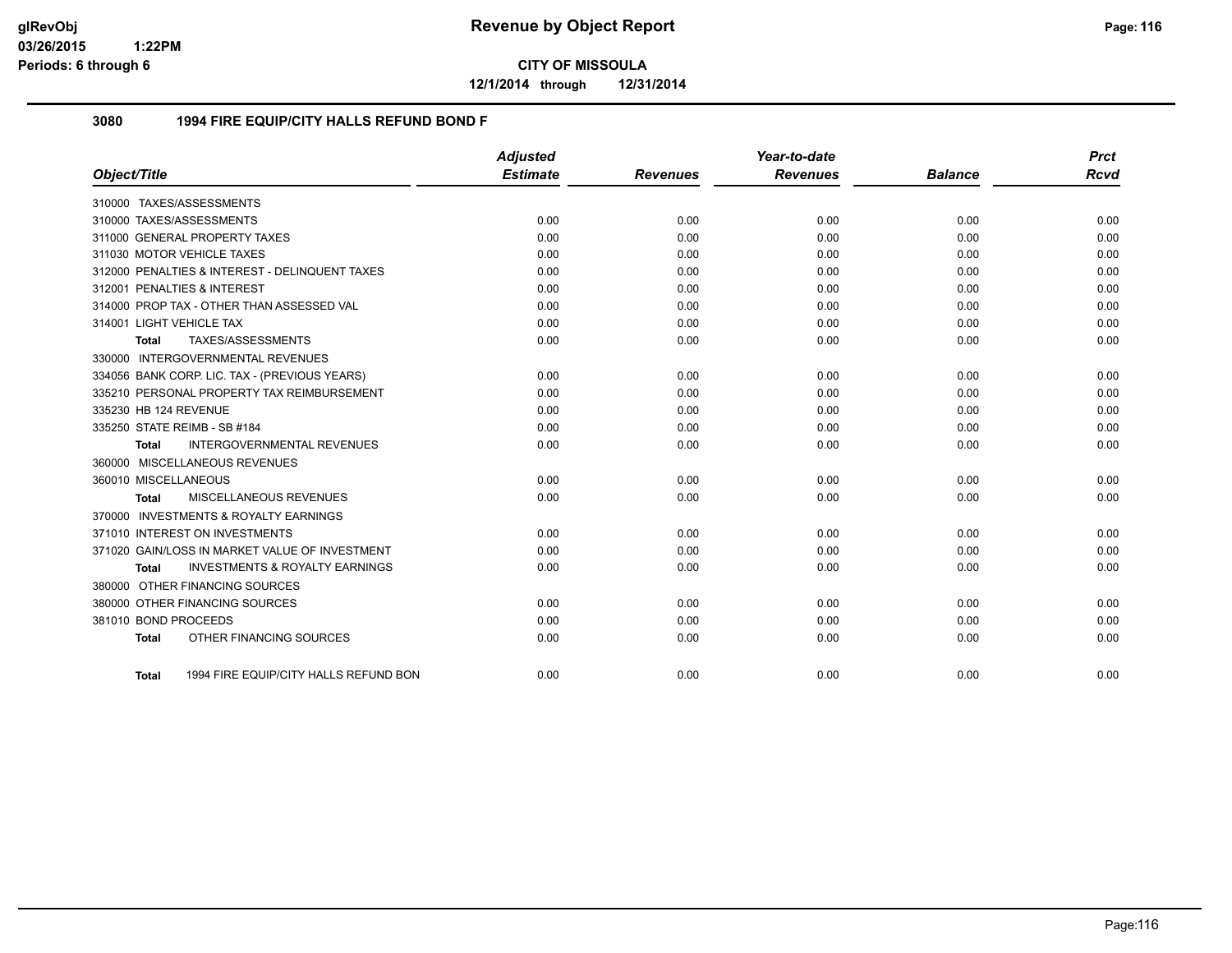**12/1/2014 through 12/31/2014**

## **3085 1993 FIRE STATION G O BOND FUND**

**3085 1993 FIRE STATION G O BOND FUND**

|                                                           | <b>Adjusted</b> |                 | Year-to-date    |                | <b>Prct</b> |
|-----------------------------------------------------------|-----------------|-----------------|-----------------|----------------|-------------|
| Object/Title                                              | <b>Estimate</b> | <b>Revenues</b> | <b>Revenues</b> | <b>Balance</b> | <b>Rcvd</b> |
| 310000 TAXES/ASSESSMENTS                                  |                 |                 |                 |                |             |
| 310000 TAXES/ASSESSMENTS                                  | 0.00            | 0.00            | 0.00            | 0.00           | 0.00        |
| 311000 GENERAL PROPERTY TAXES                             | 0.00            | 0.00            | 0.00            | 0.00           | 0.00        |
| 311030 MOTOR VEHICLE TAXES                                | 0.00            | 0.00            | 0.00            | 0.00           | 0.00        |
| 312000 PENALTIES & INTEREST - DELINQUENT TAXES            | 0.00            | 0.00            | 0.00            | 0.00           | 0.00        |
| 312001 PENALTIES & INTEREST                               | 0.00            | 0.00            | 0.00            | 0.00           | 0.00        |
| 314000 PROP TAX - OTHER THAN ASSESSED VAL                 | 0.00            | 0.00            | 0.00            | 0.00           | 0.00        |
| 314001 LIGHT VEHICLE TAX                                  | 0.00            | 0.00            | 0.00            | 0.00           | 0.00        |
| TAXES/ASSESSMENTS<br><b>Total</b>                         | 0.00            | 0.00            | 0.00            | 0.00           | 0.00        |
| <b>INTERGOVERNMENTAL REVENUES</b><br>330000               |                 |                 |                 |                |             |
| 334056 BANK CORP. LIC. TAX - (PREVIOUS YEARS)             | 0.00            | 0.00            | 0.00            | 0.00           | 0.00        |
| 335210 PERSONAL PROPERTY TAX REIMBURSEMENT                | 0.00            | 0.00            | 0.00            | 0.00           | 0.00        |
| 335230 HB 124 REVENUE                                     | 0.00            | 0.00            | 0.00            | 0.00           | 0.00        |
| 335250 STATE REIMB - SB #184                              | 0.00            | 0.00            | 0.00            | 0.00           | 0.00        |
| <b>INTERGOVERNMENTAL REVENUES</b><br><b>Total</b>         | 0.00            | 0.00            | 0.00            | 0.00           | 0.00        |
| MISCELLANEOUS REVENUES<br>360000                          |                 |                 |                 |                |             |
| 360010 MISCELLANEOUS                                      | 0.00            | 0.00            | 0.00            | 0.00           | 0.00        |
| MISCELLANEOUS REVENUES<br><b>Total</b>                    | 0.00            | 0.00            | 0.00            | 0.00           | 0.00        |
| <b>INVESTMENTS &amp; ROYALTY EARNINGS</b><br>370000       |                 |                 |                 |                |             |
| 371010 INTEREST ON INVESTMENTS                            | 0.00            | 0.00            | 0.00            | 0.00           | 0.00        |
| 371020 GAIN/LOSS IN MARKET VALUE OF INVESTMENTS           | 0.00            | 0.00            | 0.00            | 0.00           | 0.00        |
| <b>INVESTMENTS &amp; ROYALTY EARNINGS</b><br><b>Total</b> | 0.00            | 0.00            | 0.00            | 0.00           | 0.00        |
| 1993 FIRE STATION G O BOND FUND<br><b>Total</b>           | 0.00            | 0.00            | 0.00            | 0.00           | 0.00        |
|                                                           |                 |                 |                 |                |             |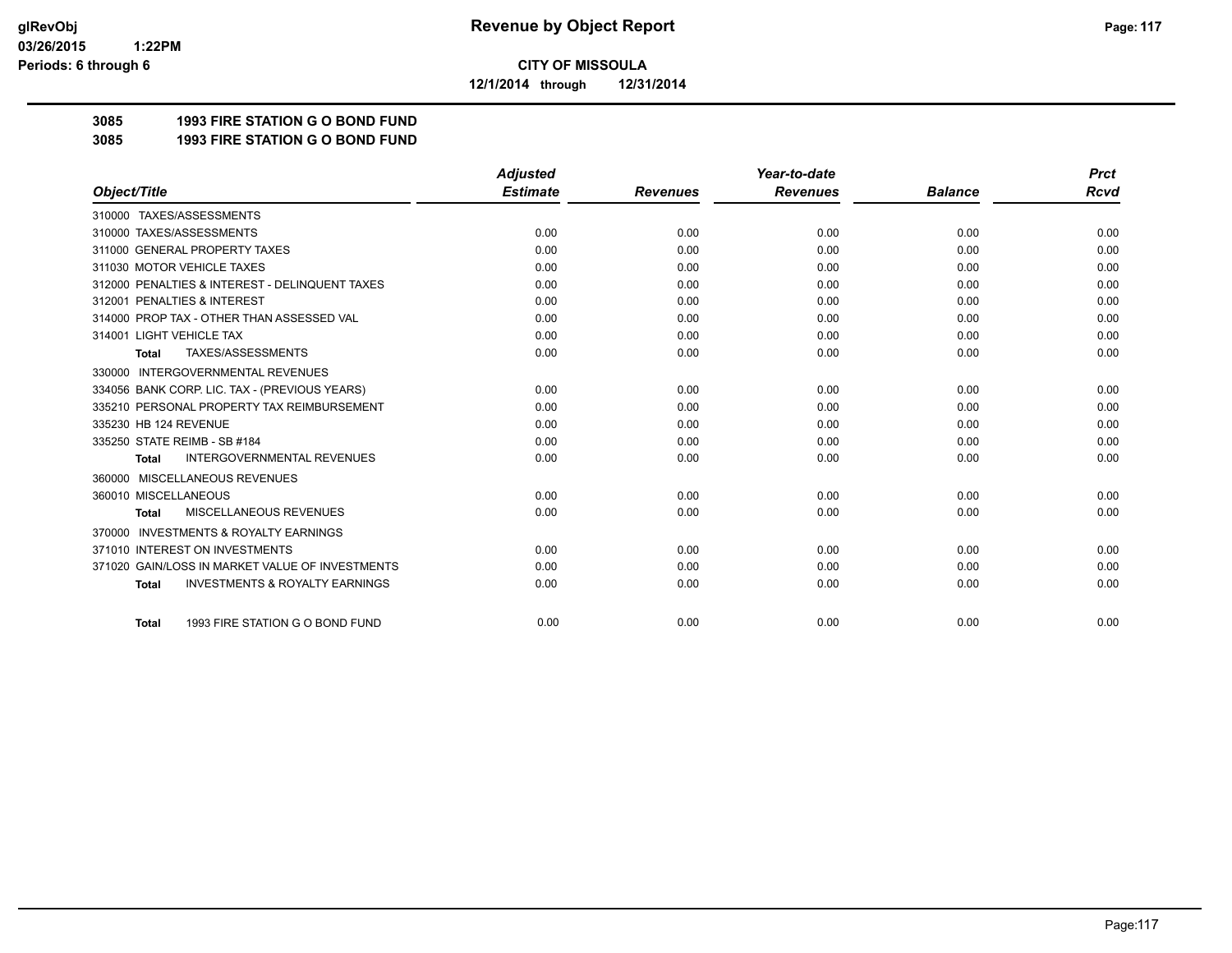**12/1/2014 through 12/31/2014**

## **3085 1993 FIRE STATION G O BOND FUND**

|                                                           | <b>Adjusted</b> |                 | Year-to-date    |                | <b>Prct</b> |
|-----------------------------------------------------------|-----------------|-----------------|-----------------|----------------|-------------|
| Object/Title                                              | <b>Estimate</b> | <b>Revenues</b> | <b>Revenues</b> | <b>Balance</b> | Rcvd        |
| 310000 TAXES/ASSESSMENTS                                  |                 |                 |                 |                |             |
| 310000 TAXES/ASSESSMENTS                                  | 0.00            | 0.00            | 0.00            | 0.00           | 0.00        |
| 311000 GENERAL PROPERTY TAXES                             | 0.00            | 0.00            | 0.00            | 0.00           | 0.00        |
| 311030 MOTOR VEHICLE TAXES                                | 0.00            | 0.00            | 0.00            | 0.00           | 0.00        |
| 312000 PENALTIES & INTEREST - DELINQUENT TAXES            | 0.00            | 0.00            | 0.00            | 0.00           | 0.00        |
| 312001 PENALTIES & INTEREST                               | 0.00            | 0.00            | 0.00            | 0.00           | 0.00        |
| 314000 PROP TAX - OTHER THAN ASSESSED VAL                 | 0.00            | 0.00            | 0.00            | 0.00           | 0.00        |
| 314001 LIGHT VEHICLE TAX                                  | 0.00            | 0.00            | 0.00            | 0.00           | 0.00        |
| TAXES/ASSESSMENTS<br><b>Total</b>                         | 0.00            | 0.00            | 0.00            | 0.00           | 0.00        |
| 330000 INTERGOVERNMENTAL REVENUES                         |                 |                 |                 |                |             |
| 334056 BANK CORP. LIC. TAX - (PREVIOUS YEARS)             | 0.00            | 0.00            | 0.00            | 0.00           | 0.00        |
| 335210 PERSONAL PROPERTY TAX REIMBURSEMENT                | 0.00            | 0.00            | 0.00            | 0.00           | 0.00        |
| 335230 HB 124 REVENUE                                     | 0.00            | 0.00            | 0.00            | 0.00           | 0.00        |
| 335250 STATE REIMB - SB #184                              | 0.00            | 0.00            | 0.00            | 0.00           | 0.00        |
| <b>INTERGOVERNMENTAL REVENUES</b><br><b>Total</b>         | 0.00            | 0.00            | 0.00            | 0.00           | 0.00        |
| 360000 MISCELLANEOUS REVENUES                             |                 |                 |                 |                |             |
| 360010 MISCELLANEOUS                                      | 0.00            | 0.00            | 0.00            | 0.00           | 0.00        |
| <b>MISCELLANEOUS REVENUES</b><br><b>Total</b>             | 0.00            | 0.00            | 0.00            | 0.00           | 0.00        |
| 370000 INVESTMENTS & ROYALTY EARNINGS                     |                 |                 |                 |                |             |
| 371010 INTEREST ON INVESTMENTS                            | 0.00            | 0.00            | 0.00            | 0.00           | 0.00        |
| 371020 GAIN/LOSS IN MARKET VALUE OF INVESTMENT            | 0.00            | 0.00            | 0.00            | 0.00           | 0.00        |
| <b>INVESTMENTS &amp; ROYALTY EARNINGS</b><br><b>Total</b> | 0.00            | 0.00            | 0.00            | 0.00           | 0.00        |
| 1993 FIRE STATION G O BOND FUND<br><b>Total</b>           | 0.00            | 0.00            | 0.00            | 0.00           | 0.00        |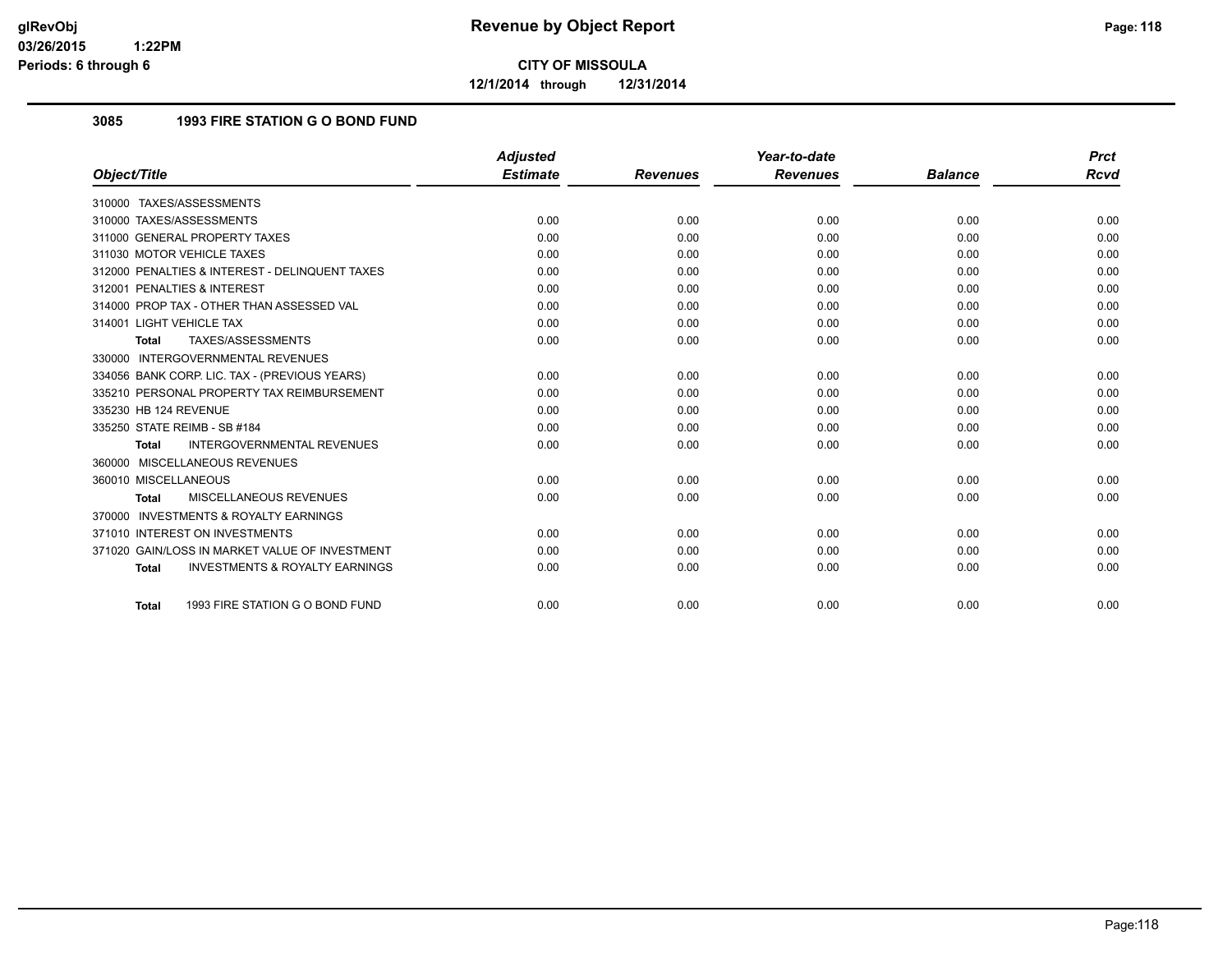**12/1/2014 through 12/31/2014**

**3090 2004 AQUATICS BOND**

**3090 2004 AQUATICS BOND**

|                                                     | <b>Adjusted</b> |                 | Year-to-date    |                | <b>Prct</b> |
|-----------------------------------------------------|-----------------|-----------------|-----------------|----------------|-------------|
| Object/Title                                        | <b>Estimate</b> | <b>Revenues</b> | <b>Revenues</b> | <b>Balance</b> | <b>Rcvd</b> |
| 310000 TAXES/ASSESSMENTS                            |                 |                 |                 |                |             |
| 310000 TAXES/ASSESSMENTS                            | 0.00            | 0.00            | 0.00            | 0.00           | 0.00        |
| 311000 GENERAL PROPERTY TAXES                       | 0.00            | 0.00            | 0.00            | 0.00           | 0.00        |
| 311030 MOTOR VEHICLE TAXES                          | 0.00            | 0.00            | 0.00            | 0.00           | 0.00        |
| 312000 PENALTIES & INTEREST - DELINQUENT TAXES      | 0.00            | 0.00            | 0.00            | 0.00           | 0.00        |
| 312001 PENALTIES & INTEREST                         | 0.00            | 0.00            | 0.00            | 0.00           | 0.00        |
| 314000 PROP TAX - OTHER THAN ASSESSED VAL           | 0.00            | 0.00            | 0.00            | 0.00           | 0.00        |
| 314001 LIGHT VEHICLE TAX                            | 0.00            | 0.00            | 0.00            | 0.00           | 0.00        |
| TAXES/ASSESSMENTS<br>Total                          | 0.00            | 0.00            | 0.00            | 0.00           | 0.00        |
| INTERGOVERNMENTAL REVENUES<br>330000                |                 |                 |                 |                |             |
| 334056 BANK CORP. LIC. TAX - (PREVIOUS YEARS)       | 0.00            | 0.00            | 0.00            | 0.00           | 0.00        |
| 335210 PERSONAL PROPERTY TAX REIMBURSEMENT          | 0.00            | 0.00            | 0.00            | 0.00           | 0.00        |
| 335230 HB 124 REVENUE                               | 0.00            | 0.00            | 0.00            | 0.00           | 0.00        |
| 335250 STATE REIMB - SB #184                        | 0.00            | 0.00            | 0.00            | 0.00           | 0.00        |
| <b>INTERGOVERNMENTAL REVENUES</b><br><b>Total</b>   | 0.00            | 0.00            | 0.00            | 0.00           | 0.00        |
| 360000 MISCELLANEOUS REVENUES                       |                 |                 |                 |                |             |
| 360010 MISCELLANEOUS                                | 0.00            | 0.00            | 0.00            | 0.00           | 0.00        |
| <b>MISCELLANEOUS REVENUES</b><br>Total              | 0.00            | 0.00            | 0.00            | 0.00           | 0.00        |
| <b>INVESTMENTS &amp; ROYALTY EARNINGS</b><br>370000 |                 |                 |                 |                |             |
| 371010 INTEREST ON INVESTMENTS                      | 0.00            | 0.00            | 0.00            | 0.00           | 0.00        |
| 371020 GAIN/LOSS IN MARKET VALUE OF INVESTMENTS     | 0.00            | 0.00            | 0.00            | 0.00           | 0.00        |
| <b>INVESTMENTS &amp; ROYALTY EARNINGS</b><br>Total  | 0.00            | 0.00            | 0.00            | 0.00           | 0.00        |
| OTHER FINANCING SOURCES<br>380000                   |                 |                 |                 |                |             |
| 383043 TRANSFERS FROM IMPACT FEES                   | 0.00            | 0.00            | 0.00            | 0.00           | 0.00        |
| OTHER FINANCING SOURCES<br>Total                    | 0.00            | 0.00            | 0.00            | 0.00           | 0.00        |
|                                                     |                 |                 |                 |                |             |
| 2004 AQUATICS BOND<br><b>Total</b>                  | 0.00            | 0.00            | 0.00            | 0.00           | 0.00        |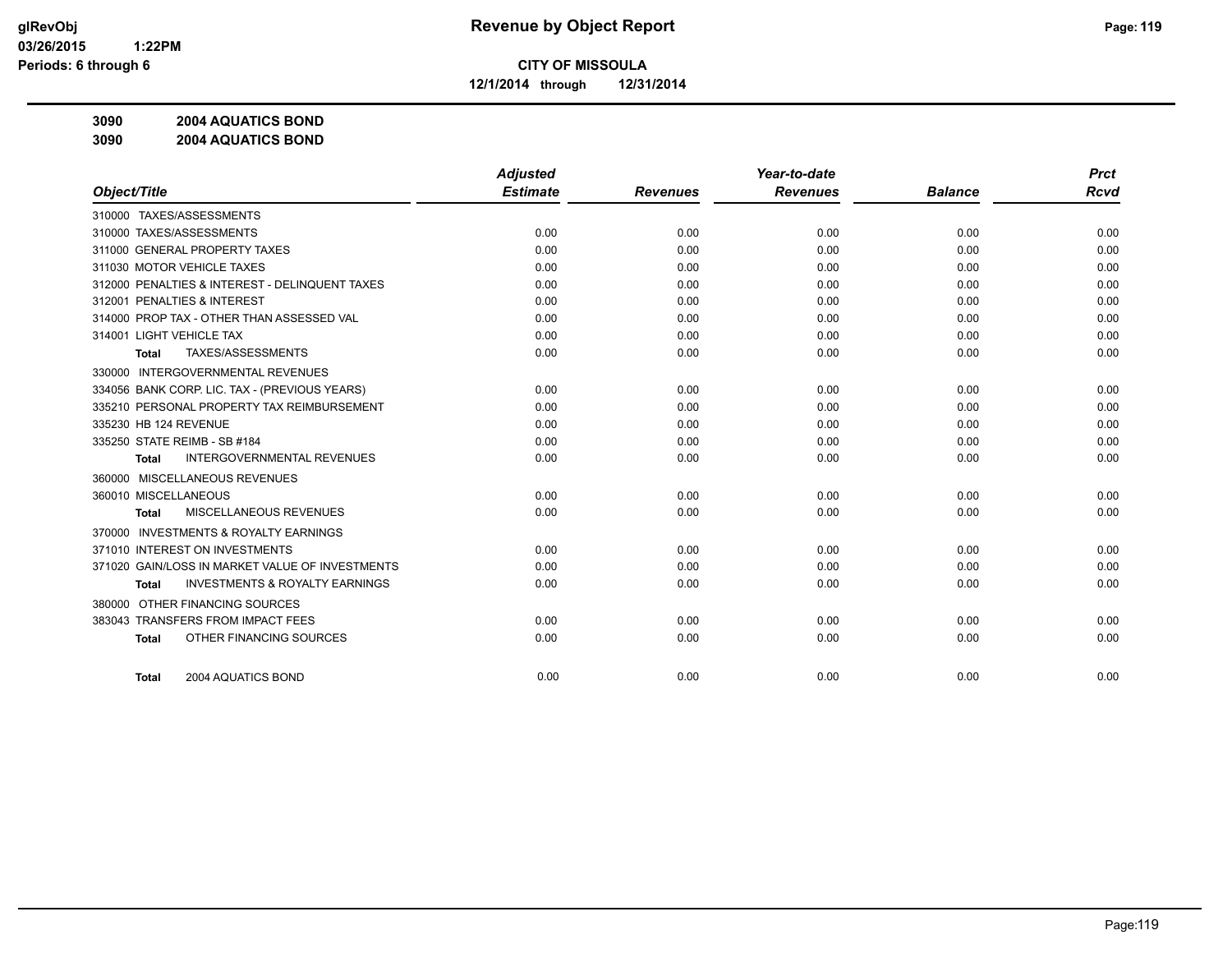**12/1/2014 through 12/31/2014**

#### **3090 2004 AQUATICS BOND**

|                                                    | <b>Adjusted</b> |                 | Year-to-date    |                | <b>Prct</b> |
|----------------------------------------------------|-----------------|-----------------|-----------------|----------------|-------------|
| Object/Title                                       | <b>Estimate</b> | <b>Revenues</b> | <b>Revenues</b> | <b>Balance</b> | <b>Rcvd</b> |
| 310000 TAXES/ASSESSMENTS                           |                 |                 |                 |                |             |
| 310000 TAXES/ASSESSMENTS                           | 0.00            | 0.00            | 0.00            | 0.00           | 0.00        |
| 311000 GENERAL PROPERTY TAXES                      | 0.00            | 0.00            | 0.00            | 0.00           | 0.00        |
| 311030 MOTOR VEHICLE TAXES                         | 0.00            | 0.00            | 0.00            | 0.00           | 0.00        |
| 312000 PENALTIES & INTEREST - DELINQUENT TAXES     | 0.00            | 0.00            | 0.00            | 0.00           | 0.00        |
| 312001 PENALTIES & INTEREST                        | 0.00            | 0.00            | 0.00            | 0.00           | 0.00        |
| 314000 PROP TAX - OTHER THAN ASSESSED VAL          | 0.00            | 0.00            | 0.00            | 0.00           | 0.00        |
| 314001 LIGHT VEHICLE TAX                           | 0.00            | 0.00            | 0.00            | 0.00           | 0.00        |
| TAXES/ASSESSMENTS<br><b>Total</b>                  | 0.00            | 0.00            | 0.00            | 0.00           | 0.00        |
| 330000 INTERGOVERNMENTAL REVENUES                  |                 |                 |                 |                |             |
| 334056 BANK CORP. LIC. TAX - (PREVIOUS YEARS)      | 0.00            | 0.00            | 0.00            | 0.00           | 0.00        |
| 335210 PERSONAL PROPERTY TAX REIMBURSEMENT         | 0.00            | 0.00            | 0.00            | 0.00           | 0.00        |
| 335230 HB 124 REVENUE                              | 0.00            | 0.00            | 0.00            | 0.00           | 0.00        |
| 335250 STATE REIMB - SB #184                       | 0.00            | 0.00            | 0.00            | 0.00           | 0.00        |
| <b>INTERGOVERNMENTAL REVENUES</b><br><b>Total</b>  | 0.00            | 0.00            | 0.00            | 0.00           | 0.00        |
| 360000 MISCELLANEOUS REVENUES                      |                 |                 |                 |                |             |
| 360010 MISCELLANEOUS                               | 0.00            | 0.00            | 0.00            | 0.00           | 0.00        |
| MISCELLANEOUS REVENUES<br>Total                    | 0.00            | 0.00            | 0.00            | 0.00           | 0.00        |
| 370000 INVESTMENTS & ROYALTY EARNINGS              |                 |                 |                 |                |             |
| 371010 INTEREST ON INVESTMENTS                     | 0.00            | 0.00            | 0.00            | 0.00           | 0.00        |
| 371020 GAIN/LOSS IN MARKET VALUE OF INVESTMENT     | 0.00            | 0.00            | 0.00            | 0.00           | 0.00        |
| <b>INVESTMENTS &amp; ROYALTY EARNINGS</b><br>Total | 0.00            | 0.00            | 0.00            | 0.00           | 0.00        |
| 380000 OTHER FINANCING SOURCES                     |                 |                 |                 |                |             |
| 383043 TRANSFERS FROM IMPACT FEES                  | 0.00            | 0.00            | 0.00            | 0.00           | 0.00        |
| OTHER FINANCING SOURCES<br><b>Total</b>            | 0.00            | 0.00            | 0.00            | 0.00           | 0.00        |
| 2004 AQUATICS BOND<br>Total                        | 0.00            | 0.00            | 0.00            | 0.00           | 0.00        |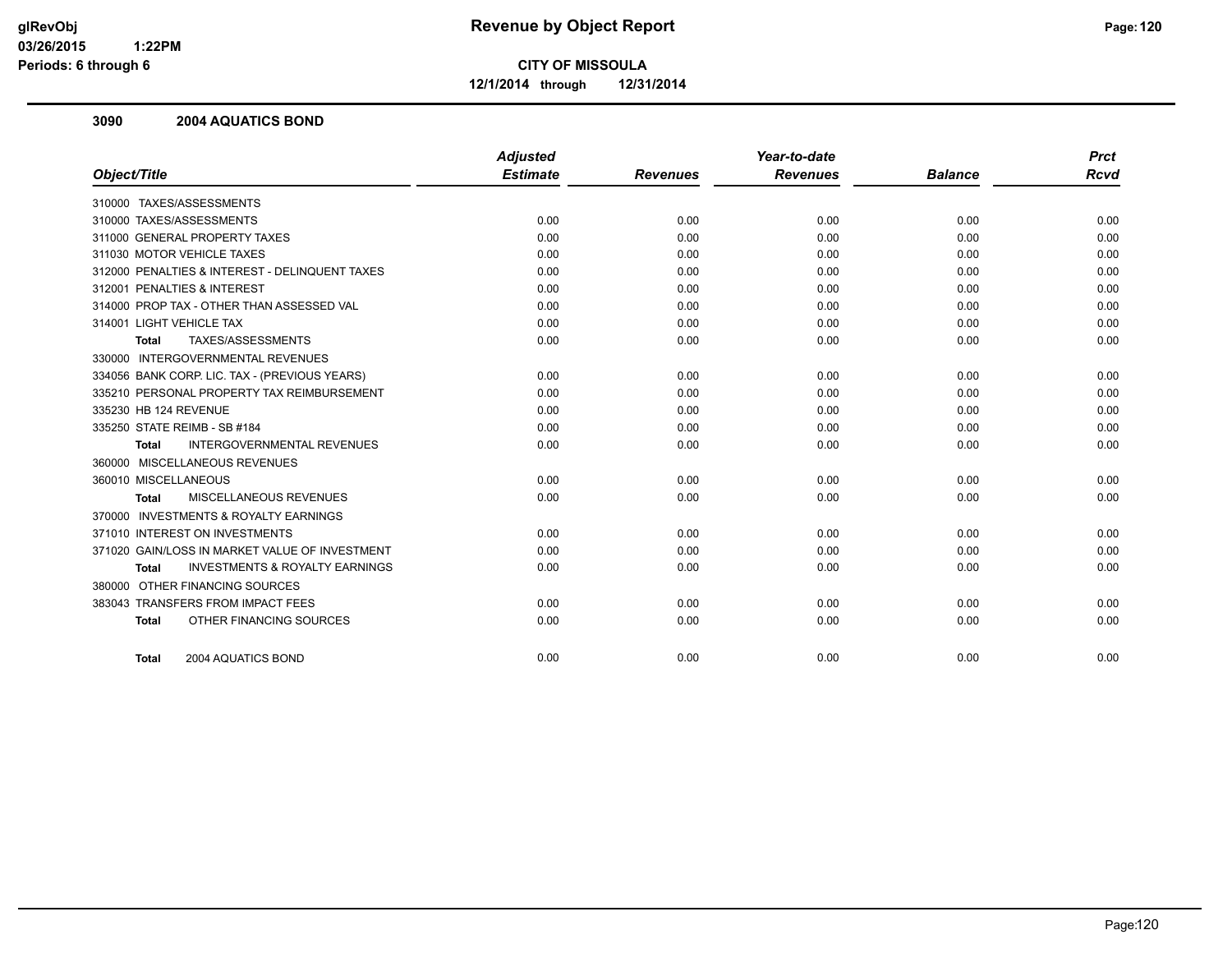**12/1/2014 through 12/31/2014**

# **3091 SERIES 2012A AQUATICS REFUNDING BOND**

**3091 SERIES 2012A AQUATICS REFUNDING BOND**

|                                                      | <b>Adjusted</b> |                 | Year-to-date    |                | <b>Prct</b> |
|------------------------------------------------------|-----------------|-----------------|-----------------|----------------|-------------|
| Object/Title                                         | <b>Estimate</b> | <b>Revenues</b> | <b>Revenues</b> | <b>Balance</b> | Rcvd        |
| 310000 TAXES/ASSESSMENTS                             |                 |                 |                 |                |             |
| 310000 TAXES/ASSESSMENTS                             | 0.00            | 0.00            | 0.00            | 0.00           | 0.00        |
| 311000 GENERAL PROPERTY TAXES                        | 538,698.00      | 268,926.40      | 272,943.24      | 265,754.76     | 50.67       |
| 312000 PENALTIES & INTEREST - DELINQUENT TAXES       | 0.00            | 0.00            | 0.00            | 0.00           | 0.00        |
| 312001 PENALTIES & INTEREST                          | 0.00            | 61.31           | 76.80           | $-76.80$       | 0.00        |
| 314000 PROP TAX - OTHER THAN ASSESSED VAL            | 0.00            | 0.00            | 0.00            | 0.00           | 0.00        |
| <b>TAXES/ASSESSMENTS</b><br>Total                    | 538,698.00      | 268,987.71      | 273,020.04      | 265,677.96     | 50.68       |
| 360000 MISCELLANEOUS REVENUES                        |                 |                 |                 |                |             |
| 360010 MISCELLANEOUS                                 | 0.00            | 0.00            | 0.06            | $-0.06$        | 0.00        |
| MISCELLANEOUS REVENUES<br>Total                      | 0.00            | 0.00            | 0.06            | $-0.06$        | 0.00        |
| <b>INVESTMENTS &amp; ROYALTY EARNINGS</b><br>370000  |                 |                 |                 |                |             |
| 371010 INTEREST ON INVESTMENTS                       | 0.00            | 0.00            | 0.00            | 0.00           | 0.00        |
| 371020 GAIN/LOSS IN MARKET VALUE OF INVESTMENTS      | 0.00            | 0.00            | 0.00            | 0.00           | 0.00        |
| <b>INVESTMENTS &amp; ROYALTY EARNINGS</b><br>Total   | 0.00            | 0.00            | 0.00            | 0.00           | 0.00        |
| OTHER FINANCING SOURCES<br>380000                    |                 |                 |                 |                |             |
| 381010 BOND PROCEEDS                                 | 0.00            | 0.00            | 0.00            | 0.00           | 0.00        |
| OTHER FINANCING SOURCES<br>Total                     | 0.00            | 0.00            | 0.00            | 0.00           | 0.00        |
| SERIES 2012A AQUATICS REFUNDING BONI<br><b>Total</b> | 538,698.00      | 268,987.71      | 273,020.10      | 265,677.90     | 50.68       |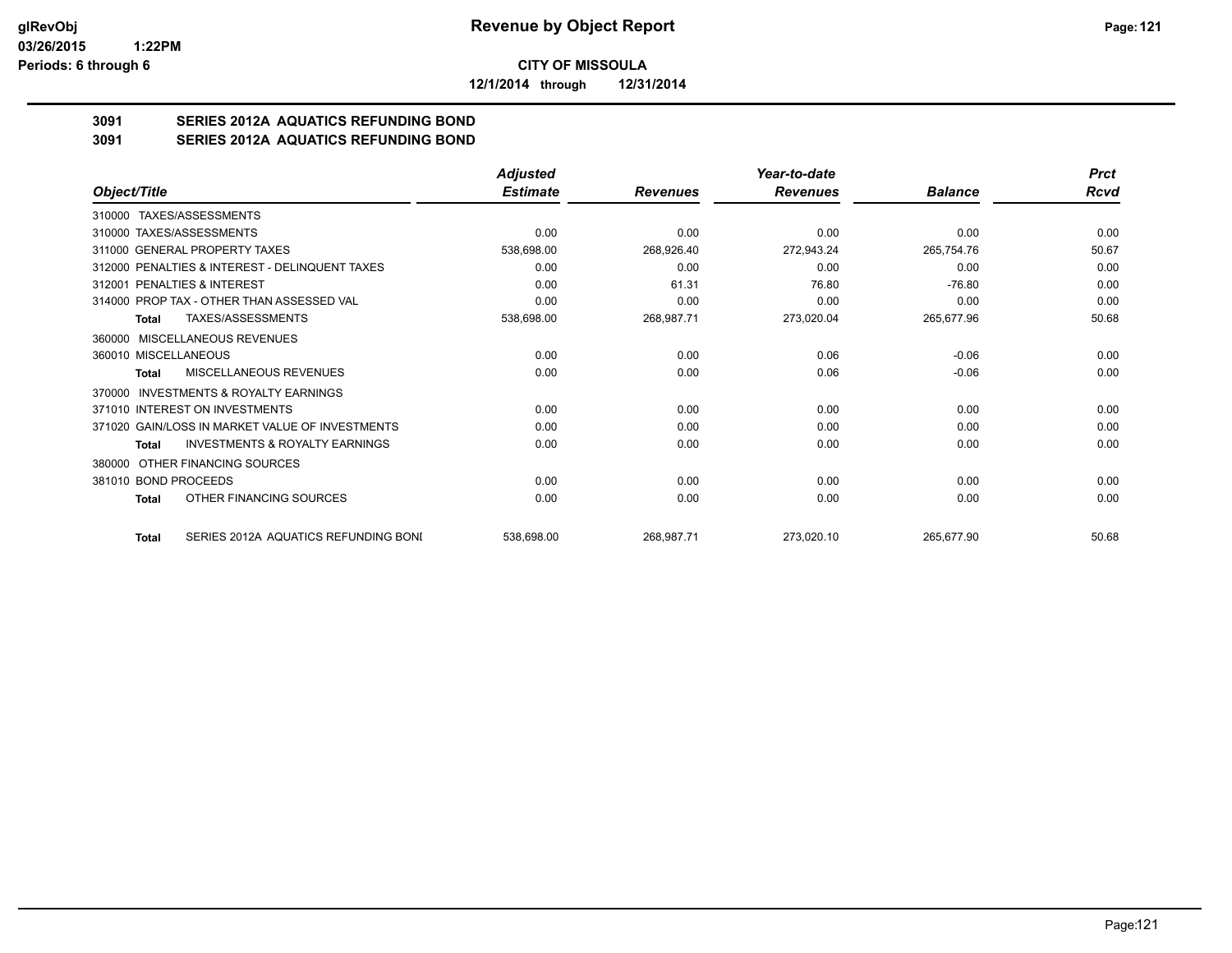**12/1/2014 through 12/31/2014**

### **3091 SERIES 2012A AQUATICS REFUNDING BOND**

|                                                           | <b>Adjusted</b> |                 | Year-to-date    |                | <b>Prct</b> |
|-----------------------------------------------------------|-----------------|-----------------|-----------------|----------------|-------------|
| Object/Title                                              | <b>Estimate</b> | <b>Revenues</b> | <b>Revenues</b> | <b>Balance</b> | Rcvd        |
| 310000 TAXES/ASSESSMENTS                                  |                 |                 |                 |                |             |
| 310000 TAXES/ASSESSMENTS                                  | 0.00            | 0.00            | 0.00            | 0.00           | 0.00        |
| 311000 GENERAL PROPERTY TAXES                             | 538,698.00      | 268,926.40      | 272,943.24      | 265,754.76     | 50.67       |
| 312000 PENALTIES & INTEREST - DELINQUENT TAXES            | 0.00            | 0.00            | 0.00            | 0.00           | 0.00        |
| 312001 PENALTIES & INTEREST                               | 0.00            | 61.31           | 76.80           | $-76.80$       | 0.00        |
| 314000 PROP TAX - OTHER THAN ASSESSED VAL                 | 0.00            | 0.00            | 0.00            | 0.00           | 0.00        |
| TAXES/ASSESSMENTS<br><b>Total</b>                         | 538,698.00      | 268,987.71      | 273,020.04      | 265,677.96     | 50.68       |
| MISCELLANEOUS REVENUES<br>360000                          |                 |                 |                 |                |             |
| 360010 MISCELLANEOUS                                      | 0.00            | 0.00            | 0.06            | $-0.06$        | 0.00        |
| <b>MISCELLANEOUS REVENUES</b><br><b>Total</b>             | 0.00            | 0.00            | 0.06            | $-0.06$        | 0.00        |
| <b>INVESTMENTS &amp; ROYALTY EARNINGS</b><br>370000       |                 |                 |                 |                |             |
| 371010 INTEREST ON INVESTMENTS                            | 0.00            | 0.00            | 0.00            | 0.00           | 0.00        |
| 371020 GAIN/LOSS IN MARKET VALUE OF INVESTMENT            | 0.00            | 0.00            | 0.00            | 0.00           | 0.00        |
| <b>INVESTMENTS &amp; ROYALTY EARNINGS</b><br><b>Total</b> | 0.00            | 0.00            | 0.00            | 0.00           | 0.00        |
| OTHER FINANCING SOURCES<br>380000                         |                 |                 |                 |                |             |
| 381010 BOND PROCEEDS                                      | 0.00            | 0.00            | 0.00            | 0.00           | 0.00        |
| OTHER FINANCING SOURCES<br><b>Total</b>                   | 0.00            | 0.00            | 0.00            | 0.00           | 0.00        |
| SERIES 2012A AQUATICS REFUNDING BON<br><b>Total</b>       | 538,698.00      | 268,987.71      | 273,020.10      | 265,677.90     | 50.68       |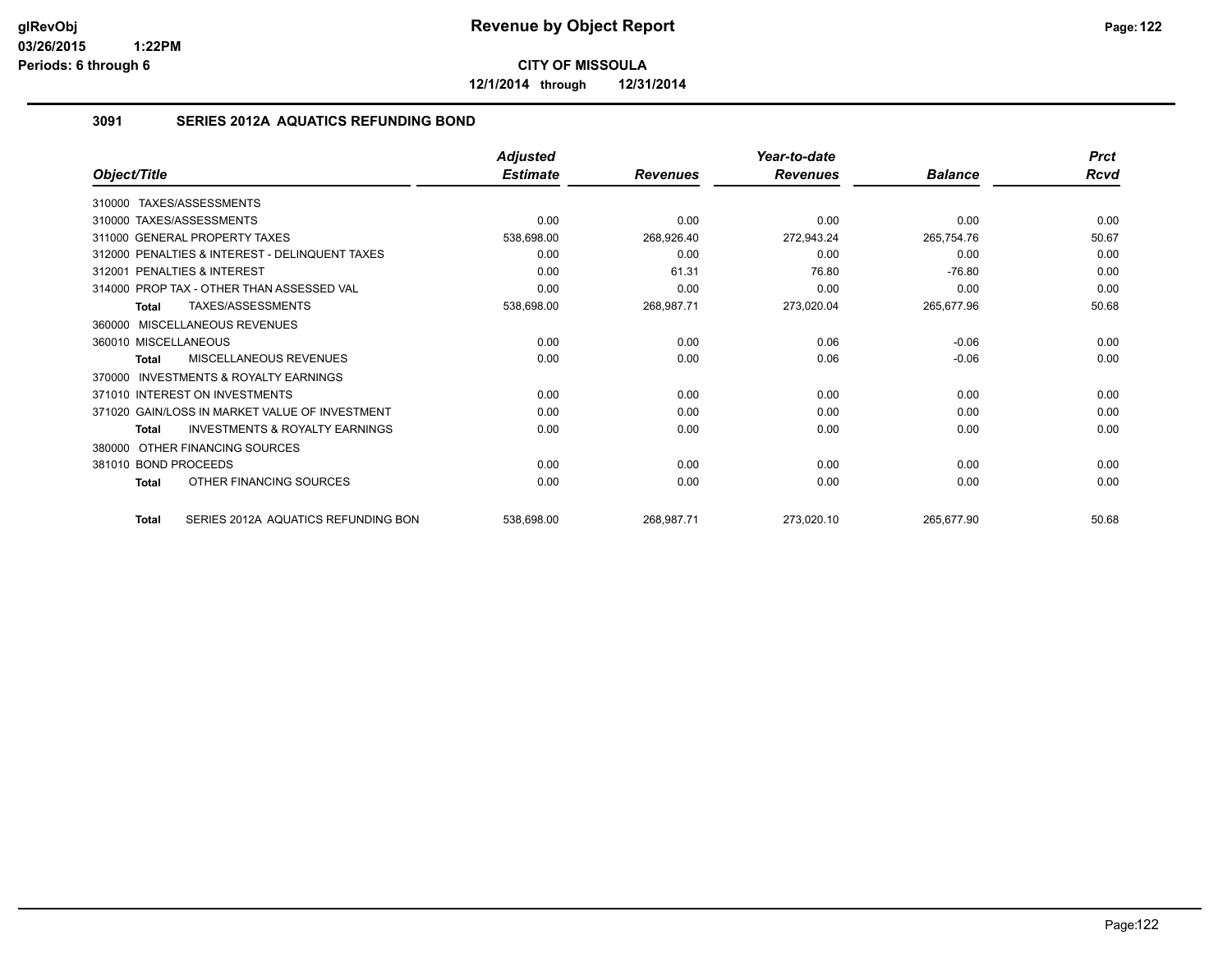**12/1/2014 through 12/31/2014**

## **3092 Series 2013A GO REFUNDING BONDS**

#### **3092 Series 2013A GO REFUNDING BONDS**

|                                                    | <b>Adjusted</b> |                 | Year-to-date    |                | <b>Prct</b> |
|----------------------------------------------------|-----------------|-----------------|-----------------|----------------|-------------|
| Object/Title                                       | <b>Estimate</b> | <b>Revenues</b> | <b>Revenues</b> | <b>Balance</b> | <b>Rcvd</b> |
| 310000 TAXES/ASSESSMENTS                           |                 |                 |                 |                |             |
| 310000 TAXES/ASSESSMENTS                           | 0.00            | 0.00            | 0.00            | 0.00           | 0.00        |
| 311000 GENERAL PROPERTY TAXES                      | 691,800.00      | 345,555.66      | 350,462.75      | 341,337.25     | 50.66       |
| 312000 PENALTIES & INTEREST - DELINQUENT TAXES     | 0.00            | 0.00            | 0.00            | 0.00           | 0.00        |
| <b>PENALTIES &amp; INTEREST</b><br>312001          | 0.00            | 82.84           | 114.03          | $-114.03$      | 0.00        |
| TAXES/ASSESSMENTS<br>Total                         | 691,800.00      | 345,638.50      | 350,576.78      | 341,223.22     | 50.68       |
| 370000 INVESTMENTS & ROYALTY EARNINGS              |                 |                 |                 |                |             |
| 371010 INTEREST ON INVESTMENTS                     | 0.00            | 0.00            | 0.00            | 0.00           | 0.00        |
| 371020 GAIN/LOSS IN MARKET VALUE OF INVESTMENTS    | 0.00            | 0.00            | 0.00            | 0.00           | 0.00        |
| <b>INVESTMENTS &amp; ROYALTY EARNINGS</b><br>Total | 0.00            | 0.00            | 0.00            | 0.00           | 0.00        |
| 380000 OTHER FINANCING SOURCES                     |                 |                 |                 |                |             |
| 381010 BOND PROCEEDS                               | 0.00            | 0.00            | 0.00            | 0.00           | 0.00        |
| OTHER FINANCING SOURCES<br>Total                   | 0.00            | 0.00            | 0.00            | 0.00           | 0.00        |
| Series 2013A GO REFUNDING BONDS<br>Total           | 691,800.00      | 345,638.50      | 350,576.78      | 341,223.22     | 50.68       |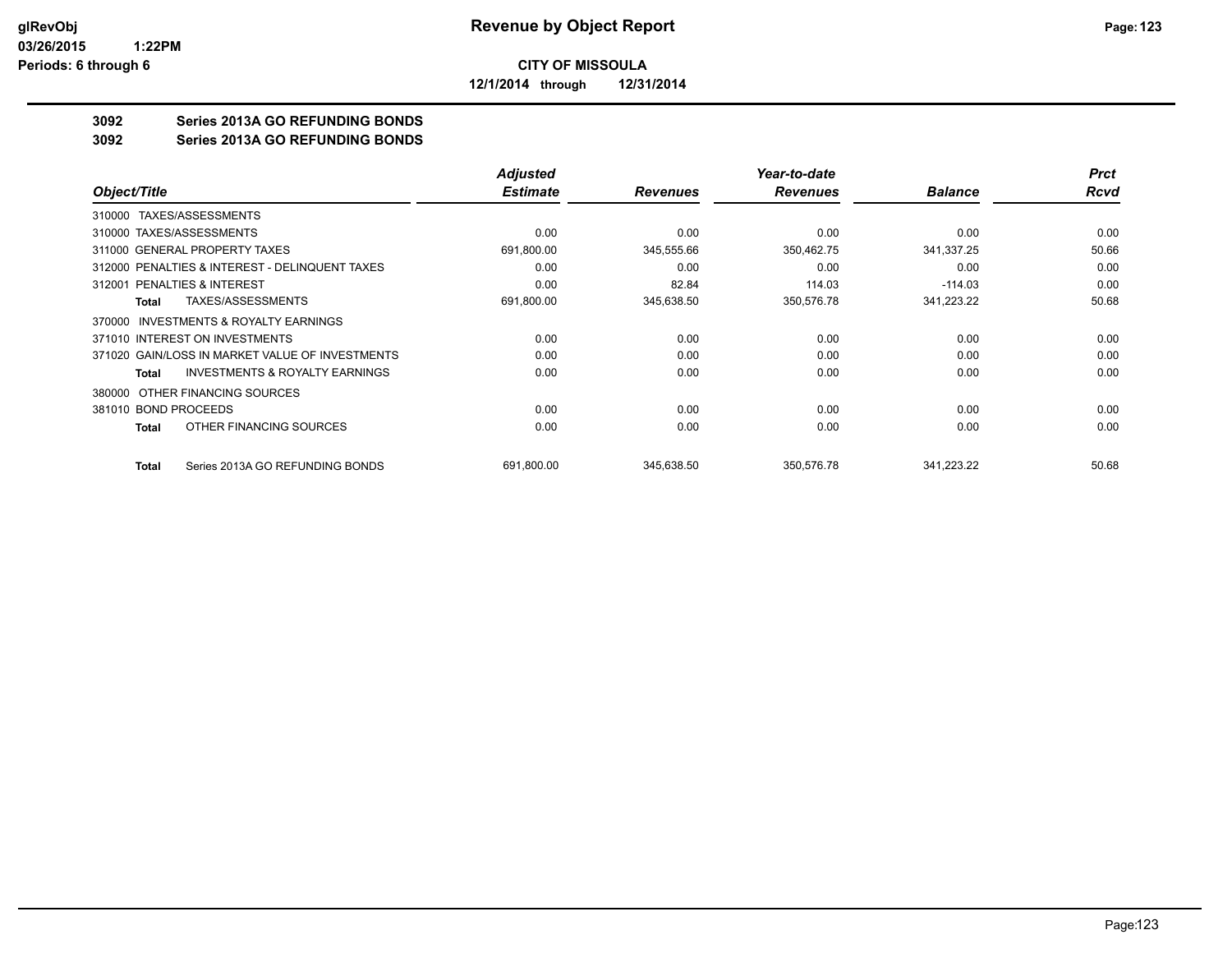**12/1/2014 through 12/31/2014**

## **3092 Series 2013A GO REFUNDING BONDS**

| Object/Title                                        | <b>Adjusted</b><br><b>Estimate</b> | <b>Revenues</b> | Year-to-date<br><b>Revenues</b> | <b>Balance</b> | <b>Prct</b><br><b>Rcvd</b> |
|-----------------------------------------------------|------------------------------------|-----------------|---------------------------------|----------------|----------------------------|
| TAXES/ASSESSMENTS<br>310000                         |                                    |                 |                                 |                |                            |
| 310000 TAXES/ASSESSMENTS                            | 0.00                               | 0.00            | 0.00                            | 0.00           | 0.00                       |
| 311000 GENERAL PROPERTY TAXES                       | 691,800.00                         | 345,555.66      | 350,462.75                      | 341,337.25     | 50.66                      |
| 312000 PENALTIES & INTEREST - DELINQUENT TAXES      | 0.00                               | 0.00            | 0.00                            | 0.00           | 0.00                       |
| PENALTIES & INTEREST<br>312001                      | 0.00                               | 82.84           | 114.03                          | $-114.03$      | 0.00                       |
| <b>TAXES/ASSESSMENTS</b><br>Total                   | 691,800.00                         | 345,638.50      | 350,576.78                      | 341,223.22     | 50.68                      |
| <b>INVESTMENTS &amp; ROYALTY EARNINGS</b><br>370000 |                                    |                 |                                 |                |                            |
| 371010 INTEREST ON INVESTMENTS                      | 0.00                               | 0.00            | 0.00                            | 0.00           | 0.00                       |
| 371020 GAIN/LOSS IN MARKET VALUE OF INVESTMENT      | 0.00                               | 0.00            | 0.00                            | 0.00           | 0.00                       |
| <b>INVESTMENTS &amp; ROYALTY EARNINGS</b><br>Total  | 0.00                               | 0.00            | 0.00                            | 0.00           | 0.00                       |
| 380000 OTHER FINANCING SOURCES                      |                                    |                 |                                 |                |                            |
| 381010 BOND PROCEEDS                                | 0.00                               | 0.00            | 0.00                            | 0.00           | 0.00                       |
| OTHER FINANCING SOURCES<br>Total                    | 0.00                               | 0.00            | 0.00                            | 0.00           | 0.00                       |
| Series 2013A GO REFUNDING BONDS<br>Total            | 691,800.00                         | 345.638.50      | 350,576.78                      | 341,223.22     | 50.68                      |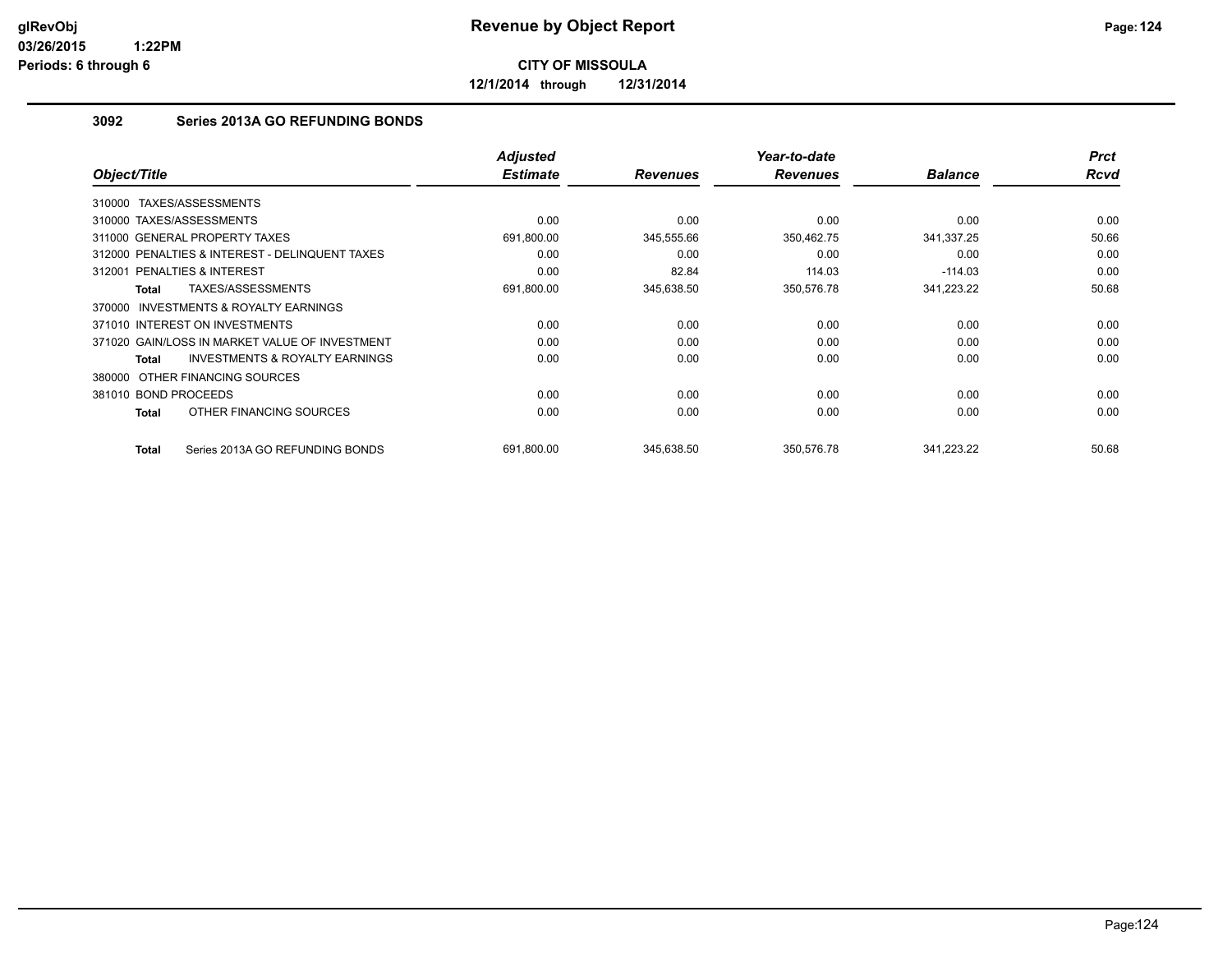**12/1/2014 through 12/31/2014**

# **3095 2004 REFUNDING BONDS DEBT SERVICE**

### **3095 2004 REFUNDING BONDS DEBT SERVICE**

|                                                     | <b>Adjusted</b> | Year-to-date    |                 |                | <b>Prct</b> |
|-----------------------------------------------------|-----------------|-----------------|-----------------|----------------|-------------|
| Object/Title                                        | <b>Estimate</b> | <b>Revenues</b> | <b>Revenues</b> | <b>Balance</b> | Rcvd        |
| 310000 TAXES/ASSESSMENTS                            |                 |                 |                 |                |             |
| 310000 TAXES/ASSESSMENTS                            | 0.00            | 0.00            | 0.00            | 0.00           | 0.00        |
| 311000 GENERAL PROPERTY TAXES                       | 0.00            | 20.29           | 1,581.37        | $-1,581.37$    | 0.00        |
| 311030 MOTOR VEHICLE TAXES                          | 0.00            | 0.00            | 0.00            | 0.00           | 0.00        |
| 312000 PENALTIES & INTEREST - DELINQUENT TAXES      | 0.00            | 0.00            | 0.00            | 0.00           | 0.00        |
| 312001 PENALTIES & INTEREST                         | 0.00            | 3.33            | 5.65            | $-5.65$        | 0.00        |
| 314000 PROP TAX - OTHER THAN ASSESSED VAL           | 0.00            | 0.00            | 0.00            | 0.00           | 0.00        |
| 314001 LIGHT VEHICLE TAX                            | 0.00            | 0.00            | 0.00            | 0.00           | 0.00        |
| TAXES/ASSESSMENTS<br>Total                          | 0.00            | 23.62           | 1,587.02        | $-1,587.02$    | 0.00        |
| 330000 INTERGOVERNMENTAL REVENUES                   |                 |                 |                 |                |             |
| 334056 BANK CORP. LIC. TAX - (PREVIOUS YEARS)       | 0.00            | 0.00            | 0.00            | 0.00           | 0.00        |
| 335210 PERSONAL PROPERTY TAX REIMBURSEMENT          | 0.00            | 0.00            | 0.00            | 0.00           | 0.00        |
| 335230 HB 124 REVENUE                               | 0.00            | 0.00            | 0.00            | 0.00           | 0.00        |
| 335250 STATE REIMB - SB #184                        | 0.00            | 0.00            | 0.00            | 0.00           | 0.00        |
| <b>INTERGOVERNMENTAL REVENUES</b><br>Total          | 0.00            | 0.00            | 0.00            | 0.00           | 0.00        |
| 360000 MISCELLANEOUS REVENUES                       |                 |                 |                 |                |             |
| 360010 MISCELLANEOUS                                | 0.00            | 0.00            | 0.00            | 0.00           | 0.00        |
| MISCELLANEOUS REVENUES<br><b>Total</b>              | 0.00            | 0.00            | 0.00            | 0.00           | 0.00        |
| <b>INVESTMENTS &amp; ROYALTY EARNINGS</b><br>370000 |                 |                 |                 |                |             |
| 371010 INTEREST ON INVESTMENTS                      | 0.00            | 0.00            | 0.00            | 0.00           | 0.00        |
| 371020 GAIN/LOSS IN MARKET VALUE OF INVESTMENTS     | 0.00            | 0.00            | 0.00            | 0.00           | 0.00        |
| <b>INVESTMENTS &amp; ROYALTY EARNINGS</b><br>Total  | 0.00            | 0.00            | 0.00            | 0.00           | 0.00        |
| 380000 OTHER FINANCING SOURCES                      |                 |                 |                 |                |             |
| 380000 OTHER FINANCING SOURCES                      | 0.00            | 0.00            | 0.00            | 0.00           | 0.00        |
| 381009 TRANSFERS IN                                 | 0.00            | 0.00            | 0.00            | 0.00           | 0.00        |
| 381010 BOND PROCEEDS                                | 0.00            | 0.00            | 0.00            | 0.00           | 0.00        |
| 383043 TRANSFERS FROM IMPACT FEES                   | 0.00            | 0.00            | 0.00            | 0.00           | 0.00        |
| OTHER FINANCING SOURCES<br>Total                    | 0.00            | 0.00            | 0.00            | 0.00           | 0.00        |
| 2004 REFUNDING BONDS DEBT SERVICE<br>Total          | 0.00            | 23.62           | 1,587.02        | $-1,587.02$    | 0.00        |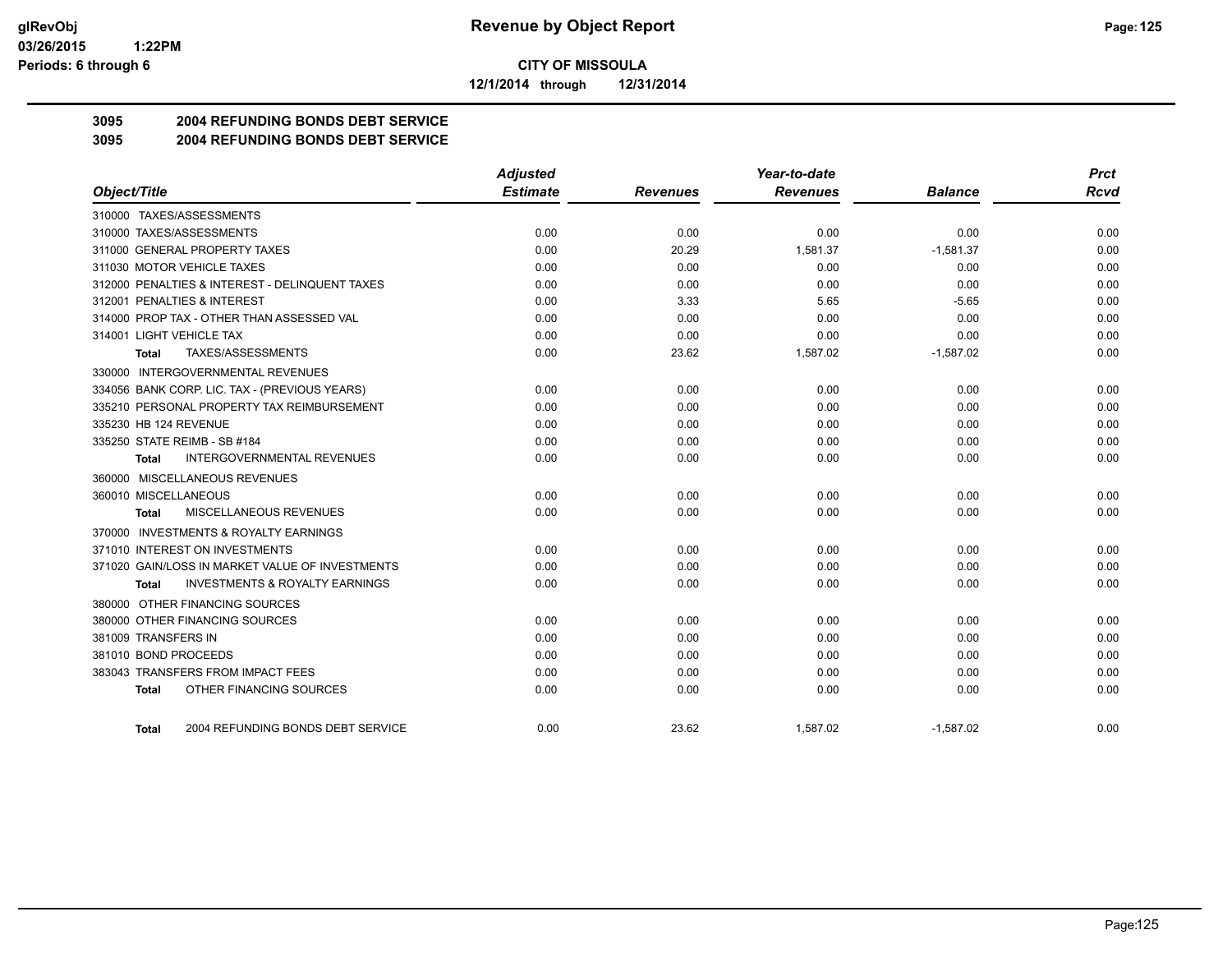**12/1/2014 through 12/31/2014**

#### **3095 2004 REFUNDING BONDS DEBT SERVICE**

|                                                    | <b>Adjusted</b> |                 | Year-to-date    |                | <b>Prct</b> |
|----------------------------------------------------|-----------------|-----------------|-----------------|----------------|-------------|
| Object/Title                                       | <b>Estimate</b> | <b>Revenues</b> | <b>Revenues</b> | <b>Balance</b> | <b>Rcvd</b> |
| 310000 TAXES/ASSESSMENTS                           |                 |                 |                 |                |             |
| 310000 TAXES/ASSESSMENTS                           | 0.00            | 0.00            | 0.00            | 0.00           | 0.00        |
| 311000 GENERAL PROPERTY TAXES                      | 0.00            | 20.29           | 1,581.37        | $-1,581.37$    | 0.00        |
| 311030 MOTOR VEHICLE TAXES                         | 0.00            | 0.00            | 0.00            | 0.00           | 0.00        |
| 312000 PENALTIES & INTEREST - DELINQUENT TAXES     | 0.00            | 0.00            | 0.00            | 0.00           | 0.00        |
| 312001 PENALTIES & INTEREST                        | 0.00            | 3.33            | 5.65            | $-5.65$        | 0.00        |
| 314000 PROP TAX - OTHER THAN ASSESSED VAL          | 0.00            | 0.00            | 0.00            | 0.00           | 0.00        |
| 314001 LIGHT VEHICLE TAX                           | 0.00            | 0.00            | 0.00            | 0.00           | 0.00        |
| TAXES/ASSESSMENTS<br><b>Total</b>                  | 0.00            | 23.62           | 1,587.02        | $-1,587.02$    | 0.00        |
| 330000 INTERGOVERNMENTAL REVENUES                  |                 |                 |                 |                |             |
| 334056 BANK CORP. LIC. TAX - (PREVIOUS YEARS)      | 0.00            | 0.00            | 0.00            | 0.00           | 0.00        |
| 335210 PERSONAL PROPERTY TAX REIMBURSEMENT         | 0.00            | 0.00            | 0.00            | 0.00           | 0.00        |
| 335230 HB 124 REVENUE                              | 0.00            | 0.00            | 0.00            | 0.00           | 0.00        |
| 335250 STATE REIMB - SB #184                       | 0.00            | 0.00            | 0.00            | 0.00           | 0.00        |
| <b>INTERGOVERNMENTAL REVENUES</b><br><b>Total</b>  | 0.00            | 0.00            | 0.00            | 0.00           | 0.00        |
| 360000 MISCELLANEOUS REVENUES                      |                 |                 |                 |                |             |
| 360010 MISCELLANEOUS                               | 0.00            | 0.00            | 0.00            | 0.00           | 0.00        |
| MISCELLANEOUS REVENUES<br><b>Total</b>             | 0.00            | 0.00            | 0.00            | 0.00           | 0.00        |
| 370000 INVESTMENTS & ROYALTY EARNINGS              |                 |                 |                 |                |             |
| 371010 INTEREST ON INVESTMENTS                     | 0.00            | 0.00            | 0.00            | 0.00           | 0.00        |
| 371020 GAIN/LOSS IN MARKET VALUE OF INVESTMENT     | 0.00            | 0.00            | 0.00            | 0.00           | 0.00        |
| <b>INVESTMENTS &amp; ROYALTY EARNINGS</b><br>Total | 0.00            | 0.00            | 0.00            | 0.00           | 0.00        |
| 380000 OTHER FINANCING SOURCES                     |                 |                 |                 |                |             |
| 380000 OTHER FINANCING SOURCES                     | 0.00            | 0.00            | 0.00            | 0.00           | 0.00        |
| 381009 TRANSFERS IN                                | 0.00            | 0.00            | 0.00            | 0.00           | 0.00        |
| 381010 BOND PROCEEDS                               | 0.00            | 0.00            | 0.00            | 0.00           | 0.00        |
| 383043 TRANSFERS FROM IMPACT FEES                  | 0.00            | 0.00            | 0.00            | 0.00           | 0.00        |
| OTHER FINANCING SOURCES<br><b>Total</b>            | 0.00            | 0.00            | 0.00            | 0.00           | 0.00        |
| 2004 REFUNDING BONDS DEBT SERVICE<br>Total         | 0.00            | 23.62           | 1,587.02        | $-1,587.02$    | 0.00        |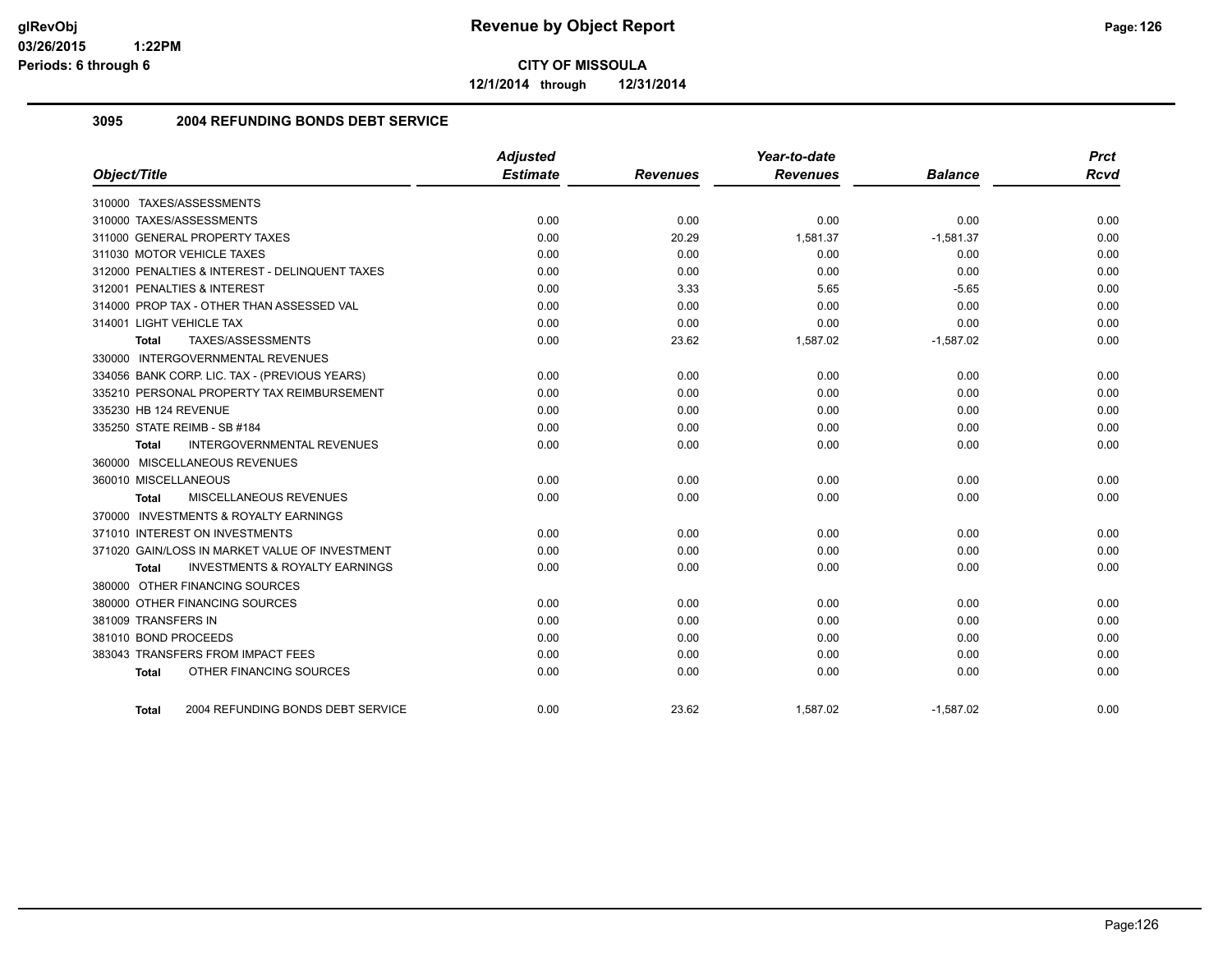**12/1/2014 through 12/31/2014**

#### **3096 NEW FIRE STATION GO BOND**

#### **3096 NEW FIRE STATION GO BOND**

|                                                    | <b>Adjusted</b> |                 | Year-to-date    |                | <b>Prct</b> |
|----------------------------------------------------|-----------------|-----------------|-----------------|----------------|-------------|
| Object/Title                                       | <b>Estimate</b> | <b>Revenues</b> | <b>Revenues</b> | <b>Balance</b> | <b>Rcvd</b> |
| 310000 TAXES/ASSESSMENTS                           |                 |                 |                 |                |             |
| 310000 TAXES/ASSESSMENTS                           | 0.00            | 0.00            | 0.00            | 0.00           | 0.00        |
| 311000 GENERAL PROPERTY TAXES                      | 0.00            | 336.93          | 3,876.46        | $-3,876.46$    | 0.00        |
| 311030 MOTOR VEHICLE TAXES                         | 0.00            | 0.00            | 0.00            | 0.00           | 0.00        |
| 312001 PENALTIES & INTEREST                        | 0.00            | 16.50           | 40.97           | $-40.97$       | 0.00        |
| TAXES/ASSESSMENTS<br>Total                         | 0.00            | 353.43          | 3,917.43        | $-3,917.43$    | 0.00        |
| 370000 INVESTMENTS & ROYALTY EARNINGS              |                 |                 |                 |                |             |
| 371010 INTEREST ON INVESTMENTS                     | 0.00            | 0.00            | 0.00            | 0.00           | 0.00        |
| 371020 GAIN/LOSS IN MARKET VALUE OF INVESTMENTS    | 0.00            | 0.00            | 0.00            | 0.00           | 0.00        |
| <b>INVESTMENTS &amp; ROYALTY EARNINGS</b><br>Total | 0.00            | 0.00            | 0.00            | 0.00           | 0.00        |
| OTHER FINANCING SOURCES<br>380000                  |                 |                 |                 |                |             |
| 383000 OPERATING TRANSFERS                         | 0.00            | 0.00            | 0.00            | 0.00           | 0.00        |
| OTHER FINANCING SOURCES<br>Total                   | 0.00            | 0.00            | 0.00            | 0.00           | 0.00        |
| NEW FIRE STATION GO BOND<br><b>Total</b>           | 0.00            | 353.43          | 3,917.43        | $-3,917.43$    | 0.00        |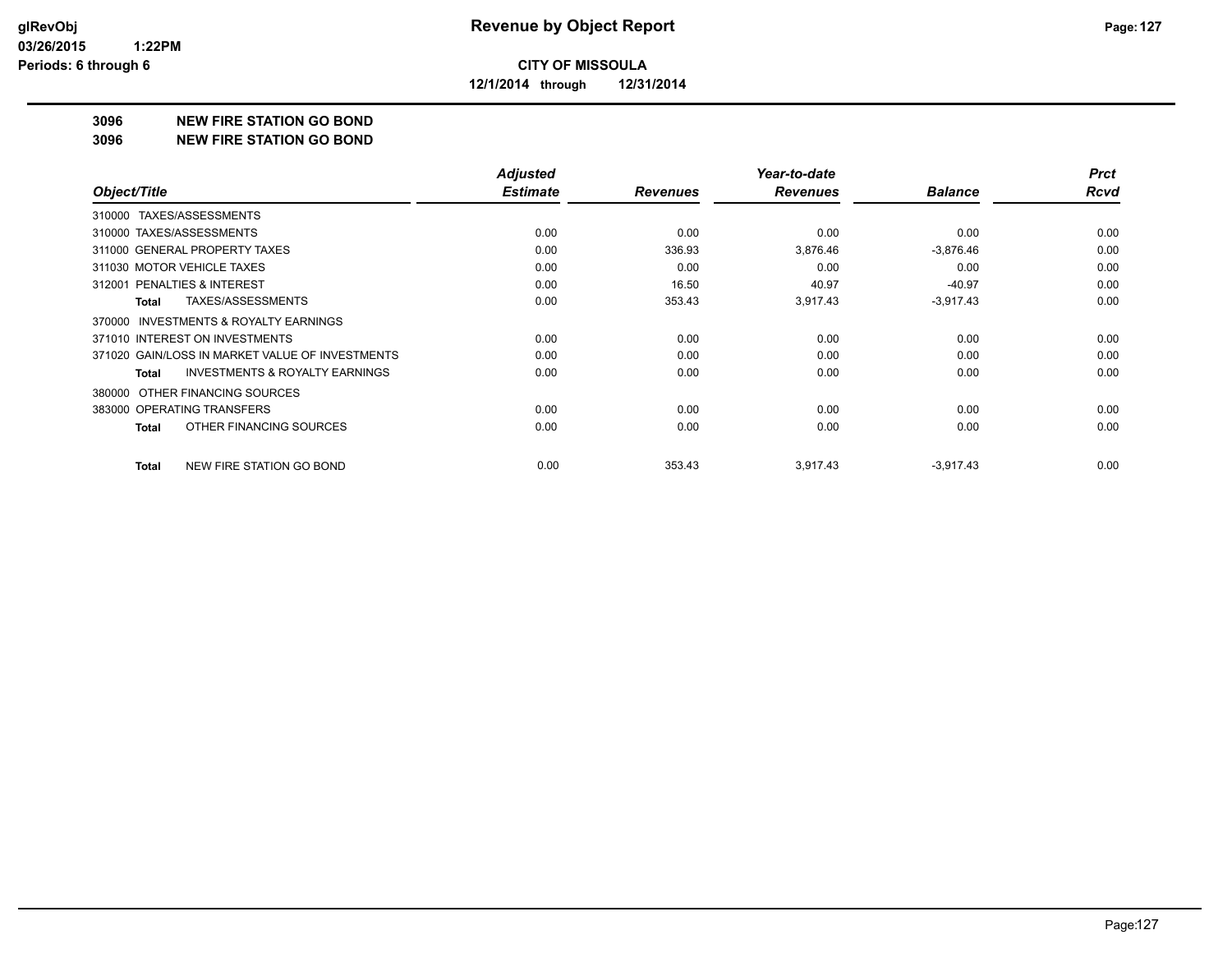**12/1/2014 through 12/31/2014**

### **3096 NEW FIRE STATION GO BOND**

| <b>Estimate</b> | <b>Revenues</b>         | Year-to-date<br><b>Revenues</b> | <b>Balance</b> | <b>Prct</b><br><b>Rcvd</b> |
|-----------------|-------------------------|---------------------------------|----------------|----------------------------|
|                 |                         |                                 |                |                            |
| 0.00            | 0.00                    | 0.00                            | 0.00           | 0.00                       |
| 0.00            | 336.93                  | 3.876.46                        | $-3,876.46$    | 0.00                       |
| 0.00            | 0.00                    | 0.00                            | 0.00           | 0.00                       |
| 0.00            | 16.50                   | 40.97                           | $-40.97$       | 0.00                       |
| 0.00            | 353.43                  | 3,917.43                        | $-3,917.43$    | 0.00                       |
|                 |                         |                                 |                |                            |
| 0.00            | 0.00                    | 0.00                            | 0.00           | 0.00                       |
| 0.00            | 0.00                    | 0.00                            | 0.00           | 0.00                       |
| 0.00            | 0.00                    | 0.00                            | 0.00           | 0.00                       |
|                 |                         |                                 |                |                            |
| 0.00            | 0.00                    | 0.00                            | 0.00           | 0.00                       |
| 0.00            | 0.00                    | 0.00                            | 0.00           | 0.00                       |
|                 |                         |                                 |                | 0.00                       |
|                 | <b>Adjusted</b><br>0.00 | 353.43                          | 3,917.43       | $-3,917.43$                |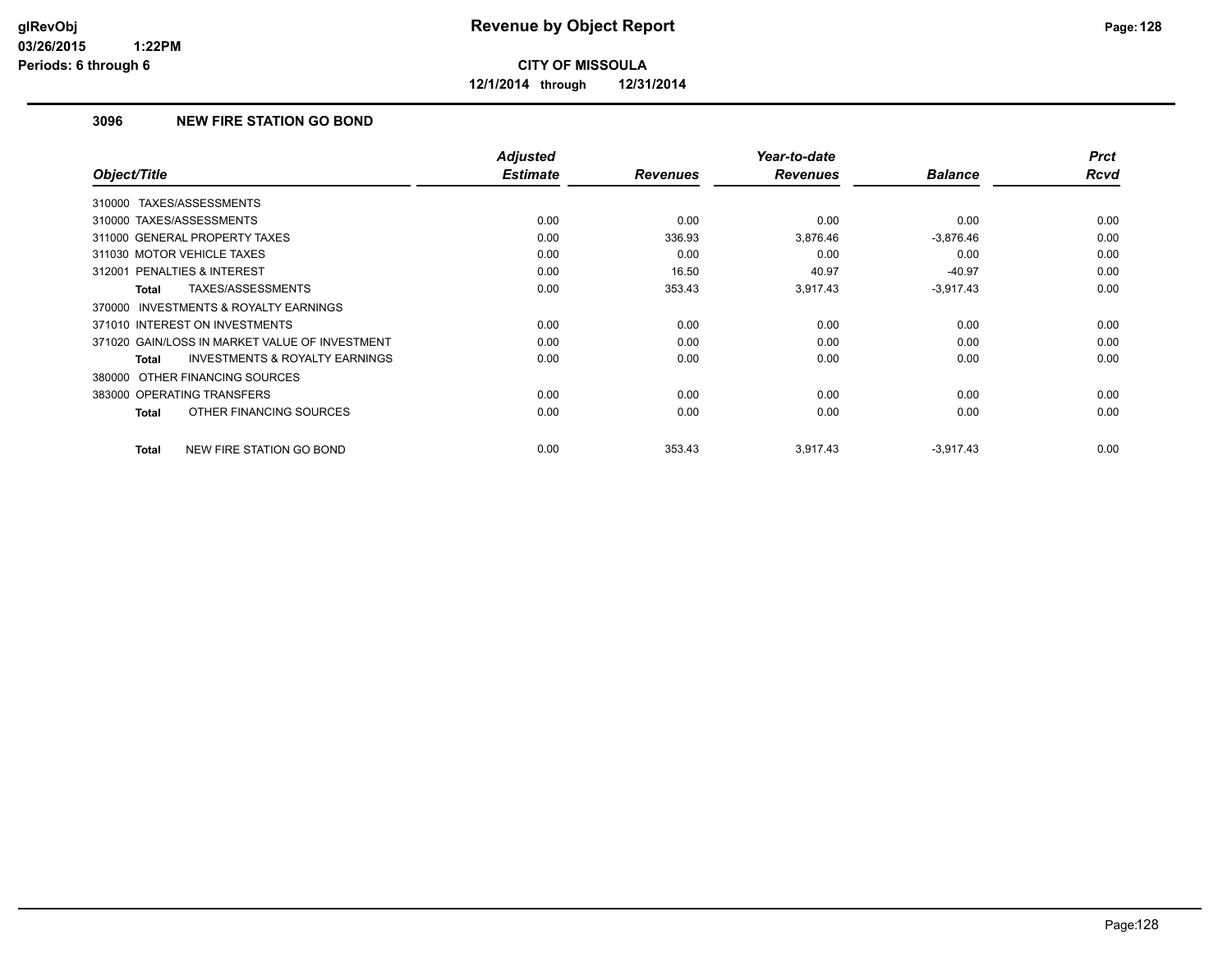**12/1/2014 through 12/31/2014**

#### **3097 2007 REFUNDING BONDS**

**3097 2007 REFUNDING BONDS**

|                                                           | <b>Adjusted</b> |                 | Year-to-date    |                | <b>Prct</b> |
|-----------------------------------------------------------|-----------------|-----------------|-----------------|----------------|-------------|
| Object/Title                                              | <b>Estimate</b> | <b>Revenues</b> | <b>Revenues</b> | <b>Balance</b> | <b>Rcvd</b> |
| TAXES/ASSESSMENTS<br>310000                               |                 |                 |                 |                |             |
| 310000 TAXES/ASSESSMENTS                                  | 0.00            | 0.00            | 0.00            | 0.00           | 0.00        |
| 311000 GENERAL PROPERTY TAXES                             | 0.00            | 0.00            | 0.00            | 0.00           | 0.00        |
| 311030 MOTOR VEHICLE TAXES                                | 0.00            | 0.00            | 0.00            | 0.00           | 0.00        |
| 312001 PENALTIES & INTEREST                               | 0.00            | 0.00            | 0.00            | 0.00           | 0.00        |
| <b>TAXES/ASSESSMENTS</b><br><b>Total</b>                  | 0.00            | 0.00            | 0.00            | 0.00           | 0.00        |
| <b>INVESTMENTS &amp; ROYALTY EARNINGS</b><br>370000       |                 |                 |                 |                |             |
| 371010 INTEREST ON INVESTMENTS                            | 0.00            | 0.00            | 0.00            | 0.00           | 0.00        |
| 371020 GAIN/LOSS IN MARKET VALUE OF INVESTMENTS           | 0.00            | 0.00            | 0.00            | 0.00           | 0.00        |
| <b>INVESTMENTS &amp; ROYALTY EARNINGS</b><br><b>Total</b> | 0.00            | 0.00            | 0.00            | 0.00           | 0.00        |
| OTHER FINANCING SOURCES<br>380000                         |                 |                 |                 |                |             |
| 381010 BOND PROCEEDS                                      | 0.00            | 0.00            | 0.00            | 0.00           | 0.00        |
| 383042 TRANSFERS FROM OTHER FUNDS                         | 0.00            | 0.00            | 0.00            | 0.00           | 0.00        |
| 383043 TRANSFERS FROM IMPACT FEES                         | 0.00            | 0.00            | 0.00            | 0.00           | 0.00        |
| OTHER FINANCING SOURCES<br>Total                          | 0.00            | 0.00            | 0.00            | 0.00           | 0.00        |
| 2007 REFUNDING BONDS<br>Total                             | 0.00            | 0.00            | 0.00            | 0.00           | 0.00        |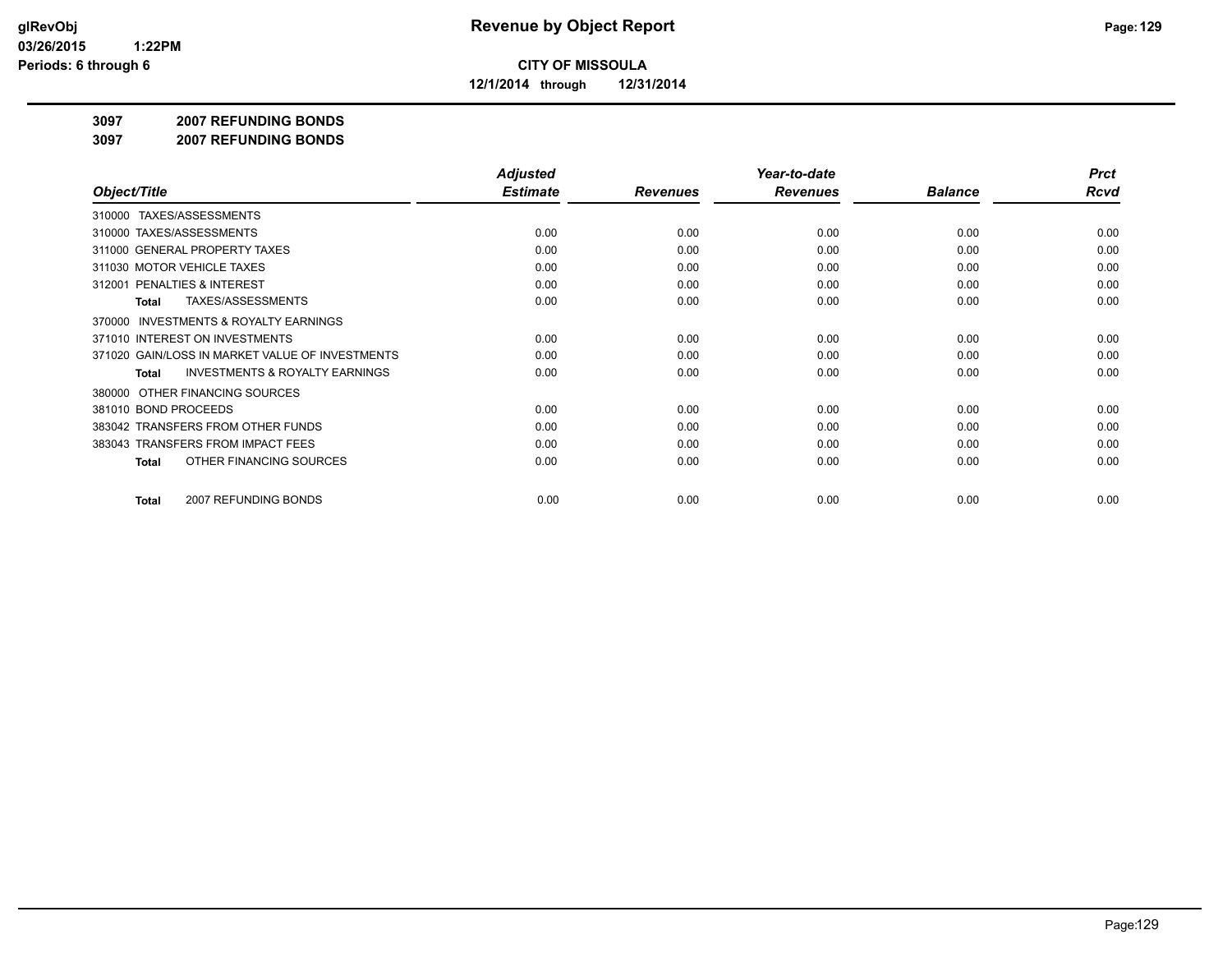**12/1/2014 through 12/31/2014**

#### **3097 2007 REFUNDING BONDS**

|                                                    | <b>Adjusted</b> |                 | Year-to-date    |                | <b>Prct</b> |
|----------------------------------------------------|-----------------|-----------------|-----------------|----------------|-------------|
| Object/Title                                       | <b>Estimate</b> | <b>Revenues</b> | <b>Revenues</b> | <b>Balance</b> | <b>Rcvd</b> |
| 310000 TAXES/ASSESSMENTS                           |                 |                 |                 |                |             |
| 310000 TAXES/ASSESSMENTS                           | 0.00            | 0.00            | 0.00            | 0.00           | 0.00        |
| 311000 GENERAL PROPERTY TAXES                      | 0.00            | 0.00            | 0.00            | 0.00           | 0.00        |
| 311030 MOTOR VEHICLE TAXES                         | 0.00            | 0.00            | 0.00            | 0.00           | 0.00        |
| PENALTIES & INTEREST<br>312001                     | 0.00            | 0.00            | 0.00            | 0.00           | 0.00        |
| TAXES/ASSESSMENTS<br><b>Total</b>                  | 0.00            | 0.00            | 0.00            | 0.00           | 0.00        |
| 370000 INVESTMENTS & ROYALTY EARNINGS              |                 |                 |                 |                |             |
| 371010 INTEREST ON INVESTMENTS                     | 0.00            | 0.00            | 0.00            | 0.00           | 0.00        |
| 371020 GAIN/LOSS IN MARKET VALUE OF INVESTMENT     | 0.00            | 0.00            | 0.00            | 0.00           | 0.00        |
| <b>INVESTMENTS &amp; ROYALTY EARNINGS</b><br>Total | 0.00            | 0.00            | 0.00            | 0.00           | 0.00        |
| 380000 OTHER FINANCING SOURCES                     |                 |                 |                 |                |             |
| 381010 BOND PROCEEDS                               | 0.00            | 0.00            | 0.00            | 0.00           | 0.00        |
| 383042 TRANSFERS FROM OTHER FUNDS                  | 0.00            | 0.00            | 0.00            | 0.00           | 0.00        |
| 383043 TRANSFERS FROM IMPACT FEES                  | 0.00            | 0.00            | 0.00            | 0.00           | 0.00        |
| OTHER FINANCING SOURCES<br><b>Total</b>            | 0.00            | 0.00            | 0.00            | 0.00           | 0.00        |
|                                                    |                 |                 |                 |                |             |
| 2007 REFUNDING BONDS<br><b>Total</b>               | 0.00            | 0.00            | 0.00            | 0.00           | 0.00        |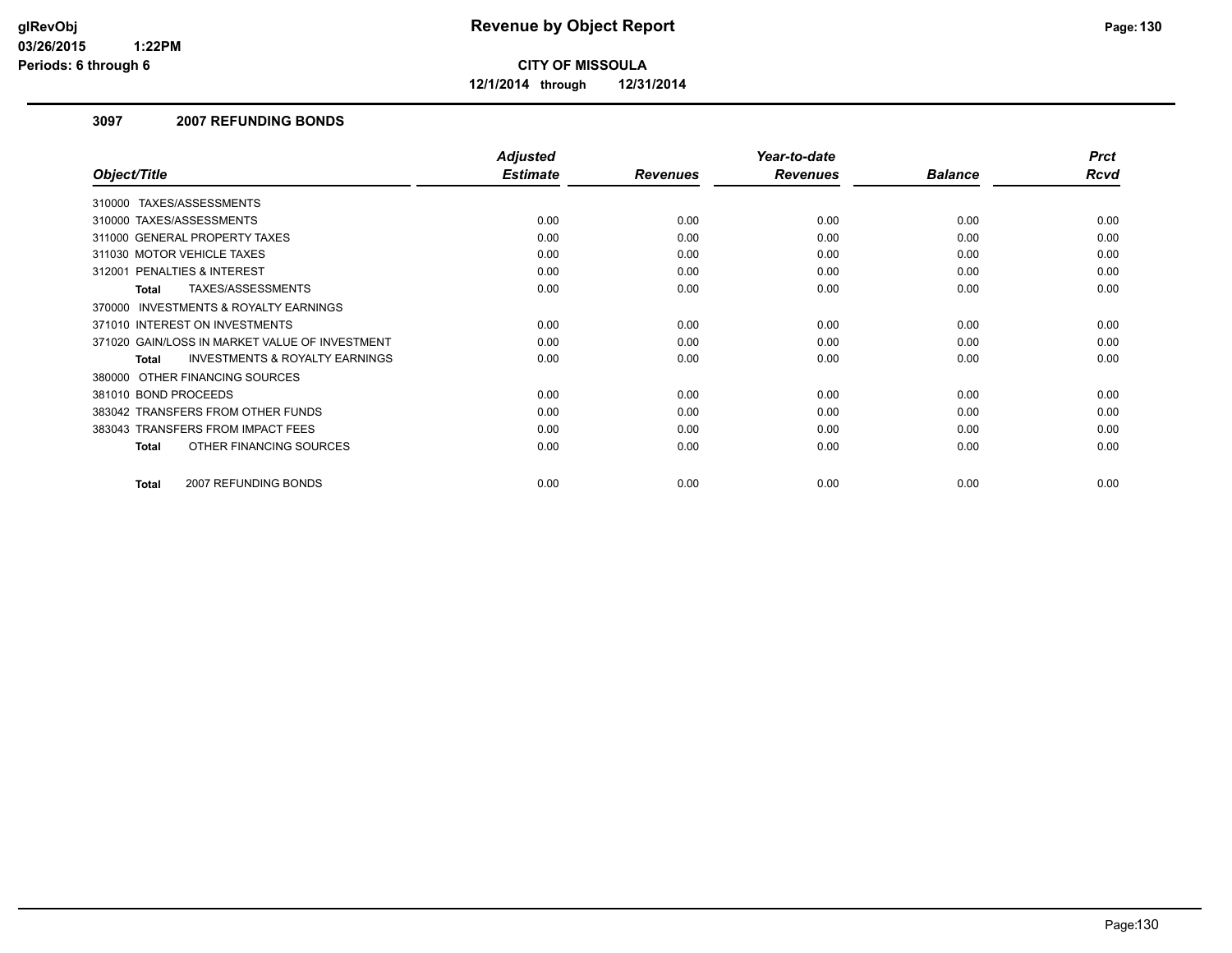**12/1/2014 through 12/31/2014**

## **3100 SIDEWALK & CURB WARRANTS FUND**

#### **3100 SIDEWALK & CURB WARRANTS FUND**

|                                                           | <b>Adjusted</b> |                 | Year-to-date    |                | <b>Prct</b> |
|-----------------------------------------------------------|-----------------|-----------------|-----------------|----------------|-------------|
| Object/Title                                              | <b>Estimate</b> | <b>Revenues</b> | <b>Revenues</b> | <b>Balance</b> | <b>Rcvd</b> |
| TAXES/ASSESSMENTS<br>310000                               |                 |                 |                 |                |             |
| PENALTIES & INTEREST<br>312001                            | 0.00            | 0.00            | 0.00            | 0.00           | 0.00        |
| TAXES/ASSESSMENTS<br><b>Total</b>                         | 0.00            | 0.00            | 0.00            | 0.00           | 0.00        |
| MISCELLANEOUS REVENUES<br>360000                          |                 |                 |                 |                |             |
| 360010 MISCELLANEOUS                                      | 0.00            | 0.00            | 0.00            | 0.00           | 0.00        |
| 363020 PROPERTY ASSESSMENTS                               | 0.00            | 0.00            | 0.00            | 0.00           | 0.00        |
| 363021 PAYOFF PRINCIPAL ASSESSMENTS                       | 0.00            | 0.00            | 0.00            | 0.00           | 0.00        |
| 363022 BOND INTEREST ASSESSMENTS                          | 0.00            | 0.00            | 0.00            | 0.00           | 0.00        |
| 363030 SIDEWALK AND CURB ASSESSMENTS                      | 0.00            | 0.00            | 0.00            | 0.00           | 0.00        |
| 363040 PENALTY AND INTEREST                               | 0.00            | 0.00            | 0.00            | 0.00           | 0.00        |
| MISCELLANEOUS REVENUES<br><b>Total</b>                    | 0.00            | 0.00            | 0.00            | 0.00           | 0.00        |
| <b>INVESTMENTS &amp; ROYALTY EARNINGS</b><br>370000       |                 |                 |                 |                |             |
| 371010 INTEREST ON INVESTMENTS                            | 0.00            | 0.00            | 0.00            | 0.00           | 0.00        |
| 371020 GAIN/LOSS IN MARKET VALUE OF INVESTMENTS           | 0.00            | 0.00            | 0.00            | 0.00           | 0.00        |
| <b>INVESTMENTS &amp; ROYALTY EARNINGS</b><br><b>Total</b> | 0.00            | 0.00            | 0.00            | 0.00           | 0.00        |
| OTHER FINANCING SOURCES<br>380000                         |                 |                 |                 |                |             |
| 383042 TRANSFERS FROM OTHER FUNDS                         | 0.00            | 0.00            | 0.00            | 0.00           | 0.00        |
| OTHER FINANCING SOURCES<br><b>Total</b>                   | 0.00            | 0.00            | 0.00            | 0.00           | 0.00        |
| SIDEWALK & CURB WARRANTS FUND<br><b>Total</b>             | 0.00            | 0.00            | 0.00            | 0.00           | 0.00        |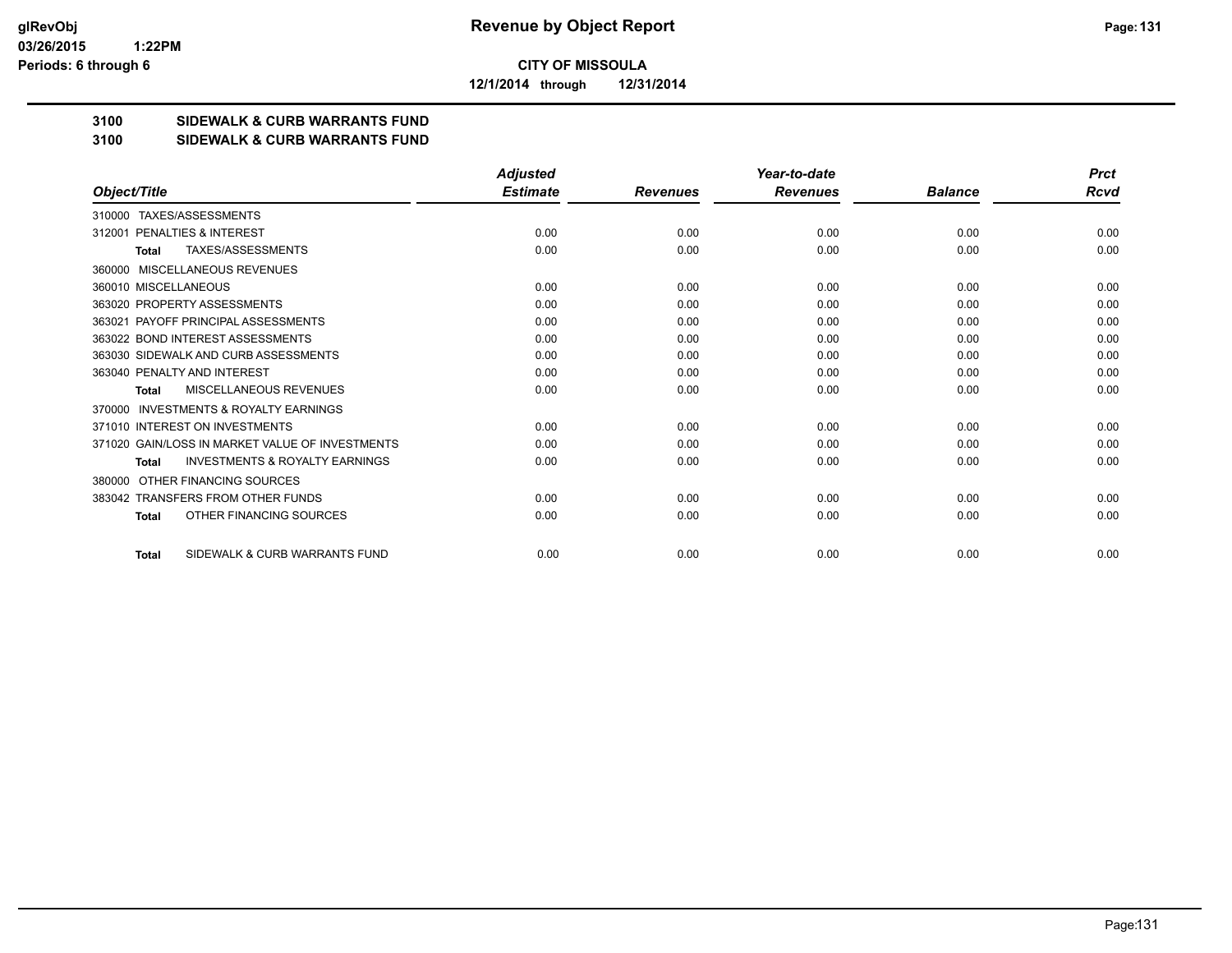**12/1/2014 through 12/31/2014**

## **3100 SIDEWALK & CURB WARRANTS FUND**

|                                                           | <b>Adjusted</b> |                 | Year-to-date    |                | <b>Prct</b> |
|-----------------------------------------------------------|-----------------|-----------------|-----------------|----------------|-------------|
| Object/Title                                              | <b>Estimate</b> | <b>Revenues</b> | <b>Revenues</b> | <b>Balance</b> | Rcvd        |
| TAXES/ASSESSMENTS<br>310000                               |                 |                 |                 |                |             |
| <b>PENALTIES &amp; INTEREST</b><br>312001                 | 0.00            | 0.00            | 0.00            | 0.00           | 0.00        |
| TAXES/ASSESSMENTS<br>Total                                | 0.00            | 0.00            | 0.00            | 0.00           | 0.00        |
| 360000 MISCELLANEOUS REVENUES                             |                 |                 |                 |                |             |
| 360010 MISCELLANEOUS                                      | 0.00            | 0.00            | 0.00            | 0.00           | 0.00        |
| 363020 PROPERTY ASSESSMENTS                               | 0.00            | 0.00            | 0.00            | 0.00           | 0.00        |
| 363021 PAYOFF PRINCIPAL ASSESSMENTS                       | 0.00            | 0.00            | 0.00            | 0.00           | 0.00        |
| 363022 BOND INTEREST ASSESSMENTS                          | 0.00            | 0.00            | 0.00            | 0.00           | 0.00        |
| 363030 SIDEWALK AND CURB ASSESSMENTS                      | 0.00            | 0.00            | 0.00            | 0.00           | 0.00        |
| 363040 PENALTY AND INTEREST                               | 0.00            | 0.00            | 0.00            | 0.00           | 0.00        |
| MISCELLANEOUS REVENUES<br>Total                           | 0.00            | 0.00            | 0.00            | 0.00           | 0.00        |
| <b>INVESTMENTS &amp; ROYALTY EARNINGS</b><br>370000       |                 |                 |                 |                |             |
| 371010 INTEREST ON INVESTMENTS                            | 0.00            | 0.00            | 0.00            | 0.00           | 0.00        |
| 371020 GAIN/LOSS IN MARKET VALUE OF INVESTMENT            | 0.00            | 0.00            | 0.00            | 0.00           | 0.00        |
| <b>INVESTMENTS &amp; ROYALTY EARNINGS</b><br><b>Total</b> | 0.00            | 0.00            | 0.00            | 0.00           | 0.00        |
| OTHER FINANCING SOURCES<br>380000                         |                 |                 |                 |                |             |
| 383042 TRANSFERS FROM OTHER FUNDS                         | 0.00            | 0.00            | 0.00            | 0.00           | 0.00        |
| OTHER FINANCING SOURCES<br><b>Total</b>                   | 0.00            | 0.00            | 0.00            | 0.00           | 0.00        |
| SIDEWALK & CURB WARRANTS FUND<br><b>Total</b>             | 0.00            | 0.00            | 0.00            | 0.00           | 0.00        |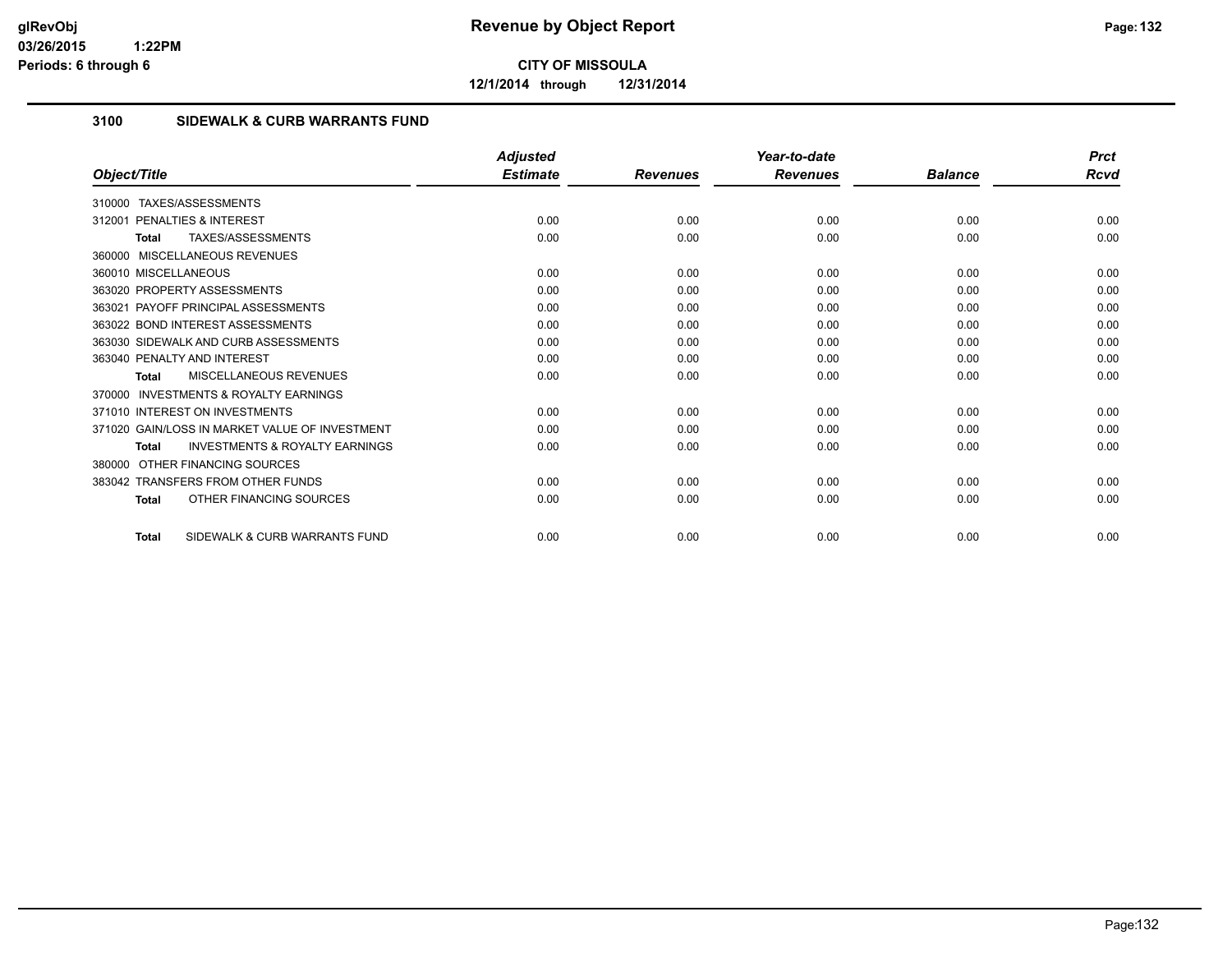**12/1/2014 through 12/31/2014**

# **3200 FY99 SIDEWALK & CURB DEBT SERVICE FUND**

**3200 FY99 SIDEWALK & CURB DEBT SERVICE FUND**

|                                                           | <b>Adjusted</b> |                 | Year-to-date    |                | <b>Prct</b> |
|-----------------------------------------------------------|-----------------|-----------------|-----------------|----------------|-------------|
| Object/Title                                              | <b>Estimate</b> | <b>Revenues</b> | <b>Revenues</b> | <b>Balance</b> | Rcvd        |
| TAXES/ASSESSMENTS<br>310000                               |                 |                 |                 |                |             |
| PENALTIES & INTEREST<br>312001                            | 0.00            | 0.00            | 0.00            | 0.00           | 0.00        |
| TAXES/ASSESSMENTS<br>Total                                | 0.00            | 0.00            | 0.00            | 0.00           | 0.00        |
| MISCELLANEOUS REVENUES<br>360000                          |                 |                 |                 |                |             |
| 363020 PROPERTY ASSESSMENTS                               | 0.00            | 0.00            | 0.00            | 0.00           | 0.00        |
| 363021 PAYOFF PRINCIPAL ASSESSMENTS                       | 0.00            | 0.00            | 0.00            | 0.00           | 0.00        |
| 363022 BOND INTEREST ASSESSMENTS                          | 0.00            | 0.00            | 0.00            | 0.00           | 0.00        |
| 363040 PENALTY AND INTEREST                               | 0.00            | 0.00            | 0.00            | 0.00           | 0.00        |
| MISCELLANEOUS REVENUES<br>Total                           | 0.00            | 0.00            | 0.00            | 0.00           | 0.00        |
| <b>INVESTMENTS &amp; ROYALTY EARNINGS</b><br>370000       |                 |                 |                 |                |             |
| 371010 INTEREST ON INVESTMENTS                            | 0.00            | 0.00            | 0.00            | 0.00           | 0.00        |
| 371020 GAIN/LOSS IN MARKET VALUE OF INVESTMENTS           | 0.00            | 0.00            | 0.00            | 0.00           | 0.00        |
| <b>INVESTMENTS &amp; ROYALTY EARNINGS</b><br><b>Total</b> | 0.00            | 0.00            | 0.00            | 0.00           | 0.00        |
| OTHER FINANCING SOURCES<br>380000                         |                 |                 |                 |                |             |
| 381009 TRANSFERS IN                                       | 0.00            | 0.00            | 0.00            | 0.00           | 0.00        |
| OTHER FINANCING SOURCES<br><b>Total</b>                   | 0.00            | 0.00            | 0.00            | 0.00           | 0.00        |
| FY99 SIDEWALK & CURB DEBT SERVICE FUI<br><b>Total</b>     | 0.00            | 0.00            | 0.00            | 0.00           | 0.00        |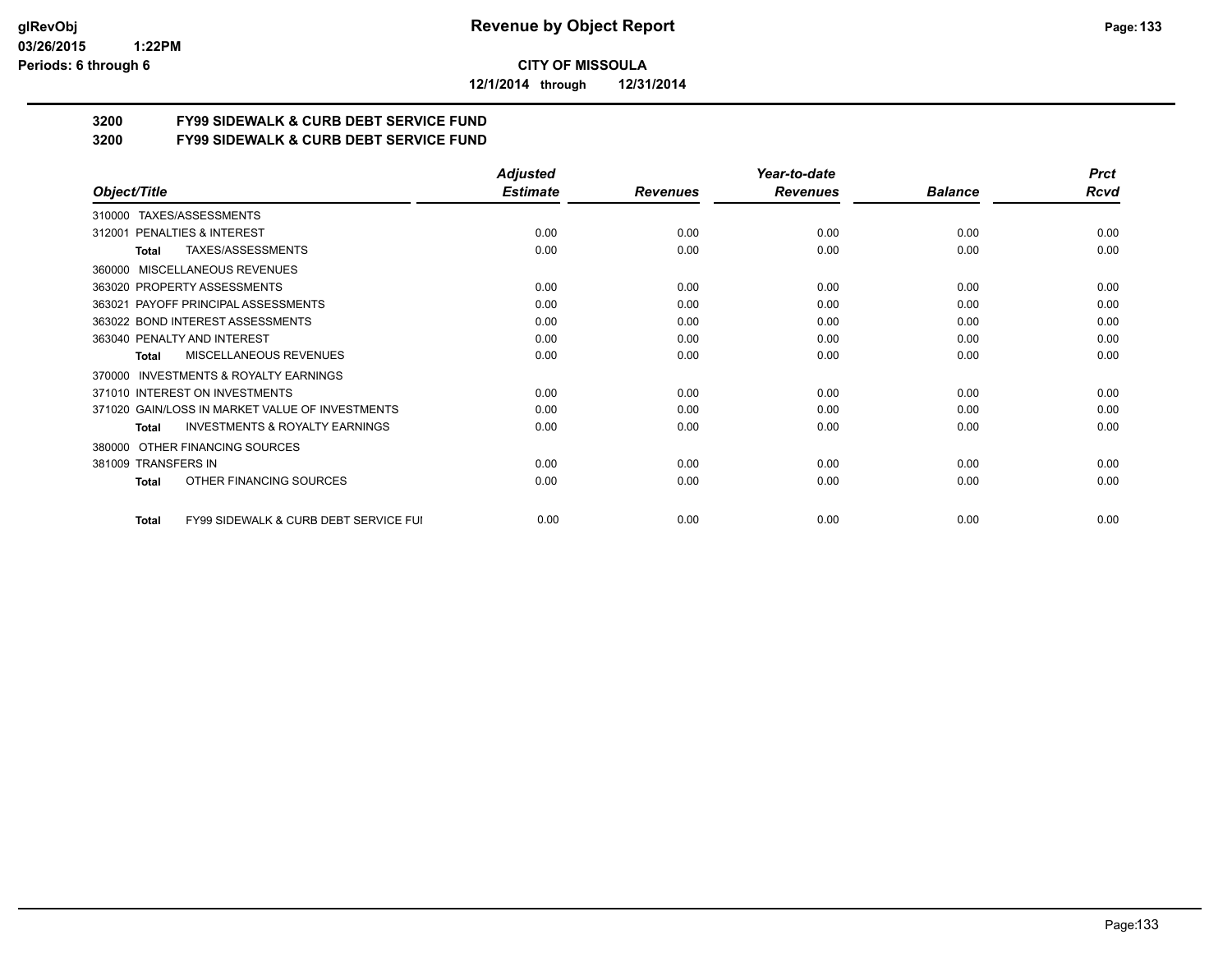**12/1/2014 through 12/31/2014**

### **3200 FY99 SIDEWALK & CURB DEBT SERVICE FUND**

|                                                                 | <b>Adjusted</b> |                 | Year-to-date    |                | <b>Prct</b> |
|-----------------------------------------------------------------|-----------------|-----------------|-----------------|----------------|-------------|
| Object/Title                                                    | <b>Estimate</b> | <b>Revenues</b> | <b>Revenues</b> | <b>Balance</b> | <b>Rcvd</b> |
| TAXES/ASSESSMENTS<br>310000                                     |                 |                 |                 |                |             |
| <b>PENALTIES &amp; INTEREST</b><br>312001                       | 0.00            | 0.00            | 0.00            | 0.00           | 0.00        |
| TAXES/ASSESSMENTS<br><b>Total</b>                               | 0.00            | 0.00            | 0.00            | 0.00           | 0.00        |
| MISCELLANEOUS REVENUES<br>360000                                |                 |                 |                 |                |             |
| 363020 PROPERTY ASSESSMENTS                                     | 0.00            | 0.00            | 0.00            | 0.00           | 0.00        |
| 363021 PAYOFF PRINCIPAL ASSESSMENTS                             | 0.00            | 0.00            | 0.00            | 0.00           | 0.00        |
| 363022 BOND INTEREST ASSESSMENTS                                | 0.00            | 0.00            | 0.00            | 0.00           | 0.00        |
| 363040 PENALTY AND INTEREST                                     | 0.00            | 0.00            | 0.00            | 0.00           | 0.00        |
| MISCELLANEOUS REVENUES<br>Total                                 | 0.00            | 0.00            | 0.00            | 0.00           | 0.00        |
| <b>INVESTMENTS &amp; ROYALTY EARNINGS</b><br>370000             |                 |                 |                 |                |             |
| 371010 INTEREST ON INVESTMENTS                                  | 0.00            | 0.00            | 0.00            | 0.00           | 0.00        |
| 371020 GAIN/LOSS IN MARKET VALUE OF INVESTMENT                  | 0.00            | 0.00            | 0.00            | 0.00           | 0.00        |
| <b>INVESTMENTS &amp; ROYALTY EARNINGS</b><br><b>Total</b>       | 0.00            | 0.00            | 0.00            | 0.00           | 0.00        |
| OTHER FINANCING SOURCES<br>380000                               |                 |                 |                 |                |             |
| 381009 TRANSFERS IN                                             | 0.00            | 0.00            | 0.00            | 0.00           | 0.00        |
| OTHER FINANCING SOURCES<br><b>Total</b>                         | 0.00            | 0.00            | 0.00            | 0.00           | 0.00        |
| <b>FY99 SIDEWALK &amp; CURB DEBT SERVICE FU</b><br><b>Total</b> | 0.00            | 0.00            | 0.00            | 0.00           | 0.00        |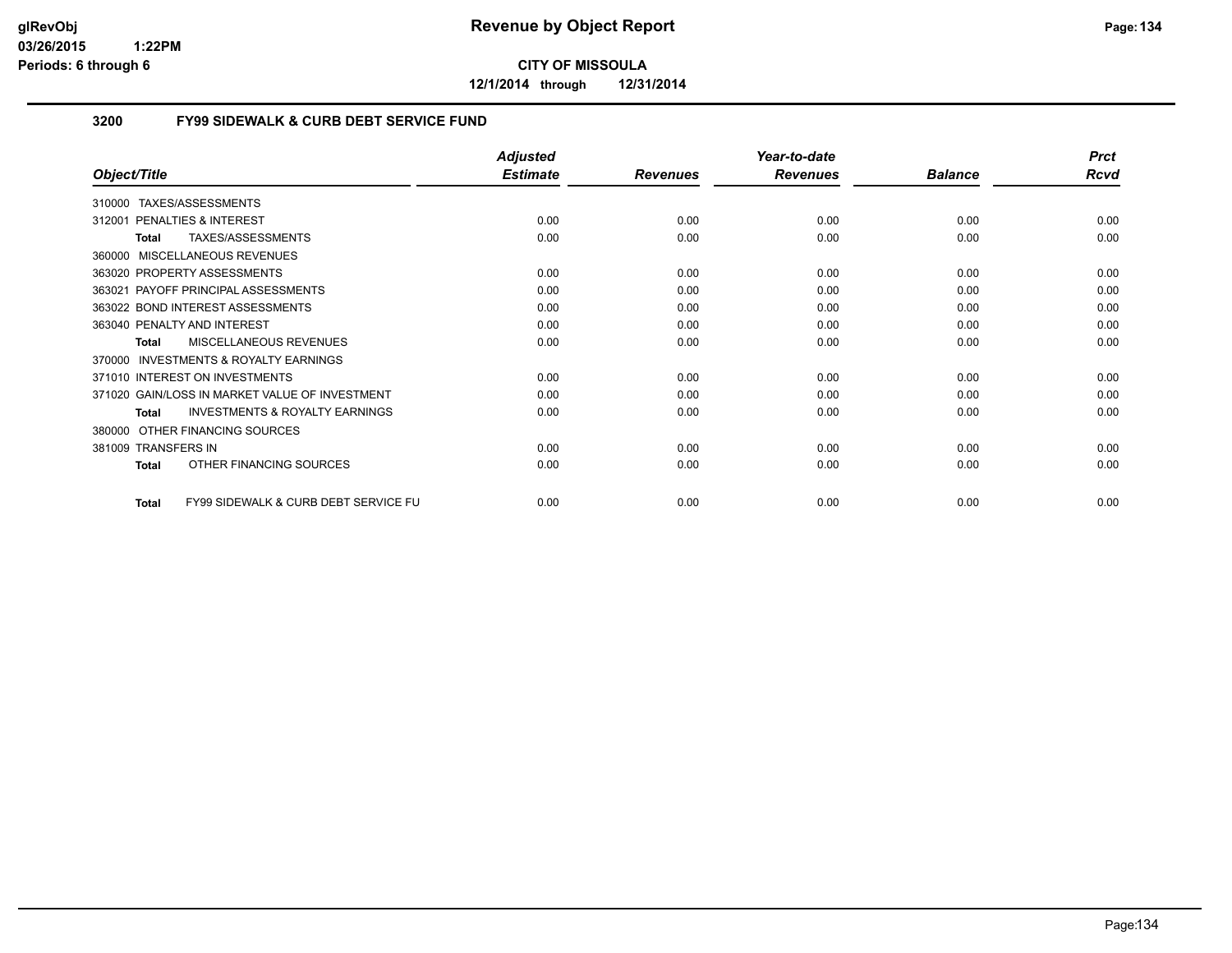**12/1/2014 through 12/31/2014**

# **3300 FY00 SIDEWALK & CURB DEBT SERVICE FUND**

**3300 FY00 SIDEWALK & CURB DEBT SERVICE FUND**

|                                                       | <b>Adjusted</b> |                 | Year-to-date    |                | <b>Prct</b> |
|-------------------------------------------------------|-----------------|-----------------|-----------------|----------------|-------------|
| Object/Title                                          | <b>Estimate</b> | <b>Revenues</b> | <b>Revenues</b> | <b>Balance</b> | <b>Rcvd</b> |
| 360000 MISCELLANEOUS REVENUES                         |                 |                 |                 |                |             |
| 363020 PROPERTY ASSESSMENTS                           | 0.00            | 0.00            | 0.00            | 0.00           | 0.00        |
| 363021 PAYOFF PRINCIPAL ASSESSMENTS                   | 0.00            | 0.00            | 0.00            | 0.00           | 0.00        |
| 363022 BOND INTEREST ASSESSMENTS                      | 0.00            | 0.00            | 0.00            | 0.00           | 0.00        |
| 363040 PENALTY AND INTEREST                           | 0.00            | 0.00            | 0.00            | 0.00           | 0.00        |
| MISCELLANEOUS REVENUES<br>Total                       | 0.00            | 0.00            | 0.00            | 0.00           | 0.00        |
| INVESTMENTS & ROYALTY EARNINGS<br>370000              |                 |                 |                 |                |             |
| 371010 INTEREST ON INVESTMENTS                        | 0.00            | 0.00            | 0.00            | 0.00           | 0.00        |
| 371020 GAIN/LOSS IN MARKET VALUE OF INVESTMENTS       | 0.00            | 0.00            | 0.00            | 0.00           | 0.00        |
| <b>INVESTMENTS &amp; ROYALTY EARNINGS</b><br>Total    | 0.00            | 0.00            | 0.00            | 0.00           | 0.00        |
| FY00 SIDEWALK & CURB DEBT SERVICE FUI<br><b>Total</b> | 0.00            | 0.00            | 0.00            | 0.00           | 0.00        |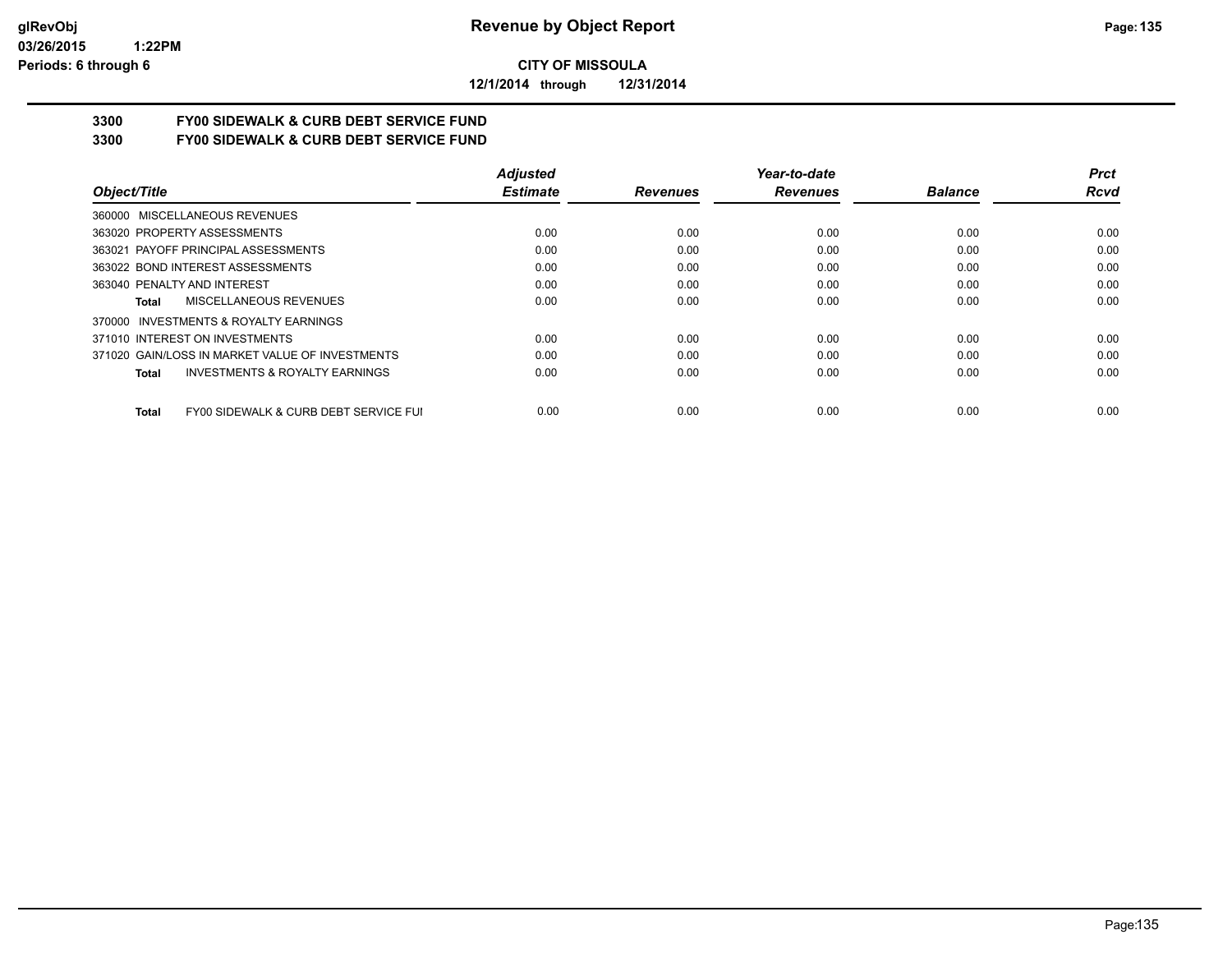**12/1/2014 through 12/31/2014**

### **3300 FY00 SIDEWALK & CURB DEBT SERVICE FUND**

|                                                      | <b>Adjusted</b> |                 | Year-to-date    |                | <b>Prct</b> |
|------------------------------------------------------|-----------------|-----------------|-----------------|----------------|-------------|
| Object/Title                                         | <b>Estimate</b> | <b>Revenues</b> | <b>Revenues</b> | <b>Balance</b> | Rcvd        |
| 360000 MISCELLANEOUS REVENUES                        |                 |                 |                 |                |             |
| 363020 PROPERTY ASSESSMENTS                          | 0.00            | 0.00            | 0.00            | 0.00           | 0.00        |
| 363021 PAYOFF PRINCIPAL ASSESSMENTS                  | 0.00            | 0.00            | 0.00            | 0.00           | 0.00        |
| 363022 BOND INTEREST ASSESSMENTS                     | 0.00            | 0.00            | 0.00            | 0.00           | 0.00        |
| 363040 PENALTY AND INTEREST                          | 0.00            | 0.00            | 0.00            | 0.00           | 0.00        |
| MISCELLANEOUS REVENUES<br>Total                      | 0.00            | 0.00            | 0.00            | 0.00           | 0.00        |
| 370000 INVESTMENTS & ROYALTY EARNINGS                |                 |                 |                 |                |             |
| 371010 INTEREST ON INVESTMENTS                       | 0.00            | 0.00            | 0.00            | 0.00           | 0.00        |
| 371020 GAIN/LOSS IN MARKET VALUE OF INVESTMENT       | 0.00            | 0.00            | 0.00            | 0.00           | 0.00        |
| <b>INVESTMENTS &amp; ROYALTY EARNINGS</b><br>Total   | 0.00            | 0.00            | 0.00            | 0.00           | 0.00        |
| FY00 SIDEWALK & CURB DEBT SERVICE FU<br><b>Total</b> | 0.00            | 0.00            | 0.00            | 0.00           | 0.00        |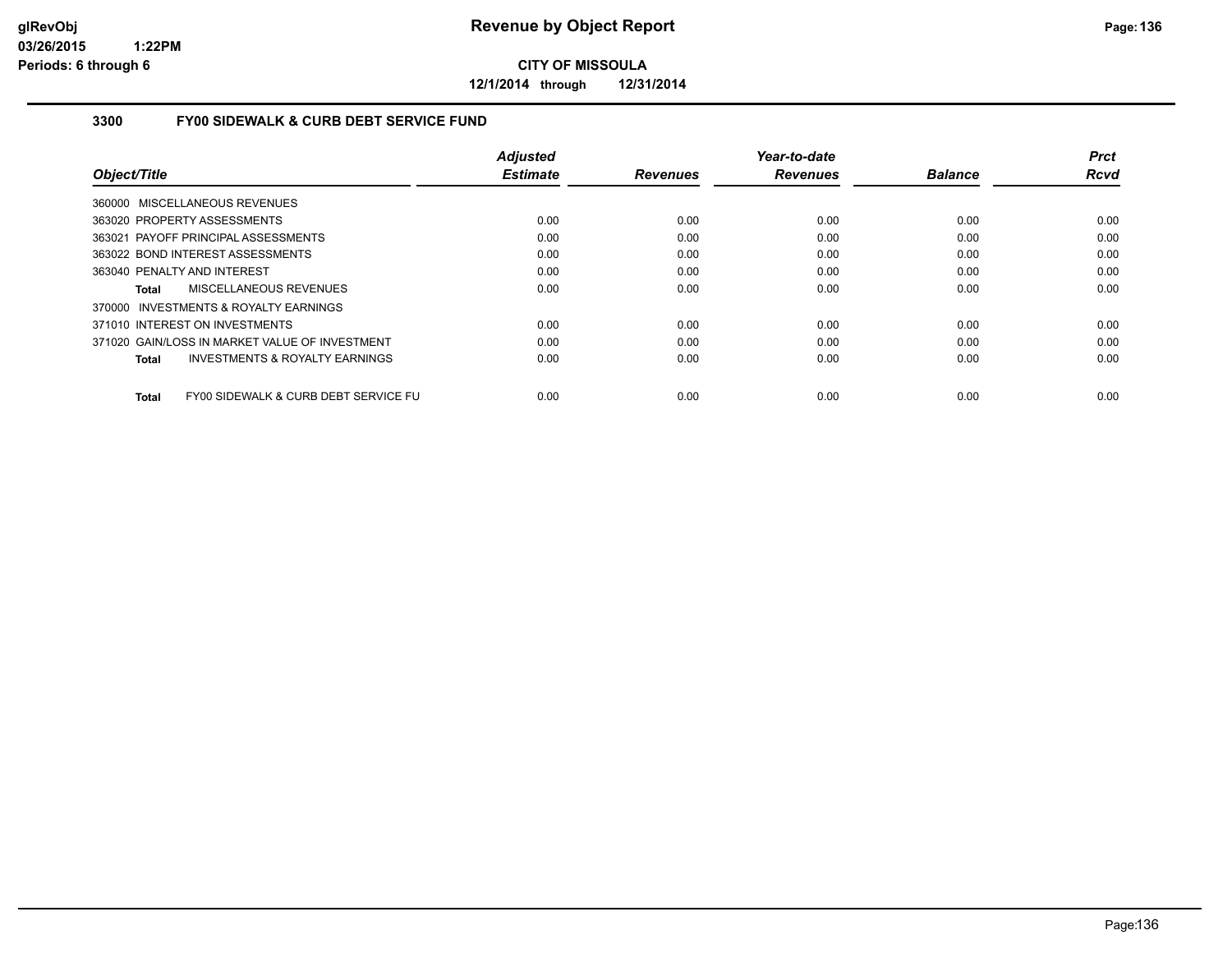**12/1/2014 through 12/31/2014**

**3305 JUDGMENT LEVIES 3305 JUDGMENT LEVIES**

| Object/Title                           | <b>Adjusted</b> |                 | Year-to-date    |                | Prct |
|----------------------------------------|-----------------|-----------------|-----------------|----------------|------|
|                                        | <b>Estimate</b> | <b>Revenues</b> | <b>Revenues</b> | <b>Balance</b> | Rcvd |
| 310000 TAXES/ASSESSMENTS               |                 |                 |                 |                |      |
| 311000 GENERAL PROPERTY TAXES          | 0.00            | 40.093.34       | 40.200.83       | $-40.200.83$   | 0.00 |
| 312001 PENALTIES & INTEREST            | 0.00            | 7.19            | 7.19            | $-7.19$        | 0.00 |
| TAXES/ASSESSMENTS<br>Total             | 0.00            | 40,100.53       | 40,208.02       | $-40.208.02$   | 0.00 |
| <b>JUDGMENT LEVIES</b><br><b>Total</b> | 0.00            | 40.100.53       | 40.208.02       | $-40.208.02$   | 0.00 |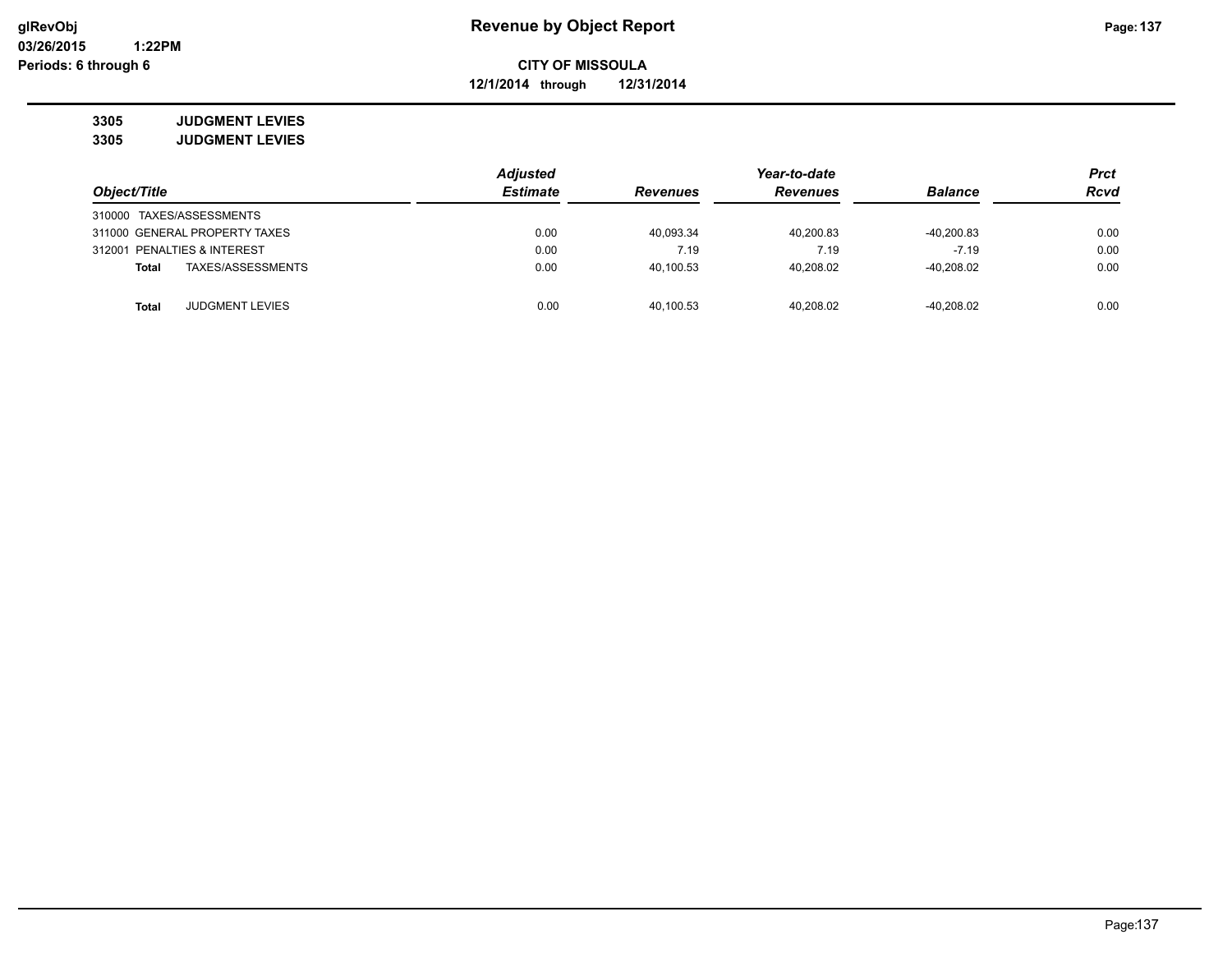**12/1/2014 through 12/31/2014**

#### **3305 JUDGMENT LEVIES**

| Object/Title                           | <b>Adjusted</b><br><b>Estimate</b> | <b>Revenues</b> | Year-to-date<br><b>Revenues</b> | <b>Balance</b> | <b>Prct</b><br><b>Rcvd</b> |
|----------------------------------------|------------------------------------|-----------------|---------------------------------|----------------|----------------------------|
| 310000 TAXES/ASSESSMENTS               |                                    |                 |                                 |                |                            |
| 311000 GENERAL PROPERTY TAXES          | 0.00                               | 40.093.34       | 40.200.83                       | $-40.200.83$   | 0.00                       |
| 312001 PENALTIES & INTEREST            | 0.00                               | 7.19            | 7.19                            | $-7.19$        | 0.00                       |
| TAXES/ASSESSMENTS<br>Total             | 0.00                               | 40.100.53       | 40,208.02                       | $-40.208.02$   | 0.00                       |
| <b>JUDGMENT LEVIES</b><br><b>Total</b> | 0.00                               | 40.100.53       | 40.208.02                       | $-40.208.02$   | 0.00                       |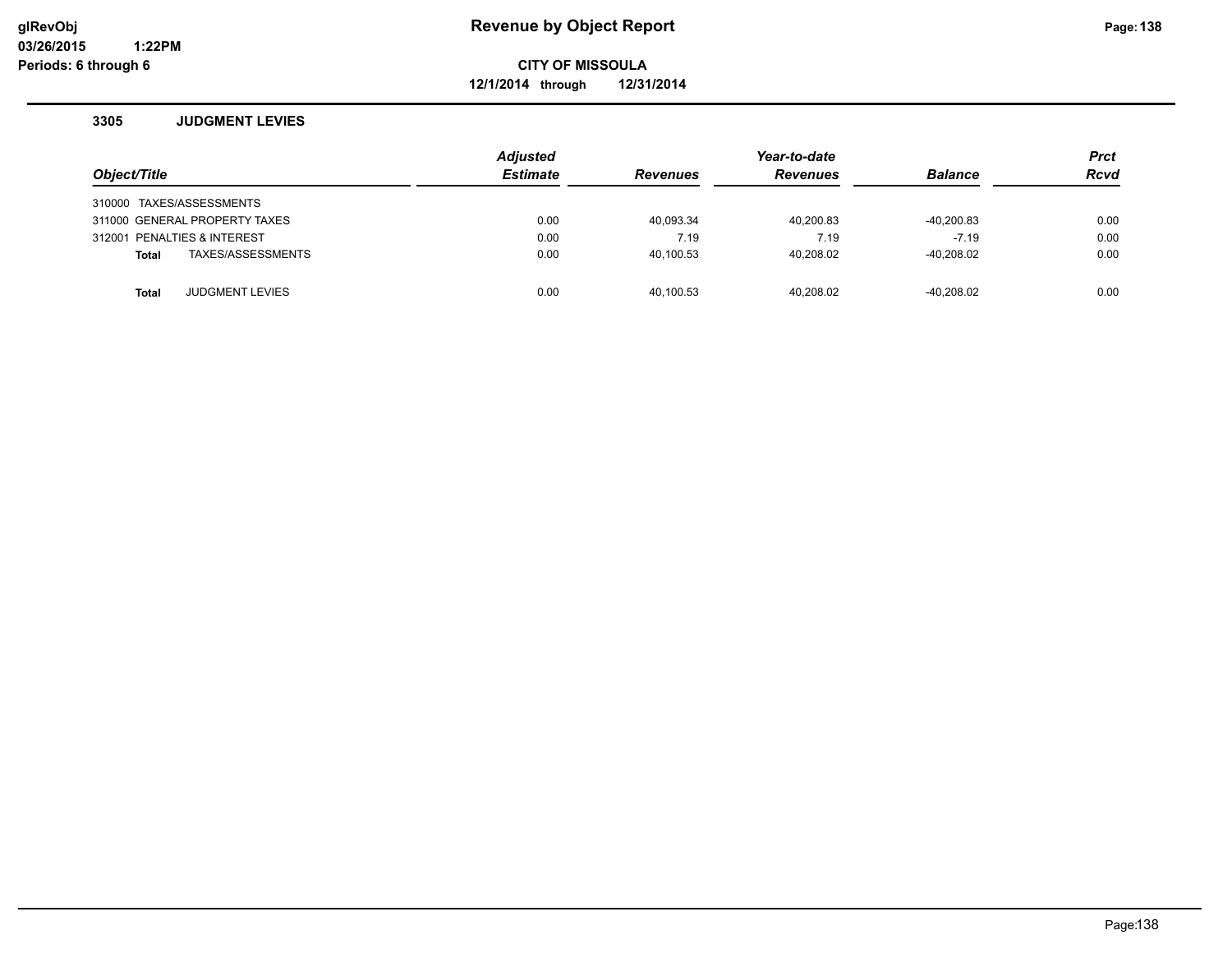#### **03/26/2015 1:22PM Periods: 6 through 6**

## **CITY OF MISSOULA**

**12/1/2014 through 12/31/2014**

# **3400 FY01 SIDEWALK & CURB DEBT SERVICE FUND**

**3400 FY01 SIDEWALK & CURB DEBT SERVICE FUND**

|                                                       | <b>Adjusted</b> |                 | Year-to-date    |                | <b>Prct</b> |
|-------------------------------------------------------|-----------------|-----------------|-----------------|----------------|-------------|
| Object/Title                                          | <b>Estimate</b> | <b>Revenues</b> | <b>Revenues</b> | <b>Balance</b> | Rcvd        |
| TAXES/ASSESSMENTS<br>310000                           |                 |                 |                 |                |             |
| <b>PENALTIES &amp; INTEREST</b><br>312001             | 0.00            | 0.00            | 0.00            | 0.00           | 0.00        |
| TAXES/ASSESSMENTS<br>Total                            | 0.00            | 0.00            | 0.00            | 0.00           | 0.00        |
| 360000 MISCELLANEOUS REVENUES                         |                 |                 |                 |                |             |
| 360010 MISCELLANEOUS                                  | 0.00            | 0.00            | 0.00            | 0.00           | 0.00        |
| 363020 PROPERTY ASSESSMENTS                           | 0.00            | 0.00            | 0.00            | 0.00           | 0.00        |
| 363021 PAYOFF PRINCIPAL ASSESSMENTS                   | 0.00            | 0.00            | 0.00            | 0.00           | 0.00        |
| 363022 BOND INTEREST ASSESSMENTS                      | 0.00            | 0.00            | 0.00            | 0.00           | 0.00        |
| 363040 PENALTY AND INTEREST                           | 0.00            | 0.00            | 0.00            | 0.00           | 0.00        |
| <b>MISCELLANEOUS REVENUES</b><br>Total                | 0.00            | 0.00            | 0.00            | 0.00           | 0.00        |
| <b>INVESTMENTS &amp; ROYALTY EARNINGS</b><br>370000   |                 |                 |                 |                |             |
| 371010 INTEREST ON INVESTMENTS                        | 0.00            | 0.00            | 0.00            | 0.00           | 0.00        |
| 371020 GAIN/LOSS IN MARKET VALUE OF INVESTMENTS       | 0.00            | 0.00            | 0.00            | 0.00           | 0.00        |
| <b>INVESTMENTS &amp; ROYALTY EARNINGS</b><br>Total    | 0.00            | 0.00            | 0.00            | 0.00           | 0.00        |
| FY01 SIDEWALK & CURB DEBT SERVICE FUI<br><b>Total</b> | 0.00            | 0.00            | 0.00            | 0.00           | 0.00        |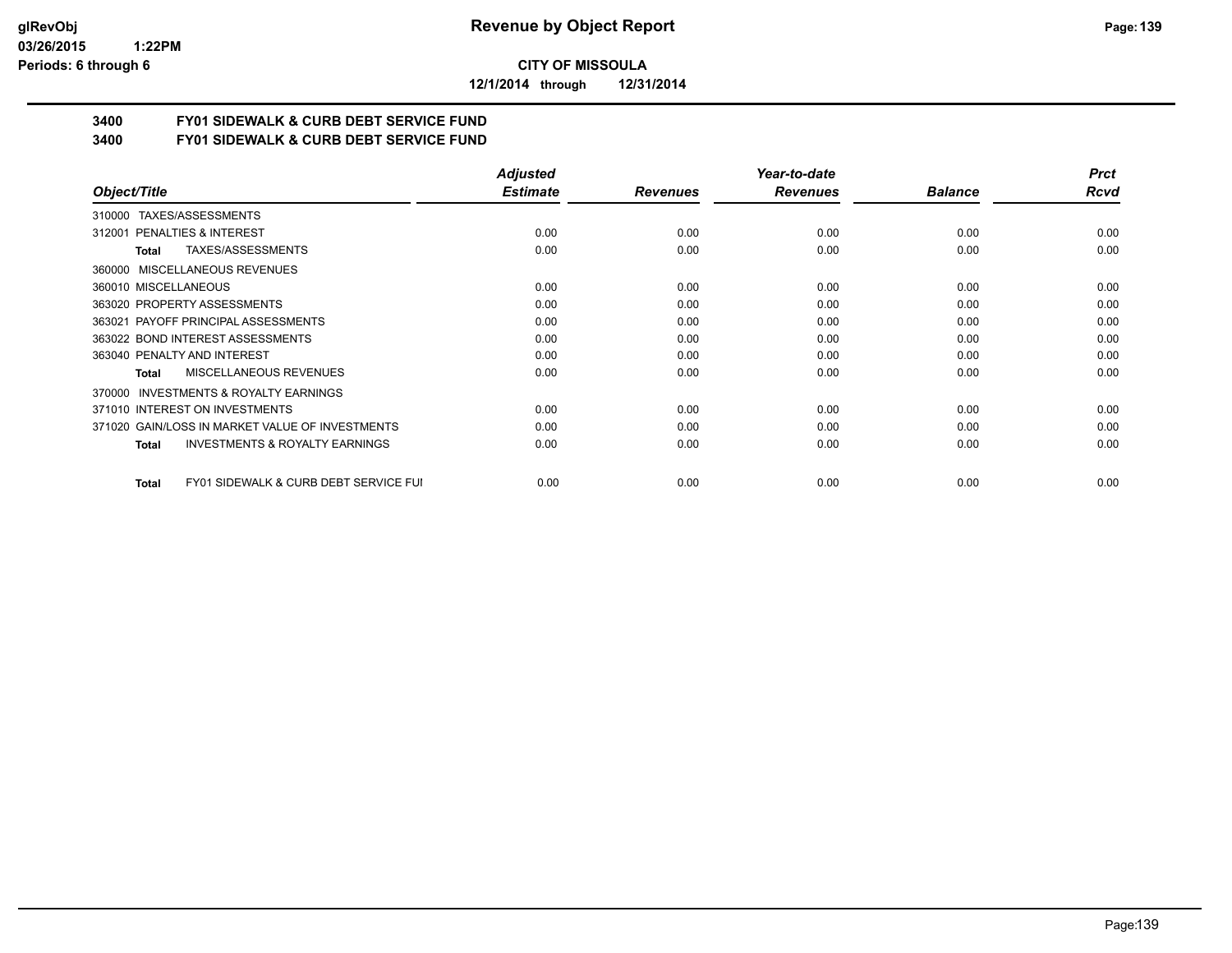**12/1/2014 through 12/31/2014**

### **3400 FY01 SIDEWALK & CURB DEBT SERVICE FUND**

|                                                                 | <b>Adjusted</b> |                 | Year-to-date    |                | <b>Prct</b> |
|-----------------------------------------------------------------|-----------------|-----------------|-----------------|----------------|-------------|
| Object/Title                                                    | <b>Estimate</b> | <b>Revenues</b> | <b>Revenues</b> | <b>Balance</b> | Rcvd        |
| TAXES/ASSESSMENTS<br>310000                                     |                 |                 |                 |                |             |
| 312001 PENALTIES & INTEREST                                     | 0.00            | 0.00            | 0.00            | 0.00           | 0.00        |
| TAXES/ASSESSMENTS<br>Total                                      | 0.00            | 0.00            | 0.00            | 0.00           | 0.00        |
| MISCELLANEOUS REVENUES<br>360000                                |                 |                 |                 |                |             |
| 360010 MISCELLANEOUS                                            | 0.00            | 0.00            | 0.00            | 0.00           | 0.00        |
| 363020 PROPERTY ASSESSMENTS                                     | 0.00            | 0.00            | 0.00            | 0.00           | 0.00        |
| 363021 PAYOFF PRINCIPAL ASSESSMENTS                             | 0.00            | 0.00            | 0.00            | 0.00           | 0.00        |
| 363022 BOND INTEREST ASSESSMENTS                                | 0.00            | 0.00            | 0.00            | 0.00           | 0.00        |
| 363040 PENALTY AND INTEREST                                     | 0.00            | 0.00            | 0.00            | 0.00           | 0.00        |
| MISCELLANEOUS REVENUES<br><b>Total</b>                          | 0.00            | 0.00            | 0.00            | 0.00           | 0.00        |
| INVESTMENTS & ROYALTY EARNINGS<br>370000                        |                 |                 |                 |                |             |
| 371010 INTEREST ON INVESTMENTS                                  | 0.00            | 0.00            | 0.00            | 0.00           | 0.00        |
| 371020 GAIN/LOSS IN MARKET VALUE OF INVESTMENT                  | 0.00            | 0.00            | 0.00            | 0.00           | 0.00        |
| <b>INVESTMENTS &amp; ROYALTY EARNINGS</b><br>Total              | 0.00            | 0.00            | 0.00            | 0.00           | 0.00        |
| <b>FY01 SIDEWALK &amp; CURB DEBT SERVICE FU</b><br><b>Total</b> | 0.00            | 0.00            | 0.00            | 0.00           | 0.00        |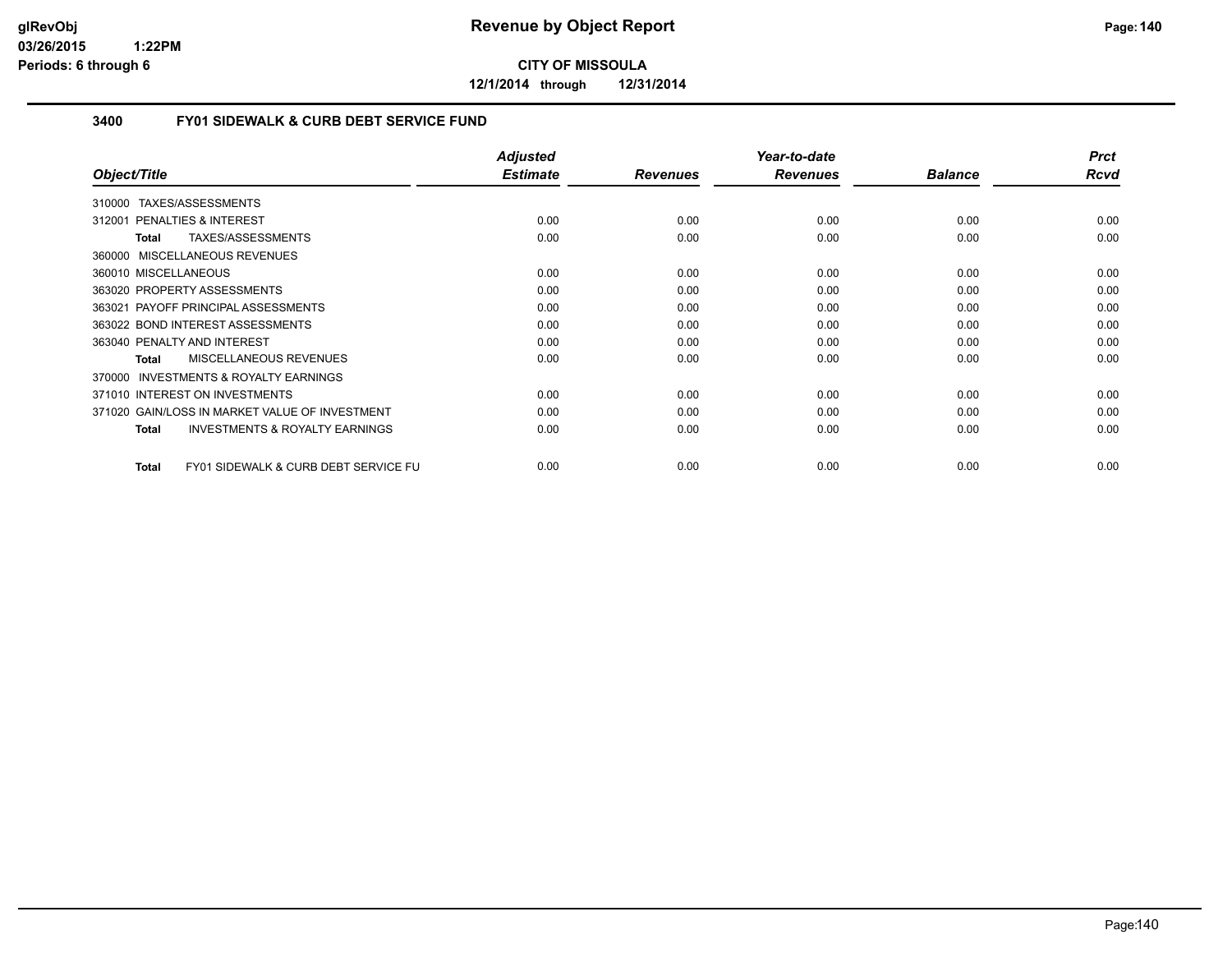**12/1/2014 through 12/31/2014**

# **3410 FY02 SIDEWALK & CURB DEBT SERVICE FUND**

**3410 FY02 SIDEWALK & CURB DEBT SERVICE FUND**

|                                                                  | <b>Adjusted</b> |                 | Year-to-date    |                | <b>Prct</b> |
|------------------------------------------------------------------|-----------------|-----------------|-----------------|----------------|-------------|
| Object/Title                                                     | <b>Estimate</b> | <b>Revenues</b> | <b>Revenues</b> | <b>Balance</b> | <b>Rcvd</b> |
| 360000 MISCELLANEOUS REVENUES                                    |                 |                 |                 |                |             |
| 363020 PROPERTY ASSESSMENTS                                      | 0.00            | 0.00            | 0.00            | 0.00           | 0.00        |
| 363021 PAYOFF PRINCIPAL ASSESSMENTS                              | 0.00            | 0.00            | 0.00            | 0.00           | 0.00        |
| 363022 BOND INTEREST ASSESSMENTS                                 | 0.00            | 0.00            | 0.00            | 0.00           | 0.00        |
| 363040 PENALTY AND INTEREST                                      | 0.00            | 0.00            | 0.00            | 0.00           | 0.00        |
| MISCELLANEOUS REVENUES<br>Total                                  | 0.00            | 0.00            | 0.00            | 0.00           | 0.00        |
| INVESTMENTS & ROYALTY EARNINGS<br>370000                         |                 |                 |                 |                |             |
| 371010 INTEREST ON INVESTMENTS                                   | 0.00            | 0.00            | 0.00            | 0.00           | 0.00        |
| 371020 GAIN/LOSS IN MARKET VALUE OF INVESTMENTS                  | 0.00            | 0.00            | 0.00            | 0.00           | 0.00        |
| <b>INVESTMENTS &amp; ROYALTY EARNINGS</b><br><b>Total</b>        | 0.00            | 0.00            | 0.00            | 0.00           | 0.00        |
| <b>FY02 SIDEWALK &amp; CURB DEBT SERVICE FUI</b><br><b>Total</b> | 0.00            | 0.00            | 0.00            | 0.00           | 0.00        |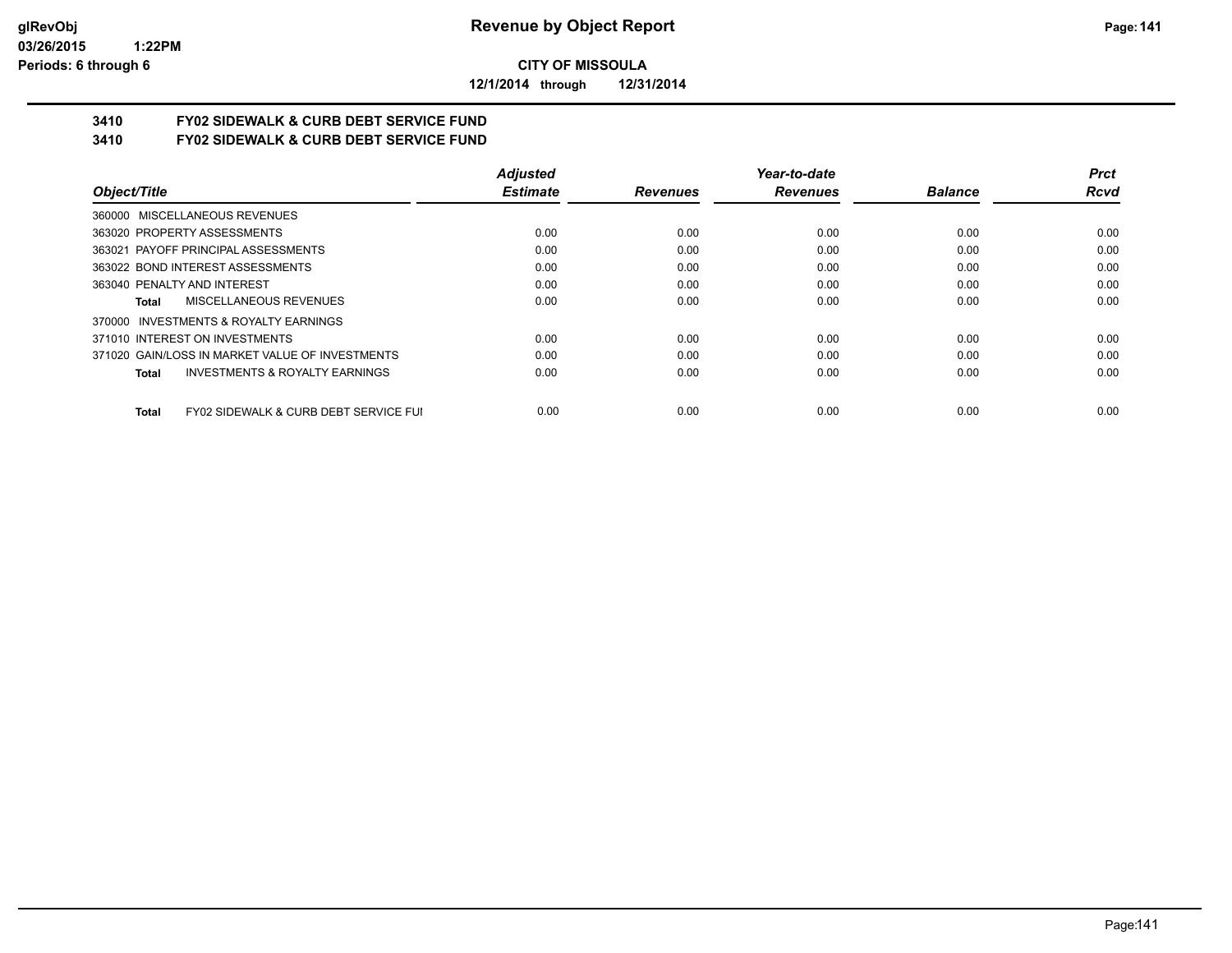**12/1/2014 through 12/31/2014**

## **3410 FY02 SIDEWALK & CURB DEBT SERVICE FUND**

|                                                                 | <b>Adjusted</b> |                 | Year-to-date    |                | <b>Prct</b> |
|-----------------------------------------------------------------|-----------------|-----------------|-----------------|----------------|-------------|
| Object/Title                                                    | <b>Estimate</b> | <b>Revenues</b> | <b>Revenues</b> | <b>Balance</b> | Rcvd        |
| 360000 MISCELLANEOUS REVENUES                                   |                 |                 |                 |                |             |
| 363020 PROPERTY ASSESSMENTS                                     | 0.00            | 0.00            | 0.00            | 0.00           | 0.00        |
| 363021 PAYOFF PRINCIPAL ASSESSMENTS                             | 0.00            | 0.00            | 0.00            | 0.00           | 0.00        |
| 363022 BOND INTEREST ASSESSMENTS                                | 0.00            | 0.00            | 0.00            | 0.00           | 0.00        |
| 363040 PENALTY AND INTEREST                                     | 0.00            | 0.00            | 0.00            | 0.00           | 0.00        |
| MISCELLANEOUS REVENUES<br>Total                                 | 0.00            | 0.00            | 0.00            | 0.00           | 0.00        |
| 370000 INVESTMENTS & ROYALTY EARNINGS                           |                 |                 |                 |                |             |
| 371010 INTEREST ON INVESTMENTS                                  | 0.00            | 0.00            | 0.00            | 0.00           | 0.00        |
| 371020 GAIN/LOSS IN MARKET VALUE OF INVESTMENT                  | 0.00            | 0.00            | 0.00            | 0.00           | 0.00        |
| <b>INVESTMENTS &amp; ROYALTY EARNINGS</b><br>Total              | 0.00            | 0.00            | 0.00            | 0.00           | 0.00        |
| <b>FY02 SIDEWALK &amp; CURB DEBT SERVICE FU</b><br><b>Total</b> | 0.00            | 0.00            | 0.00            | 0.00           | 0.00        |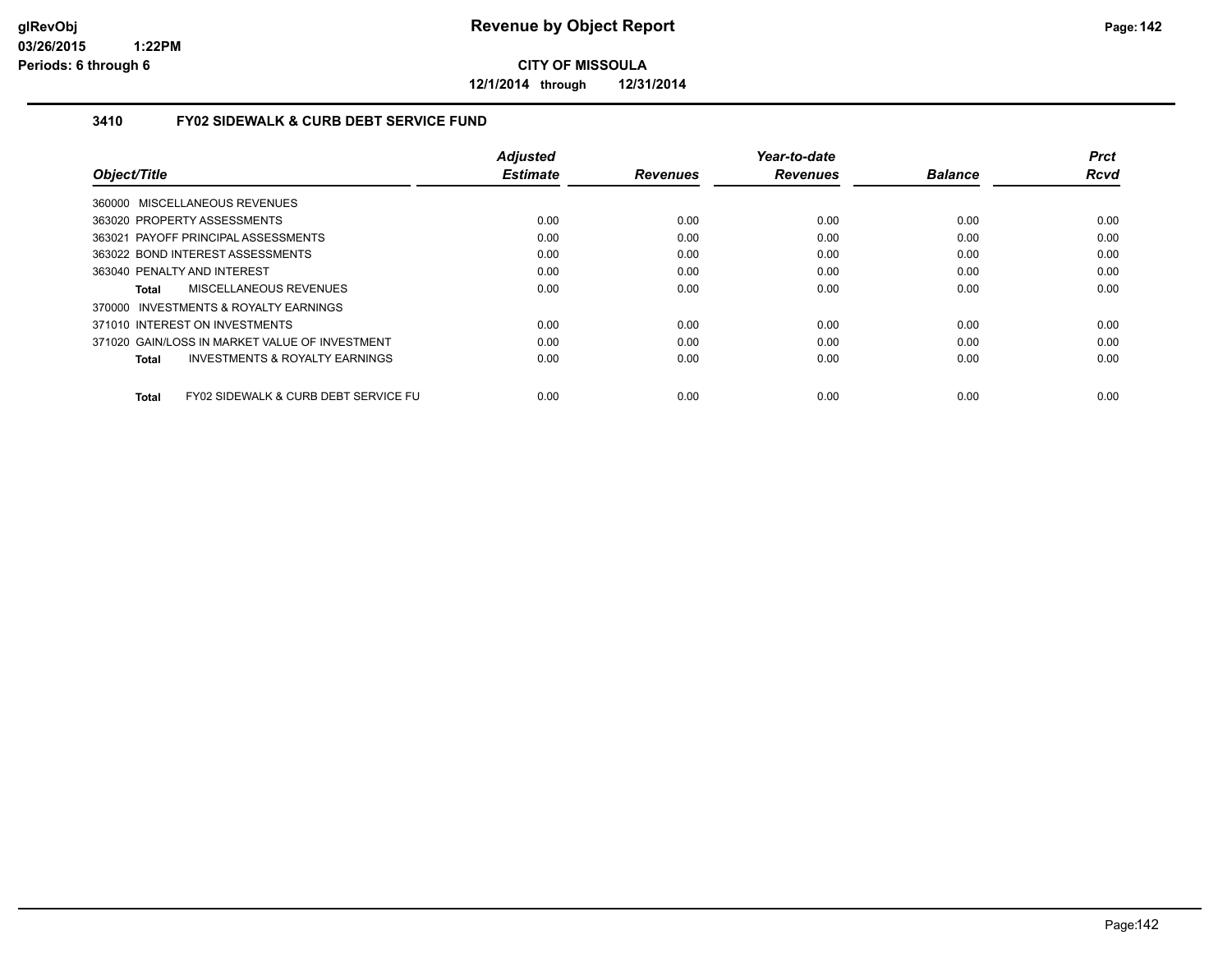**12/1/2014 through 12/31/2014**

# **3420 FY03 SIDEWALK & CURB DEBT SERVICE**

**3420 FY03 SIDEWALK & CURB DEBT SERVICE**

|                                                              | <b>Adjusted</b> |                 | Year-to-date    |                | <b>Prct</b> |
|--------------------------------------------------------------|-----------------|-----------------|-----------------|----------------|-------------|
| Object/Title                                                 | <b>Estimate</b> | <b>Revenues</b> | <b>Revenues</b> | <b>Balance</b> | Rcvd        |
| 360000 MISCELLANEOUS REVENUES                                |                 |                 |                 |                |             |
| 363020 PROPERTY ASSESSMENTS                                  | 26,300.00       | 10,541.18       | 10,541.18       | 15,758.82      | 40.08       |
| 363021 PAYOFF PRINCIPAL ASSESSMENTS                          | 0.00            | 0.00            | 0.00            | 0.00           | 0.00        |
| 363022 BOND INTEREST ASSESSMENTS                             | 0.00            | 0.00            | 0.00            | 0.00           | 0.00        |
| 363040 PENALTY AND INTEREST                                  | 0.00            | 0.00            | 0.00            | 0.00           | 0.00        |
| MISCELLANEOUS REVENUES<br>Total                              | 26,300.00       | 10,541.18       | 10,541.18       | 15,758.82      | 40.08       |
| INVESTMENTS & ROYALTY EARNINGS<br>370000                     |                 |                 |                 |                |             |
| 371010 INTEREST ON INVESTMENTS                               | 0.00            | 0.00            | 0.00            | 0.00           | 0.00        |
| 371020 GAIN/LOSS IN MARKET VALUE OF INVESTMENTS              | 0.00            | 0.00            | 0.00            | 0.00           | 0.00        |
| <b>INVESTMENTS &amp; ROYALTY EARNINGS</b><br>Total           | 0.00            | 0.00            | 0.00            | 0.00           | 0.00        |
| OTHER FINANCING SOURCES<br>380000                            |                 |                 |                 |                |             |
| 381009 TRANSFERS IN                                          | 0.00            | 0.00            | 0.00            | 0.00           | 0.00        |
| OTHER FINANCING SOURCES<br>Total                             | 0.00            | 0.00            | 0.00            | 0.00           | 0.00        |
| <b>FY03 SIDEWALK &amp; CURB DEBT SERVICE</b><br><b>Total</b> | 26,300.00       | 10,541.18       | 10,541.18       | 15,758.82      | 40.08       |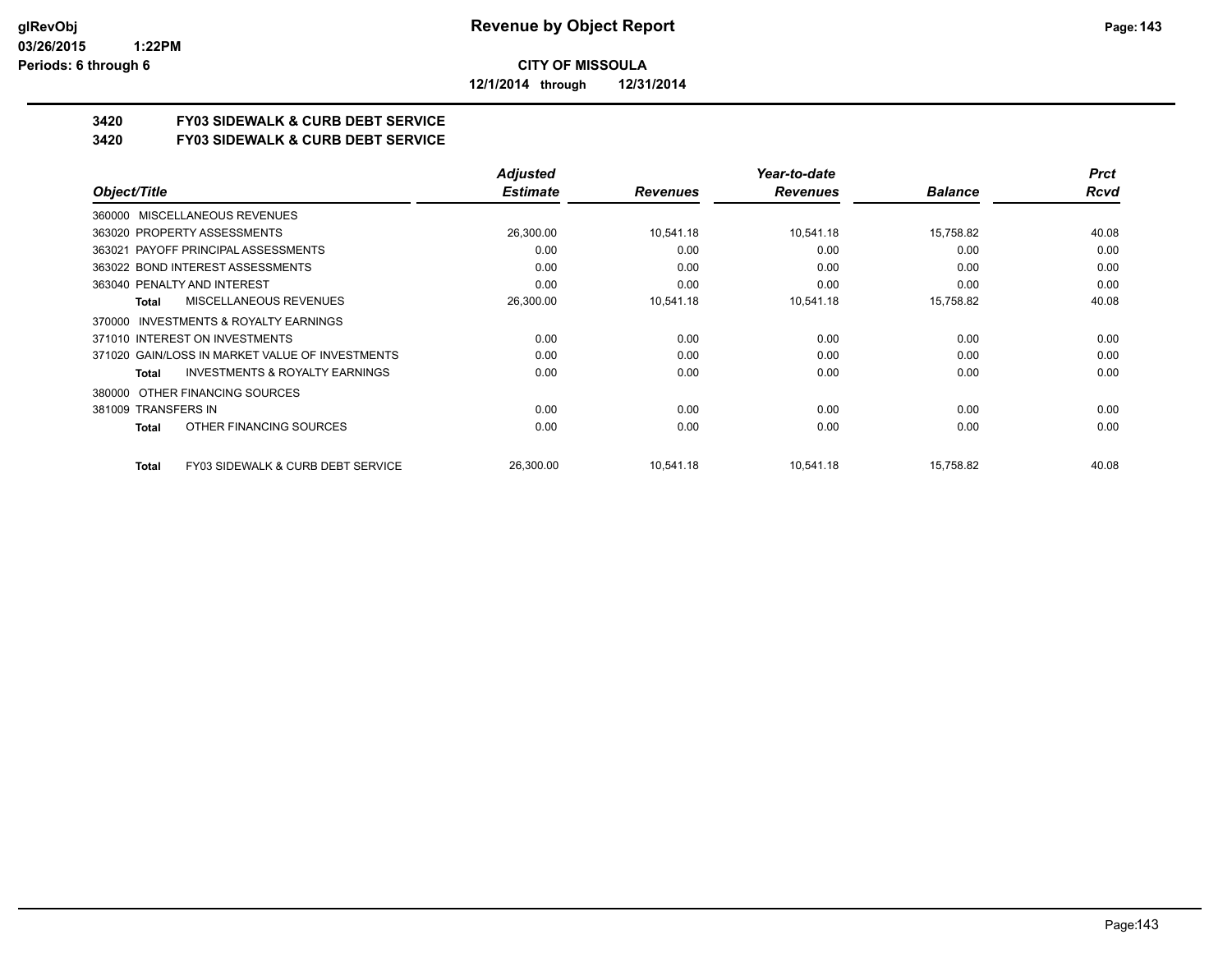**12/1/2014 through 12/31/2014**

### **3420 FY03 SIDEWALK & CURB DEBT SERVICE**

| Object/Title                                       | <b>Adjusted</b><br><b>Estimate</b> | <b>Revenues</b> | Year-to-date<br><b>Revenues</b> | <b>Balance</b> | <b>Prct</b><br><b>Rcvd</b> |
|----------------------------------------------------|------------------------------------|-----------------|---------------------------------|----------------|----------------------------|
|                                                    |                                    |                 |                                 |                |                            |
| 360000 MISCELLANEOUS REVENUES                      |                                    |                 |                                 |                |                            |
| 363020 PROPERTY ASSESSMENTS                        | 26,300.00                          | 10,541.18       | 10,541.18                       | 15,758.82      | 40.08                      |
| PAYOFF PRINCIPAL ASSESSMENTS<br>363021             | 0.00                               | 0.00            | 0.00                            | 0.00           | 0.00                       |
| 363022 BOND INTEREST ASSESSMENTS                   | 0.00                               | 0.00            | 0.00                            | 0.00           | 0.00                       |
| 363040 PENALTY AND INTEREST                        | 0.00                               | 0.00            | 0.00                            | 0.00           | 0.00                       |
| MISCELLANEOUS REVENUES<br><b>Total</b>             | 26,300.00                          | 10,541.18       | 10,541.18                       | 15,758.82      | 40.08                      |
| 370000 INVESTMENTS & ROYALTY EARNINGS              |                                    |                 |                                 |                |                            |
| 371010 INTEREST ON INVESTMENTS                     | 0.00                               | 0.00            | 0.00                            | 0.00           | 0.00                       |
| 371020 GAIN/LOSS IN MARKET VALUE OF INVESTMENT     | 0.00                               | 0.00            | 0.00                            | 0.00           | 0.00                       |
| <b>INVESTMENTS &amp; ROYALTY EARNINGS</b><br>Total | 0.00                               | 0.00            | 0.00                            | 0.00           | 0.00                       |
| OTHER FINANCING SOURCES<br>380000                  |                                    |                 |                                 |                |                            |
| 381009 TRANSFERS IN                                | 0.00                               | 0.00            | 0.00                            | 0.00           | 0.00                       |
| OTHER FINANCING SOURCES<br><b>Total</b>            | 0.00                               | 0.00            | 0.00                            | 0.00           | 0.00                       |
| FY03 SIDEWALK & CURB DEBT SERVICE<br>Total         | 26.300.00                          | 10.541.18       | 10,541.18                       | 15.758.82      | 40.08                      |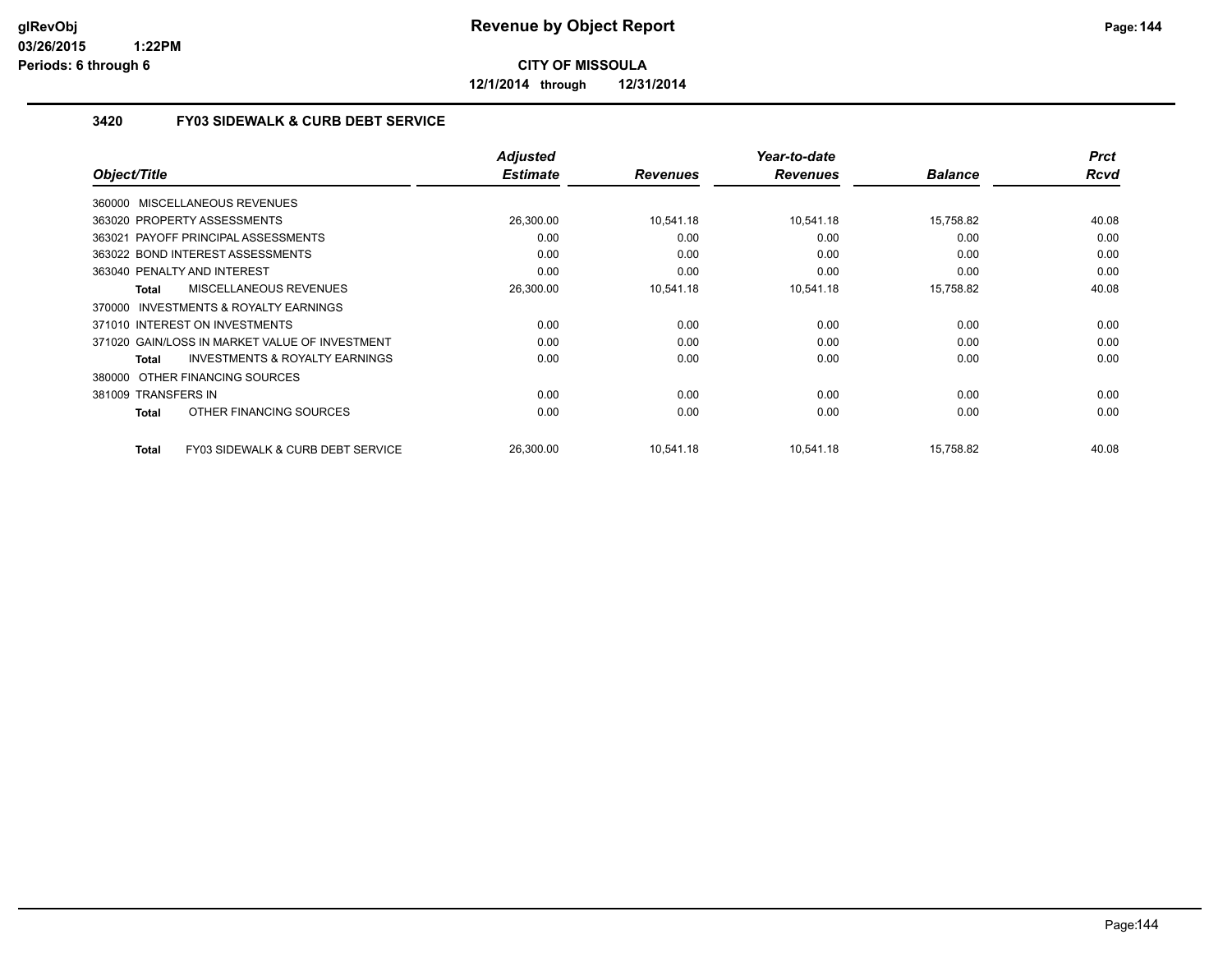**12/1/2014 through 12/31/2014**

## **3430 FY04 SIDEWALK CURB DEBT SERVICE**

**3430 FY04 SIDEWALK CURB DEBT SERVICE**

|                                                        | <b>Adjusted</b> |                 | Year-to-date    |                | <b>Prct</b> |
|--------------------------------------------------------|-----------------|-----------------|-----------------|----------------|-------------|
| Object/Title                                           | <b>Estimate</b> | <b>Revenues</b> | <b>Revenues</b> | <b>Balance</b> | Rcvd        |
| 360000 MISCELLANEOUS REVENUES                          |                 |                 |                 |                |             |
| 363020 PROPERTY ASSESSMENTS                            | 11,295.00       | 6,996.92        | 6,996.92        | 4,298.08       | 61.95       |
| 363021 PAYOFF PRINCIPAL ASSESSMENTS                    | 0.00            | 0.00            | 0.00            | 0.00           | 0.00        |
| 363022 BOND INTEREST ASSESSMENTS                       | 0.00            | 0.00            | 0.00            | 0.00           | 0.00        |
| 363040 PENALTY AND INTEREST                            | 0.00            | 0.00            | 0.00            | 0.00           | 0.00        |
| MISCELLANEOUS REVENUES<br>Total                        | 11,295.00       | 6,996.92        | 6,996.92        | 4,298.08       | 61.95       |
| INVESTMENTS & ROYALTY EARNINGS<br>370000               |                 |                 |                 |                |             |
| 371010 INTEREST ON INVESTMENTS                         | 0.00            | 0.00            | 0.00            | 0.00           | 0.00        |
| 371020 GAIN/LOSS IN MARKET VALUE OF INVESTMENTS        | 0.00            | 0.00            | 0.00            | 0.00           | 0.00        |
| <b>INVESTMENTS &amp; ROYALTY EARNINGS</b><br>Total     | 0.00            | 0.00            | 0.00            | 0.00           | 0.00        |
| 380000 OTHER FINANCING SOURCES                         |                 |                 |                 |                |             |
| 381030 SID BOND PROCEEDS                               | 0.00            | 0.00            | 0.00            | 0.00           | 0.00        |
| OTHER FINANCING SOURCES<br>Total                       | 0.00            | 0.00            | 0.00            | 0.00           | 0.00        |
| <b>FY04 SIDEWALK CURB DEBT SERVICE</b><br><b>Total</b> | 11,295.00       | 6,996.92        | 6,996.92        | 4,298.08       | 61.95       |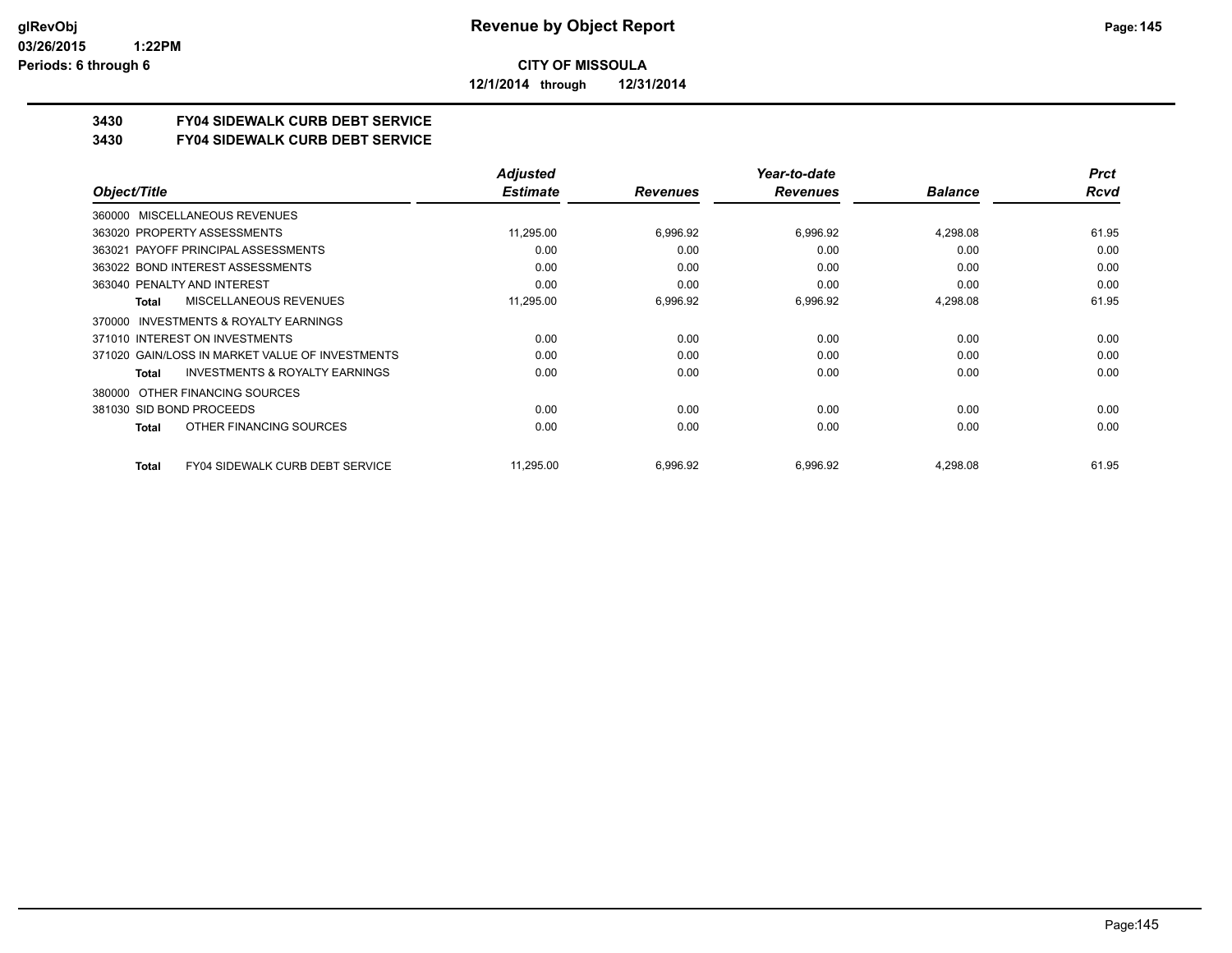**12/1/2014 through 12/31/2014**

### **3430 FY04 SIDEWALK CURB DEBT SERVICE**

|                                                    | <b>Adjusted</b> |                 | Year-to-date    |                | <b>Prct</b> |
|----------------------------------------------------|-----------------|-----------------|-----------------|----------------|-------------|
| Object/Title                                       | <b>Estimate</b> | <b>Revenues</b> | <b>Revenues</b> | <b>Balance</b> | <b>Rcvd</b> |
| 360000 MISCELLANEOUS REVENUES                      |                 |                 |                 |                |             |
| 363020 PROPERTY ASSESSMENTS                        | 11,295.00       | 6,996.92        | 6,996.92        | 4,298.08       | 61.95       |
| 363021 PAYOFF PRINCIPAL ASSESSMENTS                | 0.00            | 0.00            | 0.00            | 0.00           | 0.00        |
| 363022 BOND INTEREST ASSESSMENTS                   | 0.00            | 0.00            | 0.00            | 0.00           | 0.00        |
| 363040 PENALTY AND INTEREST                        | 0.00            | 0.00            | 0.00            | 0.00           | 0.00        |
| MISCELLANEOUS REVENUES<br>Total                    | 11,295.00       | 6,996.92        | 6,996.92        | 4,298.08       | 61.95       |
| 370000 INVESTMENTS & ROYALTY EARNINGS              |                 |                 |                 |                |             |
| 371010 INTEREST ON INVESTMENTS                     | 0.00            | 0.00            | 0.00            | 0.00           | 0.00        |
| 371020 GAIN/LOSS IN MARKET VALUE OF INVESTMENT     | 0.00            | 0.00            | 0.00            | 0.00           | 0.00        |
| <b>INVESTMENTS &amp; ROYALTY EARNINGS</b><br>Total | 0.00            | 0.00            | 0.00            | 0.00           | 0.00        |
| 380000 OTHER FINANCING SOURCES                     |                 |                 |                 |                |             |
| 381030 SID BOND PROCEEDS                           | 0.00            | 0.00            | 0.00            | 0.00           | 0.00        |
| OTHER FINANCING SOURCES<br>Total                   | 0.00            | 0.00            | 0.00            | 0.00           | 0.00        |
| FY04 SIDEWALK CURB DEBT SERVICE<br>Total           | 11.295.00       | 6,996.92        | 6,996.92        | 4,298.08       | 61.95       |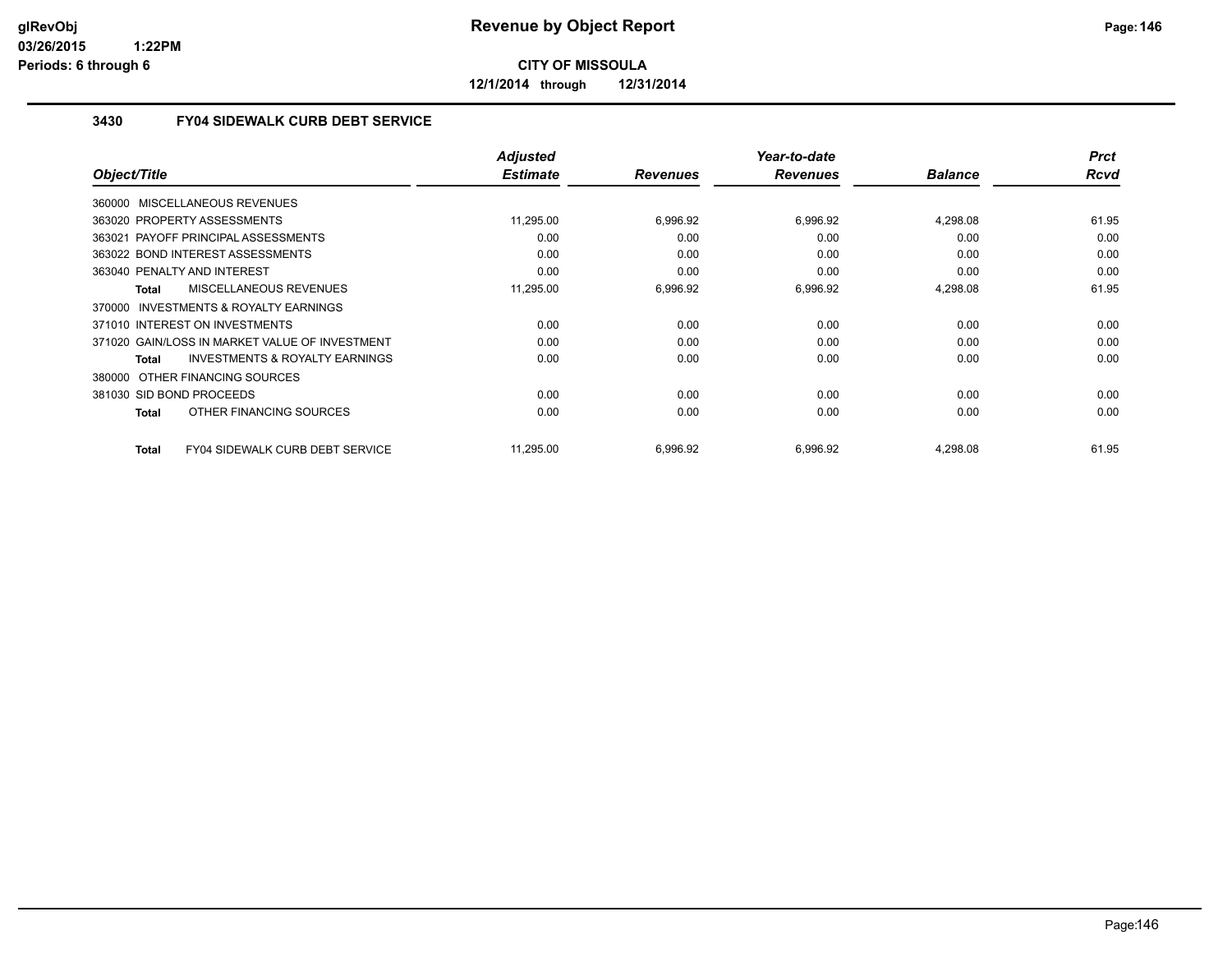**12/1/2014 through 12/31/2014**

**3433 SID 433 DEBT SERVICE**

**3433 SID 433 DEBT SERVICE**

|                                                    | <b>Adjusted</b> |                 | Year-to-date    |                | <b>Prct</b> |
|----------------------------------------------------|-----------------|-----------------|-----------------|----------------|-------------|
| Object/Title                                       | <b>Estimate</b> | <b>Revenues</b> | <b>Revenues</b> | <b>Balance</b> | <b>Rcvd</b> |
| 360000 MISCELLANEOUS REVENUES                      |                 |                 |                 |                |             |
| 363020 PROPERTY ASSESSMENTS                        | 0.00            | 0.00            | 0.00            | 0.00           | 0.00        |
| 363021 PAYOFF PRINCIPAL ASSESSMENTS                | 0.00            | 0.00            | 0.00            | 0.00           | 0.00        |
| 363022 BOND INTEREST ASSESSMENTS                   | 0.00            | 0.00            | 0.00            | 0.00           | 0.00        |
| 363040 PENALTY AND INTEREST                        | 0.00            | 0.00            | 0.00            | 0.00           | 0.00        |
| MISCELLANEOUS REVENUES<br>Total                    | 0.00            | 0.00            | 0.00            | 0.00           | 0.00        |
| INVESTMENTS & ROYALTY EARNINGS<br>370000           |                 |                 |                 |                |             |
| 371010 INTEREST ON INVESTMENTS                     | 0.00            | 0.00            | 0.00            | 0.00           | 0.00        |
| 371020 GAIN/LOSS IN MARKET VALUE OF INVESTMENTS    | 0.00            | 0.00            | 0.00            | 0.00           | 0.00        |
| <b>INVESTMENTS &amp; ROYALTY EARNINGS</b><br>Total | 0.00            | 0.00            | 0.00            | 0.00           | 0.00        |
| SID 433 DEBT SERVICE<br><b>Total</b>               | 0.00            | 0.00            | 0.00            | 0.00           | 0.00        |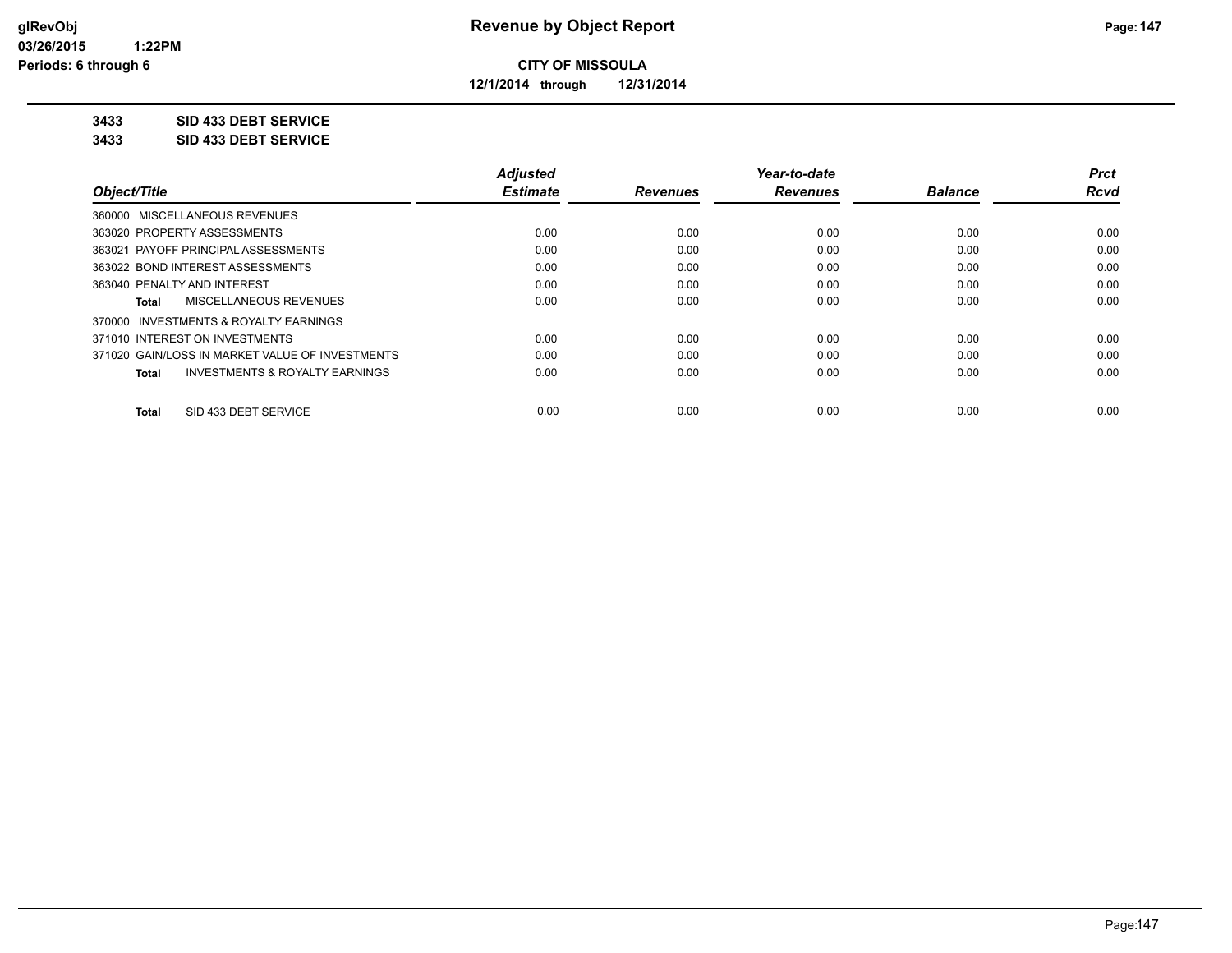**12/1/2014 through 12/31/2014**

### **3433 SID 433 DEBT SERVICE**

|                                                    | <b>Adjusted</b> |                 | Year-to-date    |                | <b>Prct</b> |
|----------------------------------------------------|-----------------|-----------------|-----------------|----------------|-------------|
| Object/Title                                       | <b>Estimate</b> | <b>Revenues</b> | <b>Revenues</b> | <b>Balance</b> | <b>Rcvd</b> |
| 360000 MISCELLANEOUS REVENUES                      |                 |                 |                 |                |             |
| 363020 PROPERTY ASSESSMENTS                        | 0.00            | 0.00            | 0.00            | 0.00           | 0.00        |
| 363021 PAYOFF PRINCIPAL ASSESSMENTS                | 0.00            | 0.00            | 0.00            | 0.00           | 0.00        |
| 363022 BOND INTEREST ASSESSMENTS                   | 0.00            | 0.00            | 0.00            | 0.00           | 0.00        |
| 363040 PENALTY AND INTEREST                        | 0.00            | 0.00            | 0.00            | 0.00           | 0.00        |
| MISCELLANEOUS REVENUES<br>Total                    | 0.00            | 0.00            | 0.00            | 0.00           | 0.00        |
| 370000 INVESTMENTS & ROYALTY EARNINGS              |                 |                 |                 |                |             |
| 371010 INTEREST ON INVESTMENTS                     | 0.00            | 0.00            | 0.00            | 0.00           | 0.00        |
| 371020 GAIN/LOSS IN MARKET VALUE OF INVESTMENT     | 0.00            | 0.00            | 0.00            | 0.00           | 0.00        |
| <b>INVESTMENTS &amp; ROYALTY EARNINGS</b><br>Total | 0.00            | 0.00            | 0.00            | 0.00           | 0.00        |
|                                                    |                 |                 |                 |                |             |
| SID 433 DEBT SERVICE<br><b>Total</b>               | 0.00            | 0.00            | 0.00            | 0.00           | 0.00        |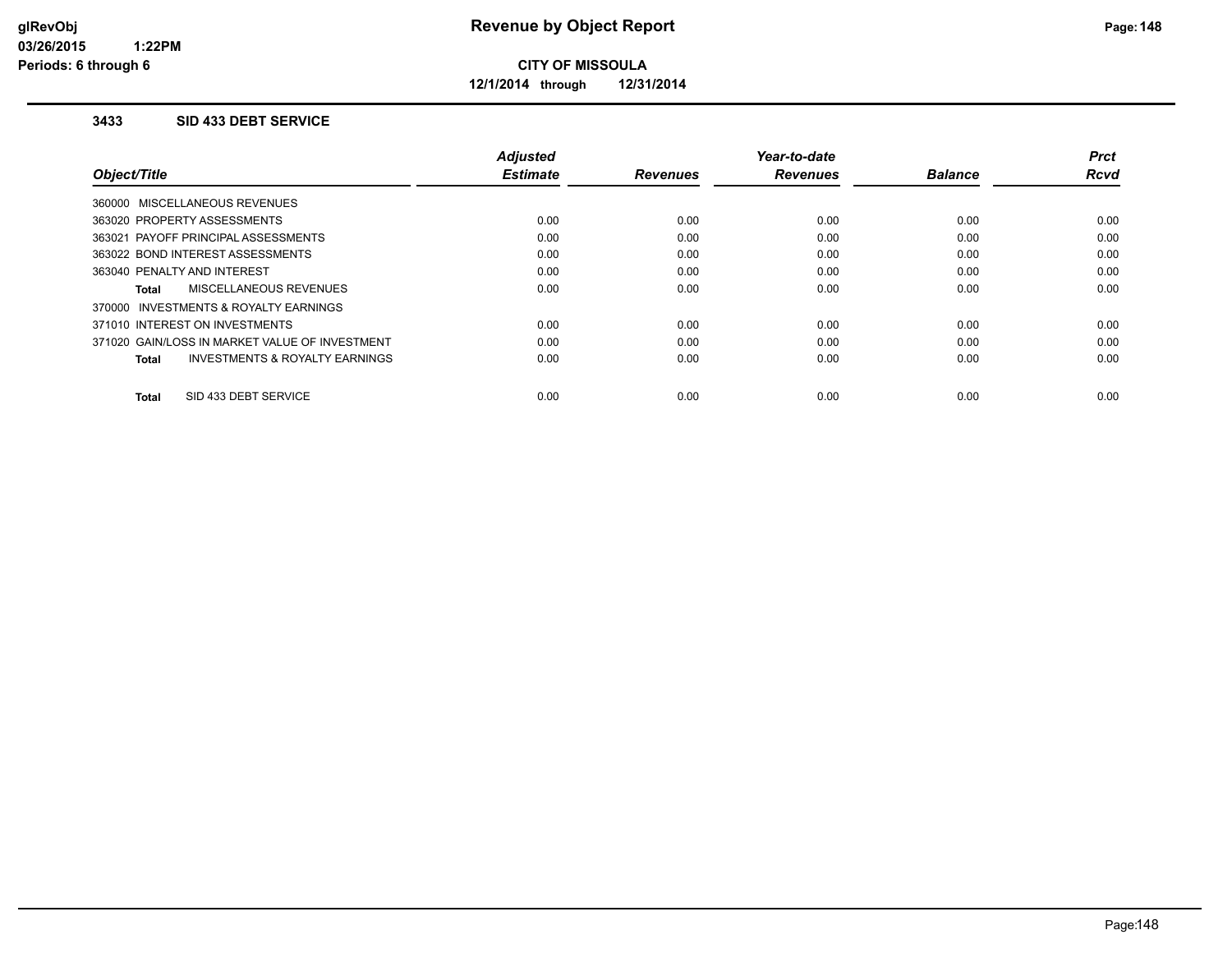**12/1/2014 through 12/31/2014**

## **3440 FY 05 SIDEWALK AND CURB**

**3440 FY 05 SIDEWALK AND CURB**

|              |                                                 | <b>Adjusted</b> |                 | Year-to-date    |                | <b>Prct</b> |
|--------------|-------------------------------------------------|-----------------|-----------------|-----------------|----------------|-------------|
| Object/Title |                                                 | <b>Estimate</b> | <b>Revenues</b> | <b>Revenues</b> | <b>Balance</b> | Rcvd        |
| 360000       | <b>MISCELLANEOUS REVENUES</b>                   |                 |                 |                 |                |             |
|              | 363020 PROPERTY ASSESSMENTS                     | 40,163.00       | 14,613.53       | 14,676.98       | 25,486.02      | 36.54       |
|              | 363021 PAYOFF PRINCIPAL ASSESSMENTS             | 0.00            | 0.00            | 0.00            | 0.00           | 0.00        |
|              | 363022 BOND INTEREST ASSESSMENTS                | 0.00            | 0.00            | 0.00            | 0.00           | 0.00        |
|              | 363040 PENALTY AND INTEREST                     | 0.00            | 0.00            | 2.87            | $-2.87$        | 0.00        |
| <b>Total</b> | MISCELLANEOUS REVENUES                          | 40,163.00       | 14,613.53       | 14,679.85       | 25,483.15      | 36.55       |
| 370000       | <b>INVESTMENTS &amp; ROYALTY EARNINGS</b>       |                 |                 |                 |                |             |
|              | 371010 INTEREST ON INVESTMENTS                  | 0.00            | 0.00            | 0.00            | 0.00           | 0.00        |
|              | 371020 GAIN/LOSS IN MARKET VALUE OF INVESTMENTS | 0.00            | 0.00            | 0.00            | 0.00           | 0.00        |
|              | 371500 INTEREST ON INTERFUND LOAN               | 0.00            | 0.00            | 0.00            | 0.00           | 0.00        |
| <b>Total</b> | <b>INVESTMENTS &amp; ROYALTY EARNINGS</b>       | 0.00            | 0.00            | 0.00            | 0.00           | 0.00        |
| 380000       | OTHER FINANCING SOURCES                         |                 |                 |                 |                |             |
|              | 381030 SID BONDS PROCEEDS                       | 0.00            | 0.00            | 0.00            | 0.00           | 0.00        |
| <b>Total</b> | OTHER FINANCING SOURCES                         | 0.00            | 0.00            | 0.00            | 0.00           | 0.00        |
| <b>Total</b> | FY 05 SIDEWALK AND CURB                         | 40,163.00       | 14,613.53       | 14,679.85       | 25,483.15      | 36.55       |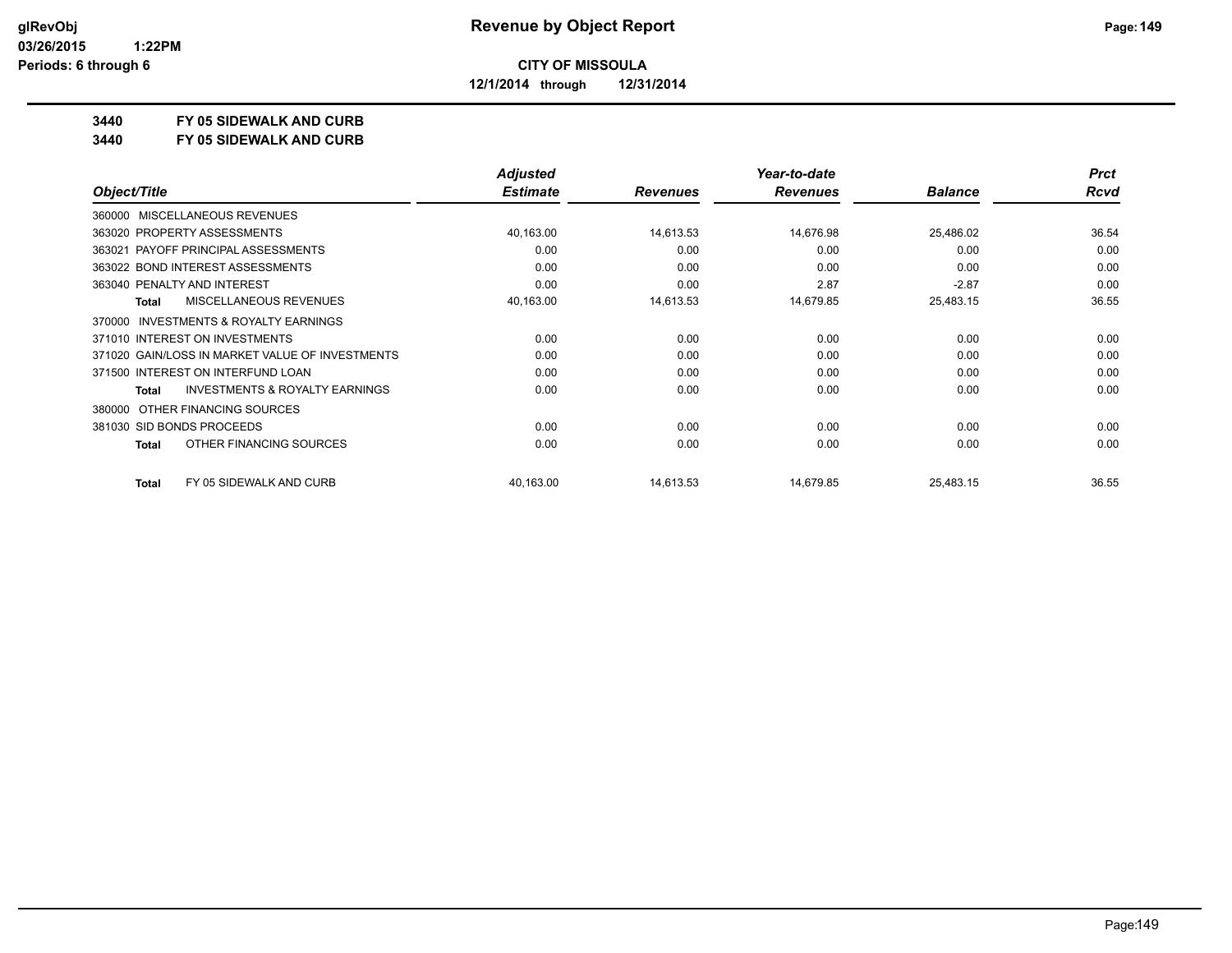**12/1/2014 through 12/31/2014**

### **3440 FY 05 SIDEWALK AND CURB**

|                                                           | <b>Adjusted</b> |                 | Year-to-date    |                | <b>Prct</b> |
|-----------------------------------------------------------|-----------------|-----------------|-----------------|----------------|-------------|
| Object/Title                                              | <b>Estimate</b> | <b>Revenues</b> | <b>Revenues</b> | <b>Balance</b> | <b>Rcvd</b> |
| 360000 MISCELLANEOUS REVENUES                             |                 |                 |                 |                |             |
| 363020 PROPERTY ASSESSMENTS                               | 40,163.00       | 14,613.53       | 14,676.98       | 25,486.02      | 36.54       |
| 363021 PAYOFF PRINCIPAL ASSESSMENTS                       | 0.00            | 0.00            | 0.00            | 0.00           | 0.00        |
| 363022 BOND INTEREST ASSESSMENTS                          | 0.00            | 0.00            | 0.00            | 0.00           | 0.00        |
| 363040 PENALTY AND INTEREST                               | 0.00            | 0.00            | 2.87            | $-2.87$        | 0.00        |
| <b>MISCELLANEOUS REVENUES</b><br><b>Total</b>             | 40,163.00       | 14,613.53       | 14,679.85       | 25,483.15      | 36.55       |
| <b>INVESTMENTS &amp; ROYALTY EARNINGS</b><br>370000       |                 |                 |                 |                |             |
| 371010 INTEREST ON INVESTMENTS                            | 0.00            | 0.00            | 0.00            | 0.00           | 0.00        |
| 371020 GAIN/LOSS IN MARKET VALUE OF INVESTMENT            | 0.00            | 0.00            | 0.00            | 0.00           | 0.00        |
| 371500 INTEREST ON INTERFUND LOAN                         | 0.00            | 0.00            | 0.00            | 0.00           | 0.00        |
| <b>INVESTMENTS &amp; ROYALTY EARNINGS</b><br><b>Total</b> | 0.00            | 0.00            | 0.00            | 0.00           | 0.00        |
| 380000 OTHER FINANCING SOURCES                            |                 |                 |                 |                |             |
| 381030 SID BONDS PROCEEDS                                 | 0.00            | 0.00            | 0.00            | 0.00           | 0.00        |
| OTHER FINANCING SOURCES<br><b>Total</b>                   | 0.00            | 0.00            | 0.00            | 0.00           | 0.00        |
| <b>Total</b><br>FY 05 SIDEWALK AND CURB                   | 40,163.00       | 14,613.53       | 14,679.85       | 25,483.15      | 36.55       |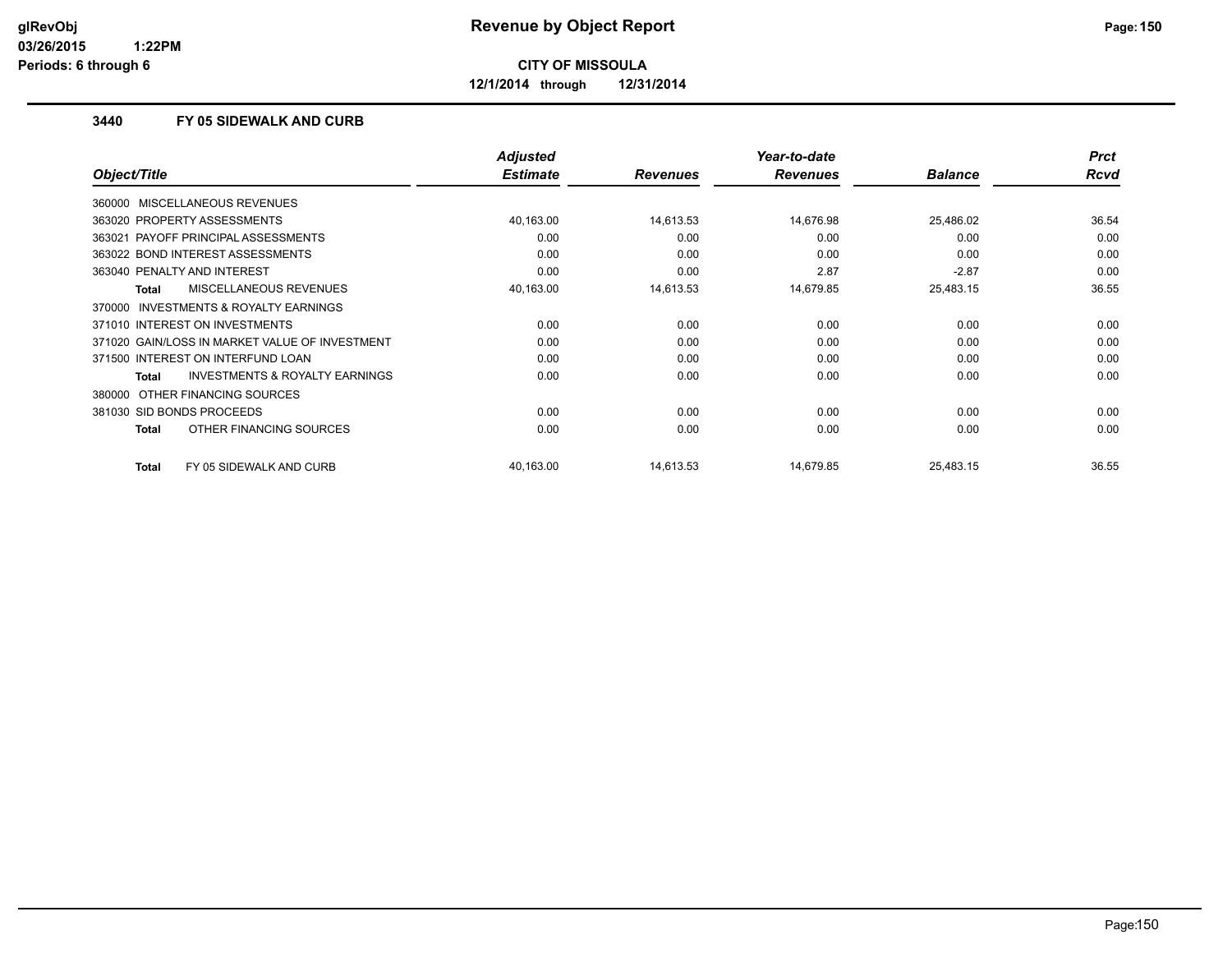**12/1/2014 through 12/31/2014**

### **3441 FY 06 SIDEWALK & CURB DEBT**

**3441 FY 06 SIDEWALK & CURB DEBT**

|                                                    | <b>Adjusted</b> |                 | Year-to-date    |                | <b>Prct</b> |
|----------------------------------------------------|-----------------|-----------------|-----------------|----------------|-------------|
| Object/Title                                       | <b>Estimate</b> | <b>Revenues</b> | <b>Revenues</b> | <b>Balance</b> | <b>Rcvd</b> |
| 360000 MISCELLANEOUS REVENUES                      |                 |                 |                 |                |             |
| 363020 PROPERTY ASSESSMENTS                        | 0.00            | 0.00            | 0.00            | 0.00           | 0.00        |
| MISCELLANEOUS REVENUES<br><b>Total</b>             | 0.00            | 0.00            | 0.00            | 0.00           | 0.00        |
| 370000 INVESTMENTS & ROYALTY EARNINGS              |                 |                 |                 |                |             |
| 371010 INTEREST ON INVESTMENTS                     | 0.00            | 0.00            | 0.00            | 0.00           | 0.00        |
| 371020 GAIN/LOSS IN MARKET VALUE OF INVESTMENTS    | 0.00            | 0.00            | 0.00            | 0.00           | 0.00        |
| <b>INVESTMENTS &amp; ROYALTY EARNINGS</b><br>Total | 0.00            | 0.00            | 0.00            | 0.00           | 0.00        |
| FY 06 SIDEWALK & CURB DEBT<br><b>Total</b>         | 0.00            | 0.00            | 0.00            | 0.00           | 0.00        |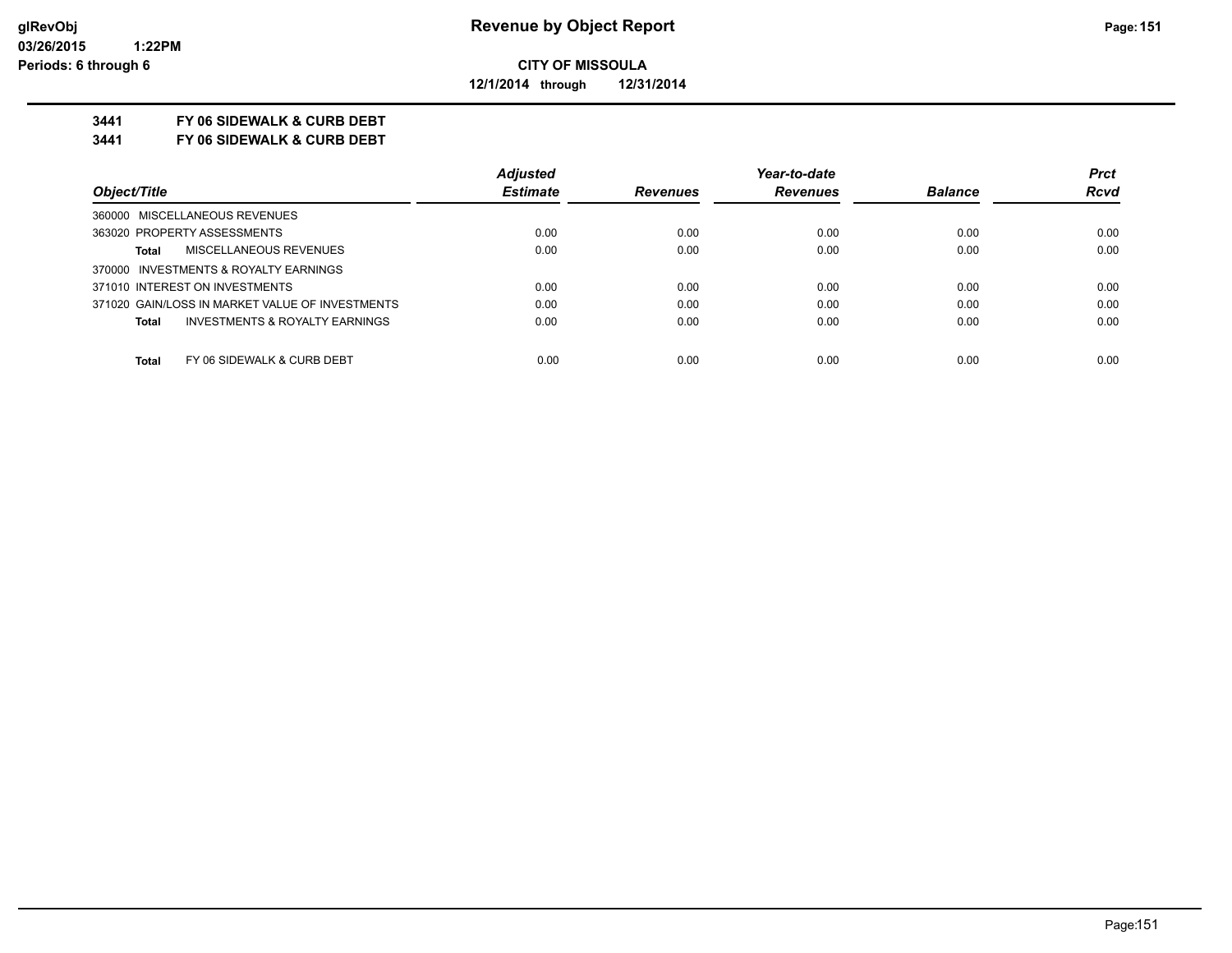**12/1/2014 through 12/31/2014**

## **3441 FY 06 SIDEWALK & CURB DEBT**

|                                                    | <b>Adjusted</b> |                 | Year-to-date    |                | <b>Prct</b> |
|----------------------------------------------------|-----------------|-----------------|-----------------|----------------|-------------|
| Object/Title                                       | <b>Estimate</b> | <b>Revenues</b> | <b>Revenues</b> | <b>Balance</b> | <b>Rcvd</b> |
| 360000 MISCELLANEOUS REVENUES                      |                 |                 |                 |                |             |
| 363020 PROPERTY ASSESSMENTS                        | 0.00            | 0.00            | 0.00            | 0.00           | 0.00        |
| <b>MISCELLANEOUS REVENUES</b><br>Total             | 0.00            | 0.00            | 0.00            | 0.00           | 0.00        |
| 370000 INVESTMENTS & ROYALTY EARNINGS              |                 |                 |                 |                |             |
| 371010 INTEREST ON INVESTMENTS                     | 0.00            | 0.00            | 0.00            | 0.00           | 0.00        |
| 371020 GAIN/LOSS IN MARKET VALUE OF INVESTMENT     | 0.00            | 0.00            | 0.00            | 0.00           | 0.00        |
| <b>INVESTMENTS &amp; ROYALTY EARNINGS</b><br>Total | 0.00            | 0.00            | 0.00            | 0.00           | 0.00        |
|                                                    |                 |                 |                 |                |             |
| Total<br>FY 06 SIDEWALK & CURB DEBT                | 0.00            | 0.00            | 0.00            | 0.00           | 0.00        |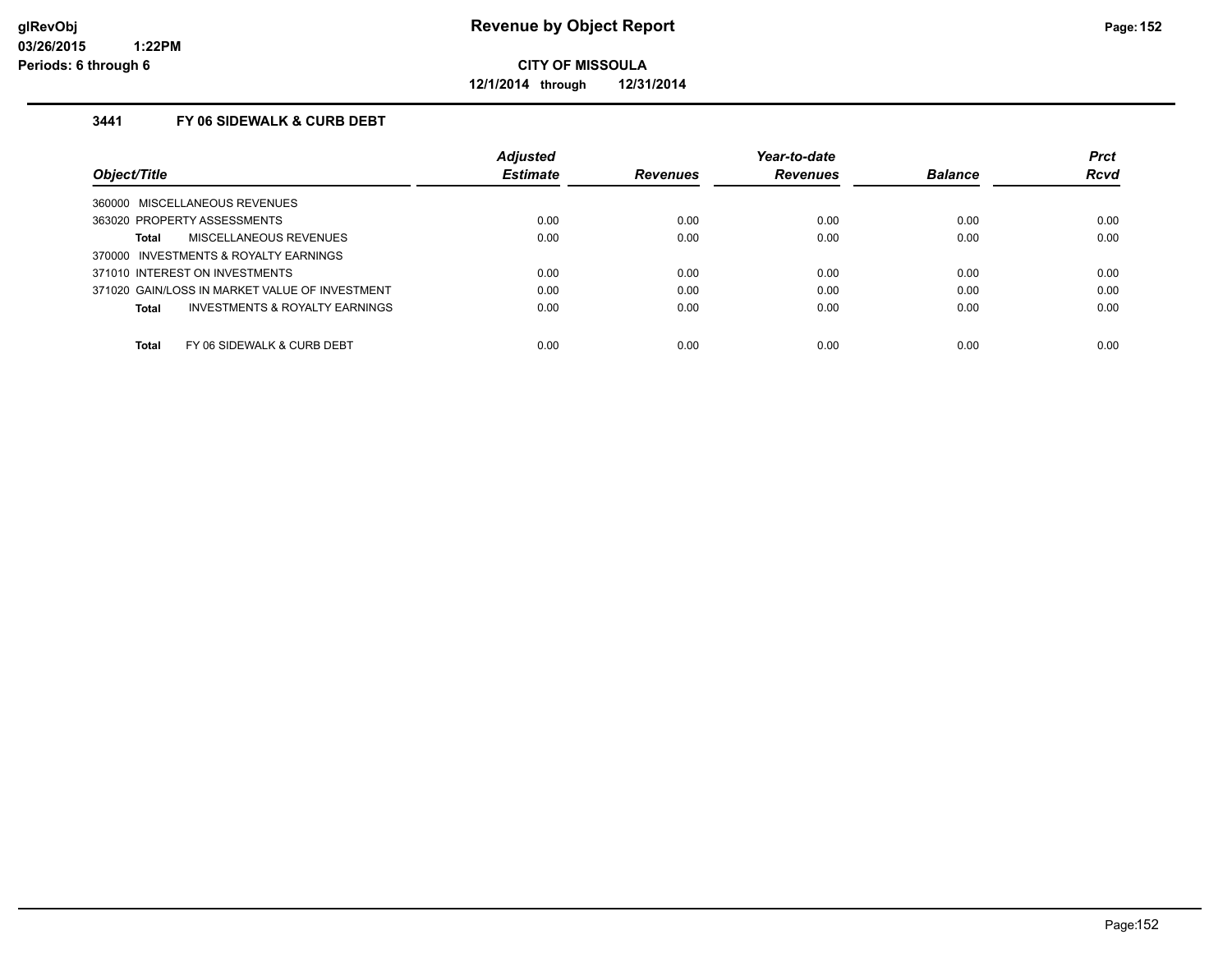**12/1/2014 through 12/31/2014**

**3449 SID 449 DEBT SERVICE**

**3449 SID 449 DEBT SERVICE**

|                                                    | <b>Adjusted</b> |                 | Year-to-date    |                | <b>Prct</b> |
|----------------------------------------------------|-----------------|-----------------|-----------------|----------------|-------------|
| Object/Title                                       | <b>Estimate</b> | <b>Revenues</b> | <b>Revenues</b> | <b>Balance</b> | <b>Rcvd</b> |
| 360000 MISCELLANEOUS REVENUES                      |                 |                 |                 |                |             |
| 363020 PROPERTY ASSESSMENTS                        | 0.00            | 0.00            | 0.00            | 0.00           | 0.00        |
| 363021 PAYOFF PRINCIPAL ASSESSMENTS                | 0.00            | 0.00            | 0.00            | 0.00           | 0.00        |
| 363022 BOND INTEREST ASSESSMENTS                   | 0.00            | 0.00            | 0.00            | 0.00           | 0.00        |
| 363040 PENALTY AND INTEREST                        | 0.00            | 0.00            | 0.00            | 0.00           | 0.00        |
| MISCELLANEOUS REVENUES<br>Total                    | 0.00            | 0.00            | 0.00            | 0.00           | 0.00        |
| INVESTMENTS & ROYALTY EARNINGS<br>370000           |                 |                 |                 |                |             |
| 371010 INTEREST ON INVESTMENTS                     | 0.00            | 0.00            | 0.00            | 0.00           | 0.00        |
| 371020 GAIN/LOSS IN MARKET VALUE OF INVESTMENTS    | 0.00            | 0.00            | 0.00            | 0.00           | 0.00        |
| <b>INVESTMENTS &amp; ROYALTY EARNINGS</b><br>Total | 0.00            | 0.00            | 0.00            | 0.00           | 0.00        |
| SID 449 DEBT SERVICE<br><b>Total</b>               | 0.00            | 0.00            | 0.00            | 0.00           | 0.00        |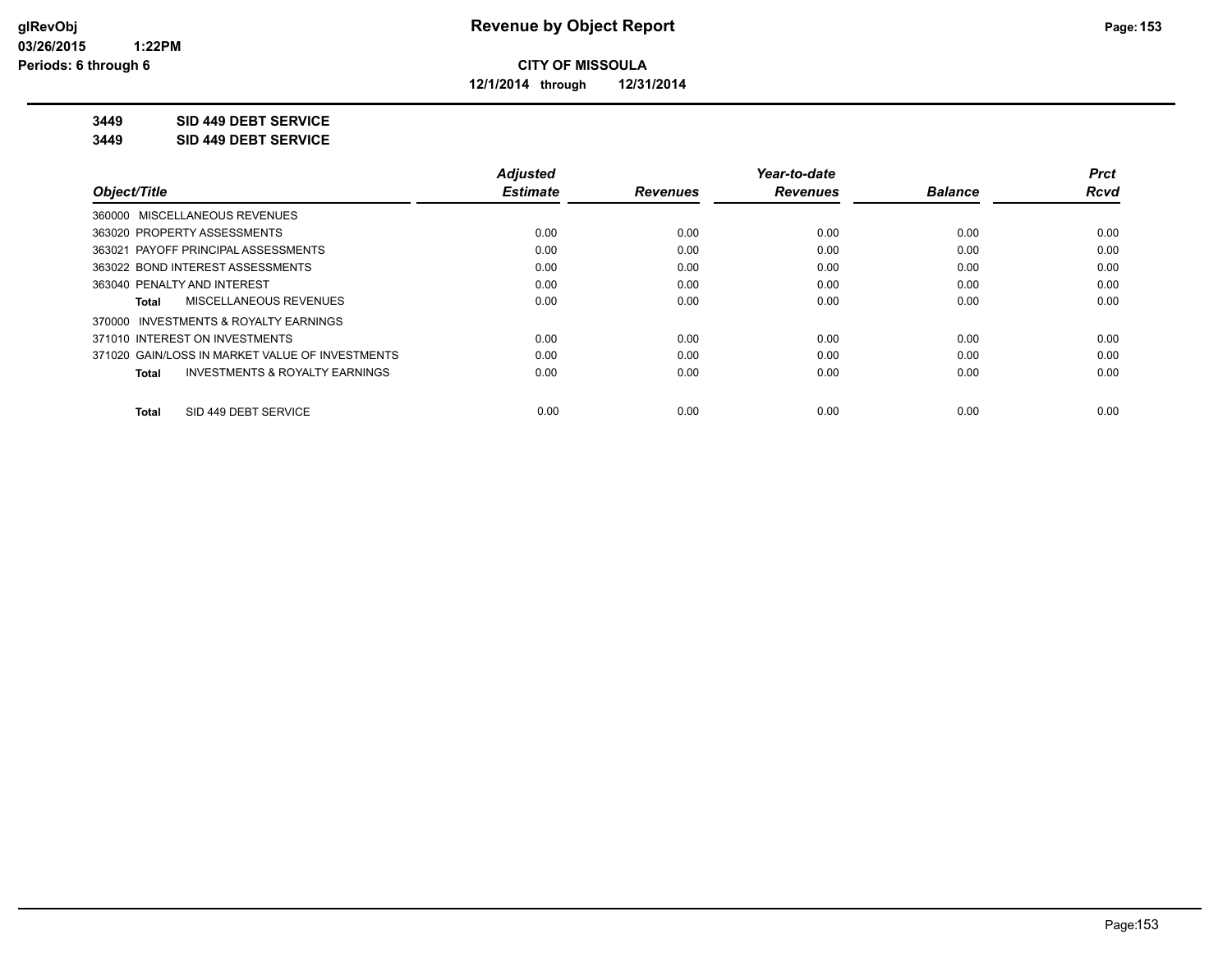**12/1/2014 through 12/31/2014**

### **3449 SID 449 DEBT SERVICE**

|                                                    | <b>Adjusted</b> |                 | Year-to-date    |                | <b>Prct</b> |
|----------------------------------------------------|-----------------|-----------------|-----------------|----------------|-------------|
| Object/Title                                       | <b>Estimate</b> | <b>Revenues</b> | <b>Revenues</b> | <b>Balance</b> | <b>Rcvd</b> |
| 360000 MISCELLANEOUS REVENUES                      |                 |                 |                 |                |             |
| 363020 PROPERTY ASSESSMENTS                        | 0.00            | 0.00            | 0.00            | 0.00           | 0.00        |
| 363021 PAYOFF PRINCIPAL ASSESSMENTS                | 0.00            | 0.00            | 0.00            | 0.00           | 0.00        |
| 363022 BOND INTEREST ASSESSMENTS                   | 0.00            | 0.00            | 0.00            | 0.00           | 0.00        |
| 363040 PENALTY AND INTEREST                        | 0.00            | 0.00            | 0.00            | 0.00           | 0.00        |
| MISCELLANEOUS REVENUES<br>Total                    | 0.00            | 0.00            | 0.00            | 0.00           | 0.00        |
| 370000 INVESTMENTS & ROYALTY EARNINGS              |                 |                 |                 |                |             |
| 371010 INTEREST ON INVESTMENTS                     | 0.00            | 0.00            | 0.00            | 0.00           | 0.00        |
| 371020 GAIN/LOSS IN MARKET VALUE OF INVESTMENT     | 0.00            | 0.00            | 0.00            | 0.00           | 0.00        |
| <b>INVESTMENTS &amp; ROYALTY EARNINGS</b><br>Total | 0.00            | 0.00            | 0.00            | 0.00           | 0.00        |
|                                                    |                 |                 |                 |                |             |
| SID 449 DEBT SERVICE<br><b>Total</b>               | 0.00            | 0.00            | 0.00            | 0.00           | 0.00        |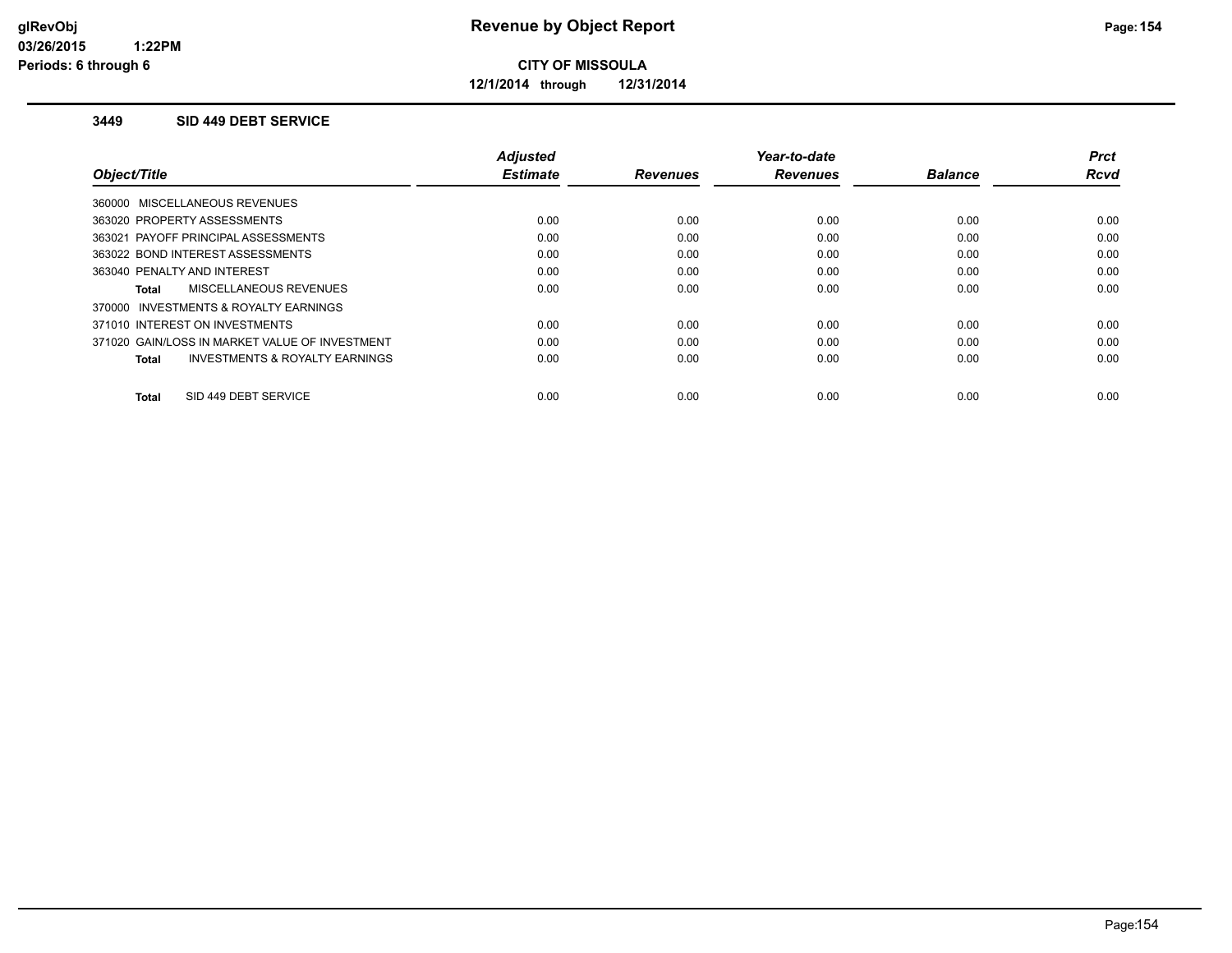**12/1/2014 through 12/31/2014**

#### **3450 FY 06 SIDEWALK AND CURB**

**3450 FY 06 SIDEWALK AND CURB**

|                                                     | <b>Adjusted</b> |                 | Year-to-date    |                | <b>Prct</b> |
|-----------------------------------------------------|-----------------|-----------------|-----------------|----------------|-------------|
| Object/Title                                        | <b>Estimate</b> | <b>Revenues</b> | <b>Revenues</b> | <b>Balance</b> | Rcvd        |
| <b>MISCELLANEOUS REVENUES</b><br>360000             |                 |                 |                 |                |             |
| 363020 PROPERTY ASSESSMENTS                         | 29,569.00       | 14,785.63       | 16,168.09       | 13,400.91      | 54.68       |
| 363021 PAYOFF PRINCIPAL ASSESSMENTS                 | 0.00            | 0.00            | 0.00            | 0.00           | 0.00        |
| 363022 BOND INTEREST ASSESSMENTS                    | 0.00            | 0.00            | 0.00            | 0.00           | 0.00        |
| 363040 PENALTY AND INTEREST                         | 0.00            | 0.00            | 76.51           | $-76.51$       | 0.00        |
| MISCELLANEOUS REVENUES<br>Total                     | 29,569.00       | 14,785.63       | 16,244.60       | 13,324.40      | 54.94       |
| <b>INVESTMENTS &amp; ROYALTY EARNINGS</b><br>370000 |                 |                 |                 |                |             |
| 371010 INTEREST ON INVESTMENTS                      | 0.00            | 0.00            | 0.00            | 0.00           | 0.00        |
| 371020 GAIN/LOSS IN MARKET VALUE OF INVESTMENTS     | 0.00            | 0.00            | 0.00            | 0.00           | 0.00        |
| 371500 INTEREST ON INTERFUND LOAN                   | 0.00            | 0.00            | 0.00            | 0.00           | 0.00        |
| <b>INVESTMENTS &amp; ROYALTY EARNINGS</b><br>Total  | 0.00            | 0.00            | 0.00            | 0.00           | 0.00        |
| OTHER FINANCING SOURCES<br>380000                   |                 |                 |                 |                |             |
| 381030 SID BONDS PROCEEDS                           | 0.00            | 0.00            | 0.00            | 0.00           | 0.00        |
| 383042 TRANSFERS FROM OTHER FUNDS                   | 0.00            | 0.00            | 0.00            | 0.00           | 0.00        |
| OTHER FINANCING SOURCES<br>Total                    | 0.00            | 0.00            | 0.00            | 0.00           | 0.00        |
| FY 06 SIDEWALK AND CURB<br>Total                    | 29,569.00       | 14,785.63       | 16,244.60       | 13,324.40      | 54.94       |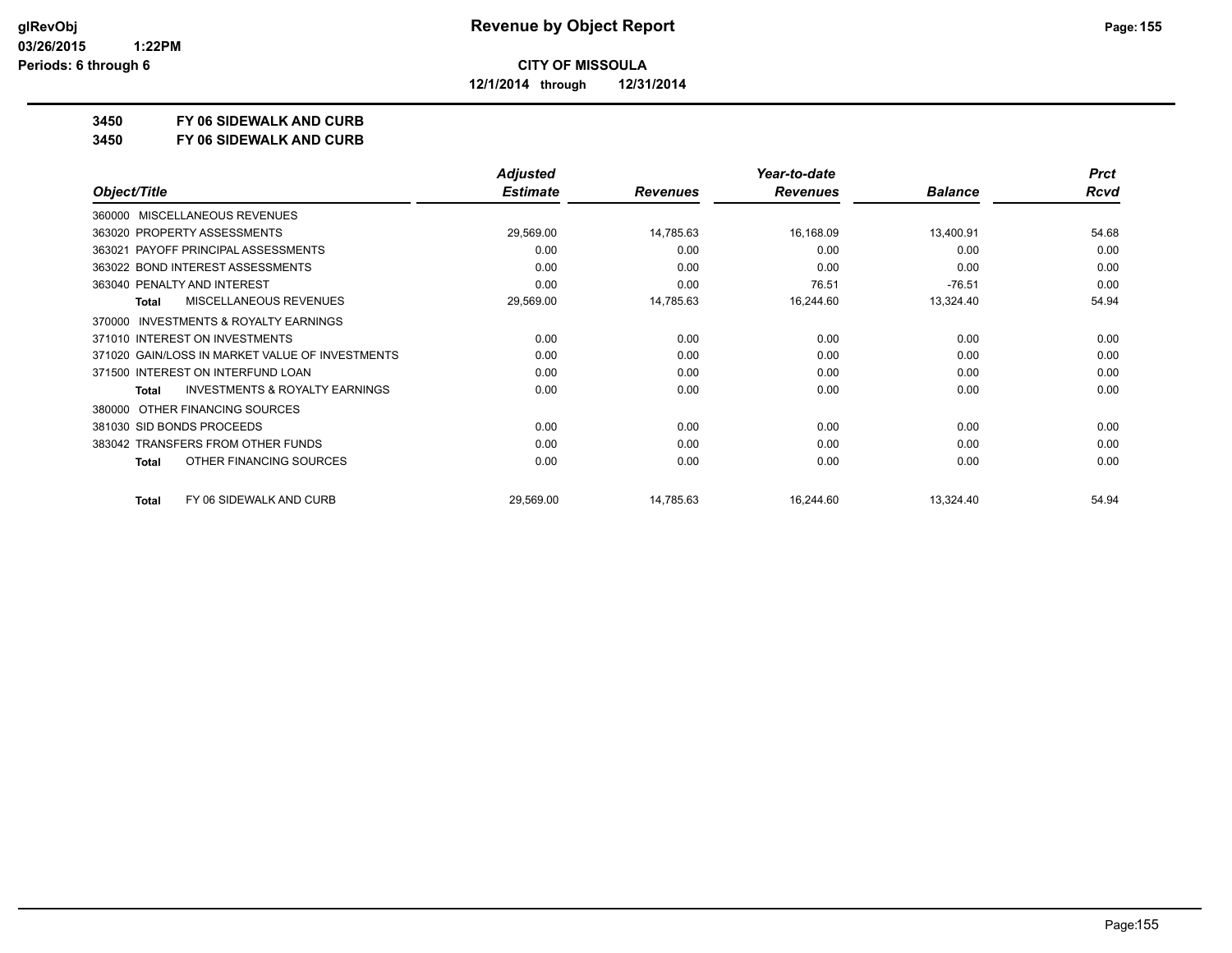**12/1/2014 through 12/31/2014**

### **3450 FY 06 SIDEWALK AND CURB**

|                                                           | <b>Adjusted</b> |                 | Year-to-date    |                | <b>Prct</b> |
|-----------------------------------------------------------|-----------------|-----------------|-----------------|----------------|-------------|
| Object/Title                                              | <b>Estimate</b> | <b>Revenues</b> | <b>Revenues</b> | <b>Balance</b> | Rcvd        |
| MISCELLANEOUS REVENUES<br>360000                          |                 |                 |                 |                |             |
| 363020 PROPERTY ASSESSMENTS                               | 29,569.00       | 14,785.63       | 16,168.09       | 13,400.91      | 54.68       |
| 363021 PAYOFF PRINCIPAL ASSESSMENTS                       | 0.00            | 0.00            | 0.00            | 0.00           | 0.00        |
| 363022 BOND INTEREST ASSESSMENTS                          | 0.00            | 0.00            | 0.00            | 0.00           | 0.00        |
| 363040 PENALTY AND INTEREST                               | 0.00            | 0.00            | 76.51           | $-76.51$       | 0.00        |
| MISCELLANEOUS REVENUES<br><b>Total</b>                    | 29,569.00       | 14,785.63       | 16,244.60       | 13,324.40      | 54.94       |
| <b>INVESTMENTS &amp; ROYALTY EARNINGS</b><br>370000       |                 |                 |                 |                |             |
| 371010 INTEREST ON INVESTMENTS                            | 0.00            | 0.00            | 0.00            | 0.00           | 0.00        |
| 371020 GAIN/LOSS IN MARKET VALUE OF INVESTMENT            | 0.00            | 0.00            | 0.00            | 0.00           | 0.00        |
| 371500 INTEREST ON INTERFUND LOAN                         | 0.00            | 0.00            | 0.00            | 0.00           | 0.00        |
| <b>INVESTMENTS &amp; ROYALTY EARNINGS</b><br><b>Total</b> | 0.00            | 0.00            | 0.00            | 0.00           | 0.00        |
| OTHER FINANCING SOURCES<br>380000                         |                 |                 |                 |                |             |
| 381030 SID BONDS PROCEEDS                                 | 0.00            | 0.00            | 0.00            | 0.00           | 0.00        |
| 383042 TRANSFERS FROM OTHER FUNDS                         | 0.00            | 0.00            | 0.00            | 0.00           | 0.00        |
| OTHER FINANCING SOURCES<br><b>Total</b>                   | 0.00            | 0.00            | 0.00            | 0.00           | 0.00        |
| FY 06 SIDEWALK AND CURB<br><b>Total</b>                   | 29,569.00       | 14,785.63       | 16,244.60       | 13,324.40      | 54.94       |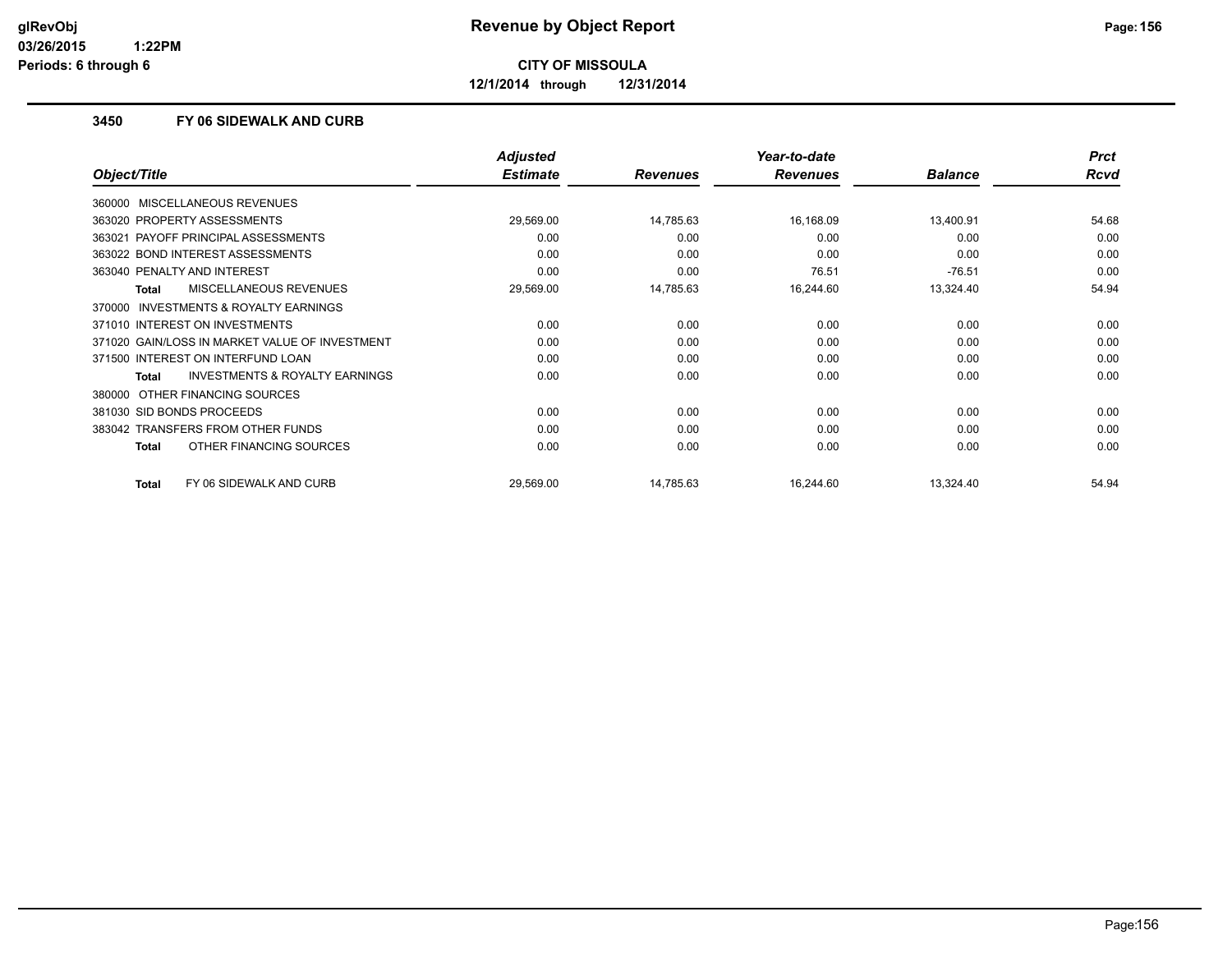**12/1/2014 through 12/31/2014**

# **3460 FY07 SIDEWALK AND CURB DEBT**

#### **3460 FY07 SIDEWALK AND CURB DEBT**

|                                                           | <b>Adjusted</b> |                 | Year-to-date    |                | <b>Prct</b> |
|-----------------------------------------------------------|-----------------|-----------------|-----------------|----------------|-------------|
| Object/Title                                              | <b>Estimate</b> | <b>Revenues</b> | <b>Revenues</b> | <b>Balance</b> | Rcvd        |
| MISCELLANEOUS REVENUES<br>360000                          |                 |                 |                 |                |             |
| 363020 PROPERTY ASSESSMENTS                               | 92,110.00       | 37,100.75       | 37,116.48       | 54,993.52      | 40.30       |
| 363021 PAYOFF PRINCIPAL ASSESSMENTS                       | 0.00            | 0.00            | 9,478.66        | $-9,478.66$    | 0.00        |
| 363022 BOND INTEREST ASSESSMENTS                          | 0.00            | 0.00            | 0.00            | 0.00           | 0.00        |
| 363040 PENALTY AND INTEREST                               | 0.00            | 0.00            | 0.91            | $-0.91$        | 0.00        |
| <b>MISCELLANEOUS REVENUES</b><br><b>Total</b>             | 92,110.00       | 37,100.75       | 46,596.05       | 45,513.95      | 50.59       |
| <b>INVESTMENTS &amp; ROYALTY EARNINGS</b><br>370000       |                 |                 |                 |                |             |
| 371010 INTEREST ON INVESTMENTS                            | 0.00            | 0.00            | 0.00            | 0.00           | 0.00        |
| 371020 GAIN/LOSS IN MARKET VALUE OF INVESTMENTS           | 0.00            | 0.00            | 0.00            | 0.00           | 0.00        |
| 371500 INTEREST ON INTERFUND LOAN                         | 0.00            | 0.00            | 0.00            | 0.00           | 0.00        |
| <b>INVESTMENTS &amp; ROYALTY EARNINGS</b><br><b>Total</b> | 0.00            | 0.00            | 0.00            | 0.00           | 0.00        |
| OTHER FINANCING SOURCES<br>380000                         |                 |                 |                 |                |             |
| 381030 SID BONDS PROCEEDS                                 | 0.00            | 0.00            | 0.00            | 0.00           | 0.00        |
| 383042 TRANSFERS FROM OTHER FUNDS                         | 0.00            | 0.00            | 0.00            | 0.00           | 0.00        |
| OTHER FINANCING SOURCES<br><b>Total</b>                   | 0.00            | 0.00            | 0.00            | 0.00           | 0.00        |
| <b>FY07 SIDEWALK AND CURB DEBT</b><br><b>Total</b>        | 92,110.00       | 37,100.75       | 46,596.05       | 45,513.95      | 50.59       |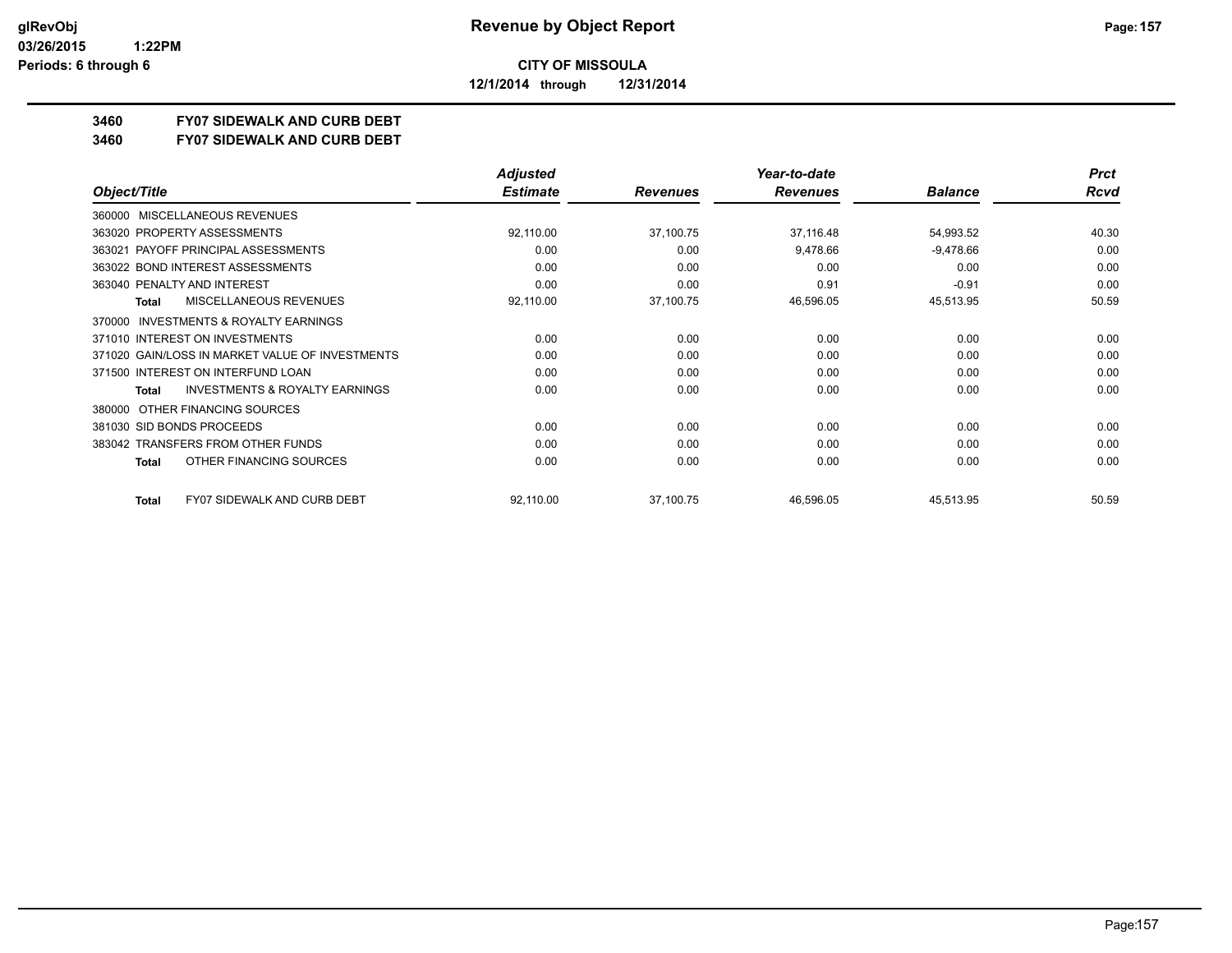**12/1/2014 through 12/31/2014**

### **3460 FY07 SIDEWALK AND CURB DEBT**

|                                                           | <b>Adjusted</b> |                 | Year-to-date    |                | <b>Prct</b> |
|-----------------------------------------------------------|-----------------|-----------------|-----------------|----------------|-------------|
| Object/Title                                              | <b>Estimate</b> | <b>Revenues</b> | <b>Revenues</b> | <b>Balance</b> | <b>Rcvd</b> |
| 360000 MISCELLANEOUS REVENUES                             |                 |                 |                 |                |             |
| 363020 PROPERTY ASSESSMENTS                               | 92,110.00       | 37,100.75       | 37,116.48       | 54,993.52      | 40.30       |
| 363021 PAYOFF PRINCIPAL ASSESSMENTS                       | 0.00            | 0.00            | 9,478.66        | $-9,478.66$    | 0.00        |
| 363022 BOND INTEREST ASSESSMENTS                          | 0.00            | 0.00            | 0.00            | 0.00           | 0.00        |
| 363040 PENALTY AND INTEREST                               | 0.00            | 0.00            | 0.91            | $-0.91$        | 0.00        |
| MISCELLANEOUS REVENUES<br><b>Total</b>                    | 92,110.00       | 37,100.75       | 46,596.05       | 45,513.95      | 50.59       |
| <b>INVESTMENTS &amp; ROYALTY EARNINGS</b><br>370000       |                 |                 |                 |                |             |
| 371010 INTEREST ON INVESTMENTS                            | 0.00            | 0.00            | 0.00            | 0.00           | 0.00        |
| 371020 GAIN/LOSS IN MARKET VALUE OF INVESTMENT            | 0.00            | 0.00            | 0.00            | 0.00           | 0.00        |
| 371500 INTEREST ON INTERFUND LOAN                         | 0.00            | 0.00            | 0.00            | 0.00           | 0.00        |
| <b>INVESTMENTS &amp; ROYALTY EARNINGS</b><br><b>Total</b> | 0.00            | 0.00            | 0.00            | 0.00           | 0.00        |
| 380000 OTHER FINANCING SOURCES                            |                 |                 |                 |                |             |
| 381030 SID BONDS PROCEEDS                                 | 0.00            | 0.00            | 0.00            | 0.00           | 0.00        |
| 383042 TRANSFERS FROM OTHER FUNDS                         | 0.00            | 0.00            | 0.00            | 0.00           | 0.00        |
| OTHER FINANCING SOURCES<br><b>Total</b>                   | 0.00            | 0.00            | 0.00            | 0.00           | 0.00        |
| <b>FY07 SIDEWALK AND CURB DEBT</b><br><b>Total</b>        | 92,110.00       | 37,100.75       | 46,596.05       | 45,513.95      | 50.59       |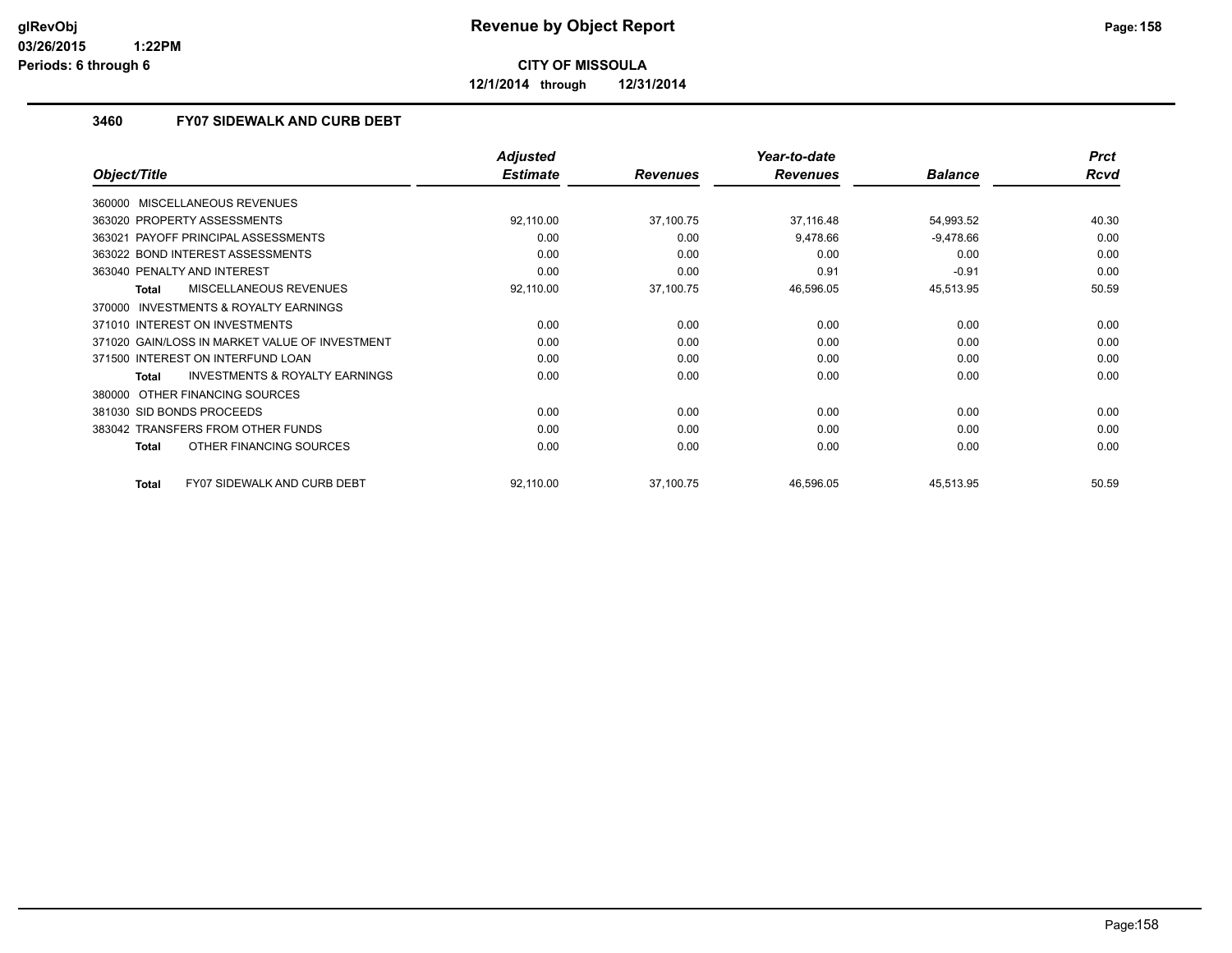**12/1/2014 through 12/31/2014**

## **3461 SERIES 2008A SIDEWALK AND CURB**

#### **3461 SERIES 2008A SIDEWALK AND CURB**

|                                                    | <b>Adjusted</b> |                 | Year-to-date    |                | <b>Prct</b> |
|----------------------------------------------------|-----------------|-----------------|-----------------|----------------|-------------|
| Object/Title                                       | <b>Estimate</b> | <b>Revenues</b> | <b>Revenues</b> | <b>Balance</b> | <b>Rcvd</b> |
| MISCELLANEOUS REVENUES<br>360000                   |                 |                 |                 |                |             |
| 363020 PROPERTY ASSESSMENTS                        | 62,213.00       | 22,480.68       | 22,480.68       | 39,732.32      | 36.14       |
| 363021 PAYOFF PRINCIPAL ASSESSMENTS                | 0.00            | 0.00            | 0.00            | 0.00           | 0.00        |
| 363022 BOND INTEREST ASSESSMENTS                   | 0.00            | 0.00            | 0.00            | 0.00           | 0.00        |
| 363040 PENALTY AND INTEREST                        | 0.00            | 0.00            | 0.00            | 0.00           | 0.00        |
| MISCELLANEOUS REVENUES<br>Total                    | 62,213.00       | 22,480.68       | 22,480.68       | 39,732.32      | 36.14       |
| INVESTMENTS & ROYALTY EARNINGS<br>370000           |                 |                 |                 |                |             |
| 371010 INTEREST ON INVESTMENTS                     | 0.00            | 0.00            | 0.00            | 0.00           | 0.00        |
| 371020 GAIN/LOSS IN MARKET VALUE OF INVESTMENTS    | 0.00            | 0.00            | 0.00            | 0.00           | 0.00        |
| <b>INVESTMENTS &amp; ROYALTY EARNINGS</b><br>Total | 0.00            | 0.00            | 0.00            | 0.00           | 0.00        |
| OTHER FINANCING SOURCES<br>380000                  |                 |                 |                 |                |             |
| 381030 SID BONDS PROCEEDS                          | 0.00            | 0.00            | 0.00            | 0.00           | 0.00        |
| OTHER FINANCING SOURCES<br>Total                   | 0.00            | 0.00            | 0.00            | 0.00           | 0.00        |
| SERIES 2008A SIDEWALK AND CURB<br><b>Total</b>     | 62,213.00       | 22,480.68       | 22,480.68       | 39,732.32      | 36.14       |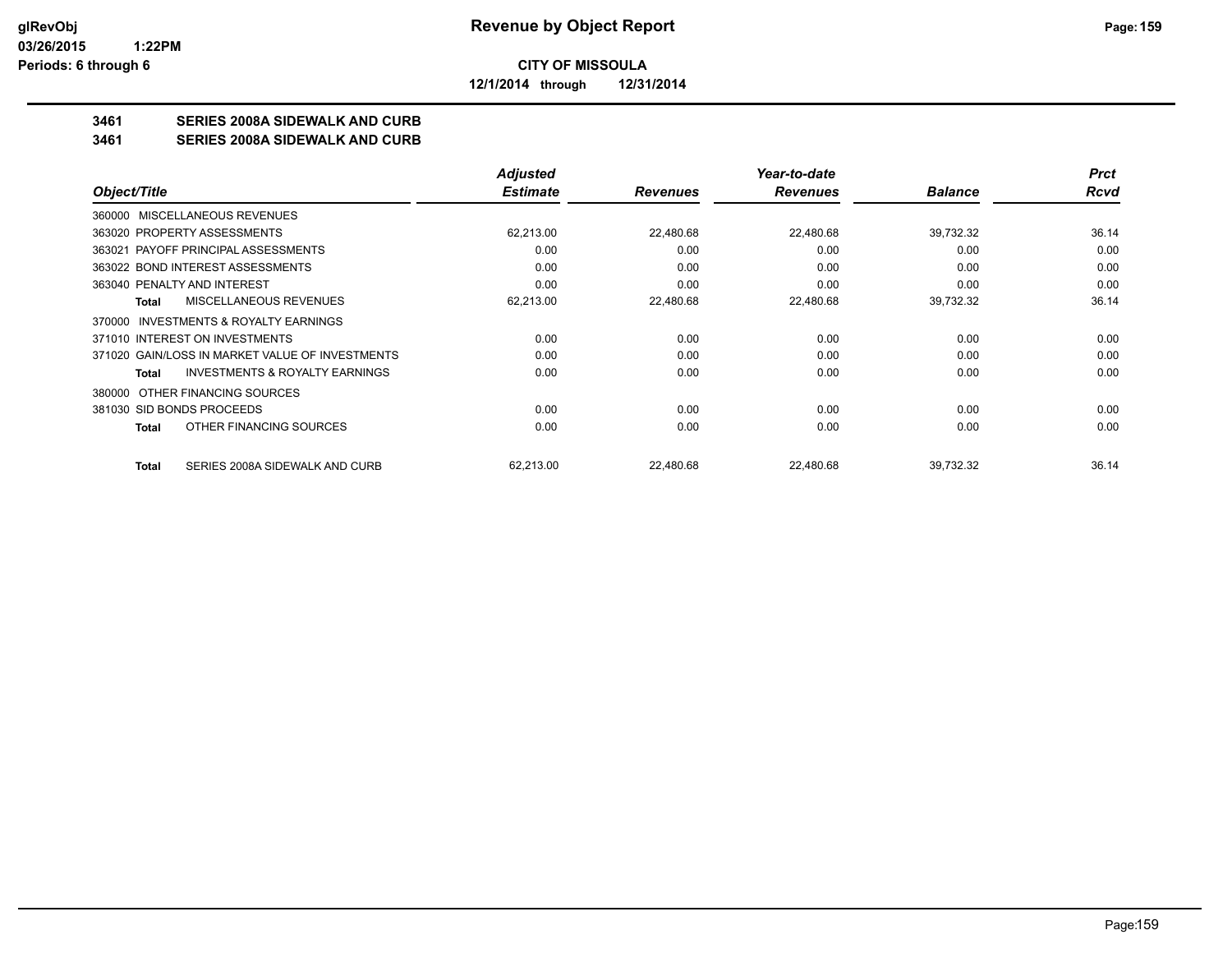**12/1/2014 through 12/31/2014**

### **3461 SERIES 2008A SIDEWALK AND CURB**

| Object/Title                                        | <b>Adjusted</b><br><b>Estimate</b> | <b>Revenues</b> | Year-to-date<br><b>Revenues</b> | <b>Balance</b> | <b>Prct</b><br><b>Rcvd</b> |
|-----------------------------------------------------|------------------------------------|-----------------|---------------------------------|----------------|----------------------------|
|                                                     |                                    |                 |                                 |                |                            |
| 360000 MISCELLANEOUS REVENUES                       |                                    |                 |                                 |                |                            |
| 363020 PROPERTY ASSESSMENTS                         | 62,213.00                          | 22,480.68       | 22,480.68                       | 39,732.32      | 36.14                      |
| 363021 PAYOFF PRINCIPAL ASSESSMENTS                 | 0.00                               | 0.00            | 0.00                            | 0.00           | 0.00                       |
| 363022 BOND INTEREST ASSESSMENTS                    | 0.00                               | 0.00            | 0.00                            | 0.00           | 0.00                       |
| 363040 PENALTY AND INTEREST                         | 0.00                               | 0.00            | 0.00                            | 0.00           | 0.00                       |
| <b>MISCELLANEOUS REVENUES</b><br>Total              | 62,213.00                          | 22,480.68       | 22,480.68                       | 39,732.32      | 36.14                      |
| <b>INVESTMENTS &amp; ROYALTY EARNINGS</b><br>370000 |                                    |                 |                                 |                |                            |
| 371010 INTEREST ON INVESTMENTS                      | 0.00                               | 0.00            | 0.00                            | 0.00           | 0.00                       |
| 371020 GAIN/LOSS IN MARKET VALUE OF INVESTMENT      | 0.00                               | 0.00            | 0.00                            | 0.00           | 0.00                       |
| <b>INVESTMENTS &amp; ROYALTY EARNINGS</b><br>Total  | 0.00                               | 0.00            | 0.00                            | 0.00           | 0.00                       |
| 380000 OTHER FINANCING SOURCES                      |                                    |                 |                                 |                |                            |
| 381030 SID BONDS PROCEEDS                           | 0.00                               | 0.00            | 0.00                            | 0.00           | 0.00                       |
| OTHER FINANCING SOURCES<br>Total                    | 0.00                               | 0.00            | 0.00                            | 0.00           | 0.00                       |
| SERIES 2008A SIDEWALK AND CURB<br>Total             | 62.213.00                          | 22.480.68       | 22.480.68                       | 39.732.32      | 36.14                      |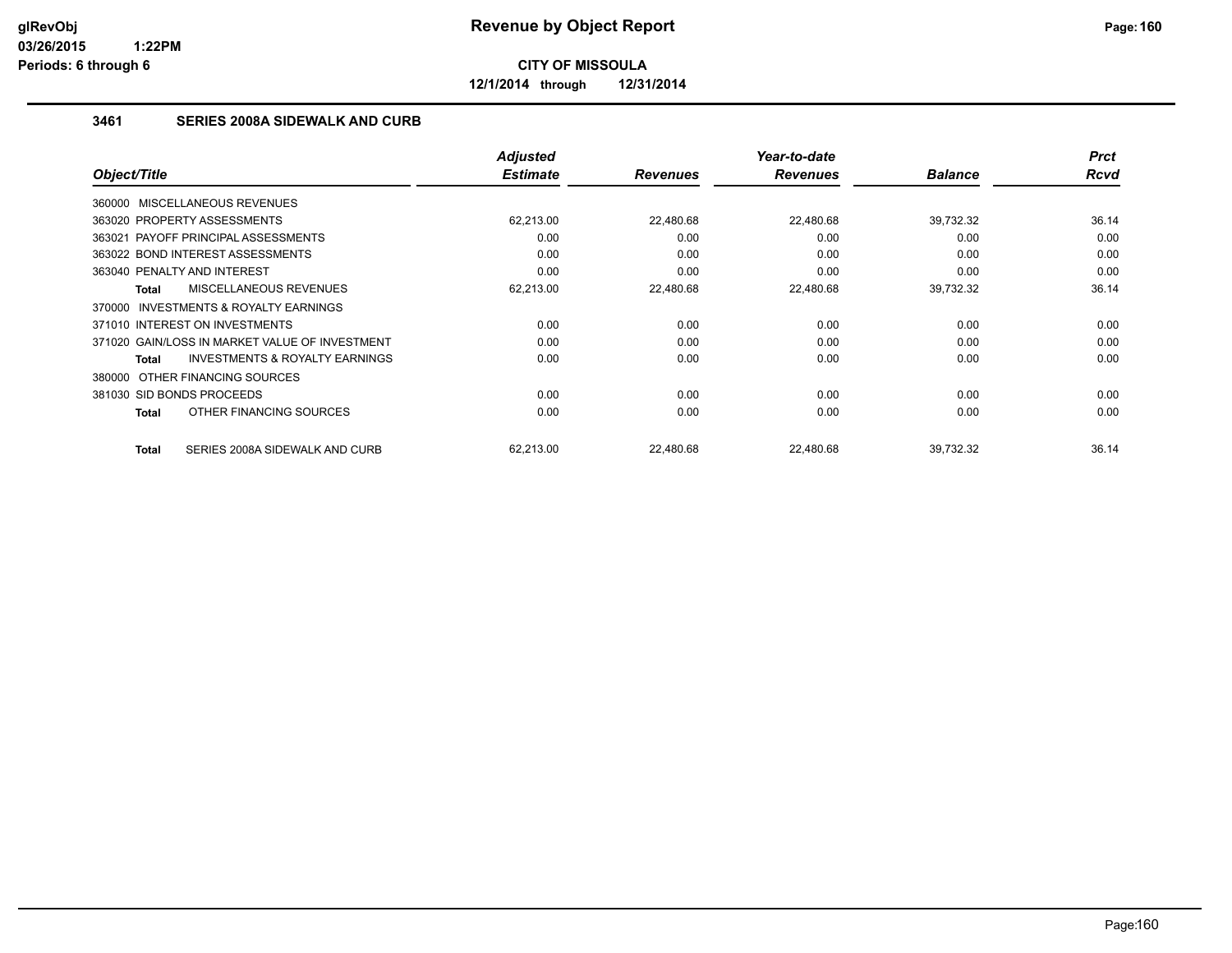**12/1/2014 through 12/31/2014**

## **3462 SERIES 2009 SIDEWALK AND CURB**

#### **3462 SERIES 2009 SIDEWALK AND CURB**

|                                                           | <b>Adjusted</b> |                 | Year-to-date    |                | <b>Prct</b> |
|-----------------------------------------------------------|-----------------|-----------------|-----------------|----------------|-------------|
| Object/Title                                              | <b>Estimate</b> | <b>Revenues</b> | <b>Revenues</b> | <b>Balance</b> | Rcvd        |
| MISCELLANEOUS REVENUES<br>360000                          |                 |                 |                 |                |             |
| 363020 PROPERTY ASSESSMENTS                               | 67,143.00       | 31,593.87       | 31,593.87       | 35,549.13      | 47.05       |
| 363021 PAYOFF PRINCIPAL ASSESSMENTS                       | 0.00            | 0.00            | 9,086.62        | $-9,086.62$    | 0.00        |
| 363022 BOND INTEREST ASSESSMENTS                          | 0.00            | 0.00            | 0.00            | 0.00           | 0.00        |
| 363040 PENALTY AND INTEREST                               | 0.00            | 88.43           | 88.43           | $-88.43$       | 0.00        |
| MISCELLANEOUS REVENUES<br><b>Total</b>                    | 67,143.00       | 31,682.30       | 40,768.92       | 26,374.08      | 60.72       |
| <b>INVESTMENTS &amp; ROYALTY EARNINGS</b><br>370000       |                 |                 |                 |                |             |
| 371010 INTEREST ON INVESTMENTS                            | 0.00            | 0.00            | 0.00            | 0.00           | 0.00        |
| 371020 GAIN/LOSS IN MARKET VALUE OF INVESTMENTS           | 0.00            | 0.00            | 0.00            | 0.00           | 0.00        |
| <b>INVESTMENTS &amp; ROYALTY EARNINGS</b><br><b>Total</b> | 0.00            | 0.00            | 0.00            | 0.00           | 0.00        |
| OTHER FINANCING SOURCES<br>380000                         |                 |                 |                 |                |             |
| 381030 SID BONDS PROCEEDS                                 | 0.00            | 0.00            | 0.00            | 0.00           | 0.00        |
| 383042 TRANSFERS FROM OTHER FUNDS                         | 0.00            | 0.00            | 0.00            | 0.00           | 0.00        |
| OTHER FINANCING SOURCES<br>Total                          | 0.00            | 0.00            | 0.00            | 0.00           | 0.00        |
| SERIES 2009 SIDEWALK AND CURB<br>Total                    | 67,143.00       | 31,682.30       | 40,768.92       | 26,374.08      | 60.72       |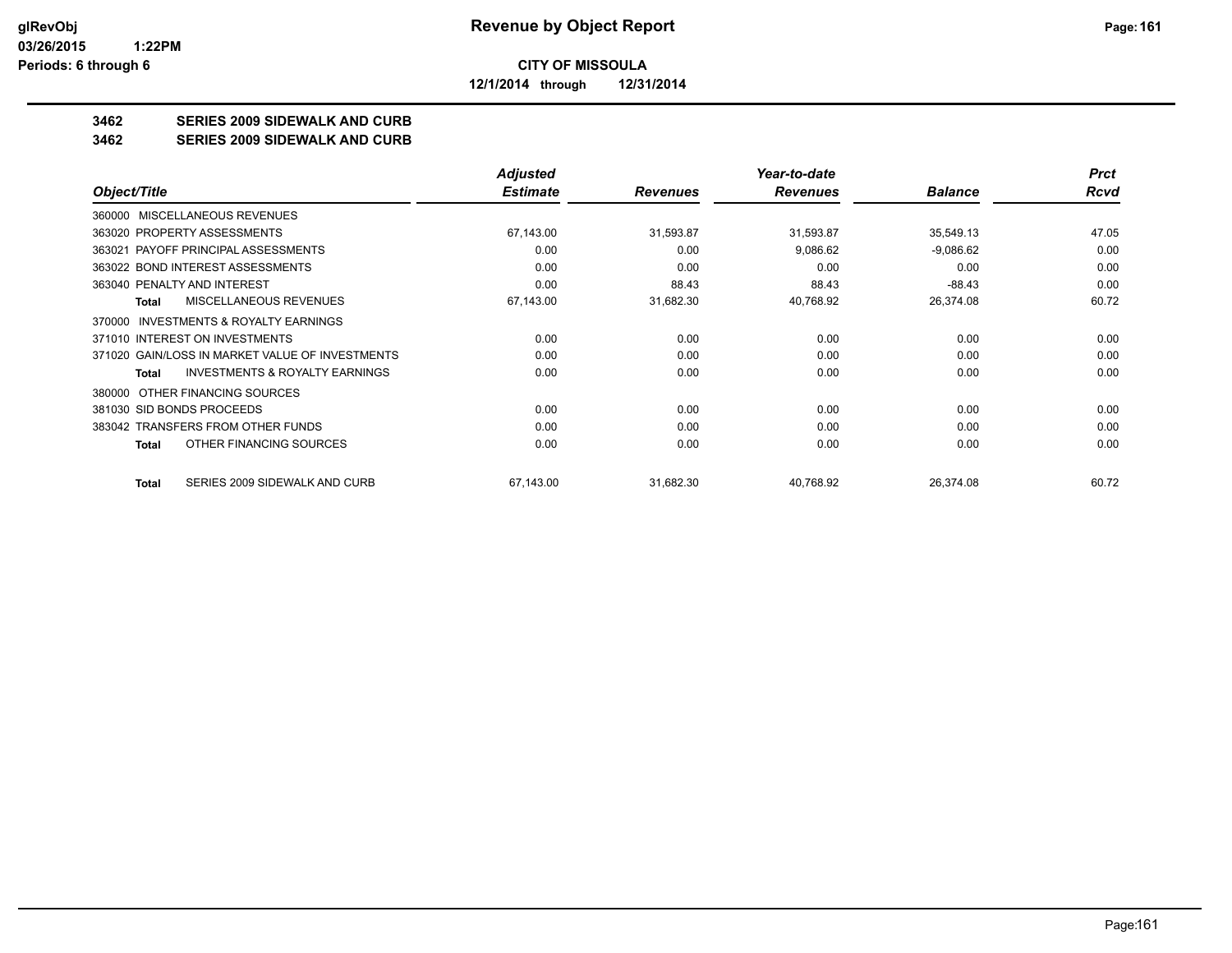**12/1/2014 through 12/31/2014**

### **3462 SERIES 2009 SIDEWALK AND CURB**

|                                                     | <b>Adjusted</b> |                 | Year-to-date    |                | <b>Prct</b> |
|-----------------------------------------------------|-----------------|-----------------|-----------------|----------------|-------------|
| Object/Title                                        | <b>Estimate</b> | <b>Revenues</b> | <b>Revenues</b> | <b>Balance</b> | Rcvd        |
| 360000 MISCELLANEOUS REVENUES                       |                 |                 |                 |                |             |
| 363020 PROPERTY ASSESSMENTS                         | 67,143.00       | 31,593.87       | 31,593.87       | 35,549.13      | 47.05       |
| 363021 PAYOFF PRINCIPAL ASSESSMENTS                 | 0.00            | 0.00            | 9,086.62        | $-9,086.62$    | 0.00        |
| 363022 BOND INTEREST ASSESSMENTS                    | 0.00            | 0.00            | 0.00            | 0.00           | 0.00        |
| 363040 PENALTY AND INTEREST                         | 0.00            | 88.43           | 88.43           | $-88.43$       | 0.00        |
| MISCELLANEOUS REVENUES<br>Total                     | 67,143.00       | 31,682.30       | 40,768.92       | 26,374.08      | 60.72       |
| <b>INVESTMENTS &amp; ROYALTY EARNINGS</b><br>370000 |                 |                 |                 |                |             |
| 371010 INTEREST ON INVESTMENTS                      | 0.00            | 0.00            | 0.00            | 0.00           | 0.00        |
| 371020 GAIN/LOSS IN MARKET VALUE OF INVESTMENT      | 0.00            | 0.00            | 0.00            | 0.00           | 0.00        |
| <b>INVESTMENTS &amp; ROYALTY EARNINGS</b><br>Total  | 0.00            | 0.00            | 0.00            | 0.00           | 0.00        |
| 380000 OTHER FINANCING SOURCES                      |                 |                 |                 |                |             |
| 381030 SID BONDS PROCEEDS                           | 0.00            | 0.00            | 0.00            | 0.00           | 0.00        |
| 383042 TRANSFERS FROM OTHER FUNDS                   | 0.00            | 0.00            | 0.00            | 0.00           | 0.00        |
| OTHER FINANCING SOURCES<br>Total                    | 0.00            | 0.00            | 0.00            | 0.00           | 0.00        |
|                                                     |                 |                 |                 |                |             |
| SERIES 2009 SIDEWALK AND CURB<br>Total              | 67.143.00       | 31,682.30       | 40,768.92       | 26,374.08      | 60.72       |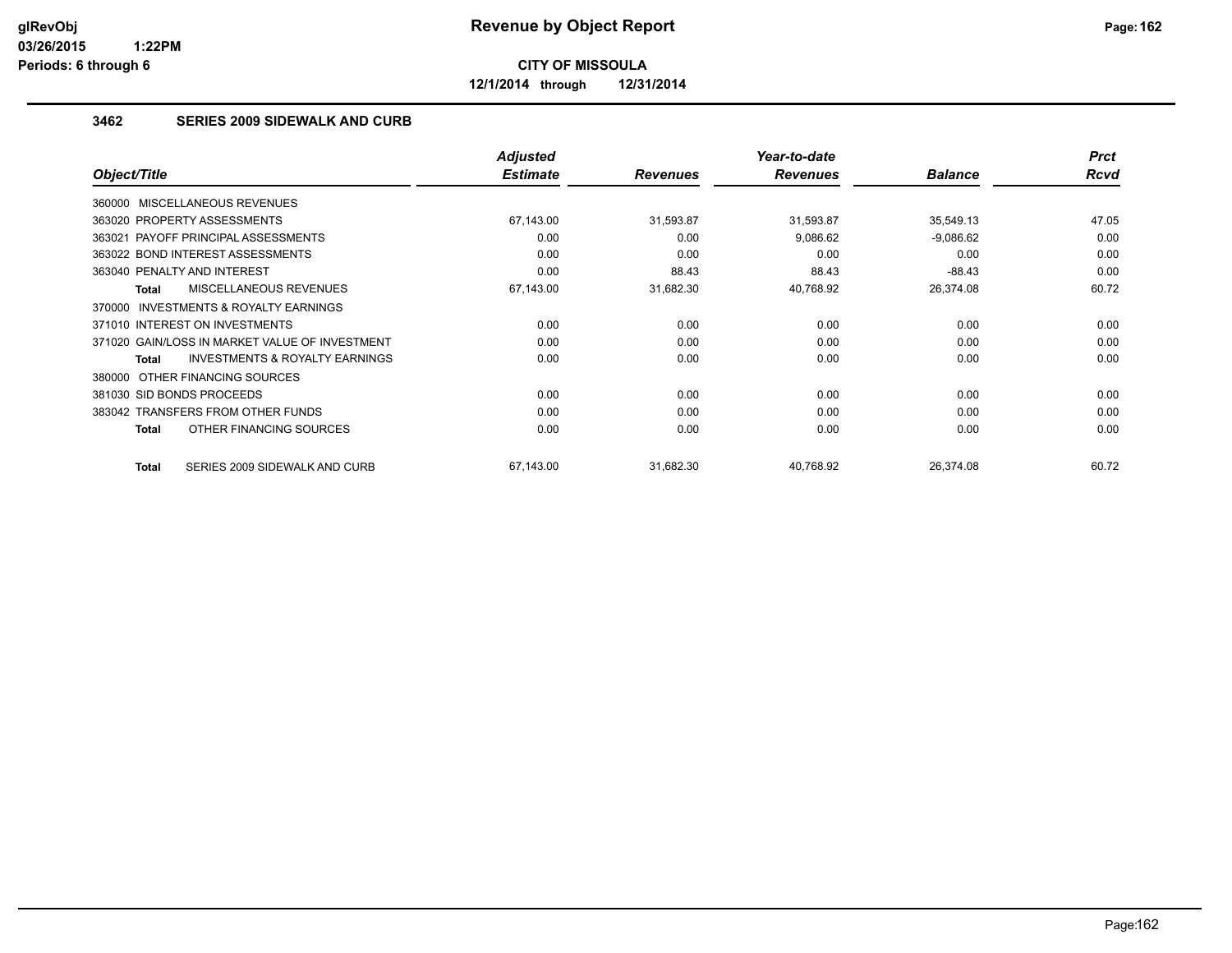**12/1/2014 through 12/31/2014**

## **3463 SERIES 2010 SIDEWALK AND CURB**

#### **3463 SERIES 2010 SIDEWALK AND CURB**

|                                                     | <b>Adjusted</b> |                 | Year-to-date    |                | <b>Prct</b> |
|-----------------------------------------------------|-----------------|-----------------|-----------------|----------------|-------------|
| Object/Title                                        | <b>Estimate</b> | <b>Revenues</b> | <b>Revenues</b> | <b>Balance</b> | <b>Rcvd</b> |
| <b>MISCELLANEOUS REVENUES</b><br>360000             |                 |                 |                 |                |             |
| 363020 PROPERTY ASSESSMENTS                         | 103,038.00      | 43,550.75       | 44,370.43       | 58,667.57      | 43.06       |
| PAYOFF PRINCIPAL ASSESSMENTS<br>363021              | 0.00            | 0.00            | 11,387.01       | $-11,387.01$   | 0.00        |
| 363022 BOND INTEREST ASSESSMENTS                    | 0.00            | 0.00            | 0.00            | 0.00           | 0.00        |
| 363040 PENALTY AND INTEREST                         | 0.00            | 0.00            | 24.42           | $-24.42$       | 0.00        |
| MISCELLANEOUS REVENUES<br>Total                     | 103,038.00      | 43,550.75       | 55,781.86       | 47,256.14      | 54.14       |
| <b>INVESTMENTS &amp; ROYALTY EARNINGS</b><br>370000 |                 |                 |                 |                |             |
| 371010 INTEREST ON INVESTMENTS                      | 0.00            | 0.00            | 0.00            | 0.00           | 0.00        |
| 371020 GAIN/LOSS IN MARKET VALUE OF INVESTMENTS     | 0.00            | 0.00            | 0.00            | 0.00           | 0.00        |
| <b>INVESTMENTS &amp; ROYALTY EARNINGS</b><br>Total  | 0.00            | 0.00            | 0.00            | 0.00           | 0.00        |
| 380000 OTHER FINANCING SOURCES                      |                 |                 |                 |                |             |
| 381030 SID BONDS PROCEEDS                           | 0.00            | 0.00            | 0.00            | 0.00           | 0.00        |
| 383042 TRANSFERS FROM OTHER FUNDS                   | 0.00            | 0.00            | 0.00            | 0.00           | 0.00        |
| OTHER FINANCING SOURCES<br>Total                    | 0.00            | 0.00            | 0.00            | 0.00           | 0.00        |
| SERIES 2010 SIDEWALK AND CURB<br>Total              | 103,038.00      | 43,550.75       | 55,781.86       | 47,256.14      | 54.14       |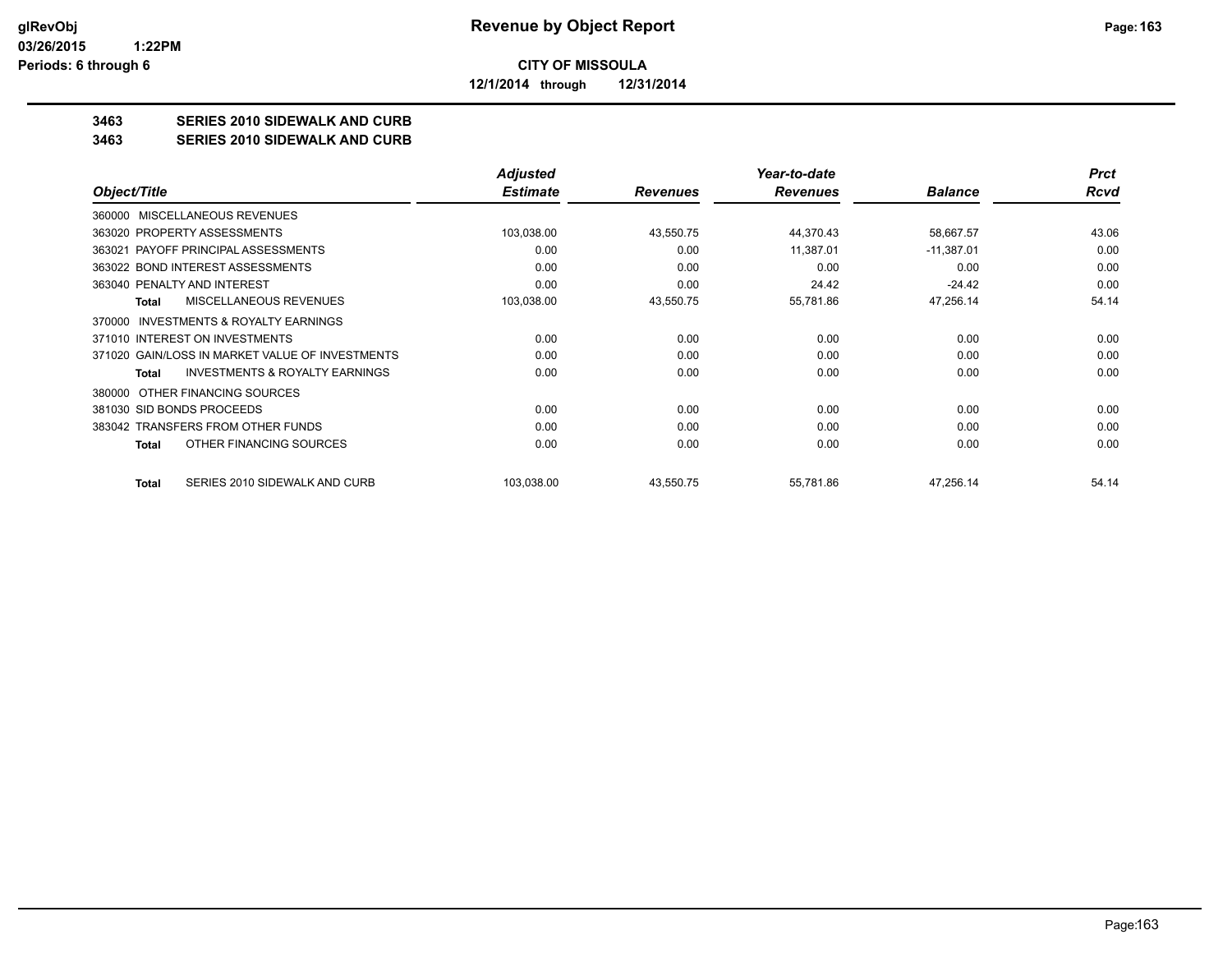**12/1/2014 through 12/31/2014**

### **3463 SERIES 2010 SIDEWALK AND CURB**

|                                                           | <b>Adjusted</b> |                 | Year-to-date    |                | <b>Prct</b> |
|-----------------------------------------------------------|-----------------|-----------------|-----------------|----------------|-------------|
| Object/Title                                              | <b>Estimate</b> | <b>Revenues</b> | <b>Revenues</b> | <b>Balance</b> | <b>Rcvd</b> |
| 360000 MISCELLANEOUS REVENUES                             |                 |                 |                 |                |             |
| 363020 PROPERTY ASSESSMENTS                               | 103,038.00      | 43,550.75       | 44,370.43       | 58,667.57      | 43.06       |
| 363021 PAYOFF PRINCIPAL ASSESSMENTS                       | 0.00            | 0.00            | 11,387.01       | $-11,387.01$   | 0.00        |
| 363022 BOND INTEREST ASSESSMENTS                          | 0.00            | 0.00            | 0.00            | 0.00           | 0.00        |
| 363040 PENALTY AND INTEREST                               | 0.00            | 0.00            | 24.42           | $-24.42$       | 0.00        |
| MISCELLANEOUS REVENUES<br><b>Total</b>                    | 103,038.00      | 43,550.75       | 55,781.86       | 47,256.14      | 54.14       |
| INVESTMENTS & ROYALTY EARNINGS<br>370000                  |                 |                 |                 |                |             |
| 371010 INTEREST ON INVESTMENTS                            | 0.00            | 0.00            | 0.00            | 0.00           | 0.00        |
| 371020 GAIN/LOSS IN MARKET VALUE OF INVESTMENT            | 0.00            | 0.00            | 0.00            | 0.00           | 0.00        |
| <b>INVESTMENTS &amp; ROYALTY EARNINGS</b><br><b>Total</b> | 0.00            | 0.00            | 0.00            | 0.00           | 0.00        |
| 380000 OTHER FINANCING SOURCES                            |                 |                 |                 |                |             |
| 381030 SID BONDS PROCEEDS                                 | 0.00            | 0.00            | 0.00            | 0.00           | 0.00        |
| 383042 TRANSFERS FROM OTHER FUNDS                         | 0.00            | 0.00            | 0.00            | 0.00           | 0.00        |
| OTHER FINANCING SOURCES<br><b>Total</b>                   | 0.00            | 0.00            | 0.00            | 0.00           | 0.00        |
| <b>Total</b><br>SERIES 2010 SIDEWALK AND CURB             | 103,038.00      | 43,550.75       | 55,781.86       | 47,256.14      | 54.14       |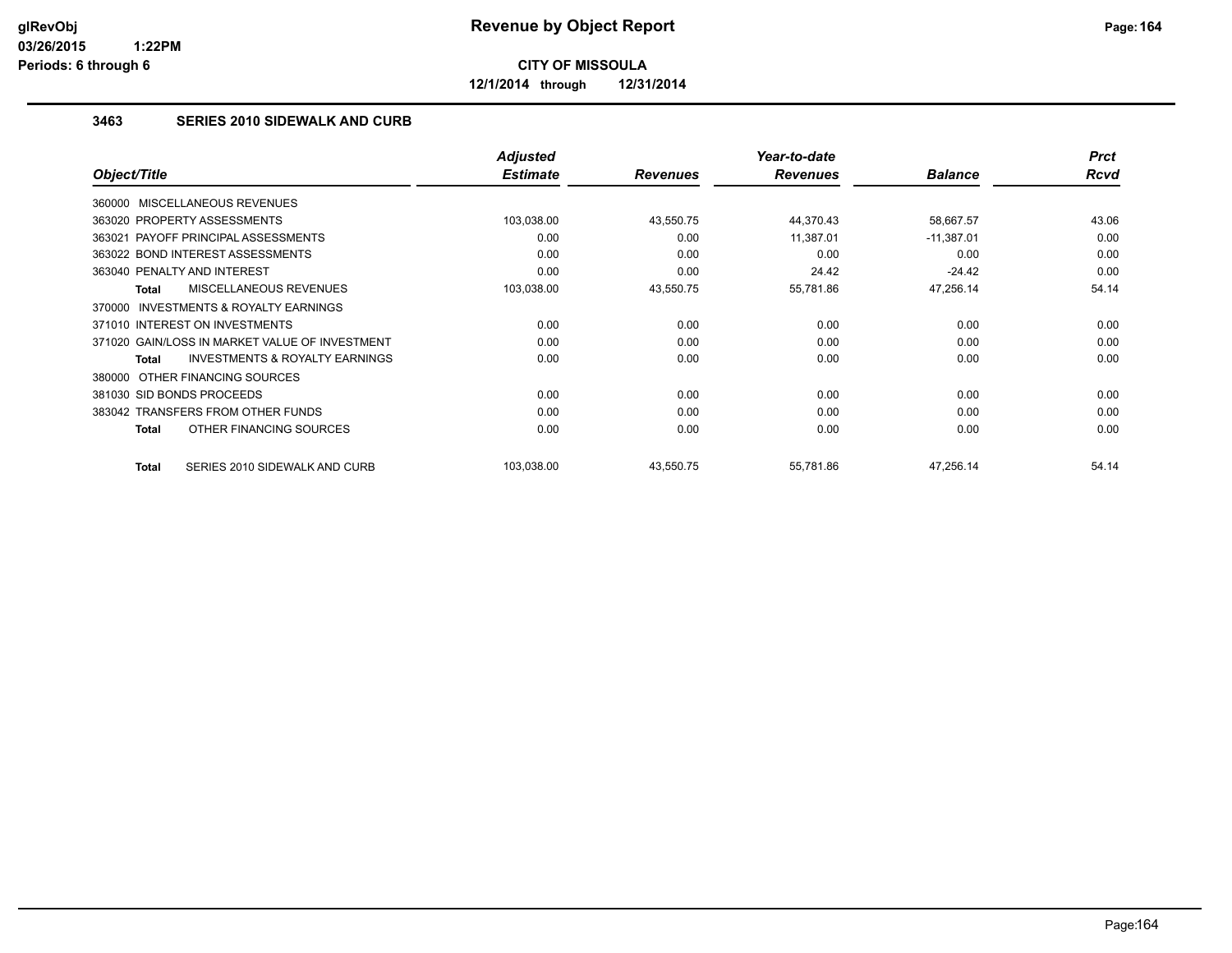**12/1/2014 through 12/31/2014**

**3464 FY12 S/C DEBT SERVICE**

**3464 FY12 S/C DEBT SERVICE**

|                                                    | <b>Adjusted</b> |                 | Year-to-date    |                | <b>Prct</b> |
|----------------------------------------------------|-----------------|-----------------|-----------------|----------------|-------------|
| Object/Title                                       | <b>Estimate</b> | <b>Revenues</b> | <b>Revenues</b> | <b>Balance</b> | <b>Rcvd</b> |
| MISCELLANEOUS REVENUES<br>360000                   |                 |                 |                 |                |             |
| 363020 PROPERTY ASSESSMENTS                        | 72,560.00       | 38,255.19       | 38,375.37       | 34,184.63      | 52.89       |
| 363021 PAYOFF PRINCIPAL ASSESSMENTS                | 0.00            | 3,242.29        | 10,112.27       | $-10, 112.27$  | 0.00        |
| 363022 BOND INTEREST ASSESSMENTS                   | 0.00            | 0.00            | 0.00            | 0.00           | 0.00        |
| 363040 PENALTY AND INTEREST                        | 0.00            | 0.20            | 0.20            | $-0.20$        | 0.00        |
| MISCELLANEOUS REVENUES<br>Total                    | 72,560.00       | 41,497.68       | 48,487.84       | 24,072.16      | 66.82       |
| INVESTMENTS & ROYALTY EARNINGS<br>370000           |                 |                 |                 |                |             |
| 371010 INTEREST ON INVESTMENTS                     | 0.00            | 0.00            | 0.00            | 0.00           | 0.00        |
| 371020 GAIN/LOSS IN MARKET VALUE OF INVESTMENTS    | 0.00            | 0.00            | 0.00            | 0.00           | 0.00        |
| <b>INVESTMENTS &amp; ROYALTY EARNINGS</b><br>Total | 0.00            | 0.00            | 0.00            | 0.00           | 0.00        |
| OTHER FINANCING SOURCES<br>380000                  |                 |                 |                 |                |             |
| 381030 SID BONDS PROCEEDS                          | 0.00            | 0.00            | 0.00            | 0.00           | 0.00        |
| 383042 TRANSFERS FROM OTHER FUNDS                  | 0.00            | 0.00            | 0.00            | 0.00           | 0.00        |
| OTHER FINANCING SOURCES<br>Total                   | 0.00            | 0.00            | 0.00            | 0.00           | 0.00        |
| FY12 S/C DEBT SERVICE<br><b>Total</b>              | 72,560.00       | 41,497.68       | 48,487.84       | 24,072.16      | 66.82       |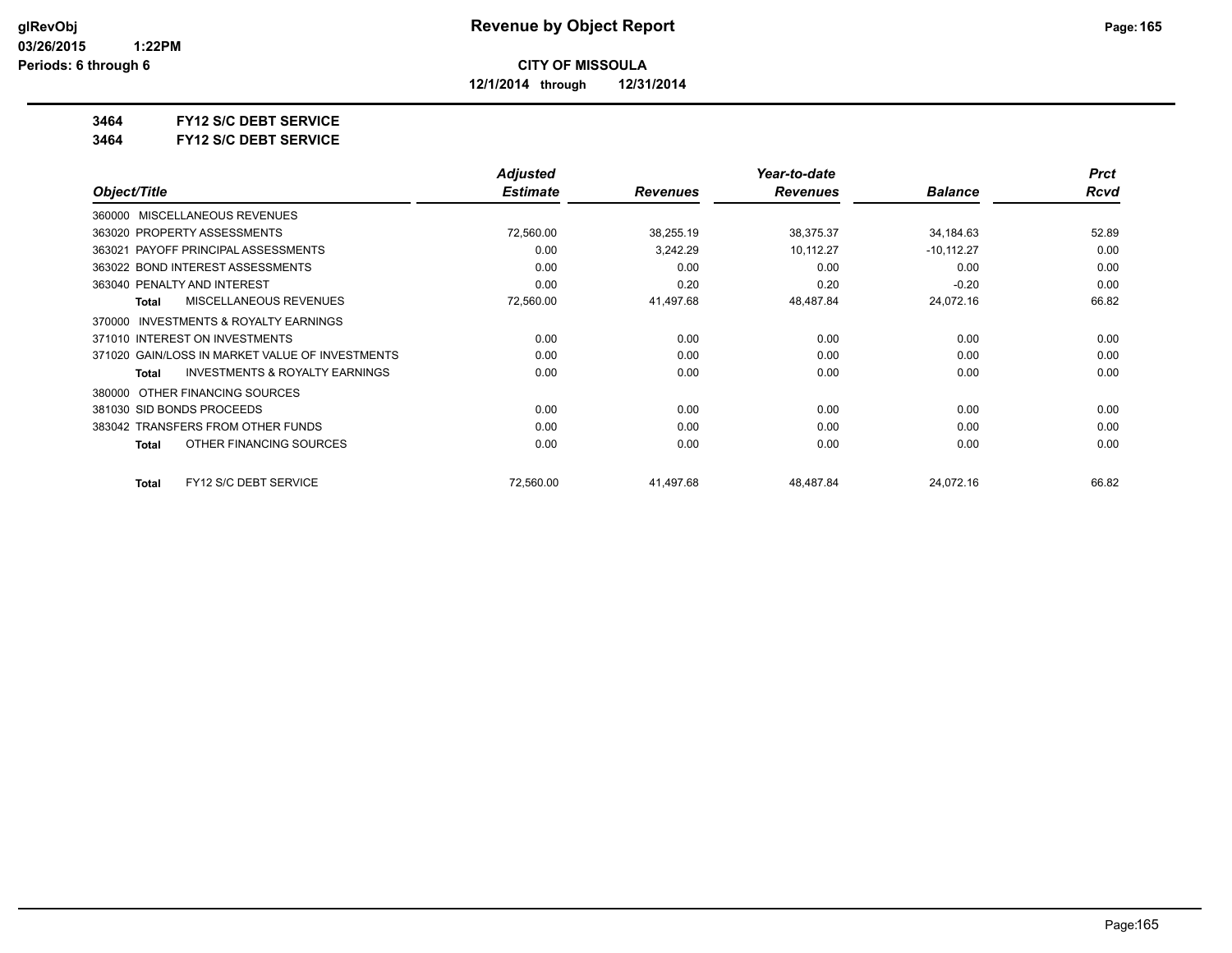**12/1/2014 through 12/31/2014**

### **3464 FY12 S/C DEBT SERVICE**

|                                                           | <b>Adjusted</b> |                 | Year-to-date    |                | <b>Prct</b> |
|-----------------------------------------------------------|-----------------|-----------------|-----------------|----------------|-------------|
| Object/Title                                              | <b>Estimate</b> | <b>Revenues</b> | <b>Revenues</b> | <b>Balance</b> | Rcvd        |
| 360000 MISCELLANEOUS REVENUES                             |                 |                 |                 |                |             |
| 363020 PROPERTY ASSESSMENTS                               | 72,560.00       | 38,255.19       | 38,375.37       | 34,184.63      | 52.89       |
| 363021 PAYOFF PRINCIPAL ASSESSMENTS                       | 0.00            | 3,242.29        | 10,112.27       | $-10,112.27$   | 0.00        |
| 363022 BOND INTEREST ASSESSMENTS                          | 0.00            | 0.00            | 0.00            | 0.00           | 0.00        |
| 363040 PENALTY AND INTEREST                               | 0.00            | 0.20            | 0.20            | $-0.20$        | 0.00        |
| MISCELLANEOUS REVENUES<br><b>Total</b>                    | 72,560.00       | 41,497.68       | 48,487.84       | 24,072.16      | 66.82       |
| 370000 INVESTMENTS & ROYALTY EARNINGS                     |                 |                 |                 |                |             |
| 371010 INTEREST ON INVESTMENTS                            | 0.00            | 0.00            | 0.00            | 0.00           | 0.00        |
| 371020 GAIN/LOSS IN MARKET VALUE OF INVESTMENT            | 0.00            | 0.00            | 0.00            | 0.00           | 0.00        |
| <b>INVESTMENTS &amp; ROYALTY EARNINGS</b><br><b>Total</b> | 0.00            | 0.00            | 0.00            | 0.00           | 0.00        |
| OTHER FINANCING SOURCES<br>380000                         |                 |                 |                 |                |             |
| 381030 SID BONDS PROCEEDS                                 | 0.00            | 0.00            | 0.00            | 0.00           | 0.00        |
| 383042 TRANSFERS FROM OTHER FUNDS                         | 0.00            | 0.00            | 0.00            | 0.00           | 0.00        |
| OTHER FINANCING SOURCES<br><b>Total</b>                   | 0.00            | 0.00            | 0.00            | 0.00           | 0.00        |
| FY12 S/C DEBT SERVICE<br><b>Total</b>                     | 72,560.00       | 41,497.68       | 48,487.84       | 24,072.16      | 66.82       |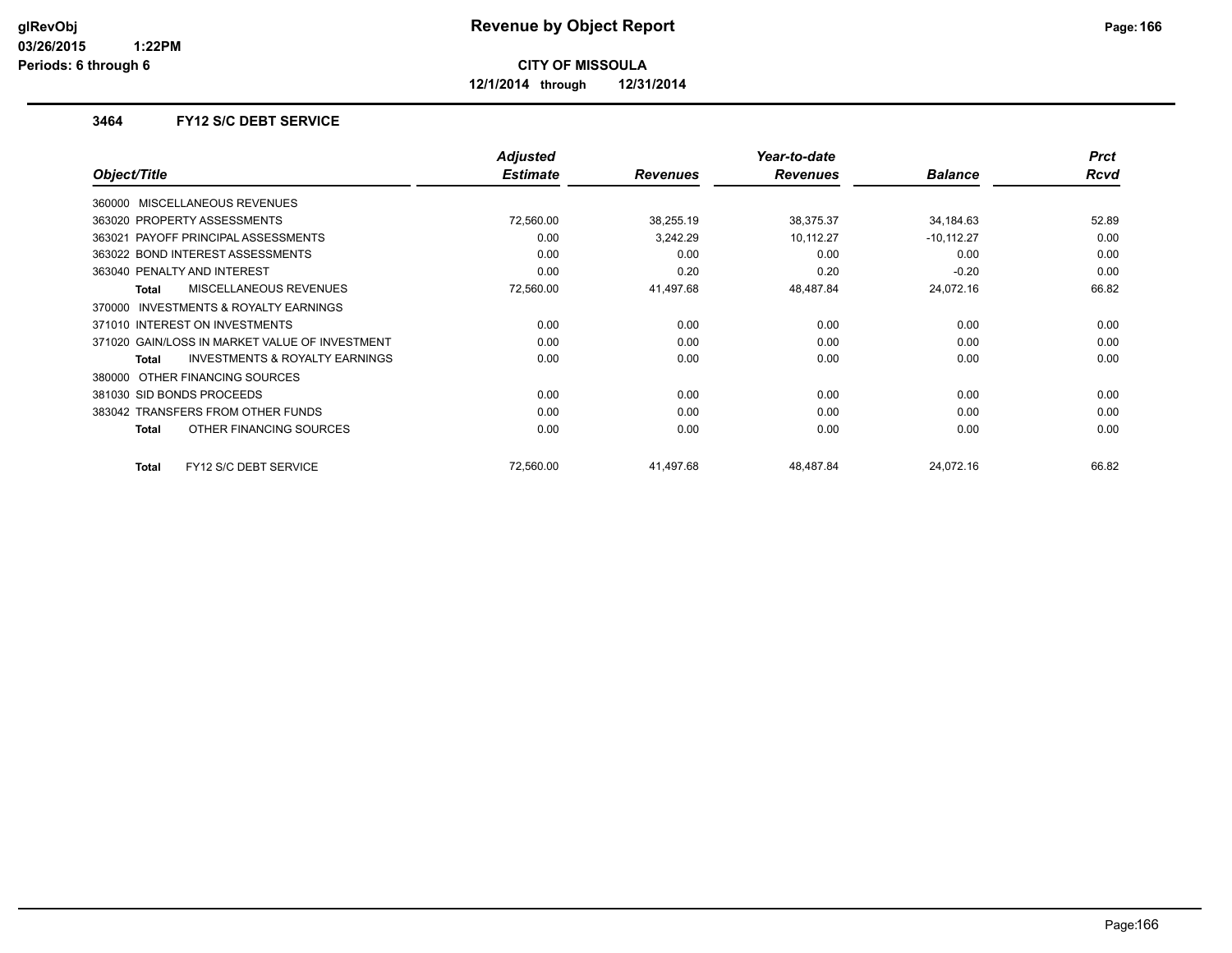**12/1/2014 through 12/31/2014**

### **3465 FY13 SIDEWALK/CURB DEBT SERVICE**

#### **3465 FY13 SIDEWALK/CURB DEBT SERVICE**

|                                                     | <b>Adjusted</b> |                 | Year-to-date    |                | <b>Prct</b> |
|-----------------------------------------------------|-----------------|-----------------|-----------------|----------------|-------------|
| Object/Title                                        | <b>Estimate</b> | <b>Revenues</b> | <b>Revenues</b> | <b>Balance</b> | Rcvd        |
| <b>MISCELLANEOUS REVENUES</b><br>360000             |                 |                 |                 |                |             |
| 363020 PROPERTY ASSESSMENTS                         | 40,976.00       | 28,226.94       | 28,226.94       | 12,749.06      | 68.89       |
| 363021 PAYOFF PRINCIPAL ASSESSMENTS                 | 0.00            | 0.00            | 1.876.69        | $-1,876.69$    | 0.00        |
| 363022 BOND INTEREST ASSESSMENTS                    | 0.00            | 0.00            | 0.00            | 0.00           | 0.00        |
| 363040 PENALTY AND INTEREST                         | 0.00            | 0.74            | 0.74            | $-0.74$        | 0.00        |
| MISCELLANEOUS REVENUES<br>Total                     | 40,976.00       | 28,227.68       | 30,104.37       | 10,871.63      | 73.47       |
| <b>INVESTMENTS &amp; ROYALTY EARNINGS</b><br>370000 |                 |                 |                 |                |             |
| 371010 INTEREST ON INVESTMENTS                      | 0.00            | 0.00            | 0.00            | 0.00           | 0.00        |
| 371020 GAIN/LOSS IN MARKET VALUE OF INVESTMENTS     | 0.00            | 0.00            | 0.00            | 0.00           | 0.00        |
| <b>INVESTMENTS &amp; ROYALTY EARNINGS</b><br>Total  | 0.00            | 0.00            | 0.00            | 0.00           | 0.00        |
| 380000 OTHER FINANCING SOURCES                      |                 |                 |                 |                |             |
| 381030 SID BONDS PROCEEDS                           | 0.00            | 0.00            | 0.00            | 0.00           | 0.00        |
| 383042 TRANSFERS FROM OTHER FUNDS                   | 0.00            | 0.00            | 0.00            | 0.00           | 0.00        |
| OTHER FINANCING SOURCES<br>Total                    | 0.00            | 0.00            | 0.00            | 0.00           | 0.00        |
| FY13 SIDEWALK/CURB DEBT SERVICE<br><b>Total</b>     | 40,976.00       | 28,227.68       | 30,104.37       | 10,871.63      | 73.47       |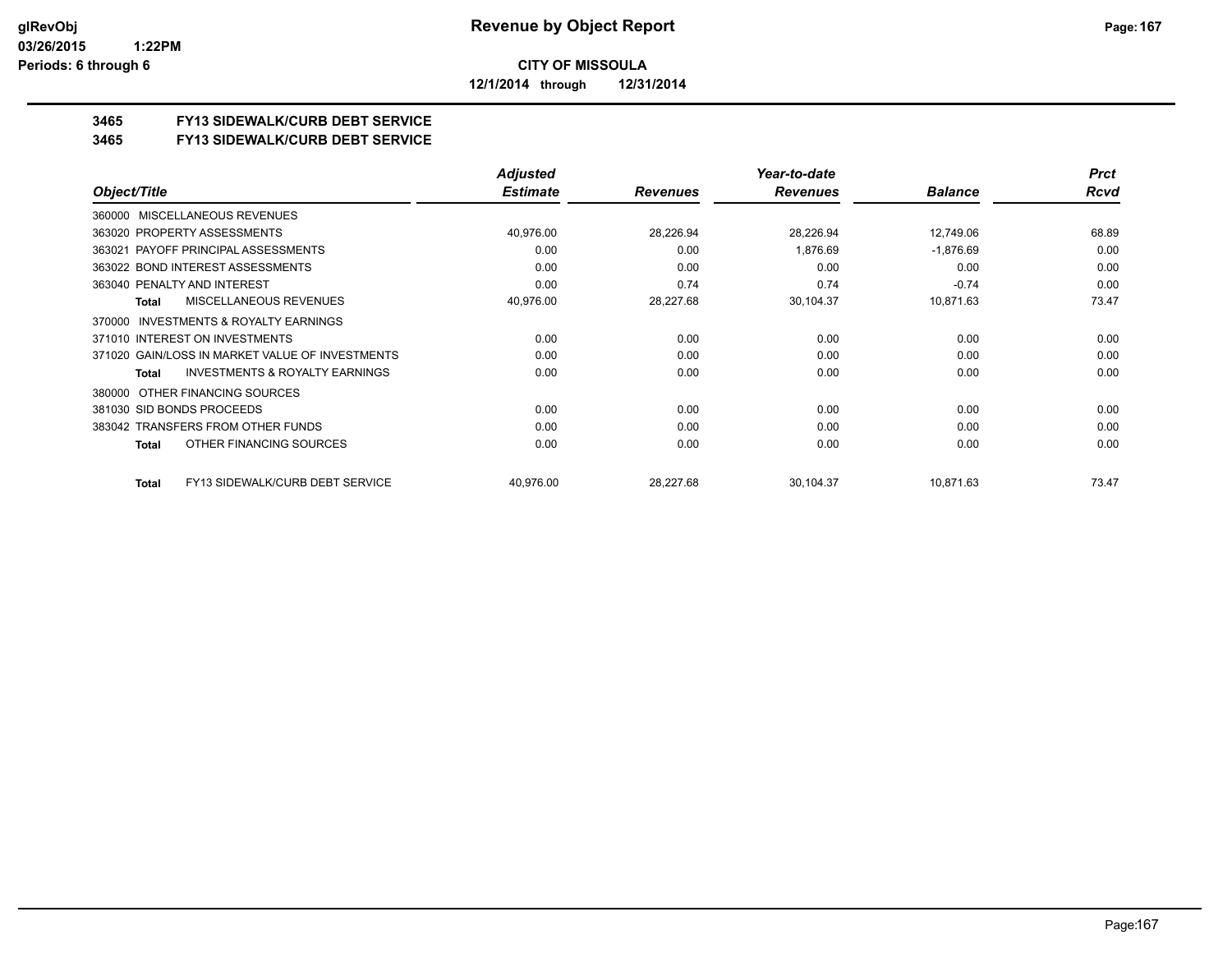**12/1/2014 through 12/31/2014**

### **3465 FY13 SIDEWALK/CURB DEBT SERVICE**

|                                                           | <b>Adjusted</b> |                 | Year-to-date    |                | <b>Prct</b> |
|-----------------------------------------------------------|-----------------|-----------------|-----------------|----------------|-------------|
| Object/Title                                              | <b>Estimate</b> | <b>Revenues</b> | <b>Revenues</b> | <b>Balance</b> | <b>Rcvd</b> |
| 360000 MISCELLANEOUS REVENUES                             |                 |                 |                 |                |             |
| 363020 PROPERTY ASSESSMENTS                               | 40,976.00       | 28,226.94       | 28,226.94       | 12,749.06      | 68.89       |
| PAYOFF PRINCIPAL ASSESSMENTS<br>363021                    | 0.00            | 0.00            | 1,876.69        | $-1,876.69$    | 0.00        |
| 363022 BOND INTEREST ASSESSMENTS                          | 0.00            | 0.00            | 0.00            | 0.00           | 0.00        |
| 363040 PENALTY AND INTEREST                               | 0.00            | 0.74            | 0.74            | $-0.74$        | 0.00        |
| <b>MISCELLANEOUS REVENUES</b><br><b>Total</b>             | 40,976.00       | 28,227.68       | 30,104.37       | 10,871.63      | 73.47       |
| 370000 INVESTMENTS & ROYALTY EARNINGS                     |                 |                 |                 |                |             |
| 371010 INTEREST ON INVESTMENTS                            | 0.00            | 0.00            | 0.00            | 0.00           | 0.00        |
| 371020 GAIN/LOSS IN MARKET VALUE OF INVESTMENT            | 0.00            | 0.00            | 0.00            | 0.00           | 0.00        |
| <b>INVESTMENTS &amp; ROYALTY EARNINGS</b><br><b>Total</b> | 0.00            | 0.00            | 0.00            | 0.00           | 0.00        |
| OTHER FINANCING SOURCES<br>380000                         |                 |                 |                 |                |             |
| 381030 SID BONDS PROCEEDS                                 | 0.00            | 0.00            | 0.00            | 0.00           | 0.00        |
| 383042 TRANSFERS FROM OTHER FUNDS                         | 0.00            | 0.00            | 0.00            | 0.00           | 0.00        |
| OTHER FINANCING SOURCES<br><b>Total</b>                   | 0.00            | 0.00            | 0.00            | 0.00           | 0.00        |
| FY13 SIDEWALK/CURB DEBT SERVICE<br><b>Total</b>           | 40,976.00       | 28,227.68       | 30,104.37       | 10,871.63      | 73.47       |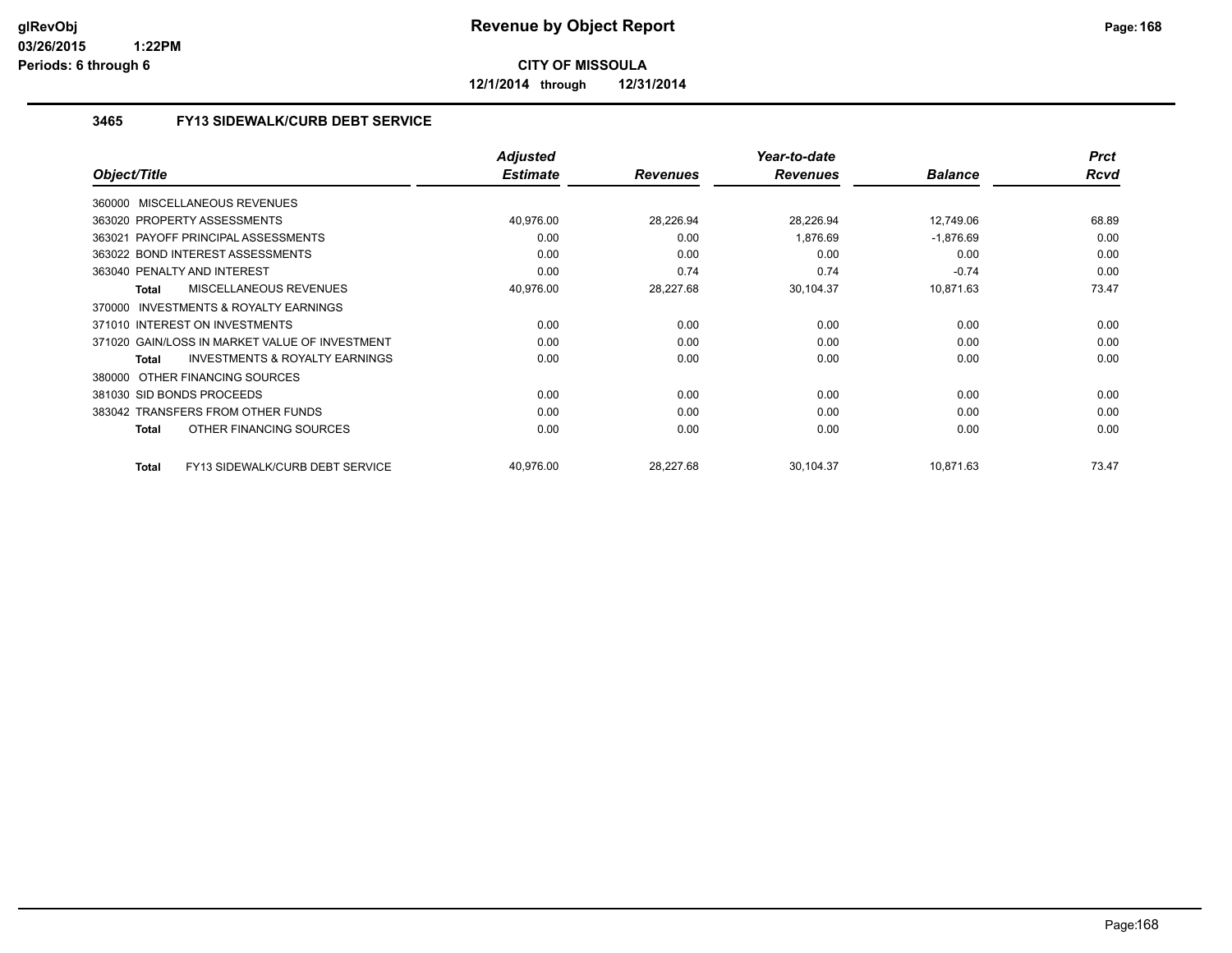**12/1/2014 through 12/31/2014**

**3470 SID 470 DEBT SERVICE FUND**

**3470 SID 470 DEBT SERVICE FUND**

|                                                           | <b>Adjusted</b> |                 | Year-to-date    |                | <b>Prct</b> |
|-----------------------------------------------------------|-----------------|-----------------|-----------------|----------------|-------------|
| Object/Title                                              | <b>Estimate</b> | <b>Revenues</b> | <b>Revenues</b> | <b>Balance</b> | Rcvd        |
| TAXES/ASSESSMENTS<br>310000                               |                 |                 |                 |                |             |
| PENALTIES & INTEREST<br>312001                            | 0.00            | 0.00            | 0.00            | 0.00           | 0.00        |
| TAXES/ASSESSMENTS<br>Total                                | 0.00            | 0.00            | 0.00            | 0.00           | 0.00        |
| MISCELLANEOUS REVENUES<br>360000                          |                 |                 |                 |                |             |
| 363020 PROPERTY ASSESSMENTS                               | 0.00            | 0.00            | 0.00            | 0.00           | 0.00        |
| PAYOFF PRINCIPAL ASSESSMENTS<br>363021                    | 0.00            | 0.00            | 0.00            | 0.00           | 0.00        |
| 363022 BOND INTEREST ASSESSMENTS                          | 0.00            | 0.00            | 0.00            | 0.00           | 0.00        |
| 363040 PENALTY AND INTEREST                               | 0.00            | 0.00            | 0.00            | 0.00           | 0.00        |
| MISCELLANEOUS REVENUES<br><b>Total</b>                    | 0.00            | 0.00            | 0.00            | 0.00           | 0.00        |
| <b>INVESTMENTS &amp; ROYALTY EARNINGS</b><br>370000       |                 |                 |                 |                |             |
| 371010 INTEREST ON INVESTMENTS                            | 0.00            | 0.00            | 0.00            | 0.00           | 0.00        |
| 371020 GAIN/LOSS IN MARKET VALUE OF INVESTMENTS           | 0.00            | 0.00            | 0.00            | 0.00           | 0.00        |
| <b>INVESTMENTS &amp; ROYALTY EARNINGS</b><br><b>Total</b> | 0.00            | 0.00            | 0.00            | 0.00           | 0.00        |
| OTHER FINANCING SOURCES<br>380000                         |                 |                 |                 |                |             |
| 381009 TRANSFERS IN                                       | 0.00            | 0.00            | 0.00            | 0.00           | 0.00        |
| OTHER FINANCING SOURCES<br><b>Total</b>                   | 0.00            | 0.00            | 0.00            | 0.00           | 0.00        |
| SID 470 DEBT SERVICE FUND<br><b>Total</b>                 | 0.00            | 0.00            | 0.00            | 0.00           | 0.00        |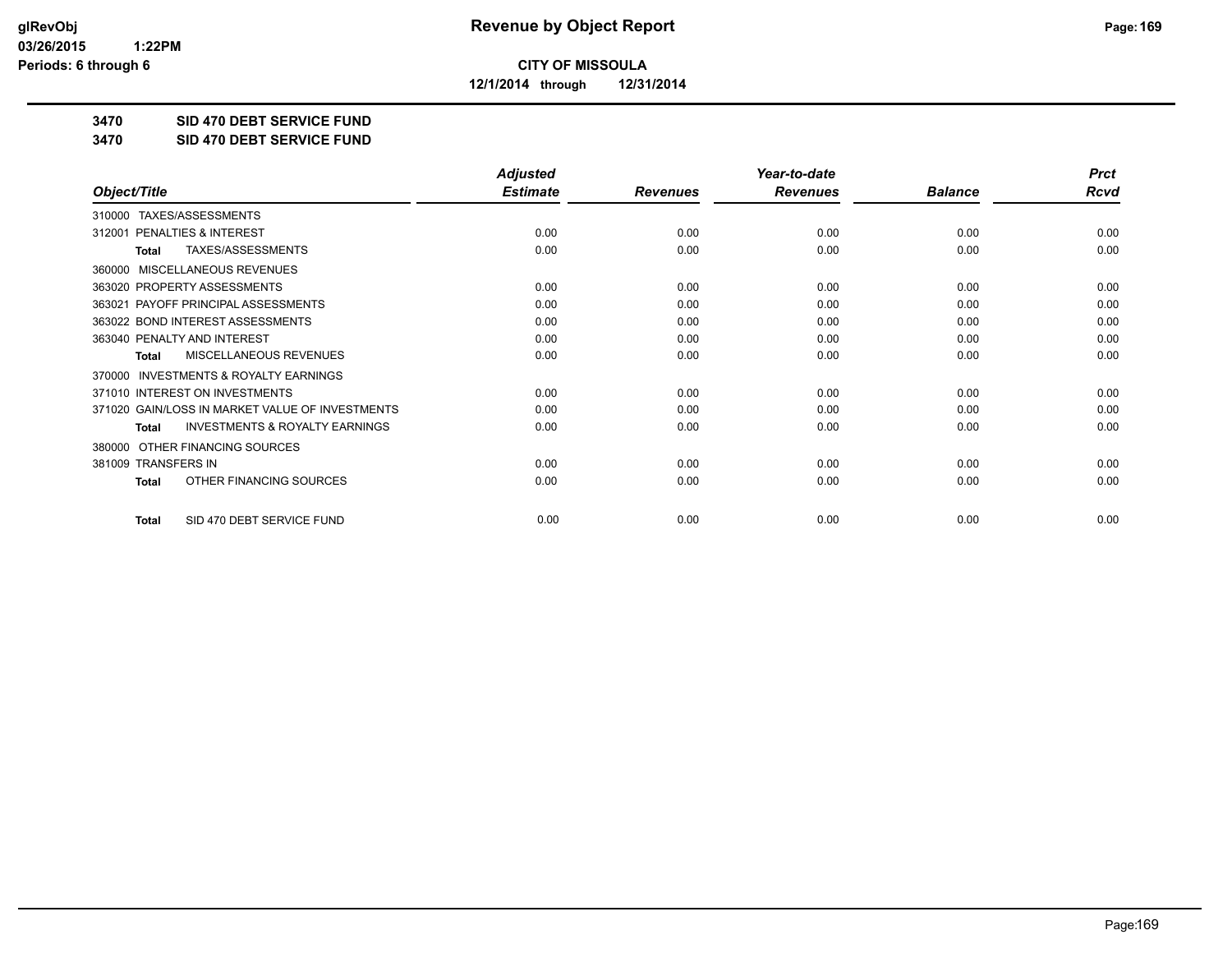**12/1/2014 through 12/31/2014**

### **3470 SID 470 DEBT SERVICE FUND**

|                                                           | <b>Adjusted</b> |                 | Year-to-date    |                | <b>Prct</b> |
|-----------------------------------------------------------|-----------------|-----------------|-----------------|----------------|-------------|
| Object/Title                                              | <b>Estimate</b> | <b>Revenues</b> | <b>Revenues</b> | <b>Balance</b> | <b>Rcvd</b> |
| TAXES/ASSESSMENTS<br>310000                               |                 |                 |                 |                |             |
| 312001 PENALTIES & INTEREST                               | 0.00            | 0.00            | 0.00            | 0.00           | 0.00        |
| TAXES/ASSESSMENTS<br><b>Total</b>                         | 0.00            | 0.00            | 0.00            | 0.00           | 0.00        |
| 360000 MISCELLANEOUS REVENUES                             |                 |                 |                 |                |             |
| 363020 PROPERTY ASSESSMENTS                               | 0.00            | 0.00            | 0.00            | 0.00           | 0.00        |
| 363021 PAYOFF PRINCIPAL ASSESSMENTS                       | 0.00            | 0.00            | 0.00            | 0.00           | 0.00        |
| 363022 BOND INTEREST ASSESSMENTS                          | 0.00            | 0.00            | 0.00            | 0.00           | 0.00        |
| 363040 PENALTY AND INTEREST                               | 0.00            | 0.00            | 0.00            | 0.00           | 0.00        |
| MISCELLANEOUS REVENUES<br><b>Total</b>                    | 0.00            | 0.00            | 0.00            | 0.00           | 0.00        |
| <b>INVESTMENTS &amp; ROYALTY EARNINGS</b><br>370000       |                 |                 |                 |                |             |
| 371010 INTEREST ON INVESTMENTS                            | 0.00            | 0.00            | 0.00            | 0.00           | 0.00        |
| 371020 GAIN/LOSS IN MARKET VALUE OF INVESTMENT            | 0.00            | 0.00            | 0.00            | 0.00           | 0.00        |
| <b>INVESTMENTS &amp; ROYALTY EARNINGS</b><br><b>Total</b> | 0.00            | 0.00            | 0.00            | 0.00           | 0.00        |
| OTHER FINANCING SOURCES<br>380000                         |                 |                 |                 |                |             |
| 381009 TRANSFERS IN                                       | 0.00            | 0.00            | 0.00            | 0.00           | 0.00        |
| OTHER FINANCING SOURCES<br><b>Total</b>                   | 0.00            | 0.00            | 0.00            | 0.00           | 0.00        |
| SID 470 DEBT SERVICE FUND<br><b>Total</b>                 | 0.00            | 0.00            | 0.00            | 0.00           | 0.00        |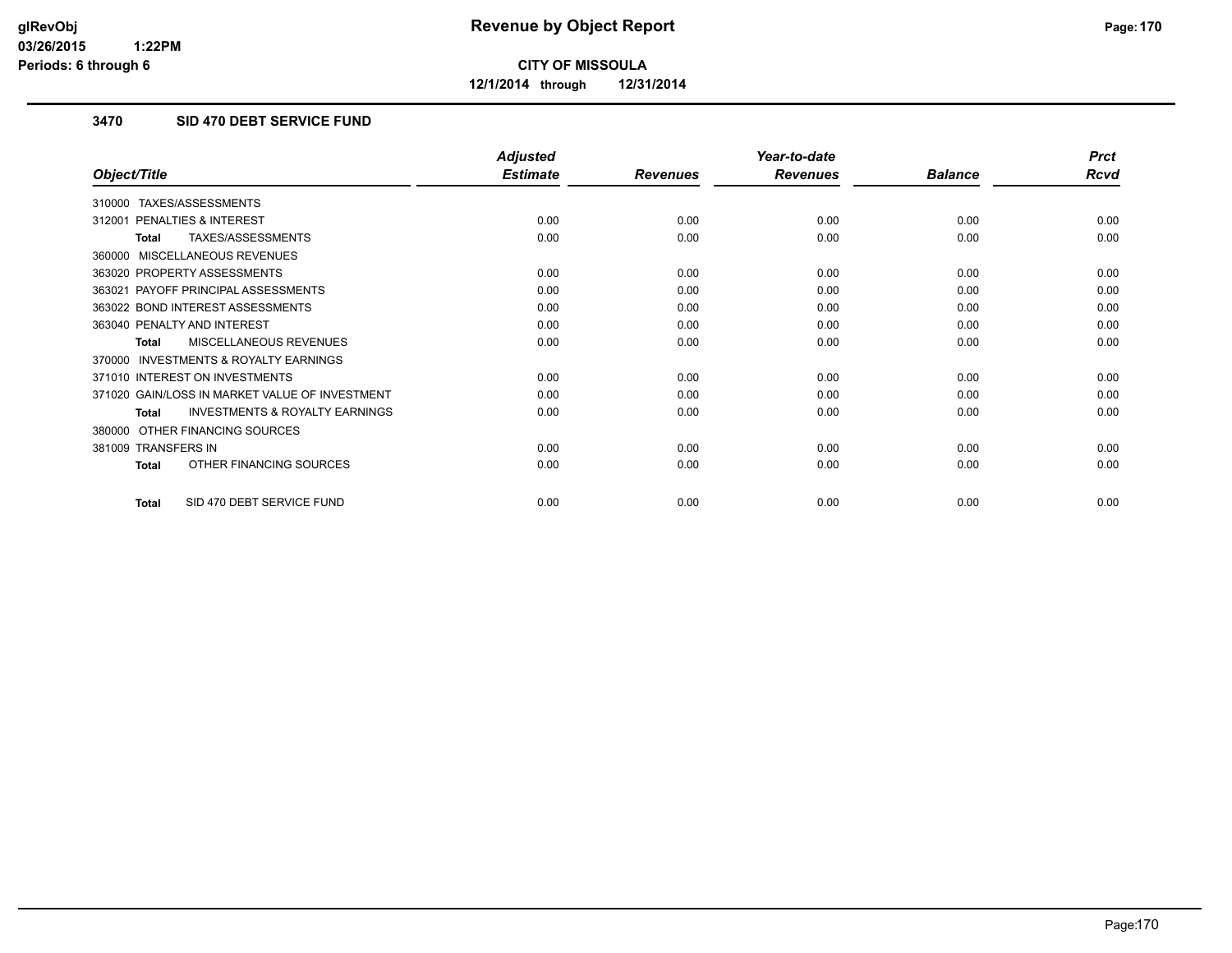**12/1/2014 through 12/31/2014**

**3491 SID 491 DEBT SERVICE FUND**

**3491 SID 491 DEBT SERVICE FUND**

|                                                     | <b>Adjusted</b> |                 | Year-to-date    |                | <b>Prct</b> |
|-----------------------------------------------------|-----------------|-----------------|-----------------|----------------|-------------|
| Object/Title                                        | <b>Estimate</b> | <b>Revenues</b> | <b>Revenues</b> | <b>Balance</b> | <b>Rcvd</b> |
| 310000 TAXES/ASSESSMENTS                            |                 |                 |                 |                |             |
| <b>PENALTIES &amp; INTEREST</b><br>312001           | 0.00            | 0.00            | 0.00            | 0.00           | 0.00        |
| TAXES/ASSESSMENTS<br><b>Total</b>                   | 0.00            | 0.00            | 0.00            | 0.00           | 0.00        |
| MISCELLANEOUS REVENUES<br>360000                    |                 |                 |                 |                |             |
| 360010 MISCELLANEOUS                                | 0.00            | 0.00            | 0.00            | 0.00           | 0.00        |
| 363020 PROPERTY ASSESSMENTS                         | 0.00            | 0.00            | 0.00            | 0.00           | 0.00        |
| 363021 PAYOFF PRINCIPAL ASSESSMENTS                 | 0.00            | 0.00            | 0.00            | 0.00           | 0.00        |
| 363022 BOND INTEREST ASSESSMENTS                    | 0.00            | 0.00            | 0.00            | 0.00           | 0.00        |
| 363040 PENALTY AND INTEREST                         | 0.00            | 0.00            | 0.00            | 0.00           | 0.00        |
| MISCELLANEOUS REVENUES<br><b>Total</b>              | 0.00            | 0.00            | 0.00            | 0.00           | 0.00        |
| <b>INVESTMENTS &amp; ROYALTY EARNINGS</b><br>370000 |                 |                 |                 |                |             |
| 371010 INTEREST ON INVESTMENTS                      | 0.00            | 0.00            | 0.00            | 0.00           | 0.00        |
| 371020 GAIN/LOSS IN MARKET VALUE OF INVESTMENTS     | 0.00            | 0.00            | 0.00            | 0.00           | 0.00        |
| <b>INVESTMENTS &amp; ROYALTY EARNINGS</b><br>Total  | 0.00            | 0.00            | 0.00            | 0.00           | 0.00        |
| OTHER FINANCING SOURCES<br>380000                   |                 |                 |                 |                |             |
| 381009 TRANSFERS IN                                 | 0.00            | 0.00            | 0.00            | 0.00           | 0.00        |
| OTHER FINANCING SOURCES<br>Total                    | 0.00            | 0.00            | 0.00            | 0.00           | 0.00        |
| SID 491 DEBT SERVICE FUND<br><b>Total</b>           | 0.00            | 0.00            | 0.00            | 0.00           | 0.00        |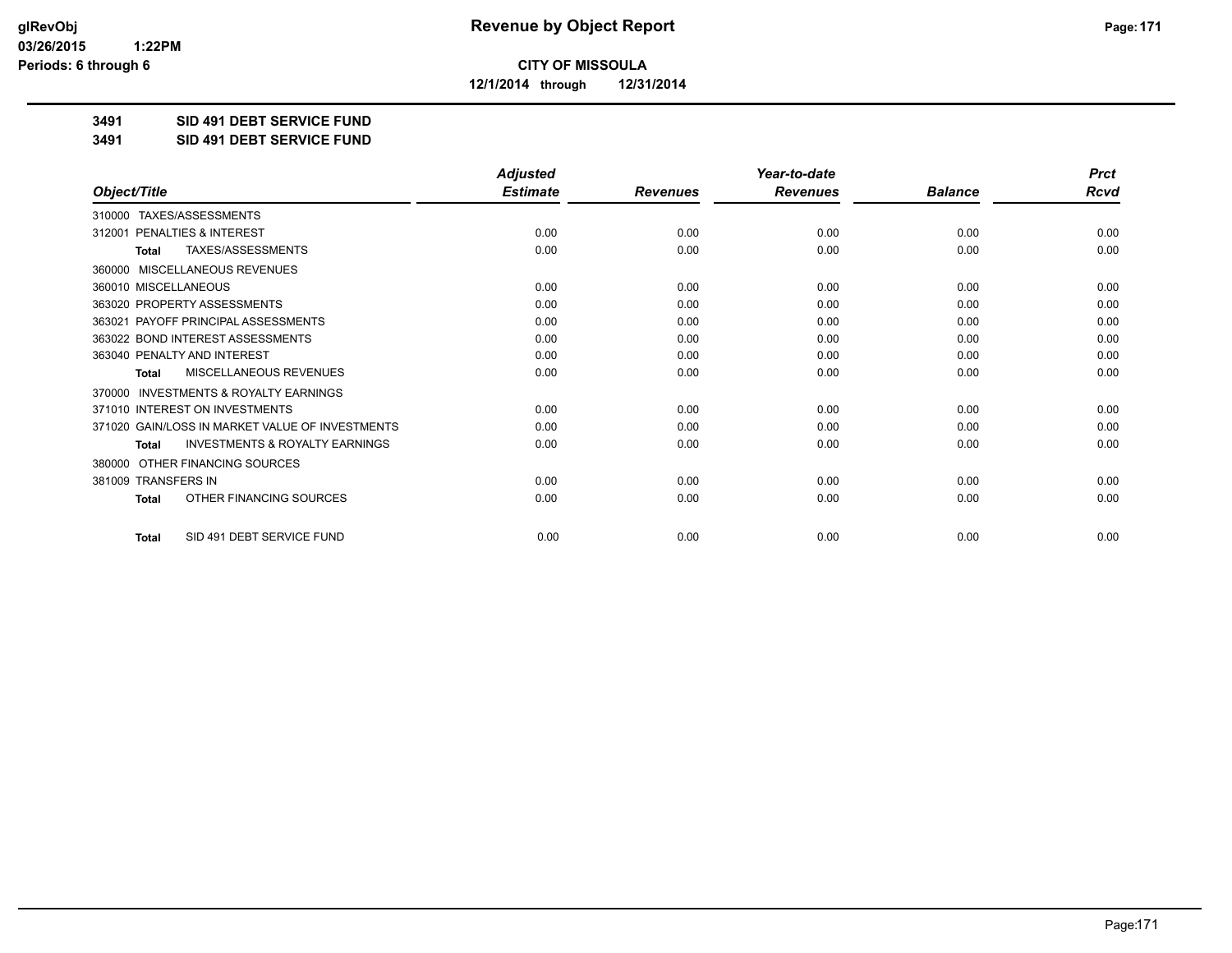**12/1/2014 through 12/31/2014**

### **3491 SID 491 DEBT SERVICE FUND**

|                                                           | <b>Adjusted</b> |                 | Year-to-date    |                | <b>Prct</b> |
|-----------------------------------------------------------|-----------------|-----------------|-----------------|----------------|-------------|
| Object/Title                                              | <b>Estimate</b> | <b>Revenues</b> | <b>Revenues</b> | <b>Balance</b> | <b>Rcvd</b> |
| 310000 TAXES/ASSESSMENTS                                  |                 |                 |                 |                |             |
| PENALTIES & INTEREST<br>312001                            | 0.00            | 0.00            | 0.00            | 0.00           | 0.00        |
| TAXES/ASSESSMENTS<br><b>Total</b>                         | 0.00            | 0.00            | 0.00            | 0.00           | 0.00        |
| 360000 MISCELLANEOUS REVENUES                             |                 |                 |                 |                |             |
| 360010 MISCELLANEOUS                                      | 0.00            | 0.00            | 0.00            | 0.00           | 0.00        |
| 363020 PROPERTY ASSESSMENTS                               | 0.00            | 0.00            | 0.00            | 0.00           | 0.00        |
| 363021 PAYOFF PRINCIPAL ASSESSMENTS                       | 0.00            | 0.00            | 0.00            | 0.00           | 0.00        |
| 363022 BOND INTEREST ASSESSMENTS                          | 0.00            | 0.00            | 0.00            | 0.00           | 0.00        |
| 363040 PENALTY AND INTEREST                               | 0.00            | 0.00            | 0.00            | 0.00           | 0.00        |
| <b>MISCELLANEOUS REVENUES</b><br><b>Total</b>             | 0.00            | 0.00            | 0.00            | 0.00           | 0.00        |
| <b>INVESTMENTS &amp; ROYALTY EARNINGS</b><br>370000       |                 |                 |                 |                |             |
| 371010 INTEREST ON INVESTMENTS                            | 0.00            | 0.00            | 0.00            | 0.00           | 0.00        |
| 371020 GAIN/LOSS IN MARKET VALUE OF INVESTMENT            | 0.00            | 0.00            | 0.00            | 0.00           | 0.00        |
| <b>INVESTMENTS &amp; ROYALTY EARNINGS</b><br><b>Total</b> | 0.00            | 0.00            | 0.00            | 0.00           | 0.00        |
| OTHER FINANCING SOURCES<br>380000                         |                 |                 |                 |                |             |
| 381009 TRANSFERS IN                                       | 0.00            | 0.00            | 0.00            | 0.00           | 0.00        |
| OTHER FINANCING SOURCES<br><b>Total</b>                   | 0.00            | 0.00            | 0.00            | 0.00           | 0.00        |
| SID 491 DEBT SERVICE FUND<br><b>Total</b>                 | 0.00            | 0.00            | 0.00            | 0.00           | 0.00        |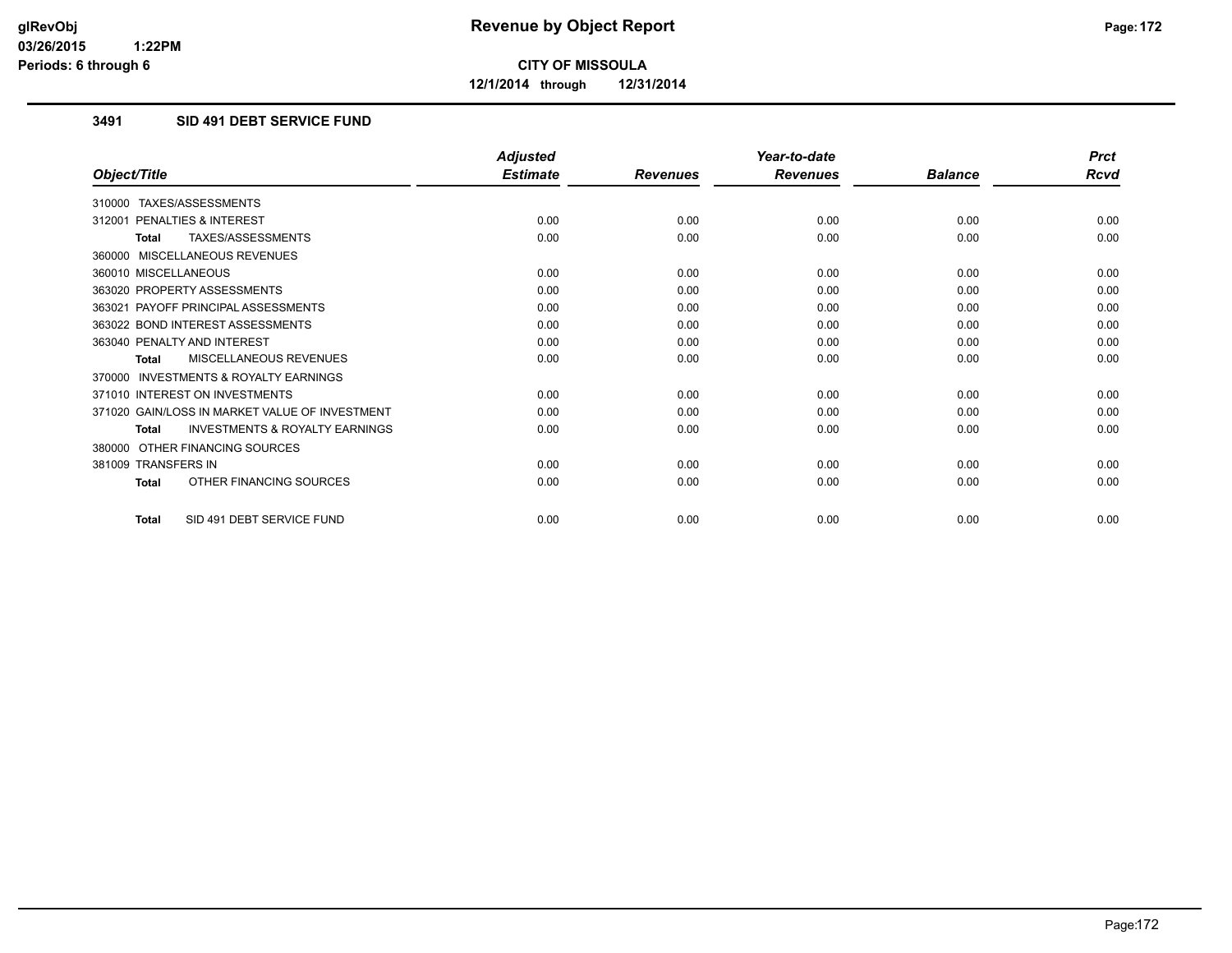**12/1/2014 through 12/31/2014**

## **3492 SID 492/499 DEBT SERVICE FUND**

**3492 SID 492/499 DEBT SERVICE FUND**

|                                                    | <b>Adjusted</b> |                 | Year-to-date    |                | <b>Prct</b> |
|----------------------------------------------------|-----------------|-----------------|-----------------|----------------|-------------|
| Object/Title                                       | <b>Estimate</b> | <b>Revenues</b> | <b>Revenues</b> | <b>Balance</b> | <b>Rcvd</b> |
| 360000 MISCELLANEOUS REVENUES                      |                 |                 |                 |                |             |
| 360010 MISCELLANEOUS                               | 0.00            | 0.00            | 0.00            | 0.00           | 0.00        |
| 363040 PENALTY AND INTEREST                        | 0.00            | 0.00            | 0.00            | 0.00           | 0.00        |
| <b>MISCELLANEOUS REVENUES</b><br>Total             | 0.00            | 0.00            | 0.00            | 0.00           | 0.00        |
| 370000 INVESTMENTS & ROYALTY EARNINGS              |                 |                 |                 |                |             |
| 371010 INTEREST ON INVESTMENTS                     | 0.00            | 0.00            | 0.00            | 0.00           | 0.00        |
| 371020 GAIN/LOSS IN MARKET VALUE OF INVESTMENTS    | 0.00            | 0.00            | 0.00            | 0.00           | 0.00        |
| <b>INVESTMENTS &amp; ROYALTY EARNINGS</b><br>Total | 0.00            | 0.00            | 0.00            | 0.00           | 0.00        |
| 380000 OTHER FINANCING SOURCES                     |                 |                 |                 |                |             |
| 381009 TRANSFERS IN                                | 0.00            | 0.00            | 0.00            | 0.00           | 0.00        |
| OTHER FINANCING SOURCES<br>Total                   | 0.00            | 0.00            | 0.00            | 0.00           | 0.00        |
| SID 492/499 DEBT SERVICE FUND<br>Total             | 0.00            | 0.00            | 0.00            | 0.00           | 0.00        |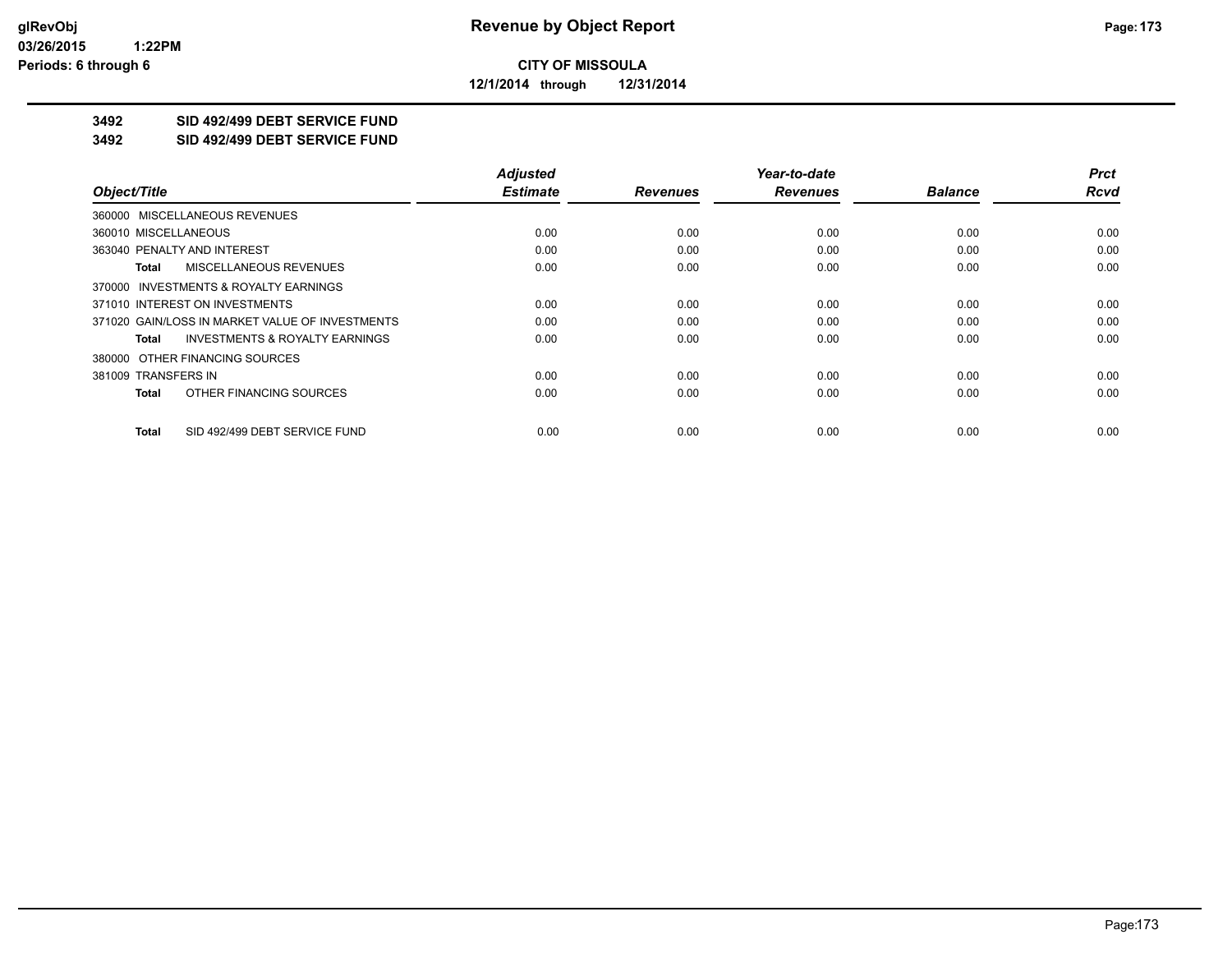**12/1/2014 through 12/31/2014**

### **3492 SID 492/499 DEBT SERVICE FUND**

| Object/Title                                              | <b>Adjusted</b><br><b>Estimate</b> | <b>Revenues</b> | Year-to-date<br><b>Revenues</b> | <b>Balance</b> | <b>Prct</b><br><b>Rcvd</b> |
|-----------------------------------------------------------|------------------------------------|-----------------|---------------------------------|----------------|----------------------------|
| 360000 MISCELLANEOUS REVENUES                             |                                    |                 |                                 |                |                            |
| 360010 MISCELLANEOUS                                      | 0.00                               | 0.00            | 0.00                            | 0.00           | 0.00                       |
| 363040 PENALTY AND INTEREST                               | 0.00                               | 0.00            | 0.00                            | 0.00           | 0.00                       |
| MISCELLANEOUS REVENUES<br>Total                           | 0.00                               | 0.00            | 0.00                            | 0.00           | 0.00                       |
| 370000 INVESTMENTS & ROYALTY EARNINGS                     |                                    |                 |                                 |                |                            |
| 371010 INTEREST ON INVESTMENTS                            | 0.00                               | 0.00            | 0.00                            | 0.00           | 0.00                       |
| 371020 GAIN/LOSS IN MARKET VALUE OF INVESTMENT            | 0.00                               | 0.00            | 0.00                            | 0.00           | 0.00                       |
| <b>INVESTMENTS &amp; ROYALTY EARNINGS</b><br><b>Total</b> | 0.00                               | 0.00            | 0.00                            | 0.00           | 0.00                       |
| 380000 OTHER FINANCING SOURCES                            |                                    |                 |                                 |                |                            |
| 381009 TRANSFERS IN                                       | 0.00                               | 0.00            | 0.00                            | 0.00           | 0.00                       |
| OTHER FINANCING SOURCES<br><b>Total</b>                   | 0.00                               | 0.00            | 0.00                            | 0.00           | 0.00                       |
| SID 492/499 DEBT SERVICE FUND<br><b>Total</b>             | 0.00                               | 0.00            | 0.00                            | 0.00           | 0.00                       |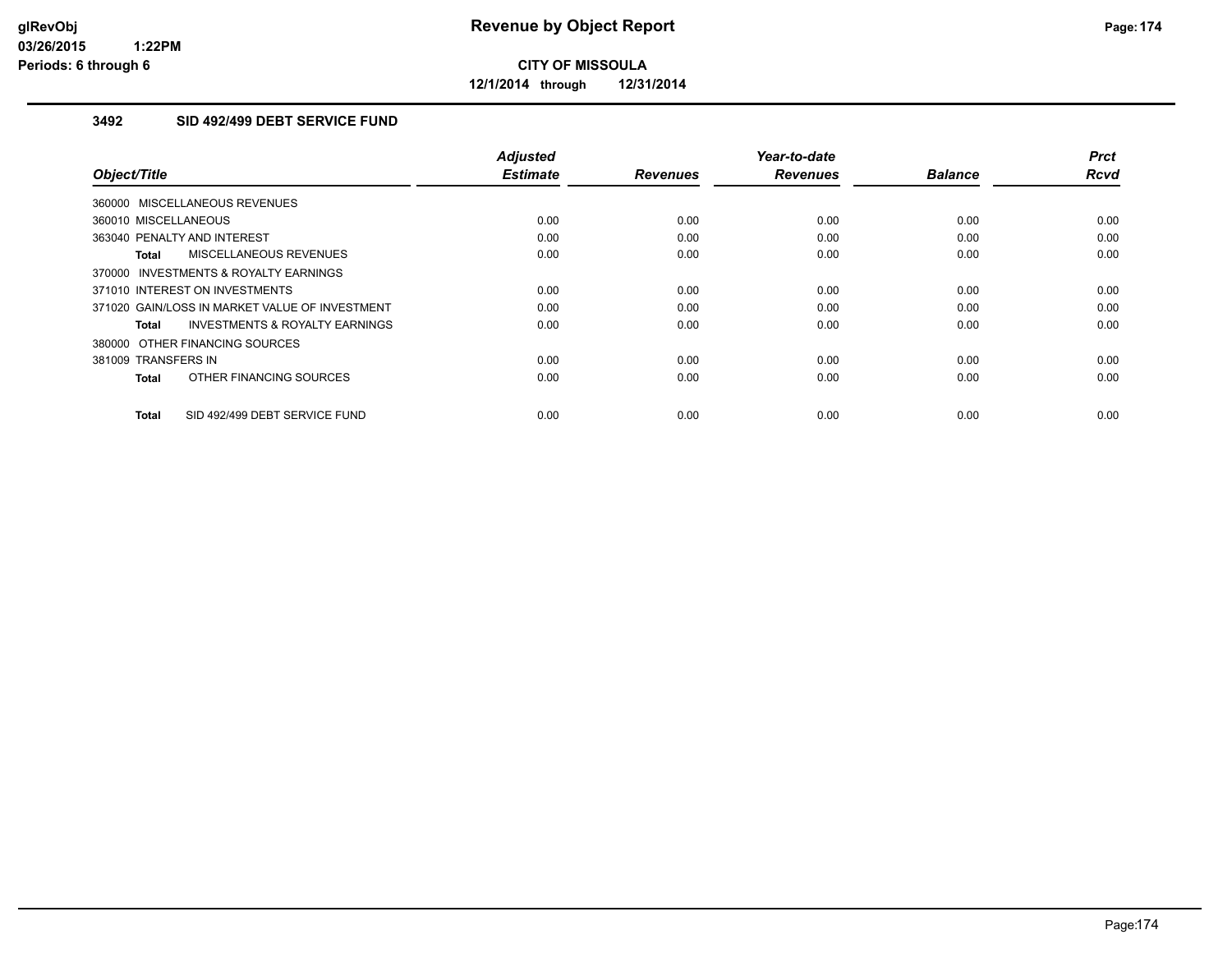**12/1/2014 through 12/31/2014**

## **3494 SID 494 DEBT SERVICE**

**3494 SID 494 DEBT SERVICE**

|                                                           | <b>Adjusted</b> |                 | Year-to-date    |                | <b>Prct</b> |
|-----------------------------------------------------------|-----------------|-----------------|-----------------|----------------|-------------|
| Object/Title                                              | <b>Estimate</b> | <b>Revenues</b> | <b>Revenues</b> | <b>Balance</b> | <b>Rcvd</b> |
| 310000 TAXES/ASSESSMENTS                                  |                 |                 |                 |                |             |
| PENALTIES & INTEREST<br>312001                            | 0.00            | 0.00            | 0.00            | 0.00           | 0.00        |
| <b>TAXES/ASSESSMENTS</b><br><b>Total</b>                  | 0.00            | 0.00            | 0.00            | 0.00           | 0.00        |
| MISCELLANEOUS REVENUES<br>360000                          |                 |                 |                 |                |             |
| 360010 MISCELLANEOUS                                      | 0.00            | 0.00            | 0.00            | 0.00           | 0.00        |
| 363020 PROPERTY ASSESSMENTS                               | 0.00            | 0.00            | 0.00            | 0.00           | 0.00        |
| 363021 PAYOFF PRINCIPAL ASSESSMENTS                       | 0.00            | 0.00            | 0.00            | 0.00           | 0.00        |
| 363022 BOND INTEREST ASSESSMENTS                          | 0.00            | 0.00            | 0.00            | 0.00           | 0.00        |
| 363040 PENALTY AND INTEREST                               | 0.00            | 0.00            | 0.00            | 0.00           | 0.00        |
| MISCELLANEOUS REVENUES<br>Total                           | 0.00            | 0.00            | 0.00            | 0.00           | 0.00        |
| <b>INVESTMENTS &amp; ROYALTY EARNINGS</b><br>370000       |                 |                 |                 |                |             |
| 371010 INTEREST ON INVESTMENTS                            | 0.00            | 0.00            | 0.00            | 0.00           | 0.00        |
| 371020 GAIN/LOSS IN MARKET VALUE OF INVESTMENTS           | 0.00            | 0.00            | 0.00            | 0.00           | 0.00        |
| <b>INVESTMENTS &amp; ROYALTY EARNINGS</b><br><b>Total</b> | 0.00            | 0.00            | 0.00            | 0.00           | 0.00        |
| OTHER FINANCING SOURCES<br>380000                         |                 |                 |                 |                |             |
| 381009 TRANSFERS IN                                       | 0.00            | 0.00            | 0.00            | 0.00           | 0.00        |
| OTHER FINANCING SOURCES<br><b>Total</b>                   | 0.00            | 0.00            | 0.00            | 0.00           | 0.00        |
| SID 494 DEBT SERVICE<br><b>Total</b>                      | 0.00            | 0.00            | 0.00            | 0.00           | 0.00        |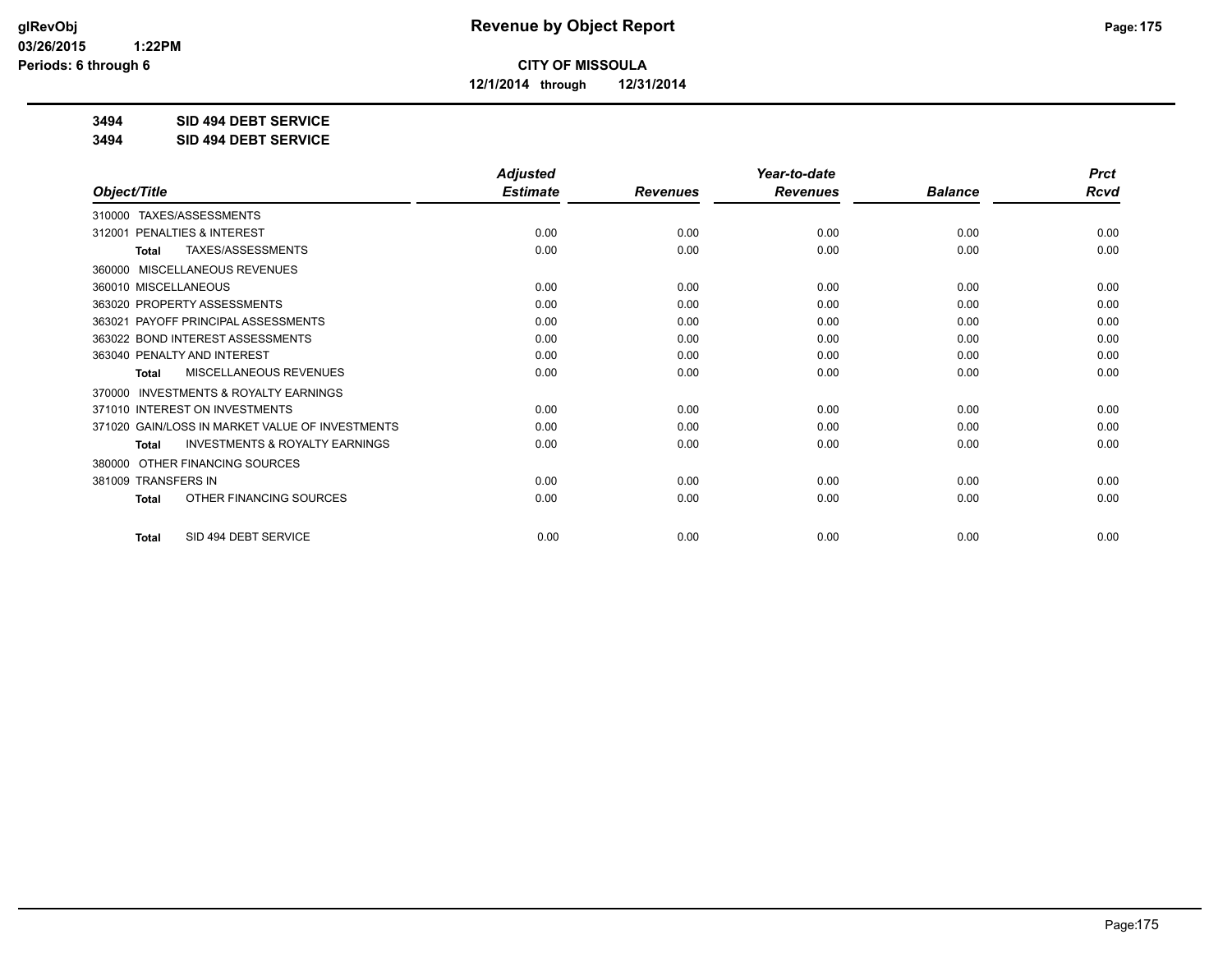**12/1/2014 through 12/31/2014**

### **3494 SID 494 DEBT SERVICE**

|                                                           | <b>Adjusted</b> |                 | Year-to-date    |                | <b>Prct</b> |
|-----------------------------------------------------------|-----------------|-----------------|-----------------|----------------|-------------|
| Object/Title                                              | <b>Estimate</b> | <b>Revenues</b> | <b>Revenues</b> | <b>Balance</b> | <b>Rcvd</b> |
| 310000 TAXES/ASSESSMENTS                                  |                 |                 |                 |                |             |
| PENALTIES & INTEREST<br>312001                            | 0.00            | 0.00            | 0.00            | 0.00           | 0.00        |
| TAXES/ASSESSMENTS<br>Total                                | 0.00            | 0.00            | 0.00            | 0.00           | 0.00        |
| 360000 MISCELLANEOUS REVENUES                             |                 |                 |                 |                |             |
| 360010 MISCELLANEOUS                                      | 0.00            | 0.00            | 0.00            | 0.00           | 0.00        |
| 363020 PROPERTY ASSESSMENTS                               | 0.00            | 0.00            | 0.00            | 0.00           | 0.00        |
| 363021 PAYOFF PRINCIPAL ASSESSMENTS                       | 0.00            | 0.00            | 0.00            | 0.00           | 0.00        |
| 363022 BOND INTEREST ASSESSMENTS                          | 0.00            | 0.00            | 0.00            | 0.00           | 0.00        |
| 363040 PENALTY AND INTEREST                               | 0.00            | 0.00            | 0.00            | 0.00           | 0.00        |
| <b>MISCELLANEOUS REVENUES</b><br>Total                    | 0.00            | 0.00            | 0.00            | 0.00           | 0.00        |
| 370000 INVESTMENTS & ROYALTY EARNINGS                     |                 |                 |                 |                |             |
| 371010 INTEREST ON INVESTMENTS                            | 0.00            | 0.00            | 0.00            | 0.00           | 0.00        |
| 371020 GAIN/LOSS IN MARKET VALUE OF INVESTMENT            | 0.00            | 0.00            | 0.00            | 0.00           | 0.00        |
| <b>INVESTMENTS &amp; ROYALTY EARNINGS</b><br><b>Total</b> | 0.00            | 0.00            | 0.00            | 0.00           | 0.00        |
| 380000 OTHER FINANCING SOURCES                            |                 |                 |                 |                |             |
| 381009 TRANSFERS IN                                       | 0.00            | 0.00            | 0.00            | 0.00           | 0.00        |
| OTHER FINANCING SOURCES<br><b>Total</b>                   | 0.00            | 0.00            | 0.00            | 0.00           | 0.00        |
|                                                           |                 |                 |                 |                |             |
| SID 494 DEBT SERVICE<br><b>Total</b>                      | 0.00            | 0.00            | 0.00            | 0.00           | 0.00        |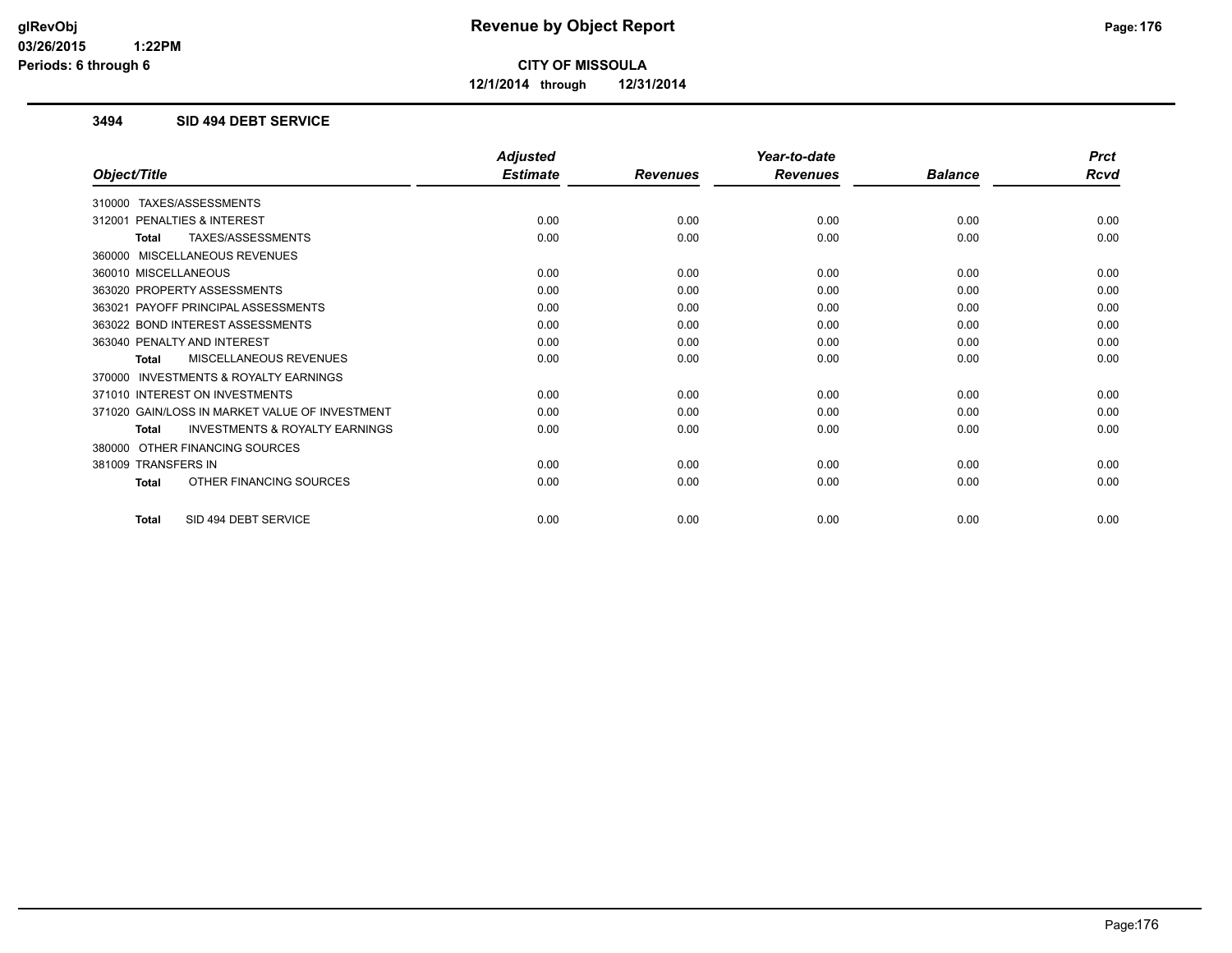**12/1/2014 through 12/31/2014**

**3495 SID 495 DEBT SERVICE FUND**

**3495 SID 495 DEBT SERVICE FUND**

|                                                           | <b>Adjusted</b> |                 | Year-to-date    |                | <b>Prct</b> |
|-----------------------------------------------------------|-----------------|-----------------|-----------------|----------------|-------------|
| Object/Title                                              | <b>Estimate</b> | <b>Revenues</b> | <b>Revenues</b> | <b>Balance</b> | <b>Rcvd</b> |
| 310000 TAXES/ASSESSMENTS                                  |                 |                 |                 |                |             |
| PENALTIES & INTEREST<br>312001                            | 0.00            | 0.00            | 0.00            | 0.00           | 0.00        |
| <b>TAXES/ASSESSMENTS</b><br><b>Total</b>                  | 0.00            | 0.00            | 0.00            | 0.00           | 0.00        |
| MISCELLANEOUS REVENUES<br>360000                          |                 |                 |                 |                |             |
| 360010 MISCELLANEOUS                                      | 0.00            | 0.00            | 0.00            | 0.00           | 0.00        |
| 363020 PROPERTY ASSESSMENTS                               | 0.00            | 0.00            | 0.00            | 0.00           | 0.00        |
| 363021 PAYOFF PRINCIPAL ASSESSMENTS                       | 0.00            | 0.00            | 0.00            | 0.00           | 0.00        |
| 363022 BOND INTEREST ASSESSMENTS                          | 0.00            | 0.00            | 0.00            | 0.00           | 0.00        |
| 363040 PENALTY AND INTEREST                               | 0.00            | 0.00            | 0.00            | 0.00           | 0.00        |
| MISCELLANEOUS REVENUES<br>Total                           | 0.00            | 0.00            | 0.00            | 0.00           | 0.00        |
| INVESTMENTS & ROYALTY EARNINGS<br>370000                  |                 |                 |                 |                |             |
| 371010 INTEREST ON INVESTMENTS                            | 0.00            | 0.00            | 0.00            | 0.00           | 0.00        |
| 371020 GAIN/LOSS IN MARKET VALUE OF INVESTMENTS           | 0.00            | 0.00            | 0.00            | 0.00           | 0.00        |
| <b>INVESTMENTS &amp; ROYALTY EARNINGS</b><br><b>Total</b> | 0.00            | 0.00            | 0.00            | 0.00           | 0.00        |
| OTHER FINANCING SOURCES<br>380000                         |                 |                 |                 |                |             |
| 381009 TRANSFERS IN                                       | 0.00            | 0.00            | 0.00            | 0.00           | 0.00        |
| OTHER FINANCING SOURCES<br><b>Total</b>                   | 0.00            | 0.00            | 0.00            | 0.00           | 0.00        |
| SID 495 DEBT SERVICE FUND<br><b>Total</b>                 | 0.00            | 0.00            | 0.00            | 0.00           | 0.00        |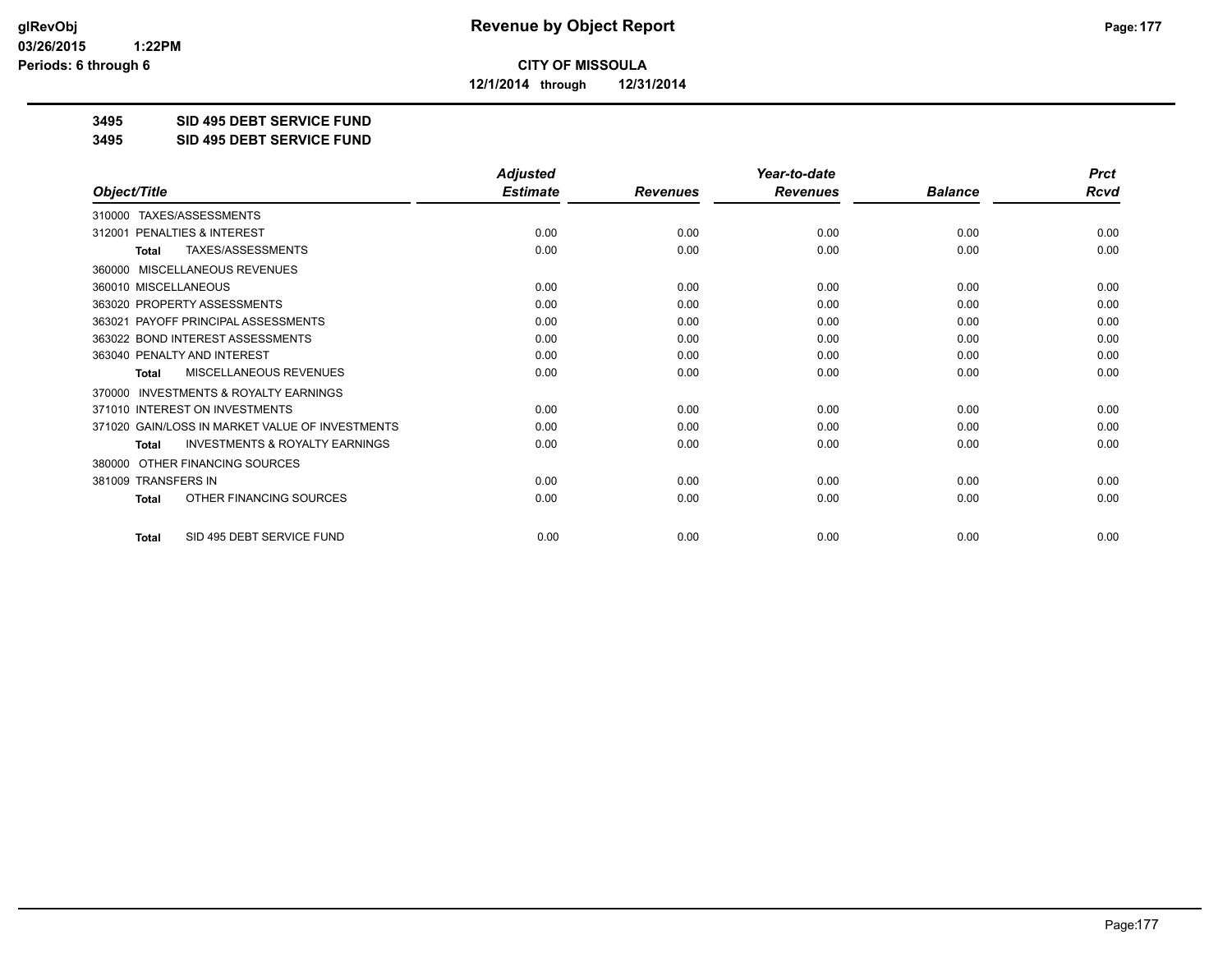**12/1/2014 through 12/31/2014**

### **3495 SID 495 DEBT SERVICE FUND**

|                                                           | <b>Adjusted</b> |                 | Year-to-date    |                | <b>Prct</b> |
|-----------------------------------------------------------|-----------------|-----------------|-----------------|----------------|-------------|
| Object/Title                                              | <b>Estimate</b> | <b>Revenues</b> | <b>Revenues</b> | <b>Balance</b> | Rcvd        |
| 310000 TAXES/ASSESSMENTS                                  |                 |                 |                 |                |             |
| PENALTIES & INTEREST<br>312001                            | 0.00            | 0.00            | 0.00            | 0.00           | 0.00        |
| TAXES/ASSESSMENTS<br>Total                                | 0.00            | 0.00            | 0.00            | 0.00           | 0.00        |
| 360000 MISCELLANEOUS REVENUES                             |                 |                 |                 |                |             |
| 360010 MISCELLANEOUS                                      | 0.00            | 0.00            | 0.00            | 0.00           | 0.00        |
| 363020 PROPERTY ASSESSMENTS                               | 0.00            | 0.00            | 0.00            | 0.00           | 0.00        |
| 363021 PAYOFF PRINCIPAL ASSESSMENTS                       | 0.00            | 0.00            | 0.00            | 0.00           | 0.00        |
| 363022 BOND INTEREST ASSESSMENTS                          | 0.00            | 0.00            | 0.00            | 0.00           | 0.00        |
| 363040 PENALTY AND INTEREST                               | 0.00            | 0.00            | 0.00            | 0.00           | 0.00        |
| MISCELLANEOUS REVENUES<br>Total                           | 0.00            | 0.00            | 0.00            | 0.00           | 0.00        |
| 370000 INVESTMENTS & ROYALTY EARNINGS                     |                 |                 |                 |                |             |
| 371010 INTEREST ON INVESTMENTS                            | 0.00            | 0.00            | 0.00            | 0.00           | 0.00        |
| 371020 GAIN/LOSS IN MARKET VALUE OF INVESTMENT            | 0.00            | 0.00            | 0.00            | 0.00           | 0.00        |
| <b>INVESTMENTS &amp; ROYALTY EARNINGS</b><br><b>Total</b> | 0.00            | 0.00            | 0.00            | 0.00           | 0.00        |
| 380000 OTHER FINANCING SOURCES                            |                 |                 |                 |                |             |
| 381009 TRANSFERS IN                                       | 0.00            | 0.00            | 0.00            | 0.00           | 0.00        |
| OTHER FINANCING SOURCES<br>Total                          | 0.00            | 0.00            | 0.00            | 0.00           | 0.00        |
|                                                           |                 |                 |                 |                |             |
| SID 495 DEBT SERVICE FUND<br><b>Total</b>                 | 0.00            | 0.00            | 0.00            | 0.00           | 0.00        |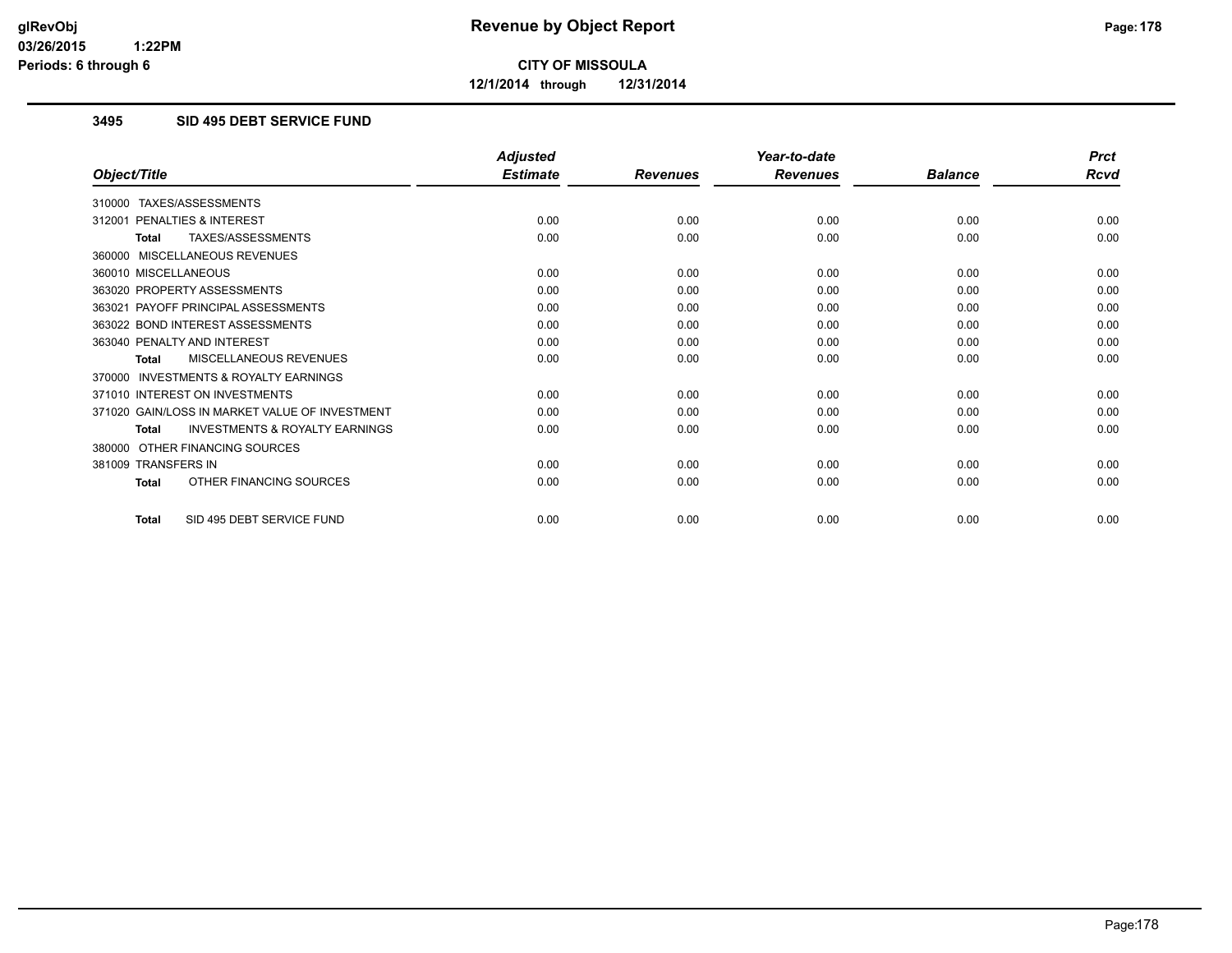**12/1/2014 through 12/31/2014**

**3496 SID 496 DEBT SERVICE FUND**

**3496 SID 496 DEBT SERVICE FUND**

|                                                           | <b>Adjusted</b> |                 | Year-to-date    |                | <b>Prct</b> |
|-----------------------------------------------------------|-----------------|-----------------|-----------------|----------------|-------------|
| Object/Title                                              | <b>Estimate</b> | <b>Revenues</b> | <b>Revenues</b> | <b>Balance</b> | <b>Rcvd</b> |
| 310000 TAXES/ASSESSMENTS                                  |                 |                 |                 |                |             |
| PENALTIES & INTEREST<br>312001                            | 0.00            | 0.00            | 0.00            | 0.00           | 0.00        |
| <b>TAXES/ASSESSMENTS</b><br><b>Total</b>                  | 0.00            | 0.00            | 0.00            | 0.00           | 0.00        |
| MISCELLANEOUS REVENUES<br>360000                          |                 |                 |                 |                |             |
| 360010 MISCELLANEOUS                                      | 0.00            | 0.00            | 0.00            | 0.00           | 0.00        |
| 363020 PROPERTY ASSESSMENTS                               | 0.00            | 0.00            | 0.00            | 0.00           | 0.00        |
| 363021 PAYOFF PRINCIPAL ASSESSMENTS                       | 0.00            | 0.00            | 0.00            | 0.00           | 0.00        |
| 363022 BOND INTEREST ASSESSMENTS                          | 0.00            | 0.00            | 0.00            | 0.00           | 0.00        |
| 363040 PENALTY AND INTEREST                               | 0.00            | 0.00            | 0.00            | 0.00           | 0.00        |
| MISCELLANEOUS REVENUES<br>Total                           | 0.00            | 0.00            | 0.00            | 0.00           | 0.00        |
| INVESTMENTS & ROYALTY EARNINGS<br>370000                  |                 |                 |                 |                |             |
| 371010 INTEREST ON INVESTMENTS                            | 0.00            | 0.00            | 0.00            | 0.00           | 0.00        |
| 371020 GAIN/LOSS IN MARKET VALUE OF INVESTMENTS           | 0.00            | 0.00            | 0.00            | 0.00           | 0.00        |
| <b>INVESTMENTS &amp; ROYALTY EARNINGS</b><br><b>Total</b> | 0.00            | 0.00            | 0.00            | 0.00           | 0.00        |
| OTHER FINANCING SOURCES<br>380000                         |                 |                 |                 |                |             |
| 381009 TRANSFERS IN                                       | 0.00            | 0.00            | 0.00            | 0.00           | 0.00        |
| OTHER FINANCING SOURCES<br><b>Total</b>                   | 0.00            | 0.00            | 0.00            | 0.00           | 0.00        |
| SID 496 DEBT SERVICE FUND<br><b>Total</b>                 | 0.00            | 0.00            | 0.00            | 0.00           | 0.00        |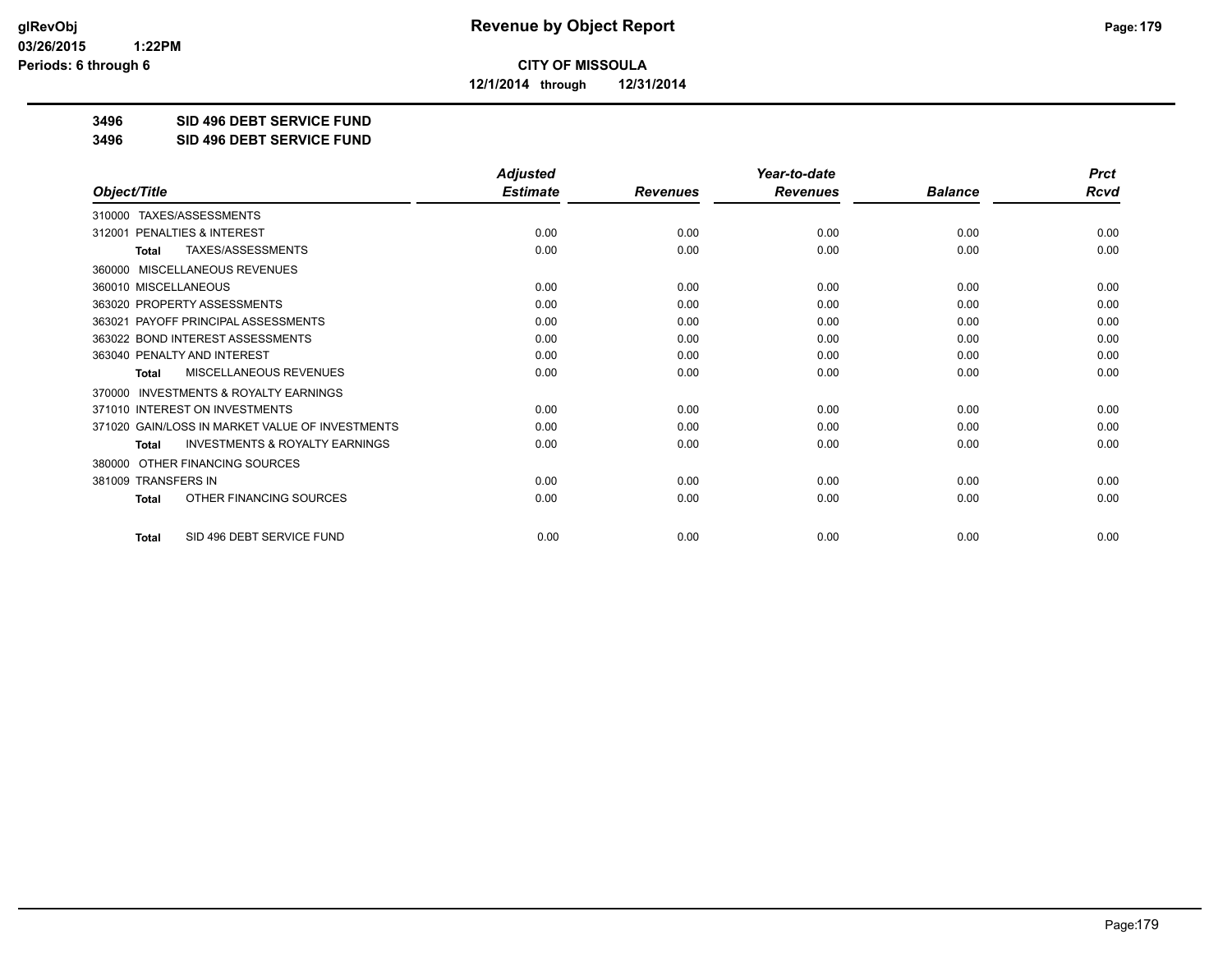**12/1/2014 through 12/31/2014**

### **3496 SID 496 DEBT SERVICE FUND**

|                                                           | <b>Adjusted</b> |                 | Year-to-date    |                | <b>Prct</b> |
|-----------------------------------------------------------|-----------------|-----------------|-----------------|----------------|-------------|
| Object/Title                                              | <b>Estimate</b> | <b>Revenues</b> | <b>Revenues</b> | <b>Balance</b> | <b>Rcvd</b> |
| 310000 TAXES/ASSESSMENTS                                  |                 |                 |                 |                |             |
| PENALTIES & INTEREST<br>312001                            | 0.00            | 0.00            | 0.00            | 0.00           | 0.00        |
| TAXES/ASSESSMENTS<br><b>Total</b>                         | 0.00            | 0.00            | 0.00            | 0.00           | 0.00        |
| 360000 MISCELLANEOUS REVENUES                             |                 |                 |                 |                |             |
| 360010 MISCELLANEOUS                                      | 0.00            | 0.00            | 0.00            | 0.00           | 0.00        |
| 363020 PROPERTY ASSESSMENTS                               | 0.00            | 0.00            | 0.00            | 0.00           | 0.00        |
| 363021 PAYOFF PRINCIPAL ASSESSMENTS                       | 0.00            | 0.00            | 0.00            | 0.00           | 0.00        |
| 363022 BOND INTEREST ASSESSMENTS                          | 0.00            | 0.00            | 0.00            | 0.00           | 0.00        |
| 363040 PENALTY AND INTEREST                               | 0.00            | 0.00            | 0.00            | 0.00           | 0.00        |
| <b>MISCELLANEOUS REVENUES</b><br><b>Total</b>             | 0.00            | 0.00            | 0.00            | 0.00           | 0.00        |
| <b>INVESTMENTS &amp; ROYALTY EARNINGS</b><br>370000       |                 |                 |                 |                |             |
| 371010 INTEREST ON INVESTMENTS                            | 0.00            | 0.00            | 0.00            | 0.00           | 0.00        |
| 371020 GAIN/LOSS IN MARKET VALUE OF INVESTMENT            | 0.00            | 0.00            | 0.00            | 0.00           | 0.00        |
| <b>INVESTMENTS &amp; ROYALTY EARNINGS</b><br><b>Total</b> | 0.00            | 0.00            | 0.00            | 0.00           | 0.00        |
| OTHER FINANCING SOURCES<br>380000                         |                 |                 |                 |                |             |
| 381009 TRANSFERS IN                                       | 0.00            | 0.00            | 0.00            | 0.00           | 0.00        |
| OTHER FINANCING SOURCES<br><b>Total</b>                   | 0.00            | 0.00            | 0.00            | 0.00           | 0.00        |
| SID 496 DEBT SERVICE FUND<br><b>Total</b>                 | 0.00            | 0.00            | 0.00            | 0.00           | 0.00        |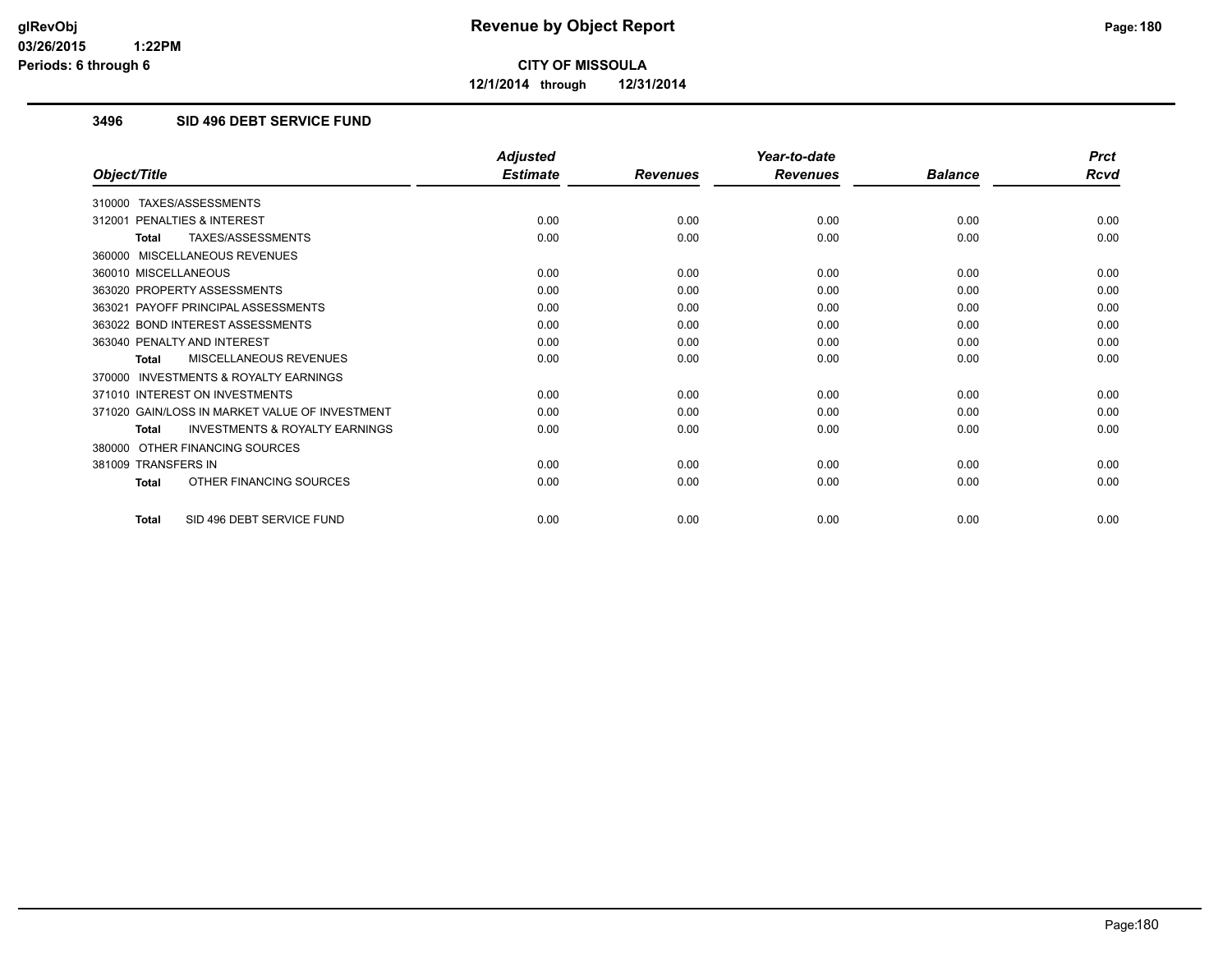**12/1/2014 through 12/31/2014**

**3497 SID 497 DEBT SERVICE FUND**

**3497 SID 497 DEBT SERVICE FUND**

|                                                           | <b>Adjusted</b> |                 | Year-to-date    |                | <b>Prct</b> |
|-----------------------------------------------------------|-----------------|-----------------|-----------------|----------------|-------------|
| Object/Title                                              | <b>Estimate</b> | <b>Revenues</b> | <b>Revenues</b> | <b>Balance</b> | Rcvd        |
| 310000 TAXES/ASSESSMENTS                                  |                 |                 |                 |                |             |
| <b>PENALTIES &amp; INTEREST</b><br>312001                 | 0.00            | 0.00            | 0.00            | 0.00           | 0.00        |
| TAXES/ASSESSMENTS<br>Total                                | 0.00            | 0.00            | 0.00            | 0.00           | 0.00        |
| 360000 MISCELLANEOUS REVENUES                             |                 |                 |                 |                |             |
| 360010 MISCELLANEOUS                                      | 0.00            | 0.00            | 0.00            | 0.00           | 0.00        |
| 363020 PROPERTY ASSESSMENTS                               | 0.00            | 0.00            | 0.00            | 0.00           | 0.00        |
| 363021 PAYOFF PRINCIPAL ASSESSMENTS                       | 0.00            | 0.00            | 0.00            | 0.00           | 0.00        |
| 363022 BOND INTEREST ASSESSMENTS                          | 0.00            | 0.00            | 0.00            | 0.00           | 0.00        |
| 363040 PENALTY AND INTEREST                               | 0.00            | 0.00            | 0.00            | 0.00           | 0.00        |
| <b>MISCELLANEOUS REVENUES</b><br>Total                    | 0.00            | 0.00            | 0.00            | 0.00           | 0.00        |
| <b>INVESTMENTS &amp; ROYALTY EARNINGS</b><br>370000       |                 |                 |                 |                |             |
| 371010 INTEREST ON INVESTMENTS                            | 0.00            | 0.00            | 0.00            | 0.00           | 0.00        |
| 371020 GAIN/LOSS IN MARKET VALUE OF INVESTMENTS           | 0.00            | 0.00            | 0.00            | 0.00           | 0.00        |
| <b>INVESTMENTS &amp; ROYALTY EARNINGS</b><br><b>Total</b> | 0.00            | 0.00            | 0.00            | 0.00           | 0.00        |
|                                                           |                 |                 |                 |                |             |
| SID 497 DEBT SERVICE FUND<br><b>Total</b>                 | 0.00            | 0.00            | 0.00            | 0.00           | 0.00        |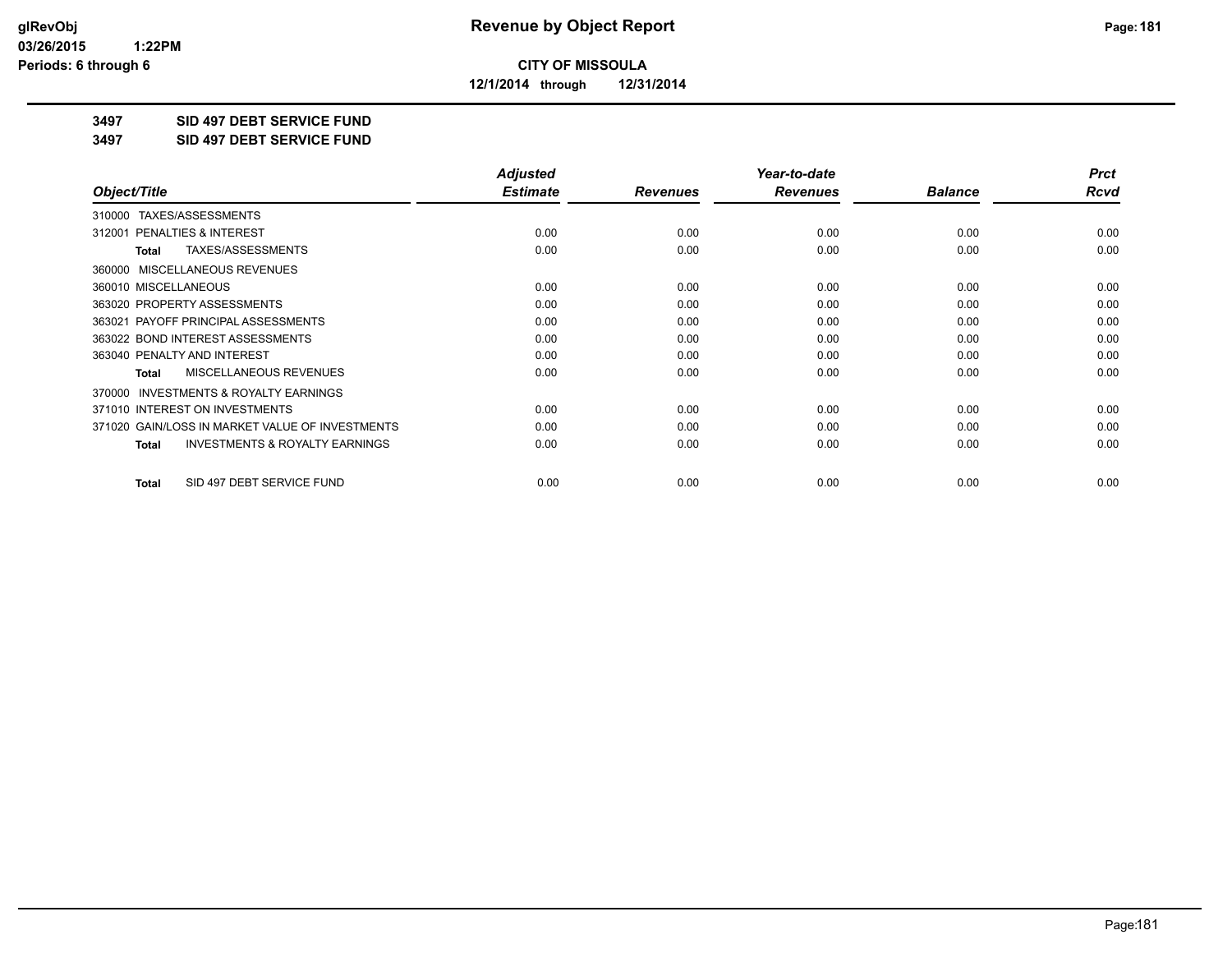**12/1/2014 through 12/31/2014**

### **3497 SID 497 DEBT SERVICE FUND**

|                                                     | <b>Adjusted</b> |                 | Year-to-date    |                | <b>Prct</b> |
|-----------------------------------------------------|-----------------|-----------------|-----------------|----------------|-------------|
| Object/Title                                        | <b>Estimate</b> | <b>Revenues</b> | <b>Revenues</b> | <b>Balance</b> | <b>Rcvd</b> |
| 310000 TAXES/ASSESSMENTS                            |                 |                 |                 |                |             |
| 312001 PENALTIES & INTEREST                         | 0.00            | 0.00            | 0.00            | 0.00           | 0.00        |
| TAXES/ASSESSMENTS<br><b>Total</b>                   | 0.00            | 0.00            | 0.00            | 0.00           | 0.00        |
| 360000 MISCELLANEOUS REVENUES                       |                 |                 |                 |                |             |
| 360010 MISCELLANEOUS                                | 0.00            | 0.00            | 0.00            | 0.00           | 0.00        |
| 363020 PROPERTY ASSESSMENTS                         | 0.00            | 0.00            | 0.00            | 0.00           | 0.00        |
| 363021 PAYOFF PRINCIPAL ASSESSMENTS                 | 0.00            | 0.00            | 0.00            | 0.00           | 0.00        |
| 363022 BOND INTEREST ASSESSMENTS                    | 0.00            | 0.00            | 0.00            | 0.00           | 0.00        |
| 363040 PENALTY AND INTEREST                         | 0.00            | 0.00            | 0.00            | 0.00           | 0.00        |
| <b>MISCELLANEOUS REVENUES</b><br>Total              | 0.00            | 0.00            | 0.00            | 0.00           | 0.00        |
| <b>INVESTMENTS &amp; ROYALTY EARNINGS</b><br>370000 |                 |                 |                 |                |             |
| 371010 INTEREST ON INVESTMENTS                      | 0.00            | 0.00            | 0.00            | 0.00           | 0.00        |
| 371020 GAIN/LOSS IN MARKET VALUE OF INVESTMENT      | 0.00            | 0.00            | 0.00            | 0.00           | 0.00        |
| <b>INVESTMENTS &amp; ROYALTY EARNINGS</b><br>Total  | 0.00            | 0.00            | 0.00            | 0.00           | 0.00        |
| SID 497 DEBT SERVICE FUND<br><b>Total</b>           | 0.00            | 0.00            | 0.00            | 0.00           | 0.00        |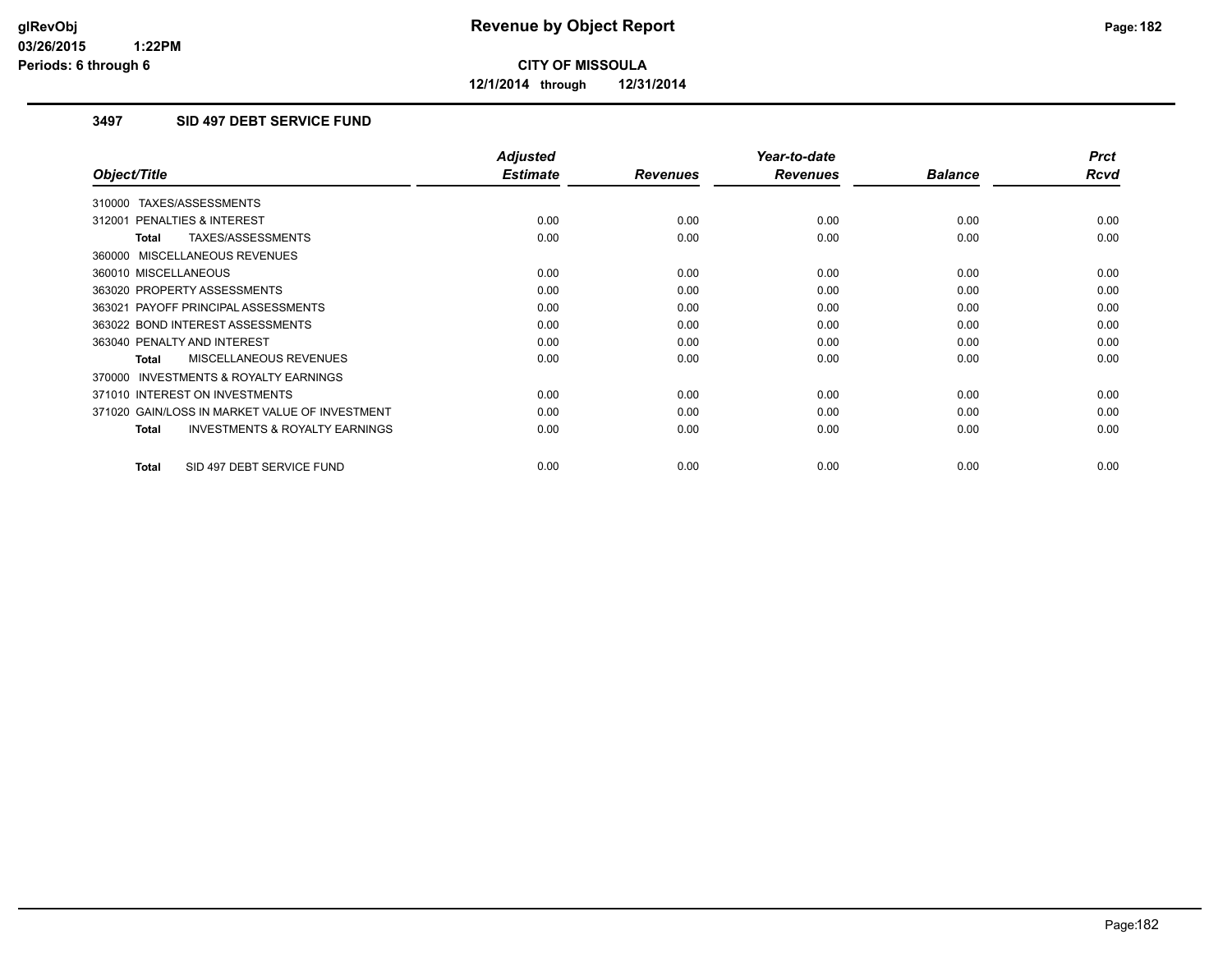**12/1/2014 through 12/31/2014**

**3498 SID 498 DEBT SERVICE FUND**

**3498 SID 498 DEBT SERVICE FUND**

|                                                           | <b>Adjusted</b> |                 | Year-to-date    |                | <b>Prct</b> |
|-----------------------------------------------------------|-----------------|-----------------|-----------------|----------------|-------------|
| Object/Title                                              | <b>Estimate</b> | <b>Revenues</b> | <b>Revenues</b> | <b>Balance</b> | <b>Rcvd</b> |
| TAXES/ASSESSMENTS<br>310000                               |                 |                 |                 |                |             |
| PENALTIES & INTEREST<br>312001                            | 0.00            | 0.00            | 0.00            | 0.00           | 0.00        |
| TAXES/ASSESSMENTS<br><b>Total</b>                         | 0.00            | 0.00            | 0.00            | 0.00           | 0.00        |
| 360000 MISCELLANEOUS REVENUES                             |                 |                 |                 |                |             |
| 360010 MISCELLANEOUS                                      | 0.00            | 0.00            | 0.00            | 0.00           | 0.00        |
| 363020 PROPERTY ASSESSMENTS                               | 0.00            | 0.00            | 0.00            | 0.00           | 0.00        |
| PAYOFF PRINCIPAL ASSESSMENTS<br>363021                    | 0.00            | 0.00            | 0.00            | 0.00           | 0.00        |
| 363022 BOND INTEREST ASSESSMENTS                          | 0.00            | 0.00            | 0.00            | 0.00           | 0.00        |
| 363040 PENALTY AND INTEREST                               | 0.00            | 0.00            | 0.00            | 0.00           | 0.00        |
| MISCELLANEOUS REVENUES<br><b>Total</b>                    | 0.00            | 0.00            | 0.00            | 0.00           | 0.00        |
| 370000 INVESTMENTS & ROYALTY EARNINGS                     |                 |                 |                 |                |             |
| 371010 INTEREST ON INVESTMENTS                            | 0.00            | 0.00            | 0.00            | 0.00           | 0.00        |
| 371020 GAIN/LOSS IN MARKET VALUE OF INVESTMENTS           | 0.00            | 0.00            | 0.00            | 0.00           | 0.00        |
| 371500 INTEREST ON INTERFUND LOAN                         | 0.00            | 0.00            | 0.00            | 0.00           | 0.00        |
| <b>INVESTMENTS &amp; ROYALTY EARNINGS</b><br><b>Total</b> | 0.00            | 0.00            | 0.00            | 0.00           | 0.00        |
| OTHER FINANCING SOURCES<br>380000                         |                 |                 |                 |                |             |
| 381009 TRANSFERS IN                                       | 0.00            | 0.00            | 0.00            | 0.00           | 0.00        |
| OTHER FINANCING SOURCES<br><b>Total</b>                   | 0.00            | 0.00            | 0.00            | 0.00           | 0.00        |
| SID 498 DEBT SERVICE FUND<br>Total                        | 0.00            | 0.00            | 0.00            | 0.00           | 0.00        |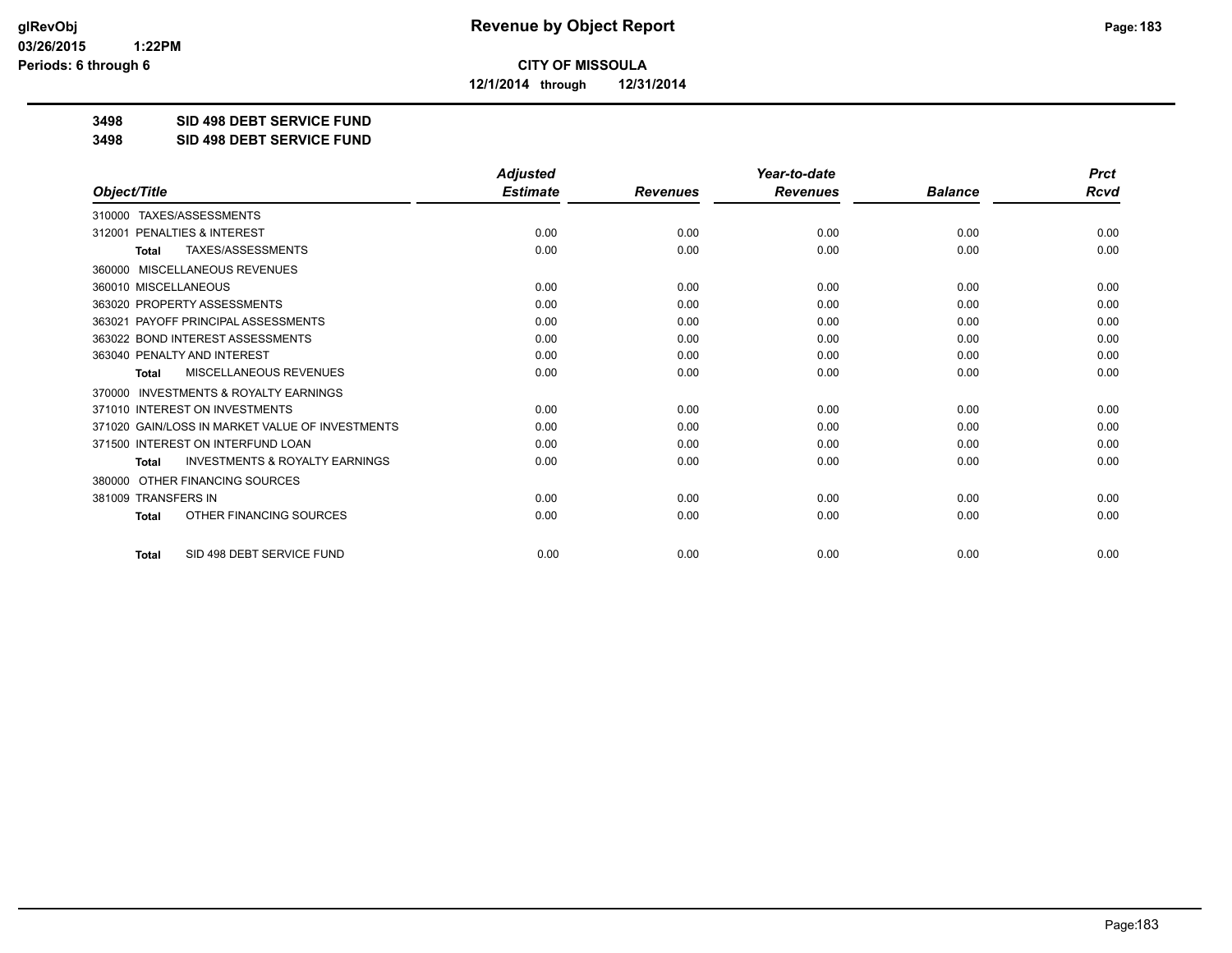**12/1/2014 through 12/31/2014**

### **3498 SID 498 DEBT SERVICE FUND**

|                                                           | <b>Adjusted</b> |                 | Year-to-date    |                | <b>Prct</b> |
|-----------------------------------------------------------|-----------------|-----------------|-----------------|----------------|-------------|
| Object/Title                                              | <b>Estimate</b> | <b>Revenues</b> | <b>Revenues</b> | <b>Balance</b> | Rcvd        |
| TAXES/ASSESSMENTS<br>310000                               |                 |                 |                 |                |             |
| <b>PENALTIES &amp; INTEREST</b><br>312001                 | 0.00            | 0.00            | 0.00            | 0.00           | 0.00        |
| <b>TAXES/ASSESSMENTS</b><br><b>Total</b>                  | 0.00            | 0.00            | 0.00            | 0.00           | 0.00        |
| 360000 MISCELLANEOUS REVENUES                             |                 |                 |                 |                |             |
| 360010 MISCELLANEOUS                                      | 0.00            | 0.00            | 0.00            | 0.00           | 0.00        |
| 363020 PROPERTY ASSESSMENTS                               | 0.00            | 0.00            | 0.00            | 0.00           | 0.00        |
| 363021 PAYOFF PRINCIPAL ASSESSMENTS                       | 0.00            | 0.00            | 0.00            | 0.00           | 0.00        |
| 363022 BOND INTEREST ASSESSMENTS                          | 0.00            | 0.00            | 0.00            | 0.00           | 0.00        |
| 363040 PENALTY AND INTEREST                               | 0.00            | 0.00            | 0.00            | 0.00           | 0.00        |
| MISCELLANEOUS REVENUES<br><b>Total</b>                    | 0.00            | 0.00            | 0.00            | 0.00           | 0.00        |
| <b>INVESTMENTS &amp; ROYALTY EARNINGS</b><br>370000       |                 |                 |                 |                |             |
| 371010 INTEREST ON INVESTMENTS                            | 0.00            | 0.00            | 0.00            | 0.00           | 0.00        |
| 371020 GAIN/LOSS IN MARKET VALUE OF INVESTMENT            | 0.00            | 0.00            | 0.00            | 0.00           | 0.00        |
| 371500 INTEREST ON INTERFUND LOAN                         | 0.00            | 0.00            | 0.00            | 0.00           | 0.00        |
| <b>INVESTMENTS &amp; ROYALTY EARNINGS</b><br><b>Total</b> | 0.00            | 0.00            | 0.00            | 0.00           | 0.00        |
| OTHER FINANCING SOURCES<br>380000                         |                 |                 |                 |                |             |
| 381009 TRANSFERS IN                                       | 0.00            | 0.00            | 0.00            | 0.00           | 0.00        |
| OTHER FINANCING SOURCES<br><b>Total</b>                   | 0.00            | 0.00            | 0.00            | 0.00           | 0.00        |
| SID 498 DEBT SERVICE FUND<br><b>Total</b>                 | 0.00            | 0.00            | 0.00            | 0.00           | 0.00        |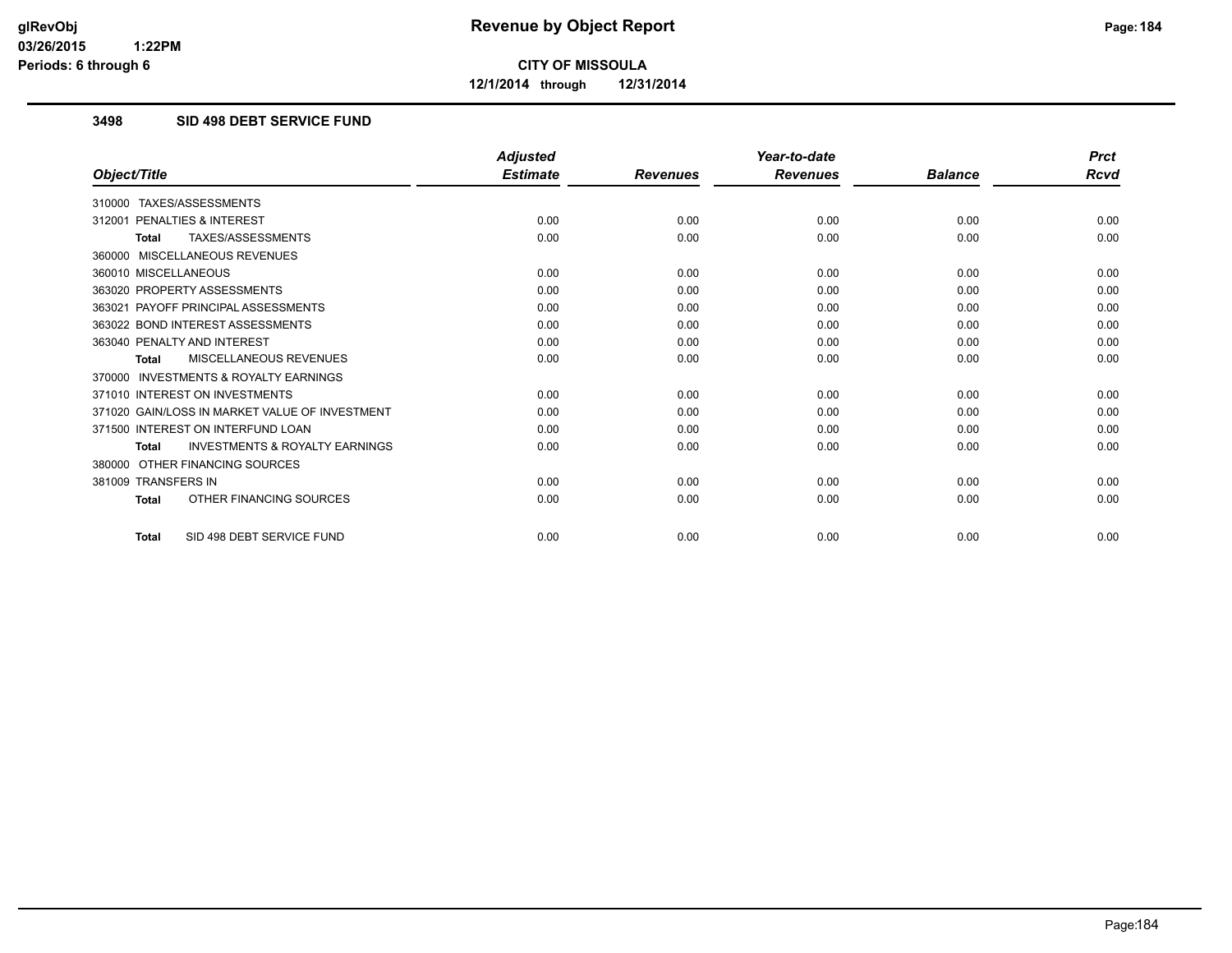**12/1/2014 through 12/31/2014**

**3500 SID 500 DEBT SERVICE FUND**

**3500 SID 500 DEBT SERVICE FUND**

|                                                           | <b>Adjusted</b> |                 | Year-to-date    |                | <b>Prct</b> |
|-----------------------------------------------------------|-----------------|-----------------|-----------------|----------------|-------------|
| Object/Title                                              | <b>Estimate</b> | <b>Revenues</b> | <b>Revenues</b> | <b>Balance</b> | Rcvd        |
| TAXES/ASSESSMENTS<br>310000                               |                 |                 |                 |                |             |
| 312001 PENALTIES & INTEREST                               | 0.00            | 0.00            | 0.00            | 0.00           | 0.00        |
| TAXES/ASSESSMENTS<br><b>Total</b>                         | 0.00            | 0.00            | 0.00            | 0.00           | 0.00        |
| MISCELLANEOUS REVENUES<br>360000                          |                 |                 |                 |                |             |
| 360010 MISCELLANEOUS                                      | 0.00            | 0.00            | 0.00            | 0.00           | 0.00        |
| 363020 PROPERTY ASSESSMENTS                               | 0.00            | 0.00            | 0.00            | 0.00           | 0.00        |
| 363021 PAYOFF PRINCIPAL ASSESSMENTS                       | 0.00            | 0.00            | 0.00            | 0.00           | 0.00        |
| 363022 BOND INTEREST ASSESSMENTS                          | 0.00            | 0.00            | 0.00            | 0.00           | 0.00        |
| 363040 PENALTY AND INTEREST                               | 0.00            | 0.00            | 0.00            | 0.00           | 0.00        |
| MISCELLANEOUS REVENUES<br><b>Total</b>                    | 0.00            | 0.00            | 0.00            | 0.00           | 0.00        |
| <b>INVESTMENTS &amp; ROYALTY EARNINGS</b><br>370000       |                 |                 |                 |                |             |
| 371010 INTEREST ON INVESTMENTS                            | 0.00            | 0.00            | 0.00            | 0.00           | 0.00        |
| 371020 GAIN/LOSS IN MARKET VALUE OF INVESTMENTS           | 0.00            | 0.00            | 0.00            | 0.00           | 0.00        |
| <b>INVESTMENTS &amp; ROYALTY EARNINGS</b><br><b>Total</b> | 0.00            | 0.00            | 0.00            | 0.00           | 0.00        |
| SID 500 DEBT SERVICE FUND<br><b>Total</b>                 | 0.00            | 0.00            | 0.00            | 0.00           | 0.00        |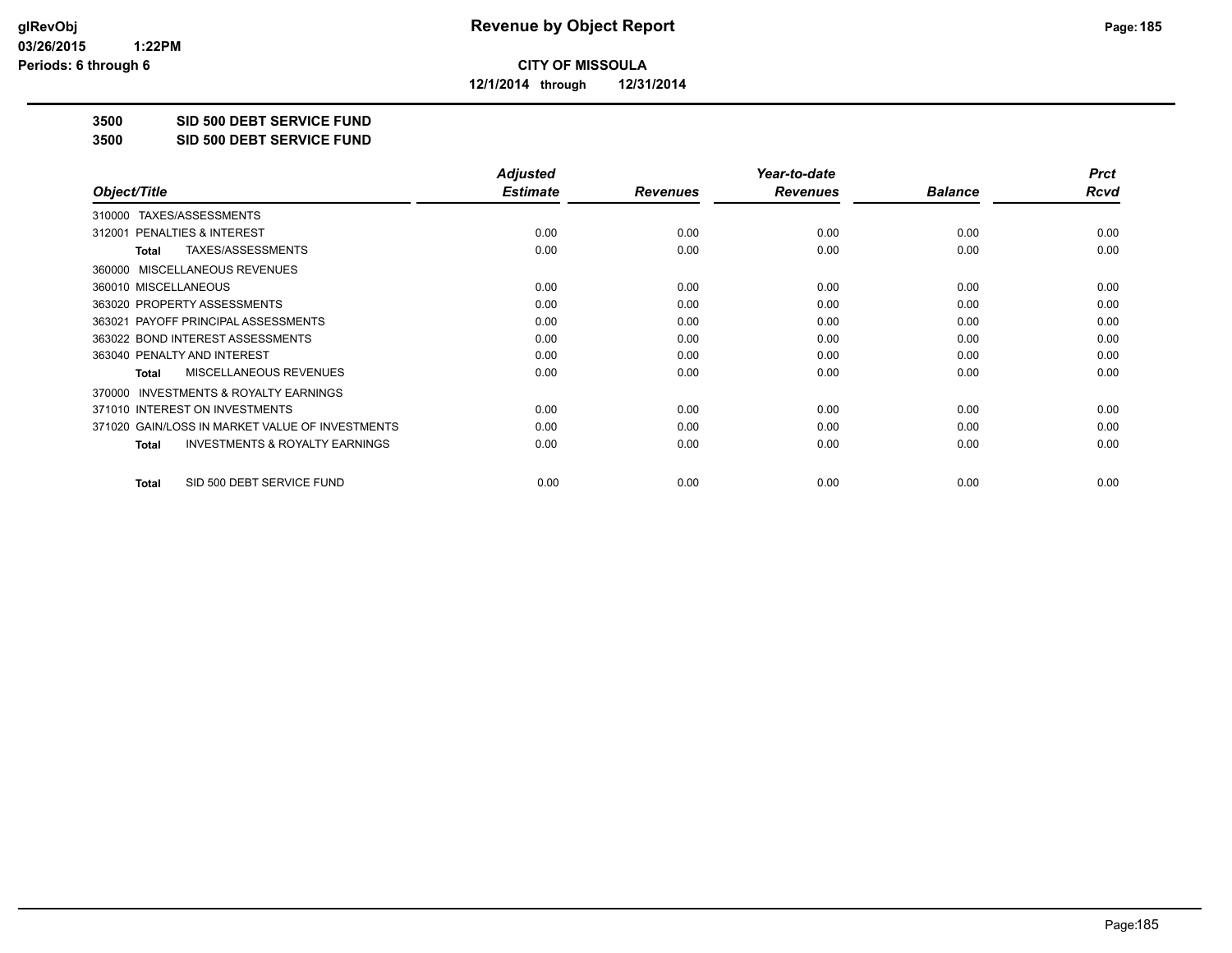**12/1/2014 through 12/31/2014**

### **3500 SID 500 DEBT SERVICE FUND**

|                                                     | <b>Adjusted</b> |                 | Year-to-date    |                | <b>Prct</b> |
|-----------------------------------------------------|-----------------|-----------------|-----------------|----------------|-------------|
| Object/Title                                        | <b>Estimate</b> | <b>Revenues</b> | <b>Revenues</b> | <b>Balance</b> | <b>Rcvd</b> |
| 310000 TAXES/ASSESSMENTS                            |                 |                 |                 |                |             |
| 312001 PENALTIES & INTEREST                         | 0.00            | 0.00            | 0.00            | 0.00           | 0.00        |
| TAXES/ASSESSMENTS<br><b>Total</b>                   | 0.00            | 0.00            | 0.00            | 0.00           | 0.00        |
| 360000 MISCELLANEOUS REVENUES                       |                 |                 |                 |                |             |
| 360010 MISCELLANEOUS                                | 0.00            | 0.00            | 0.00            | 0.00           | 0.00        |
| 363020 PROPERTY ASSESSMENTS                         | 0.00            | 0.00            | 0.00            | 0.00           | 0.00        |
| 363021 PAYOFF PRINCIPAL ASSESSMENTS                 | 0.00            | 0.00            | 0.00            | 0.00           | 0.00        |
| 363022 BOND INTEREST ASSESSMENTS                    | 0.00            | 0.00            | 0.00            | 0.00           | 0.00        |
| 363040 PENALTY AND INTEREST                         | 0.00            | 0.00            | 0.00            | 0.00           | 0.00        |
| <b>MISCELLANEOUS REVENUES</b><br>Total              | 0.00            | 0.00            | 0.00            | 0.00           | 0.00        |
| <b>INVESTMENTS &amp; ROYALTY EARNINGS</b><br>370000 |                 |                 |                 |                |             |
| 371010 INTEREST ON INVESTMENTS                      | 0.00            | 0.00            | 0.00            | 0.00           | 0.00        |
| 371020 GAIN/LOSS IN MARKET VALUE OF INVESTMENT      | 0.00            | 0.00            | 0.00            | 0.00           | 0.00        |
| <b>INVESTMENTS &amp; ROYALTY EARNINGS</b><br>Total  | 0.00            | 0.00            | 0.00            | 0.00           | 0.00        |
| SID 500 DEBT SERVICE FUND<br><b>Total</b>           | 0.00            | 0.00            | 0.00            | 0.00           | 0.00        |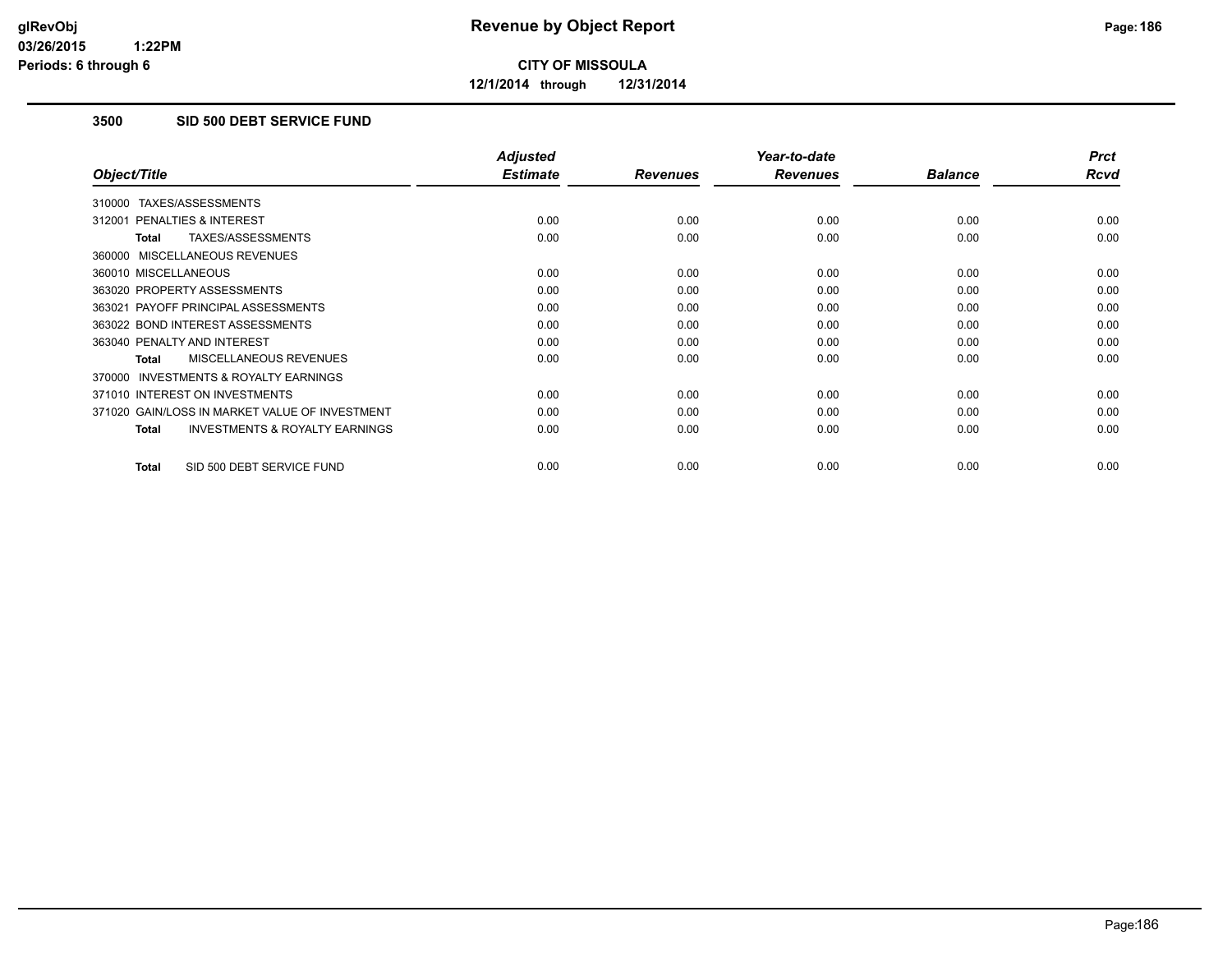**12/1/2014 through 12/31/2014**

**3501 SID 501 DEBT SERVICE FUND**

**3501 SID 501 DEBT SERVICE FUND**

|                                                           | <b>Adjusted</b> |                 | Year-to-date    |                | <b>Prct</b> |
|-----------------------------------------------------------|-----------------|-----------------|-----------------|----------------|-------------|
| Object/Title                                              | <b>Estimate</b> | <b>Revenues</b> | <b>Revenues</b> | <b>Balance</b> | Rcvd        |
| TAXES/ASSESSMENTS<br>310000                               |                 |                 |                 |                |             |
| 312001 PENALTIES & INTEREST                               | 0.00            | 0.00            | 0.00            | 0.00           | 0.00        |
| TAXES/ASSESSMENTS<br>Total                                | 0.00            | 0.00            | 0.00            | 0.00           | 0.00        |
| MISCELLANEOUS REVENUES<br>360000                          |                 |                 |                 |                |             |
| 360010 MISCELLANEOUS                                      | 0.00            | 0.00            | 0.00            | 0.00           | 0.00        |
| 363020 PROPERTY ASSESSMENTS                               | 0.00            | 0.00            | 0.00            | 0.00           | 0.00        |
| 363021 PAYOFF PRINCIPAL ASSESSMENTS                       | 0.00            | 0.00            | 0.00            | 0.00           | 0.00        |
| 363022 BOND INTEREST ASSESSMENTS                          | 0.00            | 0.00            | 0.00            | 0.00           | 0.00        |
| 363040 PENALTY AND INTEREST                               | 0.00            | 0.00            | 0.00            | 0.00           | 0.00        |
| MISCELLANEOUS REVENUES<br><b>Total</b>                    | 0.00            | 0.00            | 0.00            | 0.00           | 0.00        |
| <b>INVESTMENTS &amp; ROYALTY EARNINGS</b><br>370000       |                 |                 |                 |                |             |
| 371010 INTEREST ON INVESTMENTS                            | 0.00            | 0.00            | 0.00            | 0.00           | 0.00        |
| 371020 GAIN/LOSS IN MARKET VALUE OF INVESTMENTS           | 0.00            | 0.00            | 0.00            | 0.00           | 0.00        |
| <b>INVESTMENTS &amp; ROYALTY EARNINGS</b><br><b>Total</b> | 0.00            | 0.00            | 0.00            | 0.00           | 0.00        |
| SID 501 DEBT SERVICE FUND<br><b>Total</b>                 | 0.00            | 0.00            | 0.00            | 0.00           | 0.00        |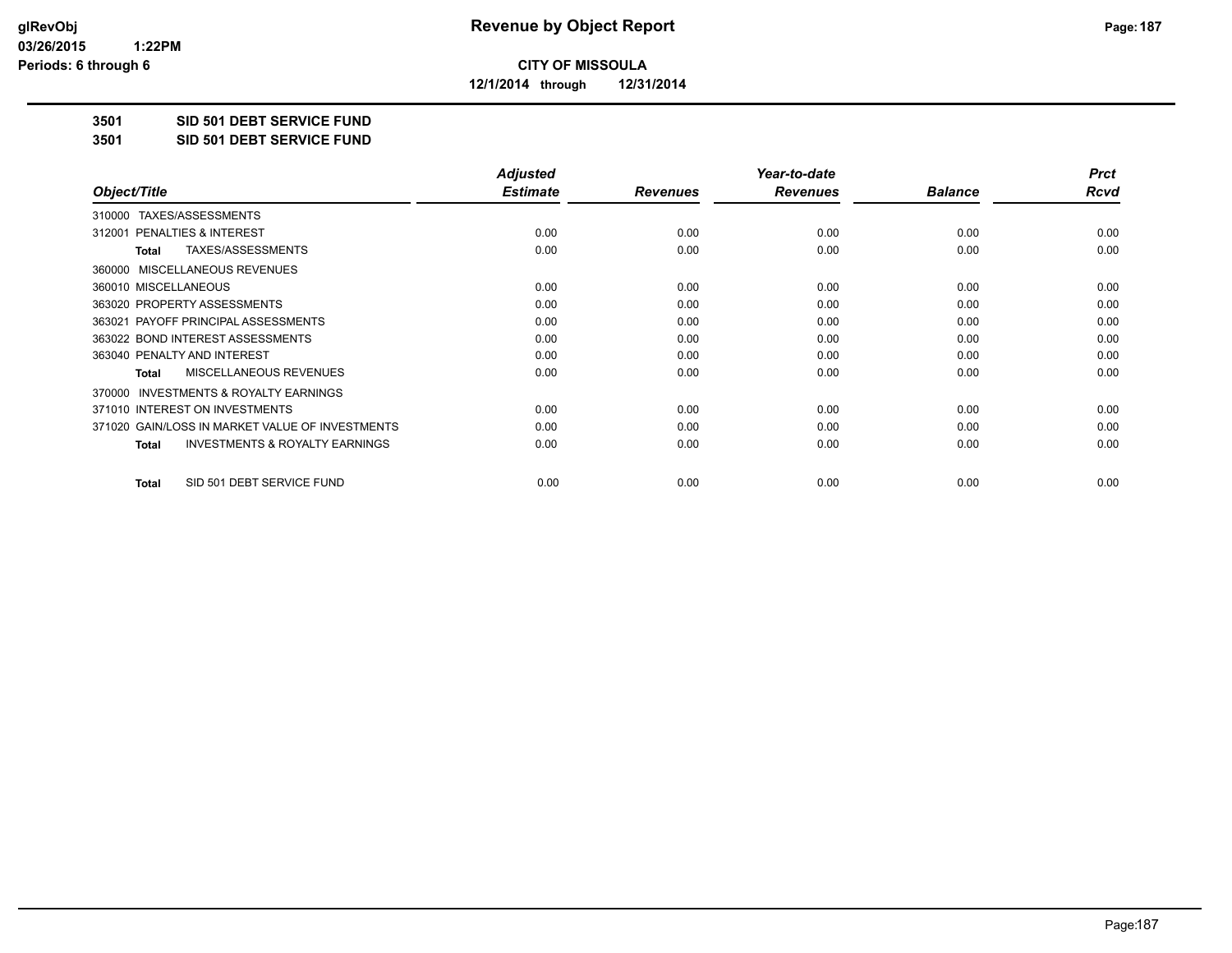**12/1/2014 through 12/31/2014**

### **3501 SID 501 DEBT SERVICE FUND**

|                                                           | <b>Adjusted</b> |                 | Year-to-date    |                | <b>Prct</b> |
|-----------------------------------------------------------|-----------------|-----------------|-----------------|----------------|-------------|
| Object/Title                                              | <b>Estimate</b> | <b>Revenues</b> | <b>Revenues</b> | <b>Balance</b> | <b>Rcvd</b> |
| 310000 TAXES/ASSESSMENTS                                  |                 |                 |                 |                |             |
| 312001 PENALTIES & INTEREST                               | 0.00            | 0.00            | 0.00            | 0.00           | 0.00        |
| TAXES/ASSESSMENTS<br><b>Total</b>                         | 0.00            | 0.00            | 0.00            | 0.00           | 0.00        |
| 360000 MISCELLANEOUS REVENUES                             |                 |                 |                 |                |             |
| 360010 MISCELLANEOUS                                      | 0.00            | 0.00            | 0.00            | 0.00           | 0.00        |
| 363020 PROPERTY ASSESSMENTS                               | 0.00            | 0.00            | 0.00            | 0.00           | 0.00        |
| 363021 PAYOFF PRINCIPAL ASSESSMENTS                       | 0.00            | 0.00            | 0.00            | 0.00           | 0.00        |
| 363022 BOND INTEREST ASSESSMENTS                          | 0.00            | 0.00            | 0.00            | 0.00           | 0.00        |
| 363040 PENALTY AND INTEREST                               | 0.00            | 0.00            | 0.00            | 0.00           | 0.00        |
| <b>MISCELLANEOUS REVENUES</b><br><b>Total</b>             | 0.00            | 0.00            | 0.00            | 0.00           | 0.00        |
| <b>INVESTMENTS &amp; ROYALTY EARNINGS</b><br>370000       |                 |                 |                 |                |             |
| 371010 INTEREST ON INVESTMENTS                            | 0.00            | 0.00            | 0.00            | 0.00           | 0.00        |
| 371020 GAIN/LOSS IN MARKET VALUE OF INVESTMENT            | 0.00            | 0.00            | 0.00            | 0.00           | 0.00        |
| <b>INVESTMENTS &amp; ROYALTY EARNINGS</b><br><b>Total</b> | 0.00            | 0.00            | 0.00            | 0.00           | 0.00        |
| SID 501 DEBT SERVICE FUND<br><b>Total</b>                 | 0.00            | 0.00            | 0.00            | 0.00           | 0.00        |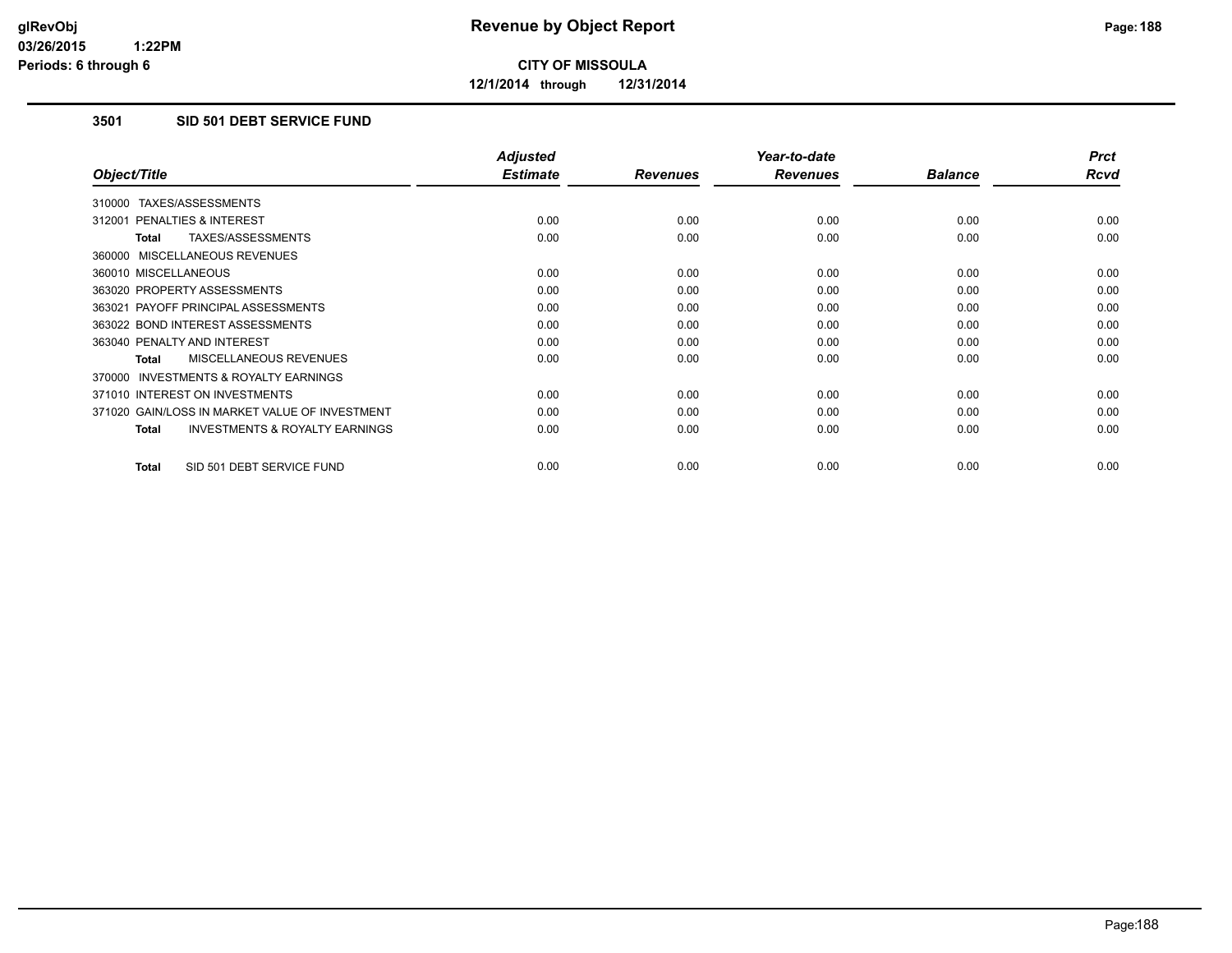**12/1/2014 through 12/31/2014**

### **3502 SID 502 DEBT SERVICE FUND**

**3502 SID 502 DEBT SERVICE FUND**

|                                                           | <b>Adjusted</b> |                 | Year-to-date    |                | <b>Prct</b> |
|-----------------------------------------------------------|-----------------|-----------------|-----------------|----------------|-------------|
| Object/Title                                              | <b>Estimate</b> | <b>Revenues</b> | <b>Revenues</b> | <b>Balance</b> | Rcvd        |
| TAXES/ASSESSMENTS<br>310000                               |                 |                 |                 |                |             |
| 312001 PENALTIES & INTEREST                               | 0.00            | 0.00            | 0.00            | 0.00           | 0.00        |
| TAXES/ASSESSMENTS<br><b>Total</b>                         | 0.00            | 0.00            | 0.00            | 0.00           | 0.00        |
| MISCELLANEOUS REVENUES<br>360000                          |                 |                 |                 |                |             |
| 360010 MISCELLANEOUS                                      | 0.00            | 0.00            | 0.00            | 0.00           | 0.00        |
| 363020 PROPERTY ASSESSMENTS                               | 0.00            | 0.00            | 0.00            | 0.00           | 0.00        |
| 363021 PAYOFF PRINCIPAL ASSESSMENTS                       | 0.00            | 0.00            | 0.00            | 0.00           | 0.00        |
| 363022 BOND INTEREST ASSESSMENTS                          | 0.00            | 0.00            | 0.00            | 0.00           | 0.00        |
| 363040 PENALTY AND INTEREST                               | 0.00            | 0.00            | 0.00            | 0.00           | 0.00        |
| MISCELLANEOUS REVENUES<br><b>Total</b>                    | 0.00            | 0.00            | 0.00            | 0.00           | 0.00        |
| <b>INVESTMENTS &amp; ROYALTY EARNINGS</b><br>370000       |                 |                 |                 |                |             |
| 371010 INTEREST ON INVESTMENTS                            | 0.00            | 0.00            | 0.00            | 0.00           | 0.00        |
| 371020 GAIN/LOSS IN MARKET VALUE OF INVESTMENTS           | 0.00            | 0.00            | 0.00            | 0.00           | 0.00        |
| <b>INVESTMENTS &amp; ROYALTY EARNINGS</b><br><b>Total</b> | 0.00            | 0.00            | 0.00            | 0.00           | 0.00        |
| SID 502 DEBT SERVICE FUND<br><b>Total</b>                 | 0.00            | 0.00            | 0.00            | 0.00           | 0.00        |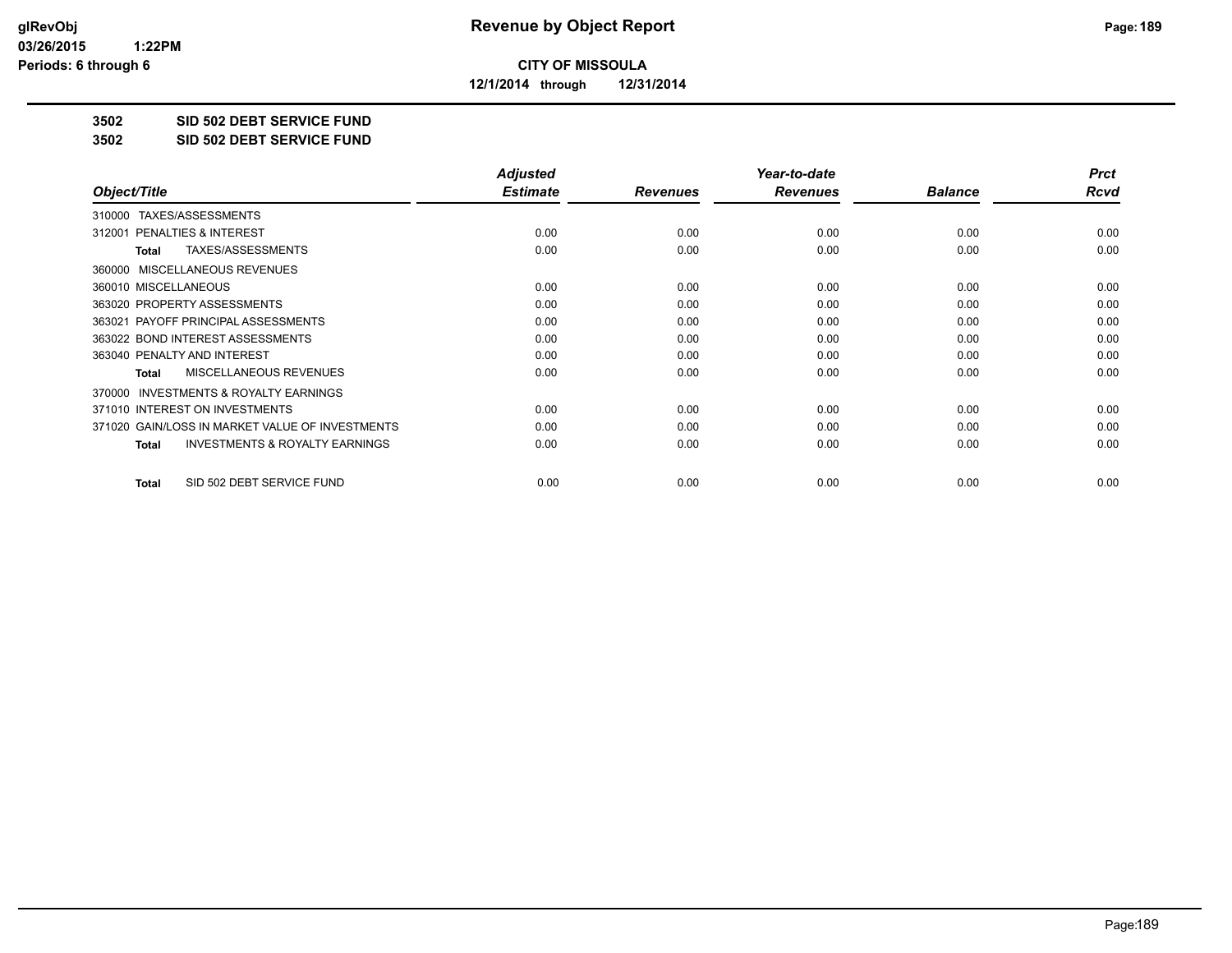**12/1/2014 through 12/31/2014**

### **3502 SID 502 DEBT SERVICE FUND**

|                                                           | <b>Adjusted</b> |                 | Year-to-date    |                | <b>Prct</b> |
|-----------------------------------------------------------|-----------------|-----------------|-----------------|----------------|-------------|
| Object/Title                                              | <b>Estimate</b> | <b>Revenues</b> | <b>Revenues</b> | <b>Balance</b> | <b>Rcvd</b> |
| 310000 TAXES/ASSESSMENTS                                  |                 |                 |                 |                |             |
| 312001 PENALTIES & INTEREST                               | 0.00            | 0.00            | 0.00            | 0.00           | 0.00        |
| TAXES/ASSESSMENTS<br><b>Total</b>                         | 0.00            | 0.00            | 0.00            | 0.00           | 0.00        |
| 360000 MISCELLANEOUS REVENUES                             |                 |                 |                 |                |             |
| 360010 MISCELLANEOUS                                      | 0.00            | 0.00            | 0.00            | 0.00           | 0.00        |
| 363020 PROPERTY ASSESSMENTS                               | 0.00            | 0.00            | 0.00            | 0.00           | 0.00        |
| 363021 PAYOFF PRINCIPAL ASSESSMENTS                       | 0.00            | 0.00            | 0.00            | 0.00           | 0.00        |
| 363022 BOND INTEREST ASSESSMENTS                          | 0.00            | 0.00            | 0.00            | 0.00           | 0.00        |
| 363040 PENALTY AND INTEREST                               | 0.00            | 0.00            | 0.00            | 0.00           | 0.00        |
| <b>MISCELLANEOUS REVENUES</b><br><b>Total</b>             | 0.00            | 0.00            | 0.00            | 0.00           | 0.00        |
| <b>INVESTMENTS &amp; ROYALTY EARNINGS</b><br>370000       |                 |                 |                 |                |             |
| 371010 INTEREST ON INVESTMENTS                            | 0.00            | 0.00            | 0.00            | 0.00           | 0.00        |
| 371020 GAIN/LOSS IN MARKET VALUE OF INVESTMENT            | 0.00            | 0.00            | 0.00            | 0.00           | 0.00        |
| <b>INVESTMENTS &amp; ROYALTY EARNINGS</b><br><b>Total</b> | 0.00            | 0.00            | 0.00            | 0.00           | 0.00        |
| SID 502 DEBT SERVICE FUND<br><b>Total</b>                 | 0.00            | 0.00            | 0.00            | 0.00           | 0.00        |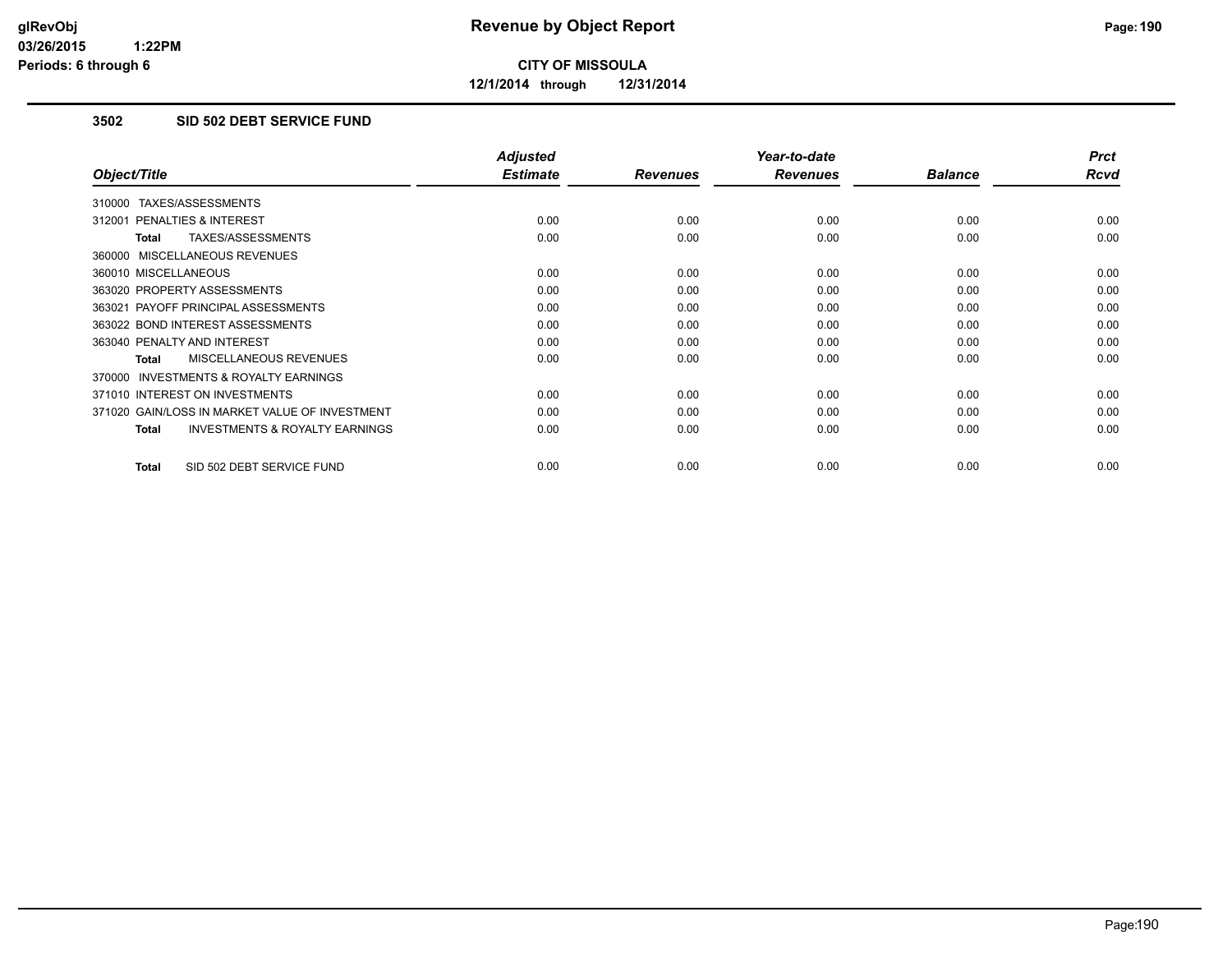**12/1/2014 through 12/31/2014**

**3503 SID 503 DEBT SERVICE FUND**

**3503 SID 503 DEBT SERVICE FUND**

|                                                           | <b>Adjusted</b> |                 | Year-to-date    |                | <b>Prct</b> |
|-----------------------------------------------------------|-----------------|-----------------|-----------------|----------------|-------------|
| Object/Title                                              | <b>Estimate</b> | <b>Revenues</b> | <b>Revenues</b> | <b>Balance</b> | Rcvd        |
| TAXES/ASSESSMENTS<br>310000                               |                 |                 |                 |                |             |
| 312001 PENALTIES & INTEREST                               | 0.00            | 0.00            | 0.00            | 0.00           | 0.00        |
| TAXES/ASSESSMENTS<br>Total                                | 0.00            | 0.00            | 0.00            | 0.00           | 0.00        |
| MISCELLANEOUS REVENUES<br>360000                          |                 |                 |                 |                |             |
| 360010 MISCELLANEOUS                                      | 0.00            | 0.00            | 0.00            | 0.00           | 0.00        |
| 363020 PROPERTY ASSESSMENTS                               | 0.00            | 0.00            | 0.00            | 0.00           | 0.00        |
| 363021 PAYOFF PRINCIPAL ASSESSMENTS                       | 0.00            | 0.00            | 0.00            | 0.00           | 0.00        |
| 363022 BOND INTEREST ASSESSMENTS                          | 0.00            | 0.00            | 0.00            | 0.00           | 0.00        |
| 363040 PENALTY AND INTEREST                               | 0.00            | 0.00            | 0.00            | 0.00           | 0.00        |
| MISCELLANEOUS REVENUES<br><b>Total</b>                    | 0.00            | 0.00            | 0.00            | 0.00           | 0.00        |
| <b>INVESTMENTS &amp; ROYALTY EARNINGS</b><br>370000       |                 |                 |                 |                |             |
| 371010 INTEREST ON INVESTMENTS                            | 0.00            | 0.00            | 0.00            | 0.00           | 0.00        |
| 371020 GAIN/LOSS IN MARKET VALUE OF INVESTMENTS           | 0.00            | 0.00            | 0.00            | 0.00           | 0.00        |
| <b>INVESTMENTS &amp; ROYALTY EARNINGS</b><br><b>Total</b> | 0.00            | 0.00            | 0.00            | 0.00           | 0.00        |
| SID 503 DEBT SERVICE FUND<br><b>Total</b>                 | 0.00            | 0.00            | 0.00            | 0.00           | 0.00        |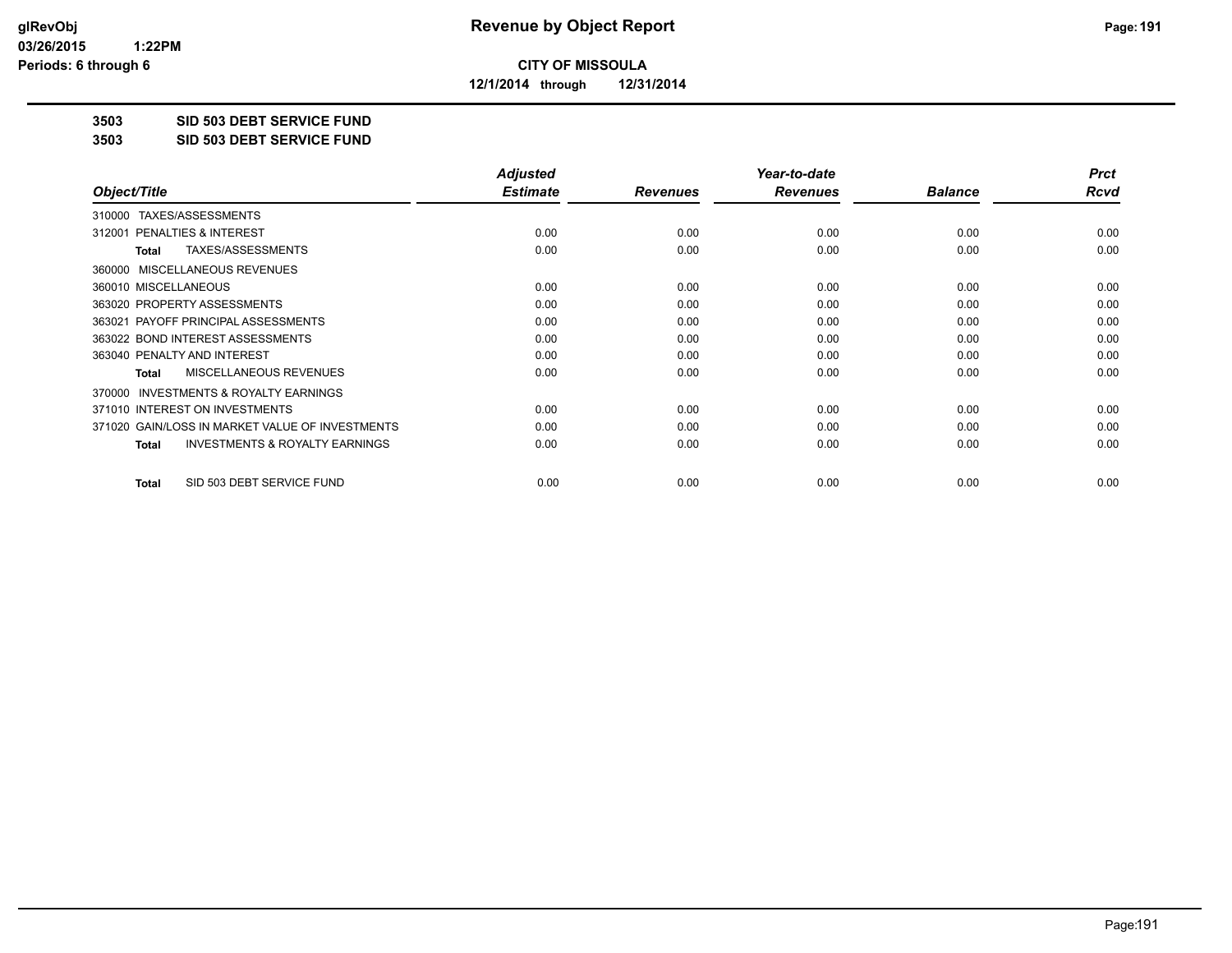**12/1/2014 through 12/31/2014**

### **3503 SID 503 DEBT SERVICE FUND**

|                                                           | <b>Adjusted</b> |                 | Year-to-date    |                | <b>Prct</b> |
|-----------------------------------------------------------|-----------------|-----------------|-----------------|----------------|-------------|
| Object/Title                                              | <b>Estimate</b> | <b>Revenues</b> | <b>Revenues</b> | <b>Balance</b> | <b>Rcvd</b> |
| 310000 TAXES/ASSESSMENTS                                  |                 |                 |                 |                |             |
| 312001 PENALTIES & INTEREST                               | 0.00            | 0.00            | 0.00            | 0.00           | 0.00        |
| TAXES/ASSESSMENTS<br><b>Total</b>                         | 0.00            | 0.00            | 0.00            | 0.00           | 0.00        |
| 360000 MISCELLANEOUS REVENUES                             |                 |                 |                 |                |             |
| 360010 MISCELLANEOUS                                      | 0.00            | 0.00            | 0.00            | 0.00           | 0.00        |
| 363020 PROPERTY ASSESSMENTS                               | 0.00            | 0.00            | 0.00            | 0.00           | 0.00        |
| 363021 PAYOFF PRINCIPAL ASSESSMENTS                       | 0.00            | 0.00            | 0.00            | 0.00           | 0.00        |
| 363022 BOND INTEREST ASSESSMENTS                          | 0.00            | 0.00            | 0.00            | 0.00           | 0.00        |
| 363040 PENALTY AND INTEREST                               | 0.00            | 0.00            | 0.00            | 0.00           | 0.00        |
| <b>MISCELLANEOUS REVENUES</b><br><b>Total</b>             | 0.00            | 0.00            | 0.00            | 0.00           | 0.00        |
| <b>INVESTMENTS &amp; ROYALTY EARNINGS</b><br>370000       |                 |                 |                 |                |             |
| 371010 INTEREST ON INVESTMENTS                            | 0.00            | 0.00            | 0.00            | 0.00           | 0.00        |
| 371020 GAIN/LOSS IN MARKET VALUE OF INVESTMENT            | 0.00            | 0.00            | 0.00            | 0.00           | 0.00        |
| <b>INVESTMENTS &amp; ROYALTY EARNINGS</b><br><b>Total</b> | 0.00            | 0.00            | 0.00            | 0.00           | 0.00        |
| SID 503 DEBT SERVICE FUND<br><b>Total</b>                 | 0.00            | 0.00            | 0.00            | 0.00           | 0.00        |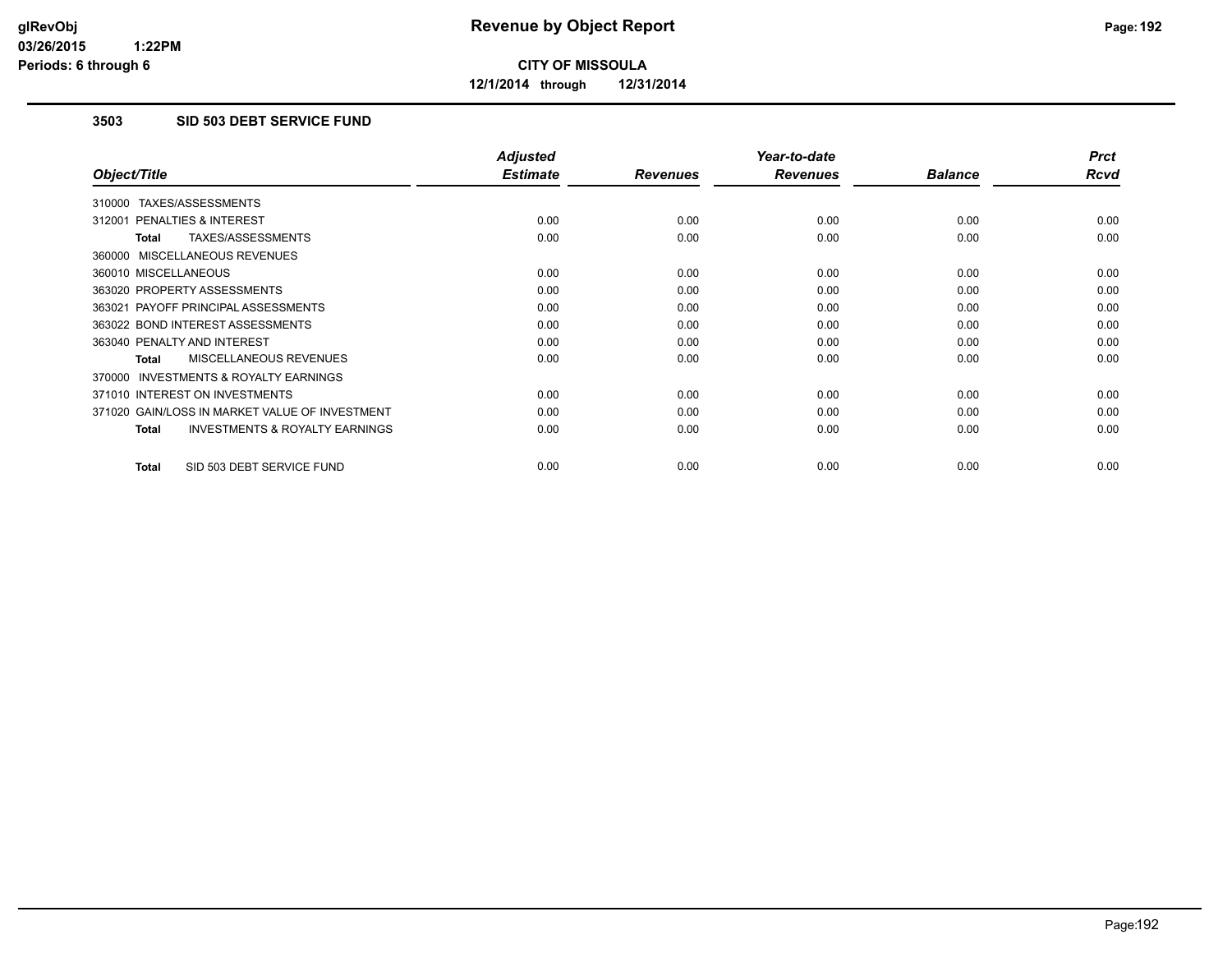**12/1/2014 through 12/31/2014**

**3504 SID 504 DEBT SERVICE FUND**

**3504 SID 504 DEBT SERVICE FUND**

|                                                           | <b>Adjusted</b> |                 | Year-to-date    |                | <b>Prct</b> |
|-----------------------------------------------------------|-----------------|-----------------|-----------------|----------------|-------------|
| Object/Title                                              | <b>Estimate</b> | <b>Revenues</b> | <b>Revenues</b> | <b>Balance</b> | <b>Rcvd</b> |
| TAXES/ASSESSMENTS<br>310000                               |                 |                 |                 |                |             |
| 312001 PENALTIES & INTEREST                               | 0.00            | 0.00            | 0.00            | 0.00           | 0.00        |
| TAXES/ASSESSMENTS<br><b>Total</b>                         | 0.00            | 0.00            | 0.00            | 0.00           | 0.00        |
| MISCELLANEOUS REVENUES<br>360000                          |                 |                 |                 |                |             |
| 360010 MISCELLANEOUS                                      | 0.00            | 0.00            | 0.00            | 0.00           | 0.00        |
| 363020 PROPERTY ASSESSMENTS                               | 0.00            | 0.00            | 0.00            | 0.00           | 0.00        |
| 363021 PAYOFF PRINCIPAL ASSESSMENTS                       | 0.00            | 0.00            | 0.00            | 0.00           | 0.00        |
| 363022 BOND INTEREST ASSESSMENTS                          | 0.00            | 0.00            | 0.00            | 0.00           | 0.00        |
| 363040 PENALTY AND INTEREST                               | 0.00            | 0.00            | 0.00            | 0.00           | 0.00        |
| <b>MISCELLANEOUS REVENUES</b><br><b>Total</b>             | 0.00            | 0.00            | 0.00            | 0.00           | 0.00        |
| <b>INVESTMENTS &amp; ROYALTY EARNINGS</b><br>370000       |                 |                 |                 |                |             |
| 371010 INTEREST ON INVESTMENTS                            | 0.00            | 0.00            | 0.00            | 0.00           | 0.00        |
| 371020 GAIN/LOSS IN MARKET VALUE OF INVESTMENTS           | 0.00            | 0.00            | 0.00            | 0.00           | 0.00        |
| <b>INVESTMENTS &amp; ROYALTY EARNINGS</b><br><b>Total</b> | 0.00            | 0.00            | 0.00            | 0.00           | 0.00        |
| OTHER FINANCING SOURCES<br>380000                         |                 |                 |                 |                |             |
| 381009 TRANSFERS IN                                       | 0.00            | 0.00            | 0.00            | 0.00           | 0.00        |
| OTHER FINANCING SOURCES<br><b>Total</b>                   | 0.00            | 0.00            | 0.00            | 0.00           | 0.00        |
| SID 504 DEBT SERVICE FUND<br><b>Total</b>                 | 0.00            | 0.00            | 0.00            | 0.00           | 0.00        |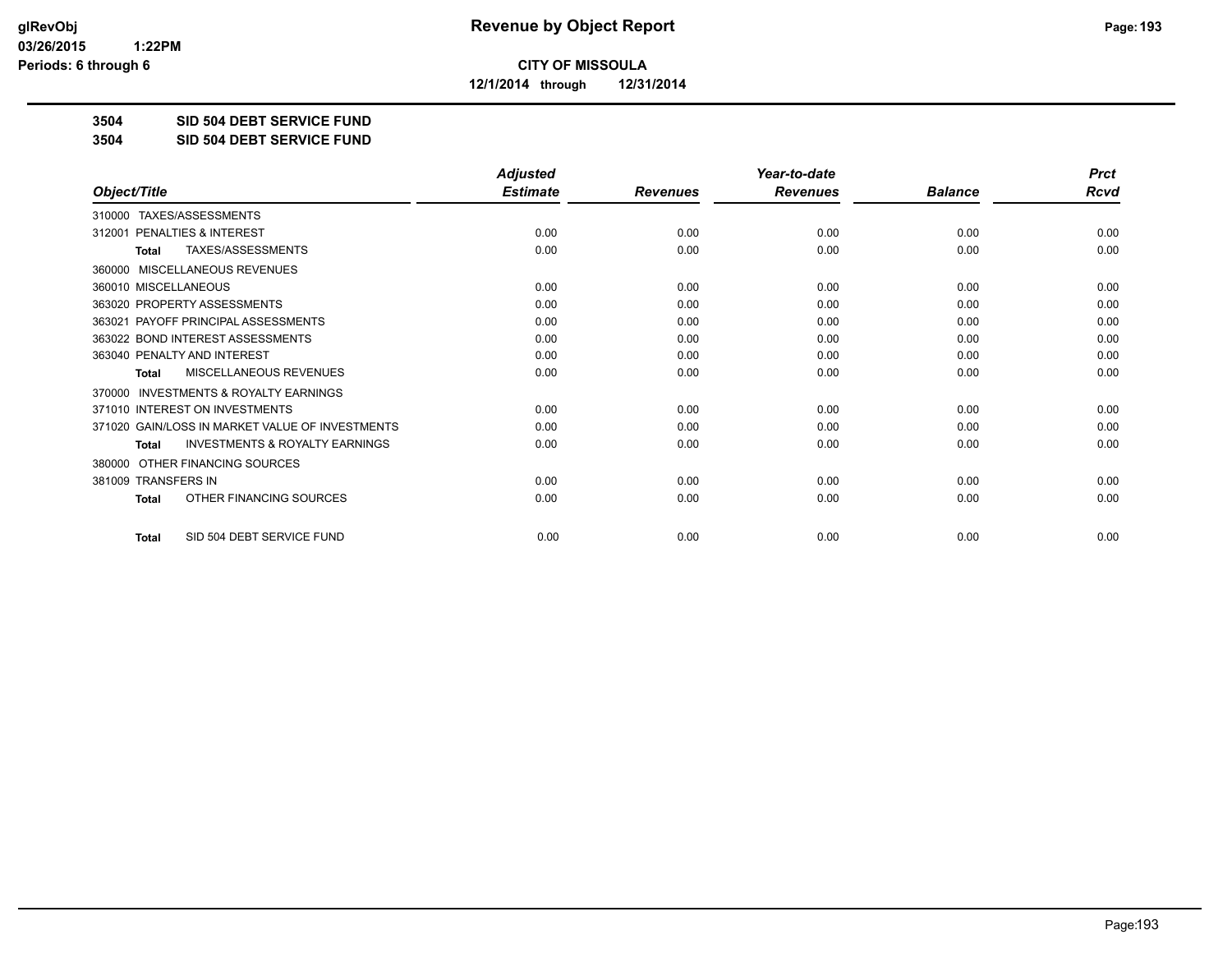**12/1/2014 through 12/31/2014**

### **3504 SID 504 DEBT SERVICE FUND**

|                                                           | <b>Adjusted</b> |                 | Year-to-date    |                | <b>Prct</b> |
|-----------------------------------------------------------|-----------------|-----------------|-----------------|----------------|-------------|
| Object/Title                                              | <b>Estimate</b> | <b>Revenues</b> | <b>Revenues</b> | <b>Balance</b> | <b>Rcvd</b> |
| 310000 TAXES/ASSESSMENTS                                  |                 |                 |                 |                |             |
| PENALTIES & INTEREST<br>312001                            | 0.00            | 0.00            | 0.00            | 0.00           | 0.00        |
| TAXES/ASSESSMENTS<br><b>Total</b>                         | 0.00            | 0.00            | 0.00            | 0.00           | 0.00        |
| 360000 MISCELLANEOUS REVENUES                             |                 |                 |                 |                |             |
| 360010 MISCELLANEOUS                                      | 0.00            | 0.00            | 0.00            | 0.00           | 0.00        |
| 363020 PROPERTY ASSESSMENTS                               | 0.00            | 0.00            | 0.00            | 0.00           | 0.00        |
| 363021 PAYOFF PRINCIPAL ASSESSMENTS                       | 0.00            | 0.00            | 0.00            | 0.00           | 0.00        |
| 363022 BOND INTEREST ASSESSMENTS                          | 0.00            | 0.00            | 0.00            | 0.00           | 0.00        |
| 363040 PENALTY AND INTEREST                               | 0.00            | 0.00            | 0.00            | 0.00           | 0.00        |
| MISCELLANEOUS REVENUES<br><b>Total</b>                    | 0.00            | 0.00            | 0.00            | 0.00           | 0.00        |
| <b>INVESTMENTS &amp; ROYALTY EARNINGS</b><br>370000       |                 |                 |                 |                |             |
| 371010 INTEREST ON INVESTMENTS                            | 0.00            | 0.00            | 0.00            | 0.00           | 0.00        |
| 371020 GAIN/LOSS IN MARKET VALUE OF INVESTMENT            | 0.00            | 0.00            | 0.00            | 0.00           | 0.00        |
| <b>INVESTMENTS &amp; ROYALTY EARNINGS</b><br><b>Total</b> | 0.00            | 0.00            | 0.00            | 0.00           | 0.00        |
| OTHER FINANCING SOURCES<br>380000                         |                 |                 |                 |                |             |
| 381009 TRANSFERS IN                                       | 0.00            | 0.00            | 0.00            | 0.00           | 0.00        |
| OTHER FINANCING SOURCES<br><b>Total</b>                   | 0.00            | 0.00            | 0.00            | 0.00           | 0.00        |
| SID 504 DEBT SERVICE FUND<br><b>Total</b>                 | 0.00            | 0.00            | 0.00            | 0.00           | 0.00        |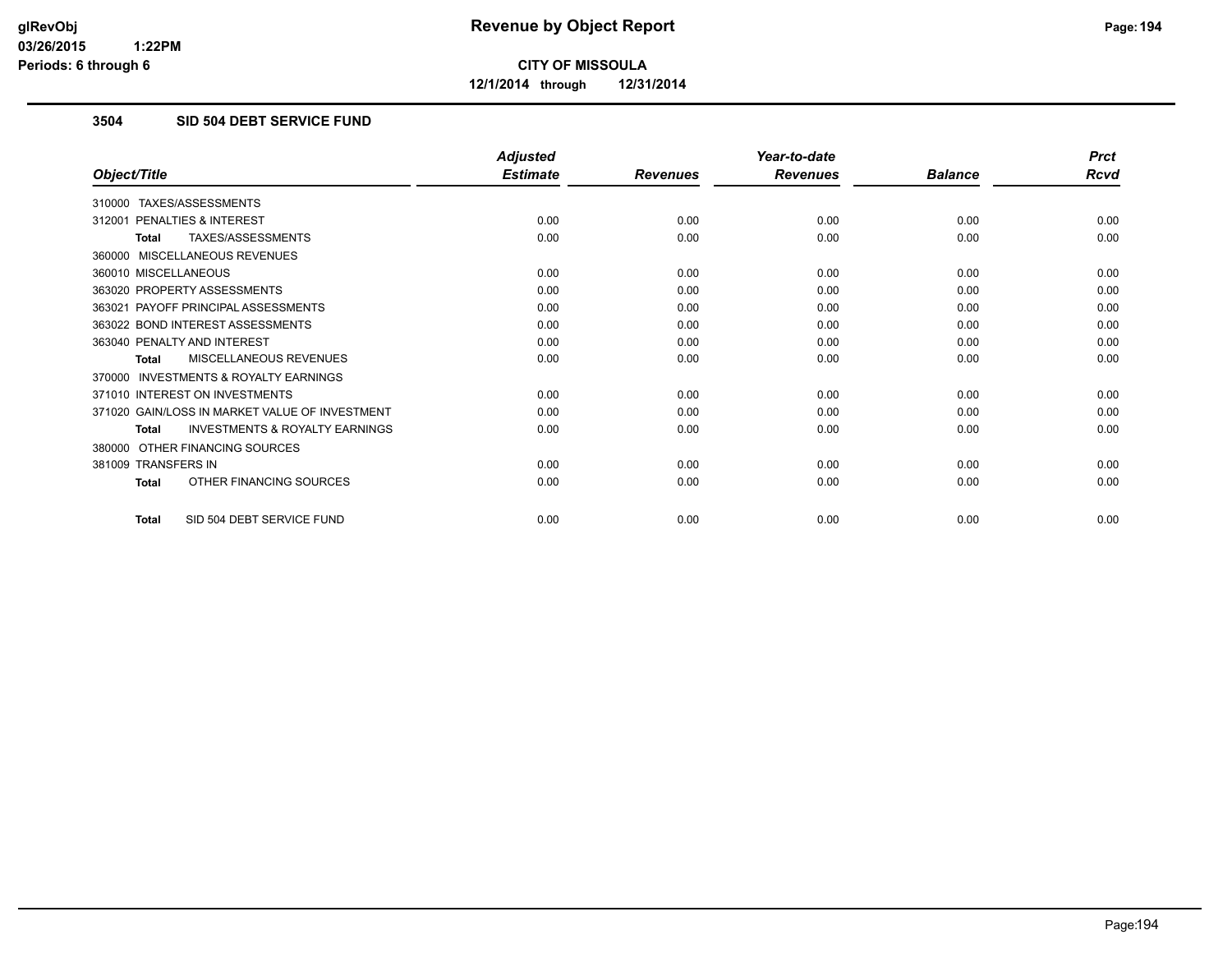**12/1/2014 through 12/31/2014**

**3505 SID 505 DEBT SERVICE FUND**

**3505 SID 505 DEBT SERVICE FUND**

|                                                           | <b>Adjusted</b> |                 | Year-to-date    |                | <b>Prct</b> |
|-----------------------------------------------------------|-----------------|-----------------|-----------------|----------------|-------------|
| Object/Title                                              | <b>Estimate</b> | <b>Revenues</b> | <b>Revenues</b> | <b>Balance</b> | Rcvd        |
| TAXES/ASSESSMENTS<br>310000                               |                 |                 |                 |                |             |
| 312001 PENALTIES & INTEREST                               | 0.00            | 0.00            | 0.00            | 0.00           | 0.00        |
| TAXES/ASSESSMENTS<br><b>Total</b>                         | 0.00            | 0.00            | 0.00            | 0.00           | 0.00        |
| MISCELLANEOUS REVENUES<br>360000                          |                 |                 |                 |                |             |
| 360010 MISCELLANEOUS                                      | 0.00            | 0.00            | 0.00            | 0.00           | 0.00        |
| 363020 PROPERTY ASSESSMENTS                               | 0.00            | 0.00            | 0.00            | 0.00           | 0.00        |
| 363021 PAYOFF PRINCIPAL ASSESSMENTS                       | 0.00            | 0.00            | 0.00            | 0.00           | 0.00        |
| 363022 BOND INTEREST ASSESSMENTS                          | 0.00            | 0.00            | 0.00            | 0.00           | 0.00        |
| 363040 PENALTY AND INTEREST                               | 0.00            | 0.00            | 0.00            | 0.00           | 0.00        |
| MISCELLANEOUS REVENUES<br><b>Total</b>                    | 0.00            | 0.00            | 0.00            | 0.00           | 0.00        |
| <b>INVESTMENTS &amp; ROYALTY EARNINGS</b><br>370000       |                 |                 |                 |                |             |
| 371010 INTEREST ON INVESTMENTS                            | 0.00            | 0.00            | 0.00            | 0.00           | 0.00        |
| 371020 GAIN/LOSS IN MARKET VALUE OF INVESTMENTS           | 0.00            | 0.00            | 0.00            | 0.00           | 0.00        |
| <b>INVESTMENTS &amp; ROYALTY EARNINGS</b><br><b>Total</b> | 0.00            | 0.00            | 0.00            | 0.00           | 0.00        |
| SID 505 DEBT SERVICE FUND<br><b>Total</b>                 | 0.00            | 0.00            | 0.00            | 0.00           | 0.00        |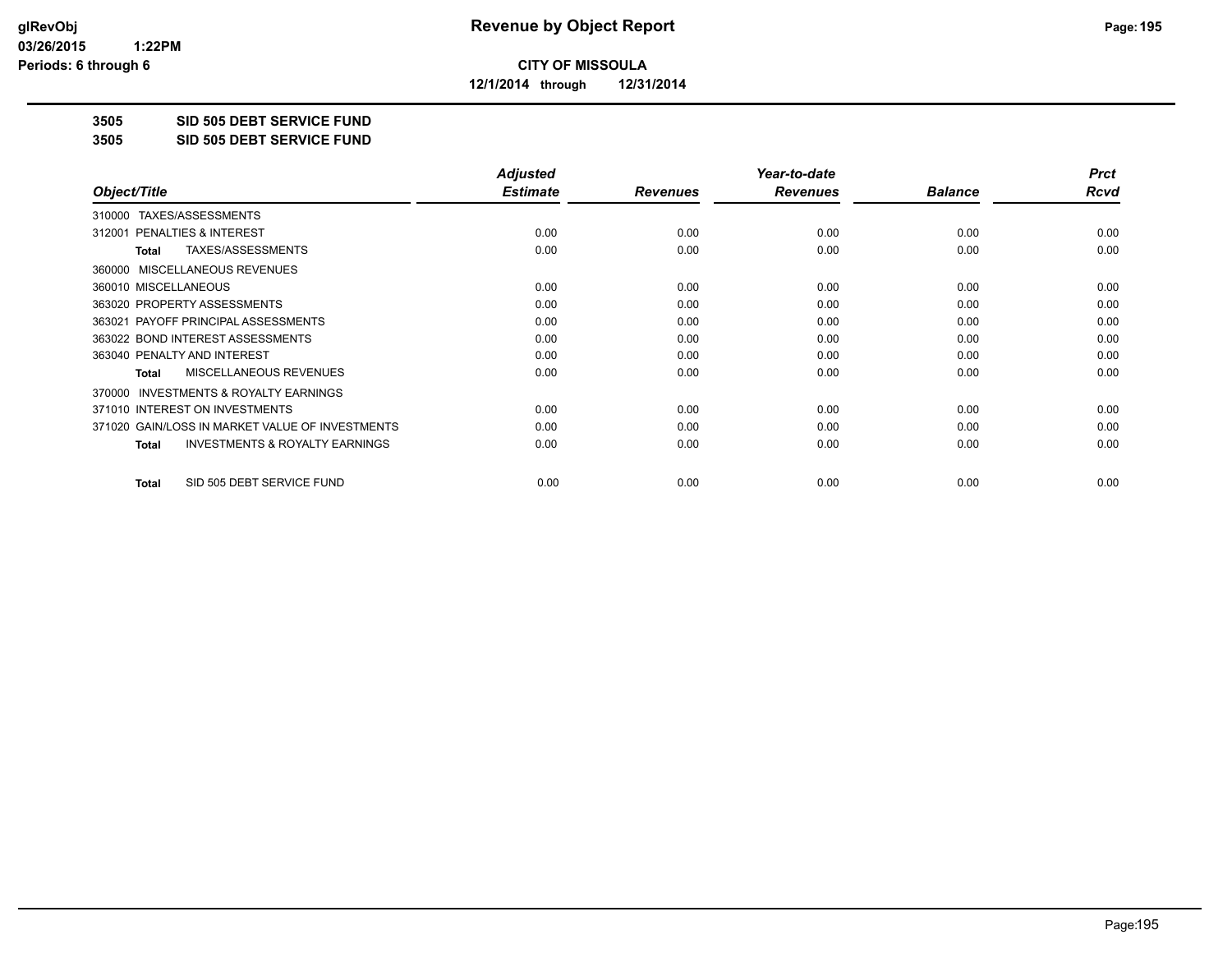**12/1/2014 through 12/31/2014**

### **3505 SID 505 DEBT SERVICE FUND**

|                                                     | <b>Adjusted</b> |                 | Year-to-date    |                | <b>Prct</b> |
|-----------------------------------------------------|-----------------|-----------------|-----------------|----------------|-------------|
| Object/Title                                        | <b>Estimate</b> | <b>Revenues</b> | <b>Revenues</b> | <b>Balance</b> | <b>Rcvd</b> |
| 310000 TAXES/ASSESSMENTS                            |                 |                 |                 |                |             |
| 312001 PENALTIES & INTEREST                         | 0.00            | 0.00            | 0.00            | 0.00           | 0.00        |
| TAXES/ASSESSMENTS<br><b>Total</b>                   | 0.00            | 0.00            | 0.00            | 0.00           | 0.00        |
| 360000 MISCELLANEOUS REVENUES                       |                 |                 |                 |                |             |
| 360010 MISCELLANEOUS                                | 0.00            | 0.00            | 0.00            | 0.00           | 0.00        |
| 363020 PROPERTY ASSESSMENTS                         | 0.00            | 0.00            | 0.00            | 0.00           | 0.00        |
| 363021 PAYOFF PRINCIPAL ASSESSMENTS                 | 0.00            | 0.00            | 0.00            | 0.00           | 0.00        |
| 363022 BOND INTEREST ASSESSMENTS                    | 0.00            | 0.00            | 0.00            | 0.00           | 0.00        |
| 363040 PENALTY AND INTEREST                         | 0.00            | 0.00            | 0.00            | 0.00           | 0.00        |
| <b>MISCELLANEOUS REVENUES</b><br>Total              | 0.00            | 0.00            | 0.00            | 0.00           | 0.00        |
| <b>INVESTMENTS &amp; ROYALTY EARNINGS</b><br>370000 |                 |                 |                 |                |             |
| 371010 INTEREST ON INVESTMENTS                      | 0.00            | 0.00            | 0.00            | 0.00           | 0.00        |
| 371020 GAIN/LOSS IN MARKET VALUE OF INVESTMENT      | 0.00            | 0.00            | 0.00            | 0.00           | 0.00        |
| <b>INVESTMENTS &amp; ROYALTY EARNINGS</b><br>Total  | 0.00            | 0.00            | 0.00            | 0.00           | 0.00        |
| SID 505 DEBT SERVICE FUND<br><b>Total</b>           | 0.00            | 0.00            | 0.00            | 0.00           | 0.00        |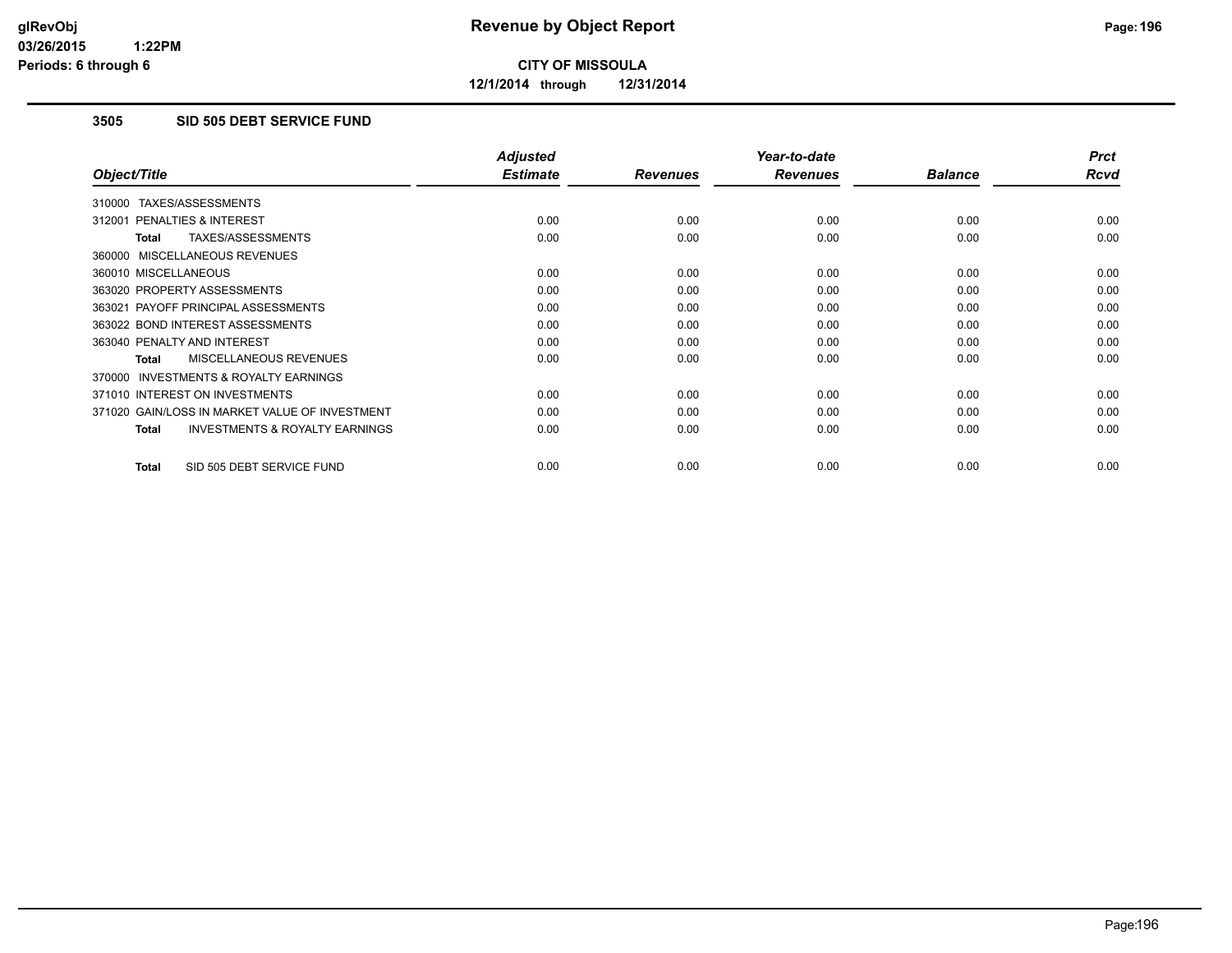**12/1/2014 through 12/31/2014**

**3506 SID 506 DEBT SERVICE FUND**

**3506 SID 506 DEBT SERVICE FUND**

|                                                           | <b>Adjusted</b> |                 | Year-to-date    |                | <b>Prct</b> |
|-----------------------------------------------------------|-----------------|-----------------|-----------------|----------------|-------------|
| Object/Title                                              | <b>Estimate</b> | <b>Revenues</b> | <b>Revenues</b> | <b>Balance</b> | <b>Rcvd</b> |
| TAXES/ASSESSMENTS<br>310000                               |                 |                 |                 |                |             |
| 312001 PENALTIES & INTEREST                               | 0.00            | 0.00            | 0.00            | 0.00           | 0.00        |
| TAXES/ASSESSMENTS<br><b>Total</b>                         | 0.00            | 0.00            | 0.00            | 0.00           | 0.00        |
| MISCELLANEOUS REVENUES<br>360000                          |                 |                 |                 |                |             |
| 360010 MISCELLANEOUS                                      | 0.00            | 0.00            | 0.00            | 0.00           | 0.00        |
| 363020 PROPERTY ASSESSMENTS                               | 0.00            | 0.00            | 0.00            | 0.00           | 0.00        |
| 363021 PAYOFF PRINCIPAL ASSESSMENTS                       | 0.00            | 0.00            | 0.00            | 0.00           | 0.00        |
| 363022 BOND INTEREST ASSESSMENTS                          | 0.00            | 0.00            | 0.00            | 0.00           | 0.00        |
| 363040 PENALTY AND INTEREST                               | 0.00            | 0.00            | 0.00            | 0.00           | 0.00        |
| <b>MISCELLANEOUS REVENUES</b><br><b>Total</b>             | 0.00            | 0.00            | 0.00            | 0.00           | 0.00        |
| <b>INVESTMENTS &amp; ROYALTY EARNINGS</b><br>370000       |                 |                 |                 |                |             |
| 371010 INTEREST ON INVESTMENTS                            | 0.00            | 0.00            | 0.00            | 0.00           | 0.00        |
| 371020 GAIN/LOSS IN MARKET VALUE OF INVESTMENTS           | 0.00            | 0.00            | 0.00            | 0.00           | 0.00        |
| <b>INVESTMENTS &amp; ROYALTY EARNINGS</b><br><b>Total</b> | 0.00            | 0.00            | 0.00            | 0.00           | 0.00        |
| OTHER FINANCING SOURCES<br>380000                         |                 |                 |                 |                |             |
| 381009 TRANSFERS IN                                       | 0.00            | 0.00            | 0.00            | 0.00           | 0.00        |
| OTHER FINANCING SOURCES<br>Total                          | 0.00            | 0.00            | 0.00            | 0.00           | 0.00        |
| SID 506 DEBT SERVICE FUND<br><b>Total</b>                 | 0.00            | 0.00            | 0.00            | 0.00           | 0.00        |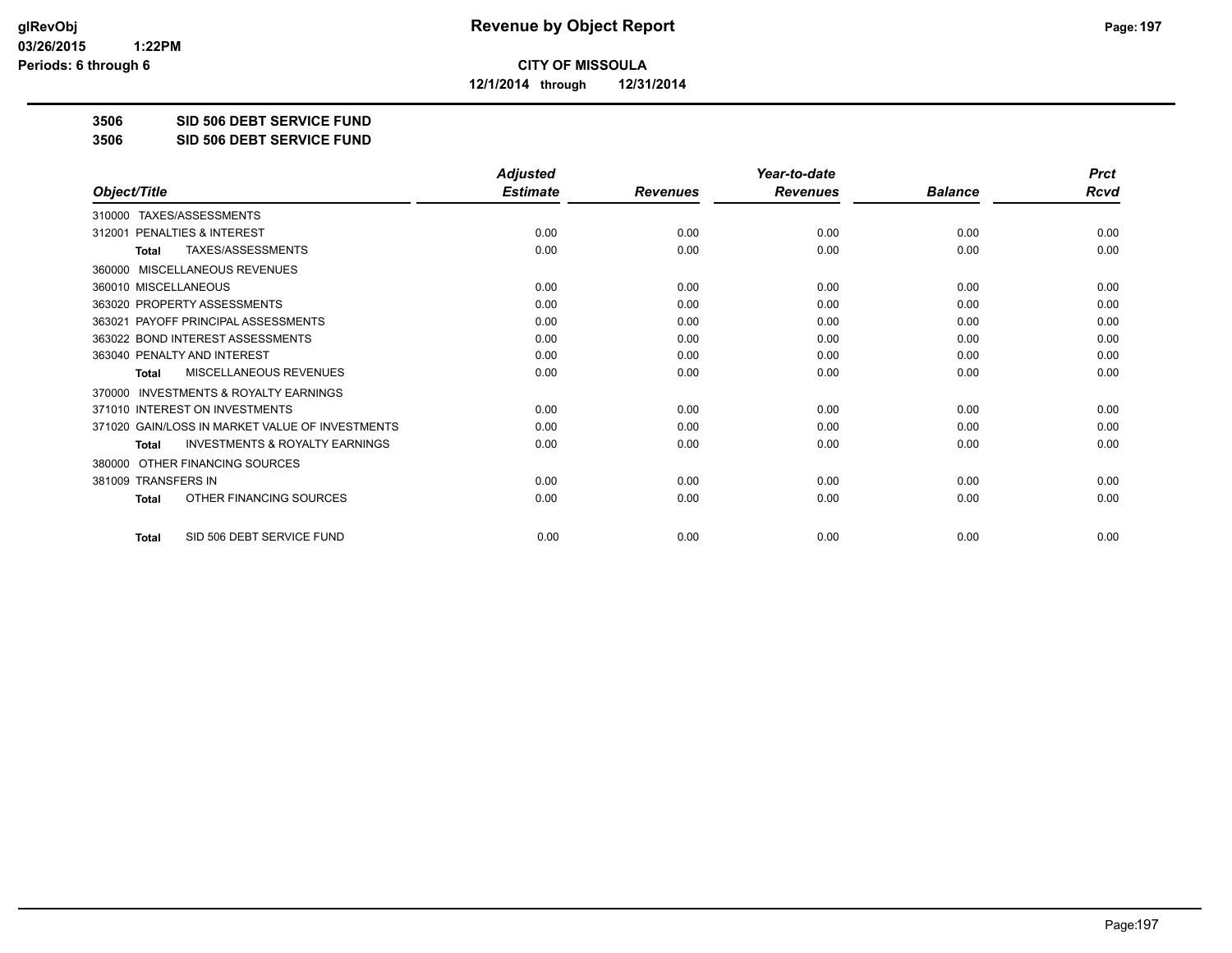**12/1/2014 through 12/31/2014**

### **3506 SID 506 DEBT SERVICE FUND**

|                                                           | <b>Adjusted</b> |                 | Year-to-date    |                | <b>Prct</b> |
|-----------------------------------------------------------|-----------------|-----------------|-----------------|----------------|-------------|
| Object/Title                                              | <b>Estimate</b> | <b>Revenues</b> | <b>Revenues</b> | <b>Balance</b> | <b>Rcvd</b> |
| 310000 TAXES/ASSESSMENTS                                  |                 |                 |                 |                |             |
| PENALTIES & INTEREST<br>312001                            | 0.00            | 0.00            | 0.00            | 0.00           | 0.00        |
| TAXES/ASSESSMENTS<br><b>Total</b>                         | 0.00            | 0.00            | 0.00            | 0.00           | 0.00        |
| 360000 MISCELLANEOUS REVENUES                             |                 |                 |                 |                |             |
| 360010 MISCELLANEOUS                                      | 0.00            | 0.00            | 0.00            | 0.00           | 0.00        |
| 363020 PROPERTY ASSESSMENTS                               | 0.00            | 0.00            | 0.00            | 0.00           | 0.00        |
| 363021 PAYOFF PRINCIPAL ASSESSMENTS                       | 0.00            | 0.00            | 0.00            | 0.00           | 0.00        |
| 363022 BOND INTEREST ASSESSMENTS                          | 0.00            | 0.00            | 0.00            | 0.00           | 0.00        |
| 363040 PENALTY AND INTEREST                               | 0.00            | 0.00            | 0.00            | 0.00           | 0.00        |
| MISCELLANEOUS REVENUES<br><b>Total</b>                    | 0.00            | 0.00            | 0.00            | 0.00           | 0.00        |
| <b>INVESTMENTS &amp; ROYALTY EARNINGS</b><br>370000       |                 |                 |                 |                |             |
| 371010 INTEREST ON INVESTMENTS                            | 0.00            | 0.00            | 0.00            | 0.00           | 0.00        |
| 371020 GAIN/LOSS IN MARKET VALUE OF INVESTMENT            | 0.00            | 0.00            | 0.00            | 0.00           | 0.00        |
| <b>INVESTMENTS &amp; ROYALTY EARNINGS</b><br><b>Total</b> | 0.00            | 0.00            | 0.00            | 0.00           | 0.00        |
| 380000 OTHER FINANCING SOURCES                            |                 |                 |                 |                |             |
| 381009 TRANSFERS IN                                       | 0.00            | 0.00            | 0.00            | 0.00           | 0.00        |
| OTHER FINANCING SOURCES<br><b>Total</b>                   | 0.00            | 0.00            | 0.00            | 0.00           | 0.00        |
| SID 506 DEBT SERVICE FUND<br><b>Total</b>                 | 0.00            | 0.00            | 0.00            | 0.00           | 0.00        |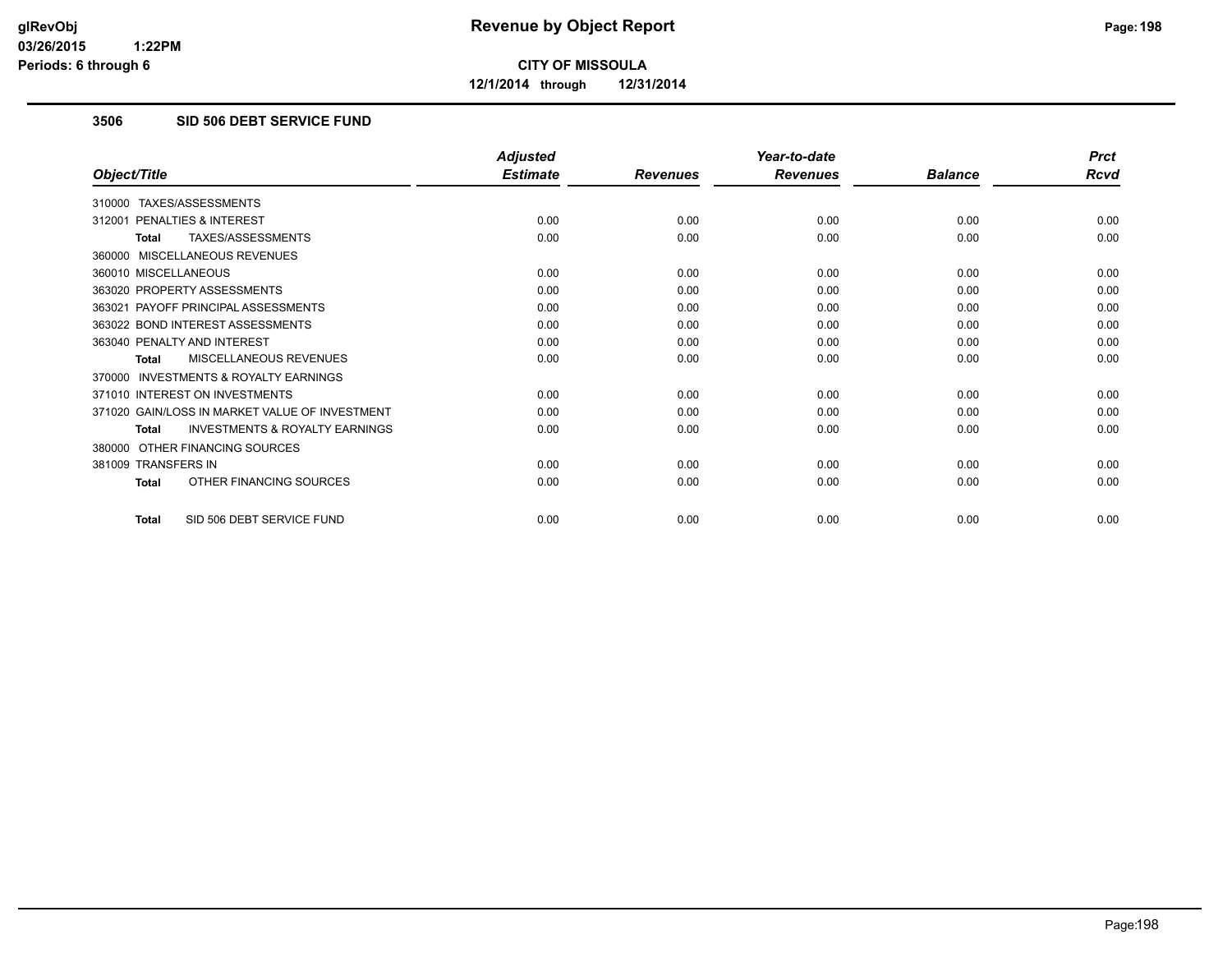**12/1/2014 through 12/31/2014**

**3507 SID 507 DEBT SERVICE FUND**

**3507 SID 507 DEBT SERVICE FUND**

|                                                           | <b>Adjusted</b> |                 | Year-to-date    |                | <b>Prct</b> |
|-----------------------------------------------------------|-----------------|-----------------|-----------------|----------------|-------------|
| Object/Title                                              | <b>Estimate</b> | <b>Revenues</b> | <b>Revenues</b> | <b>Balance</b> | <b>Rcvd</b> |
| TAXES/ASSESSMENTS<br>310000                               |                 |                 |                 |                |             |
| 312001 PENALTIES & INTEREST                               | 0.00            | 0.00            | 0.00            | 0.00           | 0.00        |
| TAXES/ASSESSMENTS<br><b>Total</b>                         | 0.00            | 0.00            | 0.00            | 0.00           | 0.00        |
| MISCELLANEOUS REVENUES<br>360000                          |                 |                 |                 |                |             |
| 360010 MISCELLANEOUS                                      | 0.00            | 0.00            | 0.00            | 0.00           | 0.00        |
| 363020 PROPERTY ASSESSMENTS                               | 0.00            | 0.00            | 0.00            | 0.00           | 0.00        |
| 363021 PAYOFF PRINCIPAL ASSESSMENTS                       | 0.00            | 0.00            | 0.00            | 0.00           | 0.00        |
| 363022 BOND INTEREST ASSESSMENTS                          | 0.00            | 0.00            | 0.00            | 0.00           | 0.00        |
| 363040 PENALTY AND INTEREST                               | 0.00            | 0.00            | 0.00            | 0.00           | 0.00        |
| <b>MISCELLANEOUS REVENUES</b><br><b>Total</b>             | 0.00            | 0.00            | 0.00            | 0.00           | 0.00        |
| <b>INVESTMENTS &amp; ROYALTY EARNINGS</b><br>370000       |                 |                 |                 |                |             |
| 371010 INTEREST ON INVESTMENTS                            | 0.00            | 0.00            | 0.00            | 0.00           | 0.00        |
| 371020 GAIN/LOSS IN MARKET VALUE OF INVESTMENTS           | 0.00            | 0.00            | 0.00            | 0.00           | 0.00        |
| <b>INVESTMENTS &amp; ROYALTY EARNINGS</b><br><b>Total</b> | 0.00            | 0.00            | 0.00            | 0.00           | 0.00        |
| OTHER FINANCING SOURCES<br>380000                         |                 |                 |                 |                |             |
| 381009 TRANSFERS IN                                       | 0.00            | 0.00            | 0.00            | 0.00           | 0.00        |
| OTHER FINANCING SOURCES<br><b>Total</b>                   | 0.00            | 0.00            | 0.00            | 0.00           | 0.00        |
| SID 507 DEBT SERVICE FUND<br><b>Total</b>                 | 0.00            | 0.00            | 0.00            | 0.00           | 0.00        |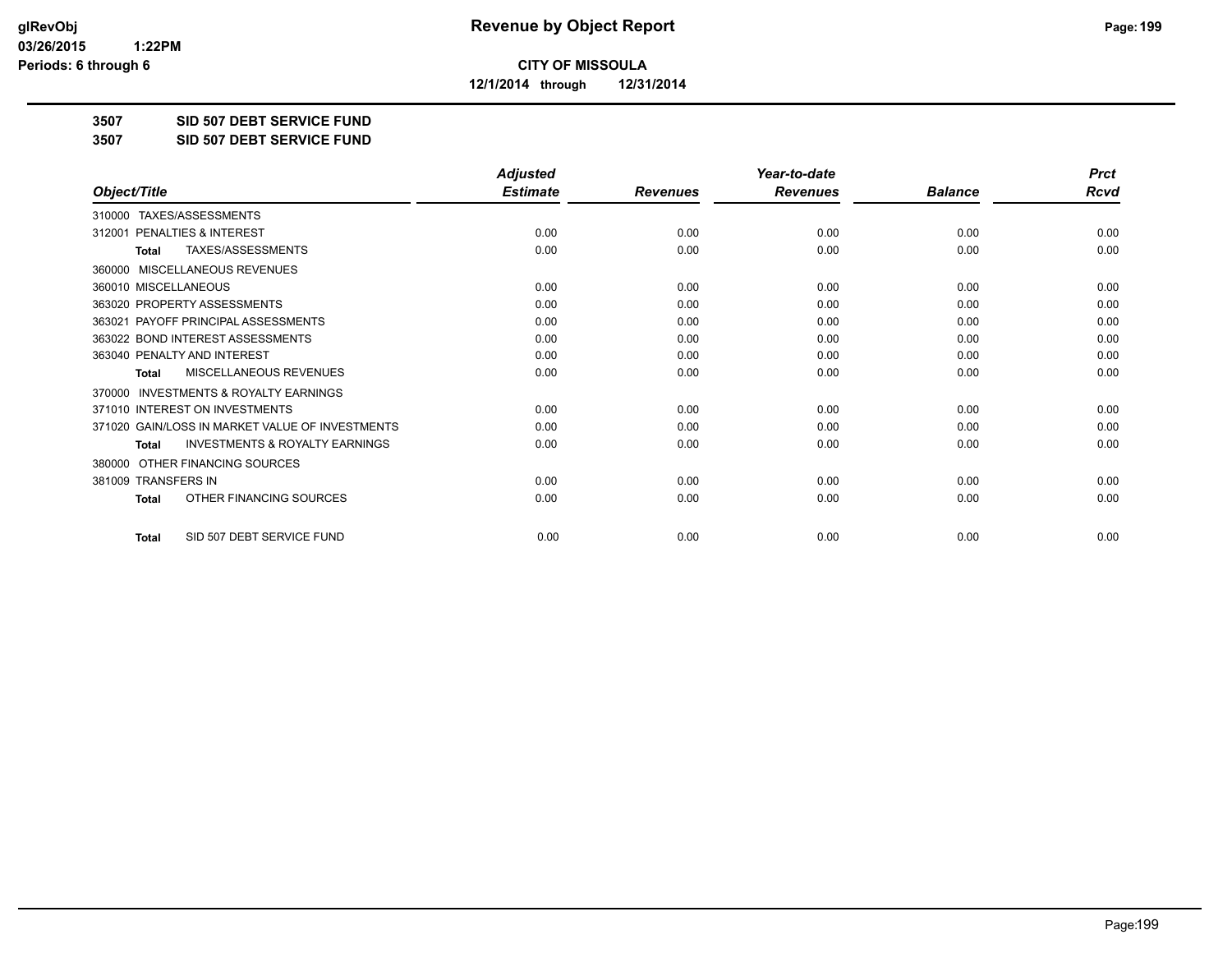**12/1/2014 through 12/31/2014**

### **3507 SID 507 DEBT SERVICE FUND**

|                                                           | <b>Adjusted</b> |                 | Year-to-date    |                | <b>Prct</b> |
|-----------------------------------------------------------|-----------------|-----------------|-----------------|----------------|-------------|
| Object/Title                                              | <b>Estimate</b> | <b>Revenues</b> | <b>Revenues</b> | <b>Balance</b> | <b>Rcvd</b> |
| 310000 TAXES/ASSESSMENTS                                  |                 |                 |                 |                |             |
| PENALTIES & INTEREST<br>312001                            | 0.00            | 0.00            | 0.00            | 0.00           | 0.00        |
| TAXES/ASSESSMENTS<br><b>Total</b>                         | 0.00            | 0.00            | 0.00            | 0.00           | 0.00        |
| 360000 MISCELLANEOUS REVENUES                             |                 |                 |                 |                |             |
| 360010 MISCELLANEOUS                                      | 0.00            | 0.00            | 0.00            | 0.00           | 0.00        |
| 363020 PROPERTY ASSESSMENTS                               | 0.00            | 0.00            | 0.00            | 0.00           | 0.00        |
| 363021 PAYOFF PRINCIPAL ASSESSMENTS                       | 0.00            | 0.00            | 0.00            | 0.00           | 0.00        |
| 363022 BOND INTEREST ASSESSMENTS                          | 0.00            | 0.00            | 0.00            | 0.00           | 0.00        |
| 363040 PENALTY AND INTEREST                               | 0.00            | 0.00            | 0.00            | 0.00           | 0.00        |
| MISCELLANEOUS REVENUES<br><b>Total</b>                    | 0.00            | 0.00            | 0.00            | 0.00           | 0.00        |
| <b>INVESTMENTS &amp; ROYALTY EARNINGS</b><br>370000       |                 |                 |                 |                |             |
| 371010 INTEREST ON INVESTMENTS                            | 0.00            | 0.00            | 0.00            | 0.00           | 0.00        |
| 371020 GAIN/LOSS IN MARKET VALUE OF INVESTMENT            | 0.00            | 0.00            | 0.00            | 0.00           | 0.00        |
| <b>INVESTMENTS &amp; ROYALTY EARNINGS</b><br><b>Total</b> | 0.00            | 0.00            | 0.00            | 0.00           | 0.00        |
| 380000 OTHER FINANCING SOURCES                            |                 |                 |                 |                |             |
| 381009 TRANSFERS IN                                       | 0.00            | 0.00            | 0.00            | 0.00           | 0.00        |
| OTHER FINANCING SOURCES<br><b>Total</b>                   | 0.00            | 0.00            | 0.00            | 0.00           | 0.00        |
| SID 507 DEBT SERVICE FUND<br><b>Total</b>                 | 0.00            | 0.00            | 0.00            | 0.00           | 0.00        |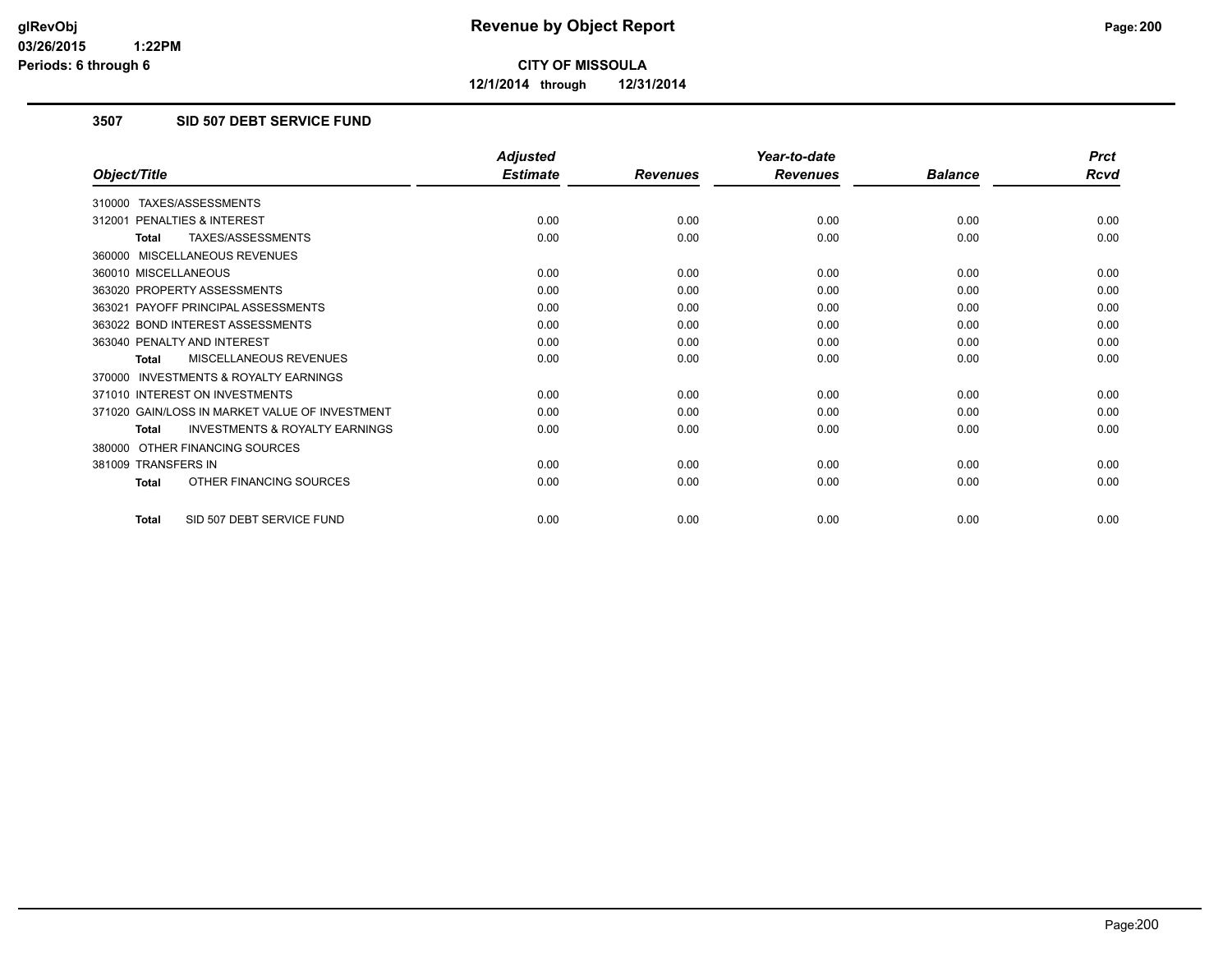**12/1/2014 through 12/31/2014**

**3508 SID 508 DEBT SERVICE FUND**

**3508 SID 508 DEBT SERVICE FUND**

|                                                           | <b>Adjusted</b> |                 | Year-to-date    |                | <b>Prct</b> |
|-----------------------------------------------------------|-----------------|-----------------|-----------------|----------------|-------------|
| Object/Title                                              | <b>Estimate</b> | <b>Revenues</b> | <b>Revenues</b> | <b>Balance</b> | <b>Rcvd</b> |
| TAXES/ASSESSMENTS<br>310000                               |                 |                 |                 |                |             |
| 312001 PENALTIES & INTEREST                               | 0.00            | 0.00            | 0.00            | 0.00           | 0.00        |
| TAXES/ASSESSMENTS<br><b>Total</b>                         | 0.00            | 0.00            | 0.00            | 0.00           | 0.00        |
| MISCELLANEOUS REVENUES<br>360000                          |                 |                 |                 |                |             |
| 360010 MISCELLANEOUS                                      | 0.00            | 0.00            | 0.00            | 0.00           | 0.00        |
| 363020 PROPERTY ASSESSMENTS                               | 0.00            | 0.00            | 0.00            | 0.00           | 0.00        |
| 363021 PAYOFF PRINCIPAL ASSESSMENTS                       | 0.00            | 0.00            | 0.00            | 0.00           | 0.00        |
| 363022 BOND INTEREST ASSESSMENTS                          | 0.00            | 0.00            | 0.00            | 0.00           | 0.00        |
| 363040 PENALTY AND INTEREST                               | 0.00            | 0.00            | 0.00            | 0.00           | 0.00        |
| <b>MISCELLANEOUS REVENUES</b><br><b>Total</b>             | 0.00            | 0.00            | 0.00            | 0.00           | 0.00        |
| <b>INVESTMENTS &amp; ROYALTY EARNINGS</b><br>370000       |                 |                 |                 |                |             |
| 371010 INTEREST ON INVESTMENTS                            | 0.00            | 0.00            | 0.00            | 0.00           | 0.00        |
| 371020 GAIN/LOSS IN MARKET VALUE OF INVESTMENTS           | 0.00            | 0.00            | 0.00            | 0.00           | 0.00        |
| <b>INVESTMENTS &amp; ROYALTY EARNINGS</b><br><b>Total</b> | 0.00            | 0.00            | 0.00            | 0.00           | 0.00        |
| OTHER FINANCING SOURCES<br>380000                         |                 |                 |                 |                |             |
| 381009 TRANSFERS IN                                       | 0.00            | 0.00            | 0.00            | 0.00           | 0.00        |
| OTHER FINANCING SOURCES<br>Total                          | 0.00            | 0.00            | 0.00            | 0.00           | 0.00        |
| SID 508 DEBT SERVICE FUND<br><b>Total</b>                 | 0.00            | 0.00            | 0.00            | 0.00           | 0.00        |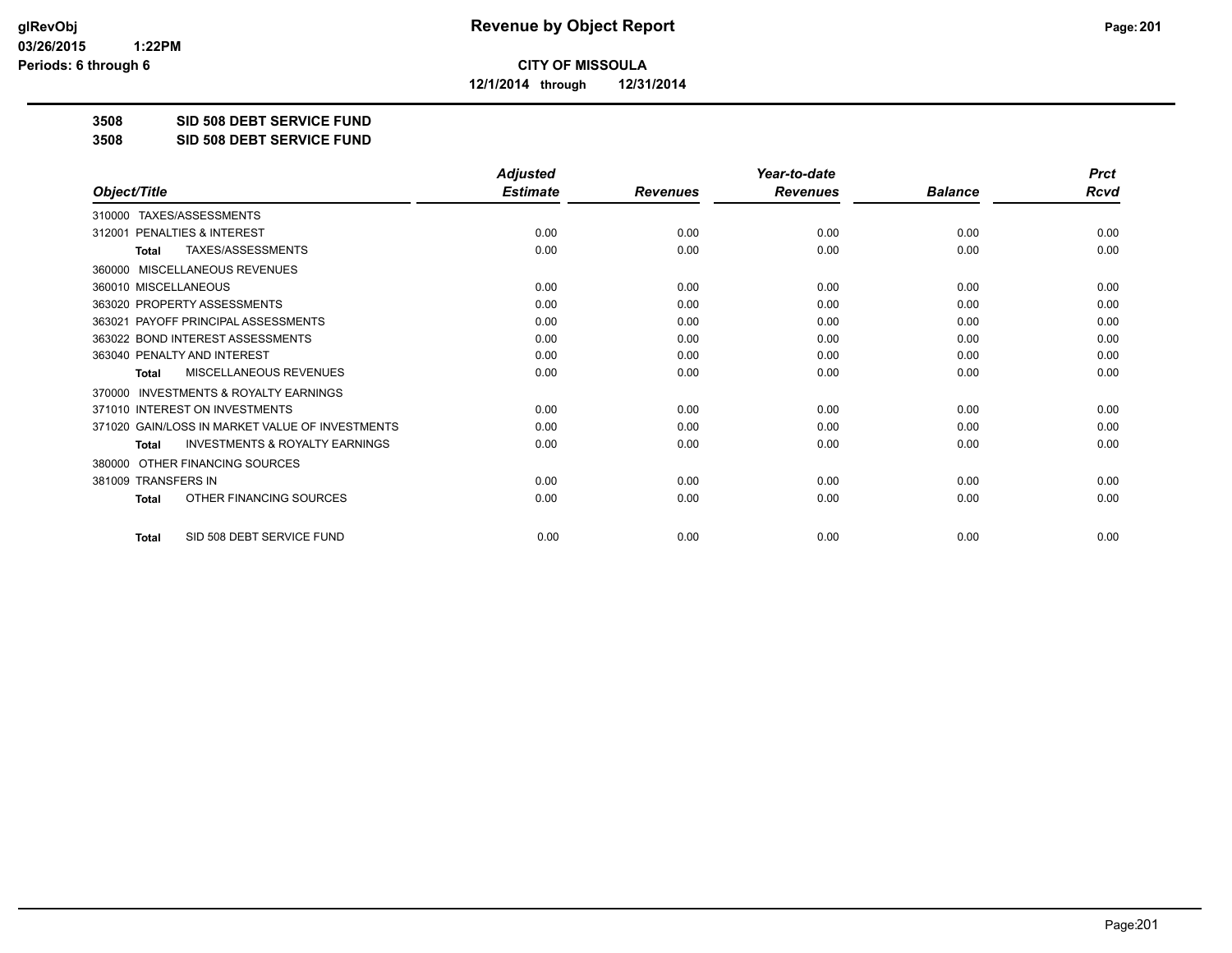**12/1/2014 through 12/31/2014**

### **3508 SID 508 DEBT SERVICE FUND**

|                                                           | <b>Adjusted</b> |                 | Year-to-date    |                | <b>Prct</b> |
|-----------------------------------------------------------|-----------------|-----------------|-----------------|----------------|-------------|
| Object/Title                                              | <b>Estimate</b> | <b>Revenues</b> | <b>Revenues</b> | <b>Balance</b> | <b>Rcvd</b> |
| 310000 TAXES/ASSESSMENTS                                  |                 |                 |                 |                |             |
| PENALTIES & INTEREST<br>312001                            | 0.00            | 0.00            | 0.00            | 0.00           | 0.00        |
| TAXES/ASSESSMENTS<br><b>Total</b>                         | 0.00            | 0.00            | 0.00            | 0.00           | 0.00        |
| 360000 MISCELLANEOUS REVENUES                             |                 |                 |                 |                |             |
| 360010 MISCELLANEOUS                                      | 0.00            | 0.00            | 0.00            | 0.00           | 0.00        |
| 363020 PROPERTY ASSESSMENTS                               | 0.00            | 0.00            | 0.00            | 0.00           | 0.00        |
| 363021 PAYOFF PRINCIPAL ASSESSMENTS                       | 0.00            | 0.00            | 0.00            | 0.00           | 0.00        |
| 363022 BOND INTEREST ASSESSMENTS                          | 0.00            | 0.00            | 0.00            | 0.00           | 0.00        |
| 363040 PENALTY AND INTEREST                               | 0.00            | 0.00            | 0.00            | 0.00           | 0.00        |
| MISCELLANEOUS REVENUES<br><b>Total</b>                    | 0.00            | 0.00            | 0.00            | 0.00           | 0.00        |
| <b>INVESTMENTS &amp; ROYALTY EARNINGS</b><br>370000       |                 |                 |                 |                |             |
| 371010 INTEREST ON INVESTMENTS                            | 0.00            | 0.00            | 0.00            | 0.00           | 0.00        |
| 371020 GAIN/LOSS IN MARKET VALUE OF INVESTMENT            | 0.00            | 0.00            | 0.00            | 0.00           | 0.00        |
| <b>INVESTMENTS &amp; ROYALTY EARNINGS</b><br><b>Total</b> | 0.00            | 0.00            | 0.00            | 0.00           | 0.00        |
| OTHER FINANCING SOURCES<br>380000                         |                 |                 |                 |                |             |
| 381009 TRANSFERS IN                                       | 0.00            | 0.00            | 0.00            | 0.00           | 0.00        |
| OTHER FINANCING SOURCES<br><b>Total</b>                   | 0.00            | 0.00            | 0.00            | 0.00           | 0.00        |
| SID 508 DEBT SERVICE FUND<br><b>Total</b>                 | 0.00            | 0.00            | 0.00            | 0.00           | 0.00        |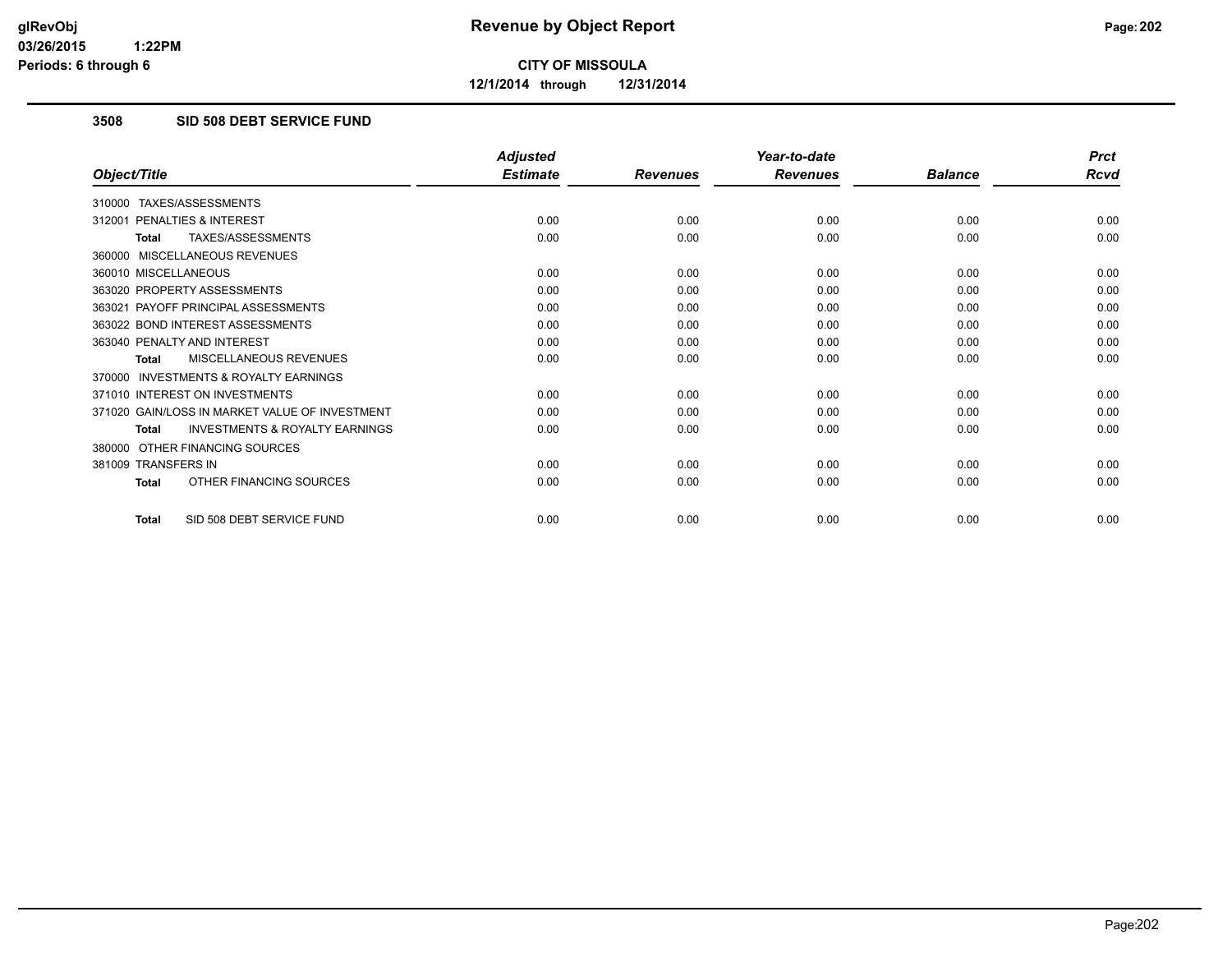**12/1/2014 through 12/31/2014**

**3510 SID 510 DEBT SERVICE FUND**

**3510 SID 510 DEBT SERVICE FUND**

|                                                           | <b>Adjusted</b> |                 | Year-to-date    |                | <b>Prct</b> |
|-----------------------------------------------------------|-----------------|-----------------|-----------------|----------------|-------------|
| Object/Title                                              | <b>Estimate</b> | <b>Revenues</b> | <b>Revenues</b> | <b>Balance</b> | <b>Rcvd</b> |
| TAXES/ASSESSMENTS<br>310000                               |                 |                 |                 |                |             |
| 312001 PENALTIES & INTEREST                               | 0.00            | 0.00            | 0.00            | 0.00           | 0.00        |
| TAXES/ASSESSMENTS<br>Total                                | 0.00            | 0.00            | 0.00            | 0.00           | 0.00        |
| MISCELLANEOUS REVENUES<br>360000                          |                 |                 |                 |                |             |
| 360010 MISCELLANEOUS                                      | 0.00            | 0.00            | 0.00            | 0.00           | 0.00        |
| 363020 PROPERTY ASSESSMENTS                               | 0.00            | 0.00            | 0.00            | 0.00           | 0.00        |
| 363021 PAYOFF PRINCIPAL ASSESSMENTS                       | 0.00            | 0.00            | 0.00            | 0.00           | 0.00        |
| 363022 BOND INTEREST ASSESSMENTS                          | 0.00            | 0.00            | 0.00            | 0.00           | 0.00        |
| 363040 PENALTY AND INTEREST                               | 0.00            | 0.00            | 0.00            | 0.00           | 0.00        |
| MISCELLANEOUS REVENUES<br>Total                           | 0.00            | 0.00            | 0.00            | 0.00           | 0.00        |
| <b>INVESTMENTS &amp; ROYALTY EARNINGS</b><br>370000       |                 |                 |                 |                |             |
| 371010 INTEREST ON INVESTMENTS                            | 0.00            | 0.00            | 0.00            | 0.00           | 0.00        |
| 371020 GAIN/LOSS IN MARKET VALUE OF INVESTMENTS           | 0.00            | 0.00            | 0.00            | 0.00           | 0.00        |
| 371500 INTEREST ON INTERFUND LOAN                         | 0.00            | 0.00            | 0.00            | 0.00           | 0.00        |
| <b>INVESTMENTS &amp; ROYALTY EARNINGS</b><br><b>Total</b> | 0.00            | 0.00            | 0.00            | 0.00           | 0.00        |
| SID 510 DEBT SERVICE FUND<br>Total                        | 0.00            | 0.00            | 0.00            | 0.00           | 0.00        |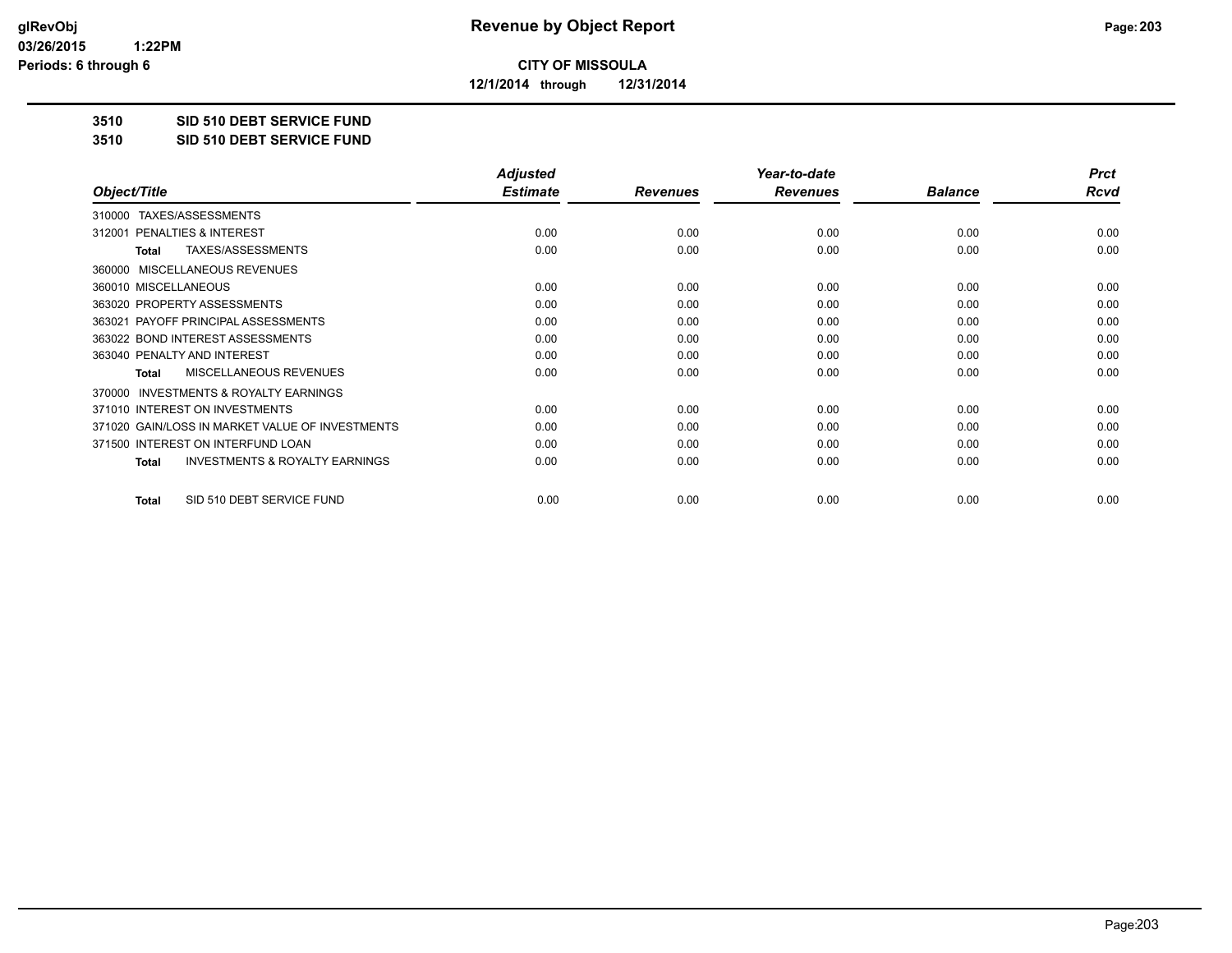**12/1/2014 through 12/31/2014**

### **3510 SID 510 DEBT SERVICE FUND**

|                                                    | <b>Adjusted</b> |                 | Year-to-date    |                | <b>Prct</b> |
|----------------------------------------------------|-----------------|-----------------|-----------------|----------------|-------------|
| Object/Title                                       | <b>Estimate</b> | <b>Revenues</b> | <b>Revenues</b> | <b>Balance</b> | Rcvd        |
| TAXES/ASSESSMENTS<br>310000                        |                 |                 |                 |                |             |
| 312001 PENALTIES & INTEREST                        | 0.00            | 0.00            | 0.00            | 0.00           | 0.00        |
| TAXES/ASSESSMENTS<br>Total                         | 0.00            | 0.00            | 0.00            | 0.00           | 0.00        |
| 360000 MISCELLANEOUS REVENUES                      |                 |                 |                 |                |             |
| 360010 MISCELLANEOUS                               | 0.00            | 0.00            | 0.00            | 0.00           | 0.00        |
| 363020 PROPERTY ASSESSMENTS                        | 0.00            | 0.00            | 0.00            | 0.00           | 0.00        |
| 363021 PAYOFF PRINCIPAL ASSESSMENTS                | 0.00            | 0.00            | 0.00            | 0.00           | 0.00        |
| 363022 BOND INTEREST ASSESSMENTS                   | 0.00            | 0.00            | 0.00            | 0.00           | 0.00        |
| 363040 PENALTY AND INTEREST                        | 0.00            | 0.00            | 0.00            | 0.00           | 0.00        |
| MISCELLANEOUS REVENUES<br>Total                    | 0.00            | 0.00            | 0.00            | 0.00           | 0.00        |
| 370000 INVESTMENTS & ROYALTY EARNINGS              |                 |                 |                 |                |             |
| 371010 INTEREST ON INVESTMENTS                     | 0.00            | 0.00            | 0.00            | 0.00           | 0.00        |
| 371020 GAIN/LOSS IN MARKET VALUE OF INVESTMENT     | 0.00            | 0.00            | 0.00            | 0.00           | 0.00        |
| 371500 INTEREST ON INTERFUND LOAN                  | 0.00            | 0.00            | 0.00            | 0.00           | 0.00        |
| <b>INVESTMENTS &amp; ROYALTY EARNINGS</b><br>Total | 0.00            | 0.00            | 0.00            | 0.00           | 0.00        |
| SID 510 DEBT SERVICE FUND<br>Total                 | 0.00            | 0.00            | 0.00            | 0.00           | 0.00        |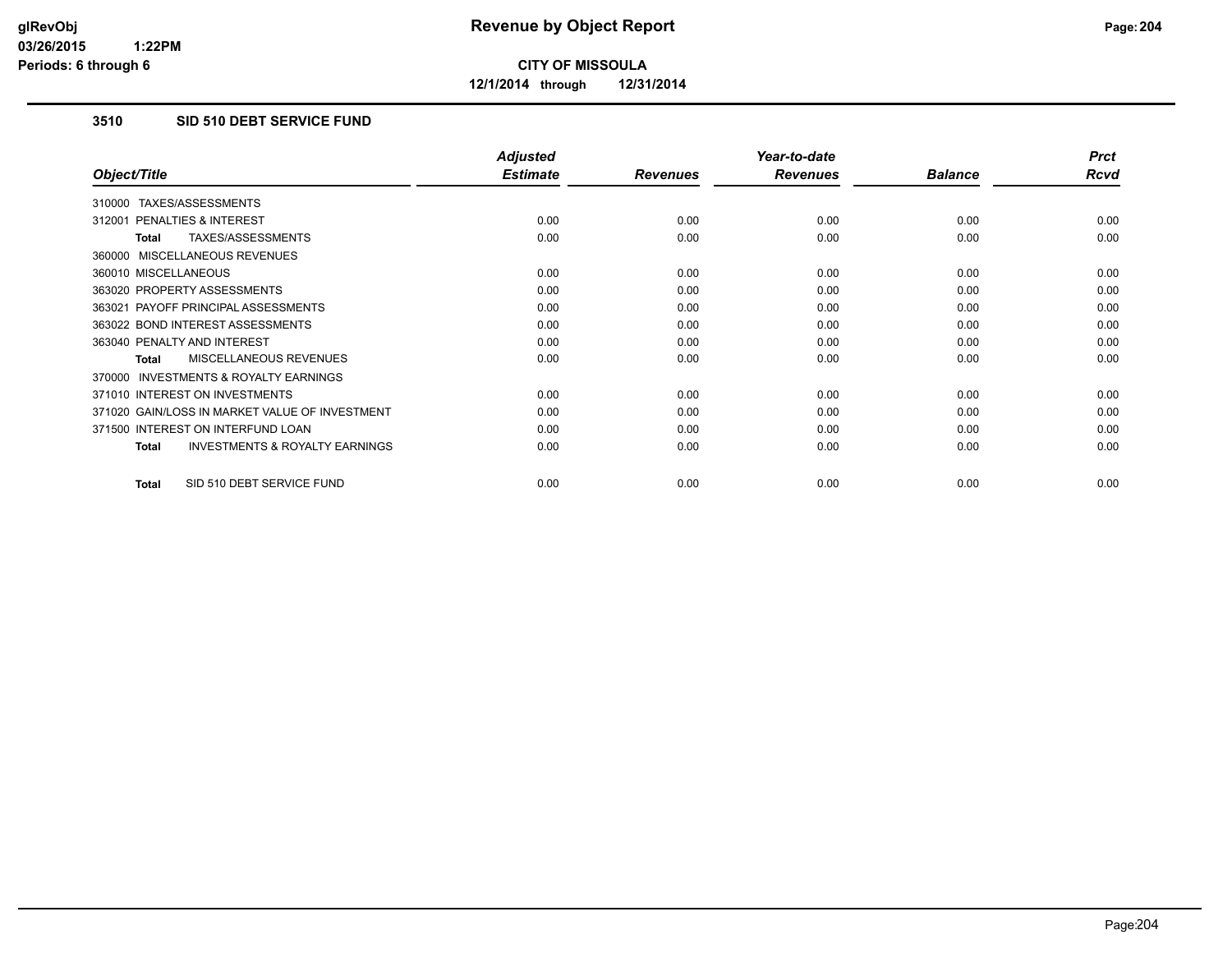**12/1/2014 through 12/31/2014**

**3511 SID 511 DEBT SERVICE FUND**

**3511 SID 511 DEBT SERVICE FUND**

|                                                           | <b>Adjusted</b> |                 | Year-to-date    |                | <b>Prct</b> |
|-----------------------------------------------------------|-----------------|-----------------|-----------------|----------------|-------------|
| Object/Title                                              | <b>Estimate</b> | <b>Revenues</b> | <b>Revenues</b> | <b>Balance</b> | Rcvd        |
| TAXES/ASSESSMENTS<br>310000                               |                 |                 |                 |                |             |
| 312001 PENALTIES & INTEREST                               | 0.00            | 0.00            | 0.00            | 0.00           | 0.00        |
| TAXES/ASSESSMENTS<br><b>Total</b>                         | 0.00            | 0.00            | 0.00            | 0.00           | 0.00        |
| MISCELLANEOUS REVENUES<br>360000                          |                 |                 |                 |                |             |
| 360010 MISCELLANEOUS                                      | 0.00            | 0.00            | 0.00            | 0.00           | 0.00        |
| 363020 PROPERTY ASSESSMENTS                               | 0.00            | 0.00            | 0.00            | 0.00           | 0.00        |
| 363021 PAYOFF PRINCIPAL ASSESSMENTS                       | 0.00            | 0.00            | 0.00            | 0.00           | 0.00        |
| 363022 BOND INTEREST ASSESSMENTS                          | 0.00            | 0.00            | 0.00            | 0.00           | 0.00        |
| 363040 PENALTY AND INTEREST                               | 0.00            | 0.00            | 0.00            | 0.00           | 0.00        |
| MISCELLANEOUS REVENUES<br><b>Total</b>                    | 0.00            | 0.00            | 0.00            | 0.00           | 0.00        |
| <b>INVESTMENTS &amp; ROYALTY EARNINGS</b><br>370000       |                 |                 |                 |                |             |
| 371010 INTEREST ON INVESTMENTS                            | 0.00            | 0.00            | 0.00            | 0.00           | 0.00        |
| 371020 GAIN/LOSS IN MARKET VALUE OF INVESTMENTS           | 0.00            | 0.00            | 0.00            | 0.00           | 0.00        |
| <b>INVESTMENTS &amp; ROYALTY EARNINGS</b><br><b>Total</b> | 0.00            | 0.00            | 0.00            | 0.00           | 0.00        |
| SID 511 DEBT SERVICE FUND<br><b>Total</b>                 | 0.00            | 0.00            | 0.00            | 0.00           | 0.00        |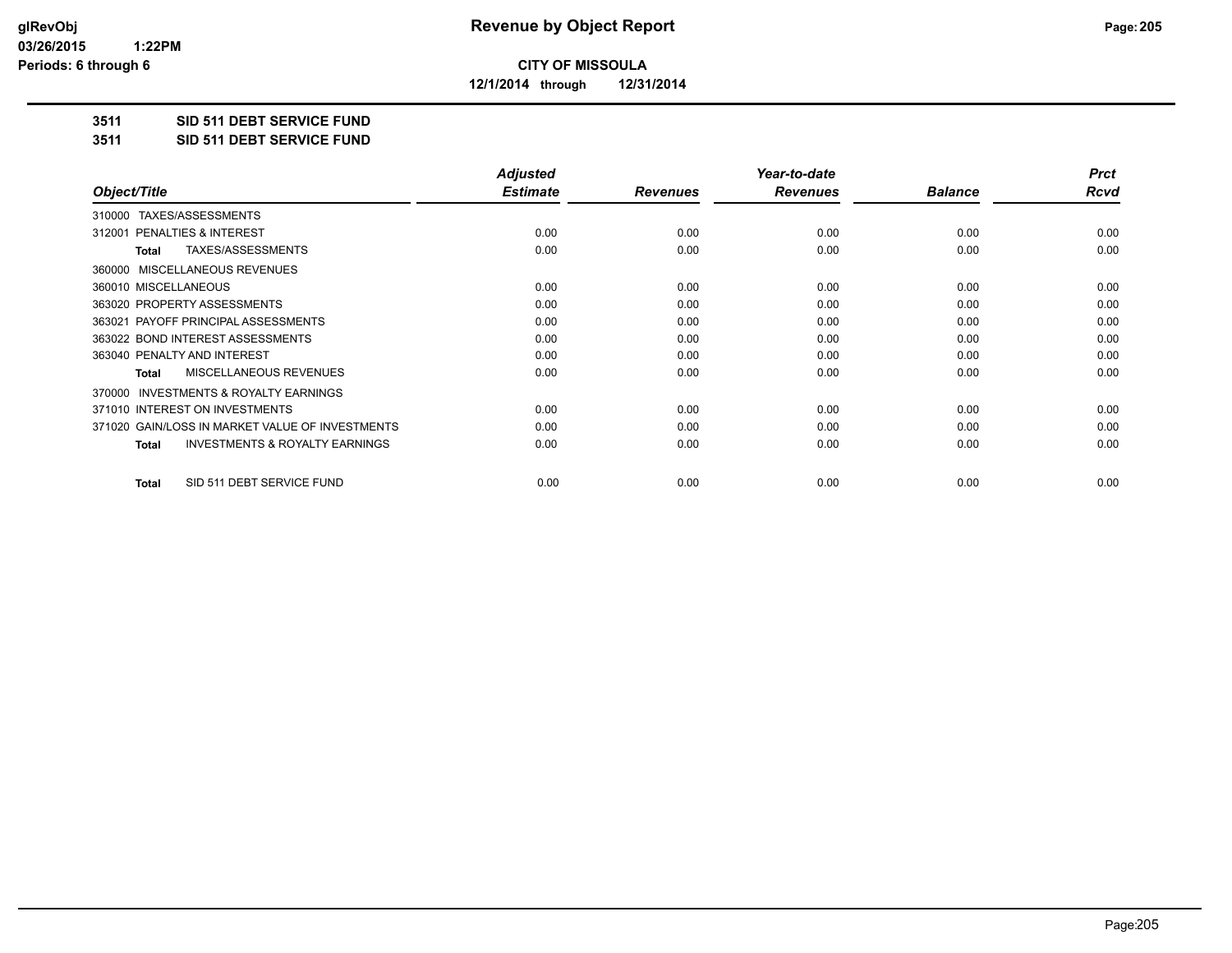**12/1/2014 through 12/31/2014**

### **3511 SID 511 DEBT SERVICE FUND**

|                                                           | <b>Adjusted</b> |                 | Year-to-date    |                | <b>Prct</b> |
|-----------------------------------------------------------|-----------------|-----------------|-----------------|----------------|-------------|
| Object/Title                                              | <b>Estimate</b> | <b>Revenues</b> | <b>Revenues</b> | <b>Balance</b> | <b>Rcvd</b> |
| 310000 TAXES/ASSESSMENTS                                  |                 |                 |                 |                |             |
| 312001 PENALTIES & INTEREST                               | 0.00            | 0.00            | 0.00            | 0.00           | 0.00        |
| <b>TAXES/ASSESSMENTS</b><br><b>Total</b>                  | 0.00            | 0.00            | 0.00            | 0.00           | 0.00        |
| 360000 MISCELLANEOUS REVENUES                             |                 |                 |                 |                |             |
| 360010 MISCELLANEOUS                                      | 0.00            | 0.00            | 0.00            | 0.00           | 0.00        |
| 363020 PROPERTY ASSESSMENTS                               | 0.00            | 0.00            | 0.00            | 0.00           | 0.00        |
| 363021 PAYOFF PRINCIPAL ASSESSMENTS                       | 0.00            | 0.00            | 0.00            | 0.00           | 0.00        |
| 363022 BOND INTEREST ASSESSMENTS                          | 0.00            | 0.00            | 0.00            | 0.00           | 0.00        |
| 363040 PENALTY AND INTEREST                               | 0.00            | 0.00            | 0.00            | 0.00           | 0.00        |
| MISCELLANEOUS REVENUES<br><b>Total</b>                    | 0.00            | 0.00            | 0.00            | 0.00           | 0.00        |
| <b>INVESTMENTS &amp; ROYALTY EARNINGS</b><br>370000       |                 |                 |                 |                |             |
| 371010 INTEREST ON INVESTMENTS                            | 0.00            | 0.00            | 0.00            | 0.00           | 0.00        |
| 371020 GAIN/LOSS IN MARKET VALUE OF INVESTMENT            | 0.00            | 0.00            | 0.00            | 0.00           | 0.00        |
| <b>INVESTMENTS &amp; ROYALTY EARNINGS</b><br><b>Total</b> | 0.00            | 0.00            | 0.00            | 0.00           | 0.00        |
| SID 511 DEBT SERVICE FUND<br><b>Total</b>                 | 0.00            | 0.00            | 0.00            | 0.00           | 0.00        |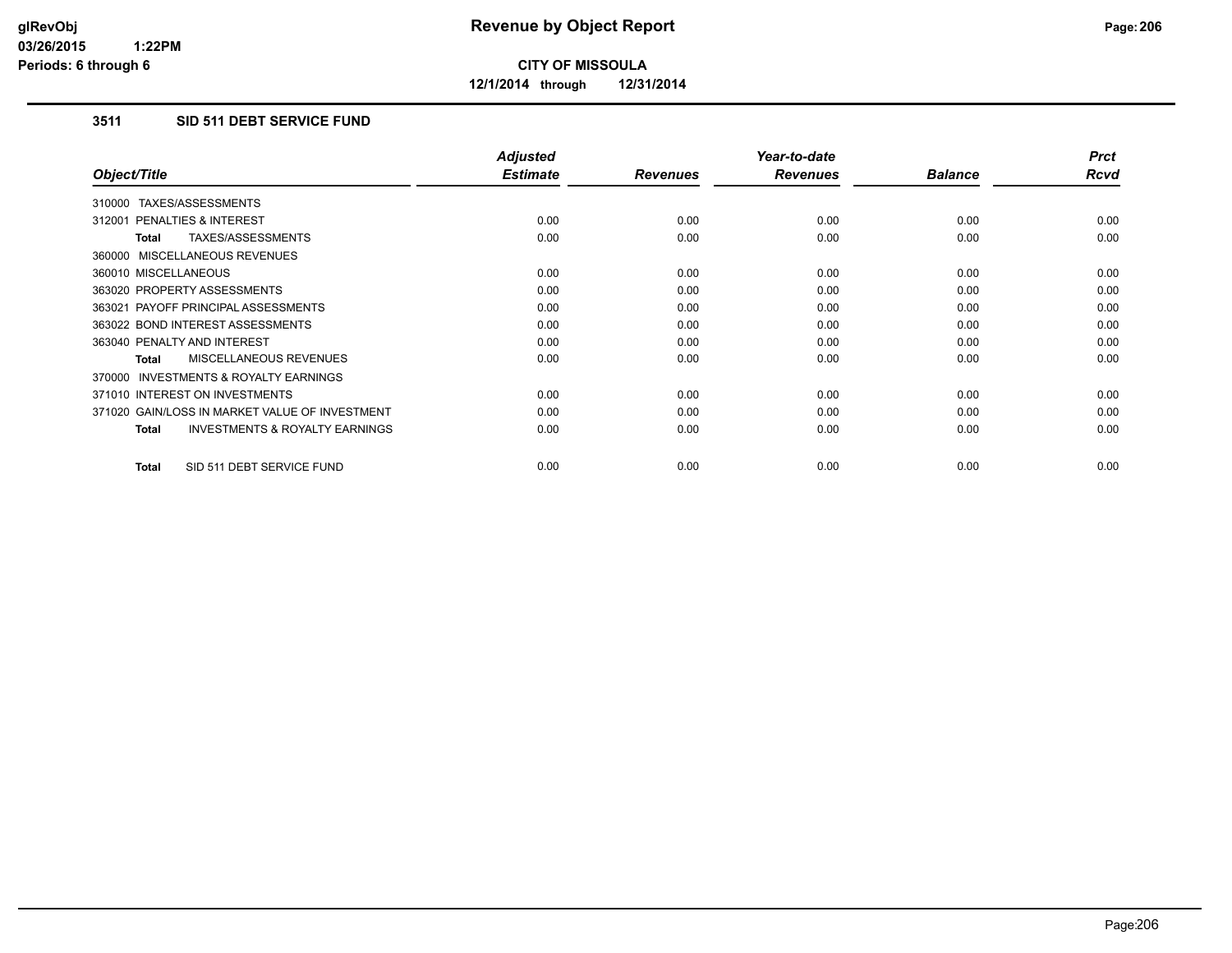**12/1/2014 through 12/31/2014**

#### **3512 SID 512 DEBT SERVICE FUND**

**3512 SID 512 DEBT SERVICE FUND**

|                                                           | <b>Adjusted</b> |                 | Year-to-date    |                | <b>Prct</b> |
|-----------------------------------------------------------|-----------------|-----------------|-----------------|----------------|-------------|
| Object/Title                                              | <b>Estimate</b> | <b>Revenues</b> | <b>Revenues</b> | <b>Balance</b> | Rcvd        |
| TAXES/ASSESSMENTS<br>310000                               |                 |                 |                 |                |             |
| <b>PENALTIES &amp; INTEREST</b><br>312001                 | 0.00            | 0.00            | 0.00            | 0.00           | 0.00        |
| TAXES/ASSESSMENTS<br><b>Total</b>                         | 0.00            | 0.00            | 0.00            | 0.00           | 0.00        |
| MISCELLANEOUS REVENUES<br>360000                          |                 |                 |                 |                |             |
| 360010 MISCELLANEOUS                                      | 0.00            | 0.00            | 0.00            | 0.00           | 0.00        |
| 363020 PROPERTY ASSESSMENTS                               | 81,293.00       | 45,770.26       | 45,770.26       | 35,522.74      | 56.30       |
| 363021 PAYOFF PRINCIPAL ASSESSMENTS                       | 0.00            | 0.00            | 0.00            | 0.00           | 0.00        |
| 363022 BOND INTEREST ASSESSMENTS                          | 0.00            | 0.00            | 0.00            | 0.00           | 0.00        |
| 363040 PENALTY AND INTEREST                               | 0.00            | 8.24            | 8.24            | $-8.24$        | 0.00        |
| <b>MISCELLANEOUS REVENUES</b><br><b>Total</b>             | 81,293.00       | 45,778.50       | 45,778.50       | 35,514.50      | 56.31       |
| <b>INVESTMENTS &amp; ROYALTY EARNINGS</b><br>370000       |                 |                 |                 |                |             |
| 371010 INTEREST ON INVESTMENTS                            | 0.00            | 0.00            | 0.00            | 0.00           | 0.00        |
| 371020 GAIN/LOSS IN MARKET VALUE OF INVESTMENTS           | 0.00            | 0.00            | 0.00            | 0.00           | 0.00        |
| 371500 INTEREST ON INTERFUND LOAN                         | 0.00            | 0.00            | 0.00            | 0.00           | 0.00        |
| <b>INVESTMENTS &amp; ROYALTY EARNINGS</b><br><b>Total</b> | 0.00            | 0.00            | 0.00            | 0.00           | 0.00        |
| SID 512 DEBT SERVICE FUND<br><b>Total</b>                 | 81,293.00       | 45,778.50       | 45,778.50       | 35,514.50      | 56.31       |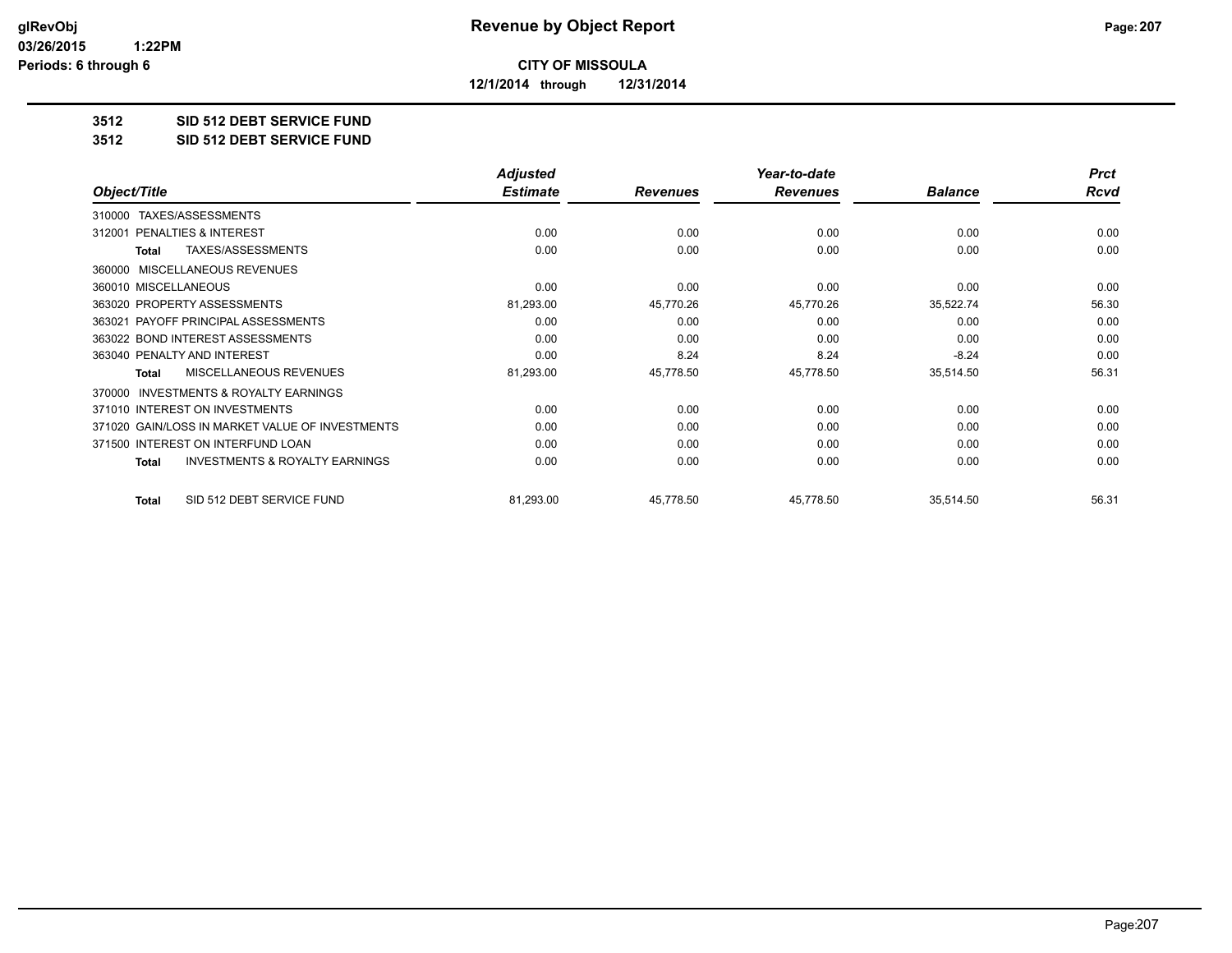**12/1/2014 through 12/31/2014**

### **3512 SID 512 DEBT SERVICE FUND**

|                                                    | <b>Adjusted</b> |                 | Year-to-date    |                | <b>Prct</b> |
|----------------------------------------------------|-----------------|-----------------|-----------------|----------------|-------------|
| Object/Title                                       | <b>Estimate</b> | <b>Revenues</b> | <b>Revenues</b> | <b>Balance</b> | Rcvd        |
| TAXES/ASSESSMENTS<br>310000                        |                 |                 |                 |                |             |
| PENALTIES & INTEREST<br>312001                     | 0.00            | 0.00            | 0.00            | 0.00           | 0.00        |
| TAXES/ASSESSMENTS<br><b>Total</b>                  | 0.00            | 0.00            | 0.00            | 0.00           | 0.00        |
| 360000 MISCELLANEOUS REVENUES                      |                 |                 |                 |                |             |
| 360010 MISCELLANEOUS                               | 0.00            | 0.00            | 0.00            | 0.00           | 0.00        |
| 363020 PROPERTY ASSESSMENTS                        | 81,293.00       | 45,770.26       | 45,770.26       | 35,522.74      | 56.30       |
| 363021 PAYOFF PRINCIPAL ASSESSMENTS                | 0.00            | 0.00            | 0.00            | 0.00           | 0.00        |
| 363022 BOND INTEREST ASSESSMENTS                   | 0.00            | 0.00            | 0.00            | 0.00           | 0.00        |
| 363040 PENALTY AND INTEREST                        | 0.00            | 8.24            | 8.24            | $-8.24$        | 0.00        |
| <b>MISCELLANEOUS REVENUES</b><br><b>Total</b>      | 81,293.00       | 45,778.50       | 45,778.50       | 35,514.50      | 56.31       |
| 370000 INVESTMENTS & ROYALTY EARNINGS              |                 |                 |                 |                |             |
| 371010 INTEREST ON INVESTMENTS                     | 0.00            | 0.00            | 0.00            | 0.00           | 0.00        |
| 371020 GAIN/LOSS IN MARKET VALUE OF INVESTMENT     | 0.00            | 0.00            | 0.00            | 0.00           | 0.00        |
| 371500 INTEREST ON INTERFUND LOAN                  | 0.00            | 0.00            | 0.00            | 0.00           | 0.00        |
| <b>INVESTMENTS &amp; ROYALTY EARNINGS</b><br>Total | 0.00            | 0.00            | 0.00            | 0.00           | 0.00        |
| SID 512 DEBT SERVICE FUND<br>Total                 | 81,293.00       | 45,778.50       | 45,778.50       | 35,514.50      | 56.31       |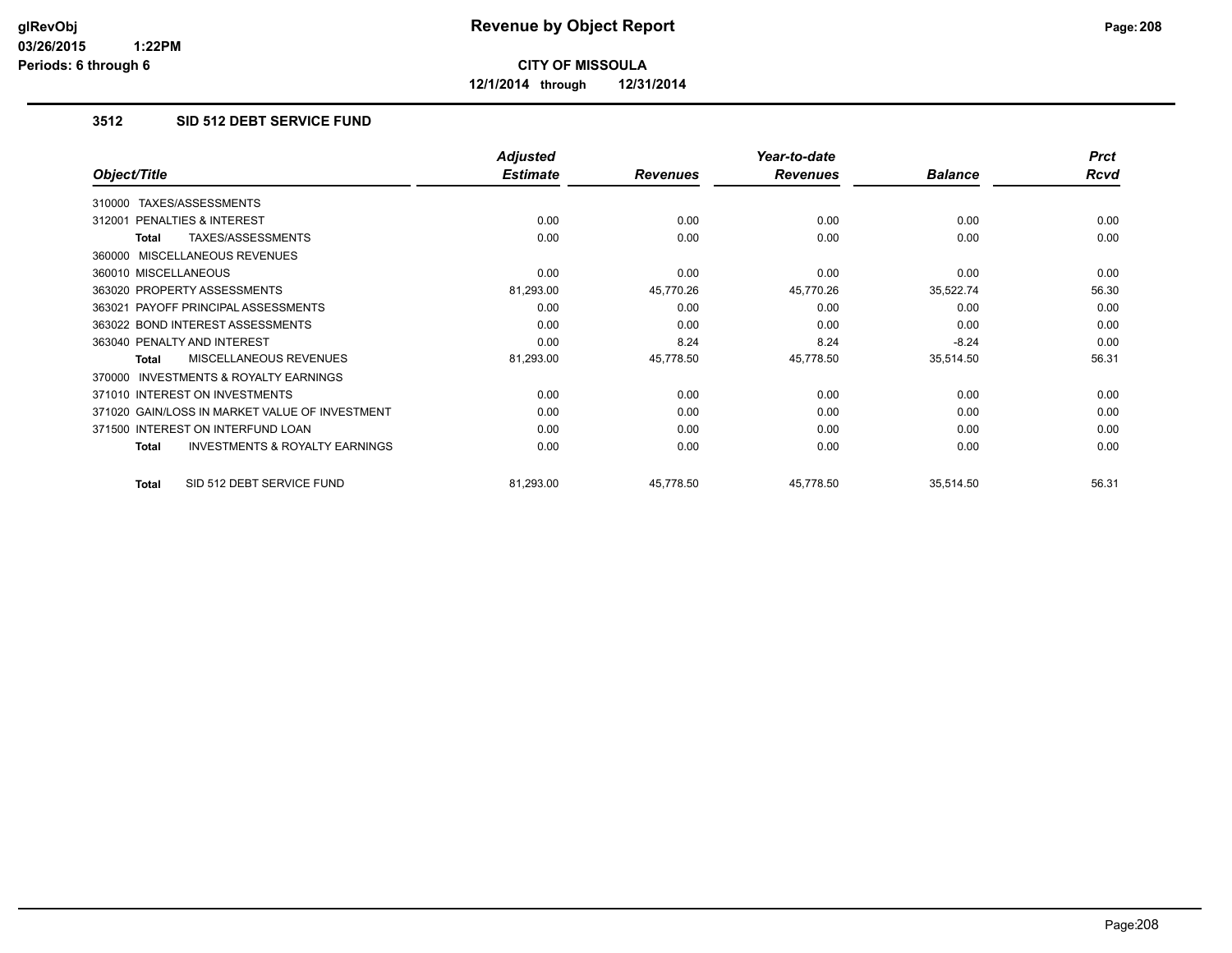**12/1/2014 through 12/31/2014**

**3513 SID 513 DEBT SERVICE FUND**

**3513 SID 513 DEBT SERVICE FUND**

|                                                     | <b>Adjusted</b> |                 | Year-to-date    |                | <b>Prct</b> |
|-----------------------------------------------------|-----------------|-----------------|-----------------|----------------|-------------|
| Object/Title                                        | <b>Estimate</b> | <b>Revenues</b> | <b>Revenues</b> | <b>Balance</b> | <b>Rcvd</b> |
| 310000 TAXES/ASSESSMENTS                            |                 |                 |                 |                |             |
| <b>PENALTIES &amp; INTEREST</b><br>312001           | 0.00            | 0.00            | 0.00            | 0.00           | 0.00        |
| TAXES/ASSESSMENTS<br><b>Total</b>                   | 0.00            | 0.00            | 0.00            | 0.00           | 0.00        |
| MISCELLANEOUS REVENUES<br>360000                    |                 |                 |                 |                |             |
| 360010 MISCELLANEOUS                                | 0.00            | 0.00            | 0.00            | 0.00           | 0.00        |
| 363020 PROPERTY ASSESSMENTS                         | 0.00            | 0.00            | 0.00            | 0.00           | 0.00        |
| 363021 PAYOFF PRINCIPAL ASSESSMENTS                 | 0.00            | 0.00            | 0.00            | 0.00           | 0.00        |
| 363022 BOND INTEREST ASSESSMENTS                    | 0.00            | 0.00            | 0.00            | 0.00           | 0.00        |
| 363040 PENALTY AND INTEREST                         | 0.00            | 0.00            | 0.00            | 0.00           | 0.00        |
| MISCELLANEOUS REVENUES<br><b>Total</b>              | 0.00            | 0.00            | 0.00            | 0.00           | 0.00        |
| <b>INVESTMENTS &amp; ROYALTY EARNINGS</b><br>370000 |                 |                 |                 |                |             |
| 371010 INTEREST ON INVESTMENTS                      | 0.00            | 0.00            | 0.00            | 0.00           | 0.00        |
| 371020 GAIN/LOSS IN MARKET VALUE OF INVESTMENTS     | 0.00            | 0.00            | 0.00            | 0.00           | 0.00        |
| <b>INVESTMENTS &amp; ROYALTY EARNINGS</b><br>Total  | 0.00            | 0.00            | 0.00            | 0.00           | 0.00        |
| OTHER FINANCING SOURCES<br>380000                   |                 |                 |                 |                |             |
| 381009 TRANSFERS IN                                 | 0.00            | 0.00            | 0.00            | 0.00           | 0.00        |
| OTHER FINANCING SOURCES<br>Total                    | 0.00            | 0.00            | 0.00            | 0.00           | 0.00        |
| SID 513 DEBT SERVICE FUND<br><b>Total</b>           | 0.00            | 0.00            | 0.00            | 0.00           | 0.00        |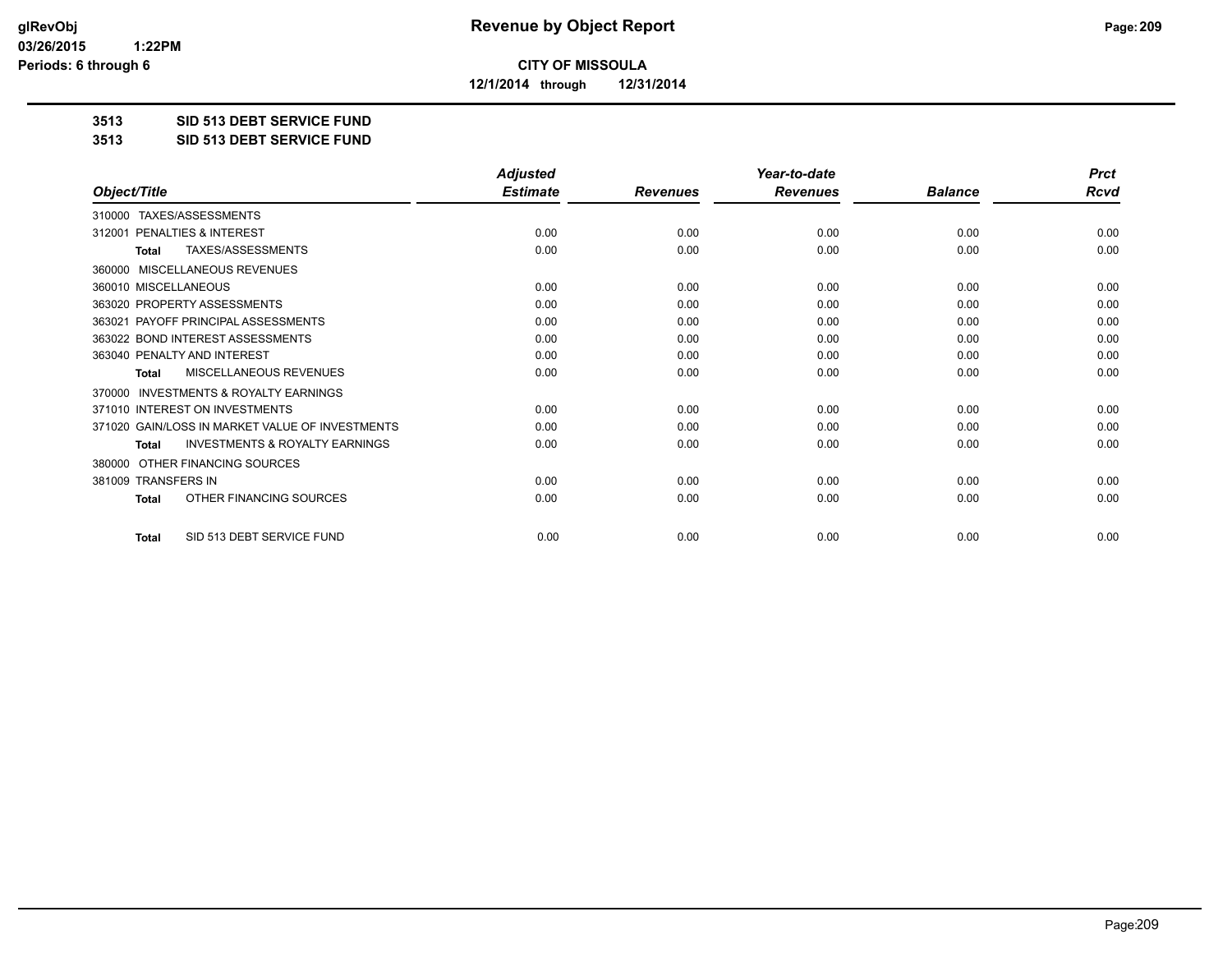**12/1/2014 through 12/31/2014**

### **3513 SID 513 DEBT SERVICE FUND**

|                                                           | <b>Adjusted</b> |                 | Year-to-date    |                | <b>Prct</b> |
|-----------------------------------------------------------|-----------------|-----------------|-----------------|----------------|-------------|
| Object/Title                                              | <b>Estimate</b> | <b>Revenues</b> | <b>Revenues</b> | <b>Balance</b> | <b>Rcvd</b> |
| 310000 TAXES/ASSESSMENTS                                  |                 |                 |                 |                |             |
| PENALTIES & INTEREST<br>312001                            | 0.00            | 0.00            | 0.00            | 0.00           | 0.00        |
| TAXES/ASSESSMENTS<br><b>Total</b>                         | 0.00            | 0.00            | 0.00            | 0.00           | 0.00        |
| 360000 MISCELLANEOUS REVENUES                             |                 |                 |                 |                |             |
| 360010 MISCELLANEOUS                                      | 0.00            | 0.00            | 0.00            | 0.00           | 0.00        |
| 363020 PROPERTY ASSESSMENTS                               | 0.00            | 0.00            | 0.00            | 0.00           | 0.00        |
| 363021 PAYOFF PRINCIPAL ASSESSMENTS                       | 0.00            | 0.00            | 0.00            | 0.00           | 0.00        |
| 363022 BOND INTEREST ASSESSMENTS                          | 0.00            | 0.00            | 0.00            | 0.00           | 0.00        |
| 363040 PENALTY AND INTEREST                               | 0.00            | 0.00            | 0.00            | 0.00           | 0.00        |
| MISCELLANEOUS REVENUES<br><b>Total</b>                    | 0.00            | 0.00            | 0.00            | 0.00           | 0.00        |
| <b>INVESTMENTS &amp; ROYALTY EARNINGS</b><br>370000       |                 |                 |                 |                |             |
| 371010 INTEREST ON INVESTMENTS                            | 0.00            | 0.00            | 0.00            | 0.00           | 0.00        |
| 371020 GAIN/LOSS IN MARKET VALUE OF INVESTMENT            | 0.00            | 0.00            | 0.00            | 0.00           | 0.00        |
| <b>INVESTMENTS &amp; ROYALTY EARNINGS</b><br><b>Total</b> | 0.00            | 0.00            | 0.00            | 0.00           | 0.00        |
| OTHER FINANCING SOURCES<br>380000                         |                 |                 |                 |                |             |
| 381009 TRANSFERS IN                                       | 0.00            | 0.00            | 0.00            | 0.00           | 0.00        |
| OTHER FINANCING SOURCES<br><b>Total</b>                   | 0.00            | 0.00            | 0.00            | 0.00           | 0.00        |
| SID 513 DEBT SERVICE FUND<br><b>Total</b>                 | 0.00            | 0.00            | 0.00            | 0.00           | 0.00        |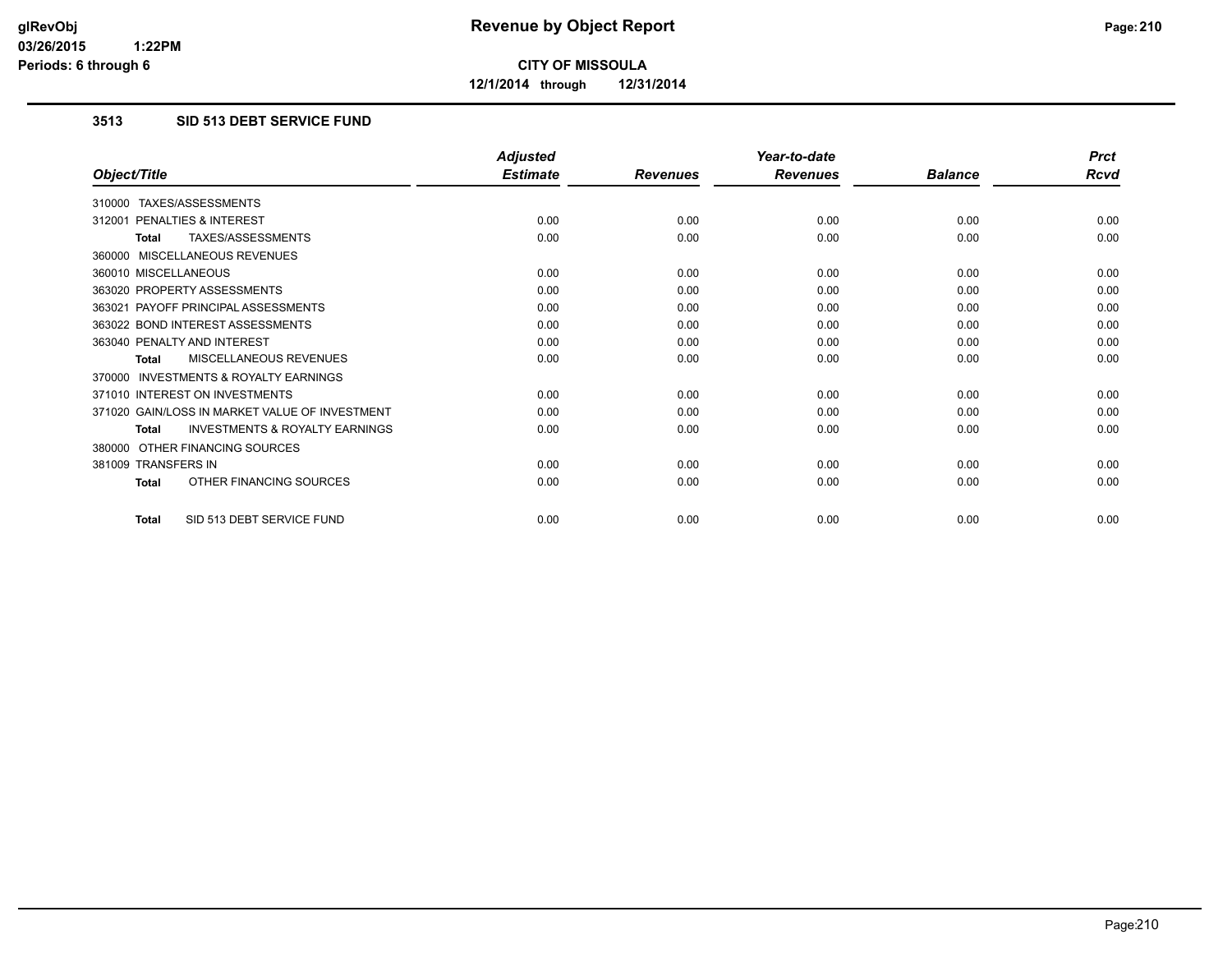**12/1/2014 through 12/31/2014**

#### **3514 SID 514 DEBT SERVICE FUND**

**3514 SID 514 DEBT SERVICE FUND**

|                                                           | <b>Adjusted</b> |                 | Year-to-date    |                | <b>Prct</b> |
|-----------------------------------------------------------|-----------------|-----------------|-----------------|----------------|-------------|
| Object/Title                                              | <b>Estimate</b> | <b>Revenues</b> | <b>Revenues</b> | <b>Balance</b> | <b>Rcvd</b> |
| 310000 TAXES/ASSESSMENTS                                  |                 |                 |                 |                |             |
| PENALTIES & INTEREST<br>312001                            | 0.00            | 0.00            | 0.00            | 0.00           | 0.00        |
| <b>TAXES/ASSESSMENTS</b><br><b>Total</b>                  | 0.00            | 0.00            | 0.00            | 0.00           | 0.00        |
| MISCELLANEOUS REVENUES<br>360000                          |                 |                 |                 |                |             |
| 360010 MISCELLANEOUS                                      | 0.00            | 0.00            | 0.00            | 0.00           | 0.00        |
| 363020 PROPERTY ASSESSMENTS                               | 0.00            | 0.00            | 0.00            | 0.00           | 0.00        |
| 363021 PAYOFF PRINCIPAL ASSESSMENTS                       | 0.00            | 0.00            | 0.00            | 0.00           | 0.00        |
| 363022 BOND INTEREST ASSESSMENTS                          | 0.00            | 0.00            | 0.00            | 0.00           | 0.00        |
| 363040 PENALTY AND INTEREST                               | 0.00            | 0.00            | 0.00            | 0.00           | 0.00        |
| MISCELLANEOUS REVENUES<br>Total                           | 0.00            | 0.00            | 0.00            | 0.00           | 0.00        |
| INVESTMENTS & ROYALTY EARNINGS<br>370000                  |                 |                 |                 |                |             |
| 371010 INTEREST ON INVESTMENTS                            | 0.00            | 0.00            | 0.00            | 0.00           | 0.00        |
| 371020 GAIN/LOSS IN MARKET VALUE OF INVESTMENTS           | 0.00            | 0.00            | 0.00            | 0.00           | 0.00        |
| <b>INVESTMENTS &amp; ROYALTY EARNINGS</b><br><b>Total</b> | 0.00            | 0.00            | 0.00            | 0.00           | 0.00        |
| OTHER FINANCING SOURCES<br>380000                         |                 |                 |                 |                |             |
| 383042 TRANSFERS FROM OTHER FUNDS                         | 0.00            | 0.00            | 0.00            | 0.00           | 0.00        |
| OTHER FINANCING SOURCES<br><b>Total</b>                   | 0.00            | 0.00            | 0.00            | 0.00           | 0.00        |
| SID 514 DEBT SERVICE FUND<br><b>Total</b>                 | 0.00            | 0.00            | 0.00            | 0.00           | 0.00        |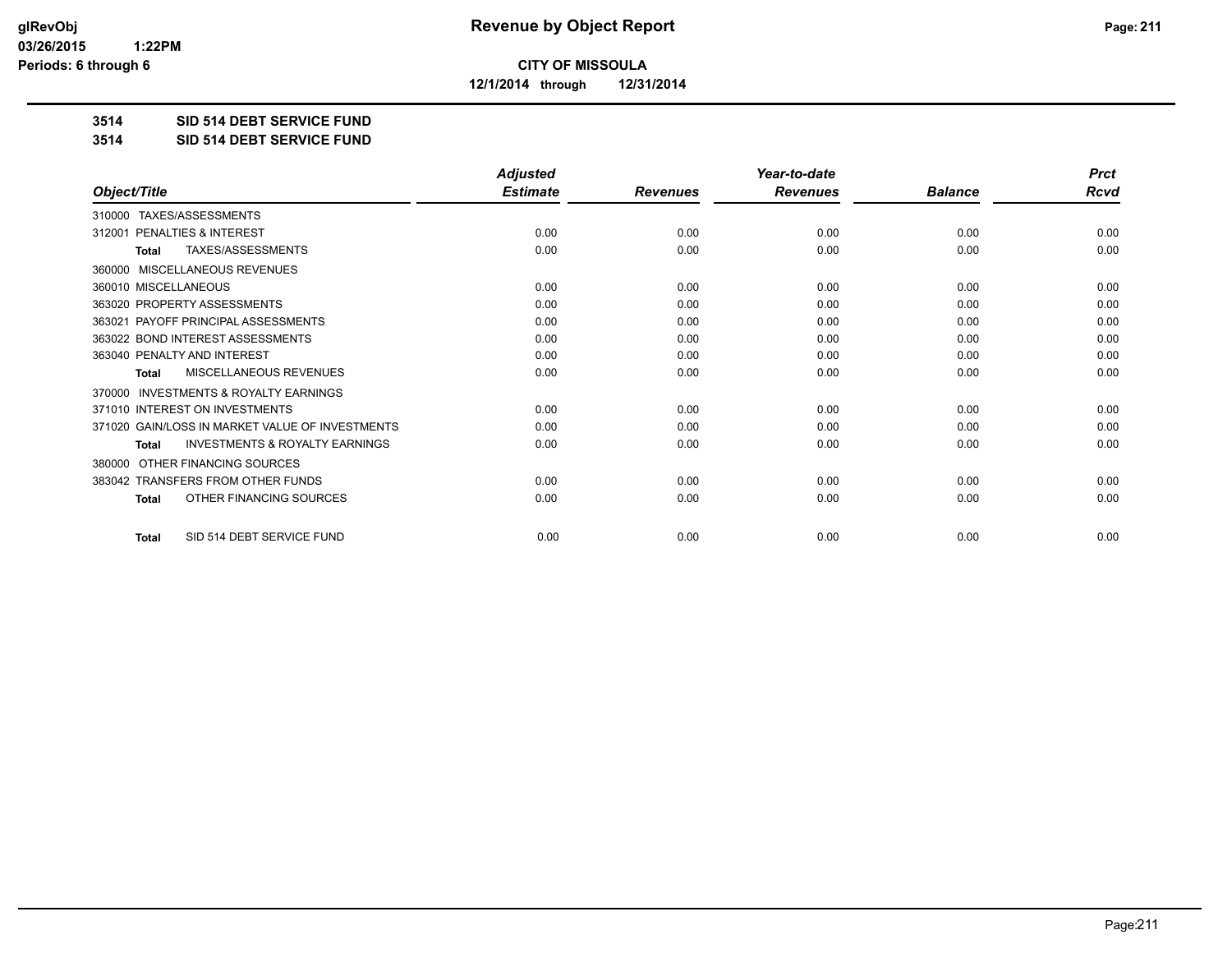**12/1/2014 through 12/31/2014**

### **3514 SID 514 DEBT SERVICE FUND**

|                                                           | <b>Adjusted</b> |                 | Year-to-date    |                | <b>Prct</b> |
|-----------------------------------------------------------|-----------------|-----------------|-----------------|----------------|-------------|
| Object/Title                                              | <b>Estimate</b> | <b>Revenues</b> | <b>Revenues</b> | <b>Balance</b> | Rcvd        |
| 310000 TAXES/ASSESSMENTS                                  |                 |                 |                 |                |             |
| PENALTIES & INTEREST<br>312001                            | 0.00            | 0.00            | 0.00            | 0.00           | 0.00        |
| TAXES/ASSESSMENTS<br><b>Total</b>                         | 0.00            | 0.00            | 0.00            | 0.00           | 0.00        |
| 360000 MISCELLANEOUS REVENUES                             |                 |                 |                 |                |             |
| 360010 MISCELLANEOUS                                      | 0.00            | 0.00            | 0.00            | 0.00           | 0.00        |
| 363020 PROPERTY ASSESSMENTS                               | 0.00            | 0.00            | 0.00            | 0.00           | 0.00        |
| 363021 PAYOFF PRINCIPAL ASSESSMENTS                       | 0.00            | 0.00            | 0.00            | 0.00           | 0.00        |
| 363022 BOND INTEREST ASSESSMENTS                          | 0.00            | 0.00            | 0.00            | 0.00           | 0.00        |
| 363040 PENALTY AND INTEREST                               | 0.00            | 0.00            | 0.00            | 0.00           | 0.00        |
| MISCELLANEOUS REVENUES<br><b>Total</b>                    | 0.00            | 0.00            | 0.00            | 0.00           | 0.00        |
| <b>INVESTMENTS &amp; ROYALTY EARNINGS</b><br>370000       |                 |                 |                 |                |             |
| 371010 INTEREST ON INVESTMENTS                            | 0.00            | 0.00            | 0.00            | 0.00           | 0.00        |
| 371020 GAIN/LOSS IN MARKET VALUE OF INVESTMENT            | 0.00            | 0.00            | 0.00            | 0.00           | 0.00        |
| <b>INVESTMENTS &amp; ROYALTY EARNINGS</b><br><b>Total</b> | 0.00            | 0.00            | 0.00            | 0.00           | 0.00        |
| OTHER FINANCING SOURCES<br>380000                         |                 |                 |                 |                |             |
| 383042 TRANSFERS FROM OTHER FUNDS                         | 0.00            | 0.00            | 0.00            | 0.00           | 0.00        |
| OTHER FINANCING SOURCES<br><b>Total</b>                   | 0.00            | 0.00            | 0.00            | 0.00           | 0.00        |
| SID 514 DEBT SERVICE FUND<br><b>Total</b>                 | 0.00            | 0.00            | 0.00            | 0.00           | 0.00        |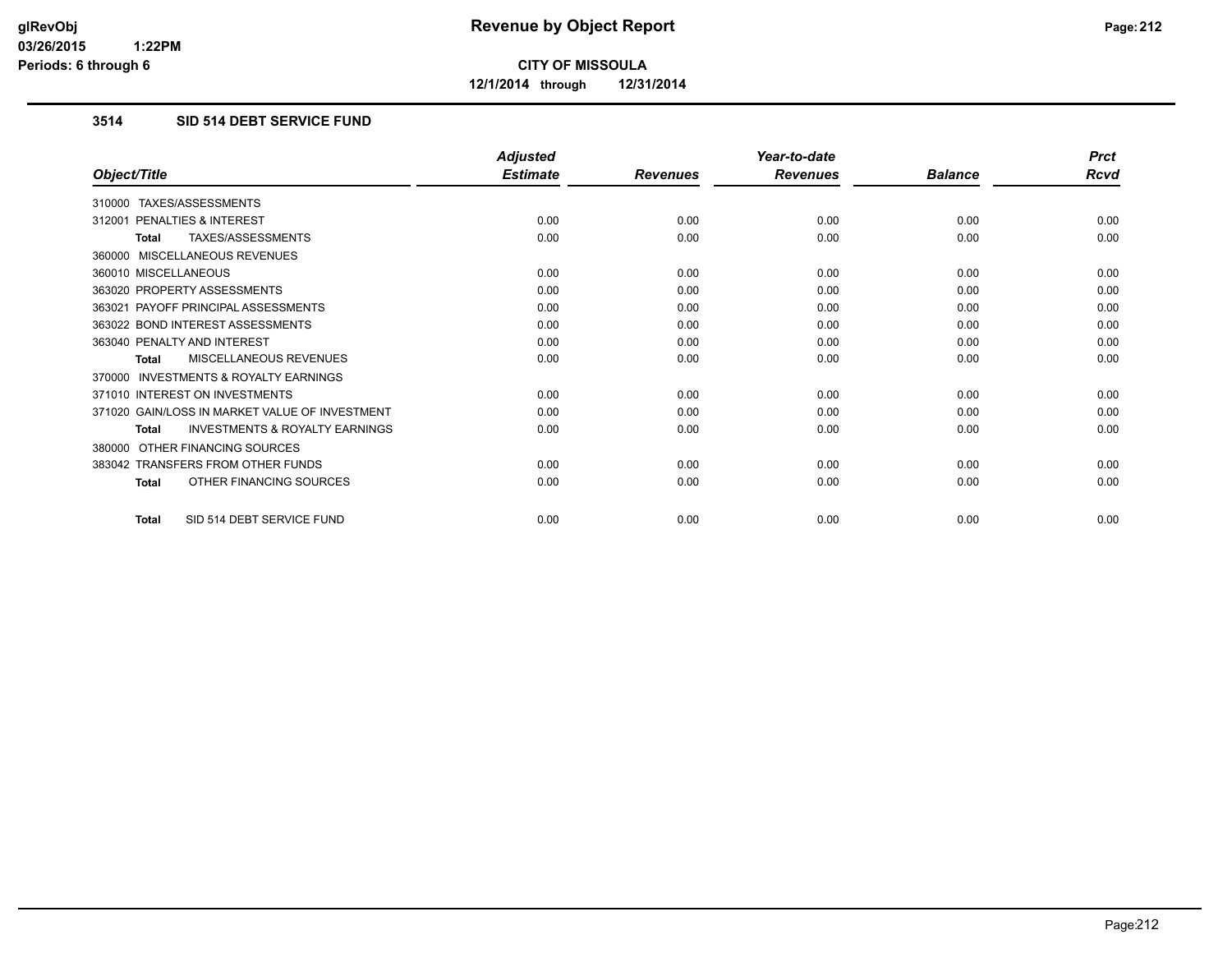**12/1/2014 through 12/31/2014**

#### **3515 SID 515 DEBT SERVICE FUND**

**3515 SID 515 DEBT SERVICE FUND**

|                                                           | <b>Adjusted</b> |                 | Year-to-date    |                | <b>Prct</b> |
|-----------------------------------------------------------|-----------------|-----------------|-----------------|----------------|-------------|
| Object/Title                                              | <b>Estimate</b> | <b>Revenues</b> | <b>Revenues</b> | <b>Balance</b> | <b>Rcvd</b> |
| TAXES/ASSESSMENTS<br>310000                               |                 |                 |                 |                |             |
| PENALTIES & INTEREST<br>312001                            | 0.00            | 0.00            | 0.00            | 0.00           | 0.00        |
| TAXES/ASSESSMENTS<br>Total                                | 0.00            | 0.00            | 0.00            | 0.00           | 0.00        |
| MISCELLANEOUS REVENUES<br>360000                          |                 |                 |                 |                |             |
| 363020 PROPERTY ASSESSMENTS                               | 0.00            | 0.00            | 0.00            | 0.00           | 0.00        |
| 363021 PAYOFF PRINCIPAL ASSESSMENTS                       | 0.00            | 0.00            | 0.00            | 0.00           | 0.00        |
| 363022 BOND INTEREST ASSESSMENTS                          | 0.00            | 0.00            | 0.00            | 0.00           | 0.00        |
| 363040 PENALTY AND INTEREST                               | 0.00            | 0.00            | 0.00            | 0.00           | 0.00        |
| MISCELLANEOUS REVENUES<br><b>Total</b>                    | 0.00            | 0.00            | 0.00            | 0.00           | 0.00        |
| <b>INVESTMENTS &amp; ROYALTY EARNINGS</b><br>370000       |                 |                 |                 |                |             |
| 371010 INTEREST ON INVESTMENTS                            | 0.00            | 0.00            | 0.00            | 0.00           | 0.00        |
| 371020 GAIN/LOSS IN MARKET VALUE OF INVESTMENTS           | 0.00            | 0.00            | 0.00            | 0.00           | 0.00        |
| <b>INVESTMENTS &amp; ROYALTY EARNINGS</b><br><b>Total</b> | 0.00            | 0.00            | 0.00            | 0.00           | 0.00        |
| OTHER FINANCING SOURCES<br>380000                         |                 |                 |                 |                |             |
| 383042 TRANSFERS FROM OTHER FUNDS                         | 0.00            | 0.00            | 0.00            | 0.00           | 0.00        |
| OTHER FINANCING SOURCES<br><b>Total</b>                   | 0.00            | 0.00            | 0.00            | 0.00           | 0.00        |
|                                                           |                 |                 |                 |                |             |
| SID 515 DEBT SERVICE FUND<br><b>Total</b>                 | 0.00            | 0.00            | 0.00            | 0.00           | 0.00        |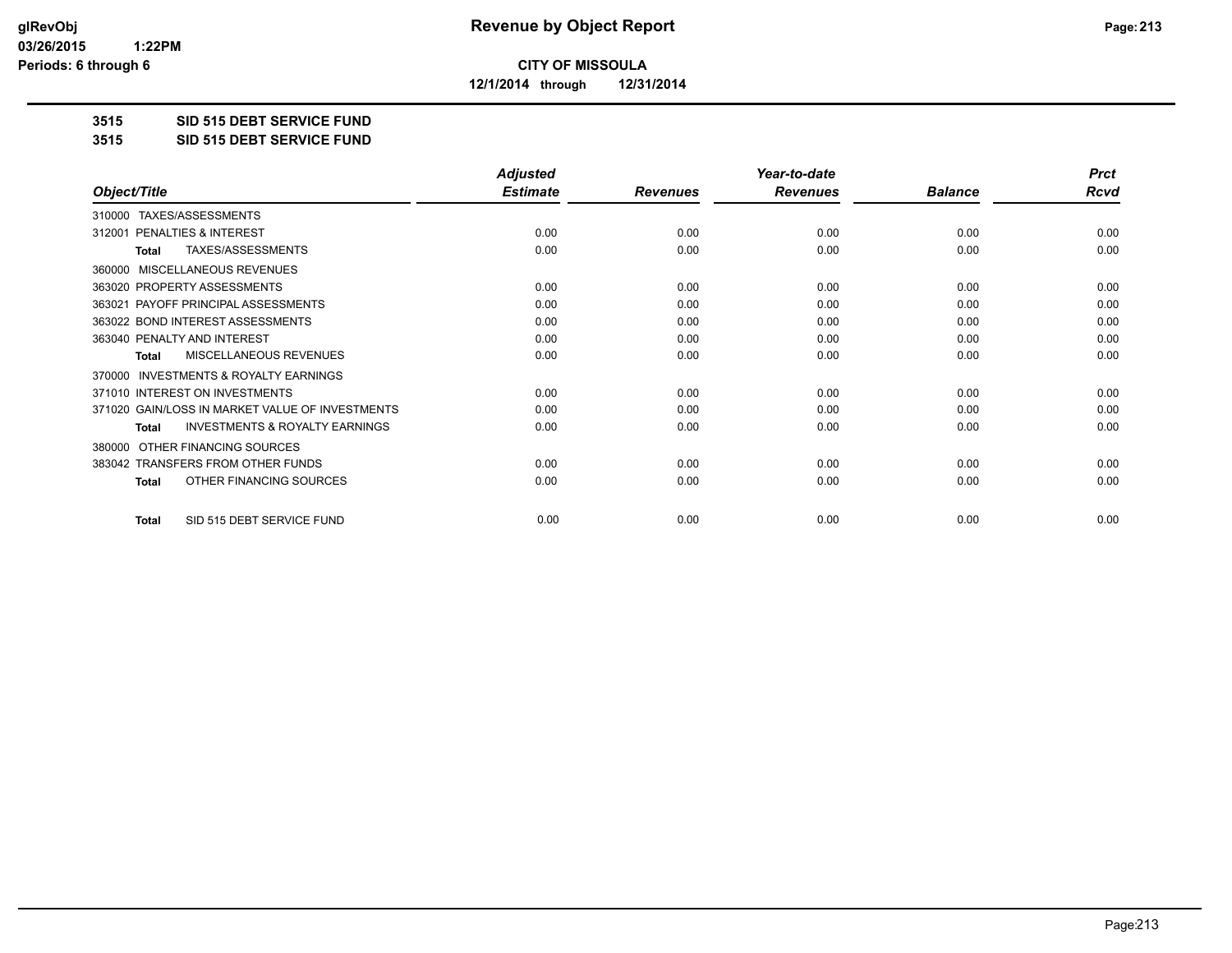**12/1/2014 through 12/31/2014**

### **3515 SID 515 DEBT SERVICE FUND**

|                                                           | <b>Adjusted</b> |                 | Year-to-date    |                | <b>Prct</b> |
|-----------------------------------------------------------|-----------------|-----------------|-----------------|----------------|-------------|
| Object/Title                                              | <b>Estimate</b> | <b>Revenues</b> | <b>Revenues</b> | <b>Balance</b> | <b>Rcvd</b> |
| TAXES/ASSESSMENTS<br>310000                               |                 |                 |                 |                |             |
| <b>PENALTIES &amp; INTEREST</b><br>312001                 | 0.00            | 0.00            | 0.00            | 0.00           | 0.00        |
| <b>TAXES/ASSESSMENTS</b><br><b>Total</b>                  | 0.00            | 0.00            | 0.00            | 0.00           | 0.00        |
| MISCELLANEOUS REVENUES<br>360000                          |                 |                 |                 |                |             |
| 363020 PROPERTY ASSESSMENTS                               | 0.00            | 0.00            | 0.00            | 0.00           | 0.00        |
| 363021 PAYOFF PRINCIPAL ASSESSMENTS                       | 0.00            | 0.00            | 0.00            | 0.00           | 0.00        |
| 363022 BOND INTEREST ASSESSMENTS                          | 0.00            | 0.00            | 0.00            | 0.00           | 0.00        |
| 363040 PENALTY AND INTEREST                               | 0.00            | 0.00            | 0.00            | 0.00           | 0.00        |
| <b>MISCELLANEOUS REVENUES</b><br><b>Total</b>             | 0.00            | 0.00            | 0.00            | 0.00           | 0.00        |
| <b>INVESTMENTS &amp; ROYALTY EARNINGS</b><br>370000       |                 |                 |                 |                |             |
| 371010 INTEREST ON INVESTMENTS                            | 0.00            | 0.00            | 0.00            | 0.00           | 0.00        |
| 371020 GAIN/LOSS IN MARKET VALUE OF INVESTMENT            | 0.00            | 0.00            | 0.00            | 0.00           | 0.00        |
| <b>INVESTMENTS &amp; ROYALTY EARNINGS</b><br><b>Total</b> | 0.00            | 0.00            | 0.00            | 0.00           | 0.00        |
| OTHER FINANCING SOURCES<br>380000                         |                 |                 |                 |                |             |
| 383042 TRANSFERS FROM OTHER FUNDS                         | 0.00            | 0.00            | 0.00            | 0.00           | 0.00        |
| OTHER FINANCING SOURCES<br><b>Total</b>                   | 0.00            | 0.00            | 0.00            | 0.00           | 0.00        |
| SID 515 DEBT SERVICE FUND<br>Total                        | 0.00            | 0.00            | 0.00            | 0.00           | 0.00        |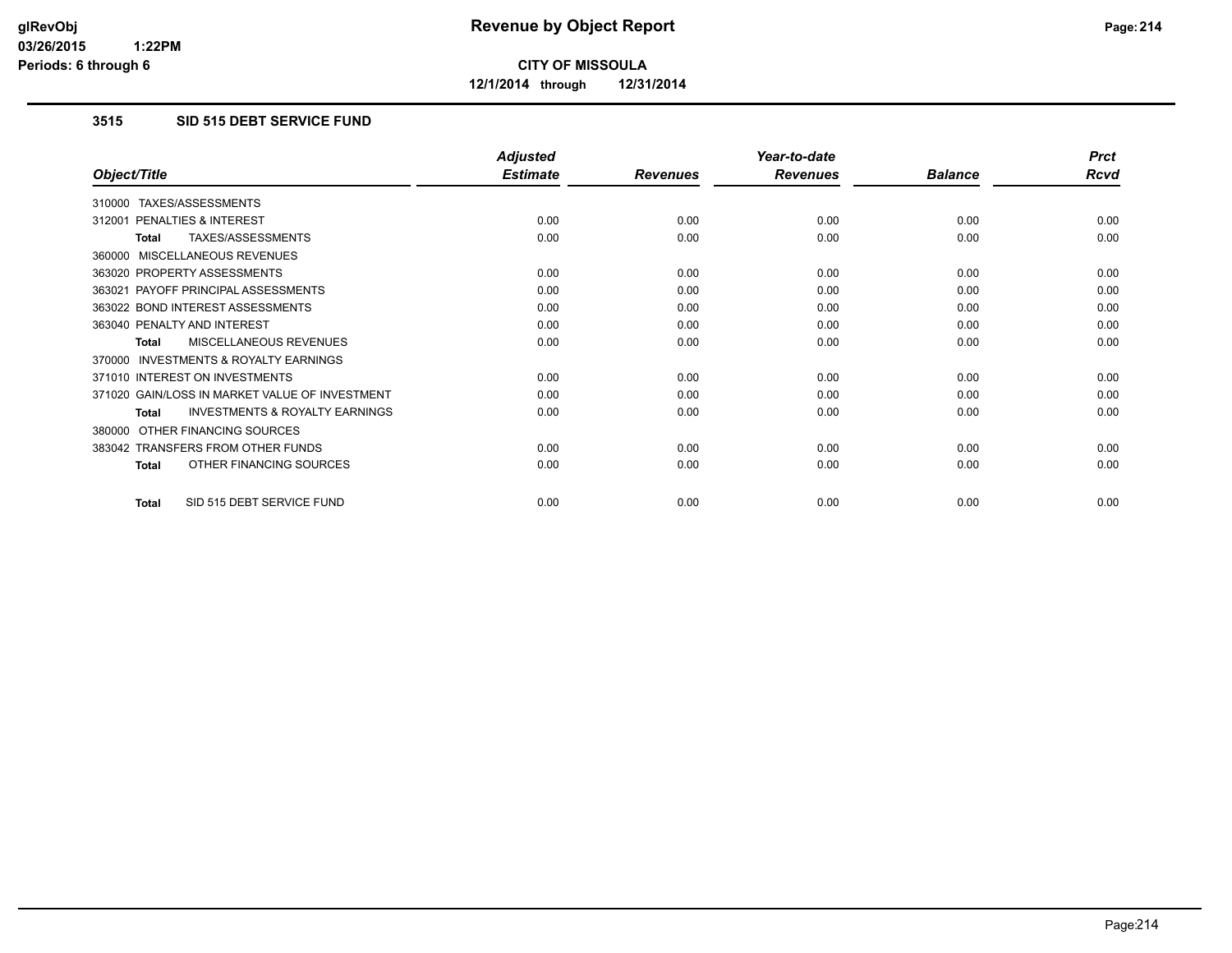**12/1/2014 through 12/31/2014**

**3517 SID 517 DEBT SERVICE FUND**

**3517 SID 517 DEBT SERVICE FUND**

|                                                     | <b>Adjusted</b> |                 | Year-to-date    |                | <b>Prct</b> |
|-----------------------------------------------------|-----------------|-----------------|-----------------|----------------|-------------|
| Object/Title                                        | <b>Estimate</b> | <b>Revenues</b> | <b>Revenues</b> | <b>Balance</b> | <b>Rcvd</b> |
| TAXES/ASSESSMENTS<br>310000                         |                 |                 |                 |                |             |
| <b>PENALTIES &amp; INTEREST</b><br>312001           | 0.00            | 0.00            | 0.00            | 0.00           | 0.00        |
| TAXES/ASSESSMENTS<br><b>Total</b>                   | 0.00            | 0.00            | 0.00            | 0.00           | 0.00        |
| MISCELLANEOUS REVENUES<br>360000                    |                 |                 |                 |                |             |
| 360010 MISCELLANEOUS                                | 0.00            | 0.00            | 0.00            | 0.00           | 0.00        |
| 363020 PROPERTY ASSESSMENTS                         | 0.00            | 0.00            | 0.00            | 0.00           | 0.00        |
| PAYOFF PRINCIPAL ASSESSMENTS<br>363021              | 0.00            | 0.00            | 0.00            | 0.00           | 0.00        |
| 363022 BOND INTEREST ASSESSMENTS                    | 0.00            | 0.00            | 0.00            | 0.00           | 0.00        |
| 363040 PENALTY AND INTEREST                         | 0.00            | 0.00            | 0.00            | 0.00           | 0.00        |
| MISCELLANEOUS REVENUES<br><b>Total</b>              | 0.00            | 0.00            | 0.00            | 0.00           | 0.00        |
| <b>INVESTMENTS &amp; ROYALTY EARNINGS</b><br>370000 |                 |                 |                 |                |             |
| 371010 INTEREST ON INVESTMENTS                      | 0.00            | 0.00            | 0.00            | 0.00           | 0.00        |
| 371020 GAIN/LOSS IN MARKET VALUE OF INVESTMENTS     | 0.00            | 0.00            | 0.00            | 0.00           | 0.00        |
| <b>INVESTMENTS &amp; ROYALTY EARNINGS</b><br>Total  | 0.00            | 0.00            | 0.00            | 0.00           | 0.00        |
| OTHER FINANCING SOURCES<br>380000                   |                 |                 |                 |                |             |
| 381009 TRANSFERS IN                                 | 0.00            | 0.00            | 0.00            | 0.00           | 0.00        |
| OTHER FINANCING SOURCES<br><b>Total</b>             | 0.00            | 0.00            | 0.00            | 0.00           | 0.00        |
| SID 517 DEBT SERVICE FUND<br><b>Total</b>           | 0.00            | 0.00            | 0.00            | 0.00           | 0.00        |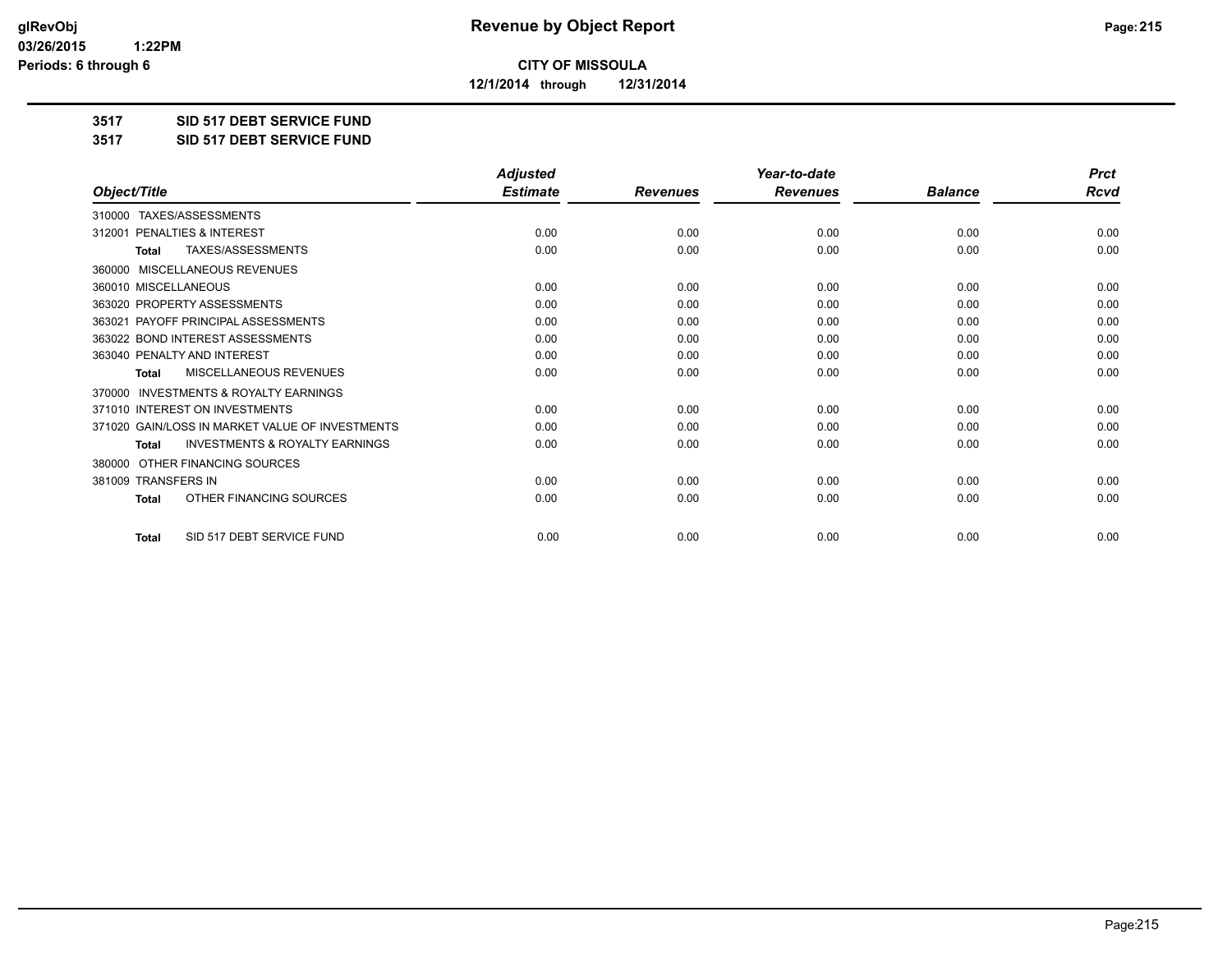**12/1/2014 through 12/31/2014**

### **3517 SID 517 DEBT SERVICE FUND**

|                                                           | <b>Adjusted</b> |                 | Year-to-date    |                | <b>Prct</b> |
|-----------------------------------------------------------|-----------------|-----------------|-----------------|----------------|-------------|
| Object/Title                                              | <b>Estimate</b> | <b>Revenues</b> | <b>Revenues</b> | <b>Balance</b> | <b>Rcvd</b> |
| 310000 TAXES/ASSESSMENTS                                  |                 |                 |                 |                |             |
| PENALTIES & INTEREST<br>312001                            | 0.00            | 0.00            | 0.00            | 0.00           | 0.00        |
| TAXES/ASSESSMENTS<br><b>Total</b>                         | 0.00            | 0.00            | 0.00            | 0.00           | 0.00        |
| 360000 MISCELLANEOUS REVENUES                             |                 |                 |                 |                |             |
| 360010 MISCELLANEOUS                                      | 0.00            | 0.00            | 0.00            | 0.00           | 0.00        |
| 363020 PROPERTY ASSESSMENTS                               | 0.00            | 0.00            | 0.00            | 0.00           | 0.00        |
| 363021 PAYOFF PRINCIPAL ASSESSMENTS                       | 0.00            | 0.00            | 0.00            | 0.00           | 0.00        |
| 363022 BOND INTEREST ASSESSMENTS                          | 0.00            | 0.00            | 0.00            | 0.00           | 0.00        |
| 363040 PENALTY AND INTEREST                               | 0.00            | 0.00            | 0.00            | 0.00           | 0.00        |
| MISCELLANEOUS REVENUES<br><b>Total</b>                    | 0.00            | 0.00            | 0.00            | 0.00           | 0.00        |
| <b>INVESTMENTS &amp; ROYALTY EARNINGS</b><br>370000       |                 |                 |                 |                |             |
| 371010 INTEREST ON INVESTMENTS                            | 0.00            | 0.00            | 0.00            | 0.00           | 0.00        |
| 371020 GAIN/LOSS IN MARKET VALUE OF INVESTMENT            | 0.00            | 0.00            | 0.00            | 0.00           | 0.00        |
| <b>INVESTMENTS &amp; ROYALTY EARNINGS</b><br><b>Total</b> | 0.00            | 0.00            | 0.00            | 0.00           | 0.00        |
| OTHER FINANCING SOURCES<br>380000                         |                 |                 |                 |                |             |
| 381009 TRANSFERS IN                                       | 0.00            | 0.00            | 0.00            | 0.00           | 0.00        |
| OTHER FINANCING SOURCES<br><b>Total</b>                   | 0.00            | 0.00            | 0.00            | 0.00           | 0.00        |
| SID 517 DEBT SERVICE FUND<br><b>Total</b>                 | 0.00            | 0.00            | 0.00            | 0.00           | 0.00        |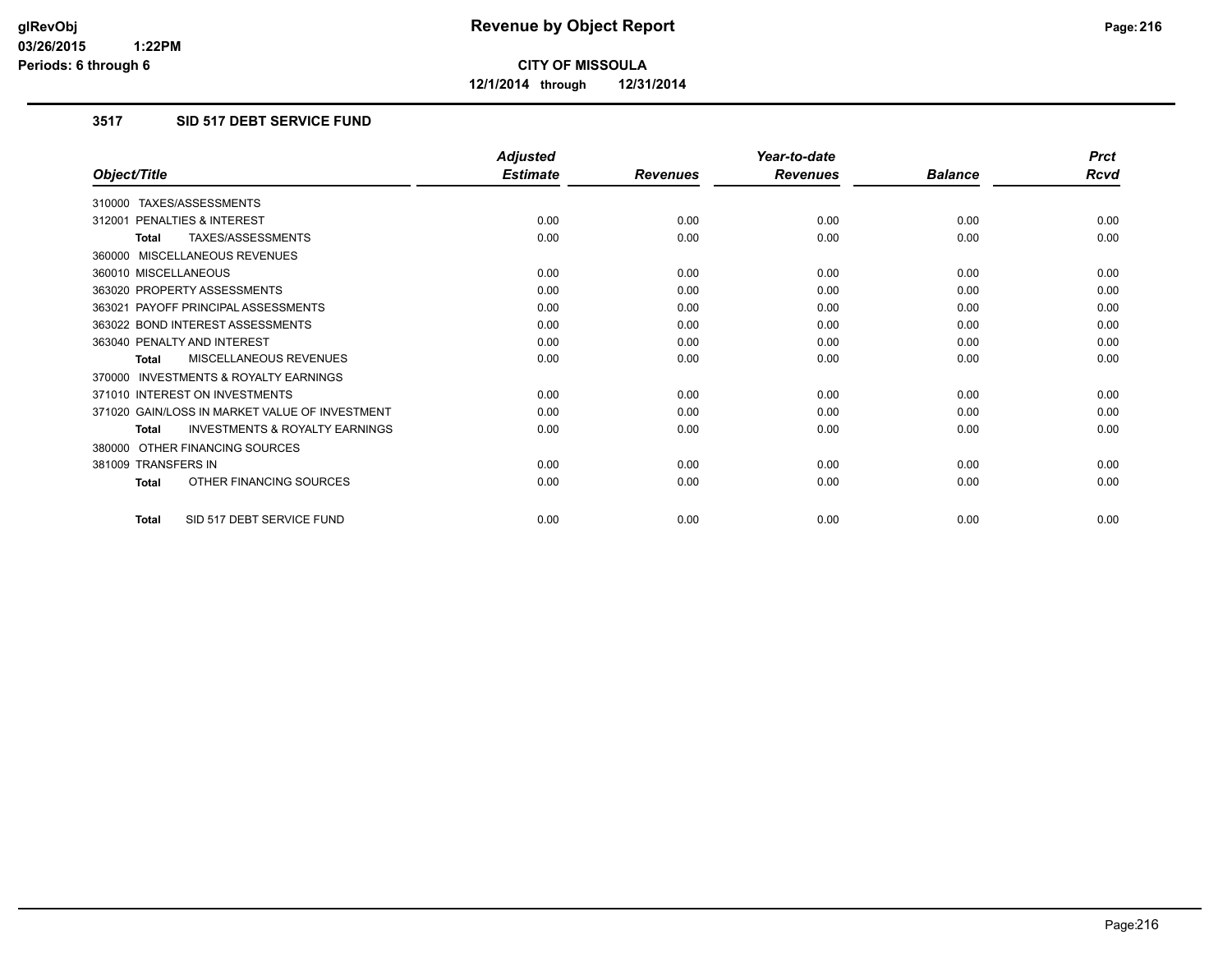**12/1/2014 through 12/31/2014**

**3518 SID 518 DEBT SERVICE FUND**

**3518 SID 518 DEBT SERVICE FUND**

|                                                           | <b>Adjusted</b> |                 | Year-to-date    |                | <b>Prct</b> |
|-----------------------------------------------------------|-----------------|-----------------|-----------------|----------------|-------------|
| Object/Title                                              | <b>Estimate</b> | <b>Revenues</b> | <b>Revenues</b> | <b>Balance</b> | <b>Rcvd</b> |
| 310000 TAXES/ASSESSMENTS                                  |                 |                 |                 |                |             |
| PENALTIES & INTEREST<br>312001                            | 0.00            | 0.00            | 0.00            | 0.00           | 0.00        |
| <b>TAXES/ASSESSMENTS</b><br><b>Total</b>                  | 0.00            | 0.00            | 0.00            | 0.00           | 0.00        |
| <b>MISCELLANEOUS REVENUES</b><br>360000                   |                 |                 |                 |                |             |
| 363020 PROPERTY ASSESSMENTS                               | 0.00            | 0.00            | 0.00            | 0.00           | 0.00        |
| 363021 PAYOFF PRINCIPAL ASSESSMENTS                       | 0.00            | 0.00            | 0.00            | 0.00           | 0.00        |
| 363022 BOND INTEREST ASSESSMENTS                          | 0.00            | 0.00            | 0.00            | 0.00           | 0.00        |
| 363040 PENALTY AND INTEREST                               | 0.00            | 0.00            | 0.00            | 0.00           | 0.00        |
| <b>MISCELLANEOUS REVENUES</b><br><b>Total</b>             | 0.00            | 0.00            | 0.00            | 0.00           | 0.00        |
| <b>INVESTMENTS &amp; ROYALTY EARNINGS</b><br>370000       |                 |                 |                 |                |             |
| 371010 INTEREST ON INVESTMENTS                            | 0.00            | 0.00            | 0.00            | 0.00           | 0.00        |
| 371020 GAIN/LOSS IN MARKET VALUE OF INVESTMENTS           | 0.00            | 0.00            | 0.00            | 0.00           | 0.00        |
| <b>INVESTMENTS &amp; ROYALTY EARNINGS</b><br><b>Total</b> | 0.00            | 0.00            | 0.00            | 0.00           | 0.00        |
| OTHER FINANCING SOURCES<br>380000                         |                 |                 |                 |                |             |
| 381009 TRANSFERS IN                                       | 0.00            | 0.00            | 0.00            | 0.00           | 0.00        |
| 383000 OPERATING TRANSFERS                                | 0.00            | 0.00            | 0.00            | 0.00           | 0.00        |
| OTHER FINANCING SOURCES<br><b>Total</b>                   | 0.00            | 0.00            | 0.00            | 0.00           | 0.00        |
| SID 518 DEBT SERVICE FUND<br><b>Total</b>                 | 0.00            | 0.00            | 0.00            | 0.00           | 0.00        |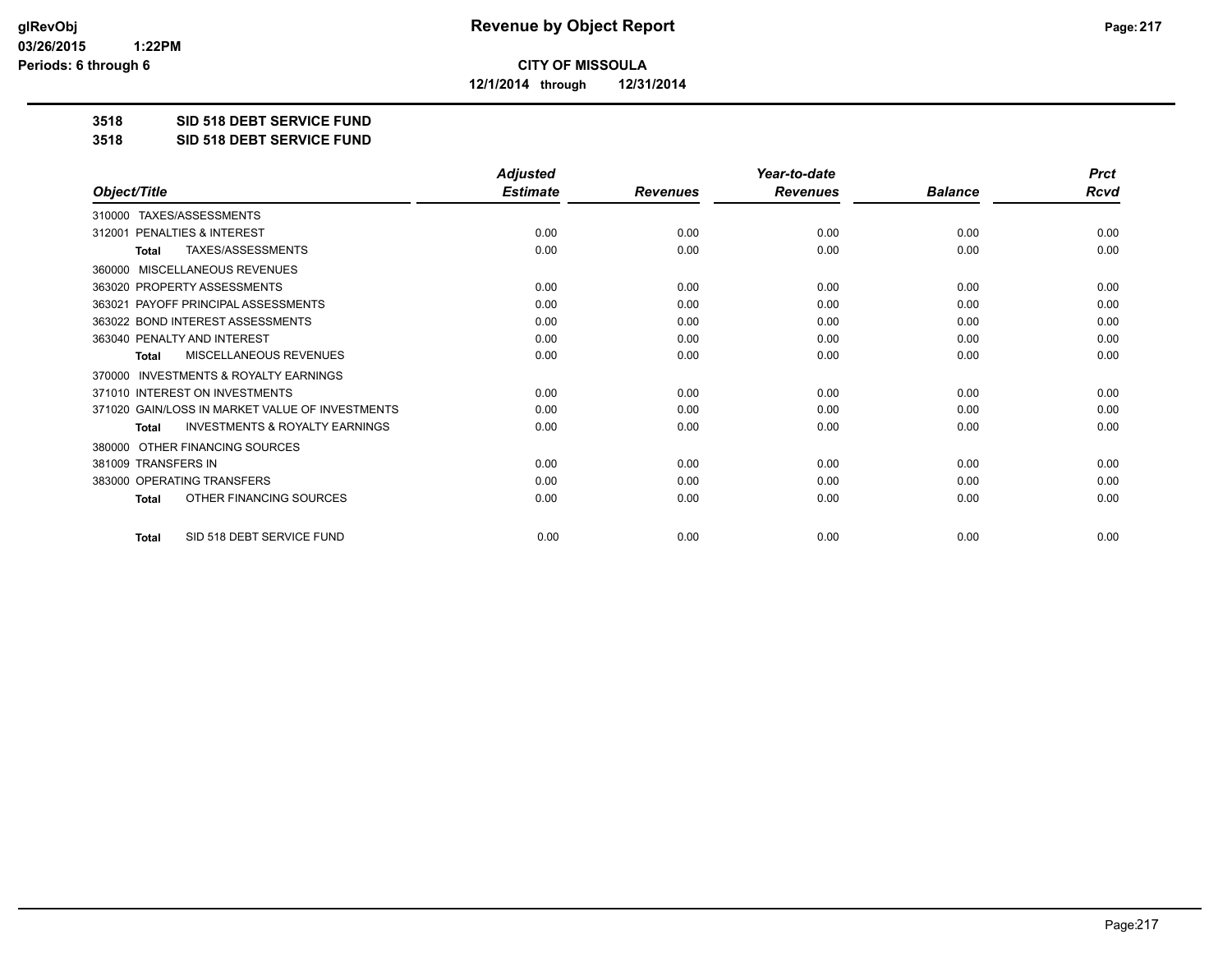**12/1/2014 through 12/31/2014**

#### **3518 SID 518 DEBT SERVICE FUND**

|                                                           | <b>Adjusted</b> |                 | Year-to-date    |                | <b>Prct</b> |
|-----------------------------------------------------------|-----------------|-----------------|-----------------|----------------|-------------|
| Object/Title                                              | <b>Estimate</b> | <b>Revenues</b> | <b>Revenues</b> | <b>Balance</b> | <b>Rcvd</b> |
| 310000 TAXES/ASSESSMENTS                                  |                 |                 |                 |                |             |
| PENALTIES & INTEREST<br>312001                            | 0.00            | 0.00            | 0.00            | 0.00           | 0.00        |
| TAXES/ASSESSMENTS<br><b>Total</b>                         | 0.00            | 0.00            | 0.00            | 0.00           | 0.00        |
| 360000 MISCELLANEOUS REVENUES                             |                 |                 |                 |                |             |
| 363020 PROPERTY ASSESSMENTS                               | 0.00            | 0.00            | 0.00            | 0.00           | 0.00        |
| 363021 PAYOFF PRINCIPAL ASSESSMENTS                       | 0.00            | 0.00            | 0.00            | 0.00           | 0.00        |
| 363022 BOND INTEREST ASSESSMENTS                          | 0.00            | 0.00            | 0.00            | 0.00           | 0.00        |
| 363040 PENALTY AND INTEREST                               | 0.00            | 0.00            | 0.00            | 0.00           | 0.00        |
| MISCELLANEOUS REVENUES<br><b>Total</b>                    | 0.00            | 0.00            | 0.00            | 0.00           | 0.00        |
| <b>INVESTMENTS &amp; ROYALTY EARNINGS</b><br>370000       |                 |                 |                 |                |             |
| 371010 INTEREST ON INVESTMENTS                            | 0.00            | 0.00            | 0.00            | 0.00           | 0.00        |
| 371020 GAIN/LOSS IN MARKET VALUE OF INVESTMENT            | 0.00            | 0.00            | 0.00            | 0.00           | 0.00        |
| <b>INVESTMENTS &amp; ROYALTY EARNINGS</b><br><b>Total</b> | 0.00            | 0.00            | 0.00            | 0.00           | 0.00        |
| 380000 OTHER FINANCING SOURCES                            |                 |                 |                 |                |             |
| 381009 TRANSFERS IN                                       | 0.00            | 0.00            | 0.00            | 0.00           | 0.00        |
| 383000 OPERATING TRANSFERS                                | 0.00            | 0.00            | 0.00            | 0.00           | 0.00        |
| OTHER FINANCING SOURCES<br><b>Total</b>                   | 0.00            | 0.00            | 0.00            | 0.00           | 0.00        |
| SID 518 DEBT SERVICE FUND<br><b>Total</b>                 | 0.00            | 0.00            | 0.00            | 0.00           | 0.00        |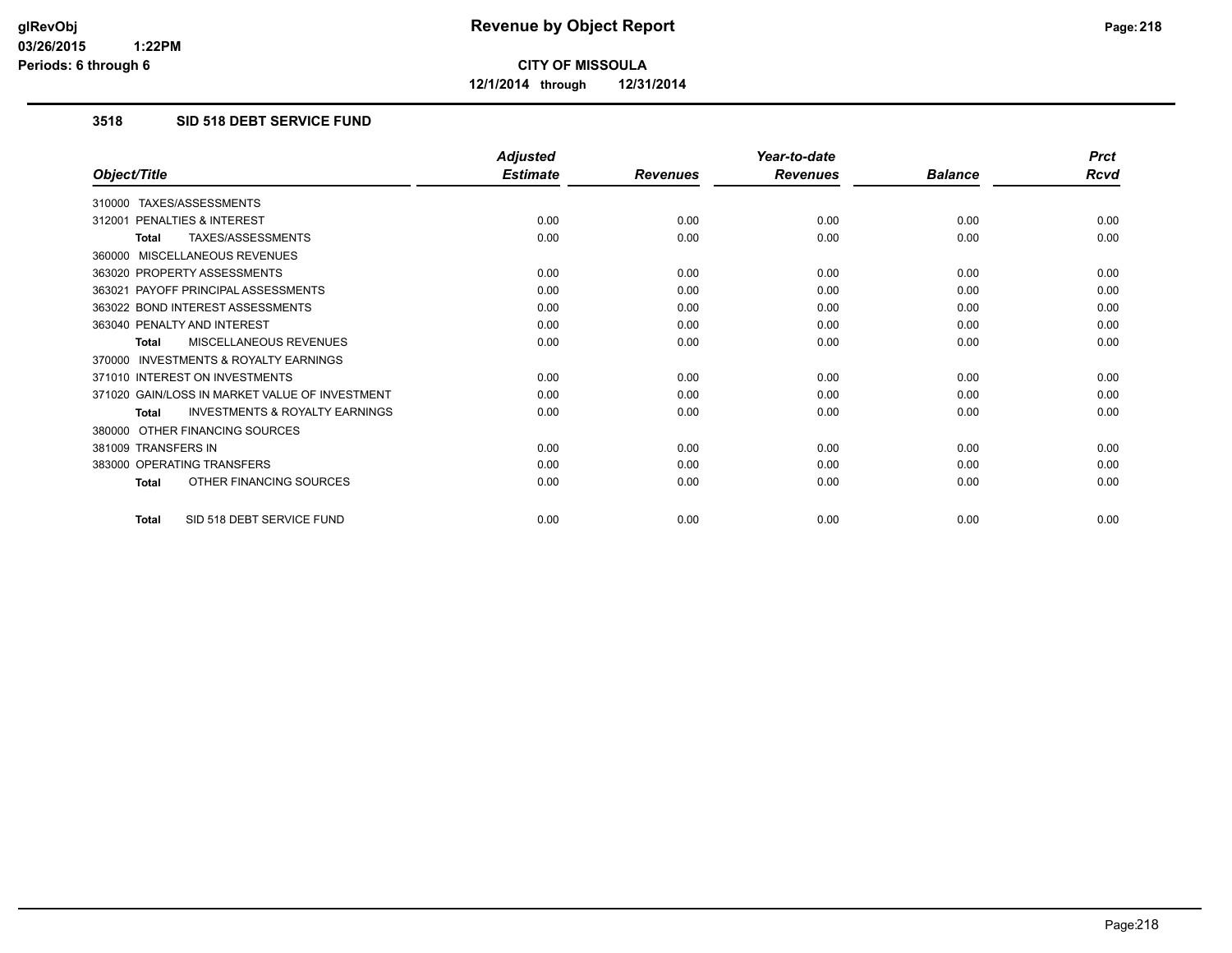**12/1/2014 through 12/31/2014**

#### **3519 SID 519 DEBT SERVICE FUND**

**3519 SID 519 DEBT SERVICE FUND**

|                                                           | <b>Adjusted</b> |                 | Year-to-date    |                | <b>Prct</b> |
|-----------------------------------------------------------|-----------------|-----------------|-----------------|----------------|-------------|
| Object/Title                                              | <b>Estimate</b> | <b>Revenues</b> | <b>Revenues</b> | <b>Balance</b> | <b>Rcvd</b> |
| TAXES/ASSESSMENTS<br>310000                               |                 |                 |                 |                |             |
| 312001 PENALTIES & INTEREST                               | 0.00            | 0.00            | 0.00            | 0.00           | 0.00        |
| TAXES/ASSESSMENTS<br><b>Total</b>                         | 0.00            | 0.00            | 0.00            | 0.00           | 0.00        |
| MISCELLANEOUS REVENUES<br>360000                          |                 |                 |                 |                |             |
| 360010 MISCELLANEOUS                                      | 0.00            | 0.00            | 0.00            | 0.00           | 0.00        |
| 363020 PROPERTY ASSESSMENTS                               | 0.00            | 0.00            | 0.00            | 0.00           | 0.00        |
| 363021 PAYOFF PRINCIPAL ASSESSMENTS                       | 0.00            | 0.00            | 0.00            | 0.00           | 0.00        |
| 363022 BOND INTEREST ASSESSMENTS                          | 0.00            | 0.00            | 0.00            | 0.00           | 0.00        |
| 363040 PENALTY AND INTEREST                               | 0.00            | 0.00            | 0.00            | 0.00           | 0.00        |
| <b>MISCELLANEOUS REVENUES</b><br><b>Total</b>             | 0.00            | 0.00            | 0.00            | 0.00           | 0.00        |
| <b>INVESTMENTS &amp; ROYALTY EARNINGS</b><br>370000       |                 |                 |                 |                |             |
| 371010 INTEREST ON INVESTMENTS                            | 0.00            | 0.00            | 0.00            | 0.00           | 0.00        |
| 371020 GAIN/LOSS IN MARKET VALUE OF INVESTMENTS           | 0.00            | 0.00            | 0.00            | 0.00           | 0.00        |
| <b>INVESTMENTS &amp; ROYALTY EARNINGS</b><br><b>Total</b> | 0.00            | 0.00            | 0.00            | 0.00           | 0.00        |
| OTHER FINANCING SOURCES<br>380000                         |                 |                 |                 |                |             |
| 381009 TRANSFERS IN                                       | 0.00            | 0.00            | 0.00            | 0.00           | 0.00        |
| OTHER FINANCING SOURCES<br>Total                          | 0.00            | 0.00            | 0.00            | 0.00           | 0.00        |
| SID 519 DEBT SERVICE FUND<br><b>Total</b>                 | 0.00            | 0.00            | 0.00            | 0.00           | 0.00        |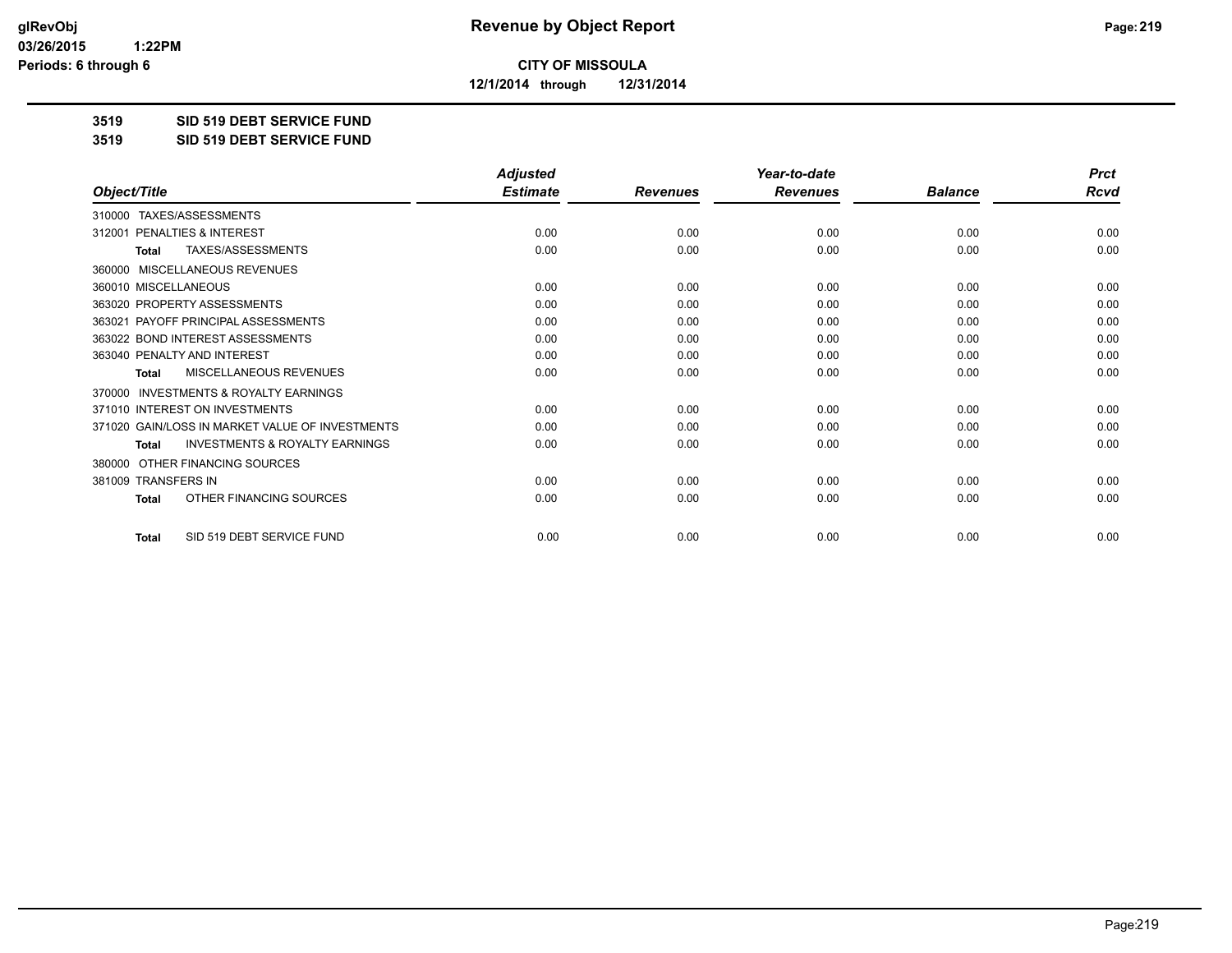**12/1/2014 through 12/31/2014**

## **3519 SID 519 DEBT SERVICE FUND**

|                                                           | <b>Adjusted</b> |                 | Year-to-date    |                | <b>Prct</b> |
|-----------------------------------------------------------|-----------------|-----------------|-----------------|----------------|-------------|
| Object/Title                                              | <b>Estimate</b> | <b>Revenues</b> | <b>Revenues</b> | <b>Balance</b> | <b>Rcvd</b> |
| 310000 TAXES/ASSESSMENTS                                  |                 |                 |                 |                |             |
| PENALTIES & INTEREST<br>312001                            | 0.00            | 0.00            | 0.00            | 0.00           | 0.00        |
| TAXES/ASSESSMENTS<br><b>Total</b>                         | 0.00            | 0.00            | 0.00            | 0.00           | 0.00        |
| 360000 MISCELLANEOUS REVENUES                             |                 |                 |                 |                |             |
| 360010 MISCELLANEOUS                                      | 0.00            | 0.00            | 0.00            | 0.00           | 0.00        |
| 363020 PROPERTY ASSESSMENTS                               | 0.00            | 0.00            | 0.00            | 0.00           | 0.00        |
| 363021 PAYOFF PRINCIPAL ASSESSMENTS                       | 0.00            | 0.00            | 0.00            | 0.00           | 0.00        |
| 363022 BOND INTEREST ASSESSMENTS                          | 0.00            | 0.00            | 0.00            | 0.00           | 0.00        |
| 363040 PENALTY AND INTEREST                               | 0.00            | 0.00            | 0.00            | 0.00           | 0.00        |
| MISCELLANEOUS REVENUES<br><b>Total</b>                    | 0.00            | 0.00            | 0.00            | 0.00           | 0.00        |
| <b>INVESTMENTS &amp; ROYALTY EARNINGS</b><br>370000       |                 |                 |                 |                |             |
| 371010 INTEREST ON INVESTMENTS                            | 0.00            | 0.00            | 0.00            | 0.00           | 0.00        |
| 371020 GAIN/LOSS IN MARKET VALUE OF INVESTMENT            | 0.00            | 0.00            | 0.00            | 0.00           | 0.00        |
| <b>INVESTMENTS &amp; ROYALTY EARNINGS</b><br><b>Total</b> | 0.00            | 0.00            | 0.00            | 0.00           | 0.00        |
| OTHER FINANCING SOURCES<br>380000                         |                 |                 |                 |                |             |
| 381009 TRANSFERS IN                                       | 0.00            | 0.00            | 0.00            | 0.00           | 0.00        |
| OTHER FINANCING SOURCES<br><b>Total</b>                   | 0.00            | 0.00            | 0.00            | 0.00           | 0.00        |
| SID 519 DEBT SERVICE FUND<br><b>Total</b>                 | 0.00            | 0.00            | 0.00            | 0.00           | 0.00        |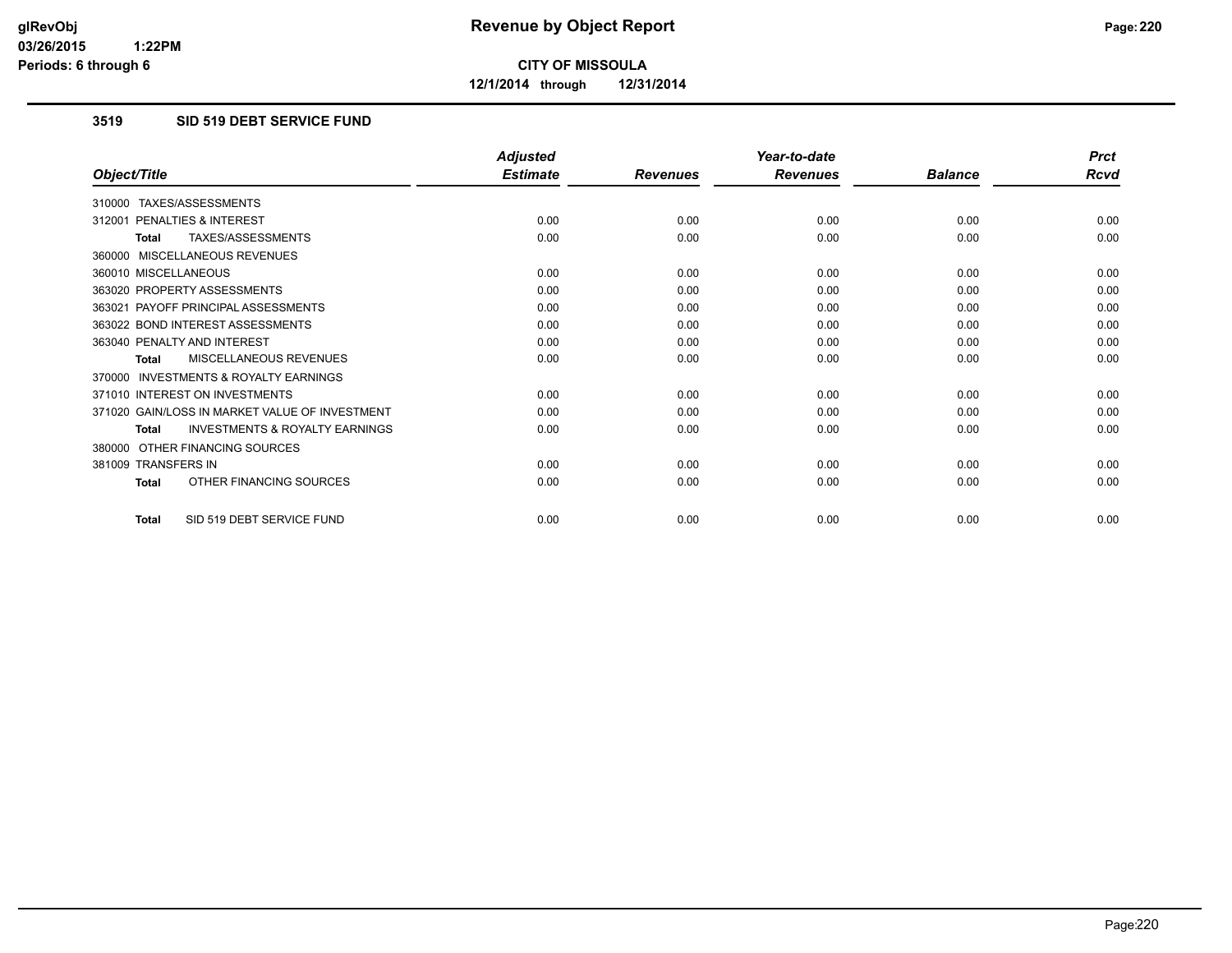**12/1/2014 through 12/31/2014**

#### **3520 SID 520 DEBT SERVICE FUND**

**3520 SID 520 DEBT SERVICE FUND**

|                                                    | <b>Adjusted</b> |                 | Year-to-date    |                | <b>Prct</b> |
|----------------------------------------------------|-----------------|-----------------|-----------------|----------------|-------------|
| Object/Title                                       | <b>Estimate</b> | <b>Revenues</b> | <b>Revenues</b> | <b>Balance</b> | <b>Rcvd</b> |
| TAXES/ASSESSMENTS<br>310000                        |                 |                 |                 |                |             |
| 312001 PENALTIES & INTEREST                        | 0.00            | 0.00            | 0.00            | 0.00           | 0.00        |
| <b>TAXES/ASSESSMENTS</b><br><b>Total</b>           | 0.00            | 0.00            | 0.00            | 0.00           | 0.00        |
| MISCELLANEOUS REVENUES<br>360000                   |                 |                 |                 |                |             |
| 360010 MISCELLANEOUS                               | 0.00            | 0.00            | 0.00            | 0.00           | 0.00        |
| 363020 PROPERTY ASSESSMENTS                        | 160,280.00      | 72,213.08       | 72,948.66       | 87,331.34      | 45.51       |
| 363021 PAYOFF PRINCIPAL ASSESSMENTS                | 0.00            | 0.00            | 5,033.26        | $-5,033.26$    | 0.00        |
| 363022 BOND INTEREST ASSESSMENTS                   | 0.00            | 0.00            | 0.00            | 0.00           | 0.00        |
| 363040 PENALTY AND INTEREST                        | 0.00            | 17.09           | 66.55           | $-66.55$       | 0.00        |
| <b>MISCELLANEOUS REVENUES</b><br>Total             | 160,280.00      | 72,230.17       | 78,048.47       | 82,231.53      | 48.70       |
| INVESTMENTS & ROYALTY EARNINGS<br>370000           |                 |                 |                 |                |             |
| 371010 INTEREST ON INVESTMENTS                     | 0.00            | 0.00            | 0.00            | 0.00           | 0.00        |
| 371020 GAIN/LOSS IN MARKET VALUE OF INVESTMENTS    | 0.00            | 0.00            | 0.00            | 0.00           | 0.00        |
| <b>INVESTMENTS &amp; ROYALTY EARNINGS</b><br>Total | 0.00            | 0.00            | 0.00            | 0.00           | 0.00        |
| OTHER FINANCING SOURCES<br>380000                  |                 |                 |                 |                |             |
| 383000 OPERATING TRANSFERS                         | 0.00            | 0.00            | 0.00            | 0.00           | 0.00        |
| OTHER FINANCING SOURCES<br><b>Total</b>            | 0.00            | 0.00            | 0.00            | 0.00           | 0.00        |
| SID 520 DEBT SERVICE FUND<br><b>Total</b>          | 160,280.00      | 72,230.17       | 78,048.47       | 82,231.53      | 48.70       |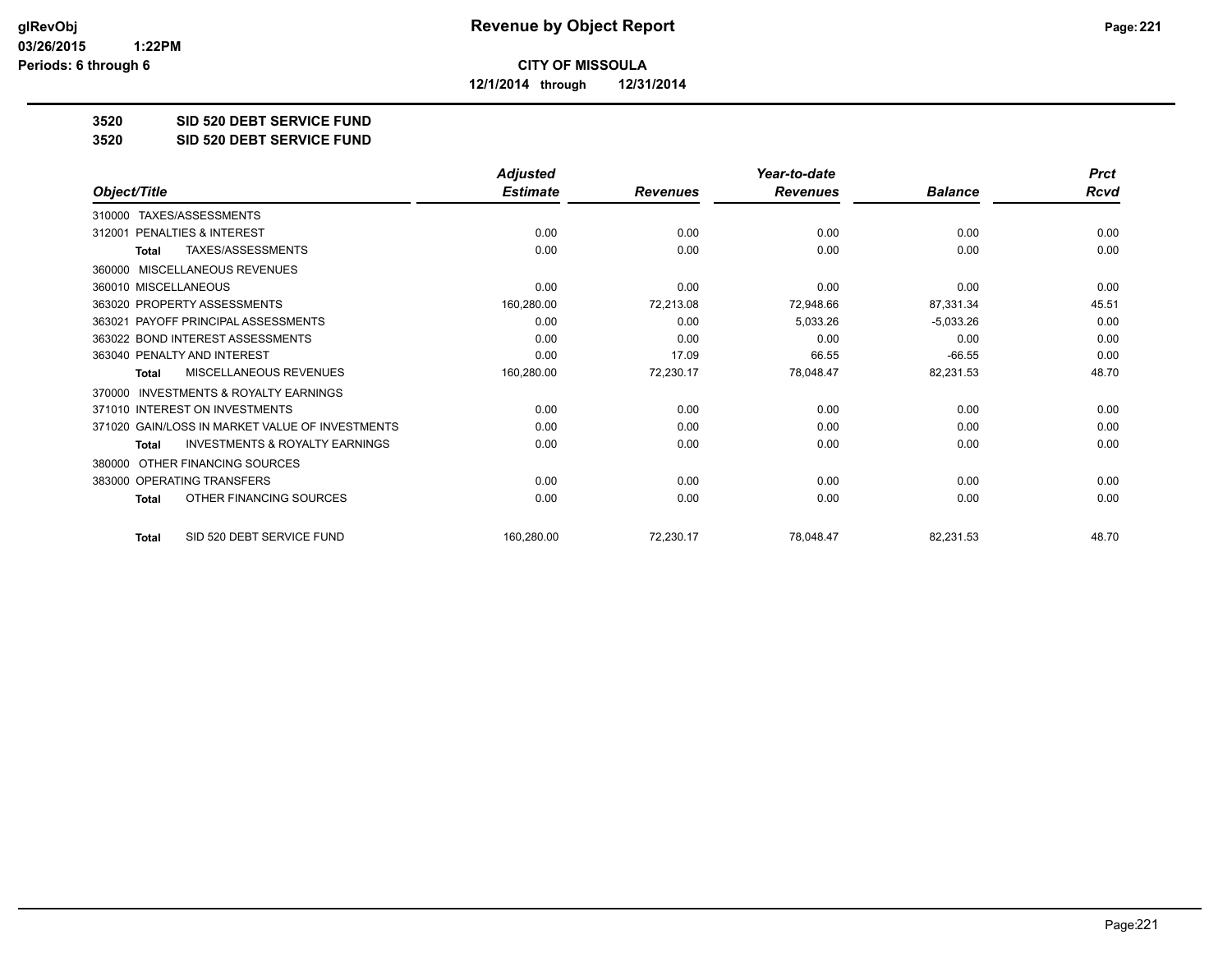**12/1/2014 through 12/31/2014**

## **3520 SID 520 DEBT SERVICE FUND**

|                                                     | <b>Adjusted</b> |                 | Year-to-date    |                | <b>Prct</b> |
|-----------------------------------------------------|-----------------|-----------------|-----------------|----------------|-------------|
| Object/Title                                        | <b>Estimate</b> | <b>Revenues</b> | <b>Revenues</b> | <b>Balance</b> | Rcvd        |
| 310000 TAXES/ASSESSMENTS                            |                 |                 |                 |                |             |
| PENALTIES & INTEREST<br>312001                      | 0.00            | 0.00            | 0.00            | 0.00           | 0.00        |
| <b>TAXES/ASSESSMENTS</b><br><b>Total</b>            | 0.00            | 0.00            | 0.00            | 0.00           | 0.00        |
| 360000 MISCELLANEOUS REVENUES                       |                 |                 |                 |                |             |
| 360010 MISCELLANEOUS                                | 0.00            | 0.00            | 0.00            | 0.00           | 0.00        |
| 363020 PROPERTY ASSESSMENTS                         | 160,280.00      | 72,213.08       | 72,948.66       | 87,331.34      | 45.51       |
| 363021 PAYOFF PRINCIPAL ASSESSMENTS                 | 0.00            | 0.00            | 5,033.26        | $-5,033.26$    | 0.00        |
| 363022 BOND INTEREST ASSESSMENTS                    | 0.00            | 0.00            | 0.00            | 0.00           | 0.00        |
| 363040 PENALTY AND INTEREST                         | 0.00            | 17.09           | 66.55           | $-66.55$       | 0.00        |
| MISCELLANEOUS REVENUES<br><b>Total</b>              | 160,280.00      | 72,230.17       | 78,048.47       | 82,231.53      | 48.70       |
| <b>INVESTMENTS &amp; ROYALTY EARNINGS</b><br>370000 |                 |                 |                 |                |             |
| 371010 INTEREST ON INVESTMENTS                      | 0.00            | 0.00            | 0.00            | 0.00           | 0.00        |
| 371020 GAIN/LOSS IN MARKET VALUE OF INVESTMENT      | 0.00            | 0.00            | 0.00            | 0.00           | 0.00        |
| <b>INVESTMENTS &amp; ROYALTY EARNINGS</b><br>Total  | 0.00            | 0.00            | 0.00            | 0.00           | 0.00        |
| 380000 OTHER FINANCING SOURCES                      |                 |                 |                 |                |             |
| 383000 OPERATING TRANSFERS                          | 0.00            | 0.00            | 0.00            | 0.00           | 0.00        |
| OTHER FINANCING SOURCES<br>Total                    | 0.00            | 0.00            | 0.00            | 0.00           | 0.00        |
| SID 520 DEBT SERVICE FUND<br><b>Total</b>           | 160,280.00      | 72,230.17       | 78,048.47       | 82,231.53      | 48.70       |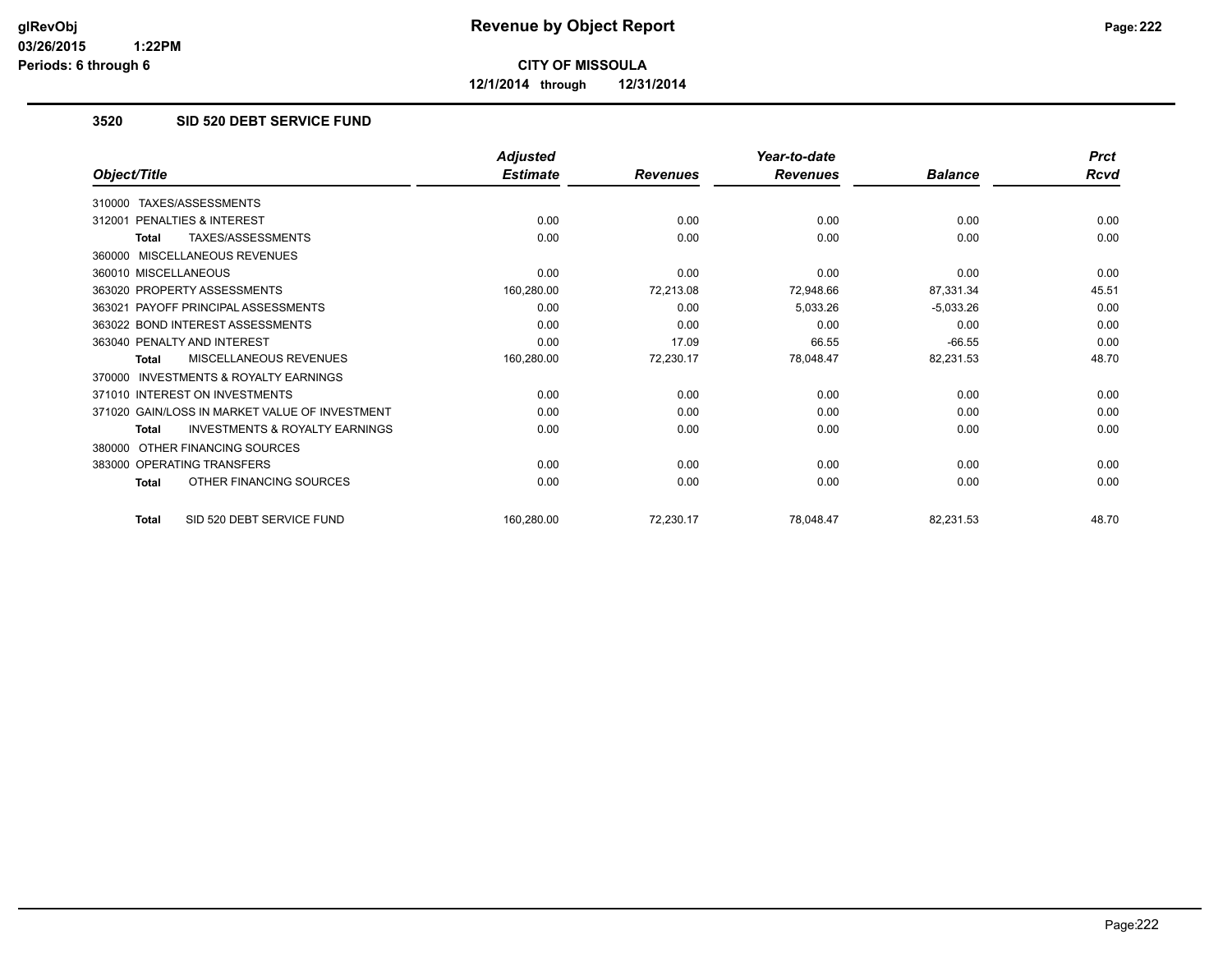**12/1/2014 through 12/31/2014**

**3521 SID 521 DEBT SERVICE FUND**

**3521 SID 521 DEBT SERVICE FUND**

|                                                           | <b>Adjusted</b> |                 | Year-to-date    |                | <b>Prct</b> |
|-----------------------------------------------------------|-----------------|-----------------|-----------------|----------------|-------------|
| Object/Title                                              | <b>Estimate</b> | <b>Revenues</b> | <b>Revenues</b> | <b>Balance</b> | <b>Rcvd</b> |
| TAXES/ASSESSMENTS<br>310000                               |                 |                 |                 |                |             |
| 312001 PENALTIES & INTEREST                               | 0.00            | 0.00            | 0.00            | 0.00           | 0.00        |
| TAXES/ASSESSMENTS<br><b>Total</b>                         | 0.00            | 0.00            | 0.00            | 0.00           | 0.00        |
| MISCELLANEOUS REVENUES<br>360000                          |                 |                 |                 |                |             |
| 360010 MISCELLANEOUS                                      | 0.00            | 0.00            | 0.00            | 0.00           | 0.00        |
| 363020 PROPERTY ASSESSMENTS                               | 720.00          | 0.00            | 0.00            | 720.00         | 0.00        |
| 363021 PAYOFF PRINCIPAL ASSESSMENTS                       | 0.00            | 0.00            | 0.00            | 0.00           | 0.00        |
| 363022 BOND INTEREST ASSESSMENTS                          | 0.00            | 0.00            | 0.00            | 0.00           | 0.00        |
| 363040 PENALTY AND INTEREST                               | 0.00            | 0.00            | 0.00            | 0.00           | 0.00        |
| <b>MISCELLANEOUS REVENUES</b><br><b>Total</b>             | 720.00          | 0.00            | 0.00            | 720.00         | 0.00        |
| <b>INVESTMENTS &amp; ROYALTY EARNINGS</b><br>370000       |                 |                 |                 |                |             |
| 371010 INTEREST ON INVESTMENTS                            | 0.00            | 0.00            | 0.00            | 0.00           | 0.00        |
| 371020 GAIN/LOSS IN MARKET VALUE OF INVESTMENTS           | 0.00            | 0.00            | 0.00            | 0.00           | 0.00        |
| <b>INVESTMENTS &amp; ROYALTY EARNINGS</b><br><b>Total</b> | 0.00            | 0.00            | 0.00            | 0.00           | 0.00        |
| OTHER FINANCING SOURCES<br>380000                         |                 |                 |                 |                |             |
| 381009 TRANSFERS IN                                       | 0.00            | 0.00            | 0.00            | 0.00           | 0.00        |
| OTHER FINANCING SOURCES<br><b>Total</b>                   | 0.00            | 0.00            | 0.00            | 0.00           | 0.00        |
| SID 521 DEBT SERVICE FUND<br><b>Total</b>                 | 720.00          | 0.00            | 0.00            | 720.00         | 0.00        |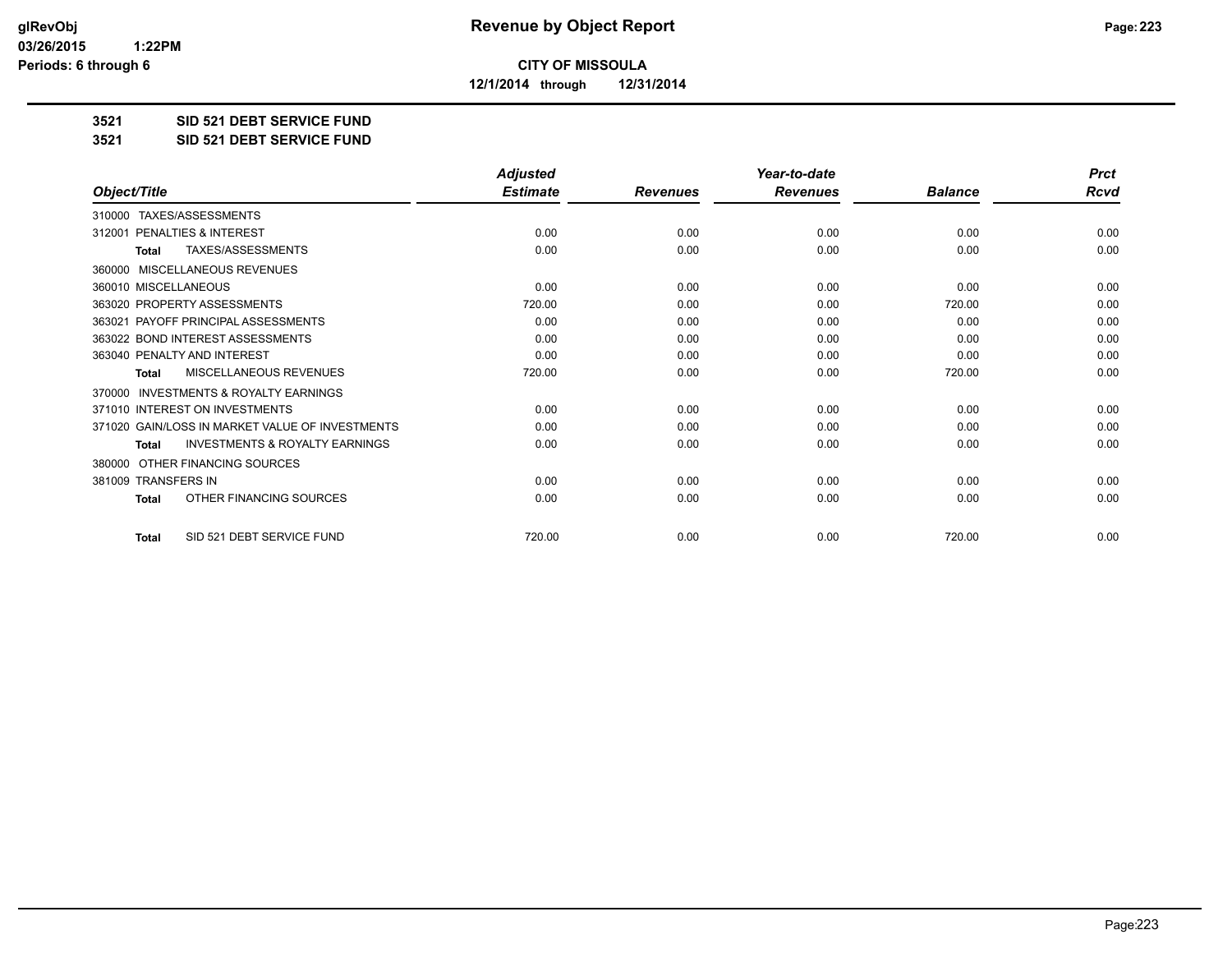**12/1/2014 through 12/31/2014**

## **3521 SID 521 DEBT SERVICE FUND**

|                                                           | <b>Adjusted</b> |                 | Year-to-date    |                | <b>Prct</b> |
|-----------------------------------------------------------|-----------------|-----------------|-----------------|----------------|-------------|
| Object/Title                                              | <b>Estimate</b> | <b>Revenues</b> | <b>Revenues</b> | <b>Balance</b> | Rcvd        |
| 310000 TAXES/ASSESSMENTS                                  |                 |                 |                 |                |             |
| PENALTIES & INTEREST<br>312001                            | 0.00            | 0.00            | 0.00            | 0.00           | 0.00        |
| TAXES/ASSESSMENTS<br><b>Total</b>                         | 0.00            | 0.00            | 0.00            | 0.00           | 0.00        |
| 360000 MISCELLANEOUS REVENUES                             |                 |                 |                 |                |             |
| 360010 MISCELLANEOUS                                      | 0.00            | 0.00            | 0.00            | 0.00           | 0.00        |
| 363020 PROPERTY ASSESSMENTS                               | 720.00          | 0.00            | 0.00            | 720.00         | 0.00        |
| 363021 PAYOFF PRINCIPAL ASSESSMENTS                       | 0.00            | 0.00            | 0.00            | 0.00           | 0.00        |
| 363022 BOND INTEREST ASSESSMENTS                          | 0.00            | 0.00            | 0.00            | 0.00           | 0.00        |
| 363040 PENALTY AND INTEREST                               | 0.00            | 0.00            | 0.00            | 0.00           | 0.00        |
| MISCELLANEOUS REVENUES<br><b>Total</b>                    | 720.00          | 0.00            | 0.00            | 720.00         | 0.00        |
| <b>INVESTMENTS &amp; ROYALTY EARNINGS</b><br>370000       |                 |                 |                 |                |             |
| 371010 INTEREST ON INVESTMENTS                            | 0.00            | 0.00            | 0.00            | 0.00           | 0.00        |
| 371020 GAIN/LOSS IN MARKET VALUE OF INVESTMENT            | 0.00            | 0.00            | 0.00            | 0.00           | 0.00        |
| <b>INVESTMENTS &amp; ROYALTY EARNINGS</b><br><b>Total</b> | 0.00            | 0.00            | 0.00            | 0.00           | 0.00        |
| OTHER FINANCING SOURCES<br>380000                         |                 |                 |                 |                |             |
| 381009 TRANSFERS IN                                       | 0.00            | 0.00            | 0.00            | 0.00           | 0.00        |
| OTHER FINANCING SOURCES<br><b>Total</b>                   | 0.00            | 0.00            | 0.00            | 0.00           | 0.00        |
| SID 521 DEBT SERVICE FUND<br><b>Total</b>                 | 720.00          | 0.00            | 0.00            | 720.00         | 0.00        |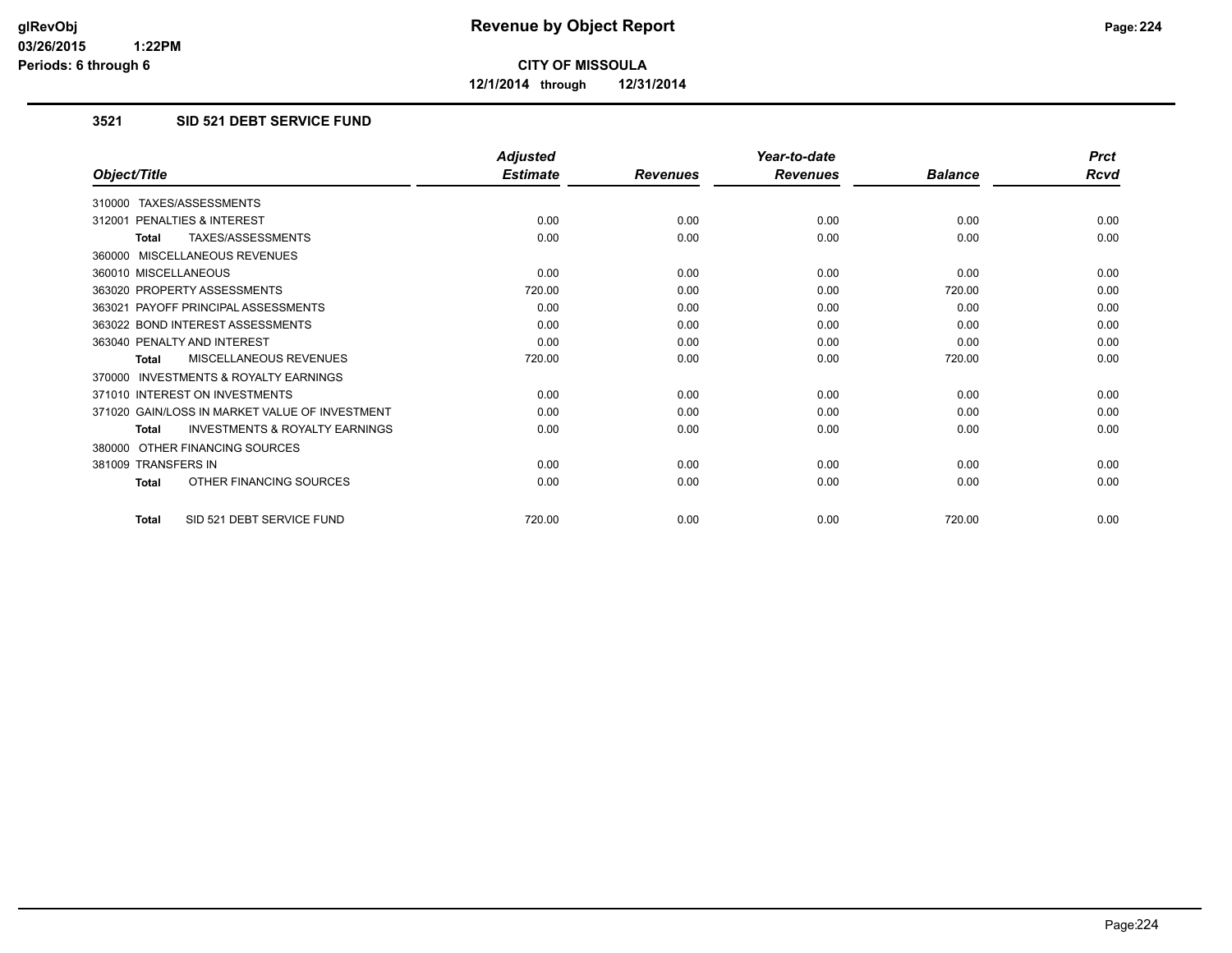**12/1/2014 through 12/31/2014**

## **3522 SID 522 DEBT SERVICE FUND**

**3522 SID 522 DEBT SERVICE FUND**

|                                                           | <b>Adjusted</b> |                 | Year-to-date    |                | <b>Prct</b> |
|-----------------------------------------------------------|-----------------|-----------------|-----------------|----------------|-------------|
| Object/Title                                              | <b>Estimate</b> | <b>Revenues</b> | <b>Revenues</b> | <b>Balance</b> | Rcvd        |
| TAXES/ASSESSMENTS<br>310000                               |                 |                 |                 |                |             |
| 312001 PENALTIES & INTEREST                               | 0.00            | 0.00            | 0.00            | 0.00           | 0.00        |
| TAXES/ASSESSMENTS<br><b>Total</b>                         | 0.00            | 0.00            | 0.00            | 0.00           | 0.00        |
| MISCELLANEOUS REVENUES<br>360000                          |                 |                 |                 |                |             |
| 360010 MISCELLANEOUS                                      | 0.00            | 0.00            | 0.00            | 0.00           | 0.00        |
| 363020 PROPERTY ASSESSMENTS                               | 534.00          | 0.00            | 0.00            | 534.00         | 0.00        |
| 363021 PAYOFF PRINCIPAL ASSESSMENTS                       | 0.00            | 0.00            | 0.00            | 0.00           | 0.00        |
| 363022 BOND INTEREST ASSESSMENTS                          | 0.00            | 0.00            | 0.00            | 0.00           | 0.00        |
| 363040 PENALTY AND INTEREST                               | 0.00            | 0.00            | 0.00            | 0.00           | 0.00        |
| MISCELLANEOUS REVENUES<br><b>Total</b>                    | 534.00          | 0.00            | 0.00            | 534.00         | 0.00        |
| INVESTMENTS & ROYALTY EARNINGS<br>370000                  |                 |                 |                 |                |             |
| 371010 INTEREST ON INVESTMENTS                            | 0.00            | 0.00            | 0.00            | 0.00           | 0.00        |
| 371020 GAIN/LOSS IN MARKET VALUE OF INVESTMENTS           | 0.00            | 0.00            | 0.00            | 0.00           | 0.00        |
| <b>INVESTMENTS &amp; ROYALTY EARNINGS</b><br><b>Total</b> | 0.00            | 0.00            | 0.00            | 0.00           | 0.00        |
| SID 522 DEBT SERVICE FUND<br><b>Total</b>                 | 534.00          | 0.00            | 0.00            | 534.00         | 0.00        |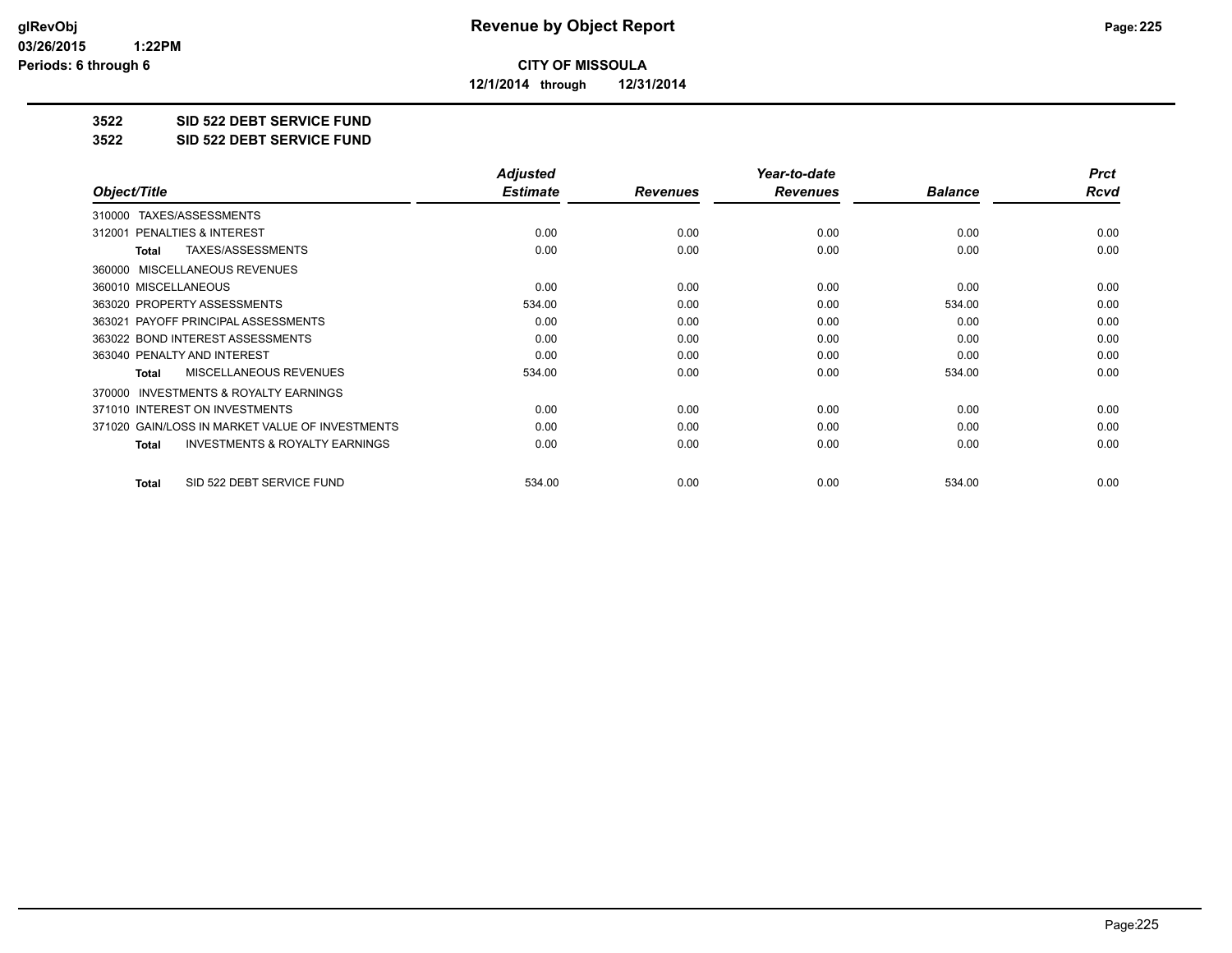**12/1/2014 through 12/31/2014**

#### **3522 SID 522 DEBT SERVICE FUND**

|                                                           | <b>Adjusted</b> |                 | Year-to-date    |                | <b>Prct</b> |
|-----------------------------------------------------------|-----------------|-----------------|-----------------|----------------|-------------|
| Object/Title                                              | <b>Estimate</b> | <b>Revenues</b> | <b>Revenues</b> | <b>Balance</b> | <b>Rcvd</b> |
| 310000 TAXES/ASSESSMENTS                                  |                 |                 |                 |                |             |
| 312001 PENALTIES & INTEREST                               | 0.00            | 0.00            | 0.00            | 0.00           | 0.00        |
| TAXES/ASSESSMENTS<br>Total                                | 0.00            | 0.00            | 0.00            | 0.00           | 0.00        |
| 360000 MISCELLANEOUS REVENUES                             |                 |                 |                 |                |             |
| 360010 MISCELLANEOUS                                      | 0.00            | 0.00            | 0.00            | 0.00           | 0.00        |
| 363020 PROPERTY ASSESSMENTS                               | 534.00          | 0.00            | 0.00            | 534.00         | 0.00        |
| 363021 PAYOFF PRINCIPAL ASSESSMENTS                       | 0.00            | 0.00            | 0.00            | 0.00           | 0.00        |
| 363022 BOND INTEREST ASSESSMENTS                          | 0.00            | 0.00            | 0.00            | 0.00           | 0.00        |
| 363040 PENALTY AND INTEREST                               | 0.00            | 0.00            | 0.00            | 0.00           | 0.00        |
| MISCELLANEOUS REVENUES<br>Total                           | 534.00          | 0.00            | 0.00            | 534.00         | 0.00        |
| <b>INVESTMENTS &amp; ROYALTY EARNINGS</b><br>370000       |                 |                 |                 |                |             |
| 371010 INTEREST ON INVESTMENTS                            | 0.00            | 0.00            | 0.00            | 0.00           | 0.00        |
| 371020 GAIN/LOSS IN MARKET VALUE OF INVESTMENT            | 0.00            | 0.00            | 0.00            | 0.00           | 0.00        |
| <b>INVESTMENTS &amp; ROYALTY EARNINGS</b><br><b>Total</b> | 0.00            | 0.00            | 0.00            | 0.00           | 0.00        |
| SID 522 DEBT SERVICE FUND<br><b>Total</b>                 | 534.00          | 0.00            | 0.00            | 534.00         | 0.00        |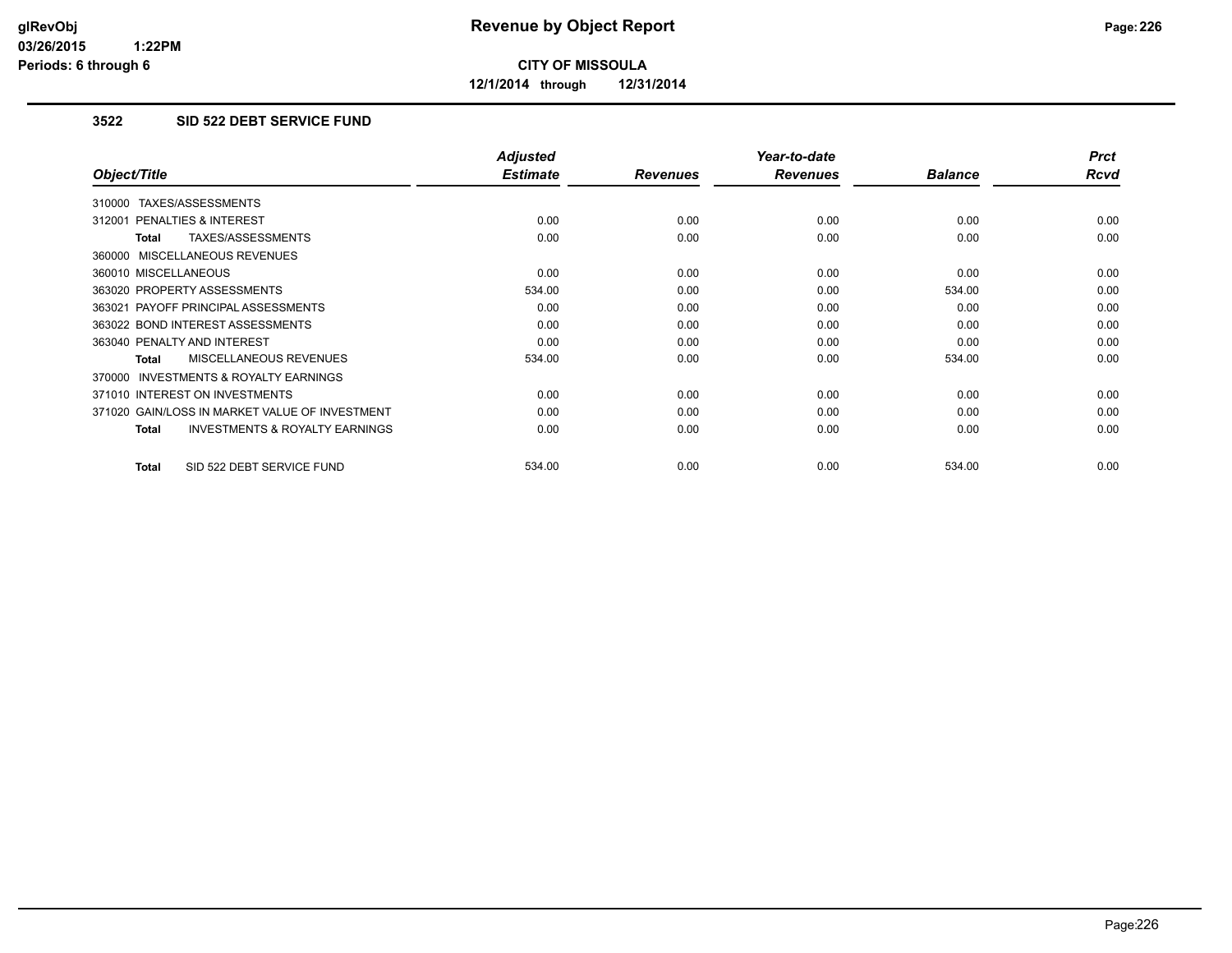**12/1/2014 through 12/31/2014**

#### **3524 SID 524 DEBT SERVICE FUND**

**3524 SID 524 DEBT SERVICE FUND**

|                                                           | <b>Adjusted</b> |                 | Year-to-date    |                | <b>Prct</b> |
|-----------------------------------------------------------|-----------------|-----------------|-----------------|----------------|-------------|
| Object/Title                                              | <b>Estimate</b> | <b>Revenues</b> | <b>Revenues</b> | <b>Balance</b> | Rcvd        |
| TAXES/ASSESSMENTS<br>310000                               |                 |                 |                 |                |             |
| 312001 PENALTIES & INTEREST                               | 0.00            | 0.00            | 0.00            | 0.00           | 0.00        |
| TAXES/ASSESSMENTS<br>Total                                | 0.00            | 0.00            | 0.00            | 0.00           | 0.00        |
| MISCELLANEOUS REVENUES<br>360000                          |                 |                 |                 |                |             |
| 363020 PROPERTY ASSESSMENTS                               | 306,400.00      | 136,614.10      | 136,942.92      | 169,457.08     | 44.69       |
| 363021 PAYOFF PRINCIPAL ASSESSMENTS                       | 0.00            | 1,431.34        | 6,182.61        | $-6,182.61$    | 0.00        |
| 363022 BOND INTEREST ASSESSMENTS                          | 0.00            | 0.00            | 0.00            | 0.00           | 0.00        |
| 363040 PENALTY AND INTEREST                               | 0.00            | 36.26           | 36.26           | $-36.26$       | 0.00        |
| MISCELLANEOUS REVENUES<br>Total                           | 306,400.00      | 138,081.70      | 143,161.79      | 163,238.21     | 46.72       |
| <b>INVESTMENTS &amp; ROYALTY EARNINGS</b><br>370000       |                 |                 |                 |                |             |
| 371010 INTEREST ON INVESTMENTS                            | 0.00            | 0.00            | 0.00            | 0.00           | 0.00        |
| 371020 GAIN/LOSS IN MARKET VALUE OF INVESTMENTS           | 0.00            | 0.00            | 0.00            | 0.00           | 0.00        |
| 371500 INTEREST ON INTERFUND LOAN                         | 0.00            | 0.00            | 0.00            | 0.00           | 0.00        |
| <b>INVESTMENTS &amp; ROYALTY EARNINGS</b><br><b>Total</b> | 0.00            | 0.00            | 0.00            | 0.00           | 0.00        |
| SID 524 DEBT SERVICE FUND<br><b>Total</b>                 | 306,400.00      | 138,081.70      | 143,161.79      | 163,238.21     | 46.72       |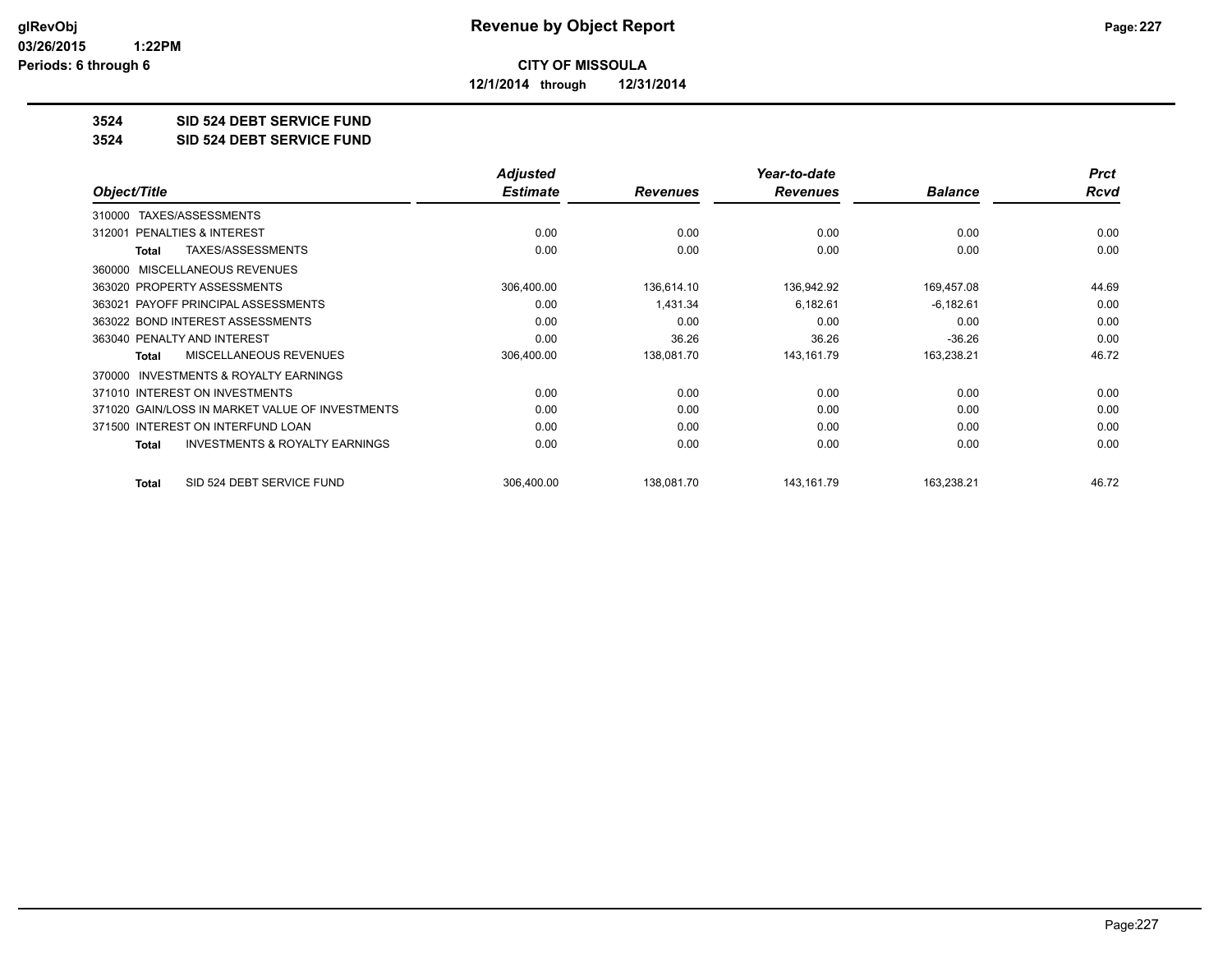**12/1/2014 through 12/31/2014**

#### **3524 SID 524 DEBT SERVICE FUND**

|                                                           | Adjusted        |                 | Year-to-date    |                | <b>Prct</b> |
|-----------------------------------------------------------|-----------------|-----------------|-----------------|----------------|-------------|
| Object/Title                                              | <b>Estimate</b> | <b>Revenues</b> | <b>Revenues</b> | <b>Balance</b> | Rcvd        |
| 310000 TAXES/ASSESSMENTS                                  |                 |                 |                 |                |             |
| 312001 PENALTIES & INTEREST                               | 0.00            | 0.00            | 0.00            | 0.00           | 0.00        |
| TAXES/ASSESSMENTS<br><b>Total</b>                         | 0.00            | 0.00            | 0.00            | 0.00           | 0.00        |
| 360000 MISCELLANEOUS REVENUES                             |                 |                 |                 |                |             |
| 363020 PROPERTY ASSESSMENTS                               | 306,400.00      | 136,614.10      | 136,942.92      | 169,457.08     | 44.69       |
| 363021 PAYOFF PRINCIPAL ASSESSMENTS                       | 0.00            | 1,431.34        | 6,182.61        | $-6,182.61$    | 0.00        |
| 363022 BOND INTEREST ASSESSMENTS                          | 0.00            | 0.00            | 0.00            | 0.00           | 0.00        |
| 363040 PENALTY AND INTEREST                               | 0.00            | 36.26           | 36.26           | $-36.26$       | 0.00        |
| MISCELLANEOUS REVENUES<br><b>Total</b>                    | 306,400.00      | 138,081.70      | 143,161.79      | 163,238.21     | 46.72       |
| INVESTMENTS & ROYALTY EARNINGS<br>370000                  |                 |                 |                 |                |             |
| 371010 INTEREST ON INVESTMENTS                            | 0.00            | 0.00            | 0.00            | 0.00           | 0.00        |
| 371020 GAIN/LOSS IN MARKET VALUE OF INVESTMENT            | 0.00            | 0.00            | 0.00            | 0.00           | 0.00        |
| 371500 INTEREST ON INTERFUND LOAN                         | 0.00            | 0.00            | 0.00            | 0.00           | 0.00        |
| <b>INVESTMENTS &amp; ROYALTY EARNINGS</b><br><b>Total</b> | 0.00            | 0.00            | 0.00            | 0.00           | 0.00        |
| SID 524 DEBT SERVICE FUND<br><b>Total</b>                 | 306.400.00      | 138.081.70      | 143.161.79      | 163,238.21     | 46.72       |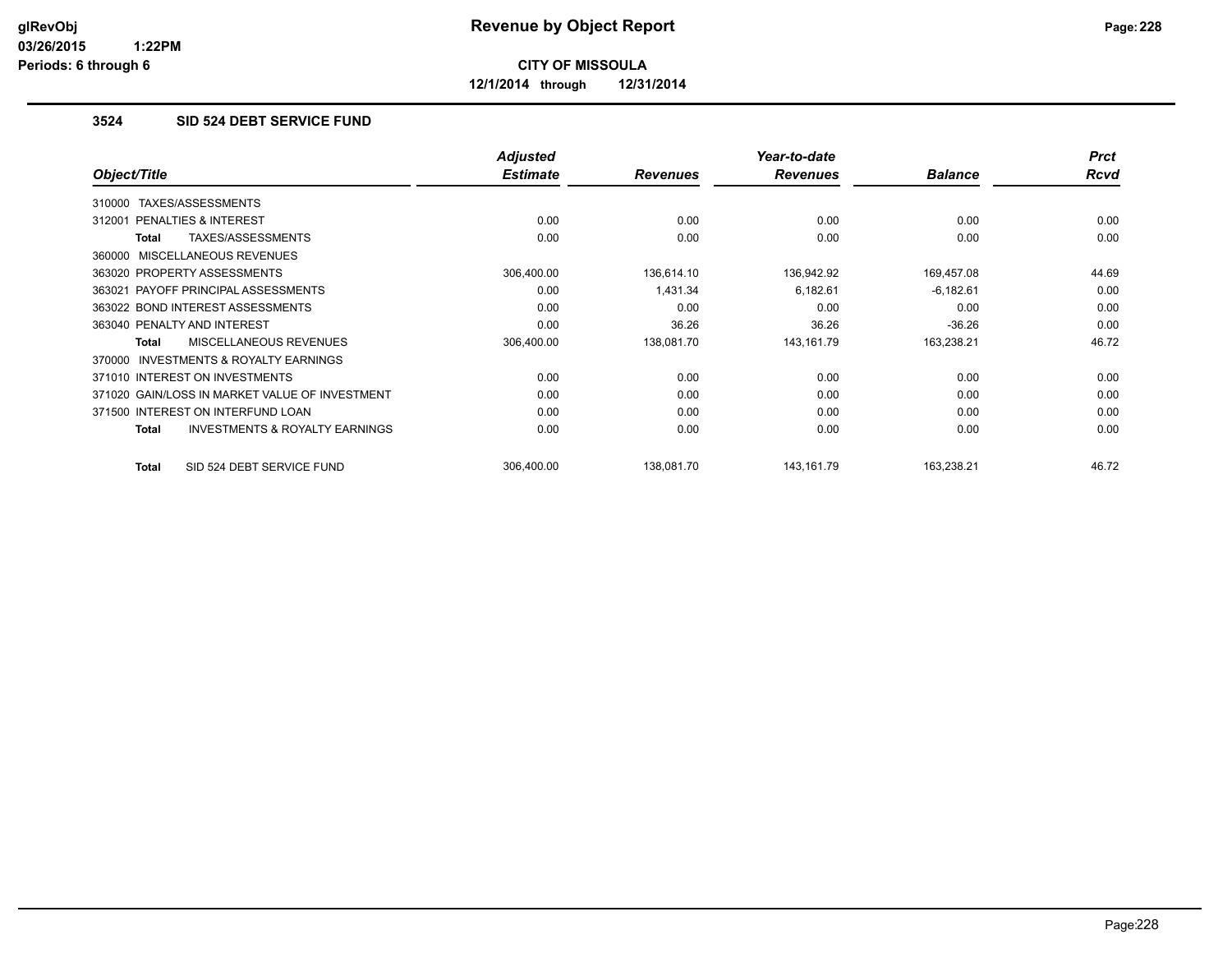**12/1/2014 through 12/31/2014**

#### **3525 SID 525 DEBT SERVICE FUND**

**3525 SID 525 DEBT SERVICE FUND**

|                                                           | <b>Adjusted</b> |                 | Year-to-date    |                | <b>Prct</b> |
|-----------------------------------------------------------|-----------------|-----------------|-----------------|----------------|-------------|
| Object/Title                                              | <b>Estimate</b> | <b>Revenues</b> | <b>Revenues</b> | <b>Balance</b> | Rcvd        |
| TAXES/ASSESSMENTS<br>310000                               |                 |                 |                 |                |             |
| <b>PENALTIES &amp; INTEREST</b><br>312001                 | 0.00            | 0.00            | 0.00            | 0.00           | 0.00        |
| TAXES/ASSESSMENTS<br><b>Total</b>                         | 0.00            | 0.00            | 0.00            | 0.00           | 0.00        |
| MISCELLANEOUS REVENUES<br>360000                          |                 |                 |                 |                |             |
| 360010 MISCELLANEOUS                                      | 0.00            | 0.00            | 0.00            | 0.00           | 0.00        |
| 363020 PROPERTY ASSESSMENTS                               | 31,500.00       | 17,269.63       | 17,269.63       | 14,230.37      | 54.82       |
| 363021 PAYOFF PRINCIPAL ASSESSMENTS                       | 0.00            | 0.00            | 0.00            | 0.00           | 0.00        |
| 363022 BOND INTEREST ASSESSMENTS                          | 0.00            | 0.00            | 0.00            | 0.00           | 0.00        |
| 363040 PENALTY AND INTEREST                               | 0.00            | 8.50            | 8.50            | $-8.50$        | 0.00        |
| <b>MISCELLANEOUS REVENUES</b><br><b>Total</b>             | 31,500.00       | 17,278.13       | 17,278.13       | 14,221.87      | 54.85       |
| <b>INVESTMENTS &amp; ROYALTY EARNINGS</b><br>370000       |                 |                 |                 |                |             |
| 371010 INTEREST ON INVESTMENTS                            | 0.00            | 0.00            | 0.00            | 0.00           | 0.00        |
| 371020 GAIN/LOSS IN MARKET VALUE OF INVESTMENTS           | 0.00            | 0.00            | 0.00            | 0.00           | 0.00        |
| 371500 INTEREST ON INTERFUND LOAN                         | 0.00            | 0.00            | 0.00            | 0.00           | 0.00        |
| <b>INVESTMENTS &amp; ROYALTY EARNINGS</b><br><b>Total</b> | 0.00            | 0.00            | 0.00            | 0.00           | 0.00        |
| SID 525 DEBT SERVICE FUND<br><b>Total</b>                 | 31,500.00       | 17,278.13       | 17,278.13       | 14,221.87      | 54.85       |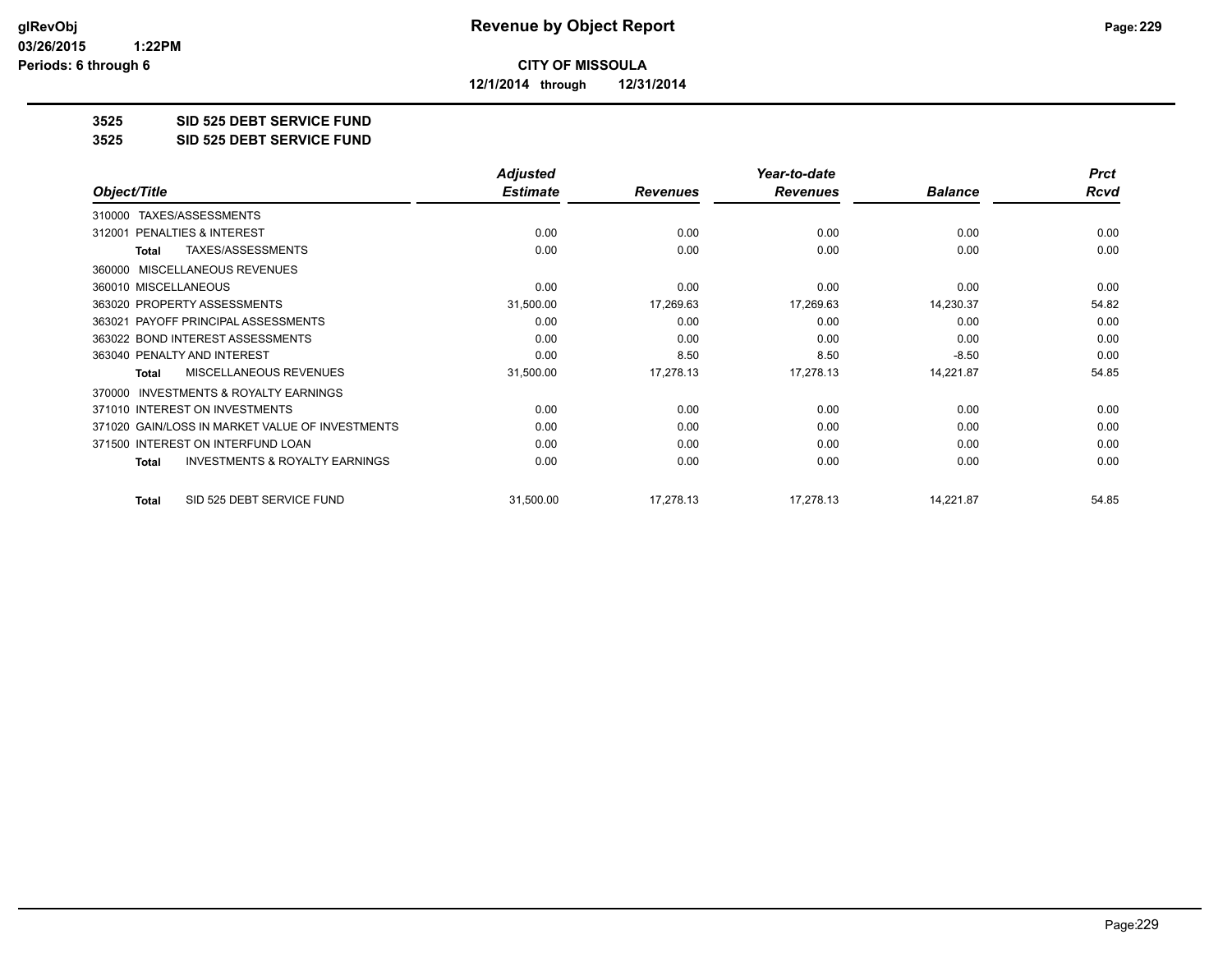**12/1/2014 through 12/31/2014**

#### **3525 SID 525 DEBT SERVICE FUND**

|                                                           | <b>Adjusted</b> |                 | Year-to-date    |                | <b>Prct</b> |
|-----------------------------------------------------------|-----------------|-----------------|-----------------|----------------|-------------|
| Object/Title                                              | <b>Estimate</b> | <b>Revenues</b> | <b>Revenues</b> | <b>Balance</b> | <b>Rcvd</b> |
| TAXES/ASSESSMENTS<br>310000                               |                 |                 |                 |                |             |
| PENALTIES & INTEREST<br>312001                            | 0.00            | 0.00            | 0.00            | 0.00           | 0.00        |
| TAXES/ASSESSMENTS<br>Total                                | 0.00            | 0.00            | 0.00            | 0.00           | 0.00        |
| 360000 MISCELLANEOUS REVENUES                             |                 |                 |                 |                |             |
| 360010 MISCELLANEOUS                                      | 0.00            | 0.00            | 0.00            | 0.00           | 0.00        |
| 363020 PROPERTY ASSESSMENTS                               | 31,500.00       | 17,269.63       | 17,269.63       | 14,230.37      | 54.82       |
| PAYOFF PRINCIPAL ASSESSMENTS<br>363021                    | 0.00            | 0.00            | 0.00            | 0.00           | 0.00        |
| 363022 BOND INTEREST ASSESSMENTS                          | 0.00            | 0.00            | 0.00            | 0.00           | 0.00        |
| 363040 PENALTY AND INTEREST                               | 0.00            | 8.50            | 8.50            | $-8.50$        | 0.00        |
| MISCELLANEOUS REVENUES<br>Total                           | 31,500.00       | 17,278.13       | 17,278.13       | 14,221.87      | 54.85       |
| 370000 INVESTMENTS & ROYALTY EARNINGS                     |                 |                 |                 |                |             |
| 371010 INTEREST ON INVESTMENTS                            | 0.00            | 0.00            | 0.00            | 0.00           | 0.00        |
| 371020 GAIN/LOSS IN MARKET VALUE OF INVESTMENT            | 0.00            | 0.00            | 0.00            | 0.00           | 0.00        |
| 371500 INTEREST ON INTERFUND LOAN                         | 0.00            | 0.00            | 0.00            | 0.00           | 0.00        |
| <b>INVESTMENTS &amp; ROYALTY EARNINGS</b><br><b>Total</b> | 0.00            | 0.00            | 0.00            | 0.00           | 0.00        |
| SID 525 DEBT SERVICE FUND<br><b>Total</b>                 | 31,500.00       | 17,278.13       | 17,278.13       | 14,221.87      | 54.85       |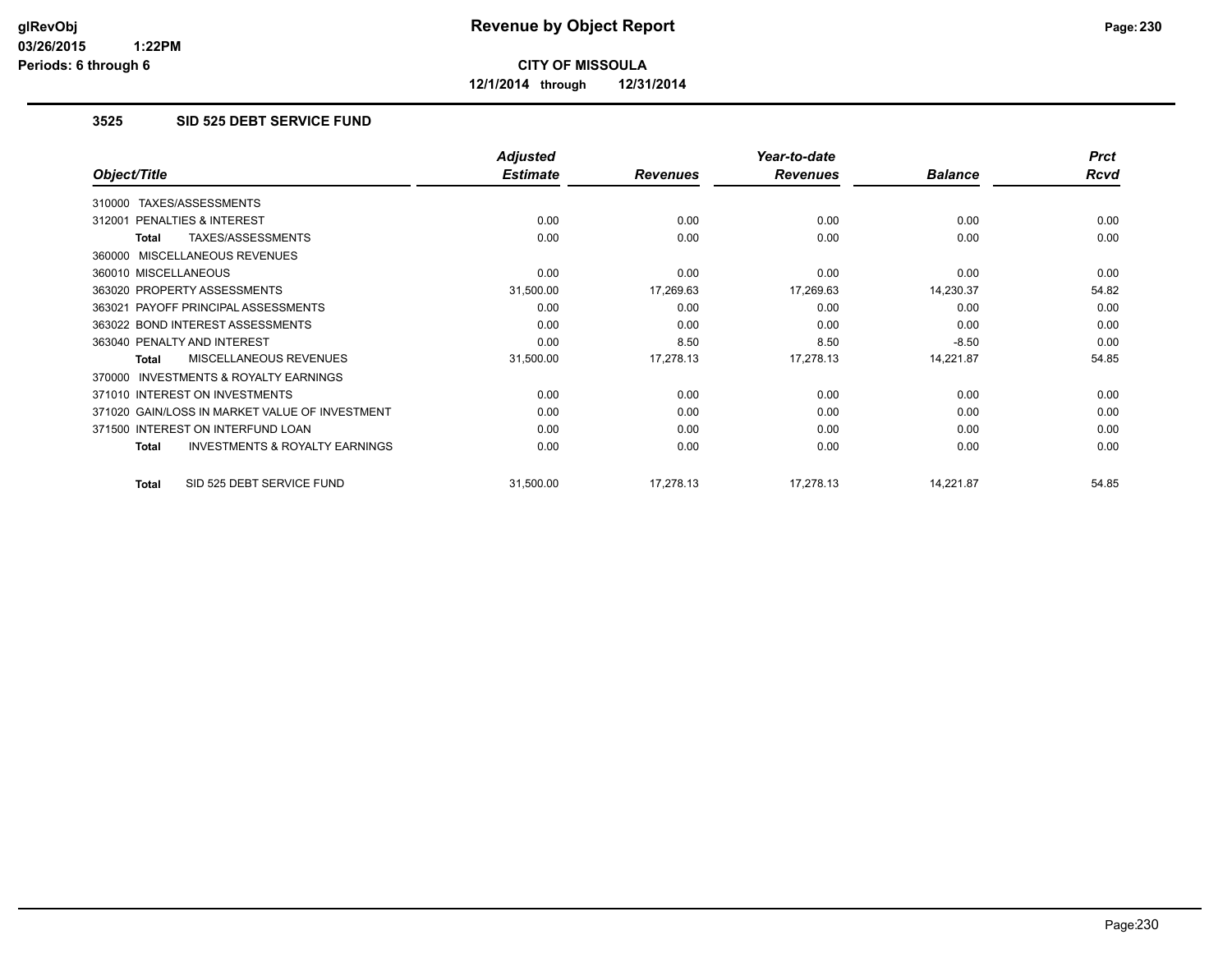**12/1/2014 through 12/31/2014**

#### **3526 SID 526 DEBT SERVICE FUND**

**3526 SID 526 DEBT SERVICE FUND**

|                                                     | <b>Adjusted</b> |                 | Year-to-date    |                | <b>Prct</b> |
|-----------------------------------------------------|-----------------|-----------------|-----------------|----------------|-------------|
| Object/Title                                        | <b>Estimate</b> | <b>Revenues</b> | <b>Revenues</b> | <b>Balance</b> | <b>Rcvd</b> |
| TAXES/ASSESSMENTS<br>310000                         |                 |                 |                 |                |             |
| PENALTIES & INTEREST<br>312001                      | 0.00            | 0.00            | 0.00            | 0.00           | 0.00        |
| TAXES/ASSESSMENTS<br><b>Total</b>                   | 0.00            | 0.00            | 0.00            | 0.00           | 0.00        |
| MISCELLANEOUS REVENUES<br>360000                    |                 |                 |                 |                |             |
| 360010 MISCELLANEOUS                                | 0.00            | 0.00            | 0.00            | 0.00           | 0.00        |
| 363020 PROPERTY ASSESSMENTS                         | 193,300.00      | 66,206.65       | 66,613.52       | 126,686.48     | 34.46       |
| 363021 PAYOFF PRINCIPAL ASSESSMENTS                 | 0.00            | 0.00            | 9,481.83        | $-9,481.83$    | 0.00        |
| 363022 BOND INTEREST ASSESSMENTS                    | 0.00            | 0.00            | 0.00            | 0.00           | 0.00        |
| 363040 PENALTY AND INTEREST                         | 0.00            | 135.67          | 148.08          | $-148.08$      | 0.00        |
| <b>MISCELLANEOUS REVENUES</b><br>Total              | 193,300.00      | 66,342.32       | 76,243.43       | 117,056.57     | 39.44       |
| <b>INVESTMENTS &amp; ROYALTY EARNINGS</b><br>370000 |                 |                 |                 |                |             |
| 371010 INTEREST ON INVESTMENTS                      | 0.00            | 0.00            | 0.00            | 0.00           | 0.00        |
| 371020 GAIN/LOSS IN MARKET VALUE OF INVESTMENTS     | 0.00            | 0.00            | 0.00            | 0.00           | 0.00        |
| 371500 INTEREST ON INTERFUND LOAN                   | 0.00            | 0.00            | 0.00            | 0.00           | 0.00        |
| <b>INVESTMENTS &amp; ROYALTY EARNINGS</b><br>Total  | 0.00            | 0.00            | 0.00            | 0.00           | 0.00        |
| SID 526 DEBT SERVICE FUND<br><b>Total</b>           | 193,300.00      | 66,342.32       | 76,243.43       | 117,056.57     | 39.44       |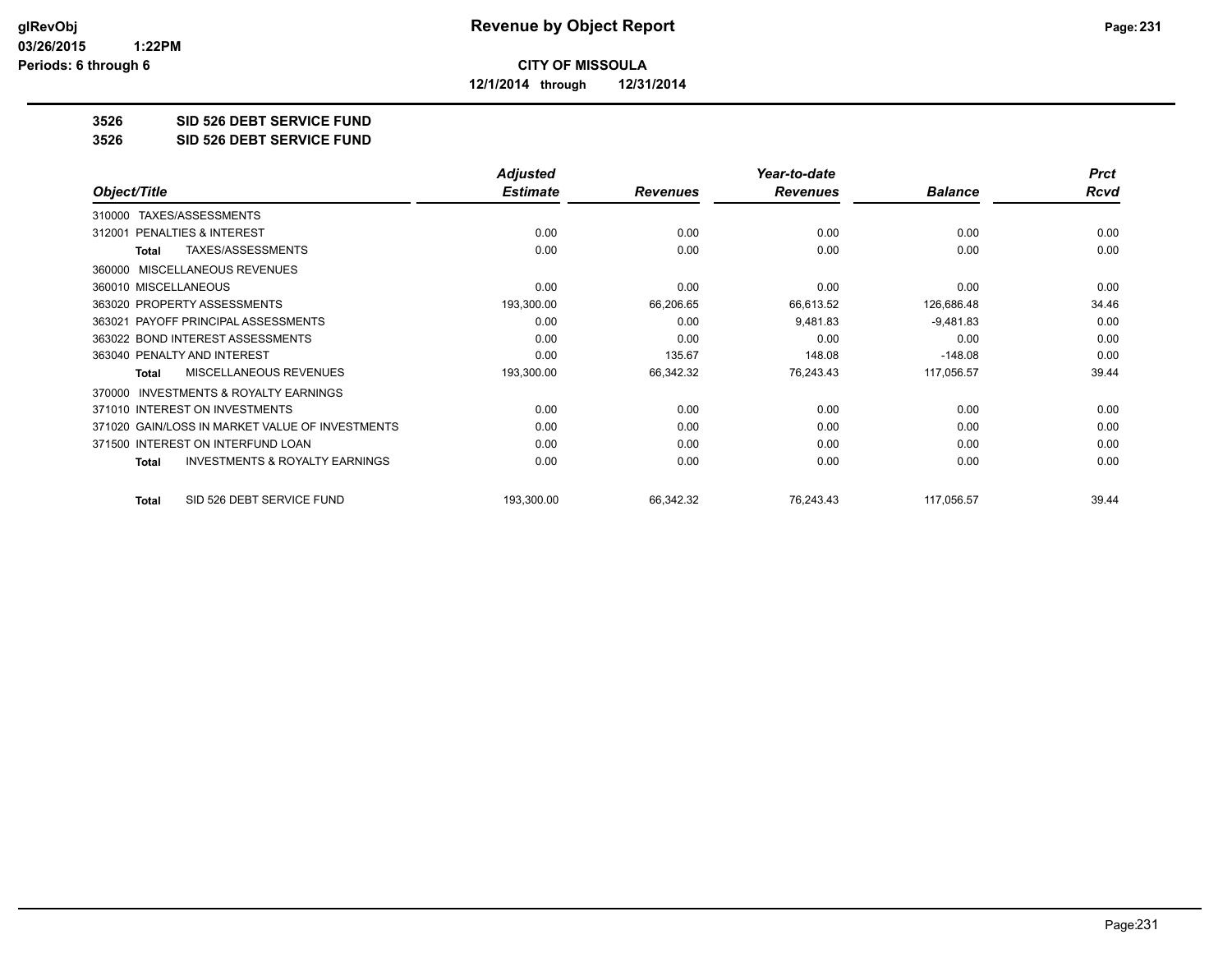**12/1/2014 through 12/31/2014**

#### **3526 SID 526 DEBT SERVICE FUND**

|                                                           | <b>Adjusted</b> |                 | Year-to-date    |                | <b>Prct</b> |
|-----------------------------------------------------------|-----------------|-----------------|-----------------|----------------|-------------|
| Object/Title                                              | <b>Estimate</b> | <b>Revenues</b> | <b>Revenues</b> | <b>Balance</b> | <b>Rcvd</b> |
| TAXES/ASSESSMENTS<br>310000                               |                 |                 |                 |                |             |
| PENALTIES & INTEREST<br>312001                            | 0.00            | 0.00            | 0.00            | 0.00           | 0.00        |
| TAXES/ASSESSMENTS<br><b>Total</b>                         | 0.00            | 0.00            | 0.00            | 0.00           | 0.00        |
| 360000 MISCELLANEOUS REVENUES                             |                 |                 |                 |                |             |
| 360010 MISCELLANEOUS                                      | 0.00            | 0.00            | 0.00            | 0.00           | 0.00        |
| 363020 PROPERTY ASSESSMENTS                               | 193,300.00      | 66,206.65       | 66,613.52       | 126,686.48     | 34.46       |
| 363021 PAYOFF PRINCIPAL ASSESSMENTS                       | 0.00            | 0.00            | 9,481.83        | $-9,481.83$    | 0.00        |
| 363022 BOND INTEREST ASSESSMENTS                          | 0.00            | 0.00            | 0.00            | 0.00           | 0.00        |
| 363040 PENALTY AND INTEREST                               | 0.00            | 135.67          | 148.08          | $-148.08$      | 0.00        |
| <b>MISCELLANEOUS REVENUES</b><br>Total                    | 193,300.00      | 66,342.32       | 76,243.43       | 117,056.57     | 39.44       |
| INVESTMENTS & ROYALTY EARNINGS<br>370000                  |                 |                 |                 |                |             |
| 371010 INTEREST ON INVESTMENTS                            | 0.00            | 0.00            | 0.00            | 0.00           | 0.00        |
| 371020 GAIN/LOSS IN MARKET VALUE OF INVESTMENT            | 0.00            | 0.00            | 0.00            | 0.00           | 0.00        |
| 371500 INTEREST ON INTERFUND LOAN                         | 0.00            | 0.00            | 0.00            | 0.00           | 0.00        |
| <b>INVESTMENTS &amp; ROYALTY EARNINGS</b><br><b>Total</b> | 0.00            | 0.00            | 0.00            | 0.00           | 0.00        |
| SID 526 DEBT SERVICE FUND<br><b>Total</b>                 | 193,300.00      | 66,342.32       | 76,243.43       | 117,056.57     | 39.44       |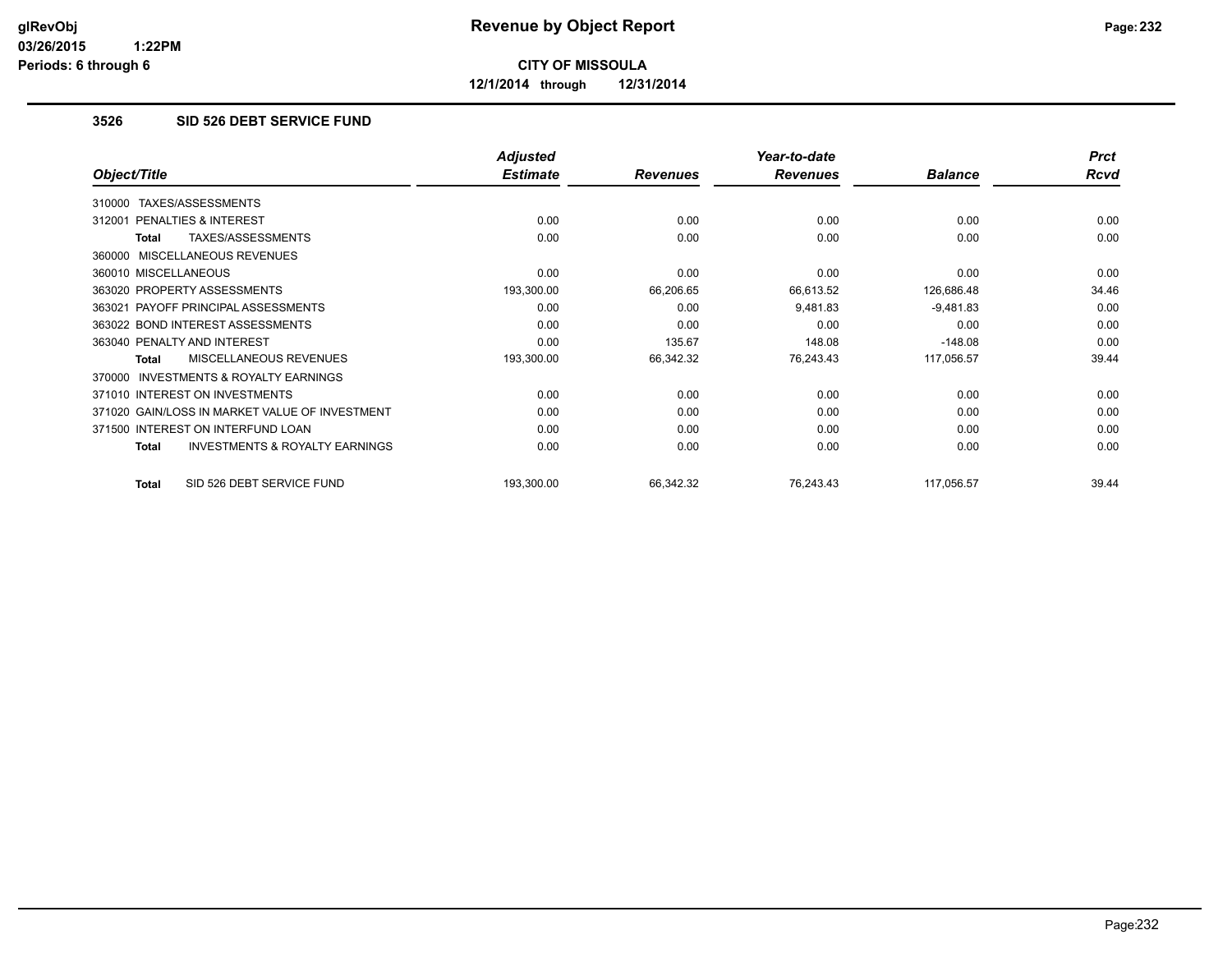**12/1/2014 through 12/31/2014**

**3527 SID 527 DEBT SERVICE FUND**

**3527 SID 527 DEBT SERVICE FUND**

|                                                           | <b>Adjusted</b> |                 | Year-to-date    |                | <b>Prct</b> |
|-----------------------------------------------------------|-----------------|-----------------|-----------------|----------------|-------------|
| Object/Title                                              | <b>Estimate</b> | <b>Revenues</b> | <b>Revenues</b> | <b>Balance</b> | <b>Rcvd</b> |
| TAXES/ASSESSMENTS<br>310000                               |                 |                 |                 |                |             |
| 312001 PENALTIES & INTEREST                               | 0.00            | 0.00            | 0.00            | 0.00           | 0.00        |
| TAXES/ASSESSMENTS<br><b>Total</b>                         | 0.00            | 0.00            | 0.00            | 0.00           | 0.00        |
| MISCELLANEOUS REVENUES<br>360000                          |                 |                 |                 |                |             |
| 360010 MISCELLANEOUS                                      | 0.00            | 0.00            | 0.00            | 0.00           | 0.00        |
| 363020 PROPERTY ASSESSMENTS                               | 0.00            | 0.00            | 0.00            | 0.00           | 0.00        |
| 363021 PAYOFF PRINCIPAL ASSESSMENTS                       | 0.00            | 0.00            | 0.00            | 0.00           | 0.00        |
| 363022 BOND INTEREST ASSESSMENTS                          | 0.00            | 0.00            | 0.00            | 0.00           | 0.00        |
| 363040 PENALTY AND INTEREST                               | 0.00            | 0.00            | 0.00            | 0.00           | 0.00        |
| MISCELLANEOUS REVENUES<br><b>Total</b>                    | 0.00            | 0.00            | 0.00            | 0.00           | 0.00        |
| <b>INVESTMENTS &amp; ROYALTY EARNINGS</b><br>370000       |                 |                 |                 |                |             |
| 371010 INTEREST ON INVESTMENTS                            | 0.00            | 0.00            | 0.00            | 0.00           | 0.00        |
| 371020 GAIN/LOSS IN MARKET VALUE OF INVESTMENTS           | 0.00            | 0.00            | 0.00            | 0.00           | 0.00        |
| <b>INVESTMENTS &amp; ROYALTY EARNINGS</b><br><b>Total</b> | 0.00            | 0.00            | 0.00            | 0.00           | 0.00        |
| OTHER FINANCING SOURCES<br>380000                         |                 |                 |                 |                |             |
| 381030 SID BONDS PROCEEDS                                 | 0.00            | 0.00            | 0.00            | 0.00           | 0.00        |
| OTHER FINANCING SOURCES<br><b>Total</b>                   | 0.00            | 0.00            | 0.00            | 0.00           | 0.00        |
| SID 527 DEBT SERVICE FUND<br><b>Total</b>                 | 0.00            | 0.00            | 0.00            | 0.00           | 0.00        |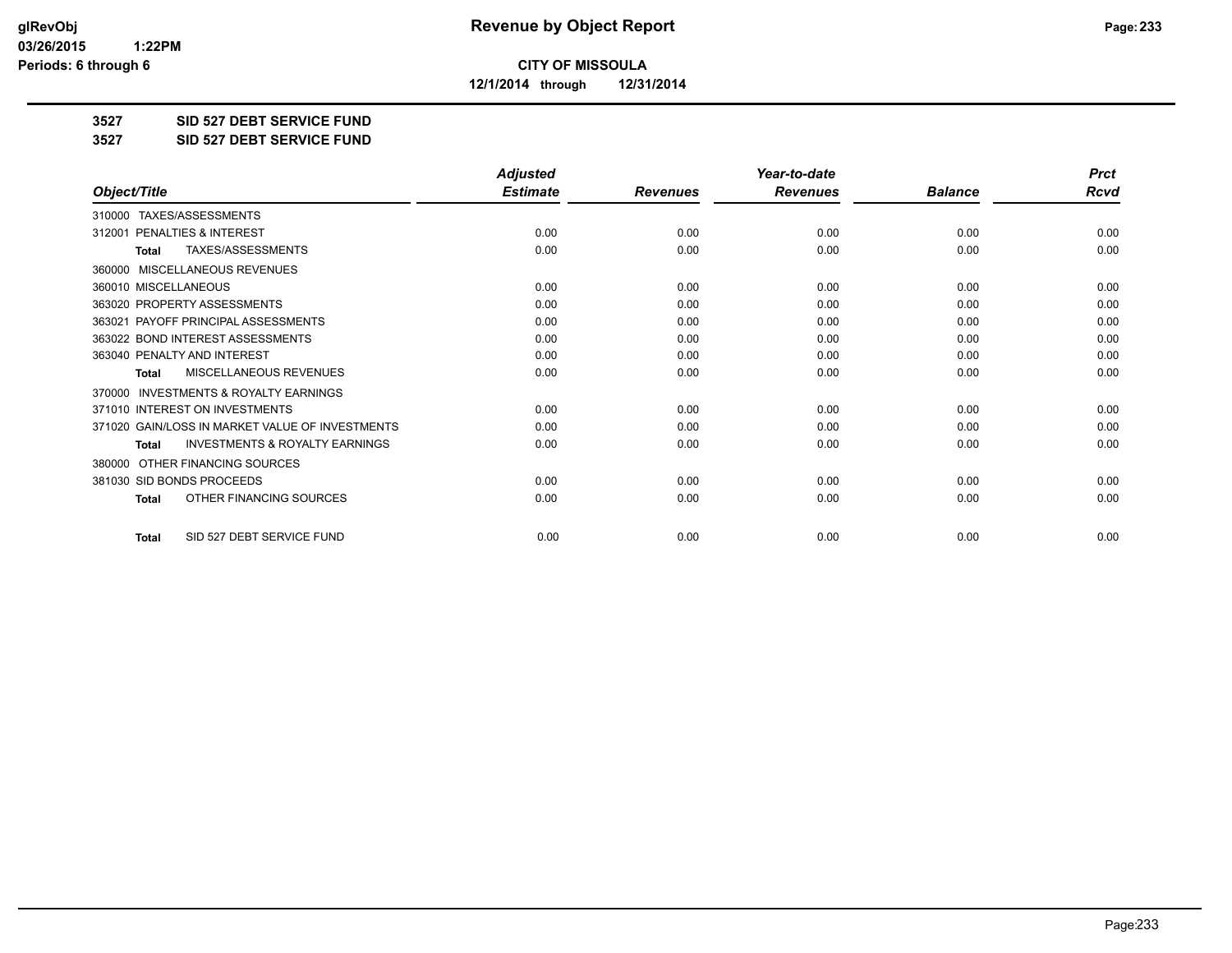**12/1/2014 through 12/31/2014**

## **3527 SID 527 DEBT SERVICE FUND**

|                                                           | <b>Adjusted</b> |                 | Year-to-date    |                | <b>Prct</b> |
|-----------------------------------------------------------|-----------------|-----------------|-----------------|----------------|-------------|
| Object/Title                                              | <b>Estimate</b> | <b>Revenues</b> | <b>Revenues</b> | <b>Balance</b> | <b>Rcvd</b> |
| 310000 TAXES/ASSESSMENTS                                  |                 |                 |                 |                |             |
| PENALTIES & INTEREST<br>312001                            | 0.00            | 0.00            | 0.00            | 0.00           | 0.00        |
| TAXES/ASSESSMENTS<br><b>Total</b>                         | 0.00            | 0.00            | 0.00            | 0.00           | 0.00        |
| 360000 MISCELLANEOUS REVENUES                             |                 |                 |                 |                |             |
| 360010 MISCELLANEOUS                                      | 0.00            | 0.00            | 0.00            | 0.00           | 0.00        |
| 363020 PROPERTY ASSESSMENTS                               | 0.00            | 0.00            | 0.00            | 0.00           | 0.00        |
| 363021 PAYOFF PRINCIPAL ASSESSMENTS                       | 0.00            | 0.00            | 0.00            | 0.00           | 0.00        |
| 363022 BOND INTEREST ASSESSMENTS                          | 0.00            | 0.00            | 0.00            | 0.00           | 0.00        |
| 363040 PENALTY AND INTEREST                               | 0.00            | 0.00            | 0.00            | 0.00           | 0.00        |
| MISCELLANEOUS REVENUES<br><b>Total</b>                    | 0.00            | 0.00            | 0.00            | 0.00           | 0.00        |
| <b>INVESTMENTS &amp; ROYALTY EARNINGS</b><br>370000       |                 |                 |                 |                |             |
| 371010 INTEREST ON INVESTMENTS                            | 0.00            | 0.00            | 0.00            | 0.00           | 0.00        |
| 371020 GAIN/LOSS IN MARKET VALUE OF INVESTMENT            | 0.00            | 0.00            | 0.00            | 0.00           | 0.00        |
| <b>INVESTMENTS &amp; ROYALTY EARNINGS</b><br><b>Total</b> | 0.00            | 0.00            | 0.00            | 0.00           | 0.00        |
| OTHER FINANCING SOURCES<br>380000                         |                 |                 |                 |                |             |
| 381030 SID BONDS PROCEEDS                                 | 0.00            | 0.00            | 0.00            | 0.00           | 0.00        |
| OTHER FINANCING SOURCES<br><b>Total</b>                   | 0.00            | 0.00            | 0.00            | 0.00           | 0.00        |
| SID 527 DEBT SERVICE FUND<br><b>Total</b>                 | 0.00            | 0.00            | 0.00            | 0.00           | 0.00        |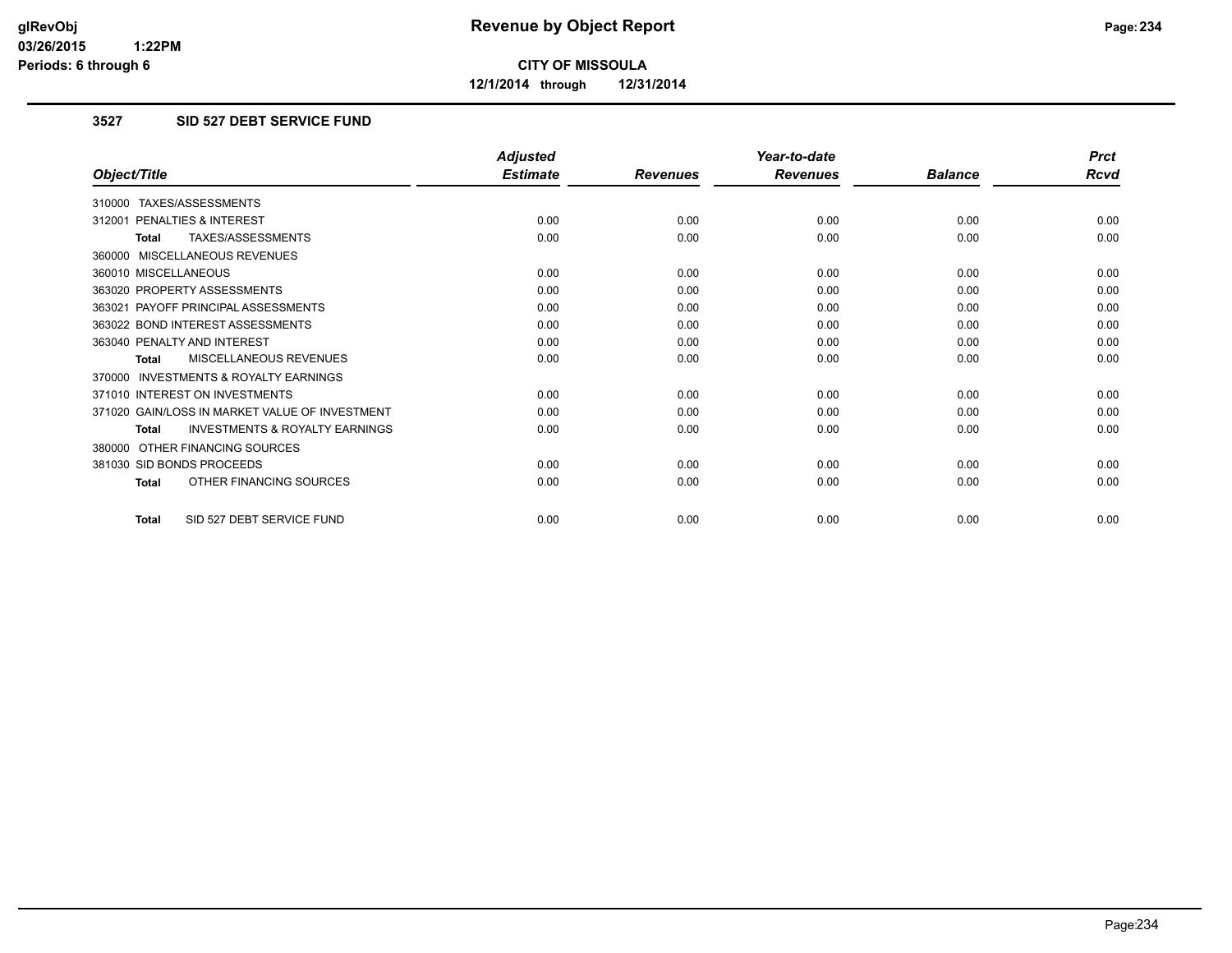**12/1/2014 through 12/31/2014**

## **3530 SID 530 DEBT SERVICE FUND**

**3530 SID 530 DEBT SERVICE FUND**

|                                                           | <b>Adjusted</b> |                 | Year-to-date    |                | <b>Prct</b> |
|-----------------------------------------------------------|-----------------|-----------------|-----------------|----------------|-------------|
| Object/Title                                              | <b>Estimate</b> | <b>Revenues</b> | <b>Revenues</b> | <b>Balance</b> | Rcvd        |
| TAXES/ASSESSMENTS<br>310000                               |                 |                 |                 |                |             |
| 312001 PENALTIES & INTEREST                               | 0.00            | 0.00            | 0.00            | 0.00           | 0.00        |
| TAXES/ASSESSMENTS<br><b>Total</b>                         | 0.00            | 0.00            | 0.00            | 0.00           | 0.00        |
| MISCELLANEOUS REVENUES<br>360000                          |                 |                 |                 |                |             |
| 360010 MISCELLANEOUS                                      | 0.00            | 0.00            | 0.00            | 0.00           | 0.00        |
| 363020 PROPERTY ASSESSMENTS                               | 680.00          | 0.00            | 0.00            | 680.00         | 0.00        |
| 363021 PAYOFF PRINCIPAL ASSESSMENTS                       | 0.00            | 0.00            | 0.00            | 0.00           | 0.00        |
| 363022 BOND INTEREST ASSESSMENTS                          | 0.00            | 0.00            | 0.00            | 0.00           | 0.00        |
| 363040 PENALTY AND INTEREST                               | 0.00            | 0.00            | 0.00            | 0.00           | 0.00        |
| MISCELLANEOUS REVENUES<br><b>Total</b>                    | 680.00          | 0.00            | 0.00            | 680.00         | 0.00        |
| INVESTMENTS & ROYALTY EARNINGS<br>370000                  |                 |                 |                 |                |             |
| 371010 INTEREST ON INVESTMENTS                            | 0.00            | 0.00            | 0.00            | 0.00           | 0.00        |
| 371020 GAIN/LOSS IN MARKET VALUE OF INVESTMENTS           | 0.00            | 0.00            | 0.00            | 0.00           | 0.00        |
| <b>INVESTMENTS &amp; ROYALTY EARNINGS</b><br><b>Total</b> | 0.00            | 0.00            | 0.00            | 0.00           | 0.00        |
| SID 530 DEBT SERVICE FUND<br><b>Total</b>                 | 680.00          | 0.00            | 0.00            | 680.00         | 0.00        |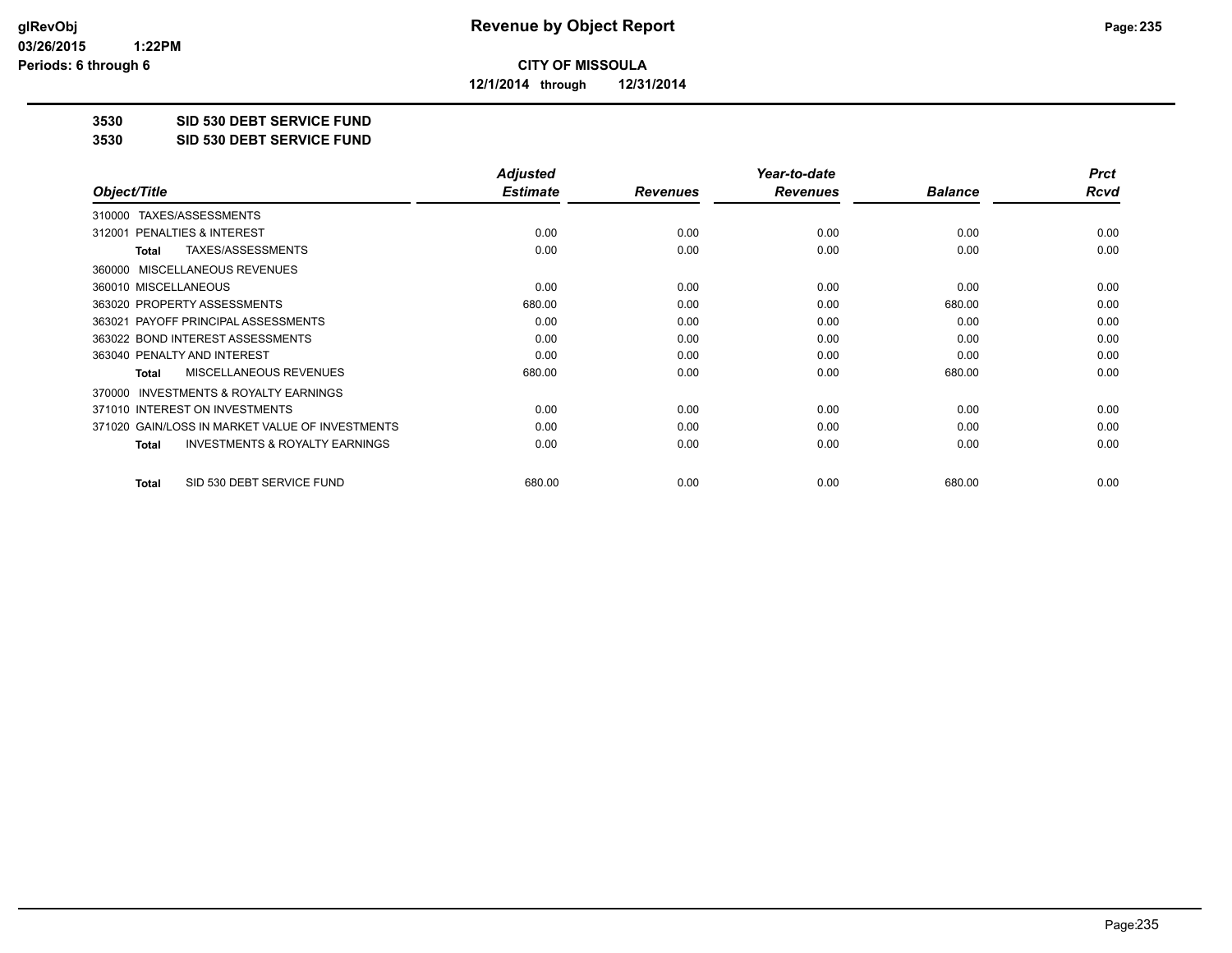**12/1/2014 through 12/31/2014**

## **3530 SID 530 DEBT SERVICE FUND**

|                                                           | <b>Adjusted</b> |                 | Year-to-date    |                | <b>Prct</b> |
|-----------------------------------------------------------|-----------------|-----------------|-----------------|----------------|-------------|
| Object/Title                                              | <b>Estimate</b> | <b>Revenues</b> | <b>Revenues</b> | <b>Balance</b> | <b>Rcvd</b> |
| 310000 TAXES/ASSESSMENTS                                  |                 |                 |                 |                |             |
| 312001 PENALTIES & INTEREST                               | 0.00            | 0.00            | 0.00            | 0.00           | 0.00        |
| TAXES/ASSESSMENTS<br><b>Total</b>                         | 0.00            | 0.00            | 0.00            | 0.00           | 0.00        |
| 360000 MISCELLANEOUS REVENUES                             |                 |                 |                 |                |             |
| 360010 MISCELLANEOUS                                      | 0.00            | 0.00            | 0.00            | 0.00           | 0.00        |
| 363020 PROPERTY ASSESSMENTS                               | 680.00          | 0.00            | 0.00            | 680.00         | 0.00        |
| 363021 PAYOFF PRINCIPAL ASSESSMENTS                       | 0.00            | 0.00            | 0.00            | 0.00           | 0.00        |
| 363022 BOND INTEREST ASSESSMENTS                          | 0.00            | 0.00            | 0.00            | 0.00           | 0.00        |
| 363040 PENALTY AND INTEREST                               | 0.00            | 0.00            | 0.00            | 0.00           | 0.00        |
| <b>MISCELLANEOUS REVENUES</b><br><b>Total</b>             | 680.00          | 0.00            | 0.00            | 680.00         | 0.00        |
| <b>INVESTMENTS &amp; ROYALTY EARNINGS</b><br>370000       |                 |                 |                 |                |             |
| 371010 INTEREST ON INVESTMENTS                            | 0.00            | 0.00            | 0.00            | 0.00           | 0.00        |
| 371020 GAIN/LOSS IN MARKET VALUE OF INVESTMENT            | 0.00            | 0.00            | 0.00            | 0.00           | 0.00        |
| <b>INVESTMENTS &amp; ROYALTY EARNINGS</b><br><b>Total</b> | 0.00            | 0.00            | 0.00            | 0.00           | 0.00        |
| SID 530 DEBT SERVICE FUND<br><b>Total</b>                 | 680.00          | 0.00            | 0.00            | 680.00         | 0.00        |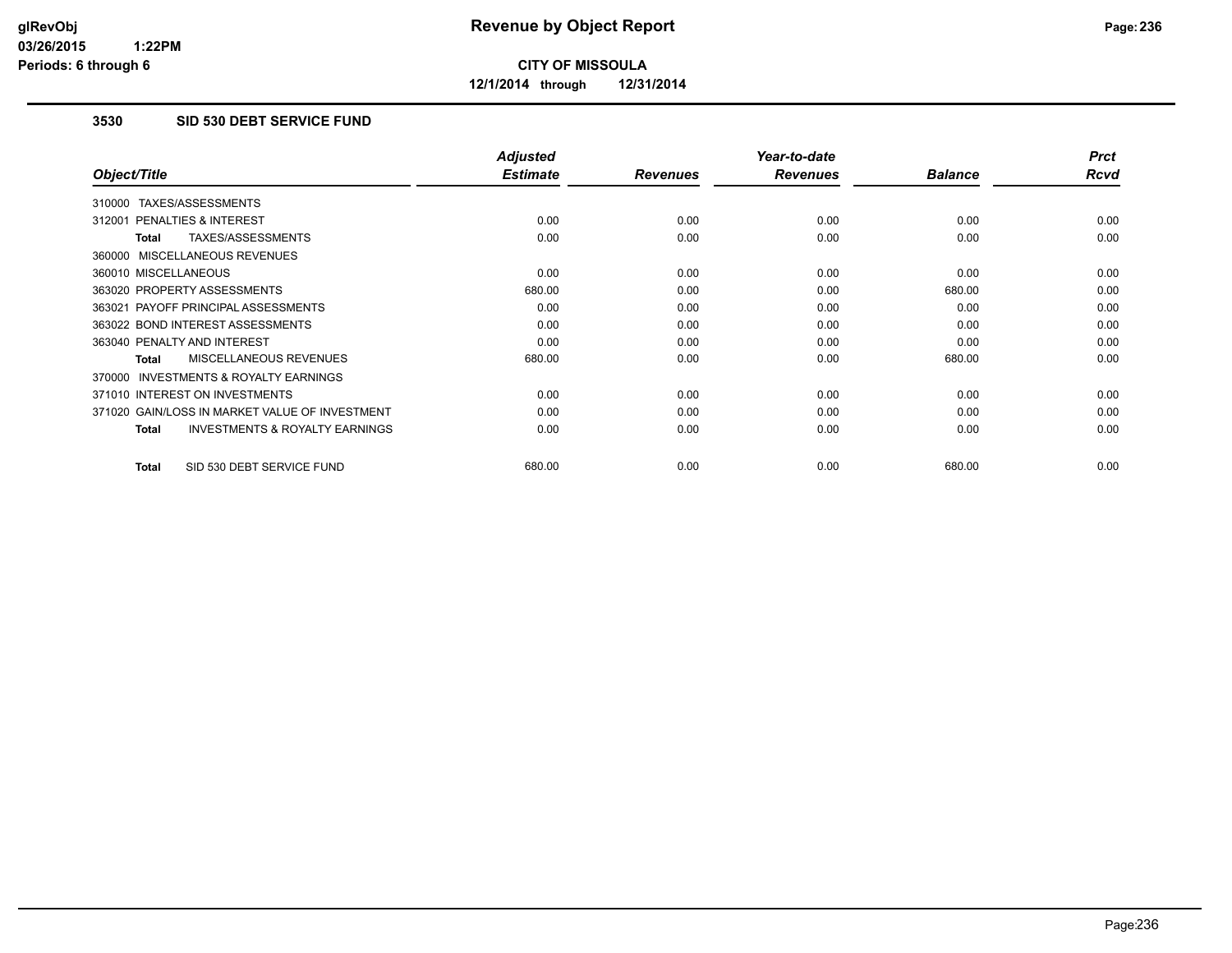**12/1/2014 through 12/31/2014**

#### **3531 SID 531 HICKORY ST CALMING**

#### **3531 SID 531 HICKORY ST CALMING**

|                                                           | <b>Adjusted</b> |                 | Year-to-date    |                | <b>Prct</b> |
|-----------------------------------------------------------|-----------------|-----------------|-----------------|----------------|-------------|
| Object/Title                                              | <b>Estimate</b> | <b>Revenues</b> | <b>Revenues</b> | <b>Balance</b> | Rcvd        |
| TAXES/ASSESSMENTS<br>310000                               |                 |                 |                 |                |             |
| PENALTIES & INTEREST<br>312001                            | 0.00            | 0.00            | 0.00            | 0.00           | 0.00        |
| <b>TAXES/ASSESSMENTS</b><br><b>Total</b>                  | 0.00            | 0.00            | 0.00            | 0.00           | 0.00        |
| <b>MISCELLANEOUS REVENUES</b><br>360000                   |                 |                 |                 |                |             |
| 360010 MISCELLANEOUS                                      | 0.00            | 0.00            | 0.00            | 0.00           | 0.00        |
| 363020 PROPERTY ASSESSMENTS                               | 0.00            | 1,381.71        | 1,433.85        | $-1,433.85$    | 0.00        |
| PAYOFF PRINCIPAL ASSESSMENTS<br>363021                    | 0.00            | 0.00            | 0.00            | 0.00           | 0.00        |
| 363022 BOND INTEREST ASSESSMENTS                          | 0.00            | 0.00            | 0.00            | 0.00           | 0.00        |
| 363040 PENALTY AND INTEREST                               | 0.00            | 0.53            | 0.53            | $-0.53$        | 0.00        |
| MISCELLANEOUS REVENUES<br>Total                           | 0.00            | 1,382.24        | 1,434.38        | $-1,434.38$    | 0.00        |
| INVESTMENTS & ROYALTY EARNINGS<br>370000                  |                 |                 |                 |                |             |
| 371010 INTEREST ON INVESTMENTS                            | 0.00            | 0.00            | 0.00            | 0.00           | 0.00        |
| 371020 GAIN/LOSS IN MARKET VALUE OF INVESTMENTS           | 0.00            | 0.00            | 0.00            | 0.00           | 0.00        |
| <b>INVESTMENTS &amp; ROYALTY EARNINGS</b><br><b>Total</b> | 0.00            | 0.00            | 0.00            | 0.00           | 0.00        |
| OTHER FINANCING SOURCES<br>380000                         |                 |                 |                 |                |             |
| 383000 OPERATING TRANSFERS                                | 0.00            | 0.00            | 0.00            | 0.00           | 0.00        |
| OTHER FINANCING SOURCES<br><b>Total</b>                   | 0.00            | 0.00            | 0.00            | 0.00           | 0.00        |
| SID 531 HICKORY ST CALMING<br><b>Total</b>                | 0.00            | 1,382.24        | 1,434.38        | $-1,434.38$    | 0.00        |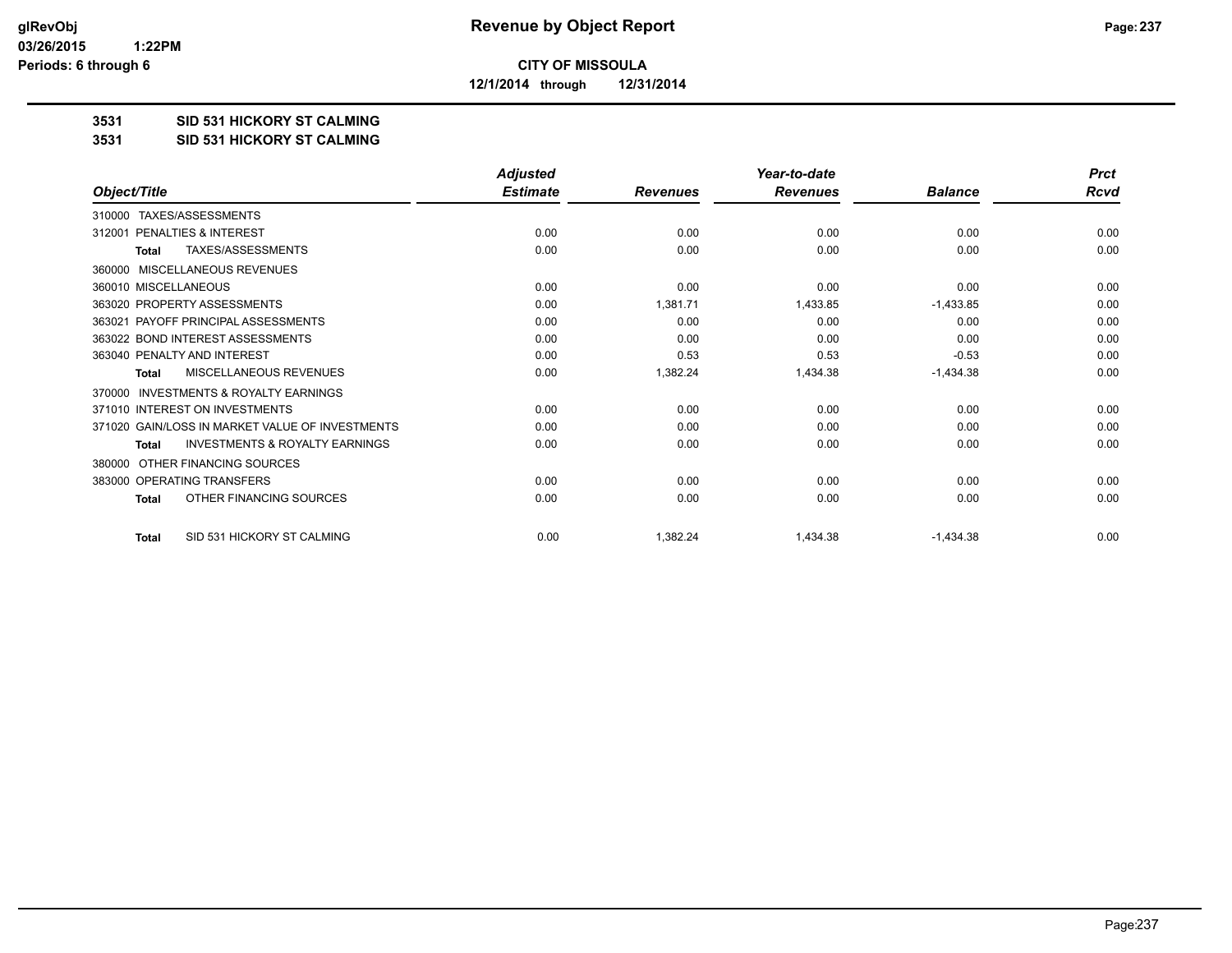**12/1/2014 through 12/31/2014**

## **3531 SID 531 HICKORY ST CALMING**

|                                                           | <b>Adjusted</b> |                 | Year-to-date    |                | <b>Prct</b> |
|-----------------------------------------------------------|-----------------|-----------------|-----------------|----------------|-------------|
| Object/Title                                              | <b>Estimate</b> | <b>Revenues</b> | <b>Revenues</b> | <b>Balance</b> | <b>Rcvd</b> |
| 310000 TAXES/ASSESSMENTS                                  |                 |                 |                 |                |             |
| PENALTIES & INTEREST<br>312001                            | 0.00            | 0.00            | 0.00            | 0.00           | 0.00        |
| TAXES/ASSESSMENTS<br>Total                                | 0.00            | 0.00            | 0.00            | 0.00           | 0.00        |
| 360000 MISCELLANEOUS REVENUES                             |                 |                 |                 |                |             |
| 360010 MISCELLANEOUS                                      | 0.00            | 0.00            | 0.00            | 0.00           | 0.00        |
| 363020 PROPERTY ASSESSMENTS                               | 0.00            | 1,381.71        | 1,433.85        | $-1,433.85$    | 0.00        |
| 363021 PAYOFF PRINCIPAL ASSESSMENTS                       | 0.00            | 0.00            | 0.00            | 0.00           | 0.00        |
| 363022 BOND INTEREST ASSESSMENTS                          | 0.00            | 0.00            | 0.00            | 0.00           | 0.00        |
| 363040 PENALTY AND INTEREST                               | 0.00            | 0.53            | 0.53            | $-0.53$        | 0.00        |
| MISCELLANEOUS REVENUES<br>Total                           | 0.00            | 1,382.24        | 1,434.38        | $-1,434.38$    | 0.00        |
| 370000 INVESTMENTS & ROYALTY EARNINGS                     |                 |                 |                 |                |             |
| 371010 INTEREST ON INVESTMENTS                            | 0.00            | 0.00            | 0.00            | 0.00           | 0.00        |
| 371020 GAIN/LOSS IN MARKET VALUE OF INVESTMENT            | 0.00            | 0.00            | 0.00            | 0.00           | 0.00        |
| <b>INVESTMENTS &amp; ROYALTY EARNINGS</b><br><b>Total</b> | 0.00            | 0.00            | 0.00            | 0.00           | 0.00        |
| OTHER FINANCING SOURCES<br>380000                         |                 |                 |                 |                |             |
| 383000 OPERATING TRANSFERS                                | 0.00            | 0.00            | 0.00            | 0.00           | 0.00        |
| OTHER FINANCING SOURCES<br>Total                          | 0.00            | 0.00            | 0.00            | 0.00           | 0.00        |
| SID 531 HICKORY ST CALMING<br><b>Total</b>                | 0.00            | 1,382.24        | 1,434.38        | $-1,434.38$    | 0.00        |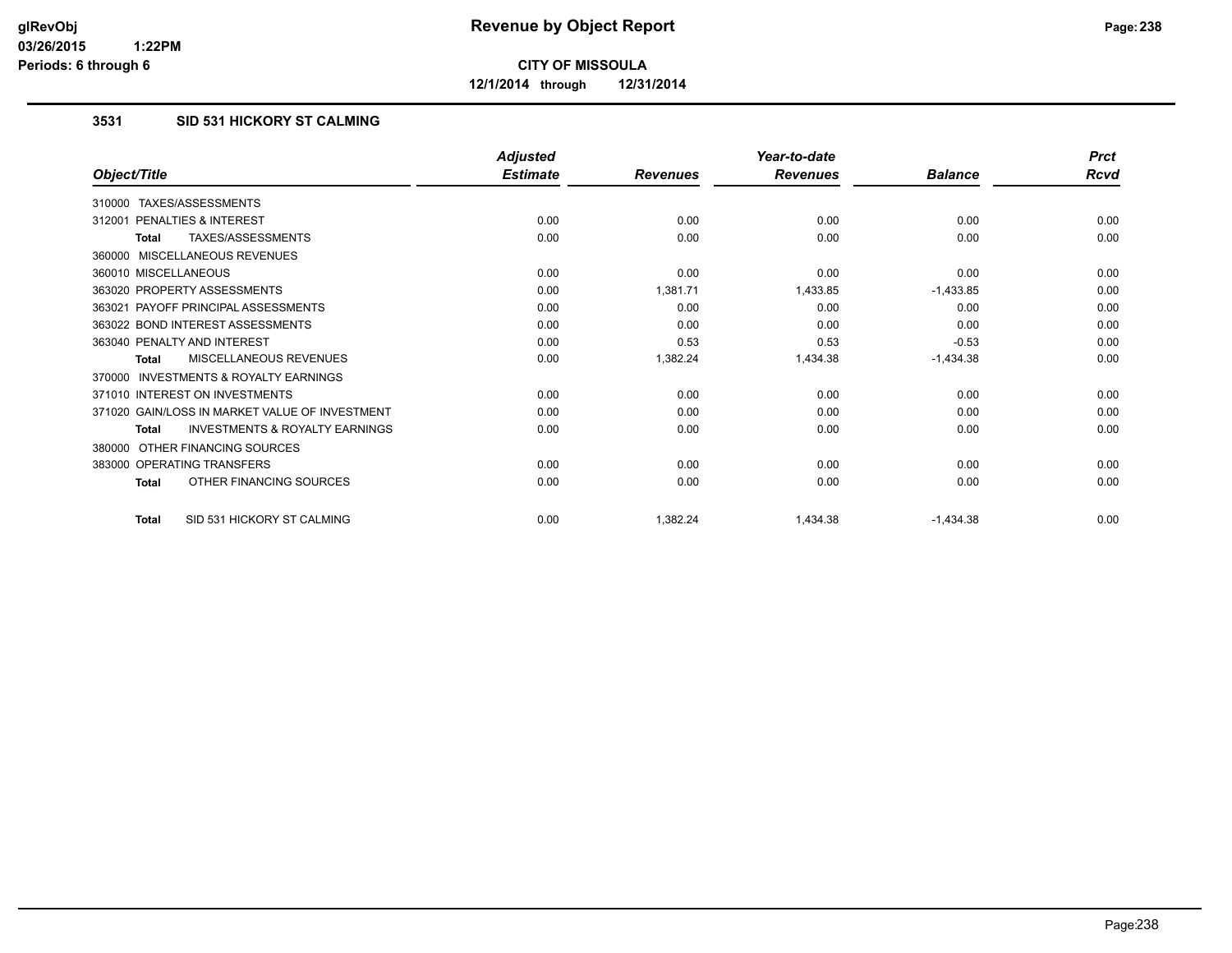**12/1/2014 through 12/31/2014**

## **3532 SID 532 DEBT SERVICE FUND**

**3532 SID 532 DEBT SERVICE FUND**

|                                                           | <b>Adjusted</b> |                 | Year-to-date    |                | <b>Prct</b> |
|-----------------------------------------------------------|-----------------|-----------------|-----------------|----------------|-------------|
| Object/Title                                              | <b>Estimate</b> | <b>Revenues</b> | <b>Revenues</b> | <b>Balance</b> | <b>Rcvd</b> |
| 360000 MISCELLANEOUS REVENUES                             |                 |                 |                 |                |             |
| 363020 PROPERTY ASSESSMENTS                               | 43,363.00       | 17,954.64       | 17,954.64       | 25,408.36      | 41.41       |
| 363021 PAYOFF PRINCIPAL ASSESSMENTS                       | 0.00            | 0.00            | 0.00            | 0.00           | 0.00        |
| 363022 BOND INTEREST ASSESSMENTS                          | 0.00            | 0.00            | 0.00            | 0.00           | 0.00        |
| 363040 PENALTY AND INTEREST                               | 0.00            | 1.90            | 1.90            | $-1.90$        | 0.00        |
| MISCELLANEOUS REVENUES<br>Total                           | 43,363.00       | 17.956.54       | 17.956.54       | 25.406.46      | 41.41       |
| 370000 INVESTMENTS & ROYALTY EARNINGS                     |                 |                 |                 |                |             |
| 371010 INTEREST ON INVESTMENTS                            | 0.00            | 0.00            | 0.00            | 0.00           | 0.00        |
| 371020 GAIN/LOSS IN MARKET VALUE OF INVESTMENTS           | 0.00            | 0.00            | 0.00            | 0.00           | 0.00        |
| <b>INVESTMENTS &amp; ROYALTY EARNINGS</b><br><b>Total</b> | 0.00            | 0.00            | 0.00            | 0.00           | 0.00        |
| SID 532 DEBT SERVICE FUND<br>Total                        | 43,363.00       | 17.956.54       | 17.956.54       | 25,406.46      | 41.41       |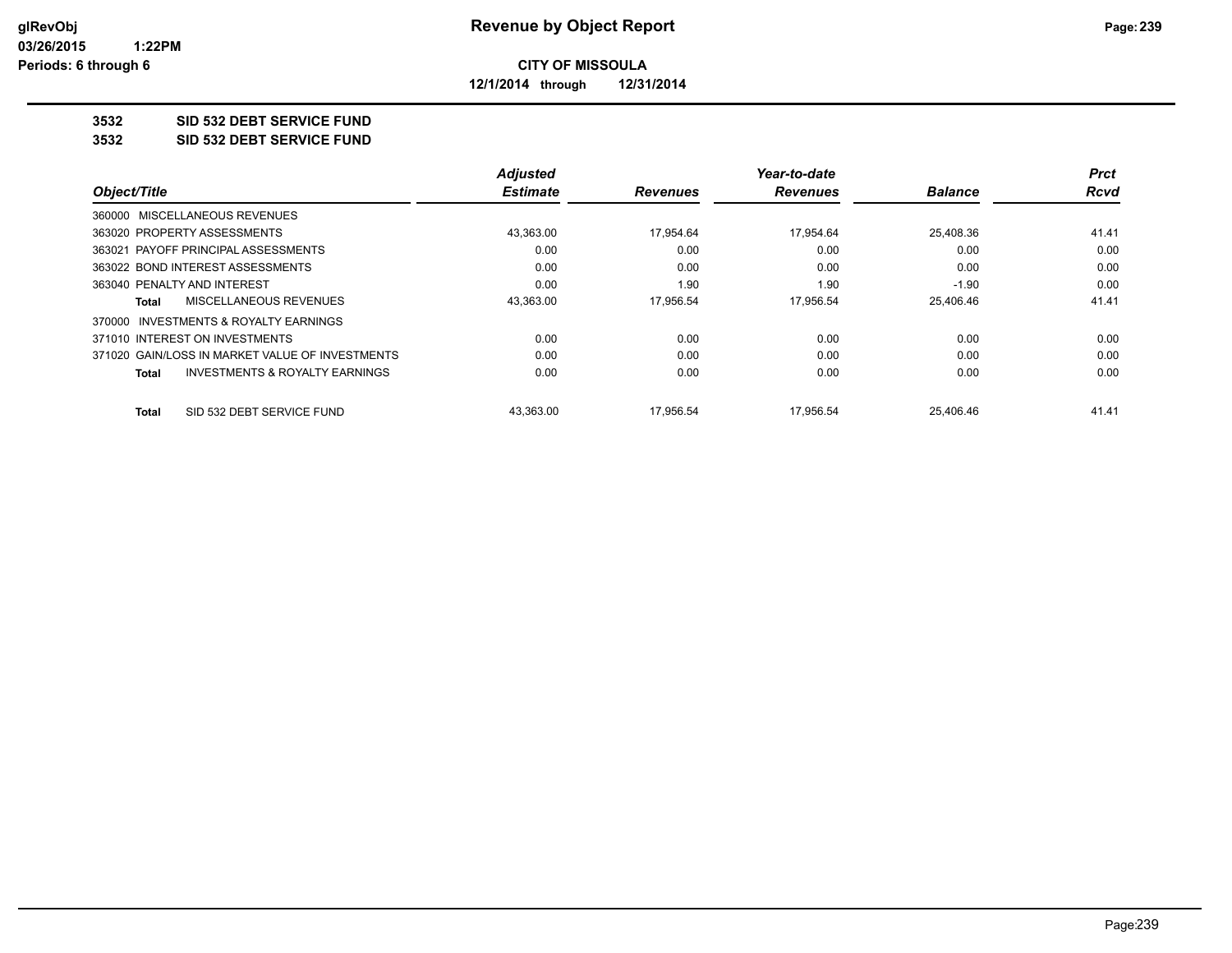**12/1/2014 through 12/31/2014**

#### **3532 SID 532 DEBT SERVICE FUND**

|                                                     | <b>Adjusted</b> |                 | Year-to-date    |                | Prct        |
|-----------------------------------------------------|-----------------|-----------------|-----------------|----------------|-------------|
| Object/Title                                        | <b>Estimate</b> | <b>Revenues</b> | <b>Revenues</b> | <b>Balance</b> | <b>Rcvd</b> |
| 360000 MISCELLANEOUS REVENUES                       |                 |                 |                 |                |             |
| 363020 PROPERTY ASSESSMENTS                         | 43.363.00       | 17.954.64       | 17.954.64       | 25.408.36      | 41.41       |
| 363021 PAYOFF PRINCIPAL ASSESSMENTS                 | 0.00            | 0.00            | 0.00            | 0.00           | 0.00        |
| 363022 BOND INTEREST ASSESSMENTS                    | 0.00            | 0.00            | 0.00            | 0.00           | 0.00        |
| 363040 PENALTY AND INTEREST                         | 0.00            | 1.90            | 1.90            | $-1.90$        | 0.00        |
| MISCELLANEOUS REVENUES<br>Total                     | 43,363.00       | 17,956.54       | 17,956.54       | 25,406.46      | 41.41       |
| <b>INVESTMENTS &amp; ROYALTY EARNINGS</b><br>370000 |                 |                 |                 |                |             |
| 371010 INTEREST ON INVESTMENTS                      | 0.00            | 0.00            | 0.00            | 0.00           | 0.00        |
| 371020 GAIN/LOSS IN MARKET VALUE OF INVESTMENT      | 0.00            | 0.00            | 0.00            | 0.00           | 0.00        |
| <b>INVESTMENTS &amp; ROYALTY EARNINGS</b><br>Total  | 0.00            | 0.00            | 0.00            | 0.00           | 0.00        |
| SID 532 DEBT SERVICE FUND<br><b>Total</b>           | 43.363.00       | 17.956.54       | 17.956.54       | 25.406.46      | 41.41       |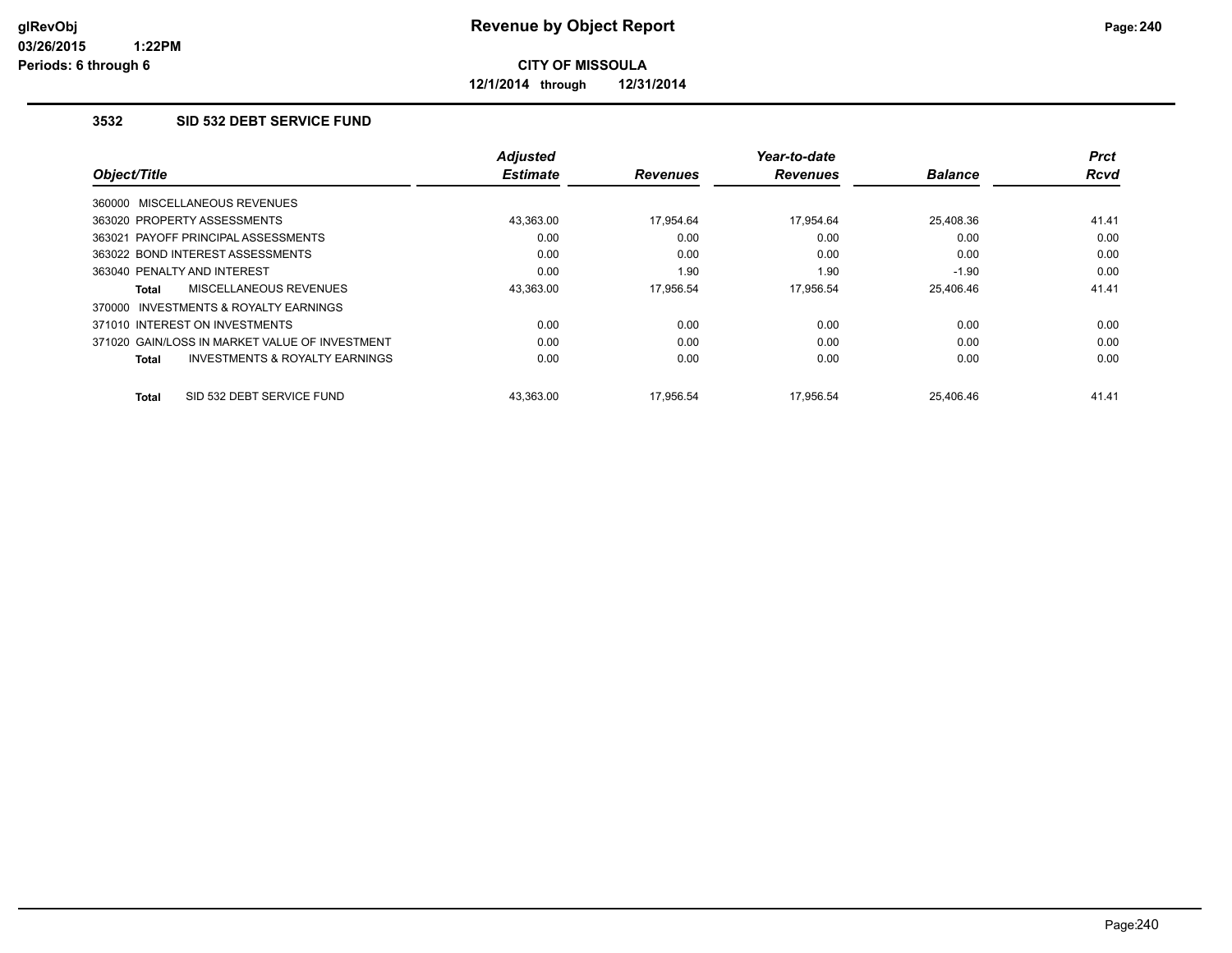**12/1/2014 through 12/31/2014**

#### **3533 GILBERT ST SEWER SID DEBT FUND**

#### **3533 GILBERT ST SEWER SID DEBT FUND**

|                                                           | <b>Adjusted</b> |                 | Year-to-date    |                | <b>Prct</b> |
|-----------------------------------------------------------|-----------------|-----------------|-----------------|----------------|-------------|
| Object/Title                                              | <b>Estimate</b> | <b>Revenues</b> | <b>Revenues</b> | <b>Balance</b> | <b>Rcvd</b> |
| TAXES/ASSESSMENTS<br>310000                               |                 |                 |                 |                |             |
| <b>PENALTIES &amp; INTEREST</b><br>312001                 | 0.00            | 0.00            | 0.00            | 0.00           | 0.00        |
| <b>TAXES/ASSESSMENTS</b><br>Total                         | 0.00            | 0.00            | 0.00            | 0.00           | 0.00        |
| <b>MISCELLANEOUS REVENUES</b><br>360000                   |                 |                 |                 |                |             |
| 363020 PROPERTY ASSESSMENTS                               | 17,775.00       | 6,460.89        | 6,460.89        | 11,314.11      | 36.35       |
| PAYOFF PRINCIPAL ASSESSMENTS<br>363021                    | 0.00            | 0.00            | 0.00            | 0.00           | 0.00        |
| 363022 BOND INTEREST ASSESSMENTS                          | 0.00            | 0.00            | 0.00            | 0.00           | 0.00        |
| 363040 PENALTY AND INTEREST                               | 0.00            | 3.86            | 3.86            | $-3.86$        | 0.00        |
| MISCELLANEOUS REVENUES<br><b>Total</b>                    | 17,775.00       | 6,464.75        | 6,464.75        | 11,310.25      | 36.37       |
| <b>INVESTMENTS &amp; ROYALTY EARNINGS</b><br>370000       |                 |                 |                 |                |             |
| 371010 INTEREST ON INVESTMENTS                            | 0.00            | 0.00            | 0.00            | 0.00           | 0.00        |
| 371020 GAIN/LOSS IN MARKET VALUE OF INVESTMENTS           | 0.00            | 0.00            | 0.00            | 0.00           | 0.00        |
| <b>INVESTMENTS &amp; ROYALTY EARNINGS</b><br><b>Total</b> | 0.00            | 0.00            | 0.00            | 0.00           | 0.00        |
| OTHER FINANCING SOURCES<br>380000                         |                 |                 |                 |                |             |
| 381009 TRANSFERS IN                                       | 0.00            | 0.00            | 0.00            | 0.00           | 0.00        |
| OTHER FINANCING SOURCES<br><b>Total</b>                   | 0.00            | 0.00            | 0.00            | 0.00           | 0.00        |
| GILBERT ST SEWER SID DEBT FUND<br><b>Total</b>            | 17,775.00       | 6,464.75        | 6,464.75        | 11,310.25      | 36.37       |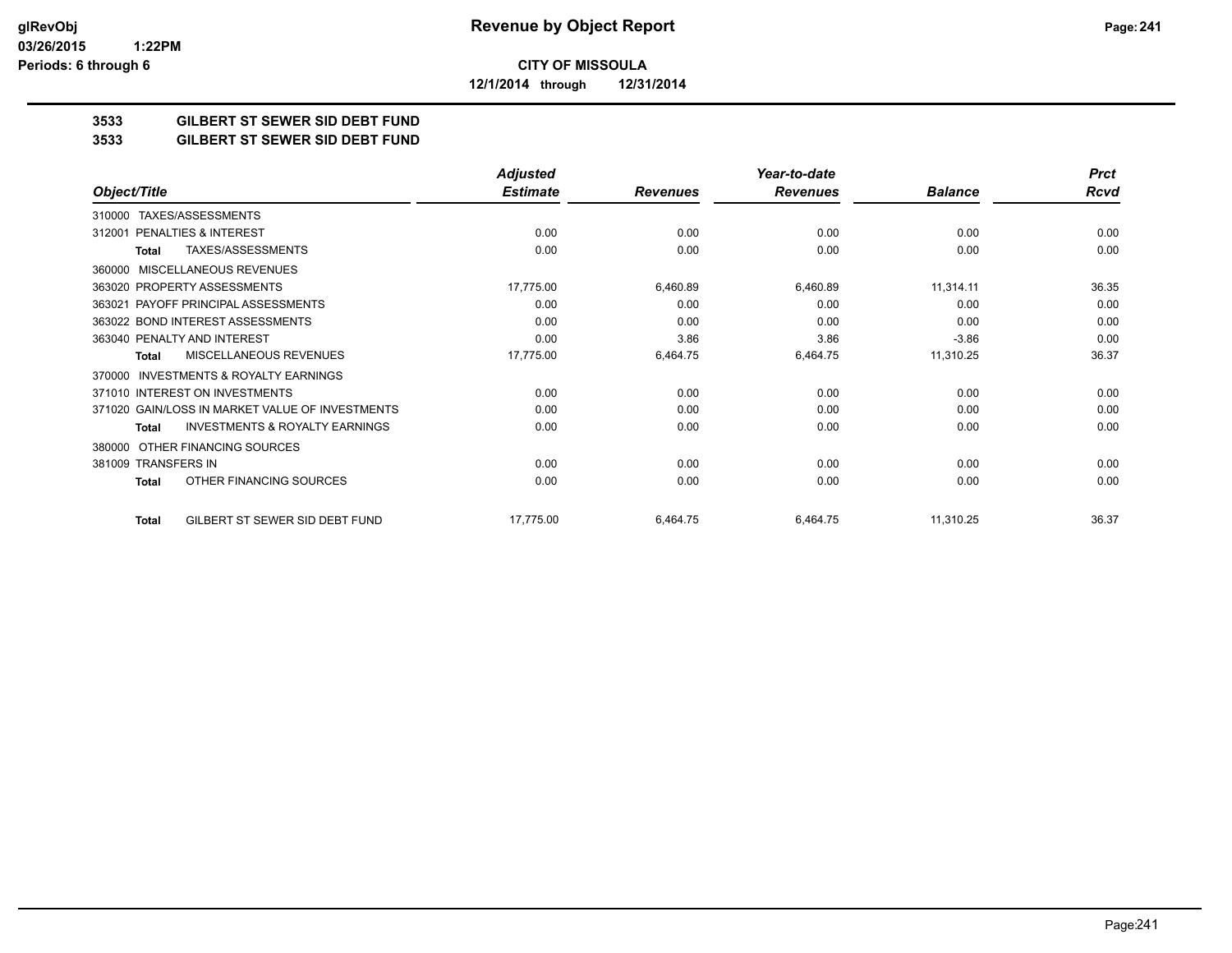**12/1/2014 through 12/31/2014**

## **3533 GILBERT ST SEWER SID DEBT FUND**

|                                                           | <b>Adjusted</b> |                 | Year-to-date    |                | <b>Prct</b> |
|-----------------------------------------------------------|-----------------|-----------------|-----------------|----------------|-------------|
| Object/Title                                              | <b>Estimate</b> | <b>Revenues</b> | <b>Revenues</b> | <b>Balance</b> | <b>Rcvd</b> |
| <b>TAXES/ASSESSMENTS</b><br>310000                        |                 |                 |                 |                |             |
| 312001 PENALTIES & INTEREST                               | 0.00            | 0.00            | 0.00            | 0.00           | 0.00        |
| TAXES/ASSESSMENTS<br><b>Total</b>                         | 0.00            | 0.00            | 0.00            | 0.00           | 0.00        |
| 360000 MISCELLANEOUS REVENUES                             |                 |                 |                 |                |             |
| 363020 PROPERTY ASSESSMENTS                               | 17,775.00       | 6,460.89        | 6,460.89        | 11,314.11      | 36.35       |
| 363021 PAYOFF PRINCIPAL ASSESSMENTS                       | 0.00            | 0.00            | 0.00            | 0.00           | 0.00        |
| 363022 BOND INTEREST ASSESSMENTS                          | 0.00            | 0.00            | 0.00            | 0.00           | 0.00        |
| 363040 PENALTY AND INTEREST                               | 0.00            | 3.86            | 3.86            | $-3.86$        | 0.00        |
| <b>MISCELLANEOUS REVENUES</b><br><b>Total</b>             | 17,775.00       | 6,464.75        | 6,464.75        | 11,310.25      | 36.37       |
| 370000 INVESTMENTS & ROYALTY EARNINGS                     |                 |                 |                 |                |             |
| 371010 INTEREST ON INVESTMENTS                            | 0.00            | 0.00            | 0.00            | 0.00           | 0.00        |
| 371020 GAIN/LOSS IN MARKET VALUE OF INVESTMENT            | 0.00            | 0.00            | 0.00            | 0.00           | 0.00        |
| <b>INVESTMENTS &amp; ROYALTY EARNINGS</b><br><b>Total</b> | 0.00            | 0.00            | 0.00            | 0.00           | 0.00        |
| OTHER FINANCING SOURCES<br>380000                         |                 |                 |                 |                |             |
| 381009 TRANSFERS IN                                       | 0.00            | 0.00            | 0.00            | 0.00           | 0.00        |
| OTHER FINANCING SOURCES<br><b>Total</b>                   | 0.00            | 0.00            | 0.00            | 0.00           | 0.00        |
| GILBERT ST SEWER SID DEBT FUND<br><b>Total</b>            | 17,775.00       | 6,464.75        | 6,464.75        | 11,310.25      | 36.37       |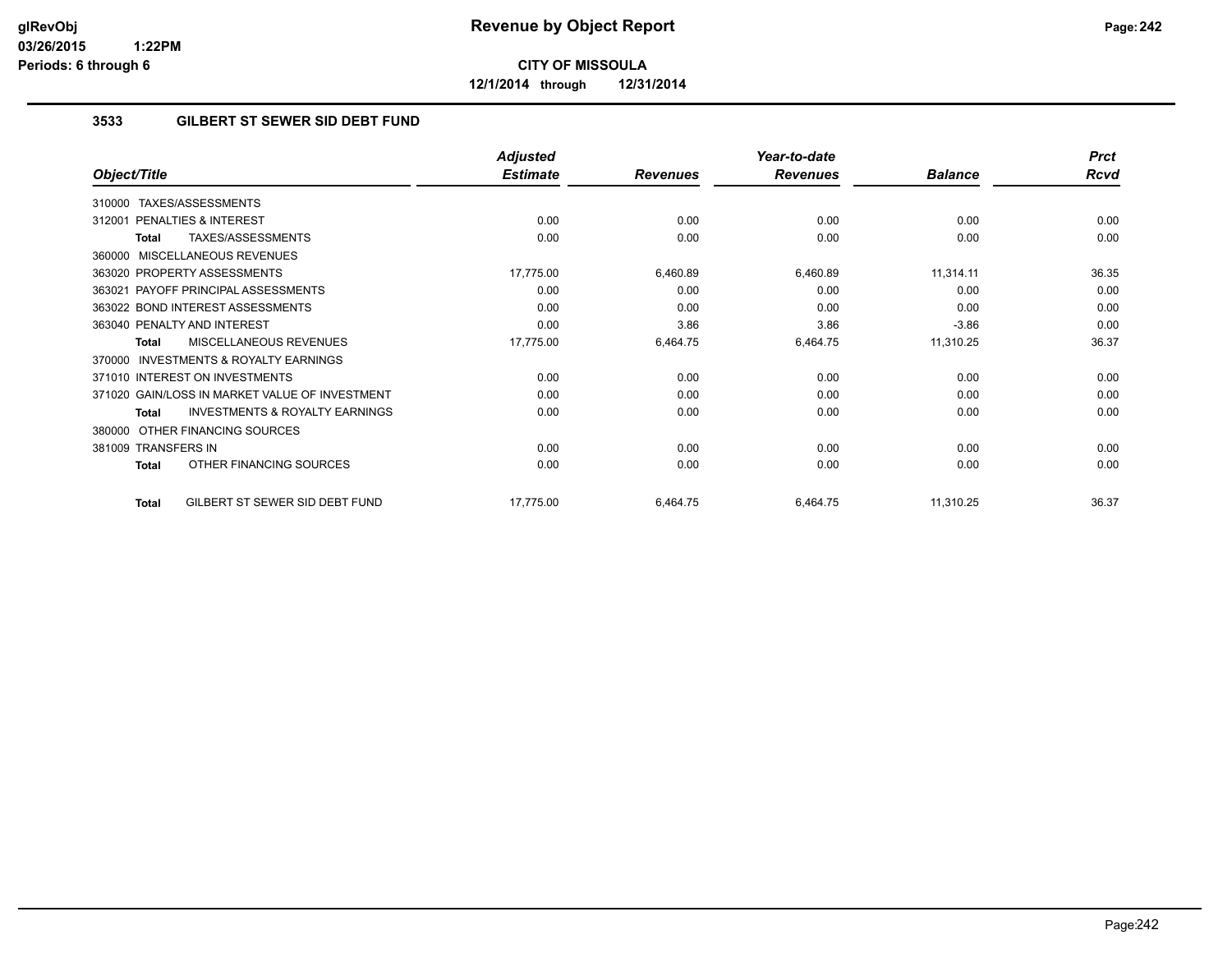**12/1/2014 through 12/31/2014**

## **3534 LINCOLNWOOD SEWER PHASE I**

#### **3534 LINCOLNWOOD SEWER PHASE I**

|                                                    | <b>Adjusted</b> |                 | Year-to-date    |                | <b>Prct</b> |
|----------------------------------------------------|-----------------|-----------------|-----------------|----------------|-------------|
| Object/Title                                       | <b>Estimate</b> | <b>Revenues</b> | <b>Revenues</b> | <b>Balance</b> | <b>Rcvd</b> |
| TAXES/ASSESSMENTS<br>310000                        |                 |                 |                 |                |             |
| PENALTIES & INTEREST<br>312001                     | 0.00            | 0.00            | 0.00            | 0.00           | 0.00        |
| TAXES/ASSESSMENTS<br>Total                         | 0.00            | 0.00            | 0.00            | 0.00           | 0.00        |
| MISCELLANEOUS REVENUES<br>360000                   |                 |                 |                 |                |             |
| 363020 PROPERTY ASSESSMENTS                        | 18,413.00       | 7,910.33        | 7,910.33        | 10,502.67      | 42.96       |
| 363021 PAYOFF PRINCIPAL ASSESSMENTS                | 0.00            | 0.00            | $-4,276.80$     | 4,276.80       | 0.00        |
| 363022 BOND INTEREST ASSESSMENTS                   | 0.00            | 0.00            | 0.00            | 0.00           | 0.00        |
| 363040 PENALTY AND INTEREST                        | 0.00            | 0.00            | 0.00            | 0.00           | 0.00        |
| MISCELLANEOUS REVENUES<br>Total                    | 18,413.00       | 7.910.33        | 3,633.53        | 14.779.47      | 19.73       |
| INVESTMENTS & ROYALTY EARNINGS<br>370000           |                 |                 |                 |                |             |
| 371010 INTEREST ON INVESTMENTS                     | 0.00            | 0.00            | 0.00            | 0.00           | 0.00        |
| 371020 GAIN/LOSS IN MARKET VALUE OF INVESTMENTS    | 0.00            | 0.00            | 0.00            | 0.00           | 0.00        |
| <b>INVESTMENTS &amp; ROYALTY EARNINGS</b><br>Total | 0.00            | 0.00            | 0.00            | 0.00           | 0.00        |
|                                                    |                 |                 |                 |                |             |
| LINCOLNWOOD SEWER PHASE I<br>Total                 | 18,413.00       | 7.910.33        | 3,633.53        | 14,779.47      | 19.73       |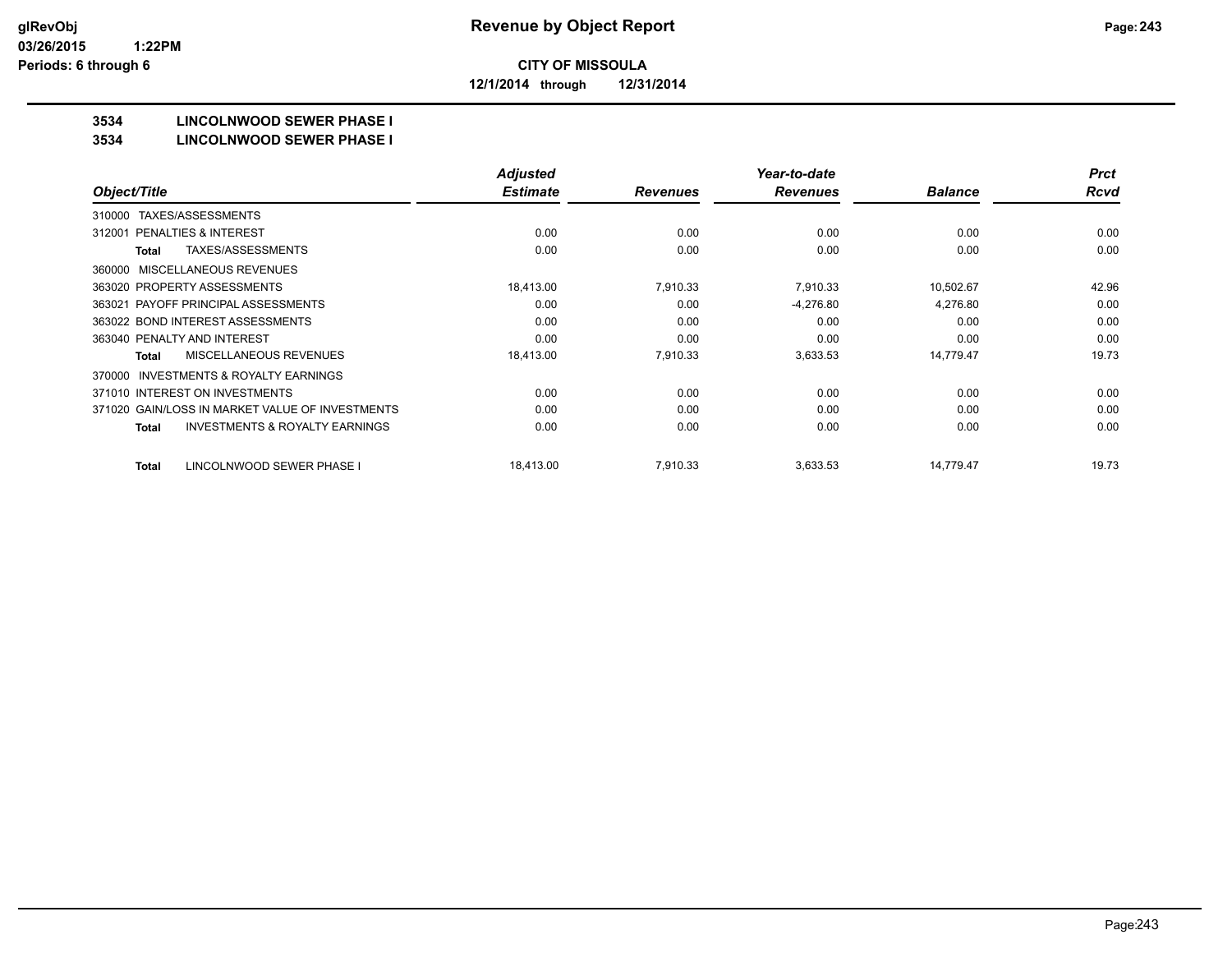**12/1/2014 through 12/31/2014**

## **3534 LINCOLNWOOD SEWER PHASE I**

|                                                    | <b>Adjusted</b> |                 | Year-to-date    |                | <b>Prct</b> |
|----------------------------------------------------|-----------------|-----------------|-----------------|----------------|-------------|
| Object/Title                                       | <b>Estimate</b> | <b>Revenues</b> | <b>Revenues</b> | <b>Balance</b> | <b>Rcvd</b> |
| TAXES/ASSESSMENTS<br>310000                        |                 |                 |                 |                |             |
| 312001 PENALTIES & INTEREST                        | 0.00            | 0.00            | 0.00            | 0.00           | 0.00        |
| TAXES/ASSESSMENTS<br>Total                         | 0.00            | 0.00            | 0.00            | 0.00           | 0.00        |
| 360000 MISCELLANEOUS REVENUES                      |                 |                 |                 |                |             |
| 363020 PROPERTY ASSESSMENTS                        | 18,413.00       | 7,910.33        | 7,910.33        | 10,502.67      | 42.96       |
| 363021 PAYOFF PRINCIPAL ASSESSMENTS                | 0.00            | 0.00            | $-4,276.80$     | 4,276.80       | 0.00        |
| 363022 BOND INTEREST ASSESSMENTS                   | 0.00            | 0.00            | 0.00            | 0.00           | 0.00        |
| 363040 PENALTY AND INTEREST                        | 0.00            | 0.00            | 0.00            | 0.00           | 0.00        |
| MISCELLANEOUS REVENUES<br>Total                    | 18,413.00       | 7,910.33        | 3,633.53        | 14,779.47      | 19.73       |
| 370000 INVESTMENTS & ROYALTY EARNINGS              |                 |                 |                 |                |             |
| 371010 INTEREST ON INVESTMENTS                     | 0.00            | 0.00            | 0.00            | 0.00           | 0.00        |
| 371020 GAIN/LOSS IN MARKET VALUE OF INVESTMENT     | 0.00            | 0.00            | 0.00            | 0.00           | 0.00        |
| <b>INVESTMENTS &amp; ROYALTY EARNINGS</b><br>Total | 0.00            | 0.00            | 0.00            | 0.00           | 0.00        |
| LINCOLNWOOD SEWER PHASE I<br>Total                 | 18,413.00       | 7,910.33        | 3,633.53        | 14,779.47      | 19.73       |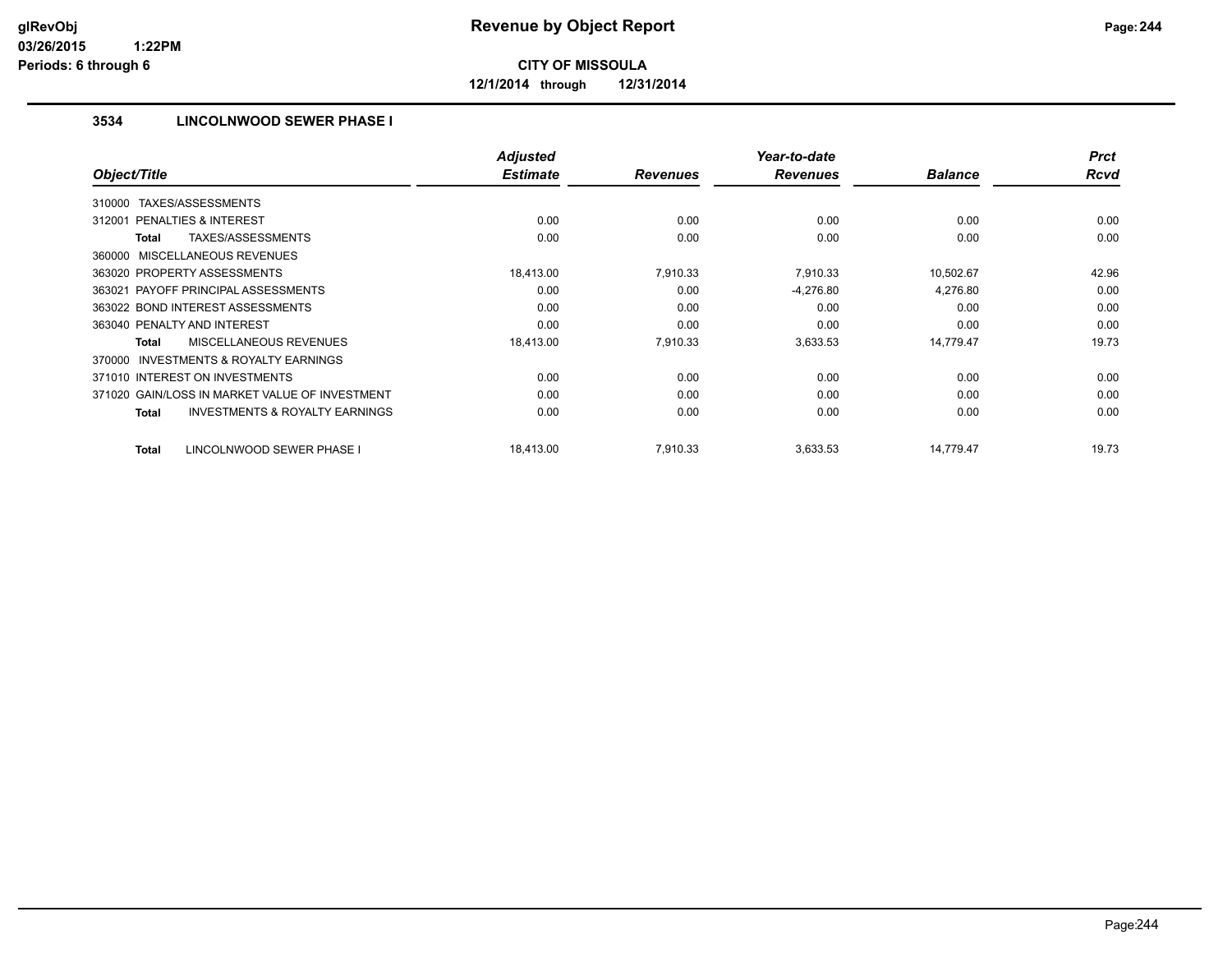**12/1/2014 through 12/31/2014**

## **3535 SLANT STREET TRAFFIC CALMING**

#### **3535 SLANT STREET TRAFFIC CALMING**

|                                                           | <b>Adjusted</b> |                 | Year-to-date    |                | <b>Prct</b> |
|-----------------------------------------------------------|-----------------|-----------------|-----------------|----------------|-------------|
| Object/Title                                              | <b>Estimate</b> | <b>Revenues</b> | <b>Revenues</b> | <b>Balance</b> | <b>Rcvd</b> |
| TAXES/ASSESSMENTS<br>310000                               |                 |                 |                 |                |             |
| <b>PENALTIES &amp; INTEREST</b><br>312001                 | 0.00            | 0.00            | 0.00            | 0.00           | 0.00        |
| <b>TAXES/ASSESSMENTS</b><br><b>Total</b>                  | 0.00            | 0.00            | 0.00            | 0.00           | 0.00        |
| MISCELLANEOUS REVENUES<br>360000                          |                 |                 |                 |                |             |
| 360010 MISCELLANEOUS                                      | 0.00            | 0.00            | 0.00            | 0.00           | 0.00        |
| 363020 PROPERTY ASSESSMENTS                               | 0.00            | 2,232.17        | 2,232.17        | $-2,232.17$    | 0.00        |
| PAYOFF PRINCIPAL ASSESSMENTS<br>363021                    | 0.00            | 0.00            | 0.00            | 0.00           | 0.00        |
| 363022 BOND INTEREST ASSESSMENTS                          | 0.00            | 0.00            | 0.00            | 0.00           | 0.00        |
| 363040 PENALTY AND INTEREST                               | 0.00            | 0.45            | 0.45            | $-0.45$        | 0.00        |
| <b>MISCELLANEOUS REVENUES</b><br>Total                    | 0.00            | 2,232.62        | 2,232.62        | $-2,232.62$    | 0.00        |
| INVESTMENTS & ROYALTY EARNINGS<br>370000                  |                 |                 |                 |                |             |
| 371010 INTEREST ON INVESTMENTS                            | 0.00            | 0.00            | 0.00            | 0.00           | 0.00        |
| 371020 GAIN/LOSS IN MARKET VALUE OF INVESTMENTS           | 0.00            | 0.00            | 0.00            | 0.00           | 0.00        |
| <b>INVESTMENTS &amp; ROYALTY EARNINGS</b><br><b>Total</b> | 0.00            | 0.00            | 0.00            | 0.00           | 0.00        |
| OTHER FINANCING SOURCES<br>380000                         |                 |                 |                 |                |             |
| 383000 OPERATING TRANSFERS                                | 0.00            | 0.00            | 0.00            | 0.00           | 0.00        |
| OTHER FINANCING SOURCES<br><b>Total</b>                   | 0.00            | 0.00            | 0.00            | 0.00           | 0.00        |
| <b>SLANT STREET TRAFFIC CALMING</b><br><b>Total</b>       | 0.00            | 2,232.62        | 2,232.62        | $-2,232.62$    | 0.00        |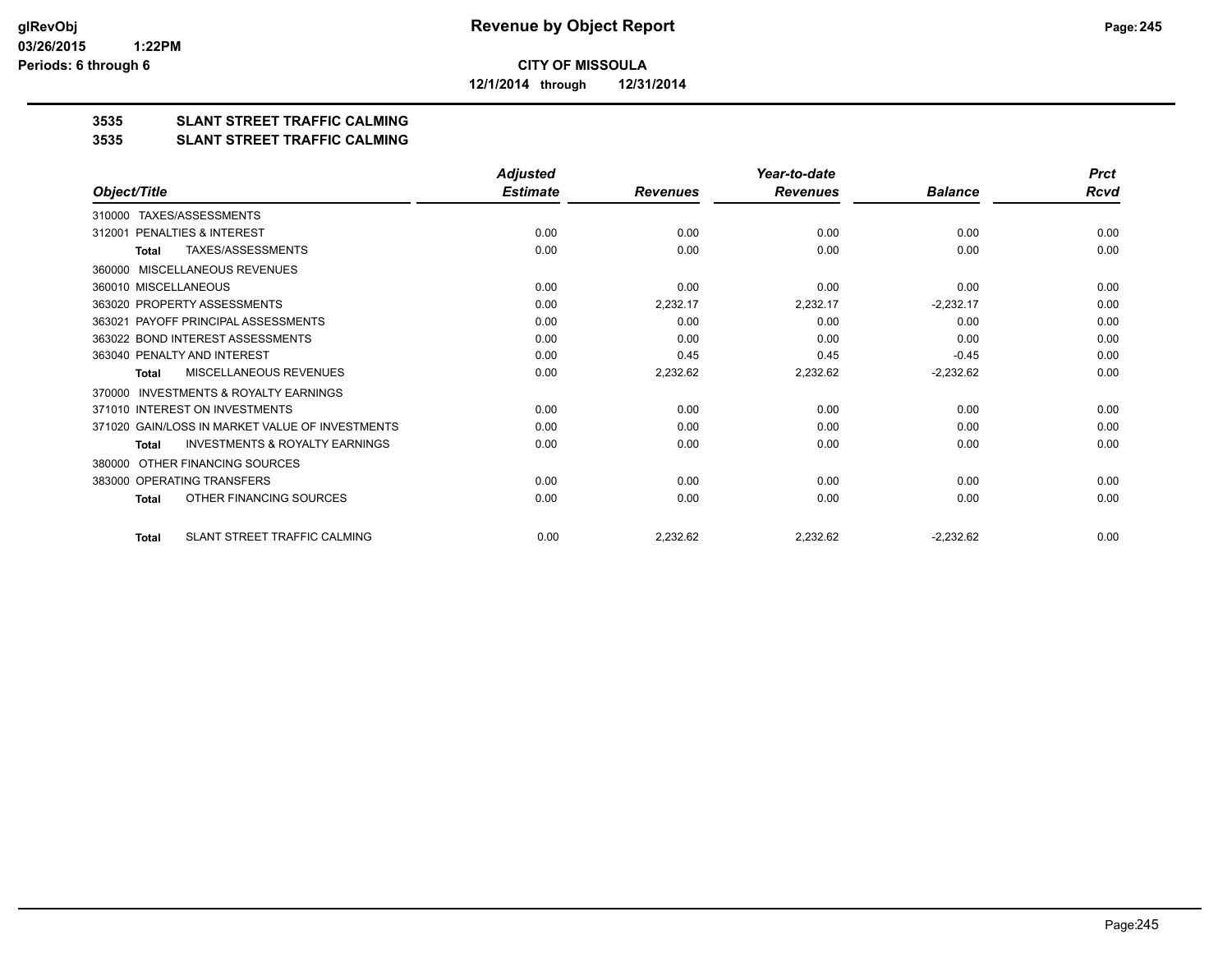**12/1/2014 through 12/31/2014**

## **3535 SLANT STREET TRAFFIC CALMING**

|                                                           | <b>Adjusted</b> |                 | Year-to-date    |                | <b>Prct</b> |
|-----------------------------------------------------------|-----------------|-----------------|-----------------|----------------|-------------|
| Object/Title                                              | <b>Estimate</b> | <b>Revenues</b> | <b>Revenues</b> | <b>Balance</b> | <b>Rcvd</b> |
| 310000 TAXES/ASSESSMENTS                                  |                 |                 |                 |                |             |
| <b>PENALTIES &amp; INTEREST</b><br>312001                 | 0.00            | 0.00            | 0.00            | 0.00           | 0.00        |
| TAXES/ASSESSMENTS<br><b>Total</b>                         | 0.00            | 0.00            | 0.00            | 0.00           | 0.00        |
| 360000 MISCELLANEOUS REVENUES                             |                 |                 |                 |                |             |
| 360010 MISCELLANEOUS                                      | 0.00            | 0.00            | 0.00            | 0.00           | 0.00        |
| 363020 PROPERTY ASSESSMENTS                               | 0.00            | 2,232.17        | 2,232.17        | $-2,232.17$    | 0.00        |
| 363021 PAYOFF PRINCIPAL ASSESSMENTS                       | 0.00            | 0.00            | 0.00            | 0.00           | 0.00        |
| 363022 BOND INTEREST ASSESSMENTS                          | 0.00            | 0.00            | 0.00            | 0.00           | 0.00        |
| 363040 PENALTY AND INTEREST                               | 0.00            | 0.45            | 0.45            | $-0.45$        | 0.00        |
| MISCELLANEOUS REVENUES<br><b>Total</b>                    | 0.00            | 2,232.62        | 2,232.62        | $-2,232.62$    | 0.00        |
| 370000 INVESTMENTS & ROYALTY EARNINGS                     |                 |                 |                 |                |             |
| 371010 INTEREST ON INVESTMENTS                            | 0.00            | 0.00            | 0.00            | 0.00           | 0.00        |
| 371020 GAIN/LOSS IN MARKET VALUE OF INVESTMENT            | 0.00            | 0.00            | 0.00            | 0.00           | 0.00        |
| <b>INVESTMENTS &amp; ROYALTY EARNINGS</b><br><b>Total</b> | 0.00            | 0.00            | 0.00            | 0.00           | 0.00        |
| OTHER FINANCING SOURCES<br>380000                         |                 |                 |                 |                |             |
| 383000 OPERATING TRANSFERS                                | 0.00            | 0.00            | 0.00            | 0.00           | 0.00        |
| OTHER FINANCING SOURCES<br><b>Total</b>                   | 0.00            | 0.00            | 0.00            | 0.00           | 0.00        |
| SLANT STREET TRAFFIC CALMING<br><b>Total</b>              | 0.00            | 2,232.62        | 2,232.62        | $-2,232.62$    | 0.00        |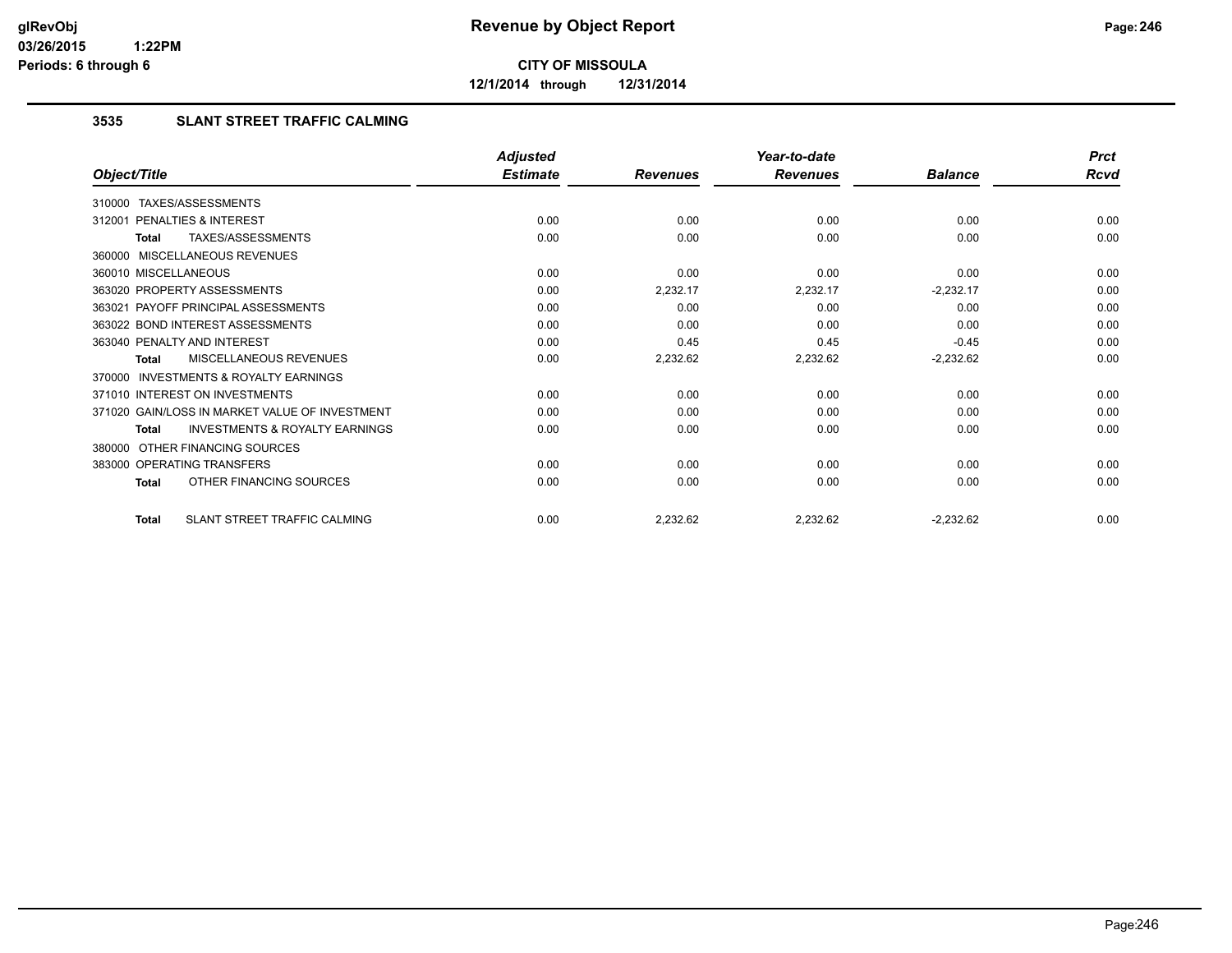**12/1/2014 through 12/31/2014**

## **3536 LINCOLNWOOD SEWER PHASE II**

#### **3536 LINCOLNWOOD SEWER PHASE II**

|                                                    | <b>Adjusted</b> |                 | Year-to-date    |                | <b>Prct</b> |
|----------------------------------------------------|-----------------|-----------------|-----------------|----------------|-------------|
| Object/Title                                       | <b>Estimate</b> | <b>Revenues</b> | <b>Revenues</b> | <b>Balance</b> | <b>Rcvd</b> |
| TAXES/ASSESSMENTS<br>310000                        |                 |                 |                 |                |             |
| PENALTIES & INTEREST<br>312001                     | 0.00            | 0.00            | 0.00            | 0.00           | 0.00        |
| TAXES/ASSESSMENTS<br>Total                         | 0.00            | 0.00            | 0.00            | 0.00           | 0.00        |
| MISCELLANEOUS REVENUES<br>360000                   |                 |                 |                 |                |             |
| 363020 PROPERTY ASSESSMENTS                        | 31,100.00       | 14,563.11       | 14,563.11       | 16,536.89      | 46.83       |
| 363021 PAYOFF PRINCIPAL ASSESSMENTS                | 0.00            | 0.00            | 0.00            | 0.00           | 0.00        |
| 363022 BOND INTEREST ASSESSMENTS                   | 0.00            | 0.00            | 0.00            | 0.00           | 0.00        |
| 363040 PENALTY AND INTEREST                        | 0.00            | 4.36            | 4.36            | $-4.36$        | 0.00        |
| MISCELLANEOUS REVENUES<br>Total                    | 31,100.00       | 14,567.47       | 14,567.47       | 16,532.53      | 46.84       |
| INVESTMENTS & ROYALTY EARNINGS<br>370000           |                 |                 |                 |                |             |
| 371010 INTEREST ON INVESTMENTS                     | 0.00            | 0.00            | 0.00            | 0.00           | 0.00        |
| 371020 GAIN/LOSS IN MARKET VALUE OF INVESTMENTS    | 0.00            | 0.00            | 0.00            | 0.00           | 0.00        |
| <b>INVESTMENTS &amp; ROYALTY EARNINGS</b><br>Total | 0.00            | 0.00            | 0.00            | 0.00           | 0.00        |
|                                                    |                 |                 |                 |                |             |
| LINCOLNWOOD SEWER PHASE II<br>Total                | 31,100.00       | 14,567.47       | 14,567.47       | 16,532.53      | 46.84       |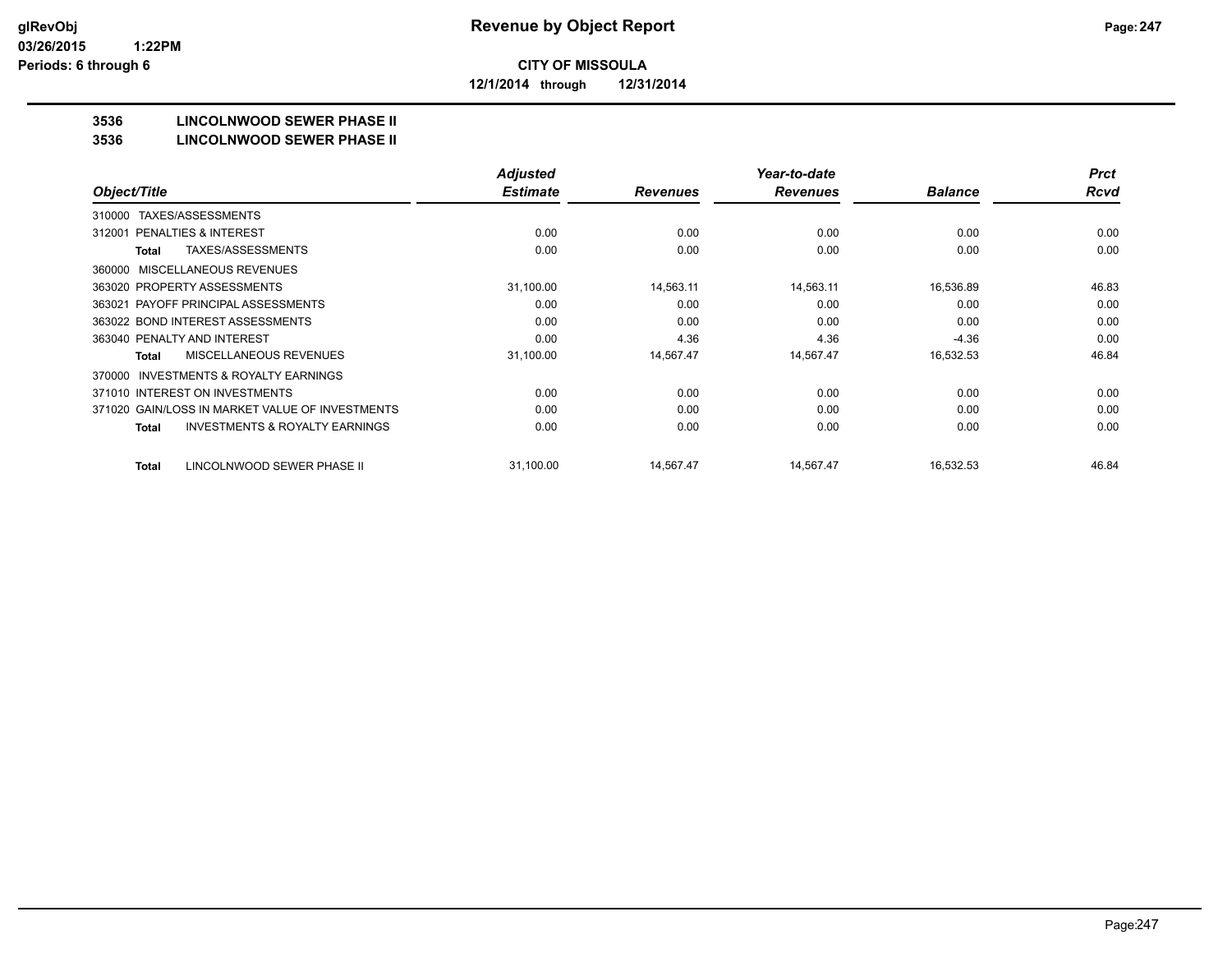**12/1/2014 through 12/31/2014**

## **3536 LINCOLNWOOD SEWER PHASE II**

|                                                    | <b>Adjusted</b> |                 | Year-to-date    |                | <b>Prct</b> |
|----------------------------------------------------|-----------------|-----------------|-----------------|----------------|-------------|
| Object/Title                                       | <b>Estimate</b> | <b>Revenues</b> | <b>Revenues</b> | <b>Balance</b> | <b>Rcvd</b> |
| TAXES/ASSESSMENTS<br>310000                        |                 |                 |                 |                |             |
| PENALTIES & INTEREST<br>312001                     | 0.00            | 0.00            | 0.00            | 0.00           | 0.00        |
| TAXES/ASSESSMENTS<br>Total                         | 0.00            | 0.00            | 0.00            | 0.00           | 0.00        |
| 360000 MISCELLANEOUS REVENUES                      |                 |                 |                 |                |             |
| 363020 PROPERTY ASSESSMENTS                        | 31,100.00       | 14,563.11       | 14,563.11       | 16,536.89      | 46.83       |
| 363021 PAYOFF PRINCIPAL ASSESSMENTS                | 0.00            | 0.00            | 0.00            | 0.00           | 0.00        |
| 363022 BOND INTEREST ASSESSMENTS                   | 0.00            | 0.00            | 0.00            | 0.00           | 0.00        |
| 363040 PENALTY AND INTEREST                        | 0.00            | 4.36            | 4.36            | $-4.36$        | 0.00        |
| MISCELLANEOUS REVENUES<br>Total                    | 31,100.00       | 14,567.47       | 14,567.47       | 16,532.53      | 46.84       |
| 370000 INVESTMENTS & ROYALTY EARNINGS              |                 |                 |                 |                |             |
| 371010 INTEREST ON INVESTMENTS                     | 0.00            | 0.00            | 0.00            | 0.00           | 0.00        |
| 371020 GAIN/LOSS IN MARKET VALUE OF INVESTMENT     | 0.00            | 0.00            | 0.00            | 0.00           | 0.00        |
| <b>INVESTMENTS &amp; ROYALTY EARNINGS</b><br>Total | 0.00            | 0.00            | 0.00            | 0.00           | 0.00        |
| LINCOLNWOOD SEWER PHASE II<br>Total                | 31,100.00       | 14,567.47       | 14,567.47       | 16,532.53      | 46.84       |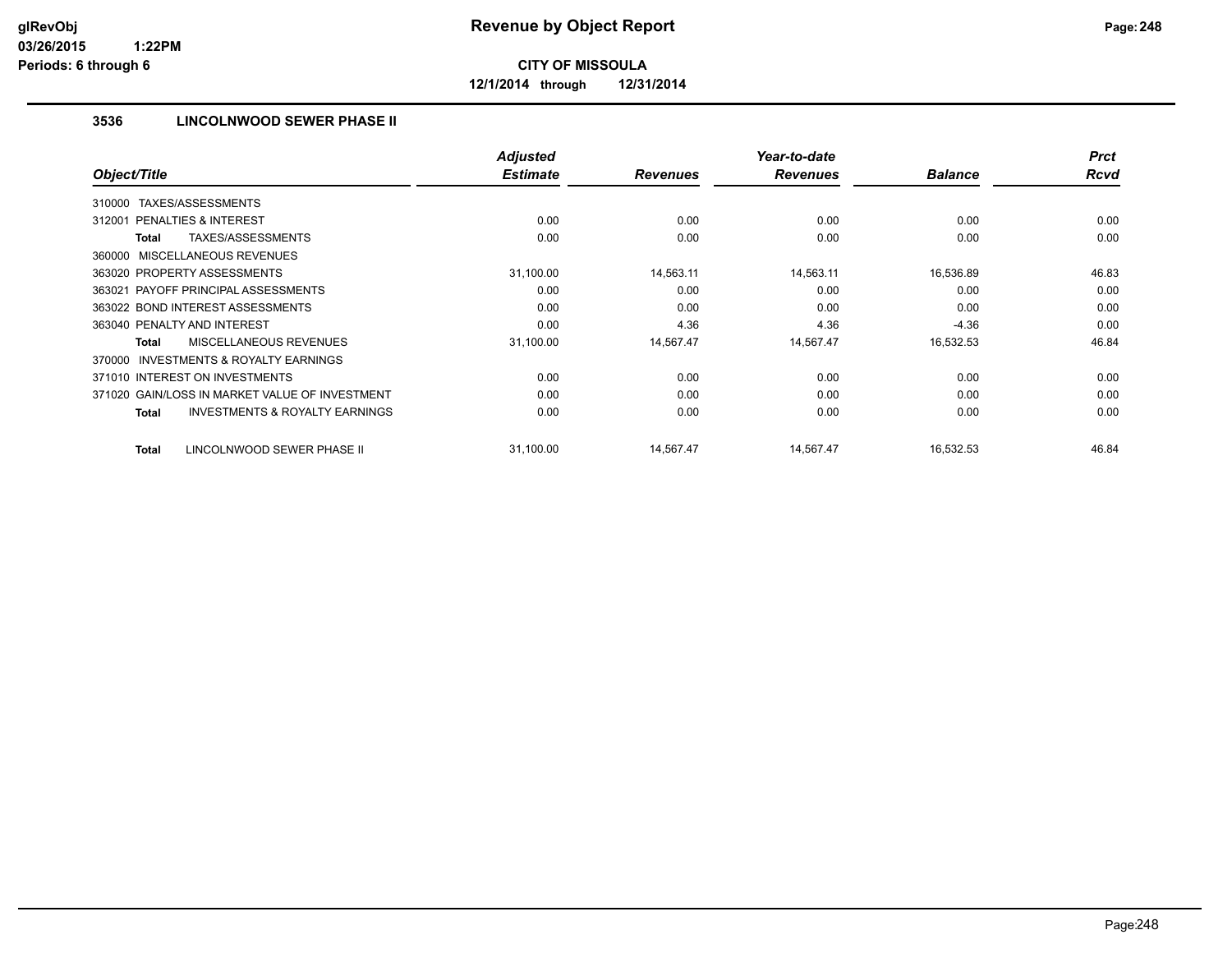**12/1/2014 through 12/31/2014**

#### **3539 SOUTH 4TH STREET W TRAFFIC**

#### **3539 SOUTH 4TH STREET W TRAFFIC**

|                                                           | <b>Adjusted</b> |                 | Year-to-date    |                | <b>Prct</b> |
|-----------------------------------------------------------|-----------------|-----------------|-----------------|----------------|-------------|
| Object/Title                                              | <b>Estimate</b> | <b>Revenues</b> | <b>Revenues</b> | <b>Balance</b> | <b>Rcvd</b> |
| TAXES/ASSESSMENTS<br>310000                               |                 |                 |                 |                |             |
| PENALTIES & INTEREST<br>312001                            | 0.00            | 0.00            | 0.00            | 0.00           | 0.00        |
| TAXES/ASSESSMENTS<br><b>Total</b>                         | 0.00            | 0.00            | 0.00            | 0.00           | 0.00        |
| <b>MISCELLANEOUS REVENUES</b><br>360000                   |                 |                 |                 |                |             |
| 360010 MISCELLANEOUS                                      | 0.00            | 0.00            | 0.00            | 0.00           | 0.00        |
| 363020 PROPERTY ASSESSMENTS                               | 0.00            | 807.45          | 807.45          | $-807.45$      | 0.00        |
| 363021 PAYOFF PRINCIPAL ASSESSMENTS                       | 0.00            | 0.00            | 0.00            | 0.00           | 0.00        |
| 363022 BOND INTEREST ASSESSMENTS                          | 0.00            | 0.00            | 0.00            | 0.00           | 0.00        |
| 363040 PENALTY AND INTEREST                               | 0.00            | 0.84            | 0.84            | $-0.84$        | 0.00        |
| MISCELLANEOUS REVENUES<br>Total                           | 0.00            | 808.29          | 808.29          | $-808.29$      | 0.00        |
| <b>INVESTMENTS &amp; ROYALTY EARNINGS</b><br>370000       |                 |                 |                 |                |             |
| 371010 INTEREST ON INVESTMENTS                            | 0.00            | 0.00            | 0.00            | 0.00           | 0.00        |
| 371020 GAIN/LOSS IN MARKET VALUE OF INVESTMENTS           | 0.00            | 0.00            | 0.00            | 0.00           | 0.00        |
| <b>INVESTMENTS &amp; ROYALTY EARNINGS</b><br><b>Total</b> | 0.00            | 0.00            | 0.00            | 0.00           | 0.00        |
| OTHER FINANCING SOURCES<br>380000                         |                 |                 |                 |                |             |
| 383000 OPERATING TRANSFERS                                | 0.00            | 0.00            | 0.00            | 0.00           | 0.00        |
| OTHER FINANCING SOURCES<br>Total                          | 0.00            | 0.00            | 0.00            | 0.00           | 0.00        |
| SOUTH 4TH STREET W TRAFFIC<br><b>Total</b>                | 0.00            | 808.29          | 808.29          | $-808.29$      | 0.00        |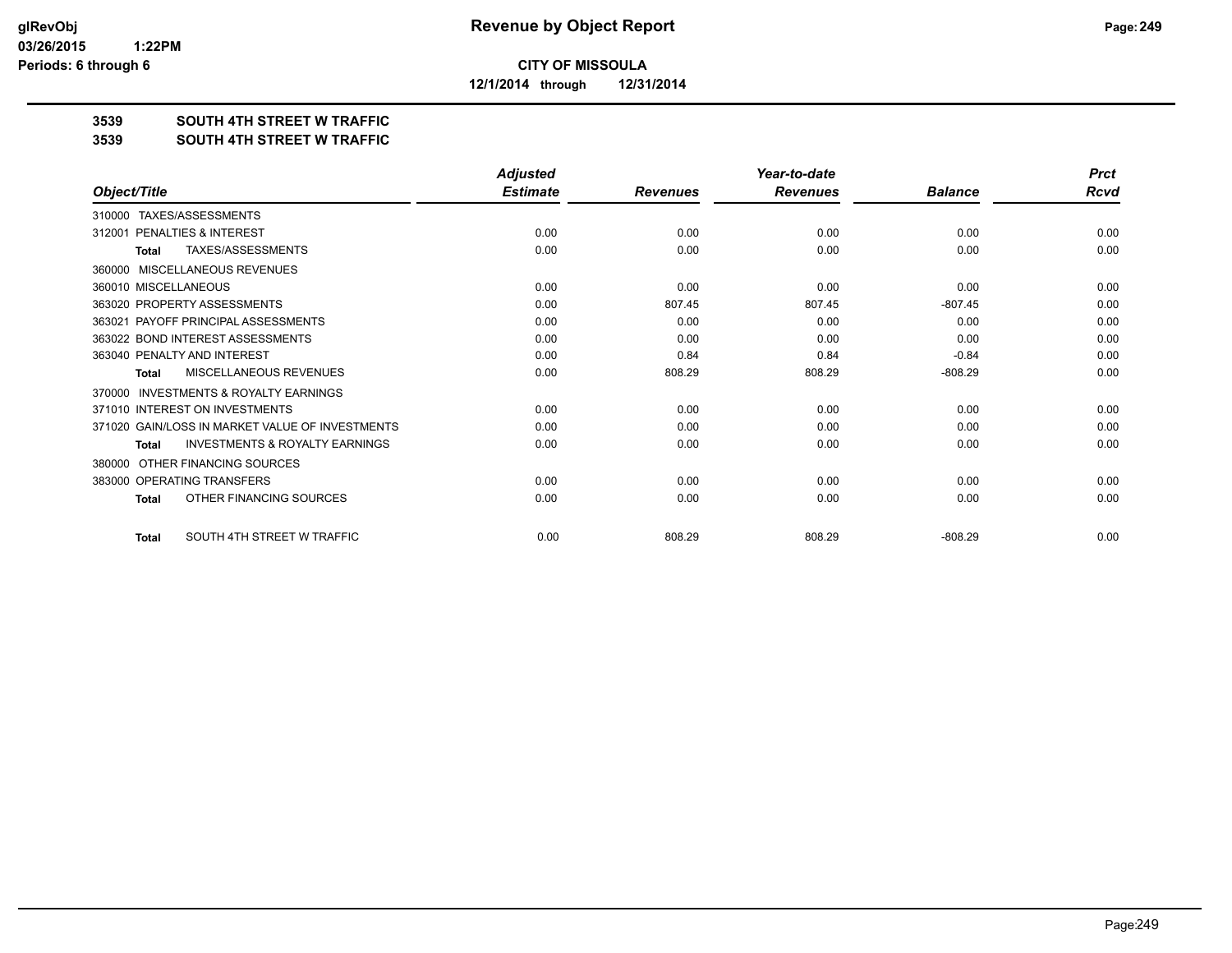**12/1/2014 through 12/31/2014**

## **3539 SOUTH 4TH STREET W TRAFFIC**

|                                                    | <b>Adjusted</b> |                 | Year-to-date    |                | <b>Prct</b> |
|----------------------------------------------------|-----------------|-----------------|-----------------|----------------|-------------|
| Object/Title                                       | <b>Estimate</b> | <b>Revenues</b> | <b>Revenues</b> | <b>Balance</b> | Rcvd        |
| 310000 TAXES/ASSESSMENTS                           |                 |                 |                 |                |             |
| PENALTIES & INTEREST<br>312001                     | 0.00            | 0.00            | 0.00            | 0.00           | 0.00        |
| TAXES/ASSESSMENTS<br><b>Total</b>                  | 0.00            | 0.00            | 0.00            | 0.00           | 0.00        |
| 360000 MISCELLANEOUS REVENUES                      |                 |                 |                 |                |             |
| 360010 MISCELLANEOUS                               | 0.00            | 0.00            | 0.00            | 0.00           | 0.00        |
| 363020 PROPERTY ASSESSMENTS                        | 0.00            | 807.45          | 807.45          | $-807.45$      | 0.00        |
| 363021 PAYOFF PRINCIPAL ASSESSMENTS                | 0.00            | 0.00            | 0.00            | 0.00           | 0.00        |
| 363022 BOND INTEREST ASSESSMENTS                   | 0.00            | 0.00            | 0.00            | 0.00           | 0.00        |
| 363040 PENALTY AND INTEREST                        | 0.00            | 0.84            | 0.84            | $-0.84$        | 0.00        |
| MISCELLANEOUS REVENUES<br>Total                    | 0.00            | 808.29          | 808.29          | $-808.29$      | 0.00        |
| 370000 INVESTMENTS & ROYALTY EARNINGS              |                 |                 |                 |                |             |
| 371010 INTEREST ON INVESTMENTS                     | 0.00            | 0.00            | 0.00            | 0.00           | 0.00        |
| 371020 GAIN/LOSS IN MARKET VALUE OF INVESTMENT     | 0.00            | 0.00            | 0.00            | 0.00           | 0.00        |
| <b>INVESTMENTS &amp; ROYALTY EARNINGS</b><br>Total | 0.00            | 0.00            | 0.00            | 0.00           | 0.00        |
| OTHER FINANCING SOURCES<br>380000                  |                 |                 |                 |                |             |
| 383000 OPERATING TRANSFERS                         | 0.00            | 0.00            | 0.00            | 0.00           | 0.00        |
| OTHER FINANCING SOURCES<br>Total                   | 0.00            | 0.00            | 0.00            | 0.00           | 0.00        |
| SOUTH 4TH STREET W TRAFFIC<br><b>Total</b>         | 0.00            | 808.29          | 808.29          | $-808.29$      | 0.00        |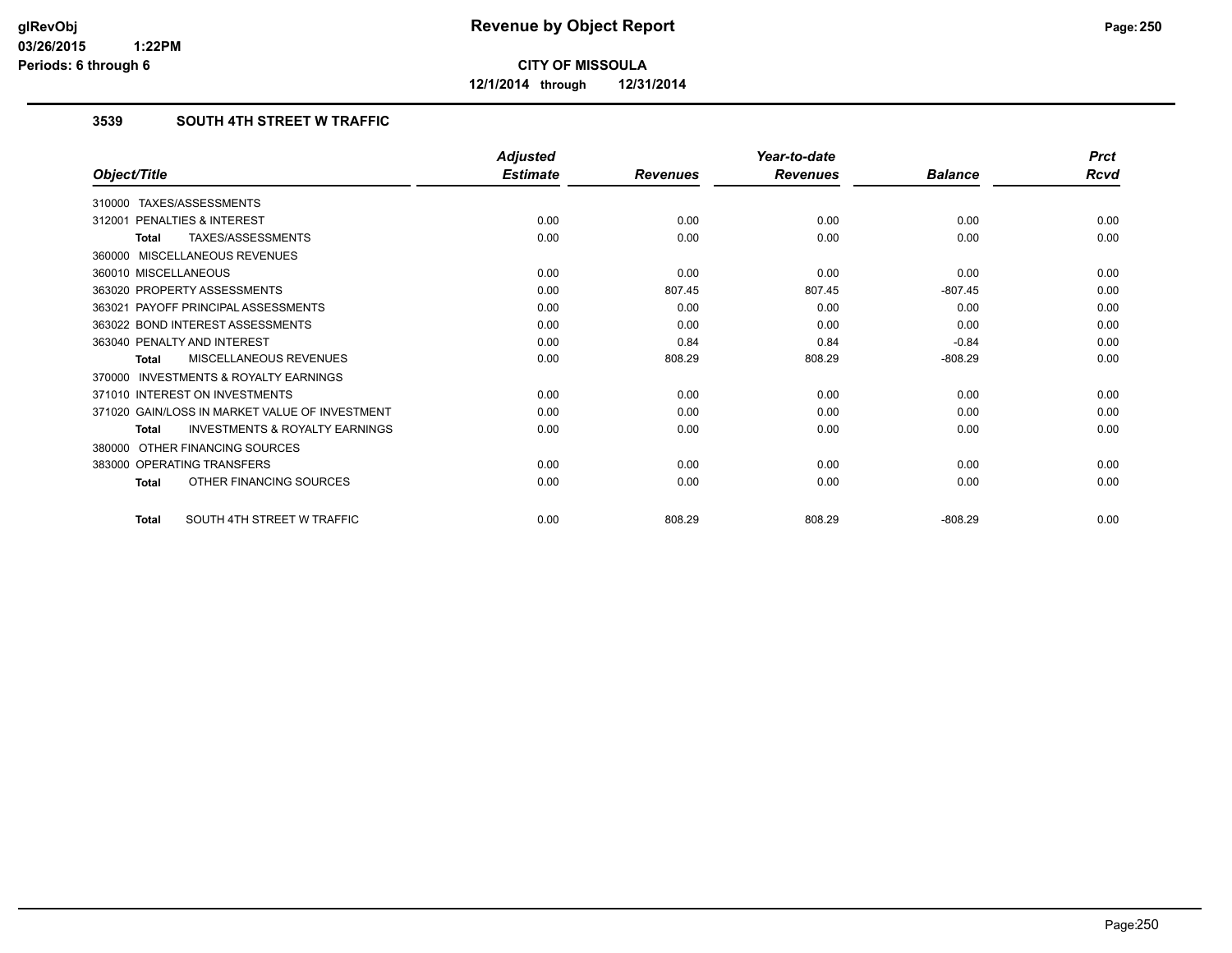**12/1/2014 through 12/31/2014**

#### **3540 SID 540 DEBT SERVICE FUND**

**3540 SID 540 DEBT SERVICE FUND**

|                                       |                                | <b>Adjusted</b> |                 | Year-to-date    |                | <b>Prct</b> |
|---------------------------------------|--------------------------------|-----------------|-----------------|-----------------|----------------|-------------|
| Object/Title                          |                                | <b>Estimate</b> | <b>Revenues</b> | <b>Revenues</b> | <b>Balance</b> | <b>Rcvd</b> |
| 360000 MISCELLANEOUS REVENUES         |                                |                 |                 |                 |                |             |
| 363020 PROPERTY ASSESSMENTS           |                                | 122,098.00      | 69.717.10       | 70.210.81       | 51.887.19      | 57.50       |
| 363021 PAYOFF PRINCIPAL ASSESSMENTS   |                                | 0.00            | 0.00            | 3,619.46        | $-3,619.46$    | 0.00        |
| 363040 PENALTY AND INTEREST           |                                | 0.00            | 7.09            | 16.89           | $-16.89$       | 0.00        |
| Total                                 | MISCELLANEOUS REVENUES         | 122,098.00      | 69.724.19       | 73,847.16       | 48,250.84      | 60.48       |
| 370000 INVESTMENTS & ROYALTY EARNINGS |                                |                 |                 |                 |                |             |
| 371010 INTEREST ON INVESTMENTS        |                                | 0.00            | 0.00            | 0.00            | 0.00           | 0.00        |
| 371500 INTEREST ON INTERFUND LOAN     |                                | 0.00            | 0.00            | 0.00            | 0.00           | 0.00        |
| Total                                 | INVESTMENTS & ROYALTY EARNINGS | 0.00            | 0.00            | 0.00            | 0.00           | 0.00        |
| Total                                 | SID 540 DEBT SERVICE FUND      | 122.098.00      | 69.724.19       | 73.847.16       | 48.250.84      | 60.48       |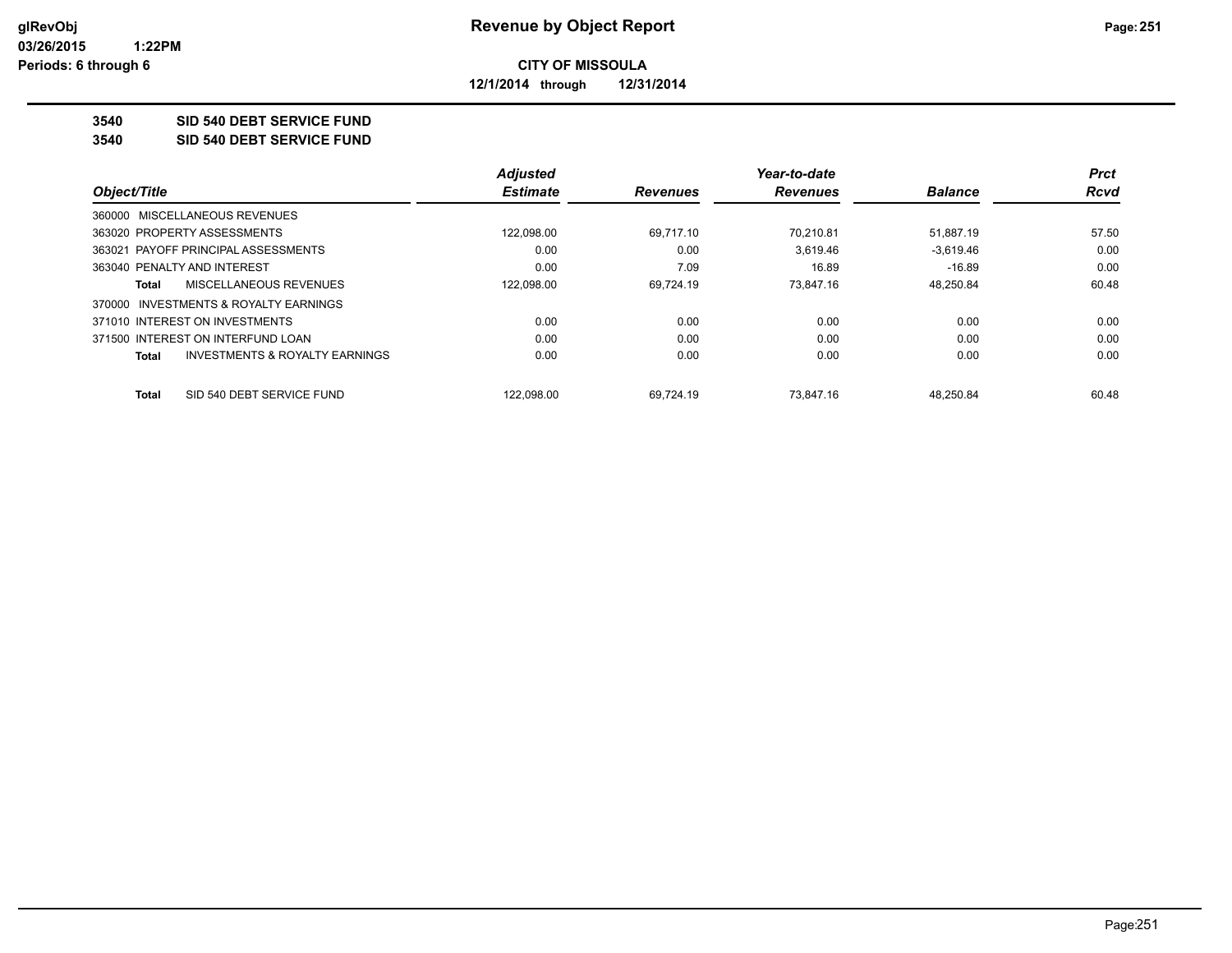**12/1/2014 through 12/31/2014**

#### **3540 SID 540 DEBT SERVICE FUND**

| Object/Title                                        | <b>Adjusted</b><br><b>Estimate</b> | <b>Revenues</b> | Year-to-date<br><b>Revenues</b> | <b>Balance</b> | <b>Prct</b><br><b>Rcvd</b> |
|-----------------------------------------------------|------------------------------------|-----------------|---------------------------------|----------------|----------------------------|
| 360000 MISCELLANEOUS REVENUES                       |                                    |                 |                                 |                |                            |
| 363020 PROPERTY ASSESSMENTS                         | 122.098.00                         | 69.717.10       | 70.210.81                       | 51.887.19      | 57.50                      |
| 363021 PAYOFF PRINCIPAL ASSESSMENTS                 | 0.00                               | 0.00            | 3.619.46                        | $-3.619.46$    | 0.00                       |
| 363040 PENALTY AND INTEREST                         | 0.00                               | 7.09            | 16.89                           | $-16.89$       | 0.00                       |
| MISCELLANEOUS REVENUES<br>Total                     | 122,098.00                         | 69.724.19       | 73.847.16                       | 48.250.84      | 60.48                      |
| <b>INVESTMENTS &amp; ROYALTY EARNINGS</b><br>370000 |                                    |                 |                                 |                |                            |
| 371010 INTEREST ON INVESTMENTS                      | 0.00                               | 0.00            | 0.00                            | 0.00           | 0.00                       |
| 371500 INTEREST ON INTERFUND LOAN                   | 0.00                               | 0.00            | 0.00                            | 0.00           | 0.00                       |
| INVESTMENTS & ROYALTY EARNINGS<br><b>Total</b>      | 0.00                               | 0.00            | 0.00                            | 0.00           | 0.00                       |
| SID 540 DEBT SERVICE FUND<br>Total                  | 122.098.00                         | 69.724.19       | 73.847.16                       | 48.250.84      | 60.48                      |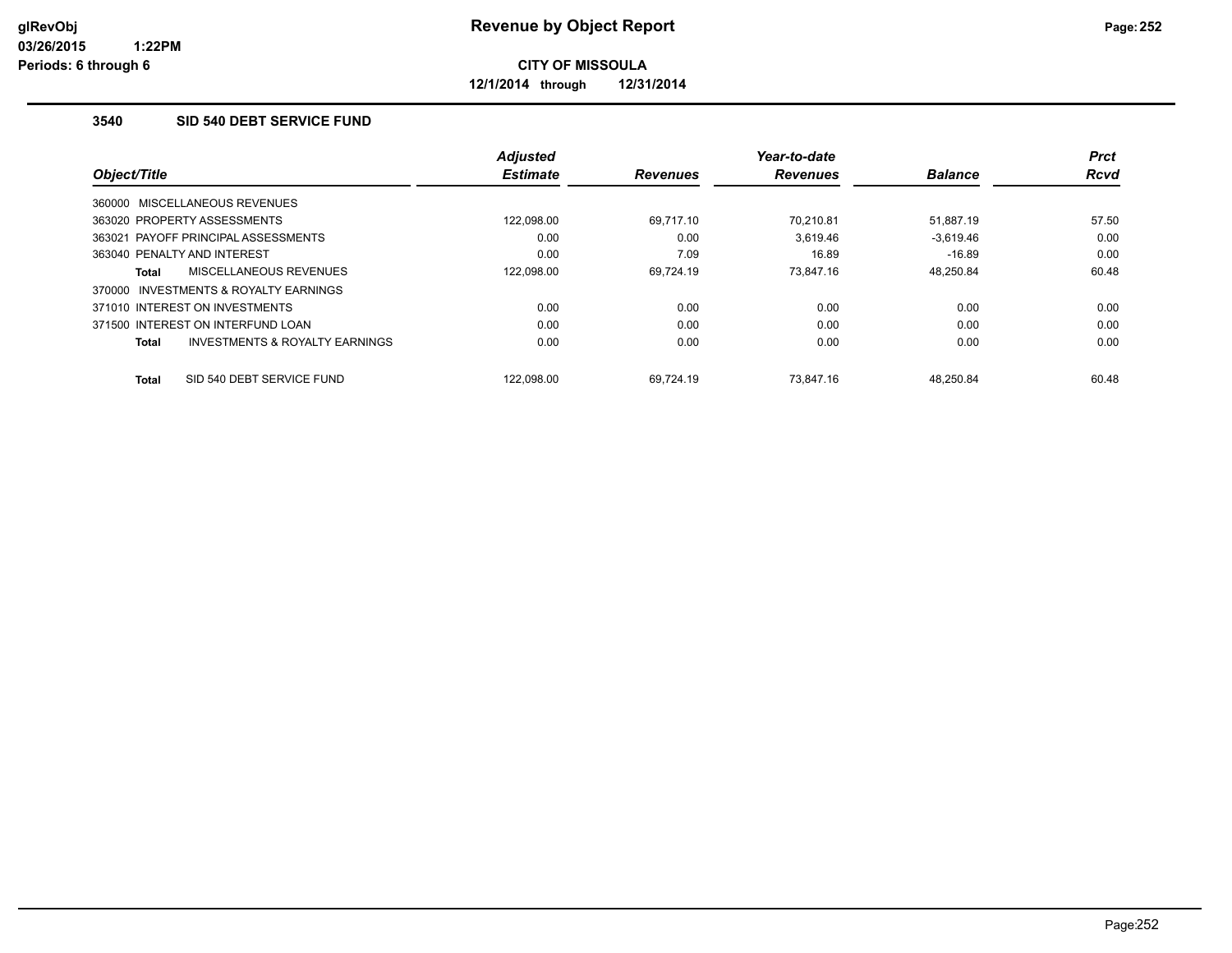**12/1/2014 through 12/31/2014**

## **3541 SID 541 DEBT SERVICE**

**3541 SID 541 DEBT SERVICE**

|                                         | <b>Adjusted</b> |                 | Year-to-date    |                | <b>Prct</b> |
|-----------------------------------------|-----------------|-----------------|-----------------|----------------|-------------|
| Object/Title                            | <b>Estimate</b> | <b>Revenues</b> | <b>Revenues</b> | <b>Balance</b> | <b>Rcvd</b> |
| 360000 MISCELLANEOUS REVENUES           |                 |                 |                 |                |             |
| 363020 PROPERTY ASSESSMENTS             | 60,383.00       | 28,585.13       | 28,711.06       | 31,671.94      | 47.55       |
| 363021 PAYOFF PRINCIPAL ASSESSMENTS     | 0.00            | 333.39          | 2,415.66        | $-2,415.66$    | 0.00        |
| 363040 PENALTY AND INTEREST             | 0.00            | 6.16            | 7.69            | $-7.69$        | 0.00        |
| MISCELLANEOUS REVENUES<br>Total         | 60,383.00       | 28,924.68       | 31,134.41       | 29,248.59      | 51.56       |
| 370000 INVESTMENTS & ROYALTY EARNINGS   |                 |                 |                 |                |             |
| 371010 INTEREST ON INVESTMENTS          | 0.00            | 0.00            | 0.00            | 0.00           | 0.00        |
| INVESTMENTS & ROYALTY EARNINGS<br>Total | 0.00            | 0.00            | 0.00            | 0.00           | 0.00        |
| 380000 OTHER FINANCING SOURCES          |                 |                 |                 |                |             |
| 381030 SID BONDS PROCEEDS               | 0.00            | 0.00            | 0.00            | 0.00           | 0.00        |
| OTHER FINANCING SOURCES<br>Total        | 0.00            | 0.00            | 0.00            | 0.00           | 0.00        |
| SID 541 DEBT SERVICE<br>Total           | 60.383.00       | 28.924.68       | 31.134.41       | 29.248.59      | 51.56       |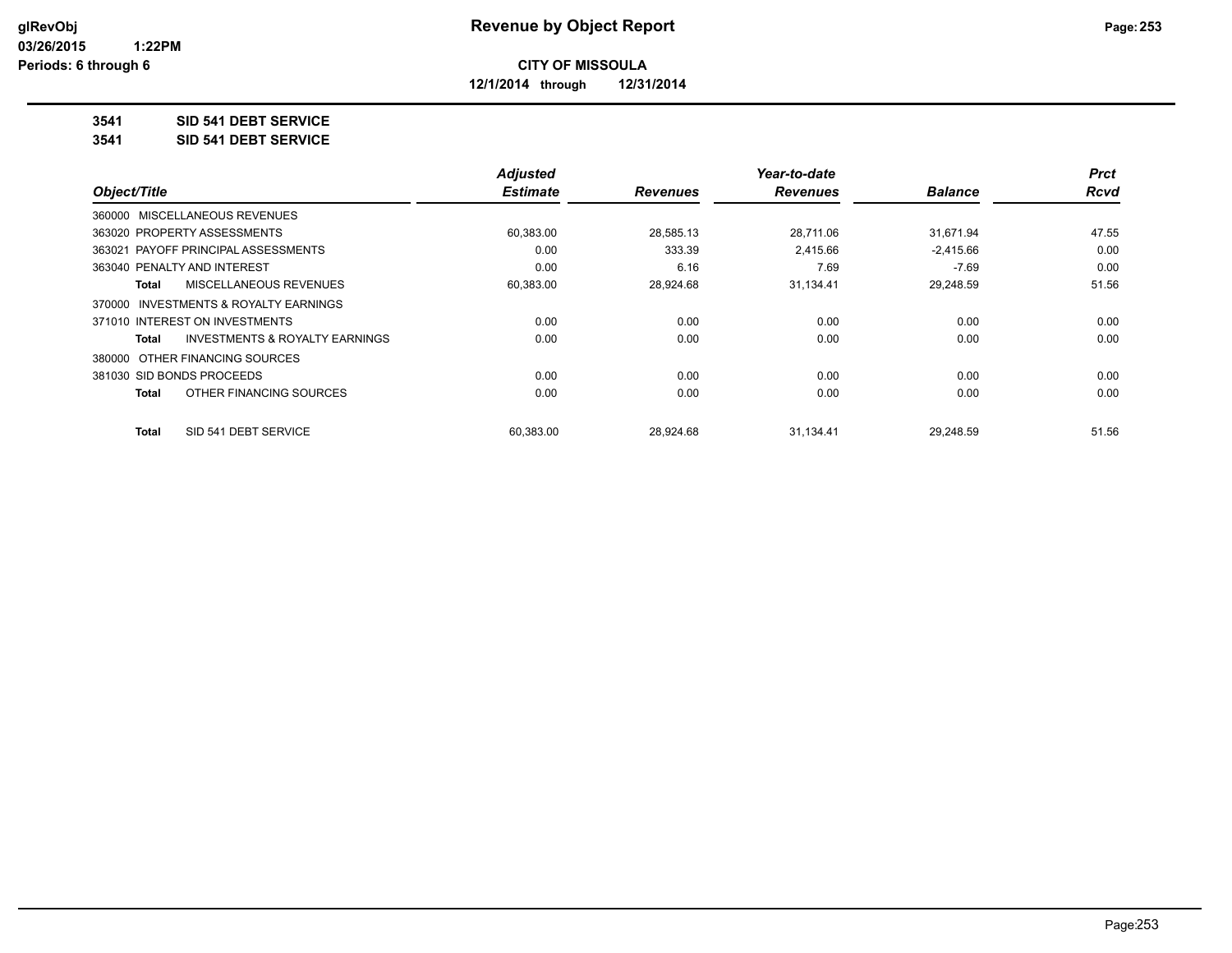**12/1/2014 through 12/31/2014**

### **3541 SID 541 DEBT SERVICE**

| Object/Title                                        | <b>Adjusted</b><br><b>Estimate</b> | <b>Revenues</b> | Year-to-date<br><b>Revenues</b> | <b>Balance</b> | <b>Prct</b><br>Rcvd |
|-----------------------------------------------------|------------------------------------|-----------------|---------------------------------|----------------|---------------------|
| 360000 MISCELLANEOUS REVENUES                       |                                    |                 |                                 |                |                     |
|                                                     |                                    |                 |                                 |                |                     |
| 363020 PROPERTY ASSESSMENTS                         | 60,383.00                          | 28,585.13       | 28,711.06                       | 31,671.94      | 47.55               |
| 363021 PAYOFF PRINCIPAL ASSESSMENTS                 | 0.00                               | 333.39          | 2.415.66                        | $-2.415.66$    | 0.00                |
| 363040 PENALTY AND INTEREST                         | 0.00                               | 6.16            | 7.69                            | $-7.69$        | 0.00                |
| MISCELLANEOUS REVENUES<br>Total                     | 60,383.00                          | 28,924.68       | 31,134.41                       | 29,248.59      | 51.56               |
| <b>INVESTMENTS &amp; ROYALTY EARNINGS</b><br>370000 |                                    |                 |                                 |                |                     |
| 371010 INTEREST ON INVESTMENTS                      | 0.00                               | 0.00            | 0.00                            | 0.00           | 0.00                |
| <b>INVESTMENTS &amp; ROYALTY EARNINGS</b><br>Total  | 0.00                               | 0.00            | 0.00                            | 0.00           | 0.00                |
| 380000 OTHER FINANCING SOURCES                      |                                    |                 |                                 |                |                     |
| 381030 SID BONDS PROCEEDS                           | 0.00                               | 0.00            | 0.00                            | 0.00           | 0.00                |
| OTHER FINANCING SOURCES<br>Total                    | 0.00                               | 0.00            | 0.00                            | 0.00           | 0.00                |
| SID 541 DEBT SERVICE<br>Total                       | 60,383.00                          | 28,924.68       | 31,134.41                       | 29,248.59      | 51.56               |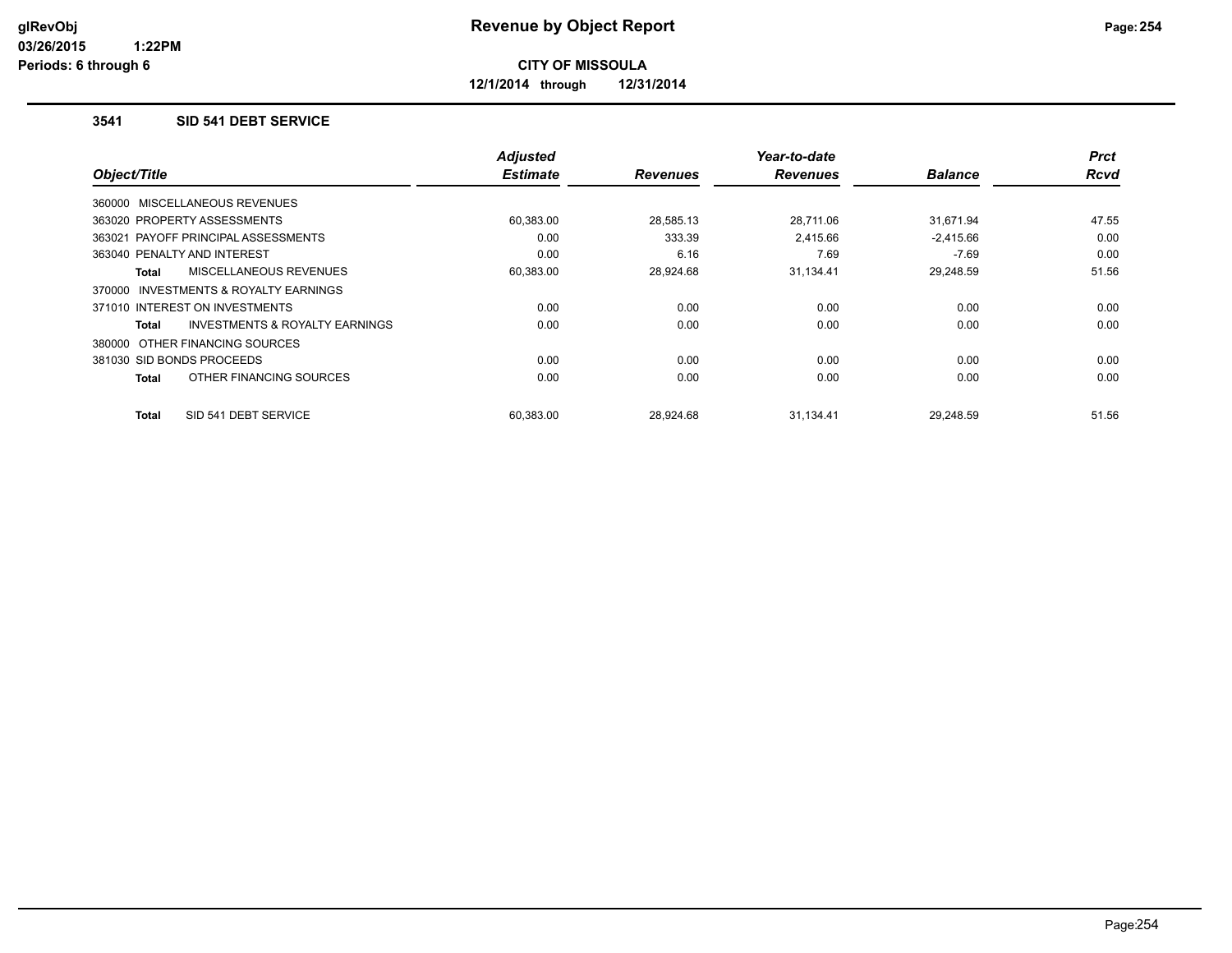**12/1/2014 through 12/31/2014**

### **3543 SID 543 DEBT SERVICE**

**3543 SID 543 DEBT SERVICE**

|                                         | <b>Adjusted</b> |                 | Year-to-date    |                | <b>Prct</b> |
|-----------------------------------------|-----------------|-----------------|-----------------|----------------|-------------|
| Object/Title                            | <b>Estimate</b> | <b>Revenues</b> | <b>Revenues</b> | <b>Balance</b> | <b>Rcvd</b> |
| 360000 MISCELLANEOUS REVENUES           |                 |                 |                 |                |             |
| 363020 PROPERTY ASSESSMENTS             | 0.00            | 4.755.75        | 4.755.75        | $-4.755.75$    | 0.00        |
| 363021 PAYOFF PRINCIPAL ASSESSMENTS     | 0.00            | 0.00            | 328.51          | $-328.51$      | 0.00        |
| 363040 PENALTY AND INTEREST             | 0.00            | 1.55            | 1.55            | $-1.55$        | 0.00        |
| <b>MISCELLANEOUS REVENUES</b><br>Total  | 0.00            | 4.757.30        | 5,085.81        | $-5,085.81$    | 0.00        |
| 370000 INVESTMENTS & ROYALTY EARNINGS   |                 |                 |                 |                |             |
| 371010 INTEREST ON INVESTMENTS          | 0.00            | 0.00            | 0.00            | 0.00           | 0.00        |
| INVESTMENTS & ROYALTY EARNINGS<br>Total | 0.00            | 0.00            | 0.00            | 0.00           | 0.00        |
|                                         |                 |                 |                 |                |             |
| SID 543 DEBT SERVICE<br><b>Total</b>    | 0.00            | 4.757.30        | 5.085.81        | $-5.085.81$    | 0.00        |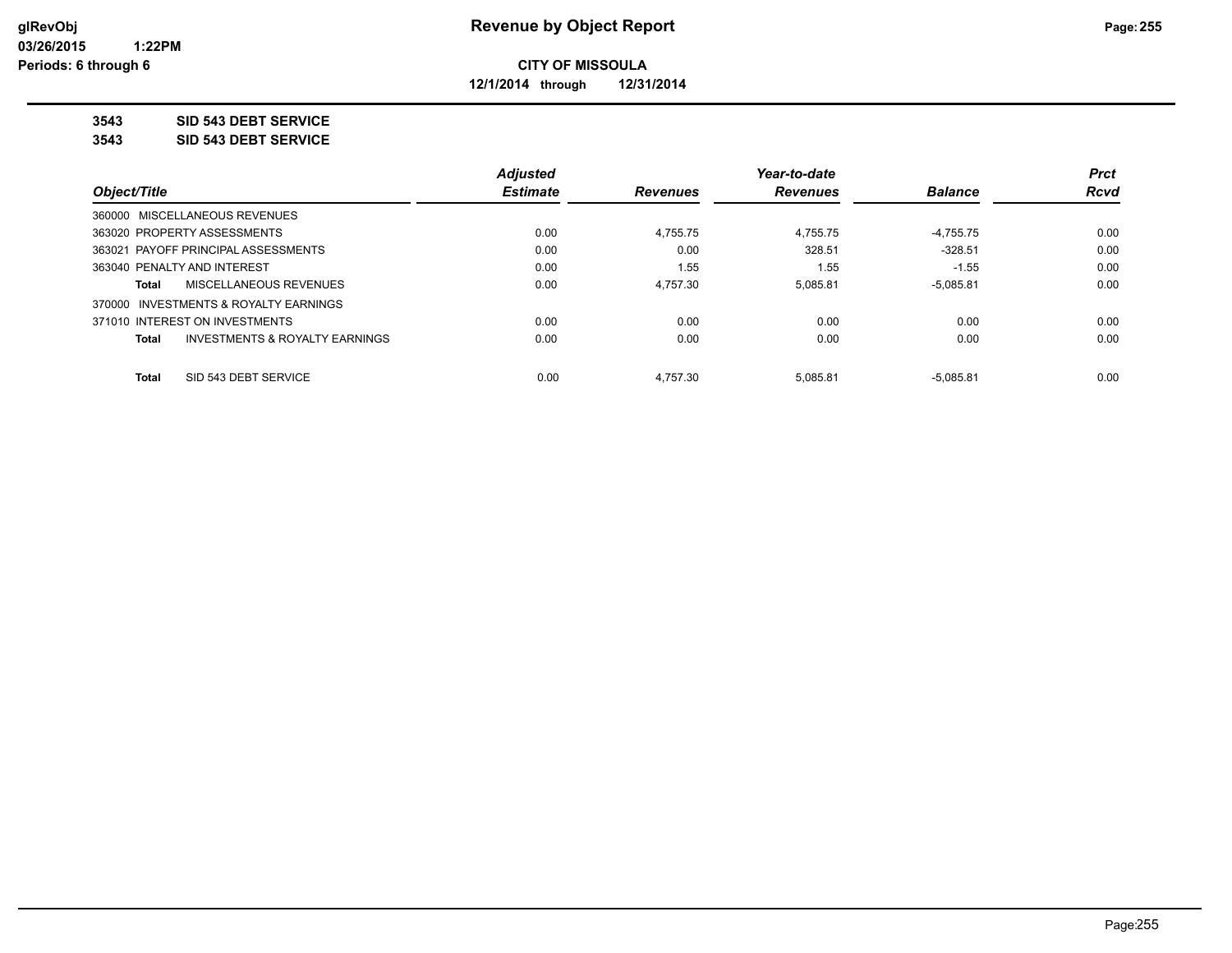**12/1/2014 through 12/31/2014**

### **3543 SID 543 DEBT SERVICE**

|                                                           | <b>Adjusted</b> |                 | Year-to-date    |                | <b>Prct</b> |
|-----------------------------------------------------------|-----------------|-----------------|-----------------|----------------|-------------|
| Object/Title                                              | <b>Estimate</b> | <b>Revenues</b> | <b>Revenues</b> | <b>Balance</b> | <b>Rcvd</b> |
| 360000 MISCELLANEOUS REVENUES                             |                 |                 |                 |                |             |
| 363020 PROPERTY ASSESSMENTS                               | 0.00            | 4,755.75        | 4.755.75        | $-4,755.75$    | 0.00        |
| 363021 PAYOFF PRINCIPAL ASSESSMENTS                       | 0.00            | 0.00            | 328.51          | $-328.51$      | 0.00        |
| 363040 PENALTY AND INTEREST                               | 0.00            | 1.55            | 1.55            | $-1.55$        | 0.00        |
| MISCELLANEOUS REVENUES<br>Total                           | 0.00            | 4.757.30        | 5.085.81        | $-5.085.81$    | 0.00        |
| 370000 INVESTMENTS & ROYALTY EARNINGS                     |                 |                 |                 |                |             |
| 371010 INTEREST ON INVESTMENTS                            | 0.00            | 0.00            | 0.00            | 0.00           | 0.00        |
| <b>INVESTMENTS &amp; ROYALTY EARNINGS</b><br><b>Total</b> | 0.00            | 0.00            | 0.00            | 0.00           | 0.00        |
| SID 543 DEBT SERVICE<br><b>Total</b>                      | 0.00            | 4.757.30        | 5.085.81        | $-5.085.81$    | 0.00        |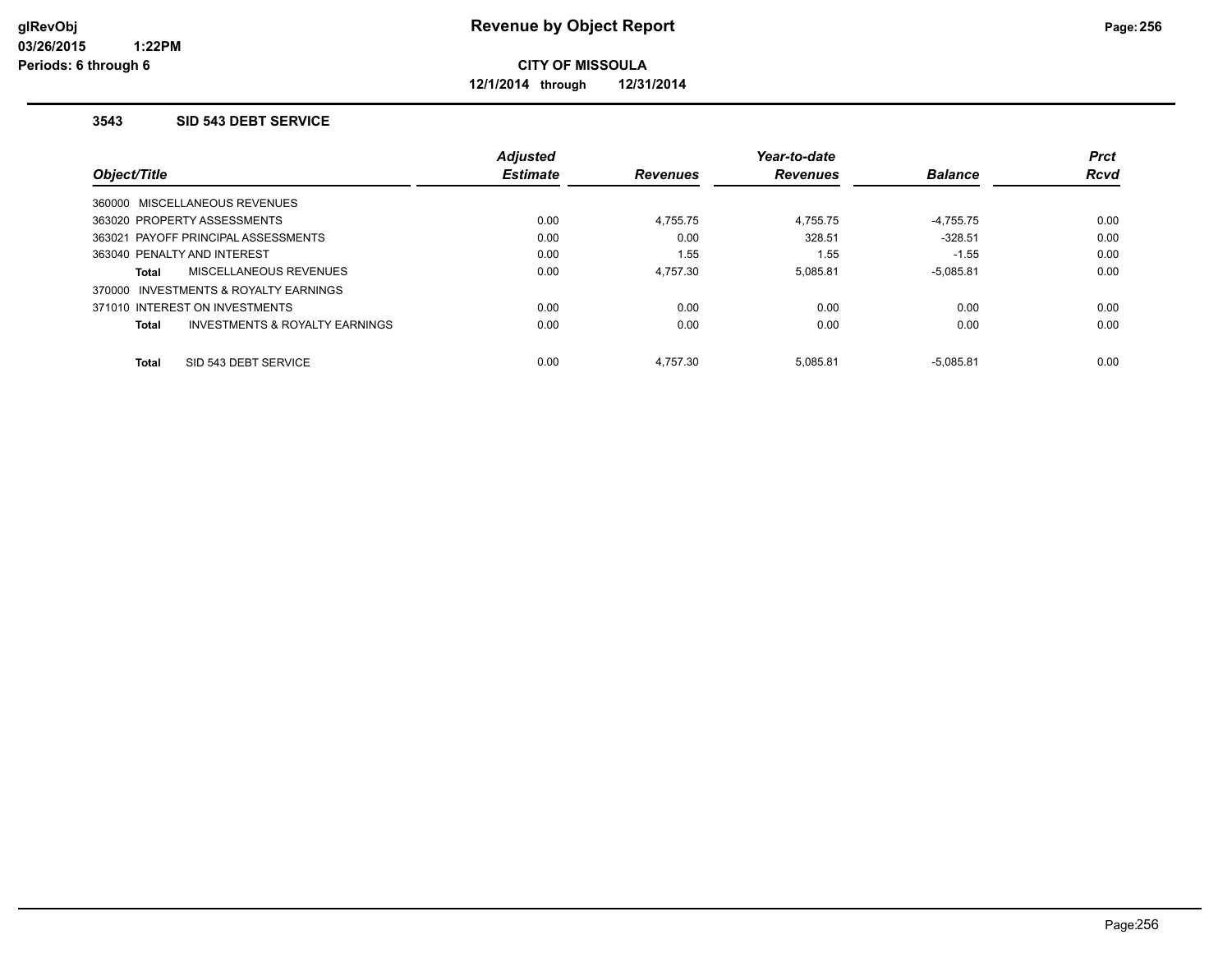**12/1/2014 through 12/31/2014**

# **3544 SID 544 RATTLESNAKE DEBT SERVICE**

## **3544 SID 544 RATTLESNAKE DEBT SERVICE**

|                                                    | <b>Adjusted</b> |                 | Year-to-date    |                | <b>Prct</b> |
|----------------------------------------------------|-----------------|-----------------|-----------------|----------------|-------------|
| Object/Title                                       | <b>Estimate</b> | <b>Revenues</b> | <b>Revenues</b> | <b>Balance</b> | <b>Rcvd</b> |
| 360000 MISCELLANEOUS REVENUES                      |                 |                 |                 |                |             |
| 363020 PROPERTY ASSESSMENTS                        | 140.176.00      | 77.279.65       | 78.362.43       | 61.813.57      | 55.90       |
| 363021 PAYOFF PRINCIPAL ASSESSMENTS                | 0.00            | 0.00            | 4.032.77        | $-4,032.77$    | 0.00        |
| 363040 PENALTY AND INTEREST                        | 0.00            | 19.07           | 27.09           | $-27.09$       | 0.00        |
| MISCELLANEOUS REVENUES<br>Total                    | 140.176.00      | 77.298.72       | 82.422.29       | 57.753.71      | 58.80       |
| 370000 INVESTMENTS & ROYALTY EARNINGS              |                 |                 |                 |                |             |
| 371010 INTEREST ON INVESTMENTS                     | 0.00            | 0.00            | 0.00            | 0.00           | 0.00        |
| <b>INVESTMENTS &amp; ROYALTY EARNINGS</b><br>Total | 0.00            | 0.00            | 0.00            | 0.00           | 0.00        |
|                                                    |                 |                 |                 |                |             |
| SID 544 RATTLESNAKE DEBT SERVICE<br><b>Total</b>   | 140.176.00      | 77.298.72       | 82.422.29       | 57.753.71      | 58.80       |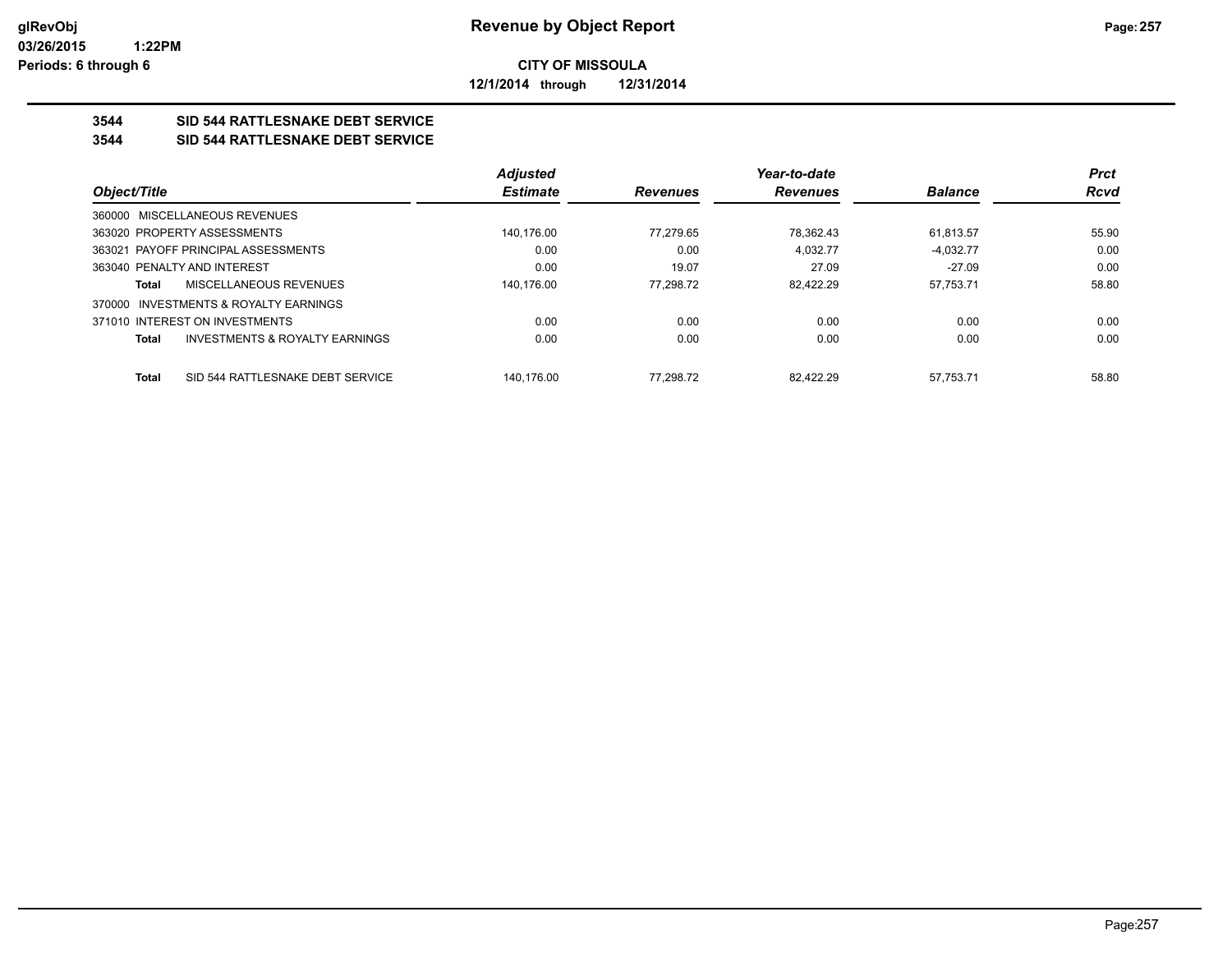**12/1/2014 through 12/31/2014**

## **3544 SID 544 RATTLESNAKE DEBT SERVICE**

|                             |                                     | <b>Adjusted</b> |                 | Year-to-date    |                | <b>Prct</b> |
|-----------------------------|-------------------------------------|-----------------|-----------------|-----------------|----------------|-------------|
| Object/Title                |                                     | <b>Estimate</b> | <b>Revenues</b> | <b>Revenues</b> | <b>Balance</b> | <b>Rcvd</b> |
|                             | 360000 MISCELLANEOUS REVENUES       |                 |                 |                 |                |             |
| 363020 PROPERTY ASSESSMENTS |                                     | 140.176.00      | 77.279.65       | 78.362.43       | 61.813.57      | 55.90       |
|                             | 363021 PAYOFF PRINCIPAL ASSESSMENTS | 0.00            | 0.00            | 4.032.77        | $-4.032.77$    | 0.00        |
| 363040 PENALTY AND INTEREST |                                     | 0.00            | 19.07           | 27.09           | $-27.09$       | 0.00        |
| Total                       | <b>MISCELLANEOUS REVENUES</b>       | 140.176.00      | 77.298.72       | 82.422.29       | 57.753.71      | 58.80       |
| 370000                      | INVESTMENTS & ROYALTY EARNINGS      |                 |                 |                 |                |             |
|                             | 371010 INTEREST ON INVESTMENTS      | 0.00            | 0.00            | 0.00            | 0.00           | 0.00        |
| Total                       | INVESTMENTS & ROYALTY EARNINGS      | 0.00            | 0.00            | 0.00            | 0.00           | 0.00        |
| Total                       | SID 544 RATTLESNAKE DEBT SERVICE    | 140.176.00      | 77.298.72       | 82.422.29       | 57.753.71      | 58.80       |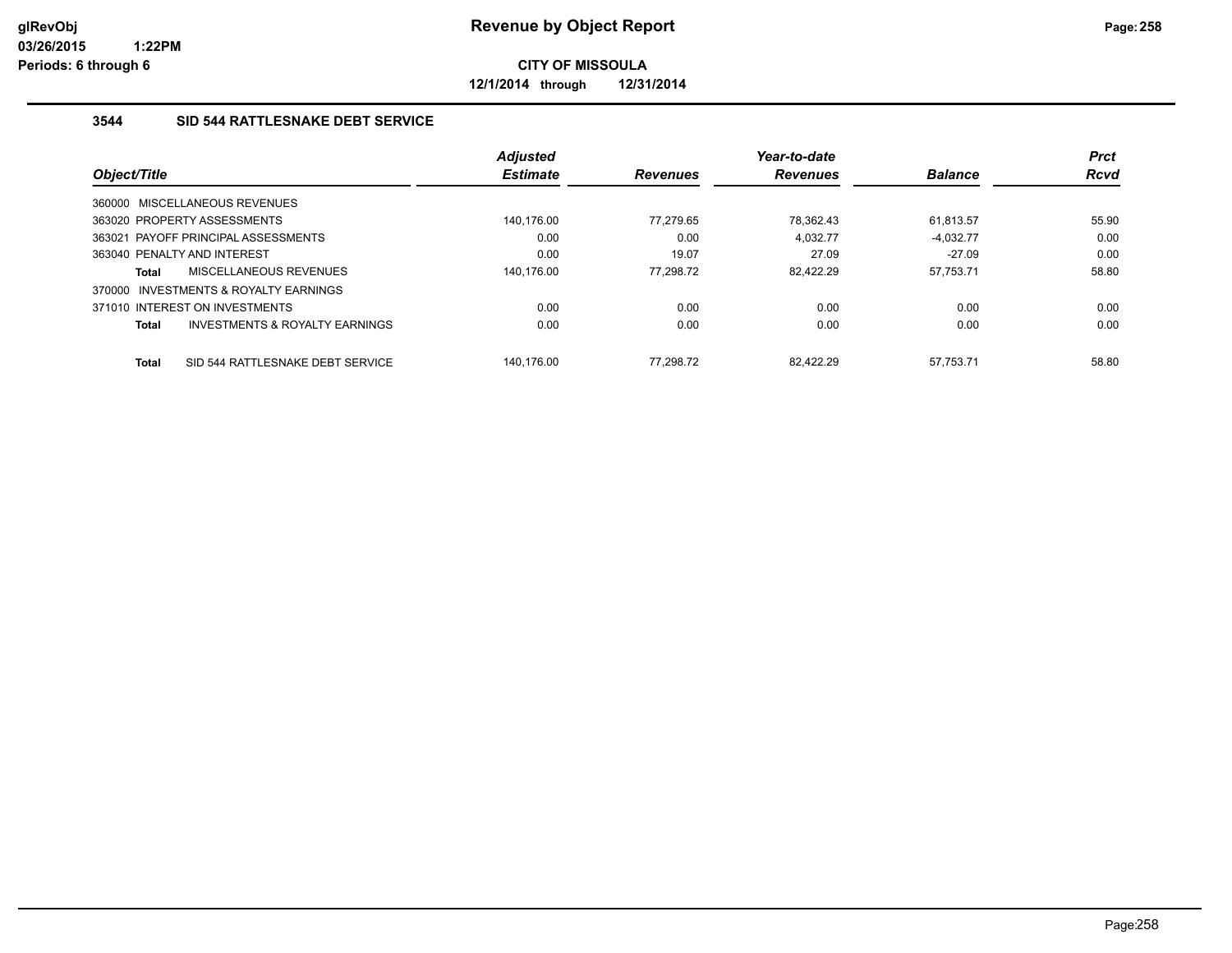**12/1/2014 through 12/31/2014**

**3545 SID 545 DEBT SERVICE**

**3545 SID 545 DEBT SERVICE**

|                                                    | <b>Adjusted</b> |                 | Year-to-date    |                | <b>Prct</b> |
|----------------------------------------------------|-----------------|-----------------|-----------------|----------------|-------------|
| Obiect/Title                                       | <b>Estimate</b> | <b>Revenues</b> | <b>Revenues</b> | <b>Balance</b> | <b>Rcvd</b> |
| 360000 MISCELLANEOUS REVENUES                      |                 |                 |                 |                |             |
| 363020 PROPERTY ASSESSMENTS                        | 0.00            | 962.16          | 962.16          | $-962.16$      | 0.00        |
| 363021 PAYOFF PRINCIPAL ASSESSMENTS                | 0.00            | 0.00            | 0.00            | 0.00           | 0.00        |
| 363040 PENALTY AND INTEREST                        | 0.00            | 0.29            | 0.29            | $-0.29$        | 0.00        |
| <b>MISCELLANEOUS REVENUES</b><br>Total             | 0.00            | 962.45          | 962.45          | $-962.45$      | 0.00        |
| INVESTMENTS & ROYALTY EARNINGS<br>370000           |                 |                 |                 |                |             |
| 371010 INTEREST ON INVESTMENTS                     | 0.00            | 0.00            | 0.00            | 0.00           | 0.00        |
| <b>INVESTMENTS &amp; ROYALTY EARNINGS</b><br>Total | 0.00            | 0.00            | 0.00            | 0.00           | 0.00        |
| SID 545 DEBT SERVICE<br><b>Total</b>               | 0.00            | 962.45          | 962.45          | $-962.45$      | 0.00        |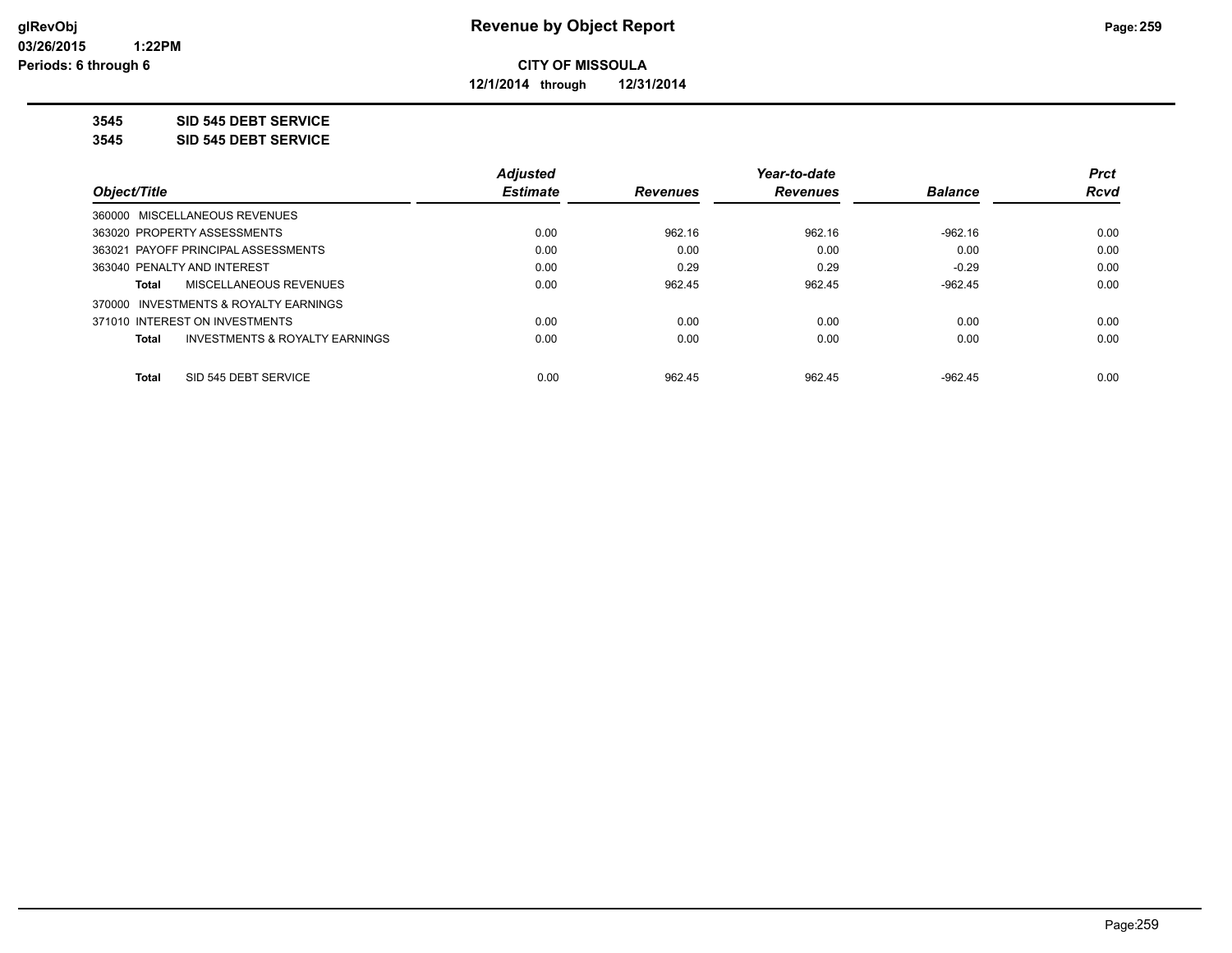**12/1/2014 through 12/31/2014**

### **3545 SID 545 DEBT SERVICE**

|                                                    | <b>Adjusted</b> |                 | Year-to-date    |                | <b>Prct</b> |
|----------------------------------------------------|-----------------|-----------------|-----------------|----------------|-------------|
| Object/Title                                       | <b>Estimate</b> | <b>Revenues</b> | <b>Revenues</b> | <b>Balance</b> | <b>Rcvd</b> |
| 360000 MISCELLANEOUS REVENUES                      |                 |                 |                 |                |             |
| 363020 PROPERTY ASSESSMENTS                        | 0.00            | 962.16          | 962.16          | $-962.16$      | 0.00        |
| 363021 PAYOFF PRINCIPAL ASSESSMENTS                | 0.00            | 0.00            | 0.00            | 0.00           | 0.00        |
| 363040 PENALTY AND INTEREST                        | 0.00            | 0.29            | 0.29            | $-0.29$        | 0.00        |
| <b>MISCELLANEOUS REVENUES</b><br>Total             | 0.00            | 962.45          | 962.45          | $-962.45$      | 0.00        |
| 370000 INVESTMENTS & ROYALTY EARNINGS              |                 |                 |                 |                |             |
| 371010 INTEREST ON INVESTMENTS                     | 0.00            | 0.00            | 0.00            | 0.00           | 0.00        |
| <b>INVESTMENTS &amp; ROYALTY EARNINGS</b><br>Total | 0.00            | 0.00            | 0.00            | 0.00           | 0.00        |
| SID 545 DEBT SERVICE<br><b>Total</b>               | 0.00            | 962.45          | 962.45          | $-962.45$      | 0.00        |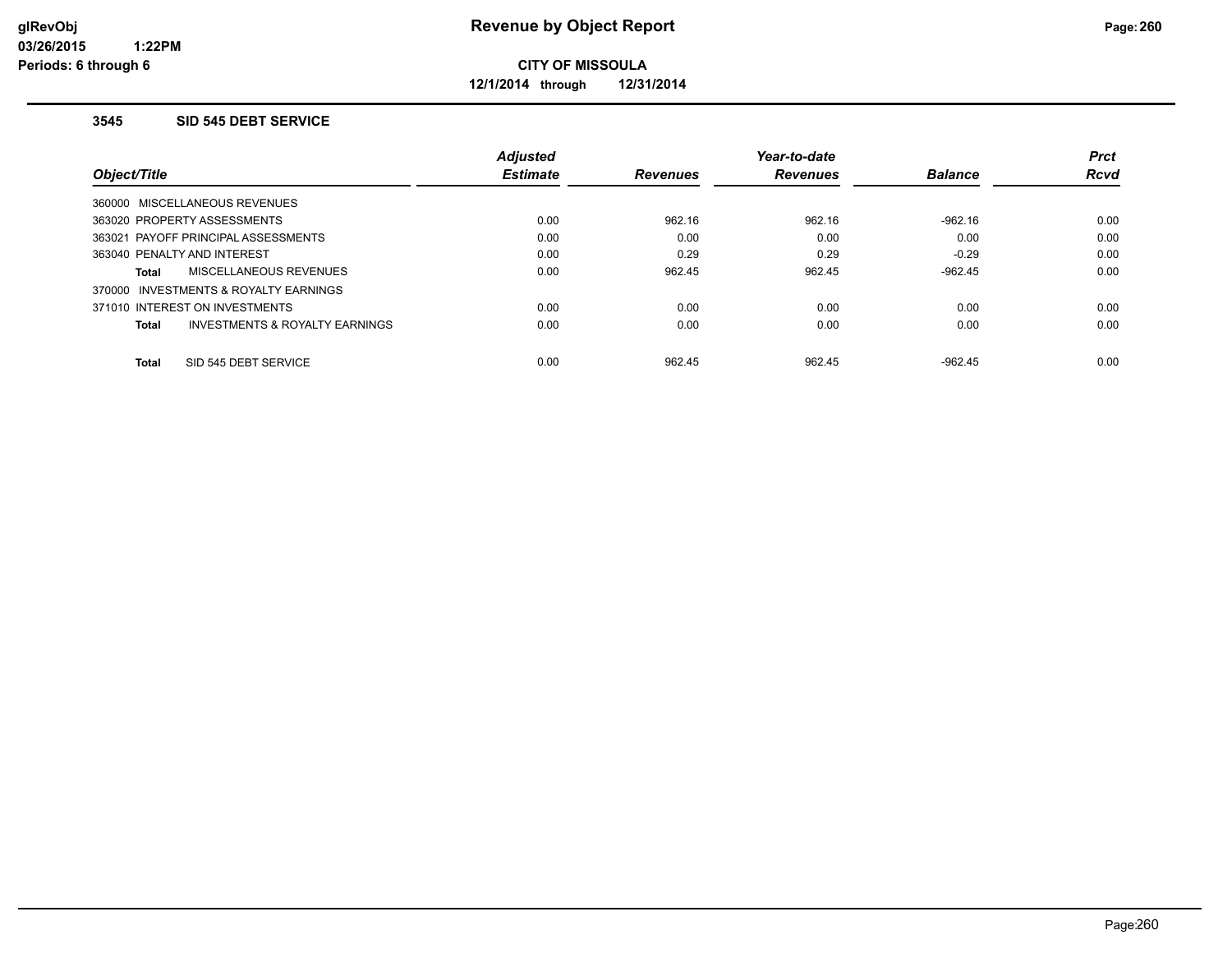**12/1/2014 through 12/31/2014**

**3546 SID 546 DEBT SERVICE**

**3546 SID 546 DEBT SERVICE**

|                                                    | <b>Adjusted</b> |                 | Year-to-date    |                | <b>Prct</b> |
|----------------------------------------------------|-----------------|-----------------|-----------------|----------------|-------------|
| Obiect/Title                                       | <b>Estimate</b> | <b>Revenues</b> | <b>Revenues</b> | <b>Balance</b> | <b>Rcvd</b> |
| 360000 MISCELLANEOUS REVENUES                      |                 |                 |                 |                |             |
| 363020 PROPERTY ASSESSMENTS                        | 0.00            | 853.41          | 853.41          | $-853.41$      | 0.00        |
| 363021 PAYOFF PRINCIPAL ASSESSMENTS                | 0.00            | 0.00            | 0.00            | 0.00           | 0.00        |
| 363040 PENALTY AND INTEREST                        | 0.00            | 0.76            | 0.76            | $-0.76$        | 0.00        |
| <b>MISCELLANEOUS REVENUES</b><br>Total             | 0.00            | 854.17          | 854.17          | $-854.17$      | 0.00        |
| 370000 INVESTMENTS & ROYALTY EARNINGS              |                 |                 |                 |                |             |
| 371010 INTEREST ON INVESTMENTS                     | 0.00            | 0.00            | 0.00            | 0.00           | 0.00        |
| <b>INVESTMENTS &amp; ROYALTY EARNINGS</b><br>Total | 0.00            | 0.00            | 0.00            | 0.00           | 0.00        |
|                                                    |                 |                 |                 |                |             |
| SID 546 DEBT SERVICE<br><b>Total</b>               | 0.00            | 854.17          | 854.17          | $-854.17$      | 0.00        |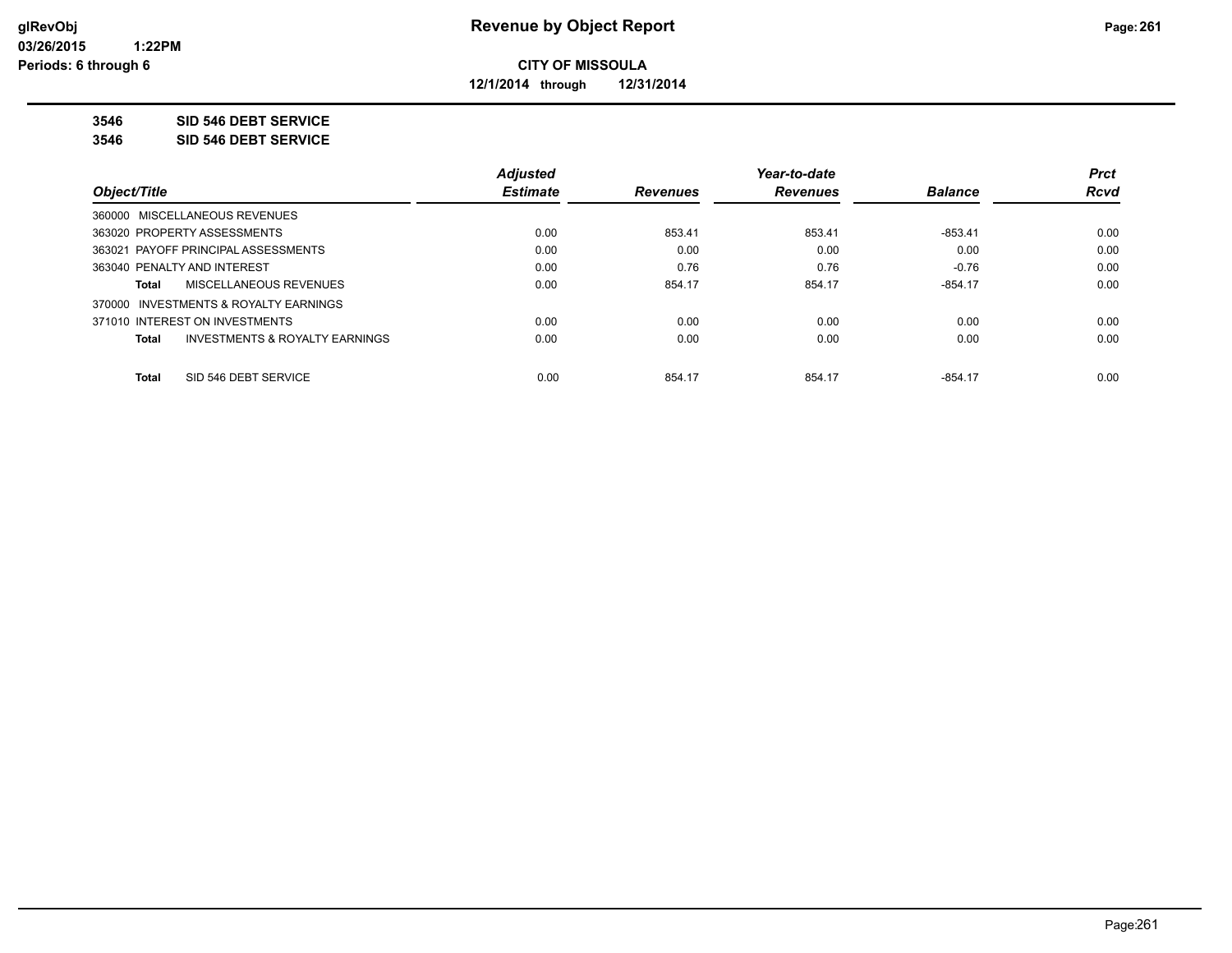**12/1/2014 through 12/31/2014**

### **3546 SID 546 DEBT SERVICE**

|                                                    | <b>Adjusted</b> |                 | Year-to-date    |                | <b>Prct</b> |
|----------------------------------------------------|-----------------|-----------------|-----------------|----------------|-------------|
| Object/Title                                       | <b>Estimate</b> | <b>Revenues</b> | <b>Revenues</b> | <b>Balance</b> | <b>Rcvd</b> |
| 360000 MISCELLANEOUS REVENUES                      |                 |                 |                 |                |             |
| 363020 PROPERTY ASSESSMENTS                        | 0.00            | 853.41          | 853.41          | $-853.41$      | 0.00        |
| 363021 PAYOFF PRINCIPAL ASSESSMENTS                | 0.00            | 0.00            | 0.00            | 0.00           | 0.00        |
| 363040 PENALTY AND INTEREST                        | 0.00            | 0.76            | 0.76            | $-0.76$        | 0.00        |
| <b>MISCELLANEOUS REVENUES</b><br>Total             | 0.00            | 854.17          | 854.17          | $-854.17$      | 0.00        |
| 370000 INVESTMENTS & ROYALTY EARNINGS              |                 |                 |                 |                |             |
| 371010 INTEREST ON INVESTMENTS                     | 0.00            | 0.00            | 0.00            | 0.00           | 0.00        |
| <b>INVESTMENTS &amp; ROYALTY EARNINGS</b><br>Total | 0.00            | 0.00            | 0.00            | 0.00           | 0.00        |
| SID 546 DEBT SERVICE<br><b>Total</b>               | 0.00            | 854.17          | 854.17          | $-854.17$      | 0.00        |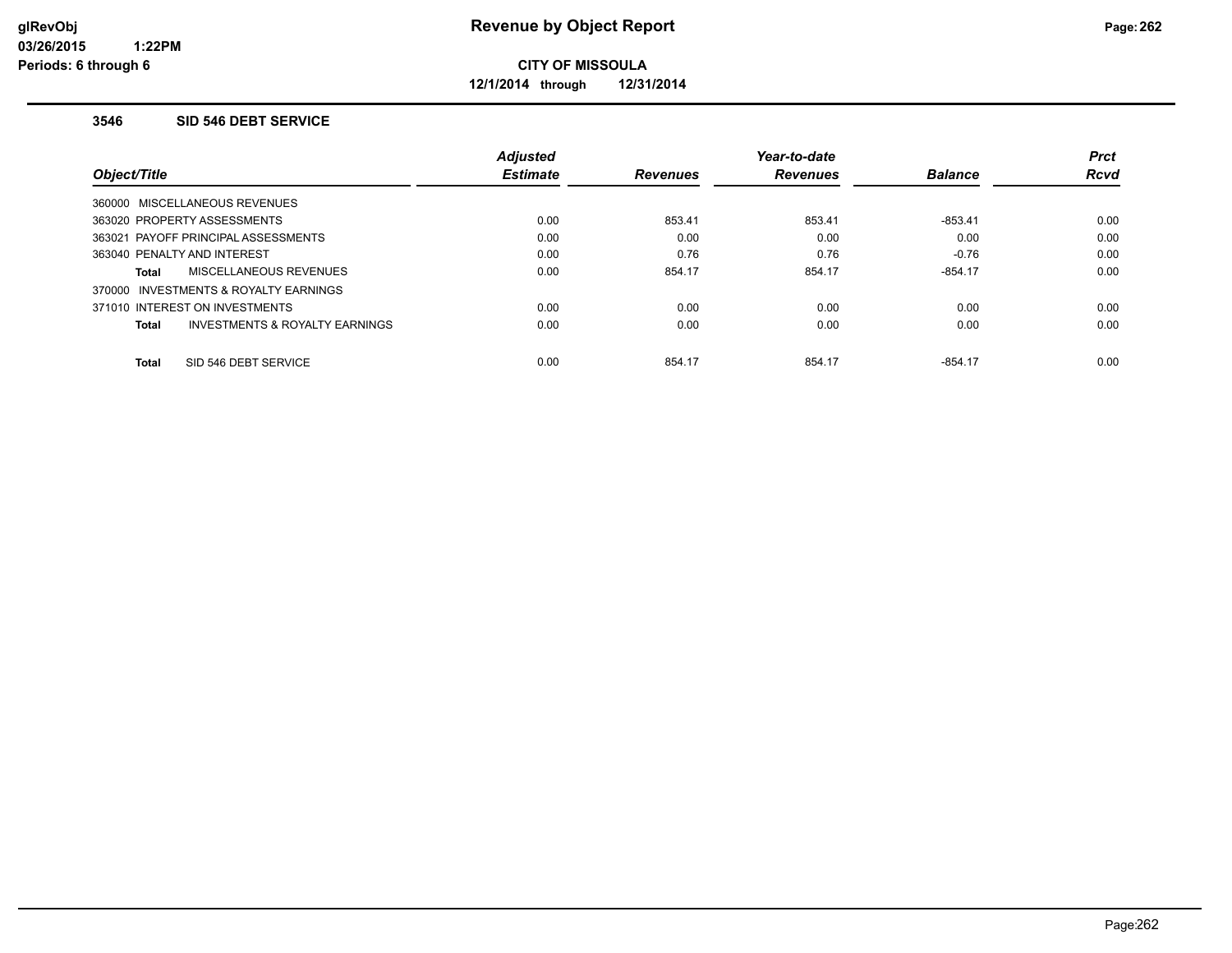**12/1/2014 through 12/31/2014**

### **3548 SID 548-5TH, 6TH & ARTHUR**

**3548 SID 548-5TH, 6TH & ARTHUR**

|                                                    | <b>Adjusted</b> |                 | Year-to-date    |                | <b>Prct</b> |
|----------------------------------------------------|-----------------|-----------------|-----------------|----------------|-------------|
| Object/Title                                       | <b>Estimate</b> | <b>Revenues</b> | <b>Revenues</b> | <b>Balance</b> | <b>Rcvd</b> |
| 360000 MISCELLANEOUS REVENUES                      |                 |                 |                 |                |             |
| 363020 PROPERTY ASSESSMENTS                        | 113.475.00      | 0.00            | 28.687.50       | 84.787.50      | 25.28       |
| 363021 PAYOFF PRINCIPAL ASSESSMENTS                | 0.00            | 0.00            | 0.00            | 0.00           | 0.00        |
| 363040 PENALTY AND INTEREST                        | 0.00            | 0.00            | 0.00            | 0.00           | 0.00        |
| MISCELLANEOUS REVENUES<br>Total                    | 113.475.00      | 0.00            | 28.687.50       | 84.787.50      | 25.28       |
| 370000 INVESTMENTS & ROYALTY EARNINGS              |                 |                 |                 |                |             |
| 371010 INTEREST ON INVESTMENTS                     | 0.00            | 0.00            | 0.00            | 0.00           | 0.00        |
| <b>INVESTMENTS &amp; ROYALTY EARNINGS</b><br>Total | 0.00            | 0.00            | 0.00            | 0.00           | 0.00        |
|                                                    |                 |                 |                 |                |             |
| SID 548-5TH, 6TH & ARTHUR<br><b>Total</b>          | 113.475.00      | 0.00            | 28.687.50       | 84.787.50      | 25.28       |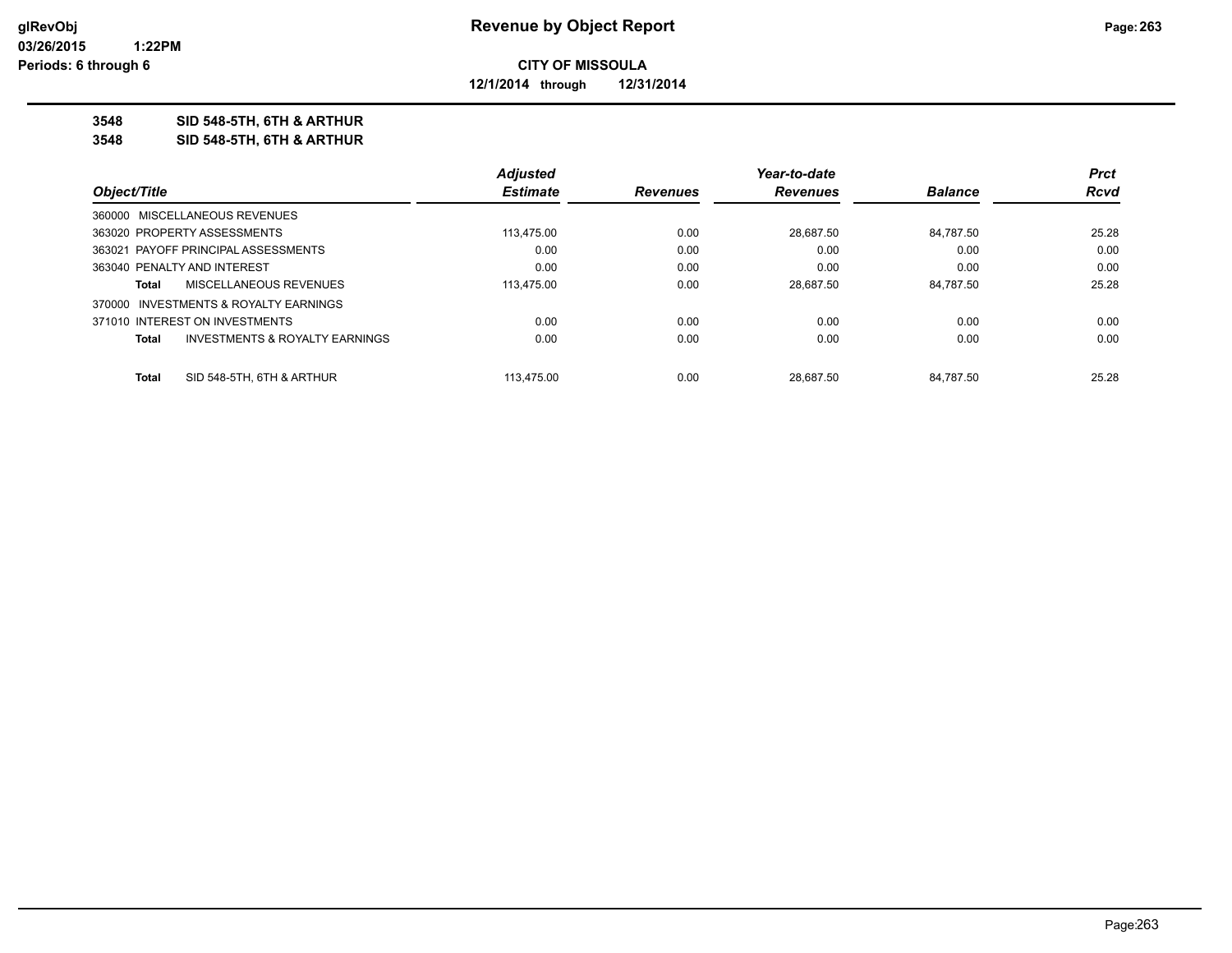**12/1/2014 through 12/31/2014**

## **3548 SID 548-5TH, 6TH & ARTHUR**

|              |                                           | <b>Adjusted</b> |                 | Year-to-date    |                | <b>Prct</b> |
|--------------|-------------------------------------------|-----------------|-----------------|-----------------|----------------|-------------|
| Object/Title |                                           | <b>Estimate</b> | <b>Revenues</b> | <b>Revenues</b> | <b>Balance</b> | <b>Rcvd</b> |
|              | 360000 MISCELLANEOUS REVENUES             |                 |                 |                 |                |             |
|              | 363020 PROPERTY ASSESSMENTS               | 113.475.00      | 0.00            | 28.687.50       | 84.787.50      | 25.28       |
|              | 363021 PAYOFF PRINCIPAL ASSESSMENTS       | 0.00            | 0.00            | 0.00            | 0.00           | 0.00        |
|              | 363040 PENALTY AND INTEREST               | 0.00            | 0.00            | 0.00            | 0.00           | 0.00        |
| Total        | MISCELLANEOUS REVENUES                    | 113.475.00      | 0.00            | 28.687.50       | 84.787.50      | 25.28       |
| 370000       | INVESTMENTS & ROYALTY EARNINGS            |                 |                 |                 |                |             |
|              | 371010 INTEREST ON INVESTMENTS            | 0.00            | 0.00            | 0.00            | 0.00           | 0.00        |
| Total        | <b>INVESTMENTS &amp; ROYALTY EARNINGS</b> | 0.00            | 0.00            | 0.00            | 0.00           | 0.00        |
| <b>Total</b> | SID 548-5TH, 6TH & ARTHUR                 | 113.475.00      | 0.00            | 28.687.50       | 84.787.50      | 25.28       |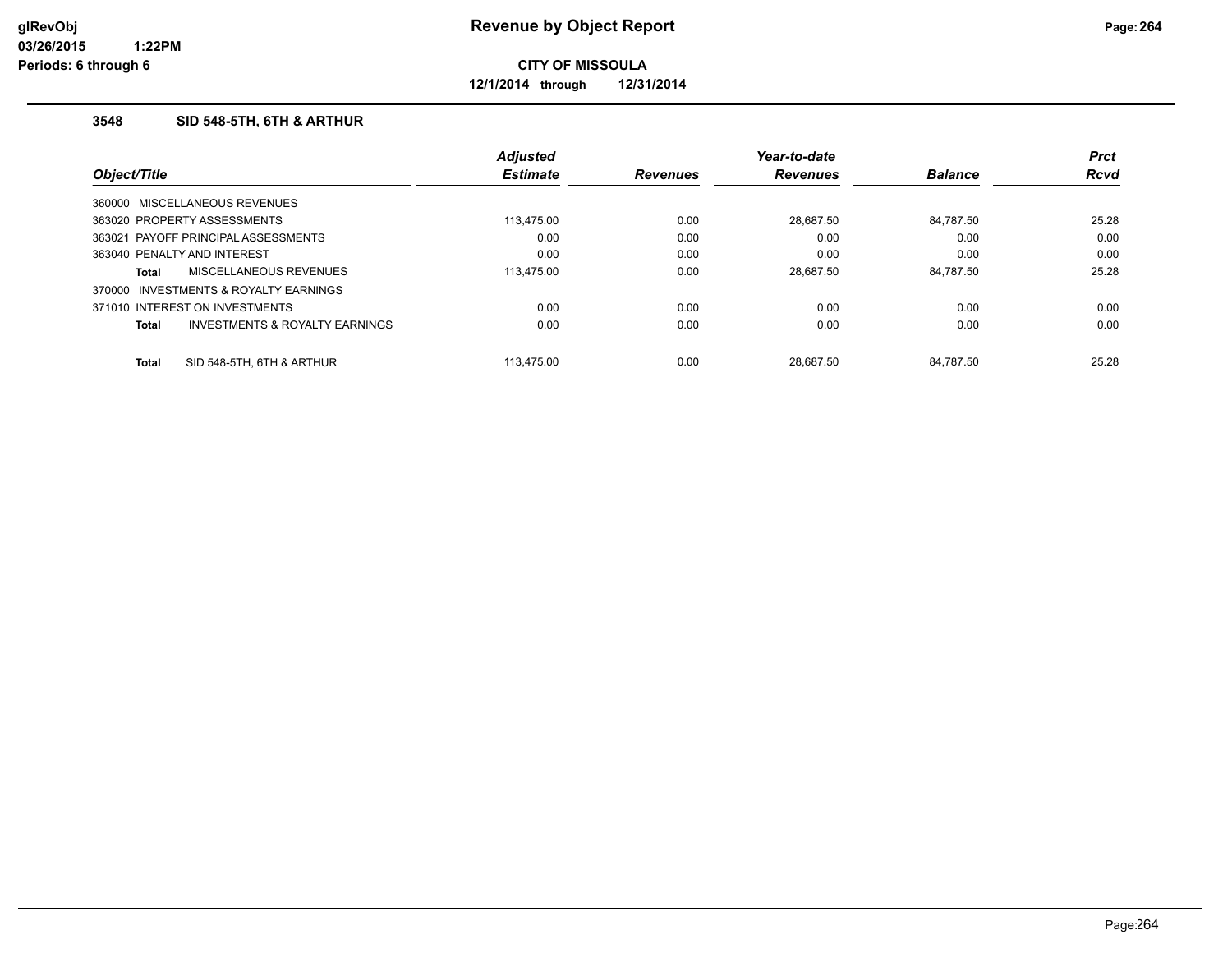**12/1/2014 through 12/31/2014**

# **4060 CAPITAL IMPROVEMENT PROGRAM FUND**

|                                                           | <b>Adjusted</b> |                 | Year-to-date    |                 | <b>Prct</b> |
|-----------------------------------------------------------|-----------------|-----------------|-----------------|-----------------|-------------|
| Object/Title                                              | <b>Estimate</b> | <b>Revenues</b> | <b>Revenues</b> | Balance         | Rcvd        |
| 330000 INTERGOVERNMENTAL REVENUES                         |                 |                 |                 |                 |             |
| 331001 GRANTS                                             | 0.00            | 0.00            | 0.00            | 0.00            | 0.00        |
| 331002 COUNTY ASSISTANCE CIP PROJECTS                     | 0.00            | 0.00            | 0.00            | 0.00            | 0.00        |
| 331003 STATE HOME PROGRAM INCOME                          | 0.00            | 0.00            | 0.00            | 0.00            | 0.00        |
| 331004 CITY ASSESSMENTS                                   | 0.00            | 0.00            | 0.00            | 0.00            | 0.00        |
| 334040 GAS TAX APPORTIONMENT                              | 0.00            | 0.00            | 0.00            | 0.00            | 0.00        |
| 334061 IMPACT FEES-CLEARING ACCOUNT                       | 0.00            | 0.00            | 0.00            | 0.00            | 0.00        |
| 334120 TSEP GRANT                                         | 0.00            | 0.00            | 0.00            | 0.00            | 0.00        |
| 334121 DNRC GRANT                                         | 0.00            | 0.00            | 0.00            | 0.00            | 0.00        |
| 334123 MAQI FEDERAL ASSISTANCE                            | 0.00            | 0.00            | 0.00            | 0.00            | 0.00        |
| 334124 GRANTS-CIP                                         | 0.00            | 0.00            | 0.00            | 0.00            | 0.00        |
| 334125 FIRE FIGHTER GRANT                                 | 0.00            | 0.00            | 0.00            | 0.00            | 0.00        |
| 334126 DEVELOPER ASSESSMENTS                              | 0.00            | 0.00            | 0.00            | 0.00            | 0.00        |
| 334127 TONKIN TRAIL - FISH WILDLIFE PARKS                 | 0.00            | 0.00            | 0.00            | 0.00            | 0.00        |
| 334128 CDBG FIRE HYDRANT GRANT                            | 0.00            | 0.00            | 0.00            | 0.00            | 0.00        |
| 339000 PAYMENT IN LIEU OF TAXES                           | 0.00            | 0.00            | 0.00            | 0.00            | 0.00        |
| <b>INTERGOVERNMENTAL REVENUES</b><br><b>Total</b>         | 0.00            | 0.00            | 0.00            | 0.00            | 0.00        |
| 360000 MISCELLANEOUS REVENUES                             |                 |                 |                 |                 |             |
| 360010 MISCELLANEOUS                                      | 0.00            | 0.00            | 0.00            | 0.00            | 0.00        |
| 360011 YOUTH COUNCIL FUNDS                                | 9,010.00        | 0.00            | 9,339.65        | $-329.65$       | 103.66      |
| 360012 SEWER GRANT REPAYMENTS                             | 0.00            | 0.00            | 0.00            | 0.00            | 0.00        |
| 360016 MRA SHARE OF CIVIC STADIUM PARKING                 | 0.00            | 0.00            | 0.00            | 0.00            | 0.00        |
| 362000 OTHER MISCELLANEOUS REVENUE                        | 0.00            | 0.00            | 0.00            | 0.00            | 0.00        |
| 365000 DONATIONS                                          | 0.00            | 0.00            | 0.00            | 0.00            | 0.00        |
| 365001 *** Title Not Found ***                            | 0.00            | 0.00            | 0.00            | 0.00            | 0.00        |
| 365030 WHITE PINE PARK DONATION-ZIP BEVERAGE              | 0.00            | 0.00            | 0.00            | 0.00            | 0.00        |
| MISCELLANEOUS REVENUES<br><b>Total</b>                    | 9,010.00        | 0.00            | 9,339.65        | $-329.65$       | 103.66      |
| 370000 INVESTMENTS & ROYALTY EARNINGS                     |                 |                 |                 |                 |             |
| 371010 INTEREST ON INVESTMENTS                            | 0.00            | 0.00            | 0.00            | 0.00            | 0.00        |
| 371020 GAIN/LOSS IN MARKET VALUE OF INVESTMENTS           | 0.00            | 0.00            | 0.00            | 0.00            | 0.00        |
| <b>INVESTMENTS &amp; ROYALTY EARNINGS</b><br><b>Total</b> | 0.00            | 0.00            | 0.00            | 0.00            | 0.00        |
| 380000 OTHER FINANCING SOURCES                            |                 |                 |                 |                 |             |
| 381000 LOAN PROCEEDS                                      | 0.00            | 0.00            | 0.00            | 0.00            | 0.00        |
| 381010 BOND PROCEEDS                                      | 0.00            | 0.00            | 0.00            | 0.00            | 0.00        |
| 381011 \$1,860,000 General Fund Obligation Bond           | 0.00            | 0.00            | 0.00            | 0.00            | 0.00        |
| 381012 \$680,000 FIRE GF DEBT                             | 0.00            | 0.00            | 0.00            | 0.00            | 0.00        |
| 381015 \$1,010,000 LIMITED TAX GO BONDS 2010C             | 0.00            | 0.00            | 0.00            | 0.00            | 0.00        |
| 381090 PROCEEDS FROM CAPITAL LEASE                        | 0.00            | 1,534,597.24    | 1,534,597.24    | $-1,534,597.24$ | 0.00        |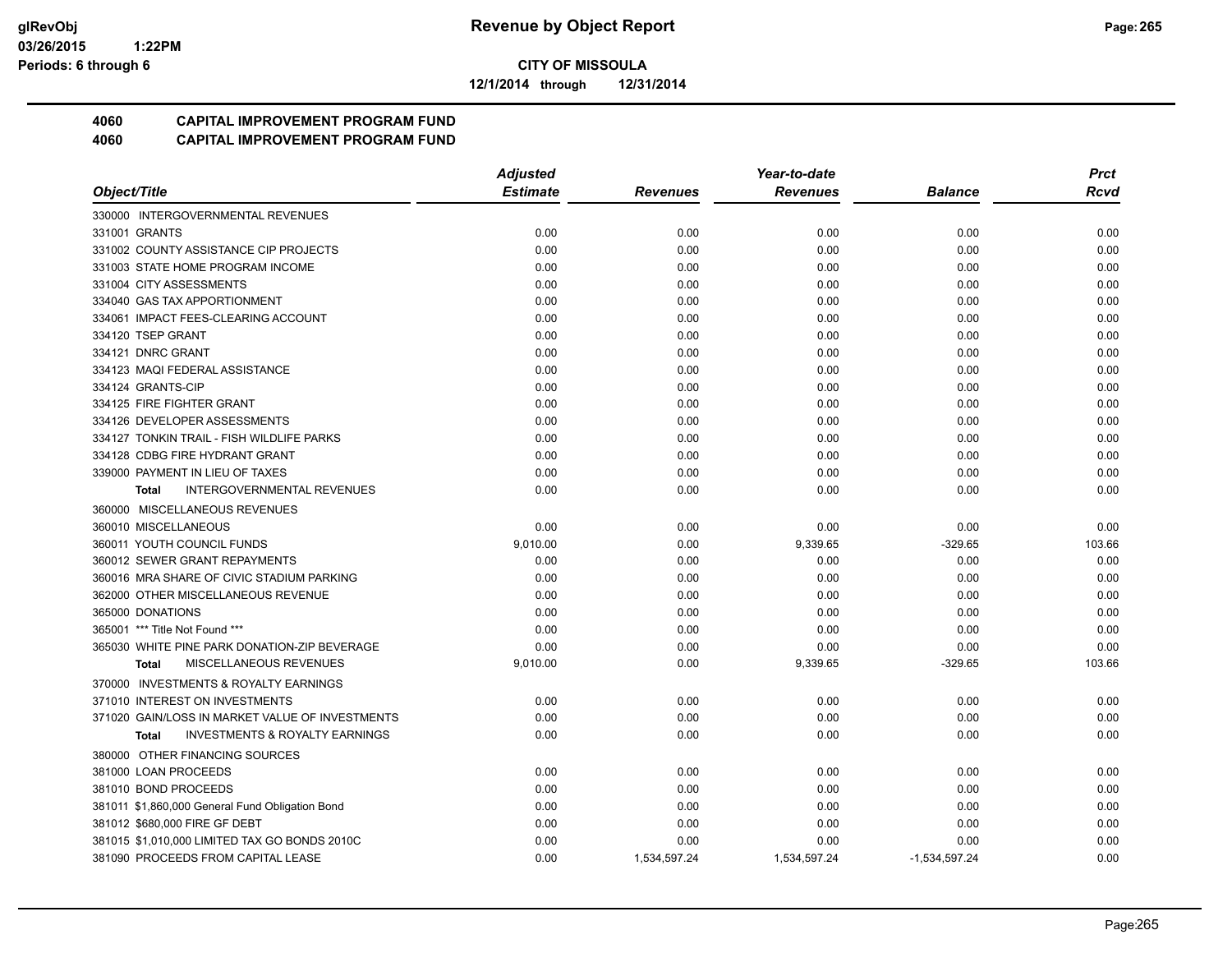**12/1/2014 through 12/31/2014**

# **4060 CAPITAL IMPROVEMENT PROGRAM FUND**

|                                            | <b>Adjusted</b> |                 | Year-to-date    |                | <b>Prct</b> |
|--------------------------------------------|-----------------|-----------------|-----------------|----------------|-------------|
| Object/Title                               | <b>Estimate</b> | <b>Revenues</b> | <b>Revenues</b> | <b>Balance</b> | <b>Rcvd</b> |
| 382010 SALE OF FIXED ASSETS                | 0.00            | 0.00            | 0.00            | 0.00           | 0.00        |
| 383009 TRANS FR TITLE I                    | 0.00            | 0.00            | 0.00            | 0.00           | 0.00        |
| 383010 TRANS FR CIP                        | 0.00            | 0.00            | 0.00            | 0.00           | 0.00        |
| 383014 TRANS FR MRA                        | 0.00            | 0.00            | 0.00            | 0.00           | 0.00        |
| 383015 TRANS FR MPC                        | 0.00            | 0.00            | 0.00            | 0.00           | 0.00        |
| 383017 TRANS FR BUILDING                   | 0.00            | 0.00            | 0.00            | 0.00           | 0.00        |
| 383020 TRANS FR CEMETERY CARE              | 0.00            | 0.00            | 0.00            | 0.00           | 0.00        |
| 383025 TRANS FR SEWER R & D                | 0.00            | 0.00            | 0.00            | 0.00           | 0.00        |
| 383029 TRANS FR GENERAL                    | 913,831.00      | 0.00            | 0.00            | 913,831.00     | 0.00        |
| 383041 TRANS FR CDBG                       | 0.00            | 0.00            | 0.00            | 0.00           | 0.00        |
| 383042 TRANSFERS FROM OTHER FUNDS          | 0.00            | 0.00            | 0.00            | 0.00           | 0.00        |
| 383043 TRANSFERS FROM IMPACT FEES          | 0.00            | 0.00            | 0.00            | 0.00           | 0.00        |
| 383044 TRANSFER FROM PYMT IN LIEU OF PARKS | 0.00            | 0.00            | 0.00            | 0.00           | 0.00        |
| 383045 TRANSFER FROM PARK ENTERPRISE       | 0.00            | 0.00            | 0.00            | 0.00           | 0.00        |
| OTHER FINANCING SOURCES<br>Total           | 913,831.00      | 1,534,597.24    | 1,534,597.24    | $-620,766.24$  | 167.93      |
| CAPITAL IMPROVEMENT PROGRAM FUND<br>Total  | 922,841.00      | 1,534,597.24    | 1,543,936.89    | $-621,095.89$  | 167.30      |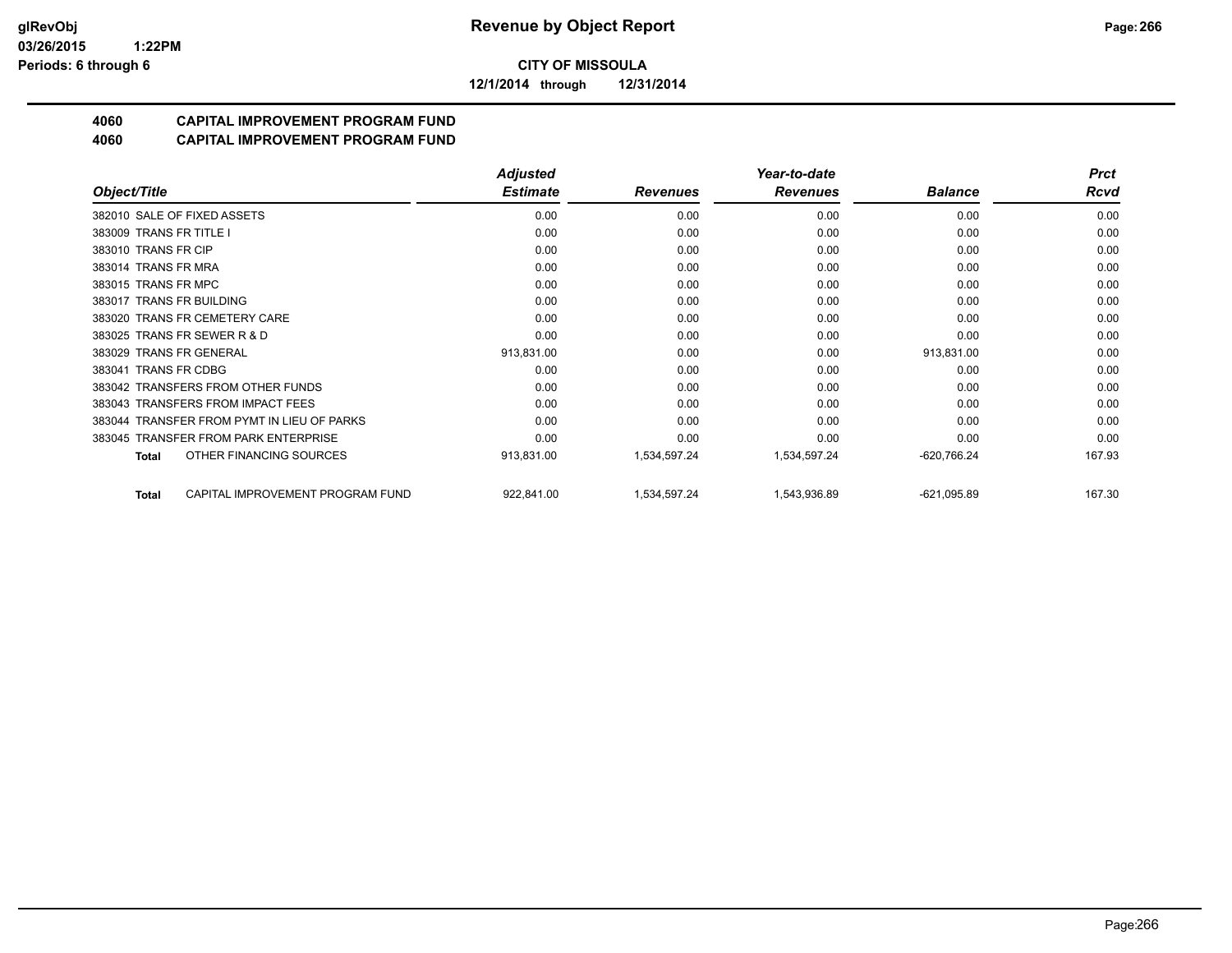**12/1/2014 through 12/31/2014**

|                                                           | <b>Adjusted</b> |                 | Year-to-date    |                 | <b>Prct</b> |
|-----------------------------------------------------------|-----------------|-----------------|-----------------|-----------------|-------------|
| Object/Title                                              | <b>Estimate</b> | <b>Revenues</b> | <b>Revenues</b> | <b>Balance</b>  | <b>Rcvd</b> |
| 330000 INTERGOVERNMENTAL REVENUES                         |                 |                 |                 |                 |             |
| 331001 GRANTS                                             | 0.00            | 0.00            | 0.00            | 0.00            | 0.00        |
| 331002 COUNTY ASSISTANCE CIP PROJECTS                     | 0.00            | 0.00            | 0.00            | 0.00            | 0.00        |
| 331003 STATE HOME PROGRAM INCOME                          | 0.00            | 0.00            | 0.00            | 0.00            | 0.00        |
| 331004 CITY ASSESSMENTS                                   | 0.00            | 0.00            | 0.00            | 0.00            | 0.00        |
| 334040 GAS TAX APPORTIONMENT                              | 0.00            | 0.00            | 0.00            | 0.00            | 0.00        |
| 334061 IMPACT FEES-CLEARING ACCOUNT                       | 0.00            | 0.00            | 0.00            | 0.00            | 0.00        |
| 334120 TSEP GRANT                                         | 0.00            | 0.00            | 0.00            | 0.00            | 0.00        |
| 334121 DNRC GRANT                                         | 0.00            | 0.00            | 0.00            | 0.00            | 0.00        |
| 334123 MAQI FEDERAL ASSISTANCE                            | 0.00            | 0.00            | 0.00            | 0.00            | 0.00        |
| 334124 GRANTS-CIP                                         | 0.00            | 0.00            | 0.00            | 0.00            | 0.00        |
| 334125 FIRE FIGHTER GRANT                                 | 0.00            | 0.00            | 0.00            | 0.00            | 0.00        |
| 334126 DEVELOPER ASSESSMENTS                              | 0.00            | 0.00            | 0.00            | 0.00            | 0.00        |
| 334127 TONKIN TRAIL - FISH WILDLIFE PARKS                 | 0.00            | 0.00            | 0.00            | 0.00            | 0.00        |
| 334128 CDBG FIRE HYDRANT GRANT                            | 0.00            | 0.00            | 0.00            | 0.00            | 0.00        |
| 339000 PAYMENT IN LIEU OF TAXES                           | 0.00            | 0.00            | 0.00            | 0.00            | 0.00        |
| <b>INTERGOVERNMENTAL REVENUES</b><br><b>Total</b>         | 0.00            | 0.00            | 0.00            | 0.00            | 0.00        |
| 360000 MISCELLANEOUS REVENUES                             |                 |                 |                 |                 |             |
| 360010 MISCELLANEOUS                                      | 0.00            | 0.00            | 0.00            | 0.00            | 0.00        |
| 360011 YOUTH COUNCIL FUNDS                                | 9,010.00        | 0.00            | 9,339.65        | $-329.65$       | 103.66      |
| 360012 SEWER GRANT REPAYMENTS                             | 0.00            | 0.00            | 0.00            | 0.00            | 0.00        |
| 360016 MRA SHARE OF CIVIC STADIUM PARKING                 | 0.00            | 0.00            | 0.00            | 0.00            | 0.00        |
| 362000 OTHER MISCELLANEOUS REVENUE                        | 0.00            | 0.00            | 0.00            | 0.00            | 0.00        |
| 365000 DONATIONS                                          | 0.00            | 0.00            | 0.00            | 0.00            | 0.00        |
| 365001 *** Title Not Found ***                            | 0.00            | 0.00            | 0.00            | 0.00            | 0.00        |
| 365030 WHITE PINE PARK DONATION-ZIP BEVERAGE              | 0.00            | 0.00            | 0.00            | 0.00            | 0.00        |
| MISCELLANEOUS REVENUES<br><b>Total</b>                    | 9,010.00        | 0.00            | 9,339.65        | $-329.65$       | 103.66      |
| 370000 INVESTMENTS & ROYALTY EARNINGS                     |                 |                 |                 |                 |             |
| 371010 INTEREST ON INVESTMENTS                            | 0.00            | 0.00            | 0.00            | 0.00            | 0.00        |
| 371020 GAIN/LOSS IN MARKET VALUE OF INVESTMENT            | 0.00            | 0.00            | 0.00            | 0.00            | 0.00        |
| <b>INVESTMENTS &amp; ROYALTY EARNINGS</b><br><b>Total</b> | 0.00            | 0.00            | 0.00            | 0.00            | 0.00        |
| 380000 OTHER FINANCING SOURCES                            |                 |                 |                 |                 |             |
| 381000 LOAN PROCEEDS                                      | 0.00            | 0.00            | 0.00            | 0.00            | 0.00        |
| 381010 BOND PROCEEDS                                      | 0.00            | 0.00            | 0.00            | 0.00            | 0.00        |
| 381011 \$1,860,000 General Fund Obligation Bond           | 0.00            | 0.00            | 0.00            | 0.00            | 0.00        |
| 381012 \$680,000 FIRE GF DEBT                             | 0.00            | 0.00            | 0.00            | 0.00            | 0.00        |
| 381015 \$1,010,000 LIMITED TAX GO BONDS 2010C             | 0.00            | 0.00            | 0.00            | 0.00            | 0.00        |
| 381090 PROCEEDS FROM CAPITAL LEASE                        | 0.00            | 1,534,597.24    | 1,534,597.24    | $-1,534,597.24$ | 0.00        |
| 382010 SALE OF FIXED ASSETS                               | 0.00            | 0.00            | 0.00            | 0.00            | 0.00        |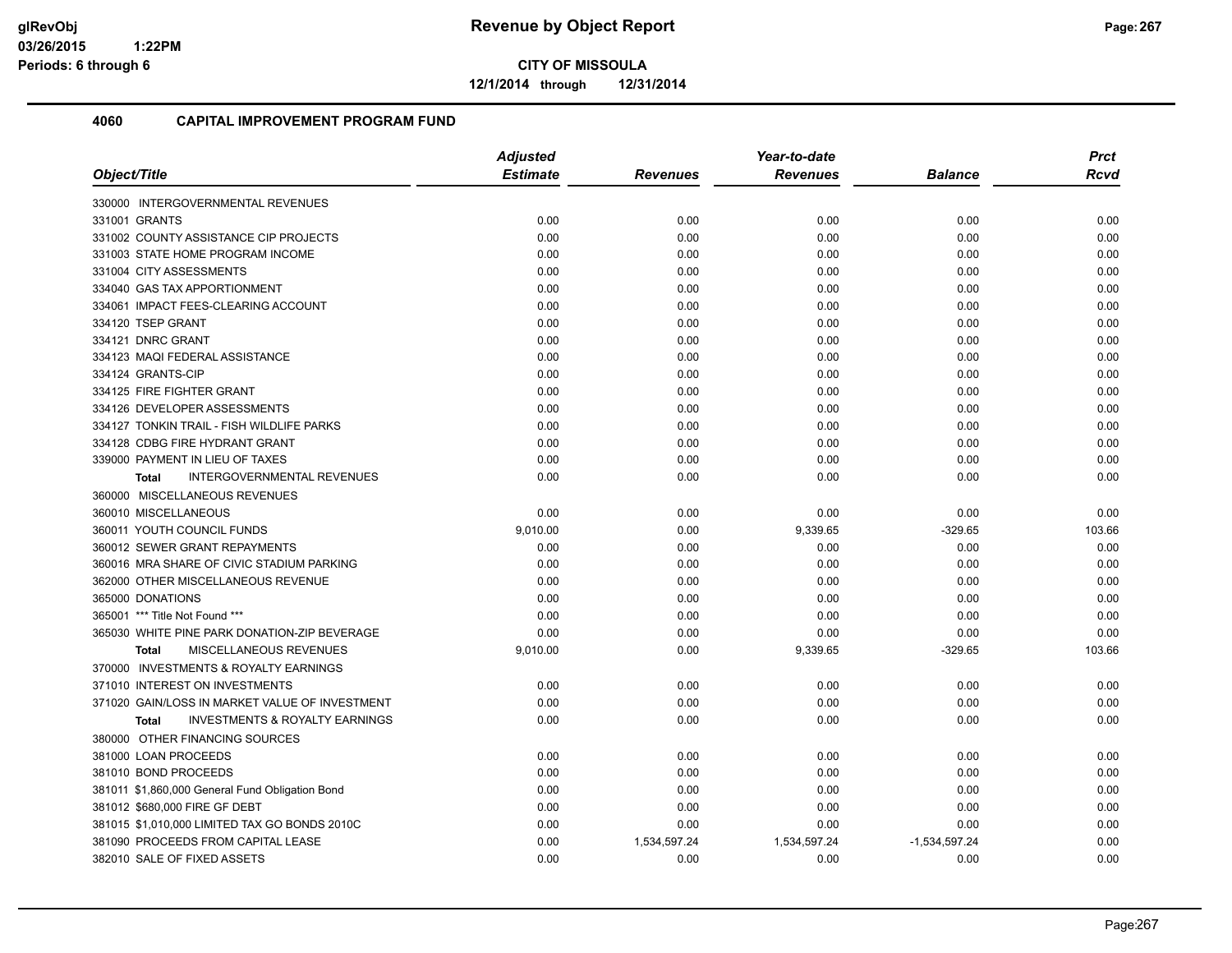**12/1/2014 through 12/31/2014**

| Object/Title                                     | <b>Adjusted</b><br><b>Estimate</b> | <b>Revenues</b> | Year-to-date<br><b>Revenues</b> | <b>Balance</b> | <b>Prct</b><br><b>Rcvd</b> |
|--------------------------------------------------|------------------------------------|-----------------|---------------------------------|----------------|----------------------------|
| 383009 TRANS FR TITLE I                          | 0.00                               | 0.00            | 0.00                            | 0.00           | 0.00                       |
| 383010 TRANS FR CIP                              | 0.00                               | 0.00            | 0.00                            | 0.00           | 0.00                       |
| 383014 TRANS FR MRA                              | 0.00                               | 0.00            | 0.00                            | 0.00           | 0.00                       |
| 383015 TRANS FR MPC                              | 0.00                               | 0.00            | 0.00                            | 0.00           | 0.00                       |
| 383017 TRANS FR BUILDING                         | 0.00                               | 0.00            | 0.00                            | 0.00           | 0.00                       |
| 383020 TRANS FR CEMETERY CARE                    | 0.00                               | 0.00            | 0.00                            | 0.00           | 0.00                       |
| 383025 TRANS FR SEWER R & D                      | 0.00                               | 0.00            | 0.00                            | 0.00           | 0.00                       |
| 383029 TRANS FR GENERAL                          | 913,831.00                         | 0.00            | 0.00                            | 913,831.00     | 0.00                       |
| <b>TRANS FR CDBG</b><br>383041                   | 0.00                               | 0.00            | 0.00                            | 0.00           | 0.00                       |
| 383042 TRANSFERS FROM OTHER FUNDS                | 0.00                               | 0.00            | 0.00                            | 0.00           | 0.00                       |
| 383043 TRANSFERS FROM IMPACT FEES                | 0.00                               | 0.00            | 0.00                            | 0.00           | 0.00                       |
| 383044 TRANSFER FROM PYMT IN LIEU OF PARKS       | 0.00                               | 0.00            | 0.00                            | 0.00           | 0.00                       |
| 383045 TRANSFER FROM PARK ENTERPRISE             | 0.00                               | 0.00            | 0.00                            | 0.00           | 0.00                       |
| OTHER FINANCING SOURCES<br><b>Total</b>          | 913,831.00                         | 1,534,597.24    | 1,534,597.24                    | $-620,766.24$  | 167.93                     |
| CAPITAL IMPROVEMENT PROGRAM FUND<br><b>Total</b> | 922,841.00                         | 1,534,597.24    | 1,543,936.89                    | $-621,095.89$  | 167.30                     |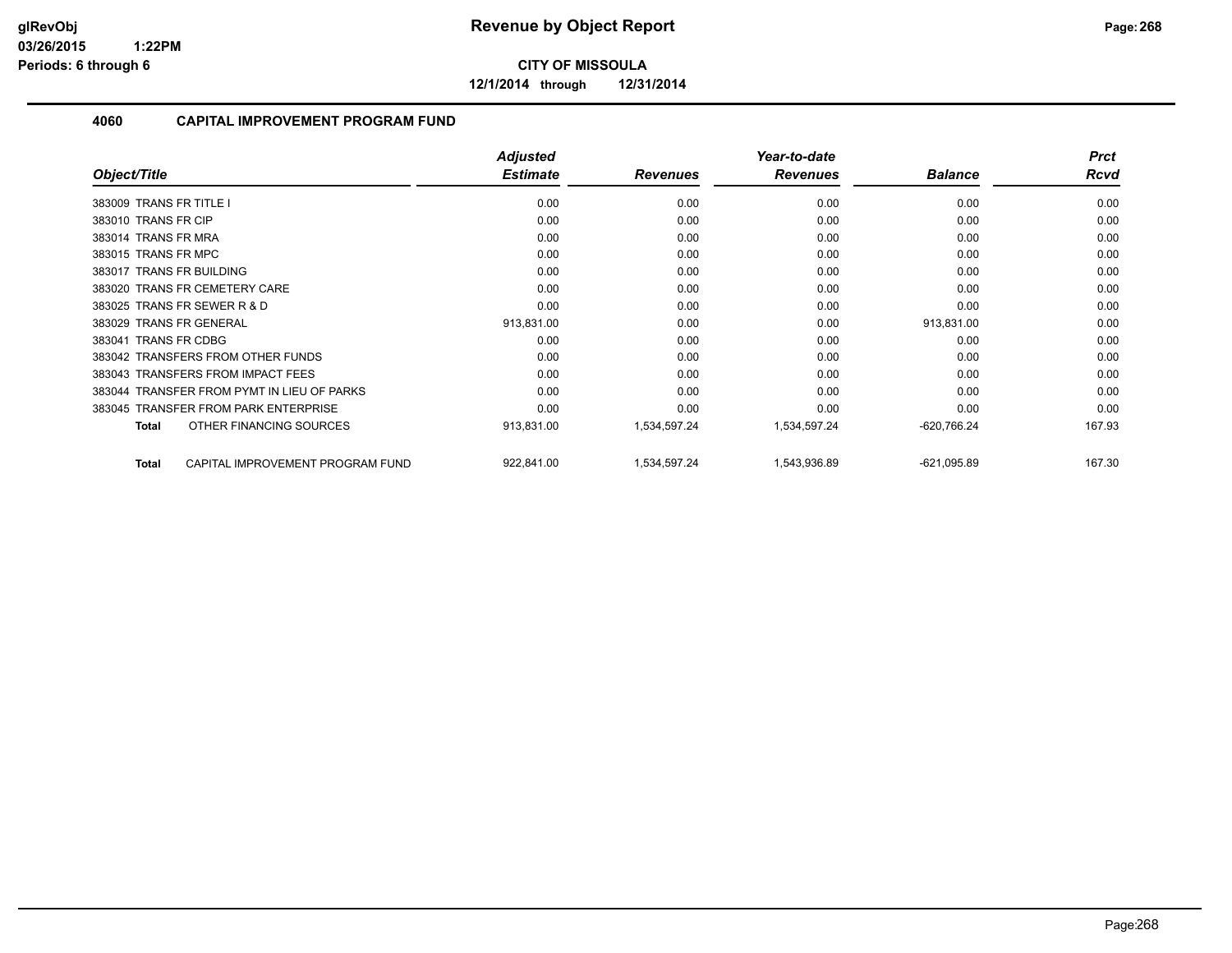**12/1/2014 through 12/31/2014**

# **4130 1997 G O BOND OPEN SPACE PURCHASE FUND**

## **4130 1997 G O BOND OPEN SPACE PURCHASE FUND**

|                                                           | <b>Adjusted</b> |                 | Year-to-date    |                | <b>Prct</b> |
|-----------------------------------------------------------|-----------------|-----------------|-----------------|----------------|-------------|
| Object/Title                                              | <b>Estimate</b> | <b>Revenues</b> | <b>Revenues</b> | <b>Balance</b> | <b>Rcvd</b> |
| 330000 INTERGOVERNMENTAL REVENUES                         |                 |                 |                 |                |             |
| 331156 CTEP GRANT - S HILLS TRAIL SYSTEM                  | 0.00            | 0.00            | 0.00            | 0.00           | 0.00        |
| 334014 MISSOULA COUNTY-GRANT CREEK TRAIL                  | 0.00            | 0.00            | 0.00            | 0.00           | 0.00        |
| <b>INTERGOVERNMENTAL REVENUES</b><br><b>Total</b>         | 0.00            | 0.00            | 0.00            | 0.00           | 0.00        |
| 340000 CHARGES FOR SERVICES                               |                 |                 |                 |                |             |
| 343065 BUILDING RENTALS                                   | 0.00            | 0.00            | 0.00            | 0.00           | 0.00        |
| <b>CHARGES FOR SERVICES</b><br><b>Total</b>               | 0.00            | 0.00            | 0.00            | 0.00           | 0.00        |
| 360000 MISCELLANEOUS REVENUES                             |                 |                 |                 |                |             |
| 360010 MISCELLANEOUS                                      | 0.00            | 0.00            | 0.00            | 0.00           | 0.00        |
| 365000 DONATIONS                                          | 0.00            | 0.00            | 0.00            | 0.00           | 0.00        |
| MISCELLANEOUS REVENUES<br><b>Total</b>                    | 0.00            | 0.00            | 0.00            | 0.00           | 0.00        |
| 370000 INVESTMENTS & ROYALTY EARNINGS                     |                 |                 |                 |                |             |
| 371010 INTEREST ON INVESTMENTS                            | 0.00            | 0.00            | 0.00            | 0.00           | 0.00        |
| 371020 GAIN/LOSS IN MARKET VALUE OF INVESTMENTS           | 0.00            | 0.00            | 0.00            | 0.00           | 0.00        |
| <b>INVESTMENTS &amp; ROYALTY EARNINGS</b><br><b>Total</b> | 0.00            | 0.00            | 0.00            | 0.00           | 0.00        |
| 380000 OTHER FINANCING SOURCES                            |                 |                 |                 |                |             |
| 382010 SALE OF FIXED ASSETS                               | 0.00            | 0.00            | 0.00            | 0.00           | 0.00        |
| 383000 OPERATING TRANSFERS                                | 0.00            | 0.00            | 0.00            | 0.00           | 0.00        |
| OTHER FINANCING SOURCES<br><b>Total</b>                   | 0.00            | 0.00            | 0.00            | 0.00           | 0.00        |
| 1997 G O BOND OPEN SPACE PURCHASE FU<br>Total             | 0.00            | 0.00            | 0.00            | 0.00           | 0.00        |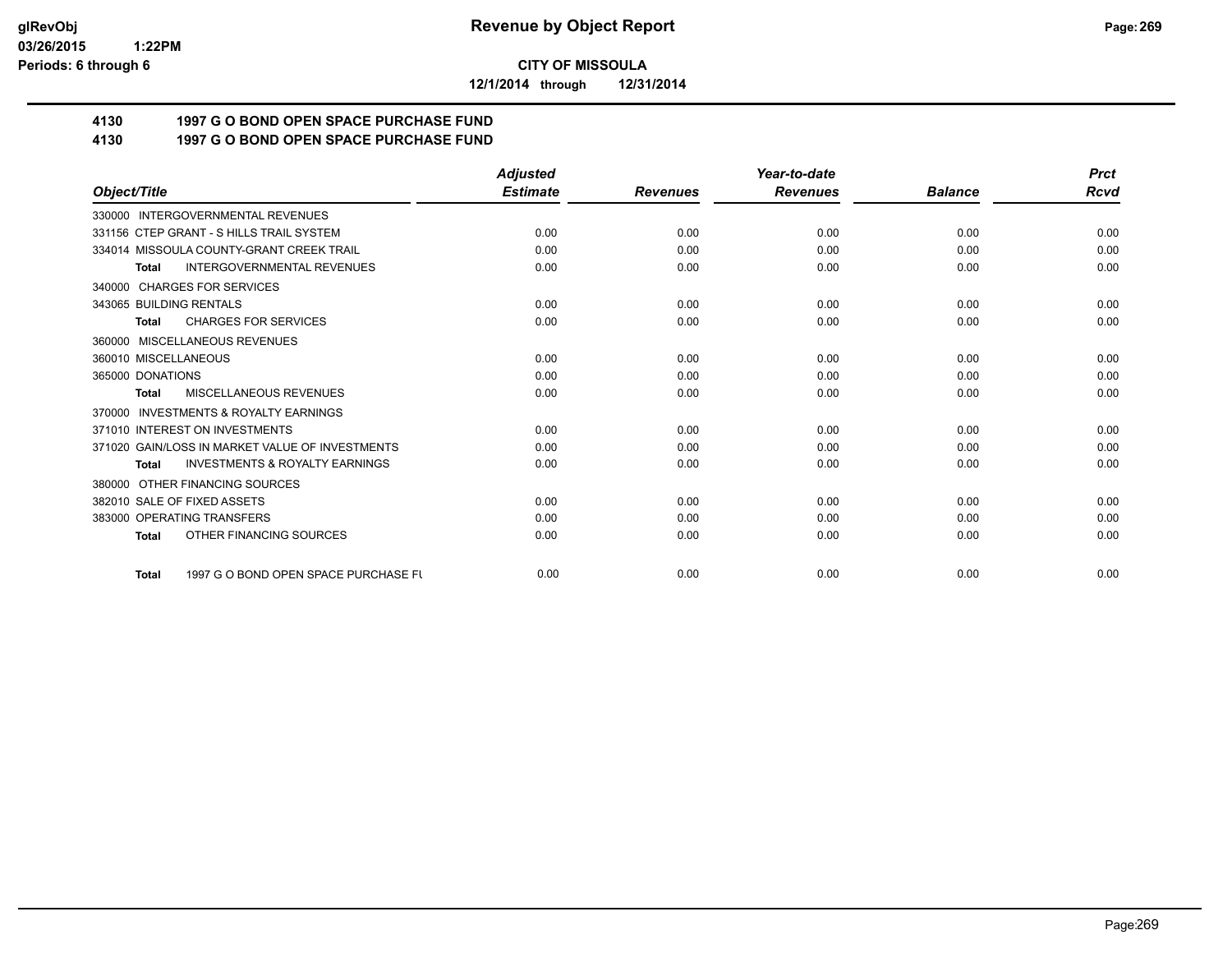**12/1/2014 through 12/31/2014**

### **4130 1997 G O BOND OPEN SPACE PURCHASE FUND**

|                                                           | <b>Adjusted</b> |                 | Year-to-date    |                | <b>Prct</b> |
|-----------------------------------------------------------|-----------------|-----------------|-----------------|----------------|-------------|
| Object/Title                                              | <b>Estimate</b> | <b>Revenues</b> | <b>Revenues</b> | <b>Balance</b> | <b>Rcvd</b> |
| 330000 INTERGOVERNMENTAL REVENUES                         |                 |                 |                 |                |             |
| 331156 CTEP GRANT - S HILLS TRAIL SYSTEM                  | 0.00            | 0.00            | 0.00            | 0.00           | 0.00        |
| 334014 MISSOULA COUNTY-GRANT CREEK TRAIL                  | 0.00            | 0.00            | 0.00            | 0.00           | 0.00        |
| <b>INTERGOVERNMENTAL REVENUES</b><br><b>Total</b>         | 0.00            | 0.00            | 0.00            | 0.00           | 0.00        |
| 340000 CHARGES FOR SERVICES                               |                 |                 |                 |                |             |
| 343065 BUILDING RENTALS                                   | 0.00            | 0.00            | 0.00            | 0.00           | 0.00        |
| <b>CHARGES FOR SERVICES</b><br><b>Total</b>               | 0.00            | 0.00            | 0.00            | 0.00           | 0.00        |
| 360000 MISCELLANEOUS REVENUES                             |                 |                 |                 |                |             |
| 360010 MISCELLANEOUS                                      | 0.00            | 0.00            | 0.00            | 0.00           | 0.00        |
| 365000 DONATIONS                                          | 0.00            | 0.00            | 0.00            | 0.00           | 0.00        |
| <b>MISCELLANEOUS REVENUES</b><br><b>Total</b>             | 0.00            | 0.00            | 0.00            | 0.00           | 0.00        |
| INVESTMENTS & ROYALTY EARNINGS<br>370000                  |                 |                 |                 |                |             |
| 371010 INTEREST ON INVESTMENTS                            | 0.00            | 0.00            | 0.00            | 0.00           | 0.00        |
| 371020 GAIN/LOSS IN MARKET VALUE OF INVESTMENT            | 0.00            | 0.00            | 0.00            | 0.00           | 0.00        |
| <b>INVESTMENTS &amp; ROYALTY EARNINGS</b><br><b>Total</b> | 0.00            | 0.00            | 0.00            | 0.00           | 0.00        |
| 380000 OTHER FINANCING SOURCES                            |                 |                 |                 |                |             |
| 382010 SALE OF FIXED ASSETS                               | 0.00            | 0.00            | 0.00            | 0.00           | 0.00        |
| 383000 OPERATING TRANSFERS                                | 0.00            | 0.00            | 0.00            | 0.00           | 0.00        |
| OTHER FINANCING SOURCES<br><b>Total</b>                   | 0.00            | 0.00            | 0.00            | 0.00           | 0.00        |
| 1997 G O BOND OPEN SPACE PURCHASE F<br><b>Total</b>       | 0.00            | 0.00            | 0.00            | 0.00           | 0.00        |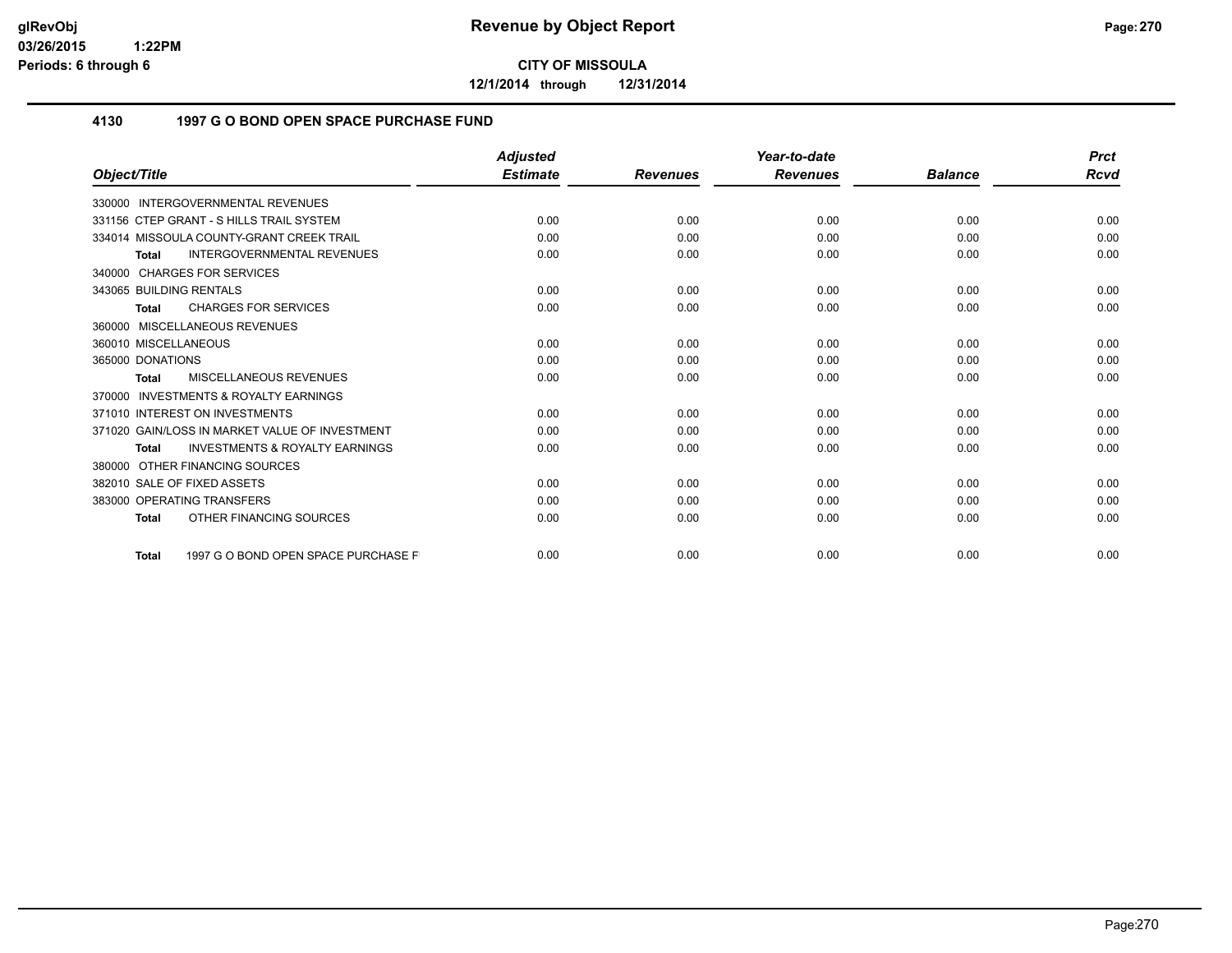**12/1/2014 through 12/31/2014**

### **4196 NEW FIRE STATION GO BOND**

#### **4196 NEW FIRE STATION GO BOND**

| Object/Title                                       | <b>Adjusted</b><br><b>Estimate</b> | <b>Revenues</b> | Year-to-date<br><b>Revenues</b> | <b>Balance</b> | <b>Prct</b><br><b>Rcvd</b> |
|----------------------------------------------------|------------------------------------|-----------------|---------------------------------|----------------|----------------------------|
|                                                    |                                    |                 |                                 |                |                            |
| 360000 MISCELLANEOUS REVENUES                      |                                    |                 |                                 |                |                            |
| 365023 NORTHWESTERN ENERGY GRANT                   | 0.00                               | 0.00            | 0.00                            | 0.00           | 0.00                       |
| <b>MISCELLANEOUS REVENUES</b><br>Total             | 0.00                               | 0.00            | 0.00                            | 0.00           | 0.00                       |
| 370000 INVESTMENTS & ROYALTY EARNINGS              |                                    |                 |                                 |                |                            |
| 371010 INTEREST ON INVESTMENTS                     | 0.00                               | 0.00            | 0.00                            | 0.00           | 0.00                       |
| 371020 GAIN/LOSS IN MARKET VALUE OF INVESTMENTS    | 0.00                               | 0.00            | 0.00                            | 0.00           | 0.00                       |
| <b>INVESTMENTS &amp; ROYALTY EARNINGS</b><br>Total | 0.00                               | 0.00            | 0.00                            | 0.00           | 0.00                       |
| 380000 OTHER FINANCING SOURCES                     |                                    |                 |                                 |                |                            |
| 381010 BOND PROCEEDS                               | 0.00                               | 0.00            | 0.00                            | 0.00           | 0.00                       |
| 383000 OPERATING TRANSFERS                         | 0.00                               | 0.00            | 0.00                            | 0.00           | 0.00                       |
| OTHER FINANCING SOURCES<br>Total                   | 0.00                               | 0.00            | 0.00                            | 0.00           | 0.00                       |
| NEW FIRE STATION GO BOND<br>Total                  | 0.00                               | 0.00            | 0.00                            | 0.00           | 0.00                       |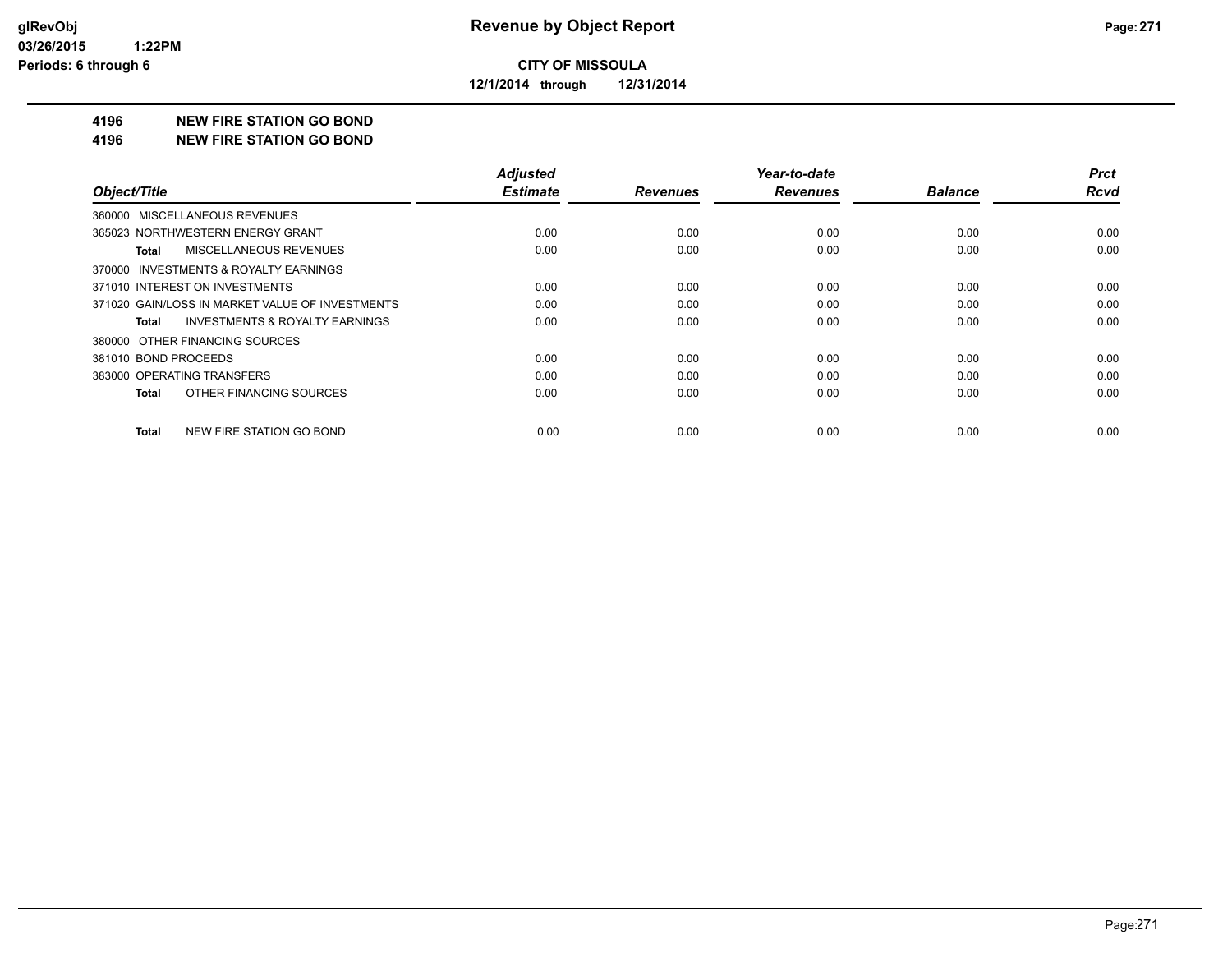**12/1/2014 through 12/31/2014**

### **4196 NEW FIRE STATION GO BOND**

| Object/Title                                              | <b>Adjusted</b><br><b>Estimate</b> | <b>Revenues</b> | Year-to-date<br><b>Revenues</b> | <b>Balance</b> | <b>Prct</b><br>Rcvd |
|-----------------------------------------------------------|------------------------------------|-----------------|---------------------------------|----------------|---------------------|
|                                                           |                                    |                 |                                 |                |                     |
| 360000 MISCELLANEOUS REVENUES                             |                                    |                 |                                 |                |                     |
| 365023 NORTHWESTERN ENERGY GRANT                          | 0.00                               | 0.00            | 0.00                            | 0.00           | 0.00                |
| MISCELLANEOUS REVENUES<br><b>Total</b>                    | 0.00                               | 0.00            | 0.00                            | 0.00           | 0.00                |
| 370000 INVESTMENTS & ROYALTY EARNINGS                     |                                    |                 |                                 |                |                     |
| 371010 INTEREST ON INVESTMENTS                            | 0.00                               | 0.00            | 0.00                            | 0.00           | 0.00                |
| 371020 GAIN/LOSS IN MARKET VALUE OF INVESTMENT            | 0.00                               | 0.00            | 0.00                            | 0.00           | 0.00                |
| <b>INVESTMENTS &amp; ROYALTY EARNINGS</b><br><b>Total</b> | 0.00                               | 0.00            | 0.00                            | 0.00           | 0.00                |
| 380000 OTHER FINANCING SOURCES                            |                                    |                 |                                 |                |                     |
| 381010 BOND PROCEEDS                                      | 0.00                               | 0.00            | 0.00                            | 0.00           | 0.00                |
| 383000 OPERATING TRANSFERS                                | 0.00                               | 0.00            | 0.00                            | 0.00           | 0.00                |
| OTHER FINANCING SOURCES<br><b>Total</b>                   | 0.00                               | 0.00            | 0.00                            | 0.00           | 0.00                |
| NEW FIRE STATION GO BOND<br><b>Total</b>                  | 0.00                               | 0.00            | 0.00                            | 0.00           | 0.00                |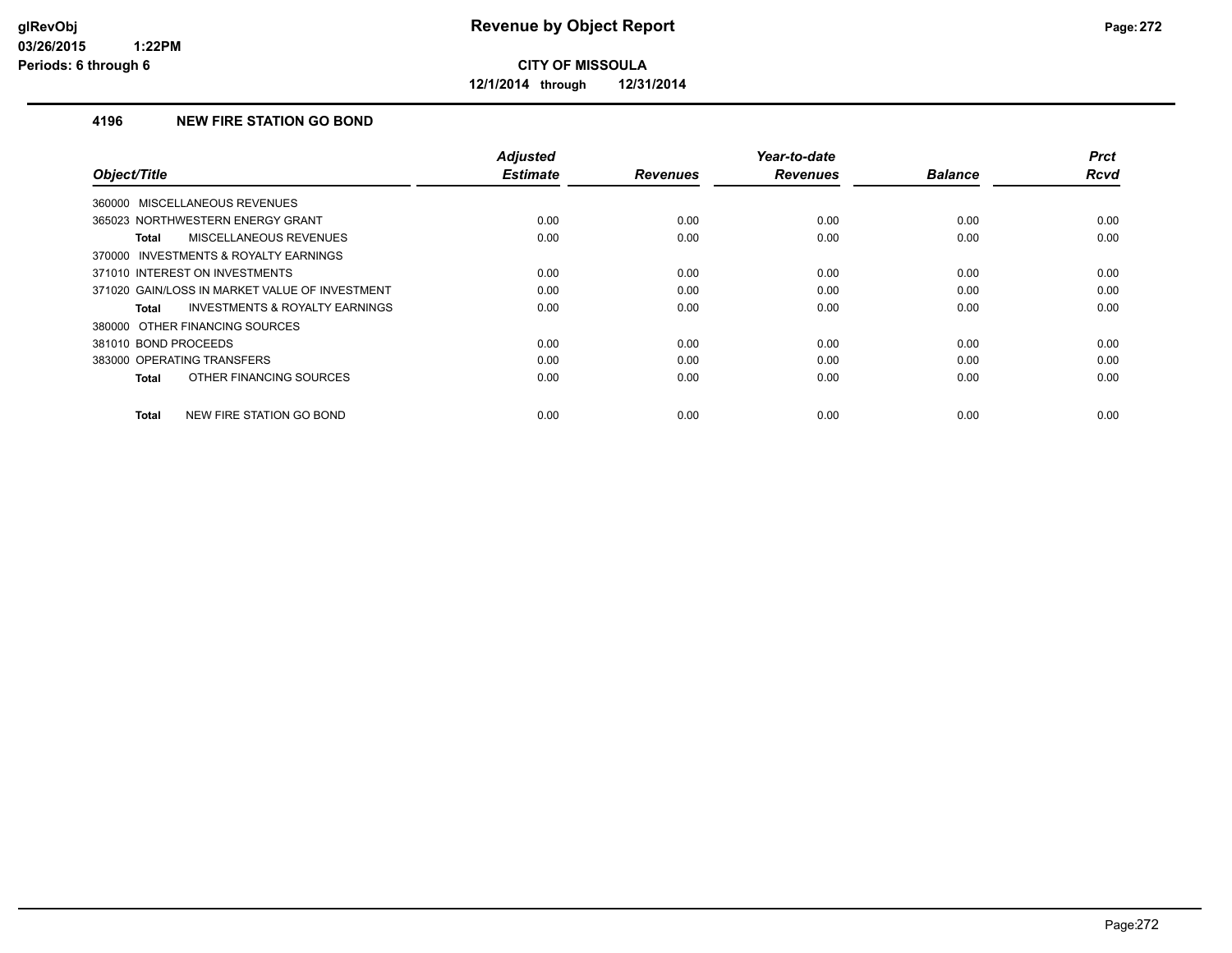**12/1/2014 through 12/31/2014**

# **4450 S/C CONSTRUCTION FUND FOR FY06**

**4450 S/C CONSTRUCTION FUND FOR FY06**

|              |                                                 | <b>Adjusted</b> |                 | Year-to-date    |                |      |
|--------------|-------------------------------------------------|-----------------|-----------------|-----------------|----------------|------|
| Object/Title |                                                 | <b>Estimate</b> | <b>Revenues</b> | <b>Revenues</b> | <b>Balance</b> | Rcvd |
|              | 370000 INVESTMENTS & ROYALTY EARNINGS           |                 |                 |                 |                |      |
|              | 371010 INTEREST ON INVESTMENTS                  | 0.00            | 0.00            | 0.00            | 0.00           | 0.00 |
|              | 371020 GAIN/LOSS IN MARKET VALUE OF INVESTMENTS | 0.00            | 0.00            | 0.00            | 0.00           | 0.00 |
| <b>Total</b> | INVESTMENTS & ROYALTY EARNINGS                  | 0.00            | 0.00            | 0.00            | 0.00           | 0.00 |
| Total        | S/C CONSTRUCTION FUND FOR FY06                  | 0.00            | 0.00            | 0.00            | 0.00           | 0.00 |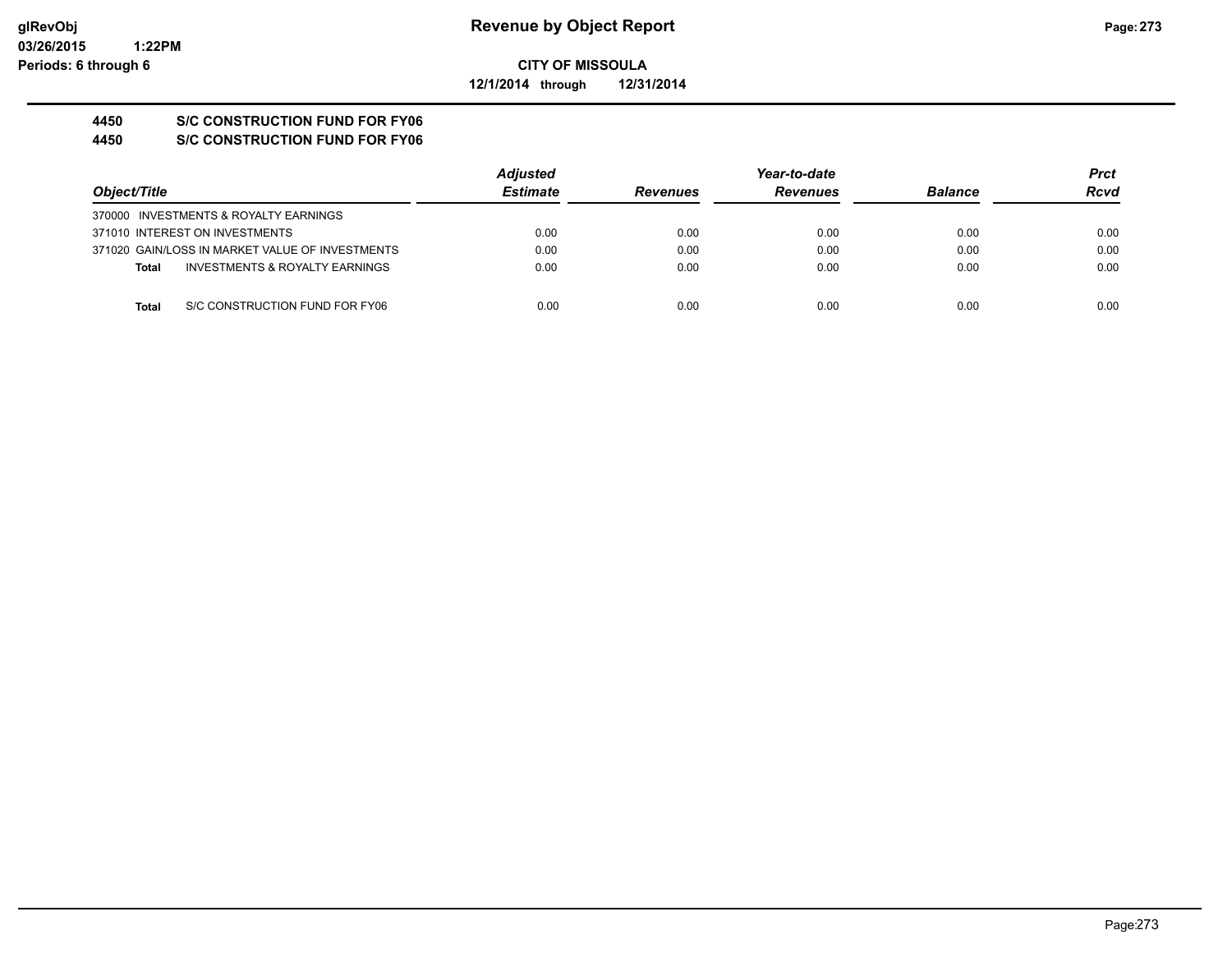**12/1/2014 through 12/31/2014**

## **4450 S/C CONSTRUCTION FUND FOR FY06**

| Object/Title |                                                | <b>Adjusted</b><br><b>Estimate</b> | <b>Revenues</b> | Year-to-date<br><b>Revenues</b> | <b>Balance</b> | <b>Prct</b><br>Rcvd |
|--------------|------------------------------------------------|------------------------------------|-----------------|---------------------------------|----------------|---------------------|
|              | 370000 INVESTMENTS & ROYALTY EARNINGS          |                                    |                 |                                 |                |                     |
|              | 371010 INTEREST ON INVESTMENTS                 | 0.00                               | 0.00            | 0.00                            | 0.00           | 0.00                |
|              | 371020 GAIN/LOSS IN MARKET VALUE OF INVESTMENT | 0.00                               | 0.00            | 0.00                            | 0.00           | 0.00                |
| <b>Total</b> | INVESTMENTS & ROYALTY EARNINGS                 | 0.00                               | 0.00            | 0.00                            | 0.00           | 0.00                |
|              |                                                |                                    |                 |                                 |                |                     |
| Total        | S/C CONSTRUCTION FUND FOR FY06                 | 0.00                               | 0.00            | 0.00                            | 0.00           | 0.00                |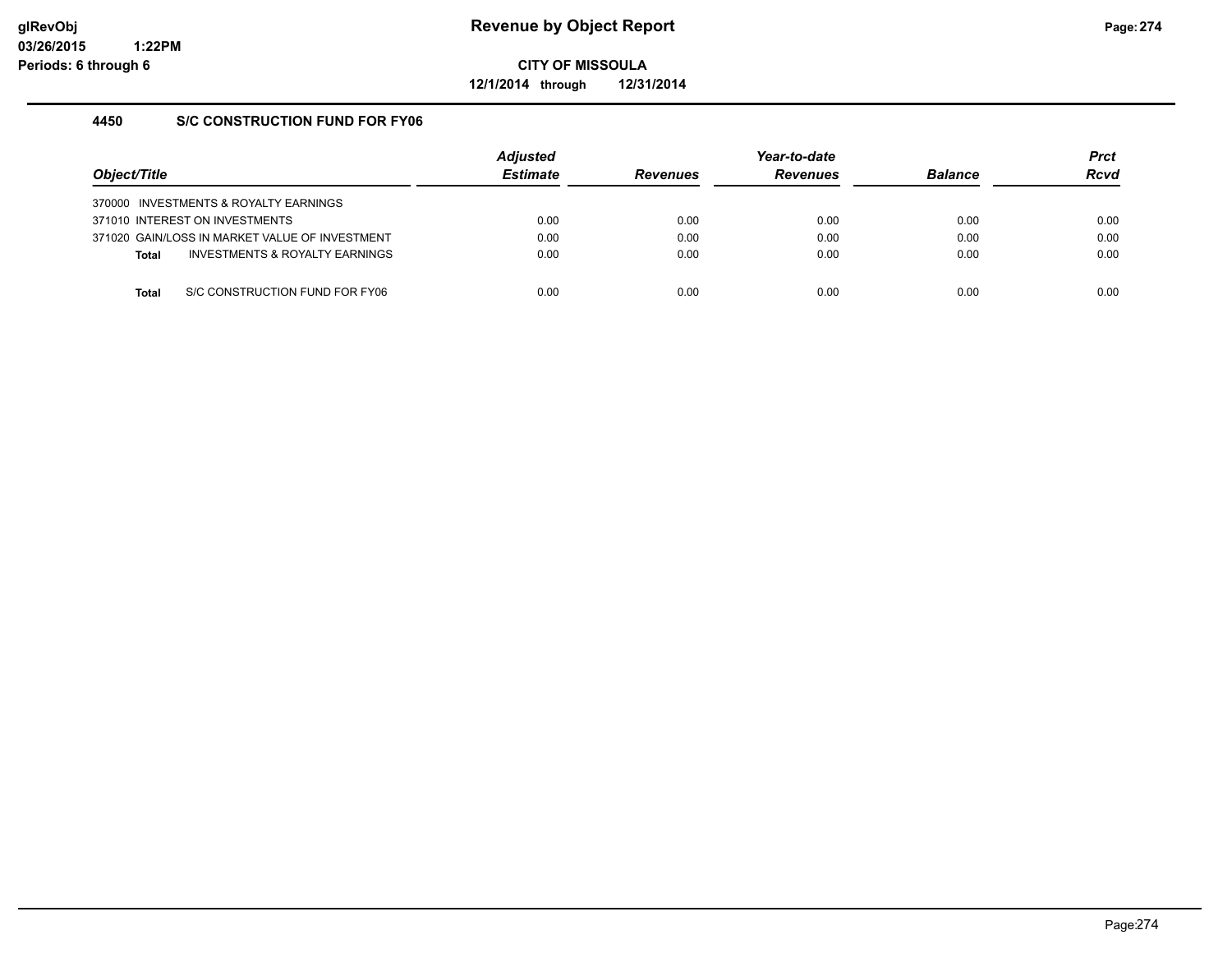**12/1/2014 through 12/31/2014**

**4451 FY07 S/C BOND FUND**

**4451 FY07 S/C BOND FUND**

|                                                    | <b>Adjusted</b> |                 | Year-to-date    |                | <b>Prct</b> |
|----------------------------------------------------|-----------------|-----------------|-----------------|----------------|-------------|
| Object/Title                                       | <b>Estimate</b> | <b>Revenues</b> | <b>Revenues</b> | <b>Balance</b> | <b>Rcvd</b> |
| 360000 MISCELLANEOUS REVENUES                      |                 |                 |                 |                |             |
| 360010 MISCELLANEOUS                               | 0.00            | 0.00            | 0.00            | 0.00           | 0.00        |
| MISCELLANEOUS REVENUES<br>Total                    | 0.00            | 0.00            | 0.00            | 0.00           | 0.00        |
| 370000 INVESTMENTS & ROYALTY EARNINGS              |                 |                 |                 |                |             |
| 371010 INTEREST ON INVESTMENTS                     | 0.00            | 0.00            | 0.00            | 0.00           | 0.00        |
| 371020 GAIN/LOSS IN MARKET VALUE OF INVESTMENTS    | 0.00            | 0.00            | 0.00            | 0.00           | 0.00        |
| <b>INVESTMENTS &amp; ROYALTY EARNINGS</b><br>Total | 0.00            | 0.00            | 0.00            | 0.00           | 0.00        |
| 380000 OTHER FINANCING SOURCES                     |                 |                 |                 |                |             |
| 381030 SID BONDS PROCEEDS                          | 0.00            | 0.00            | 0.00            | 0.00           | 0.00        |
| OTHER FINANCING SOURCES<br><b>Total</b>            | 0.00            | 0.00            | 0.00            | 0.00           | 0.00        |
| FY07 S/C BOND FUND<br><b>Total</b>                 | 0.00            | 0.00            | 0.00            | 0.00           | 0.00        |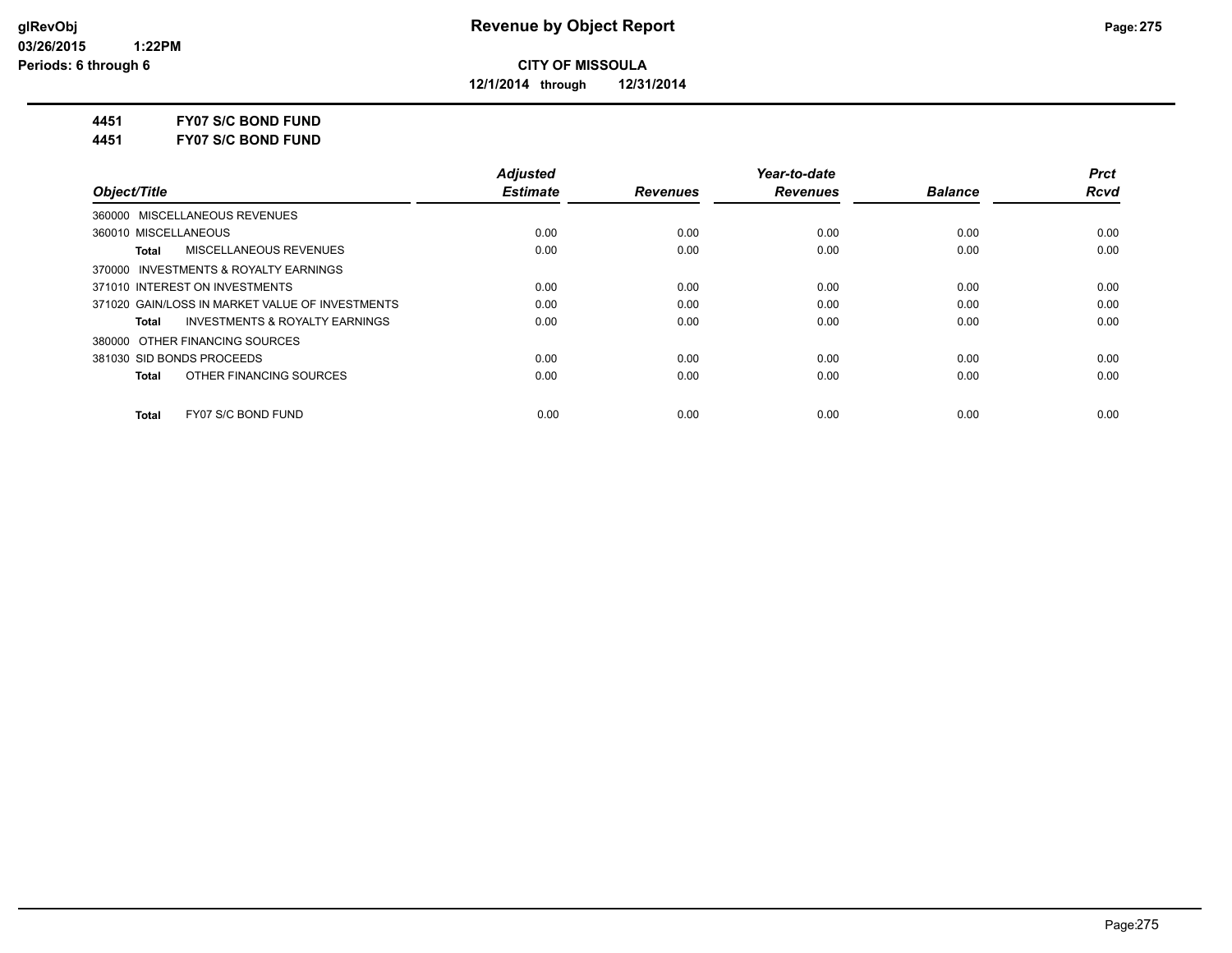**12/1/2014 through 12/31/2014**

### **4451 FY07 S/C BOND FUND**

|                                                | <b>Adjusted</b> |                 | Year-to-date    |                | <b>Prct</b> |
|------------------------------------------------|-----------------|-----------------|-----------------|----------------|-------------|
| Object/Title                                   | <b>Estimate</b> | <b>Revenues</b> | <b>Revenues</b> | <b>Balance</b> | <b>Rcvd</b> |
| 360000 MISCELLANEOUS REVENUES                  |                 |                 |                 |                |             |
| 360010 MISCELLANEOUS                           | 0.00            | 0.00            | 0.00            | 0.00           | 0.00        |
| MISCELLANEOUS REVENUES<br><b>Total</b>         | 0.00            | 0.00            | 0.00            | 0.00           | 0.00        |
| 370000 INVESTMENTS & ROYALTY EARNINGS          |                 |                 |                 |                |             |
| 371010 INTEREST ON INVESTMENTS                 | 0.00            | 0.00            | 0.00            | 0.00           | 0.00        |
| 371020 GAIN/LOSS IN MARKET VALUE OF INVESTMENT | 0.00            | 0.00            | 0.00            | 0.00           | 0.00        |
| INVESTMENTS & ROYALTY EARNINGS<br>Total        | 0.00            | 0.00            | 0.00            | 0.00           | 0.00        |
| 380000 OTHER FINANCING SOURCES                 |                 |                 |                 |                |             |
| 381030 SID BONDS PROCEEDS                      | 0.00            | 0.00            | 0.00            | 0.00           | 0.00        |
| OTHER FINANCING SOURCES<br>Total               | 0.00            | 0.00            | 0.00            | 0.00           | 0.00        |
|                                                |                 |                 |                 |                |             |
| FY07 S/C BOND FUND<br><b>Total</b>             | 0.00            | 0.00            | 0.00            | 0.00           | 0.00        |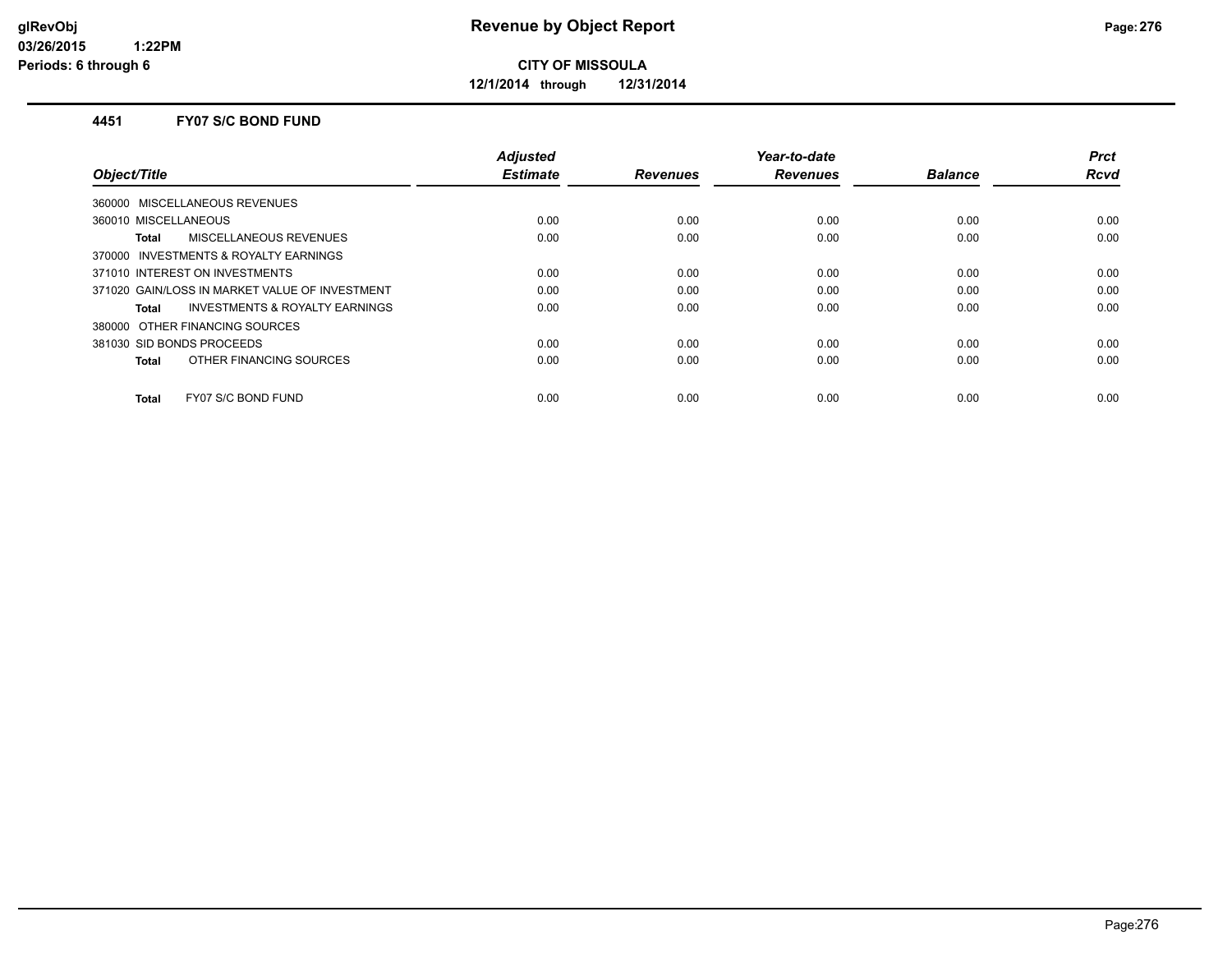**12/1/2014 through 12/31/2014**

# **4452 S/C CONSTRUCTION FUND FOR FY 08 BOND SAL**

**4452 S/C CONSTRUCTION FUND FOR FY 08 BOND SAL**

|                                                           | <b>Adjusted</b> |                 | Year-to-date    |                | <b>Prct</b> |
|-----------------------------------------------------------|-----------------|-----------------|-----------------|----------------|-------------|
| Object/Title                                              | <b>Estimate</b> | <b>Revenues</b> | <b>Revenues</b> | <b>Balance</b> | <b>Rcvd</b> |
| 360000 MISCELLANEOUS REVENUES                             |                 |                 |                 |                |             |
| 360010 MISCELLANEOUS                                      | 0.00            | 0.00            | 0.00            | 0.00           | 0.00        |
| 362000 OTHER MISCELLANEOUS REVENUE                        | 0.00            | 0.00            | 0.00            | 0.00           | 0.00        |
| MISCELLANEOUS REVENUES<br>Total                           | 0.00            | 0.00            | 0.00            | 0.00           | 0.00        |
| INVESTMENTS & ROYALTY EARNINGS<br>370000                  |                 |                 |                 |                |             |
| 371010 INTEREST ON INVESTMENTS                            | 0.00            | 0.00            | 0.00            | 0.00           | 0.00        |
| 371020 GAIN/LOSS IN MARKET VALUE OF INVESTMENTS           | 0.00            | 0.00            | 0.00            | 0.00           | 0.00        |
| <b>INVESTMENTS &amp; ROYALTY EARNINGS</b><br><b>Total</b> | 0.00            | 0.00            | 0.00            | 0.00           | 0.00        |
| OTHER FINANCING SOURCES<br>380000                         |                 |                 |                 |                |             |
| 381000 LOAN PROCEEDS                                      | 0.00            | 0.00            | 0.00            | 0.00           | 0.00        |
| 383042 TRANSFERS FROM OTHER FUNDS                         | 0.00            | 0.00            | 0.00            | 0.00           | 0.00        |
| OTHER FINANCING SOURCES<br><b>Total</b>                   | 0.00            | 0.00            | 0.00            | 0.00           | 0.00        |
| S/C CONSTRUCTION FUND FOR FY 08 BOND<br><b>Total</b>      | 0.00            | 0.00            | 0.00            | 0.00           | 0.00        |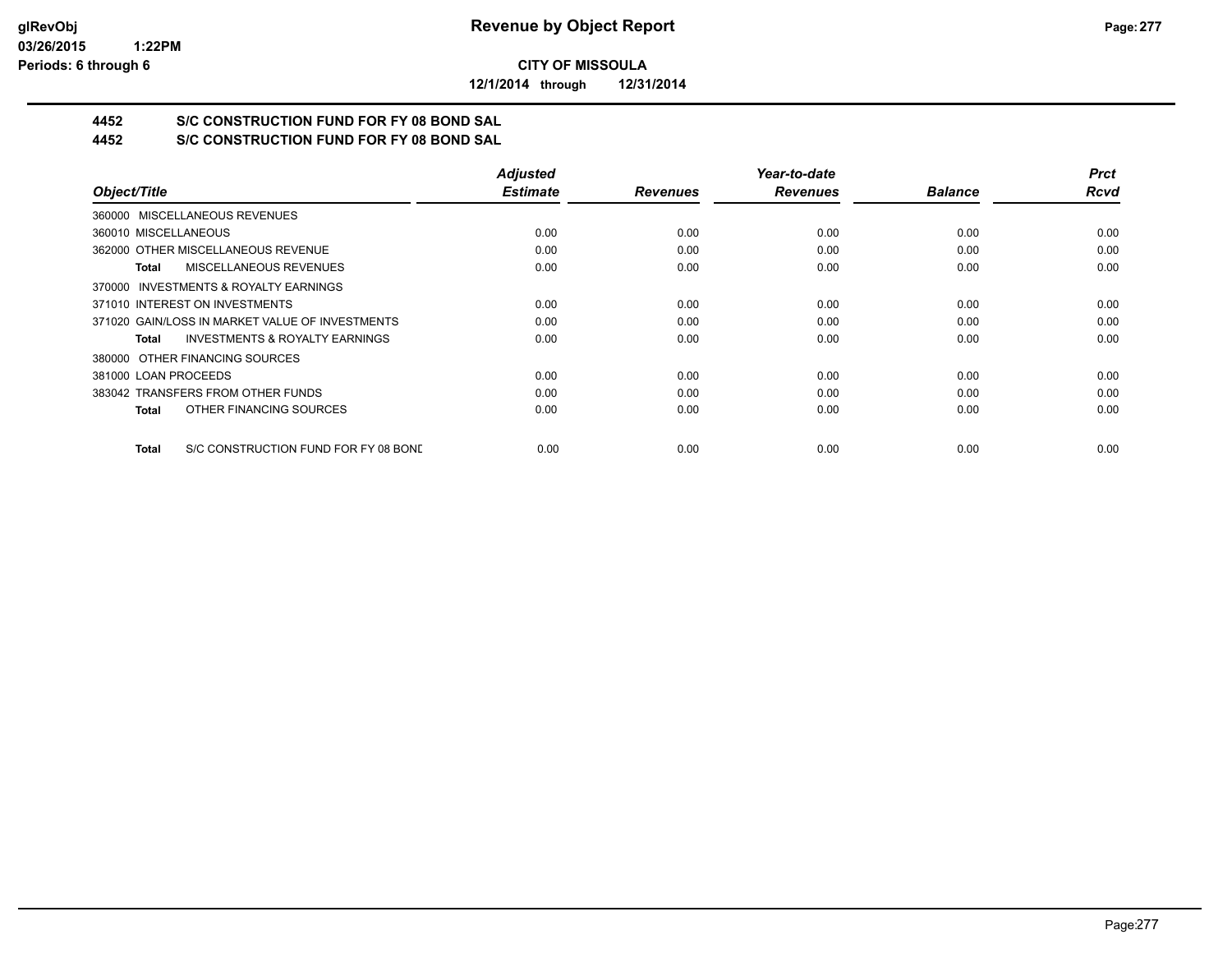**12/1/2014 through 12/31/2014**

## **4452 S/C CONSTRUCTION FUND FOR FY 08 BOND SAL**

| Object/Title                                         | <b>Adjusted</b><br><b>Estimate</b> | <b>Revenues</b> | Year-to-date<br><b>Revenues</b> | <b>Balance</b> | <b>Prct</b><br><b>Rcvd</b> |
|------------------------------------------------------|------------------------------------|-----------------|---------------------------------|----------------|----------------------------|
|                                                      |                                    |                 |                                 |                |                            |
| 360000 MISCELLANEOUS REVENUES                        |                                    |                 |                                 |                |                            |
| 360010 MISCELLANEOUS                                 | 0.00                               | 0.00            | 0.00                            | 0.00           | 0.00                       |
| 362000 OTHER MISCELLANEOUS REVENUE                   | 0.00                               | 0.00            | 0.00                            | 0.00           | 0.00                       |
| MISCELLANEOUS REVENUES<br>Total                      | 0.00                               | 0.00            | 0.00                            | 0.00           | 0.00                       |
| 370000 INVESTMENTS & ROYALTY EARNINGS                |                                    |                 |                                 |                |                            |
| 371010 INTEREST ON INVESTMENTS                       | 0.00                               | 0.00            | 0.00                            | 0.00           | 0.00                       |
| 371020 GAIN/LOSS IN MARKET VALUE OF INVESTMENT       | 0.00                               | 0.00            | 0.00                            | 0.00           | 0.00                       |
| <b>INVESTMENTS &amp; ROYALTY EARNINGS</b><br>Total   | 0.00                               | 0.00            | 0.00                            | 0.00           | 0.00                       |
| 380000 OTHER FINANCING SOURCES                       |                                    |                 |                                 |                |                            |
| 381000 LOAN PROCEEDS                                 | 0.00                               | 0.00            | 0.00                            | 0.00           | 0.00                       |
| 383042 TRANSFERS FROM OTHER FUNDS                    | 0.00                               | 0.00            | 0.00                            | 0.00           | 0.00                       |
| OTHER FINANCING SOURCES<br>Total                     | 0.00                               | 0.00            | 0.00                            | 0.00           | 0.00                       |
|                                                      |                                    |                 |                                 |                |                            |
| S/C CONSTRUCTION FUND FOR FY 08 BONI<br><b>Total</b> | 0.00                               | 0.00            | 0.00                            | 0.00           | 0.00                       |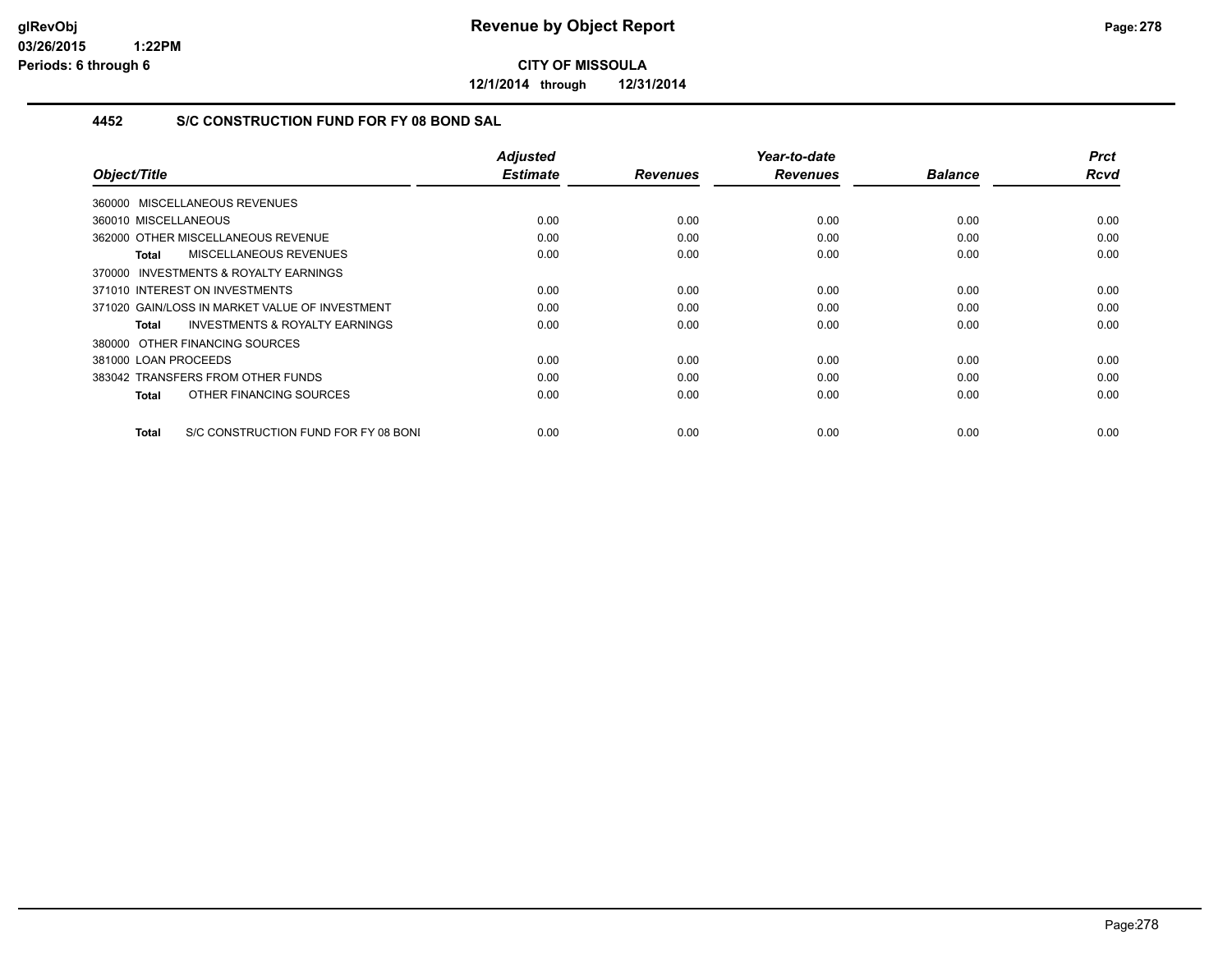**12/1/2014 through 12/31/2014**

# **4453 S/C CONSTRUCTION FUND FY09 BOND**

**4453 S/C CONSTRUCTION FUND FY09 BOND**

|                                                    | <b>Adjusted</b> |                 | Year-to-date    |                | <b>Prct</b> |
|----------------------------------------------------|-----------------|-----------------|-----------------|----------------|-------------|
| Object/Title                                       | <b>Estimate</b> | <b>Revenues</b> | <b>Revenues</b> | <b>Balance</b> | <b>Rcvd</b> |
| 360000 MISCELLANEOUS REVENUES                      |                 |                 |                 |                |             |
| 360010 MISCELLANEOUS                               | 0.00            | 0.00            | 0.00            | 0.00           | 0.00        |
| 362000 OTHER MISCELLANEOUS REVENUE                 | 0.00            | 0.00            | 0.00            | 0.00           | 0.00        |
| MISCELLANEOUS REVENUES<br>Total                    | 0.00            | 0.00            | 0.00            | 0.00           | 0.00        |
| 370000 INVESTMENTS & ROYALTY EARNINGS              |                 |                 |                 |                |             |
| 371010 INTEREST ON INVESTMENTS                     | 0.00            | 0.00            | 0.00            | 0.00           | 0.00        |
| <b>INVESTMENTS &amp; ROYALTY EARNINGS</b><br>Total | 0.00            | 0.00            | 0.00            | 0.00           | 0.00        |
| 380000 OTHER FINANCING SOURCES                     |                 |                 |                 |                |             |
| 381030 SID BONDS PROCEEDS                          | 0.00            | 0.00            | 0.00            | 0.00           | 0.00        |
| 383000 OPERATING TRANSFERS                         | 0.00            | 0.00            | 0.00            | 0.00           | 0.00        |
| OTHER FINANCING SOURCES<br>Total                   | 0.00            | 0.00            | 0.00            | 0.00           | 0.00        |
| S/C CONSTRUCTION FUND FY09 BOND<br>Total           | 0.00            | 0.00            | 0.00            | 0.00           | 0.00        |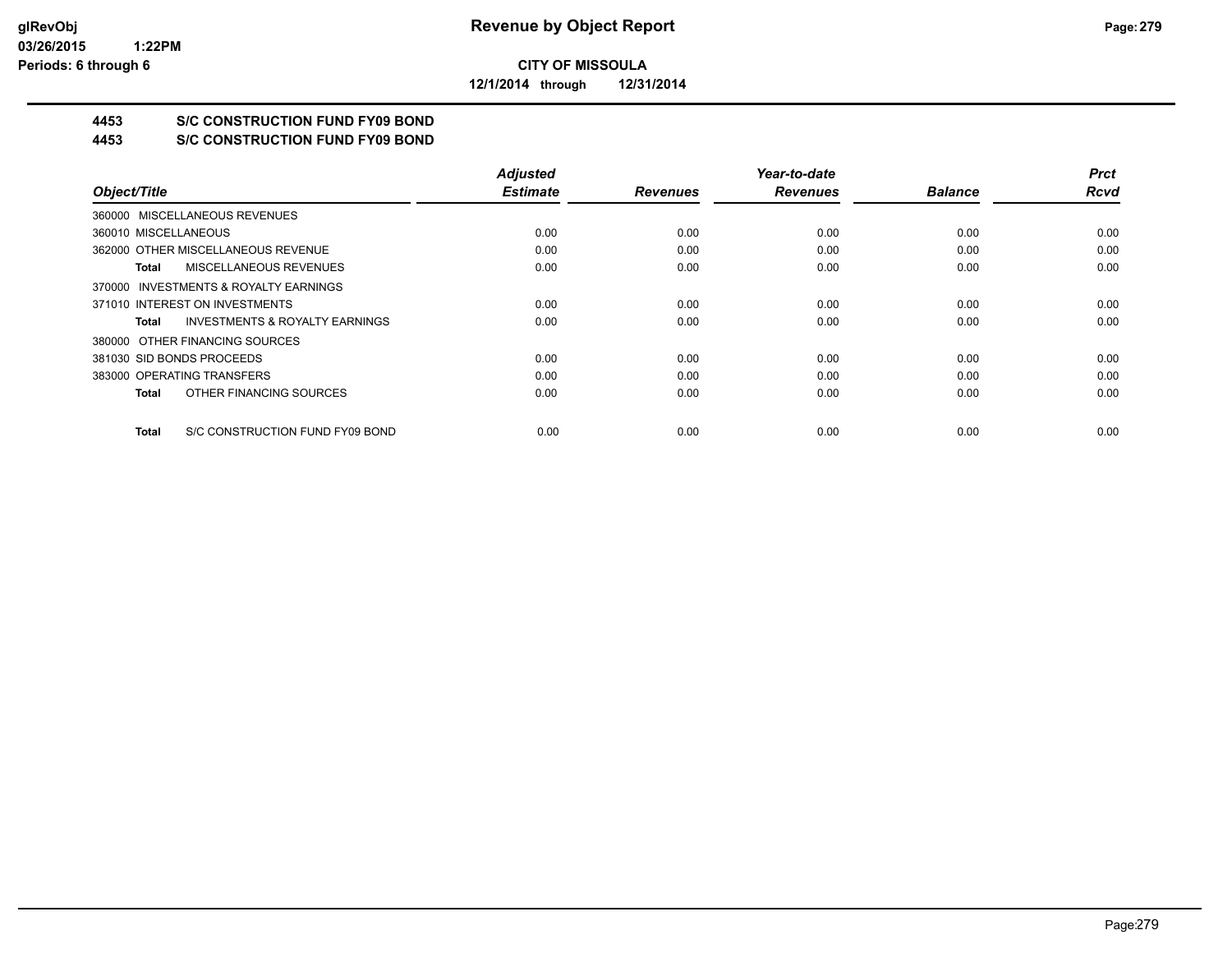**12/1/2014 through 12/31/2014**

## **4453 S/C CONSTRUCTION FUND FY09 BOND**

| Object/Title                                       | <b>Adjusted</b><br><b>Estimate</b> | <b>Revenues</b> | Year-to-date<br><b>Revenues</b> | <b>Balance</b> | <b>Prct</b><br>Rcvd |
|----------------------------------------------------|------------------------------------|-----------------|---------------------------------|----------------|---------------------|
|                                                    |                                    |                 |                                 |                |                     |
| 360000 MISCELLANEOUS REVENUES                      |                                    |                 |                                 |                |                     |
| 360010 MISCELLANEOUS                               | 0.00                               | 0.00            | 0.00                            | 0.00           | 0.00                |
| 362000 OTHER MISCELLANEOUS REVENUE                 | 0.00                               | 0.00            | 0.00                            | 0.00           | 0.00                |
| MISCELLANEOUS REVENUES<br>Total                    | 0.00                               | 0.00            | 0.00                            | 0.00           | 0.00                |
| 370000 INVESTMENTS & ROYALTY EARNINGS              |                                    |                 |                                 |                |                     |
| 371010 INTEREST ON INVESTMENTS                     | 0.00                               | 0.00            | 0.00                            | 0.00           | 0.00                |
| <b>INVESTMENTS &amp; ROYALTY EARNINGS</b><br>Total | 0.00                               | 0.00            | 0.00                            | 0.00           | 0.00                |
| 380000 OTHER FINANCING SOURCES                     |                                    |                 |                                 |                |                     |
| 381030 SID BONDS PROCEEDS                          | 0.00                               | 0.00            | 0.00                            | 0.00           | 0.00                |
| 383000 OPERATING TRANSFERS                         | 0.00                               | 0.00            | 0.00                            | 0.00           | 0.00                |
| OTHER FINANCING SOURCES<br>Total                   | 0.00                               | 0.00            | 0.00                            | 0.00           | 0.00                |
| S/C CONSTRUCTION FUND FY09 BOND<br>Total           | 0.00                               | 0.00            | 0.00                            | 0.00           | 0.00                |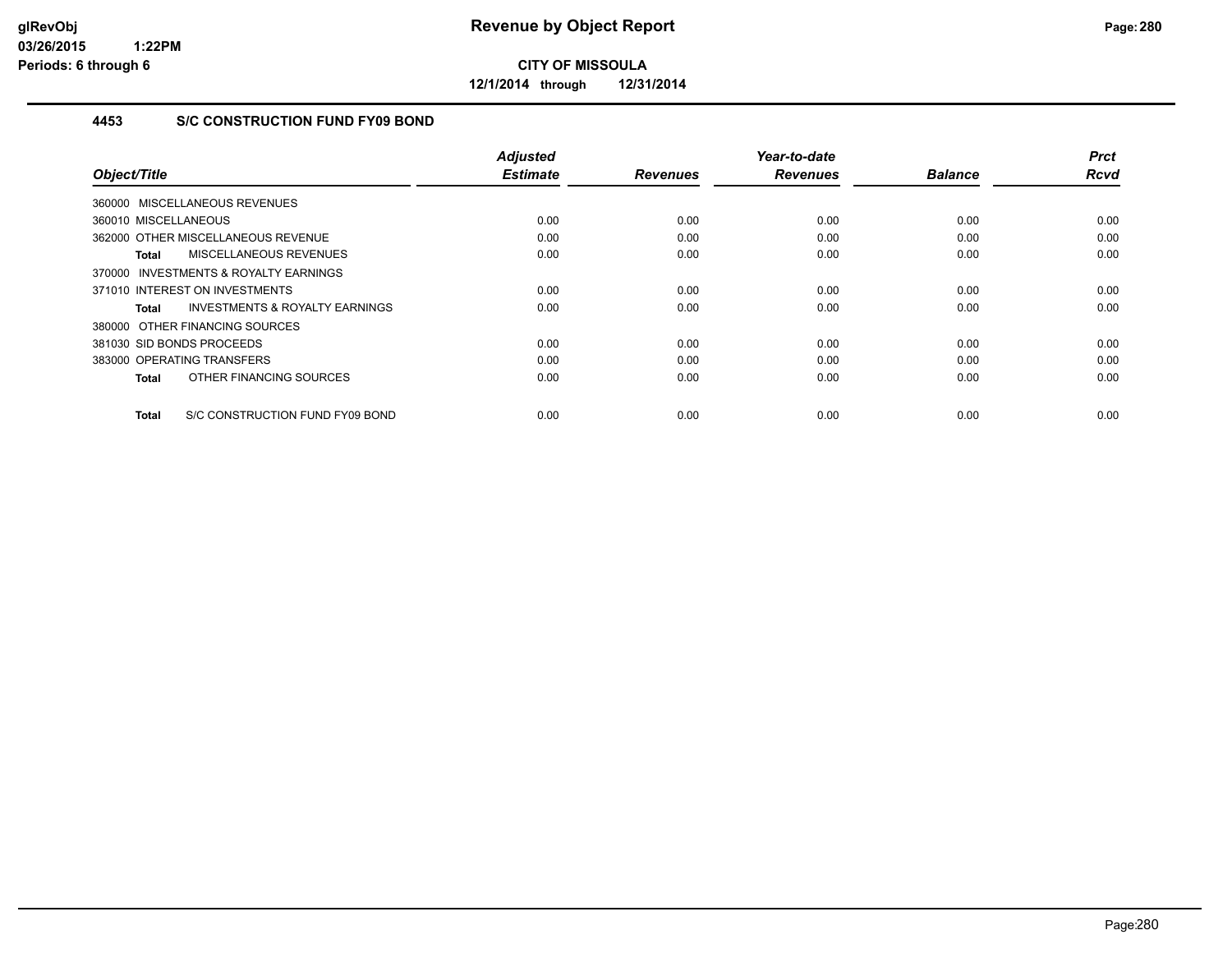**12/1/2014 through 12/31/2014**

# **4454 S/C CONSTRUCTION FUND FOR FY10**

**4454 S/C CONSTRUCTION FUND FOR FY10**

|                                         | <b>Adjusted</b> |                 | Year-to-date    |                | <b>Prct</b> |
|-----------------------------------------|-----------------|-----------------|-----------------|----------------|-------------|
| Object/Title                            | <b>Estimate</b> | <b>Revenues</b> | <b>Revenues</b> | <b>Balance</b> | Rcvd        |
| 360000 MISCELLANEOUS REVENUES           |                 |                 |                 |                |             |
| 360010 MISCELLANEOUS                    | 0.00            | 41,835.61       | 41,835.61       | $-41,835.61$   | 0.00        |
| 362000 OTHER MISCELLANEOUS REVENUE      | 0.00            | 0.00            | 0.00            | 0.00           | 0.00        |
| MISCELLANEOUS REVENUES<br>Total         | 0.00            | 41,835.61       | 41.835.61       | $-41,835.61$   | 0.00        |
| 370000 INVESTMENTS & ROYALTY EARNINGS   |                 |                 |                 |                |             |
| 371010 INTEREST ON INVESTMENTS          | 0.00            | 0.00            | 0.00            | 0.00           | 0.00        |
| INVESTMENTS & ROYALTY EARNINGS<br>Total | 0.00            | 0.00            | 0.00            | 0.00           | 0.00        |
| 380000 OTHER FINANCING SOURCES          |                 |                 |                 |                |             |
| 381030 SID BONDS PROCEEDS               | 0.00            | 0.00            | 0.00            | 0.00           | 0.00        |
| OTHER FINANCING SOURCES<br>Total        | 0.00            | 0.00            | 0.00            | 0.00           | 0.00        |
| S/C CONSTRUCTION FUND FOR FY10<br>Total | 0.00            | 41.835.61       | 41,835.61       | $-41,835.61$   | 0.00        |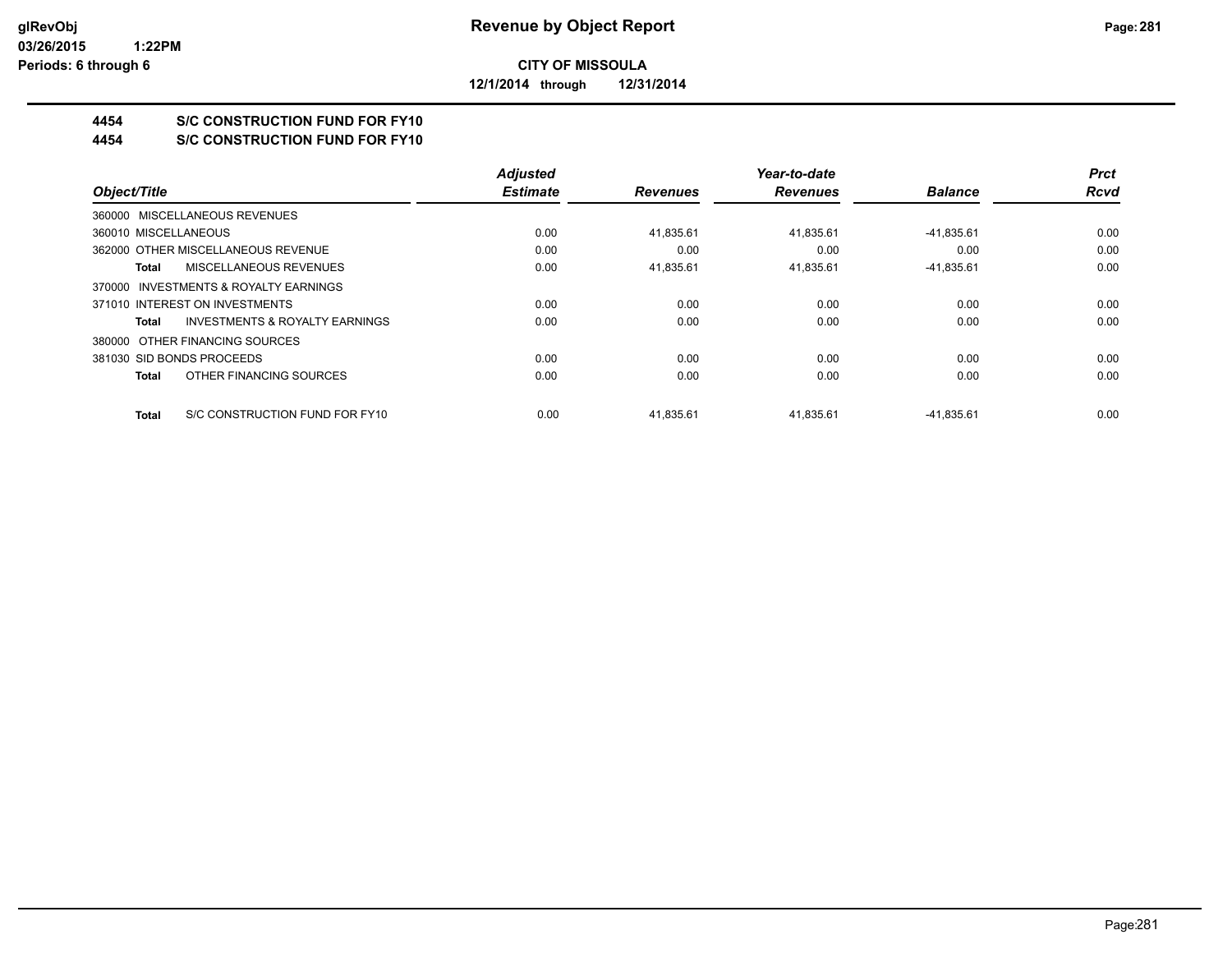**12/1/2014 through 12/31/2014**

## **4454 S/C CONSTRUCTION FUND FOR FY10**

|                                                     | <b>Adjusted</b> |                 | Year-to-date    |                | <b>Prct</b> |
|-----------------------------------------------------|-----------------|-----------------|-----------------|----------------|-------------|
| Object/Title                                        | <b>Estimate</b> | <b>Revenues</b> | <b>Revenues</b> | <b>Balance</b> | Rcvd        |
| 360000 MISCELLANEOUS REVENUES                       |                 |                 |                 |                |             |
| 360010 MISCELLANEOUS                                | 0.00            | 41,835.61       | 41,835.61       | $-41,835.61$   | 0.00        |
| 362000 OTHER MISCELLANEOUS REVENUE                  | 0.00            | 0.00            | 0.00            | 0.00           | 0.00        |
| MISCELLANEOUS REVENUES<br><b>Total</b>              | 0.00            | 41,835.61       | 41,835.61       | $-41,835.61$   | 0.00        |
| <b>INVESTMENTS &amp; ROYALTY EARNINGS</b><br>370000 |                 |                 |                 |                |             |
| 371010 INTEREST ON INVESTMENTS                      | 0.00            | 0.00            | 0.00            | 0.00           | 0.00        |
| INVESTMENTS & ROYALTY EARNINGS<br><b>Total</b>      | 0.00            | 0.00            | 0.00            | 0.00           | 0.00        |
| 380000 OTHER FINANCING SOURCES                      |                 |                 |                 |                |             |
| 381030 SID BONDS PROCEEDS                           | 0.00            | 0.00            | 0.00            | 0.00           | 0.00        |
| OTHER FINANCING SOURCES<br><b>Total</b>             | 0.00            | 0.00            | 0.00            | 0.00           | 0.00        |
| S/C CONSTRUCTION FUND FOR FY10<br><b>Total</b>      | 0.00            | 41.835.61       | 41.835.61       | $-41.835.61$   | 0.00        |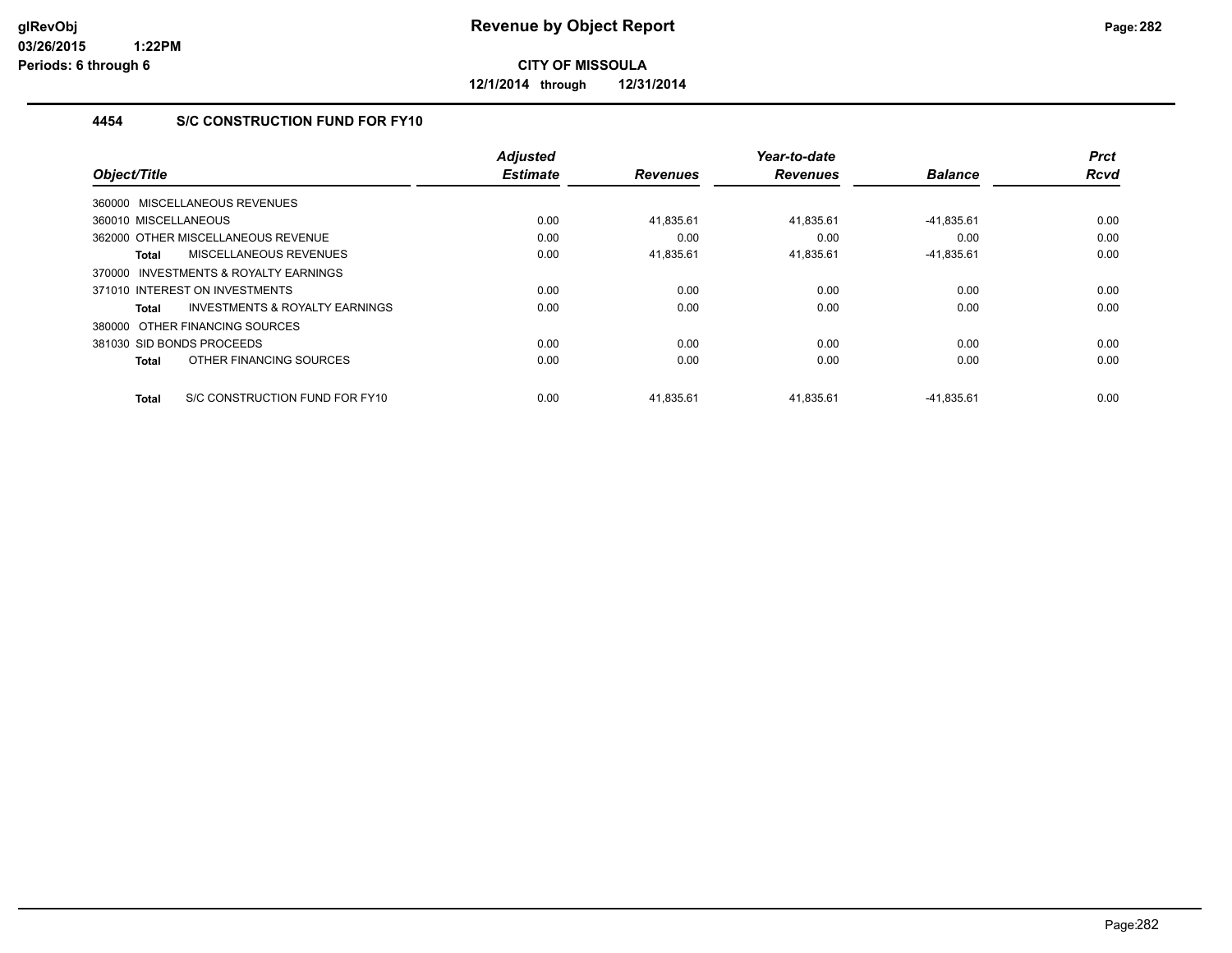**12/1/2014 through 12/31/2014**

### **4455 FY11 S/C CONSTRUCTION FUND**

**4455 FY11 S/C CONSTRUCTION FUND**

|                                                    | <b>Adjusted</b> |                 | Year-to-date    |                | <b>Prct</b> |
|----------------------------------------------------|-----------------|-----------------|-----------------|----------------|-------------|
| Object/Title                                       | <b>Estimate</b> | <b>Revenues</b> | <b>Revenues</b> | <b>Balance</b> | <b>Rcvd</b> |
| 360000 MISCELLANEOUS REVENUES                      |                 |                 |                 |                |             |
| 360010 MISCELLANEOUS                               | 0.00            | 0.00            | 0.00            | 0.00           | 0.00        |
| MISCELLANEOUS REVENUES<br>Total                    | 0.00            | 0.00            | 0.00            | 0.00           | 0.00        |
| 370000 INVESTMENTS & ROYALTY EARNINGS              |                 |                 |                 |                |             |
| 371010 INTEREST ON INVESTMENTS                     | 0.00            | 0.00            | 0.00            | 0.00           | 0.00        |
| <b>INVESTMENTS &amp; ROYALTY EARNINGS</b><br>Total | 0.00            | 0.00            | 0.00            | 0.00           | 0.00        |
| 380000 OTHER FINANCING SOURCES                     |                 |                 |                 |                |             |
| 381030 SID BONDS PROCEEDS                          | 0.00            | 0.00            | 0.00            | 0.00           | 0.00        |
| OTHER FINANCING SOURCES<br>Total                   | 0.00            | 0.00            | 0.00            | 0.00           | 0.00        |
| <b>FY11 S/C CONSTRUCTION FUND</b><br><b>Total</b>  | 0.00            | 0.00            | 0.00            | 0.00           | 0.00        |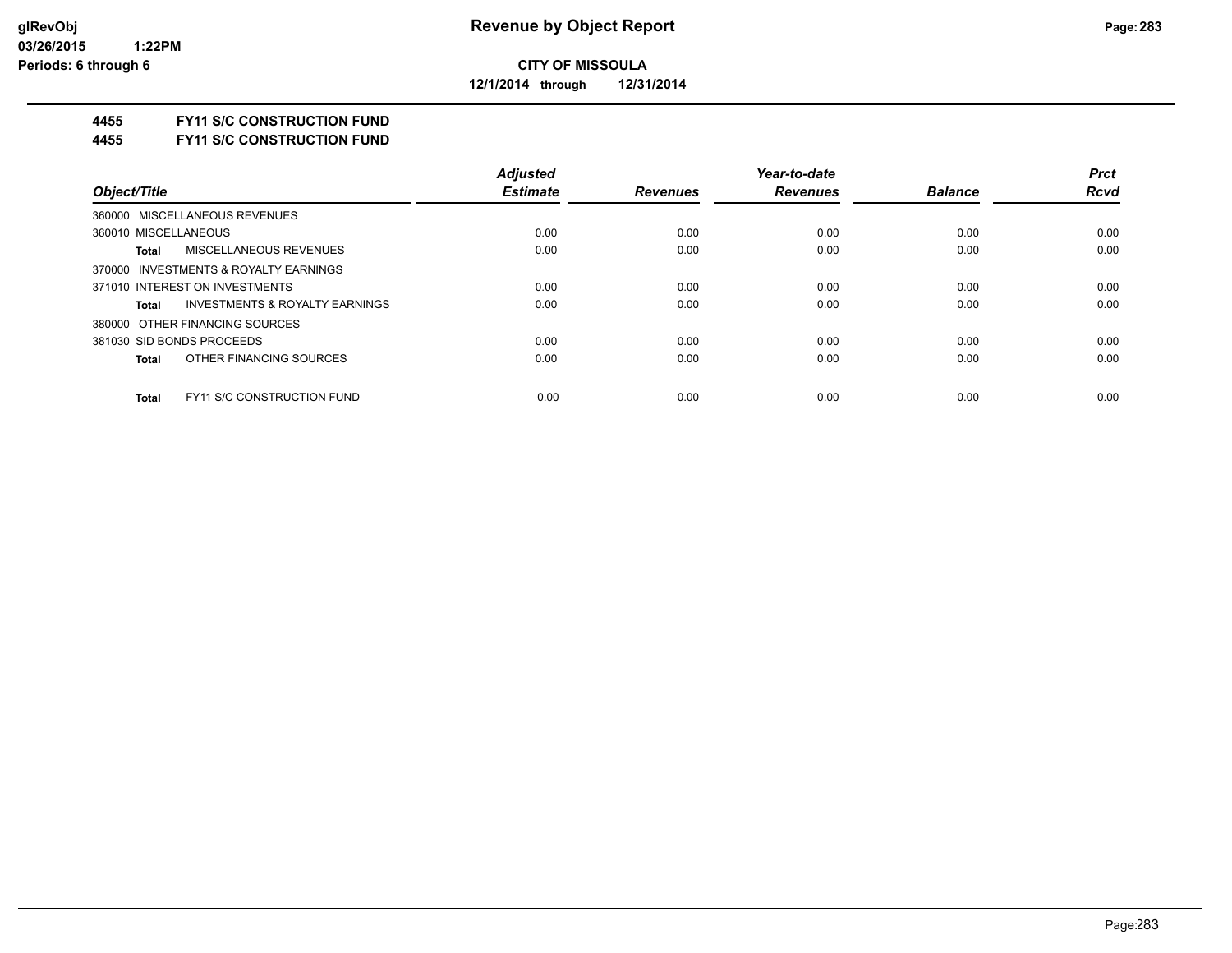**12/1/2014 through 12/31/2014**

## **4455 FY11 S/C CONSTRUCTION FUND**

| Object/Title                                      | <b>Adjusted</b><br><b>Estimate</b> | <b>Revenues</b> | Year-to-date<br><b>Revenues</b> | <b>Balance</b> | <b>Prct</b><br><b>Rcvd</b> |
|---------------------------------------------------|------------------------------------|-----------------|---------------------------------|----------------|----------------------------|
| 360000 MISCELLANEOUS REVENUES                     |                                    |                 |                                 |                |                            |
| 360010 MISCELLANEOUS                              | 0.00                               | 0.00            | 0.00                            | 0.00           | 0.00                       |
| MISCELLANEOUS REVENUES<br><b>Total</b>            | 0.00                               | 0.00            | 0.00                            | 0.00           | 0.00                       |
| 370000 INVESTMENTS & ROYALTY EARNINGS             |                                    |                 |                                 |                |                            |
| 371010 INTEREST ON INVESTMENTS                    | 0.00                               | 0.00            | 0.00                            | 0.00           | 0.00                       |
| INVESTMENTS & ROYALTY EARNINGS<br><b>Total</b>    | 0.00                               | 0.00            | 0.00                            | 0.00           | 0.00                       |
| 380000 OTHER FINANCING SOURCES                    |                                    |                 |                                 |                |                            |
| 381030 SID BONDS PROCEEDS                         | 0.00                               | 0.00            | 0.00                            | 0.00           | 0.00                       |
| OTHER FINANCING SOURCES<br><b>Total</b>           | 0.00                               | 0.00            | 0.00                            | 0.00           | 0.00                       |
| <b>FY11 S/C CONSTRUCTION FUND</b><br><b>Total</b> | 0.00                               | 0.00            | 0.00                            | 0.00           | 0.00                       |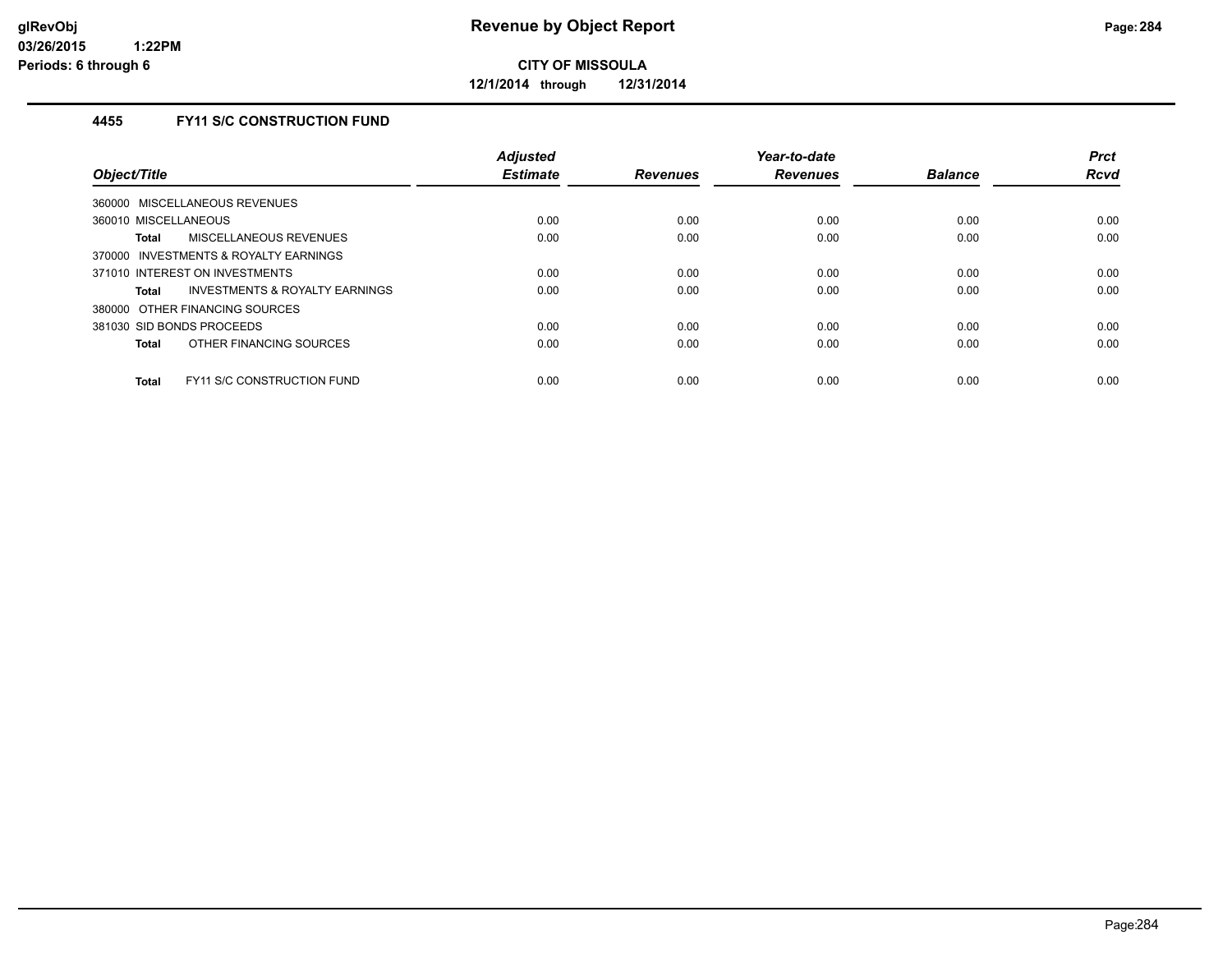**12/1/2014 through 12/31/2014**

### **4456 FY12 S/C CONSTRUCTION FUND**

**4456 FY12 S/C CONSTRUCTION FUND**

|                                                    | <b>Adjusted</b> |                 | Year-to-date    |                | <b>Prct</b> |
|----------------------------------------------------|-----------------|-----------------|-----------------|----------------|-------------|
| Object/Title                                       | <b>Estimate</b> | <b>Revenues</b> | <b>Revenues</b> | <b>Balance</b> | <b>Rcvd</b> |
| 360000 MISCELLANEOUS REVENUES                      |                 |                 |                 |                |             |
| 360010 MISCELLANEOUS                               | 0.00            | 0.00            | 0.00            | 0.00           | 0.00        |
| 362000 OTHER MISCELLANEOUS REVENUE                 | 0.00            | 0.00            | 0.00            | 0.00           | 0.00        |
| MISCELLANEOUS REVENUES<br>Total                    | 0.00            | 0.00            | 0.00            | 0.00           | 0.00        |
| 370000 INVESTMENTS & ROYALTY EARNINGS              |                 |                 |                 |                |             |
| 371010 INTEREST ON INVESTMENTS                     | 0.00            | 0.00            | 0.00            | 0.00           | 0.00        |
| <b>INVESTMENTS &amp; ROYALTY EARNINGS</b><br>Total | 0.00            | 0.00            | 0.00            | 0.00           | 0.00        |
| 380000 OTHER FINANCING SOURCES                     |                 |                 |                 |                |             |
| 381030 SID BONDS PROCEEDS                          | 0.00            | 0.00            | 0.00            | 0.00           | 0.00        |
| OTHER FINANCING SOURCES<br>Total                   | 0.00            | 0.00            | 0.00            | 0.00           | 0.00        |
| <b>FY12 S/C CONSTRUCTION FUND</b><br><b>Total</b>  | 0.00            | 0.00            | 0.00            | 0.00           | 0.00        |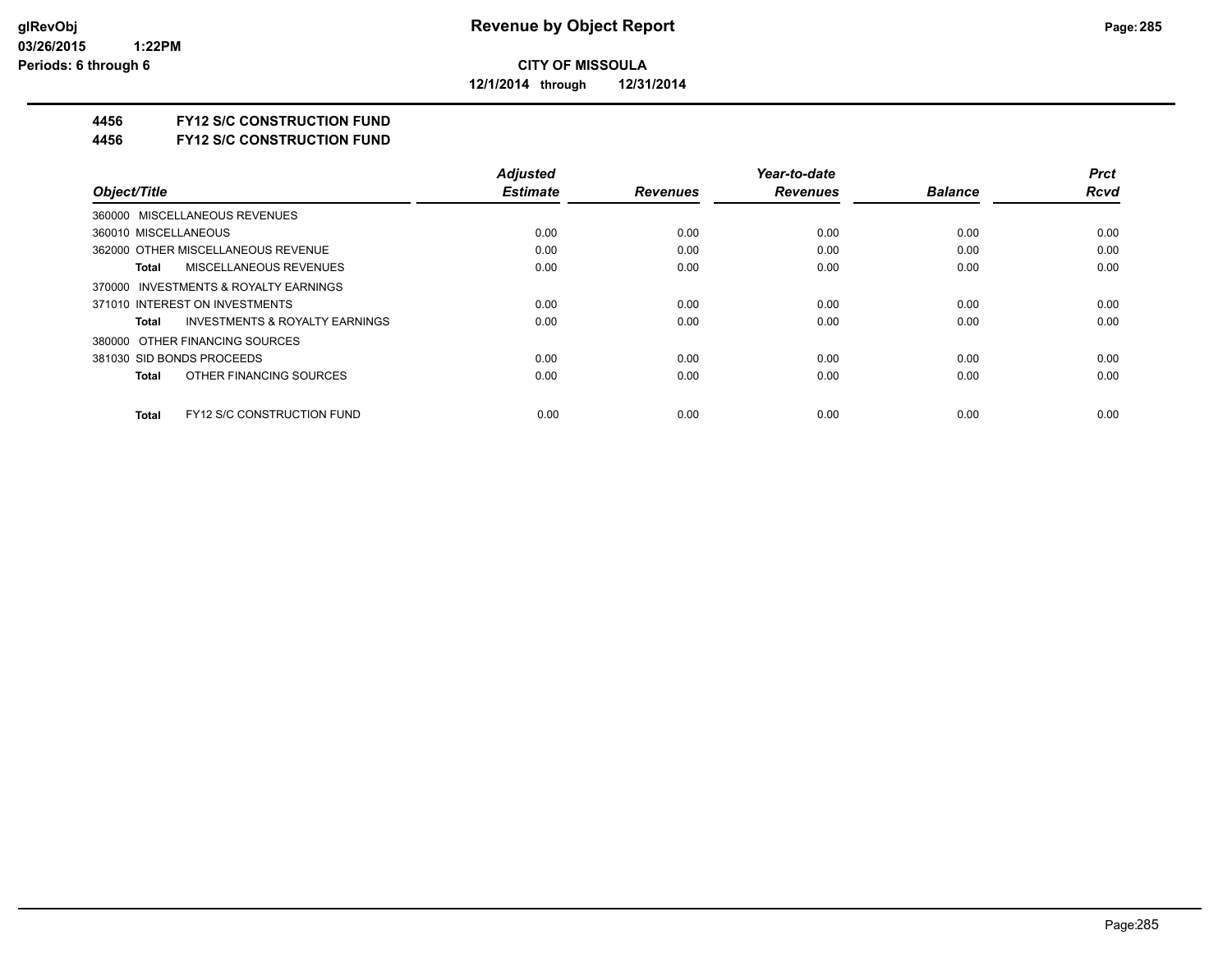**12/1/2014 through 12/31/2014**

## **4456 FY12 S/C CONSTRUCTION FUND**

| Object/Title                                   | <b>Adjusted</b><br><b>Estimate</b> | <b>Revenues</b> | Year-to-date<br><b>Revenues</b> | <b>Balance</b> | <b>Prct</b><br><b>Rcvd</b> |
|------------------------------------------------|------------------------------------|-----------------|---------------------------------|----------------|----------------------------|
|                                                |                                    |                 |                                 |                |                            |
| 360000 MISCELLANEOUS REVENUES                  |                                    |                 |                                 |                |                            |
| 360010 MISCELLANEOUS                           | 0.00                               | 0.00            | 0.00                            | 0.00           | 0.00                       |
| 362000 OTHER MISCELLANEOUS REVENUE             | 0.00                               | 0.00            | 0.00                            | 0.00           | 0.00                       |
| <b>MISCELLANEOUS REVENUES</b><br><b>Total</b>  | 0.00                               | 0.00            | 0.00                            | 0.00           | 0.00                       |
| 370000 INVESTMENTS & ROYALTY EARNINGS          |                                    |                 |                                 |                |                            |
| 371010 INTEREST ON INVESTMENTS                 | 0.00                               | 0.00            | 0.00                            | 0.00           | 0.00                       |
| INVESTMENTS & ROYALTY EARNINGS<br><b>Total</b> | 0.00                               | 0.00            | 0.00                            | 0.00           | 0.00                       |
| 380000 OTHER FINANCING SOURCES                 |                                    |                 |                                 |                |                            |
| 381030 SID BONDS PROCEEDS                      | 0.00                               | 0.00            | 0.00                            | 0.00           | 0.00                       |
| OTHER FINANCING SOURCES<br><b>Total</b>        | 0.00                               | 0.00            | 0.00                            | 0.00           | 0.00                       |
|                                                |                                    |                 |                                 |                |                            |
| FY12 S/C CONSTRUCTION FUND<br><b>Total</b>     | 0.00                               | 0.00            | 0.00                            | 0.00           | 0.00                       |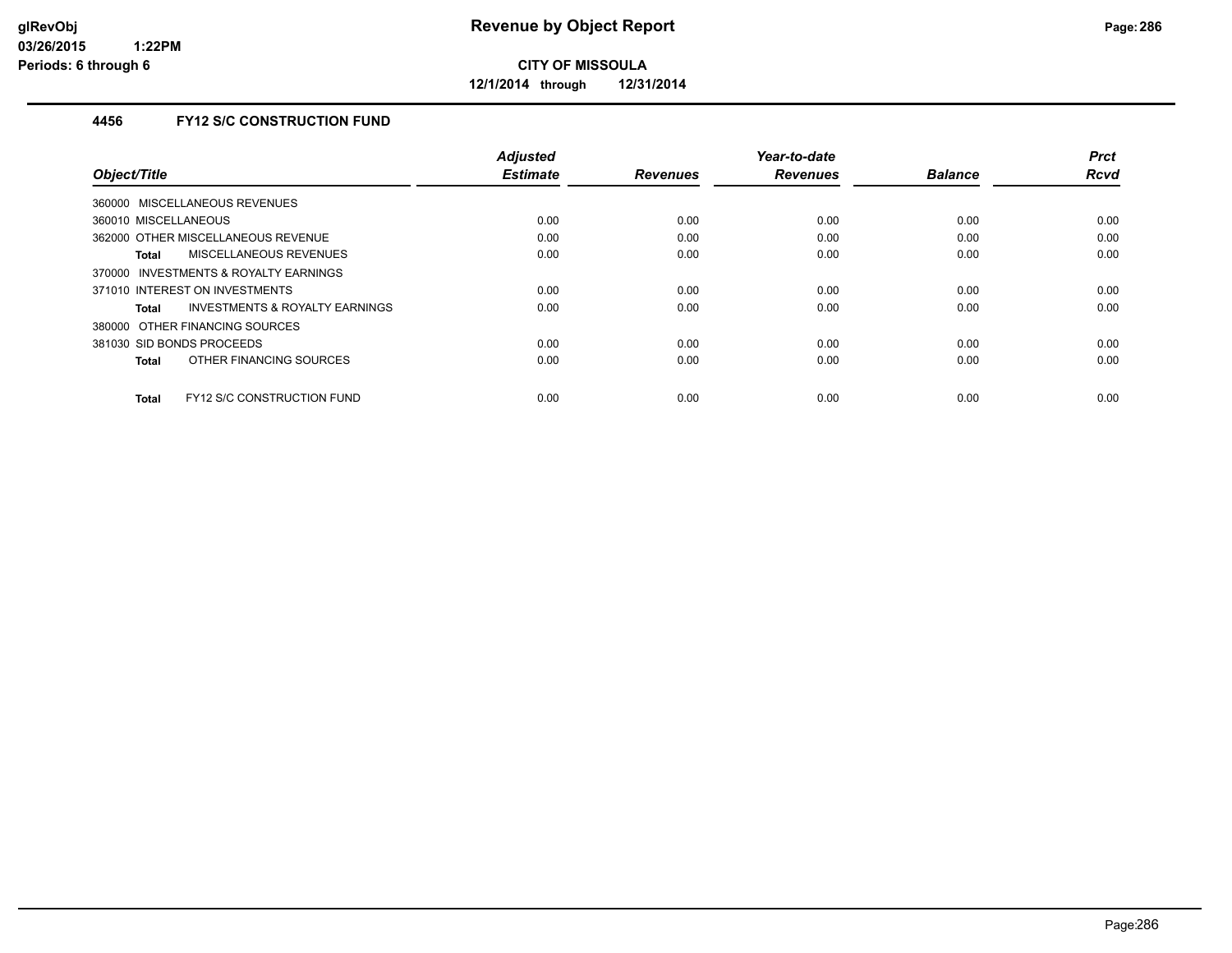**12/1/2014 through 12/31/2014**

## **4457 FY13 SIDEWALK/CURB CONSTRUCTION**

**4457 FY13 SIDEWALK/CURB CONSTRUCTION**

|                                                    | <b>Adjusted</b> |                 | Year-to-date    |                | <b>Prct</b> |
|----------------------------------------------------|-----------------|-----------------|-----------------|----------------|-------------|
| Object/Title                                       | <b>Estimate</b> | <b>Revenues</b> | <b>Revenues</b> | <b>Balance</b> | <b>Rcvd</b> |
| 360000 MISCELLANEOUS REVENUES                      |                 |                 |                 |                |             |
| 360010 MISCELLANEOUS                               | 0.00            | 0.00            | 0.00            | 0.00           | 0.00        |
| <b>MISCELLANEOUS REVENUES</b><br>Total             | 0.00            | 0.00            | 0.00            | 0.00           | 0.00        |
| 370000 INVESTMENTS & ROYALTY EARNINGS              |                 |                 |                 |                |             |
| 371010 INTEREST ON INVESTMENTS                     | 0.00            | 0.00            | 0.00            | 0.00           | 0.00        |
| <b>INVESTMENTS &amp; ROYALTY EARNINGS</b><br>Total | 0.00            | 0.00            | 0.00            | 0.00           | 0.00        |
| 380000 OTHER FINANCING SOURCES                     |                 |                 |                 |                |             |
| 381030 SID BONDS PROCEEDS                          | 0.00            | 0.00            | 0.00            | 0.00           | 0.00        |
| 383000 OPERATING TRANSFERS                         | 0.00            | 0.00            | 0.00            | 0.00           | 0.00        |
| OTHER FINANCING SOURCES<br>Total                   | 0.00            | 0.00            | 0.00            | 0.00           | 0.00        |
| FY13 SIDEWALK/CURB CONSTRUCTION<br><b>Total</b>    | 0.00            | 0.00            | 0.00            | 0.00           | 0.00        |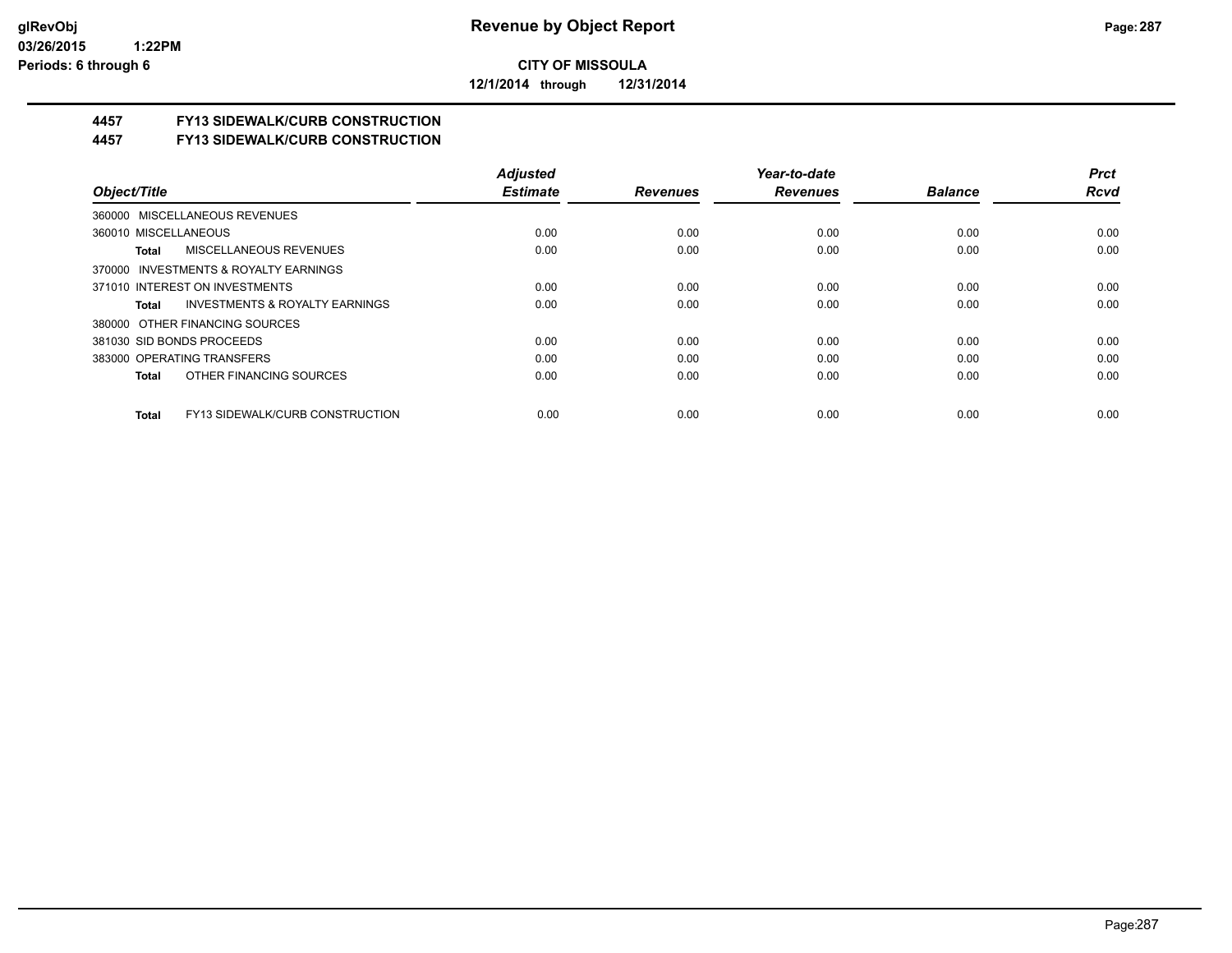**12/1/2014 through 12/31/2014**

## **4457 FY13 SIDEWALK/CURB CONSTRUCTION**

|                                                 | <b>Adjusted</b> |                 | Year-to-date    |                | <b>Prct</b> |
|-------------------------------------------------|-----------------|-----------------|-----------------|----------------|-------------|
| Object/Title                                    | <b>Estimate</b> | <b>Revenues</b> | <b>Revenues</b> | <b>Balance</b> | <b>Rcvd</b> |
| 360000 MISCELLANEOUS REVENUES                   |                 |                 |                 |                |             |
| 360010 MISCELLANEOUS                            | 0.00            | 0.00            | 0.00            | 0.00           | 0.00        |
| MISCELLANEOUS REVENUES<br><b>Total</b>          | 0.00            | 0.00            | 0.00            | 0.00           | 0.00        |
| 370000 INVESTMENTS & ROYALTY EARNINGS           |                 |                 |                 |                |             |
| 371010 INTEREST ON INVESTMENTS                  | 0.00            | 0.00            | 0.00            | 0.00           | 0.00        |
| INVESTMENTS & ROYALTY EARNINGS<br>Total         | 0.00            | 0.00            | 0.00            | 0.00           | 0.00        |
| 380000 OTHER FINANCING SOURCES                  |                 |                 |                 |                |             |
| 381030 SID BONDS PROCEEDS                       | 0.00            | 0.00            | 0.00            | 0.00           | 0.00        |
| 383000 OPERATING TRANSFERS                      | 0.00            | 0.00            | 0.00            | 0.00           | 0.00        |
| OTHER FINANCING SOURCES<br>Total                | 0.00            | 0.00            | 0.00            | 0.00           | 0.00        |
| FY13 SIDEWALK/CURB CONSTRUCTION<br><b>Total</b> | 0.00            | 0.00            | 0.00            | 0.00           | 0.00        |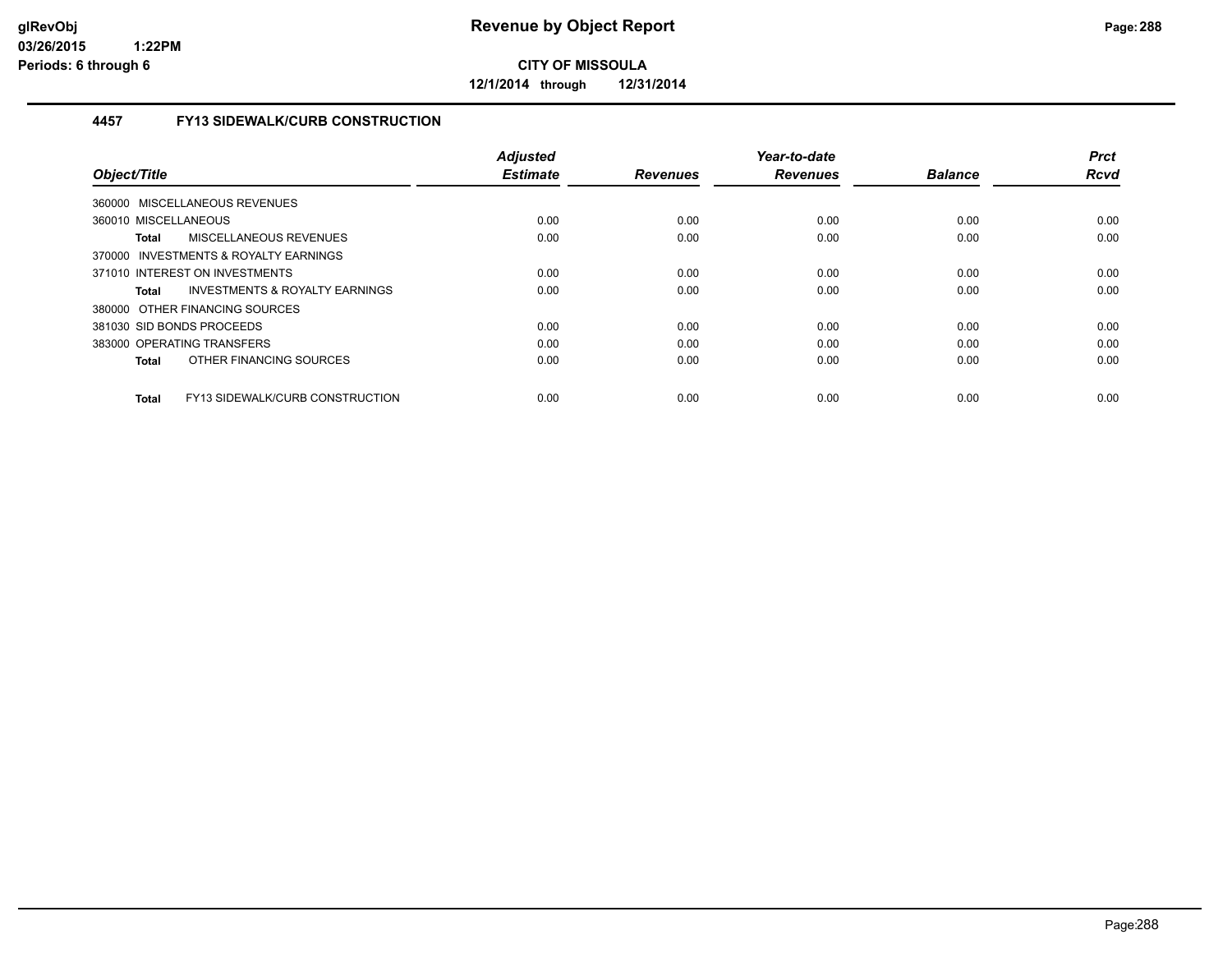**12/1/2014 through 12/31/2014**

# **4458 FY14 SIDEWALK & CURB CONSTRUCTION**

**4458 FY14 SIDEWALK & CURB CONSTRUCTION**

|                                                       | <b>Adjusted</b> |                 | Year-to-date    |                | <b>Prct</b> |
|-------------------------------------------------------|-----------------|-----------------|-----------------|----------------|-------------|
| Object/Title                                          | <b>Estimate</b> | <b>Revenues</b> | <b>Revenues</b> | <b>Balance</b> | <b>Rcvd</b> |
| 360000 MISCELLANEOUS REVENUES                         |                 |                 |                 |                |             |
| 360010 MISCELLANEOUS                                  | 0.00            | 0.00            | 0.00            | 0.00           | 0.00        |
| MISCELLANEOUS REVENUES<br>Total                       | 0.00            | 0.00            | 0.00            | 0.00           | 0.00        |
| 370000 INVESTMENTS & ROYALTY EARNINGS                 |                 |                 |                 |                |             |
| 371010 INTEREST ON INVESTMENTS                        | 0.00            | 0.00            | 0.00            | 0.00           | 0.00        |
| <b>INVESTMENTS &amp; ROYALTY EARNINGS</b><br>Total    | 0.00            | 0.00            | 0.00            | 0.00           | 0.00        |
| 380000 OTHER FINANCING SOURCES                        |                 |                 |                 |                |             |
| 381030 SID BONDS PROCEEDS                             | 0.00            | 0.00            | 0.00            | 0.00           | 0.00        |
| OTHER FINANCING SOURCES<br>Total                      | 0.00            | 0.00            | 0.00            | 0.00           | 0.00        |
| <b>FY14 SIDEWALK &amp; CURB CONSTRUCTION</b><br>Total | 0.00            | 0.00            | 0.00            | 0.00           | 0.00        |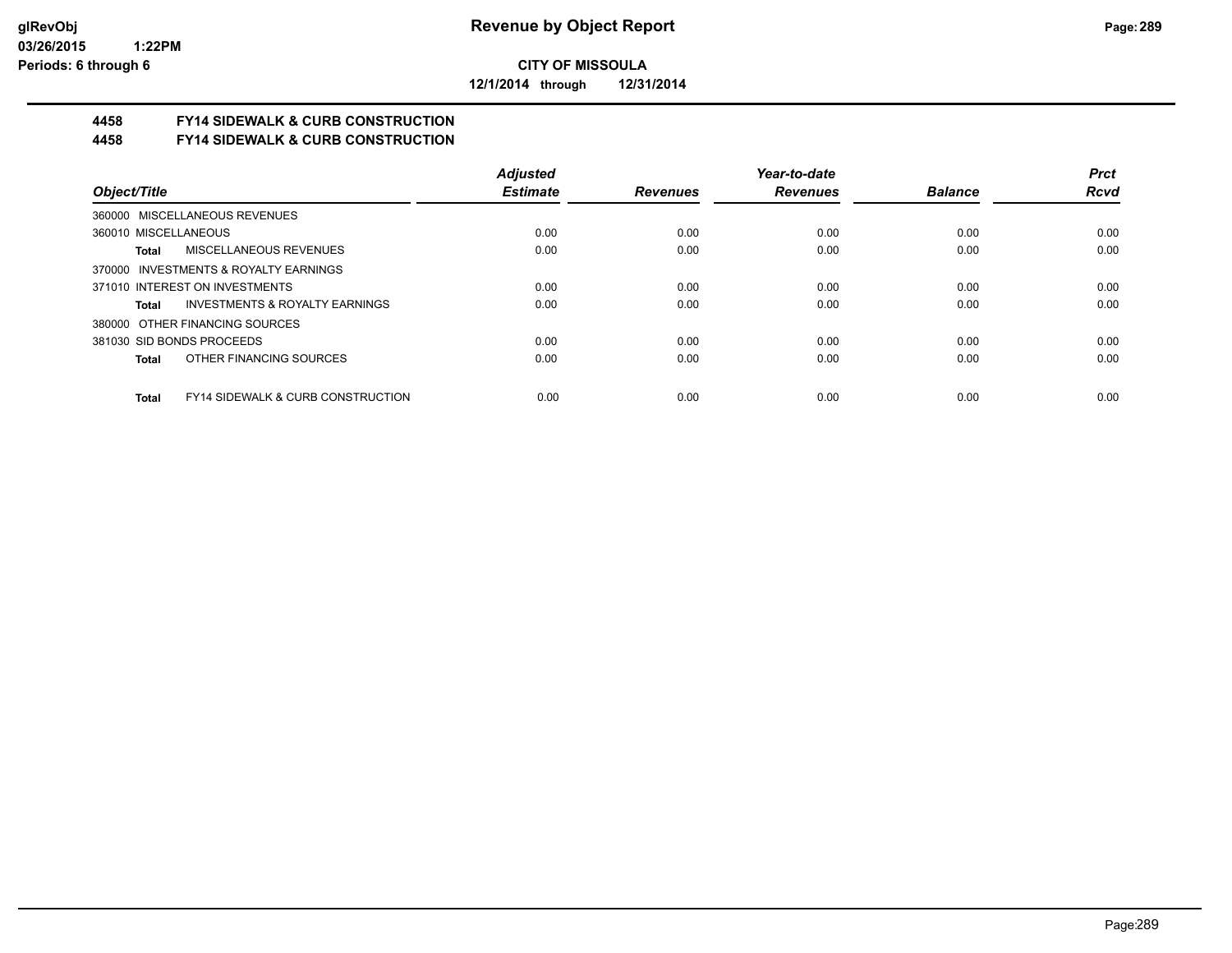**12/1/2014 through 12/31/2014**

### **4458 FY14 SIDEWALK & CURB CONSTRUCTION**

| Object/Title                                                 | <b>Adjusted</b><br><b>Estimate</b> | <b>Revenues</b> | Year-to-date<br><b>Revenues</b> | <b>Balance</b> | <b>Prct</b><br><b>Rcvd</b> |
|--------------------------------------------------------------|------------------------------------|-----------------|---------------------------------|----------------|----------------------------|
| 360000 MISCELLANEOUS REVENUES                                |                                    |                 |                                 |                |                            |
| 360010 MISCELLANEOUS                                         | 0.00                               | 0.00            | 0.00                            | 0.00           | 0.00                       |
| MISCELLANEOUS REVENUES<br><b>Total</b>                       | 0.00                               | 0.00            | 0.00                            | 0.00           | 0.00                       |
| 370000 INVESTMENTS & ROYALTY EARNINGS                        |                                    |                 |                                 |                |                            |
| 371010 INTEREST ON INVESTMENTS                               | 0.00                               | 0.00            | 0.00                            | 0.00           | 0.00                       |
| INVESTMENTS & ROYALTY EARNINGS<br><b>Total</b>               | 0.00                               | 0.00            | 0.00                            | 0.00           | 0.00                       |
| 380000 OTHER FINANCING SOURCES                               |                                    |                 |                                 |                |                            |
| 381030 SID BONDS PROCEEDS                                    | 0.00                               | 0.00            | 0.00                            | 0.00           | 0.00                       |
| OTHER FINANCING SOURCES<br><b>Total</b>                      | 0.00                               | 0.00            | 0.00                            | 0.00           | 0.00                       |
| <b>FY14 SIDEWALK &amp; CURB CONSTRUCTION</b><br><b>Total</b> | 0.00                               | 0.00            | 0.00                            | 0.00           | 0.00                       |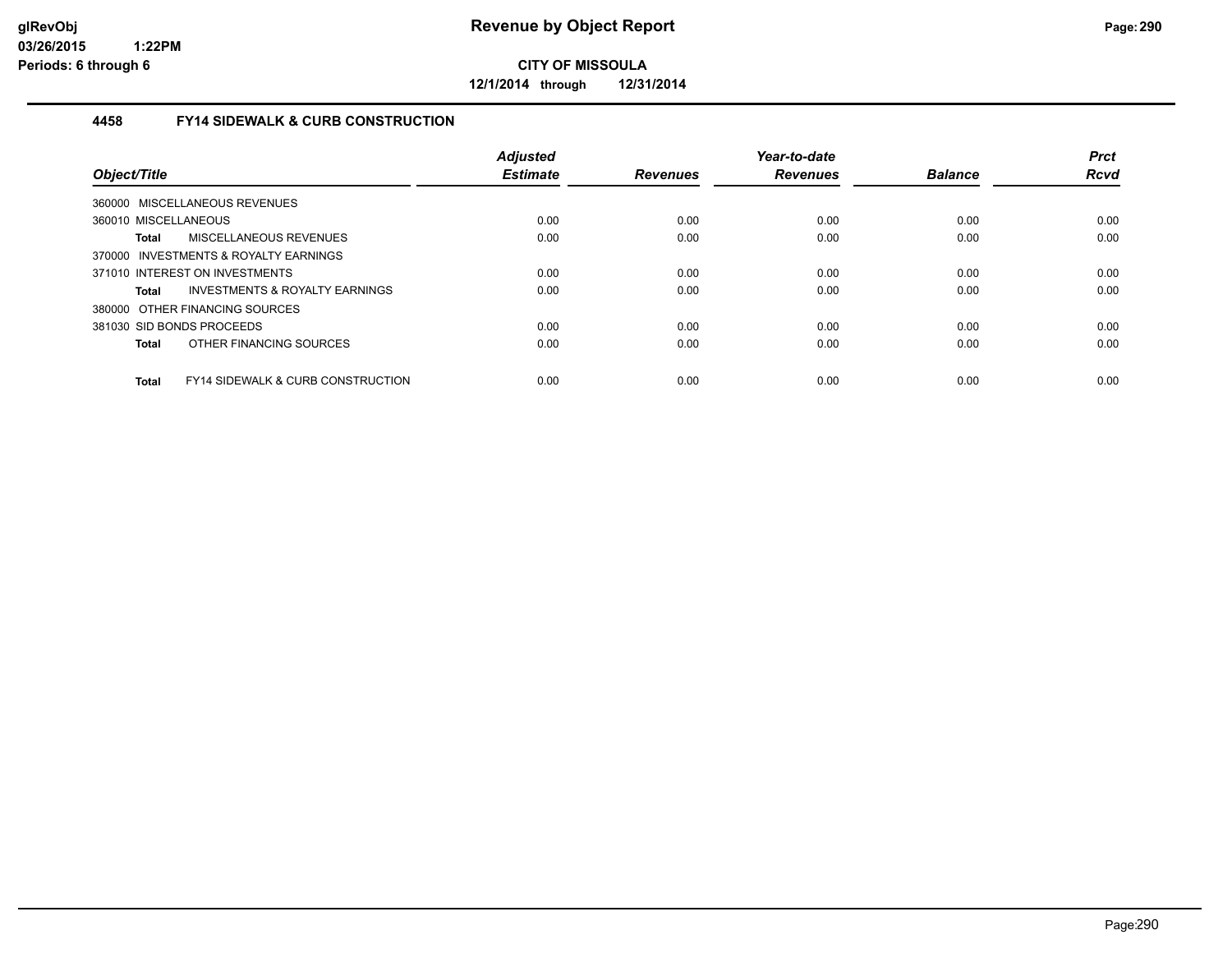**12/1/2014 through 12/31/2014**

# **4459 FY15 SIDEWALK/CURB CONSTRUCTION**

**4459 FY15 SIDEWALK/CURB CONSTRUCTION**

|  |                                                                                                                                                                                                                                          |                         | Year-to-date    |                | <b>Prct</b> |
|--|------------------------------------------------------------------------------------------------------------------------------------------------------------------------------------------------------------------------------------------|-------------------------|-----------------|----------------|-------------|
|  | <b>Estimate</b>                                                                                                                                                                                                                          | <b>Revenues</b>         | <b>Revenues</b> | <b>Balance</b> | <b>Rcvd</b> |
|  |                                                                                                                                                                                                                                          |                         |                 |                |             |
|  | 0.00                                                                                                                                                                                                                                     | 0.00                    | 0.00            | 0.00           | 0.00        |
|  | 0.00                                                                                                                                                                                                                                     | 0.00                    | 0.00            | 0.00           | 0.00        |
|  |                                                                                                                                                                                                                                          |                         |                 |                |             |
|  | 0.00                                                                                                                                                                                                                                     | 9,365.30                | 9.365.30        | $-9.365.30$    | 0.00        |
|  | 0.00                                                                                                                                                                                                                                     | 9,365.30                | 9,365.30        | $-9,365.30$    | 0.00        |
|  |                                                                                                                                                                                                                                          |                         |                 |                |             |
|  | 0.00                                                                                                                                                                                                                                     | 0.00                    | 0.00            | 0.00           | 0.00        |
|  | 0.00                                                                                                                                                                                                                                     | 0.00                    | 0.00            | 0.00           | 0.00        |
|  |                                                                                                                                                                                                                                          |                         |                 |                | 0.00        |
|  | 330000 INTERGOVERNMENTAL REVENUES<br><b>INTERGOVERNMENTAL REVENUES</b><br>360000 MISCELLANEOUS REVENUES<br>MISCELLANEOUS REVENUES<br>380000 OTHER FINANCING SOURCES<br>OTHER FINANCING SOURCES<br><b>FY15 SIDEWALK/CURB CONSTRUCTION</b> | <b>Adjusted</b><br>0.00 | 9.365.30        | 9.365.30       | $-9.365.30$ |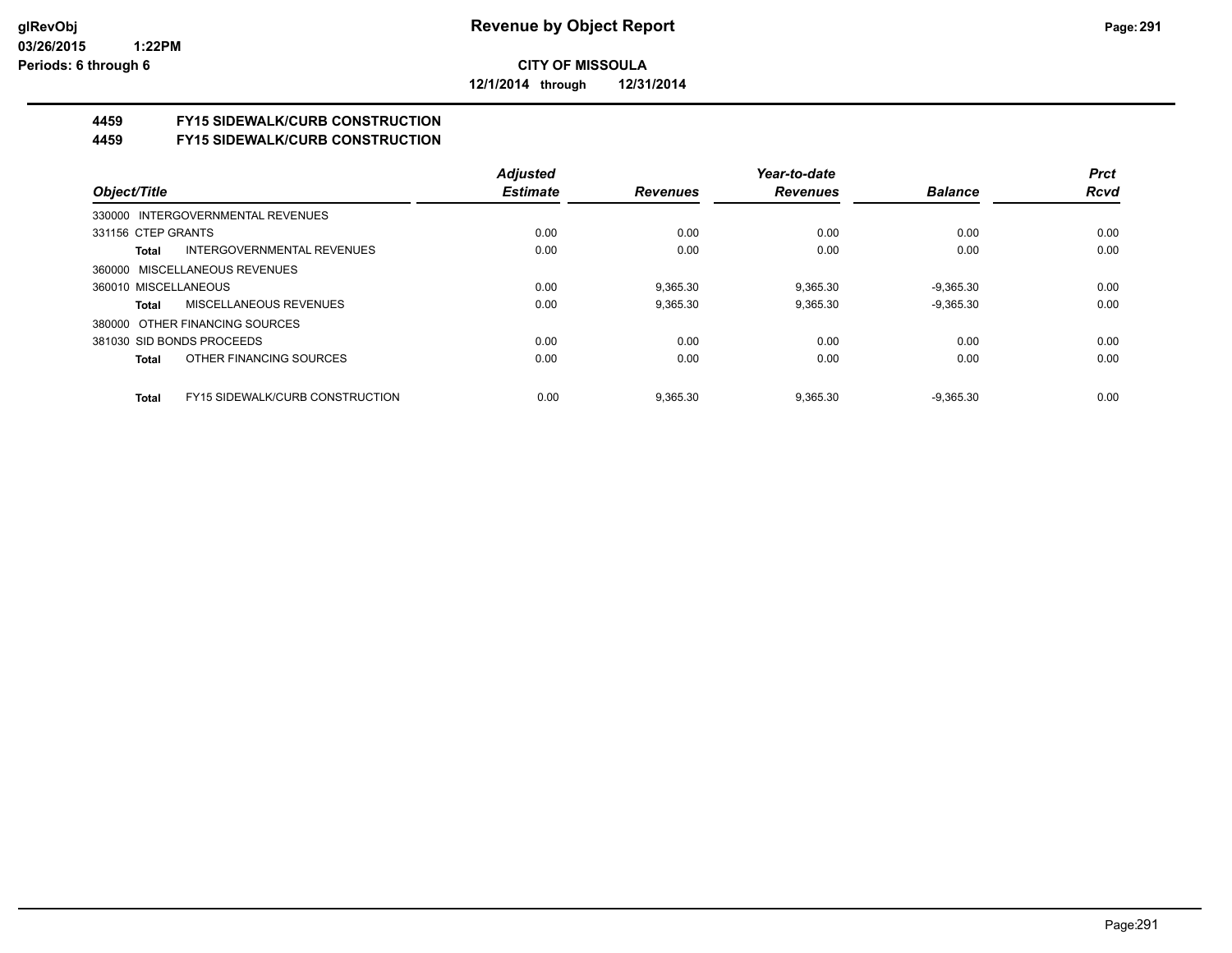**12/1/2014 through 12/31/2014**

### **4459 FY15 SIDEWALK/CURB CONSTRUCTION**

| Object/Title                                    | <b>Adjusted</b><br><b>Estimate</b> | <b>Revenues</b> | Year-to-date<br><b>Revenues</b> | <b>Balance</b> | <b>Prct</b><br><b>Rcvd</b> |
|-------------------------------------------------|------------------------------------|-----------------|---------------------------------|----------------|----------------------------|
| INTERGOVERNMENTAL REVENUES<br>330000            |                                    |                 |                                 |                |                            |
| 331156 CTEP GRANTS                              | 0.00                               | 0.00            | 0.00                            | 0.00           | 0.00                       |
| INTERGOVERNMENTAL REVENUES<br><b>Total</b>      | 0.00                               | 0.00            | 0.00                            | 0.00           | 0.00                       |
| 360000 MISCELLANEOUS REVENUES                   |                                    |                 |                                 |                |                            |
| 360010 MISCELLANEOUS                            | 0.00                               | 9.365.30        | 9.365.30                        | $-9.365.30$    | 0.00                       |
| MISCELLANEOUS REVENUES<br><b>Total</b>          | 0.00                               | 9,365.30        | 9,365.30                        | $-9,365.30$    | 0.00                       |
| 380000 OTHER FINANCING SOURCES                  |                                    |                 |                                 |                |                            |
| 381030 SID BONDS PROCEEDS                       | 0.00                               | 0.00            | 0.00                            | 0.00           | 0.00                       |
| OTHER FINANCING SOURCES<br><b>Total</b>         | 0.00                               | 0.00            | 0.00                            | 0.00           | 0.00                       |
| FY15 SIDEWALK/CURB CONSTRUCTION<br><b>Total</b> | 0.00                               | 9.365.30        | 9.365.30                        | $-9.365.30$    | 0.00                       |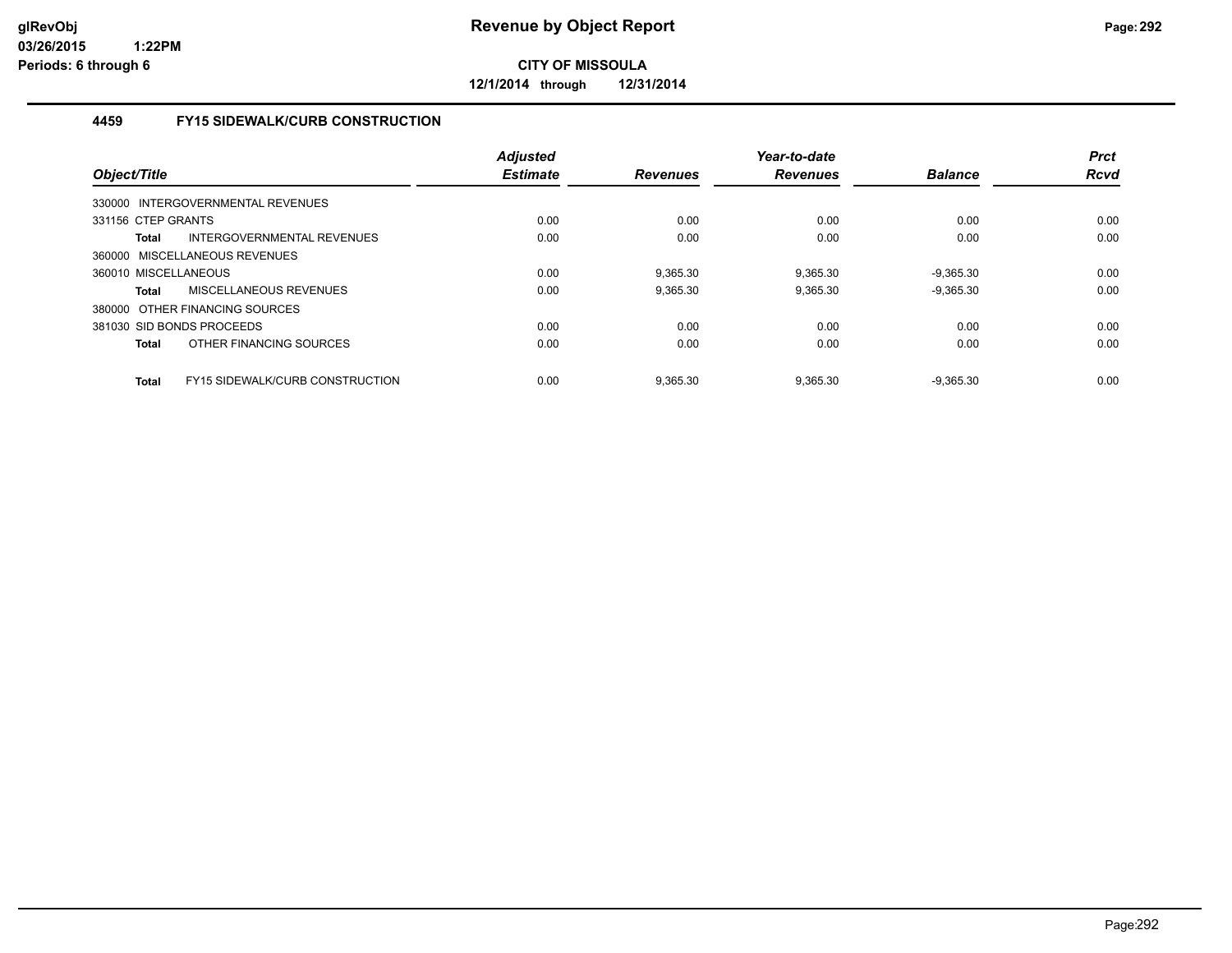**12/1/2014 through 12/31/2014**

#### **4529 SID 529 CHRISTIAN DR TRAFFIC CALMING 4529 SID 529 CHRISTIAN DR TRAFFIC CALMING**

|                      |                                                 | <b>Adjusted</b> |                 | Year-to-date    |                | <b>Prct</b> |
|----------------------|-------------------------------------------------|-----------------|-----------------|-----------------|----------------|-------------|
| Object/Title         |                                                 | <b>Estimate</b> | <b>Revenues</b> | <b>Revenues</b> | <b>Balance</b> | <b>Rcvd</b> |
|                      | 370000 INVESTMENTS & ROYALTY EARNINGS           |                 |                 |                 |                |             |
|                      | 371010 INTEREST ON INVESTMENTS                  | 0.00            | 0.00            | 0.00            | 0.00           | 0.00        |
|                      | 371020 GAIN/LOSS IN MARKET VALUE OF INVESTMENTS | 0.00            | 0.00            | 0.00            | 0.00           | 0.00        |
| Total                | <b>INVESTMENTS &amp; ROYALTY EARNINGS</b>       | 0.00            | 0.00            | 0.00            | 0.00           | 0.00        |
|                      | 380000 OTHER FINANCING SOURCES                  |                 |                 |                 |                |             |
| 381000 LOAN PROCEEDS |                                                 | 0.00            | 0.00            | 0.00            | 0.00           | 0.00        |
| 381002 SRF LOAN      |                                                 | 0.00            | 0.00            | 0.00            | 0.00           | 0.00        |
|                      | 381030 SID BONDS PROCEEDS                       | 0.00            | 0.00            | 0.00            | 0.00           | 0.00        |
| Total                | OTHER FINANCING SOURCES                         | 0.00            | 0.00            | 0.00            | 0.00           | 0.00        |
| <b>Total</b>         | SID 529 CHRISTIAN DR TRAFFIC CALMING            | 0.00            | 0.00            | 0.00            | 0.00           | 0.00        |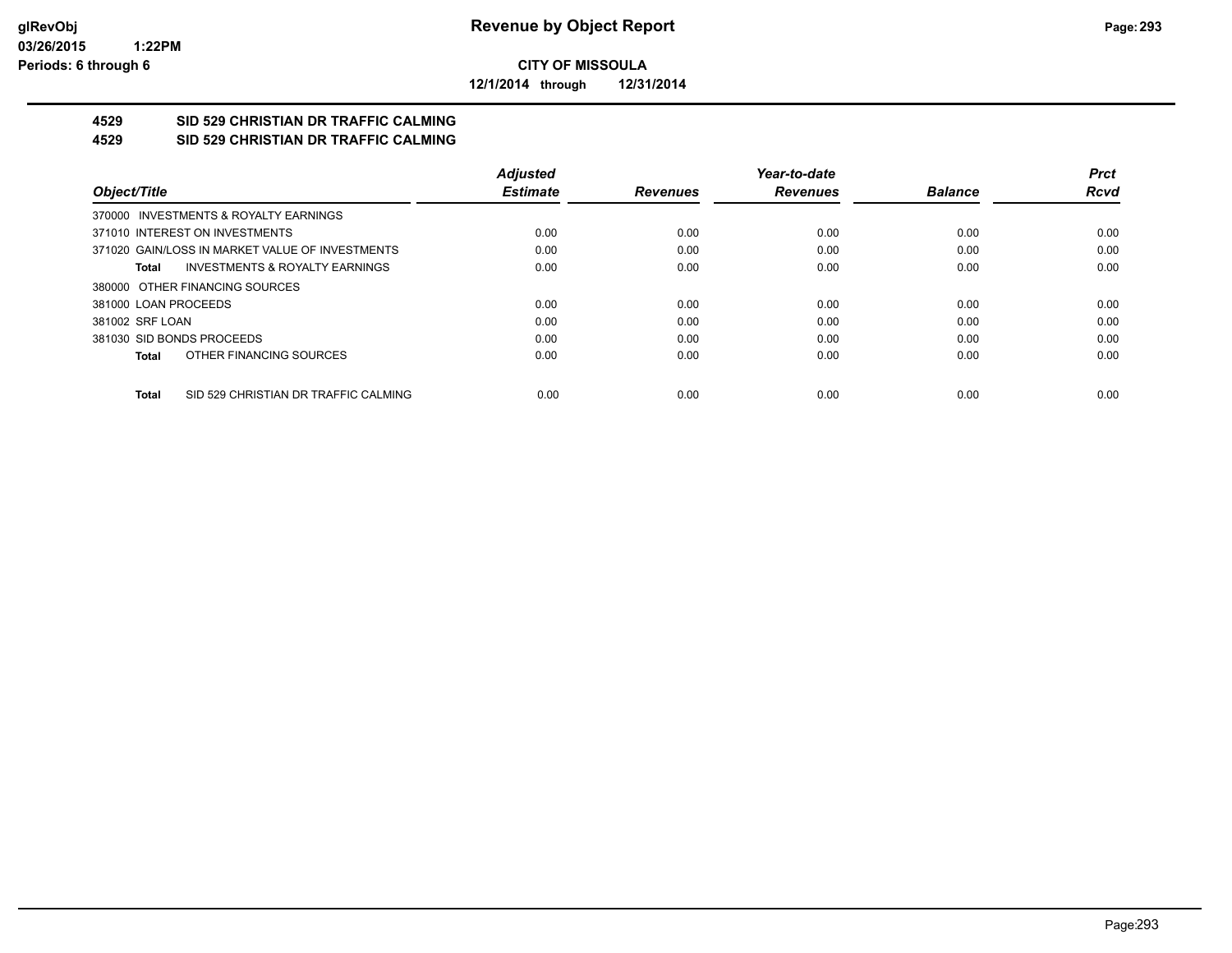**12/1/2014 through 12/31/2014**

### **4529 SID 529 CHRISTIAN DR TRAFFIC CALMING**

| Object/Title                                         | <b>Adjusted</b><br><b>Estimate</b> | <b>Revenues</b> | Year-to-date<br><b>Revenues</b> | <b>Balance</b> | <b>Prct</b><br>Rcvd |
|------------------------------------------------------|------------------------------------|-----------------|---------------------------------|----------------|---------------------|
| 370000 INVESTMENTS & ROYALTY EARNINGS                |                                    |                 |                                 |                |                     |
| 371010 INTEREST ON INVESTMENTS                       | 0.00                               | 0.00            | 0.00                            | 0.00           | 0.00                |
| 371020 GAIN/LOSS IN MARKET VALUE OF INVESTMENT       | 0.00                               | 0.00            | 0.00                            | 0.00           | 0.00                |
| <b>INVESTMENTS &amp; ROYALTY EARNINGS</b><br>Total   | 0.00                               | 0.00            | 0.00                            | 0.00           | 0.00                |
| 380000 OTHER FINANCING SOURCES                       |                                    |                 |                                 |                |                     |
| 381000 LOAN PROCEEDS                                 | 0.00                               | 0.00            | 0.00                            | 0.00           | 0.00                |
| 381002 SRF LOAN                                      | 0.00                               | 0.00            | 0.00                            | 0.00           | 0.00                |
| 381030 SID BONDS PROCEEDS                            | 0.00                               | 0.00            | 0.00                            | 0.00           | 0.00                |
| OTHER FINANCING SOURCES<br>Total                     | 0.00                               | 0.00            | 0.00                            | 0.00           | 0.00                |
| SID 529 CHRISTIAN DR TRAFFIC CALMING<br><b>Total</b> | 0.00                               | 0.00            | 0.00                            | 0.00           | 0.00                |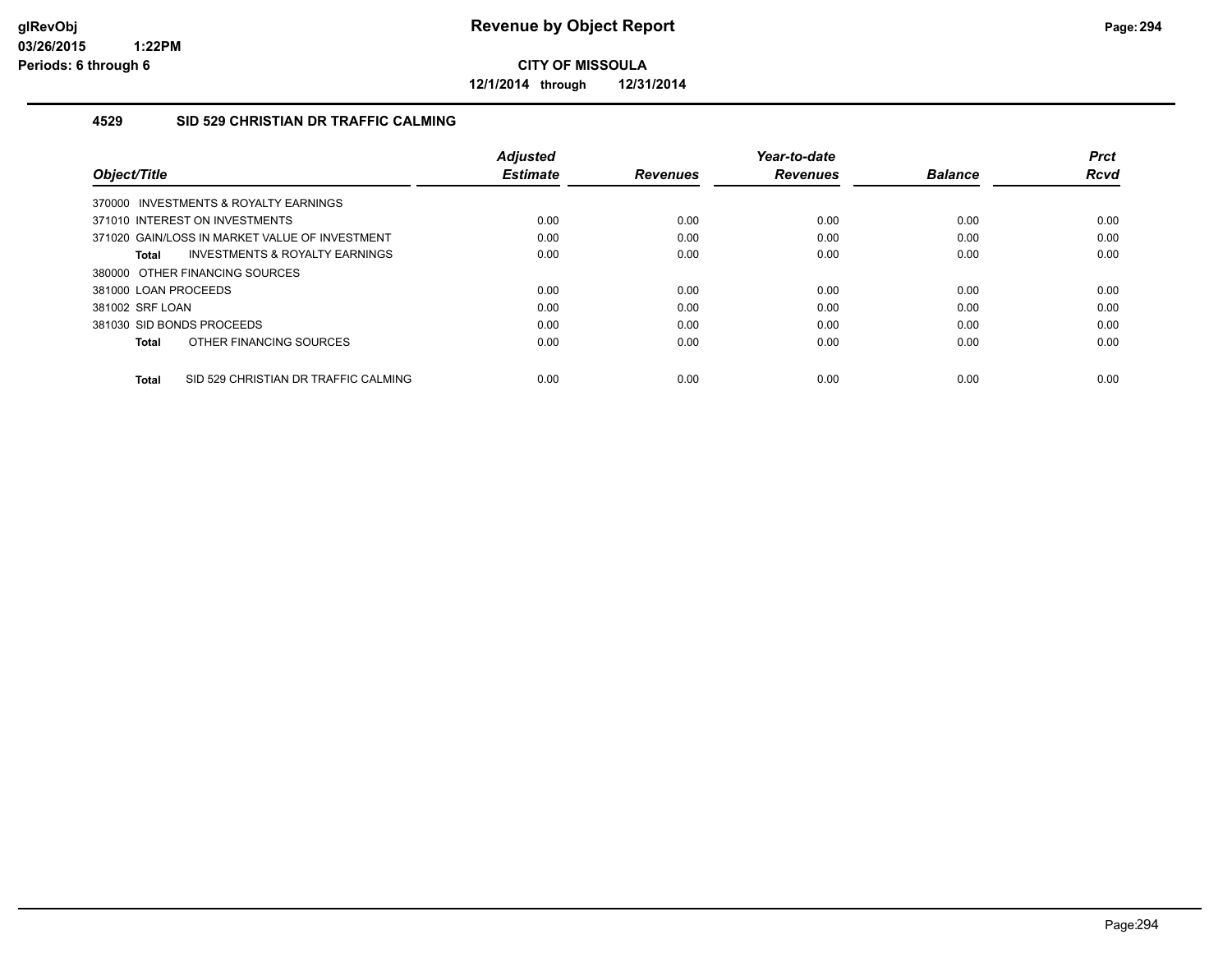**12/1/2014 through 12/31/2014**

## **4530 SID 530 CHRISTIAN DR CALMING**

**4530 SID 530 CHRISTIAN DR CALMING**

|                                                 | <b>Adiusted</b> |                 | Year-to-date    |                | Prct        |
|-------------------------------------------------|-----------------|-----------------|-----------------|----------------|-------------|
| Object/Title                                    | <b>Estimate</b> | <b>Revenues</b> | <b>Revenues</b> | <b>Balance</b> | <b>Rcvd</b> |
| 370000 INVESTMENTS & ROYALTY EARNINGS           |                 |                 |                 |                |             |
| 371010 INTEREST ON INVESTMENTS                  | 0.00            | 0.00            | 0.00            | 0.00           | 0.00        |
| 371020 GAIN/LOSS IN MARKET VALUE OF INVESTMENTS | 0.00            | 0.00            | 0.00            | 0.00           | 0.00        |
| INVESTMENTS & ROYALTY EARNINGS<br>Total         | 0.00            | 0.00            | 0.00            | 0.00           | 0.00        |
| 380000 OTHER FINANCING SOURCES                  |                 |                 |                 |                |             |
| 381000 LOAN PROCEEDS                            | 0.00            | 0.00            | 0.00            | 0.00           | 0.00        |
| 381002 SRF LOAN                                 | 0.00            | 0.00            | 0.00            | 0.00           | 0.00        |
| 381030 SID BONDS PROCEEDS                       | 0.00            | 0.00            | 0.00            | 0.00           | 0.00        |
| OTHER FINANCING SOURCES<br>Total                | 0.00            | 0.00            | 0.00            | 0.00           | 0.00        |
|                                                 |                 |                 |                 |                |             |
| SID 530 CHRISTIAN DR CALMING<br>Total           | 0.00            | 0.00            | 0.00            | 0.00           | 0.00        |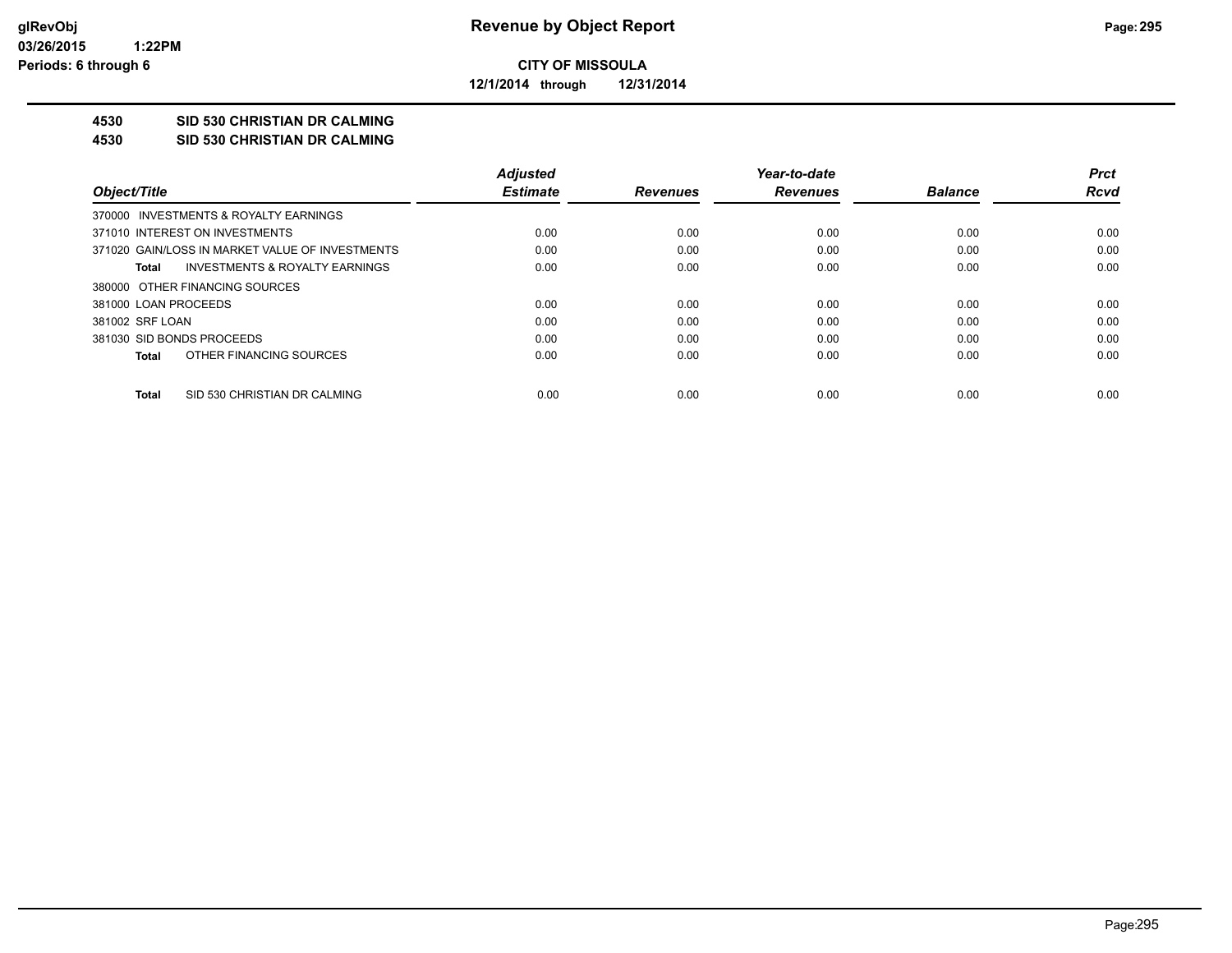**12/1/2014 through 12/31/2014**

### **4530 SID 530 CHRISTIAN DR CALMING**

| Object/Title                                   | <b>Adiusted</b><br><b>Estimate</b> | <b>Revenues</b> | Year-to-date<br><b>Revenues</b> | <b>Balance</b> | <b>Prct</b><br><b>Rcvd</b> |
|------------------------------------------------|------------------------------------|-----------------|---------------------------------|----------------|----------------------------|
| 370000 INVESTMENTS & ROYALTY EARNINGS          |                                    |                 |                                 |                |                            |
| 371010 INTEREST ON INVESTMENTS                 | 0.00                               | 0.00            | 0.00                            | 0.00           | 0.00                       |
| 371020 GAIN/LOSS IN MARKET VALUE OF INVESTMENT | 0.00                               | 0.00            | 0.00                            | 0.00           | 0.00                       |
| INVESTMENTS & ROYALTY EARNINGS<br>Total        | 0.00                               | 0.00            | 0.00                            | 0.00           | 0.00                       |
| 380000 OTHER FINANCING SOURCES                 |                                    |                 |                                 |                |                            |
| 381000 LOAN PROCEEDS                           | 0.00                               | 0.00            | 0.00                            | 0.00           | 0.00                       |
| 381002 SRF LOAN                                | 0.00                               | 0.00            | 0.00                            | 0.00           | 0.00                       |
| 381030 SID BONDS PROCEEDS                      | 0.00                               | 0.00            | 0.00                            | 0.00           | 0.00                       |
| OTHER FINANCING SOURCES<br><b>Total</b>        | 0.00                               | 0.00            | 0.00                            | 0.00           | 0.00                       |
| SID 530 CHRISTIAN DR CALMING<br><b>Total</b>   | 0.00                               | 0.00            | 0.00                            | 0.00           | 0.00                       |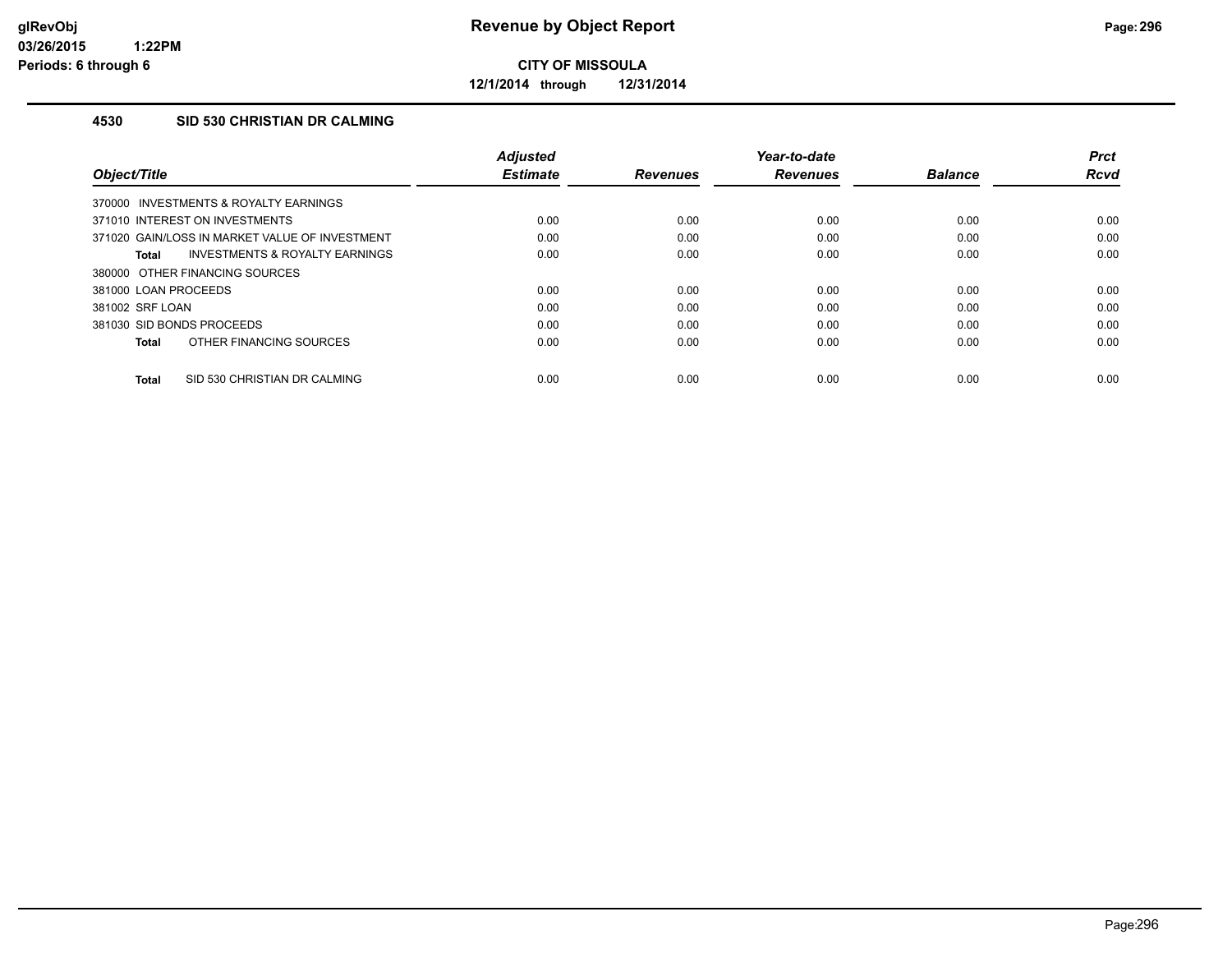**12/1/2014 through 12/31/2014**

### **4531 SID 531 TRAFFIC CALMING**

**4531 SID 531 TRAFFIC CALMING**

|                                                 | <b>Adjusted</b> |                 | Year-to-date    |                | <b>Prct</b> |
|-------------------------------------------------|-----------------|-----------------|-----------------|----------------|-------------|
| Object/Title                                    | <b>Estimate</b> | <b>Revenues</b> | <b>Revenues</b> | <b>Balance</b> | <b>Rcvd</b> |
| 370000 INVESTMENTS & ROYALTY EARNINGS           |                 |                 |                 |                |             |
| 371010 INTEREST ON INVESTMENTS                  | 0.00            | 0.00            | 0.00            | 0.00           | 0.00        |
| 371020 GAIN/LOSS IN MARKET VALUE OF INVESTMENTS | 0.00            | 0.00            | 0.00            | 0.00           | 0.00        |
| INVESTMENTS & ROYALTY EARNINGS<br>Total         | 0.00            | 0.00            | 0.00            | 0.00           | 0.00        |
| 380000 OTHER FINANCING SOURCES                  |                 |                 |                 |                |             |
| 383000 OPERATING TRANSFERS                      | 0.00            | 0.00            | 0.00            | 0.00           | 0.00        |
| OTHER FINANCING SOURCES<br>Total                | 0.00            | 0.00            | 0.00            | 0.00           | 0.00        |
|                                                 |                 |                 |                 |                |             |
| Total<br>SID 531 TRAFFIC CALMING                | 0.00            | 0.00            | 0.00            | 0.00           | 0.00        |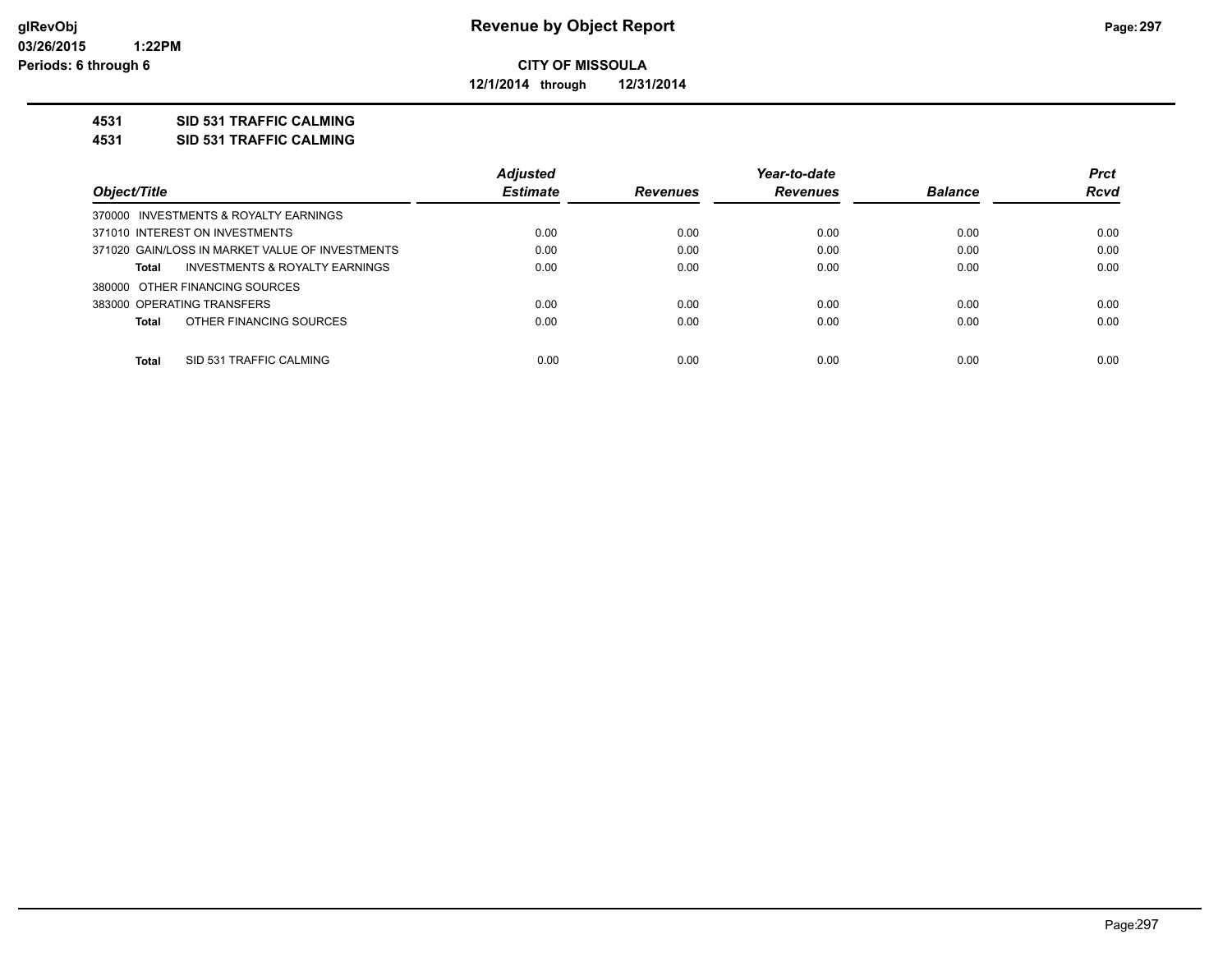**12/1/2014 through 12/31/2014**

### **4531 SID 531 TRAFFIC CALMING**

|                                                    | <b>Adjusted</b> |                 | Year-to-date    |                | <b>Prct</b> |
|----------------------------------------------------|-----------------|-----------------|-----------------|----------------|-------------|
| Object/Title                                       | <b>Estimate</b> | <b>Revenues</b> | <b>Revenues</b> | <b>Balance</b> | Rcvd        |
| 370000 INVESTMENTS & ROYALTY EARNINGS              |                 |                 |                 |                |             |
| 371010 INTEREST ON INVESTMENTS                     | 0.00            | 0.00            | 0.00            | 0.00           | 0.00        |
| 371020 GAIN/LOSS IN MARKET VALUE OF INVESTMENT     | 0.00            | 0.00            | 0.00            | 0.00           | 0.00        |
| <b>INVESTMENTS &amp; ROYALTY EARNINGS</b><br>Total | 0.00            | 0.00            | 0.00            | 0.00           | 0.00        |
| 380000 OTHER FINANCING SOURCES                     |                 |                 |                 |                |             |
| 383000 OPERATING TRANSFERS                         | 0.00            | 0.00            | 0.00            | 0.00           | 0.00        |
| OTHER FINANCING SOURCES<br>Total                   | 0.00            | 0.00            | 0.00            | 0.00           | 0.00        |
|                                                    |                 |                 |                 |                |             |
| Total<br>SID 531 TRAFFIC CALMING                   | 0.00            | 0.00            | 0.00            | 0.00           | 0.00        |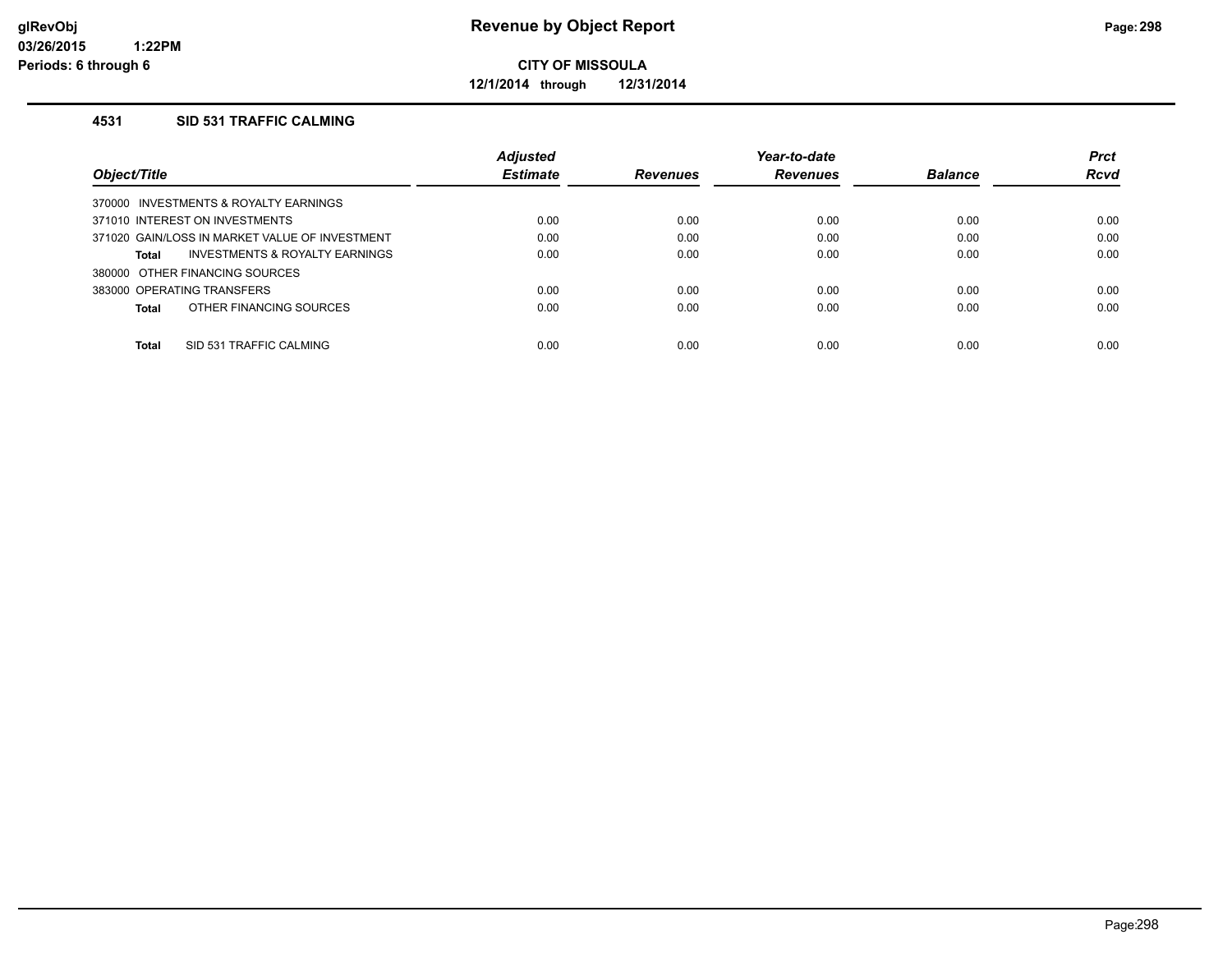**12/1/2014 through 12/31/2014**

### **4532 MALONEY RANCH SID**

**4532 MALONEY RANCH SID**

|                                                 | <b>Adjusted</b> |                 | Year-to-date    |                | <b>Prct</b> |
|-------------------------------------------------|-----------------|-----------------|-----------------|----------------|-------------|
| Object/Title                                    | <b>Estimate</b> | <b>Revenues</b> | <b>Revenues</b> | <b>Balance</b> | <b>Rcvd</b> |
| 370000 INVESTMENTS & ROYALTY EARNINGS           |                 |                 |                 |                |             |
| 371010 INTEREST ON INVESTMENTS                  | 0.00            | 0.00            | 0.00            | 0.00           | 0.00        |
| 371020 GAIN/LOSS IN MARKET VALUE OF INVESTMENTS | 0.00            | 0.00            | 0.00            | 0.00           | 0.00        |
| INVESTMENTS & ROYALTY EARNINGS<br>Total         | 0.00            | 0.00            | 0.00            | 0.00           | 0.00        |
| 380000 OTHER FINANCING SOURCES                  |                 |                 |                 |                |             |
| 381030 SID BONDS PROCEEDS                       | 0.00            | 0.00            | 0.00            | 0.00           | 0.00        |
| OTHER FINANCING SOURCES<br>Total                | 0.00            | 0.00            | 0.00            | 0.00           | 0.00        |
|                                                 |                 |                 |                 |                |             |
| <b>Total</b><br>MALONEY RANCH SID               | 0.00            | 0.00            | 0.00            | 0.00           | 0.00        |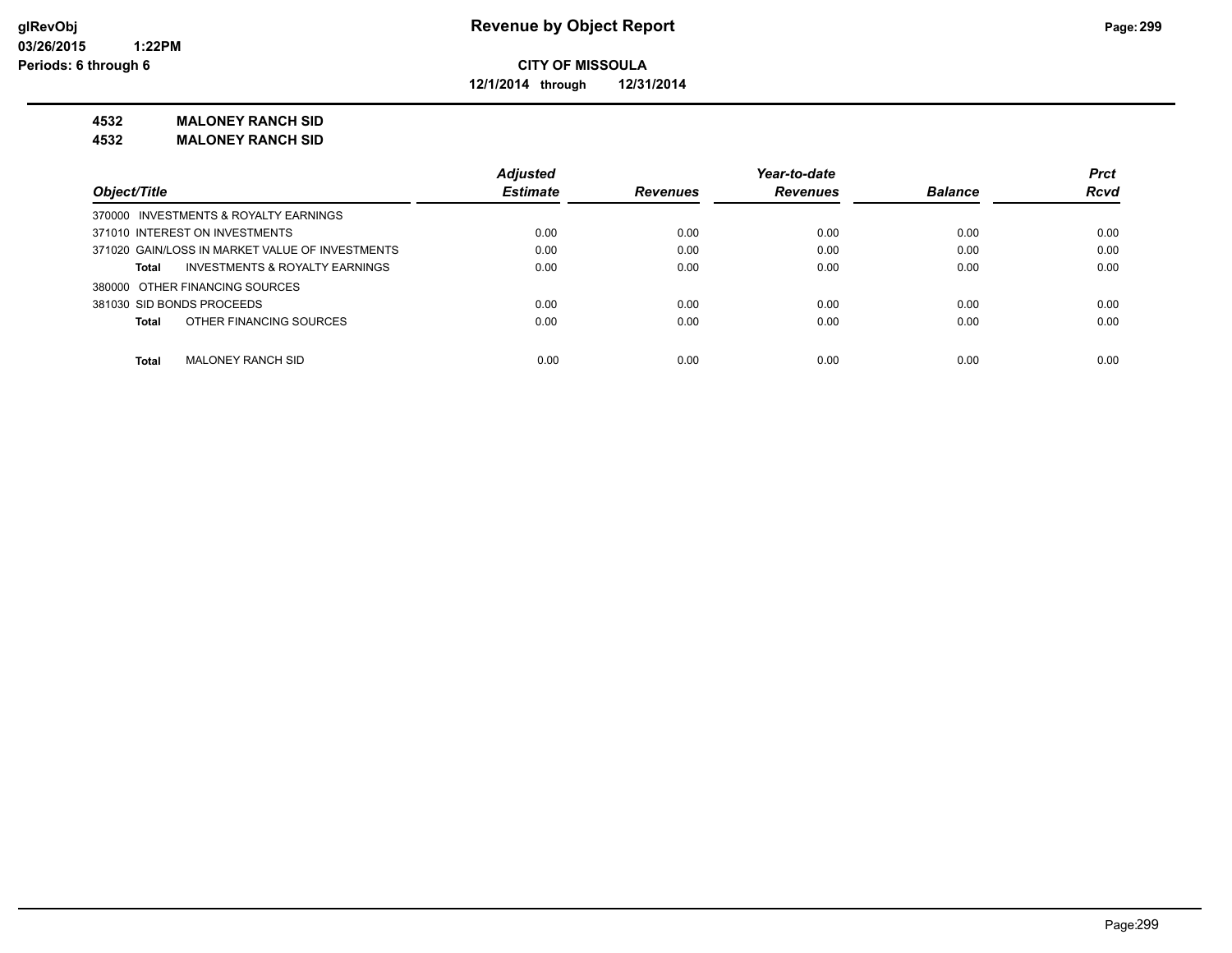**12/1/2014 through 12/31/2014**

#### **4532 MALONEY RANCH SID**

|                                                | <b>Adjusted</b> |                 | Year-to-date    |                | <b>Prct</b> |
|------------------------------------------------|-----------------|-----------------|-----------------|----------------|-------------|
| Object/Title                                   | <b>Estimate</b> | <b>Revenues</b> | <b>Revenues</b> | <b>Balance</b> | <b>Rcvd</b> |
| 370000 INVESTMENTS & ROYALTY EARNINGS          |                 |                 |                 |                |             |
| 371010 INTEREST ON INVESTMENTS                 | 0.00            | 0.00            | 0.00            | 0.00           | 0.00        |
| 371020 GAIN/LOSS IN MARKET VALUE OF INVESTMENT | 0.00            | 0.00            | 0.00            | 0.00           | 0.00        |
| INVESTMENTS & ROYALTY EARNINGS<br>Total        | 0.00            | 0.00            | 0.00            | 0.00           | 0.00        |
| 380000 OTHER FINANCING SOURCES                 |                 |                 |                 |                |             |
| 381030 SID BONDS PROCEEDS                      | 0.00            | 0.00            | 0.00            | 0.00           | 0.00        |
| OTHER FINANCING SOURCES<br>Total               | 0.00            | 0.00            | 0.00            | 0.00           | 0.00        |
|                                                |                 |                 |                 |                |             |
| <b>Total</b><br>MALONEY RANCH SID              | 0.00            | 0.00            | 0.00            | 0.00           | 0.00        |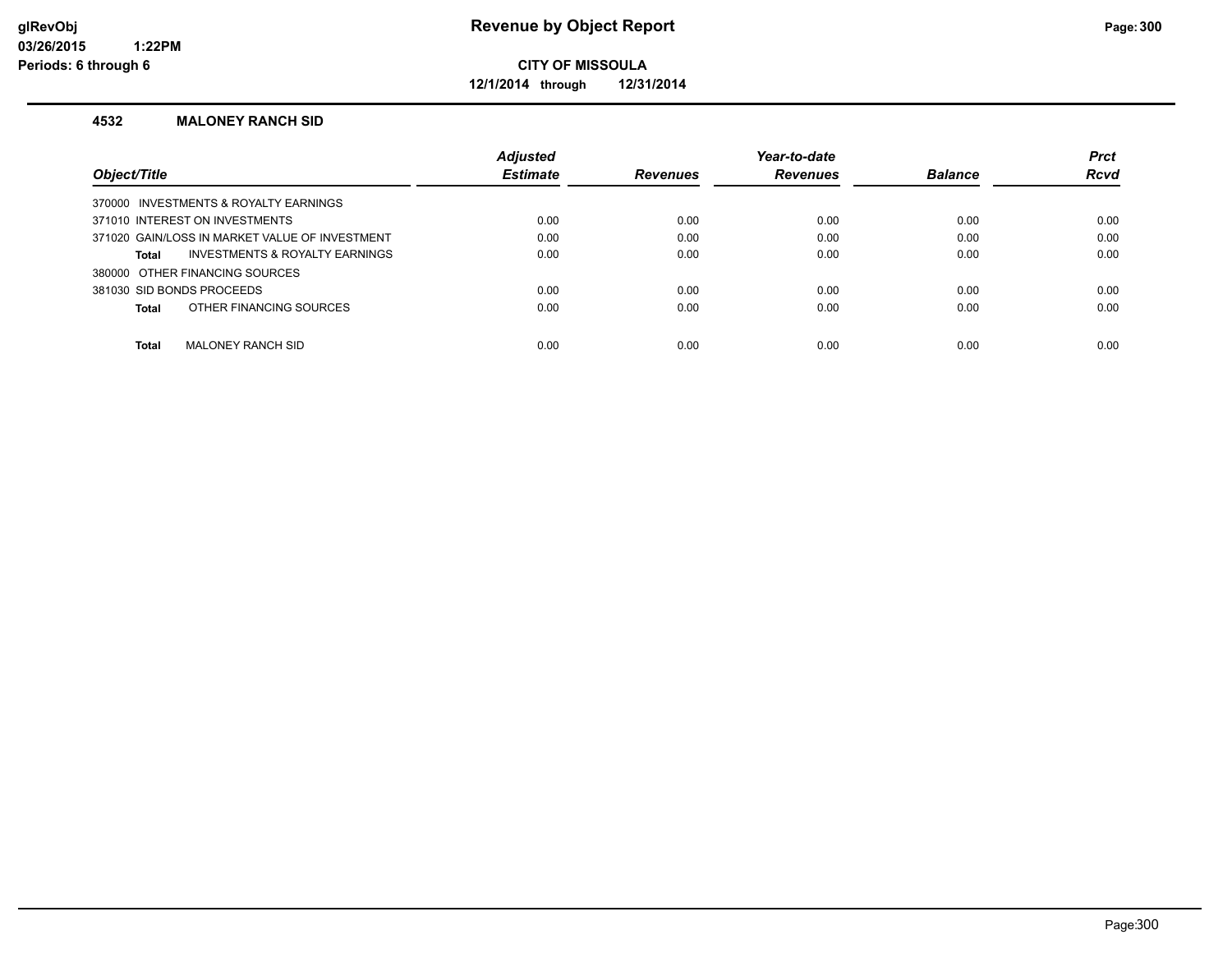**12/1/2014 through 12/31/2014**

### **4533 RATTLESNAKE SEWER SID**

#### **4533 RATTLESNAKE SEWER SID**

|                                                    | <b>Adjusted</b> |                 | Year-to-date    |                | <b>Prct</b> |
|----------------------------------------------------|-----------------|-----------------|-----------------|----------------|-------------|
| Object/Title                                       | <b>Estimate</b> | <b>Revenues</b> | <b>Revenues</b> | <b>Balance</b> | <b>Rcvd</b> |
| 330000 INTERGOVERNMENTAL REVENUES                  |                 |                 |                 |                |             |
| 334121 DNRC GRANT                                  | 0.00            | 0.00            | 0.00            | 0.00           | 0.00        |
| INTERGOVERNMENTAL REVENUES<br>Total                | 0.00            | 0.00            | 0.00            | 0.00           | 0.00        |
| 370000 INVESTMENTS & ROYALTY EARNINGS              |                 |                 |                 |                |             |
| 371010 INTEREST ON INVESTMENTS                     | 0.00            | 0.00            | 0.00            | 0.00           | 0.00        |
| 371020 GAIN/LOSS IN MARKET VALUE OF INVESTMENTS    | 0.00            | 0.00            | 0.00            | 0.00           | 0.00        |
| <b>INVESTMENTS &amp; ROYALTY EARNINGS</b><br>Total | 0.00            | 0.00            | 0.00            | 0.00           | 0.00        |
| 380000 OTHER FINANCING SOURCES                     |                 |                 |                 |                |             |
| 381002 SRF LOAN                                    | 0.00            | 0.00            | 0.00            | 0.00           | 0.00        |
| OTHER FINANCING SOURCES<br>Total                   | 0.00            | 0.00            | 0.00            | 0.00           | 0.00        |
| RATTLESNAKE SEWER SID<br>Total                     | 0.00            | 0.00            | 0.00            | 0.00           | 0.00        |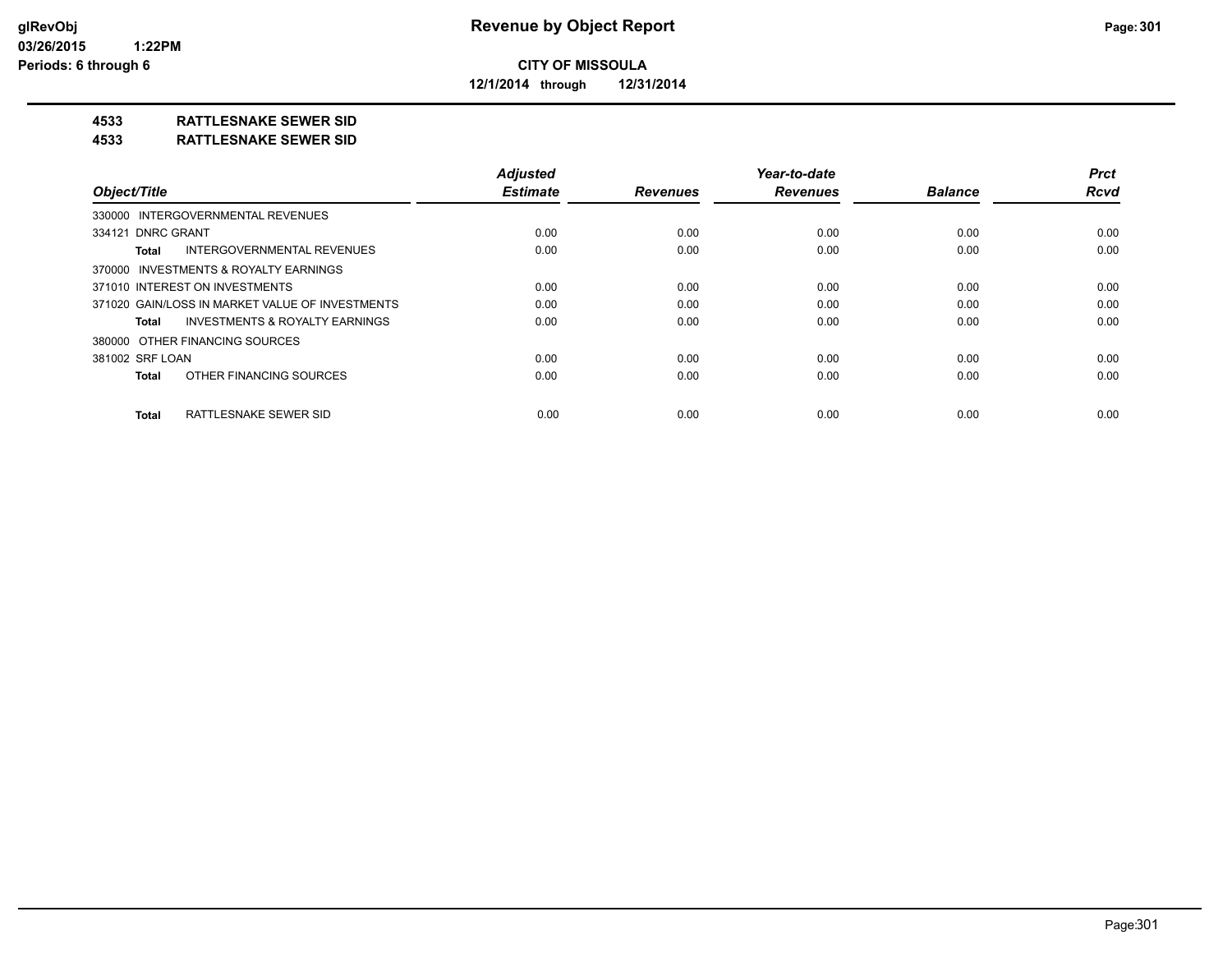**12/1/2014 through 12/31/2014**

### **4533 RATTLESNAKE SEWER SID**

| Object/Title                                   | <b>Adjusted</b><br><b>Estimate</b> | <b>Revenues</b> | Year-to-date<br><b>Revenues</b> | <b>Balance</b> | <b>Prct</b><br><b>Rcvd</b> |
|------------------------------------------------|------------------------------------|-----------------|---------------------------------|----------------|----------------------------|
|                                                |                                    |                 |                                 |                |                            |
| 330000 INTERGOVERNMENTAL REVENUES              |                                    |                 |                                 |                |                            |
| 334121 DNRC GRANT                              | 0.00                               | 0.00            | 0.00                            | 0.00           | 0.00                       |
| INTERGOVERNMENTAL REVENUES<br><b>Total</b>     | 0.00                               | 0.00            | 0.00                            | 0.00           | 0.00                       |
| 370000 INVESTMENTS & ROYALTY EARNINGS          |                                    |                 |                                 |                |                            |
| 371010 INTEREST ON INVESTMENTS                 | 0.00                               | 0.00            | 0.00                            | 0.00           | 0.00                       |
| 371020 GAIN/LOSS IN MARKET VALUE OF INVESTMENT | 0.00                               | 0.00            | 0.00                            | 0.00           | 0.00                       |
| INVESTMENTS & ROYALTY EARNINGS<br><b>Total</b> | 0.00                               | 0.00            | 0.00                            | 0.00           | 0.00                       |
| 380000 OTHER FINANCING SOURCES                 |                                    |                 |                                 |                |                            |
| 381002 SRF LOAN                                | 0.00                               | 0.00            | 0.00                            | 0.00           | 0.00                       |
| OTHER FINANCING SOURCES<br><b>Total</b>        | 0.00                               | 0.00            | 0.00                            | 0.00           | 0.00                       |
| RATTLESNAKE SEWER SID<br><b>Total</b>          | 0.00                               | 0.00            | 0.00                            | 0.00           | 0.00                       |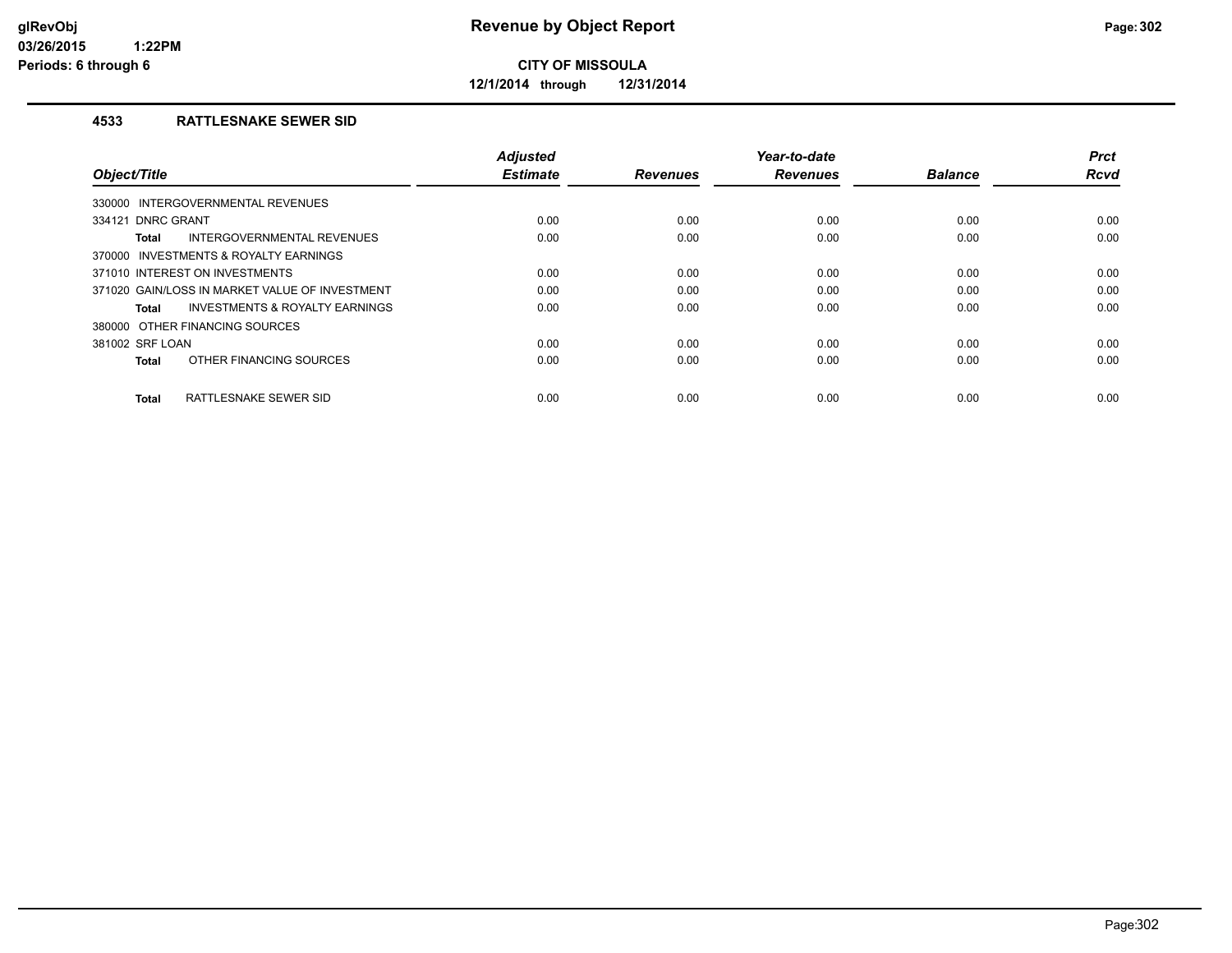**12/1/2014 through 12/31/2014**

### **4534 SID 534 LINCOLNWOOD**

#### **4534 SID 534 LINCOLNWOOD**

|                                                    | <b>Adjusted</b> |                 | Year-to-date    |                | <b>Prct</b> |
|----------------------------------------------------|-----------------|-----------------|-----------------|----------------|-------------|
| Object/Title                                       | <b>Estimate</b> | <b>Revenues</b> | <b>Revenues</b> | <b>Balance</b> | <b>Rcvd</b> |
| 330000 INTERGOVERNMENTAL REVENUES                  |                 |                 |                 |                |             |
| 334121 DNRC GRANT                                  | 0.00            | 0.00            | 0.00            | 0.00           | 0.00        |
| INTERGOVERNMENTAL REVENUES<br>Total                | 0.00            | 0.00            | 0.00            | 0.00           | 0.00        |
| 370000 INVESTMENTS & ROYALTY EARNINGS              |                 |                 |                 |                |             |
| 371010 INTEREST ON INVESTMENTS                     | 0.00            | 0.00            | 0.00            | 0.00           | 0.00        |
| 371020 GAIN/LOSS IN MARKET VALUE OF INVESTMENTS    | 0.00            | 0.00            | 0.00            | 0.00           | 0.00        |
| <b>INVESTMENTS &amp; ROYALTY EARNINGS</b><br>Total | 0.00            | 0.00            | 0.00            | 0.00           | 0.00        |
| 380000 OTHER FINANCING SOURCES                     |                 |                 |                 |                |             |
| 381002 SRF LOAN                                    | 0.00            | 0.00            | 0.00            | 0.00           | 0.00        |
| OTHER FINANCING SOURCES<br>Total                   | 0.00            | 0.00            | 0.00            | 0.00           | 0.00        |
|                                                    |                 |                 |                 |                |             |
| SID 534 LINCOLNWOOD<br><b>Total</b>                | 0.00            | 0.00            | 0.00            | 0.00           | 0.00        |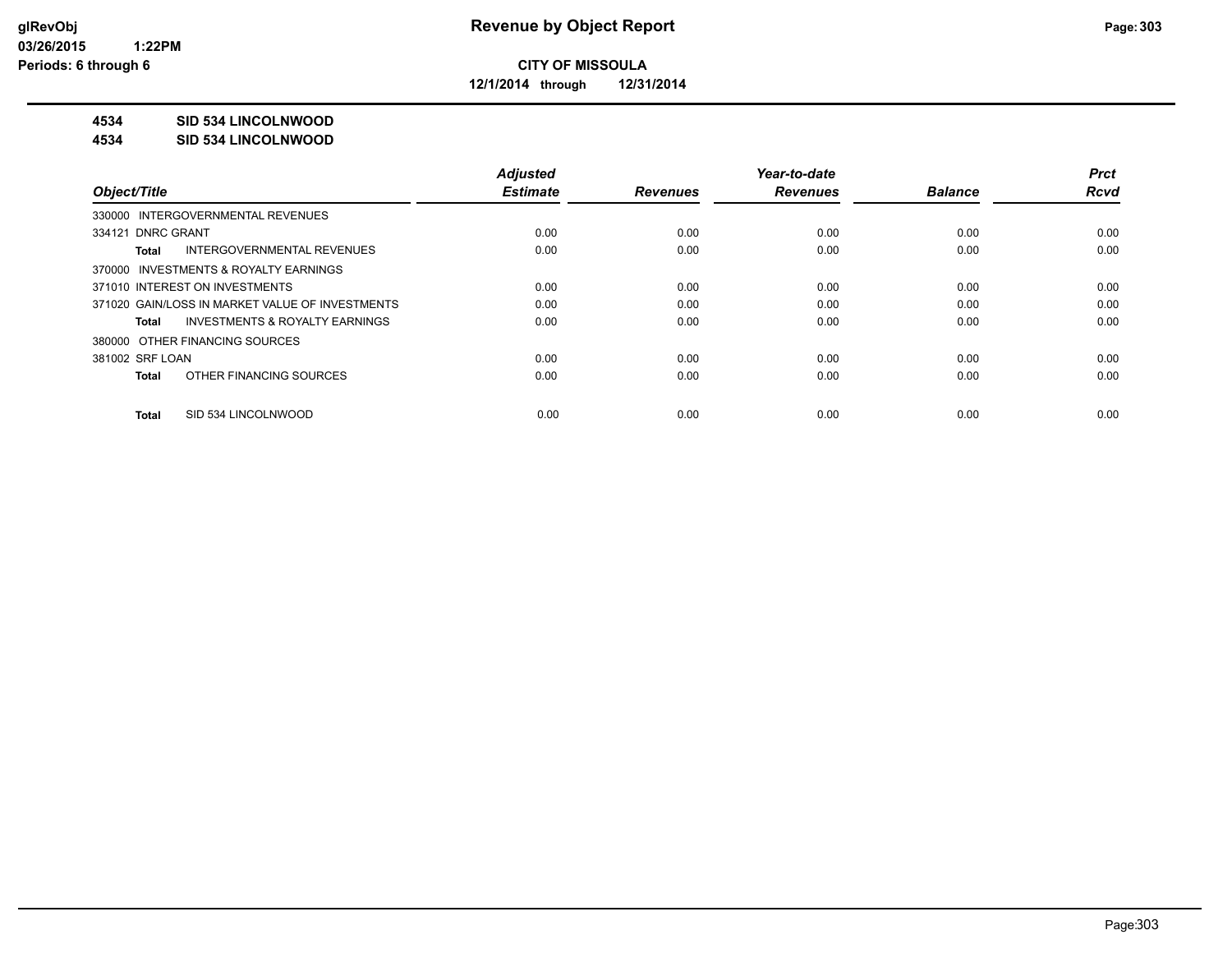**12/1/2014 through 12/31/2014**

### **4534 SID 534 LINCOLNWOOD**

|                                                    | <b>Adjusted</b> |                 | Year-to-date    |                | <b>Prct</b> |
|----------------------------------------------------|-----------------|-----------------|-----------------|----------------|-------------|
| Object/Title                                       | <b>Estimate</b> | <b>Revenues</b> | <b>Revenues</b> | <b>Balance</b> | Rcvd        |
| 330000 INTERGOVERNMENTAL REVENUES                  |                 |                 |                 |                |             |
| 334121 DNRC GRANT                                  | 0.00            | 0.00            | 0.00            | 0.00           | 0.00        |
| INTERGOVERNMENTAL REVENUES<br>Total                | 0.00            | 0.00            | 0.00            | 0.00           | 0.00        |
| 370000 INVESTMENTS & ROYALTY EARNINGS              |                 |                 |                 |                |             |
| 371010 INTEREST ON INVESTMENTS                     | 0.00            | 0.00            | 0.00            | 0.00           | 0.00        |
| 371020 GAIN/LOSS IN MARKET VALUE OF INVESTMENT     | 0.00            | 0.00            | 0.00            | 0.00           | 0.00        |
| <b>INVESTMENTS &amp; ROYALTY EARNINGS</b><br>Total | 0.00            | 0.00            | 0.00            | 0.00           | 0.00        |
| 380000 OTHER FINANCING SOURCES                     |                 |                 |                 |                |             |
| 381002 SRF LOAN                                    | 0.00            | 0.00            | 0.00            | 0.00           | 0.00        |
| OTHER FINANCING SOURCES<br><b>Total</b>            | 0.00            | 0.00            | 0.00            | 0.00           | 0.00        |
| SID 534 LINCOLNWOOD<br><b>Total</b>                | 0.00            | 0.00            | 0.00            | 0.00           | 0.00        |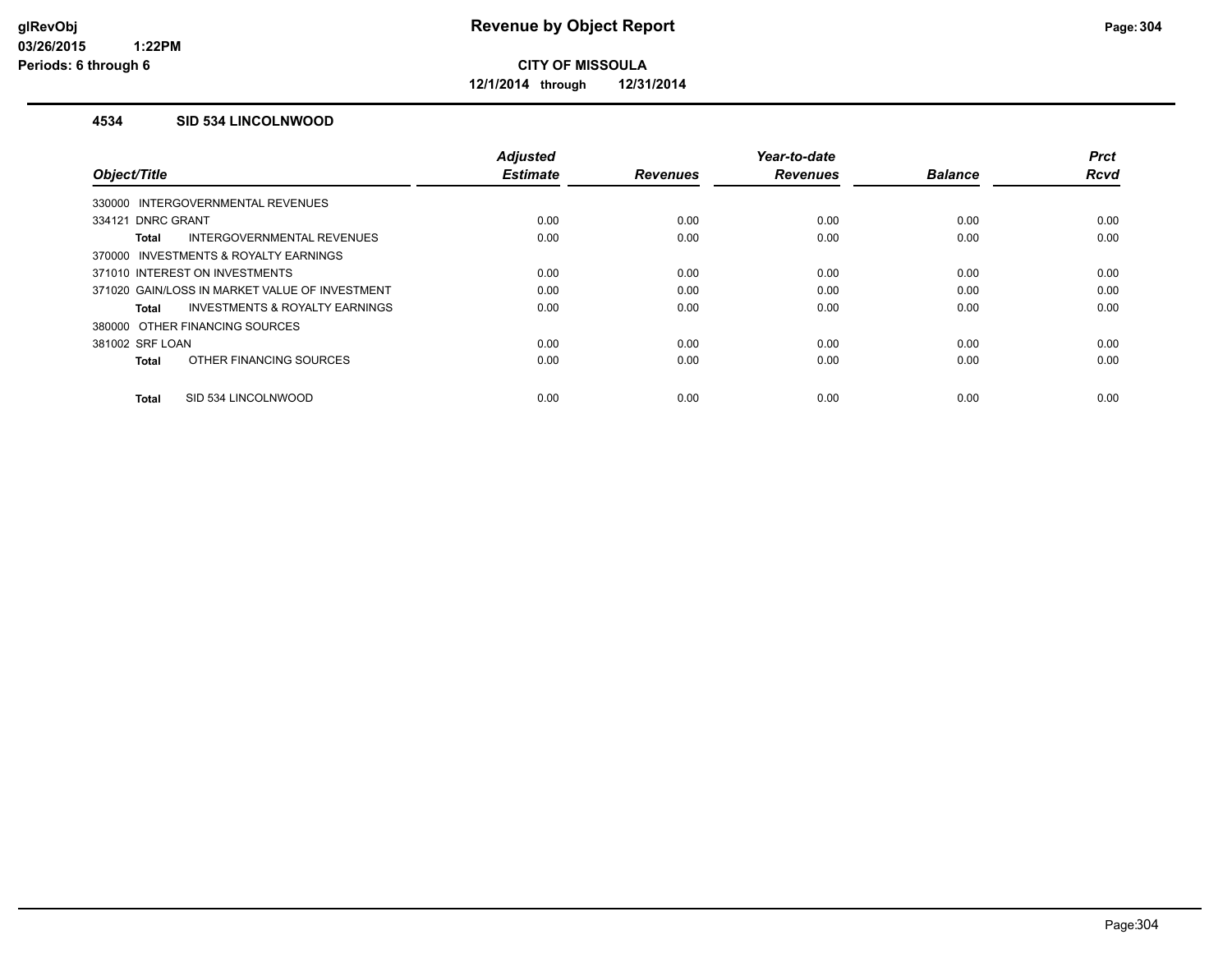**12/1/2014 through 12/31/2014**

## **4535 SLANT STREET TRAFFIC CALMING**

#### **4535 SLANT STREET TRAFFIC CALMING**

|                                                 | <b>Adjusted</b> |                 | Year-to-date    |                | <b>Prct</b> |
|-------------------------------------------------|-----------------|-----------------|-----------------|----------------|-------------|
| Object/Title                                    | <b>Estimate</b> | <b>Revenues</b> | <b>Revenues</b> | <b>Balance</b> | <b>Rcvd</b> |
| 370000 INVESTMENTS & ROYALTY EARNINGS           |                 |                 |                 |                |             |
| 371010 INTEREST ON INVESTMENTS                  | 0.00            | 0.00            | 0.00            | 0.00           | 0.00        |
| 371020 GAIN/LOSS IN MARKET VALUE OF INVESTMENTS | 0.00            | 0.00            | 0.00            | 0.00           | 0.00        |
| INVESTMENTS & ROYALTY EARNINGS<br>Total         | 0.00            | 0.00            | 0.00            | 0.00           | 0.00        |
| 380000 OTHER FINANCING SOURCES                  |                 |                 |                 |                |             |
| 383000 OPERATING TRANSFERS                      | 0.00            | 0.00            | 0.00            | 0.00           | 0.00        |
| OTHER FINANCING SOURCES<br>Total                | 0.00            | 0.00            | 0.00            | 0.00           | 0.00        |
|                                                 |                 |                 |                 |                |             |
| SLANT STREET TRAFFIC CALMING<br>Total           | 0.00            | 0.00            | 0.00            | 0.00           | 0.00        |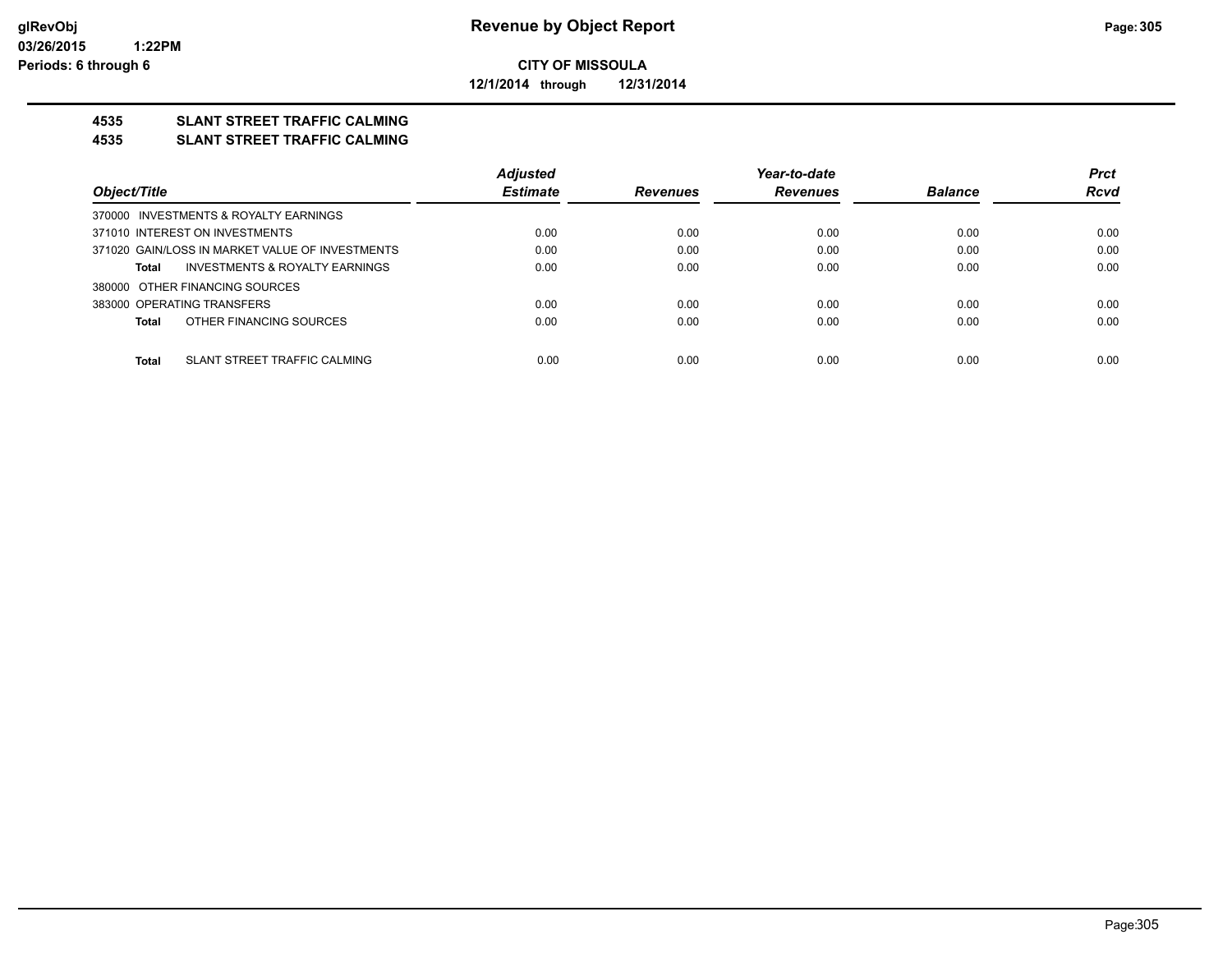**12/1/2014 through 12/31/2014**

### **4535 SLANT STREET TRAFFIC CALMING**

|                                                | <b>Adjusted</b> |                 | Year-to-date    |                | <b>Prct</b> |
|------------------------------------------------|-----------------|-----------------|-----------------|----------------|-------------|
| Object/Title                                   | <b>Estimate</b> | <b>Revenues</b> | <b>Revenues</b> | <b>Balance</b> | <b>Rcvd</b> |
| 370000 INVESTMENTS & ROYALTY EARNINGS          |                 |                 |                 |                |             |
| 371010 INTEREST ON INVESTMENTS                 | 0.00            | 0.00            | 0.00            | 0.00           | 0.00        |
| 371020 GAIN/LOSS IN MARKET VALUE OF INVESTMENT | 0.00            | 0.00            | 0.00            | 0.00           | 0.00        |
| INVESTMENTS & ROYALTY EARNINGS<br><b>Total</b> | 0.00            | 0.00            | 0.00            | 0.00           | 0.00        |
| 380000 OTHER FINANCING SOURCES                 |                 |                 |                 |                |             |
| 383000 OPERATING TRANSFERS                     | 0.00            | 0.00            | 0.00            | 0.00           | 0.00        |
| OTHER FINANCING SOURCES<br><b>Total</b>        | 0.00            | 0.00            | 0.00            | 0.00           | 0.00        |
|                                                |                 |                 |                 |                |             |
| SLANT STREET TRAFFIC CALMING<br><b>Total</b>   | 0.00            | 0.00            | 0.00            | 0.00           | 0.00        |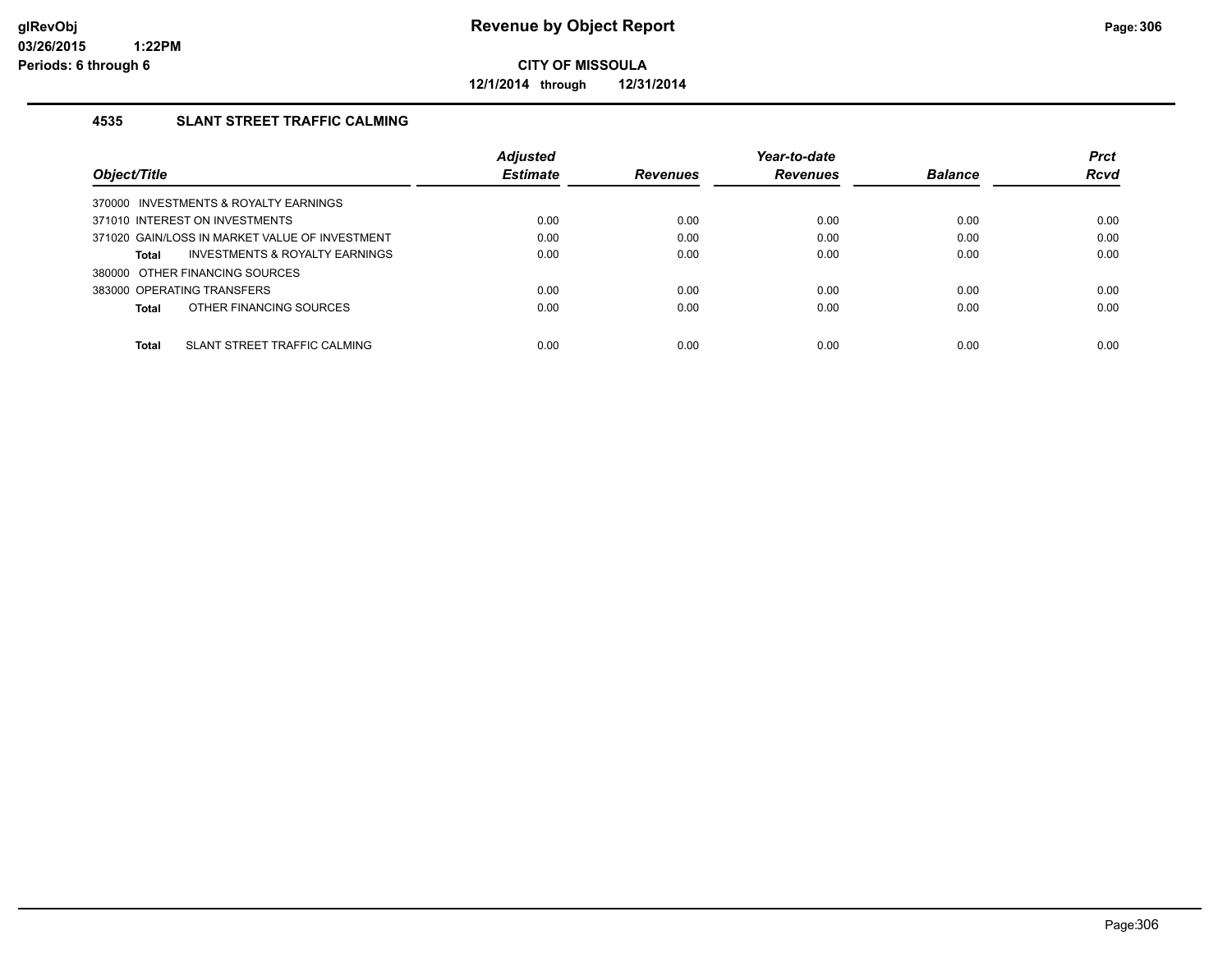**12/1/2014 through 12/31/2014**

## **4536 SID536 LINCOLNWOOD SWR PH2**

#### **4536 SID536 LINCOLNWOOD SWR PH2**

|                                                    | <b>Adjusted</b> |                 | Year-to-date    |                | <b>Prct</b> |
|----------------------------------------------------|-----------------|-----------------|-----------------|----------------|-------------|
| Object/Title                                       | <b>Estimate</b> | <b>Revenues</b> | <b>Revenues</b> | <b>Balance</b> | Rcvd        |
| 330000 INTERGOVERNMENTAL REVENUES                  |                 |                 |                 |                |             |
| 334121 DNRC GRANT                                  | 0.00            | 0.00            | 0.00            | 0.00           | 0.00        |
| <b>INTERGOVERNMENTAL REVENUES</b><br>Total         | 0.00            | 0.00            | 0.00            | 0.00           | 0.00        |
| 360000 MISCELLANEOUS REVENUES                      |                 |                 |                 |                |             |
| 365001 *** Title Not Found ***                     | 0.00            | 0.00            | 0.00            | 0.00           | 0.00        |
| <b>MISCELLANEOUS REVENUES</b><br>Total             | 0.00            | 0.00            | 0.00            | 0.00           | 0.00        |
| 370000 INVESTMENTS & ROYALTY EARNINGS              |                 |                 |                 |                |             |
| 371010 INTEREST ON INVESTMENTS                     | 0.00            | 0.00            | 0.00            | 0.00           | 0.00        |
| 371020 GAIN/LOSS IN MARKET VALUE OF INVESTMENTS    | 0.00            | 0.00            | 0.00            | 0.00           | 0.00        |
| <b>INVESTMENTS &amp; ROYALTY EARNINGS</b><br>Total | 0.00            | 0.00            | 0.00            | 0.00           | 0.00        |
| 380000 OTHER FINANCING SOURCES                     |                 |                 |                 |                |             |
| 381030 SID BONDS PROCEEDS                          | 0.00            | 0.00            | 0.00            | 0.00           | 0.00        |
| OTHER FINANCING SOURCES<br>Total                   | 0.00            | 0.00            | 0.00            | 0.00           | 0.00        |
|                                                    |                 |                 |                 |                |             |
| SID536 LINCOLNWOOD SWR PH2<br>Total                | 0.00            | 0.00            | 0.00            | 0.00           | 0.00        |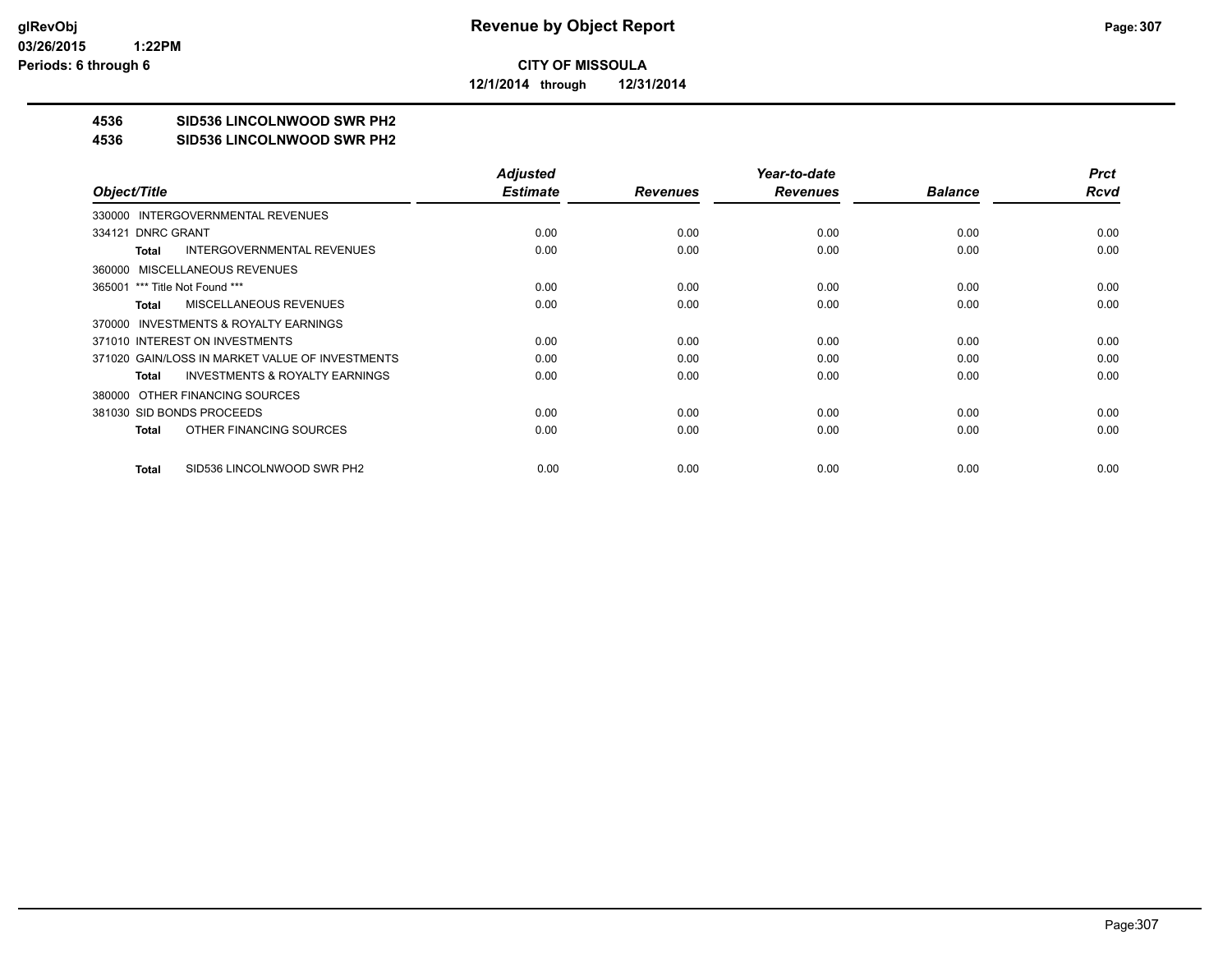**12/1/2014 through 12/31/2014**

### **4536 SID536 LINCOLNWOOD SWR PH2**

| Object/Title                                              | <b>Adjusted</b><br><b>Estimate</b> | <b>Revenues</b> | Year-to-date<br><b>Revenues</b> | <b>Balance</b> | <b>Prct</b><br><b>Rcvd</b> |
|-----------------------------------------------------------|------------------------------------|-----------------|---------------------------------|----------------|----------------------------|
| 330000 INTERGOVERNMENTAL REVENUES                         |                                    |                 |                                 |                |                            |
| 334121 DNRC GRANT                                         | 0.00                               | 0.00            | 0.00                            | 0.00           | 0.00                       |
| INTERGOVERNMENTAL REVENUES<br><b>Total</b>                | 0.00                               | 0.00            | 0.00                            | 0.00           | 0.00                       |
| 360000 MISCELLANEOUS REVENUES                             |                                    |                 |                                 |                |                            |
| 365001 *** Title Not Found ***                            | 0.00                               | 0.00            | 0.00                            | 0.00           | 0.00                       |
| <b>MISCELLANEOUS REVENUES</b><br><b>Total</b>             | 0.00                               | 0.00            | 0.00                            | 0.00           | 0.00                       |
| 370000 INVESTMENTS & ROYALTY EARNINGS                     |                                    |                 |                                 |                |                            |
| 371010 INTEREST ON INVESTMENTS                            | 0.00                               | 0.00            | 0.00                            | 0.00           | 0.00                       |
| 371020 GAIN/LOSS IN MARKET VALUE OF INVESTMENT            | 0.00                               | 0.00            | 0.00                            | 0.00           | 0.00                       |
| <b>INVESTMENTS &amp; ROYALTY EARNINGS</b><br><b>Total</b> | 0.00                               | 0.00            | 0.00                            | 0.00           | 0.00                       |
| 380000 OTHER FINANCING SOURCES                            |                                    |                 |                                 |                |                            |
| 381030 SID BONDS PROCEEDS                                 | 0.00                               | 0.00            | 0.00                            | 0.00           | 0.00                       |
| OTHER FINANCING SOURCES<br><b>Total</b>                   | 0.00                               | 0.00            | 0.00                            | 0.00           | 0.00                       |
| SID536 LINCOLNWOOD SWR PH2<br><b>Total</b>                | 0.00                               | 0.00            | 0.00                            | 0.00           | 0.00                       |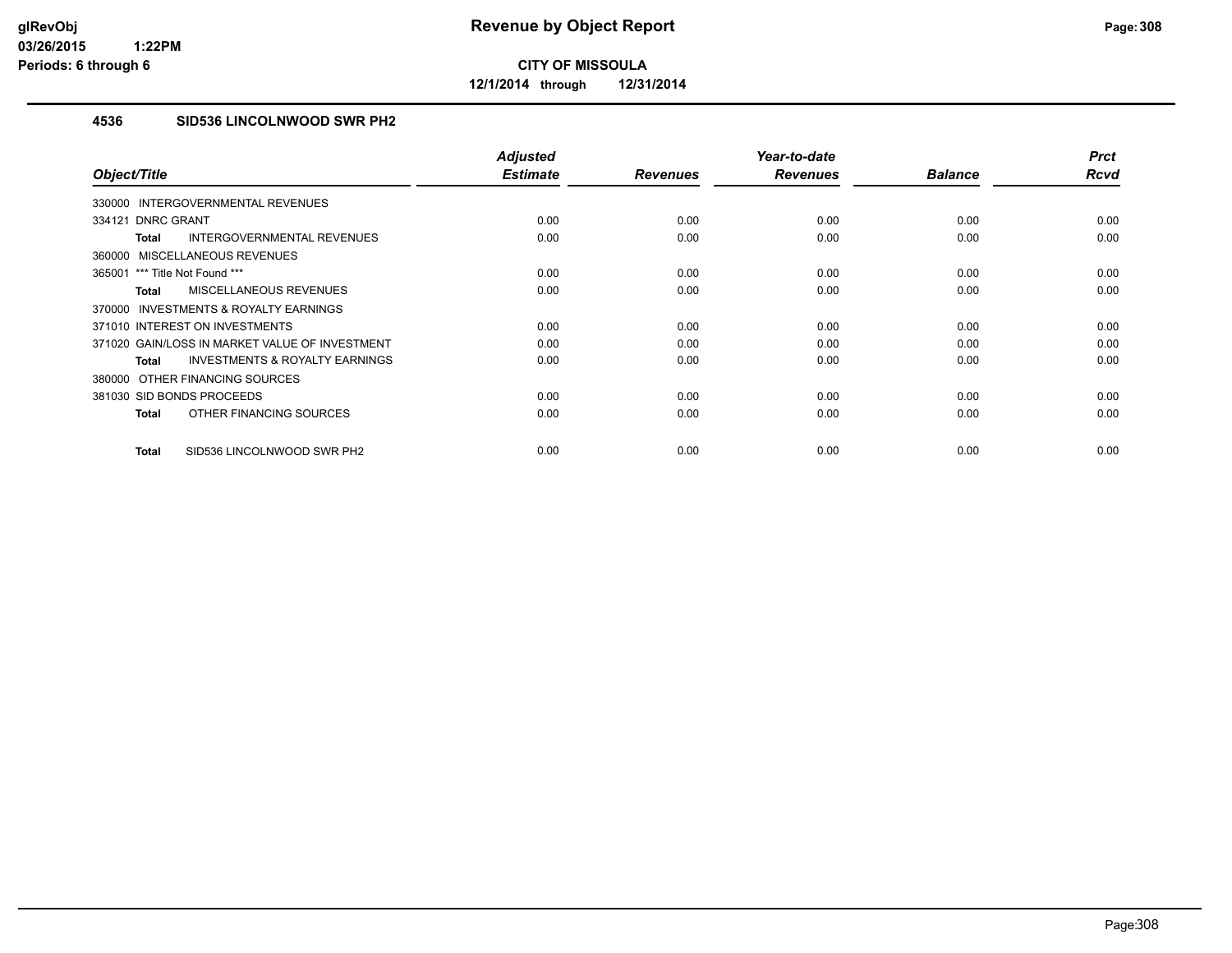**12/1/2014 through 12/31/2014**

### **4538 SID 538 HILLVIEW WAY**

**4538 SID 538 HILLVIEW WAY**

|                                                    | <b>Adjusted</b> |                 | Year-to-date    |                | <b>Prct</b> |
|----------------------------------------------------|-----------------|-----------------|-----------------|----------------|-------------|
| Object/Title                                       | <b>Estimate</b> | <b>Revenues</b> | <b>Revenues</b> | <b>Balance</b> | <b>Rcvd</b> |
| 370000 INVESTMENTS & ROYALTY EARNINGS              |                 |                 |                 |                |             |
| 371010 INTEREST ON INVESTMENTS                     | 0.00            | 0.00            | 0.00            | 0.00           | 0.00        |
| 371020 GAIN/LOSS IN MARKET VALUE OF INVESTMENTS    | 0.00            | 0.00            | 0.00            | 0.00           | 0.00        |
| <b>INVESTMENTS &amp; ROYALTY EARNINGS</b><br>Total | 0.00            | 0.00            | 0.00            | 0.00           | 0.00        |
| 380000 OTHER FINANCING SOURCES                     |                 |                 |                 |                |             |
| 383000 OPERATING TRANSFERS                         | 0.00            | 0.00            | 0.00            | 0.00           | 0.00        |
| OTHER FINANCING SOURCES<br>Total                   | 0.00            | 0.00            | 0.00            | 0.00           | 0.00        |
|                                                    |                 |                 |                 |                |             |
| Total<br>SID 538 HILLVIEW WAY                      | 0.00            | 0.00            | 0.00            | 0.00           | 0.00        |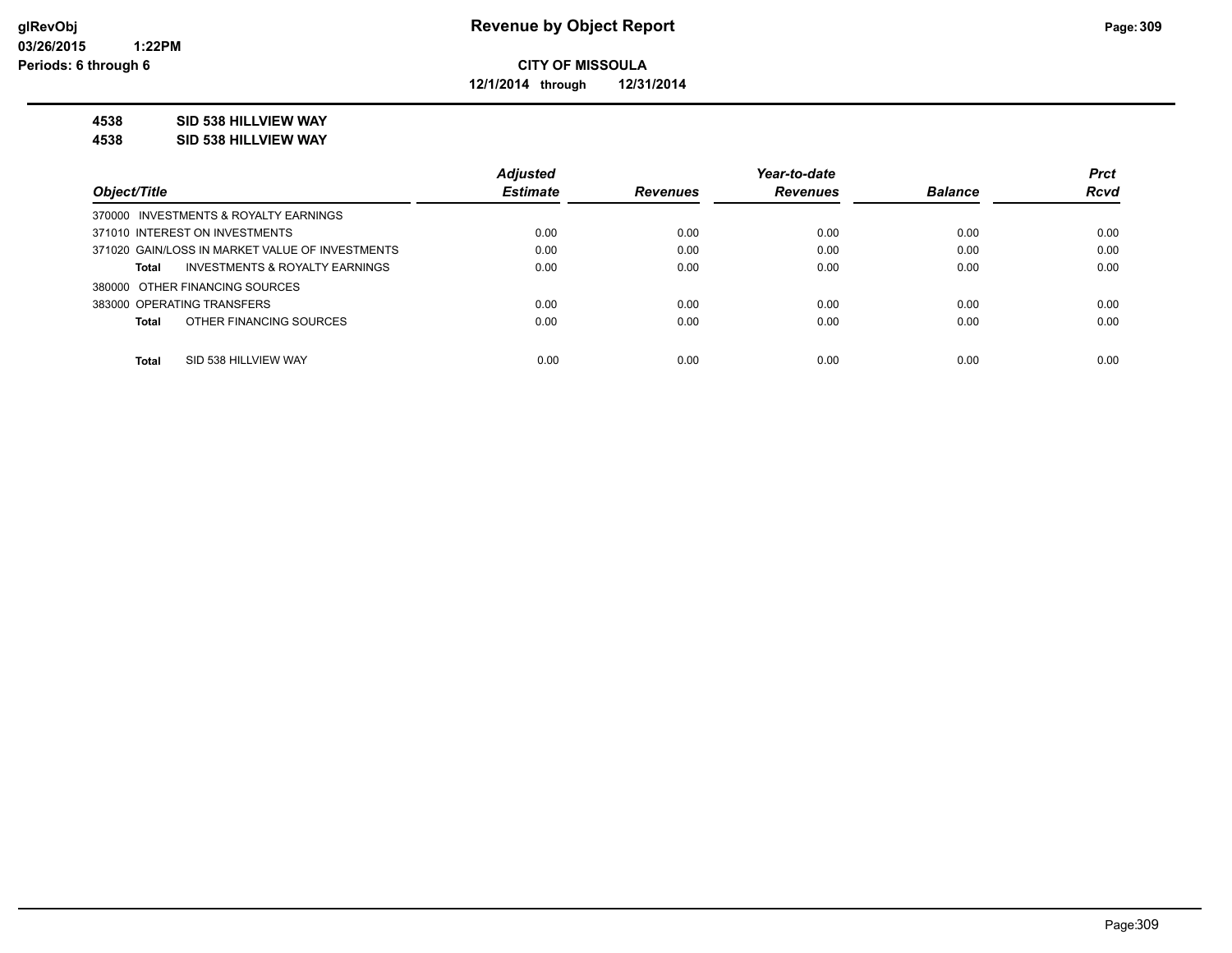**12/1/2014 through 12/31/2014**

### **4538 SID 538 HILLVIEW WAY**

|              |                                                | <b>Adjusted</b> |                 | Year-to-date    |                | <b>Prct</b> |
|--------------|------------------------------------------------|-----------------|-----------------|-----------------|----------------|-------------|
| Object/Title |                                                | <b>Estimate</b> | <b>Revenues</b> | <b>Revenues</b> | <b>Balance</b> | <b>Rcvd</b> |
|              | 370000 INVESTMENTS & ROYALTY EARNINGS          |                 |                 |                 |                |             |
|              | 371010 INTEREST ON INVESTMENTS                 | 0.00            | 0.00            | 0.00            | 0.00           | 0.00        |
|              | 371020 GAIN/LOSS IN MARKET VALUE OF INVESTMENT | 0.00            | 0.00            | 0.00            | 0.00           | 0.00        |
| Total        | INVESTMENTS & ROYALTY EARNINGS                 | 0.00            | 0.00            | 0.00            | 0.00           | 0.00        |
|              | 380000 OTHER FINANCING SOURCES                 |                 |                 |                 |                |             |
|              | 383000 OPERATING TRANSFERS                     | 0.00            | 0.00            | 0.00            | 0.00           | 0.00        |
| Total        | OTHER FINANCING SOURCES                        | 0.00            | 0.00            | 0.00            | 0.00           | 0.00        |
| <b>Total</b> | SID 538 HILLVIEW WAY                           | 0.00            | 0.00            | 0.00            | 0.00           | 0.00        |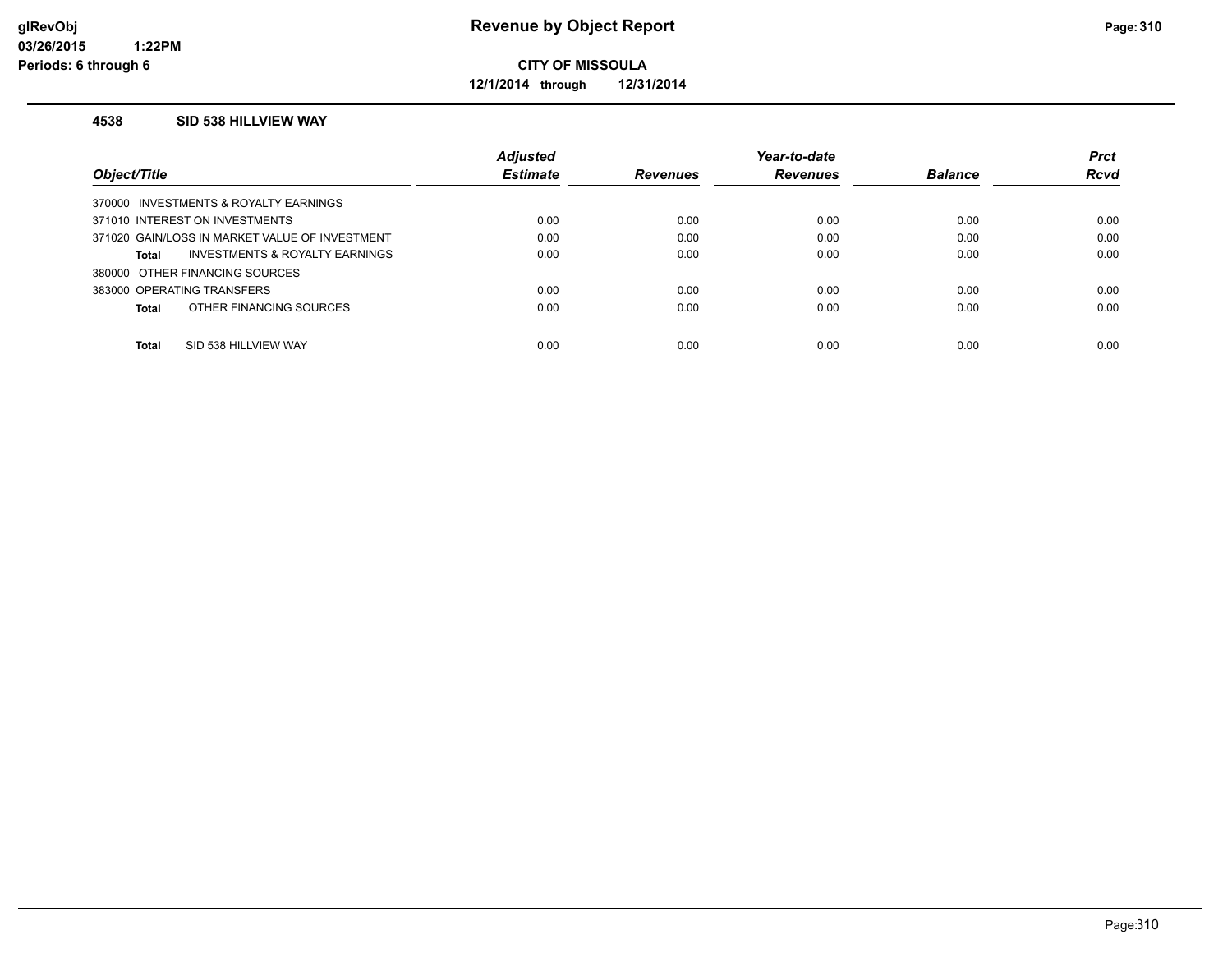**12/1/2014 through 12/31/2014**

**4539 SID 539 4th STREET**

**4539 SID 539 4th STREET**

|                                                           | <b>Adiusted</b> |                 | Year-to-date    |                | <b>Prct</b> |
|-----------------------------------------------------------|-----------------|-----------------|-----------------|----------------|-------------|
| Object/Title                                              | <b>Estimate</b> | <b>Revenues</b> | <b>Revenues</b> | <b>Balance</b> | <b>Rcvd</b> |
| 370000 INVESTMENTS & ROYALTY EARNINGS                     |                 |                 |                 |                |             |
| 371010 INTEREST ON INVESTMENTS                            | 0.00            | 0.00            | 0.00            | 0.00           | 0.00        |
| <b>INVESTMENTS &amp; ROYALTY EARNINGS</b><br><b>Total</b> | 0.00            | 0.00            | 0.00            | 0.00           | 0.00        |
| 380000 OTHER FINANCING SOURCES                            |                 |                 |                 |                |             |
| 383000 OPERATING TRANSFERS                                | 0.00            | 0.00            | 0.00            | 0.00           | 0.00        |
| OTHER FINANCING SOURCES<br><b>Total</b>                   | 0.00            | 0.00            | 0.00            | 0.00           | 0.00        |
|                                                           |                 |                 |                 |                |             |
| SID 539 4th STREET<br><b>Total</b>                        | 0.00            | 0.00            | 0.00            | 0.00           | 0.00        |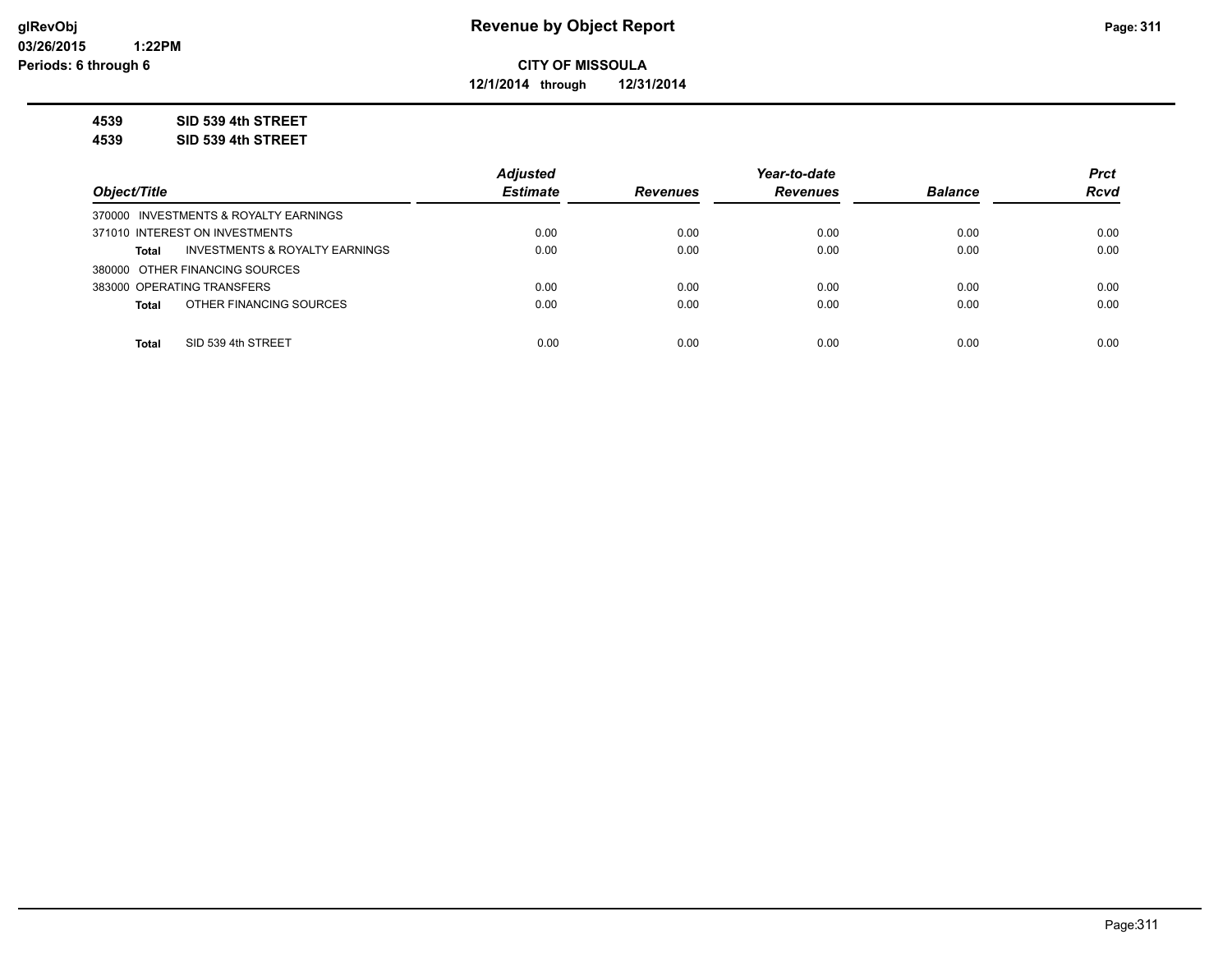**12/1/2014 through 12/31/2014**

#### **4539 SID 539 4th STREET**

| Object/Title                                   | <b>Adjusted</b><br><b>Estimate</b> | <b>Revenues</b> | Year-to-date<br><b>Revenues</b> | <b>Balance</b> | <b>Prct</b><br><b>Rcvd</b> |
|------------------------------------------------|------------------------------------|-----------------|---------------------------------|----------------|----------------------------|
| 370000 INVESTMENTS & ROYALTY EARNINGS          |                                    |                 |                                 |                |                            |
| 371010 INTEREST ON INVESTMENTS                 | 0.00                               | 0.00            | 0.00                            | 0.00           | 0.00                       |
| INVESTMENTS & ROYALTY EARNINGS<br><b>Total</b> | 0.00                               | 0.00            | 0.00                            | 0.00           | 0.00                       |
| 380000 OTHER FINANCING SOURCES                 |                                    |                 |                                 |                |                            |
| 383000 OPERATING TRANSFERS                     | 0.00                               | 0.00            | 0.00                            | 0.00           | 0.00                       |
| OTHER FINANCING SOURCES<br><b>Total</b>        | 0.00                               | 0.00            | 0.00                            | 0.00           | 0.00                       |
|                                                |                                    |                 |                                 |                |                            |
| SID 539 4th STREET<br><b>Total</b>             | 0.00                               | 0.00            | 0.00                            | 0.00           | 0.00                       |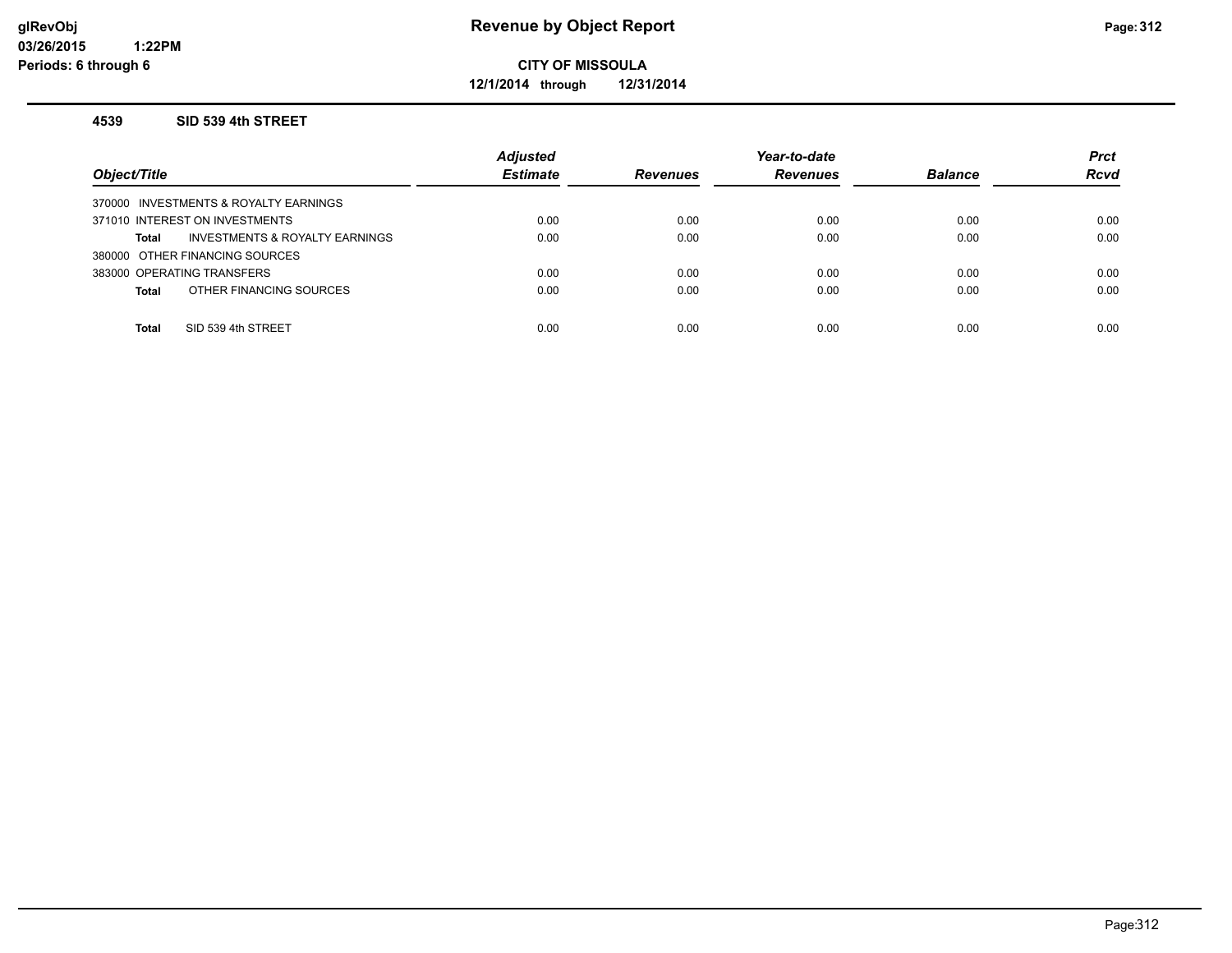**12/1/2014 through 12/31/2014**

**4540 SID 540 ENGLAND BLVD**

**4540 SID 540 ENGLAND BLVD**

|                                                           | <b>Adjusted</b> |                 | Year-to-date    |                | <b>Prct</b> |
|-----------------------------------------------------------|-----------------|-----------------|-----------------|----------------|-------------|
| Object/Title                                              | <b>Estimate</b> | <b>Revenues</b> | <b>Revenues</b> | <b>Balance</b> | Rcvd        |
| TAXES/ASSESSMENTS<br>310000                               |                 |                 |                 |                |             |
| <b>PENALTIES &amp; INTEREST</b><br>312001                 | 0.00            | 0.00            | 0.00            | 0.00           | 0.00        |
| TAXES/ASSESSMENTS<br><b>Total</b>                         | 0.00            | 0.00            | 0.00            | 0.00           | 0.00        |
| MISCELLANEOUS REVENUES<br>360000                          |                 |                 |                 |                |             |
| 363020 PROPERTY ASSESSMENTS                               | 0.00            | 0.00            | 0.00            | 0.00           | 0.00        |
| 363021 PAYOFF PRINCIPAL ASSESSMENTS                       | 0.00            | 0.00            | 0.00            | 0.00           | 0.00        |
| 363022 BOND INTEREST ASSESSMENTS                          | 0.00            | 0.00            | 0.00            | 0.00           | 0.00        |
| 363040 PENALTY AND INTEREST                               | 0.00            | 0.00            | 0.00            | 0.00           | 0.00        |
| <b>MISCELLANEOUS REVENUES</b><br><b>Total</b>             | 0.00            | 0.00            | 0.00            | 0.00           | 0.00        |
| <b>INVESTMENTS &amp; ROYALTY EARNINGS</b><br>370000       |                 |                 |                 |                |             |
| 371010 INTEREST ON INVESTMENTS                            | 0.00            | 0.00            | 0.00            | 0.00           | 0.00        |
| 371020 GAIN/LOSS IN MARKET VALUE OF INVESTMENTS           | 0.00            | 0.00            | 0.00            | 0.00           | 0.00        |
| <b>INVESTMENTS &amp; ROYALTY EARNINGS</b><br><b>Total</b> | 0.00            | 0.00            | 0.00            | 0.00           | 0.00        |
| OTHER FINANCING SOURCES<br>380000                         |                 |                 |                 |                |             |
| 381030 SID BONDS PROCEEDS                                 | 0.00            | 0.00            | 0.00            | 0.00           | 0.00        |
| OTHER FINANCING SOURCES<br><b>Total</b>                   | 0.00            | 0.00            | 0.00            | 0.00           | 0.00        |
|                                                           |                 |                 |                 |                |             |
| SID 540 ENGLAND BLVD<br><b>Total</b>                      | 0.00            | 0.00            | 0.00            | 0.00           | 0.00        |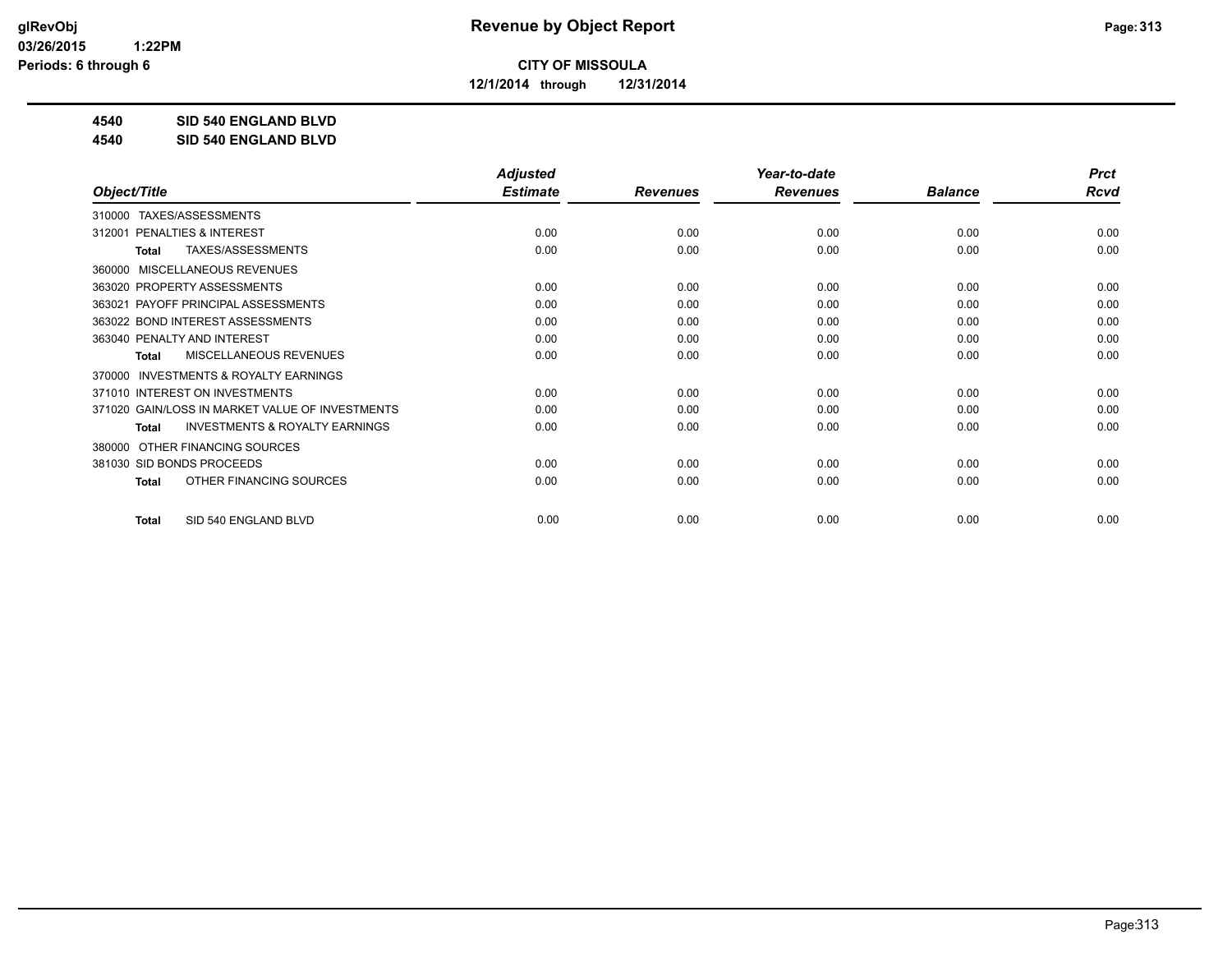**12/1/2014 through 12/31/2014**

### **4540 SID 540 ENGLAND BLVD**

|                                                           | <b>Adjusted</b> |                 | Year-to-date    |                | <b>Prct</b> |
|-----------------------------------------------------------|-----------------|-----------------|-----------------|----------------|-------------|
| Object/Title                                              | <b>Estimate</b> | <b>Revenues</b> | <b>Revenues</b> | <b>Balance</b> | <b>Rcvd</b> |
| TAXES/ASSESSMENTS<br>310000                               |                 |                 |                 |                |             |
| <b>PENALTIES &amp; INTEREST</b><br>312001                 | 0.00            | 0.00            | 0.00            | 0.00           | 0.00        |
| TAXES/ASSESSMENTS<br>Total                                | 0.00            | 0.00            | 0.00            | 0.00           | 0.00        |
| MISCELLANEOUS REVENUES<br>360000                          |                 |                 |                 |                |             |
| 363020 PROPERTY ASSESSMENTS                               | 0.00            | 0.00            | 0.00            | 0.00           | 0.00        |
| PAYOFF PRINCIPAL ASSESSMENTS<br>363021                    | 0.00            | 0.00            | 0.00            | 0.00           | 0.00        |
| 363022 BOND INTEREST ASSESSMENTS                          | 0.00            | 0.00            | 0.00            | 0.00           | 0.00        |
| 363040 PENALTY AND INTEREST                               | 0.00            | 0.00            | 0.00            | 0.00           | 0.00        |
| <b>MISCELLANEOUS REVENUES</b><br>Total                    | 0.00            | 0.00            | 0.00            | 0.00           | 0.00        |
| INVESTMENTS & ROYALTY EARNINGS<br>370000                  |                 |                 |                 |                |             |
| 371010 INTEREST ON INVESTMENTS                            | 0.00            | 0.00            | 0.00            | 0.00           | 0.00        |
| 371020 GAIN/LOSS IN MARKET VALUE OF INVESTMENT            | 0.00            | 0.00            | 0.00            | 0.00           | 0.00        |
| <b>INVESTMENTS &amp; ROYALTY EARNINGS</b><br><b>Total</b> | 0.00            | 0.00            | 0.00            | 0.00           | 0.00        |
| OTHER FINANCING SOURCES<br>380000                         |                 |                 |                 |                |             |
| 381030 SID BONDS PROCEEDS                                 | 0.00            | 0.00            | 0.00            | 0.00           | 0.00        |
| OTHER FINANCING SOURCES<br>Total                          | 0.00            | 0.00            | 0.00            | 0.00           | 0.00        |
| SID 540 ENGLAND BLVD<br><b>Total</b>                      | 0.00            | 0.00            | 0.00            | 0.00           | 0.00        |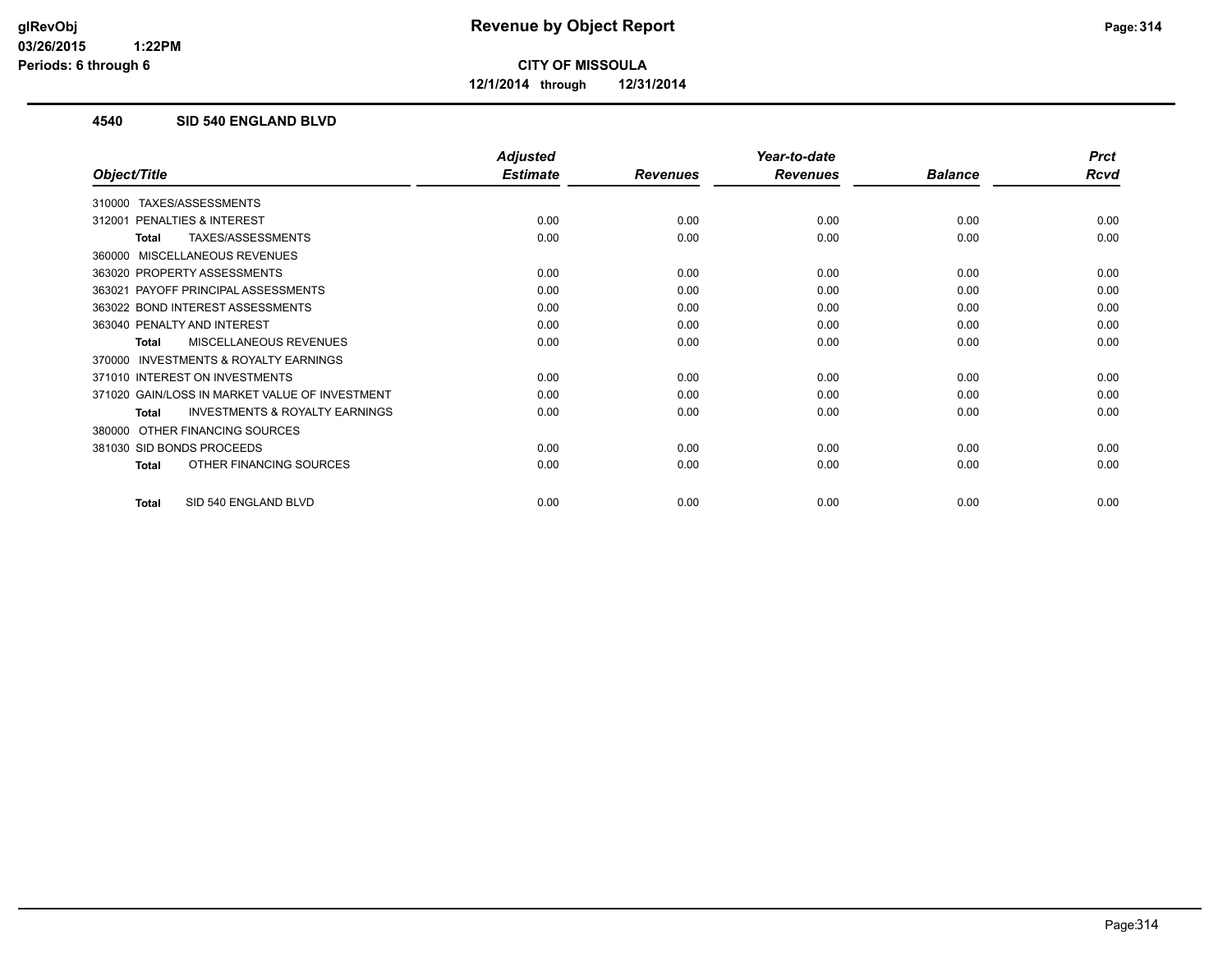**12/1/2014 through 12/31/2014**

### **4541 SID 541 PINEVIEW PARK**

**4541 SID 541 PINEVIEW PARK**

|                                                           | <b>Adjusted</b> |                 | Year-to-date    |                | <b>Prct</b> |
|-----------------------------------------------------------|-----------------|-----------------|-----------------|----------------|-------------|
| Object/Title                                              | <b>Estimate</b> | <b>Revenues</b> | <b>Revenues</b> | <b>Balance</b> | Rcvd        |
| TAXES/ASSESSMENTS<br>310000                               |                 |                 |                 |                |             |
| <b>PENALTIES &amp; INTEREST</b><br>312001                 | 0.00            | 0.00            | 0.00            | 0.00           | 0.00        |
| TAXES/ASSESSMENTS<br><b>Total</b>                         | 0.00            | 0.00            | 0.00            | 0.00           | 0.00        |
| MISCELLANEOUS REVENUES<br>360000                          |                 |                 |                 |                |             |
| 363020 PROPERTY ASSESSMENTS                               | 0.00            | 0.00            | 0.00            | 0.00           | 0.00        |
| 363021 PAYOFF PRINCIPAL ASSESSMENTS                       | 0.00            | 0.00            | 0.00            | 0.00           | 0.00        |
| 363022 BOND INTEREST ASSESSMENTS                          | 0.00            | 0.00            | 0.00            | 0.00           | 0.00        |
| 363040 PENALTY AND INTEREST                               | 0.00            | 0.00            | 0.00            | 0.00           | 0.00        |
| <b>MISCELLANEOUS REVENUES</b><br><b>Total</b>             | 0.00            | 0.00            | 0.00            | 0.00           | 0.00        |
| <b>INVESTMENTS &amp; ROYALTY EARNINGS</b><br>370000       |                 |                 |                 |                |             |
| 371010 INTEREST ON INVESTMENTS                            | 0.00            | 0.00            | 0.00            | 0.00           | 0.00        |
| 371020 GAIN/LOSS IN MARKET VALUE OF INVESTMENTS           | 0.00            | 0.00            | 0.00            | 0.00           | 0.00        |
| <b>INVESTMENTS &amp; ROYALTY EARNINGS</b><br><b>Total</b> | 0.00            | 0.00            | 0.00            | 0.00           | 0.00        |
| OTHER FINANCING SOURCES<br>380000                         |                 |                 |                 |                |             |
| 381030 SID BONDS PROCEEDS                                 | 0.00            | 0.00            | 0.00            | 0.00           | 0.00        |
| OTHER FINANCING SOURCES<br><b>Total</b>                   | 0.00            | 0.00            | 0.00            | 0.00           | 0.00        |
|                                                           |                 |                 |                 |                |             |
| SID 541 PINEVIEW PARK<br><b>Total</b>                     | 0.00            | 0.00            | 0.00            | 0.00           | 0.00        |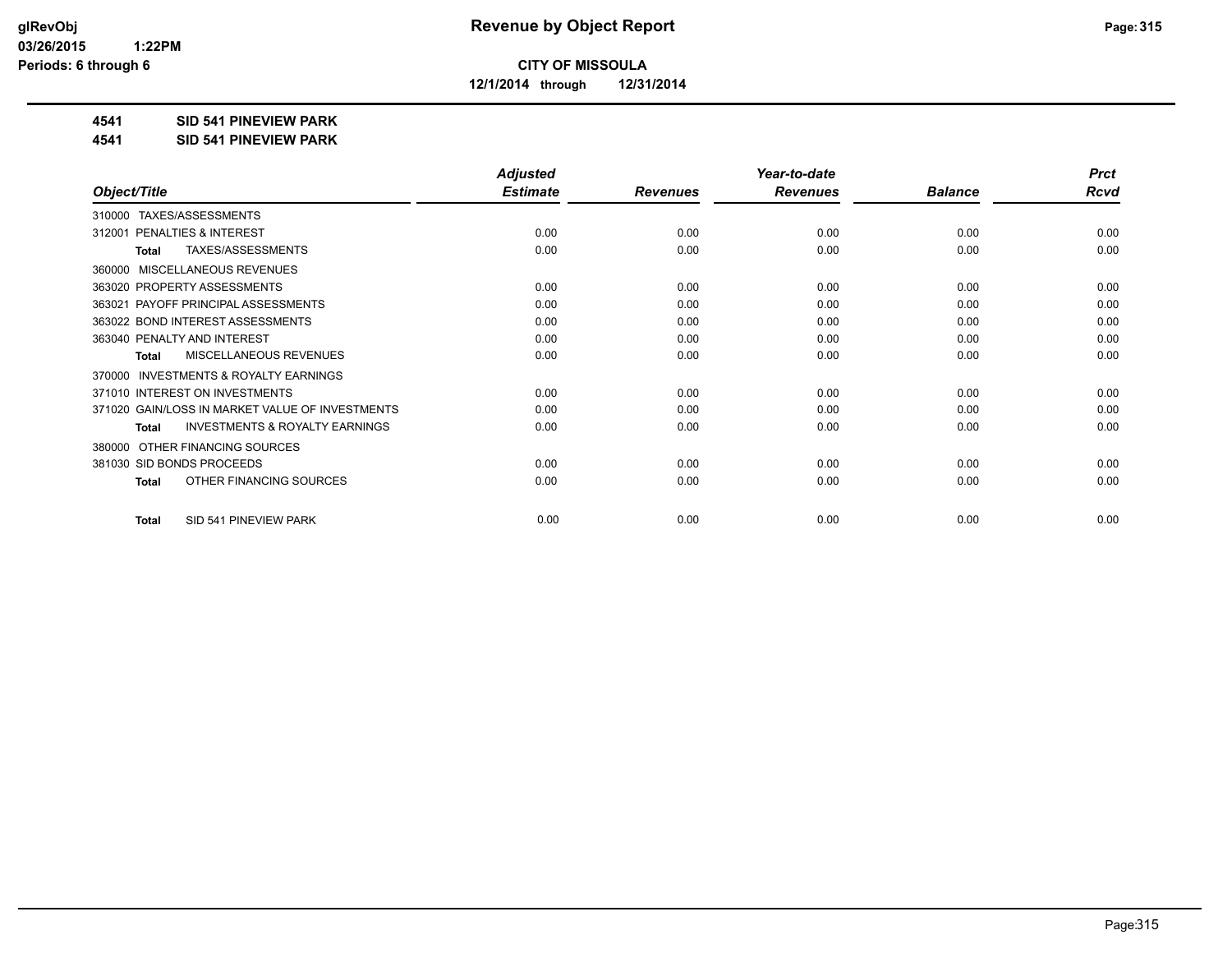**12/1/2014 through 12/31/2014**

### **4541 SID 541 PINEVIEW PARK**

|                                                           | <b>Adjusted</b> |                 | Year-to-date    |                | <b>Prct</b> |
|-----------------------------------------------------------|-----------------|-----------------|-----------------|----------------|-------------|
| Object/Title                                              | <b>Estimate</b> | <b>Revenues</b> | <b>Revenues</b> | <b>Balance</b> | <b>Rcvd</b> |
| TAXES/ASSESSMENTS<br>310000                               |                 |                 |                 |                |             |
| 312001 PENALTIES & INTEREST                               | 0.00            | 0.00            | 0.00            | 0.00           | 0.00        |
| TAXES/ASSESSMENTS<br><b>Total</b>                         | 0.00            | 0.00            | 0.00            | 0.00           | 0.00        |
| <b>MISCELLANEOUS REVENUES</b><br>360000                   |                 |                 |                 |                |             |
| 363020 PROPERTY ASSESSMENTS                               | 0.00            | 0.00            | 0.00            | 0.00           | 0.00        |
| 363021 PAYOFF PRINCIPAL ASSESSMENTS                       | 0.00            | 0.00            | 0.00            | 0.00           | 0.00        |
| 363022 BOND INTEREST ASSESSMENTS                          | 0.00            | 0.00            | 0.00            | 0.00           | 0.00        |
| 363040 PENALTY AND INTEREST                               | 0.00            | 0.00            | 0.00            | 0.00           | 0.00        |
| <b>MISCELLANEOUS REVENUES</b><br><b>Total</b>             | 0.00            | 0.00            | 0.00            | 0.00           | 0.00        |
| <b>INVESTMENTS &amp; ROYALTY EARNINGS</b><br>370000       |                 |                 |                 |                |             |
| 371010 INTEREST ON INVESTMENTS                            | 0.00            | 0.00            | 0.00            | 0.00           | 0.00        |
| 371020 GAIN/LOSS IN MARKET VALUE OF INVESTMENT            | 0.00            | 0.00            | 0.00            | 0.00           | 0.00        |
| <b>INVESTMENTS &amp; ROYALTY EARNINGS</b><br><b>Total</b> | 0.00            | 0.00            | 0.00            | 0.00           | 0.00        |
| OTHER FINANCING SOURCES<br>380000                         |                 |                 |                 |                |             |
| 381030 SID BONDS PROCEEDS                                 | 0.00            | 0.00            | 0.00            | 0.00           | 0.00        |
| OTHER FINANCING SOURCES<br><b>Total</b>                   | 0.00            | 0.00            | 0.00            | 0.00           | 0.00        |
| SID 541 PINEVIEW PARK<br><b>Total</b>                     | 0.00            | 0.00            | 0.00            | 0.00           | 0.00        |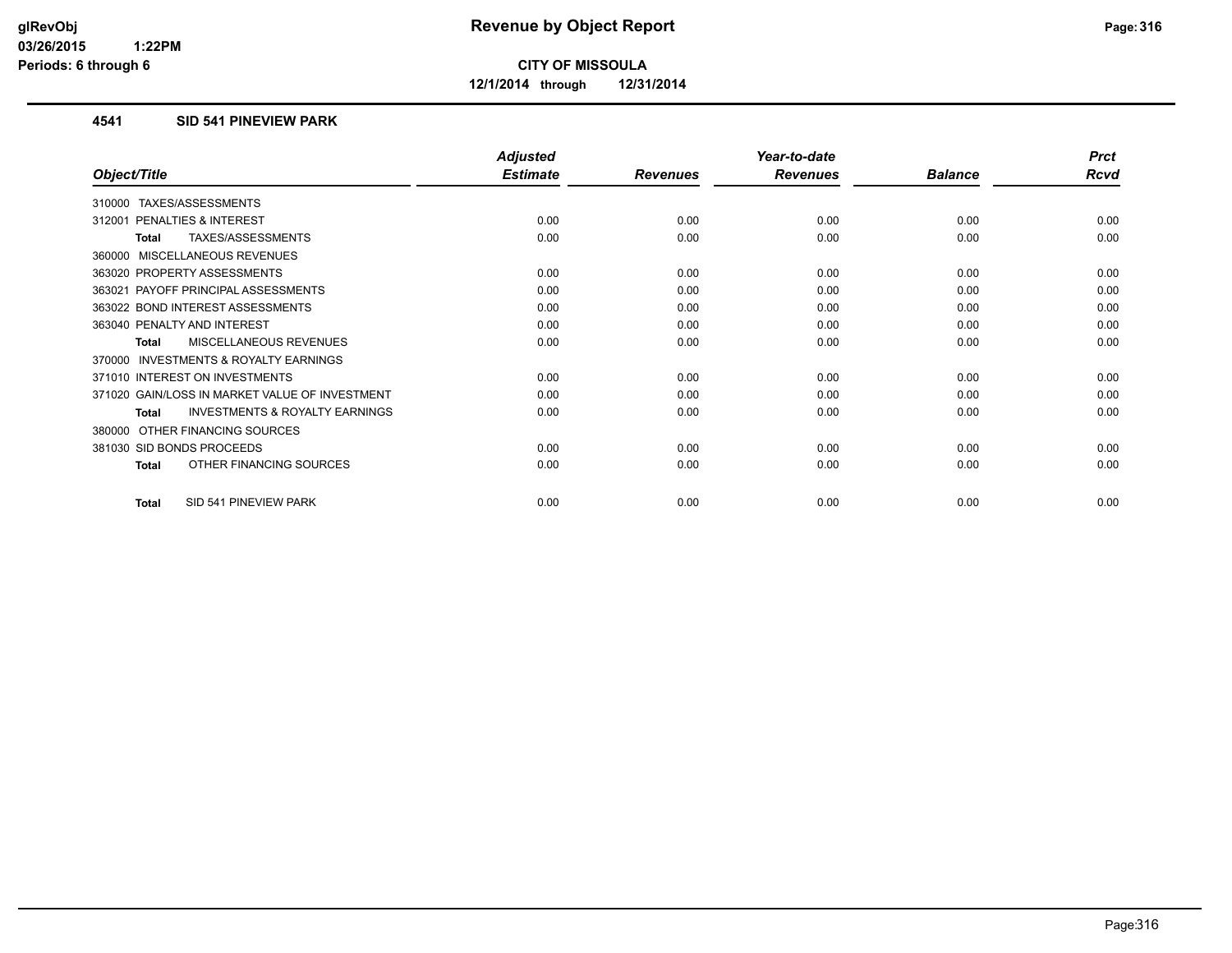**12/1/2014 through 12/31/2014**

### **4542 SID 542 HILLVIEW WAY**

**4542 SID 542 HILLVIEW WAY**

|                                                    | <b>Adjusted</b> |                 | Year-to-date    |                | <b>Prct</b> |
|----------------------------------------------------|-----------------|-----------------|-----------------|----------------|-------------|
| Object/Title                                       | <b>Estimate</b> | <b>Revenues</b> | <b>Revenues</b> | <b>Balance</b> | <b>Rcvd</b> |
| 370000 INVESTMENTS & ROYALTY EARNINGS              |                 |                 |                 |                |             |
| 371010 INTEREST ON INVESTMENTS                     | 0.00            | 0.00            | 0.00            | 0.00           | 0.00        |
| 371020 GAIN/LOSS IN MARKET VALUE OF INVESTMENTS    | 0.00            | 0.00            | 0.00            | 0.00           | 0.00        |
| <b>INVESTMENTS &amp; ROYALTY EARNINGS</b><br>Total | 0.00            | 0.00            | 0.00            | 0.00           | 0.00        |
| 380000 OTHER FINANCING SOURCES                     |                 |                 |                 |                |             |
| 381030 SID BONDS PROCEEDS                          | 0.00            | 0.00            | 0.00            | 0.00           | 0.00        |
| 383000 OPERATING TRANSFERS                         | 0.00            | 0.00            | 0.00            | 0.00           | 0.00        |
| OTHER FINANCING SOURCES<br>Total                   | 0.00            | 0.00            | 0.00            | 0.00           | 0.00        |
|                                                    |                 |                 |                 |                |             |
| SID 542 HILLVIEW WAY<br>Total                      | 0.00            | 0.00            | 0.00            | 0.00           | 0.00        |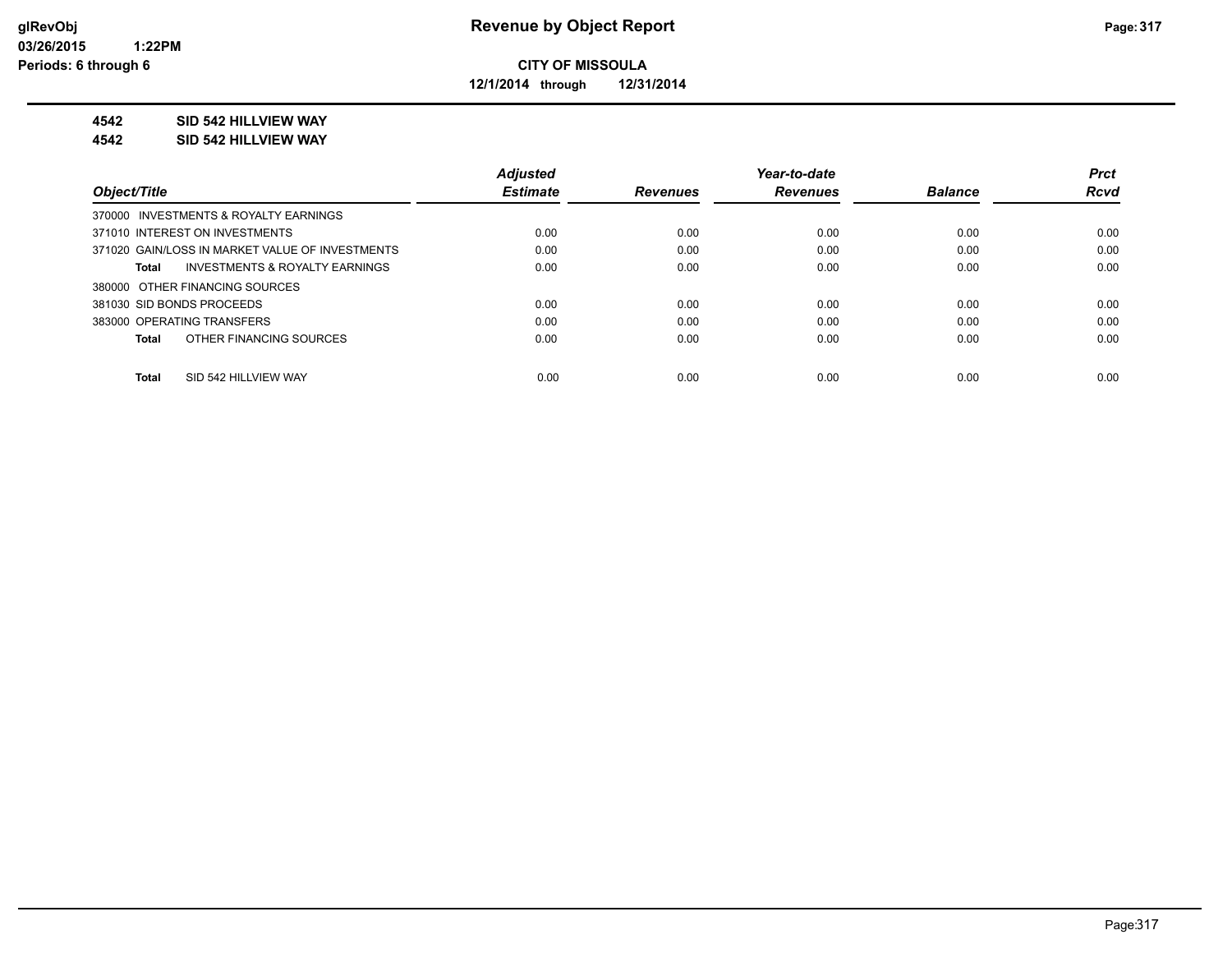**12/1/2014 through 12/31/2014**

### **4542 SID 542 HILLVIEW WAY**

|                                                           | <b>Adjusted</b> |                 | Year-to-date    |                | <b>Prct</b> |
|-----------------------------------------------------------|-----------------|-----------------|-----------------|----------------|-------------|
| Object/Title                                              | <b>Estimate</b> | <b>Revenues</b> | <b>Revenues</b> | <b>Balance</b> | <b>Rcvd</b> |
| 370000 INVESTMENTS & ROYALTY EARNINGS                     |                 |                 |                 |                |             |
| 371010 INTEREST ON INVESTMENTS                            | 0.00            | 0.00            | 0.00            | 0.00           | 0.00        |
| 371020 GAIN/LOSS IN MARKET VALUE OF INVESTMENT            | 0.00            | 0.00            | 0.00            | 0.00           | 0.00        |
| <b>INVESTMENTS &amp; ROYALTY EARNINGS</b><br><b>Total</b> | 0.00            | 0.00            | 0.00            | 0.00           | 0.00        |
| 380000 OTHER FINANCING SOURCES                            |                 |                 |                 |                |             |
| 381030 SID BONDS PROCEEDS                                 | 0.00            | 0.00            | 0.00            | 0.00           | 0.00        |
| 383000 OPERATING TRANSFERS                                | 0.00            | 0.00            | 0.00            | 0.00           | 0.00        |
| OTHER FINANCING SOURCES<br><b>Total</b>                   | 0.00            | 0.00            | 0.00            | 0.00           | 0.00        |
|                                                           |                 |                 |                 |                |             |
| SID 542 HILLVIEW WAY<br><b>Total</b>                      | 0.00            | 0.00            | 0.00            | 0.00           | 0.00        |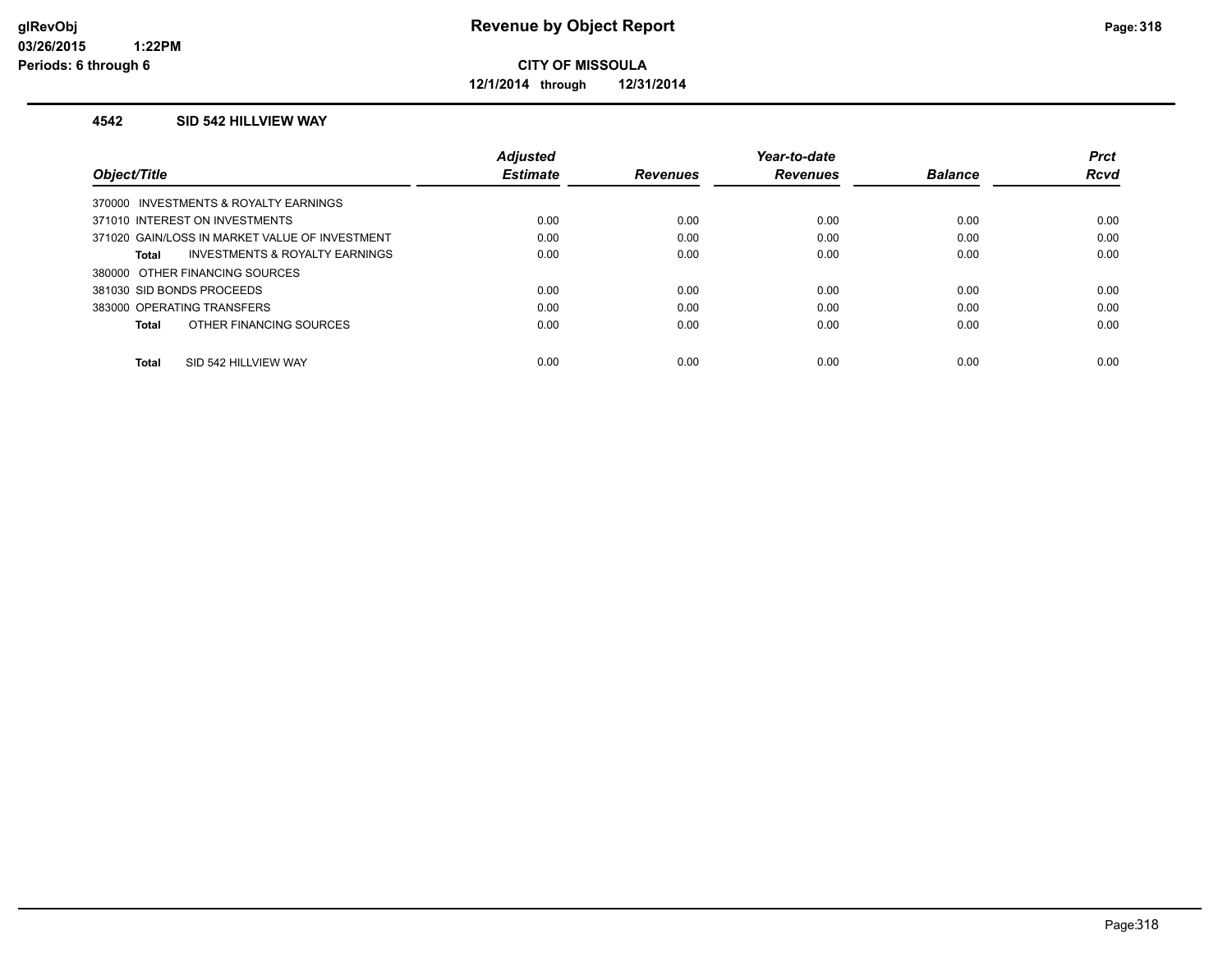**12/1/2014 through 12/31/2014**

### **4543 SID 543 TRAFFIC CALMING**

**4543 SID 543 TRAFFIC CALMING**

|                                                | <b>Adjusted</b> |                 | Year-to-date    |                | <b>Prct</b> |
|------------------------------------------------|-----------------|-----------------|-----------------|----------------|-------------|
| Object/Title                                   | <b>Estimate</b> | <b>Revenues</b> | <b>Revenues</b> | <b>Balance</b> | <b>Rcvd</b> |
| 370000 INVESTMENTS & ROYALTY EARNINGS          |                 |                 |                 |                |             |
| 371010 INTEREST ON INVESTMENTS                 | 0.00            | 0.00            | 0.00            | 0.00           | 0.00        |
| INVESTMENTS & ROYALTY EARNINGS<br><b>Total</b> | 0.00            | 0.00            | 0.00            | 0.00           | 0.00        |
| 380000 OTHER FINANCING SOURCES                 |                 |                 |                 |                |             |
| 383000 OPERATING TRANSFERS                     | 0.00            | 0.00            | 0.00            | 0.00           | 0.00        |
| OTHER FINANCING SOURCES<br><b>Total</b>        | 0.00            | 0.00            | 0.00            | 0.00           | 0.00        |
|                                                |                 |                 |                 |                |             |
| SID 543 TRAFFIC CALMING<br><b>Total</b>        | 0.00            | 0.00            | 0.00            | 0.00           | 0.00        |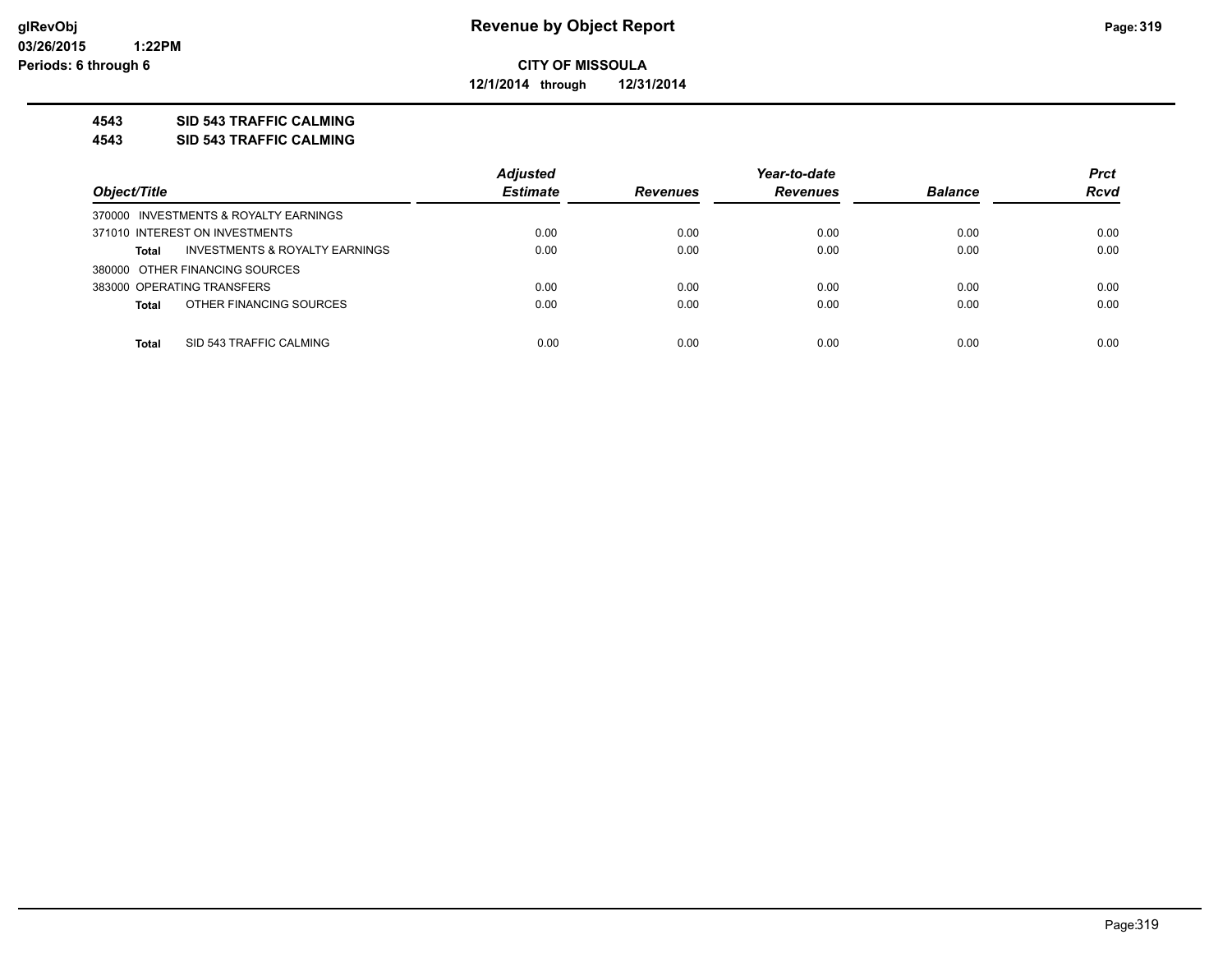**12/1/2014 through 12/31/2014**

### **4543 SID 543 TRAFFIC CALMING**

| Object/Title                            | <b>Adjusted</b><br><b>Estimate</b> | <b>Revenues</b> | Year-to-date<br><b>Revenues</b> | <b>Balance</b> | <b>Prct</b><br><b>Rcvd</b> |
|-----------------------------------------|------------------------------------|-----------------|---------------------------------|----------------|----------------------------|
| 370000 INVESTMENTS & ROYALTY EARNINGS   |                                    |                 |                                 |                |                            |
| 371010 INTEREST ON INVESTMENTS          | 0.00                               | 0.00            | 0.00                            | 0.00           | 0.00                       |
| INVESTMENTS & ROYALTY EARNINGS<br>Total | 0.00                               | 0.00            | 0.00                            | 0.00           | 0.00                       |
| 380000 OTHER FINANCING SOURCES          |                                    |                 |                                 |                |                            |
| 383000 OPERATING TRANSFERS              | 0.00                               | 0.00            | 0.00                            | 0.00           | 0.00                       |
| OTHER FINANCING SOURCES<br><b>Total</b> | 0.00                               | 0.00            | 0.00                            | 0.00           | 0.00                       |
|                                         |                                    |                 |                                 |                |                            |
| SID 543 TRAFFIC CALMING<br><b>Total</b> | 0.00                               | 0.00            | 0.00                            | 0.00           | 0.00                       |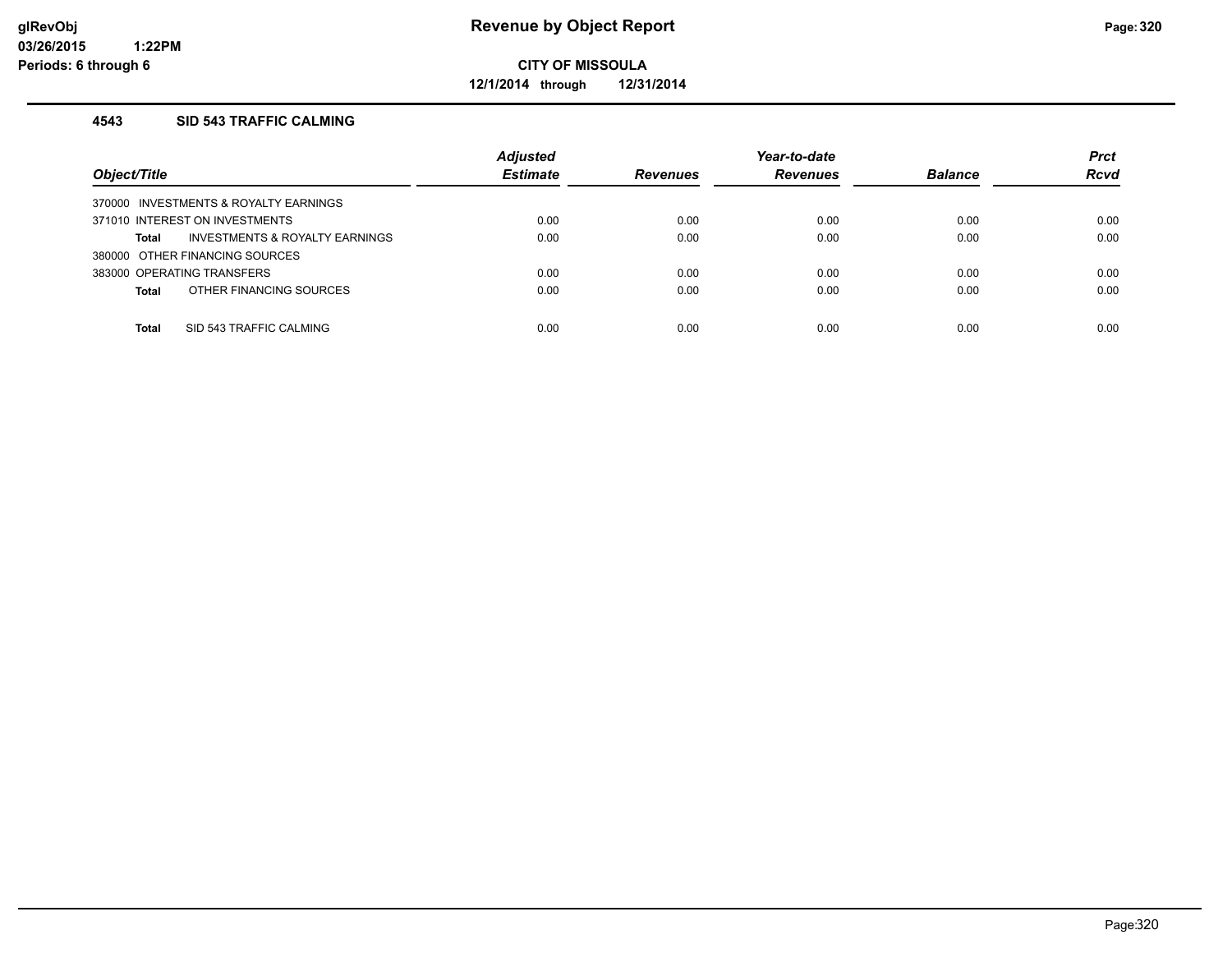**12/1/2014 through 12/31/2014**

## **4544 MILLER CREEK MITIGATION FUND**

#### **4544 MILLER CREEK MITIGATION FUND**

|                                                    | <b>Adjusted</b> |                 | Year-to-date    |                | <b>Prct</b> |
|----------------------------------------------------|-----------------|-----------------|-----------------|----------------|-------------|
| Object/Title                                       | <b>Estimate</b> | <b>Revenues</b> | <b>Revenues</b> | <b>Balance</b> | <b>Rcvd</b> |
| TAXES/ASSESSMENTS<br>310000                        |                 |                 |                 |                |             |
| 312001 PENALTIES & INTEREST                        | 0.00            | 0.00            | 0.00            | 0.00           | 0.00        |
| TAXES/ASSESSMENTS<br>Total                         | 0.00            | 0.00            | 0.00            | 0.00           | 0.00        |
| 370000 INVESTMENTS & ROYALTY EARNINGS              |                 |                 |                 |                |             |
| 371010 INTEREST ON INVESTMENTS                     | 0.00            | 0.00            | 0.00            | 0.00           | 0.00        |
| 371020 GAIN/LOSS IN MARKET VALUE OF INVESTMENTS    | 0.00            | 0.00            | 0.00            | 0.00           | 0.00        |
| <b>INVESTMENTS &amp; ROYALTY EARNINGS</b><br>Total | 0.00            | 0.00            | 0.00            | 0.00           | 0.00        |
| OTHER FINANCING SOURCES<br>380000                  |                 |                 |                 |                |             |
| 381030 SID BONDS PROCEEDS                          | 0.00            | 0.00            | 0.00            | 0.00           | 0.00        |
| OTHER FINANCING SOURCES<br><b>Total</b>            | 0.00            | 0.00            | 0.00            | 0.00           | 0.00        |
| MILLER CREEK MITIGATION FUND<br><b>Total</b>       | 0.00            | 0.00            | 0.00            | 0.00           | 0.00        |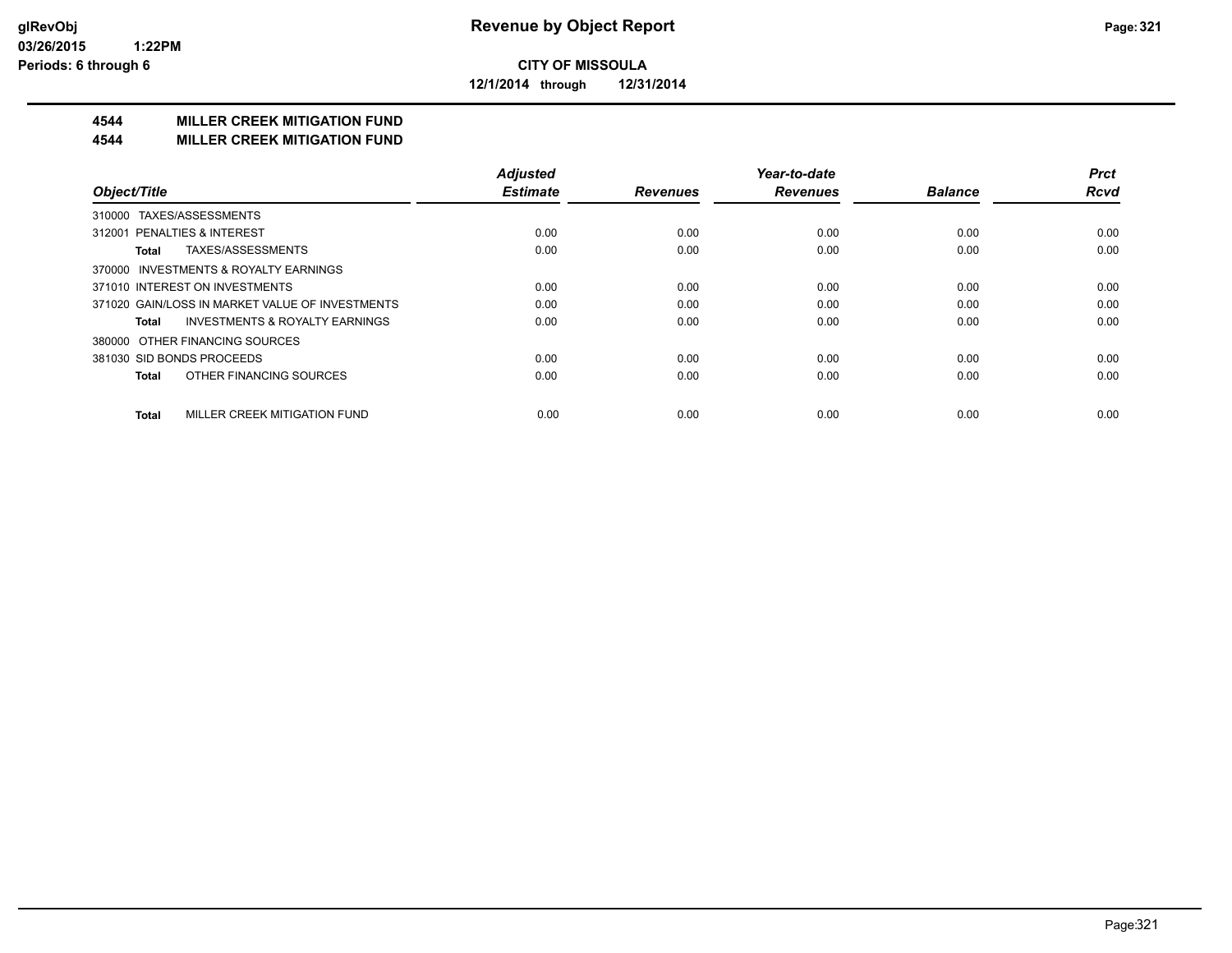**12/1/2014 through 12/31/2014**

### **4544 MILLER CREEK MITIGATION FUND**

|                                                    | <b>Adjusted</b> |                 | Year-to-date    |                | <b>Prct</b> |
|----------------------------------------------------|-----------------|-----------------|-----------------|----------------|-------------|
| Object/Title                                       | <b>Estimate</b> | <b>Revenues</b> | <b>Revenues</b> | <b>Balance</b> | <b>Rcvd</b> |
| TAXES/ASSESSMENTS<br>310000                        |                 |                 |                 |                |             |
| 312001 PENALTIES & INTEREST                        | 0.00            | 0.00            | 0.00            | 0.00           | 0.00        |
| TAXES/ASSESSMENTS<br><b>Total</b>                  | 0.00            | 0.00            | 0.00            | 0.00           | 0.00        |
| 370000 INVESTMENTS & ROYALTY EARNINGS              |                 |                 |                 |                |             |
| 371010 INTEREST ON INVESTMENTS                     | 0.00            | 0.00            | 0.00            | 0.00           | 0.00        |
| 371020 GAIN/LOSS IN MARKET VALUE OF INVESTMENT     | 0.00            | 0.00            | 0.00            | 0.00           | 0.00        |
| <b>INVESTMENTS &amp; ROYALTY EARNINGS</b><br>Total | 0.00            | 0.00            | 0.00            | 0.00           | 0.00        |
| 380000 OTHER FINANCING SOURCES                     |                 |                 |                 |                |             |
| 381030 SID BONDS PROCEEDS                          | 0.00            | 0.00            | 0.00            | 0.00           | 0.00        |
| OTHER FINANCING SOURCES<br><b>Total</b>            | 0.00            | 0.00            | 0.00            | 0.00           | 0.00        |
|                                                    |                 |                 |                 |                |             |
| MILLER CREEK MITIGATION FUND<br><b>Total</b>       | 0.00            | 0.00            | 0.00            | 0.00           | 0.00        |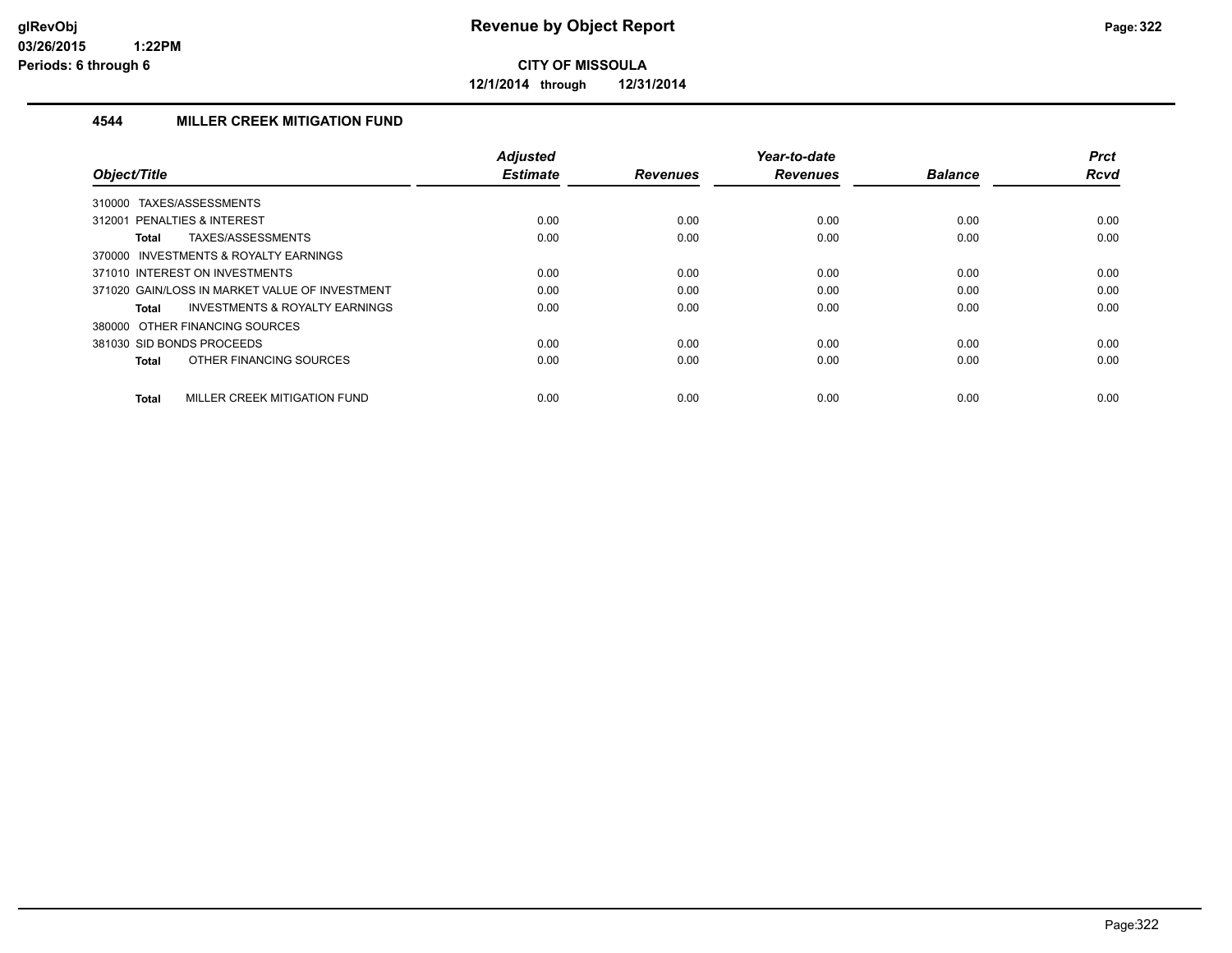**12/1/2014 through 12/31/2014**

# **4545 MILLER CREEK TWITE CONSTRUCTION**

### **4545 MILLER CREEK TWITE CONSTRUCTION**

|                                                     | <b>Adjusted</b> |                 | Year-to-date    |                | <b>Prct</b> |
|-----------------------------------------------------|-----------------|-----------------|-----------------|----------------|-------------|
| Object/Title                                        | <b>Estimate</b> | <b>Revenues</b> | <b>Revenues</b> | <b>Balance</b> | <b>Rcvd</b> |
| TAXES/ASSESSMENTS<br>310000                         |                 |                 |                 |                |             |
| 312001 PENALTIES & INTEREST                         | 0.00            | 0.00            | 0.00            | 0.00           | 0.00        |
| TAXES/ASSESSMENTS<br>Total                          | 0.00            | 0.00            | 0.00            | 0.00           | 0.00        |
| <b>INVESTMENTS &amp; ROYALTY EARNINGS</b><br>370000 |                 |                 |                 |                |             |
| 371010 INTEREST ON INVESTMENTS                      | 0.00            | 0.00            | 0.00            | 0.00           | 0.00        |
| 371020 GAIN/LOSS IN MARKET VALUE OF INVESTMENTS     | 0.00            | 0.00            | 0.00            | 0.00           | 0.00        |
| <b>INVESTMENTS &amp; ROYALTY EARNINGS</b><br>Total  | 0.00            | 0.00            | 0.00            | 0.00           | 0.00        |
| 380000 OTHER FINANCING SOURCES                      |                 |                 |                 |                |             |
| 381030 SID BONDS PROCEEDS                           | 0.00            | 0.00            | 0.00            | 0.00           | 0.00        |
| OTHER FINANCING SOURCES<br>Total                    | 0.00            | 0.00            | 0.00            | 0.00           | 0.00        |
| <b>MILLER CREEK</b><br>430000                       |                 |                 |                 |                |             |
| 430230 MILLER CR TWITE CONSTRUCTION                 | 0.00            | 0.00            | 0.00            | 0.00           | 0.00        |
| <b>MILLER CREEK</b><br>Total                        | 0.00            | 0.00            | 0.00            | 0.00           | 0.00        |
|                                                     |                 |                 |                 |                |             |
| MILLER CREEK TWITE CONSTRUCTION<br><b>Total</b>     | 0.00            | 0.00            | 0.00            | 0.00           | 0.00        |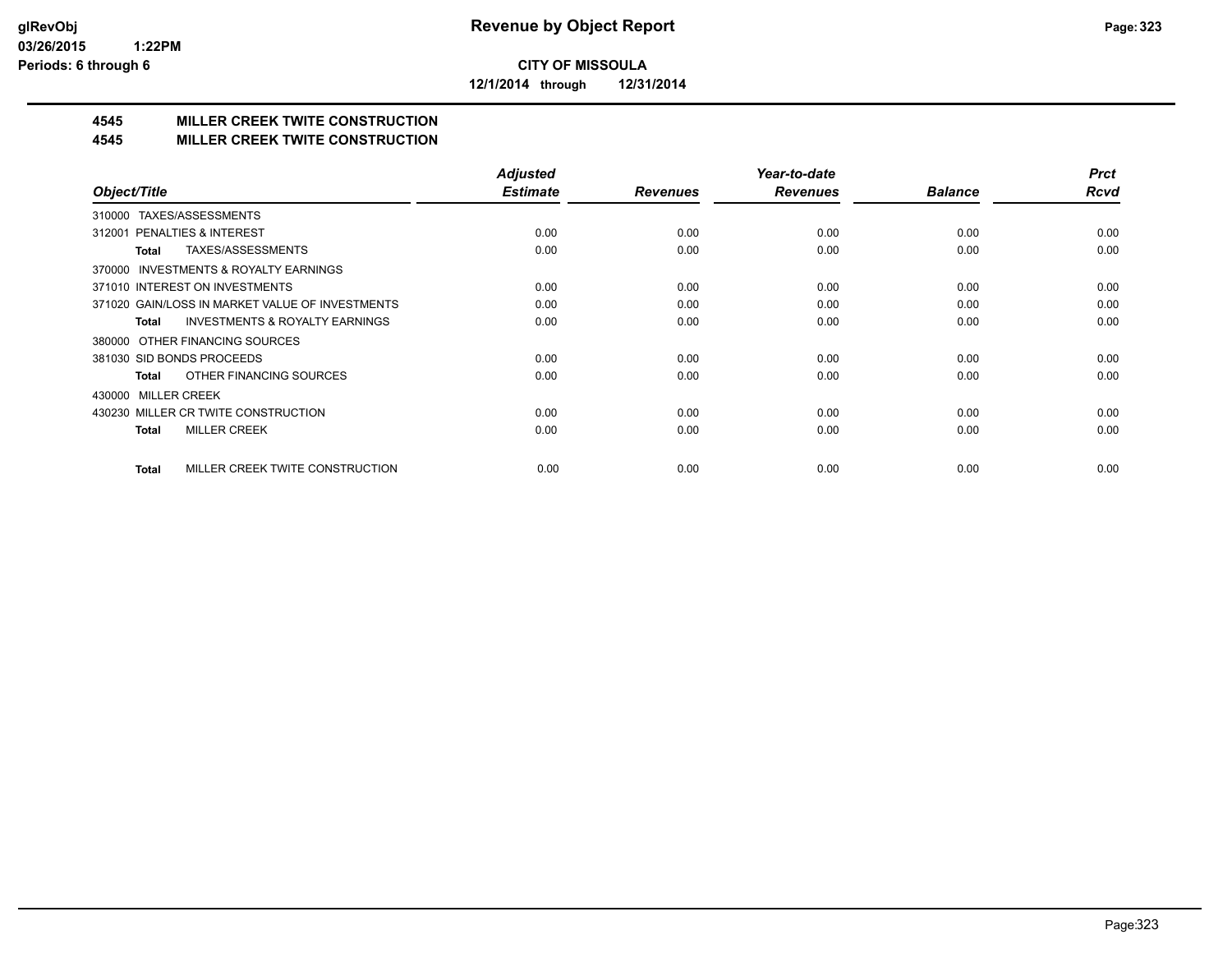**12/1/2014 through 12/31/2014**

### **4545 MILLER CREEK TWITE CONSTRUCTION**

| Object/Title                                              | Adjusted<br><b>Estimate</b> | <b>Revenues</b> | Year-to-date<br><b>Revenues</b> | <b>Balance</b> | <b>Prct</b><br>Rcvd |
|-----------------------------------------------------------|-----------------------------|-----------------|---------------------------------|----------------|---------------------|
|                                                           |                             |                 |                                 |                |                     |
| TAXES/ASSESSMENTS<br>310000                               |                             |                 |                                 |                |                     |
| PENALTIES & INTEREST<br>312001                            | 0.00                        | 0.00            | 0.00                            | 0.00           | 0.00                |
| TAXES/ASSESSMENTS<br>Total                                | 0.00                        | 0.00            | 0.00                            | 0.00           | 0.00                |
| 370000 INVESTMENTS & ROYALTY EARNINGS                     |                             |                 |                                 |                |                     |
| 371010 INTEREST ON INVESTMENTS                            | 0.00                        | 0.00            | 0.00                            | 0.00           | 0.00                |
| 371020 GAIN/LOSS IN MARKET VALUE OF INVESTMENT            | 0.00                        | 0.00            | 0.00                            | 0.00           | 0.00                |
| <b>INVESTMENTS &amp; ROYALTY EARNINGS</b><br><b>Total</b> | 0.00                        | 0.00            | 0.00                            | 0.00           | 0.00                |
| 380000 OTHER FINANCING SOURCES                            |                             |                 |                                 |                |                     |
| 381030 SID BONDS PROCEEDS                                 | 0.00                        | 0.00            | 0.00                            | 0.00           | 0.00                |
| OTHER FINANCING SOURCES<br><b>Total</b>                   | 0.00                        | 0.00            | 0.00                            | 0.00           | 0.00                |
| 430000 MILLER CREEK                                       |                             |                 |                                 |                |                     |
| 430230 MILLER CR TWITE CONSTRUCTION                       | 0.00                        | 0.00            | 0.00                            | 0.00           | 0.00                |
| <b>MILLER CREEK</b><br><b>Total</b>                       | 0.00                        | 0.00            | 0.00                            | 0.00           | 0.00                |
|                                                           |                             |                 |                                 |                |                     |
| MILLER CREEK TWITE CONSTRUCTION<br><b>Total</b>           | 0.00                        | 0.00            | 0.00                            | 0.00           | 0.00                |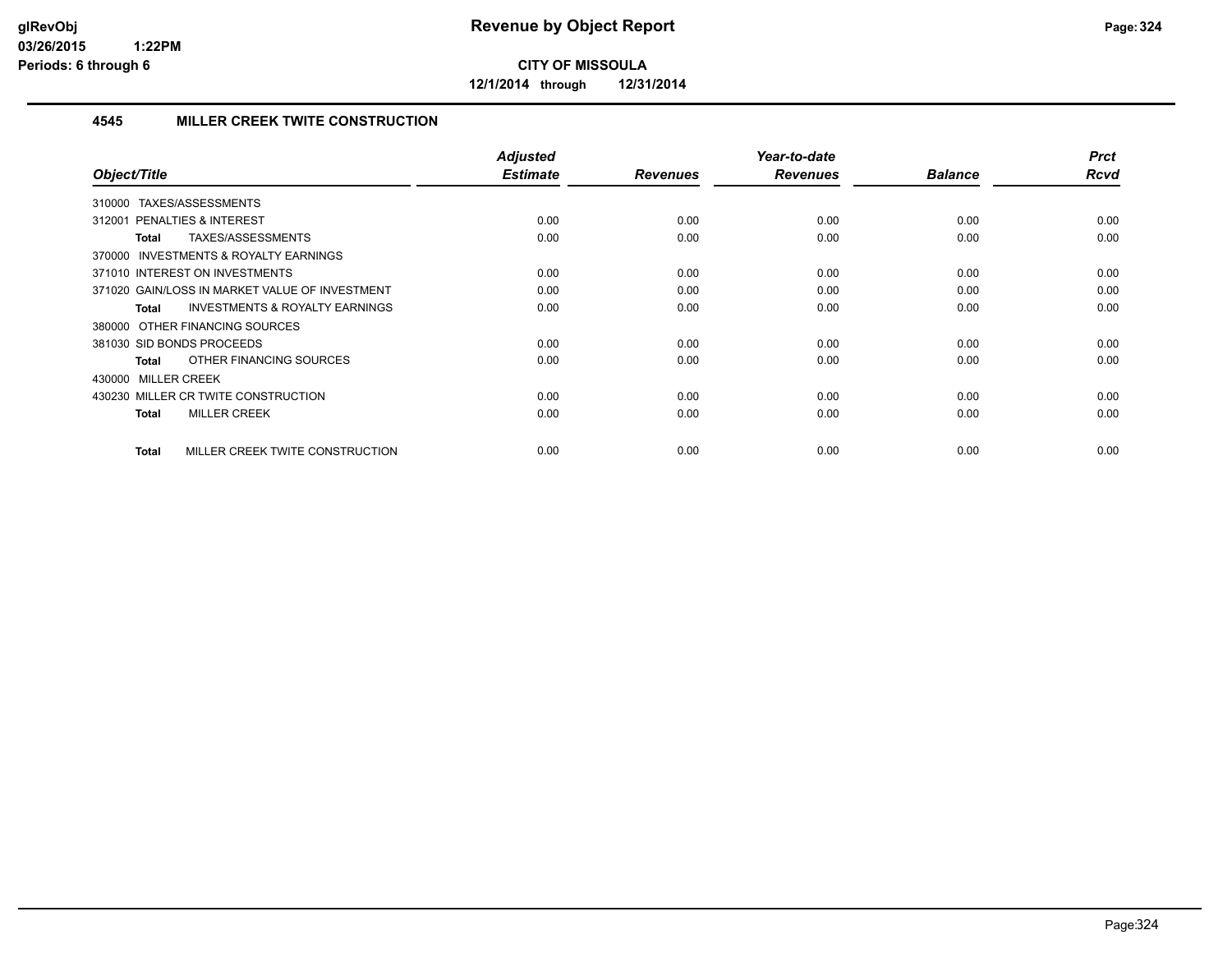**12/1/2014 through 12/31/2014**

# **4546 MILLER CREEK MALOHNEY CONSTRUCTION**

## **4546 MILLER CREEK MALOHNEY CONSTRUCTION**

|                                                           | <b>Adjusted</b> |                 | Year-to-date    |                | <b>Prct</b> |
|-----------------------------------------------------------|-----------------|-----------------|-----------------|----------------|-------------|
| Object/Title                                              | <b>Estimate</b> | <b>Revenues</b> | <b>Revenues</b> | <b>Balance</b> | Rcvd        |
| TAXES/ASSESSMENTS<br>310000                               |                 |                 |                 |                |             |
| PENALTIES & INTEREST<br>312001                            | 0.00            | 0.00            | 0.00            | 0.00           | 0.00        |
| TAXES/ASSESSMENTS<br>Total                                | 0.00            | 0.00            | 0.00            | 0.00           | 0.00        |
| MISCELLANEOUS REVENUES<br>360000                          |                 |                 |                 |                |             |
| 365000 DONATIONS                                          | 0.00            | 0.00            | 0.00            | 0.00           | 0.00        |
| <b>MISCELLANEOUS REVENUES</b><br><b>Total</b>             | 0.00            | 0.00            | 0.00            | 0.00           | 0.00        |
| <b>INVESTMENTS &amp; ROYALTY EARNINGS</b><br>370000       |                 |                 |                 |                |             |
| 371010 INTEREST ON INVESTMENTS                            | 0.00            | 0.00            | 0.00            | 0.00           | 0.00        |
| 371020 GAIN/LOSS IN MARKET VALUE OF INVESTMENTS           | 0.00            | 0.00            | 0.00            | 0.00           | 0.00        |
| <b>INVESTMENTS &amp; ROYALTY EARNINGS</b><br><b>Total</b> | 0.00            | 0.00            | 0.00            | 0.00           | 0.00        |
| OTHER FINANCING SOURCES<br>380000                         |                 |                 |                 |                |             |
| 381030 SID BONDS PROCEEDS                                 | 0.00            | 0.00            | 0.00            | 0.00           | 0.00        |
| OTHER FINANCING SOURCES<br>Total                          | 0.00            | 0.00            | 0.00            | 0.00           | 0.00        |
| <b>MILLER CREEK</b><br>430000                             |                 |                 |                 |                |             |
| 430230 MILLER CR TWITE CONSTRUCTION                       | 0.00            | 0.00            | 0.00            | 0.00           | 0.00        |
| <b>MILLER CREEK</b><br><b>Total</b>                       | 0.00            | 0.00            | 0.00            | 0.00           | 0.00        |
|                                                           |                 |                 |                 |                |             |
| MILLER CREEK MALOHNEY CONSTRUCTION<br>Total               | 0.00            | 0.00            | 0.00            | 0.00           | 0.00        |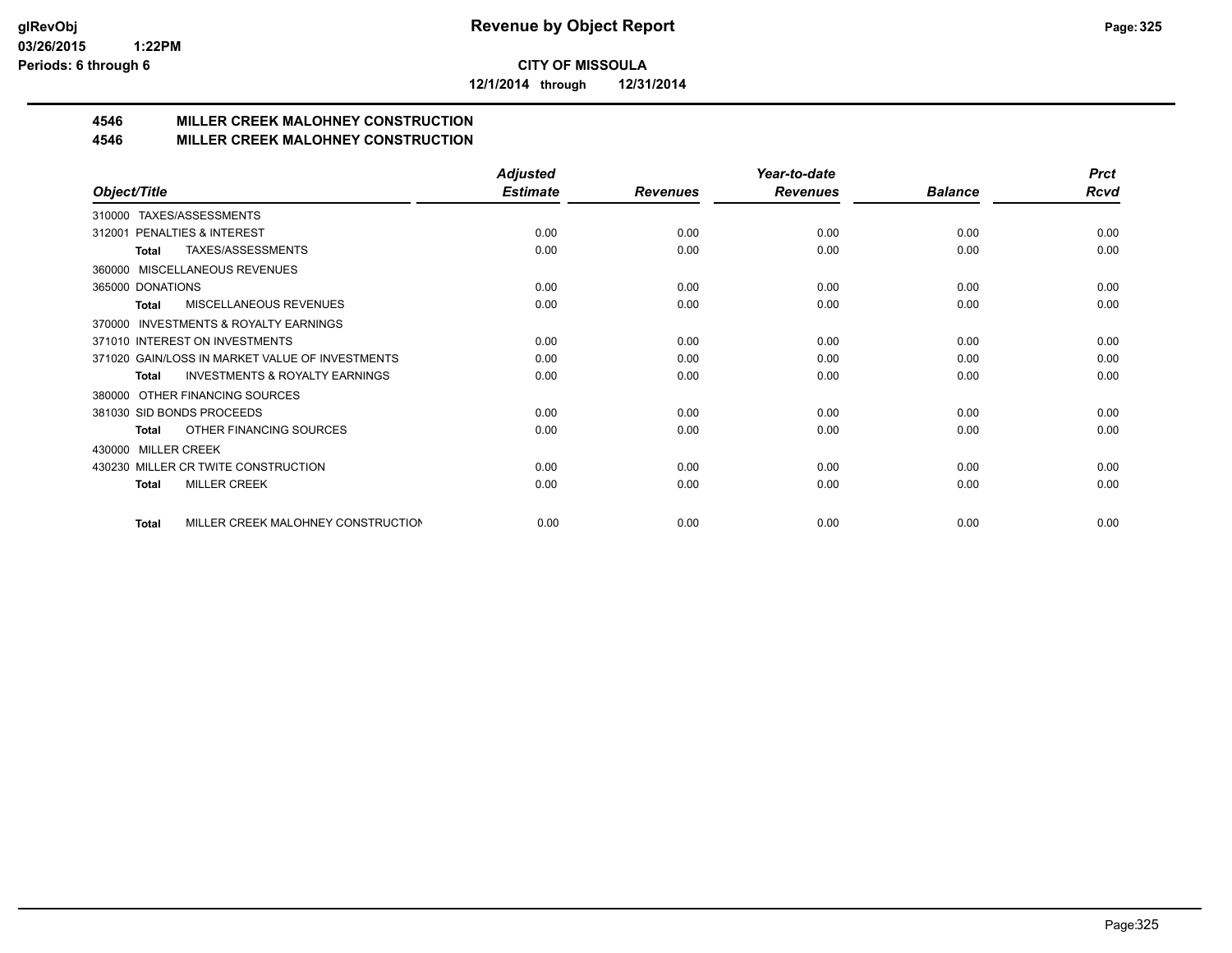**12/1/2014 through 12/31/2014**

#### **4546 MILLER CREEK MALOHNEY CONSTRUCTION**

|                                                           | <b>Adjusted</b> |                 | Year-to-date    |                | <b>Prct</b> |
|-----------------------------------------------------------|-----------------|-----------------|-----------------|----------------|-------------|
| Object/Title                                              | <b>Estimate</b> | <b>Revenues</b> | <b>Revenues</b> | <b>Balance</b> | <b>Rcvd</b> |
| TAXES/ASSESSMENTS<br>310000                               |                 |                 |                 |                |             |
| <b>PENALTIES &amp; INTEREST</b><br>312001                 | 0.00            | 0.00            | 0.00            | 0.00           | 0.00        |
| TAXES/ASSESSMENTS<br>Total                                | 0.00            | 0.00            | 0.00            | 0.00           | 0.00        |
| MISCELLANEOUS REVENUES<br>360000                          |                 |                 |                 |                |             |
| 365000 DONATIONS                                          | 0.00            | 0.00            | 0.00            | 0.00           | 0.00        |
| MISCELLANEOUS REVENUES<br><b>Total</b>                    | 0.00            | 0.00            | 0.00            | 0.00           | 0.00        |
| INVESTMENTS & ROYALTY EARNINGS<br>370000                  |                 |                 |                 |                |             |
| 371010 INTEREST ON INVESTMENTS                            | 0.00            | 0.00            | 0.00            | 0.00           | 0.00        |
| 371020 GAIN/LOSS IN MARKET VALUE OF INVESTMENT            | 0.00            | 0.00            | 0.00            | 0.00           | 0.00        |
| <b>INVESTMENTS &amp; ROYALTY EARNINGS</b><br><b>Total</b> | 0.00            | 0.00            | 0.00            | 0.00           | 0.00        |
| OTHER FINANCING SOURCES<br>380000                         |                 |                 |                 |                |             |
| 381030 SID BONDS PROCEEDS                                 | 0.00            | 0.00            | 0.00            | 0.00           | 0.00        |
| OTHER FINANCING SOURCES<br><b>Total</b>                   | 0.00            | 0.00            | 0.00            | 0.00           | 0.00        |
| <b>MILLER CREEK</b><br>430000                             |                 |                 |                 |                |             |
| MILLER CR TWITE CONSTRUCTION<br>430230                    | 0.00            | 0.00            | 0.00            | 0.00           | 0.00        |
| <b>MILLER CREEK</b><br>Total                              | 0.00            | 0.00            | 0.00            | 0.00           | 0.00        |
| MILLER CREEK MALOHNEY CONSTRUCTIOI<br><b>Total</b>        | 0.00            | 0.00            | 0.00            | 0.00           | 0.00        |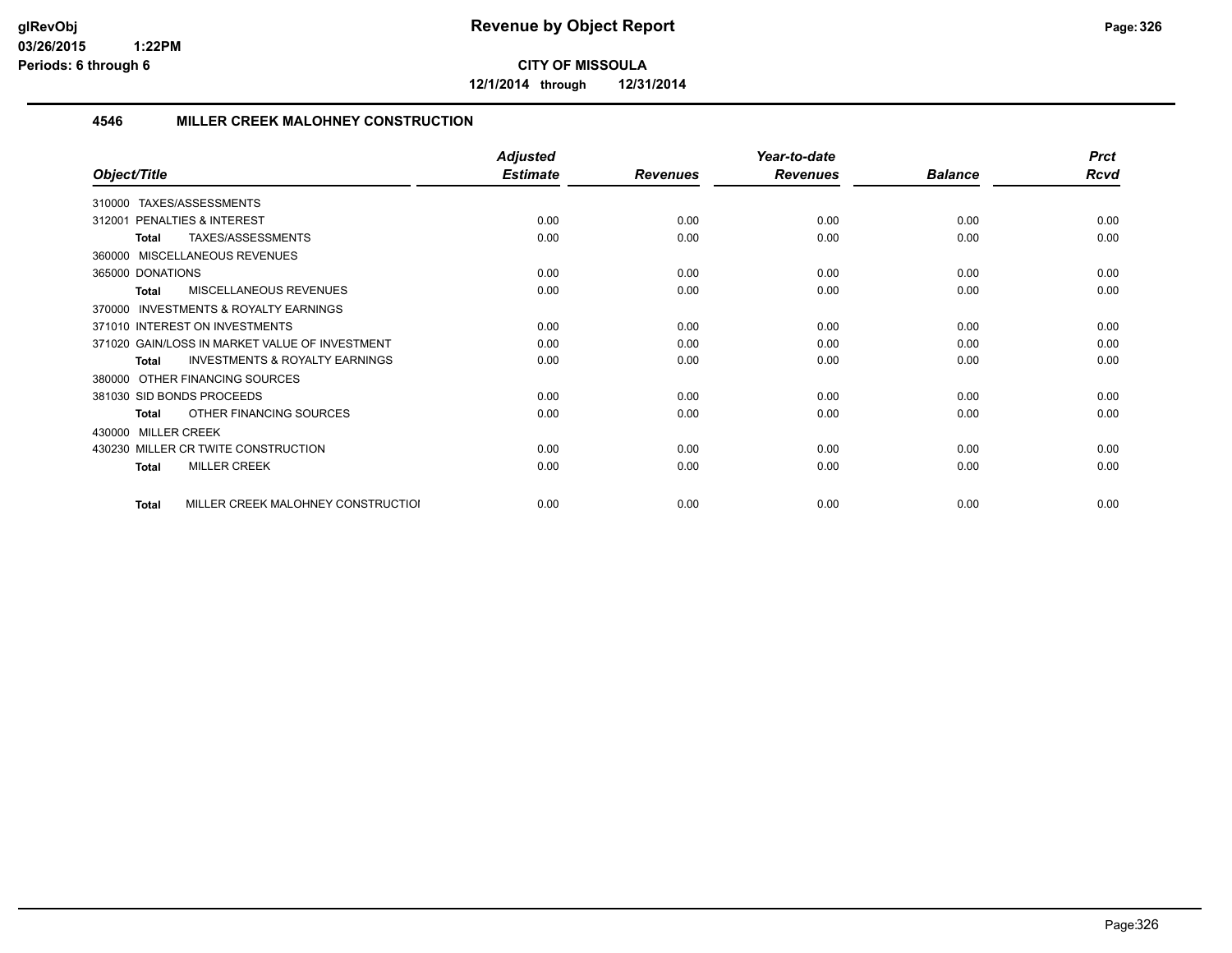**12/1/2014 through 12/31/2014**

# **4547 MILLER CREEK MCCARTHY CONSTRUCTION**

## **4547 MILLER CREEK MCCARTHY CONSTRUCTION**

|                                                     | <b>Adjusted</b> |                 | Year-to-date    |                | <b>Prct</b> |
|-----------------------------------------------------|-----------------|-----------------|-----------------|----------------|-------------|
| Object/Title                                        | <b>Estimate</b> | <b>Revenues</b> | <b>Revenues</b> | <b>Balance</b> | <b>Rcvd</b> |
| TAXES/ASSESSMENTS<br>310000                         |                 |                 |                 |                |             |
| PENALTIES & INTEREST<br>312001                      | 0.00            | 0.00            | 0.00            | 0.00           | 0.00        |
| <b>TAXES/ASSESSMENTS</b><br><b>Total</b>            | 0.00            | 0.00            | 0.00            | 0.00           | 0.00        |
| <b>INVESTMENTS &amp; ROYALTY EARNINGS</b><br>370000 |                 |                 |                 |                |             |
| 371010 INTEREST ON INVESTMENTS                      | 0.00            | 0.00            | 0.00            | 0.00           | 0.00        |
| 371020 GAIN/LOSS IN MARKET VALUE OF INVESTMENTS     | 0.00            | 0.00            | 0.00            | 0.00           | 0.00        |
| <b>INVESTMENTS &amp; ROYALTY EARNINGS</b><br>Total  | 0.00            | 0.00            | 0.00            | 0.00           | 0.00        |
| OTHER FINANCING SOURCES<br>380000                   |                 |                 |                 |                |             |
| 381030 SID BONDS PROCEEDS                           | 0.00            | 0.00            | 0.00            | 0.00           | 0.00        |
| OTHER FINANCING SOURCES<br><b>Total</b>             | 0.00            | 0.00            | 0.00            | 0.00           | 0.00        |
| <b>MILLER CREEK</b><br>430000                       |                 |                 |                 |                |             |
| 430230 MILLER CR TWITE CONSTRUCTION                 | 0.00            | 0.00            | 0.00            | 0.00           | 0.00        |
| <b>MILLER CREEK</b><br>Total                        | 0.00            | 0.00            | 0.00            | 0.00           | 0.00        |
|                                                     |                 |                 |                 |                |             |
| MILLER CREEK MCCARTHY CONSTRUCTION<br><b>Total</b>  | 0.00            | 0.00            | 0.00            | 0.00           | 0.00        |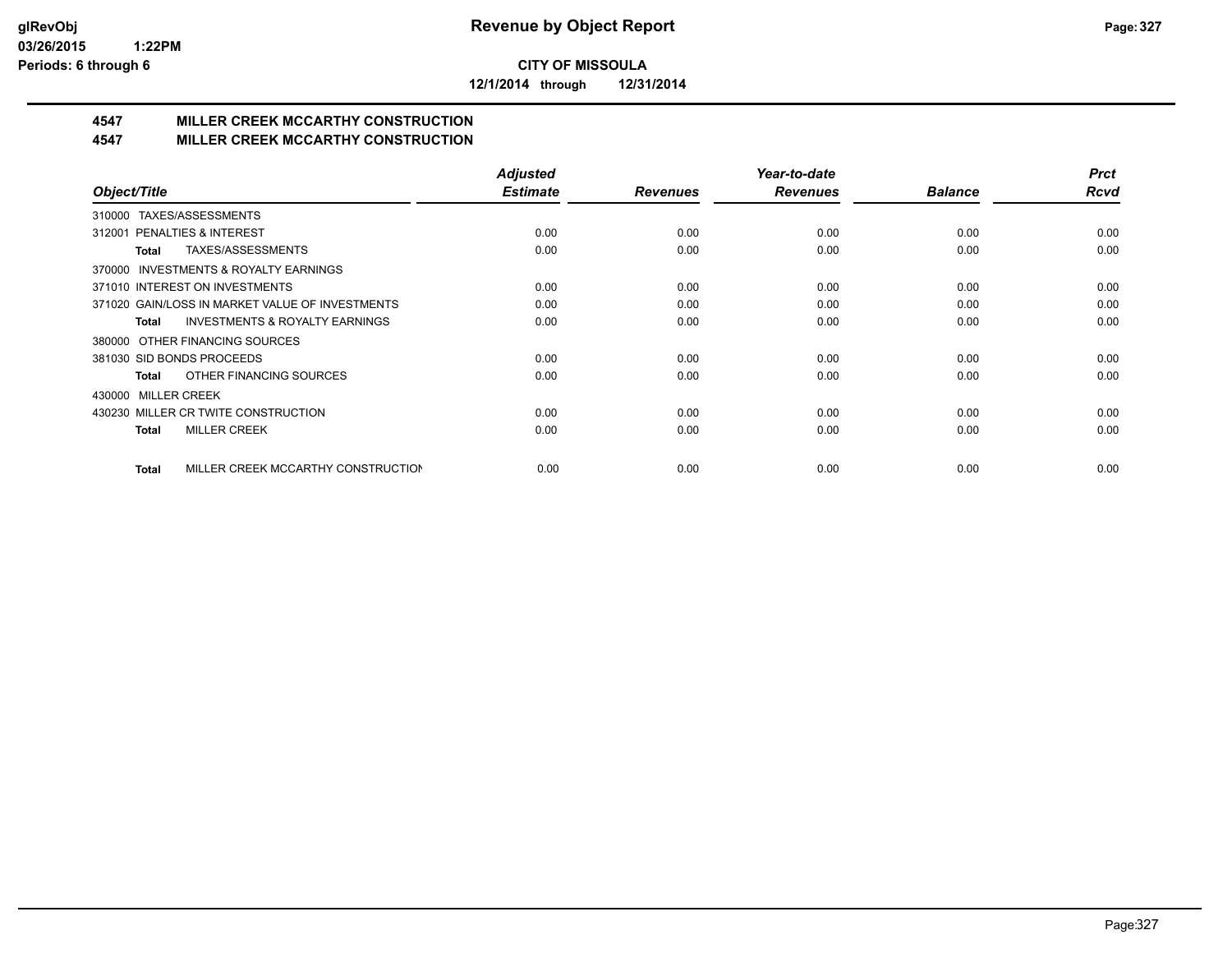**12/1/2014 through 12/31/2014**

#### **4547 MILLER CREEK MCCARTHY CONSTRUCTION**

| Object/Title                                              | <b>Adjusted</b><br><b>Estimate</b> | <b>Revenues</b> | Year-to-date<br><b>Revenues</b> | <b>Balance</b> | <b>Prct</b><br>Rcvd |
|-----------------------------------------------------------|------------------------------------|-----------------|---------------------------------|----------------|---------------------|
| TAXES/ASSESSMENTS<br>310000                               |                                    |                 |                                 |                |                     |
| <b>PENALTIES &amp; INTEREST</b><br>312001                 | 0.00                               | 0.00            | 0.00                            | 0.00           | 0.00                |
| TAXES/ASSESSMENTS<br>Total                                | 0.00                               | 0.00            | 0.00                            | 0.00           | 0.00                |
| <b>INVESTMENTS &amp; ROYALTY EARNINGS</b><br>370000       |                                    |                 |                                 |                |                     |
| 371010 INTEREST ON INVESTMENTS                            | 0.00                               | 0.00            | 0.00                            | 0.00           | 0.00                |
| 371020 GAIN/LOSS IN MARKET VALUE OF INVESTMENT            | 0.00                               | 0.00            | 0.00                            | 0.00           | 0.00                |
| <b>INVESTMENTS &amp; ROYALTY EARNINGS</b><br><b>Total</b> | 0.00                               | 0.00            | 0.00                            | 0.00           | 0.00                |
| 380000 OTHER FINANCING SOURCES                            |                                    |                 |                                 |                |                     |
| 381030 SID BONDS PROCEEDS                                 | 0.00                               | 0.00            | 0.00                            | 0.00           | 0.00                |
| OTHER FINANCING SOURCES<br>Total                          | 0.00                               | 0.00            | 0.00                            | 0.00           | 0.00                |
| 430000 MILLER CREEK                                       |                                    |                 |                                 |                |                     |
| 430230 MILLER CR TWITE CONSTRUCTION                       | 0.00                               | 0.00            | 0.00                            | 0.00           | 0.00                |
| <b>MILLER CREEK</b><br><b>Total</b>                       | 0.00                               | 0.00            | 0.00                            | 0.00           | 0.00                |
| MILLER CREEK MCCARTHY CONSTRUCTIOL<br>Total               | 0.00                               | 0.00            | 0.00                            | 0.00           | 0.00                |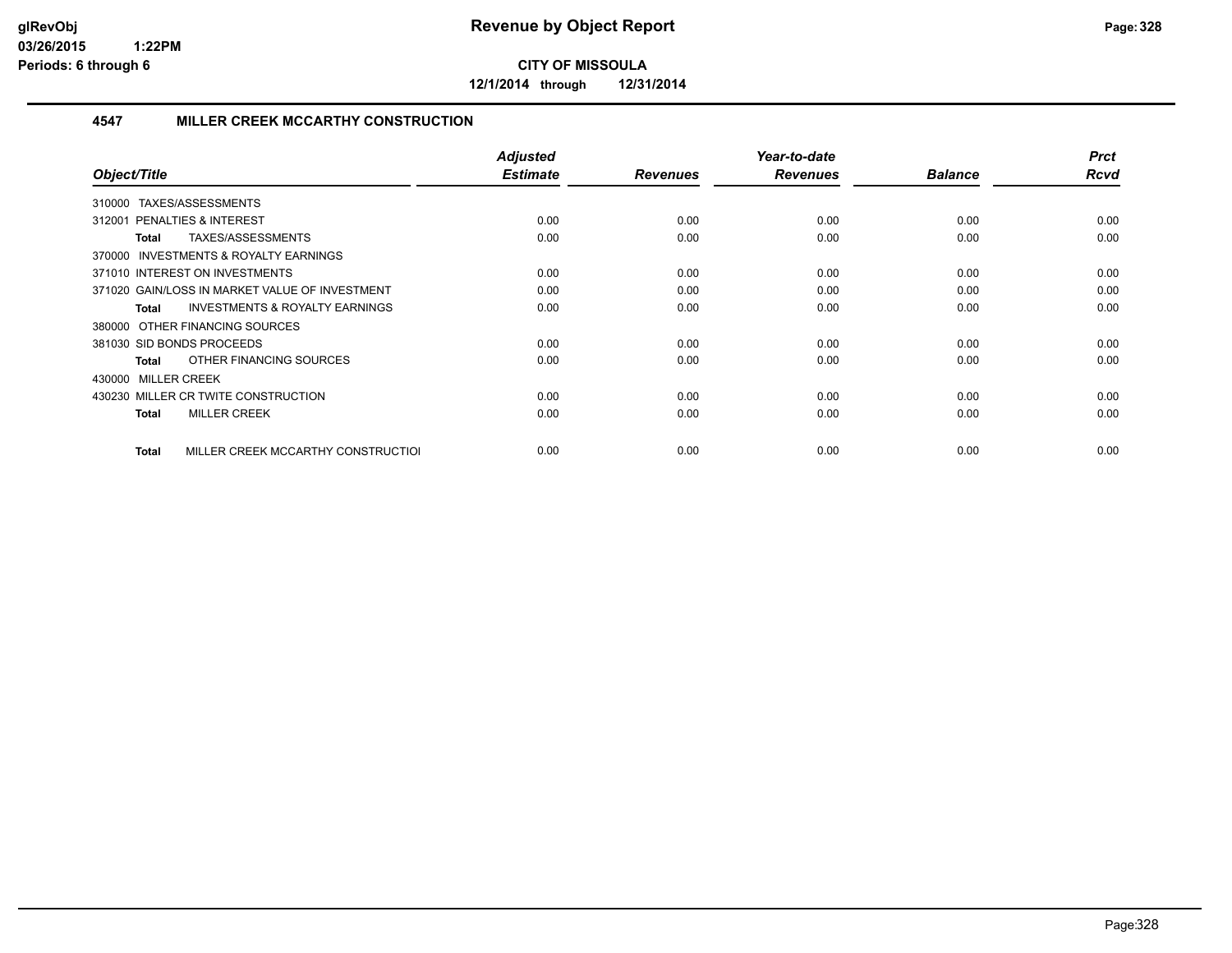**12/1/2014 through 12/31/2014**

# **4548 5TH,6TH & ARTHUR ROAD IMPROVEMENTS**

# **4548 5TH,6TH & ARTHUR ROAD IMPROVEMENTS**

|                                                           | <b>Adjusted</b> |                 | Year-to-date    |                | <b>Prct</b> |
|-----------------------------------------------------------|-----------------|-----------------|-----------------|----------------|-------------|
| Object/Title                                              | <b>Estimate</b> | <b>Revenues</b> | <b>Revenues</b> | <b>Balance</b> | <b>Rcvd</b> |
| 330000 INTERGOVERNMENTAL REVENUES                         |                 |                 |                 |                |             |
| <b>MDT REIMBURSEMENTS</b><br>336001                       | 0.00            | 0.00            | 0.00            | 0.00           | 0.00        |
| INTERGOVERNMENTAL REVENUES<br>Total                       | 0.00            | 0.00            | 0.00            | 0.00           | 0.00        |
| 360000 MISCELLANEOUS REVENUES                             |                 |                 |                 |                |             |
| 363020 PROPERTY ASSESSMENTS                               | 0.00            | 0.00            | 0.00            | 0.00           | 0.00        |
| <b>MISCELLANEOUS REVENUES</b><br>Total                    | 0.00            | 0.00            | 0.00            | 0.00           | 0.00        |
| 370000 INVESTMENTS & ROYALTY EARNINGS                     |                 |                 |                 |                |             |
| 371010 INTEREST ON INVESTMENTS                            | 0.00            | 0.00            | 0.00            | 0.00           | 0.00        |
| <b>INVESTMENTS &amp; ROYALTY EARNINGS</b><br><b>Total</b> | 0.00            | 0.00            | 0.00            | 0.00           | 0.00        |
| 380000 OTHER FINANCING SOURCES                            |                 |                 |                 |                |             |
| 381010 BOND PROCEEDS                                      | 0.00            | 0.00            | 0.00            | 0.00           | 0.00        |
| 381030 SID BONDS PROCEEDS                                 | 0.00            | 0.00            | 0.00            | 0.00           | 0.00        |
| OTHER FINANCING SOURCES<br>Total                          | 0.00            | 0.00            | 0.00            | 0.00           | 0.00        |
| 5TH, 6TH & ARTHUR ROAD IMPROVEMENTS<br><b>Total</b>       | 0.00            | 0.00            | 0.00            | 0.00           | 0.00        |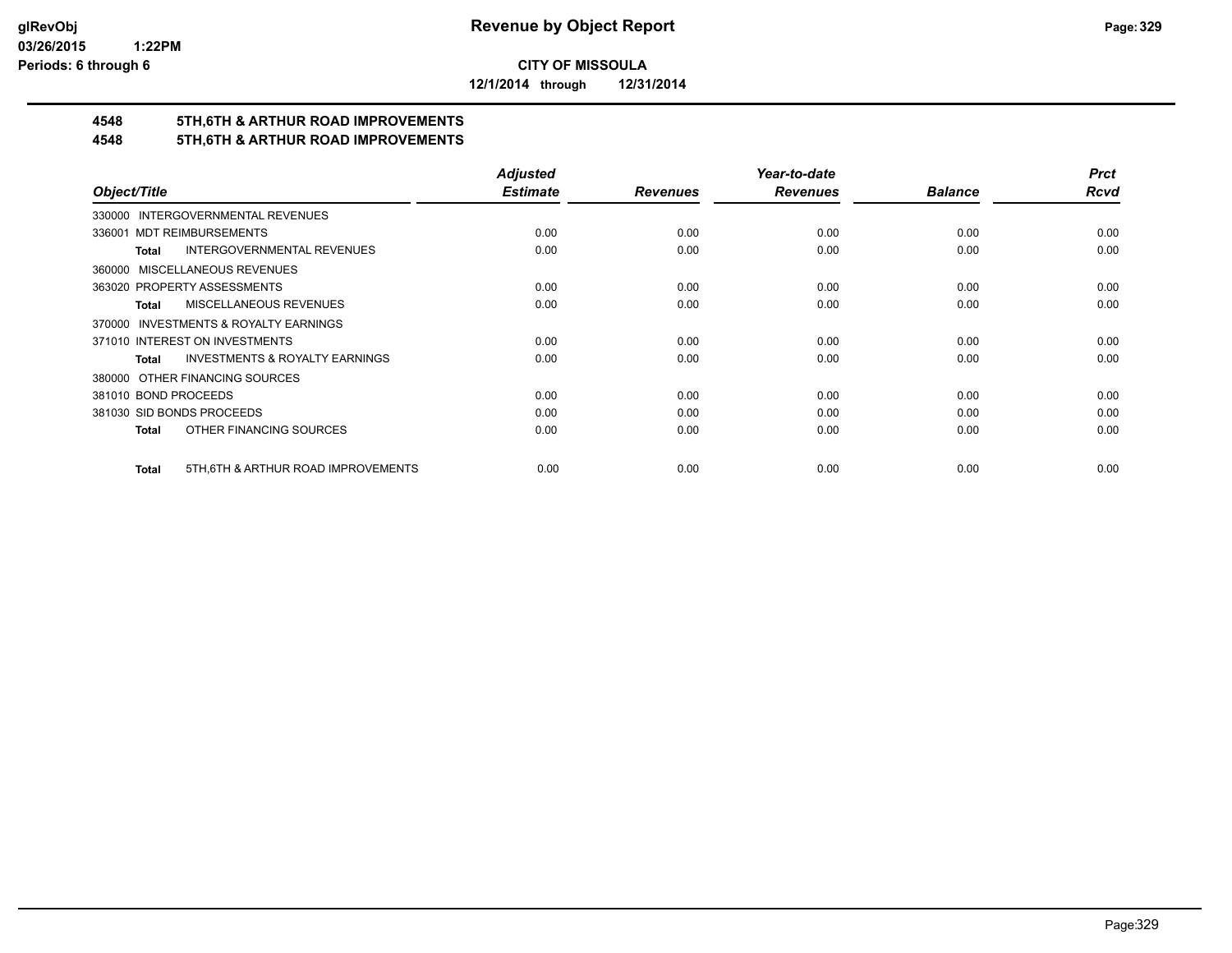**12/1/2014 through 12/31/2014**

### **4548 5TH,6TH & ARTHUR ROAD IMPROVEMENTS**

|                                                           | <b>Adjusted</b> |                 | Year-to-date    |                | <b>Prct</b> |
|-----------------------------------------------------------|-----------------|-----------------|-----------------|----------------|-------------|
| Object/Title                                              | <b>Estimate</b> | <b>Revenues</b> | <b>Revenues</b> | <b>Balance</b> | Rcvd        |
| 330000 INTERGOVERNMENTAL REVENUES                         |                 |                 |                 |                |             |
| 336001 MDT REIMBURSEMENTS                                 | 0.00            | 0.00            | 0.00            | 0.00           | 0.00        |
| INTERGOVERNMENTAL REVENUES<br>Total                       | 0.00            | 0.00            | 0.00            | 0.00           | 0.00        |
| 360000 MISCELLANEOUS REVENUES                             |                 |                 |                 |                |             |
| 363020 PROPERTY ASSESSMENTS                               | 0.00            | 0.00            | 0.00            | 0.00           | 0.00        |
| MISCELLANEOUS REVENUES<br>Total                           | 0.00            | 0.00            | 0.00            | 0.00           | 0.00        |
| 370000 INVESTMENTS & ROYALTY EARNINGS                     |                 |                 |                 |                |             |
| 371010 INTEREST ON INVESTMENTS                            | 0.00            | 0.00            | 0.00            | 0.00           | 0.00        |
| <b>INVESTMENTS &amp; ROYALTY EARNINGS</b><br><b>Total</b> | 0.00            | 0.00            | 0.00            | 0.00           | 0.00        |
| 380000 OTHER FINANCING SOURCES                            |                 |                 |                 |                |             |
| 381010 BOND PROCEEDS                                      | 0.00            | 0.00            | 0.00            | 0.00           | 0.00        |
| 381030 SID BONDS PROCEEDS                                 | 0.00            | 0.00            | 0.00            | 0.00           | 0.00        |
| OTHER FINANCING SOURCES<br>Total                          | 0.00            | 0.00            | 0.00            | 0.00           | 0.00        |
| 5TH, 6TH & ARTHUR ROAD IMPROVEMENTS<br>Total              | 0.00            | 0.00            | 0.00            | 0.00           | 0.00        |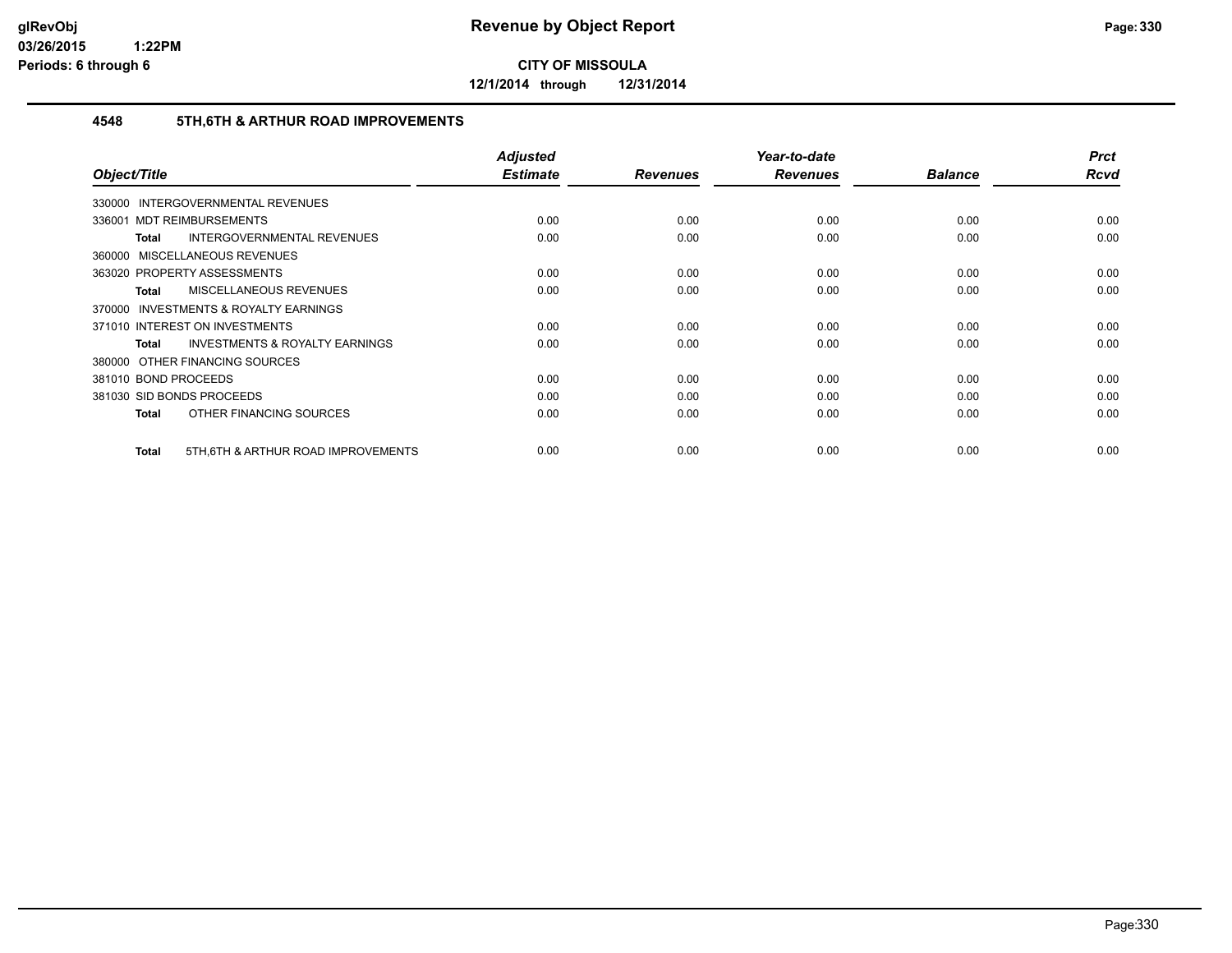*Prct Rcvd*

# **CITY OF MISSOULA**

**12/1/2014 through 12/31/2014**

#### **4745 MALONEY/TWITE MILLER CR \$1.2M CONTRIB 4745 MALONEY/TWITE MILLER CR \$1.2M CONTRIB**

|                                |                                                 | <b>Adjusted</b> |                 | Year-to-date    |                | <b>Prct</b> |
|--------------------------------|-------------------------------------------------|-----------------|-----------------|-----------------|----------------|-------------|
| Object/Title                   |                                                 | <b>Estimate</b> | <b>Revenues</b> | <b>Revenues</b> | <b>Balance</b> | Rcva        |
| TAXES/ASSESSMENTS<br>310000    |                                                 |                 |                 |                 |                |             |
| 312001 PENALTIES & INTEREST    |                                                 | 0.00            | 0.00            | 0.00            | 0.00           | 0.00        |
| <b>Total</b>                   | TAXES/ASSESSMENTS                               | 0.00            | 0.00            | 0.00            | 0.00           | 0.00        |
| 360000 MISCELLANEOUS REVENUES  |                                                 |                 |                 |                 |                |             |
| 365000 DONATIONS               |                                                 | 0.00            | 0.00            | 0.00            | 0.00           | 0.00        |
| Total                          | MISCELLANEOUS REVENUES                          | 0.00            | 0.00            | 0.00            | 0.00           | 0.00        |
|                                | 370000 INVESTMENTS & ROYALTY EARNINGS           |                 |                 |                 |                |             |
| 371010 INTEREST ON INVESTMENTS |                                                 | 0.00            | 0.00            | 0.00            | 0.00           | 0.00        |
|                                | 371020 GAIN/LOSS IN MARKET VALUE OF INVESTMENTS | 0.00            | 0.00            | 0.00            | 0.00           | 0.00        |
| <b>Total</b>                   | <b>INVESTMENTS &amp; ROYALTY EARNINGS</b>       | 0.00            | 0.00            | 0.00            | 0.00           | 0.00        |
| Total                          | MALONEY/TWITE MILLER CR \$1.2M CONTRI           | 0.00            | 0.00            | 0.00            | 0.00           | 0.00        |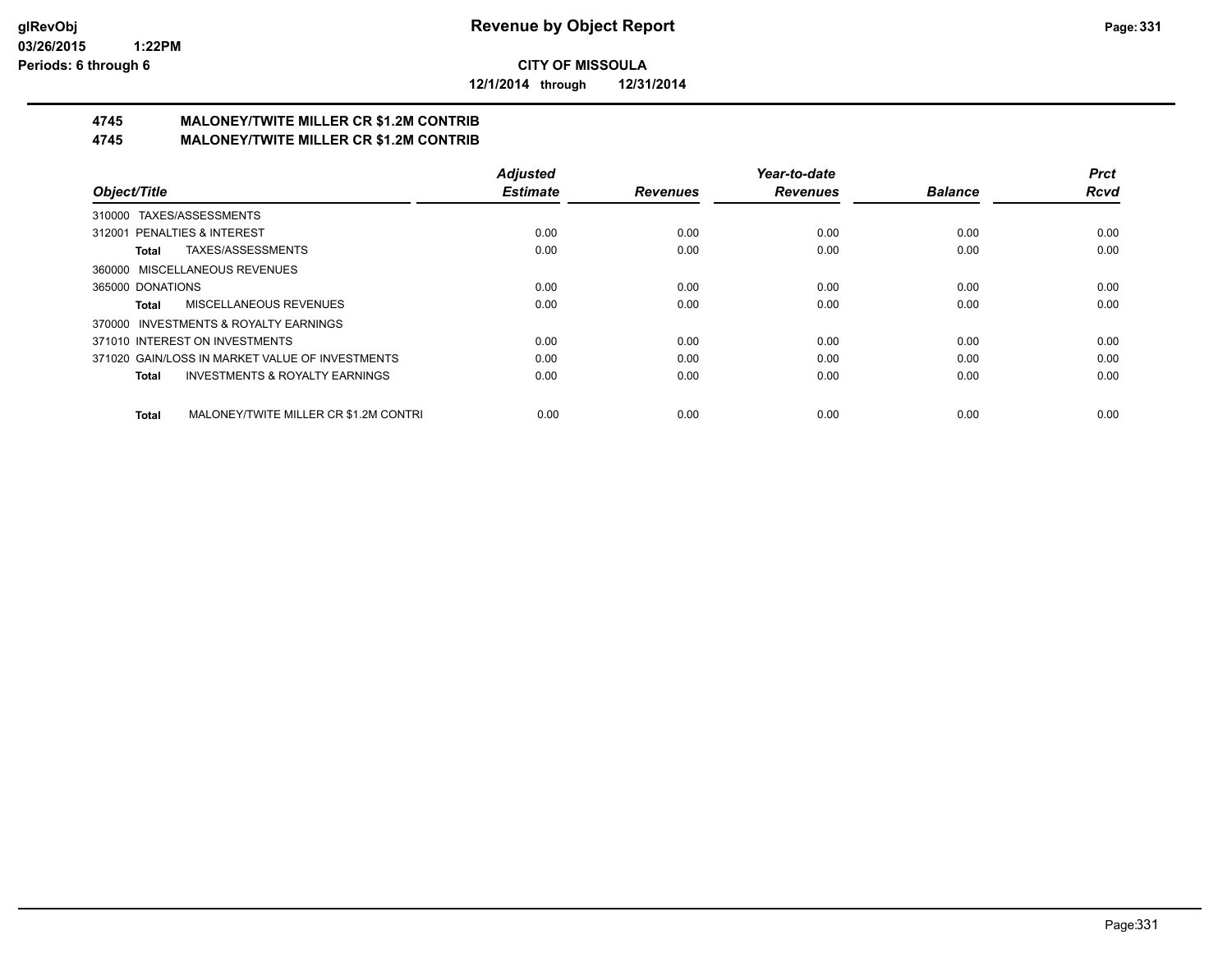**12/1/2014 through 12/31/2014**

#### **4745 MALONEY/TWITE MILLER CR \$1.2M CONTRIB**

| Object/Title                                         | <b>Adjusted</b><br><b>Estimate</b> | <b>Revenues</b> | Year-to-date<br><b>Revenues</b> | <b>Balance</b> | <b>Prct</b><br><b>Rcvd</b> |
|------------------------------------------------------|------------------------------------|-----------------|---------------------------------|----------------|----------------------------|
|                                                      |                                    |                 |                                 |                |                            |
| TAXES/ASSESSMENTS<br>310000                          |                                    |                 |                                 |                |                            |
| 312001 PENALTIES & INTEREST                          | 0.00                               | 0.00            | 0.00                            | 0.00           | 0.00                       |
| TAXES/ASSESSMENTS<br>Total                           | 0.00                               | 0.00            | 0.00                            | 0.00           | 0.00                       |
| 360000 MISCELLANEOUS REVENUES                        |                                    |                 |                                 |                |                            |
| 365000 DONATIONS                                     | 0.00                               | 0.00            | 0.00                            | 0.00           | 0.00                       |
| MISCELLANEOUS REVENUES<br>Total                      | 0.00                               | 0.00            | 0.00                            | 0.00           | 0.00                       |
| 370000 INVESTMENTS & ROYALTY EARNINGS                |                                    |                 |                                 |                |                            |
| 371010 INTEREST ON INVESTMENTS                       | 0.00                               | 0.00            | 0.00                            | 0.00           | 0.00                       |
| 371020 GAIN/LOSS IN MARKET VALUE OF INVESTMENT       | 0.00                               | 0.00            | 0.00                            | 0.00           | 0.00                       |
| <b>INVESTMENTS &amp; ROYALTY EARNINGS</b><br>Total   | 0.00                               | 0.00            | 0.00                            | 0.00           | 0.00                       |
|                                                      |                                    |                 |                                 |                |                            |
| MALONEY/TWITE MILLER CR \$1.2M CONTR<br><b>Total</b> | 0.00                               | 0.00            | 0.00                            | 0.00           | 0.00                       |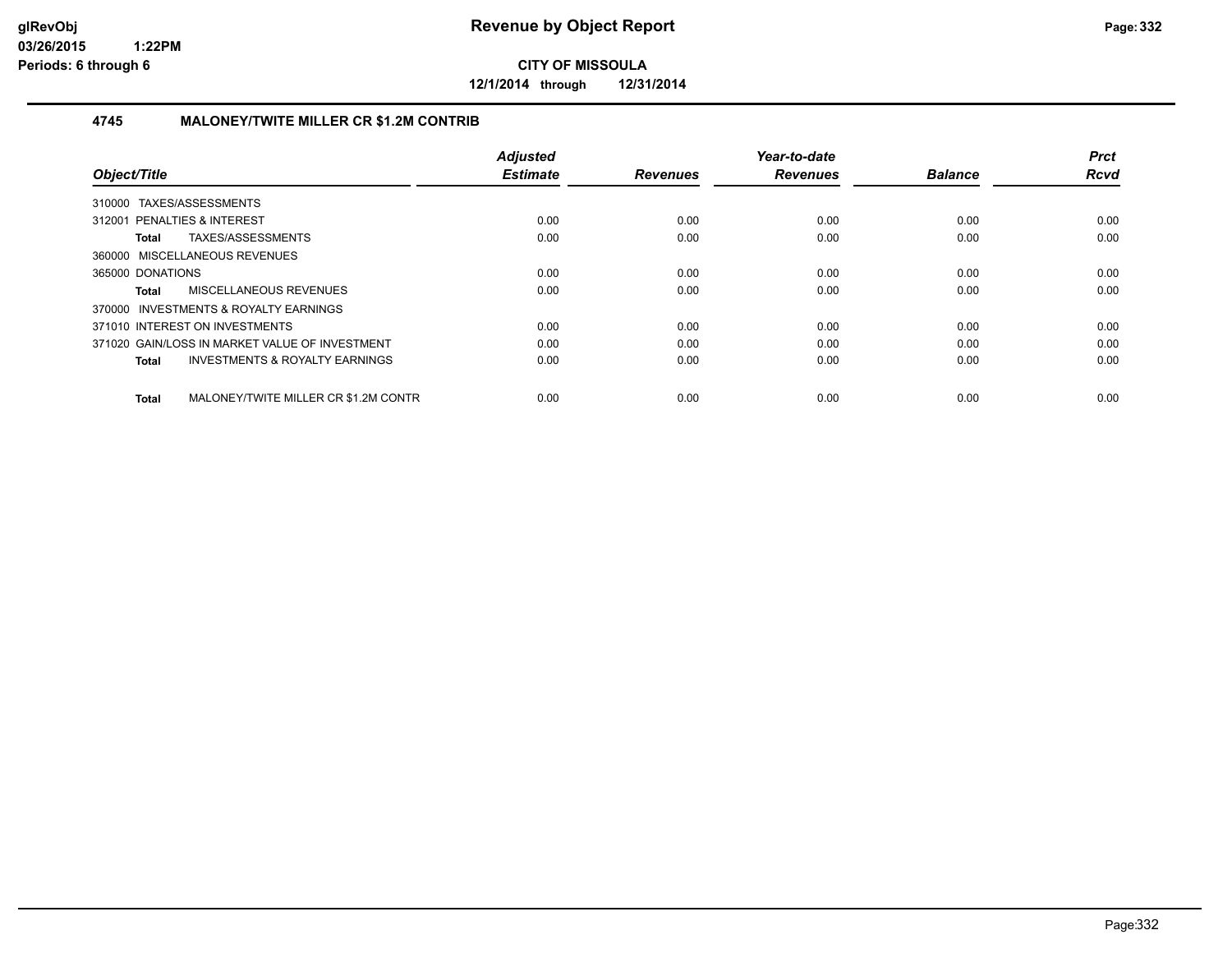**12/1/2014 through 12/31/2014**

# **4941 HILLVIEW WAY CONSTRUCTION**

#### **4941 HILLVIEW WAY CONSTRUCTION**

|              |                                           | <b>Adjusted</b> |                 | Year-to-date    |                | <b>Prct</b> |
|--------------|-------------------------------------------|-----------------|-----------------|-----------------|----------------|-------------|
| Object/Title |                                           | <b>Estimate</b> | <b>Revenues</b> | <b>Revenues</b> | <b>Balance</b> | <b>Rcvd</b> |
|              | 370000 INVESTMENTS & ROYALTY EARNINGS     |                 |                 |                 |                |             |
|              | 371010 INTEREST ON INVESTMENTS            | 0.00            | 0.00            | 0.00            | 0.00           | 0.00        |
| Total        | <b>INVESTMENTS &amp; ROYALTY EARNINGS</b> | 0.00            | 0.00            | 0.00            | 0.00           | 0.00        |
| Total        | HILLVIEW WAY CONSTRUCTION                 | 0.00            | 0.00            | 0.00            | 0.00           | 0.00        |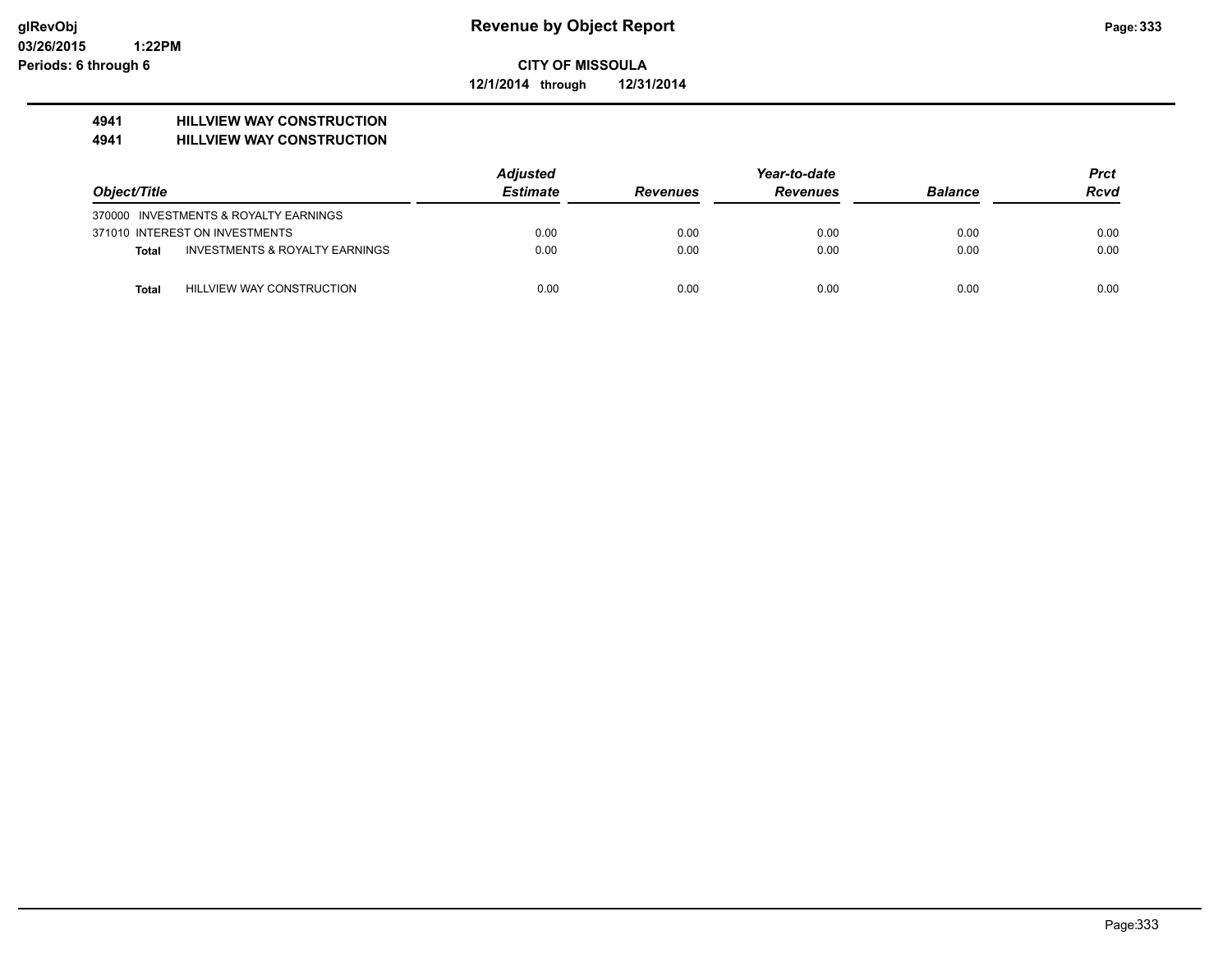**12/1/2014 through 12/31/2014**

### **4941 HILLVIEW WAY CONSTRUCTION**

|              |                                       | <b>Adjusted</b> |                 | Year-to-date    |                | <b>Prct</b> |
|--------------|---------------------------------------|-----------------|-----------------|-----------------|----------------|-------------|
| Object/Title |                                       | <b>Estimate</b> | <b>Revenues</b> | <b>Revenues</b> | <b>Balance</b> | <b>Rcvd</b> |
|              | 370000 INVESTMENTS & ROYALTY EARNINGS |                 |                 |                 |                |             |
|              | 371010 INTEREST ON INVESTMENTS        | 0.00            | 0.00            | 0.00            | 0.00           | 0.00        |
| <b>Total</b> | INVESTMENTS & ROYALTY EARNINGS        | 0.00            | 0.00            | 0.00            | 0.00           | 0.00        |
|              |                                       |                 |                 |                 |                |             |
| Total        | HILLVIEW WAY CONSTRUCTION             | 0.00            | 0.00            | 0.00            | 0.00           | 0.00        |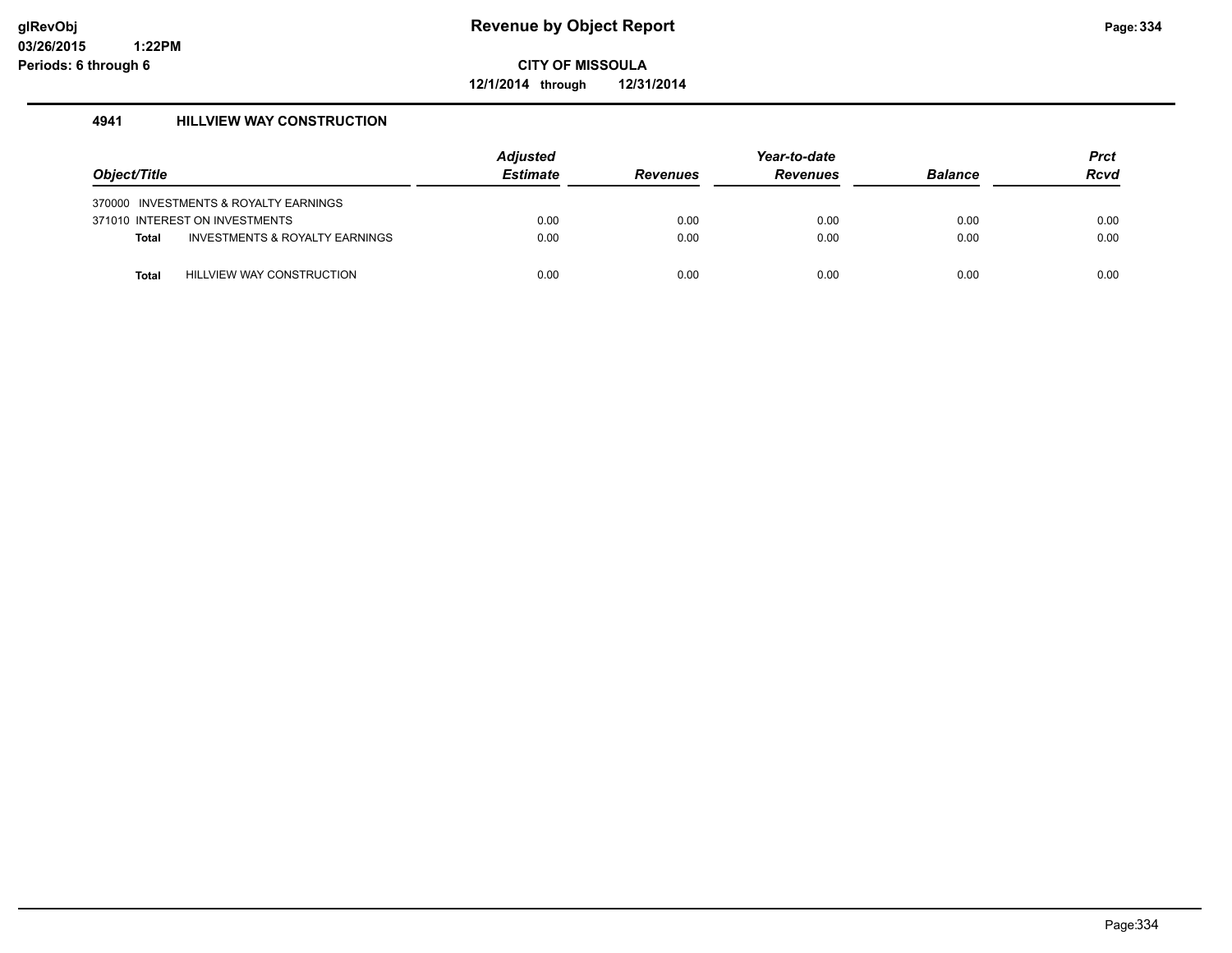**12/1/2014 through 12/31/2014**

# **4944 RATTLESNAKE SEWER COLLECTION (544)**

# **4944 RATTLESNAKE SEWER COLLECTION (544)**

|                                                    | <b>Adjusted</b> |                 | Year-to-date    |                | <b>Prct</b> |
|----------------------------------------------------|-----------------|-----------------|-----------------|----------------|-------------|
| Object/Title                                       | <b>Estimate</b> | <b>Revenues</b> | <b>Revenues</b> | <b>Balance</b> | <b>Rcvd</b> |
| 330000 INTERGOVERNMENTAL REVENUES                  |                 |                 |                 |                |             |
| 331090 EPA GRANT                                   | 0.00            | 0.00            | 0.00            | 0.00           | 0.00        |
| 334120 TSEP GRANT                                  | 0.00            | 0.00            | 0.00            | 0.00           | 0.00        |
| 334121 DNRC GRANT                                  | 0.00            | 0.00            | 0.00            | 0.00           | 0.00        |
| 334990 ARRA FUNDING                                | 0.00            | 0.00            | 0.00            | 0.00           | 0.00        |
| 334992 ARRA LOAN                                   | 0.00            | 0.00            | 0.00            | 0.00           | 0.00        |
| <b>INTERGOVERNMENTAL REVENUES</b><br>Total         | 0.00            | 0.00            | 0.00            | 0.00           | 0.00        |
| 370000 INVESTMENTS & ROYALTY EARNINGS              |                 |                 |                 |                |             |
| 371010 INTEREST ON INVESTMENTS                     | 0.00            | 0.00            | 0.00            | 0.00           | 0.00        |
| <b>INVESTMENTS &amp; ROYALTY EARNINGS</b><br>Total | 0.00            | 0.00            | 0.00            | 0.00           | 0.00        |
| 380000 OTHER FINANCING SOURCES                     |                 |                 |                 |                |             |
| 381010 BOND PROCEEDS                               | 0.00            | 0.00            | 0.00            | 0.00           | 0.00        |
| 381020 REVENUE BONDS                               | 0.00            | 0.00            | 0.00            | 0.00           | 0.00        |
| 381030 SID BONDS PROCEEDS                          | 0.00            | 0.00            | 0.00            | 0.00           | 0.00        |
| OTHER FINANCING SOURCES<br>Total                   | 0.00            | 0.00            | 0.00            | 0.00           | 0.00        |
| RATTLESNAKE SEWER COLLECTION (544)<br>Total        | 0.00            | 0.00            | 0.00            | 0.00           | 0.00        |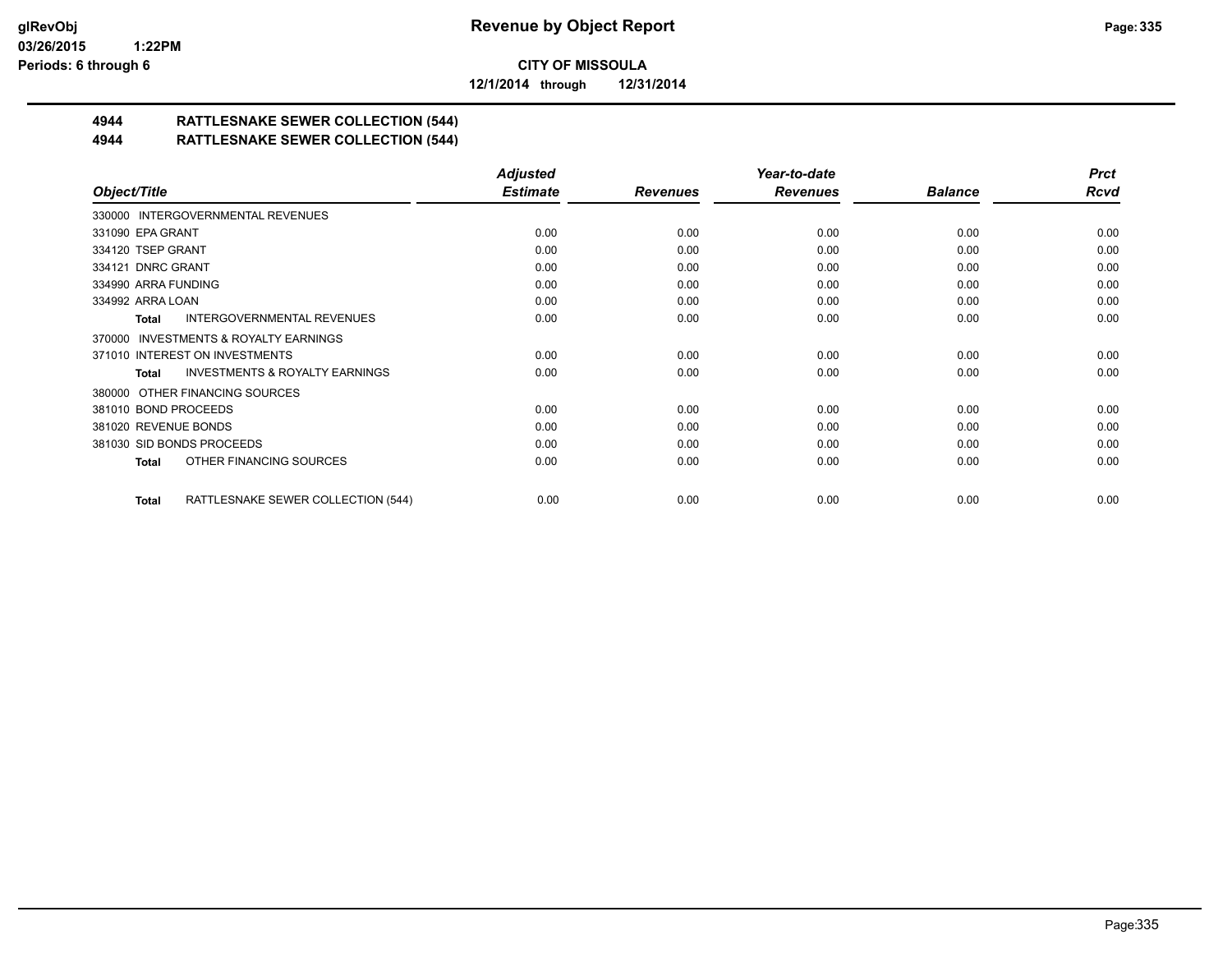**12/1/2014 through 12/31/2014**

### **4944 RATTLESNAKE SEWER COLLECTION (544)**

|                                                           | <b>Adjusted</b> |                 | Year-to-date    |                | <b>Prct</b> |
|-----------------------------------------------------------|-----------------|-----------------|-----------------|----------------|-------------|
| Object/Title                                              | <b>Estimate</b> | <b>Revenues</b> | <b>Revenues</b> | <b>Balance</b> | <b>Rcvd</b> |
| 330000 INTERGOVERNMENTAL REVENUES                         |                 |                 |                 |                |             |
| 331090 EPA GRANT                                          | 0.00            | 0.00            | 0.00            | 0.00           | 0.00        |
| 334120 TSEP GRANT                                         | 0.00            | 0.00            | 0.00            | 0.00           | 0.00        |
| 334121 DNRC GRANT                                         | 0.00            | 0.00            | 0.00            | 0.00           | 0.00        |
| 334990 ARRA FUNDING                                       | 0.00            | 0.00            | 0.00            | 0.00           | 0.00        |
| 334992 ARRA LOAN                                          | 0.00            | 0.00            | 0.00            | 0.00           | 0.00        |
| INTERGOVERNMENTAL REVENUES<br><b>Total</b>                | 0.00            | 0.00            | 0.00            | 0.00           | 0.00        |
| INVESTMENTS & ROYALTY EARNINGS<br>370000                  |                 |                 |                 |                |             |
| 371010 INTEREST ON INVESTMENTS                            | 0.00            | 0.00            | 0.00            | 0.00           | 0.00        |
| <b>INVESTMENTS &amp; ROYALTY EARNINGS</b><br><b>Total</b> | 0.00            | 0.00            | 0.00            | 0.00           | 0.00        |
| OTHER FINANCING SOURCES<br>380000                         |                 |                 |                 |                |             |
| 381010 BOND PROCEEDS                                      | 0.00            | 0.00            | 0.00            | 0.00           | 0.00        |
| 381020 REVENUE BONDS                                      | 0.00            | 0.00            | 0.00            | 0.00           | 0.00        |
| 381030 SID BONDS PROCEEDS                                 | 0.00            | 0.00            | 0.00            | 0.00           | 0.00        |
| OTHER FINANCING SOURCES<br><b>Total</b>                   | 0.00            | 0.00            | 0.00            | 0.00           | 0.00        |
| RATTLESNAKE SEWER COLLECTION (544)<br><b>Total</b>        | 0.00            | 0.00            | 0.00            | 0.00           | 0.00        |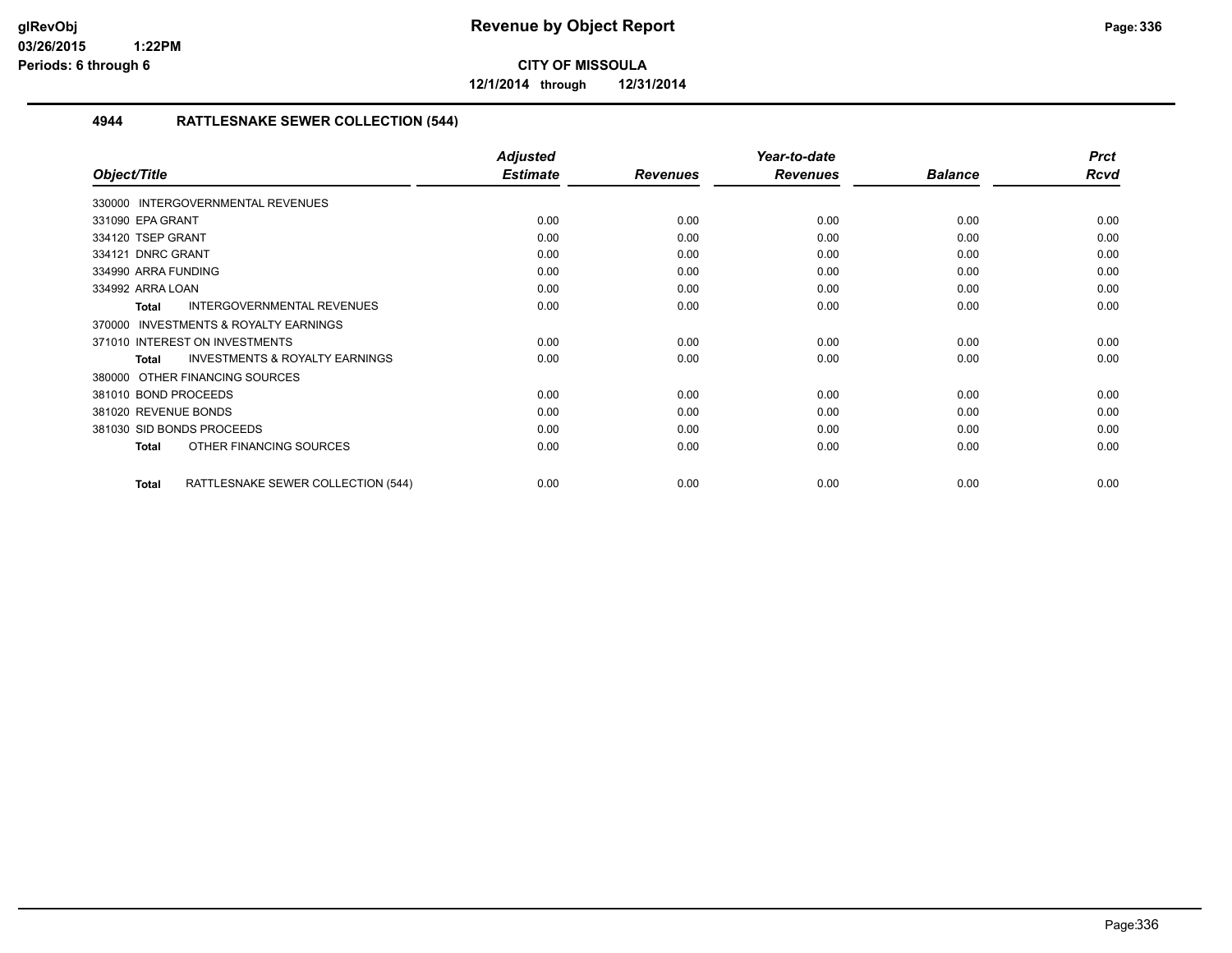**12/1/2014 through 12/31/2014**

### **4945 PHILLIPS ST TRAFFIC CALMING**

**4945 PHILLIPS ST TRAFFIC CALMING**

|                                                    | <b>Adjusted</b> |                 | Year-to-date    |                | <b>Prct</b> |
|----------------------------------------------------|-----------------|-----------------|-----------------|----------------|-------------|
| Object/Title                                       | <b>Estimate</b> | <b>Revenues</b> | <b>Revenues</b> | <b>Balance</b> | <b>Rcvd</b> |
| 370000 INVESTMENTS & ROYALTY EARNINGS              |                 |                 |                 |                |             |
| 371010 INTEREST ON INVESTMENTS                     | 0.00            | 0.00            | 0.00            | 0.00           | 0.00        |
| <b>INVESTMENTS &amp; ROYALTY EARNINGS</b><br>Total | 0.00            | 0.00            | 0.00            | 0.00           | 0.00        |
| 380000 OTHER FINANCING SOURCES                     |                 |                 |                 |                |             |
| 381030 SID BONDS PROCEEDS                          | 0.00            | 0.00            | 0.00            | 0.00           | 0.00        |
| 383000 OPERATING TRANSFERS                         | 0.00            | 0.00            | 0.00            | 0.00           | 0.00        |
| OTHER FINANCING SOURCES<br><b>Total</b>            | 0.00            | 0.00            | 0.00            | 0.00           | 0.00        |
|                                                    |                 |                 |                 |                |             |
| <b>Total</b><br>PHILLIPS ST TRAFFIC CALMING        | 0.00            | 0.00            | 0.00            | 0.00           | 0.00        |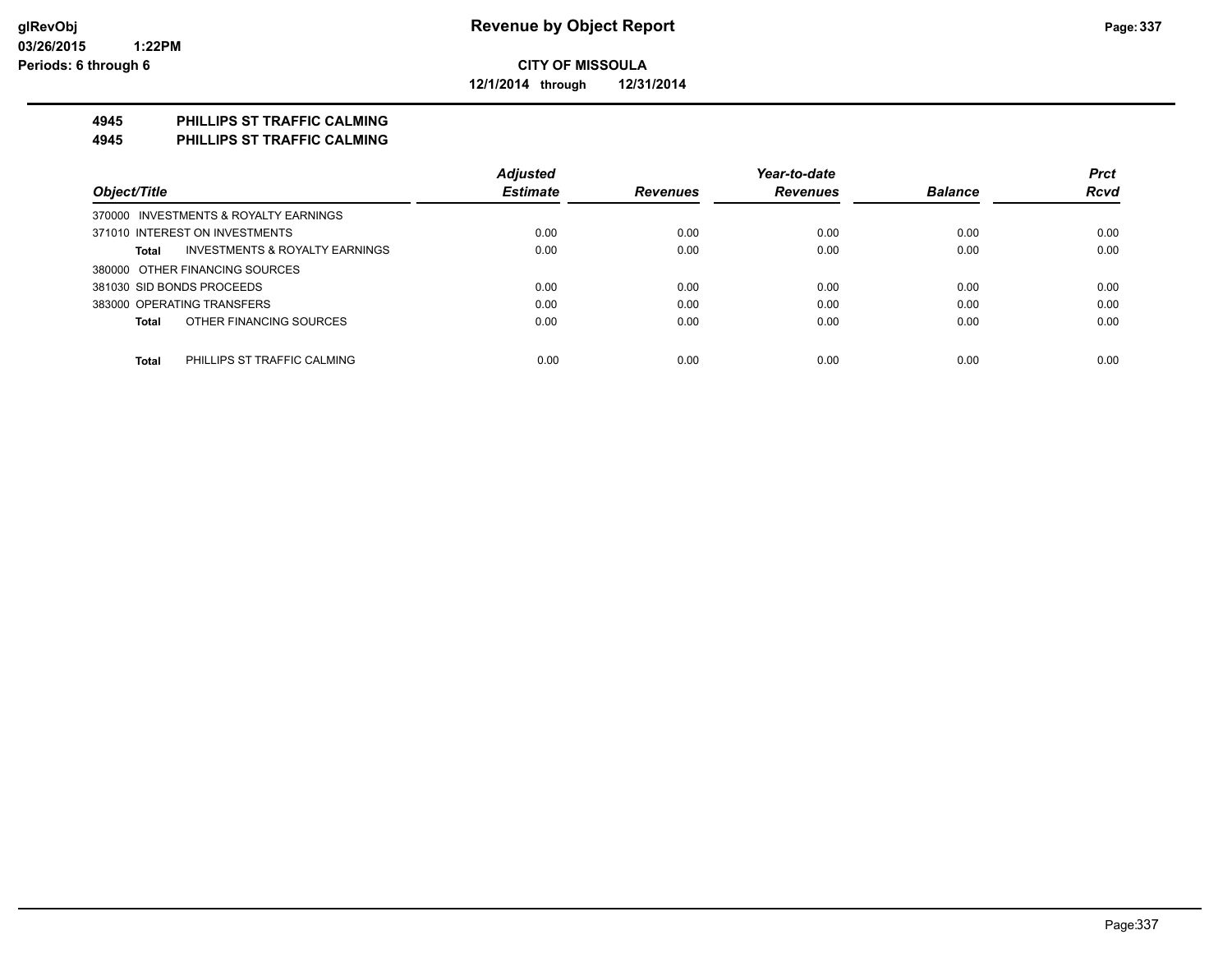**12/1/2014 through 12/31/2014**

### **4945 PHILLIPS ST TRAFFIC CALMING**

|                                                    | <b>Adjusted</b> |                 | Year-to-date    |                | <b>Prct</b> |
|----------------------------------------------------|-----------------|-----------------|-----------------|----------------|-------------|
| <b>Object/Title</b>                                | <b>Estimate</b> | <b>Revenues</b> | <b>Revenues</b> | <b>Balance</b> | <b>Rcvd</b> |
| 370000 INVESTMENTS & ROYALTY EARNINGS              |                 |                 |                 |                |             |
| 371010 INTEREST ON INVESTMENTS                     | 0.00            | 0.00            | 0.00            | 0.00           | 0.00        |
| <b>INVESTMENTS &amp; ROYALTY EARNINGS</b><br>Total | 0.00            | 0.00            | 0.00            | 0.00           | 0.00        |
| 380000 OTHER FINANCING SOURCES                     |                 |                 |                 |                |             |
| 381030 SID BONDS PROCEEDS                          | 0.00            | 0.00            | 0.00            | 0.00           | 0.00        |
| 383000 OPERATING TRANSFERS                         | 0.00            | 0.00            | 0.00            | 0.00           | 0.00        |
| OTHER FINANCING SOURCES<br>Total                   | 0.00            | 0.00            | 0.00            | 0.00           | 0.00        |
|                                                    |                 |                 |                 |                |             |
| <b>Total</b><br>PHILLIPS ST TRAFFIC CALMING        | 0.00            | 0.00            | 0.00            | 0.00           | 0.00        |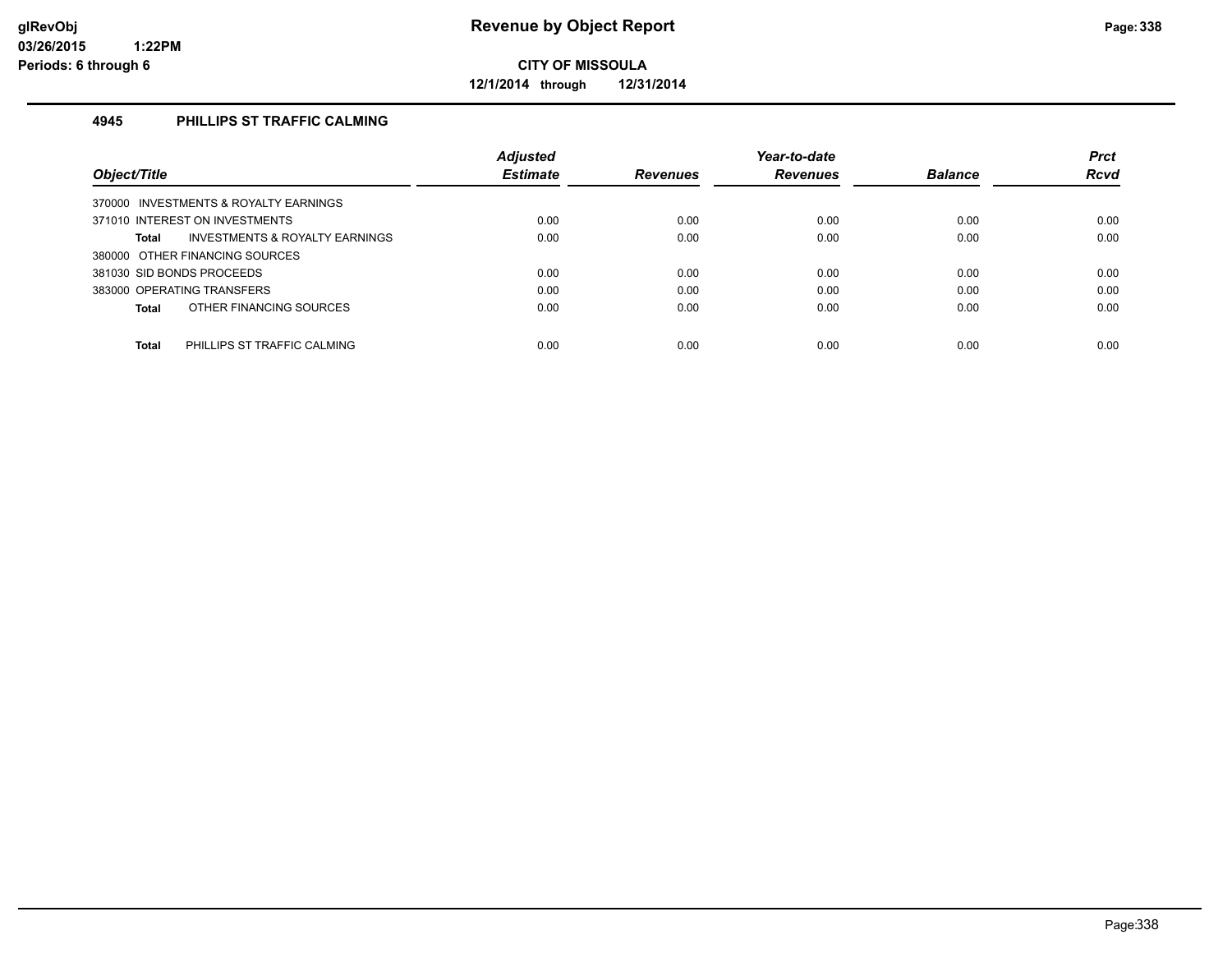**12/1/2014 through 12/31/2014**

# **4946 PATTEE CREEK DR. TRAFFIC CALMING**

# **4946 PATTEE CREEK DR. TRAFFIC CALMING**

|                                                    | <b>Adjusted</b> |                 | Year-to-date    |                | <b>Prct</b> |
|----------------------------------------------------|-----------------|-----------------|-----------------|----------------|-------------|
| Object/Title                                       | <b>Estimate</b> | <b>Revenues</b> | <b>Revenues</b> | <b>Balance</b> | <b>Rcvd</b> |
| 370000 INVESTMENTS & ROYALTY EARNINGS              |                 |                 |                 |                |             |
| 371010 INTEREST ON INVESTMENTS                     | 0.00            | 0.00            | 0.00            | 0.00           | 0.00        |
| <b>INVESTMENTS &amp; ROYALTY EARNINGS</b><br>Total | 0.00            | 0.00            | 0.00            | 0.00           | 0.00        |
| 380000 OTHER FINANCING SOURCES                     |                 |                 |                 |                |             |
| 381030 SID BONDS PROCEEDS                          | 0.00            | 0.00            | 0.00            | 0.00           | 0.00        |
| 383000 OPERATING TRANSFERS                         | 0.00            | 0.00            | 0.00            | 0.00           | 0.00        |
| OTHER FINANCING SOURCES<br>Total                   | 0.00            | 0.00            | 0.00            | 0.00           | 0.00        |
|                                                    |                 |                 |                 |                |             |
| Total<br>PATTEE CREEK DR. TRAFFIC CALMING          | 0.00            | 0.00            | 0.00            | 0.00           | 0.00        |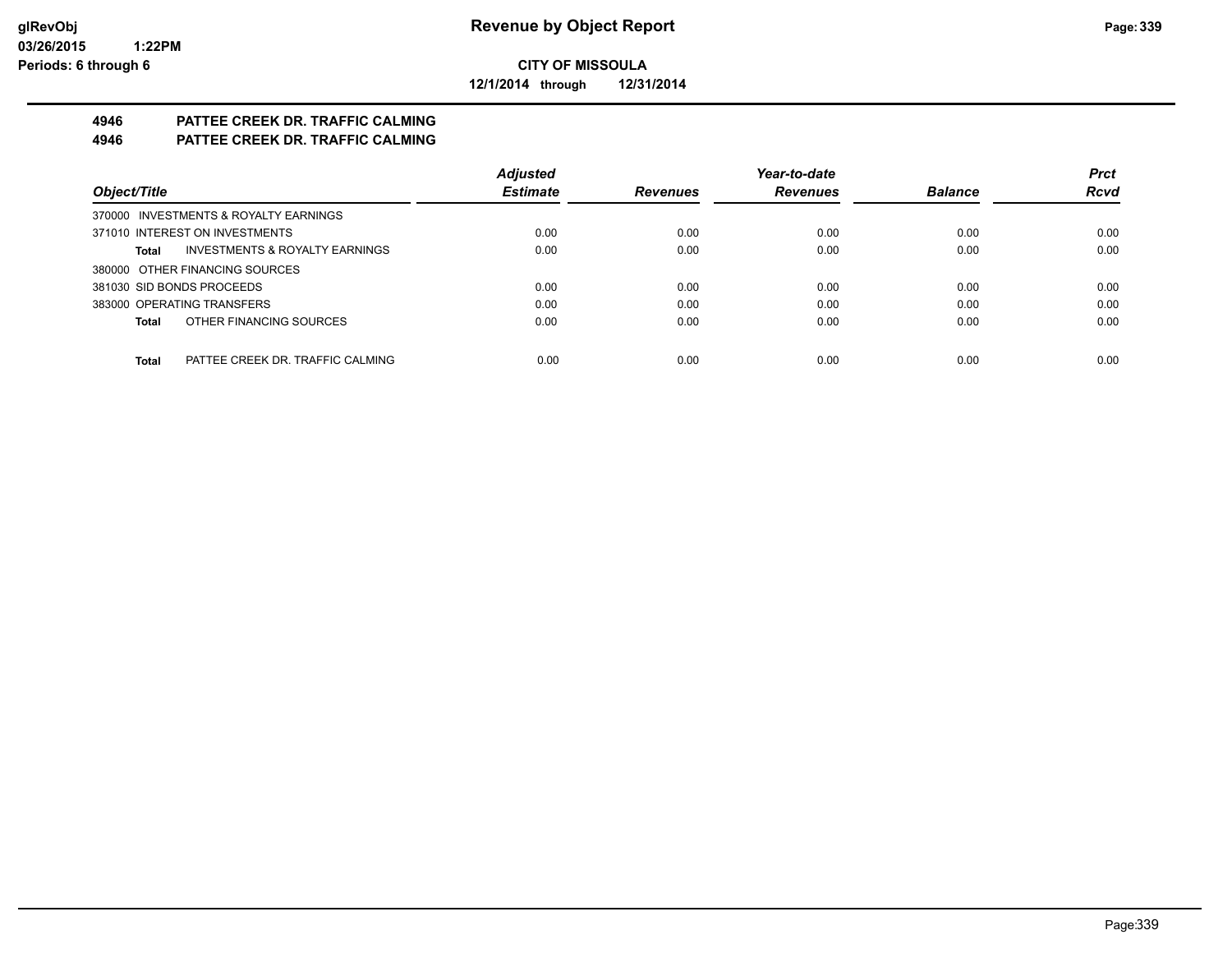**12/1/2014 through 12/31/2014**

### **4946 PATTEE CREEK DR. TRAFFIC CALMING**

| Object/Title                                     | <b>Adjusted</b><br><b>Estimate</b> | <b>Revenues</b> | Year-to-date<br><b>Revenues</b> | <b>Balance</b> | <b>Prct</b><br><b>Rcvd</b> |
|--------------------------------------------------|------------------------------------|-----------------|---------------------------------|----------------|----------------------------|
| 370000 INVESTMENTS & ROYALTY EARNINGS            |                                    |                 |                                 |                |                            |
| 371010 INTEREST ON INVESTMENTS                   | 0.00                               | 0.00            | 0.00                            | 0.00           | 0.00                       |
| INVESTMENTS & ROYALTY EARNINGS<br>Total          | 0.00                               | 0.00            | 0.00                            | 0.00           | 0.00                       |
| 380000 OTHER FINANCING SOURCES                   |                                    |                 |                                 |                |                            |
| 381030 SID BONDS PROCEEDS                        | 0.00                               | 0.00            | 0.00                            | 0.00           | 0.00                       |
| 383000 OPERATING TRANSFERS                       | 0.00                               | 0.00            | 0.00                            | 0.00           | 0.00                       |
| OTHER FINANCING SOURCES<br>Total                 | 0.00                               | 0.00            | 0.00                            | 0.00           | 0.00                       |
|                                                  |                                    |                 |                                 |                |                            |
| <b>Total</b><br>PATTEE CREEK DR. TRAFFIC CALMING | 0.00                               | 0.00            | 0.00                            | 0.00           | 0.00                       |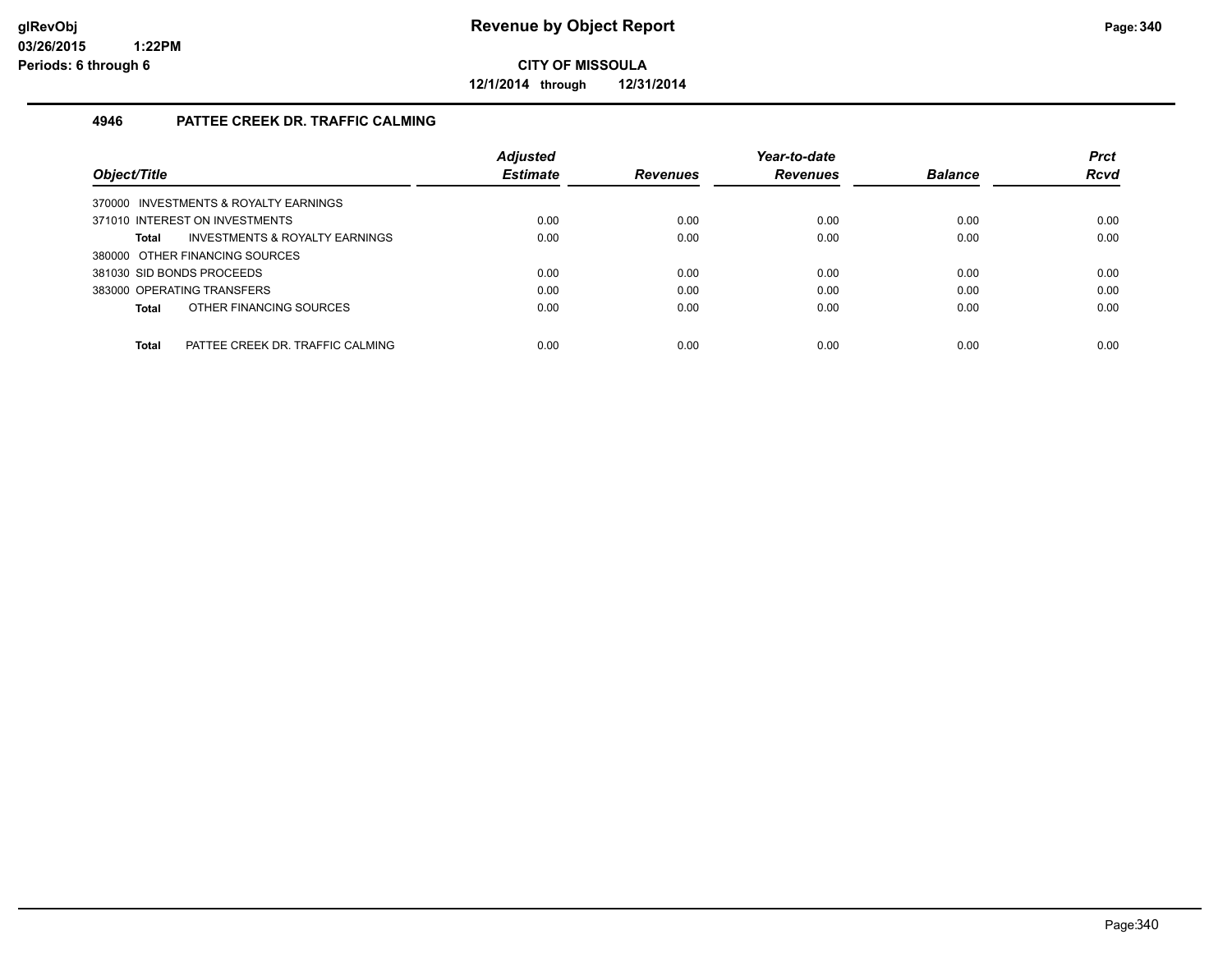**12/1/2014 through 12/31/2014**

# **4948 STORMWATER OUTFALL RETROFITS**

#### **4948 STORMWATER OUTFALL RETROFITS**

|                   |                                     | Adjusted        |                 | <b>Prct</b>     |                |             |
|-------------------|-------------------------------------|-----------------|-----------------|-----------------|----------------|-------------|
| Object/Title      |                                     | <b>Estimate</b> | <b>Revenues</b> | <b>Revenues</b> | <b>Balance</b> | <b>Rcvd</b> |
|                   | 330000 INTERGOVERNMENTAL REVENUES   |                 |                 |                 |                |             |
| 334121 DNRC GRANT |                                     | 0.00            | 0.00            | 0.00            | 0.00           | 0.00        |
|                   | 337003 HEALTH DEPT-STORM WATER MGMT | 0.00            | 0.00            | 0.00            | 0.00           | 0.00        |
| Total             | INTERGOVERNMENTAL REVENUES          | 0.00            | 0.00            | 0.00            | 0.00           | 0.00        |
|                   |                                     |                 |                 |                 |                |             |
| Total             | STORMWATER OUTFALL RETROFITS        | 0.00            | 0.00            | 0.00            | 0.00           | 0.00        |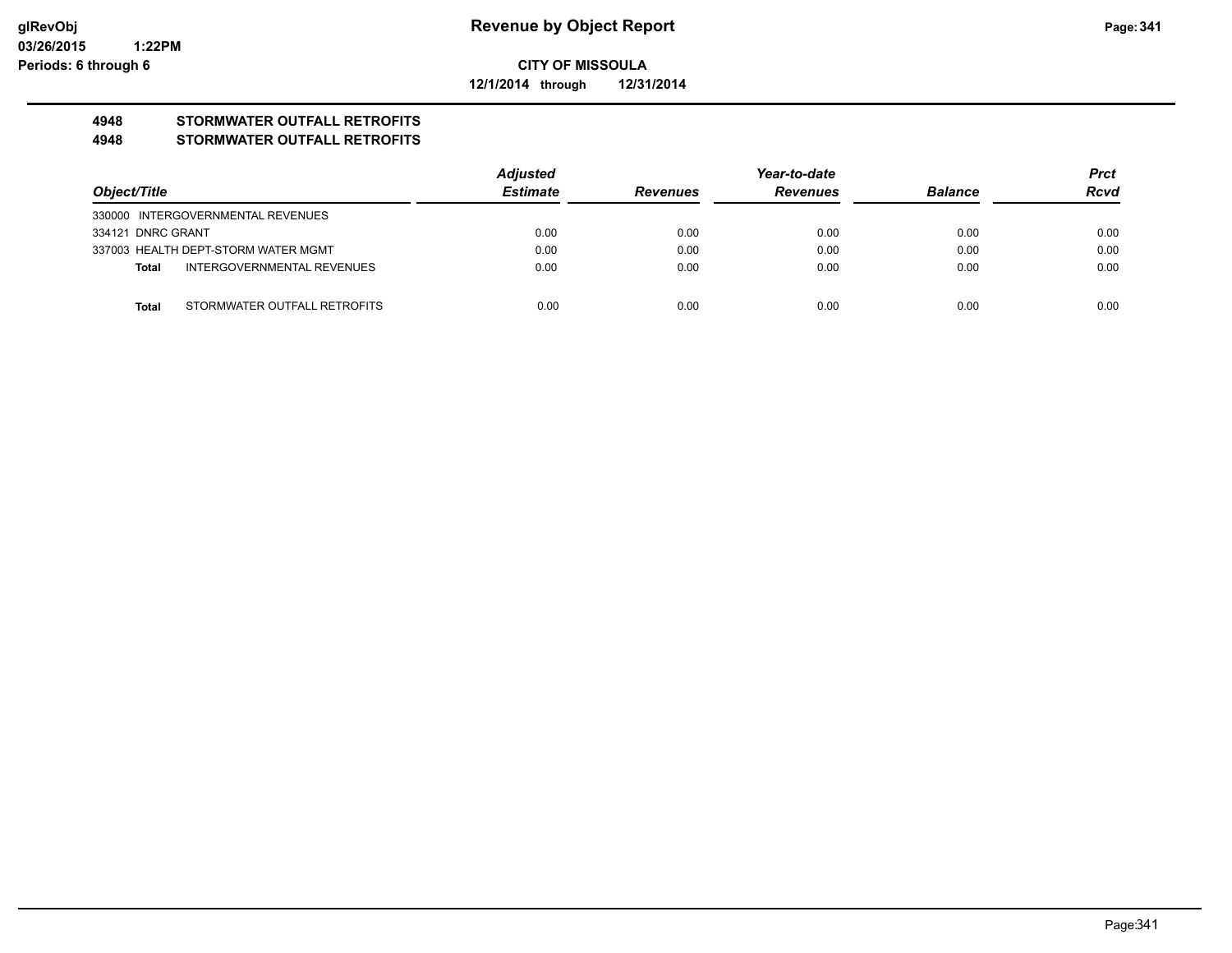**12/1/2014 through 12/31/2014**

### **4948 STORMWATER OUTFALL RETROFITS**

|                                              | Adjusted        |                 | Year-to-date    |                | <b>Prct</b> |
|----------------------------------------------|-----------------|-----------------|-----------------|----------------|-------------|
| Object/Title                                 | <b>Estimate</b> | <b>Revenues</b> | <b>Revenues</b> | <b>Balance</b> | <b>Rcvd</b> |
| 330000 INTERGOVERNMENTAL REVENUES            |                 |                 |                 |                |             |
| 334121 DNRC GRANT                            | 0.00            | 0.00            | 0.00            | 0.00           | 0.00        |
| 337003 HEALTH DEPT-STORM WATER MGMT          | 0.00            | 0.00            | 0.00            | 0.00           | 0.00        |
| INTERGOVERNMENTAL REVENUES<br><b>Total</b>   | 0.00            | 0.00            | 0.00            | 0.00           | 0.00        |
|                                              |                 |                 |                 |                |             |
| STORMWATER OUTFALL RETROFITS<br><b>Total</b> | 0.00            | 0.00            | 0.00            | 0.00           | 0.00        |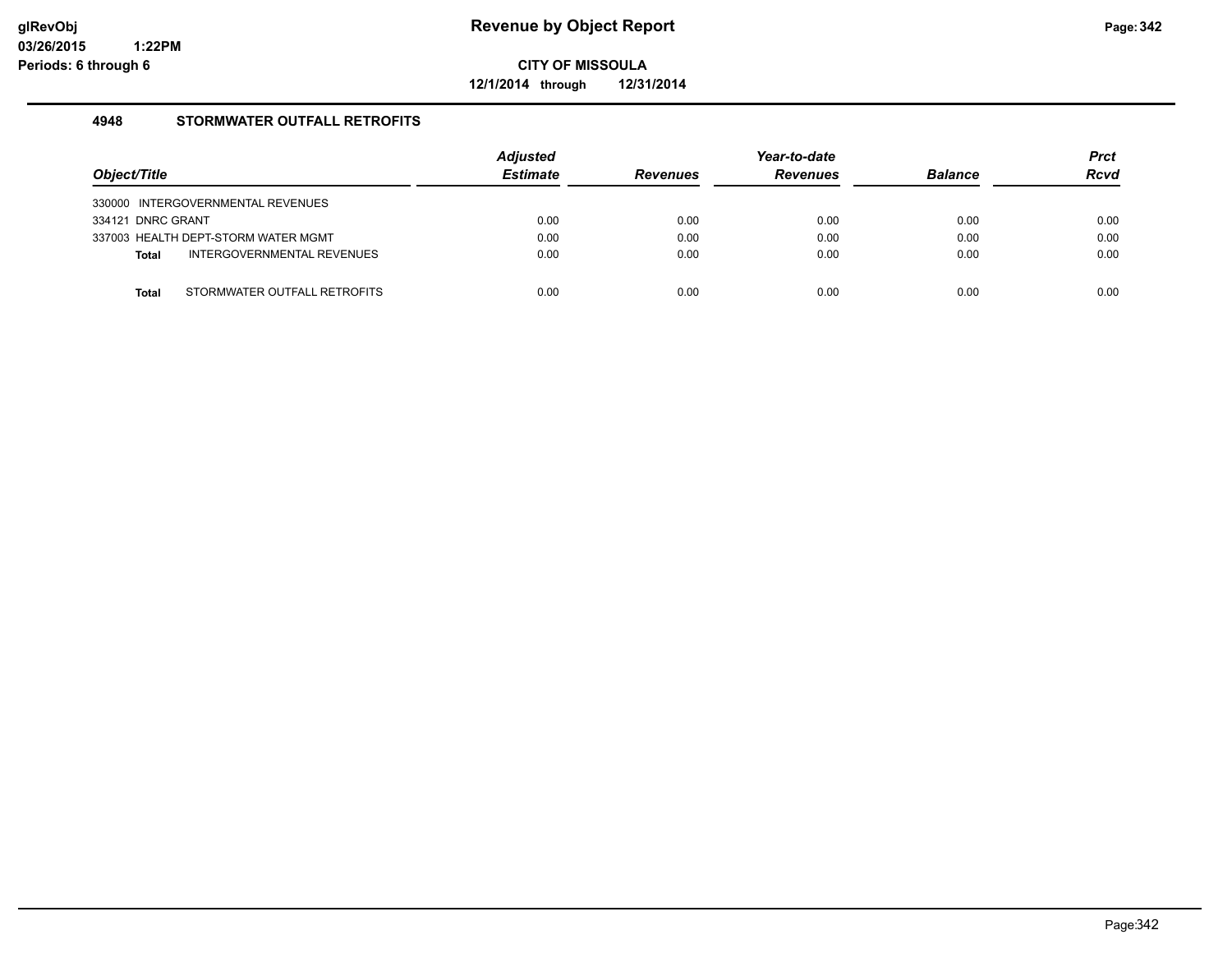**12/1/2014 through 12/31/2014**

#### **4990 ARRA ENHANCEMENTS**

**4990 ARRA ENHANCEMENTS**

|                                                           | <b>Adjusted</b> |                 | Year-to-date    |                | <b>Prct</b> |
|-----------------------------------------------------------|-----------------|-----------------|-----------------|----------------|-------------|
| Object/Title                                              | <b>Estimate</b> | <b>Revenues</b> | <b>Revenues</b> | <b>Balance</b> | <b>Rcvd</b> |
| 330000 INTERGOVERNMENTAL REVENUES                         |                 |                 |                 |                |             |
| 334990 ARRA FUNDING                                       | 0.00            | 0.00            | 0.00            | 0.00           | 0.00        |
| INTERGOVERNMENTAL REVENUES<br><b>Total</b>                | 0.00            | 0.00            | 0.00            | 0.00           | 0.00        |
| 370000 INVESTMENTS & ROYALTY EARNINGS                     |                 |                 |                 |                |             |
| 371010 INTEREST ON INVESTMENTS                            | 0.00            | 0.00            | 0.00            | 0.00           | 0.00        |
| <b>INVESTMENTS &amp; ROYALTY EARNINGS</b><br><b>Total</b> | 0.00            | 0.00            | 0.00            | 0.00           | 0.00        |
|                                                           |                 |                 |                 |                |             |
| ARRA ENHANCEMENTS<br><b>Total</b>                         | 0.00            | 0.00            | 0.00            | 0.00           | 0.00        |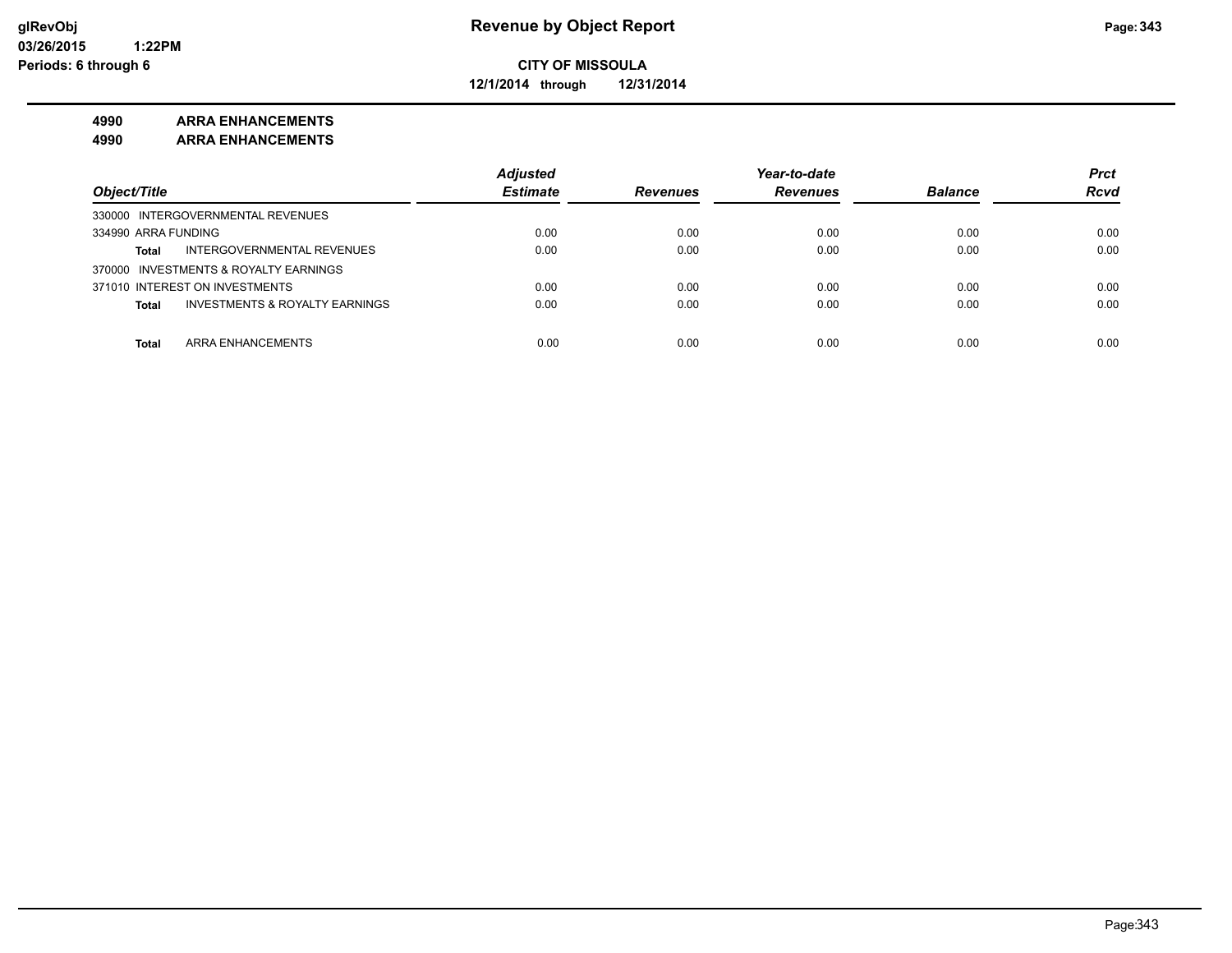**12/1/2014 through 12/31/2014**

#### **4990 ARRA ENHANCEMENTS**

| Object/Title                                   | <b>Adjusted</b><br><b>Estimate</b> | <b>Revenues</b> | Year-to-date<br><b>Revenues</b> | <b>Balance</b> | <b>Prct</b><br><b>Rcvd</b> |
|------------------------------------------------|------------------------------------|-----------------|---------------------------------|----------------|----------------------------|
| 330000 INTERGOVERNMENTAL REVENUES              |                                    |                 |                                 |                |                            |
| 334990 ARRA FUNDING                            | 0.00                               | 0.00            | 0.00                            | 0.00           | 0.00                       |
| INTERGOVERNMENTAL REVENUES<br>Total            | 0.00                               | 0.00            | 0.00                            | 0.00           | 0.00                       |
| 370000 INVESTMENTS & ROYALTY EARNINGS          |                                    |                 |                                 |                |                            |
| 371010 INTEREST ON INVESTMENTS                 | 0.00                               | 0.00            | 0.00                            | 0.00           | 0.00                       |
| INVESTMENTS & ROYALTY EARNINGS<br><b>Total</b> | 0.00                               | 0.00            | 0.00                            | 0.00           | 0.00                       |
|                                                |                                    |                 |                                 |                |                            |
| ARRA ENHANCEMENTS<br>Total                     | 0.00                               | 0.00            | 0.00                            | 0.00           | 0.00                       |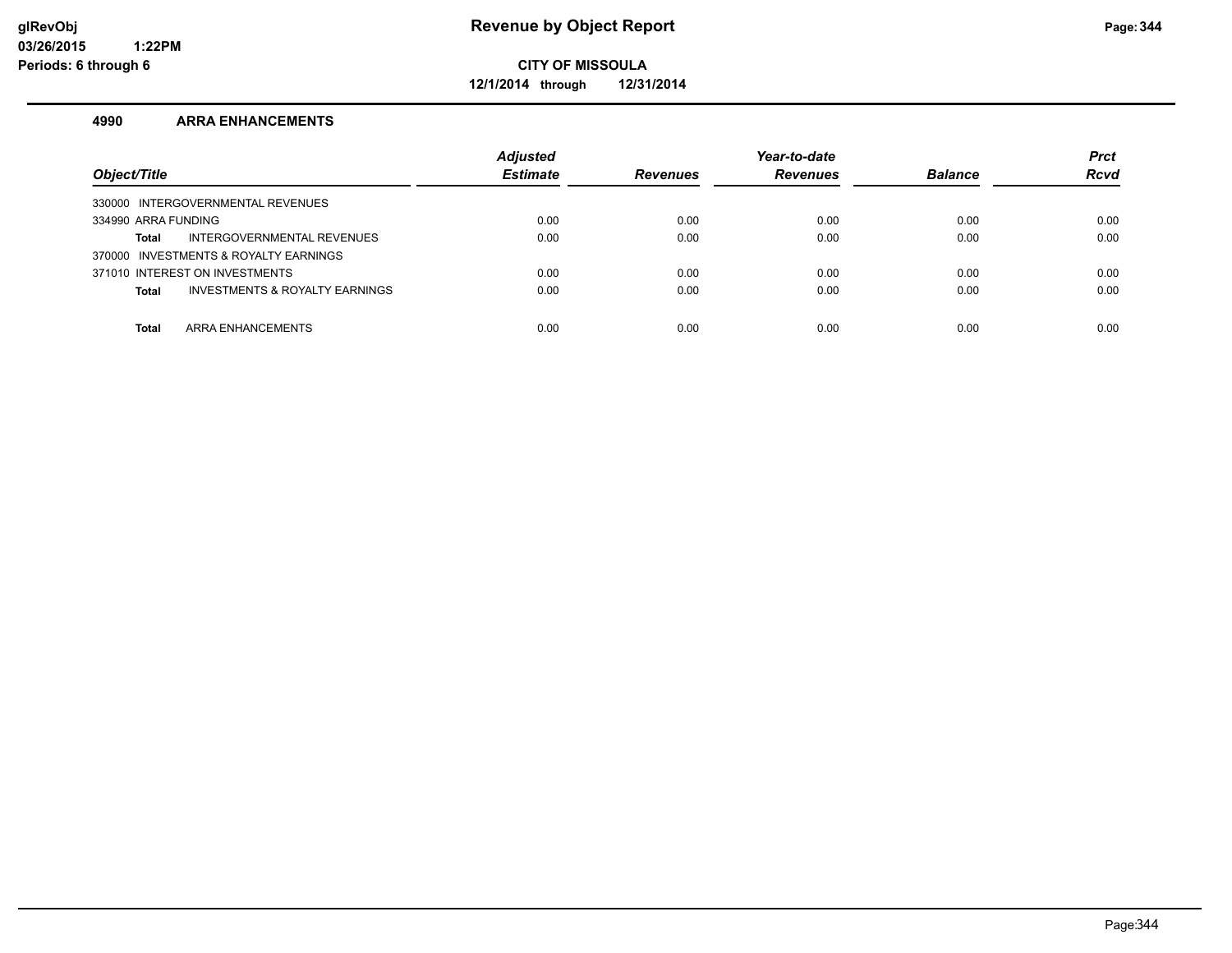**12/1/2014 through 12/31/2014**

#### **4991 ARRA HB645**

**4991 ARRA HB645**

|                                                           | <b>Adjusted</b> |                 | Year-to-date    |                | <b>Prct</b> |
|-----------------------------------------------------------|-----------------|-----------------|-----------------|----------------|-------------|
| Object/Title                                              | <b>Estimate</b> | <b>Revenues</b> | <b>Revenues</b> | <b>Balance</b> | <b>Rcvd</b> |
| INTERGOVERNMENTAL REVENUES<br>330000                      |                 |                 |                 |                |             |
| 334991 ARRA HB645 FUNDING                                 | 0.00            | 0.00            | 0.00            | 0.00           | 0.00        |
| 336023 STATE CONTRIB. - PERS                              | 0.00            | 0.00            | 0.00            | 0.00           | 0.00        |
| <b>INTERGOVERNMENTAL REVENUES</b><br><b>Total</b>         | 0.00            | 0.00            | 0.00            | 0.00           | 0.00        |
| <b>CHARGES FOR SERVICES</b><br>340000                     |                 |                 |                 |                |             |
| 343005 NON-ARRA MOUNTAIN WATER CONTRACT                   | 0.00            | 0.00            | 0.00            | 0.00           | 0.00        |
| <b>CHARGES FOR SERVICES</b><br>Total                      | 0.00            | 0.00            | 0.00            | 0.00           | 0.00        |
| MISCELLANEOUS REVENUES<br>360000                          |                 |                 |                 |                |             |
| 360000 MISCELLANEOUS REVENUES                             | 0.00            | 0.00            | 0.00            | 0.00           | 0.00        |
| MISCELLANEOUS REVENUES<br><b>Total</b>                    | 0.00            | 0.00            | 0.00            | 0.00           | 0.00        |
| <b>INVESTMENTS &amp; ROYALTY EARNINGS</b><br>370000       |                 |                 |                 |                |             |
| 371010 INTEREST ON INVESTMENTS                            | 0.00            | 0.00            | 0.00            | 0.00           | 0.00        |
| <b>INVESTMENTS &amp; ROYALTY EARNINGS</b><br><b>Total</b> | 0.00            | 0.00            | 0.00            | 0.00           | 0.00        |
|                                                           |                 |                 |                 |                |             |
| ARRA HB645<br><b>Total</b>                                | 0.00            | 0.00            | 0.00            | 0.00           | 0.00        |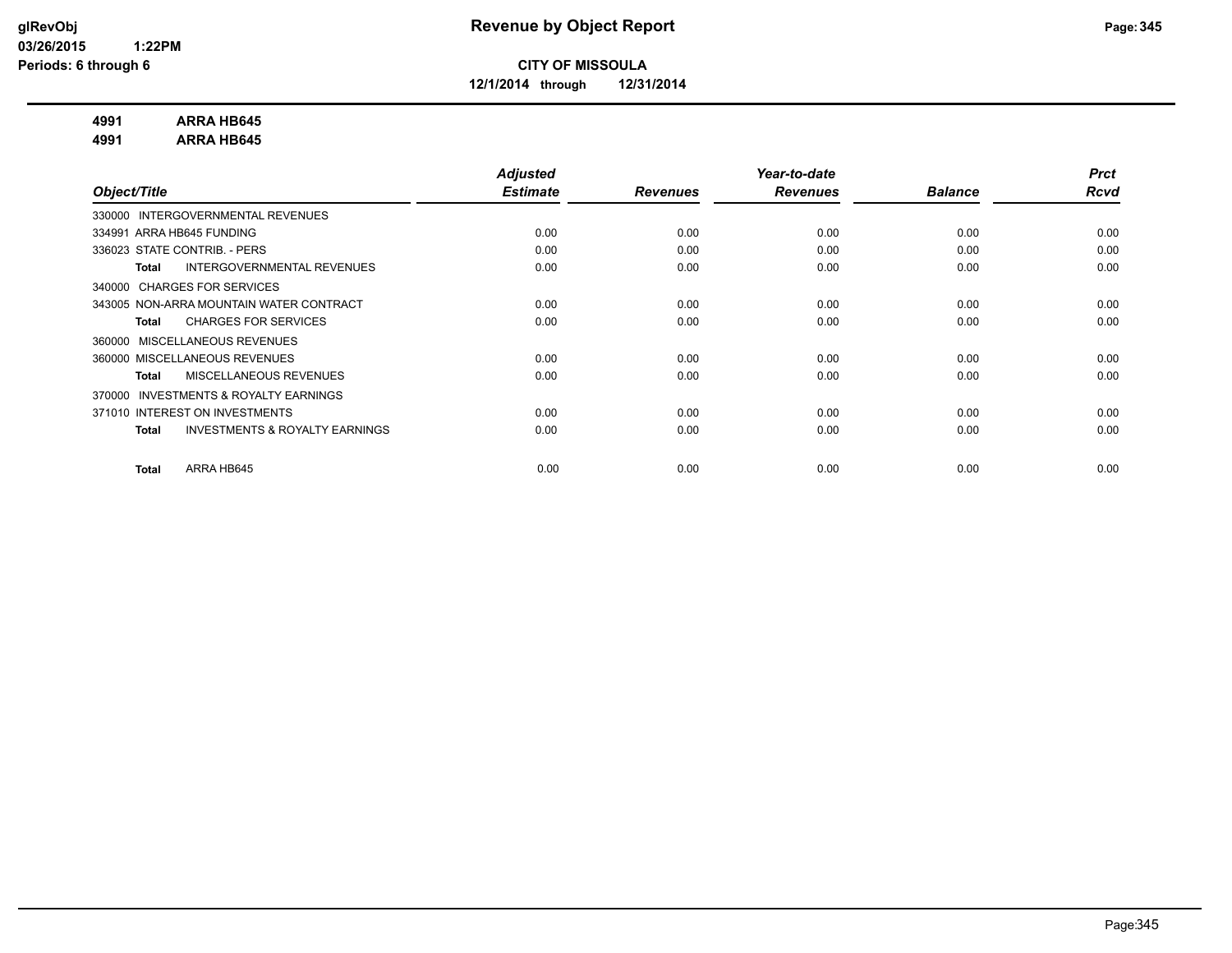**12/1/2014 through 12/31/2014**

#### **4991 ARRA HB645**

| Object/Title                                        | <b>Adjusted</b><br><b>Estimate</b> | <b>Revenues</b> | Year-to-date<br><b>Revenues</b> | <b>Balance</b> | <b>Prct</b><br>Rcvd |
|-----------------------------------------------------|------------------------------------|-----------------|---------------------------------|----------------|---------------------|
|                                                     |                                    |                 |                                 |                |                     |
| 330000 INTERGOVERNMENTAL REVENUES                   |                                    |                 |                                 |                |                     |
| 334991 ARRA HB645 FUNDING                           | 0.00                               | 0.00            | 0.00                            | 0.00           | 0.00                |
| 336023 STATE CONTRIB. - PERS                        | 0.00                               | 0.00            | 0.00                            | 0.00           | 0.00                |
| INTERGOVERNMENTAL REVENUES<br>Total                 | 0.00                               | 0.00            | 0.00                            | 0.00           | 0.00                |
| 340000 CHARGES FOR SERVICES                         |                                    |                 |                                 |                |                     |
| 343005 NON-ARRA MOUNTAIN WATER CONTRACT             | 0.00                               | 0.00            | 0.00                            | 0.00           | 0.00                |
| <b>CHARGES FOR SERVICES</b><br>Total                | 0.00                               | 0.00            | 0.00                            | 0.00           | 0.00                |
| 360000 MISCELLANEOUS REVENUES                       |                                    |                 |                                 |                |                     |
| 360000 MISCELLANEOUS REVENUES                       | 0.00                               | 0.00            | 0.00                            | 0.00           | 0.00                |
| <b>MISCELLANEOUS REVENUES</b><br>Total              | 0.00                               | 0.00            | 0.00                            | 0.00           | 0.00                |
| <b>INVESTMENTS &amp; ROYALTY EARNINGS</b><br>370000 |                                    |                 |                                 |                |                     |
| 371010 INTEREST ON INVESTMENTS                      | 0.00                               | 0.00            | 0.00                            | 0.00           | 0.00                |
| <b>INVESTMENTS &amp; ROYALTY EARNINGS</b><br>Total  | 0.00                               | 0.00            | 0.00                            | 0.00           | 0.00                |
|                                                     |                                    |                 |                                 |                |                     |
| ARRA HB645<br>Total                                 | 0.00                               | 0.00            | 0.00                            | 0.00           | 0.00                |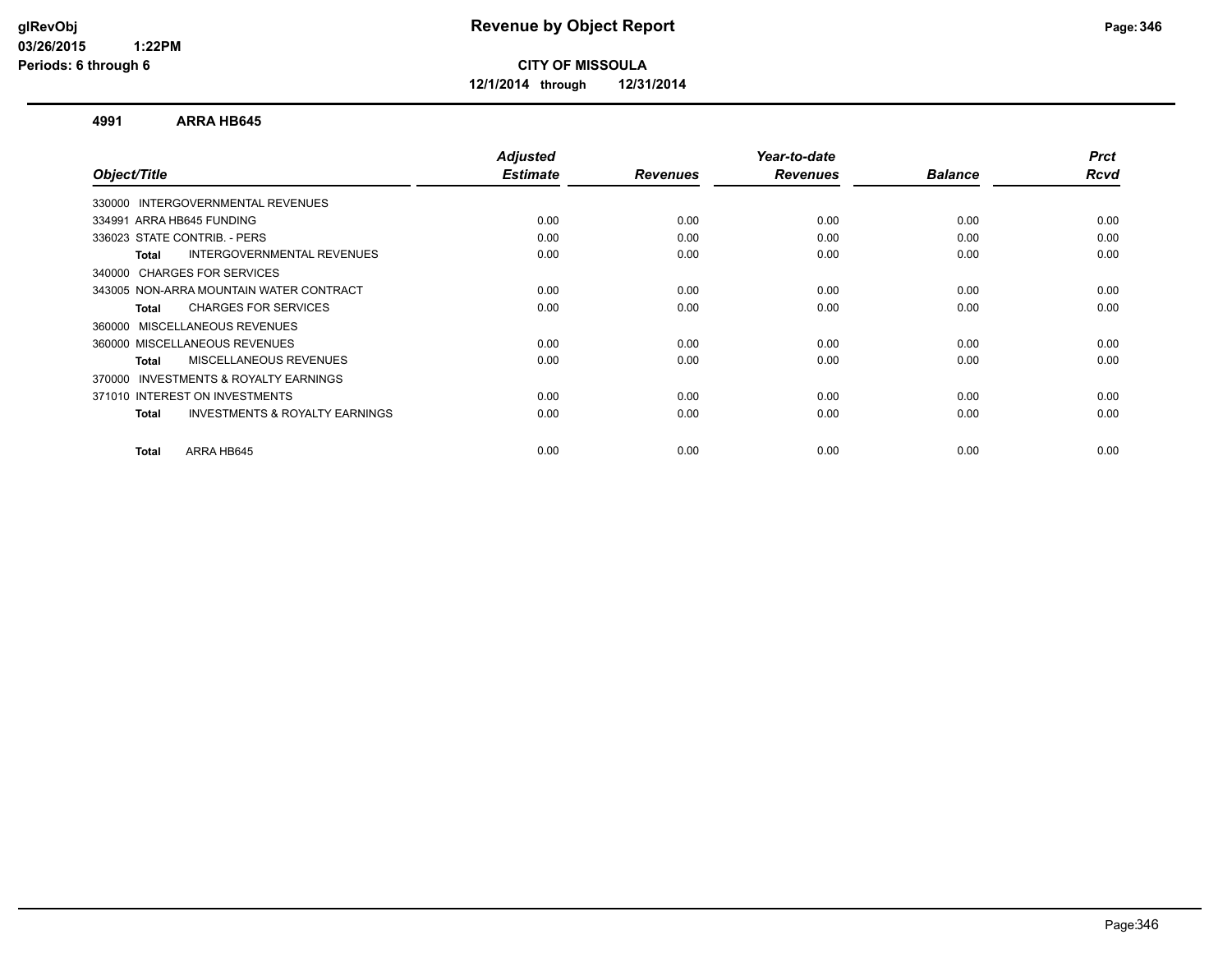**12/1/2014 through 12/31/2014**

# **4992 WFL MILLER CREEK ROAD**

**4992 WFL MILLER CREEK ROAD**

|                                                           | <b>Adjusted</b> |                 | Year-to-date    |                | <b>Prct</b> |
|-----------------------------------------------------------|-----------------|-----------------|-----------------|----------------|-------------|
| Object/Title                                              | <b>Estimate</b> | <b>Revenues</b> | <b>Revenues</b> | <b>Balance</b> | <b>Rcvd</b> |
| 330000 INTERGOVERNMENTAL REVENUES                         |                 |                 |                 |                |             |
| 334990 ARRA FUNDING                                       | 0.00            | 0.00            | 0.00            | 0.00           | 0.00        |
| INTERGOVERNMENTAL REVENUES<br><b>Total</b>                | 0.00            | 0.00            | 0.00            | 0.00           | 0.00        |
| 370000 INVESTMENTS & ROYALTY EARNINGS                     |                 |                 |                 |                |             |
| 371010 INTEREST ON INVESTMENTS                            | 0.00            | 0.00            | 0.00            | 0.00           | 0.00        |
| <b>INVESTMENTS &amp; ROYALTY EARNINGS</b><br><b>Total</b> | 0.00            | 0.00            | 0.00            | 0.00           | 0.00        |
|                                                           |                 |                 |                 |                |             |
| WFL MILLER CREEK ROAD<br><b>Total</b>                     | 0.00            | 0.00            | 0.00            | 0.00           | 0.00        |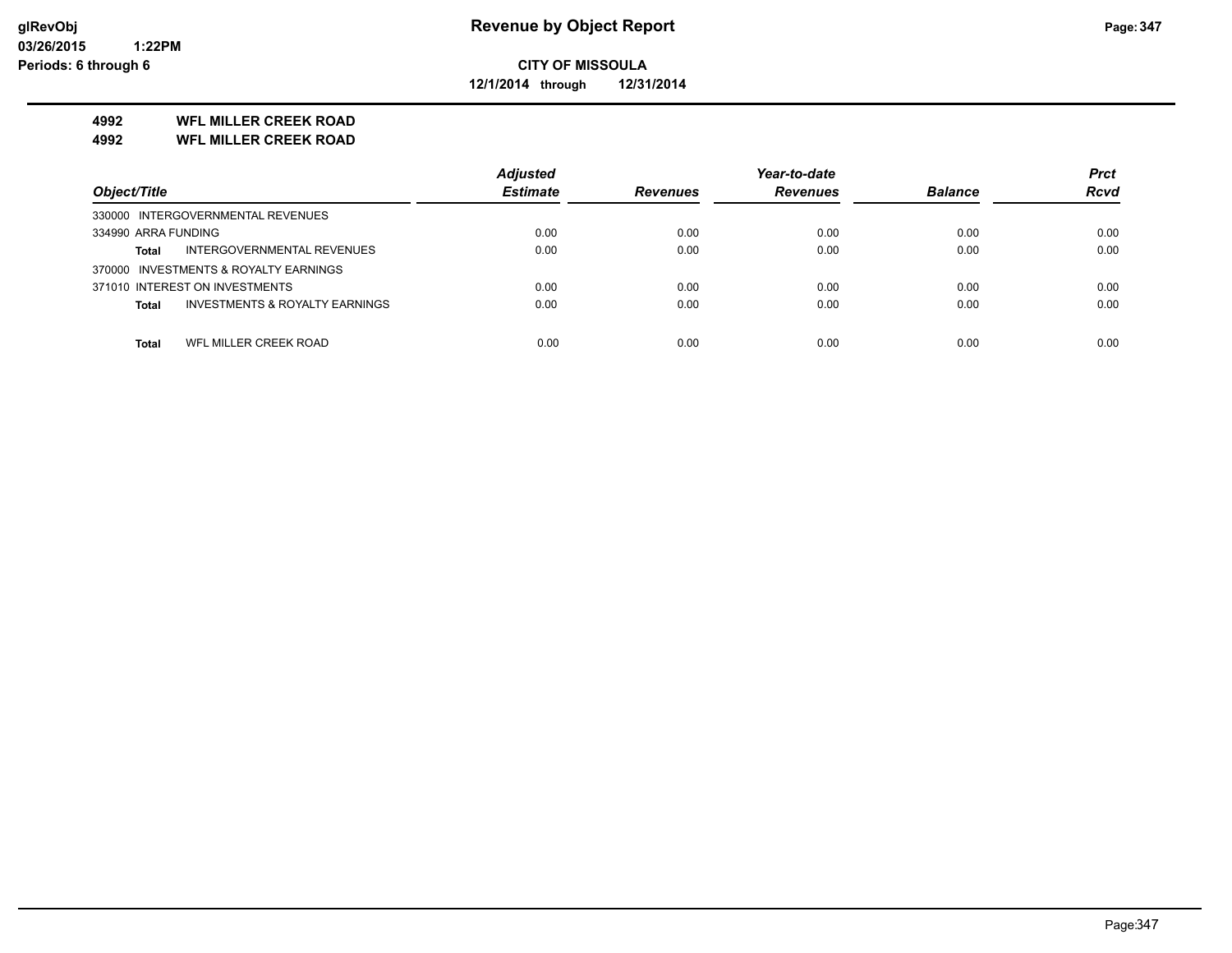**12/1/2014 through 12/31/2014**

#### **4992 WFL MILLER CREEK ROAD**

| Object/Title                                   | <b>Adjusted</b><br><b>Estimate</b> | <b>Revenues</b> | Year-to-date<br><b>Revenues</b> | <b>Balance</b> | <b>Prct</b><br><b>Rcvd</b> |
|------------------------------------------------|------------------------------------|-----------------|---------------------------------|----------------|----------------------------|
| 330000 INTERGOVERNMENTAL REVENUES              |                                    |                 |                                 |                |                            |
| 334990 ARRA FUNDING                            | 0.00                               | 0.00            | 0.00                            | 0.00           | 0.00                       |
| INTERGOVERNMENTAL REVENUES<br>Total            | 0.00                               | 0.00            | 0.00                            | 0.00           | 0.00                       |
| 370000 INVESTMENTS & ROYALTY EARNINGS          |                                    |                 |                                 |                |                            |
| 371010 INTEREST ON INVESTMENTS                 | 0.00                               | 0.00            | 0.00                            | 0.00           | 0.00                       |
| INVESTMENTS & ROYALTY EARNINGS<br><b>Total</b> | 0.00                               | 0.00            | 0.00                            | 0.00           | 0.00                       |
|                                                |                                    |                 |                                 |                |                            |
| WFL MILLER CREEK ROAD<br>Total                 | 0.00                               | 0.00            | 0.00                            | 0.00           | 0.00                       |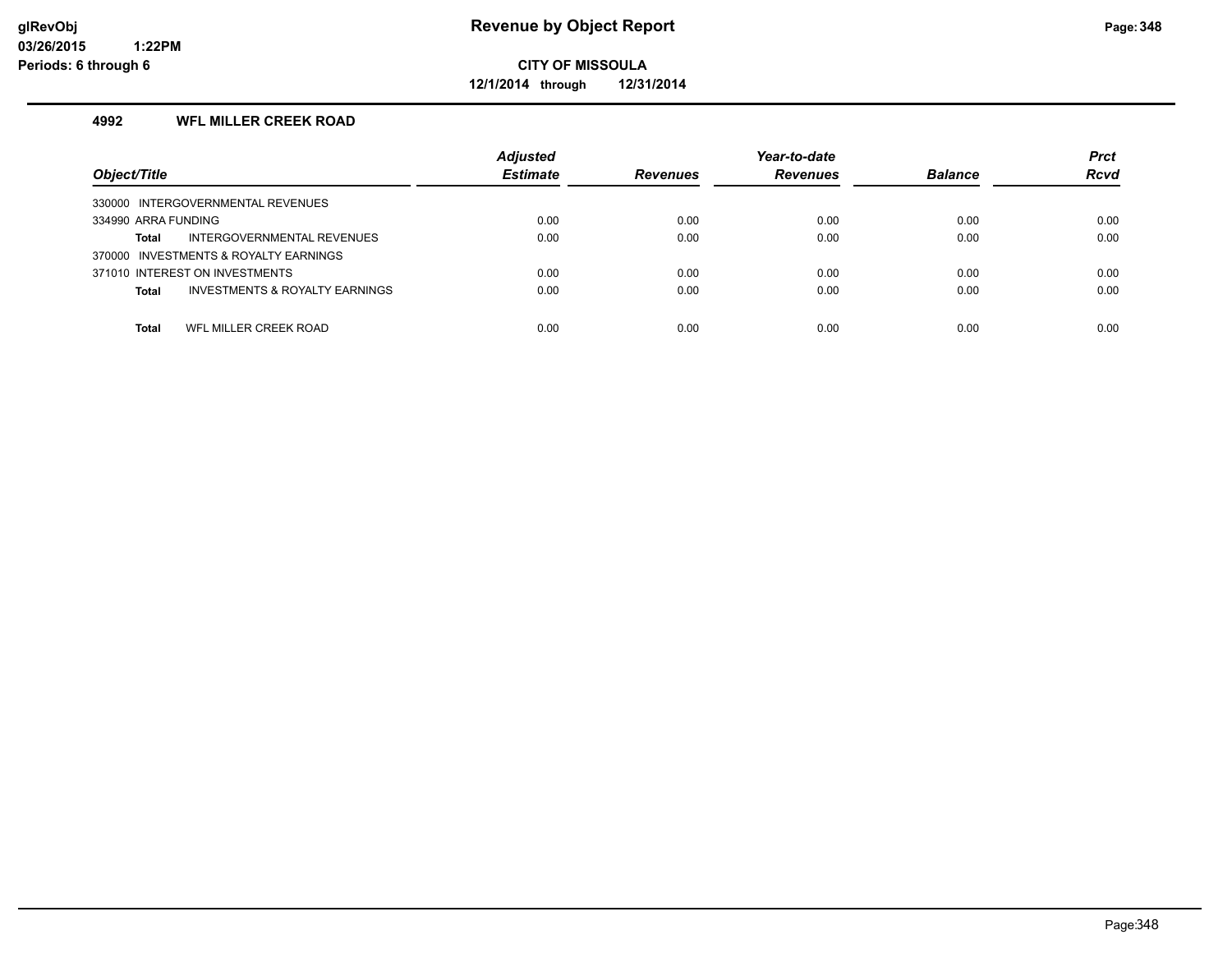**12/1/2014 through 12/31/2014**

# **4993 WESTERN FEDERAL LANDS**

**4993 WESTERN FEDERAL LANDS**

|                                              | <b>Adjusted</b> |                 | Year-to-date    |                | <b>Prct</b> |
|----------------------------------------------|-----------------|-----------------|-----------------|----------------|-------------|
| Object/Title                                 | <b>Estimate</b> | <b>Revenues</b> | <b>Revenues</b> | <b>Balance</b> | <b>Rcvd</b> |
| 330000 INTERGOVERNMENTAL REVENUES            |                 |                 |                 |                |             |
| 331005 WESTERN FEDERAL LANDS GRANT           | 0.00            | 0.00            | 0.00            | 0.00           | 0.00        |
| 334125 FWP GRANT                             | 0.00            | 0.00            | 73.578.10       | $-73.578.10$   | 0.00        |
| <b>INTERGOVERNMENTAL REVENUES</b><br>Total   | 0.00            | 0.00            | 73,578.10       | $-73,578.10$   | 0.00        |
| 360000 MISCELLANEOUS REVENUES                |                 |                 |                 |                |             |
| 365010 FRIENDS OF MISSOULA PARKS DONATION    | 0.00            | 0.00            | 0.00            | 0.00           | 0.00        |
| MISCELLANEOUS REVENUES<br>Total              | 0.00            | 0.00            | 0.00            | 0.00           | 0.00        |
| INVESTMENTS & ROYALTY EARNINGS<br>370000     |                 |                 |                 |                |             |
| 371010 INTEREST ON INVESTMENTS               | 0.00            | 0.00            | 0.00            | 0.00           | 0.00        |
| INVESTMENTS & ROYALTY EARNINGS<br>Total      | 0.00            | 0.00            | 0.00            | 0.00           | 0.00        |
| <b>WESTERN FEDERAL LANDS</b><br><b>Total</b> | 0.00            | 0.00            | 73.578.10       | $-73.578.10$   | 0.00        |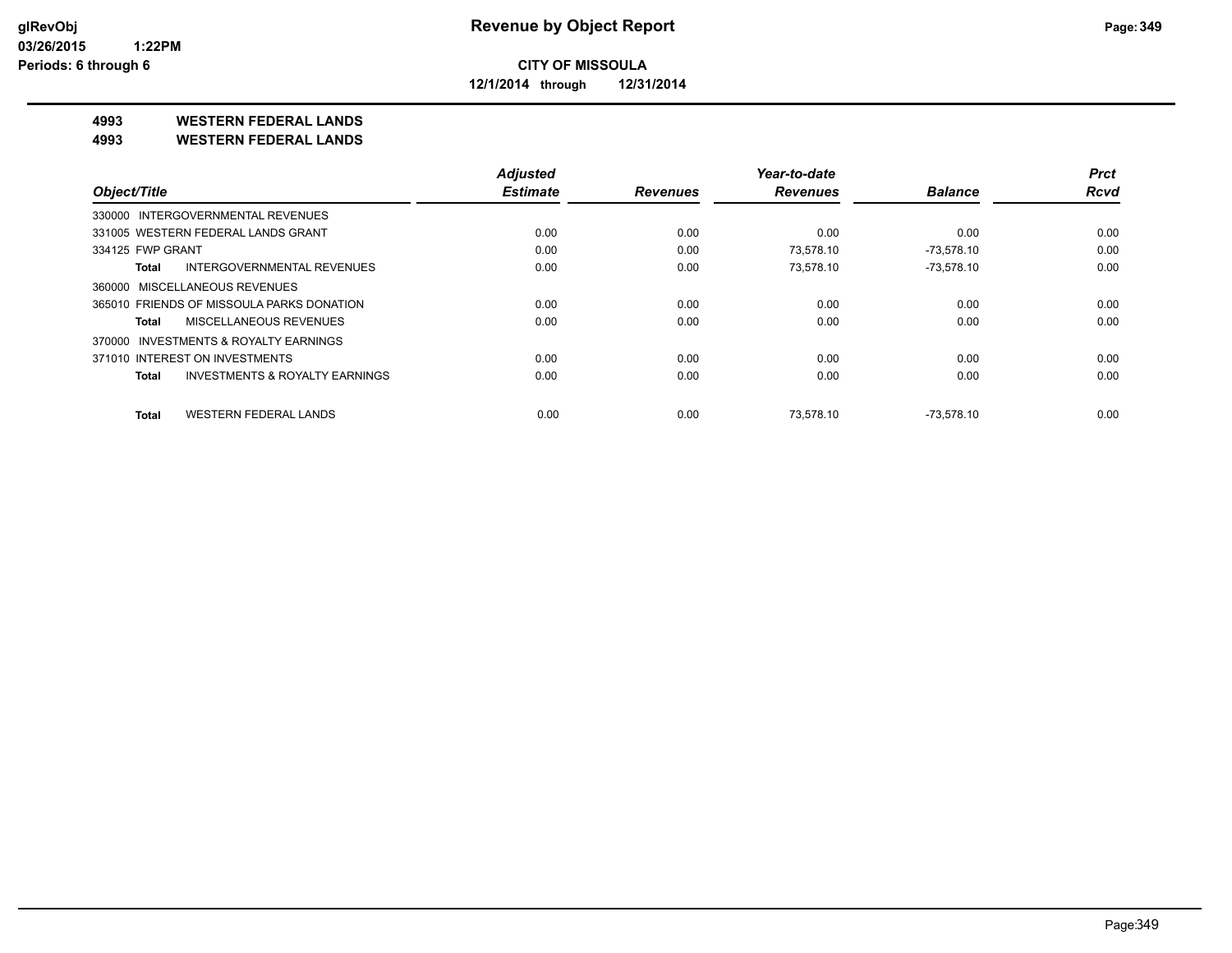**12/1/2014 through 12/31/2014**

#### **4993 WESTERN FEDERAL LANDS**

|                                                    | <b>Adjusted</b> |                 | Year-to-date    |                | <b>Prct</b> |
|----------------------------------------------------|-----------------|-----------------|-----------------|----------------|-------------|
| Object/Title                                       | <b>Estimate</b> | <b>Revenues</b> | <b>Revenues</b> | <b>Balance</b> | <b>Rcvd</b> |
| 330000 INTERGOVERNMENTAL REVENUES                  |                 |                 |                 |                |             |
| 331005 WESTERN FEDERAL LANDS GRANT                 | 0.00            | 0.00            | 0.00            | 0.00           | 0.00        |
| 334125 FWP GRANT                                   | 0.00            | 0.00            | 73.578.10       | $-73,578.10$   | 0.00        |
| INTERGOVERNMENTAL REVENUES<br>Total                | 0.00            | 0.00            | 73,578.10       | $-73,578.10$   | 0.00        |
| 360000 MISCELLANEOUS REVENUES                      |                 |                 |                 |                |             |
| 365010 FRIENDS OF MISSOULA PARKS DONATION          | 0.00            | 0.00            | 0.00            | 0.00           | 0.00        |
| MISCELLANEOUS REVENUES<br>Total                    | 0.00            | 0.00            | 0.00            | 0.00           | 0.00        |
| INVESTMENTS & ROYALTY EARNINGS<br>370000           |                 |                 |                 |                |             |
| 371010 INTEREST ON INVESTMENTS                     | 0.00            | 0.00            | 0.00            | 0.00           | 0.00        |
| <b>INVESTMENTS &amp; ROYALTY EARNINGS</b><br>Total | 0.00            | 0.00            | 0.00            | 0.00           | 0.00        |
|                                                    |                 |                 |                 |                |             |
| <b>WESTERN FEDERAL LANDS</b><br><b>Total</b>       | 0.00            | 0.00            | 73.578.10       | $-73.578.10$   | 0.00        |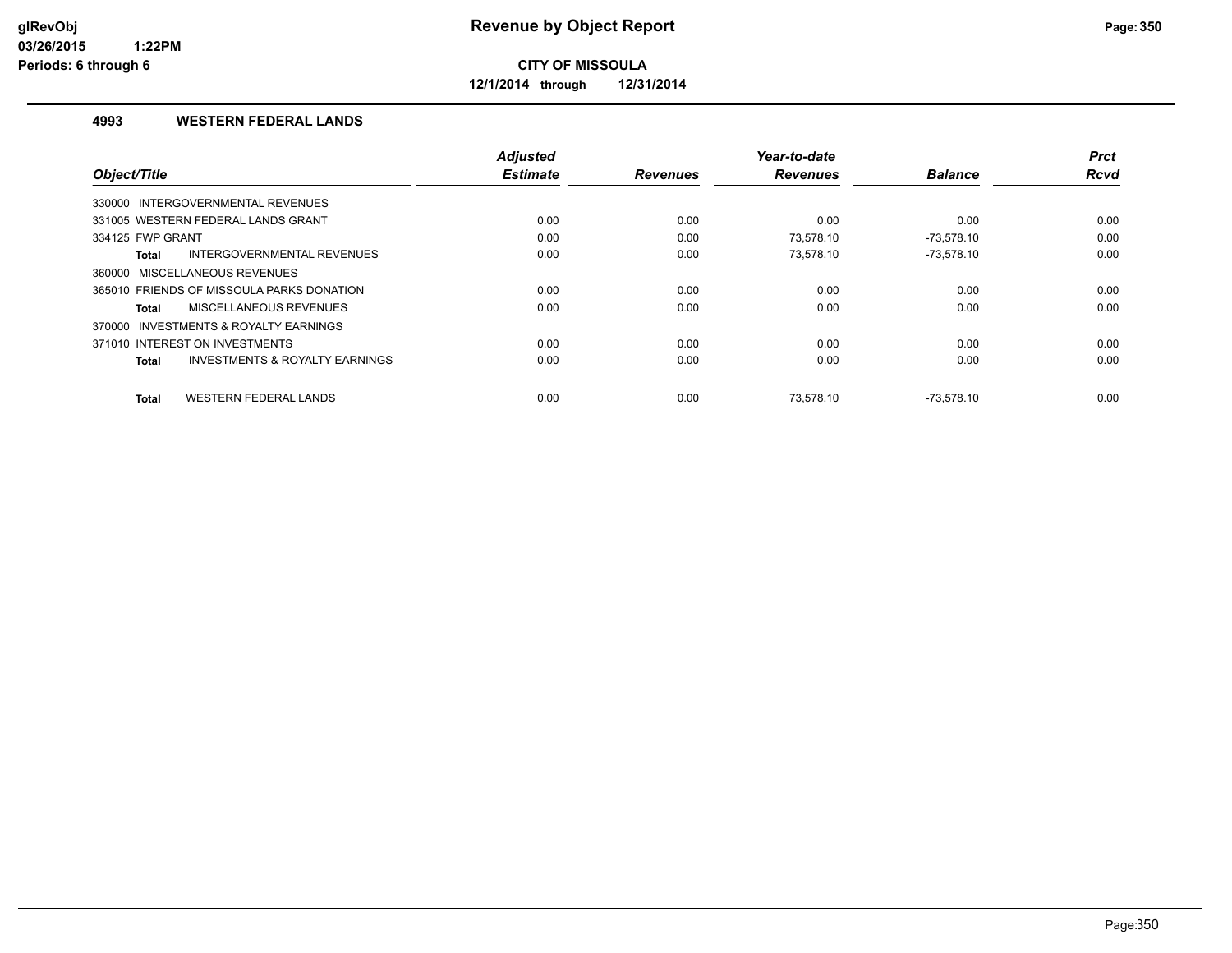**12/1/2014 through 12/31/2014**

**5020 CIVIC STADIUM**

**5020 CIVIC STADIUM**

|                                                           | <b>Adjusted</b> |                 | Year-to-date    |                | <b>Prct</b> |
|-----------------------------------------------------------|-----------------|-----------------|-----------------|----------------|-------------|
| Object/Title                                              | <b>Estimate</b> | <b>Revenues</b> | <b>Revenues</b> | <b>Balance</b> | Rcvd        |
| 330000 INTERGOVERNMENTAL REVENUES                         |                 |                 |                 |                |             |
| 336023 STATE CONTRIB. - PERS                              | 0.00            | 0.00            | 0.00            | 0.00           | 0.00        |
| <b>INTERGOVERNMENTAL REVENUES</b><br><b>Total</b>         | 0.00            | 0.00            | 0.00            | 0.00           | 0.00        |
| 360000 MISCELLANEOUS REVENUES                             |                 |                 |                 |                |             |
| 360010 MISCELLANEOUS                                      | 0.00            | 0.00            | 0.00            | 0.00           | 0.00        |
| 361010 RENTAL REVENUE                                     | 120,000.00      | 0.00            | 0.00            | 120,000.00     | 0.00        |
| 362003 US BANK FEE REIMBURSEMENT                          | 0.00            | 0.00            | 0.00            | 0.00           | 0.00        |
| 365030 DONATIONS STADIUM R&D                              | 0.00            | 0.00            | 0.00            | 0.00           | 0.00        |
| <b>MISCELLANEOUS REVENUES</b><br><b>Total</b>             | 120,000.00      | 0.00            | 0.00            | 120,000.00     | 0.00        |
| 370000 INVESTMENTS & ROYALTY EARNINGS                     |                 |                 |                 |                |             |
| 371010 INTEREST ON INVESTMENTS                            | 0.00            | 0.00            | 0.00            | 0.00           | 0.00        |
| <b>INVESTMENTS &amp; ROYALTY EARNINGS</b><br><b>Total</b> | 0.00            | 0.00            | 0.00            | 0.00           | 0.00        |
| OTHER FINANCING SOURCES<br>380000                         |                 |                 |                 |                |             |
| 383000 OPERATING TRANSFERS                                | 0.00            | 0.00            | 0.00            | 0.00           | 0.00        |
| 383400 CAPITAL CONTRIBUTION                               | 0.00            | 0.00            | 0.00            | 0.00           | 0.00        |
| OTHER FINANCING SOURCES<br><b>Total</b>                   | 0.00            | 0.00            | 0.00            | 0.00           | 0.00        |
| <b>CIVIC STADIUM</b>                                      |                 |                 |                 |                | 0.00        |
| <b>Total</b>                                              | 120,000.00      | 0.00            | 0.00            | 120,000.00     |             |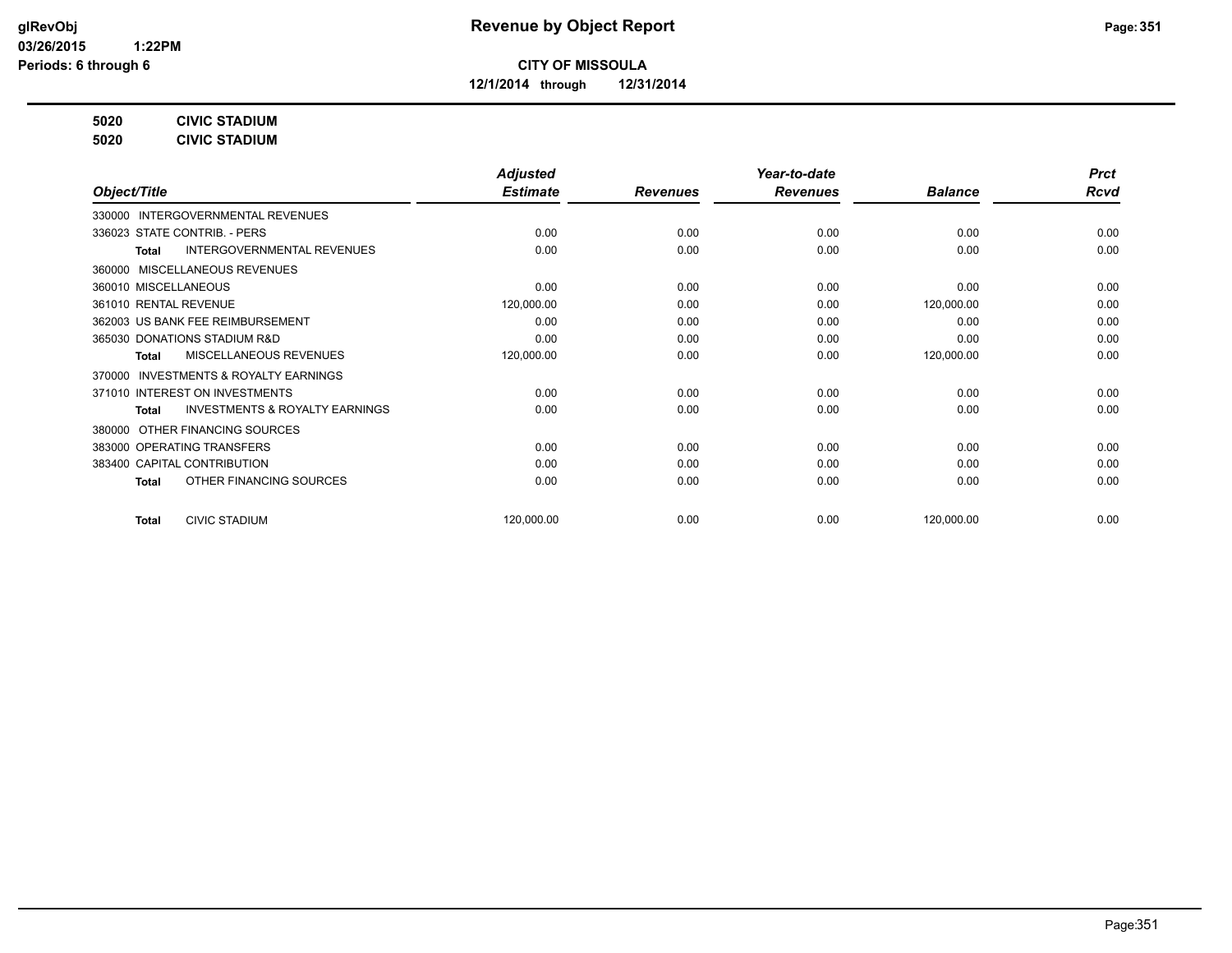**12/1/2014 through 12/31/2014**

#### **5020 CIVIC STADIUM**

|                                                           | <b>Adjusted</b> |                 | Year-to-date    |                | <b>Prct</b> |
|-----------------------------------------------------------|-----------------|-----------------|-----------------|----------------|-------------|
| Object/Title                                              | <b>Estimate</b> | <b>Revenues</b> | <b>Revenues</b> | <b>Balance</b> | <b>Rcvd</b> |
| 330000 INTERGOVERNMENTAL REVENUES                         |                 |                 |                 |                |             |
| 336023 STATE CONTRIB. - PERS                              | 0.00            | 0.00            | 0.00            | 0.00           | 0.00        |
| <b>INTERGOVERNMENTAL REVENUES</b><br>Total                | 0.00            | 0.00            | 0.00            | 0.00           | 0.00        |
| 360000 MISCELLANEOUS REVENUES                             |                 |                 |                 |                |             |
| 360010 MISCELLANEOUS                                      | 0.00            | 0.00            | 0.00            | 0.00           | 0.00        |
| 361010 RENTAL REVENUE                                     | 120,000.00      | 0.00            | 0.00            | 120,000.00     | 0.00        |
| 362003 US BANK FEE REIMBURSEMENT                          | 0.00            | 0.00            | 0.00            | 0.00           | 0.00        |
| 365030 DONATIONS STADIUM R&D                              | 0.00            | 0.00            | 0.00            | 0.00           | 0.00        |
| <b>MISCELLANEOUS REVENUES</b><br><b>Total</b>             | 120,000.00      | 0.00            | 0.00            | 120,000.00     | 0.00        |
| INVESTMENTS & ROYALTY EARNINGS<br>370000                  |                 |                 |                 |                |             |
| 371010 INTEREST ON INVESTMENTS                            | 0.00            | 0.00            | 0.00            | 0.00           | 0.00        |
| <b>INVESTMENTS &amp; ROYALTY EARNINGS</b><br><b>Total</b> | 0.00            | 0.00            | 0.00            | 0.00           | 0.00        |
| OTHER FINANCING SOURCES<br>380000                         |                 |                 |                 |                |             |
| 383000 OPERATING TRANSFERS                                | 0.00            | 0.00            | 0.00            | 0.00           | 0.00        |
| 383400 CAPITAL CONTRIBUTION                               | 0.00            | 0.00            | 0.00            | 0.00           | 0.00        |
| OTHER FINANCING SOURCES<br>Total                          | 0.00            | 0.00            | 0.00            | 0.00           | 0.00        |
| <b>CIVIC STADIUM</b><br><b>Total</b>                      | 120,000.00      | 0.00            | 0.00            | 120,000.00     | 0.00        |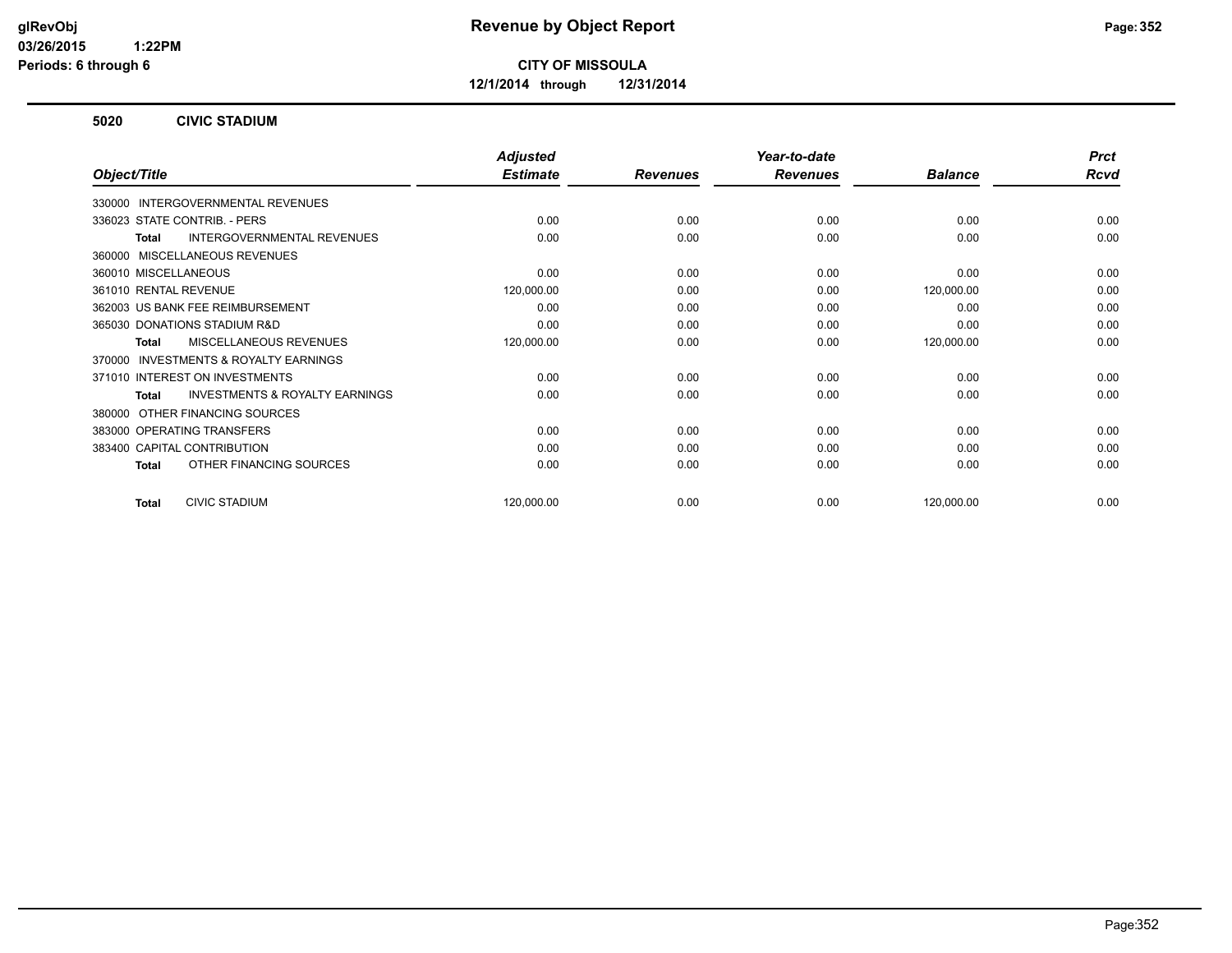**12/1/2014 through 12/31/2014**

# **5310 SEWER OPERATING BUDGET FUND**

#### **5310 SEWER OPERATING BUDGET FUND**

|                                                    | <b>Adjusted</b> |                 | Year-to-date    |                | <b>Prct</b> |
|----------------------------------------------------|-----------------|-----------------|-----------------|----------------|-------------|
| Object/Title                                       | <b>Estimate</b> | <b>Revenues</b> | <b>Revenues</b> | <b>Balance</b> | <b>Rcvd</b> |
| 320000 LICENSES & PERMITS                          |                 |                 |                 |                |             |
| 323027 HAULER PERMITS                              | 0.00            | 150.00          | 150.00          | $-150.00$      | 0.00        |
| <b>LICENSES &amp; PERMITS</b><br>Total             | 0.00            | 150.00          | 150.00          | $-150.00$      | 0.00        |
| 330000 INTERGOVERNMENTAL REVENUES                  |                 |                 |                 |                |             |
| 334071 DEQ/RIVER WATER SAMPLING                    | 0.00            | 0.00            | 0.00            | 0.00           | 0.00        |
| 336023 STATE CONTRIB. - PERS                       | 0.00            | 86.33           | 668.98          | $-668.98$      | 0.00        |
| <b>INTERGOVERNMENTAL REVENUES</b><br>Total         | 0.00            | 86.33           | 668.98          | $-668.98$      | 0.00        |
| 340000 CHARGES FOR SERVICES                        |                 |                 |                 |                |             |
| 343031 SEWER SERVICE CHARGES                       | 0.00            | 0.00            | 0.00            | 0.00           | 0.00        |
| 343032 SEWER INSTALLATION CHARGES                  | 76.000.00       | 0.00            | 0.00            | 76.000.00      | 0.00        |
| 343035 SALE OF SEWER MATERIALS AND SUPPLIES        | 0.00            | 0.00            | 0.00            | 0.00           | 0.00        |
| 343039 DISPOSAL FEES                               | 0.00            | 2,272.00        | 13,893.88       | $-13,893.88$   | 0.00        |
| <b>CHARGES FOR SERVICES</b><br>Total               | 76,000.00       | 2,272.00        | 13,893.88       | 62,106.12      | 18.28       |
| 360000 MISCELLANEOUS REVENUES                      |                 |                 |                 |                |             |
| 360010 MISCELLANEOUS                               | 0.00            | 0.00            | 0.00            | 0.00           | 0.00        |
| 360030 CONTRIBUTIONS FROM PROPERTY OWNERS          | 0.00            | 0.00            | 0.00            | 0.00           | 0.00        |
| 363040 PENALTY AND INTEREST                        | 0.00            | 90.44           | 351.23          | $-351.23$      | 0.00        |
| 364012 SALE OF SURPLUS PROPERTY                    | 0.00            | 0.00            | 0.00            | 0.00           | 0.00        |
| <b>MISCELLANEOUS REVENUES</b><br>Total             | 0.00            | 90.44           | 351.23          | $-351.23$      | 0.00        |
| 370000 INVESTMENTS & ROYALTY EARNINGS              |                 |                 |                 |                |             |
| 371010 INTEREST ON INVESTMENTS                     | 0.00            | 0.00            | 0.00            | 0.00           | 0.00        |
| 371020 GAIN/LOSS IN MARKET VALUE OF INVESTMENTS    | 0.00            | 0.00            | 0.00            | 0.00           | 0.00        |
| <b>INVESTMENTS &amp; ROYALTY EARNINGS</b><br>Total | 0.00            | 0.00            | 0.00            | 0.00           | 0.00        |
| 380000 OTHER FINANCING SOURCES                     |                 |                 |                 |                |             |
| 381090 PROCEEDS FROM CAPITAL LEASE                 | 0.00            | 0.00            | 0.00            | 0.00           | 0.00        |
| 382010 SALE OF FIXED ASSETS                        | 0.00            | 0.00            | 0.00            | 0.00           | 0.00        |
| 383024 TRANS FR SEWER CLEARING                     | 4,458,965.00    | 0.00            | 0.00            | 4,458,965.00   | 0.00        |
| OTHER FINANCING SOURCES<br>Total                   | 4,458,965.00    | 0.00            | 0.00            | 4,458,965.00   | 0.00        |
| SEWER OPERATING BUDGET FUND<br><b>Total</b>        | 4.534.965.00    | 2.598.77        | 15.064.09       | 4.519.900.91   | 0.33        |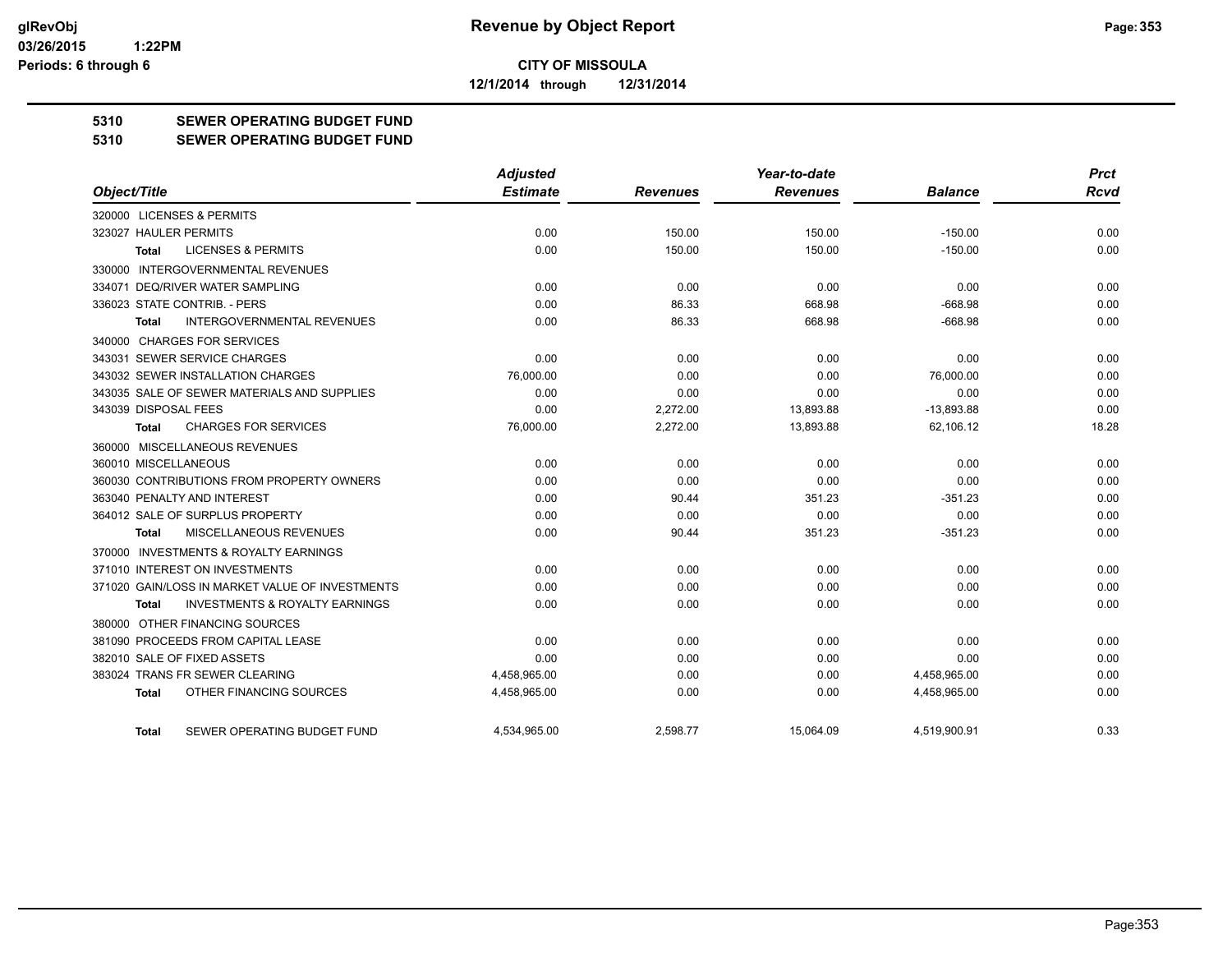**12/1/2014 through 12/31/2014**

## **5310 SEWER OPERATING BUDGET FUND**

| Object/Title                                              | <b>Adjusted</b><br><b>Estimate</b> | <b>Revenues</b> | Year-to-date<br><b>Revenues</b> | <b>Balance</b> | <b>Prct</b><br><b>Rcvd</b> |
|-----------------------------------------------------------|------------------------------------|-----------------|---------------------------------|----------------|----------------------------|
|                                                           |                                    |                 |                                 |                |                            |
| 320000 LICENSES & PERMITS                                 |                                    |                 |                                 |                |                            |
| 323027 HAULER PERMITS                                     | 0.00                               | 150.00          | 150.00                          | $-150.00$      | 0.00                       |
| <b>LICENSES &amp; PERMITS</b><br><b>Total</b>             | 0.00                               | 150.00          | 150.00                          | $-150.00$      | 0.00                       |
| 330000 INTERGOVERNMENTAL REVENUES                         |                                    |                 |                                 |                |                            |
| 334071 DEQ/RIVER WATER SAMPLING                           | 0.00                               | 0.00            | 0.00                            | 0.00           | 0.00                       |
| 336023 STATE CONTRIB. - PERS                              | 0.00                               | 86.33           | 668.98                          | $-668.98$      | 0.00                       |
| INTERGOVERNMENTAL REVENUES<br>Total                       | 0.00                               | 86.33           | 668.98                          | $-668.98$      | 0.00                       |
| 340000 CHARGES FOR SERVICES                               |                                    |                 |                                 |                |                            |
| 343031 SEWER SERVICE CHARGES                              | 0.00                               | 0.00            | 0.00                            | 0.00           | 0.00                       |
| 343032 SEWER INSTALLATION CHARGES                         | 76,000.00                          | 0.00            | 0.00                            | 76,000.00      | 0.00                       |
| 343035 SALE OF SEWER MATERIALS AND SUPPLIES               | 0.00                               | 0.00            | 0.00                            | 0.00           | 0.00                       |
| 343039 DISPOSAL FEES                                      | 0.00                               | 2,272.00        | 13,893.88                       | $-13,893.88$   | 0.00                       |
| <b>CHARGES FOR SERVICES</b><br><b>Total</b>               | 76,000.00                          | 2,272.00        | 13,893.88                       | 62,106.12      | 18.28                      |
| 360000 MISCELLANEOUS REVENUES                             |                                    |                 |                                 |                |                            |
| 360010 MISCELLANEOUS                                      | 0.00                               | 0.00            | 0.00                            | 0.00           | 0.00                       |
| 360030 CONTRIBUTIONS FROM PROPERTY OWNERS                 | 0.00                               | 0.00            | 0.00                            | 0.00           | 0.00                       |
| 363040 PENALTY AND INTEREST                               | 0.00                               | 90.44           | 351.23                          | $-351.23$      | 0.00                       |
| 364012 SALE OF SURPLUS PROPERTY                           | 0.00                               | 0.00            | 0.00                            | 0.00           | 0.00                       |
| MISCELLANEOUS REVENUES<br>Total                           | 0.00                               | 90.44           | 351.23                          | $-351.23$      | 0.00                       |
| 370000 INVESTMENTS & ROYALTY EARNINGS                     |                                    |                 |                                 |                |                            |
| 371010 INTEREST ON INVESTMENTS                            | 0.00                               | 0.00            | 0.00                            | 0.00           | 0.00                       |
| 371020 GAIN/LOSS IN MARKET VALUE OF INVESTMENT            | 0.00                               | 0.00            | 0.00                            | 0.00           | 0.00                       |
| <b>INVESTMENTS &amp; ROYALTY EARNINGS</b><br><b>Total</b> | 0.00                               | 0.00            | 0.00                            | 0.00           | 0.00                       |
| 380000 OTHER FINANCING SOURCES                            |                                    |                 |                                 |                |                            |
| 381090 PROCEEDS FROM CAPITAL LEASE                        | 0.00                               | 0.00            | 0.00                            | 0.00           | 0.00                       |
| 382010 SALE OF FIXED ASSETS                               | 0.00                               | 0.00            | 0.00                            | 0.00           | 0.00                       |
| 383024 TRANS FR SEWER CLEARING                            | 4,458,965.00                       | 0.00            | 0.00                            | 4,458,965.00   | 0.00                       |
| OTHER FINANCING SOURCES<br><b>Total</b>                   | 4,458,965.00                       | 0.00            | 0.00                            | 4,458,965.00   | 0.00                       |
|                                                           |                                    |                 |                                 |                |                            |
| SEWER OPERATING BUDGET FUND<br>Total                      | 4,534,965.00                       | 2.598.77        | 15,064.09                       | 4,519,900.91   | 0.33                       |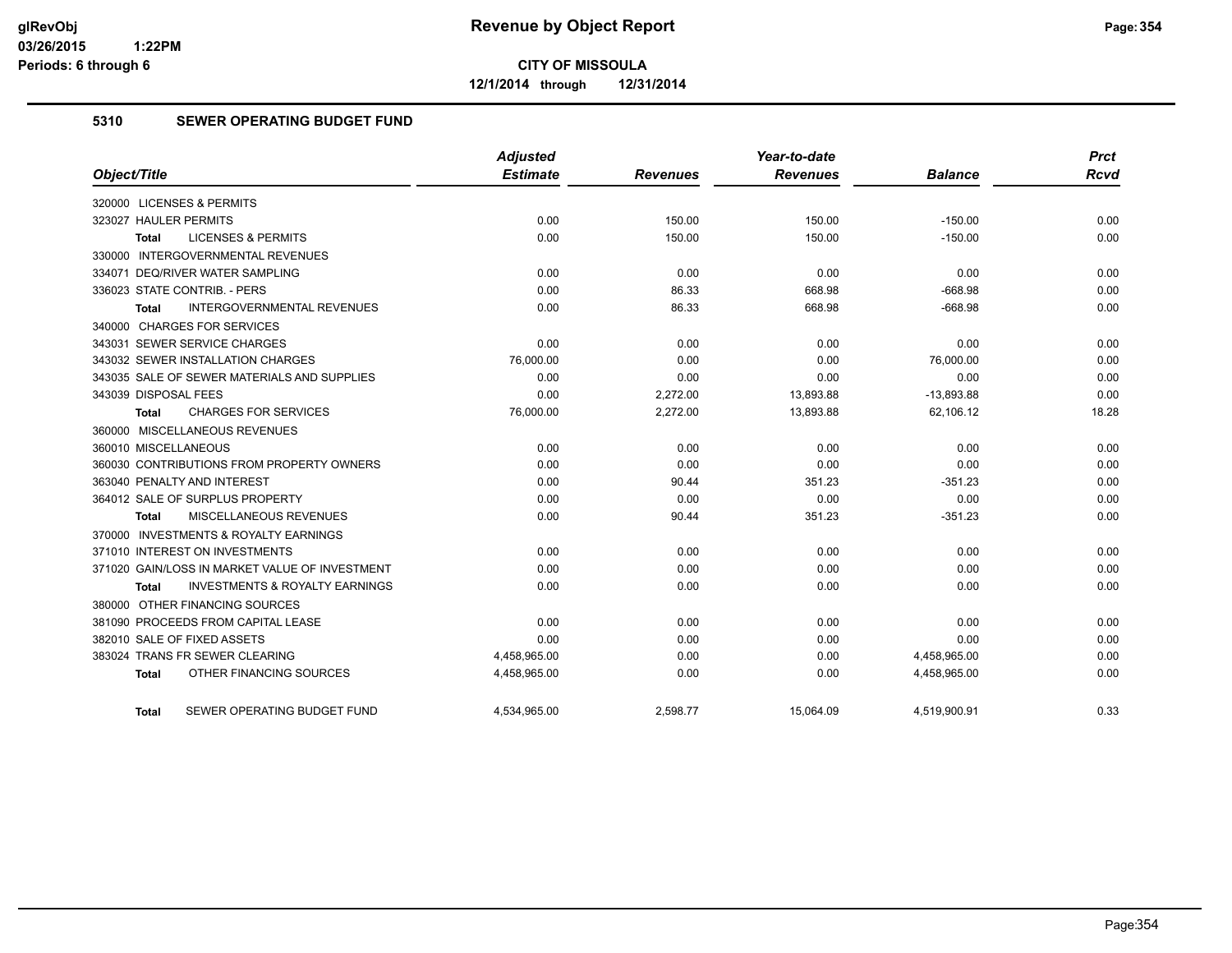**12/1/2014 through 12/31/2014**

# **5311 SEWER REVENUE COLLECTION & CLEARING FUND**

**5311 SEWER REVENUE COLLECTION & CLEARING FUND**

|                                                           | <b>Adjusted</b> |                 | Year-to-date    |                | <b>Prct</b> |
|-----------------------------------------------------------|-----------------|-----------------|-----------------|----------------|-------------|
| Object/Title                                              | <b>Estimate</b> | <b>Revenues</b> | <b>Revenues</b> | <b>Balance</b> | <b>Rcvd</b> |
| 330000 INTERGOVERNMENTAL REVENUES                         |                 |                 |                 |                |             |
| 331992 FEDERAL ARRA GRANTS                                | 0.00            | 0.00            | 0.00            | 0.00           | 0.00        |
| <b>INTERGOVERNMENTAL REVENUES</b><br><b>Total</b>         | 0.00            | 0.00            | 0.00            | 0.00           | 0.00        |
| 340000 CHARGES FOR SERVICES                               |                 |                 |                 |                |             |
| 343032 SEWER INSTALLATION CHARGES                         | 0.00            | 0.00            | 0.00            | 0.00           | 0.00        |
| 343034 TREATMENT FACILITIES FEES                          | 7,200,001.00    | 1,458.84        | 3,512,850.09    | 3,687,150.91   | 48.79       |
| 343037 DELINQUENT SEWER FEES                              | 0.00            | 0.00            | 0.00            | 0.00           | 0.00        |
| 343038 P & I TAX LIENS                                    | 0.00            | 197.78          | 4,634.55        | $-4,634.55$    | 0.00        |
| <b>CHARGES FOR SERVICES</b><br>Total                      | 7,200,001.00    | 1,656.62        | 3,517,484.64    | 3,682,516.36   | 48.85       |
| 360000 MISCELLANEOUS REVENUES                             |                 |                 |                 |                |             |
| 360010 MISCELLANEOUS                                      | 0.00            | 0.00            | 0.00            | 0.00           | 0.00        |
| 361200 RADIO TOWER LEASE PAYMENTS                         | 0.00            | 0.00            | 2,850.00        | $-2,850.00$    | 0.00        |
| 361201 EKO LAND LEASE                                     | 0.00            | 0.00            | 12,293.18       | $-12,293.18$   | 0.00        |
| 365023 NORTHWESTERN ENERGY GRANT                          | 0.00            | 0.00            | 0.00            | 0.00           | 0.00        |
| MISCELLANEOUS REVENUES<br><b>Total</b>                    | 0.00            | 0.00            | 15,143.18       | $-15, 143.18$  | 0.00        |
| <b>INVESTMENTS &amp; ROYALTY EARNINGS</b><br>370000       |                 |                 |                 |                |             |
| 371010 INTEREST ON INVESTMENTS                            | 0.00            | 0.00            | 0.00            | 0.00           | 0.00        |
| 371020 GAIN/LOSS IN MARKET VALUE OF INVESTMENTS           | 0.00            | 0.00            | 0.00            | 0.00           | 0.00        |
| <b>INVESTMENTS &amp; ROYALTY EARNINGS</b><br><b>Total</b> | 0.00            | 0.00            | 0.00            | 0.00           | 0.00        |
| 380000 OTHER FINANCING SOURCES                            |                 |                 |                 |                |             |
| 383034 TRANS FR 01 SERIES DEBT SERVICE                    | 0.00            | 0.00            | 0.00            | 0.00           | 0.00        |
| 383042 TRANSFERS FROM OTHER FUNDS                         | 0.00            | 0.00            | 0.00            | 0.00           | 0.00        |
| OTHER FINANCING SOURCES<br><b>Total</b>                   | 0.00            | 0.00            | 0.00            | 0.00           | 0.00        |
| SEWER REVENUE COLLECTION & CLEARING<br><b>Total</b>       | 7,200,001.00    | 1,656.62        | 3,532,627.82    | 3,667,373.18   | 49.06       |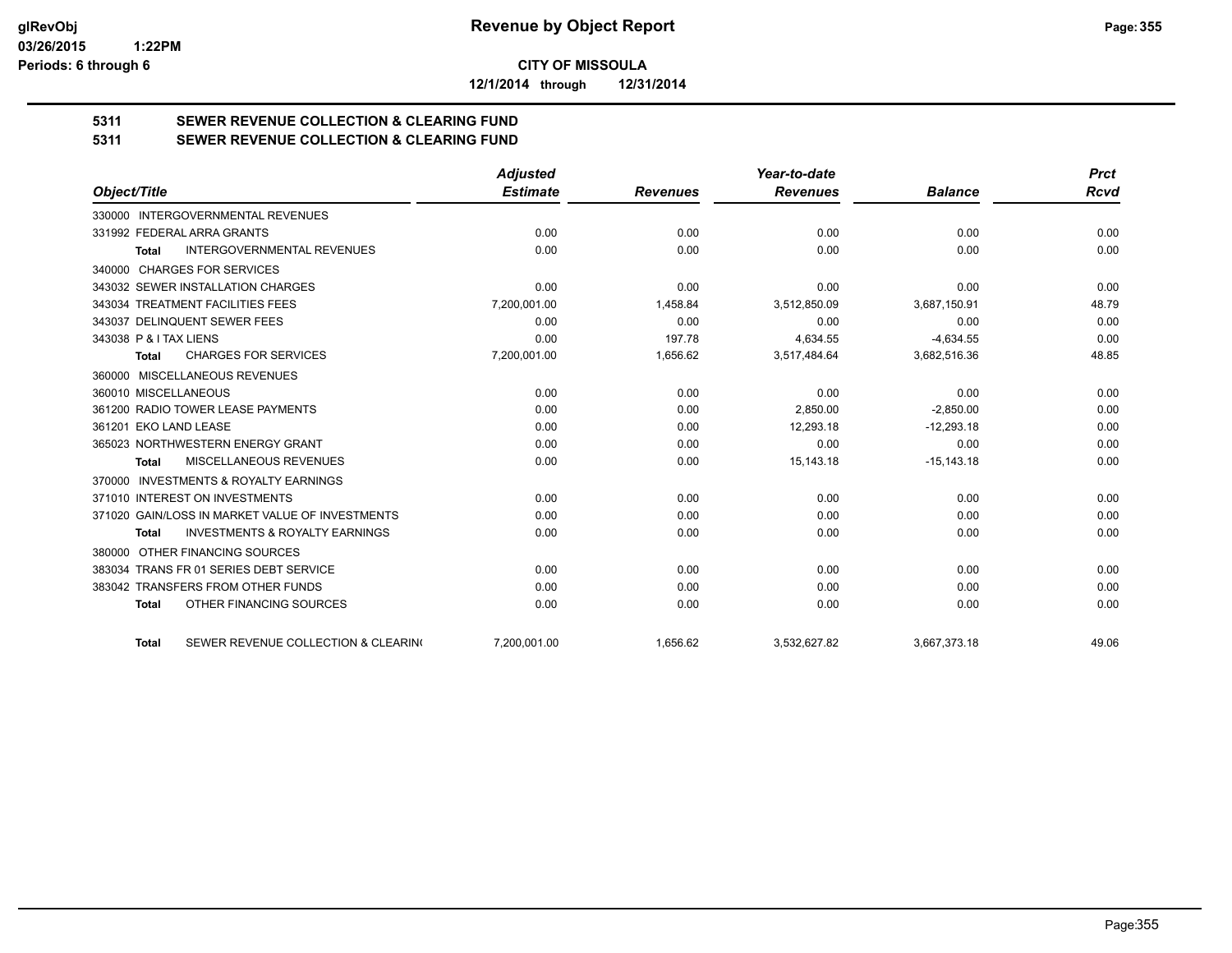**12/1/2014 through 12/31/2014**

### **5311 SEWER REVENUE COLLECTION & CLEARING FUND**

|                                                           | <b>Adjusted</b> |                 | Year-to-date    |                | <b>Prct</b> |
|-----------------------------------------------------------|-----------------|-----------------|-----------------|----------------|-------------|
| Object/Title                                              | <b>Estimate</b> | <b>Revenues</b> | <b>Revenues</b> | <b>Balance</b> | <b>Rcvd</b> |
| 330000 INTERGOVERNMENTAL REVENUES                         |                 |                 |                 |                |             |
| 331992 FEDERAL ARRA GRANTS                                | 0.00            | 0.00            | 0.00            | 0.00           | 0.00        |
| <b>INTERGOVERNMENTAL REVENUES</b><br><b>Total</b>         | 0.00            | 0.00            | 0.00            | 0.00           | 0.00        |
| 340000 CHARGES FOR SERVICES                               |                 |                 |                 |                |             |
| 343032 SEWER INSTALLATION CHARGES                         | 0.00            | 0.00            | 0.00            | 0.00           | 0.00        |
| 343034 TREATMENT FACILITIES FEES                          | 7,200,001.00    | 1,458.84        | 3,512,850.09    | 3,687,150.91   | 48.79       |
| 343037 DELINQUENT SEWER FEES                              | 0.00            | 0.00            | 0.00            | 0.00           | 0.00        |
| 343038 P & I TAX LIENS                                    | 0.00            | 197.78          | 4,634.55        | $-4,634.55$    | 0.00        |
| <b>CHARGES FOR SERVICES</b><br>Total                      | 7,200,001.00    | 1,656.62        | 3,517,484.64    | 3,682,516.36   | 48.85       |
| 360000 MISCELLANEOUS REVENUES                             |                 |                 |                 |                |             |
| 360010 MISCELLANEOUS                                      | 0.00            | 0.00            | 0.00            | 0.00           | 0.00        |
| 361200 RADIO TOWER LEASE PAYMENTS                         | 0.00            | 0.00            | 2,850.00        | $-2,850.00$    | 0.00        |
| 361201 EKO LAND LEASE                                     | 0.00            | 0.00            | 12.293.18       | $-12,293.18$   | 0.00        |
| 365023 NORTHWESTERN ENERGY GRANT                          | 0.00            | 0.00            | 0.00            | 0.00           | 0.00        |
| MISCELLANEOUS REVENUES<br><b>Total</b>                    | 0.00            | 0.00            | 15,143.18       | $-15, 143.18$  | 0.00        |
| 370000 INVESTMENTS & ROYALTY EARNINGS                     |                 |                 |                 |                |             |
| 371010 INTEREST ON INVESTMENTS                            | 0.00            | 0.00            | 0.00            | 0.00           | 0.00        |
| 371020 GAIN/LOSS IN MARKET VALUE OF INVESTMENT            | 0.00            | 0.00            | 0.00            | 0.00           | 0.00        |
| <b>INVESTMENTS &amp; ROYALTY EARNINGS</b><br><b>Total</b> | 0.00            | 0.00            | 0.00            | 0.00           | 0.00        |
| OTHER FINANCING SOURCES<br>380000                         |                 |                 |                 |                |             |
| 383034 TRANS FR 01 SERIES DEBT SERVICE                    | 0.00            | 0.00            | 0.00            | 0.00           | 0.00        |
| 383042 TRANSFERS FROM OTHER FUNDS                         | 0.00            | 0.00            | 0.00            | 0.00           | 0.00        |
| OTHER FINANCING SOURCES<br><b>Total</b>                   | 0.00            | 0.00            | 0.00            | 0.00           | 0.00        |
| SEWER REVENUE COLLECTION & CLEARIN<br><b>Total</b>        | 7,200,001.00    | 1,656.62        | 3,532,627.82    | 3,667,373.18   | 49.06       |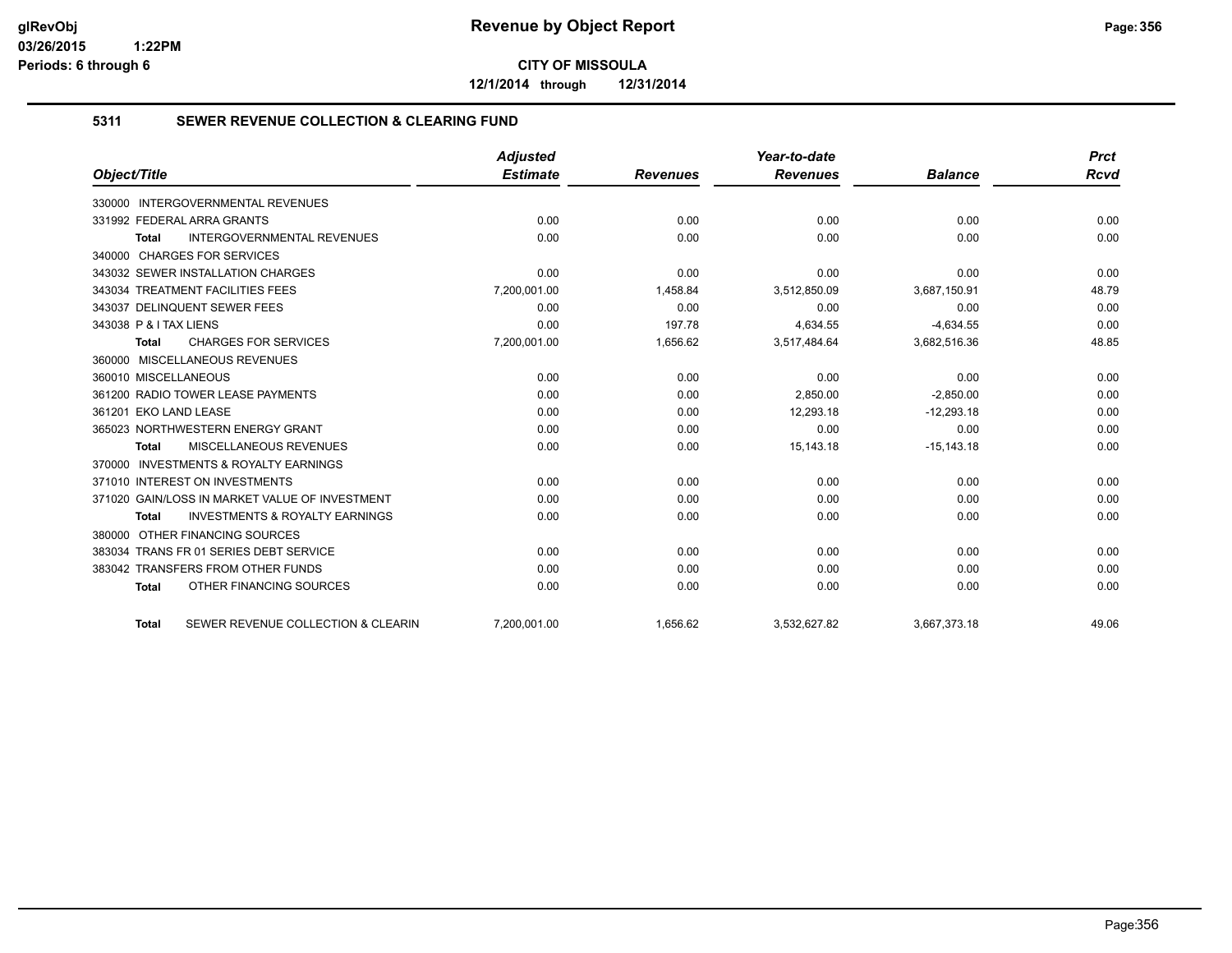**12/1/2014 through 12/31/2014**

**5315 SEWER LOAN FUND**

**5315 SEWER LOAN FUND**

|                                                     | <b>Adjusted</b> |                 | Year-to-date    |                | <b>Prct</b> |
|-----------------------------------------------------|-----------------|-----------------|-----------------|----------------|-------------|
| Object/Title                                        | <b>Estimate</b> | <b>Revenues</b> | <b>Revenues</b> | <b>Balance</b> | <b>Rcvd</b> |
| 340000 CHARGES FOR SERVICES                         |                 |                 |                 |                |             |
| 343032 SEWER INSTALLATION CHARGES                   | 0.00            | 0.00            | 0.00            | 0.00           | 0.00        |
| 343035 SALE OF SEWER MATERIALS AND SUPPLIES         | 0.00            | 2,546.50        | $-18,239.20$    | 18,239.20      | 0.00        |
| 343037 GREASE INTERCEPTOR LOANS                     | 0.00            | 0.00            | 0.00            | 0.00           | 0.00        |
| <b>CHARGES FOR SERVICES</b><br><b>Total</b>         | 0.00            | 2,546.50        | $-18,239.20$    | 18,239.20      | 0.00        |
| <b>MISCELLANEOUS REVENUES</b><br>360000             |                 |                 |                 |                |             |
| 360010 MISCELLANEOUS                                | 0.00            | 0.00            | 25.00           | $-25.00$       | 0.00        |
| <b>MISCELLANEOUS REVENUES</b><br>Total              | 0.00            | 0.00            | 25.00           | $-25.00$       | 0.00        |
| <b>INVESTMENTS &amp; ROYALTY EARNINGS</b><br>370000 |                 |                 |                 |                |             |
| 371010 INTEREST ON INVESTMENTS                      | 0.00            | 0.00            | 0.00            | 0.00           | 0.00        |
| 371020 GAIN/LOSS IN MARKET VALUE OF INVESTMENTS     | 0.00            | 0.00            | 0.00            | 0.00           | 0.00        |
| <b>INVESTMENTS &amp; ROYALTY EARNINGS</b><br>Total  | 0.00            | 0.00            | 0.00            | 0.00           | 0.00        |
| OTHER FINANCING SOURCES<br>380000                   |                 |                 |                 |                |             |
| 383024 TRANS FR SEWER CLEARING                      | 0.00            | 0.00            | 0.00            | 0.00           | 0.00        |
| 383025 TRANS FR SEWER R & D                         | 0.00            | 0.00            | 0.00            | 0.00           | 0.00        |
| OTHER FINANCING SOURCES<br><b>Total</b>             | 0.00            | 0.00            | 0.00            | 0.00           | 0.00        |
|                                                     |                 |                 |                 |                |             |
| <b>SEWER LOAN FUND</b><br><b>Total</b>              | 0.00            | 2,546.50        | $-18,214.20$    | 18,214.20      | 0.00        |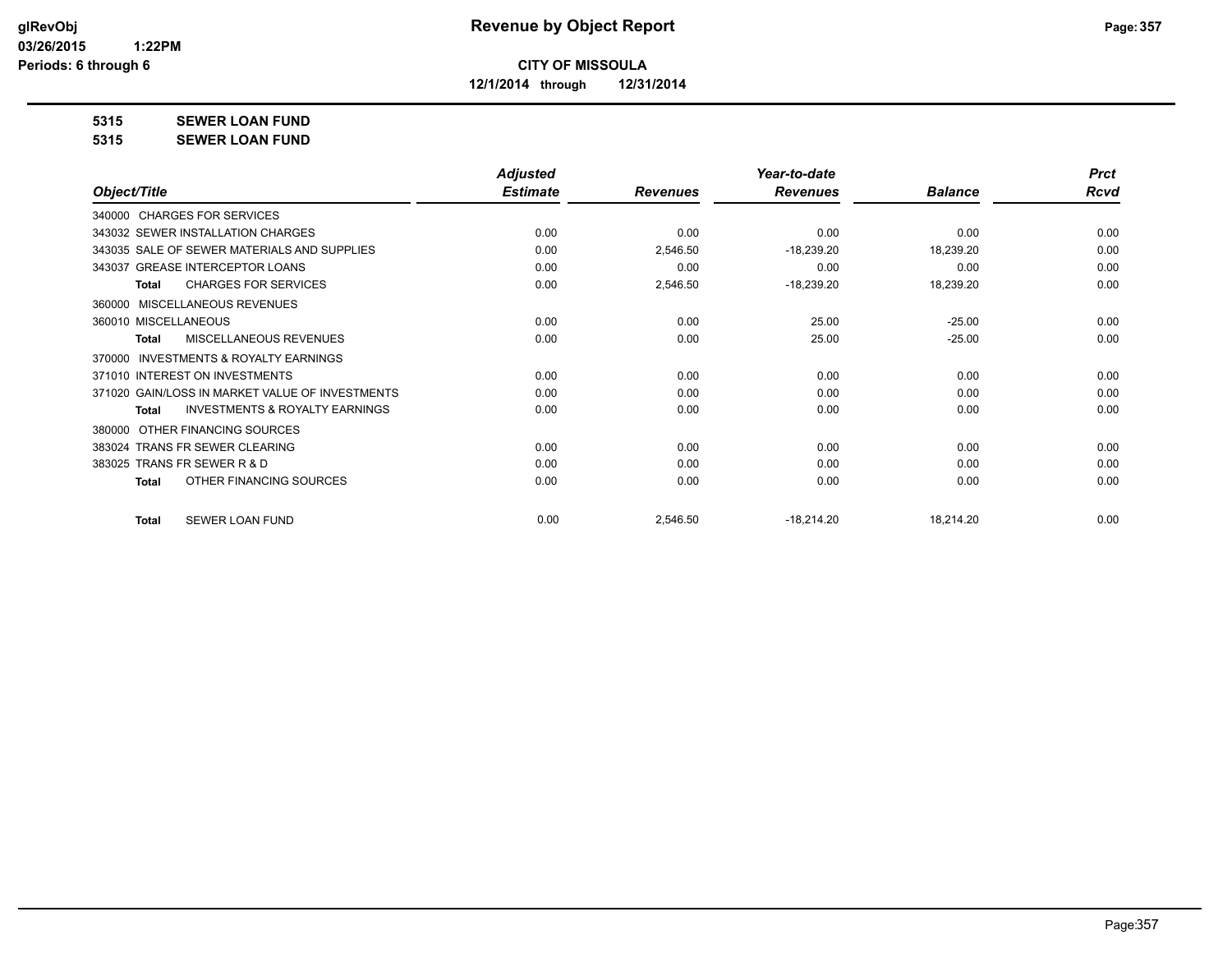**12/1/2014 through 12/31/2014**

#### **5315 SEWER LOAN FUND**

|                                                           | <b>Adjusted</b> |                 | Year-to-date    |                | <b>Prct</b> |
|-----------------------------------------------------------|-----------------|-----------------|-----------------|----------------|-------------|
| Object/Title                                              | <b>Estimate</b> | <b>Revenues</b> | <b>Revenues</b> | <b>Balance</b> | <b>Rcvd</b> |
| 340000 CHARGES FOR SERVICES                               |                 |                 |                 |                |             |
| 343032 SEWER INSTALLATION CHARGES                         | 0.00            | 0.00            | 0.00            | 0.00           | 0.00        |
| 343035 SALE OF SEWER MATERIALS AND SUPPLIES               | 0.00            | 2,546.50        | $-18,239.20$    | 18,239.20      | 0.00        |
| 343037 GREASE INTERCEPTOR LOANS                           | 0.00            | 0.00            | 0.00            | 0.00           | 0.00        |
| <b>CHARGES FOR SERVICES</b><br><b>Total</b>               | 0.00            | 2,546.50        | $-18,239.20$    | 18,239.20      | 0.00        |
| MISCELLANEOUS REVENUES<br>360000                          |                 |                 |                 |                |             |
| 360010 MISCELLANEOUS                                      | 0.00            | 0.00            | 25.00           | $-25.00$       | 0.00        |
| MISCELLANEOUS REVENUES<br><b>Total</b>                    | 0.00            | 0.00            | 25.00           | $-25.00$       | 0.00        |
| INVESTMENTS & ROYALTY EARNINGS<br>370000                  |                 |                 |                 |                |             |
| 371010 INTEREST ON INVESTMENTS                            | 0.00            | 0.00            | 0.00            | 0.00           | 0.00        |
| 371020 GAIN/LOSS IN MARKET VALUE OF INVESTMENT            | 0.00            | 0.00            | 0.00            | 0.00           | 0.00        |
| <b>INVESTMENTS &amp; ROYALTY EARNINGS</b><br><b>Total</b> | 0.00            | 0.00            | 0.00            | 0.00           | 0.00        |
| OTHER FINANCING SOURCES<br>380000                         |                 |                 |                 |                |             |
| 383024 TRANS FR SEWER CLEARING                            | 0.00            | 0.00            | 0.00            | 0.00           | 0.00        |
| 383025 TRANS FR SEWER R & D                               | 0.00            | 0.00            | 0.00            | 0.00           | 0.00        |
| OTHER FINANCING SOURCES<br><b>Total</b>                   | 0.00            | 0.00            | 0.00            | 0.00           | 0.00        |
| SEWER LOAN FUND<br><b>Total</b>                           | 0.00            | 2,546.50        | $-18,214.20$    | 18,214.20      | 0.00        |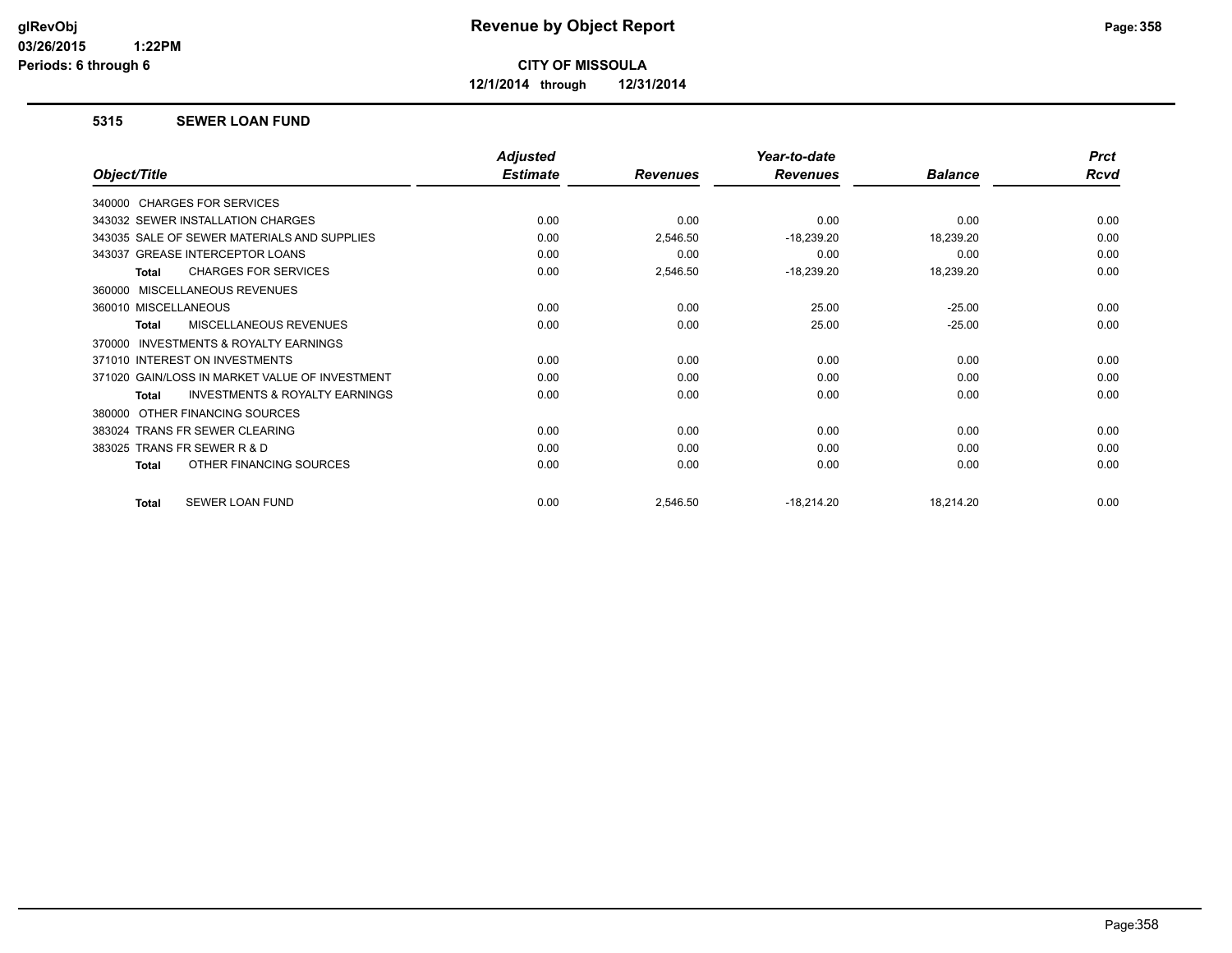**12/1/2014 through 12/31/2014**

# **5320 SEWER REPLACEMENT & DEPRECIATION FUND**

# **5320 SEWER REPLACEMENT & DEPRECIATION FUND**

|                                                           | <b>Adjusted</b> |                 | Year-to-date    |                | <b>Prct</b> |
|-----------------------------------------------------------|-----------------|-----------------|-----------------|----------------|-------------|
| Object/Title                                              | <b>Estimate</b> | <b>Revenues</b> | <b>Revenues</b> | <b>Balance</b> | <b>Rcvd</b> |
| 330000 INTERGOVERNMENTAL REVENUES                         |                 |                 |                 |                |             |
| 337010 COUNTY REIMBURSEMENT-DEANOS                        | 0.00            | 0.00            | 0.00            | 0.00           | 0.00        |
| <b>INTERGOVERNMENTAL REVENUES</b><br><b>Total</b>         | 0.00            | 0.00            | 0.00            | 0.00           | 0.00        |
| 340000 CHARGES FOR SERVICES                               |                 |                 |                 |                |             |
| 343032 SEWER INSTALLATION CHARGES                         | 0.00            | 0.00            | 13,402.50       | $-13,402.50$   | 0.00        |
| <b>CHARGES FOR SERVICES</b><br><b>Total</b>               | 0.00            | 0.00            | 13,402.50       | $-13,402.50$   | 0.00        |
| 360000 MISCELLANEOUS REVENUES                             |                 |                 |                 |                |             |
| 360000 MISCELLANEOUS REVENUES                             | 0.00            | 0.00            | 0.00            | 0.00           | 0.00        |
| 360010 MISCELLANEOUS                                      | 0.00            | 0.00            | 0.00            | 0.00           | 0.00        |
| 362006 GAIC INSURANCE SETTLEMENT                          | 0.00            | 0.00            | 0.00            | 0.00           | 0.00        |
| MISCELLANEOUS REVENUES<br><b>Total</b>                    | 0.00            | 0.00            | 0.00            | 0.00           | 0.00        |
| 370000 INVESTMENTS & ROYALTY EARNINGS                     |                 |                 |                 |                |             |
| 371010 INTEREST ON INVESTMENTS                            | 0.00            | 0.00            | 0.00            | 0.00           | 0.00        |
| 371020 GAIN/LOSS IN MARKET VALUE OF INVESTMENTS           | 0.00            | 0.00            | 0.00            | 0.00           | 0.00        |
| <b>INVESTMENTS &amp; ROYALTY EARNINGS</b><br><b>Total</b> | 0.00            | 0.00            | 0.00            | 0.00           | 0.00        |
| 380000 OTHER FINANCING SOURCES                            |                 |                 |                 |                |             |
| 381002 SRF LOAN                                           | 0.00            | 0.00            | 0.00            | 0.00           | 0.00        |
| 381020 REVENUE BONDS                                      | 0.00            | 0.00            | 0.00            | 0.00           | 0.00        |
| 383000 OPERATING TRANSFERS                                | 0.00            | 0.00            | 0.00            | 0.00           | 0.00        |
| 383024 TRANS FR SEWER CLEARING                            | 829,473.00      | 0.00            | 0.00            | 829,473.00     | 0.00        |
| 383042 TRANSFERS FROM OTHER FUNDS                         | 0.00            | 0.00            | 0.00            | 0.00           | 0.00        |
| OTHER FINANCING SOURCES<br><b>Total</b>                   | 829,473.00      | 0.00            | 0.00            | 829,473.00     | 0.00        |
| SEWER REPLACEMENT & DEPRECIATION FI<br><b>Total</b>       | 829,473.00      | 0.00            | 13,402.50       | 816,070.50     | 1.62        |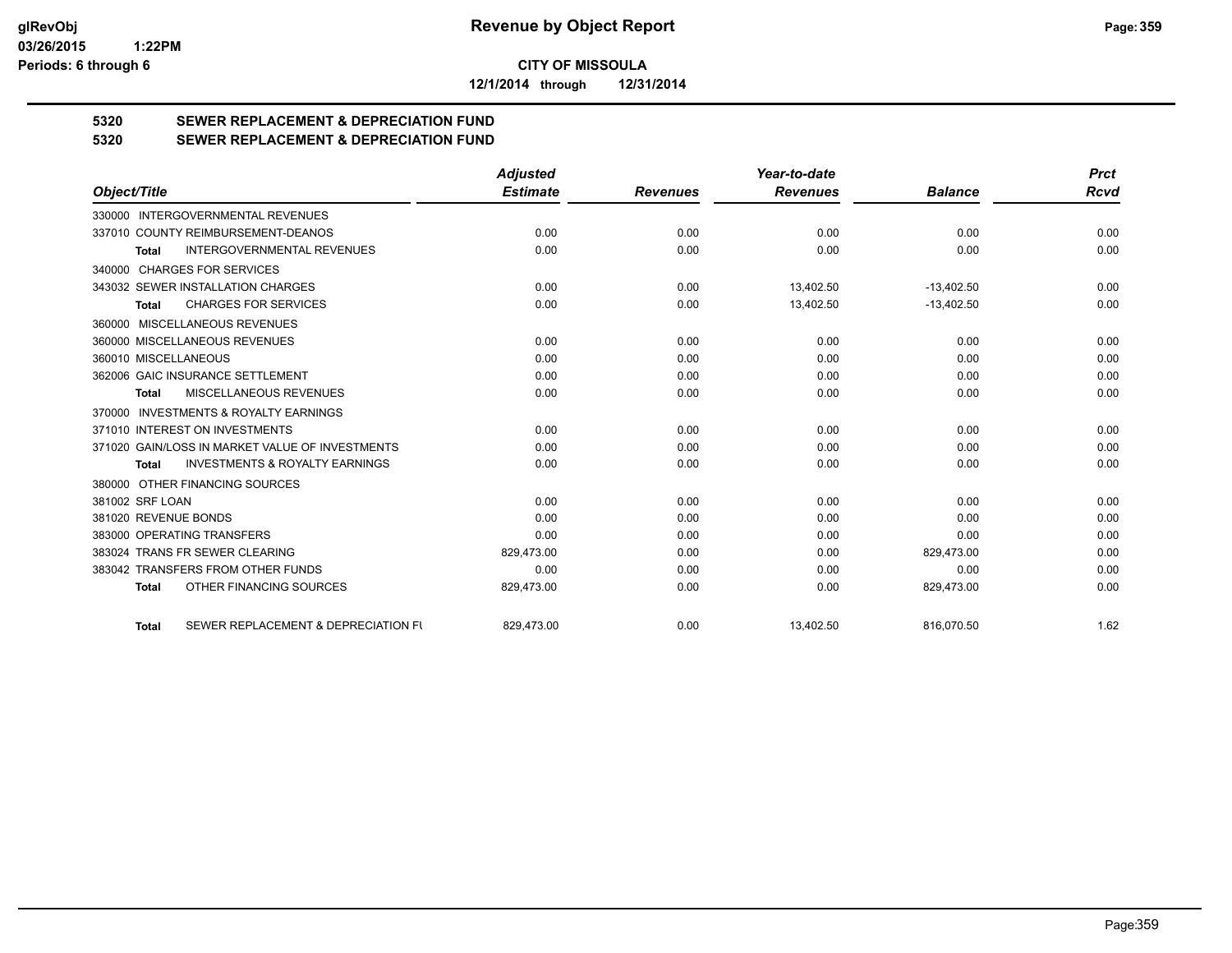**12/1/2014 through 12/31/2014**

### **5320 SEWER REPLACEMENT & DEPRECIATION FUND**

|                                                           | <b>Adjusted</b> |                 | Year-to-date    |                | <b>Prct</b> |
|-----------------------------------------------------------|-----------------|-----------------|-----------------|----------------|-------------|
| Object/Title                                              | <b>Estimate</b> | <b>Revenues</b> | <b>Revenues</b> | <b>Balance</b> | Rcvd        |
| 330000 INTERGOVERNMENTAL REVENUES                         |                 |                 |                 |                |             |
| 337010 COUNTY REIMBURSEMENT-DEANOS                        | 0.00            | 0.00            | 0.00            | 0.00           | 0.00        |
| <b>INTERGOVERNMENTAL REVENUES</b><br><b>Total</b>         | 0.00            | 0.00            | 0.00            | 0.00           | 0.00        |
| 340000 CHARGES FOR SERVICES                               |                 |                 |                 |                |             |
| 343032 SEWER INSTALLATION CHARGES                         | 0.00            | 0.00            | 13,402.50       | $-13,402.50$   | 0.00        |
| <b>CHARGES FOR SERVICES</b><br><b>Total</b>               | 0.00            | 0.00            | 13,402.50       | $-13,402.50$   | 0.00        |
| 360000 MISCELLANEOUS REVENUES                             |                 |                 |                 |                |             |
| 360000 MISCELLANEOUS REVENUES                             | 0.00            | 0.00            | 0.00            | 0.00           | 0.00        |
| 360010 MISCELLANEOUS                                      | 0.00            | 0.00            | 0.00            | 0.00           | 0.00        |
| 362006 GAIC INSURANCE SETTLEMENT                          | 0.00            | 0.00            | 0.00            | 0.00           | 0.00        |
| <b>MISCELLANEOUS REVENUES</b><br><b>Total</b>             | 0.00            | 0.00            | 0.00            | 0.00           | 0.00        |
| 370000 INVESTMENTS & ROYALTY EARNINGS                     |                 |                 |                 |                |             |
| 371010 INTEREST ON INVESTMENTS                            | 0.00            | 0.00            | 0.00            | 0.00           | 0.00        |
| 371020 GAIN/LOSS IN MARKET VALUE OF INVESTMENT            | 0.00            | 0.00            | 0.00            | 0.00           | 0.00        |
| <b>INVESTMENTS &amp; ROYALTY EARNINGS</b><br><b>Total</b> | 0.00            | 0.00            | 0.00            | 0.00           | 0.00        |
| 380000 OTHER FINANCING SOURCES                            |                 |                 |                 |                |             |
| 381002 SRF LOAN                                           | 0.00            | 0.00            | 0.00            | 0.00           | 0.00        |
| 381020 REVENUE BONDS                                      | 0.00            | 0.00            | 0.00            | 0.00           | 0.00        |
| 383000 OPERATING TRANSFERS                                | 0.00            | 0.00            | 0.00            | 0.00           | 0.00        |
| 383024 TRANS FR SEWER CLEARING                            | 829,473.00      | 0.00            | 0.00            | 829,473.00     | 0.00        |
| 383042 TRANSFERS FROM OTHER FUNDS                         | 0.00            | 0.00            | 0.00            | 0.00           | 0.00        |
| OTHER FINANCING SOURCES<br><b>Total</b>                   | 829,473.00      | 0.00            | 0.00            | 829,473.00     | 0.00        |
| SEWER REPLACEMENT & DEPRECIATION F<br><b>Total</b>        | 829.473.00      | 0.00            | 13.402.50       | 816.070.50     | 1.62        |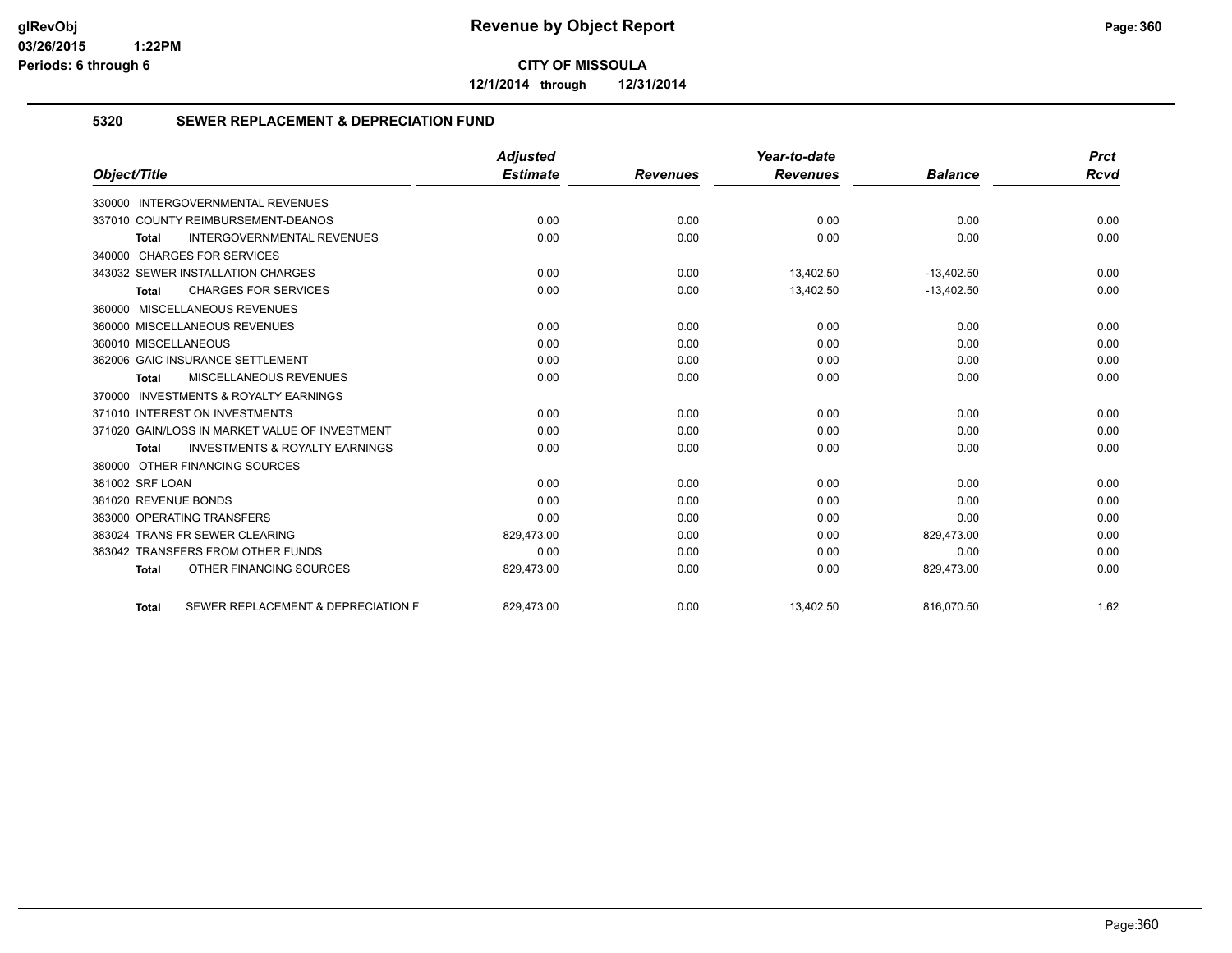**12/1/2014 through 12/31/2014**

### **5325 SEWER DEVELOPMENT FEE FUND**

### **5325 SEWER DEVELOPMENT FEE FUND**

|                                                           | <b>Adjusted</b> |                 | Year-to-date    |                | <b>Prct</b> |
|-----------------------------------------------------------|-----------------|-----------------|-----------------|----------------|-------------|
| Object/Title                                              | <b>Estimate</b> | <b>Revenues</b> | <b>Revenues</b> | <b>Balance</b> | <b>Rcvd</b> |
| 330000 INTERGOVERNMENTAL REVENUES                         |                 |                 |                 |                |             |
| 334120 TSEP GRANT                                         | 0.00            | 0.00            | 0.00            | 0.00           | 0.00        |
| <b>INTERGOVERNMENTAL REVENUES</b><br>Total                | 0.00            | 0.00            | 0.00            | 0.00           | 0.00        |
| 340000 CHARGES FOR SERVICES                               |                 |                 |                 |                |             |
| 343032 SEWER INSTALLATION CHARGES                         | 0.00            | 0.00            | 0.00            | 0.00           | 0.00        |
| 343034 TREATMENT FACILITIES FEES                          | 624,906.00      | 32,439.20       | 325.917.32      | 298,988.68     | 52.15       |
| 343036 *** Title Not Found ***                            | 0.00            | 0.00            | 0.00            | 0.00           | 0.00        |
| <b>CHARGES FOR SERVICES</b><br>Total                      | 624,906.00      | 32,439.20       | 325,917.32      | 298,988.68     | 52.15       |
| 360000 MISCELLANEOUS REVENUES                             |                 |                 |                 |                |             |
| 360010 MISCELLANEOUS                                      | 0.00            | 0.00            | 0.00            | 0.00           | 0.00        |
| 360030 CONTRIBUTIONS FROM PROPERTY OWNERS                 | 0.00            | 0.00            | 0.00            | 0.00           | 0.00        |
| 362000 OTHER MISCELLANEOUS REVENUE                        | 0.00            | 0.00            | 32,310.55       | $-32,310.55$   | 0.00        |
| <b>MISCELLANEOUS REVENUES</b><br><b>Total</b>             | 0.00            | 0.00            | 32,310.55       | $-32,310.55$   | 0.00        |
| INVESTMENTS & ROYALTY EARNINGS<br>370000                  |                 |                 |                 |                |             |
| 371010 INTEREST ON INVESTMENTS                            | 0.00            | 0.00            | 0.00            | 0.00           | 0.00        |
| 371020 GAIN/LOSS IN MARKET VALUE OF INVESTMENTS           | 0.00            | 0.00            | 0.00            | 0.00           | 0.00        |
| <b>INVESTMENTS &amp; ROYALTY EARNINGS</b><br><b>Total</b> | 0.00            | 0.00            | 0.00            | 0.00           | 0.00        |
| 380000 OTHER FINANCING SOURCES                            |                 |                 |                 |                |             |
| 383042 TRANSFERS FROM OTHER FUNDS                         | 0.00            | 0.00            | 0.00            | 0.00           | 0.00        |
| OTHER FINANCING SOURCES<br>Total                          | 0.00            | 0.00            | 0.00            | 0.00           | 0.00        |
| SEWER DEVELOPMENT FEE FUND<br><b>Total</b>                | 624.906.00      | 32,439.20       | 358,227.87      | 266.678.13     | 57.33       |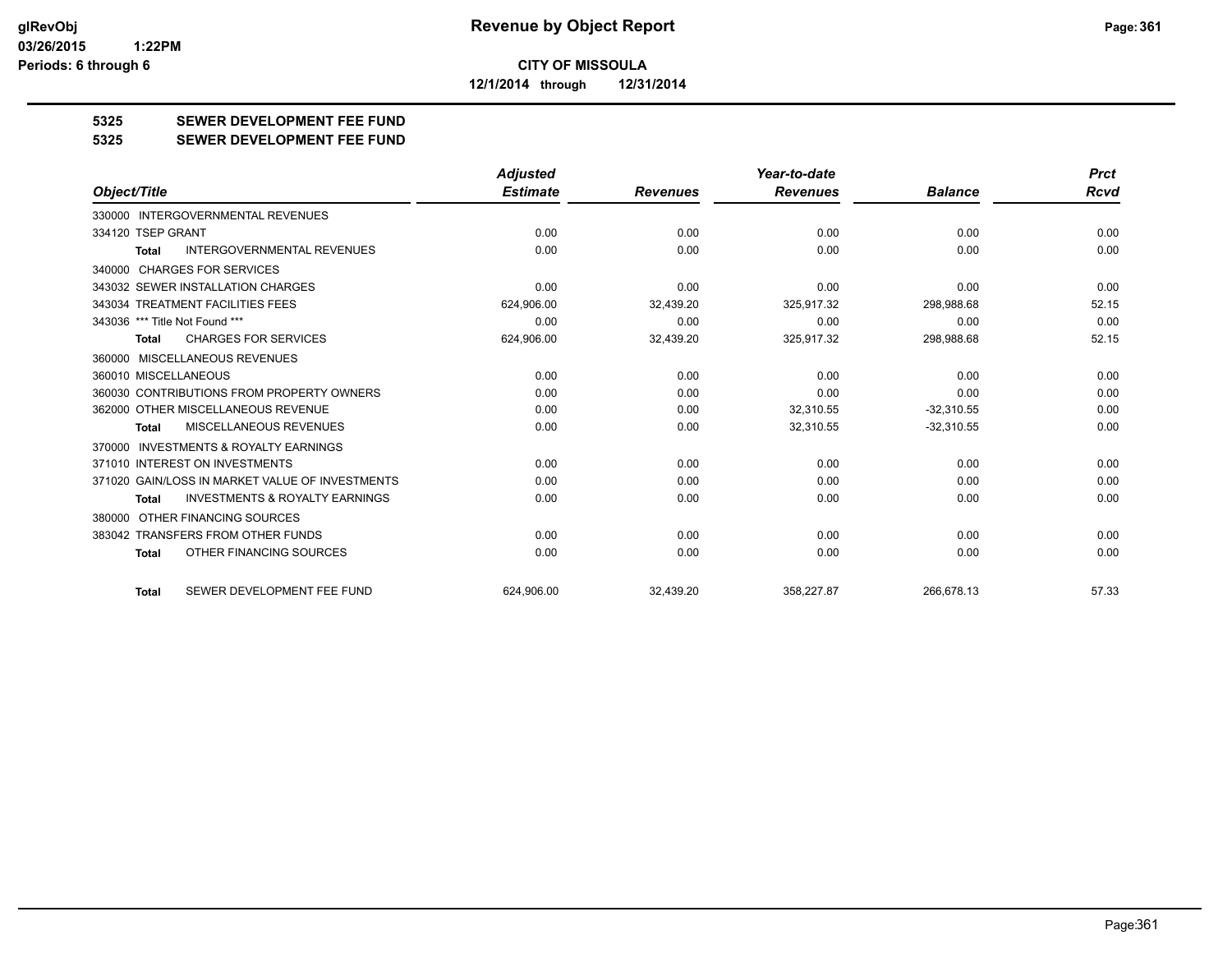**12/1/2014 through 12/31/2014**

### **5325 SEWER DEVELOPMENT FEE FUND**

|                                                    | <b>Adjusted</b> |                 | Year-to-date    |                | <b>Prct</b> |
|----------------------------------------------------|-----------------|-----------------|-----------------|----------------|-------------|
| Object/Title                                       | <b>Estimate</b> | <b>Revenues</b> | <b>Revenues</b> | <b>Balance</b> | Rcvd        |
| 330000 INTERGOVERNMENTAL REVENUES                  |                 |                 |                 |                |             |
| 334120 TSEP GRANT                                  | 0.00            | 0.00            | 0.00            | 0.00           | 0.00        |
| <b>INTERGOVERNMENTAL REVENUES</b><br><b>Total</b>  | 0.00            | 0.00            | 0.00            | 0.00           | 0.00        |
| 340000 CHARGES FOR SERVICES                        |                 |                 |                 |                |             |
| 343032 SEWER INSTALLATION CHARGES                  | 0.00            | 0.00            | 0.00            | 0.00           | 0.00        |
| 343034 TREATMENT FACILITIES FEES                   | 624,906.00      | 32,439.20       | 325.917.32      | 298,988.68     | 52.15       |
| 343036 *** Title Not Found ***                     | 0.00            | 0.00            | 0.00            | 0.00           | 0.00        |
| <b>CHARGES FOR SERVICES</b><br><b>Total</b>        | 624,906.00      | 32,439.20       | 325,917.32      | 298,988.68     | 52.15       |
| 360000 MISCELLANEOUS REVENUES                      |                 |                 |                 |                |             |
| 360010 MISCELLANEOUS                               | 0.00            | 0.00            | 0.00            | 0.00           | 0.00        |
| 360030 CONTRIBUTIONS FROM PROPERTY OWNERS          | 0.00            | 0.00            | 0.00            | 0.00           | 0.00        |
| 362000 OTHER MISCELLANEOUS REVENUE                 | 0.00            | 0.00            | 32,310.55       | $-32,310.55$   | 0.00        |
| MISCELLANEOUS REVENUES<br><b>Total</b>             | 0.00            | 0.00            | 32,310.55       | $-32,310.55$   | 0.00        |
| 370000 INVESTMENTS & ROYALTY EARNINGS              |                 |                 |                 |                |             |
| 371010 INTEREST ON INVESTMENTS                     | 0.00            | 0.00            | 0.00            | 0.00           | 0.00        |
| 371020 GAIN/LOSS IN MARKET VALUE OF INVESTMENT     | 0.00            | 0.00            | 0.00            | 0.00           | 0.00        |
| <b>INVESTMENTS &amp; ROYALTY EARNINGS</b><br>Total | 0.00            | 0.00            | 0.00            | 0.00           | 0.00        |
| 380000 OTHER FINANCING SOURCES                     |                 |                 |                 |                |             |
| 383042 TRANSFERS FROM OTHER FUNDS                  | 0.00            | 0.00            | 0.00            | 0.00           | 0.00        |
| OTHER FINANCING SOURCES<br><b>Total</b>            | 0.00            | 0.00            | 0.00            | 0.00           | 0.00        |
| SEWER DEVELOPMENT FEE FUND<br><b>Total</b>         | 624.906.00      | 32,439.20       | 358,227.87      | 266.678.13     | 57.33       |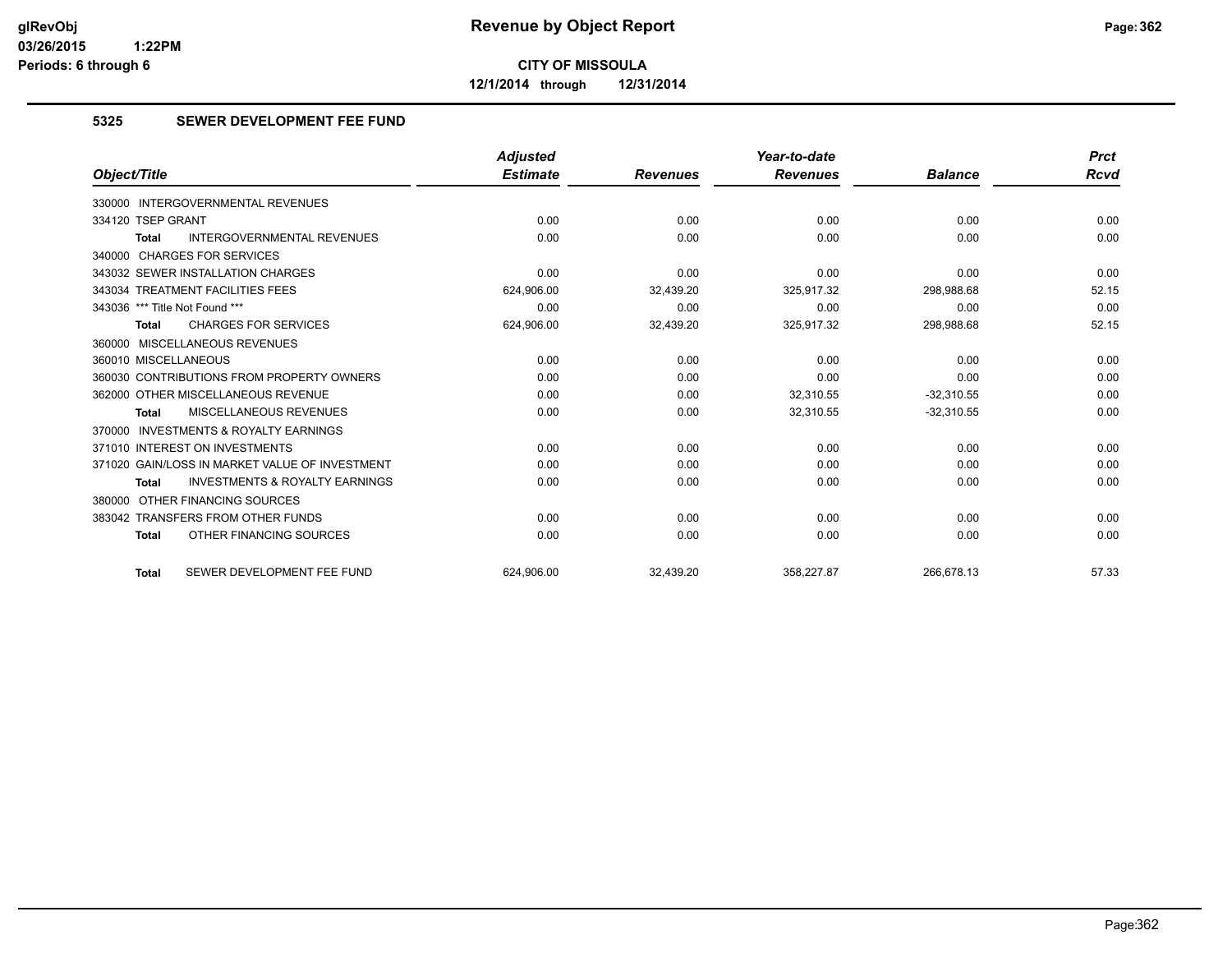**12/1/2014 through 12/31/2014**

### **5340 SEWER CONSTRUCTION FUND**

#### **5340 SEWER CONSTRUCTION FUND**

|                                                     | <b>Adjusted</b> |                 | Year-to-date    |                | <b>Prct</b> |
|-----------------------------------------------------|-----------------|-----------------|-----------------|----------------|-------------|
| Object/Title                                        | <b>Estimate</b> | <b>Revenues</b> | <b>Revenues</b> | <b>Balance</b> | <b>Rcvd</b> |
| 330000 INTERGOVERNMENTAL REVENUES                   |                 |                 |                 |                |             |
| 331090 EPA GRANT                                    | 0.00            | 0.00            | 0.00            | 0.00           | 0.00        |
| 334120 TSEP GRANT                                   | 0.00            | 0.00            | 0.00            | 0.00           | 0.00        |
| 334140 DNRC GRANT                                   | 0.00            | 0.00            | 0.00            | 0.00           | 0.00        |
| 337000 LOCAL GRANTS                                 | 0.00            | 0.00            | 0.00            | 0.00           | 0.00        |
| <b>INTERGOVERNMENTAL REVENUES</b><br>Total          | 0.00            | 0.00            | 0.00            | 0.00           | 0.00        |
| 340000 CHARGES FOR SERVICES                         |                 |                 |                 |                |             |
| 343032 SEWER INSTALLATION CHARGES                   | 0.00            | 0.00            | 2,526.00        | $-2,526.00$    | 0.00        |
| <b>CHARGES FOR SERVICES</b><br><b>Total</b>         | 0.00            | 0.00            | 2,526.00        | $-2,526.00$    | 0.00        |
| 360000 MISCELLANEOUS REVENUES                       |                 |                 |                 |                |             |
| 360030 CONTRIBUTIONS FROM PROPERTY OWNERS           | 0.00            | 0.00            | 0.00            | 0.00           | 0.00        |
| 363020 PROPERTY ASSESSMENTS                         | 0.00            | 0.00            | 0.00            | 0.00           | 0.00        |
| 365000 DONATIONS                                    | 0.00            | 0.00            | 0.00            | 0.00           | 0.00        |
| <b>MISCELLANEOUS REVENUES</b><br><b>Total</b>       | 0.00            | 0.00            | 0.00            | 0.00           | 0.00        |
| <b>INVESTMENTS &amp; ROYALTY EARNINGS</b><br>370000 |                 |                 |                 |                |             |
| 371010 INTEREST ON INVESTMENTS                      | 0.00            | 0.00            | 0.00            | 0.00           | 0.00        |
| 371020 GAIN/LOSS IN MARKET VALUE OF INVESTMENTS     | 0.00            | 0.00            | 0.00            | 0.00           | 0.00        |
| <b>INVESTMENTS &amp; ROYALTY EARNINGS</b><br>Total  | 0.00            | 0.00            | 0.00            | 0.00           | 0.00        |
| 380000 OTHER FINANCING SOURCES                      |                 |                 |                 |                |             |
| 381002 SRF LOAN                                     | 0.00            | 0.00            | 0.00            | 0.00           | 0.00        |
| 381020 REVENUE BONDS                                | 920,000.00      | 0.00            | 0.00            | 920,000.00     | 0.00        |
| 383011 TRANS FR SID REVOLVING                       | 0.00            | 0.00            | 0.00            | 0.00           | 0.00        |
| 383024 TRANS FR SEWER CLEARING                      | 0.00            | 0.00            | 0.00            | 0.00           | 0.00        |
| 383025 TRANS FR SEWER R & D                         | 0.00            | 0.00            | 0.00            | 0.00           | 0.00        |
| 383026 TRANS FR CDBG                                | 0.00            | 0.00            | 0.00            | 0.00           | 0.00        |
| 383040 TRANSFER FROM CITY GRANTS                    | 0.00            | 0.00            | 0.00            | 0.00           | 0.00        |
| OTHER FINANCING SOURCES<br><b>Total</b>             | 920,000.00      | 0.00            | 0.00            | 920,000.00     | 0.00        |
| SEWER CONSTRUCTION FUND<br>Total                    | 920.000.00      | 0.00            | 2,526.00        | 917.474.00     | 0.27        |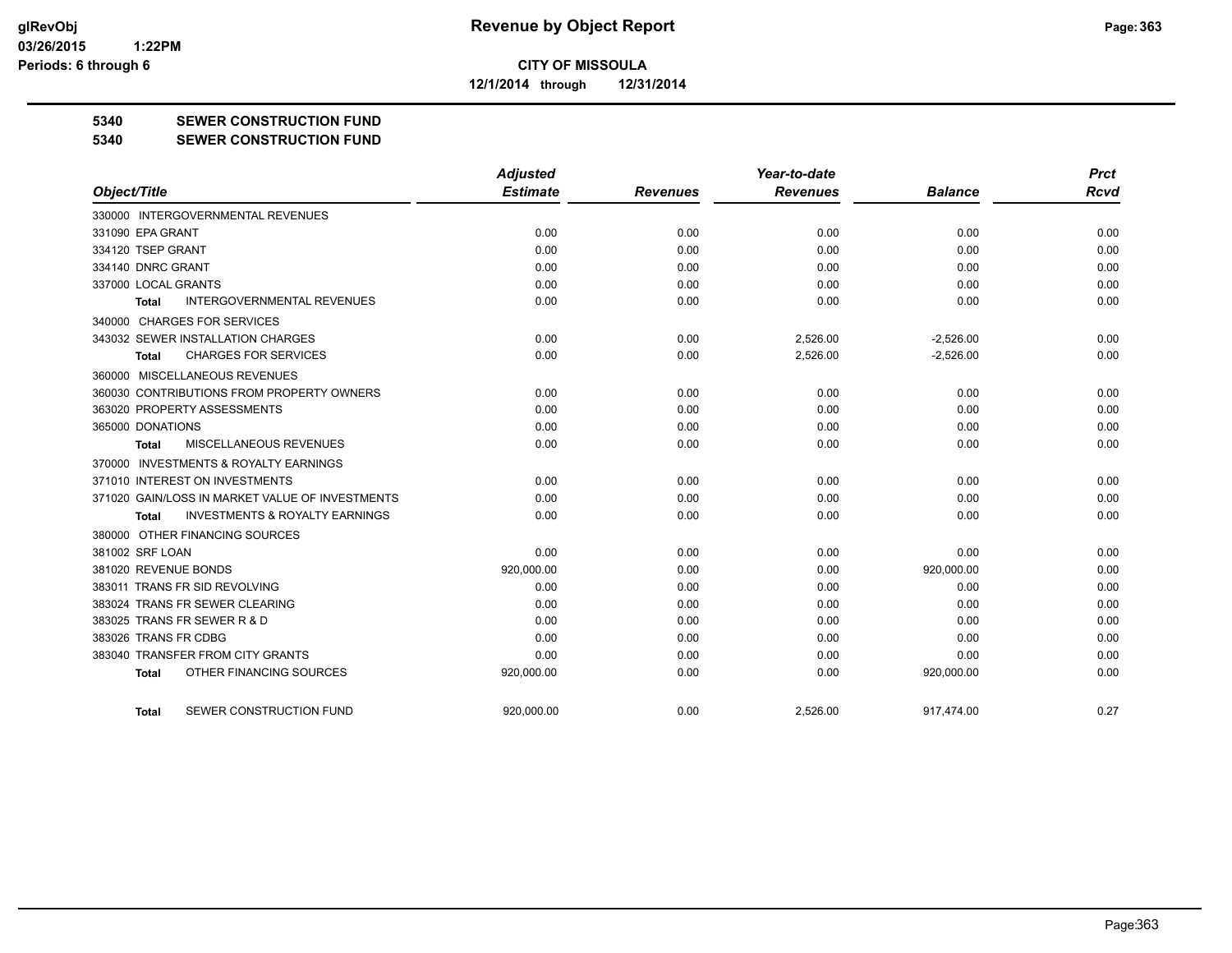**12/1/2014 through 12/31/2014**

### **5340 SEWER CONSTRUCTION FUND**

|                                                           | <b>Adjusted</b> |                 | Year-to-date    |                | <b>Prct</b> |
|-----------------------------------------------------------|-----------------|-----------------|-----------------|----------------|-------------|
| Object/Title                                              | <b>Estimate</b> | <b>Revenues</b> | <b>Revenues</b> | <b>Balance</b> | <b>Rcvd</b> |
| 330000 INTERGOVERNMENTAL REVENUES                         |                 |                 |                 |                |             |
| 331090 EPA GRANT                                          | 0.00            | 0.00            | 0.00            | 0.00           | 0.00        |
| 334120 TSEP GRANT                                         | 0.00            | 0.00            | 0.00            | 0.00           | 0.00        |
| 334140 DNRC GRANT                                         | 0.00            | 0.00            | 0.00            | 0.00           | 0.00        |
| 337000 LOCAL GRANTS                                       | 0.00            | 0.00            | 0.00            | 0.00           | 0.00        |
| <b>INTERGOVERNMENTAL REVENUES</b><br>Total                | 0.00            | 0.00            | 0.00            | 0.00           | 0.00        |
| 340000 CHARGES FOR SERVICES                               |                 |                 |                 |                |             |
| 343032 SEWER INSTALLATION CHARGES                         | 0.00            | 0.00            | 2,526.00        | $-2,526.00$    | 0.00        |
| <b>CHARGES FOR SERVICES</b><br>Total                      | 0.00            | 0.00            | 2,526.00        | $-2,526.00$    | 0.00        |
| 360000 MISCELLANEOUS REVENUES                             |                 |                 |                 |                |             |
| 360030 CONTRIBUTIONS FROM PROPERTY OWNERS                 | 0.00            | 0.00            | 0.00            | 0.00           | 0.00        |
| 363020 PROPERTY ASSESSMENTS                               | 0.00            | 0.00            | 0.00            | 0.00           | 0.00        |
| 365000 DONATIONS                                          | 0.00            | 0.00            | 0.00            | 0.00           | 0.00        |
| MISCELLANEOUS REVENUES<br>Total                           | 0.00            | 0.00            | 0.00            | 0.00           | 0.00        |
| 370000 INVESTMENTS & ROYALTY EARNINGS                     |                 |                 |                 |                |             |
| 371010 INTEREST ON INVESTMENTS                            | 0.00            | 0.00            | 0.00            | 0.00           | 0.00        |
| 371020 GAIN/LOSS IN MARKET VALUE OF INVESTMENT            | 0.00            | 0.00            | 0.00            | 0.00           | 0.00        |
| <b>INVESTMENTS &amp; ROYALTY EARNINGS</b><br><b>Total</b> | 0.00            | 0.00            | 0.00            | 0.00           | 0.00        |
| 380000 OTHER FINANCING SOURCES                            |                 |                 |                 |                |             |
| 381002 SRF LOAN                                           | 0.00            | 0.00            | 0.00            | 0.00           | 0.00        |
| 381020 REVENUE BONDS                                      | 920,000.00      | 0.00            | 0.00            | 920,000.00     | 0.00        |
| 383011 TRANS FR SID REVOLVING                             | 0.00            | 0.00            | 0.00            | 0.00           | 0.00        |
| 383024 TRANS FR SEWER CLEARING                            | 0.00            | 0.00            | 0.00            | 0.00           | 0.00        |
| 383025 TRANS FR SEWER R & D                               | 0.00            | 0.00            | 0.00            | 0.00           | 0.00        |
| 383026 TRANS FR CDBG                                      | 0.00            | 0.00            | 0.00            | 0.00           | 0.00        |
| 383040 TRANSFER FROM CITY GRANTS                          | 0.00            | 0.00            | 0.00            | 0.00           | 0.00        |
| OTHER FINANCING SOURCES<br><b>Total</b>                   | 920,000.00      | 0.00            | 0.00            | 920,000.00     | 0.00        |
| SEWER CONSTRUCTION FUND<br><b>Total</b>                   | 920,000.00      | 0.00            | 2,526.00        | 917,474.00     | 0.27        |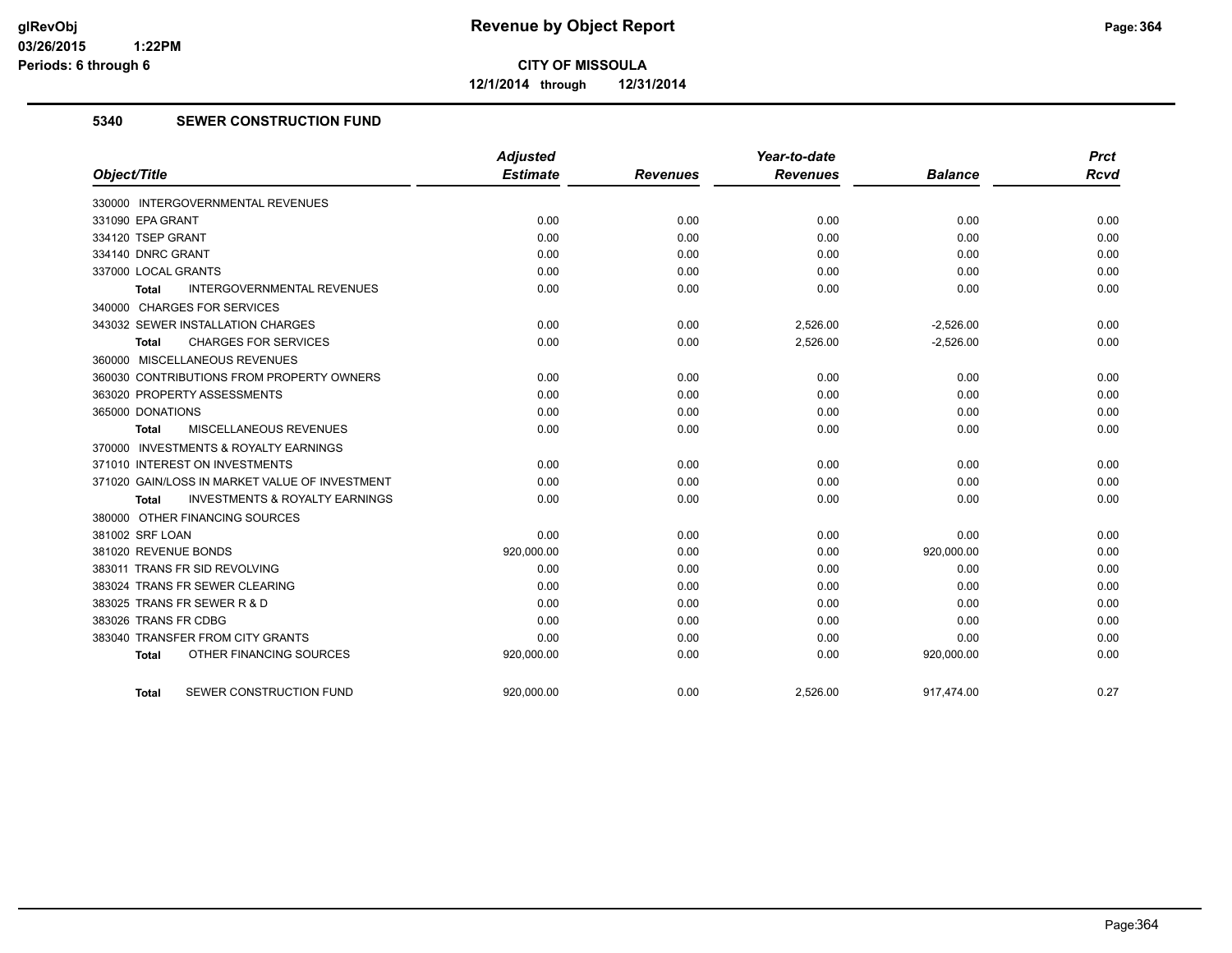**12/1/2014 through 12/31/2014**

### **5361 2001 SEWER REVENUE BONDS-DEBT SERVICE**

**5361 2001 SEWER REVENUE BONDS-DEBT SERVICE**

|                                                           | <b>Adjusted</b> |                 | Year-to-date    |                | <b>Prct</b> |
|-----------------------------------------------------------|-----------------|-----------------|-----------------|----------------|-------------|
| Object/Title                                              | <b>Estimate</b> | <b>Revenues</b> | <b>Revenues</b> | <b>Balance</b> | <b>Rcvd</b> |
| 340000 CHARGES FOR SERVICES                               |                 |                 |                 |                |             |
| SEWER SERVICE CHARGES<br>343031                           | 0.00            | 0.00            | 0.00            | 0.00           | 0.00        |
| 343032 SEWER INSTALLATION CHARGES                         | 0.00            | 0.00            | 0.00            | 0.00           | 0.00        |
| 343035 SALE OF SEWER MATERIALS AND SUPPLIES               | 0.00            | 0.00            | 0.00            | 0.00           | 0.00        |
| <b>CHARGES FOR SERVICES</b><br><b>Total</b>               | 0.00            | 0.00            | 0.00            | 0.00           | 0.00        |
| <b>MISCELLANEOUS REVENUES</b><br>360000                   |                 |                 |                 |                |             |
| 360010 MISCELLANEOUS                                      | 0.00            | 0.00            | 0.00            | 0.00           | 0.00        |
| <b>MISCELLANEOUS REVENUES</b><br>Total                    | 0.00            | 0.00            | 0.00            | 0.00           | 0.00        |
| <b>INVESTMENTS &amp; ROYALTY EARNINGS</b><br>370000       |                 |                 |                 |                |             |
| 371010 INTEREST ON INVESTMENTS                            | 0.00            | 0.00            | 0.00            | 0.00           | 0.00        |
| 371020 GAIN/LOSS IN MARKET VALUE OF INVESTMENTS           | 0.00            | 0.00            | 0.00            | 0.00           | 0.00        |
| <b>INVESTMENTS &amp; ROYALTY EARNINGS</b><br><b>Total</b> | 0.00            | 0.00            | 0.00            | 0.00           | 0.00        |
| OTHER FINANCING SOURCES<br>380000                         |                 |                 |                 |                |             |
| 382010 SALE OF FIXED ASSETS                               | 0.00            | 0.00            | 0.00            | 0.00           | 0.00        |
| 383024 TRANS FR SEWER CLEARING                            | 30,590.00       | 0.00            | 0.00            | 30,590.00      | 0.00        |
| OTHER FINANCING SOURCES<br>Total                          | 30,590.00       | 0.00            | 0.00            | 30,590.00      | 0.00        |
| 2001 SEWER REVENUE BONDS-DEBT SERVI<br><b>Total</b>       | 30,590.00       | 0.00            | 0.00            | 30,590.00      | 0.00        |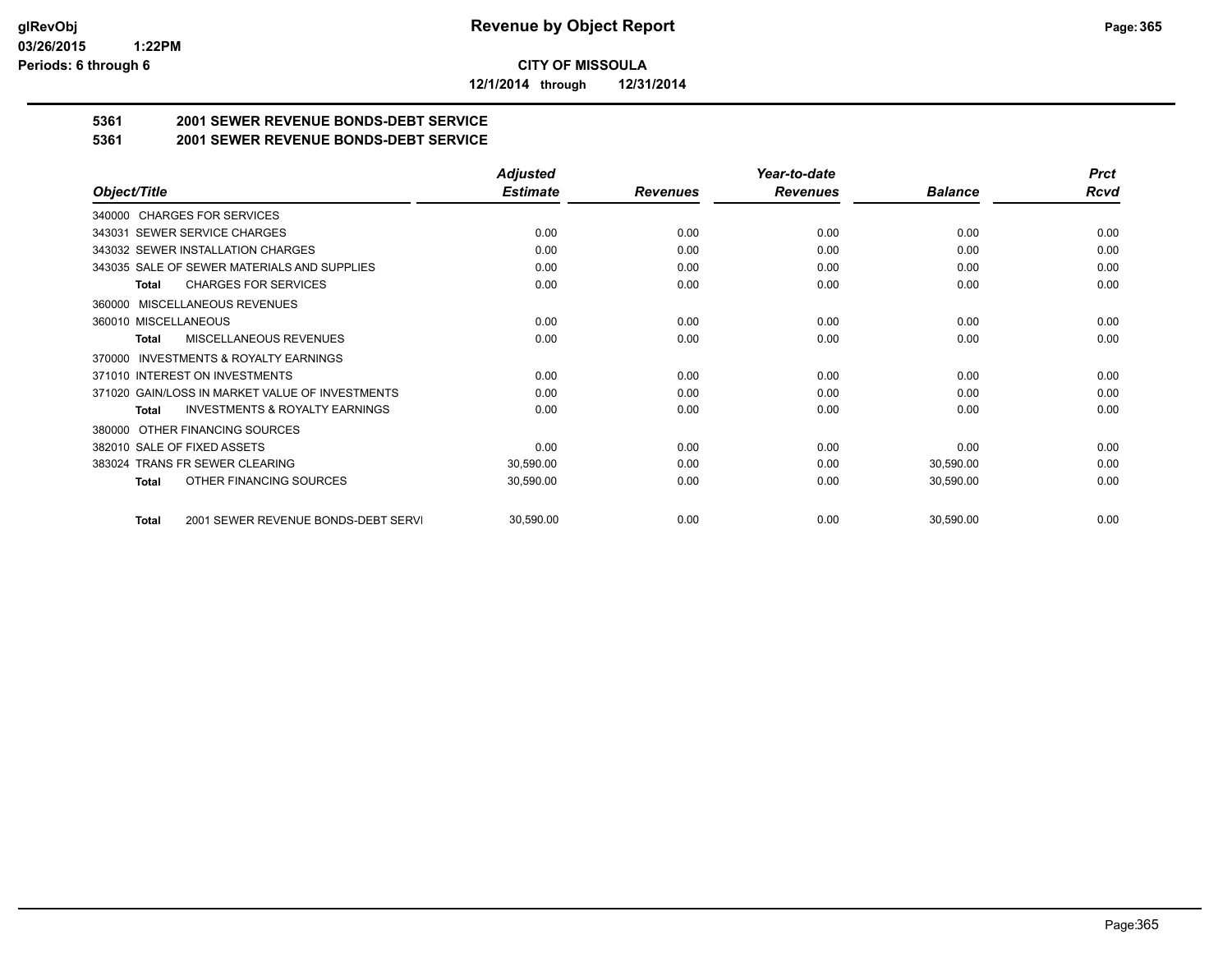**12/1/2014 through 12/31/2014**

### **5361 2001 SEWER REVENUE BONDS-DEBT SERVICE**

|                                                           | <b>Adjusted</b> |                 | Year-to-date    |                | <b>Prct</b> |
|-----------------------------------------------------------|-----------------|-----------------|-----------------|----------------|-------------|
| Object/Title                                              | <b>Estimate</b> | <b>Revenues</b> | <b>Revenues</b> | <b>Balance</b> | Rcvd        |
| 340000 CHARGES FOR SERVICES                               |                 |                 |                 |                |             |
| 343031 SEWER SERVICE CHARGES                              | 0.00            | 0.00            | 0.00            | 0.00           | 0.00        |
| 343032 SEWER INSTALLATION CHARGES                         | 0.00            | 0.00            | 0.00            | 0.00           | 0.00        |
| 343035 SALE OF SEWER MATERIALS AND SUPPLIES               | 0.00            | 0.00            | 0.00            | 0.00           | 0.00        |
| <b>CHARGES FOR SERVICES</b><br><b>Total</b>               | 0.00            | 0.00            | 0.00            | 0.00           | 0.00        |
| MISCELLANEOUS REVENUES<br>360000                          |                 |                 |                 |                |             |
| 360010 MISCELLANEOUS                                      | 0.00            | 0.00            | 0.00            | 0.00           | 0.00        |
| MISCELLANEOUS REVENUES<br><b>Total</b>                    | 0.00            | 0.00            | 0.00            | 0.00           | 0.00        |
| <b>INVESTMENTS &amp; ROYALTY EARNINGS</b><br>370000       |                 |                 |                 |                |             |
| 371010 INTEREST ON INVESTMENTS                            | 0.00            | 0.00            | 0.00            | 0.00           | 0.00        |
| 371020 GAIN/LOSS IN MARKET VALUE OF INVESTMENT            | 0.00            | 0.00            | 0.00            | 0.00           | 0.00        |
| <b>INVESTMENTS &amp; ROYALTY EARNINGS</b><br><b>Total</b> | 0.00            | 0.00            | 0.00            | 0.00           | 0.00        |
| OTHER FINANCING SOURCES<br>380000                         |                 |                 |                 |                |             |
| 382010 SALE OF FIXED ASSETS                               | 0.00            | 0.00            | 0.00            | 0.00           | 0.00        |
| 383024 TRANS FR SEWER CLEARING                            | 30,590.00       | 0.00            | 0.00            | 30,590.00      | 0.00        |
| OTHER FINANCING SOURCES<br><b>Total</b>                   | 30,590.00       | 0.00            | 0.00            | 30,590.00      | 0.00        |
| 2001 SEWER REVENUE BONDS-DEBT SERV<br><b>Total</b>        | 30,590.00       | 0.00            | 0.00            | 30,590.00      | 0.00        |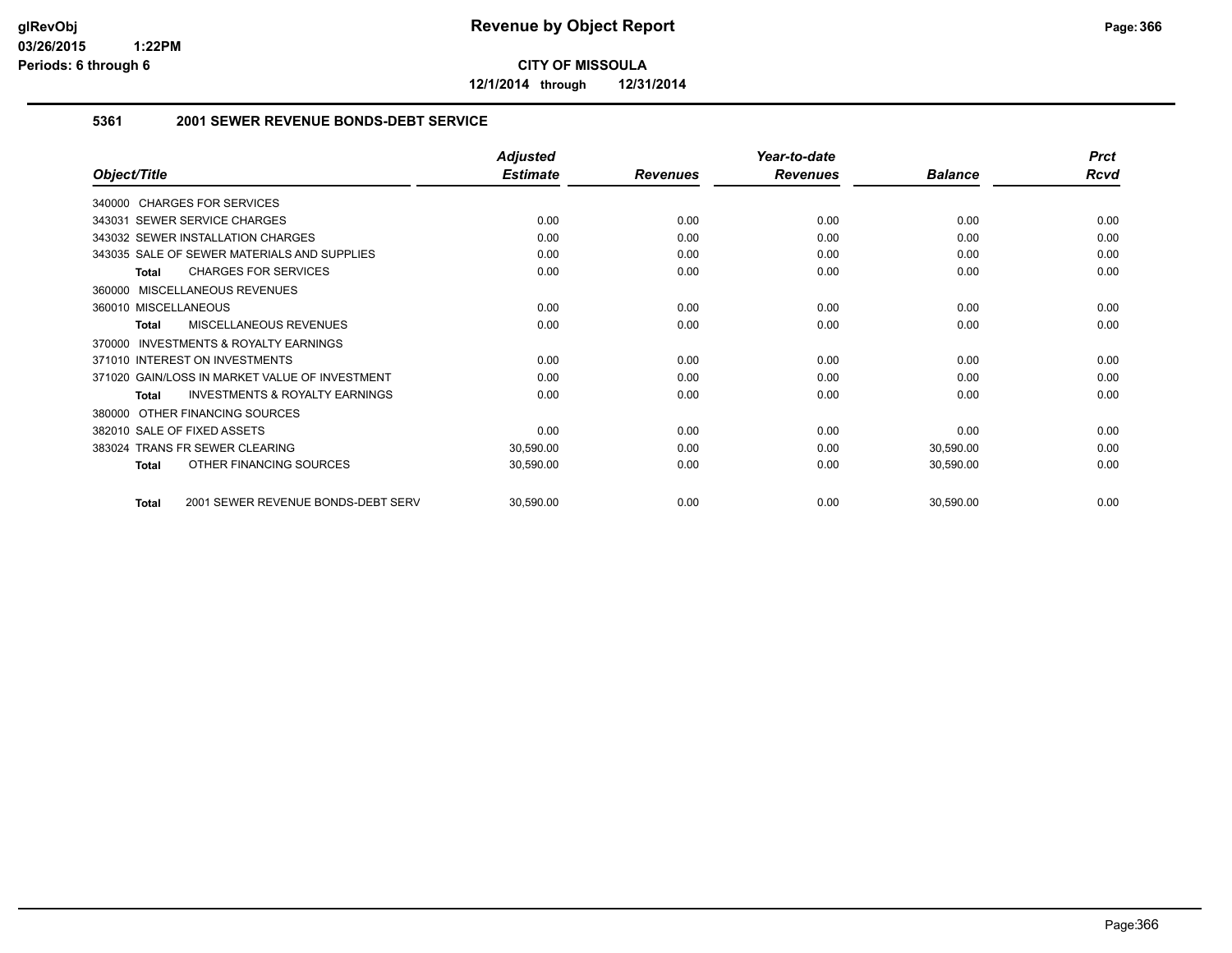**12/1/2014 through 12/31/2014**

## **5362 00 SEWER REVENUE BOND - SERIES B DEBT SE**

**5362 00 SEWER REVENUE BOND - SERIES B DEBT SE**

|                                                      | <b>Adjusted</b> |                 | Year-to-date    |                | <b>Prct</b> |
|------------------------------------------------------|-----------------|-----------------|-----------------|----------------|-------------|
| Object/Title                                         | <b>Estimate</b> | <b>Revenues</b> | <b>Revenues</b> | <b>Balance</b> | <b>Rcvd</b> |
| 340000 CHARGES FOR SERVICES                          |                 |                 |                 |                |             |
| 343032 SEWER INSTALLATION CHARGES                    | 0.00            | 0.00            | 0.00            | 0.00           | 0.00        |
| <b>CHARGES FOR SERVICES</b><br>Total                 | 0.00            | 0.00            | 0.00            | 0.00           | 0.00        |
| 360000 MISCELLANEOUS REVENUES                        |                 |                 |                 |                |             |
| 360010 MISCELLANEOUS                                 | 0.00            | 0.00            | 0.00            | 0.00           | 0.00        |
| <b>MISCELLANEOUS REVENUES</b><br>Total               | 0.00            | 0.00            | 0.00            | 0.00           | 0.00        |
| 370000 INVESTMENTS & ROYALTY EARNINGS                |                 |                 |                 |                |             |
| 371010 INTEREST ON INVESTMENTS                       | 0.00            | 0.00            | 0.00            | 0.00           | 0.00        |
| 371020 GAIN/LOSS IN MARKET VALUE OF INVESTMENTS      | 0.00            | 0.00            | 0.00            | 0.00           | 0.00        |
| <b>INVESTMENTS &amp; ROYALTY EARNINGS</b><br>Total   | 0.00            | 0.00            | 0.00            | 0.00           | 0.00        |
| 380000 OTHER FINANCING SOURCES                       |                 |                 |                 |                |             |
| 383024 TRANS FR SEWER CLEARING                       | 49,240.00       | 0.00            | 0.00            | 49,240.00      | 0.00        |
| OTHER FINANCING SOURCES<br>Total                     | 49,240.00       | 0.00            | 0.00            | 49,240.00      | 0.00        |
| 00 SEWER REVENUE BOND - SERIES B DEB<br><b>Total</b> | 49,240.00       | 0.00            | 0.00            | 49,240.00      | 0.00        |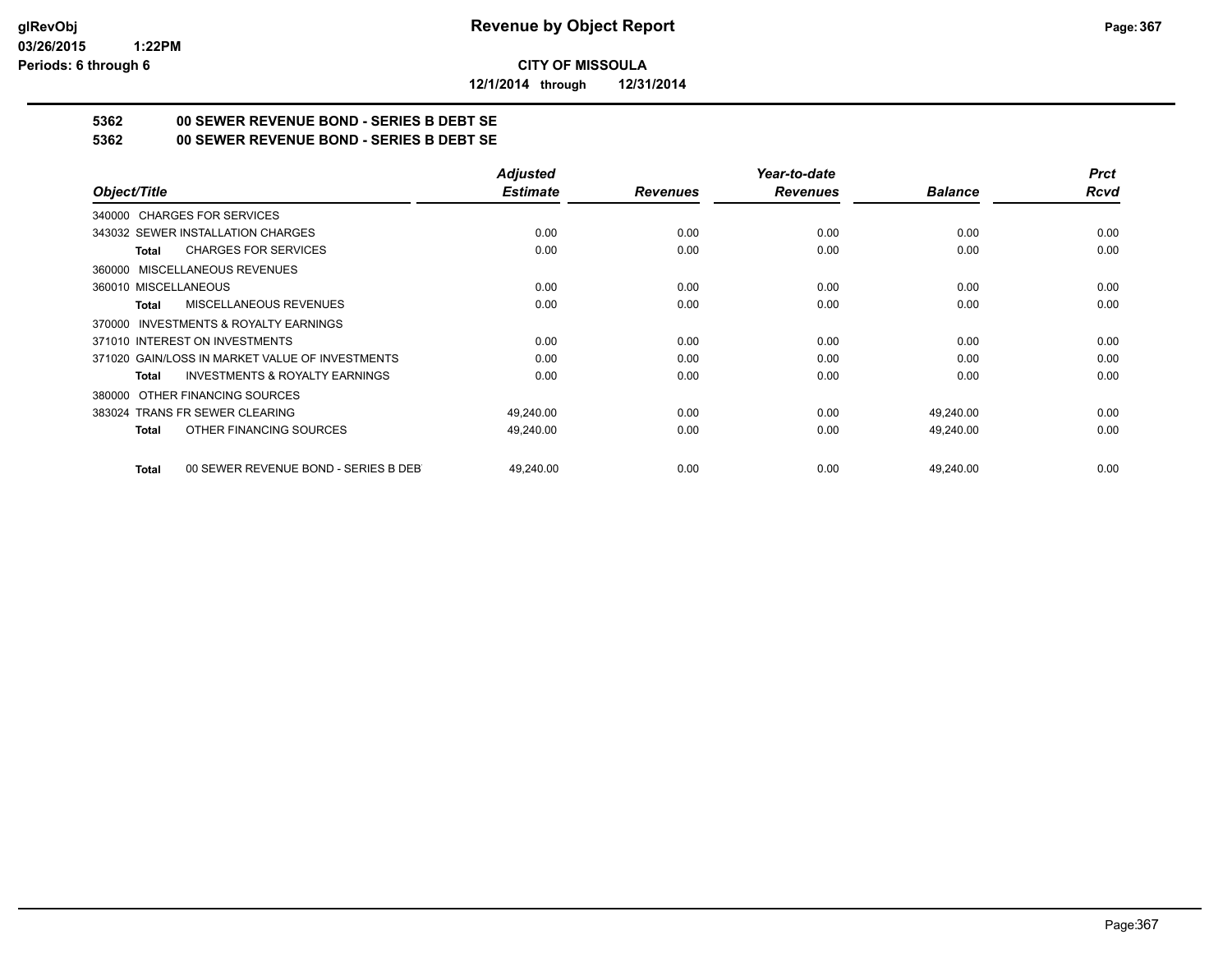**12/1/2014 through 12/31/2014**

### **5362 00 SEWER REVENUE BOND - SERIES B DEBT SE**

| Object/Title                                              | <b>Adjusted</b><br><b>Estimate</b> | <b>Revenues</b> | Year-to-date<br><b>Revenues</b> | <b>Balance</b> | <b>Prct</b><br><b>Rcvd</b> |
|-----------------------------------------------------------|------------------------------------|-----------------|---------------------------------|----------------|----------------------------|
| 340000 CHARGES FOR SERVICES                               |                                    |                 |                                 |                |                            |
| 343032 SEWER INSTALLATION CHARGES                         | 0.00                               | 0.00            | 0.00                            | 0.00           | 0.00                       |
| <b>CHARGES FOR SERVICES</b><br>Total                      | 0.00                               | 0.00            | 0.00                            | 0.00           | 0.00                       |
| 360000 MISCELLANEOUS REVENUES                             |                                    |                 |                                 |                |                            |
| 360010 MISCELLANEOUS                                      | 0.00                               | 0.00            | 0.00                            | 0.00           | 0.00                       |
| MISCELLANEOUS REVENUES<br><b>Total</b>                    | 0.00                               | 0.00            | 0.00                            | 0.00           | 0.00                       |
| <b>INVESTMENTS &amp; ROYALTY EARNINGS</b><br>370000       |                                    |                 |                                 |                |                            |
| 371010 INTEREST ON INVESTMENTS                            | 0.00                               | 0.00            | 0.00                            | 0.00           | 0.00                       |
| 371020 GAIN/LOSS IN MARKET VALUE OF INVESTMENT            | 0.00                               | 0.00            | 0.00                            | 0.00           | 0.00                       |
| <b>INVESTMENTS &amp; ROYALTY EARNINGS</b><br><b>Total</b> | 0.00                               | 0.00            | 0.00                            | 0.00           | 0.00                       |
| OTHER FINANCING SOURCES<br>380000                         |                                    |                 |                                 |                |                            |
| 383024 TRANS FR SEWER CLEARING                            | 49,240.00                          | 0.00            | 0.00                            | 49,240.00      | 0.00                       |
| OTHER FINANCING SOURCES<br><b>Total</b>                   | 49,240.00                          | 0.00            | 0.00                            | 49,240.00      | 0.00                       |
| 00 SEWER REVENUE BOND - SERIES B DEE<br><b>Total</b>      | 49,240.00                          | 0.00            | 0.00                            | 49,240.00      | 0.00                       |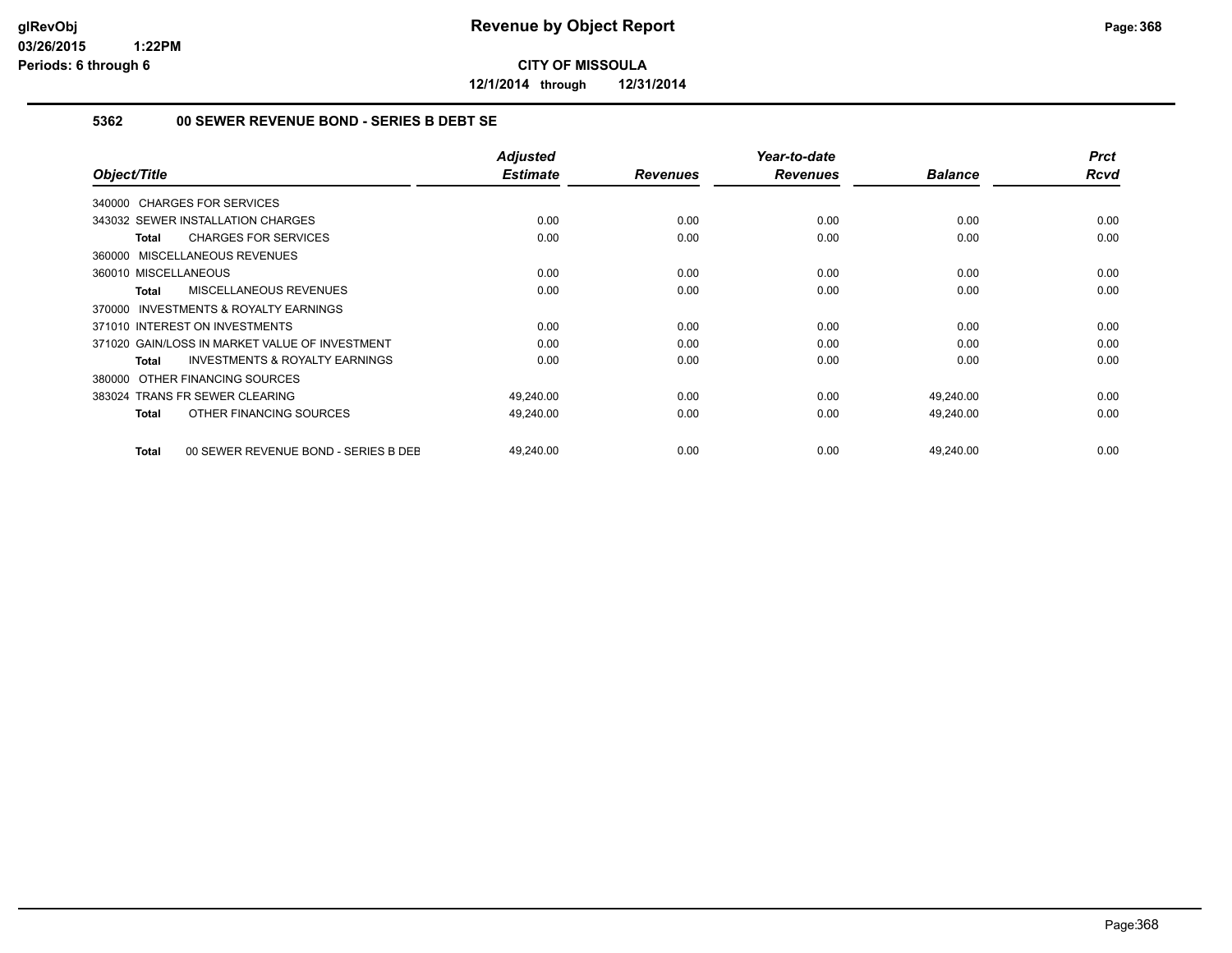**12/1/2014 through 12/31/2014**

# **5363 92 SEWER REVENUE BOND SERIES A DEBT SERV**

**5363 92 SEWER REVENUE BOND SERIES A DEBT SERV**

|                                                     | <b>Adjusted</b> |                 | Year-to-date    |                | <b>Prct</b> |
|-----------------------------------------------------|-----------------|-----------------|-----------------|----------------|-------------|
| Object/Title                                        | <b>Estimate</b> | <b>Revenues</b> | <b>Revenues</b> | <b>Balance</b> | <b>Rcvd</b> |
| 340000 CHARGES FOR SERVICES                         |                 |                 |                 |                |             |
| 343032 SEWER INSTALLATION CHARGES                   | 0.00            | 0.00            | 0.00            | 0.00           | 0.00        |
| <b>CHARGES FOR SERVICES</b><br>Total                | 0.00            | 0.00            | 0.00            | 0.00           | 0.00        |
| 370000 INVESTMENTS & ROYALTY EARNINGS               |                 |                 |                 |                |             |
| 371010 INTEREST ON INVESTMENTS                      | 0.00            | 0.00            | 0.00            | 0.00           | 0.00        |
| 371020 GAIN/LOSS IN MARKET VALUE OF INVESTMENTS     | 0.00            | 0.00            | 0.00            | 0.00           | 0.00        |
| <b>INVESTMENTS &amp; ROYALTY EARNINGS</b><br>Total  | 0.00            | 0.00            | 0.00            | 0.00           | 0.00        |
| 380000 OTHER FINANCING SOURCES                      |                 |                 |                 |                |             |
| 383024 TRANS FR SEWER CLEARING                      | 0.00            | 0.00            | 0.00            | 0.00           | 0.00        |
| 383042 TRANSFERS FROM OTHER FUNDS                   | 0.00            | 0.00            | 0.00            | 0.00           | 0.00        |
| OTHER FINANCING SOURCES<br><b>Total</b>             | 0.00            | 0.00            | 0.00            | 0.00           | 0.00        |
| 92 SEWER REVENUE BOND SERIES A DEBT<br><b>Total</b> | 0.00            | 0.00            | 0.00            | 0.00           | 0.00        |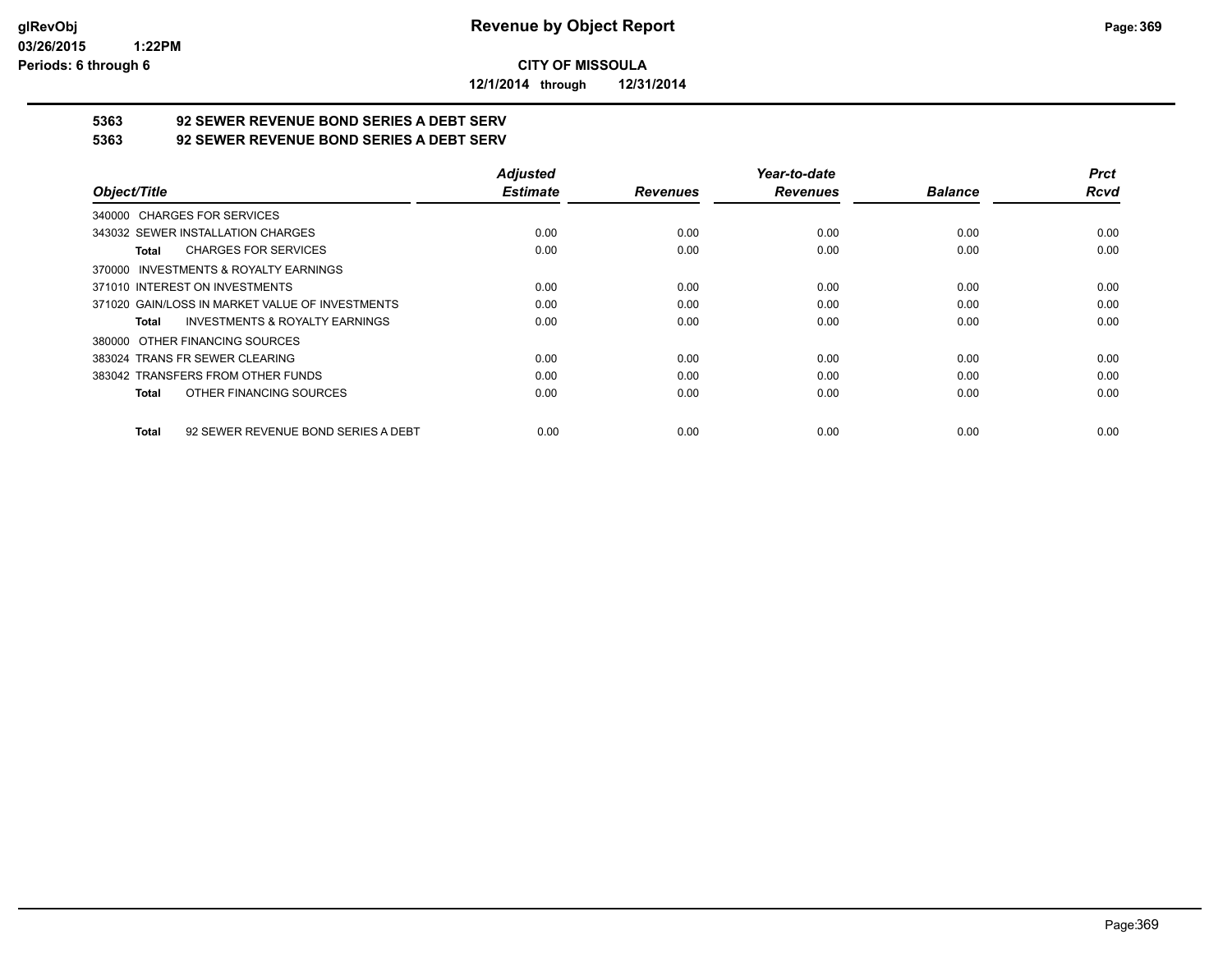**12/1/2014 through 12/31/2014**

### **5363 92 SEWER REVENUE BOND SERIES A DEBT SERV**

| Object/Title                                       | <b>Adjusted</b><br><b>Estimate</b> | <b>Revenues</b> | Year-to-date<br><b>Revenues</b> | <b>Balance</b> | <b>Prct</b><br>Rcvd |
|----------------------------------------------------|------------------------------------|-----------------|---------------------------------|----------------|---------------------|
| 340000 CHARGES FOR SERVICES                        |                                    |                 |                                 |                |                     |
| 343032 SEWER INSTALLATION CHARGES                  | 0.00                               | 0.00            | 0.00                            | 0.00           | 0.00                |
| <b>CHARGES FOR SERVICES</b><br>Total               | 0.00                               | 0.00            | 0.00                            | 0.00           | 0.00                |
| 370000 INVESTMENTS & ROYALTY EARNINGS              |                                    |                 |                                 |                |                     |
| 371010 INTEREST ON INVESTMENTS                     | 0.00                               | 0.00            | 0.00                            | 0.00           | 0.00                |
| 371020 GAIN/LOSS IN MARKET VALUE OF INVESTMENT     | 0.00                               | 0.00            | 0.00                            | 0.00           | 0.00                |
| <b>INVESTMENTS &amp; ROYALTY EARNINGS</b><br>Total | 0.00                               | 0.00            | 0.00                            | 0.00           | 0.00                |
| 380000 OTHER FINANCING SOURCES                     |                                    |                 |                                 |                |                     |
| 383024 TRANS FR SEWER CLEARING                     | 0.00                               | 0.00            | 0.00                            | 0.00           | 0.00                |
| 383042 TRANSFERS FROM OTHER FUNDS                  | 0.00                               | 0.00            | 0.00                            | 0.00           | 0.00                |
| OTHER FINANCING SOURCES<br>Total                   | 0.00                               | 0.00            | 0.00                            | 0.00           | 0.00                |
| 92 SEWER REVENUE BOND SERIES A DEBT<br>Total       | 0.00                               | 0.00            | 0.00                            | 0.00           | 0.00                |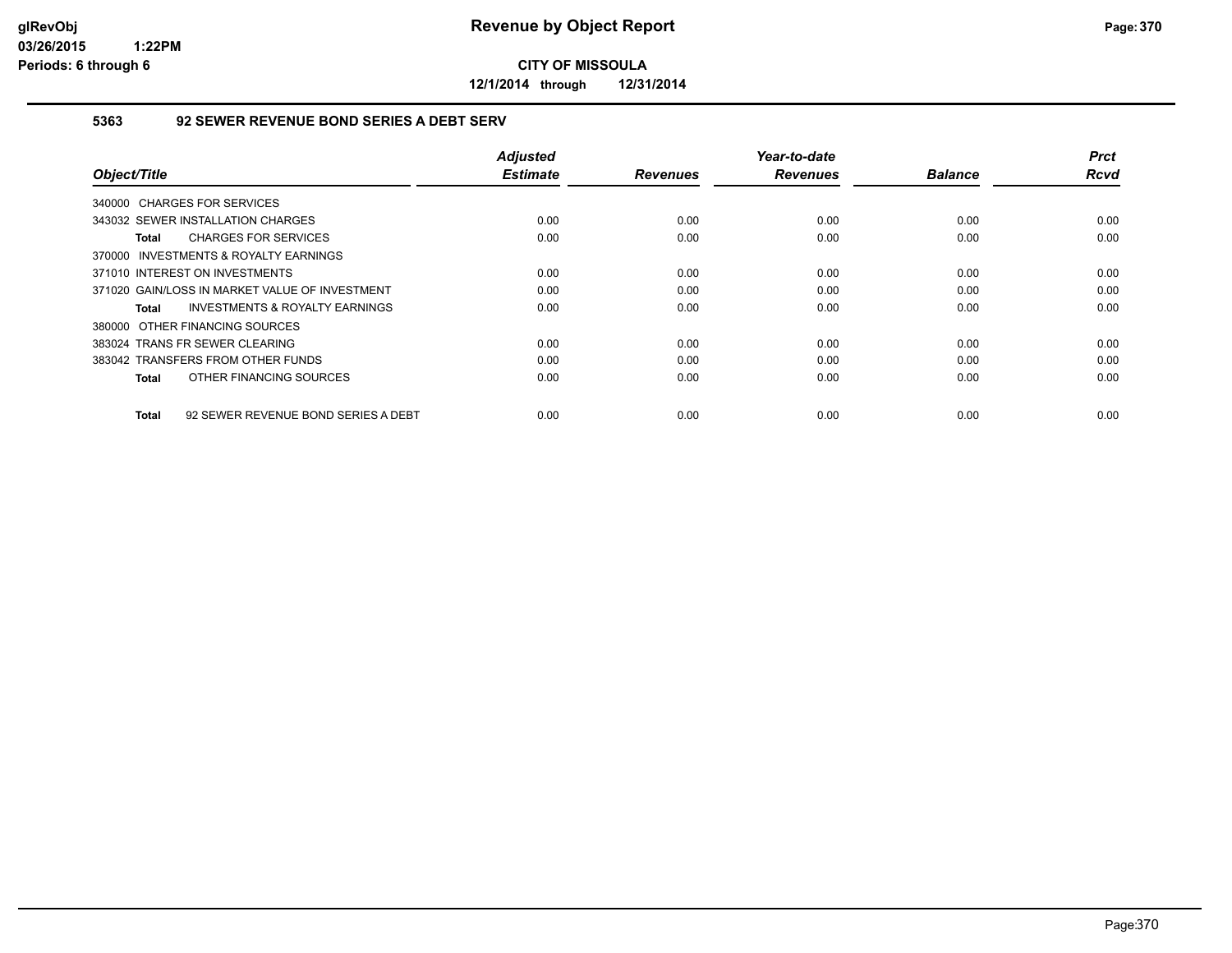**12/1/2014 through 12/31/2014**

# **5364 92 SEWER REVENUE BOND - SERIES B DEBT S**

**5364 92 SEWER REVENUE BOND - SERIES B DEBT S**

|                                                    | <b>Adjusted</b> |                 | Year-to-date    |                | <b>Prct</b> |
|----------------------------------------------------|-----------------|-----------------|-----------------|----------------|-------------|
| Object/Title                                       | <b>Estimate</b> | <b>Revenues</b> | <b>Revenues</b> | <b>Balance</b> | <b>Rcvd</b> |
| 340000 CHARGES FOR SERVICES                        |                 |                 |                 |                |             |
| 343032 SEWER INSTALLATION CHARGES                  | 0.00            | 0.00            | 0.00            | 0.00           | 0.00        |
| <b>CHARGES FOR SERVICES</b><br>Total               | 0.00            | 0.00            | 0.00            | 0.00           | 0.00        |
| 370000 INVESTMENTS & ROYALTY EARNINGS              |                 |                 |                 |                |             |
| 371010 INTEREST ON INVESTMENTS                     | 0.00            | 0.00            | 0.00            | 0.00           | 0.00        |
| 371020 GAIN/LOSS IN MARKET VALUE OF INVESTMENTS    | 0.00            | 0.00            | 0.00            | 0.00           | 0.00        |
| <b>INVESTMENTS &amp; ROYALTY EARNINGS</b><br>Total | 0.00            | 0.00            | 0.00            | 0.00           | 0.00        |
| 380000 OTHER FINANCING SOURCES                     |                 |                 |                 |                |             |
| 383024 TRANS FR SEWER CLEARING                     | 0.00            | 0.00            | 0.00            | 0.00           | 0.00        |
| 383042 TRANSFERS FROM OTHER FUNDS                  | 0.00            | 0.00            | 0.00            | 0.00           | 0.00        |
| OTHER FINANCING SOURCES<br>Total                   | 0.00            | 0.00            | 0.00            | 0.00           | 0.00        |
| 92 SEWER REVENUE BOND - SERIES B DEE<br>Total      | 0.00            | 0.00            | 0.00            | 0.00           | 0.00        |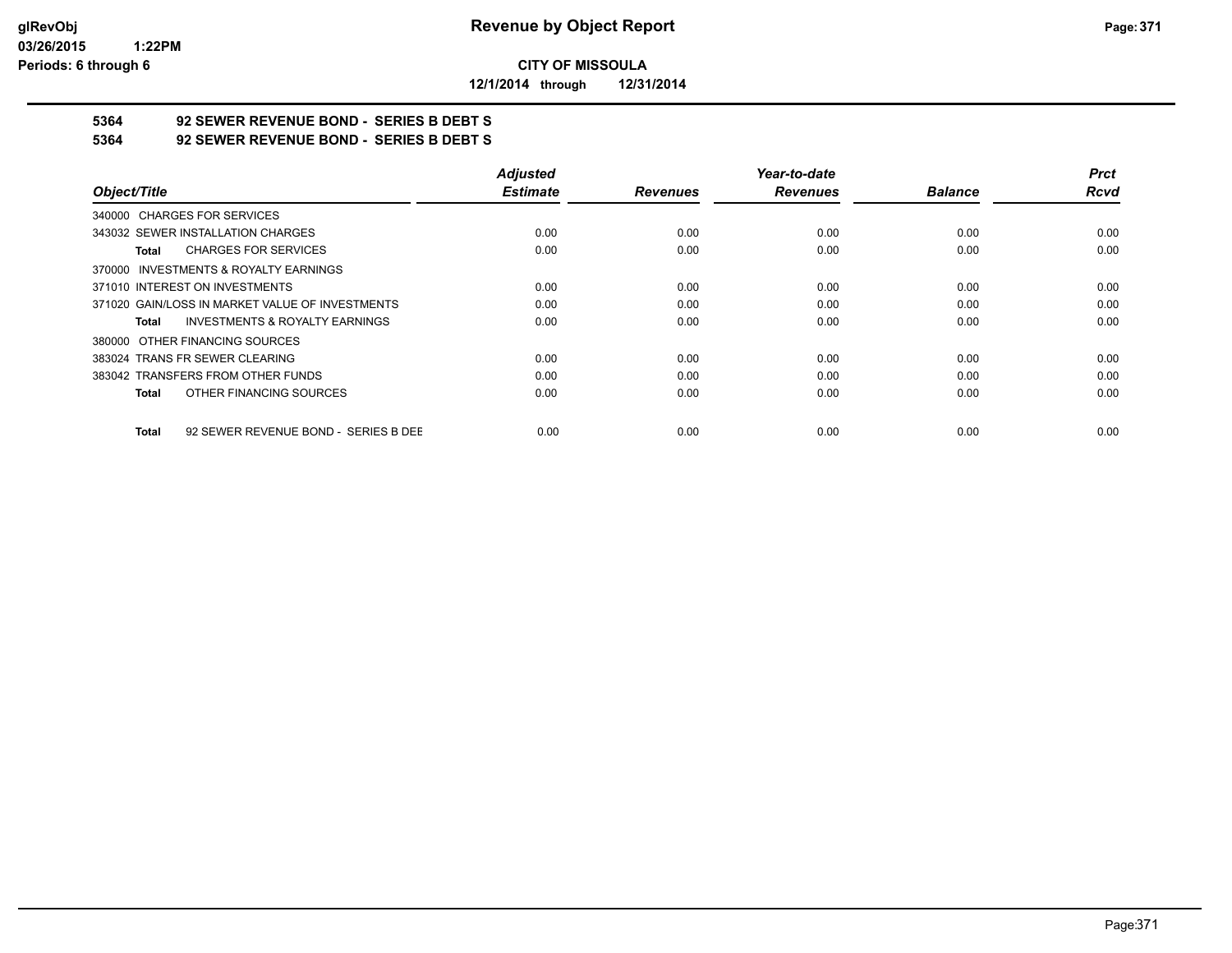**12/1/2014 through 12/31/2014**

### **5364 92 SEWER REVENUE BOND - SERIES B DEBT S**

| Object/Title                                       | <b>Adjusted</b><br><b>Estimate</b> | <b>Revenues</b> | Year-to-date<br><b>Revenues</b> | <b>Balance</b> | <b>Prct</b><br>Rcvd |
|----------------------------------------------------|------------------------------------|-----------------|---------------------------------|----------------|---------------------|
| 340000 CHARGES FOR SERVICES                        |                                    |                 |                                 |                |                     |
| 343032 SEWER INSTALLATION CHARGES                  | 0.00                               | 0.00            | 0.00                            | 0.00           | 0.00                |
| <b>CHARGES FOR SERVICES</b><br>Total               | 0.00                               | 0.00            | 0.00                            | 0.00           | 0.00                |
| 370000 INVESTMENTS & ROYALTY EARNINGS              |                                    |                 |                                 |                |                     |
| 371010 INTEREST ON INVESTMENTS                     | 0.00                               | 0.00            | 0.00                            | 0.00           | 0.00                |
| 371020 GAIN/LOSS IN MARKET VALUE OF INVESTMENT     | 0.00                               | 0.00            | 0.00                            | 0.00           | 0.00                |
| <b>INVESTMENTS &amp; ROYALTY EARNINGS</b><br>Total | 0.00                               | 0.00            | 0.00                            | 0.00           | 0.00                |
| 380000 OTHER FINANCING SOURCES                     |                                    |                 |                                 |                |                     |
| 383024 TRANS FR SEWER CLEARING                     | 0.00                               | 0.00            | 0.00                            | 0.00           | 0.00                |
| 383042 TRANSFERS FROM OTHER FUNDS                  | 0.00                               | 0.00            | 0.00                            | 0.00           | 0.00                |
| OTHER FINANCING SOURCES<br>Total                   | 0.00                               | 0.00            | 0.00                            | 0.00           | 0.00                |
| 92 SEWER REVENUE BOND - SERIES B DEI<br>Total      | 0.00                               | 0.00            | 0.00                            | 0.00           | 0.00                |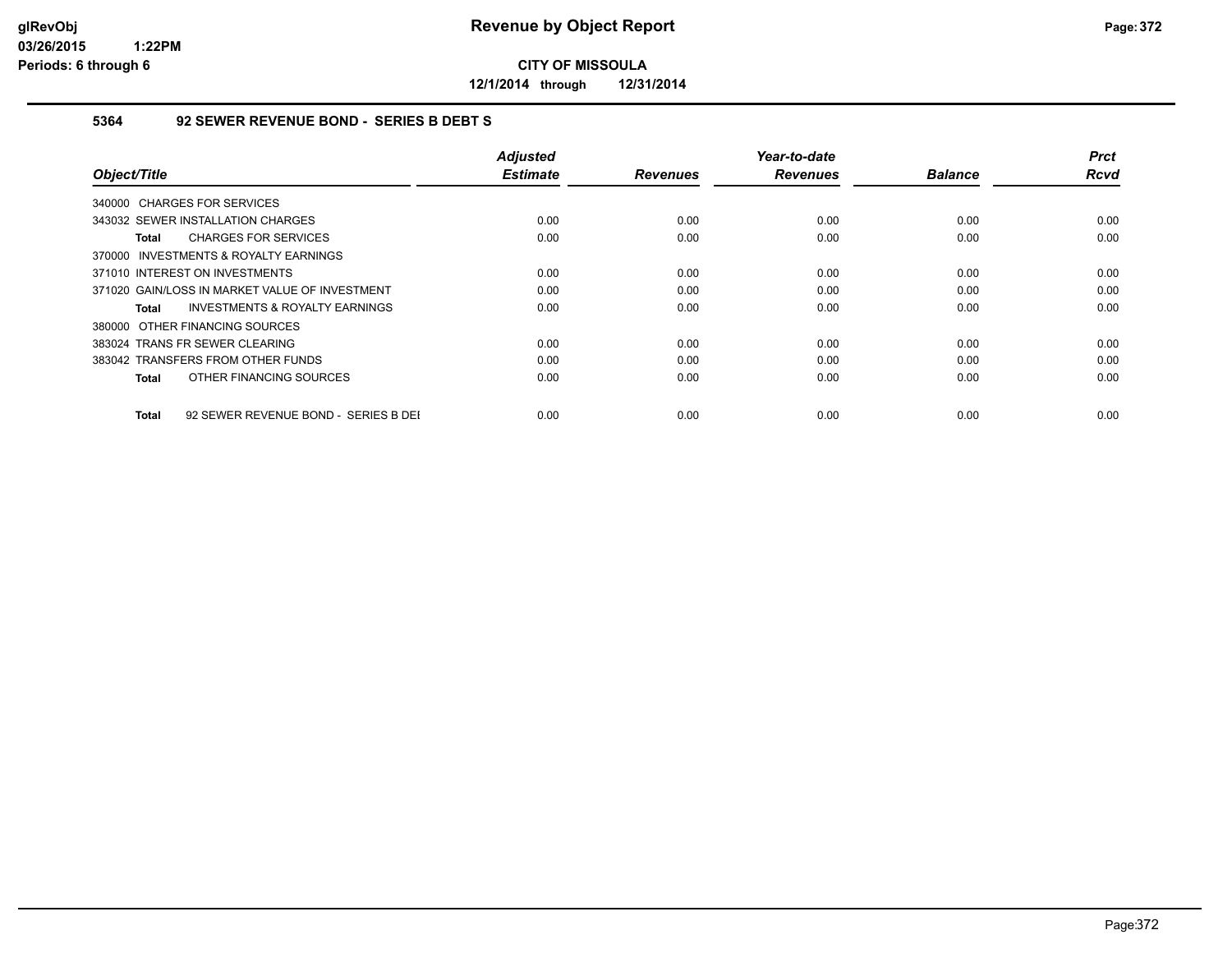**12/1/2014 through 12/31/2014**

# **5365 99 SEWER REVENUE BONDS DEBT SERVICE FUND**

| 5365 | <b>99 SEWER REVENUE BONDS DEBT SERVICE FUND</b> |
|------|-------------------------------------------------|
|      |                                                 |

|                                                     | <b>Adjusted</b> |                 | Year-to-date    |                | <b>Prct</b> |
|-----------------------------------------------------|-----------------|-----------------|-----------------|----------------|-------------|
| Object/Title                                        | <b>Estimate</b> | <b>Revenues</b> | <b>Revenues</b> | <b>Balance</b> | <b>Rcvd</b> |
| <b>CHARGES FOR SERVICES</b><br>340000               |                 |                 |                 |                |             |
| 343032 SEWER INSTALLATION CHARGES                   | 0.00            | 0.00            | 0.00            | 0.00           | 0.00        |
| <b>CHARGES FOR SERVICES</b><br>Total                | 0.00            | 0.00            | 0.00            | 0.00           | 0.00        |
| INVESTMENTS & ROYALTY EARNINGS<br>370000            |                 |                 |                 |                |             |
| 371010 INTEREST ON INVESTMENTS                      | 0.00            | 0.00            | 0.00            | 0.00           | 0.00        |
| 371020 GAIN/LOSS IN MARKET VALUE OF INVESTMENTS     | 0.00            | 0.00            | 0.00            | 0.00           | 0.00        |
| <b>INVESTMENTS &amp; ROYALTY EARNINGS</b><br>Total  | 0.00            | 0.00            | 0.00            | 0.00           | 0.00        |
| OTHER FINANCING SOURCES<br>380000                   |                 |                 |                 |                |             |
| 383024 TRANS FR SEWER CLEARING                      | 124,180.00      | 0.00            | 0.00            | 124,180.00     | 0.00        |
| OTHER FINANCING SOURCES<br>Total                    | 124,180.00      | 0.00            | 0.00            | 124.180.00     | 0.00        |
| 99 SEWER REVENUE BONDS DEBT SERVICE<br><b>Total</b> | 124.180.00      | 0.00            | 0.00            | 124.180.00     | 0.00        |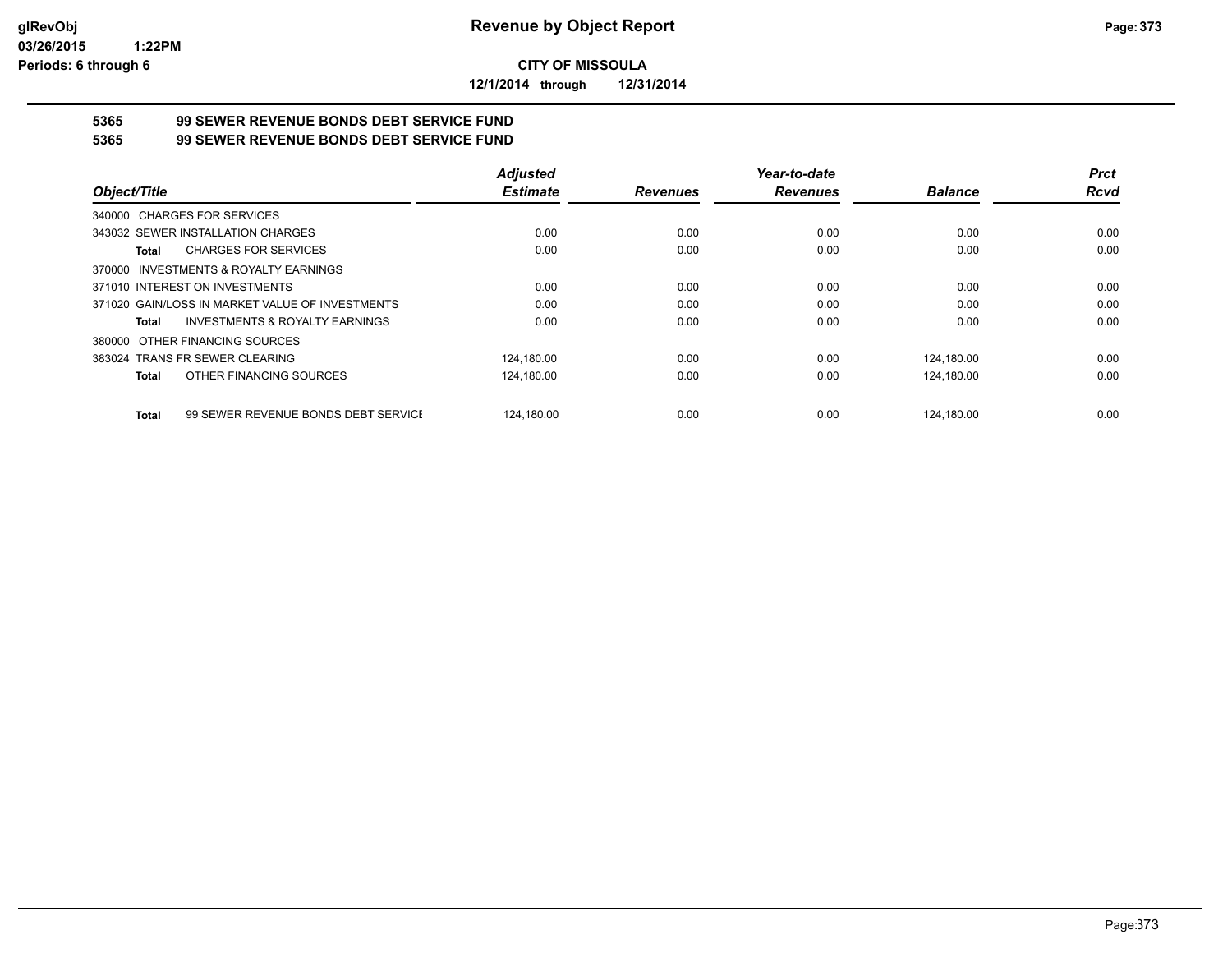**12/1/2014 through 12/31/2014**

### **5365 99 SEWER REVENUE BONDS DEBT SERVICE FUND**

|                                                | <b>Adjusted</b> |                 | Year-to-date    |                | <b>Prct</b> |
|------------------------------------------------|-----------------|-----------------|-----------------|----------------|-------------|
| Object/Title                                   | <b>Estimate</b> | <b>Revenues</b> | <b>Revenues</b> | <b>Balance</b> | <b>Rcvd</b> |
| 340000 CHARGES FOR SERVICES                    |                 |                 |                 |                |             |
| 343032 SEWER INSTALLATION CHARGES              | 0.00            | 0.00            | 0.00            | 0.00           | 0.00        |
| <b>CHARGES FOR SERVICES</b><br>Total           | 0.00            | 0.00            | 0.00            | 0.00           | 0.00        |
| 370000 INVESTMENTS & ROYALTY EARNINGS          |                 |                 |                 |                |             |
| 371010 INTEREST ON INVESTMENTS                 | 0.00            | 0.00            | 0.00            | 0.00           | 0.00        |
| 371020 GAIN/LOSS IN MARKET VALUE OF INVESTMENT | 0.00            | 0.00            | 0.00            | 0.00           | 0.00        |
| INVESTMENTS & ROYALTY EARNINGS<br>Total        | 0.00            | 0.00            | 0.00            | 0.00           | 0.00        |
| 380000 OTHER FINANCING SOURCES                 |                 |                 |                 |                |             |
| 383024 TRANS FR SEWER CLEARING                 | 124,180.00      | 0.00            | 0.00            | 124,180.00     | 0.00        |
| OTHER FINANCING SOURCES<br>Total               | 124,180.00      | 0.00            | 0.00            | 124,180.00     | 0.00        |
| 99 SEWER REVENUE BONDS DEBT SERVIC<br>Total    | 124.180.00      | 0.00            | 0.00            | 124.180.00     | 0.00        |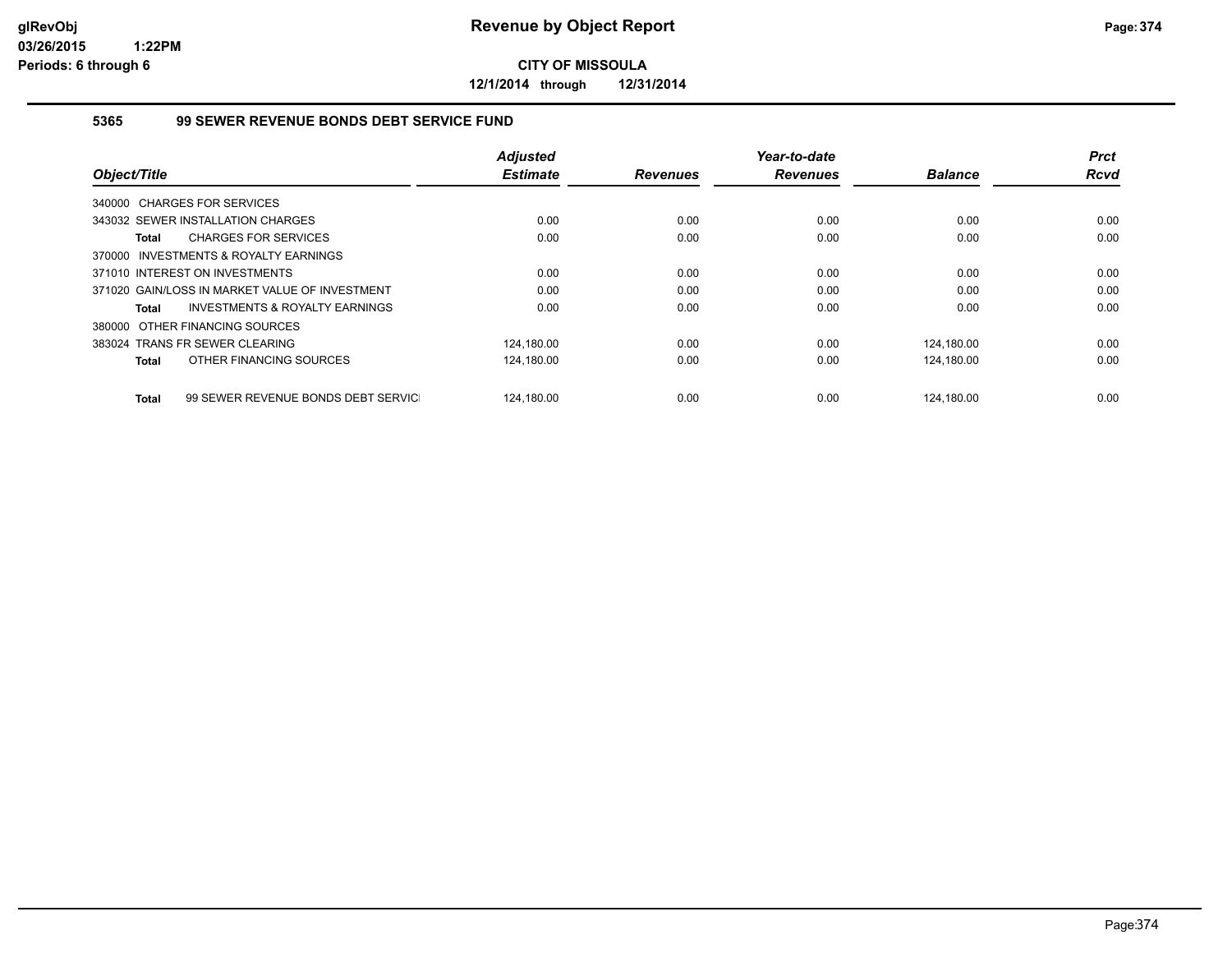**12/1/2014 through 12/31/2014**

# **5366 92 SEWER REVENUE BOND - SERIES A BOND RE**

**5366 92 SEWER REVENUE BOND - SERIES A BOND RE**

|                                                      | <b>Adjusted</b> |                 | Year-to-date    |                | <b>Prct</b> |
|------------------------------------------------------|-----------------|-----------------|-----------------|----------------|-------------|
| Object/Title                                         | <b>Estimate</b> | <b>Revenues</b> | <b>Revenues</b> | <b>Balance</b> | <b>Rcvd</b> |
| 370000 INVESTMENTS & ROYALTY EARNINGS                |                 |                 |                 |                |             |
| 371010 INTEREST ON INVESTMENTS                       | 0.00            | 0.00            | 0.00            | 0.00           | 0.00        |
| 371020 GAIN/LOSS IN MARKET VALUE OF INVESTMENTS      | 0.00            | 0.00            | 0.00            | 0.00           | 0.00        |
| INVESTMENTS & ROYALTY EARNINGS<br>Total              | 0.00            | 0.00            | 0.00            | 0.00           | 0.00        |
| 380000 OTHER FINANCING SOURCES                       |                 |                 |                 |                |             |
| 383024 TRANS FR SEWER CLEARING                       | 0.00            | 0.00            | 0.00            | 0.00           | 0.00        |
| 383042 TRANSFERS FROM OTHER FUNDS                    | 0.00            | 0.00            | 0.00            | 0.00           | 0.00        |
| OTHER FINANCING SOURCES<br>Total                     | 0.00            | 0.00            | 0.00            | 0.00           | 0.00        |
|                                                      |                 |                 |                 |                |             |
| 92 SEWER REVENUE BOND - SERIES A BON<br><b>Total</b> | 0.00            | 0.00            | 0.00            | 0.00           | 0.00        |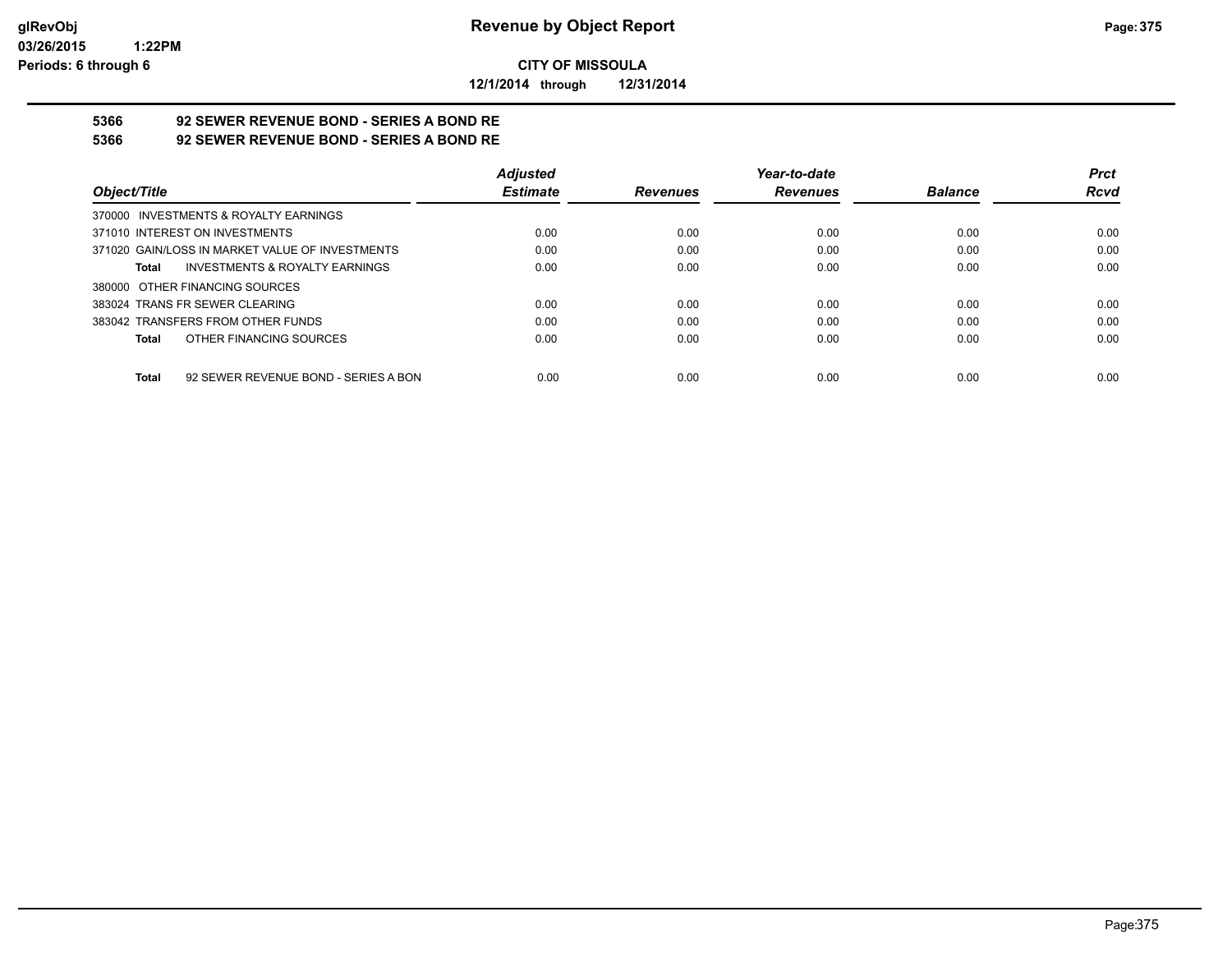**12/1/2014 through 12/31/2014**

### **5366 92 SEWER REVENUE BOND - SERIES A BOND RE**

|                                                      | <b>Adiusted</b> |                 | Year-to-date    |                | <b>Prct</b> |
|------------------------------------------------------|-----------------|-----------------|-----------------|----------------|-------------|
| Object/Title                                         | <b>Estimate</b> | <b>Revenues</b> | <b>Revenues</b> | <b>Balance</b> | Rcvd        |
| 370000 INVESTMENTS & ROYALTY EARNINGS                |                 |                 |                 |                |             |
| 371010 INTEREST ON INVESTMENTS                       | 0.00            | 0.00            | 0.00            | 0.00           | 0.00        |
| 371020 GAIN/LOSS IN MARKET VALUE OF INVESTMENT       | 0.00            | 0.00            | 0.00            | 0.00           | 0.00        |
| INVESTMENTS & ROYALTY EARNINGS<br><b>Total</b>       | 0.00            | 0.00            | 0.00            | 0.00           | 0.00        |
| 380000 OTHER FINANCING SOURCES                       |                 |                 |                 |                |             |
| 383024 TRANS FR SEWER CLEARING                       | 0.00            | 0.00            | 0.00            | 0.00           | 0.00        |
| 383042 TRANSFERS FROM OTHER FUNDS                    | 0.00            | 0.00            | 0.00            | 0.00           | 0.00        |
| OTHER FINANCING SOURCES<br><b>Total</b>              | 0.00            | 0.00            | 0.00            | 0.00           | 0.00        |
|                                                      |                 |                 |                 |                |             |
| 92 SEWER REVENUE BOND - SERIES A BON<br><b>Total</b> | 0.00            | 0.00            | 0.00            | 0.00           | 0.00        |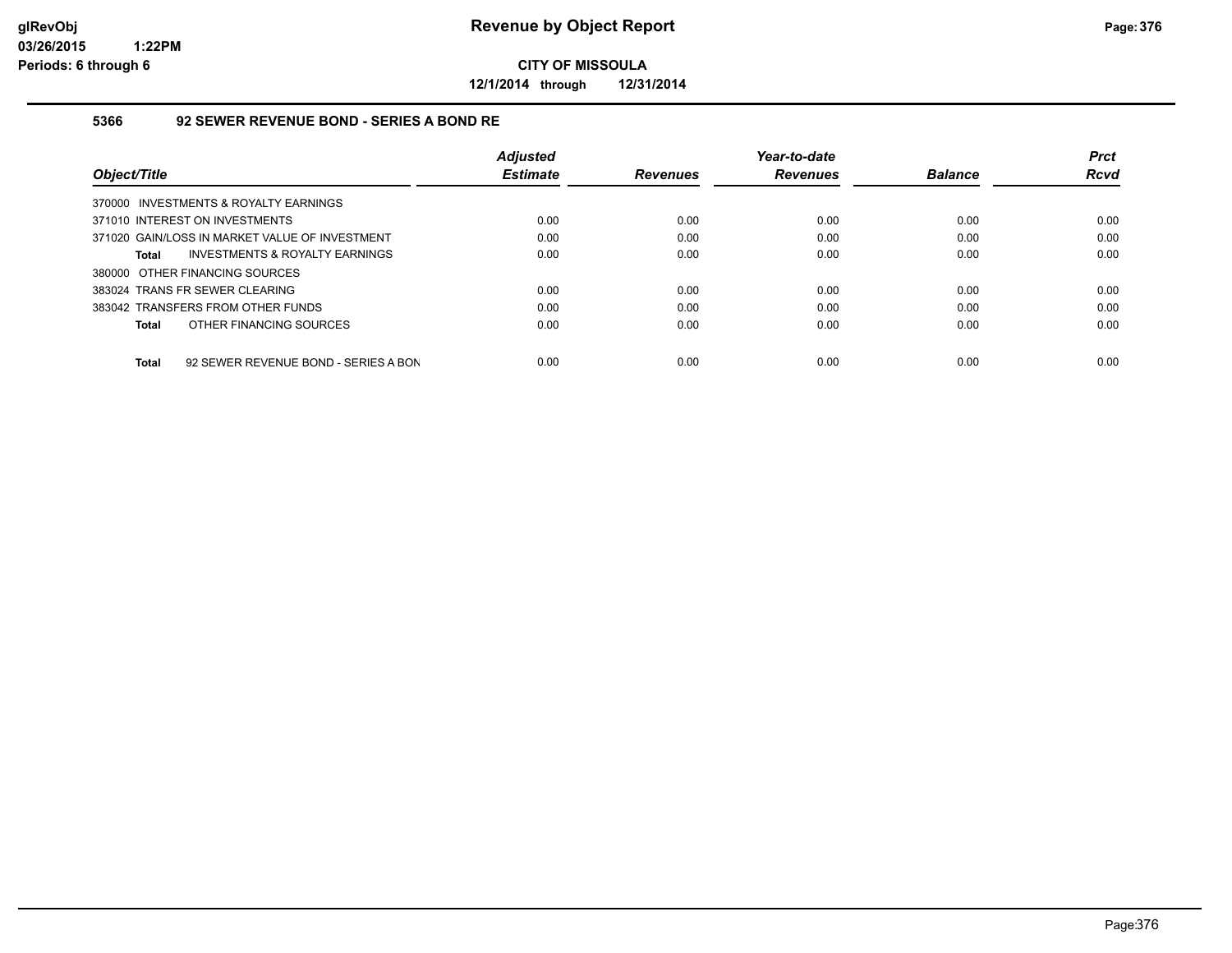**12/1/2014 through 12/31/2014**

# **5367 92 SEWER REVENUE BOND - SERIES B BOND RE**

**5367 92 SEWER REVENUE BOND - SERIES B BOND RE**

|                                                    | <b>Adjusted</b> |                 | Year-to-date    |                | <b>Prct</b> |
|----------------------------------------------------|-----------------|-----------------|-----------------|----------------|-------------|
| Object/Title                                       | <b>Estimate</b> | <b>Revenues</b> | <b>Revenues</b> | <b>Balance</b> | <b>Rcvd</b> |
| 370000 INVESTMENTS & ROYALTY EARNINGS              |                 |                 |                 |                |             |
| 371010 INTEREST ON INVESTMENTS                     | 0.00            | 0.00            | 0.00            | 0.00           | 0.00        |
| 371020 GAIN/LOSS IN MARKET VALUE OF INVESTMENTS    | 0.00            | 0.00            | 0.00            | 0.00           | 0.00        |
| <b>INVESTMENTS &amp; ROYALTY EARNINGS</b><br>Total | 0.00            | 0.00            | 0.00            | 0.00           | 0.00        |
| 380000 OTHER FINANCING SOURCES                     |                 |                 |                 |                |             |
| 383042 TRANSFERS FROM OTHER FUNDS                  | 0.00            | 0.00            | 0.00            | 0.00           | 0.00        |
| OTHER FINANCING SOURCES<br>Total                   | 0.00            | 0.00            | 0.00            | 0.00           | 0.00        |
|                                                    |                 |                 |                 |                |             |
| 92 SEWER REVENUE BOND - SERIES B BON<br>Total      | 0.00            | 0.00            | 0.00            | 0.00           | 0.00        |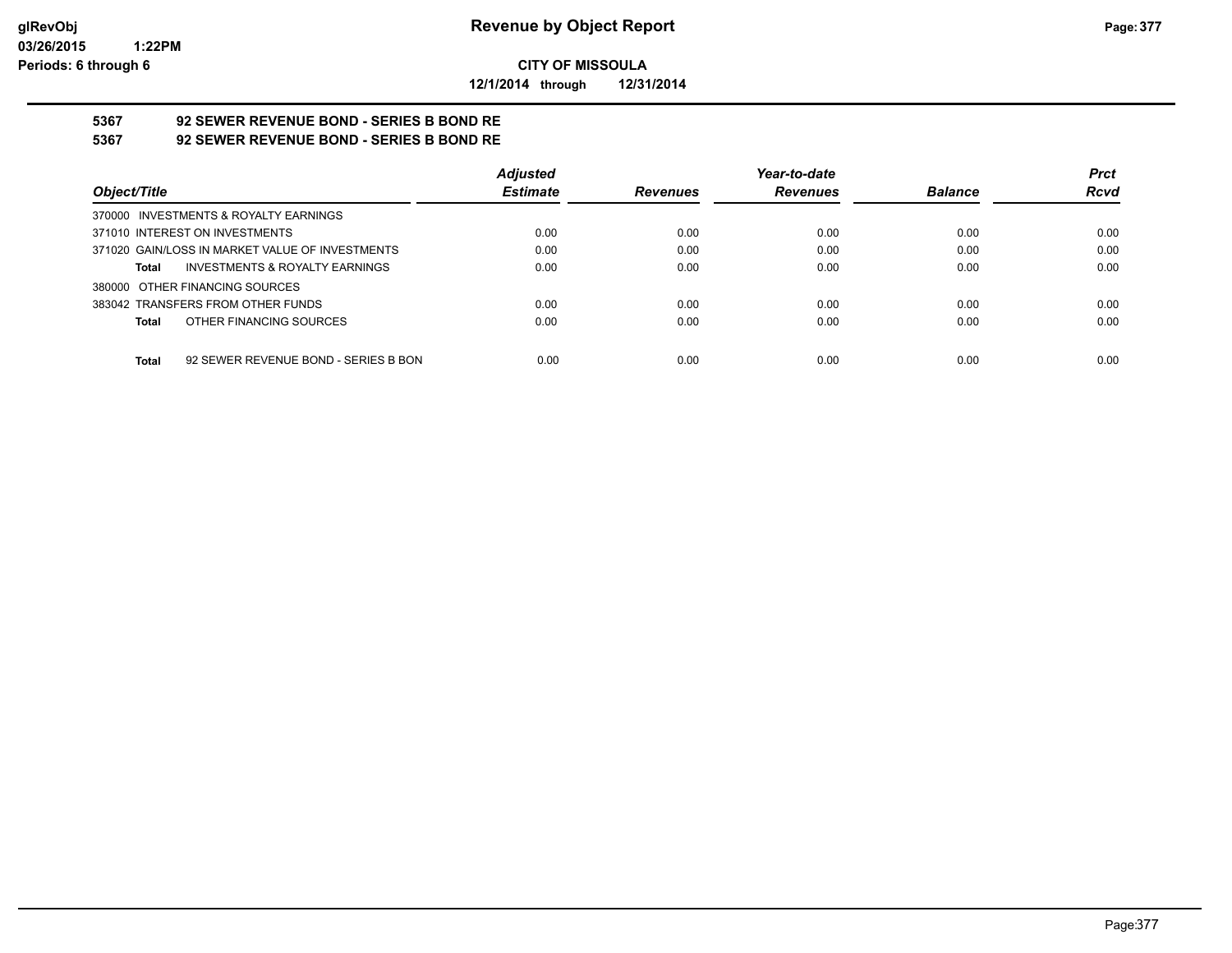**12/1/2014 through 12/31/2014**

### **5367 92 SEWER REVENUE BOND - SERIES B BOND RE**

|                                                | <b>Adjusted</b> |                 | Year-to-date    |                | <b>Prct</b> |
|------------------------------------------------|-----------------|-----------------|-----------------|----------------|-------------|
| Object/Title                                   | <b>Estimate</b> | <b>Revenues</b> | <b>Revenues</b> | <b>Balance</b> | <b>Rcvd</b> |
| 370000 INVESTMENTS & ROYALTY EARNINGS          |                 |                 |                 |                |             |
| 371010 INTEREST ON INVESTMENTS                 | 0.00            | 0.00            | 0.00            | 0.00           | 0.00        |
| 371020 GAIN/LOSS IN MARKET VALUE OF INVESTMENT | 0.00            | 0.00            | 0.00            | 0.00           | 0.00        |
| INVESTMENTS & ROYALTY EARNINGS<br>Total        | 0.00            | 0.00            | 0.00            | 0.00           | 0.00        |
| 380000 OTHER FINANCING SOURCES                 |                 |                 |                 |                |             |
| 383042 TRANSFERS FROM OTHER FUNDS              | 0.00            | 0.00            | 0.00            | 0.00           | 0.00        |
| OTHER FINANCING SOURCES<br>Total               | 0.00            | 0.00            | 0.00            | 0.00           | 0.00        |
|                                                |                 |                 |                 |                |             |
| Total<br>92 SEWER REVENUE BOND - SERIES B BON  | 0.00            | 0.00            | 0.00            | 0.00           | 0.00        |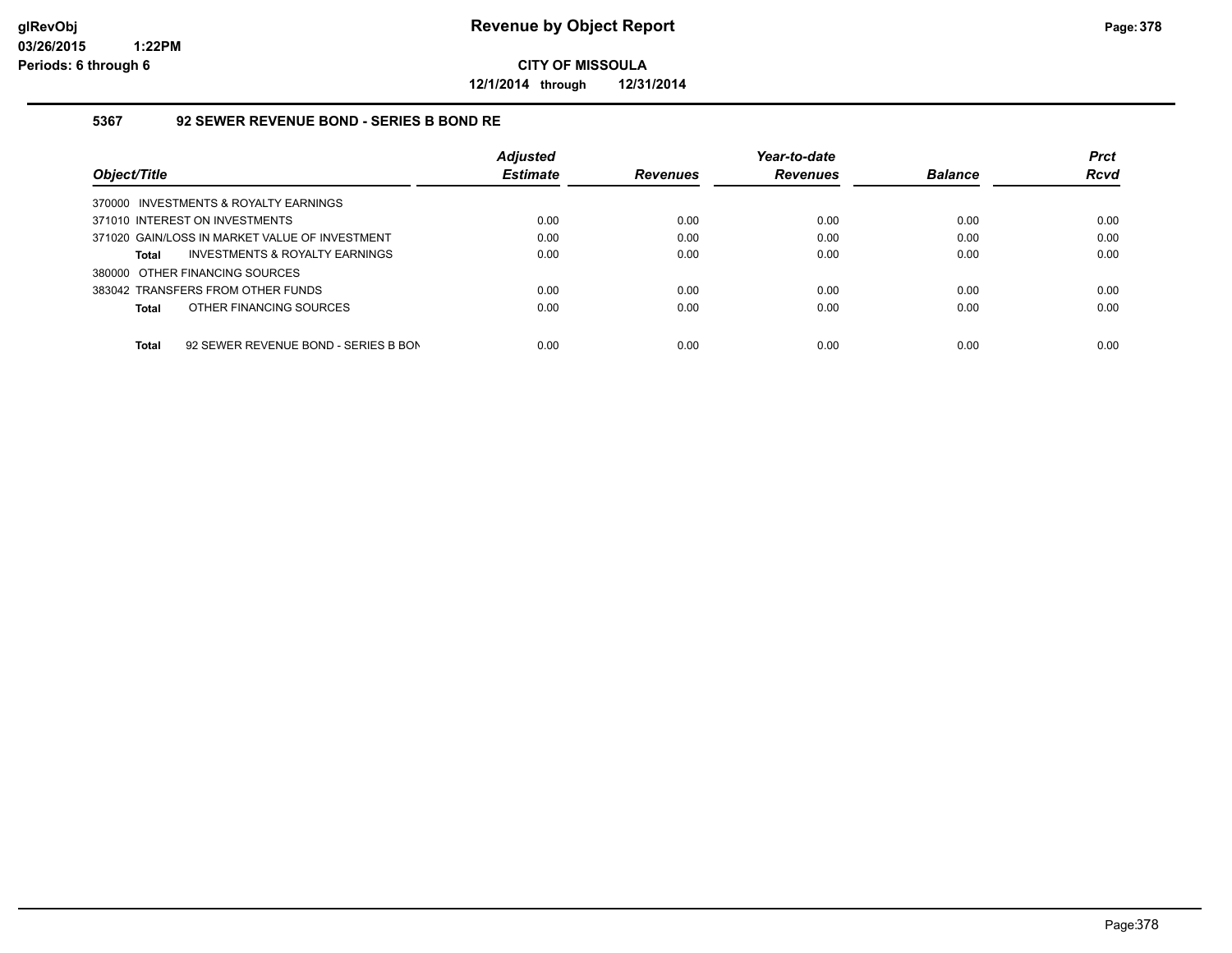**12/1/2014 through 12/31/2014**

## **5368 00 SEWER REVENUE BOND RESERVE FUND**

### **5368 00 SEWER REVENUE BOND RESERVE FUND**

|                                                    | <b>Adjusted</b> |                 | Year-to-date    |                | <b>Prct</b> |
|----------------------------------------------------|-----------------|-----------------|-----------------|----------------|-------------|
| Object/Title                                       | <b>Estimate</b> | <b>Revenues</b> | <b>Revenues</b> | <b>Balance</b> | <b>Rcvd</b> |
| 370000 INVESTMENTS & ROYALTY EARNINGS              |                 |                 |                 |                |             |
| 371010 INTEREST ON INVESTMENTS                     | 0.00            | 0.00            | 0.00            | 0.00           | 0.00        |
| 371020 GAIN/LOSS IN MARKET VALUE OF INVESTMENTS    | 0.00            | 0.00            | 0.00            | 0.00           | 0.00        |
| <b>INVESTMENTS &amp; ROYALTY EARNINGS</b><br>Total | 0.00            | 0.00            | 0.00            | 0.00           | 0.00        |
| 380000 OTHER FINANCING SOURCES                     |                 |                 |                 |                |             |
| 383042 TRANSFERS FROM OTHER FUNDS                  | 0.00            | 0.00            | 0.00            | 0.00           | 0.00        |
| OTHER FINANCING SOURCES<br>Total                   | 0.00            | 0.00            | 0.00            | 0.00           | 0.00        |
|                                                    |                 |                 |                 |                |             |
| <b>Total</b><br>00 SEWER REVENUE BOND RESERVE FUND | 0.00            | 0.00            | 0.00            | 0.00           | 0.00        |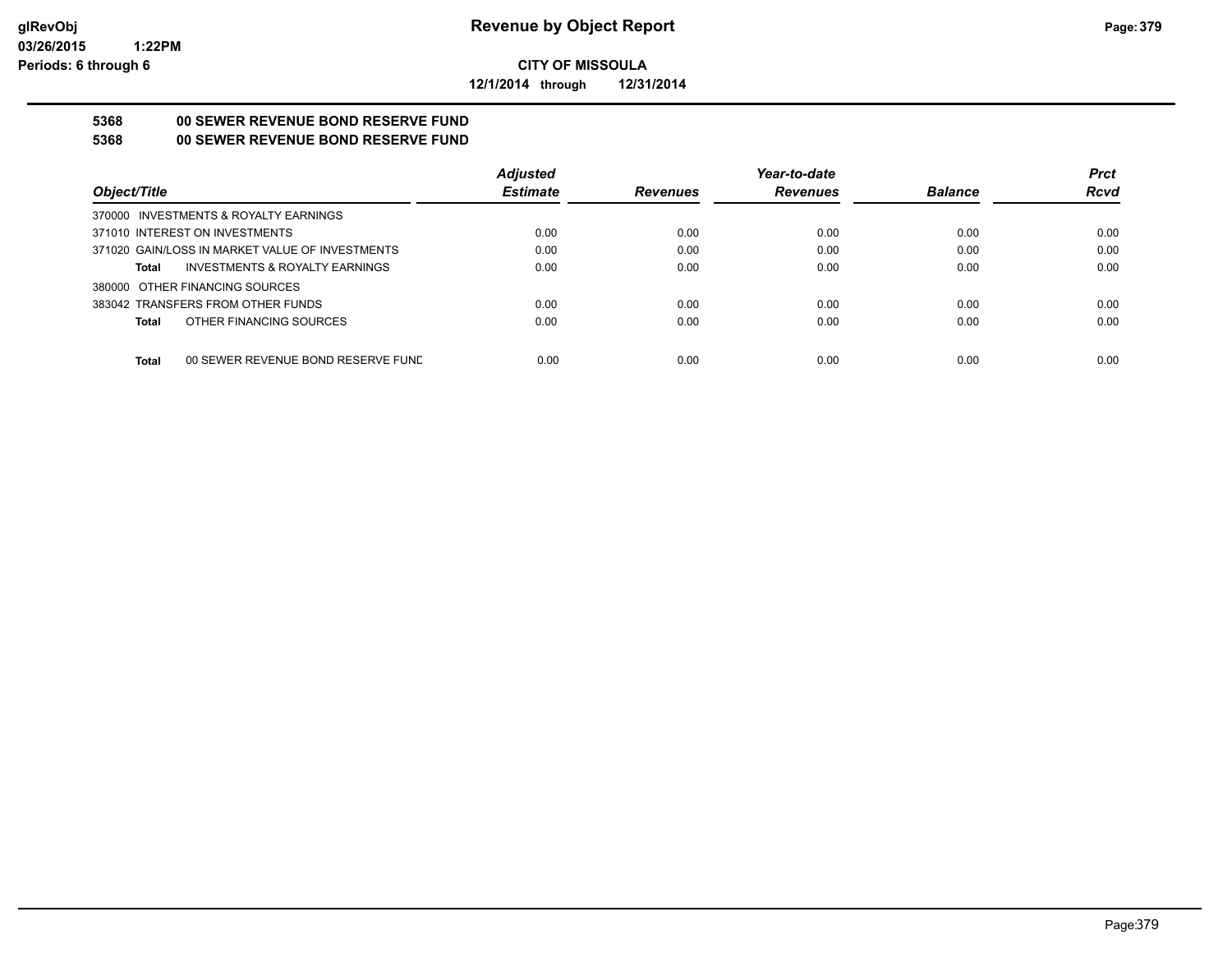**12/1/2014 through 12/31/2014**

### **5368 00 SEWER REVENUE BOND RESERVE FUND**

|                                                    | <b>Adjusted</b> |                 | Year-to-date    |                | <b>Prct</b> |
|----------------------------------------------------|-----------------|-----------------|-----------------|----------------|-------------|
| Object/Title                                       | <b>Estimate</b> | <b>Revenues</b> | <b>Revenues</b> | <b>Balance</b> | Rcvd        |
| 370000 INVESTMENTS & ROYALTY EARNINGS              |                 |                 |                 |                |             |
| 371010 INTEREST ON INVESTMENTS                     | 0.00            | 0.00            | 0.00            | 0.00           | 0.00        |
| 371020 GAIN/LOSS IN MARKET VALUE OF INVESTMENT     | 0.00            | 0.00            | 0.00            | 0.00           | 0.00        |
| INVESTMENTS & ROYALTY EARNINGS<br>Total            | 0.00            | 0.00            | 0.00            | 0.00           | 0.00        |
| 380000 OTHER FINANCING SOURCES                     |                 |                 |                 |                |             |
| 383042 TRANSFERS FROM OTHER FUNDS                  | 0.00            | 0.00            | 0.00            | 0.00           | 0.00        |
| OTHER FINANCING SOURCES<br>Total                   | 0.00            | 0.00            | 0.00            | 0.00           | 0.00        |
|                                                    |                 |                 |                 |                |             |
| <b>Total</b><br>00 SEWER REVENUE BOND RESERVE FUNI | 0.00            | 0.00            | 0.00            | 0.00           | 0.00        |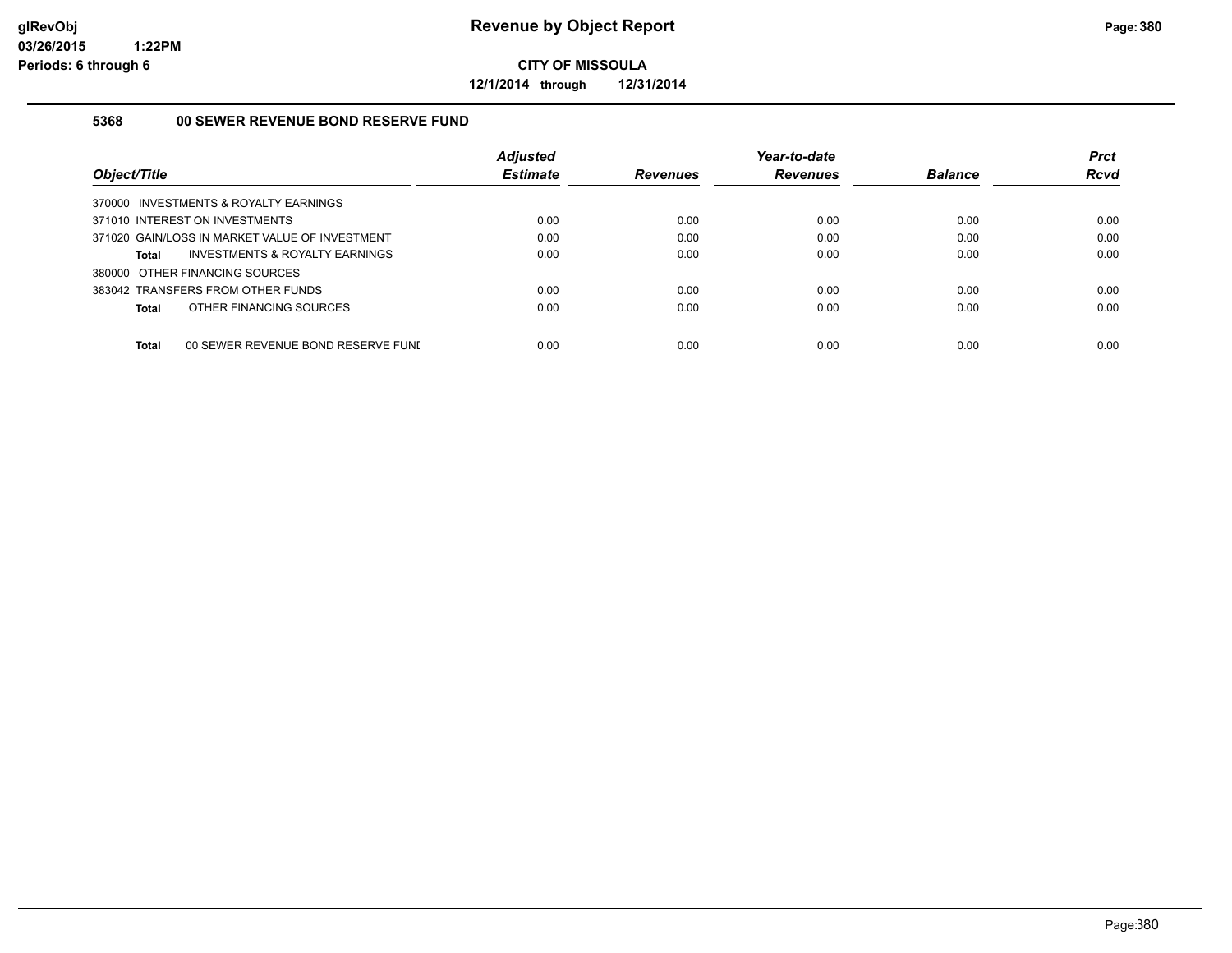**12/1/2014 through 12/31/2014**

### **5369 2001 SEWER REVENUE BOND**

**5369 2001 SEWER REVENUE BOND**

|                                                 | <b>Adjusted</b> |                 | Year-to-date    |                | <b>Prct</b> |
|-------------------------------------------------|-----------------|-----------------|-----------------|----------------|-------------|
| Object/Title                                    | <b>Estimate</b> | <b>Revenues</b> | <b>Revenues</b> | <b>Balance</b> | <b>Rcvd</b> |
| 370000 INVESTMENTS & ROYALTY EARNINGS           |                 |                 |                 |                |             |
| 371010 INTEREST ON INVESTMENTS                  | 0.00            | 0.00            | 0.00            | 0.00           | 0.00        |
| 371020 GAIN/LOSS IN MARKET VALUE OF INVESTMENTS | 0.00            | 0.00            | 0.00            | 0.00           | 0.00        |
| INVESTMENTS & ROYALTY EARNINGS<br>Total         | 0.00            | 0.00            | 0.00            | 0.00           | 0.00        |
| 380000 OTHER FINANCING SOURCES                  |                 |                 |                 |                |             |
| 383042 TRANSFERS FROM OTHER FUNDS               | 0.00            | 0.00            | 0.00            | 0.00           | 0.00        |
| OTHER FINANCING SOURCES<br><b>Total</b>         | 0.00            | 0.00            | 0.00            | 0.00           | 0.00        |
|                                                 |                 |                 |                 |                |             |
| <b>Total</b><br>2001 SEWER REVENUE BOND         | 0.00            | 0.00            | 0.00            | 0.00           | 0.00        |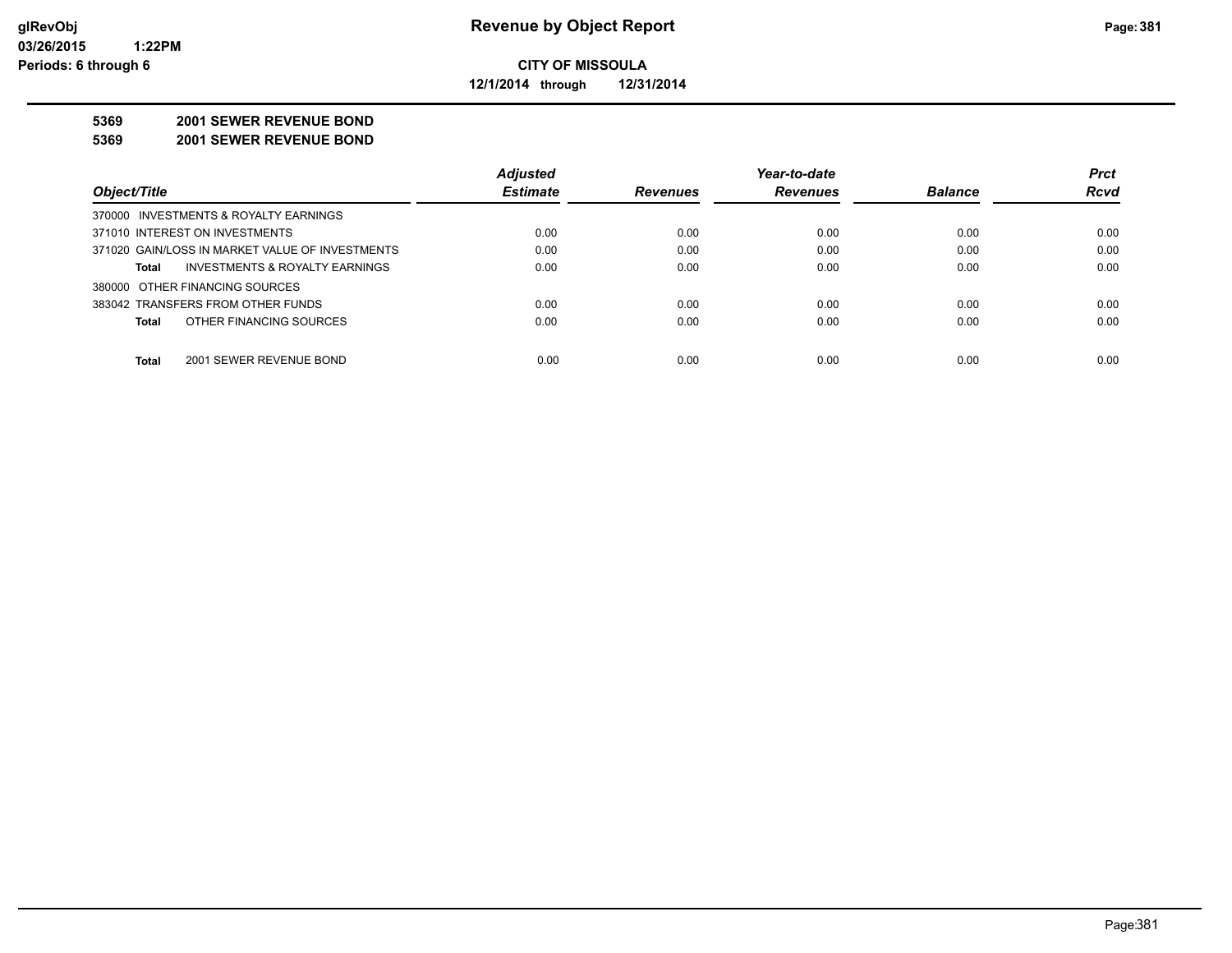**12/1/2014 through 12/31/2014**

### **5369 2001 SEWER REVENUE BOND**

|                                                | <b>Adjusted</b> |                 | Year-to-date    |                | <b>Prct</b> |
|------------------------------------------------|-----------------|-----------------|-----------------|----------------|-------------|
| Object/Title                                   | <b>Estimate</b> | <b>Revenues</b> | <b>Revenues</b> | <b>Balance</b> | Rcvd        |
| 370000 INVESTMENTS & ROYALTY EARNINGS          |                 |                 |                 |                |             |
| 371010 INTEREST ON INVESTMENTS                 | 0.00            | 0.00            | 0.00            | 0.00           | 0.00        |
| 371020 GAIN/LOSS IN MARKET VALUE OF INVESTMENT | 0.00            | 0.00            | 0.00            | 0.00           | 0.00        |
| INVESTMENTS & ROYALTY EARNINGS<br>Total        | 0.00            | 0.00            | 0.00            | 0.00           | 0.00        |
| 380000 OTHER FINANCING SOURCES                 |                 |                 |                 |                |             |
| 383042 TRANSFERS FROM OTHER FUNDS              | 0.00            | 0.00            | 0.00            | 0.00           | 0.00        |
| OTHER FINANCING SOURCES<br>Total               | 0.00            | 0.00            | 0.00            | 0.00           | 0.00        |
| <b>Total</b><br>2001 SEWER REVENUE BOND        | 0.00            | 0.00            | 0.00            | 0.00           | 0.00        |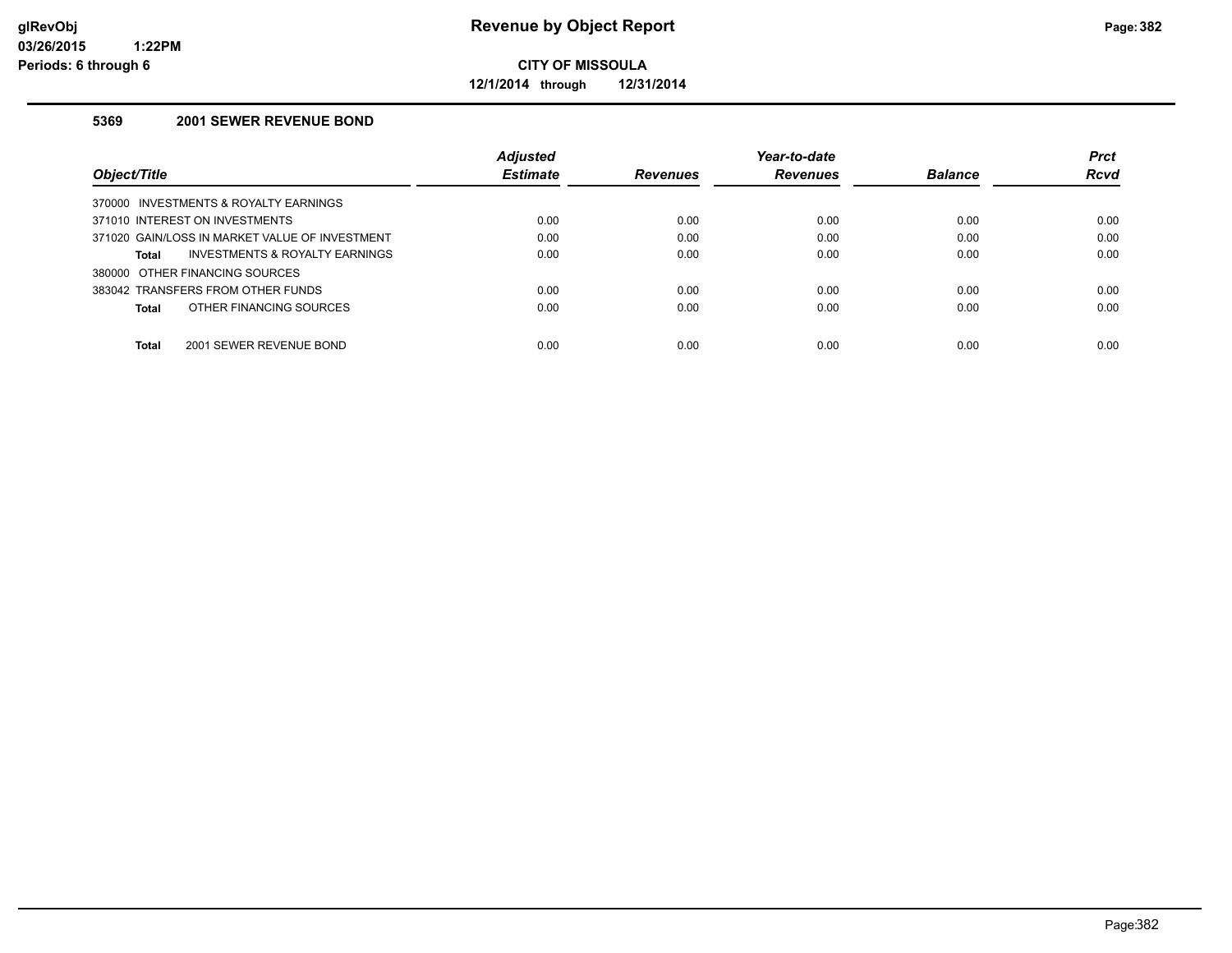**12/1/2014 through 12/31/2014**

### **5370 99 SEWER REVENUE BOND RESERVE FUND**

### **5370 99 SEWER REVENUE BOND RESERVE FUND**

|                                                    | <b>Adjusted</b> |                 | Year-to-date    |                | <b>Prct</b> |
|----------------------------------------------------|-----------------|-----------------|-----------------|----------------|-------------|
| Object/Title                                       | <b>Estimate</b> | <b>Revenues</b> | <b>Revenues</b> | <b>Balance</b> | <b>Rcvd</b> |
| 360000 MISCELLANEOUS REVENUES                      |                 |                 |                 |                |             |
| 360010 MISCELLANEOUS                               | 0.00            | 0.00            | 0.00            | 0.00           | 0.00        |
| MISCELLANEOUS REVENUES<br>Total                    | 0.00            | 0.00            | 0.00            | 0.00           | 0.00        |
| 370000 INVESTMENTS & ROYALTY EARNINGS              |                 |                 |                 |                |             |
| 371010 INTEREST ON INVESTMENTS                     | 0.00            | 0.00            | 0.00            | 0.00           | 0.00        |
| 371020 GAIN/LOSS IN MARKET VALUE OF INVESTMENTS    | 0.00            | 0.00            | 0.00            | 0.00           | 0.00        |
| <b>INVESTMENTS &amp; ROYALTY EARNINGS</b><br>Total | 0.00            | 0.00            | 0.00            | 0.00           | 0.00        |
| 380000 OTHER FINANCING SOURCES                     |                 |                 |                 |                |             |
| 383042 TRANSFERS FROM OTHER FUNDS                  | 0.00            | 0.00            | 0.00            | 0.00           | 0.00        |
| OTHER FINANCING SOURCES<br>Total                   | 0.00            | 0.00            | 0.00            | 0.00           | 0.00        |
| 99 SEWER REVENUE BOND RESERVE FUND<br><b>Total</b> | 0.00            | 0.00            | 0.00            | 0.00           | 0.00        |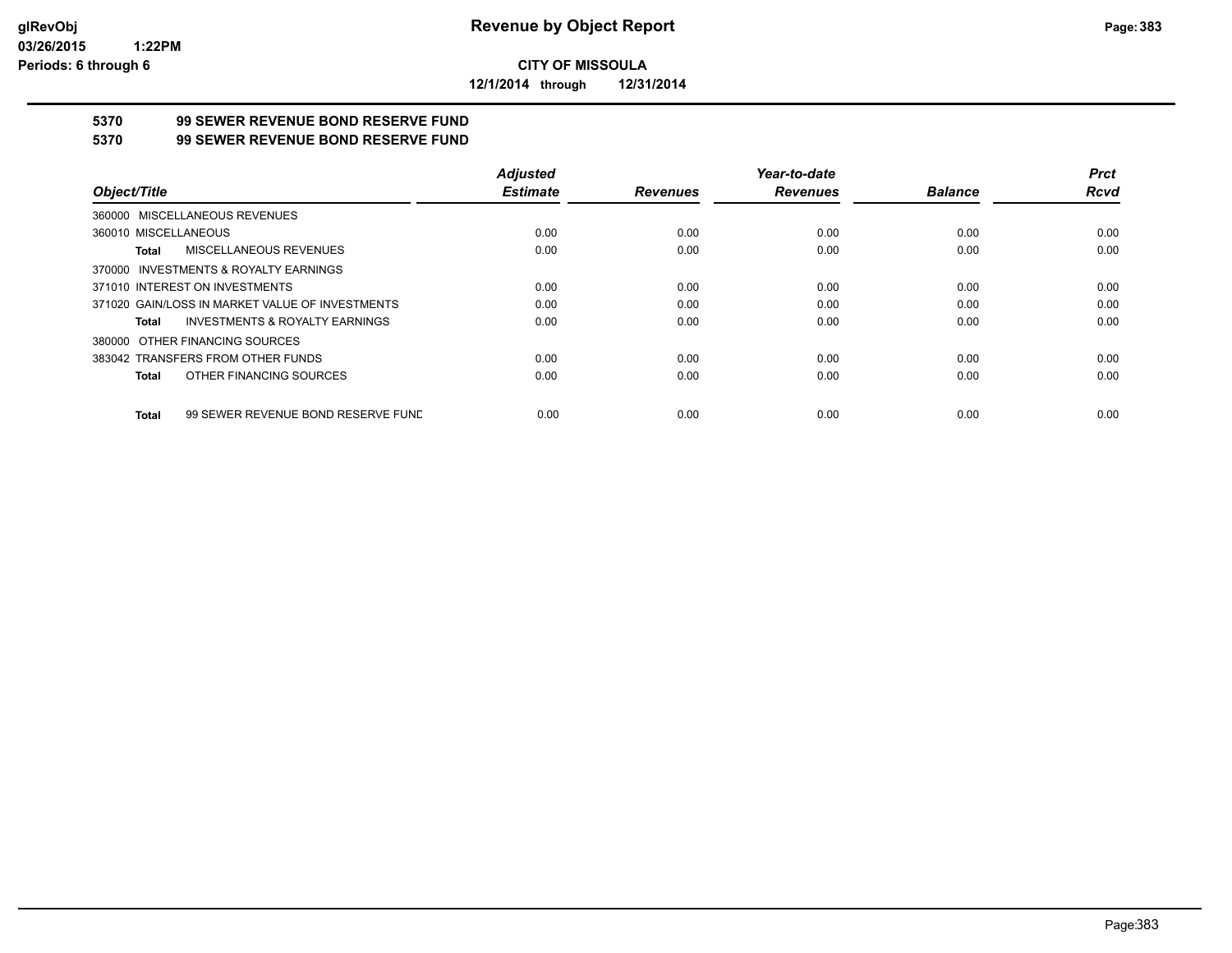**12/1/2014 through 12/31/2014**

### **5370 99 SEWER REVENUE BOND RESERVE FUND**

|                                                    | <b>Adjusted</b> |                 | Year-to-date    |                | <b>Prct</b> |
|----------------------------------------------------|-----------------|-----------------|-----------------|----------------|-------------|
| Object/Title                                       | <b>Estimate</b> | <b>Revenues</b> | <b>Revenues</b> | <b>Balance</b> | <b>Rcvd</b> |
| 360000 MISCELLANEOUS REVENUES                      |                 |                 |                 |                |             |
| 360010 MISCELLANEOUS                               | 0.00            | 0.00            | 0.00            | 0.00           | 0.00        |
| MISCELLANEOUS REVENUES<br>Total                    | 0.00            | 0.00            | 0.00            | 0.00           | 0.00        |
| 370000 INVESTMENTS & ROYALTY EARNINGS              |                 |                 |                 |                |             |
| 371010 INTEREST ON INVESTMENTS                     | 0.00            | 0.00            | 0.00            | 0.00           | 0.00        |
| 371020 GAIN/LOSS IN MARKET VALUE OF INVESTMENT     | 0.00            | 0.00            | 0.00            | 0.00           | 0.00        |
| <b>INVESTMENTS &amp; ROYALTY EARNINGS</b><br>Total | 0.00            | 0.00            | 0.00            | 0.00           | 0.00        |
| 380000 OTHER FINANCING SOURCES                     |                 |                 |                 |                |             |
| 383042 TRANSFERS FROM OTHER FUNDS                  | 0.00            | 0.00            | 0.00            | 0.00           | 0.00        |
| OTHER FINANCING SOURCES<br>Total                   | 0.00            | 0.00            | 0.00            | 0.00           | 0.00        |
|                                                    |                 |                 |                 |                |             |
| 99 SEWER REVENUE BOND RESERVE FUNI<br>Total        | 0.00            | 0.00            | 0.00            | 0.00           | 0.00        |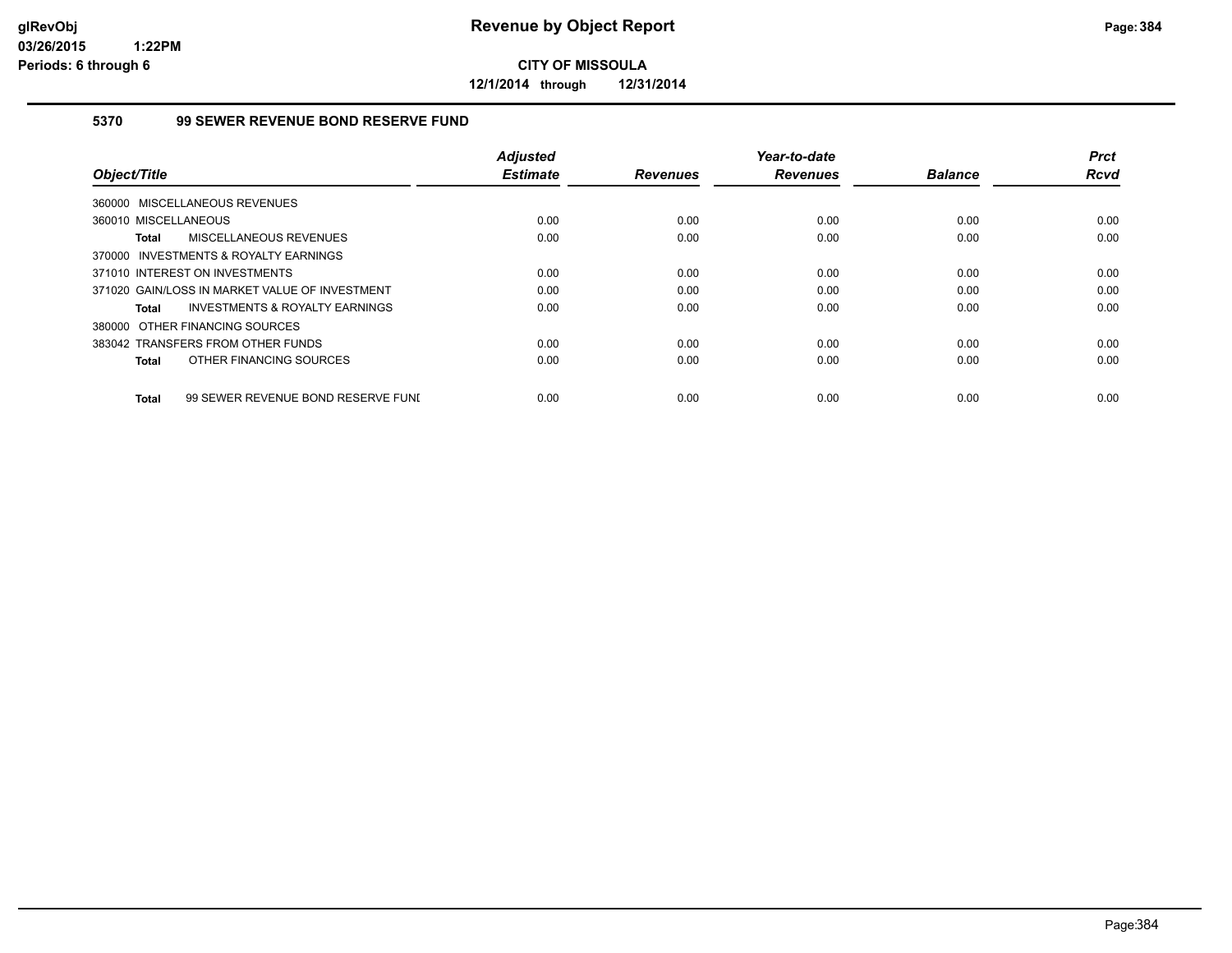**12/1/2014 through 12/31/2014**

#### **5371 2002 SEWER BONDS**

**5371 2002 SEWER BONDS**

|                                                 | <b>Adjusted</b> |                 | Year-to-date    |                | <b>Prct</b> |
|-------------------------------------------------|-----------------|-----------------|-----------------|----------------|-------------|
| Object/Title                                    | <b>Estimate</b> | <b>Revenues</b> | <b>Revenues</b> | <b>Balance</b> | <b>Rcvd</b> |
| 370000 INVESTMENTS & ROYALTY EARNINGS           |                 |                 |                 |                |             |
| 371010 INTEREST ON INVESTMENTS                  | 0.00            | 0.00            | 0.00            | 0.00           | 0.00        |
| 371020 GAIN/LOSS IN MARKET VALUE OF INVESTMENTS | 0.00            | 0.00            | 0.00            | 0.00           | 0.00        |
| INVESTMENTS & ROYALTY EARNINGS<br><b>Total</b>  | 0.00            | 0.00            | 0.00            | 0.00           | 0.00        |
| 380000 OTHER FINANCING SOURCES                  |                 |                 |                 |                |             |
| 383024 TRANS FR SEWER CLEARING                  | 85.410.00       | 0.00            | 0.00            | 85.410.00      | 0.00        |
| OTHER FINANCING SOURCES<br><b>Total</b>         | 85.410.00       | 0.00            | 0.00            | 85.410.00      | 0.00        |
|                                                 |                 |                 |                 |                |             |
| <b>Total</b><br>2002 SEWER BONDS                | 85.410.00       | 0.00            | 0.00            | 85.410.00      | 0.00        |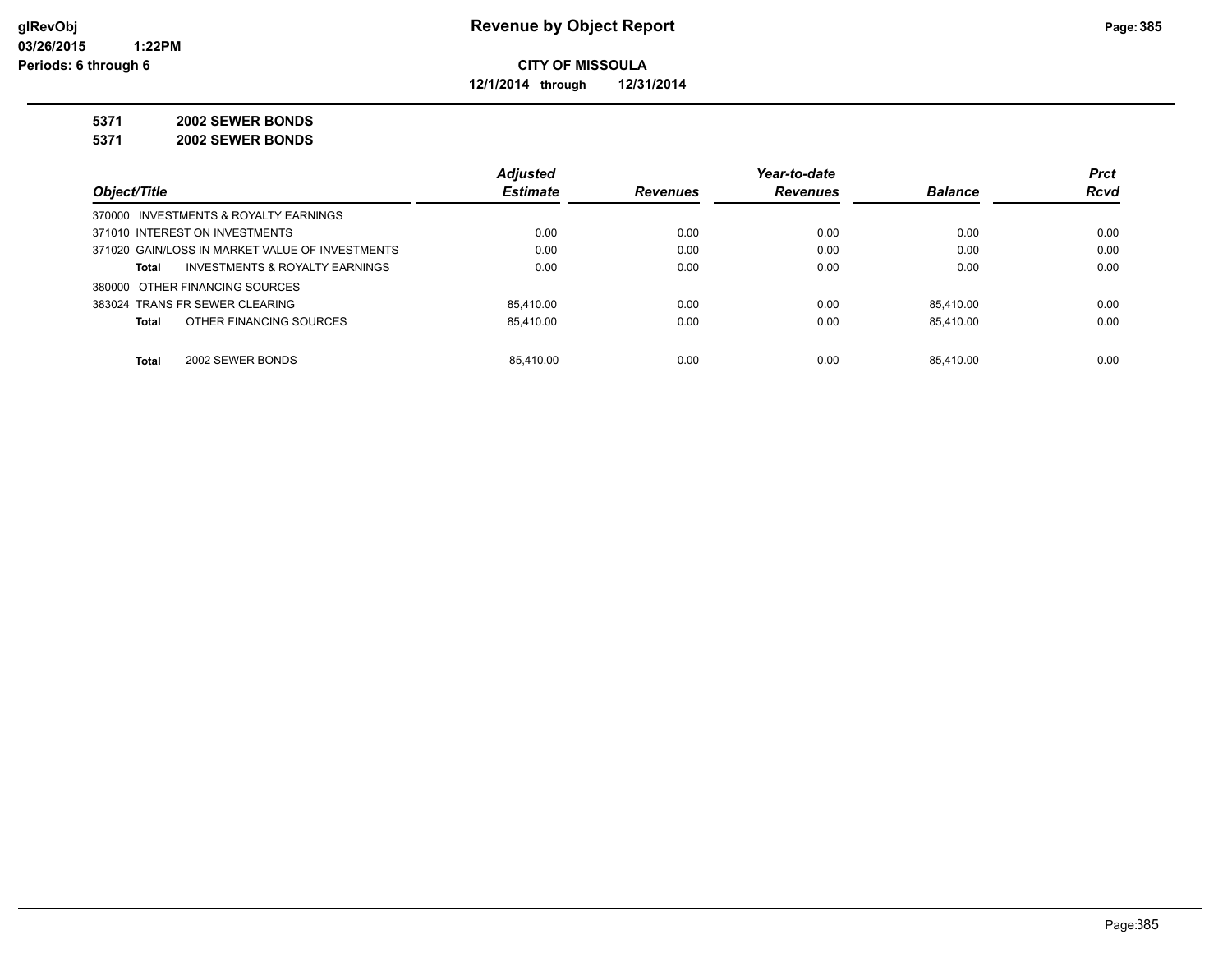**12/1/2014 through 12/31/2014**

### **5371 2002 SEWER BONDS**

|                                                           | <b>Adjusted</b> |                 | Year-to-date    |                | <b>Prct</b> |
|-----------------------------------------------------------|-----------------|-----------------|-----------------|----------------|-------------|
| Object/Title                                              | <b>Estimate</b> | <b>Revenues</b> | <b>Revenues</b> | <b>Balance</b> | <b>Rcvd</b> |
| 370000 INVESTMENTS & ROYALTY EARNINGS                     |                 |                 |                 |                |             |
| 371010 INTEREST ON INVESTMENTS                            | 0.00            | 0.00            | 0.00            | 0.00           | 0.00        |
| 371020 GAIN/LOSS IN MARKET VALUE OF INVESTMENT            | 0.00            | 0.00            | 0.00            | 0.00           | 0.00        |
| <b>INVESTMENTS &amp; ROYALTY EARNINGS</b><br><b>Total</b> | 0.00            | 0.00            | 0.00            | 0.00           | 0.00        |
| 380000 OTHER FINANCING SOURCES                            |                 |                 |                 |                |             |
| 383024 TRANS FR SEWER CLEARING                            | 85.410.00       | 0.00            | 0.00            | 85.410.00      | 0.00        |
| OTHER FINANCING SOURCES<br><b>Total</b>                   | 85.410.00       | 0.00            | 0.00            | 85.410.00      | 0.00        |
|                                                           |                 |                 |                 |                |             |
| 2002 SEWER BONDS<br><b>Total</b>                          | 85.410.00       | 0.00            | 0.00            | 85.410.00      | 0.00        |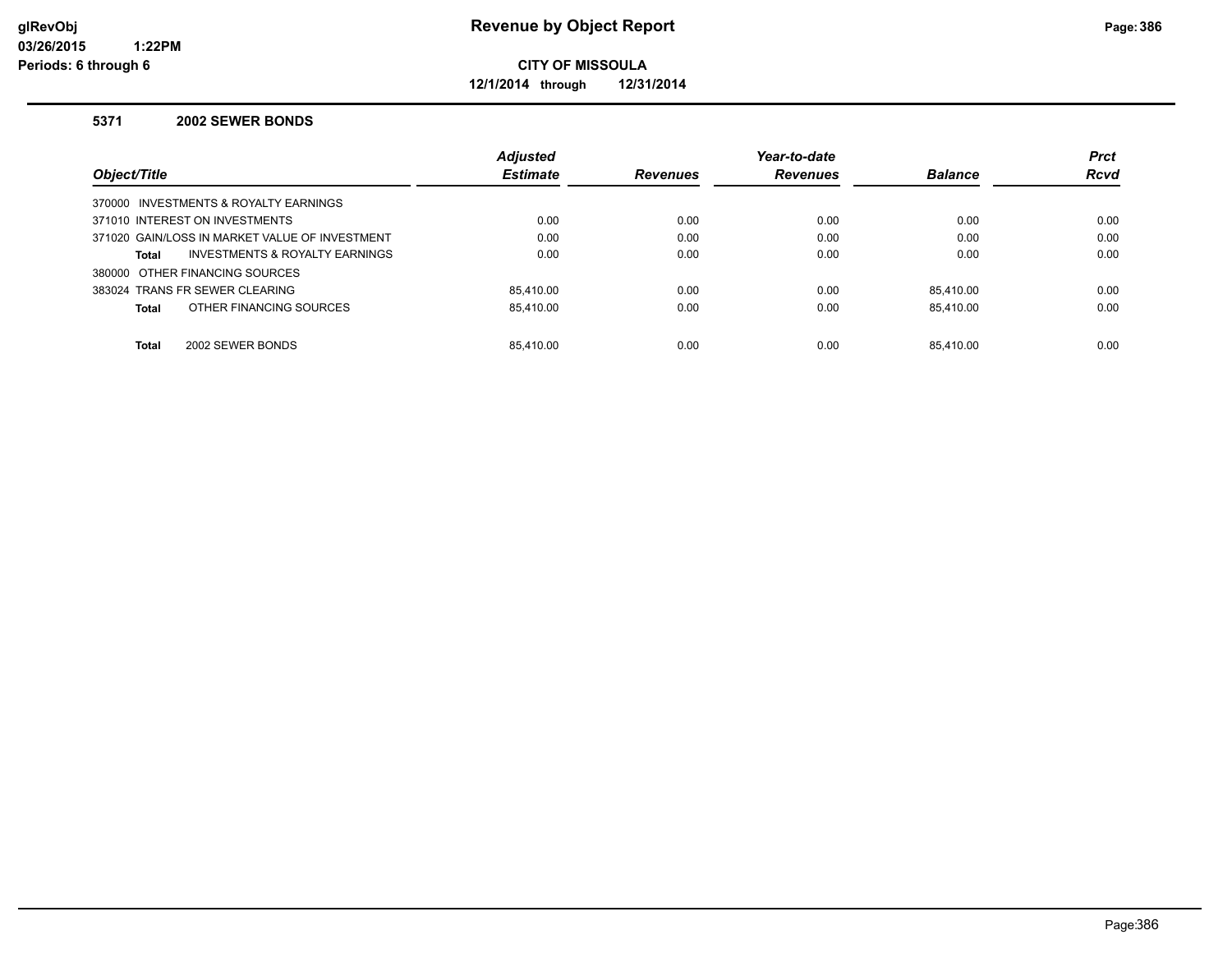**12/1/2014 through 12/31/2014**

#### **5372 2002 SEWER REVENUE BOND**

#### **5372 2002 SEWER REVENUE BOND**

| Object/Title                                       | <b>Adjusted</b><br><b>Estimate</b> | <b>Revenues</b> | Year-to-date<br><b>Revenues</b> | <b>Balance</b> | <b>Prct</b><br><b>Rcvd</b> |
|----------------------------------------------------|------------------------------------|-----------------|---------------------------------|----------------|----------------------------|
| 360000 MISCELLANEOUS REVENUES                      |                                    |                 |                                 |                |                            |
| 360000 MISCELLANEOUS REVENUES                      | 0.00                               | 0.00            | 0.00                            | 0.00           | 0.00                       |
| MISCELLANEOUS REVENUES<br>Total                    | 0.00                               | 0.00            | 0.00                            | 0.00           | 0.00                       |
| INVESTMENTS & ROYALTY EARNINGS<br>370000           |                                    |                 |                                 |                |                            |
| 371010 INTEREST ON INVESTMENTS                     | 0.00                               | 0.00            | 0.00                            | 0.00           | 0.00                       |
| 371020 GAIN/LOSS IN MARKET VALUE OF INVESTMENTS    | 0.00                               | 0.00            | 0.00                            | 0.00           | 0.00                       |
| <b>INVESTMENTS &amp; ROYALTY EARNINGS</b><br>Total | 0.00                               | 0.00            | 0.00                            | 0.00           | 0.00                       |
| 380000 OTHER FINANCING SOURCES                     |                                    |                 |                                 |                |                            |
| 383024 TRANS FR SEWER CLEARING                     | 0.00                               | 0.00            | 0.00                            | 0.00           | 0.00                       |
| 383042 TRANSFERS FROM OTHER FUNDS                  | 0.00                               | 0.00            | 0.00                            | 0.00           | 0.00                       |
| OTHER FINANCING SOURCES<br><b>Total</b>            | 0.00                               | 0.00            | 0.00                            | 0.00           | 0.00                       |
| 2002 SEWER REVENUE BOND<br><b>Total</b>            | 0.00                               | 0.00            | 0.00                            | 0.00           | 0.00                       |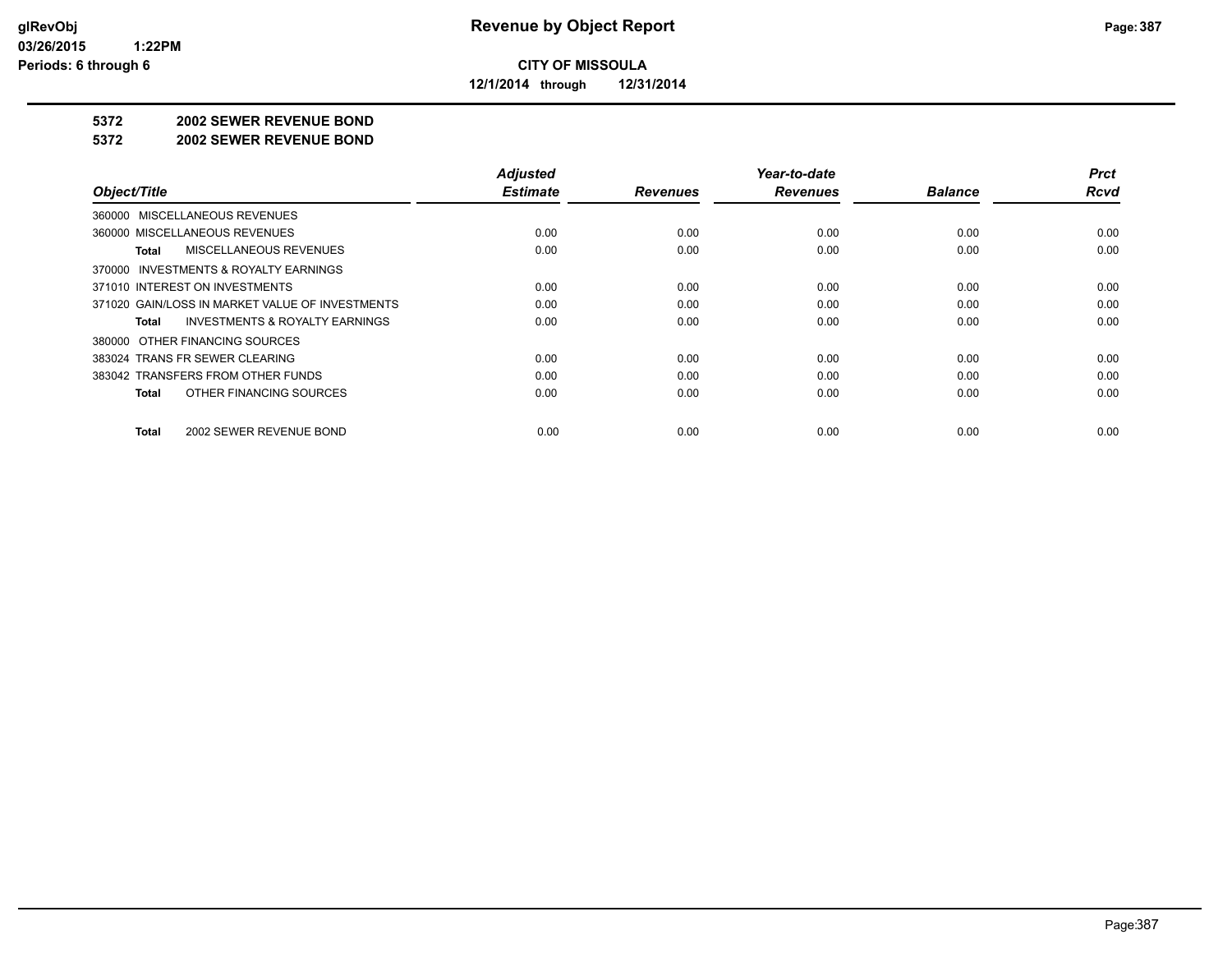**12/1/2014 through 12/31/2014**

### **5372 2002 SEWER REVENUE BOND**

| Object/Title                                   | <b>Adjusted</b><br><b>Estimate</b> | <b>Revenues</b> | Year-to-date<br><b>Revenues</b> | <b>Balance</b> | <b>Prct</b><br>Rcvd |
|------------------------------------------------|------------------------------------|-----------------|---------------------------------|----------------|---------------------|
| 360000 MISCELLANEOUS REVENUES                  |                                    |                 |                                 |                |                     |
| 360000 MISCELLANEOUS REVENUES                  | 0.00                               | 0.00            | 0.00                            | 0.00           | 0.00                |
| MISCELLANEOUS REVENUES<br>Total                | 0.00                               | 0.00            | 0.00                            | 0.00           | 0.00                |
| 370000 INVESTMENTS & ROYALTY EARNINGS          |                                    |                 |                                 |                |                     |
| 371010 INTEREST ON INVESTMENTS                 | 0.00                               | 0.00            | 0.00                            | 0.00           | 0.00                |
| 371020 GAIN/LOSS IN MARKET VALUE OF INVESTMENT | 0.00                               | 0.00            | 0.00                            | 0.00           | 0.00                |
| INVESTMENTS & ROYALTY EARNINGS<br>Total        | 0.00                               | 0.00            | 0.00                            | 0.00           | 0.00                |
| 380000 OTHER FINANCING SOURCES                 |                                    |                 |                                 |                |                     |
| 383024 TRANS FR SEWER CLEARING                 | 0.00                               | 0.00            | 0.00                            | 0.00           | 0.00                |
| 383042 TRANSFERS FROM OTHER FUNDS              | 0.00                               | 0.00            | 0.00                            | 0.00           | 0.00                |
| OTHER FINANCING SOURCES<br><b>Total</b>        | 0.00                               | 0.00            | 0.00                            | 0.00           | 0.00                |
| 2002 SEWER REVENUE BOND<br><b>Total</b>        | 0.00                               | 0.00            | 0.00                            | 0.00           | 0.00                |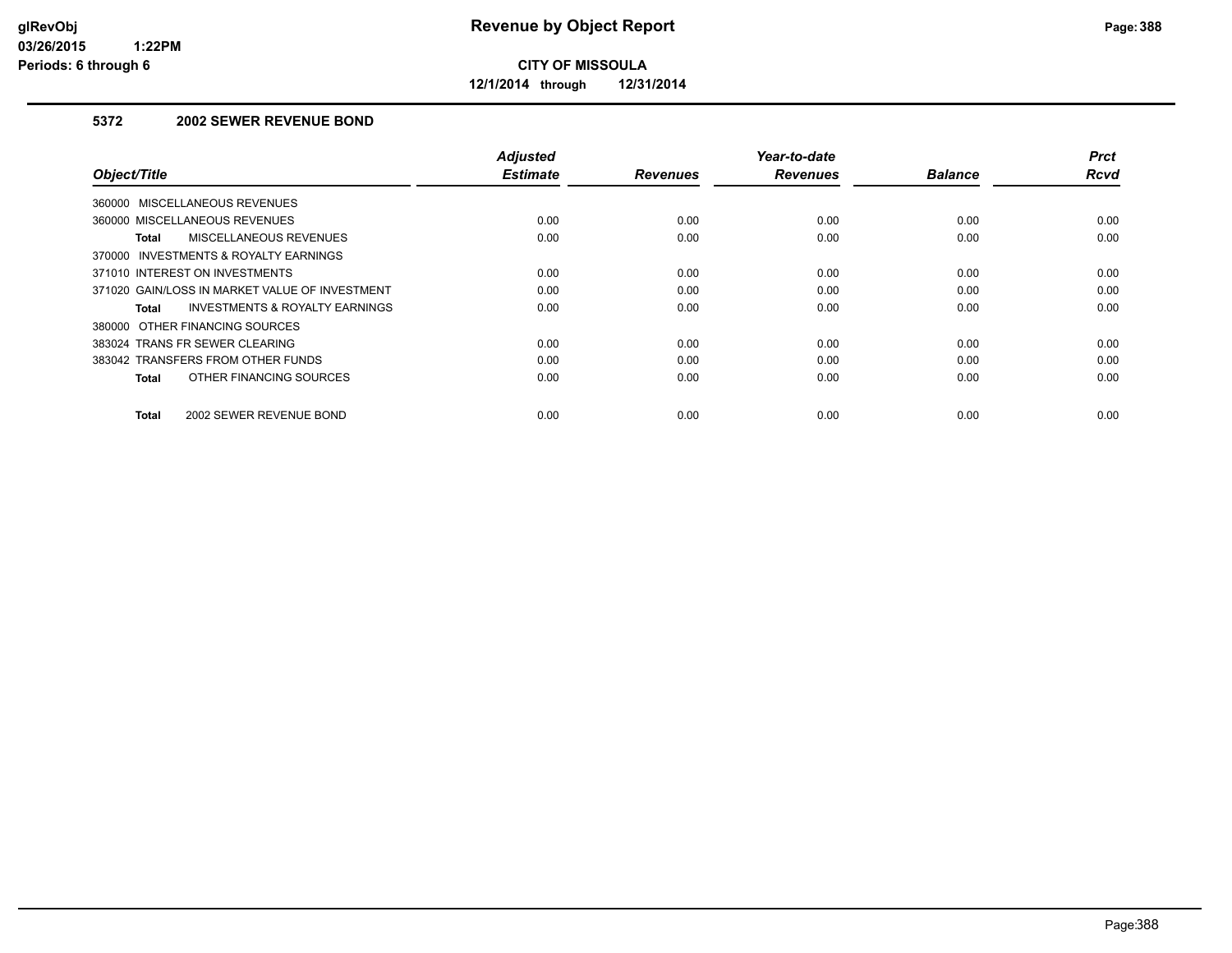**12/1/2014 through 12/31/2014**

## **5373 2002 WWTP UPGRADE REVENUE BOND**

### **5373 2002 WWTP UPGRADE REVENUE BOND**

|                                                 | <b>Adjusted</b> |                 | Year-to-date    |                | <b>Prct</b> |
|-------------------------------------------------|-----------------|-----------------|-----------------|----------------|-------------|
| Object/Title                                    | <b>Estimate</b> | <b>Revenues</b> | <b>Revenues</b> | <b>Balance</b> | <b>Rcvd</b> |
| 370000 INVESTMENTS & ROYALTY EARNINGS           |                 |                 |                 |                |             |
| 371010 INTEREST ON INVESTMENTS                  | 0.00            | 0.00            | 0.00            | 0.00           | 0.00        |
| 371020 GAIN/LOSS IN MARKET VALUE OF INVESTMENTS | 0.00            | 0.00            | 0.00            | 0.00           | 0.00        |
| INVESTMENTS & ROYALTY EARNINGS<br>Total         | 0.00            | 0.00            | 0.00            | 0.00           | 0.00        |
| 380000 OTHER FINANCING SOURCES                  |                 |                 |                 |                |             |
| 383024 TRANS FR SEWER CLEARING                  | 331.350.00      | 0.00            | 0.00            | 331.350.00     | 0.00        |
| OTHER FINANCING SOURCES<br>Total                | 331,350.00      | 0.00            | 0.00            | 331,350.00     | 0.00        |
|                                                 |                 |                 |                 |                |             |
| 2002 WWTP UPGRADE REVENUE BOND<br><b>Total</b>  | 331.350.00      | 0.00            | 0.00            | 331.350.00     | 0.00        |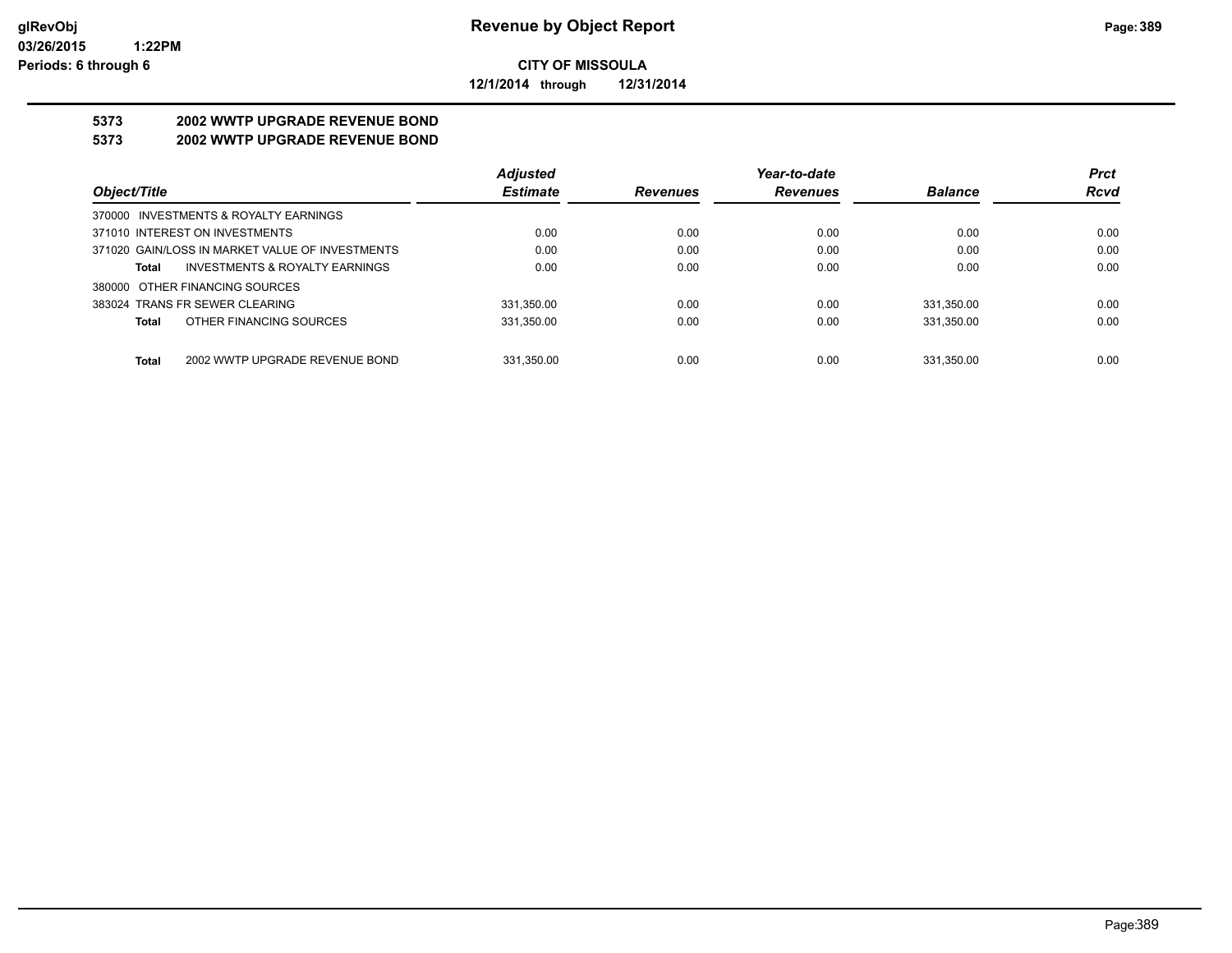**12/1/2014 through 12/31/2014**

### **5373 2002 WWTP UPGRADE REVENUE BOND**

|                                                | <b>Adjusted</b> |                 | Year-to-date    |                | <b>Prct</b> |
|------------------------------------------------|-----------------|-----------------|-----------------|----------------|-------------|
| Object/Title                                   | <b>Estimate</b> | <b>Revenues</b> | <b>Revenues</b> | <b>Balance</b> | <b>Rcvd</b> |
| 370000 INVESTMENTS & ROYALTY EARNINGS          |                 |                 |                 |                |             |
| 371010 INTEREST ON INVESTMENTS                 | 0.00            | 0.00            | 0.00            | 0.00           | 0.00        |
| 371020 GAIN/LOSS IN MARKET VALUE OF INVESTMENT | 0.00            | 0.00            | 0.00            | 0.00           | 0.00        |
| INVESTMENTS & ROYALTY EARNINGS<br><b>Total</b> | 0.00            | 0.00            | 0.00            | 0.00           | 0.00        |
| 380000 OTHER FINANCING SOURCES                 |                 |                 |                 |                |             |
| 383024 TRANS FR SEWER CLEARING                 | 331.350.00      | 0.00            | 0.00            | 331.350.00     | 0.00        |
| OTHER FINANCING SOURCES<br><b>Total</b>        | 331.350.00      | 0.00            | 0.00            | 331.350.00     | 0.00        |
|                                                |                 |                 |                 |                |             |
| 2002 WWTP UPGRADE REVENUE BOND<br><b>Total</b> | 331.350.00      | 0.00            | 0.00            | 331.350.00     | 0.00        |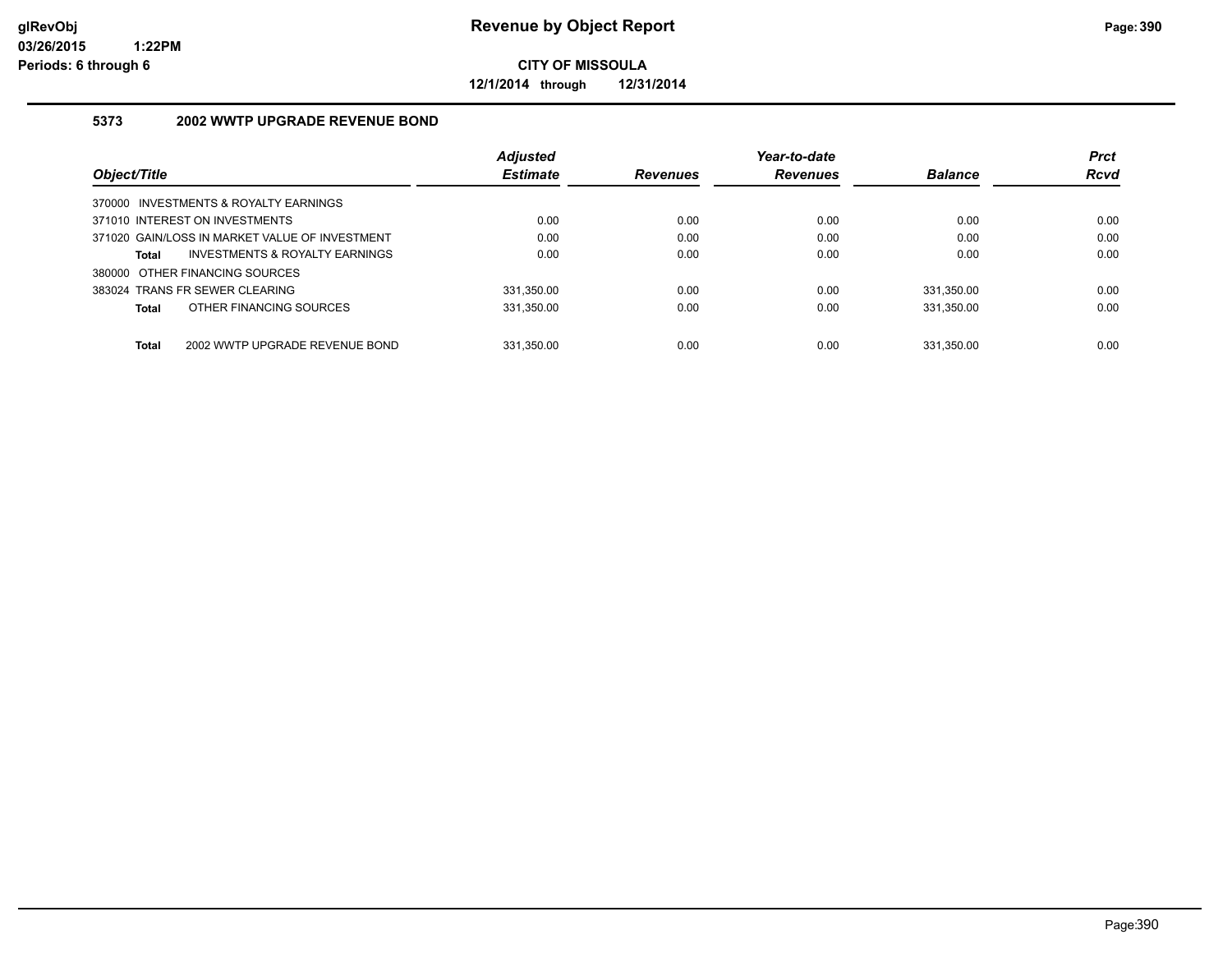**12/1/2014 through 12/31/2014**

### **5374 2002 WWTP UPGRADE RESERVE**

#### **5374 2002 WWTP UPGRADE RESERVE**

|                                                    | <b>Adjusted</b> |                 | Year-to-date    |                | <b>Prct</b> |
|----------------------------------------------------|-----------------|-----------------|-----------------|----------------|-------------|
| Object/Title                                       | <b>Estimate</b> | <b>Revenues</b> | <b>Revenues</b> | <b>Balance</b> | <b>Rcvd</b> |
| 360000 MISCELLANEOUS REVENUES                      |                 |                 |                 |                |             |
| 360000 MISCELLANEOUS REVENUES                      | 0.00            | 0.00            | 0.00            | 0.00           | 0.00        |
| MISCELLANEOUS REVENUES<br>Total                    | 0.00            | 0.00            | 0.00            | 0.00           | 0.00        |
| 370000 INVESTMENTS & ROYALTY EARNINGS              |                 |                 |                 |                |             |
| 371010 INTEREST ON INVESTMENTS                     | 0.00            | 0.00            | 0.00            | 0.00           | 0.00        |
| 371020 GAIN/LOSS IN MARKET VALUE OF INVESTMENTS    | 0.00            | 0.00            | 0.00            | 0.00           | 0.00        |
| <b>INVESTMENTS &amp; ROYALTY EARNINGS</b><br>Total | 0.00            | 0.00            | 0.00            | 0.00           | 0.00        |
| 380000 OTHER FINANCING SOURCES                     |                 |                 |                 |                |             |
| 381002 SRF LOAN                                    | 0.00            | 0.00            | 0.00            | 0.00           | 0.00        |
| 383042 TRANSFERS FROM OTHER FUNDS                  | 0.00            | 0.00            | 0.00            | 0.00           | 0.00        |
| OTHER FINANCING SOURCES<br>Total                   | 0.00            | 0.00            | 0.00            | 0.00           | 0.00        |
| 2002 WWTP UPGRADE RESERVE<br>Total                 | 0.00            | 0.00            | 0.00            | 0.00           | 0.00        |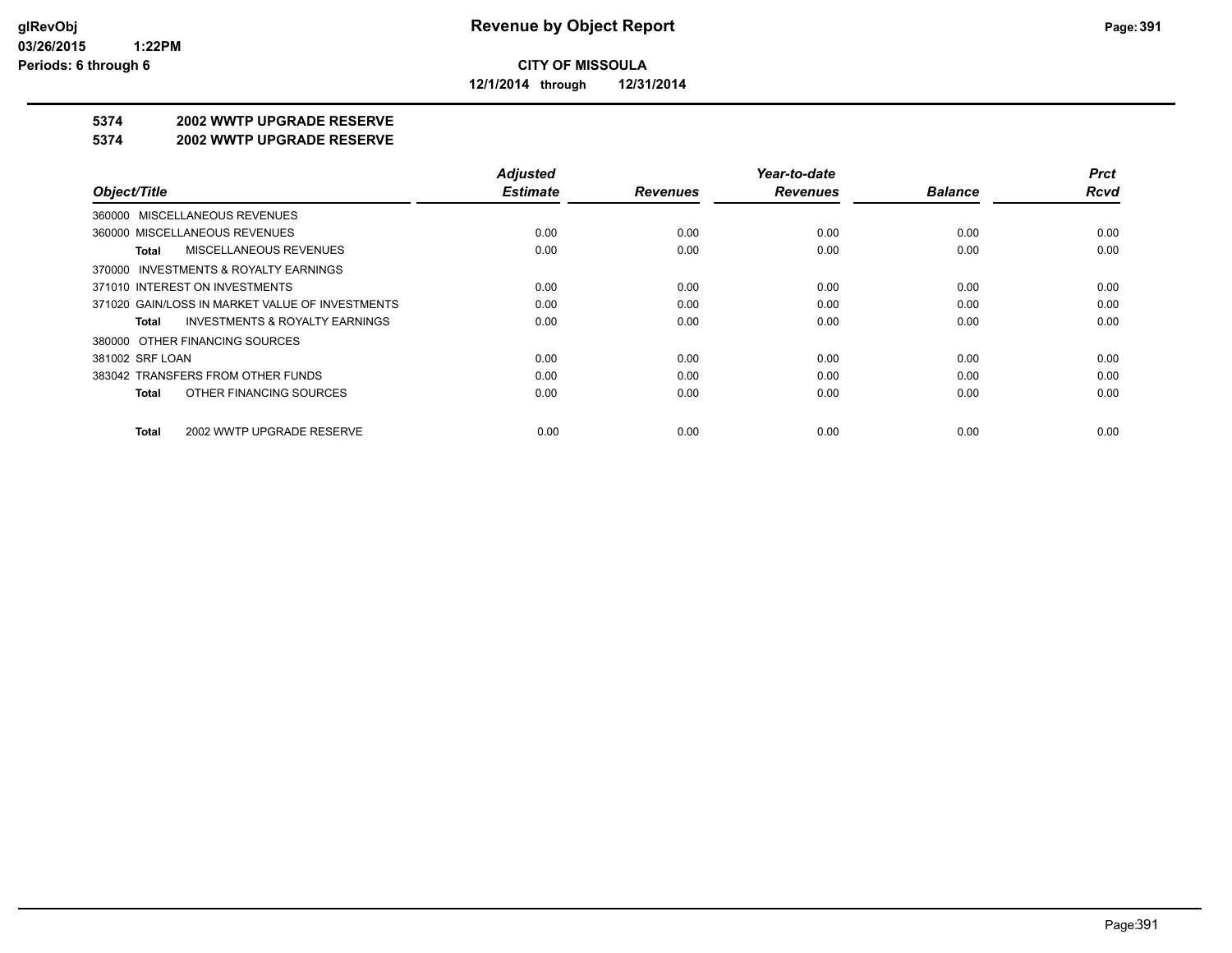**12/1/2014 through 12/31/2014**

### **5374 2002 WWTP UPGRADE RESERVE**

| Object/Title                                   | <b>Adjusted</b><br><b>Estimate</b> | <b>Revenues</b> | Year-to-date<br><b>Revenues</b> | <b>Balance</b> | <b>Prct</b><br><b>Rcvd</b> |
|------------------------------------------------|------------------------------------|-----------------|---------------------------------|----------------|----------------------------|
| 360000 MISCELLANEOUS REVENUES                  |                                    |                 |                                 |                |                            |
| 360000 MISCELLANEOUS REVENUES                  | 0.00                               | 0.00            | 0.00                            | 0.00           | 0.00                       |
| MISCELLANEOUS REVENUES<br>Total                | 0.00                               | 0.00            | 0.00                            | 0.00           | 0.00                       |
| 370000 INVESTMENTS & ROYALTY EARNINGS          |                                    |                 |                                 |                |                            |
| 371010 INTEREST ON INVESTMENTS                 | 0.00                               | 0.00            | 0.00                            | 0.00           | 0.00                       |
| 371020 GAIN/LOSS IN MARKET VALUE OF INVESTMENT | 0.00                               | 0.00            | 0.00                            | 0.00           | 0.00                       |
| INVESTMENTS & ROYALTY EARNINGS<br>Total        | 0.00                               | 0.00            | 0.00                            | 0.00           | 0.00                       |
| 380000 OTHER FINANCING SOURCES                 |                                    |                 |                                 |                |                            |
| 381002 SRF LOAN                                | 0.00                               | 0.00            | 0.00                            | 0.00           | 0.00                       |
| 383042 TRANSFERS FROM OTHER FUNDS              | 0.00                               | 0.00            | 0.00                            | 0.00           | 0.00                       |
| OTHER FINANCING SOURCES<br><b>Total</b>        | 0.00                               | 0.00            | 0.00                            | 0.00           | 0.00                       |
| 2002 WWTP UPGRADE RESERVE<br><b>Total</b>      | 0.00                               | 0.00            | 0.00                            | 0.00           | 0.00                       |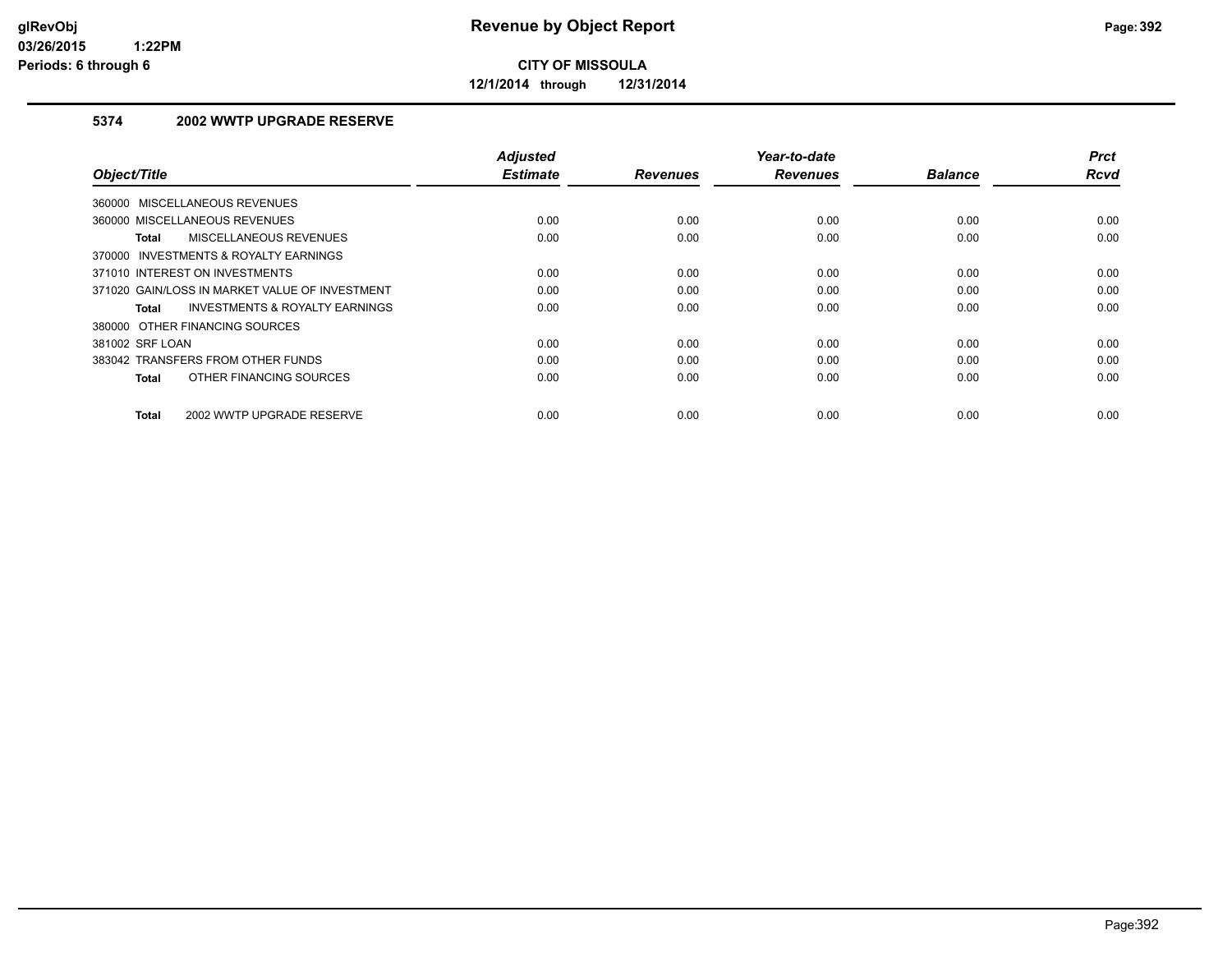**12/1/2014 through 12/31/2014**

### **5375 2003 WWTP SRF \$3.8M EPA DEBT**

**5375 2003 WWTP SRF \$3.8M EPA DEBT**

|                                                    | <b>Adjusted</b> |                 | Year-to-date    |                | <b>Prct</b> |
|----------------------------------------------------|-----------------|-----------------|-----------------|----------------|-------------|
| Object/Title                                       | <b>Estimate</b> | <b>Revenues</b> | <b>Revenues</b> | <b>Balance</b> | Rcvd        |
| 340000 CHARGES FOR SERVICES                        |                 |                 |                 |                |             |
| 343032 SEWER INSTALLATION CHARGES                  | 0.00            | 0.00            | 0.00            | 0.00           | 0.00        |
| <b>CHARGES FOR SERVICES</b><br>Total               | 0.00            | 0.00            | 0.00            | 0.00           | 0.00        |
| 370000 INVESTMENTS & ROYALTY EARNINGS              |                 |                 |                 |                |             |
| 371010 INTEREST ON INVESTMENTS                     | 0.00            | 0.00            | 0.00            | 0.00           | 0.00        |
| 371020 GAIN/LOSS IN MARKET VALUE OF INVESTMENTS    | 0.00            | 0.00            | 0.00            | 0.00           | 0.00        |
| <b>INVESTMENTS &amp; ROYALTY EARNINGS</b><br>Total | 0.00            | 0.00            | 0.00            | 0.00           | 0.00        |
| 380000 OTHER FINANCING SOURCES                     |                 |                 |                 |                |             |
| 383024 TRANS FR SEWER CLEARING                     | 250.595.00      | 0.00            | 0.00            | 250,595.00     | 0.00        |
| OTHER FINANCING SOURCES<br>Total                   | 250,595.00      | 0.00            | 0.00            | 250,595.00     | 0.00        |
| 2003 WWTP SRF \$3.8M EPA DEBT<br><b>Total</b>      | 250.595.00      | 0.00            | 0.00            | 250.595.00     | 0.00        |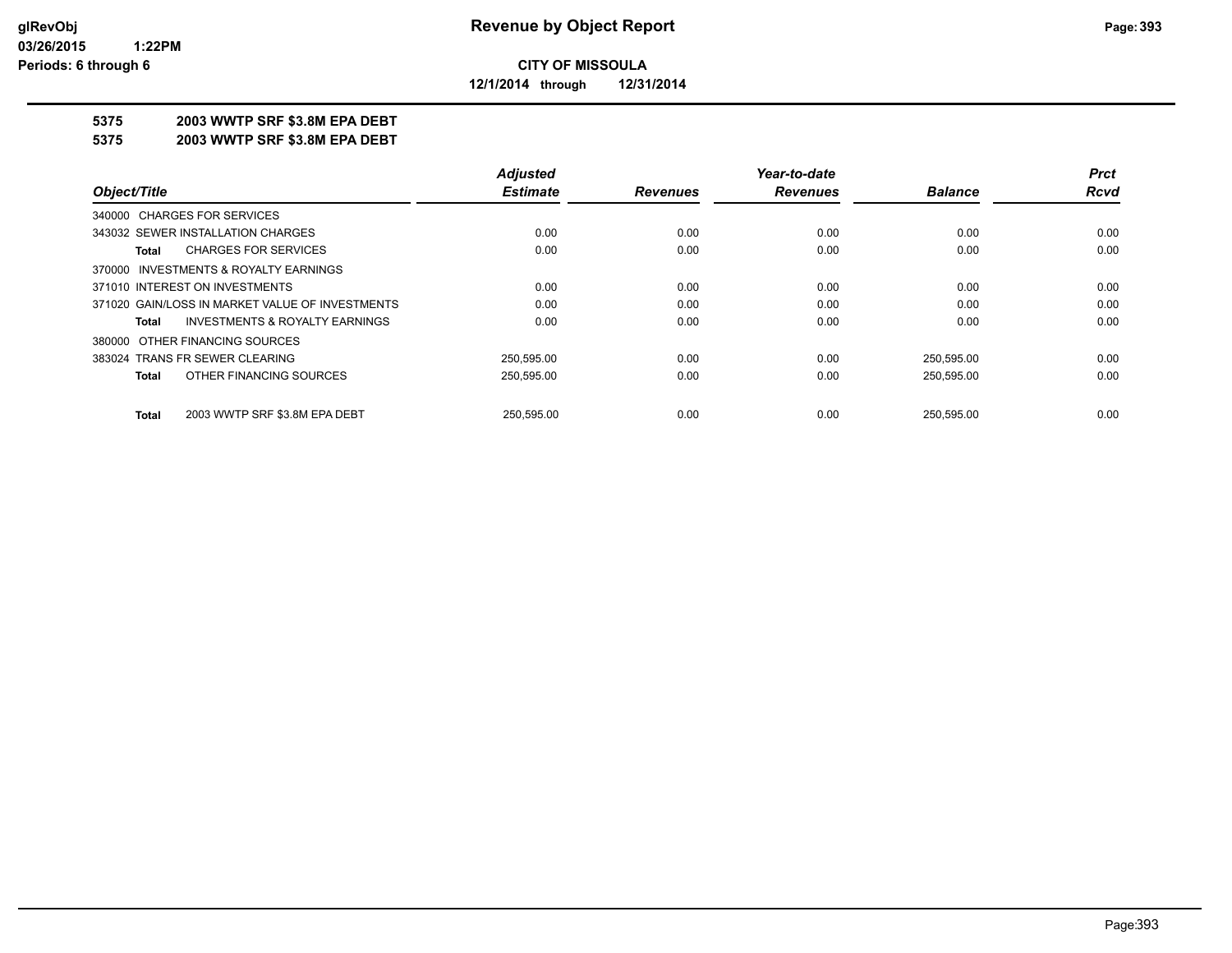**12/1/2014 through 12/31/2014**

### **5375 2003 WWTP SRF \$3.8M EPA DEBT**

| Object/Title                                              | <b>Adjusted</b><br><b>Estimate</b> | <b>Revenues</b> | Year-to-date<br><b>Revenues</b> | <b>Balance</b> | <b>Prct</b><br><b>Rcvd</b> |
|-----------------------------------------------------------|------------------------------------|-----------------|---------------------------------|----------------|----------------------------|
| 340000 CHARGES FOR SERVICES                               |                                    |                 |                                 |                |                            |
| 343032 SEWER INSTALLATION CHARGES                         | 0.00                               | 0.00            | 0.00                            | 0.00           | 0.00                       |
| <b>CHARGES FOR SERVICES</b><br>Total                      | 0.00                               | 0.00            | 0.00                            | 0.00           | 0.00                       |
| INVESTMENTS & ROYALTY EARNINGS<br>370000                  |                                    |                 |                                 |                |                            |
| 371010 INTEREST ON INVESTMENTS                            | 0.00                               | 0.00            | 0.00                            | 0.00           | 0.00                       |
| 371020 GAIN/LOSS IN MARKET VALUE OF INVESTMENT            | 0.00                               | 0.00            | 0.00                            | 0.00           | 0.00                       |
| <b>INVESTMENTS &amp; ROYALTY EARNINGS</b><br><b>Total</b> | 0.00                               | 0.00            | 0.00                            | 0.00           | 0.00                       |
| 380000 OTHER FINANCING SOURCES                            |                                    |                 |                                 |                |                            |
| 383024 TRANS FR SEWER CLEARING                            | 250.595.00                         | 0.00            | 0.00                            | 250.595.00     | 0.00                       |
| OTHER FINANCING SOURCES<br>Total                          | 250,595.00                         | 0.00            | 0.00                            | 250,595.00     | 0.00                       |
| 2003 WWTP SRF \$3.8M EPA DEBT<br><b>Total</b>             | 250.595.00                         | 0.00            | 0.00                            | 250.595.00     | 0.00                       |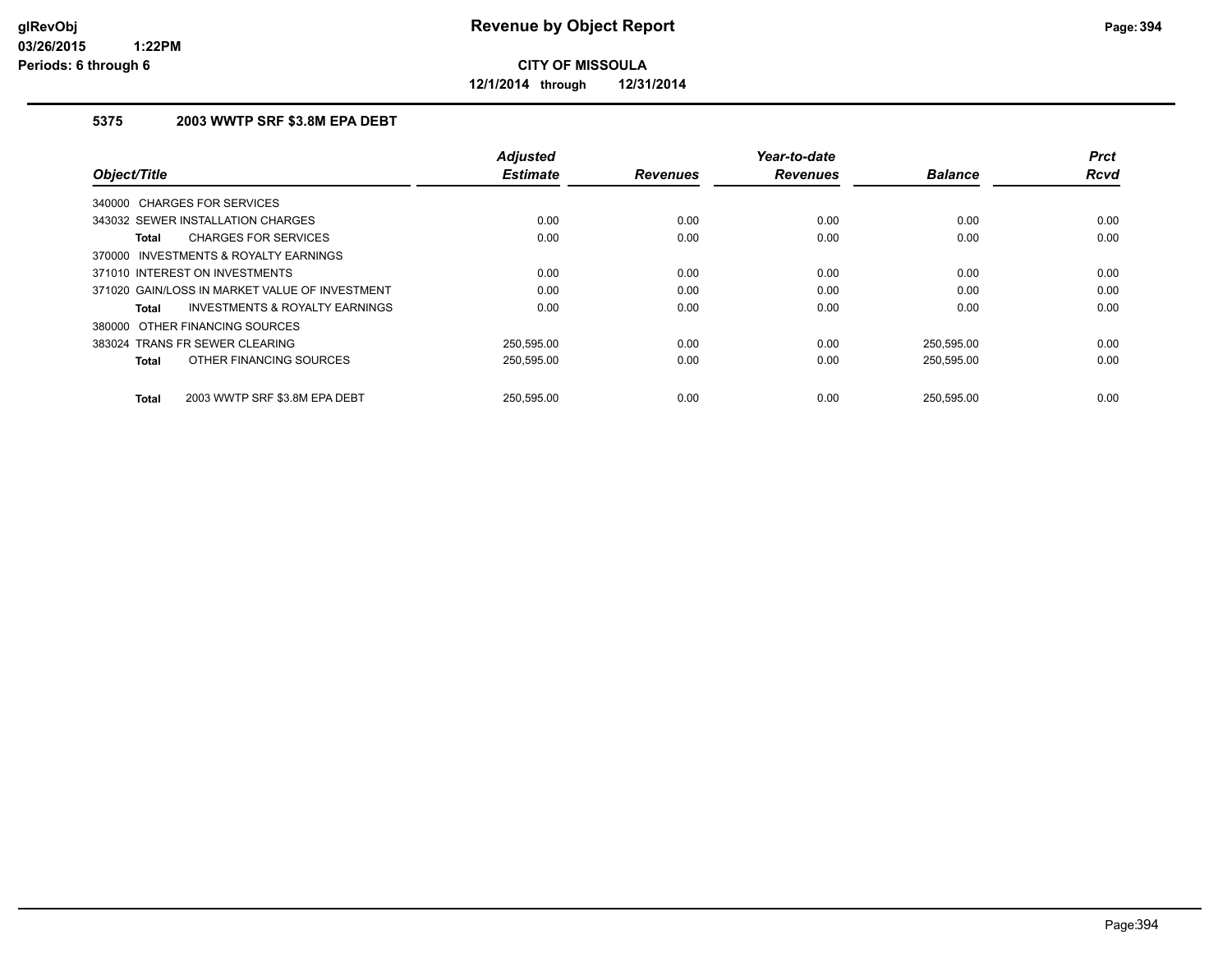**12/1/2014 through 12/31/2014**

### **5376 2003 WWTP SRF \$3.8M EPA RESERVE**

**5376 2003 WWTP SRF \$3.8M EPA RESERVE**

|                                                           | <b>Adjusted</b> |                 | Year-to-date    |                | <b>Prct</b> |
|-----------------------------------------------------------|-----------------|-----------------|-----------------|----------------|-------------|
| Object/Title                                              | <b>Estimate</b> | <b>Revenues</b> | <b>Revenues</b> | <b>Balance</b> | <b>Rcvd</b> |
| 360000 MISCELLANEOUS REVENUES                             |                 |                 |                 |                |             |
| 360000 MISCELLANEOUS REVENUES                             | 0.00            | 0.00            | 0.00            | 0.00           | 0.00        |
| 360010 MISCELLANEOUS                                      | 0.00            | 0.00            | 0.00            | 0.00           | 0.00        |
| <b>MISCELLANEOUS REVENUES</b><br><b>Total</b>             | 0.00            | 0.00            | 0.00            | 0.00           | 0.00        |
| 370000 INVESTMENTS & ROYALTY EARNINGS                     |                 |                 |                 |                |             |
| 371010 INTEREST ON INVESTMENTS                            | 0.00            | 0.00            | 0.00            | 0.00           | 0.00        |
| 371020 GAIN/LOSS IN MARKET VALUE OF INVESTMENTS           | 0.00            | 0.00            | 0.00            | 0.00           | 0.00        |
| <b>INVESTMENTS &amp; ROYALTY EARNINGS</b><br><b>Total</b> | 0.00            | 0.00            | 0.00            | 0.00           | 0.00        |
| 380000 OTHER FINANCING SOURCES                            |                 |                 |                 |                |             |
| 381002 SRF LOAN                                           | 0.00            | 0.00            | 0.00            | 0.00           | 0.00        |
| 383042 TRANSFERS FROM OTHER FUNDS                         | 0.00            | 0.00            | 0.00            | 0.00           | 0.00        |
| OTHER FINANCING SOURCES<br><b>Total</b>                   | 0.00            | 0.00            | 0.00            | 0.00           | 0.00        |
| 2003 WWTP SRF \$3.8M EPA RESERVE<br><b>Total</b>          | 0.00            | 0.00            | 0.00            | 0.00           | 0.00        |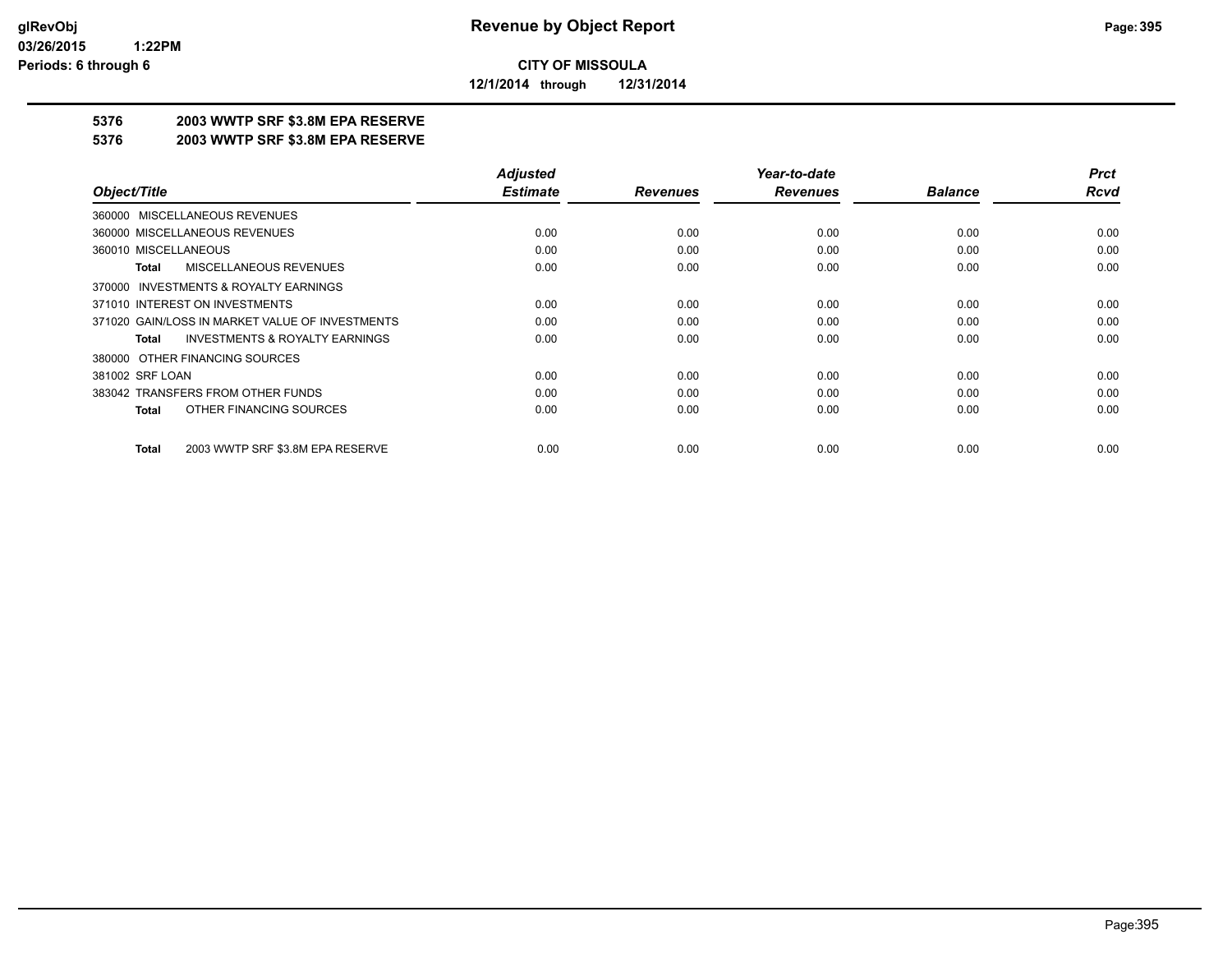**12/1/2014 through 12/31/2014**

### **5376 2003 WWTP SRF \$3.8M EPA RESERVE**

|                                                           | <b>Adjusted</b> |                 | Year-to-date    |                | <b>Prct</b> |
|-----------------------------------------------------------|-----------------|-----------------|-----------------|----------------|-------------|
| Object/Title                                              | <b>Estimate</b> | <b>Revenues</b> | <b>Revenues</b> | <b>Balance</b> | <b>Rcvd</b> |
| 360000 MISCELLANEOUS REVENUES                             |                 |                 |                 |                |             |
| 360000 MISCELLANEOUS REVENUES                             | 0.00            | 0.00            | 0.00            | 0.00           | 0.00        |
| 360010 MISCELLANEOUS                                      | 0.00            | 0.00            | 0.00            | 0.00           | 0.00        |
| MISCELLANEOUS REVENUES<br><b>Total</b>                    | 0.00            | 0.00            | 0.00            | 0.00           | 0.00        |
| <b>INVESTMENTS &amp; ROYALTY EARNINGS</b><br>370000       |                 |                 |                 |                |             |
| 371010 INTEREST ON INVESTMENTS                            | 0.00            | 0.00            | 0.00            | 0.00           | 0.00        |
| 371020 GAIN/LOSS IN MARKET VALUE OF INVESTMENT            | 0.00            | 0.00            | 0.00            | 0.00           | 0.00        |
| <b>INVESTMENTS &amp; ROYALTY EARNINGS</b><br><b>Total</b> | 0.00            | 0.00            | 0.00            | 0.00           | 0.00        |
| 380000 OTHER FINANCING SOURCES                            |                 |                 |                 |                |             |
| 381002 SRF LOAN                                           | 0.00            | 0.00            | 0.00            | 0.00           | 0.00        |
| 383042 TRANSFERS FROM OTHER FUNDS                         | 0.00            | 0.00            | 0.00            | 0.00           | 0.00        |
| OTHER FINANCING SOURCES<br><b>Total</b>                   | 0.00            | 0.00            | 0.00            | 0.00           | 0.00        |
|                                                           |                 |                 |                 |                |             |
| 2003 WWTP SRF \$3.8M EPA RESERVE<br><b>Total</b>          | 0.00            | 0.00            | 0.00            | 0.00           | 0.00        |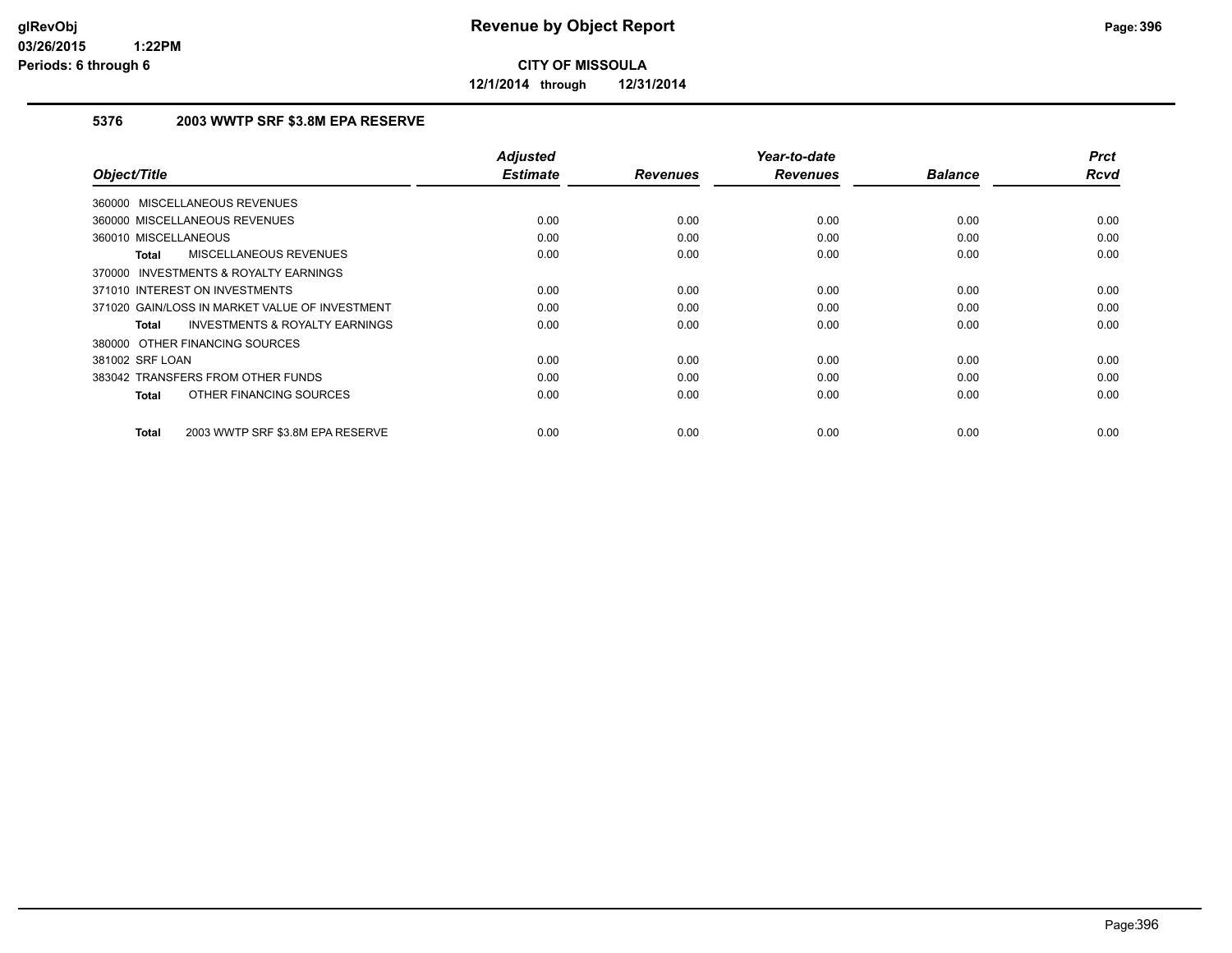**12/1/2014 through 12/31/2014**

# **5377 2004 WWTP \$3.023 LOAN DEBT SERVICE**

## **5377 2004 WWTP \$3.023 LOAN DEBT SERVICE**

|                                                     | <b>Adjusted</b> |                 | Year-to-date    |                | <b>Prct</b> |
|-----------------------------------------------------|-----------------|-----------------|-----------------|----------------|-------------|
| Object/Title                                        | <b>Estimate</b> | <b>Revenues</b> | <b>Revenues</b> | <b>Balance</b> | <b>Rcvd</b> |
| 340000 CHARGES FOR SERVICES                         |                 |                 |                 |                |             |
| 343032 SEWER INSTALLATION CHARGES                   | 0.00            | 0.00            | 0.00            | 0.00           | 0.00        |
| <b>CHARGES FOR SERVICES</b><br>Total                | 0.00            | 0.00            | 0.00            | 0.00           | 0.00        |
| 370000 INVESTMENTS & ROYALTY EARNINGS               |                 |                 |                 |                |             |
| 371010 INTEREST ON INVESTMENTS                      | 0.00            | 0.00            | 0.00            | 0.00           | 0.00        |
| 371020 GAIN/LOSS IN MARKET VALUE OF INVESTMENTS     | 0.00            | 0.00            | 0.00            | 0.00           | 0.00        |
| <b>INVESTMENTS &amp; ROYALTY EARNINGS</b><br>Total  | 0.00            | 0.00            | 0.00            | 0.00           | 0.00        |
| OTHER FINANCING SOURCES<br>380000                   |                 |                 |                 |                |             |
| 383024 TRANS FR SEWER CLEARING                      | 0.00            | 0.00            | 0.00            | 0.00           | 0.00        |
| OTHER FINANCING SOURCES<br><b>Total</b>             | 0.00            | 0.00            | 0.00            | 0.00           | 0.00        |
| 2004 WWTP \$3.023 LOAN DEBT SERVICE<br><b>Total</b> | 0.00            | 0.00            | 0.00            | 0.00           | 0.00        |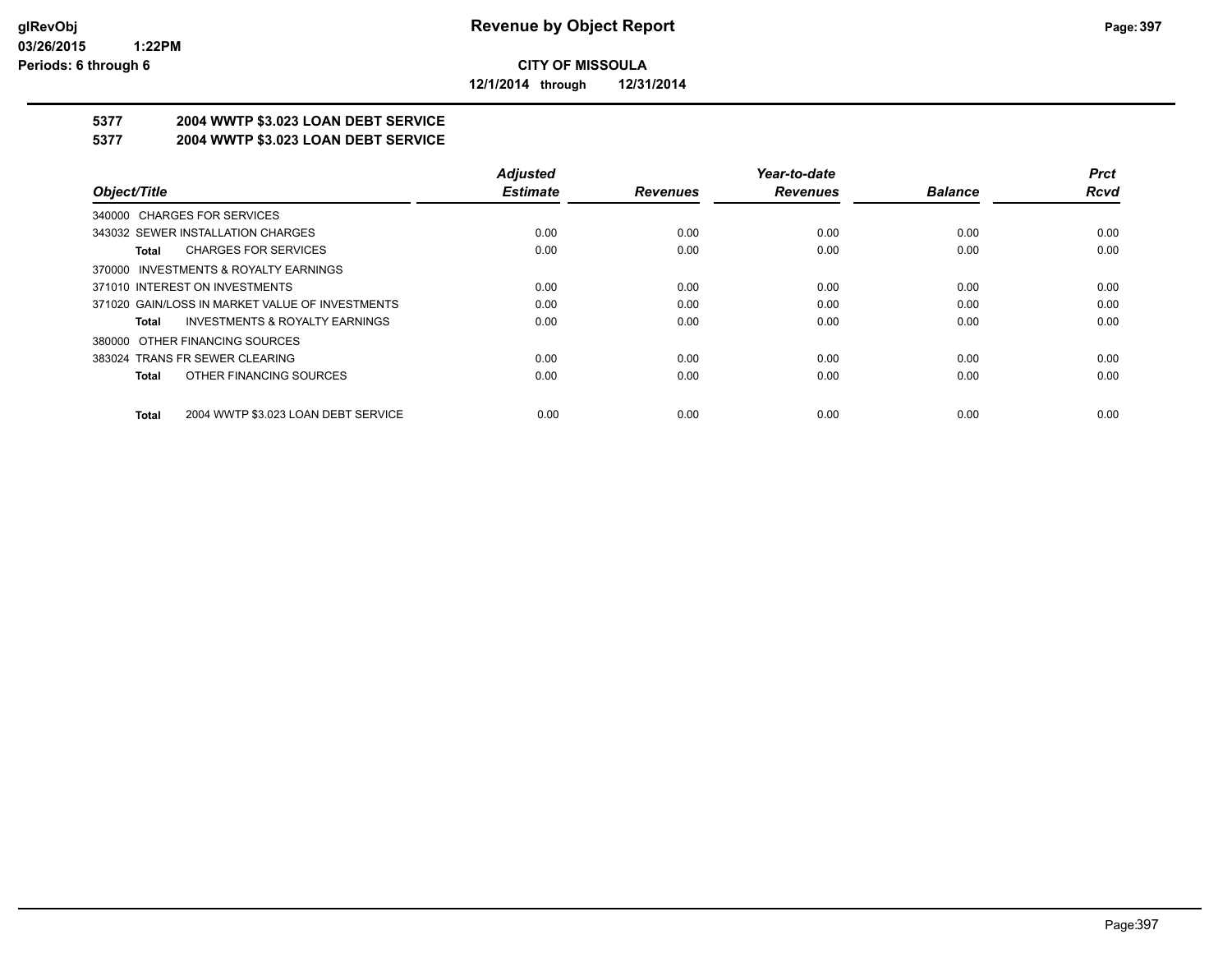**12/1/2014 through 12/31/2014**

#### **5377 2004 WWTP \$3.023 LOAN DEBT SERVICE**

|                                                     | <b>Adjusted</b> |                 | Year-to-date    |                | <b>Prct</b> |
|-----------------------------------------------------|-----------------|-----------------|-----------------|----------------|-------------|
| Object/Title                                        | <b>Estimate</b> | <b>Revenues</b> | <b>Revenues</b> | <b>Balance</b> | <b>Rcvd</b> |
| 340000 CHARGES FOR SERVICES                         |                 |                 |                 |                |             |
| 343032 SEWER INSTALLATION CHARGES                   | 0.00            | 0.00            | 0.00            | 0.00           | 0.00        |
| <b>CHARGES FOR SERVICES</b><br>Total                | 0.00            | 0.00            | 0.00            | 0.00           | 0.00        |
| 370000 INVESTMENTS & ROYALTY EARNINGS               |                 |                 |                 |                |             |
| 371010 INTEREST ON INVESTMENTS                      | 0.00            | 0.00            | 0.00            | 0.00           | 0.00        |
| 371020 GAIN/LOSS IN MARKET VALUE OF INVESTMENT      | 0.00            | 0.00            | 0.00            | 0.00           | 0.00        |
| <b>INVESTMENTS &amp; ROYALTY EARNINGS</b><br>Total  | 0.00            | 0.00            | 0.00            | 0.00           | 0.00        |
| 380000 OTHER FINANCING SOURCES                      |                 |                 |                 |                |             |
| 383024 TRANS FR SEWER CLEARING                      | 0.00            | 0.00            | 0.00            | 0.00           | 0.00        |
| OTHER FINANCING SOURCES<br>Total                    | 0.00            | 0.00            | 0.00            | 0.00           | 0.00        |
| 2004 WWTP \$3.023 LOAN DEBT SERVICE<br><b>Total</b> | 0.00            | 0.00            | 0.00            | 0.00           | 0.00        |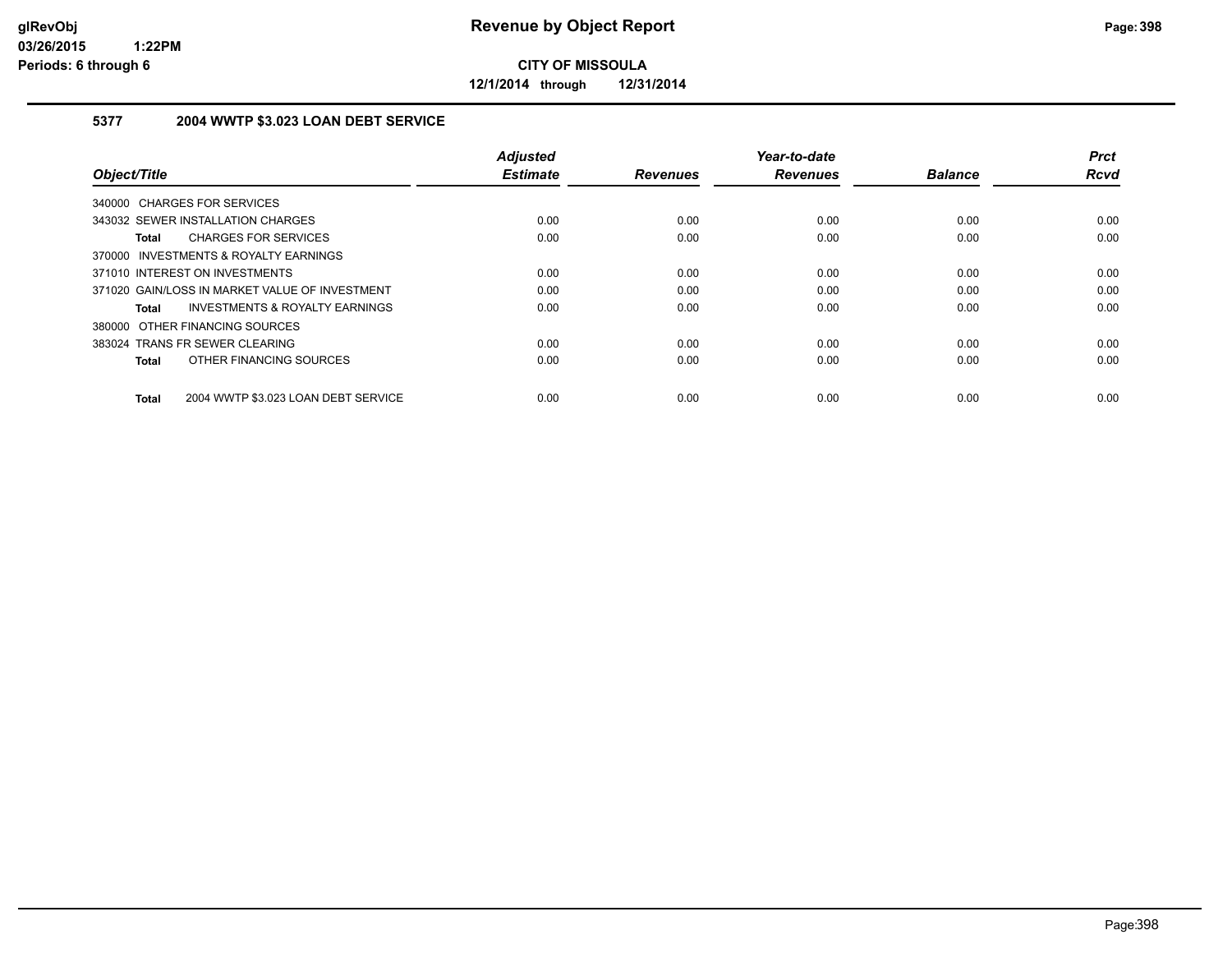**12/1/2014 through 12/31/2014**

## **5378 2004 WWTP \$3.023 LOAN RESERVE**

#### **5378 2004 WWTP \$3.023 LOAN RESERVE**

|                                                    | <b>Adjusted</b> |                 | Year-to-date    |                | <b>Prct</b> |
|----------------------------------------------------|-----------------|-----------------|-----------------|----------------|-------------|
| Object/Title                                       | <b>Estimate</b> | <b>Revenues</b> | <b>Revenues</b> | <b>Balance</b> | <b>Rcvd</b> |
| 360000 MISCELLANEOUS REVENUES                      |                 |                 |                 |                |             |
| 360000 MISCELLANEOUS REVENUES                      | 0.00            | 0.00            | 0.00            | 0.00           | 0.00        |
| MISCELLANEOUS REVENUES<br>Total                    | 0.00            | 0.00            | 0.00            | 0.00           | 0.00        |
| 370000 INVESTMENTS & ROYALTY EARNINGS              |                 |                 |                 |                |             |
| 371010 INTEREST ON INVESTMENTS                     | 0.00            | 0.00            | 0.00            | 0.00           | 0.00        |
| 371020 GAIN/LOSS IN MARKET VALUE OF INVESTMENTS    | 0.00            | 0.00            | 0.00            | 0.00           | 0.00        |
| <b>INVESTMENTS &amp; ROYALTY EARNINGS</b><br>Total | 0.00            | 0.00            | 0.00            | 0.00           | 0.00        |
| 380000 OTHER FINANCING SOURCES                     |                 |                 |                 |                |             |
| 381002 SRF LOAN                                    | 0.00            | 0.00            | 0.00            | 0.00           | 0.00        |
| 383024 TRANS FR SEWER CLEARING                     | 242,473.00      | 0.00            | 0.00            | 242.473.00     | 0.00        |
| 383042 TRANSFERS FROM OTHER FUNDS                  | 0.00            | 0.00            | 0.00            | 0.00           | 0.00        |
| OTHER FINANCING SOURCES<br>Total                   | 242,473.00      | 0.00            | 0.00            | 242,473.00     | 0.00        |
| 2004 WWTP \$3.023 LOAN RESERVE<br>Total            | 242.473.00      | 0.00            | 0.00            | 242.473.00     | 0.00        |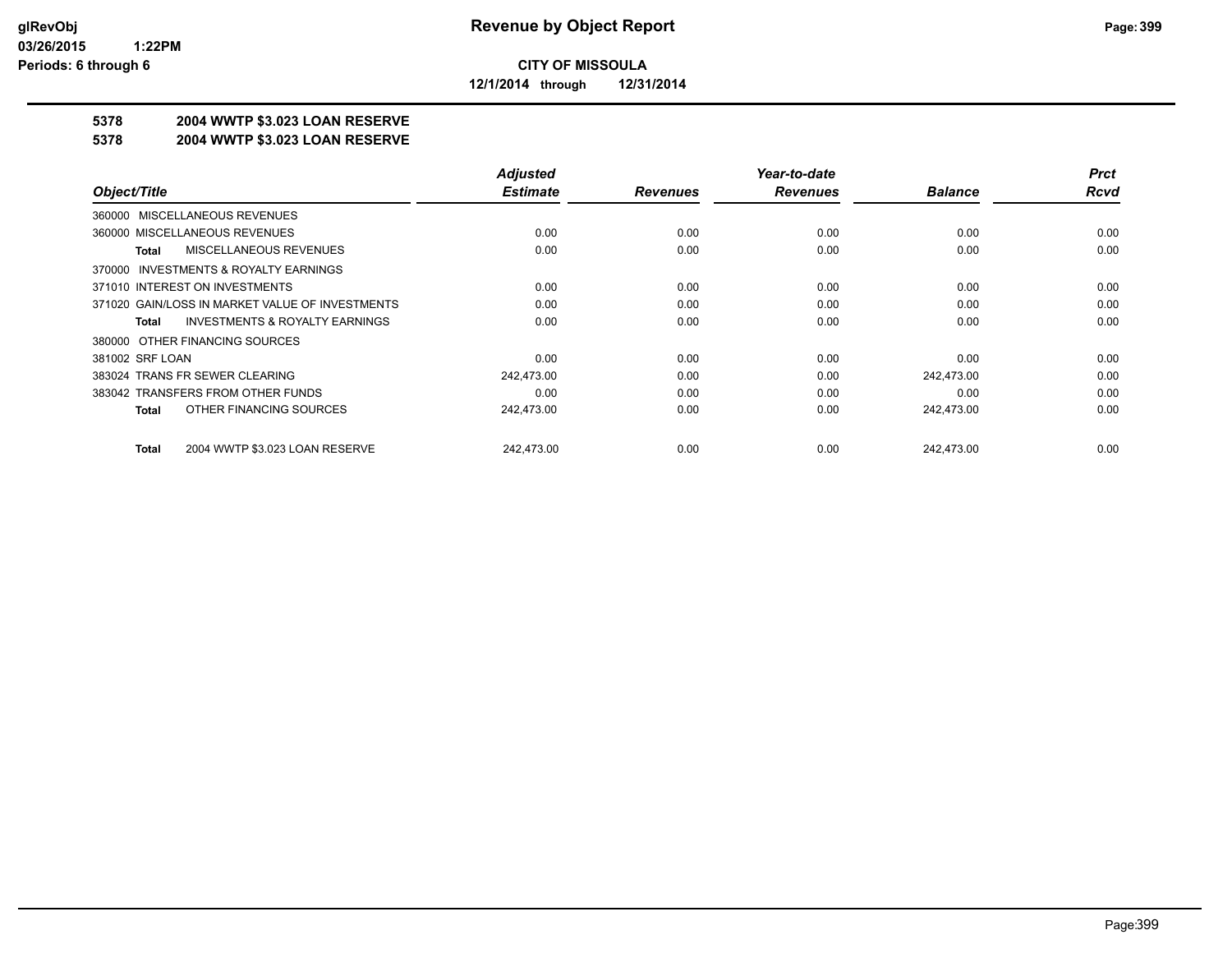**12/1/2014 through 12/31/2014**

### **5378 2004 WWTP \$3.023 LOAN RESERVE**

| Object/Title                                       | <b>Adjusted</b><br><b>Estimate</b> | <b>Revenues</b> | Year-to-date<br><b>Revenues</b> | <b>Balance</b> | <b>Prct</b><br><b>Rcvd</b> |
|----------------------------------------------------|------------------------------------|-----------------|---------------------------------|----------------|----------------------------|
|                                                    |                                    |                 |                                 |                |                            |
| 360000 MISCELLANEOUS REVENUES                      |                                    |                 |                                 |                |                            |
| 360000 MISCELLANEOUS REVENUES                      | 0.00                               | 0.00            | 0.00                            | 0.00           | 0.00                       |
| MISCELLANEOUS REVENUES<br><b>Total</b>             | 0.00                               | 0.00            | 0.00                            | 0.00           | 0.00                       |
| 370000 INVESTMENTS & ROYALTY EARNINGS              |                                    |                 |                                 |                |                            |
| 371010 INTEREST ON INVESTMENTS                     | 0.00                               | 0.00            | 0.00                            | 0.00           | 0.00                       |
| 371020 GAIN/LOSS IN MARKET VALUE OF INVESTMENT     | 0.00                               | 0.00            | 0.00                            | 0.00           | 0.00                       |
| <b>INVESTMENTS &amp; ROYALTY EARNINGS</b><br>Total | 0.00                               | 0.00            | 0.00                            | 0.00           | 0.00                       |
| 380000 OTHER FINANCING SOURCES                     |                                    |                 |                                 |                |                            |
| 381002 SRF LOAN                                    | 0.00                               | 0.00            | 0.00                            | 0.00           | 0.00                       |
| 383024 TRANS FR SEWER CLEARING                     | 242,473.00                         | 0.00            | 0.00                            | 242,473.00     | 0.00                       |
| 383042 TRANSFERS FROM OTHER FUNDS                  | 0.00                               | 0.00            | 0.00                            | 0.00           | 0.00                       |
| OTHER FINANCING SOURCES<br><b>Total</b>            | 242,473.00                         | 0.00            | 0.00                            | 242,473.00     | 0.00                       |
|                                                    |                                    |                 |                                 |                |                            |
| 2004 WWTP \$3.023 LOAN RESERVE<br><b>Total</b>     | 242.473.00                         | 0.00            | 0.00                            | 242.473.00     | 0.00                       |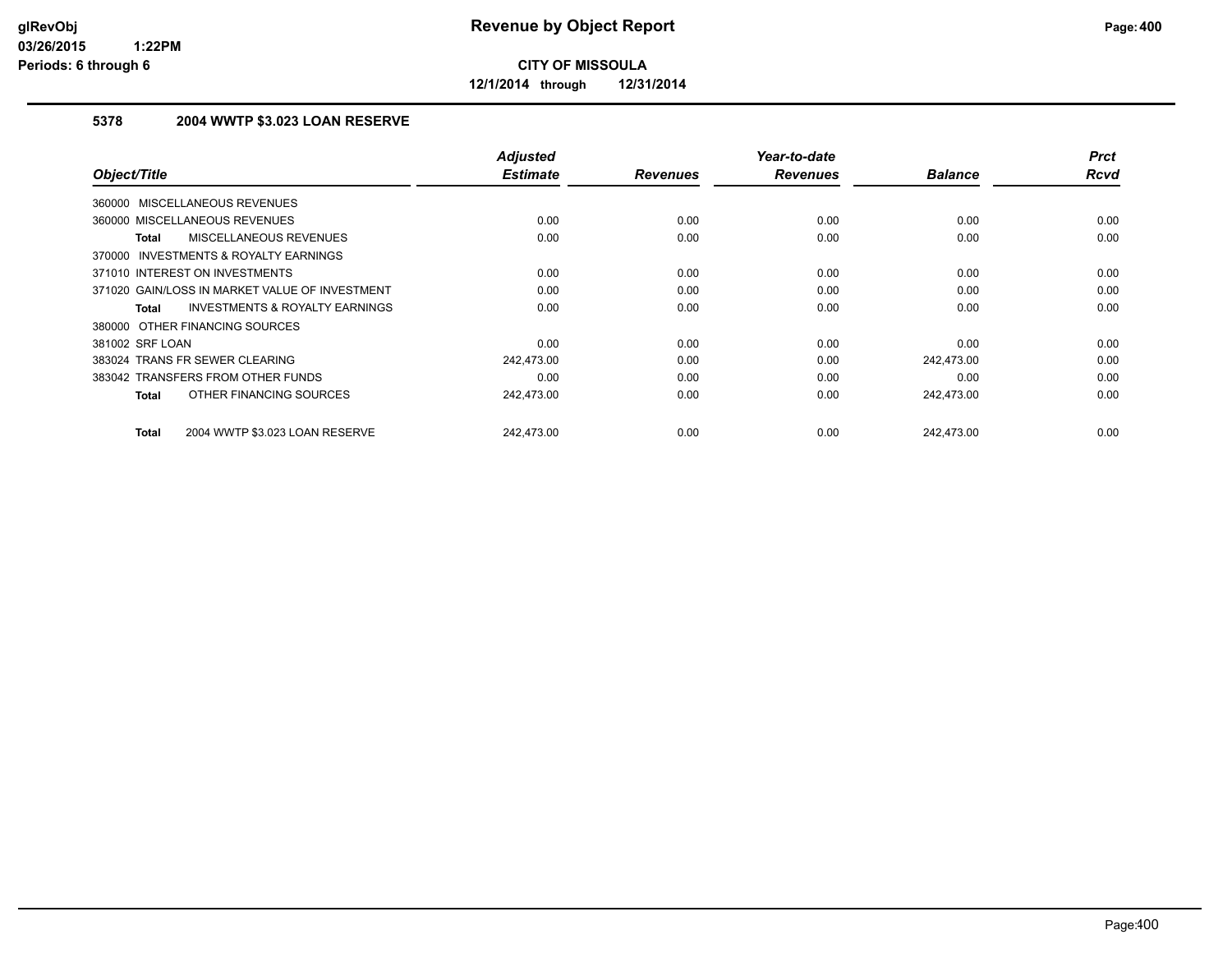**12/1/2014 through 12/31/2014**

## **5379 2005 BRICH/BRDY/LIN/GIL SRF DEBT**

**5379 2005 BRICH/BRDY/LIN/GIL SRF DEBT**

|                                                  | <b>Adjusted</b> |                 | Year-to-date    |                | <b>Prct</b> |
|--------------------------------------------------|-----------------|-----------------|-----------------|----------------|-------------|
| Object/Title                                     | <b>Estimate</b> | <b>Revenues</b> | <b>Revenues</b> | <b>Balance</b> | <b>Rcvd</b> |
| 370000 INVESTMENTS & ROYALTY EARNINGS            |                 |                 |                 |                |             |
| 371010 INTEREST ON INVESTMENTS                   | 0.00            | 0.00            | 0.00            | 0.00           | 0.00        |
| 371020 GAIN/LOSS IN MARKET VALUE OF INVESTMENTS  | 0.00            | 0.00            | 0.00            | 0.00           | 0.00        |
| INVESTMENTS & ROYALTY EARNINGS<br><b>Total</b>   | 0.00            | 0.00            | 0.00            | 0.00           | 0.00        |
| 380000 OTHER FINANCING SOURCES                   |                 |                 |                 |                |             |
| 383024 TRANS FR SEWER CLEARING                   | 109.389.00      | 0.00            | 0.00            | 109.389.00     | 0.00        |
| OTHER FINANCING SOURCES<br><b>Total</b>          | 109.389.00      | 0.00            | 0.00            | 109.389.00     | 0.00        |
|                                                  |                 |                 |                 |                |             |
| <b>Total</b><br>2005 BRICH/BRDY/LIN/GIL SRF DEBT | 109.389.00      | 0.00            | 0.00            | 109.389.00     | 0.00        |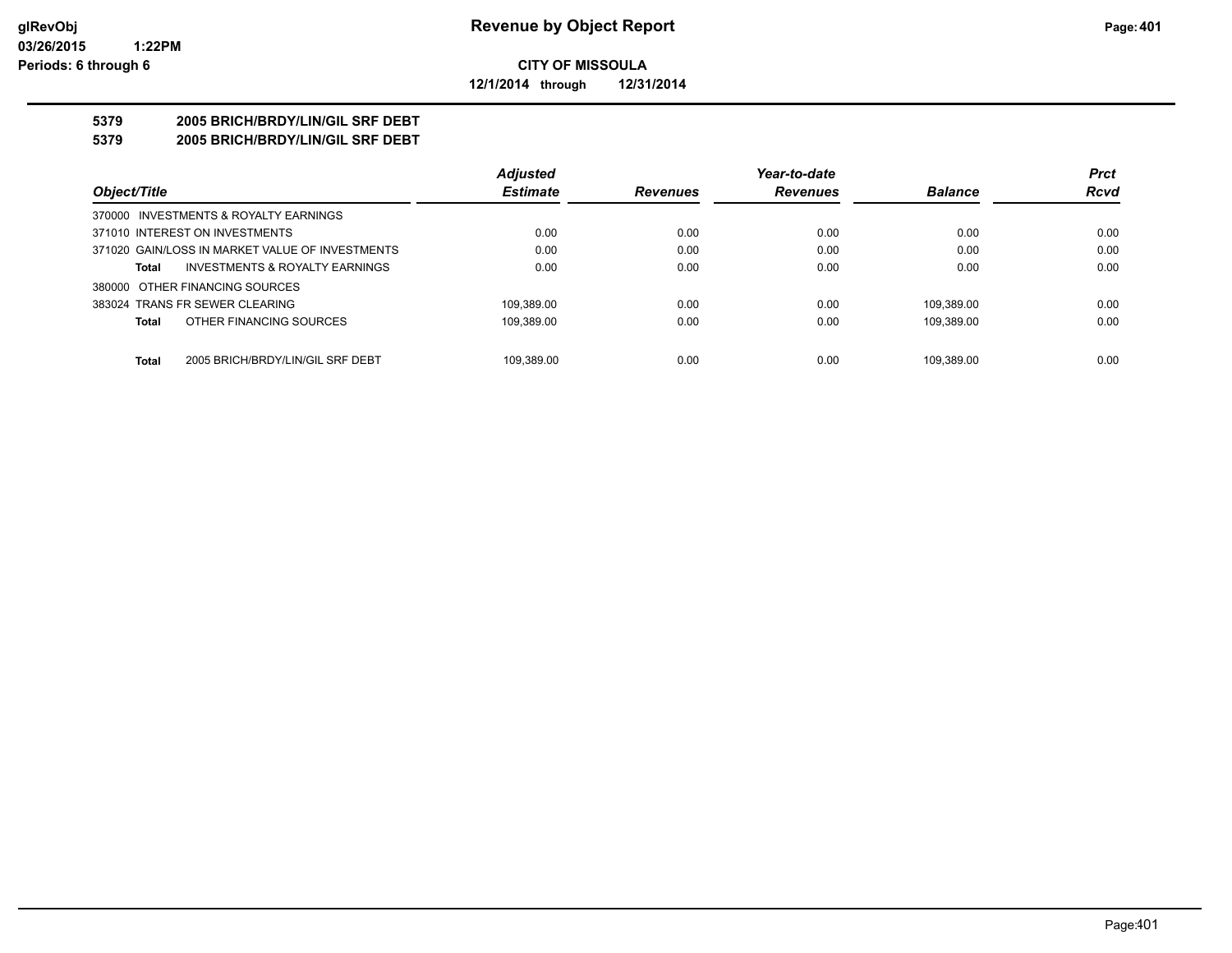**12/1/2014 through 12/31/2014**

#### **5379 2005 BRICH/BRDY/LIN/GIL SRF DEBT**

|                                                  | <b>Adjusted</b> |                 | Year-to-date    |                | <b>Prct</b> |
|--------------------------------------------------|-----------------|-----------------|-----------------|----------------|-------------|
| Object/Title                                     | <b>Estimate</b> | <b>Revenues</b> | <b>Revenues</b> | <b>Balance</b> | <b>Rcvd</b> |
| 370000 INVESTMENTS & ROYALTY EARNINGS            |                 |                 |                 |                |             |
| 371010 INTEREST ON INVESTMENTS                   | 0.00            | 0.00            | 0.00            | 0.00           | 0.00        |
| 371020 GAIN/LOSS IN MARKET VALUE OF INVESTMENT   | 0.00            | 0.00            | 0.00            | 0.00           | 0.00        |
| INVESTMENTS & ROYALTY EARNINGS<br><b>Total</b>   | 0.00            | 0.00            | 0.00            | 0.00           | 0.00        |
| 380000 OTHER FINANCING SOURCES                   |                 |                 |                 |                |             |
| 383024 TRANS FR SEWER CLEARING                   | 109.389.00      | 0.00            | 0.00            | 109.389.00     | 0.00        |
| OTHER FINANCING SOURCES<br><b>Total</b>          | 109.389.00      | 0.00            | 0.00            | 109.389.00     | 0.00        |
|                                                  |                 |                 |                 |                |             |
| <b>Total</b><br>2005 BRICH/BRDY/LIN/GIL SRF DEBT | 109.389.00      | 0.00            | 0.00            | 109.389.00     | 0.00        |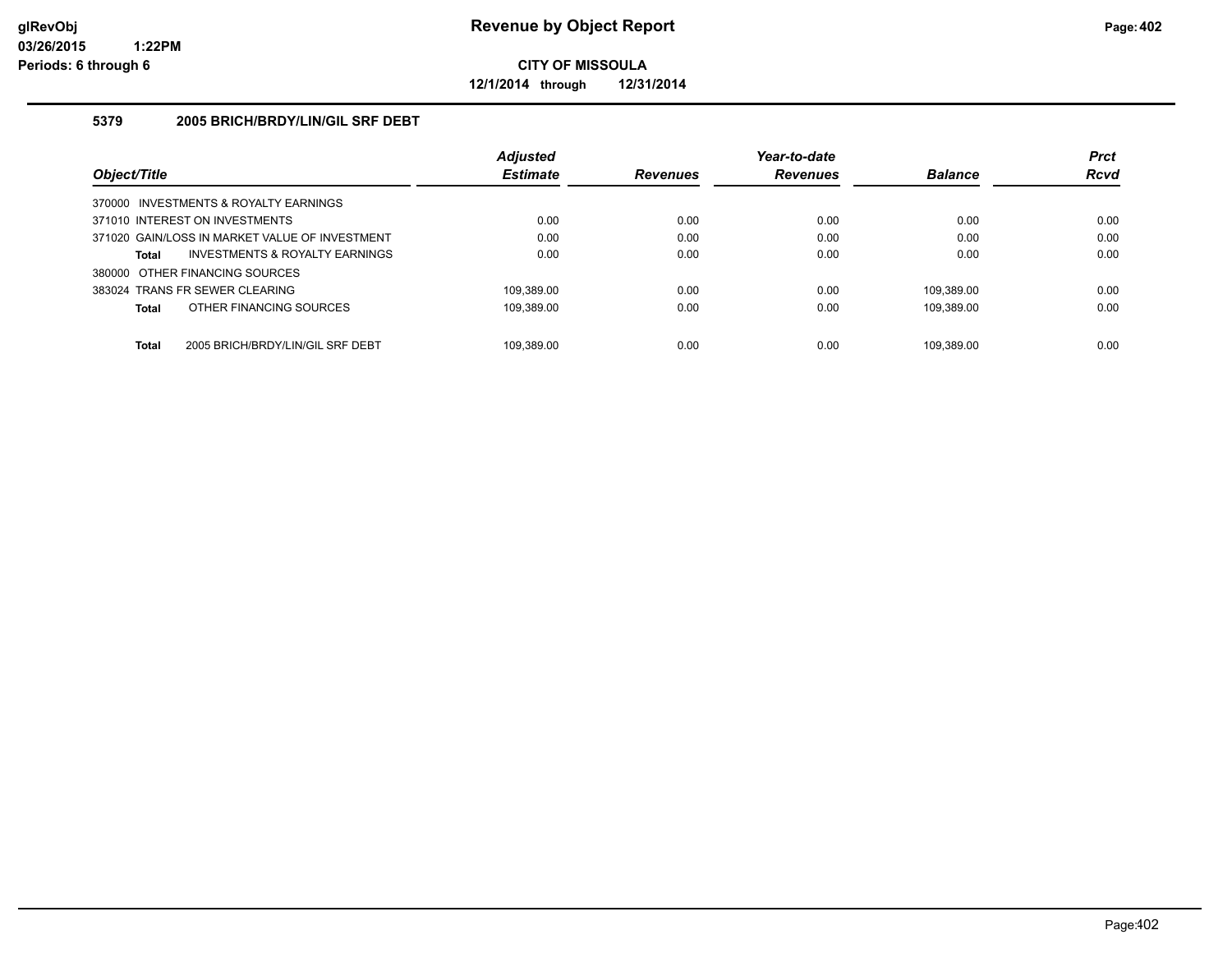**12/1/2014 through 12/31/2014**

#### **5380 BRDWY/BIRCH/GILBERT/LINCOLNWOOD 5380 BRDWY/BIRCH/GILBERT/LINCOLNWOOD**

|                                                 | <b>Adjusted</b> |                 | Year-to-date    |                | <b>Prct</b> |
|-------------------------------------------------|-----------------|-----------------|-----------------|----------------|-------------|
| Object/Title                                    | <b>Estimate</b> | <b>Revenues</b> | <b>Revenues</b> | <b>Balance</b> | <b>Rcvd</b> |
| 370000 INVESTMENTS & ROYALTY EARNINGS           |                 |                 |                 |                |             |
| 371010 INTEREST ON INVESTMENTS                  | 0.00            | 0.00            | 0.00            | 0.00           | 0.00        |
| 371020 GAIN/LOSS IN MARKET VALUE OF INVESTMENTS | 0.00            | 0.00            | 0.00            | 0.00           | 0.00        |
| INVESTMENTS & ROYALTY EARNINGS<br>Total         | 0.00            | 0.00            | 0.00            | 0.00           | 0.00        |
| 380000 OTHER FINANCING SOURCES                  |                 |                 |                 |                |             |
| 381002 SRF LOAN                                 | 0.00            | 0.00            | 0.00            | 0.00           | 0.00        |
| 383042 TRANSFERS FROM OTHER FUNDS               | 0.00            | 0.00            | 0.00            | 0.00           | 0.00        |
| OTHER FINANCING SOURCES<br><b>Total</b>         | 0.00            | 0.00            | 0.00            | 0.00           | 0.00        |
|                                                 |                 |                 |                 |                |             |
| BRDWY/BIRCH/GILBERT/LINCOLNWOOD<br><b>Total</b> | 0.00            | 0.00            | 0.00            | 0.00           | 0.00        |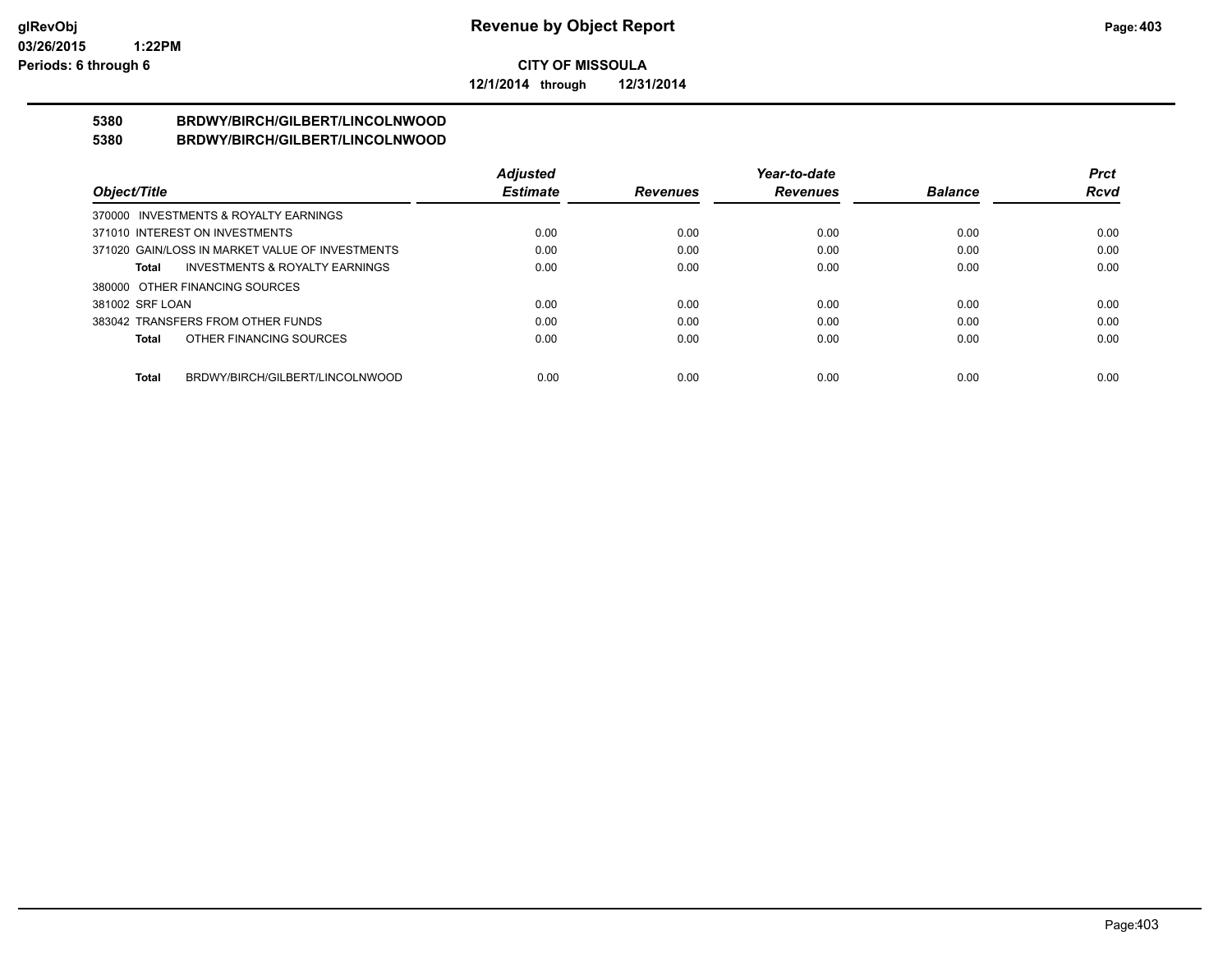**12/1/2014 through 12/31/2014**

#### **5380 BRDWY/BIRCH/GILBERT/LINCOLNWOOD**

|                 |                                                | <b>Adjusted</b> |                 | Year-to-date    |                | <b>Prct</b> |
|-----------------|------------------------------------------------|-----------------|-----------------|-----------------|----------------|-------------|
| Object/Title    |                                                | <b>Estimate</b> | <b>Revenues</b> | <b>Revenues</b> | <b>Balance</b> | Rcvd        |
|                 | 370000 INVESTMENTS & ROYALTY EARNINGS          |                 |                 |                 |                |             |
|                 | 371010 INTEREST ON INVESTMENTS                 | 0.00            | 0.00            | 0.00            | 0.00           | 0.00        |
|                 | 371020 GAIN/LOSS IN MARKET VALUE OF INVESTMENT | 0.00            | 0.00            | 0.00            | 0.00           | 0.00        |
| Total           | INVESTMENTS & ROYALTY EARNINGS                 | 0.00            | 0.00            | 0.00            | 0.00           | 0.00        |
|                 | 380000 OTHER FINANCING SOURCES                 |                 |                 |                 |                |             |
| 381002 SRF LOAN |                                                | 0.00            | 0.00            | 0.00            | 0.00           | 0.00        |
|                 | 383042 TRANSFERS FROM OTHER FUNDS              | 0.00            | 0.00            | 0.00            | 0.00           | 0.00        |
| <b>Total</b>    | OTHER FINANCING SOURCES                        | 0.00            | 0.00            | 0.00            | 0.00           | 0.00        |
| <b>Total</b>    | BRDWY/BIRCH/GILBERT/LINCOLNWOOD                | 0.00            | 0.00            | 0.00            | 0.00           | 0.00        |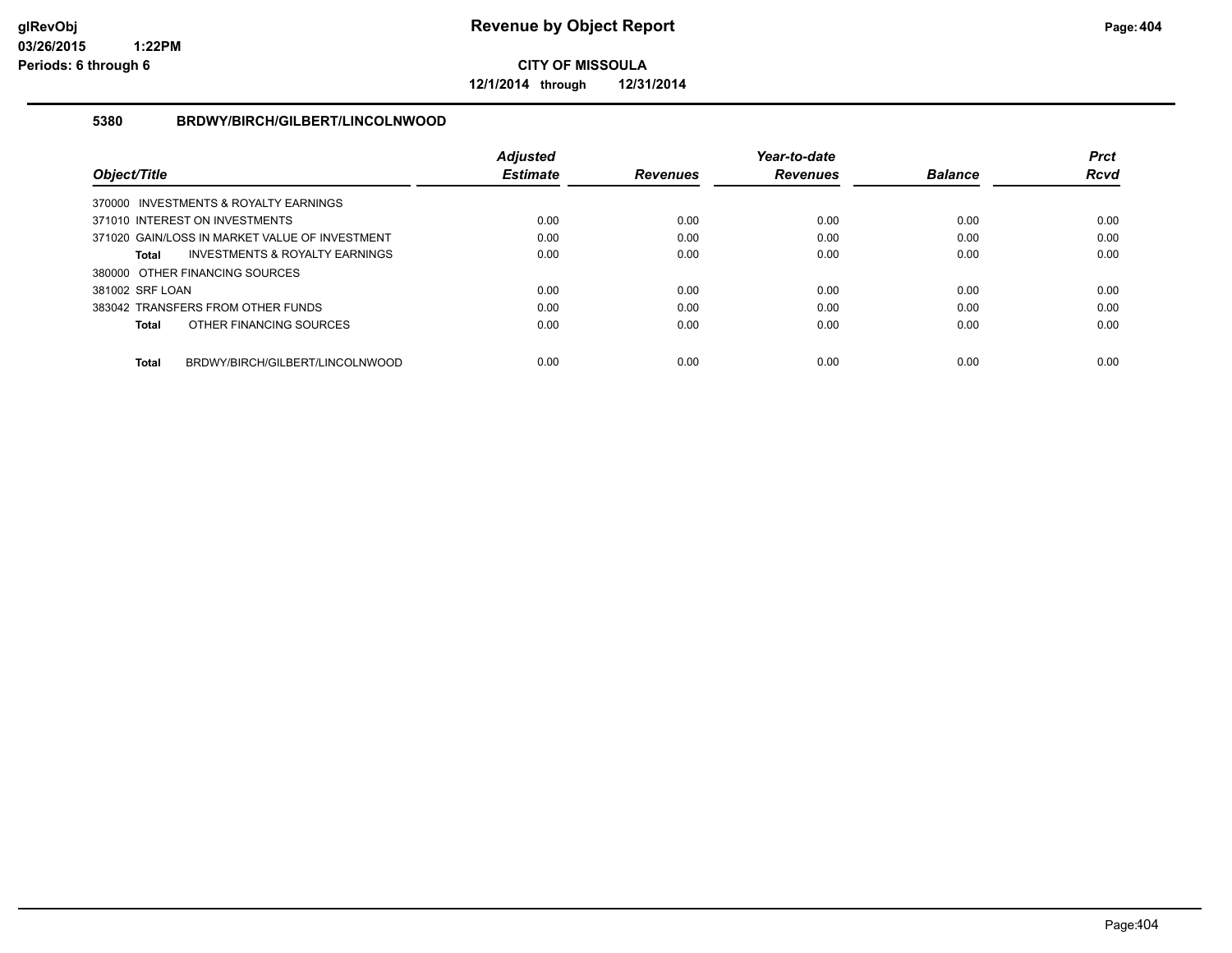**12/1/2014 through 12/31/2014**

# **5381 LINCOLNWOOD PH2 DEBT SERVICE**

#### **5381 LINCOLNWOOD PH2 DEBT SERVICE**

|                                                 | <b>Adjusted</b> |                 | Year-to-date    |                | <b>Prct</b> |
|-------------------------------------------------|-----------------|-----------------|-----------------|----------------|-------------|
| Object/Title                                    | <b>Estimate</b> | <b>Revenues</b> | <b>Revenues</b> | <b>Balance</b> | <b>Rcvd</b> |
| 370000 INVESTMENTS & ROYALTY EARNINGS           |                 |                 |                 |                |             |
| 371010 INTEREST ON INVESTMENTS                  | 0.00            | 0.00            | 0.00            | 0.00           | 0.00        |
| 371020 GAIN/LOSS IN MARKET VALUE OF INVESTMENTS | 0.00            | 0.00            | 0.00            | 0.00           | 0.00        |
| INVESTMENTS & ROYALTY EARNINGS<br>Total         | 0.00            | 0.00            | 0.00            | 0.00           | 0.00        |
| 380000 OTHER FINANCING SOURCES                  |                 |                 |                 |                |             |
| 383024 TRANS FR SEWER CLEARING                  | 0.00            | 0.00            | 0.00            | 0.00           | 0.00        |
| OTHER FINANCING SOURCES<br>Total                | 0.00            | 0.00            | 0.00            | 0.00           | 0.00        |
|                                                 |                 |                 |                 |                |             |
| <b>Total</b><br>LINCOLNWOOD PH2 DEBT SERVICE    | 0.00            | 0.00            | 0.00            | 0.00           | 0.00        |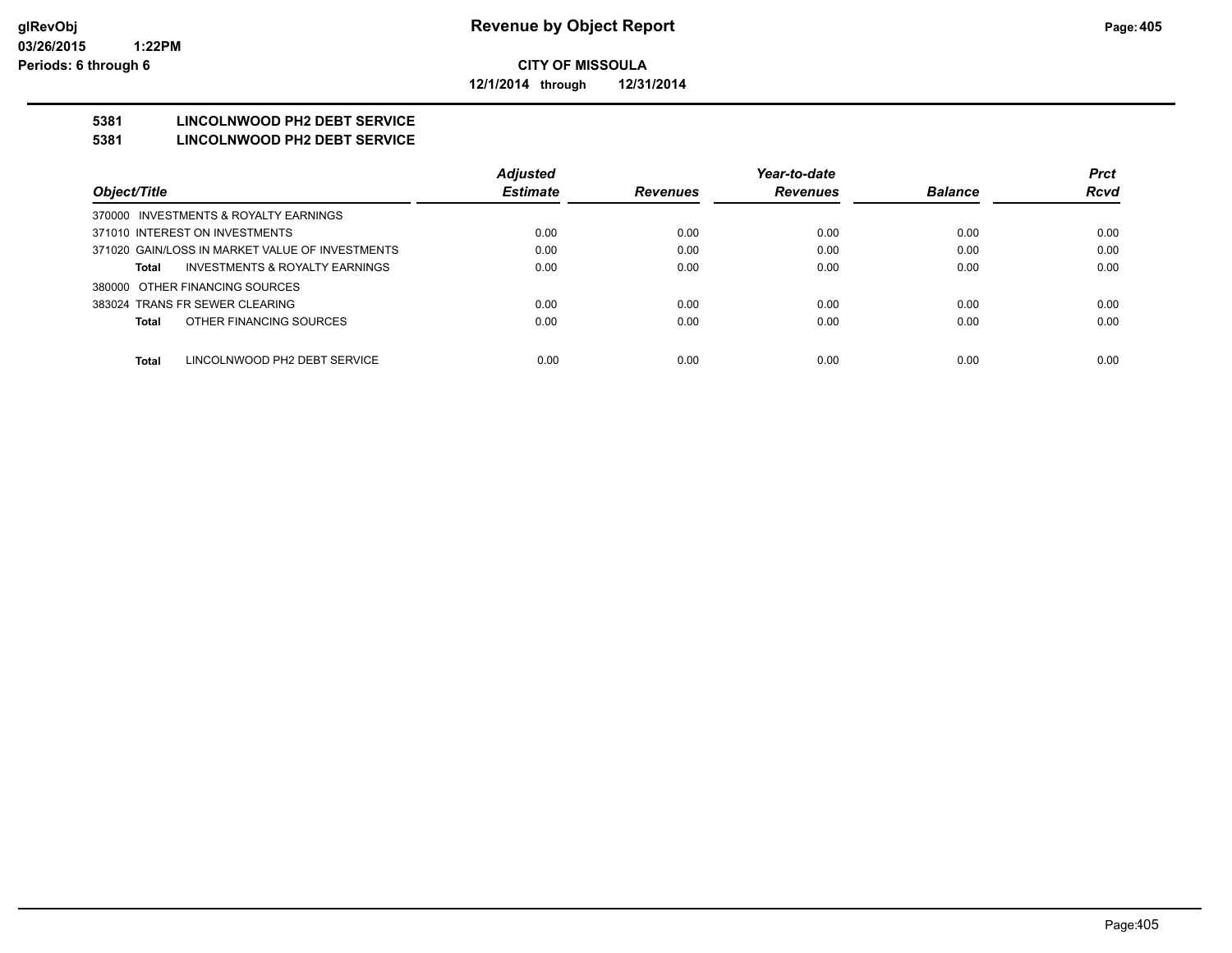**12/1/2014 through 12/31/2014**

### **5381 LINCOLNWOOD PH2 DEBT SERVICE**

|                                                    | <b>Adjusted</b> |                 | Year-to-date    |                | <b>Prct</b> |
|----------------------------------------------------|-----------------|-----------------|-----------------|----------------|-------------|
| Object/Title                                       | <b>Estimate</b> | <b>Revenues</b> | <b>Revenues</b> | <b>Balance</b> | Rcvd        |
| 370000 INVESTMENTS & ROYALTY EARNINGS              |                 |                 |                 |                |             |
| 371010 INTEREST ON INVESTMENTS                     | 0.00            | 0.00            | 0.00            | 0.00           | 0.00        |
| 371020 GAIN/LOSS IN MARKET VALUE OF INVESTMENT     | 0.00            | 0.00            | 0.00            | 0.00           | 0.00        |
| <b>INVESTMENTS &amp; ROYALTY EARNINGS</b><br>Total | 0.00            | 0.00            | 0.00            | 0.00           | 0.00        |
| 380000 OTHER FINANCING SOURCES                     |                 |                 |                 |                |             |
| 383024 TRANS FR SEWER CLEARING                     | 0.00            | 0.00            | 0.00            | 0.00           | 0.00        |
| OTHER FINANCING SOURCES<br>Total                   | 0.00            | 0.00            | 0.00            | 0.00           | 0.00        |
| Total<br>LINCOLNWOOD PH2 DEBT SERVICE              | 0.00            | 0.00            | 0.00            | 0.00           | 0.00        |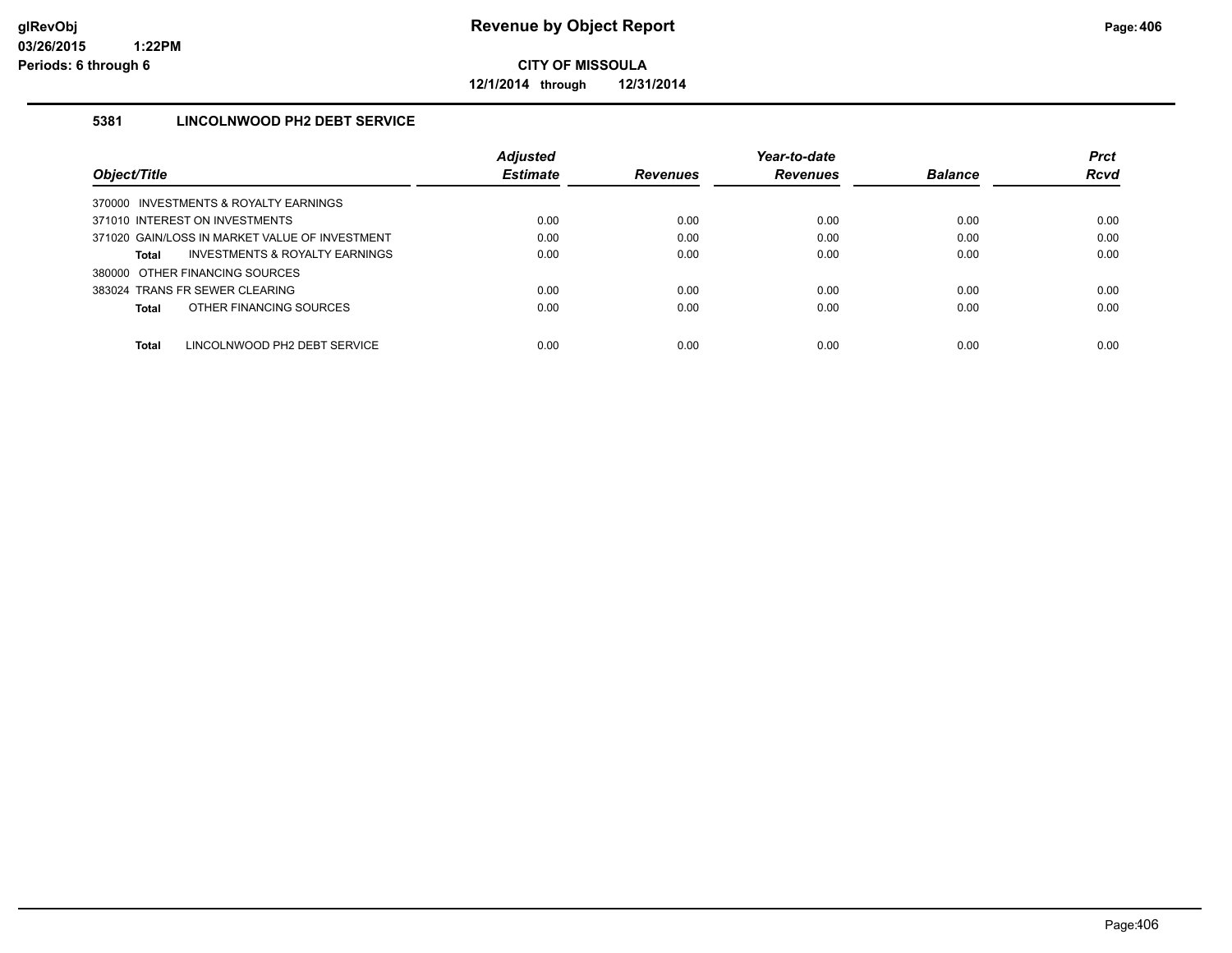**12/1/2014 through 12/31/2014**

# **5382 LINCOLNWOOD PH2 RESERVE FUND**

#### **5382 LINCOLNWOOD PH2 RESERVE FUND**

|                                                    | <b>Adjusted</b> |                 | Year-to-date    |                | <b>Prct</b> |
|----------------------------------------------------|-----------------|-----------------|-----------------|----------------|-------------|
| Object/Title                                       | <b>Estimate</b> | <b>Revenues</b> | <b>Revenues</b> | <b>Balance</b> | <b>Rcvd</b> |
| INVESTMENTS & ROYALTY EARNINGS<br>370000           |                 |                 |                 |                |             |
| 371010 INTEREST ON INVESTMENTS                     | 0.00            | 0.00            | 0.00            | 0.00           | 0.00        |
| 371020 GAIN/LOSS IN MARKET VALUE OF INVESTMENTS    | 0.00            | 0.00            | 0.00            | 0.00           | 0.00        |
| <b>INVESTMENTS &amp; ROYALTY EARNINGS</b><br>Total | 0.00            | 0.00            | 0.00            | 0.00           | 0.00        |
| 380000 OTHER FINANCING SOURCES                     |                 |                 |                 |                |             |
| 381002 SRF LOAN                                    | 0.00            | 0.00            | 0.00            | 0.00           | 0.00        |
| 381030 SID BONDS PROCEEDS                          | 0.00            | 0.00            | 0.00            | 0.00           | 0.00        |
| 383024 TRANS FR SEWER CLEARING                     | 0.00            | 0.00            | 0.00            | 0.00           | 0.00        |
| 383042 TRANSFERS FROM OTHER FUNDS                  | 0.00            | 0.00            | 0.00            | 0.00           | 0.00        |
| OTHER FINANCING SOURCES<br>Total                   | 0.00            | 0.00            | 0.00            | 0.00           | 0.00        |
| LINCOLNWOOD PH2 RESERVE FUND<br><b>Total</b>       | 0.00            | 0.00            | 0.00            | 0.00           | 0.00        |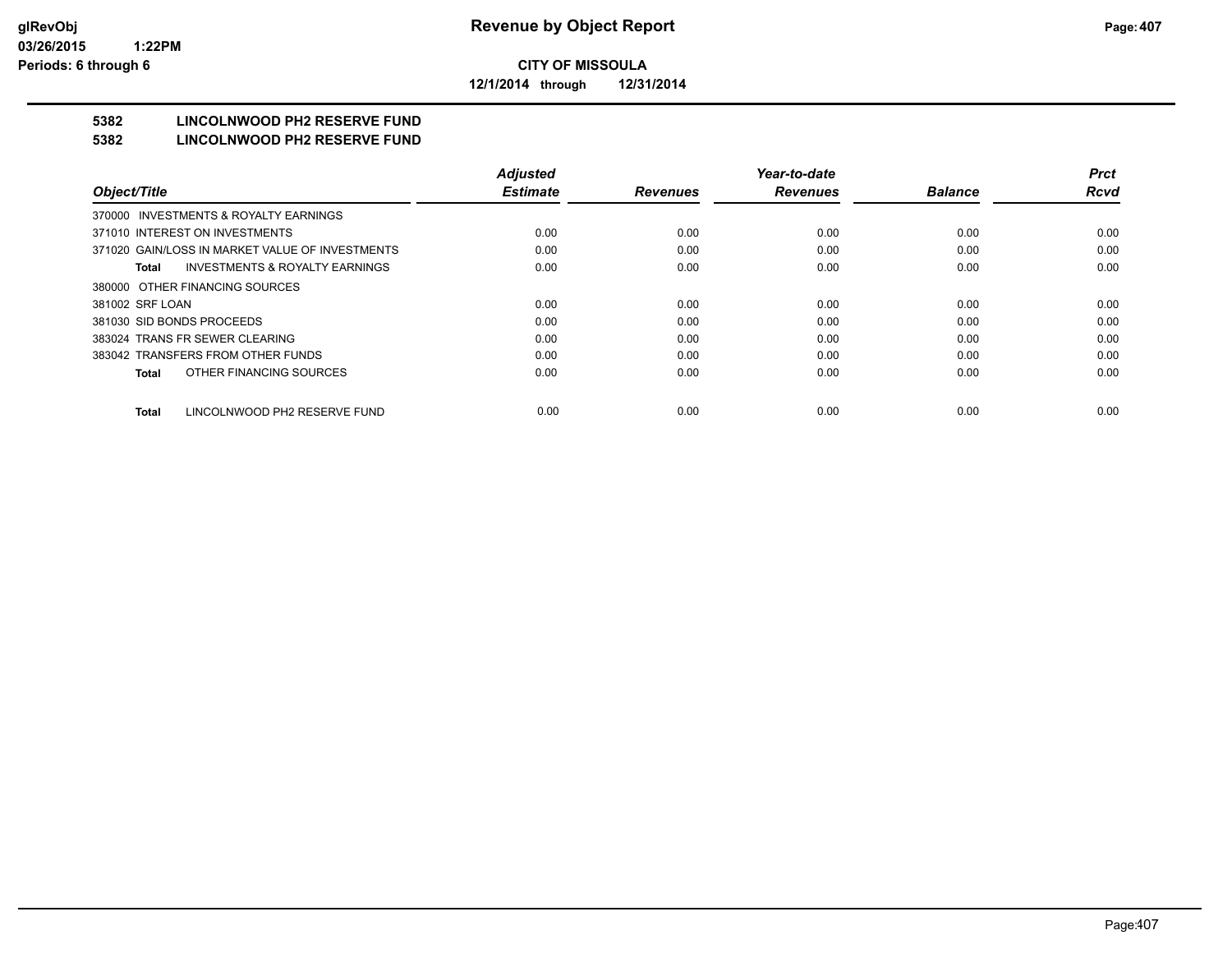**12/1/2014 through 12/31/2014**

### **5382 LINCOLNWOOD PH2 RESERVE FUND**

|                                                    | <b>Adjusted</b> |                 | Year-to-date    |                | <b>Prct</b> |
|----------------------------------------------------|-----------------|-----------------|-----------------|----------------|-------------|
| Object/Title                                       | <b>Estimate</b> | <b>Revenues</b> | <b>Revenues</b> | <b>Balance</b> | <b>Rcvd</b> |
| 370000 INVESTMENTS & ROYALTY EARNINGS              |                 |                 |                 |                |             |
| 371010 INTEREST ON INVESTMENTS                     | 0.00            | 0.00            | 0.00            | 0.00           | 0.00        |
| 371020 GAIN/LOSS IN MARKET VALUE OF INVESTMENT     | 0.00            | 0.00            | 0.00            | 0.00           | 0.00        |
| <b>INVESTMENTS &amp; ROYALTY EARNINGS</b><br>Total | 0.00            | 0.00            | 0.00            | 0.00           | 0.00        |
| 380000 OTHER FINANCING SOURCES                     |                 |                 |                 |                |             |
| 381002 SRF LOAN                                    | 0.00            | 0.00            | 0.00            | 0.00           | 0.00        |
| 381030 SID BONDS PROCEEDS                          | 0.00            | 0.00            | 0.00            | 0.00           | 0.00        |
| 383024 TRANS FR SEWER CLEARING                     | 0.00            | 0.00            | 0.00            | 0.00           | 0.00        |
| 383042 TRANSFERS FROM OTHER FUNDS                  | 0.00            | 0.00            | 0.00            | 0.00           | 0.00        |
| OTHER FINANCING SOURCES<br>Total                   | 0.00            | 0.00            | 0.00            | 0.00           | 0.00        |
|                                                    |                 |                 |                 |                |             |
| LINCOLNWOOD PH2 RESERVE FUND<br>Total              | 0.00            | 0.00            | 0.00            | 0.00           | 0.00        |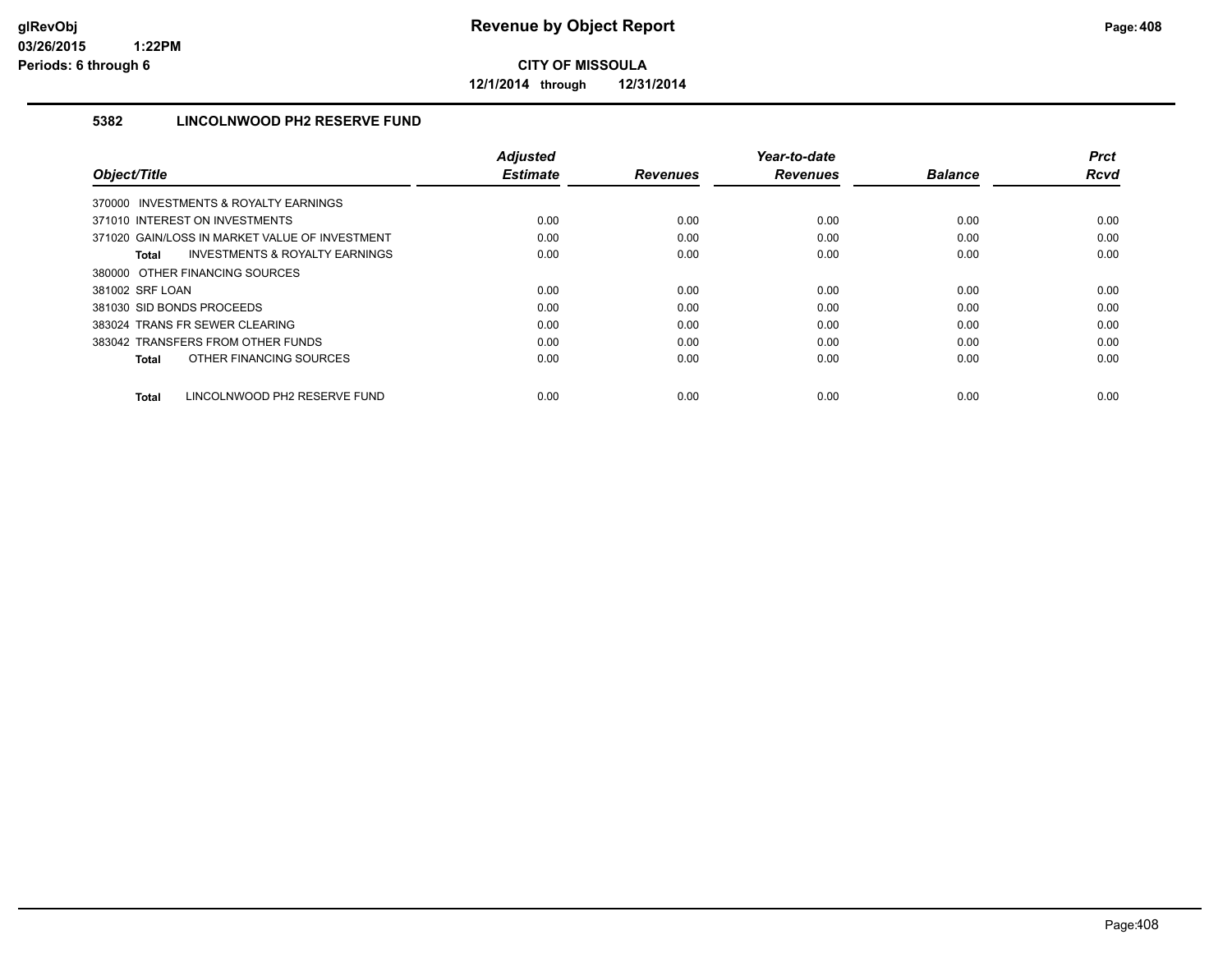**12/1/2014 through 12/31/2014**

## **5383 FY09 RATTLESNAKE SEWER DEBT SVS**

**5383 FY09 RATTLESNAKE SEWER DEBT SVS**

|                                                        | <b>Adjusted</b> |                 | Year-to-date    |                | <b>Prct</b> |
|--------------------------------------------------------|-----------------|-----------------|-----------------|----------------|-------------|
| Object/Title                                           | <b>Estimate</b> | <b>Revenues</b> | <b>Revenues</b> | <b>Balance</b> | <b>Rcvd</b> |
| 340000 CHARGES FOR SERVICES                            |                 |                 |                 |                |             |
| 343032 SEWER INSTALLATION CHARGES                      | 0.00            | 0.00            | 0.00            | 0.00           | 0.00        |
| <b>CHARGES FOR SERVICES</b><br>Total                   | 0.00            | 0.00            | 0.00            | 0.00           | 0.00        |
| <b>INVESTMENTS &amp; ROYALTY EARNINGS</b><br>370000    |                 |                 |                 |                |             |
| 371010 INTEREST ON INVESTMENTS                         | 0.00            | 0.00            | 0.00            | 0.00           | 0.00        |
| 371020 GAIN/LOSS IN MARKET VALUE OF INVESTMENTS        | 0.00            | 0.00            | 0.00            | 0.00           | 0.00        |
| <b>INVESTMENTS &amp; ROYALTY EARNINGS</b><br>Total     | 0.00            | 0.00            | 0.00            | 0.00           | 0.00        |
| OTHER FINANCING SOURCES<br>380000                      |                 |                 |                 |                |             |
| 381002 SRF LOAN                                        | 0.00            | 0.00            | 0.00            | 0.00           | 0.00        |
| 381020 REVENUE BONDS                                   | 0.00            | 0.00            | 0.00            | 0.00           | 0.00        |
| 383024 TRANS FR SEWER CLEARING                         | 31,550.00       | 0.00            | 0.00            | 31,550.00      | 0.00        |
| 383042 TRANSFERS FROM OTHER FUNDS                      | 0.00            | 0.00            | 0.00            | 0.00           | 0.00        |
| OTHER FINANCING SOURCES<br>Total                       | 31,550.00       | 0.00            | 0.00            | 31,550.00      | 0.00        |
| <b>FY09 RATTLESNAKE SEWER DEBT SVS</b><br><b>Total</b> | 31,550.00       | 0.00            | 0.00            | 31,550.00      | 0.00        |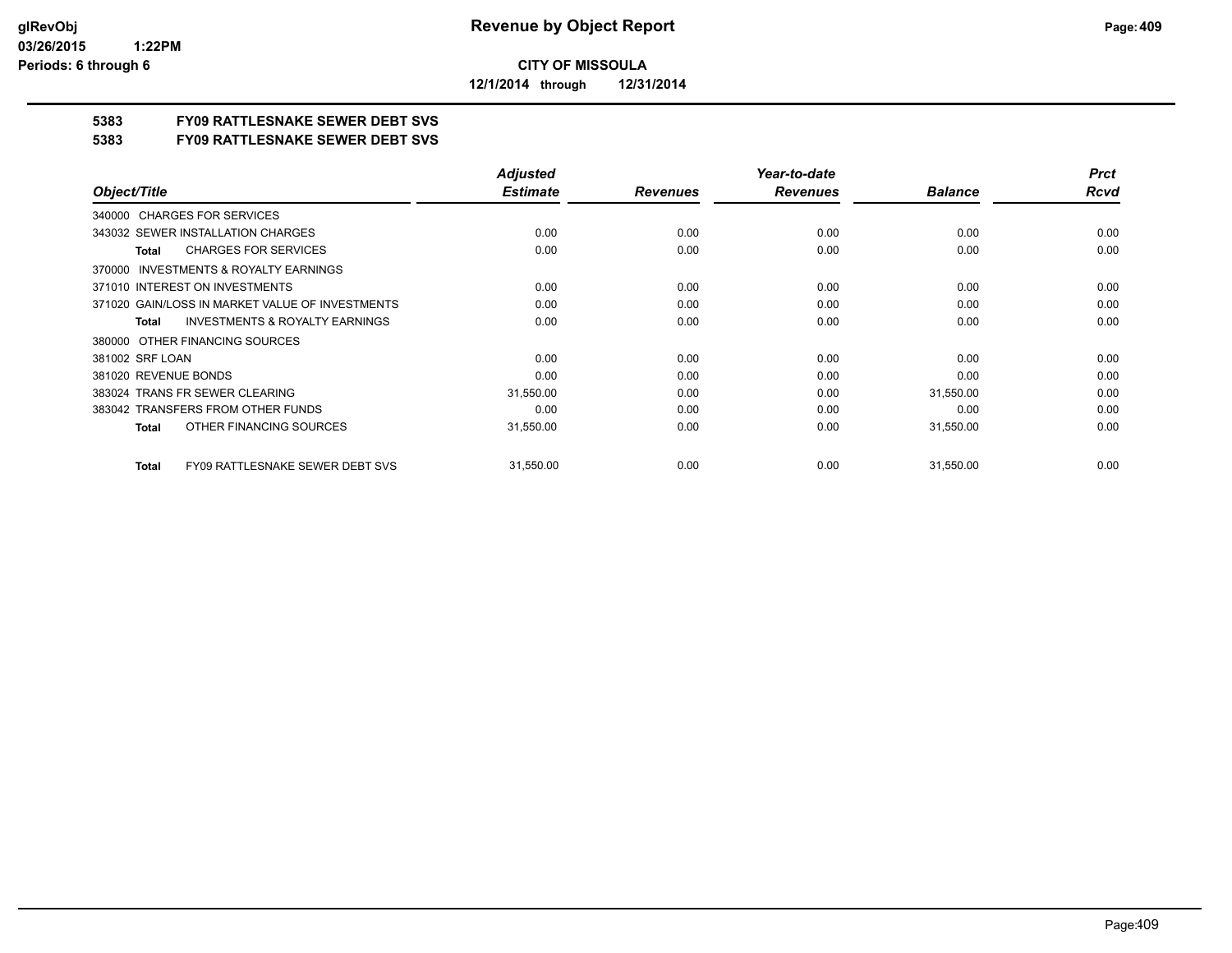**12/1/2014 through 12/31/2014**

### **5383 FY09 RATTLESNAKE SEWER DEBT SVS**

| Object/Title                                        | <b>Adjusted</b><br><b>Estimate</b> | <b>Revenues</b> | Year-to-date<br><b>Revenues</b> | <b>Balance</b> | <b>Prct</b><br>Rcvd |
|-----------------------------------------------------|------------------------------------|-----------------|---------------------------------|----------------|---------------------|
|                                                     |                                    |                 |                                 |                |                     |
| 340000 CHARGES FOR SERVICES                         |                                    |                 |                                 |                |                     |
| 343032 SEWER INSTALLATION CHARGES                   | 0.00                               | 0.00            | 0.00                            | 0.00           | 0.00                |
| <b>CHARGES FOR SERVICES</b><br>Total                | 0.00                               | 0.00            | 0.00                            | 0.00           | 0.00                |
| <b>INVESTMENTS &amp; ROYALTY EARNINGS</b><br>370000 |                                    |                 |                                 |                |                     |
| 371010 INTEREST ON INVESTMENTS                      | 0.00                               | 0.00            | 0.00                            | 0.00           | 0.00                |
| 371020 GAIN/LOSS IN MARKET VALUE OF INVESTMENT      | 0.00                               | 0.00            | 0.00                            | 0.00           | 0.00                |
| <b>INVESTMENTS &amp; ROYALTY EARNINGS</b><br>Total  | 0.00                               | 0.00            | 0.00                            | 0.00           | 0.00                |
| 380000 OTHER FINANCING SOURCES                      |                                    |                 |                                 |                |                     |
| 381002 SRF LOAN                                     | 0.00                               | 0.00            | 0.00                            | 0.00           | 0.00                |
| 381020 REVENUE BONDS                                | 0.00                               | 0.00            | 0.00                            | 0.00           | 0.00                |
| 383024 TRANS FR SEWER CLEARING                      | 31,550.00                          | 0.00            | 0.00                            | 31,550.00      | 0.00                |
| 383042 TRANSFERS FROM OTHER FUNDS                   | 0.00                               | 0.00            | 0.00                            | 0.00           | 0.00                |
| OTHER FINANCING SOURCES<br>Total                    | 31,550.00                          | 0.00            | 0.00                            | 31,550.00      | 0.00                |
|                                                     |                                    |                 |                                 |                |                     |
| FY09 RATTLESNAKE SEWER DEBT SVS<br>Total            | 31,550.00                          | 0.00            | 0.00                            | 31,550.00      | 0.00                |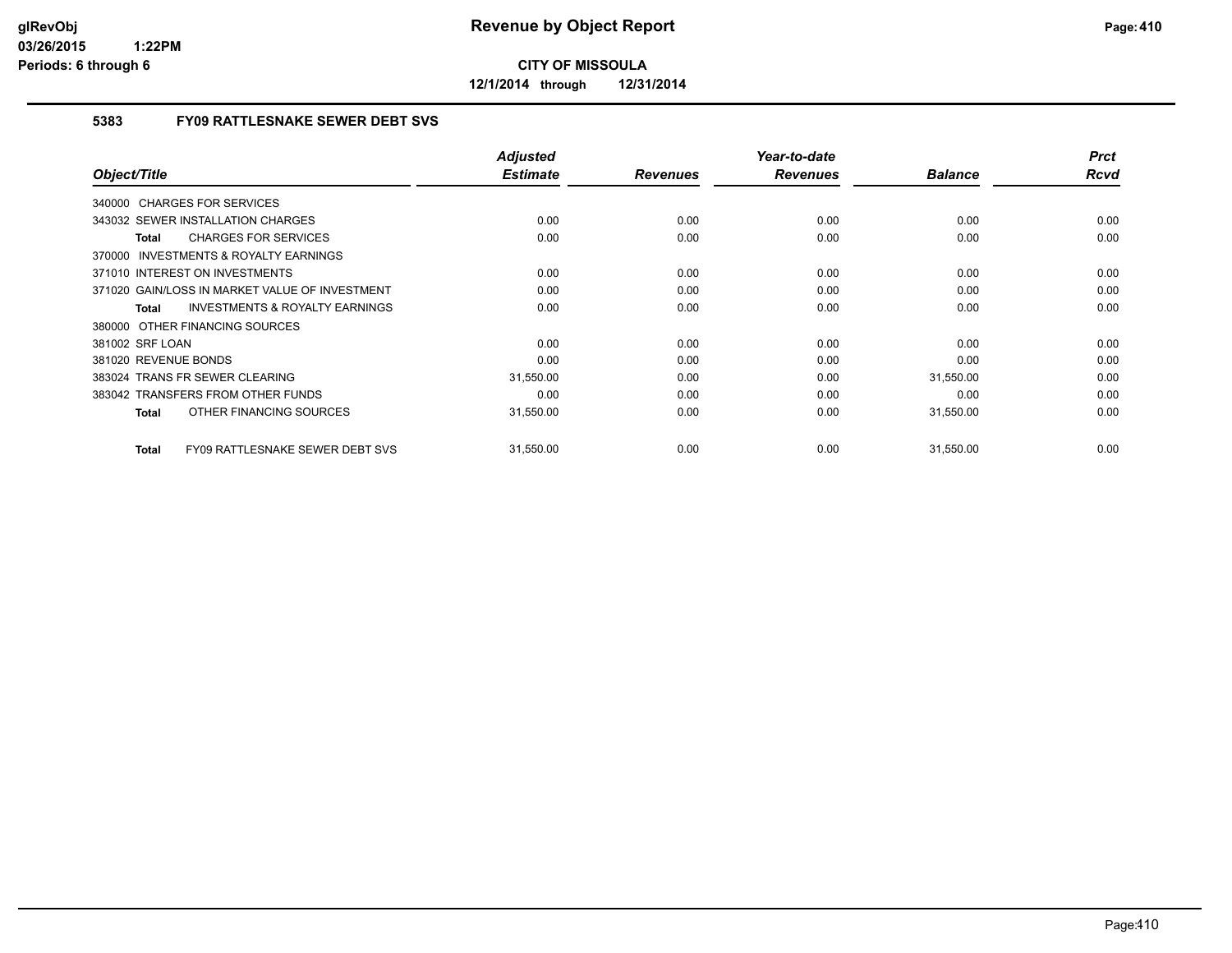**12/1/2014 through 12/31/2014**

#### **5384 09 LOLO BOND RESERVE**

**5384 09 LOLO BOND RESERVE**

|                                                    | <b>Adjusted</b> |                 | Year-to-date    |                | <b>Prct</b> |
|----------------------------------------------------|-----------------|-----------------|-----------------|----------------|-------------|
| Object/Title                                       | <b>Estimate</b> | <b>Revenues</b> | <b>Revenues</b> | <b>Balance</b> | <b>Rcvd</b> |
| 370000 INVESTMENTS & ROYALTY EARNINGS              |                 |                 |                 |                |             |
| 371010 INTEREST ON INVESTMENTS                     | 0.00            | 0.00            | 0.00            | 0.00           | 0.00        |
| 371020 GAIN/LOSS IN MARKET VALUE OF INVESTMENTS    | 0.00            | 0.00            | 0.00            | 0.00           | 0.00        |
| <b>INVESTMENTS &amp; ROYALTY EARNINGS</b><br>Total | 0.00            | 0.00            | 0.00            | 0.00           | 0.00        |
| 380000 OTHER FINANCING SOURCES                     |                 |                 |                 |                |             |
| 381002 SRF LOAN                                    | 0.00            | 0.00            | 0.00            | 0.00           | 0.00        |
| 383024 TRANS FR SEWER CLEARING                     | 245.500.00      | 0.00            | 0.00            | 245.500.00     | 0.00        |
| OTHER FINANCING SOURCES<br>Total                   | 245.500.00      | 0.00            | 0.00            | 245.500.00     | 0.00        |
|                                                    |                 |                 |                 |                |             |
| 09 LOLO BOND RESERVE<br>Total                      | 245.500.00      | 0.00            | 0.00            | 245.500.00     | 0.00        |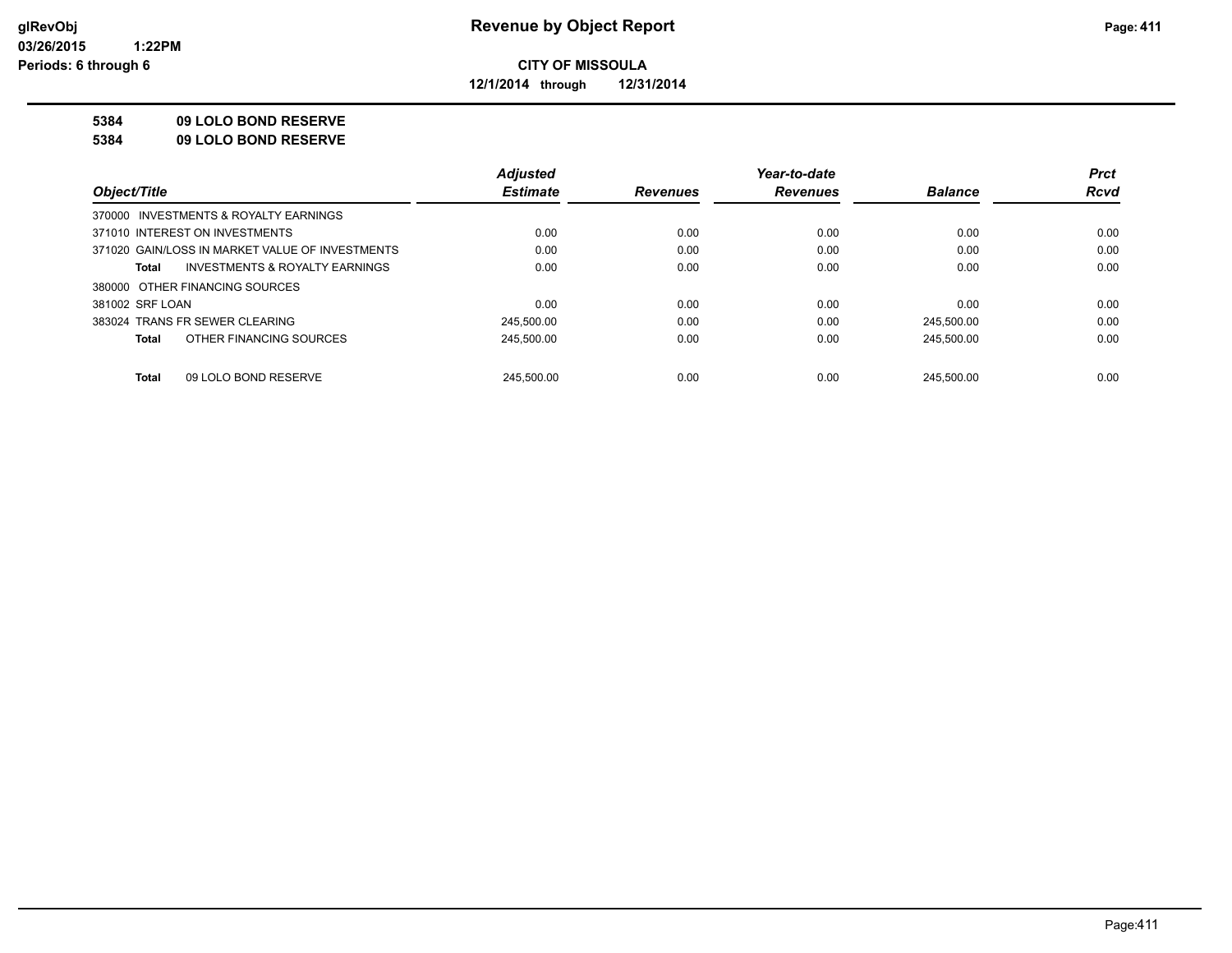**12/1/2014 through 12/31/2014**

#### **5384 09 LOLO BOND RESERVE**

|                                                           | <b>Adjusted</b> |                 | Year-to-date    |                | <b>Prct</b> |
|-----------------------------------------------------------|-----------------|-----------------|-----------------|----------------|-------------|
| Object/Title                                              | <b>Estimate</b> | <b>Revenues</b> | <b>Revenues</b> | <b>Balance</b> | <b>Rcvd</b> |
| 370000 INVESTMENTS & ROYALTY EARNINGS                     |                 |                 |                 |                |             |
| 371010 INTEREST ON INVESTMENTS                            | 0.00            | 0.00            | 0.00            | 0.00           | 0.00        |
| 371020 GAIN/LOSS IN MARKET VALUE OF INVESTMENT            | 0.00            | 0.00            | 0.00            | 0.00           | 0.00        |
| <b>INVESTMENTS &amp; ROYALTY EARNINGS</b><br><b>Total</b> | 0.00            | 0.00            | 0.00            | 0.00           | 0.00        |
| 380000 OTHER FINANCING SOURCES                            |                 |                 |                 |                |             |
| 381002 SRF LOAN                                           | 0.00            | 0.00            | 0.00            | 0.00           | 0.00        |
| 383024 TRANS FR SEWER CLEARING                            | 245.500.00      | 0.00            | 0.00            | 245.500.00     | 0.00        |
| OTHER FINANCING SOURCES<br><b>Total</b>                   | 245.500.00      | 0.00            | 0.00            | 245.500.00     | 0.00        |
| 09 LOLO BOND RESERVE<br><b>Total</b>                      | 245.500.00      | 0.00            | 0.00            | 245.500.00     | 0.00        |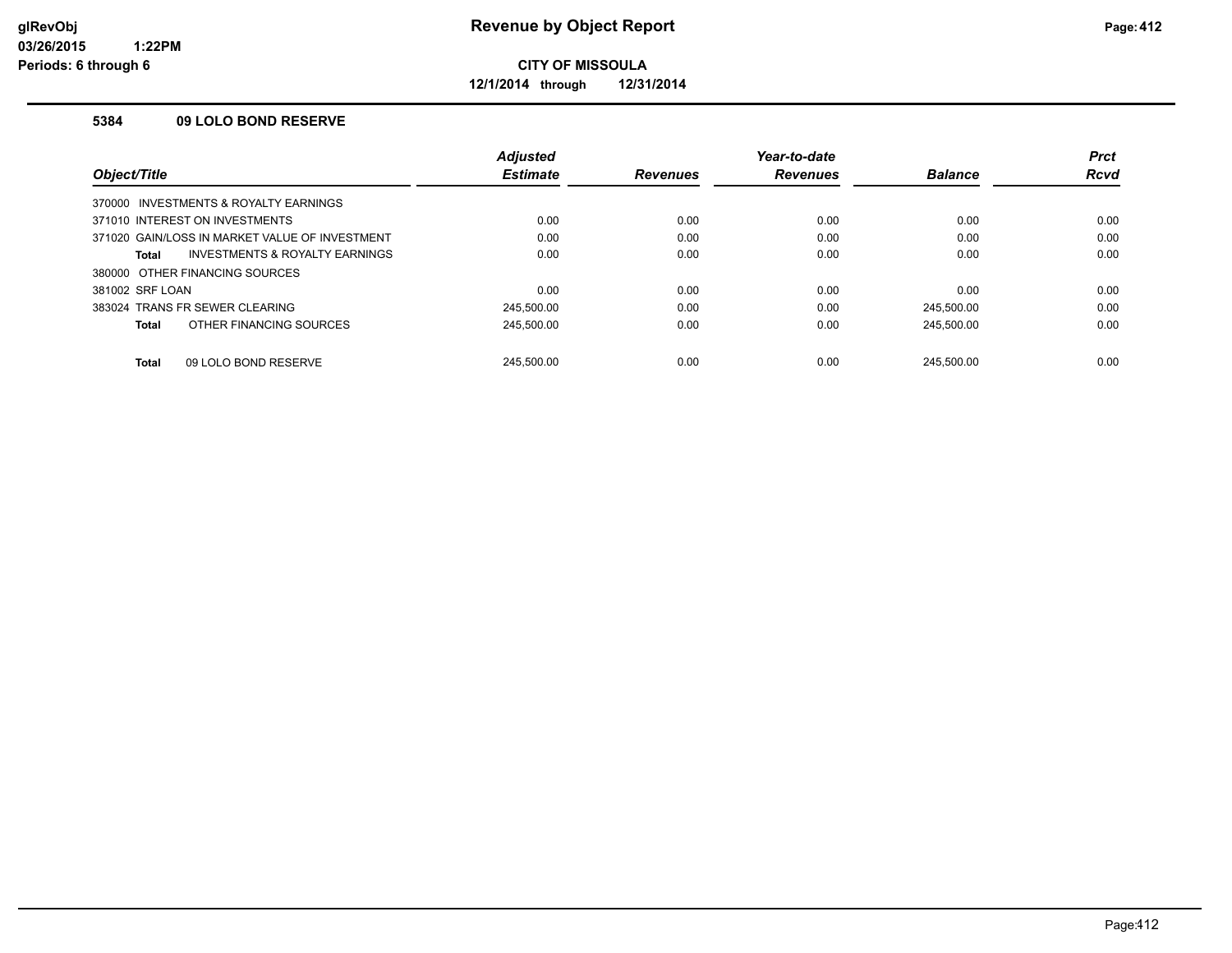**12/1/2014 through 12/31/2014**

# **5385 HEADWORKS 2010 BOND RESERVE**

#### **5385 HEADWORKS 2010 BOND RESERVE**

|                 |                                | <b>Adjusted</b> |                 | Year-to-date    |                | <b>Prct</b> |
|-----------------|--------------------------------|-----------------|-----------------|-----------------|----------------|-------------|
| Object/Title    |                                | <b>Estimate</b> | <b>Revenues</b> | <b>Revenues</b> | <b>Balance</b> | <b>Rcvd</b> |
|                 | 380000 OTHER FINANCING SOURCES |                 |                 |                 |                |             |
| 381002 SRF LOAN |                                | 0.00            | 0.00            | 0.00            | 0.00           | 0.00        |
| <b>Total</b>    | OTHER FINANCING SOURCES        | 0.00            | 0.00            | 0.00            | 0.00           | 0.00        |
| <b>Total</b>    | HEADWORKS 2010 BOND RESERVE    | 0.00            | 0.00            | 0.00            | 0.00           | 0.00        |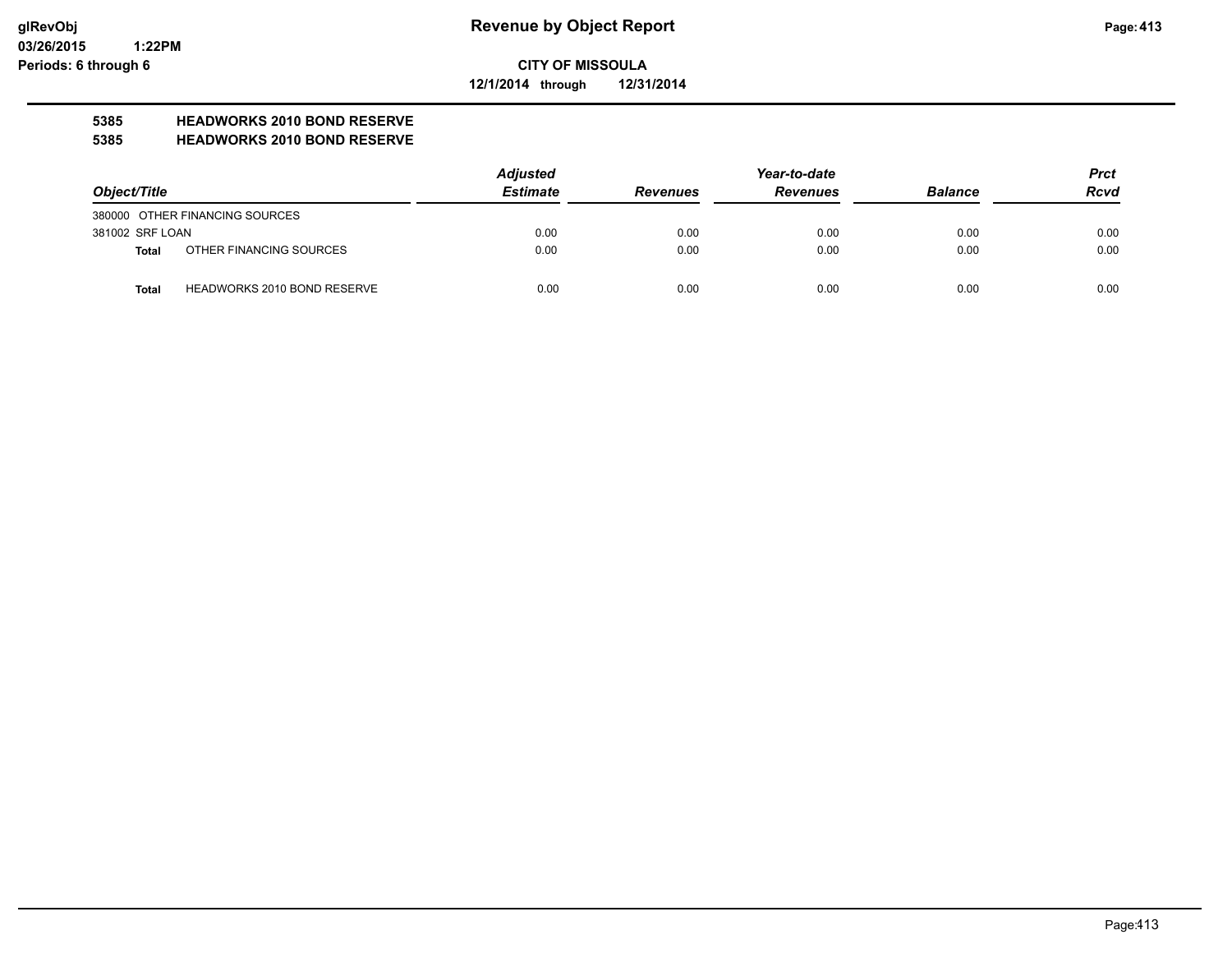**12/1/2014 through 12/31/2014**

#### **5385 HEADWORKS 2010 BOND RESERVE**

|                 |                                | <b>Adjusted</b> |                 | Year-to-date    |                | Prct |
|-----------------|--------------------------------|-----------------|-----------------|-----------------|----------------|------|
| Object/Title    |                                | <b>Estimate</b> | <b>Revenues</b> | <b>Revenues</b> | <b>Balance</b> | Rcvd |
|                 | 380000 OTHER FINANCING SOURCES |                 |                 |                 |                |      |
| 381002 SRF LOAN |                                | 0.00            | 0.00            | 0.00            | 0.00           | 0.00 |
| <b>Total</b>    | OTHER FINANCING SOURCES        | 0.00            | 0.00            | 0.00            | 0.00           | 0.00 |
| <b>Total</b>    | HEADWORKS 2010 BOND RESERVE    | 0.00            | 0.00            | 0.00            | 0.00           | 0.00 |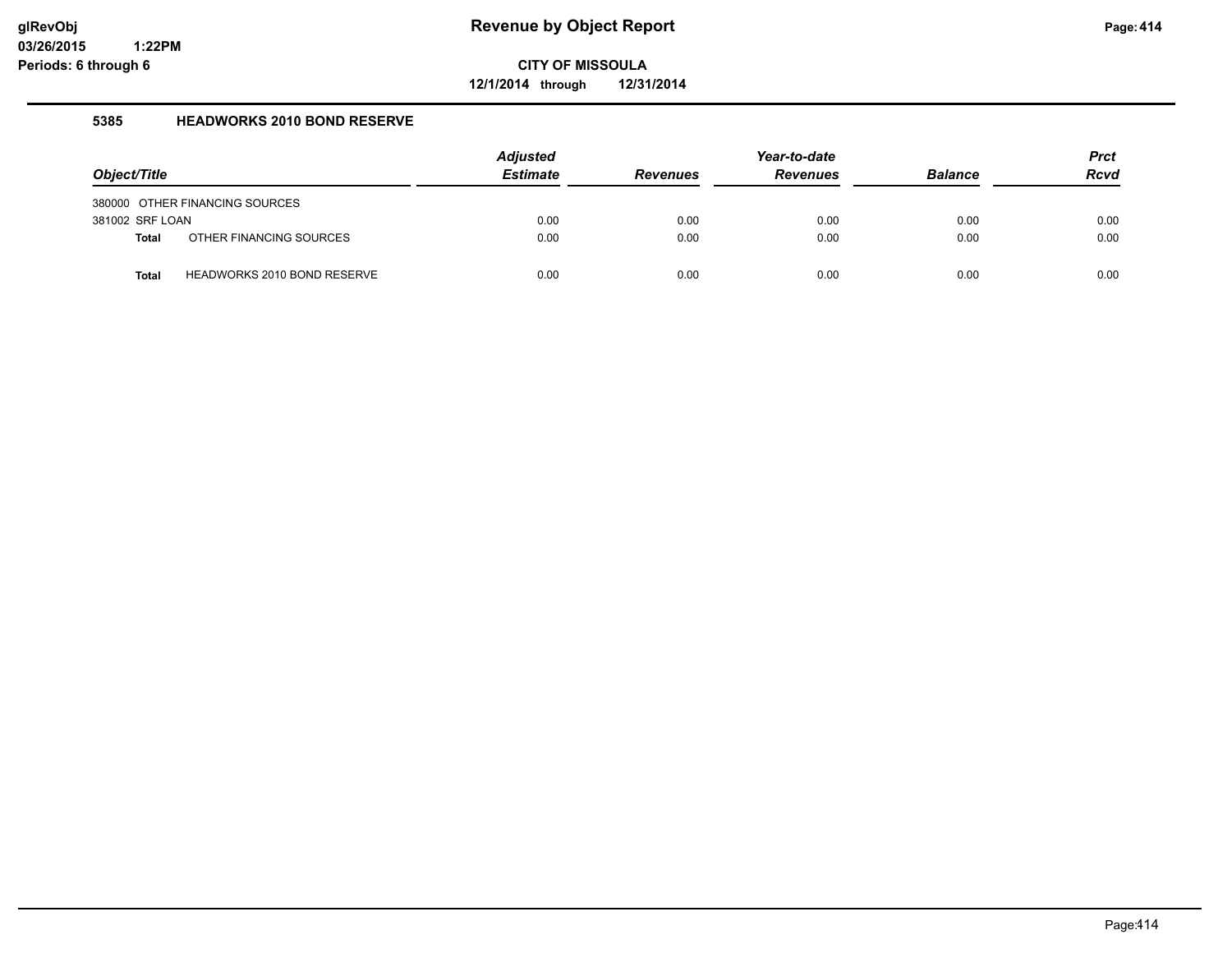**12/1/2014 through 12/31/2014**

#### **5386 FY10 HEADWORKS DEBT SERVICE**

#### **5386 FY10 HEADWORKS DEBT SERVICE**

|                                             | <b>Adjusted</b> |                 | Year-to-date    |                | <b>Prct</b> |
|---------------------------------------------|-----------------|-----------------|-----------------|----------------|-------------|
| Object/Title                                | <b>Estimate</b> | <b>Revenues</b> | <b>Revenues</b> | <b>Balance</b> | <b>Rcvd</b> |
| 330000 INTERGOVERNMENTAL REVENUES           |                 |                 |                 |                |             |
| 331990 IRS REIMB/DEBT SVS INTEREST          | 254.857.00      | 118.126.16      | 118.126.16      | 136.730.84     | 46.35       |
| INTERGOVERNMENTAL REVENUES<br>Total         | 254,857.00      | 118.126.16      | 118.126.16      | 136.730.84     | 46.35       |
| 380000 OTHER FINANCING SOURCES              |                 |                 |                 |                |             |
| 381002 SRF LOAN                             | 0.00            | 0.00            | 0.00            | 0.00           | 0.00        |
| 383024 TRANS FR SEWER CLEARING              | 442.092.00      | 0.00            | 0.00            | 442,092.00     | 0.00        |
| OTHER FINANCING SOURCES<br>Total            | 442.092.00      | 0.00            | 0.00            | 442.092.00     | 0.00        |
| FY10 HEADWORKS DEBT SERVICE<br><b>Total</b> | 696.949.00      | 118.126.16      | 118.126.16      | 578.822.84     | 16.95       |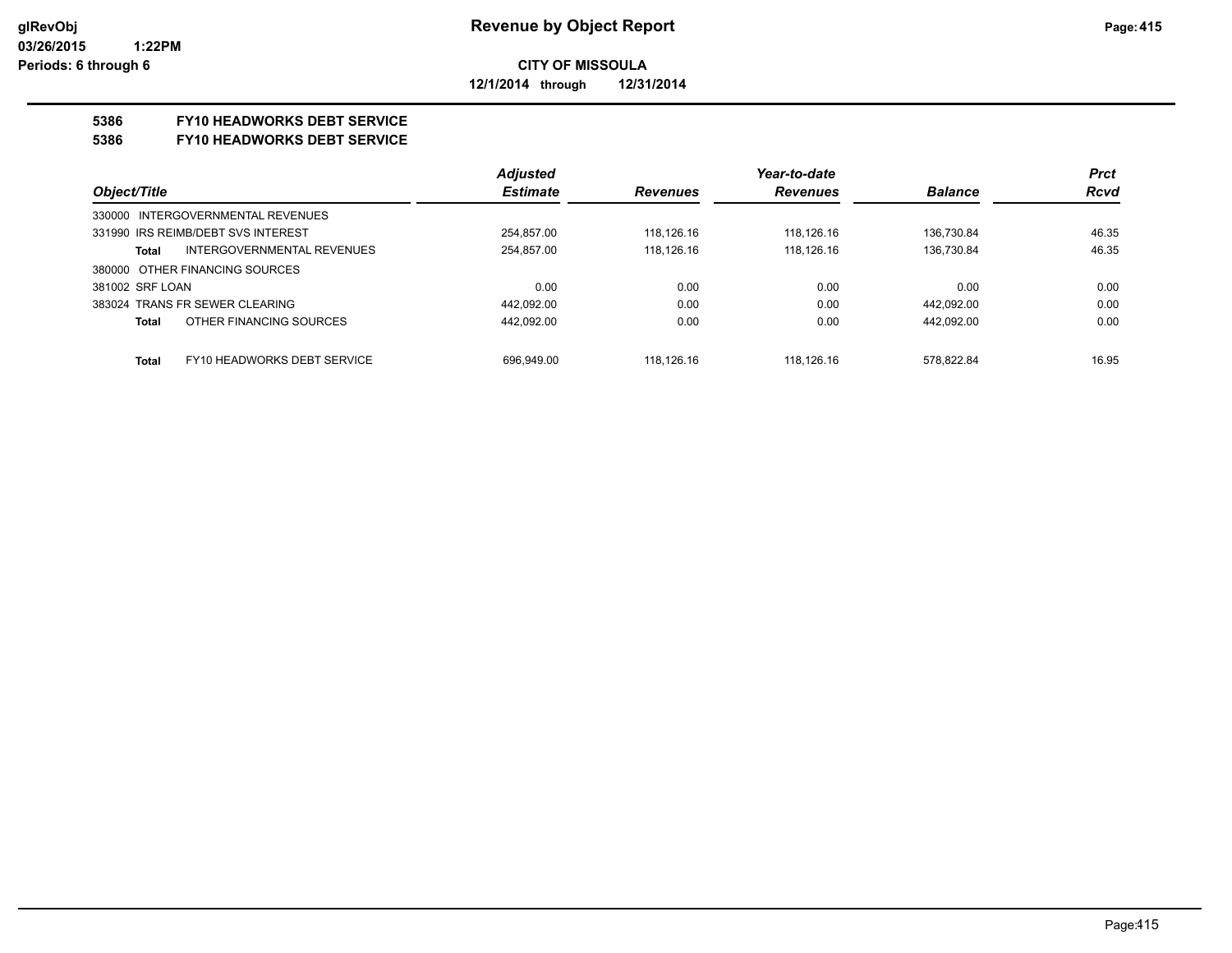**12/1/2014 through 12/31/2014**

#### **5386 FY10 HEADWORKS DEBT SERVICE**

|                 |                                    | <b>Adjusted</b> |                 | Year-to-date    |                | <b>Prct</b> |
|-----------------|------------------------------------|-----------------|-----------------|-----------------|----------------|-------------|
| Object/Title    |                                    | <b>Estimate</b> | <b>Revenues</b> | <b>Revenues</b> | <b>Balance</b> | <b>Rcvd</b> |
|                 | 330000 INTERGOVERNMENTAL REVENUES  |                 |                 |                 |                |             |
|                 | 331990 IRS REIMB/DEBT SVS INTEREST | 254.857.00      | 118.126.16      | 118.126.16      | 136.730.84     | 46.35       |
| <b>Total</b>    | INTERGOVERNMENTAL REVENUES         | 254,857.00      | 118.126.16      | 118.126.16      | 136.730.84     | 46.35       |
|                 | 380000 OTHER FINANCING SOURCES     |                 |                 |                 |                |             |
| 381002 SRF LOAN |                                    | 0.00            | 0.00            | 0.00            | 0.00           | 0.00        |
|                 | 383024 TRANS FR SEWER CLEARING     | 442.092.00      | 0.00            | 0.00            | 442.092.00     | 0.00        |
| <b>Total</b>    | OTHER FINANCING SOURCES            | 442.092.00      | 0.00            | 0.00            | 442.092.00     | 0.00        |
| <b>Total</b>    | FY10 HEADWORKS DEBT SERVICE        | 696.949.00      | 118.126.16      | 118.126.16      | 578.822.84     | 16.95       |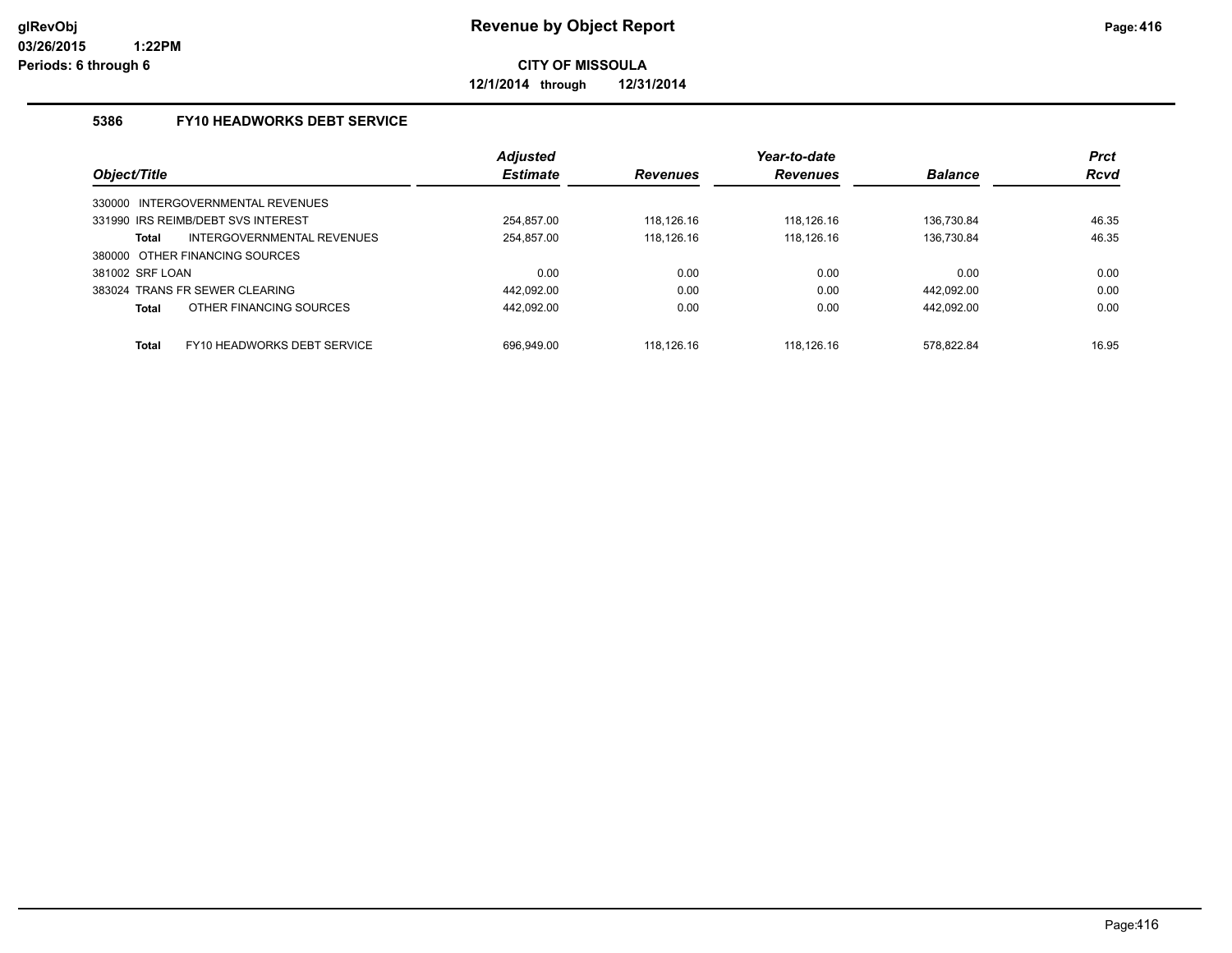**12/1/2014 through 12/31/2014**

# **5387 FY11 SEWER \$1.29M BOND DEBT SERVICE**

## **5387 FY11 SEWER \$1.29M BOND DEBT SERVICE**

|                                                      | <b>Adjusted</b> |                 | Year-to-date    |                | <b>Prct</b> |
|------------------------------------------------------|-----------------|-----------------|-----------------|----------------|-------------|
| Object/Title                                         | <b>Estimate</b> | <b>Revenues</b> | <b>Revenues</b> | <b>Balance</b> | <b>Rcvd</b> |
| 370000 INVESTMENTS & ROYALTY EARNINGS                |                 |                 |                 |                |             |
| 371010 INTEREST ON INVESTMENTS                       | 0.00            | 0.00            | 0.00            | 0.00           | 0.00        |
| 371020 GAIN/LOSS IN MARKET VALUE OF INVESTMENTS      | 0.00            | 0.00            | 0.00            | 0.00           | 0.00        |
| <b>INVESTMENTS &amp; ROYALTY EARNINGS</b><br>Total   | 0.00            | 0.00            | 0.00            | 0.00           | 0.00        |
| 380000 OTHER FINANCING SOURCES                       |                 |                 |                 |                |             |
| 383024 TRANS FR SEWER CLEARING                       | 103.430.00      | 0.00            | 0.00            | 103.430.00     | 0.00        |
| OTHER FINANCING SOURCES<br>Total                     | 103.430.00      | 0.00            | 0.00            | 103.430.00     | 0.00        |
|                                                      |                 |                 |                 |                |             |
| FY11 SEWER \$1.29M BOND DEBT SERVICE<br><b>Total</b> | 103.430.00      | 0.00            | 0.00            | 103.430.00     | 0.00        |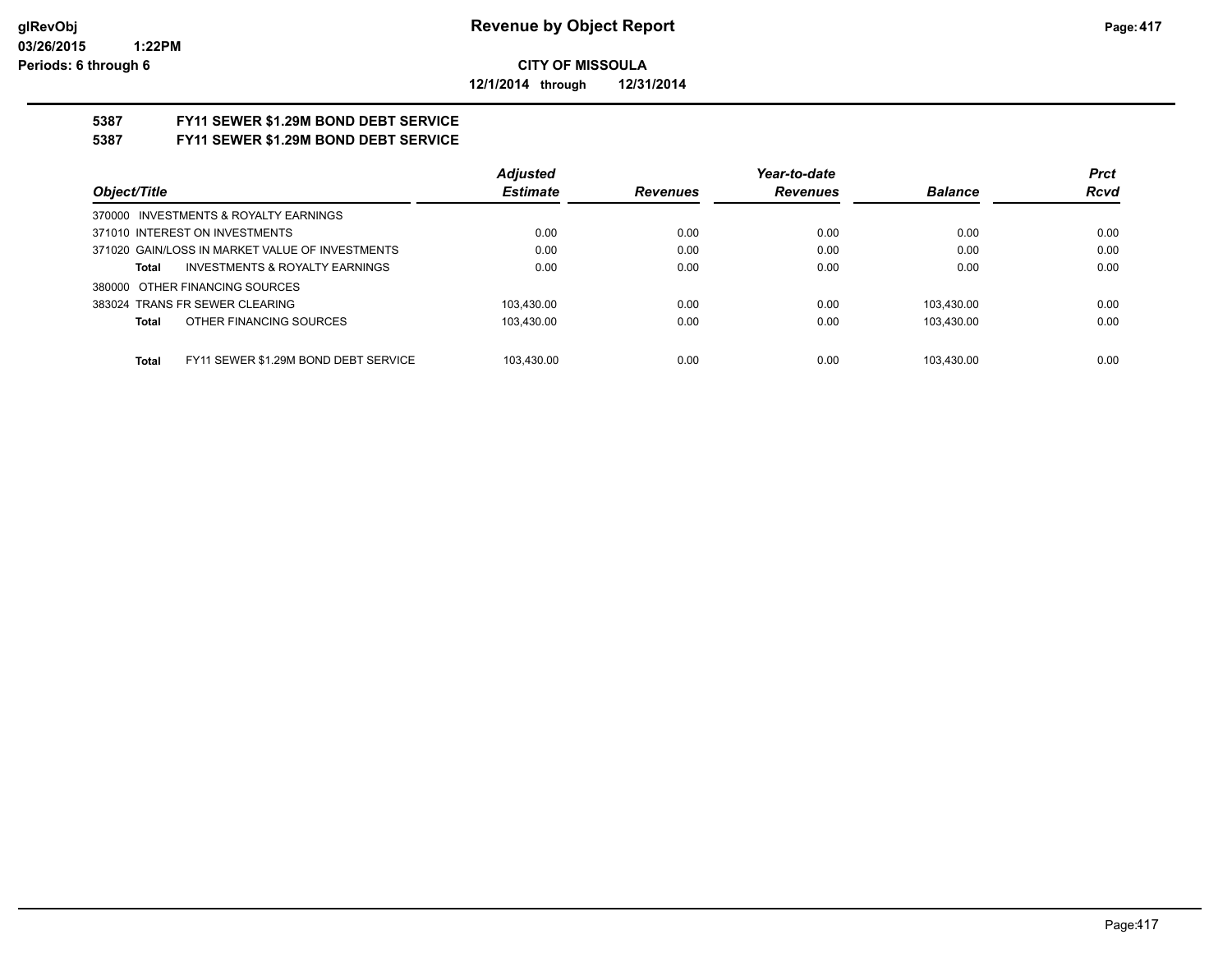**12/1/2014 through 12/31/2014**

#### **5387 FY11 SEWER \$1.29M BOND DEBT SERVICE**

|                                                      | <b>Adjusted</b> |                 | Year-to-date    |                | <b>Prct</b> |
|------------------------------------------------------|-----------------|-----------------|-----------------|----------------|-------------|
| Object/Title                                         | <b>Estimate</b> | <b>Revenues</b> | <b>Revenues</b> | <b>Balance</b> | <b>Rcvd</b> |
| 370000 INVESTMENTS & ROYALTY EARNINGS                |                 |                 |                 |                |             |
| 371010 INTEREST ON INVESTMENTS                       | 0.00            | 0.00            | 0.00            | 0.00           | 0.00        |
| 371020 GAIN/LOSS IN MARKET VALUE OF INVESTMENT       | 0.00            | 0.00            | 0.00            | 0.00           | 0.00        |
| INVESTMENTS & ROYALTY EARNINGS<br>Total              | 0.00            | 0.00            | 0.00            | 0.00           | 0.00        |
| 380000 OTHER FINANCING SOURCES                       |                 |                 |                 |                |             |
| 383024 TRANS FR SEWER CLEARING                       | 103.430.00      | 0.00            | 0.00            | 103.430.00     | 0.00        |
| OTHER FINANCING SOURCES<br><b>Total</b>              | 103.430.00      | 0.00            | 0.00            | 103.430.00     | 0.00        |
| <b>Total</b><br>FY11 SEWER \$1.29M BOND DEBT SERVICE | 103.430.00      | 0.00            | 0.00            | 103.430.00     | 0.00        |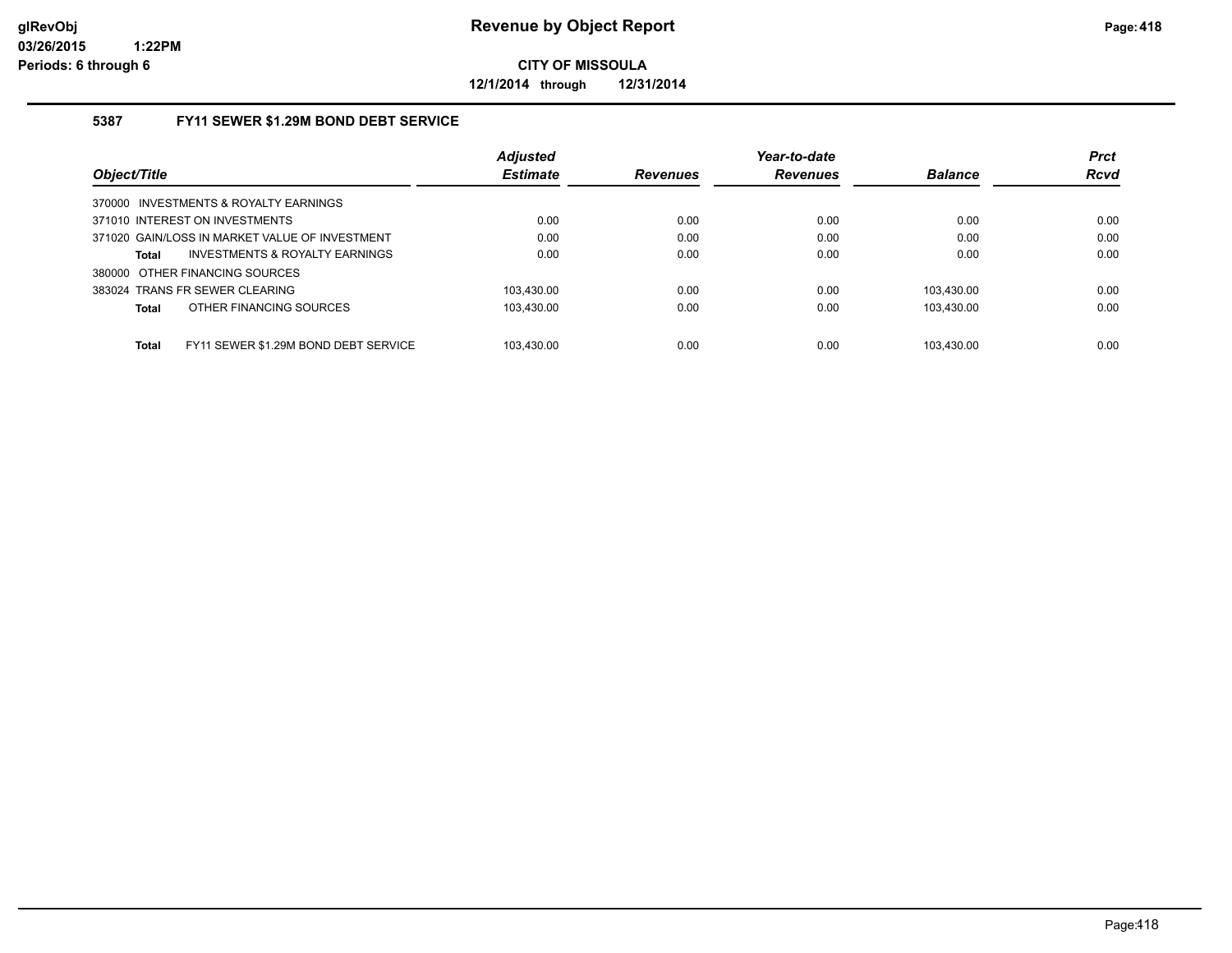**12/1/2014 through 12/31/2014**

### **5388 FY11 \$1.29M SEWER BOND RESERVE**

**5388 FY11 \$1.29M SEWER BOND RESERVE**

|                                                    | <b>Adjusted</b> |                 | Year-to-date    |                | <b>Prct</b> |
|----------------------------------------------------|-----------------|-----------------|-----------------|----------------|-------------|
| Object/Title                                       | <b>Estimate</b> | <b>Revenues</b> | <b>Revenues</b> | <b>Balance</b> | <b>Rcvd</b> |
| 370000 INVESTMENTS & ROYALTY EARNINGS              |                 |                 |                 |                |             |
| 371010 INTEREST ON INVESTMENTS                     | 0.00            | 0.00            | 0.00            | 0.00           | 0.00        |
| 371020 GAIN/LOSS IN MARKET VALUE OF INVESTMENTS    | 0.00            | 0.00            | 0.00            | 0.00           | 0.00        |
| <b>INVESTMENTS &amp; ROYALTY EARNINGS</b><br>Total | 0.00            | 0.00            | 0.00            | 0.00           | 0.00        |
| 380000 OTHER FINANCING SOURCES                     |                 |                 |                 |                |             |
| 381002 SRF LOAN                                    | 0.00            | 0.00            | 0.00            | 0.00           | 0.00        |
| 381020 REVENUE BONDS                               | 0.00            | 0.00            | 0.00            | 0.00           | 0.00        |
| 381030 SID BONDS PROCEEDS                          | 0.00            | 0.00            | 0.00            | 0.00           | 0.00        |
| 383024 TRANS FR SEWER CLEARING                     | 0.00            | 0.00            | 0.00            | 0.00           | 0.00        |
| 383042 TRANSFERS FROM OTHER FUNDS                  | 0.00            | 0.00            | 0.00            | 0.00           | 0.00        |
| OTHER FINANCING SOURCES<br><b>Total</b>            | 0.00            | 0.00            | 0.00            | 0.00           | 0.00        |
| FY11 \$1.29M SEWER BOND RESERVE<br>Total           | 0.00            | 0.00            | 0.00            | 0.00           | 0.00        |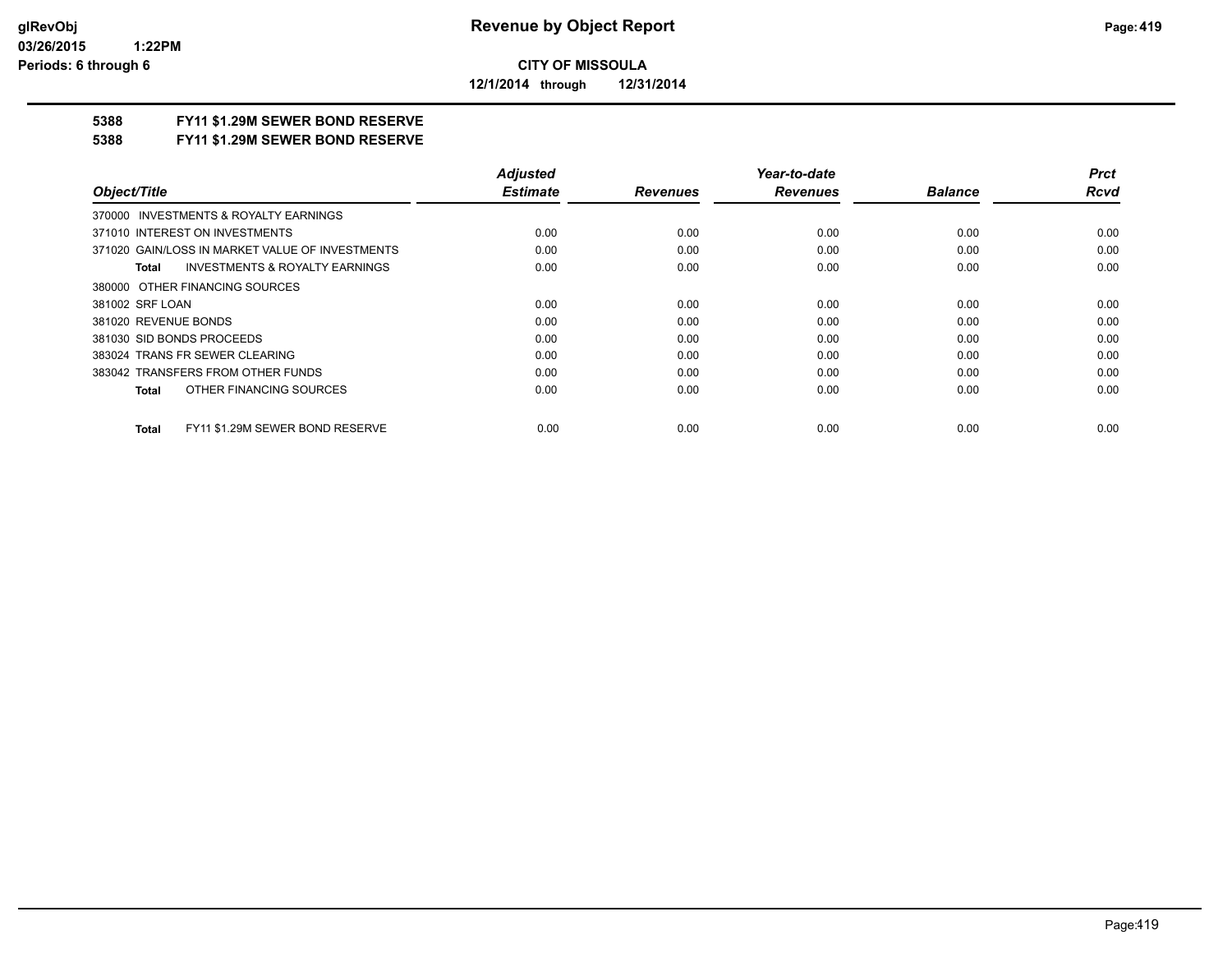**12/1/2014 through 12/31/2014**

### **5388 FY11 \$1.29M SEWER BOND RESERVE**

|                                                           | <b>Adjusted</b> |                 | Year-to-date    |                | <b>Prct</b> |
|-----------------------------------------------------------|-----------------|-----------------|-----------------|----------------|-------------|
| Object/Title                                              | <b>Estimate</b> | <b>Revenues</b> | <b>Revenues</b> | <b>Balance</b> | <b>Rcvd</b> |
| 370000 INVESTMENTS & ROYALTY EARNINGS                     |                 |                 |                 |                |             |
| 371010 INTEREST ON INVESTMENTS                            | 0.00            | 0.00            | 0.00            | 0.00           | 0.00        |
| 371020 GAIN/LOSS IN MARKET VALUE OF INVESTMENT            | 0.00            | 0.00            | 0.00            | 0.00           | 0.00        |
| <b>INVESTMENTS &amp; ROYALTY EARNINGS</b><br><b>Total</b> | 0.00            | 0.00            | 0.00            | 0.00           | 0.00        |
| 380000 OTHER FINANCING SOURCES                            |                 |                 |                 |                |             |
| 381002 SRF LOAN                                           | 0.00            | 0.00            | 0.00            | 0.00           | 0.00        |
| 381020 REVENUE BONDS                                      | 0.00            | 0.00            | 0.00            | 0.00           | 0.00        |
| 381030 SID BONDS PROCEEDS                                 | 0.00            | 0.00            | 0.00            | 0.00           | 0.00        |
| 383024 TRANS FR SEWER CLEARING                            | 0.00            | 0.00            | 0.00            | 0.00           | 0.00        |
| 383042 TRANSFERS FROM OTHER FUNDS                         | 0.00            | 0.00            | 0.00            | 0.00           | 0.00        |
| OTHER FINANCING SOURCES<br><b>Total</b>                   | 0.00            | 0.00            | 0.00            | 0.00           | 0.00        |
| FY11 \$1.29M SEWER BOND RESERVE<br><b>Total</b>           | 0.00            | 0.00            | 0.00            | 0.00           | 0.00        |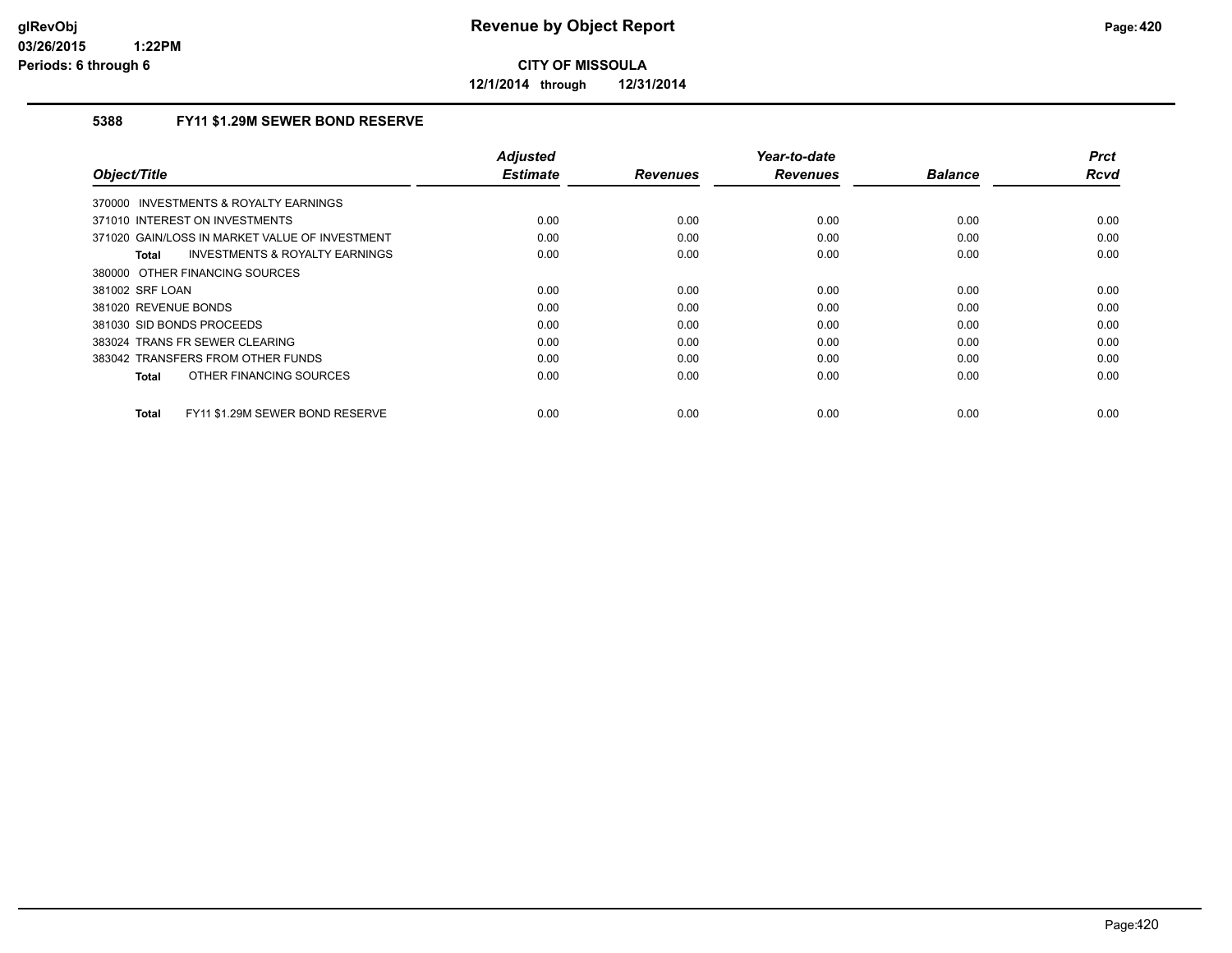**12/1/2014 through 12/31/2014**

## **5711 AQUATICS**

**5711 AQUATICS**

|                                                           | <b>Adjusted</b> |                 | Year-to-date    |                | <b>Prct</b> |
|-----------------------------------------------------------|-----------------|-----------------|-----------------|----------------|-------------|
| Object/Title                                              | <b>Estimate</b> | <b>Revenues</b> | <b>Revenues</b> | <b>Balance</b> | <b>Rcvd</b> |
| <b>INTERGOVERNMENTAL REVENUES</b><br>330000               |                 |                 |                 |                |             |
| 336023 STATE CONTRIB. - PERS                              | 0.00            | 27.03           | 426.78          | $-426.78$      | 0.00        |
| <b>INTERGOVERNMENTAL REVENUES</b><br><b>Total</b>         | 0.00            | 27.03           | 426.78          | $-426.78$      | 0.00        |
| <b>CHARGES FOR SERVICES</b><br>340000                     |                 |                 |                 |                |             |
| 340051 GRILL VAN CONCESSIONS                              | 0.00            | 0.00            | 19,438.50       | $-19,438.50$   | 0.00        |
| 346030 SWIMMING POOL FEES                                 | 1,045,954.00    | 850.57          | 395.090.71      | 650.863.29     | 37.77       |
| 346060 CURRENTS SWIMMING FACILITY                         | 0.00            | 33,757.65       | 166,586.11      | $-166,586.11$  | 0.00        |
| 346061 CURRENTS ENTERPRISE                                | 0.00            | 0.00            | 0.00            | 0.00           | 0.00        |
| 346062 SPLASH ENTERPRISE                                  | 0.00            | 0.00            | 0.00            | 0.00           | 0.00        |
| <b>CHARGES FOR SERVICES</b><br>Total                      | 1,045,954.00    | 34,608.22       | 581,115.32      | 464,838.68     | 55.56       |
| MISCELLANEOUS REVENUES<br>360000                          |                 |                 |                 |                |             |
| 360010 MISCELLANEOUS                                      | 0.00            | 0.00            | 0.00            | 0.00           | 0.00        |
| 365000 DONATIONS                                          | 0.00            | 0.00            | 0.00            | 0.00           | 0.00        |
| 365019 AQUATICS DONATIONS & GRANTS                        | 150,000.00      | 0.00            | 0.00            | 150,000.00     | 0.00        |
| <b>MISCELLANEOUS REVENUES</b><br><b>Total</b>             | 150,000.00      | 0.00            | 0.00            | 150,000.00     | 0.00        |
| <b>INVESTMENTS &amp; ROYALTY EARNINGS</b><br>370000       |                 |                 |                 |                |             |
| 371010 INTEREST ON INVESTMENTS                            | 0.00            | 0.00            | 0.00            | 0.00           | 0.00        |
| <b>INVESTMENTS &amp; ROYALTY EARNINGS</b><br><b>Total</b> | 0.00            | 0.00            | 0.00            | 0.00           | 0.00        |
| OTHER FINANCING SOURCES<br>380000                         |                 |                 |                 |                |             |
| 383029 TRANS FR GENERAL                                   | 203.000.00      | 0.00            | 0.00            | 203.000.00     | 0.00        |
| 383043 TRANSFERS FROM IMPACT FEES                         | 0.00            | 0.00            | 0.00            | 0.00           | 0.00        |
| 383400 CAPITAL CONTRIBUTION                               | 0.00            | 0.00            | 0.00            | 0.00           | 0.00        |
| OTHER FINANCING SOURCES<br><b>Total</b>                   | 203,000.00      | 0.00            | 0.00            | 203,000.00     | 0.00        |
| <b>AQUATICS</b><br><b>Total</b>                           | 1,398,954.00    | 34,635.25       | 581,542.10      | 817,411.90     | 41.57       |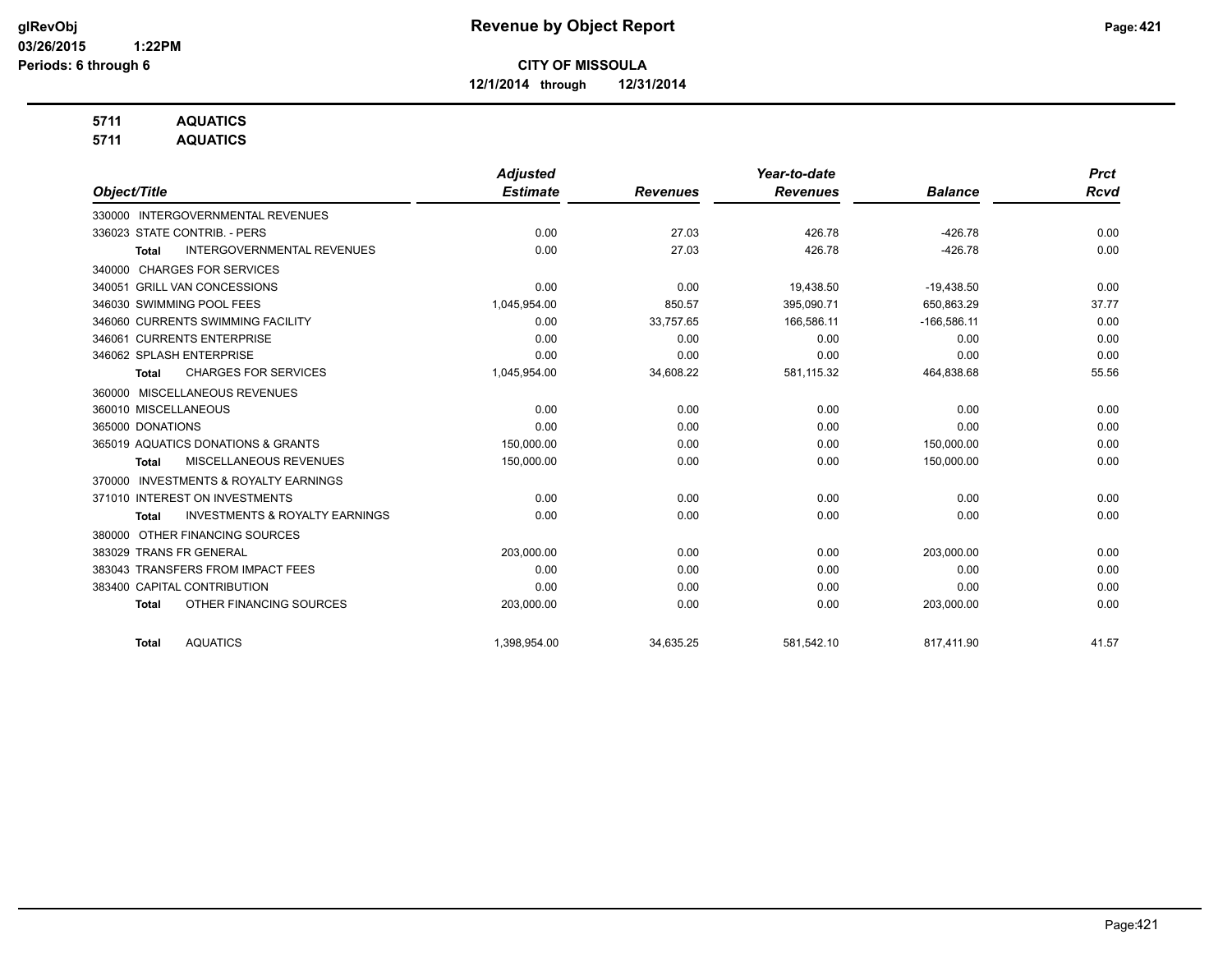**12/1/2014 through 12/31/2014**

#### **5711 AQUATICS**

|                                                           | <b>Adjusted</b> |                 | Year-to-date    | <b>Balance</b> | <b>Prct</b><br><b>Rcvd</b> |
|-----------------------------------------------------------|-----------------|-----------------|-----------------|----------------|----------------------------|
| Object/Title                                              | <b>Estimate</b> | <b>Revenues</b> | <b>Revenues</b> |                |                            |
| <b>INTERGOVERNMENTAL REVENUES</b><br>330000               |                 |                 |                 |                |                            |
| 336023 STATE CONTRIB. - PERS                              | 0.00            | 27.03           | 426.78          | $-426.78$      | 0.00                       |
| <b>INTERGOVERNMENTAL REVENUES</b><br><b>Total</b>         | 0.00            | 27.03           | 426.78          | $-426.78$      | 0.00                       |
| <b>CHARGES FOR SERVICES</b><br>340000                     |                 |                 |                 |                |                            |
| 340051 GRILL VAN CONCESSIONS                              | 0.00            | 0.00            | 19.438.50       | $-19.438.50$   | 0.00                       |
| 346030 SWIMMING POOL FEES                                 | 1.045.954.00    | 850.57          | 395.090.71      | 650,863.29     | 37.77                      |
| 346060 CURRENTS SWIMMING FACILITY                         | 0.00            | 33,757.65       | 166,586.11      | $-166,586.11$  | 0.00                       |
| 346061 CURRENTS ENTERPRISE                                | 0.00            | 0.00            | 0.00            | 0.00           | 0.00                       |
| 346062 SPLASH ENTERPRISE                                  | 0.00            | 0.00            | 0.00            | 0.00           | 0.00                       |
| <b>CHARGES FOR SERVICES</b><br>Total                      | 1,045,954.00    | 34,608.22       | 581,115.32      | 464,838.68     | 55.56                      |
| 360000 MISCELLANEOUS REVENUES                             |                 |                 |                 |                |                            |
| 360010 MISCELLANEOUS                                      | 0.00            | 0.00            | 0.00            | 0.00           | 0.00                       |
| 365000 DONATIONS                                          | 0.00            | 0.00            | 0.00            | 0.00           | 0.00                       |
| 365019 AQUATICS DONATIONS & GRANTS                        | 150,000.00      | 0.00            | 0.00            | 150,000.00     | 0.00                       |
| MISCELLANEOUS REVENUES<br><b>Total</b>                    | 150,000.00      | 0.00            | 0.00            | 150,000.00     | 0.00                       |
| <b>INVESTMENTS &amp; ROYALTY EARNINGS</b><br>370000       |                 |                 |                 |                |                            |
| 371010 INTEREST ON INVESTMENTS                            | 0.00            | 0.00            | 0.00            | 0.00           | 0.00                       |
| <b>INVESTMENTS &amp; ROYALTY EARNINGS</b><br><b>Total</b> | 0.00            | 0.00            | 0.00            | 0.00           | 0.00                       |
| OTHER FINANCING SOURCES<br>380000                         |                 |                 |                 |                |                            |
| 383029 TRANS FR GENERAL                                   | 203,000.00      | 0.00            | 0.00            | 203,000.00     | 0.00                       |
| 383043 TRANSFERS FROM IMPACT FEES                         | 0.00            | 0.00            | 0.00            | 0.00           | 0.00                       |
| 383400 CAPITAL CONTRIBUTION                               | 0.00            | 0.00            | 0.00            | 0.00           | 0.00                       |
| OTHER FINANCING SOURCES<br><b>Total</b>                   | 203,000.00      | 0.00            | 0.00            | 203,000.00     | 0.00                       |
| <b>AQUATICS</b><br><b>Total</b>                           | 1,398,954.00    | 34,635.25       | 581,542.10      | 817,411.90     | 41.57                      |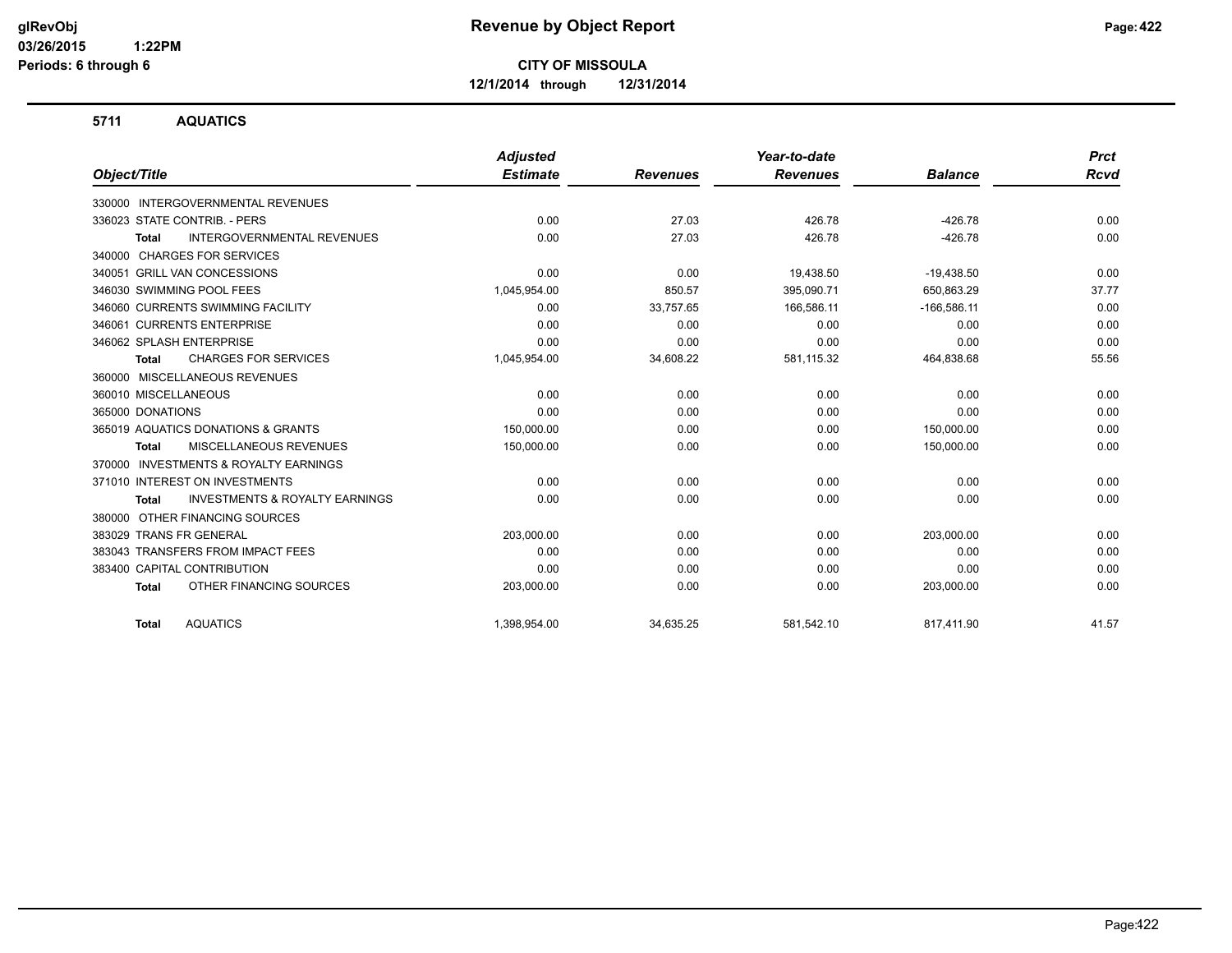**12/1/2014 through 12/31/2014**

## **6050 EMPLOYEE BENEFIT PLAN FUND**

#### **6050 EMPLOYEE BENEFIT PLAN FUND**

|                                                           | <b>Adjusted</b> |                 | Year-to-date    |                | <b>Prct</b> |
|-----------------------------------------------------------|-----------------|-----------------|-----------------|----------------|-------------|
| Object/Title                                              | <b>Estimate</b> | <b>Revenues</b> | <b>Revenues</b> | <b>Balance</b> | <b>Rcvd</b> |
| 330000 INTERGOVERNMENTAL REVENUES                         |                 |                 |                 |                |             |
| 334112 WELLNESS GRANT                                     | 0.00            | 0.00            | 0.00            | 0.00           | 0.00        |
| <b>INTERGOVERNMENTAL REVENUES</b><br><b>Total</b>         | 0.00            | 0.00            | 0.00            | 0.00           | 0.00        |
| 370000 INVESTMENTS & ROYALTY EARNINGS                     |                 |                 |                 |                |             |
| 371010 INTEREST ON INVESTMENTS                            | 0.00            | 0.00            | 0.00            | 0.00           | 0.00        |
| <b>INVESTMENTS &amp; ROYALTY EARNINGS</b><br><b>Total</b> | 0.00            | 0.00            | 0.00            | 0.00           | 0.00        |
| 380000 OTHER FINANCING SOURCES                            |                 |                 |                 |                |             |
| 383028 TRANS FROM GF FOR HEALTH RESERVE                   | 0.00            | 0.00            | 0.00            | 0.00           | 0.00        |
| 383029 TRANS FR GENERAL                                   | 692,000.00      | 6,643.70        | 47,065.21       | 644,934.79     | 6.80        |
| OTHER FINANCING SOURCES<br><b>Total</b>                   | 692,000.00      | 6,643.70        | 47,065.21       | 644,934.79     | 6.80        |
| 390000 INTERNAL SERVICES                                  |                 |                 |                 |                |             |
| 396001 INSURANCE REIMBURSEMENTS                           | 0.00            | 0.00            | 0.00            | 0.00           | 0.00        |
| 396002 CITY CONTRIBUTIONS                                 | 3,932,896.00    | 255, 137. 17    | 1,757,834.14    | 2,175,061.86   | 44.70       |
| 396003 EMPLOYEE DEDUCTION CONTRIBUTIONS                   | 845.040.00      | 64,309.34       | 581.311.58      | 263.728.42     | 68.79       |
| 396004 RETIREE CONTRIBUTIONS                              | 468,413.00      | 34,263.79       | 242,652.48      | 225,760.52     | 51.80       |
| 396005 FIRE + POLICE ADDTL HEALTH CONTRIB                 | 0.00            | 108.870.00      | 771.780.00      | $-771.780.00$  | 0.00        |
| 396006 RX REBATES                                         | 0.00            | 17.335.92       | 17.335.92       | $-17.335.92$   | 0.00        |
| 396007 OTHER PARTICIPANT HEALTH PREM CONTRIB              | 0.00            | 0.00            | 165.00          | $-165.00$      | 0.00        |
| 396008 COBRA CONTRIBUTIONS                                | 0.00            | 968.00          | 3.871.19        | $-3.871.19$    | 0.00        |
| 396009 WELLNESS PROGRAM CONTRIBUTIONS                     | 0.00            | 0.00            | 0.00            | 0.00           | 0.00        |
| 396010 EMPLOYEE SUPPLI LIFE INSURANCE CONTRI              | 0.00            | 2,876.70        | 15,717.34       | $-15,717.34$   | 0.00        |
| <b>EMPLOYEE VISION INSURANCE CONTRIBUTIONS</b><br>396011  | 0.00            | 188.86          | 1,122.45        | $-1,122.45$    | 0.00        |
| <b>INTERNAL SERVICES</b><br><b>Total</b>                  | 5,246,349.00    | 483,949.78      | 3,391,790.10    | 1,854,558.90   | 64.65       |
| <b>EMPLOYEE BENEFIT PLAN FUND</b><br><b>Total</b>         | 5,938,349.00    | 490,593.48      | 3,438,855.31    | 2,499,493.69   | 57.91       |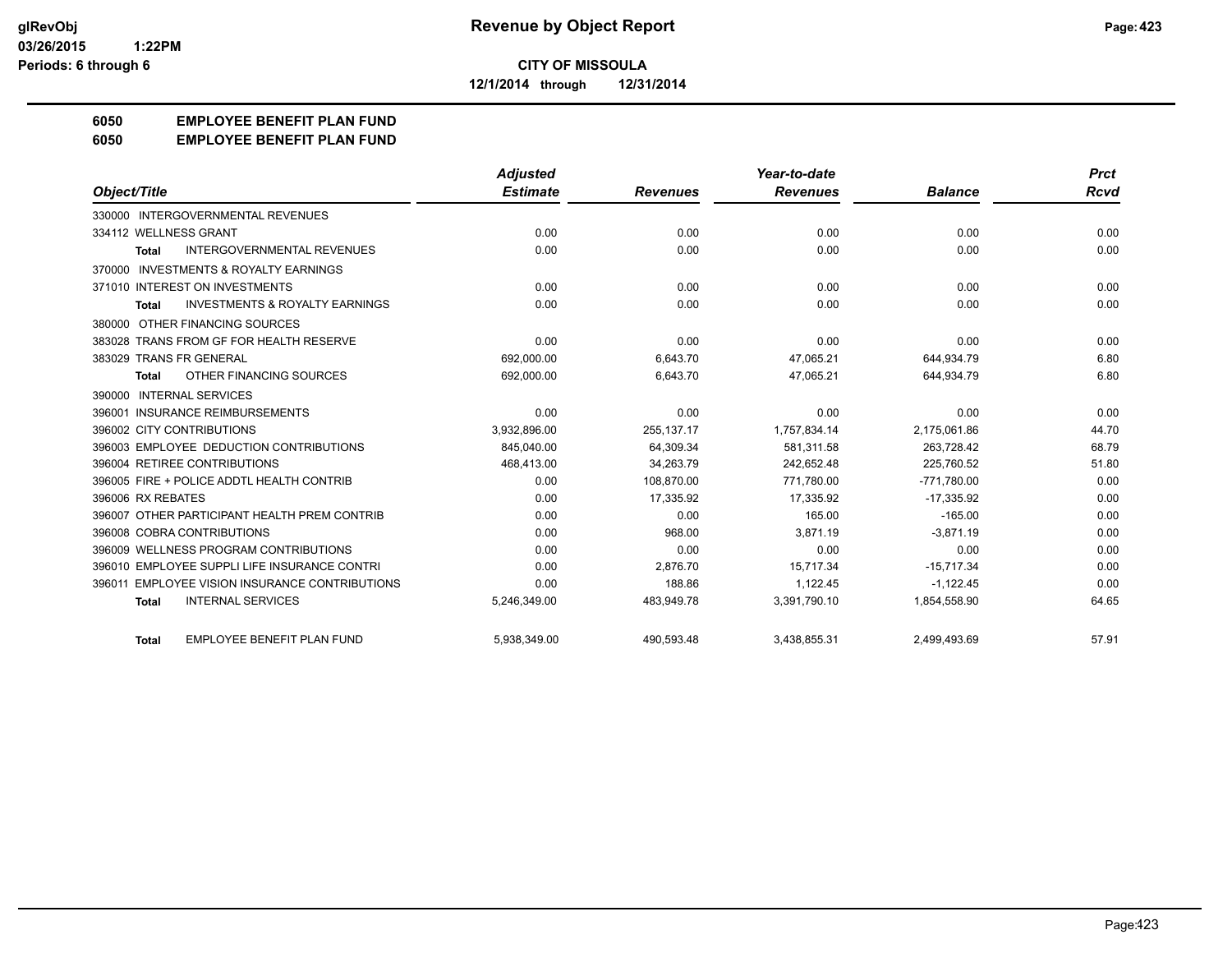**12/1/2014 through 12/31/2014**

## **6050 EMPLOYEE BENEFIT PLAN FUND**

|                                                           | <b>Adjusted</b> |                 | Year-to-date    |                | <b>Prct</b> |
|-----------------------------------------------------------|-----------------|-----------------|-----------------|----------------|-------------|
| Object/Title                                              | <b>Estimate</b> | <b>Revenues</b> | <b>Revenues</b> | <b>Balance</b> | <b>Rcvd</b> |
| 330000 INTERGOVERNMENTAL REVENUES                         |                 |                 |                 |                |             |
| 334112 WELLNESS GRANT                                     | 0.00            | 0.00            | 0.00            | 0.00           | 0.00        |
| <b>INTERGOVERNMENTAL REVENUES</b><br><b>Total</b>         | 0.00            | 0.00            | 0.00            | 0.00           | 0.00        |
| 370000 INVESTMENTS & ROYALTY EARNINGS                     |                 |                 |                 |                |             |
| 371010 INTEREST ON INVESTMENTS                            | 0.00            | 0.00            | 0.00            | 0.00           | 0.00        |
| <b>INVESTMENTS &amp; ROYALTY EARNINGS</b><br><b>Total</b> | 0.00            | 0.00            | 0.00            | 0.00           | 0.00        |
| 380000 OTHER FINANCING SOURCES                            |                 |                 |                 |                |             |
| 383028 TRANS FROM GF FOR HEALTH RESERVE                   | 0.00            | 0.00            | 0.00            | 0.00           | 0.00        |
| 383029 TRANS FR GENERAL                                   | 692,000.00      | 6,643.70        | 47,065.21       | 644,934.79     | 6.80        |
| OTHER FINANCING SOURCES<br><b>Total</b>                   | 692,000.00      | 6,643.70        | 47,065.21       | 644,934.79     | 6.80        |
| 390000 INTERNAL SERVICES                                  |                 |                 |                 |                |             |
| 396001 INSURANCE REIMBURSEMENTS                           | 0.00            | 0.00            | 0.00            | 0.00           | 0.00        |
| 396002 CITY CONTRIBUTIONS                                 | 3,932,896.00    | 255, 137. 17    | 1,757,834.14    | 2,175,061.86   | 44.70       |
| 396003 EMPLOYEE DEDUCTION CONTRIBUTIONS                   | 845,040.00      | 64,309.34       | 581,311.58      | 263,728.42     | 68.79       |
| 396004 RETIREE CONTRIBUTIONS                              | 468.413.00      | 34.263.79       | 242.652.48      | 225.760.52     | 51.80       |
| 396005 FIRE + POLICE ADDTL HEALTH CONTRIB                 | 0.00            | 108.870.00      | 771.780.00      | $-771,780.00$  | 0.00        |
| 396006 RX REBATES                                         | 0.00            | 17,335.92       | 17,335.92       | $-17,335.92$   | 0.00        |
| 396007 OTHER PARTICIPANT HEALTH PREM CONTRIB              | 0.00            | 0.00            | 165.00          | $-165.00$      | 0.00        |
| 396008 COBRA CONTRIBUTIONS                                | 0.00            | 968.00          | 3.871.19        | $-3.871.19$    | 0.00        |
| 396009 WELLNESS PROGRAM CONTRIBUTIONS                     | 0.00            | 0.00            | 0.00            | 0.00           | 0.00        |
| 396010 EMPLOYEE SUPPLI LIFE INSURANCE CONTRI              | 0.00            | 2.876.70        | 15,717.34       | $-15,717.34$   | 0.00        |
| 396011 EMPLOYEE VISION INSURANCE CONTRIBUTION             | 0.00            | 188.86          | 1,122.45        | $-1,122.45$    | 0.00        |
| <b>INTERNAL SERVICES</b><br><b>Total</b>                  | 5,246,349.00    | 483,949.78      | 3,391,790.10    | 1,854,558.90   | 64.65       |
| <b>EMPLOYEE BENEFIT PLAN FUND</b><br><b>Total</b>         | 5,938,349.00    | 490,593.48      | 3,438,855.31    | 2,499,493.69   | 57.91       |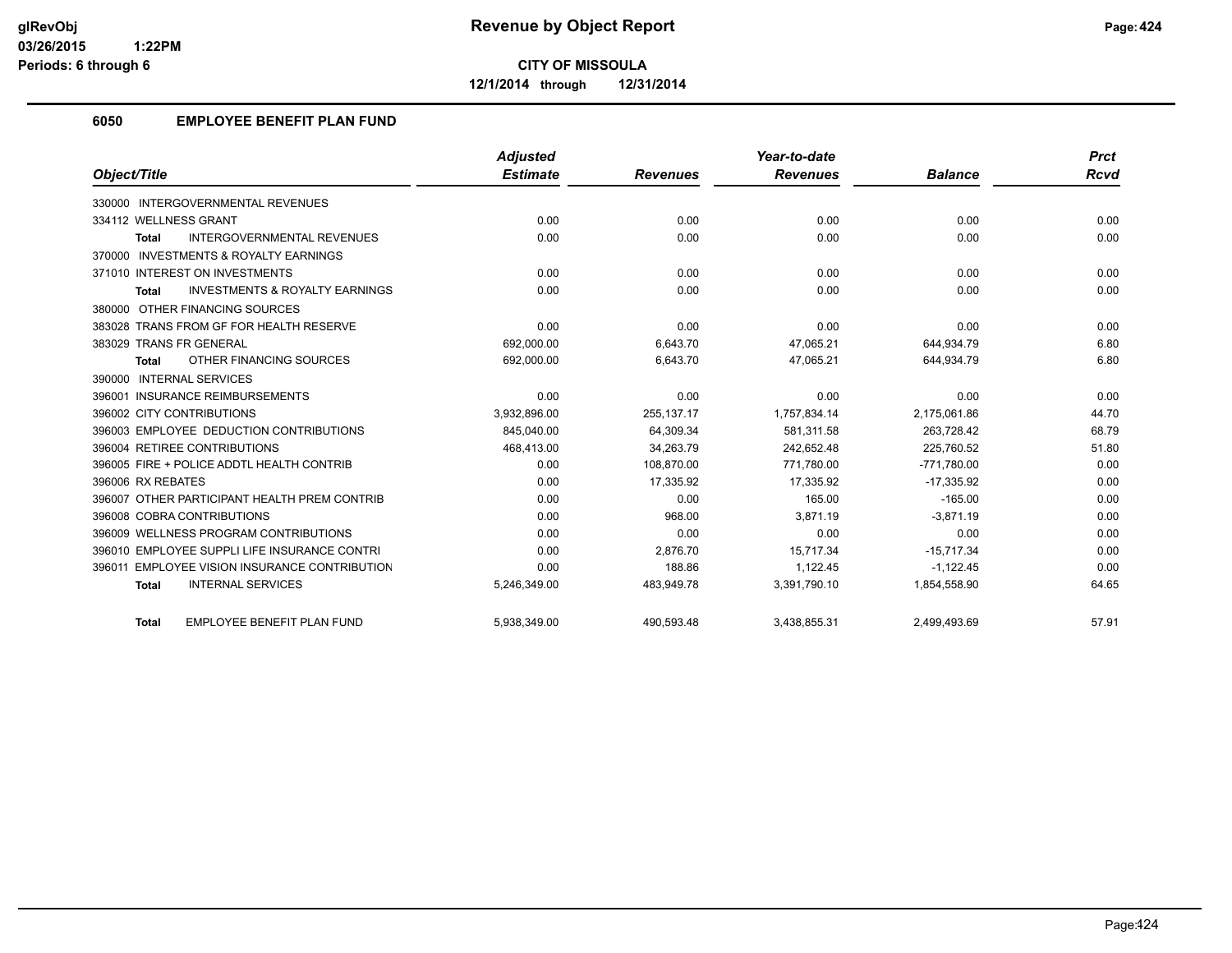**12/1/2014 through 12/31/2014**

#### **7370 PARKING COMMISSION FUND**

**7370 PARKING COMMISSION FUND**

|                                                    | <b>Adjusted</b> |                 | Year-to-date    |                | <b>Prct</b> |
|----------------------------------------------------|-----------------|-----------------|-----------------|----------------|-------------|
| Object/Title                                       | <b>Estimate</b> | <b>Revenues</b> | <b>Revenues</b> | <b>Balance</b> | <b>Rcvd</b> |
| 330000 INTERGOVERNMENTAL REVENUES                  |                 |                 |                 |                |             |
| 336023 STATE CONTRIB. - PERS                       | 0.00            | 33.10           | 265.56          | $-265.56$      | 0.00        |
| <b>INTERGOVERNMENTAL REVENUES</b><br><b>Total</b>  | 0.00            | 33.10           | 265.56          | $-265.56$      | 0.00        |
| 340000 CHARGES FOR SERVICES                        |                 |                 |                 |                |             |
| 343009 TOW CHARGES                                 | 0.00            | 0.00            | 0.00            | 0.00           | 0.00        |
| 343015 PARKING                                     | 1,405,905.00    | 0.00            | 0.00            | 1,405,905.00   | 0.00        |
| 343016 METER MONEY                                 | 0.00            | 56,529.31       | 272,486.23      | $-272,486.23$  | 0.00        |
| 343017 PARKING LEASE REVENUE                       | 0.00            | 109,472.00      | 359,167.81      | $-359, 167.81$ | 0.00        |
| 343018 CENTRAL PARK REVENUE                        | 0.00            | 10,497.30       | 50,052.53       | $-50,052.53$   | 0.00        |
| 343301 BOOT REMOVAL                                | 0.00            | 650.00          | 4,129.01        | $-4,129.01$    | 0.00        |
| <b>CHARGES FOR SERVICES</b><br><b>Total</b>        | 1,405,905.00    | 177,148.61      | 685,835.58      | 720,069.42     | 48.78       |
| 350000 FINES & FORFEITURES                         |                 |                 |                 |                |             |
| 352000 TICKETS                                     | 0.00            | 0.00            | 0.00            | 0.00           | 0.00        |
| 352001 PARKING TICKET REVENUE                      | 270,000.00      | 19,629.79       | 106,130.16      | 163,869.84     | 39.31       |
| 352002 PARKING FINES                               | 0.00            | 0.00            | $-85.00$        | 85.00          | 0.00        |
| <b>FINES &amp; FORFEITURES</b><br><b>Total</b>     | 270,000.00      | 19,629.79       | 106,045.16      | 163,954.84     | 39.28       |
| 360000 MISCELLANEOUS REVENUES                      |                 |                 |                 |                |             |
| 360010 MISCELLANEOUS                               | 0.00            | 2,905.00        | 32,812.12       | $-32,812.12$   | 0.00        |
| 360018 MARKET ON FRONT UTILITY PAYMENTS            | 0.00            | 0.00            | 579.15          | $-579.15$      | 0.00        |
| 360019 GARBAGE-MARKET ON FRONT                     | 0.00            | 0.00            | 369.88          | $-369.88$      | 0.00        |
| 362002 BAD CHECK CHARGES                           | 0.00            | 0.00            | 25.00           | $-25.00$       | 0.00        |
| 362005 LEASE LATE PAYMENT PENALTY                  | 0.00            | 0.00            | 0.00            | 0.00           | 0.00        |
| 364040 INSURANCE AND DAMAGE RECOVERY               | 0.00            | 0.00            | 0.00            | 0.00           | 0.00        |
| MISCELLANEOUS REVENUES<br>Total                    | 0.00            | 2,905.00        | 33,786.15       | $-33,786.15$   | 0.00        |
| 370000 INVESTMENTS & ROYALTY EARNINGS              |                 |                 |                 |                |             |
| 371010 INTEREST ON INVESTMENTS                     | 20,000.00       | 0.00            | 0.00            | 20,000.00      | 0.00        |
| 371020 GAIN/LOSS IN MARKET VALUE OF INVESTMENTS    | 0.00            | 0.00            | 0.00            | 0.00           | 0.00        |
| <b>INVESTMENTS &amp; ROYALTY EARNINGS</b><br>Total | 20,000.00       | 0.00            | 0.00            | 20,000.00      | 0.00        |
| 380000 OTHER FINANCING SOURCES                     |                 |                 |                 |                |             |
| 381010 BOND PROCEEDS                               | 0.00            | 0.00            | 0.00            | 0.00           | 0.00        |
| 382010 SALE OF FIXED ASSETS                        | 0.00            | 0.00            | 0.00            | 0.00           | 0.00        |
| 383013 TRANS FR SID DEBT SERVICE                   | 0.00            | 0.00            | 0.00            | 0.00           | 0.00        |
| 383400 CAPITAL CONTRIBUTION                        | 0.00            | 0.00            | 0.00            | 0.00           | 0.00        |
| OTHER FINANCING SOURCES<br><b>Total</b>            | 0.00            | 0.00            | 0.00            | 0.00           | 0.00        |
| PARKING COMMISSION FUND<br><b>Total</b>            | 1,695,905.00    | 199,716.50      | 825,932.45      | 869,972.55     | 48.70       |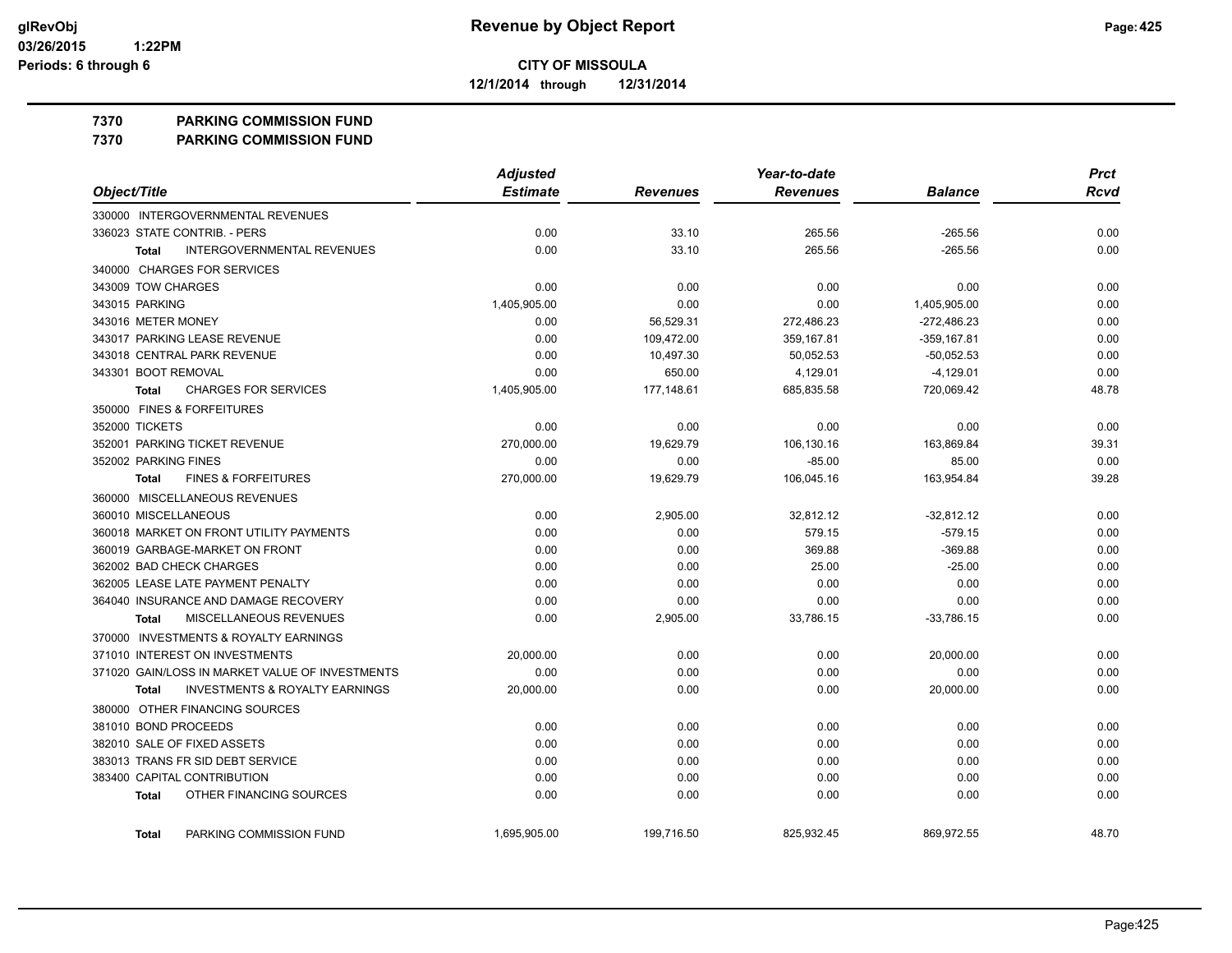**CITY OF MISSOULA 12/1/2014 through 12/31/2014**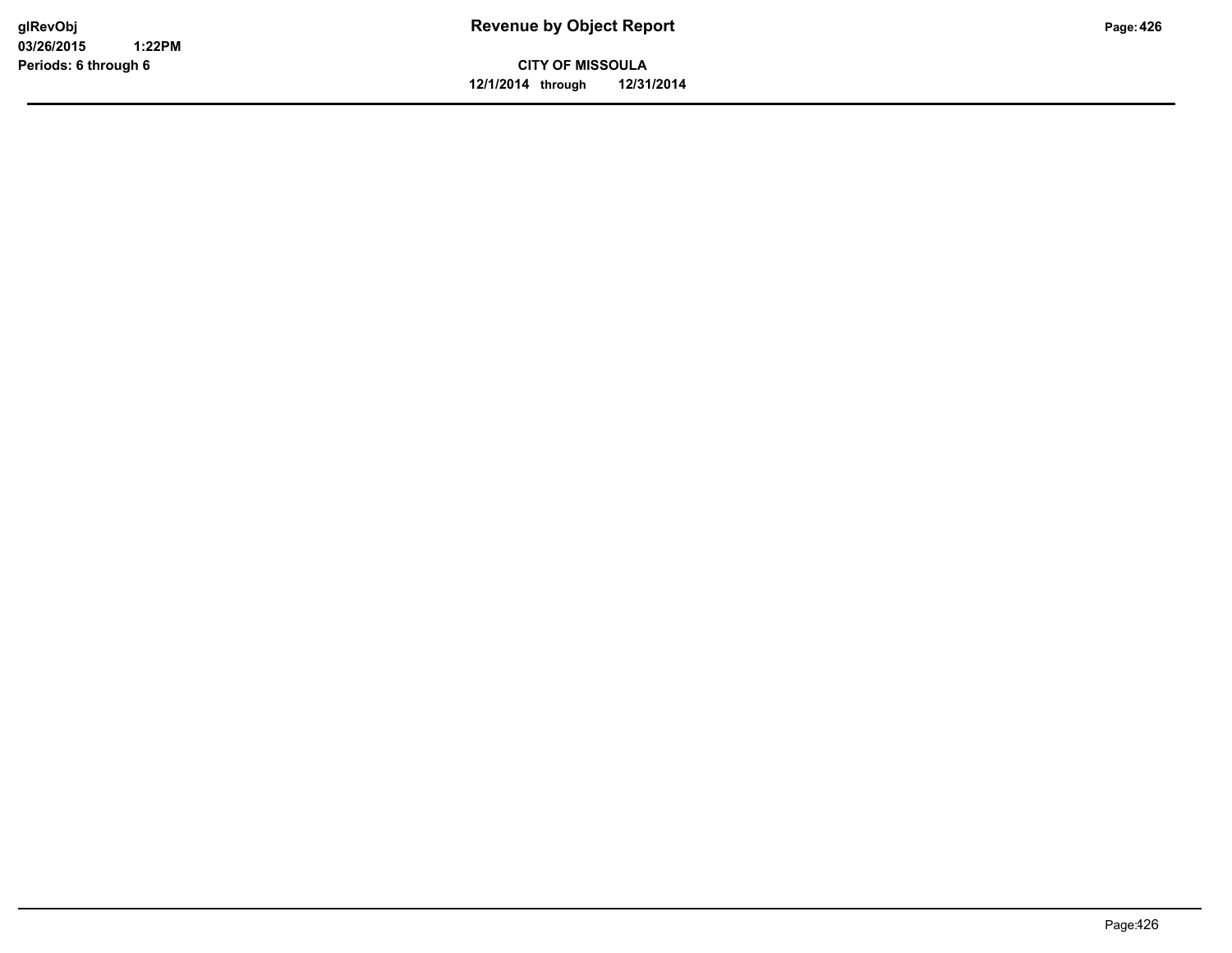**12/1/2014 through 12/31/2014**

### **7370 PARKING COMMISSION FUND**

|                                                           | <b>Adjusted</b> |                                    | Year-to-date |                | <b>Prct</b> |
|-----------------------------------------------------------|-----------------|------------------------------------|--------------|----------------|-------------|
| Object/Title                                              | <b>Estimate</b> | <b>Revenues</b><br><b>Revenues</b> |              | <b>Balance</b> | <b>Rcvd</b> |
| 330000 INTERGOVERNMENTAL REVENUES                         |                 |                                    |              |                |             |
| 336023 STATE CONTRIB. - PERS                              | 0.00            | 33.10                              | 265.56       | $-265.56$      | 0.00        |
| <b>INTERGOVERNMENTAL REVENUES</b><br><b>Total</b>         | 0.00            | 33.10                              | 265.56       | $-265.56$      | 0.00        |
| 340000 CHARGES FOR SERVICES                               |                 |                                    |              |                |             |
| 343009 TOW CHARGES                                        | 0.00            | 0.00                               | 0.00         | 0.00           | 0.00        |
| 343015 PARKING                                            | 1,405,905.00    | 0.00                               | 0.00         | 1,405,905.00   | 0.00        |
| 343016 METER MONEY                                        | 0.00            | 56,529.31                          | 272,486.23   | $-272,486.23$  | 0.00        |
| 343017 PARKING LEASE REVENUE                              | 0.00            | 109,472.00                         | 359,167.81   | $-359, 167.81$ | 0.00        |
| 343018 CENTRAL PARK REVENUE                               | 0.00            | 10,497.30                          | 50,052.53    | $-50,052.53$   | 0.00        |
| 343301 BOOT REMOVAL                                       | 0.00            | 650.00                             | 4,129.01     | $-4,129.01$    | 0.00        |
| <b>CHARGES FOR SERVICES</b><br><b>Total</b>               | 1,405,905.00    | 177,148.61                         | 685,835.58   | 720,069.42     | 48.78       |
| 350000 FINES & FORFEITURES                                |                 |                                    |              |                |             |
| 352000 TICKETS                                            | 0.00            | 0.00                               | 0.00         | 0.00           | 0.00        |
| 352001 PARKING TICKET REVENUE                             | 270,000.00      | 19,629.79                          | 106,130.16   | 163,869.84     | 39.31       |
| 352002 PARKING FINES                                      | 0.00            | 0.00                               | $-85.00$     | 85.00          | 0.00        |
| <b>FINES &amp; FORFEITURES</b><br><b>Total</b>            | 270,000.00      | 19,629.79                          | 106,045.16   | 163,954.84     | 39.28       |
| 360000 MISCELLANEOUS REVENUES                             |                 |                                    |              |                |             |
| 360010 MISCELLANEOUS                                      | 0.00            | 2,905.00                           | 32,812.12    | $-32,812.12$   | 0.00        |
| 360018 MARKET ON FRONT UTILITY PAYMENTS                   | 0.00            | 0.00                               | 579.15       | $-579.15$      | 0.00        |
| 360019 GARBAGE-MARKET ON FRONT                            | 0.00            | 0.00                               | 369.88       | $-369.88$      | 0.00        |
| 362002 BAD CHECK CHARGES                                  | 0.00            | 0.00                               | 25.00        | $-25.00$       | 0.00        |
| 362005 LEASE LATE PAYMENT PENALTY                         | 0.00            | 0.00                               | 0.00         | 0.00           | 0.00        |
| 364040 INSURANCE AND DAMAGE RECOVERY                      | 0.00            | 0.00                               | 0.00         | 0.00           | 0.00        |
| MISCELLANEOUS REVENUES<br><b>Total</b>                    | 0.00            | 2,905.00                           | 33,786.15    | $-33,786.15$   | 0.00        |
| 370000 INVESTMENTS & ROYALTY EARNINGS                     |                 |                                    |              |                |             |
| 371010 INTEREST ON INVESTMENTS                            | 20,000.00       | 0.00                               | 0.00         | 20,000.00      | 0.00        |
| 371020 GAIN/LOSS IN MARKET VALUE OF INVESTMENT            | 0.00            | 0.00                               | 0.00         | 0.00           | 0.00        |
| <b>INVESTMENTS &amp; ROYALTY EARNINGS</b><br><b>Total</b> | 20,000.00       | 0.00                               | 0.00         | 20,000.00      | 0.00        |
| 380000 OTHER FINANCING SOURCES                            |                 |                                    |              |                |             |
| 381010 BOND PROCEEDS                                      | 0.00            | 0.00                               | 0.00         | 0.00           | 0.00        |
| 382010 SALE OF FIXED ASSETS                               | 0.00            | 0.00                               | 0.00         | 0.00           | 0.00        |
| 383013 TRANS FR SID DEBT SERVICE                          | 0.00            | 0.00                               | 0.00         | 0.00           | 0.00        |
| 383400 CAPITAL CONTRIBUTION                               | 0.00            | 0.00                               | 0.00         | 0.00           | 0.00        |
| OTHER FINANCING SOURCES<br><b>Total</b>                   | 0.00            | 0.00                               | 0.00         | 0.00           | 0.00        |
| PARKING COMMISSION FUND<br><b>Total</b>                   | 1,695,905.00    | 199,716.50                         | 825,932.45   | 869,972.55     | 48.70       |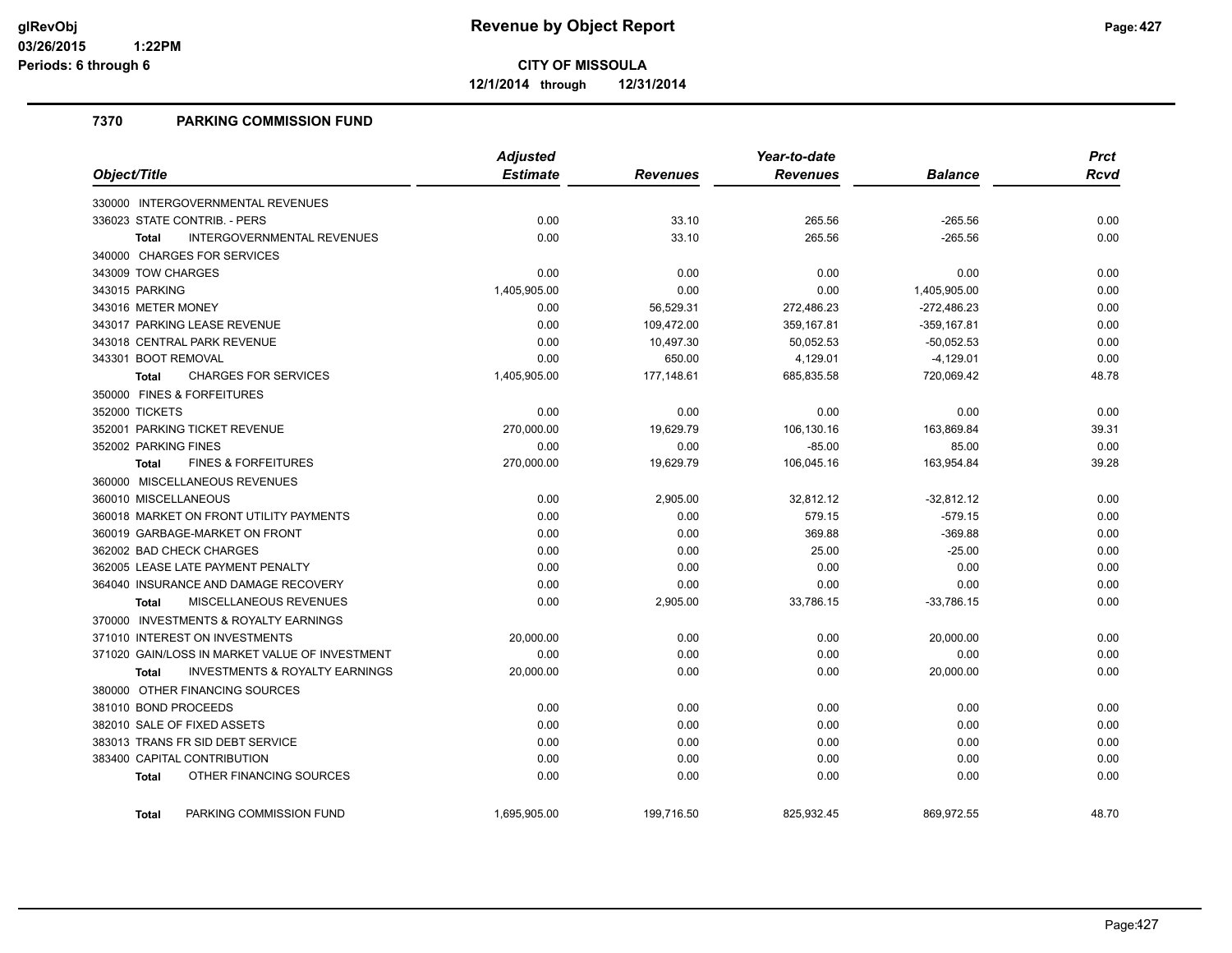**12/1/2014 through 12/31/2014**

#### **7371 FRONT STREET PARKING BONDS**

**7371 FRONT STREET PARKING BONDS**

|                                                           | <b>Adjusted</b> |                 | Year-to-date    |                | <b>Prct</b> |
|-----------------------------------------------------------|-----------------|-----------------|-----------------|----------------|-------------|
| Object/Title                                              | <b>Estimate</b> | <b>Revenues</b> | <b>Revenues</b> | <b>Balance</b> | Rcvd        |
| 330000 INTERGOVERNMENTAL REVENUES                         |                 |                 |                 |                |             |
| 331990 IRS REIMB/DEBT SVS INTEREST                        | 0.00            | 0.00            | 0.00            | 0.00           | 0.00        |
| 338000 LOCAL SHARING OF TAX INCREMENT                     | 0.00            | 0.00            | 0.00            | 0.00           | 0.00        |
| <b>INTERGOVERNMENTAL REVENUES</b><br><b>Total</b>         | 0.00            | 0.00            | 0.00            | 0.00           | 0.00        |
| 360000 MISCELLANEOUS REVENUES                             |                 |                 |                 |                |             |
| 360010 MISCELLANEOUS                                      | 0.00            | 0.00            | 0.00            | 0.00           | 0.00        |
| MISCELLANEOUS REVENUES<br><b>Total</b>                    | 0.00            | 0.00            | 0.00            | 0.00           | 0.00        |
| 370000 INVESTMENTS & ROYALTY EARNINGS                     |                 |                 |                 |                |             |
| 371010 INTEREST ON INVESTMENTS                            | 0.00            | 0.00            | 0.00            | 0.00           | 0.00        |
| <b>INVESTMENTS &amp; ROYALTY EARNINGS</b><br><b>Total</b> | 0.00            | 0.00            | 0.00            | 0.00           | 0.00        |
| 380000 OTHER FINANCING SOURCES                            |                 |                 |                 |                |             |
| 381009 TRANSFERS IN                                       | 269,059.00      | 0.00            | 0.00            | 269,059.00     | 0.00        |
| 381010 BOND PROCEEDS                                      | 0.00            | 0.00            | 0.00            | 0.00           | 0.00        |
| 383000 OPERATING TRANSFERS                                | 0.00            | 0.00            | 0.00            | 0.00           | 0.00        |
| OTHER FINANCING SOURCES<br>Total                          | 269,059.00      | 0.00            | 0.00            | 269,059.00     | 0.00        |
|                                                           |                 |                 |                 |                |             |
| FRONT STREET PARKING BONDS<br><b>Total</b>                | 269,059.00      | 0.00            | 0.00            | 269,059.00     | 0.00        |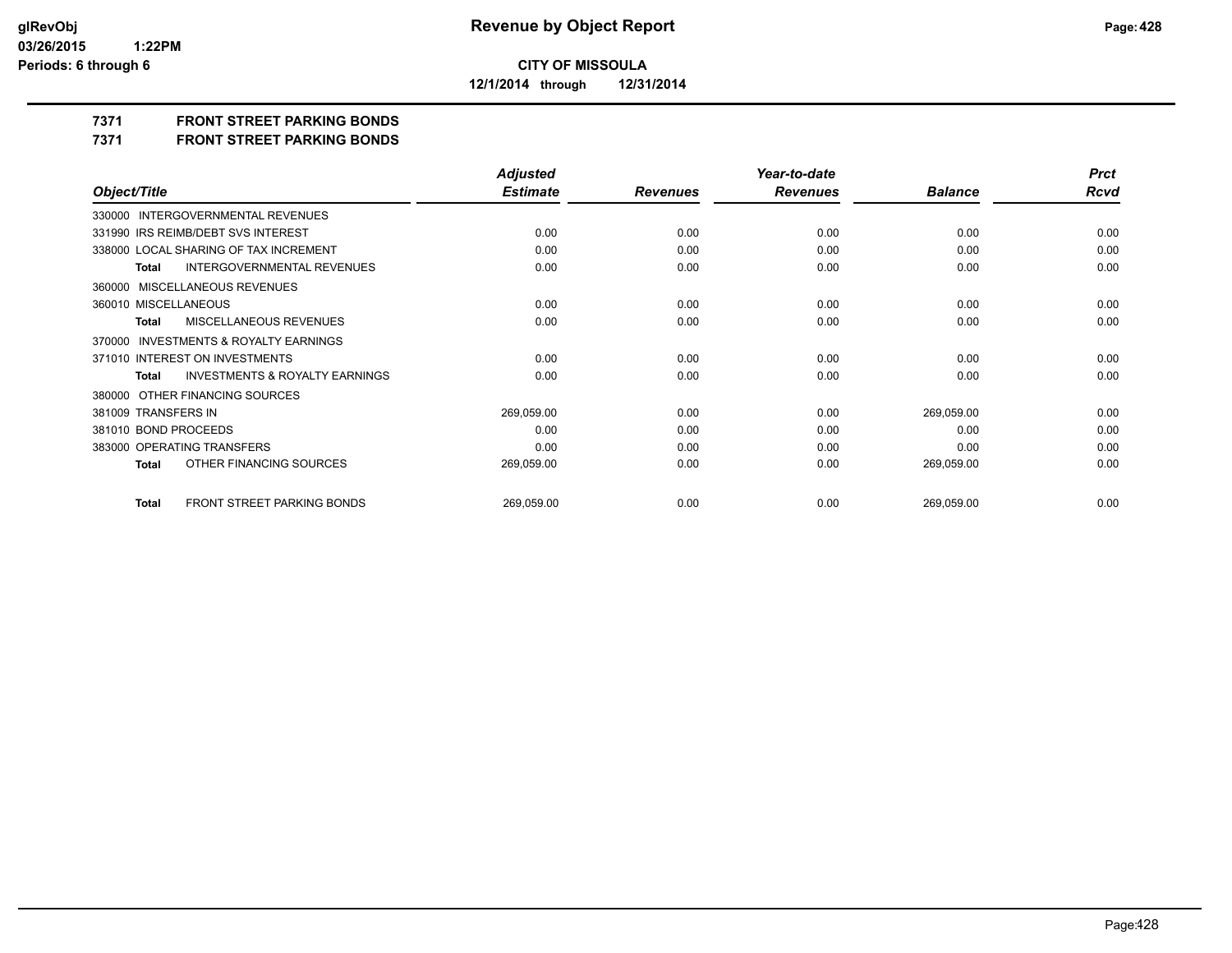**12/1/2014 through 12/31/2014**

### **7371 FRONT STREET PARKING BONDS**

|                                                           | <b>Adjusted</b> |                 | Year-to-date    |                | <b>Prct</b> |
|-----------------------------------------------------------|-----------------|-----------------|-----------------|----------------|-------------|
| Object/Title                                              | <b>Estimate</b> | <b>Revenues</b> | <b>Revenues</b> | <b>Balance</b> | <b>Rcvd</b> |
| <b>INTERGOVERNMENTAL REVENUES</b><br>330000               |                 |                 |                 |                |             |
| 331990 IRS REIMB/DEBT SVS INTEREST                        | 0.00            | 0.00            | 0.00            | 0.00           | 0.00        |
| 338000 LOCAL SHARING OF TAX INCREMENT                     | 0.00            | 0.00            | 0.00            | 0.00           | 0.00        |
| <b>INTERGOVERNMENTAL REVENUES</b><br>Total                | 0.00            | 0.00            | 0.00            | 0.00           | 0.00        |
| 360000 MISCELLANEOUS REVENUES                             |                 |                 |                 |                |             |
| 360010 MISCELLANEOUS                                      | 0.00            | 0.00            | 0.00            | 0.00           | 0.00        |
| MISCELLANEOUS REVENUES<br><b>Total</b>                    | 0.00            | 0.00            | 0.00            | 0.00           | 0.00        |
| <b>INVESTMENTS &amp; ROYALTY EARNINGS</b><br>370000       |                 |                 |                 |                |             |
| 371010 INTEREST ON INVESTMENTS                            | 0.00            | 0.00            | 0.00            | 0.00           | 0.00        |
| <b>INVESTMENTS &amp; ROYALTY EARNINGS</b><br><b>Total</b> | 0.00            | 0.00            | 0.00            | 0.00           | 0.00        |
| 380000 OTHER FINANCING SOURCES                            |                 |                 |                 |                |             |
| 381009 TRANSFERS IN                                       | 269,059.00      | 0.00            | 0.00            | 269,059.00     | 0.00        |
| 381010 BOND PROCEEDS                                      | 0.00            | 0.00            | 0.00            | 0.00           | 0.00        |
| 383000 OPERATING TRANSFERS                                | 0.00            | 0.00            | 0.00            | 0.00           | 0.00        |
| OTHER FINANCING SOURCES<br><b>Total</b>                   | 269,059.00      | 0.00            | 0.00            | 269,059.00     | 0.00        |
| <b>FRONT STREET PARKING BONDS</b><br><b>Total</b>         | 269,059.00      | 0.00            | 0.00            | 269,059.00     | 0.00        |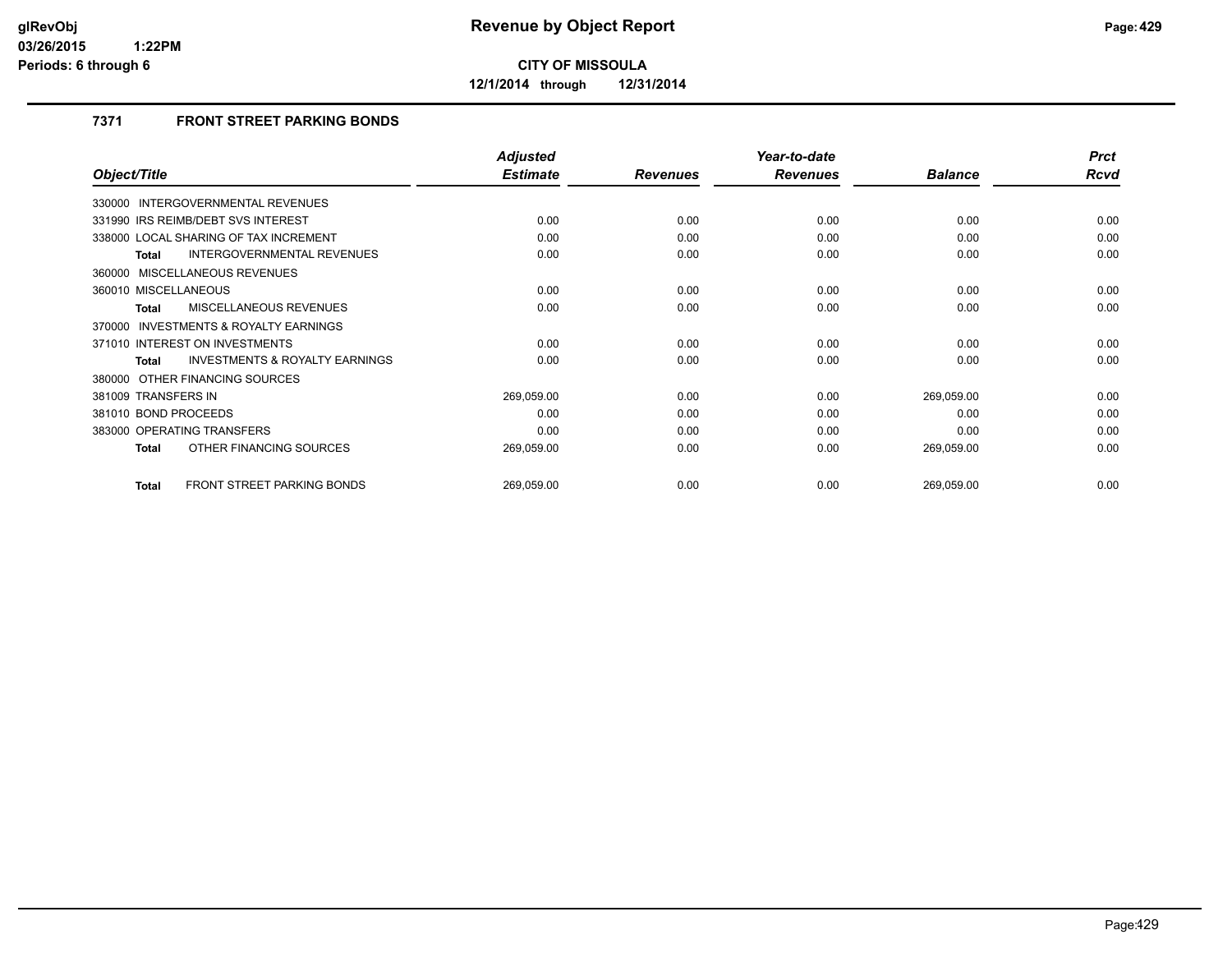**12/1/2014 through 12/31/2014**

# **7372 SINKING FUND/FRONT ST PARKING BONDS**

**7372 SINKING FUND/FRONT ST PARKING BONDS**

|                                                     | <b>Adjusted</b> |                 | Year-to-date    |                | <b>Prct</b> |
|-----------------------------------------------------|-----------------|-----------------|-----------------|----------------|-------------|
| Object/Title                                        | <b>Estimate</b> | <b>Revenues</b> | <b>Revenues</b> | <b>Balance</b> | <b>Rcvd</b> |
| 330000 INTERGOVERNMENTAL REVENUES                   |                 |                 |                 |                |             |
| 338000 LOCAL SHARING OF TAX INCREMENT               | 0.00            | 0.00            | 0.00            | 0.00           | 0.00        |
| <b>INTERGOVERNMENTAL REVENUES</b><br>Total          | 0.00            | 0.00            | 0.00            | 0.00           | 0.00        |
| 370000 INVESTMENTS & ROYALTY EARNINGS               |                 |                 |                 |                |             |
| 371010 INTEREST ON INVESTMENTS                      | 0.00            | 0.00            | 0.00            | 0.00           | 0.00        |
| <b>INVESTMENTS &amp; ROYALTY EARNINGS</b><br>Total  | 0.00            | 0.00            | 0.00            | 0.00           | 0.00        |
| 380000 OTHER FINANCING SOURCES                      |                 |                 |                 |                |             |
| 381009 TRANSFERS IN                                 | 40,000.00       | 0.00            | 0.00            | 40,000.00      | 0.00        |
| 381010 BOND PROCEEDS                                | 0.00            | 0.00            | 0.00            | 0.00           | 0.00        |
| 383000 OPERATING TRANSFERS                          | 0.00            | 0.00            | 0.00            | 0.00           | 0.00        |
| OTHER FINANCING SOURCES<br>Total                    | 40,000.00       | 0.00            | 0.00            | 40,000.00      | 0.00        |
| SINKING FUND/FRONT ST PARKING BONDS<br><b>Total</b> | 40.000.00       | 0.00            | 0.00            | 40.000.00      | 0.00        |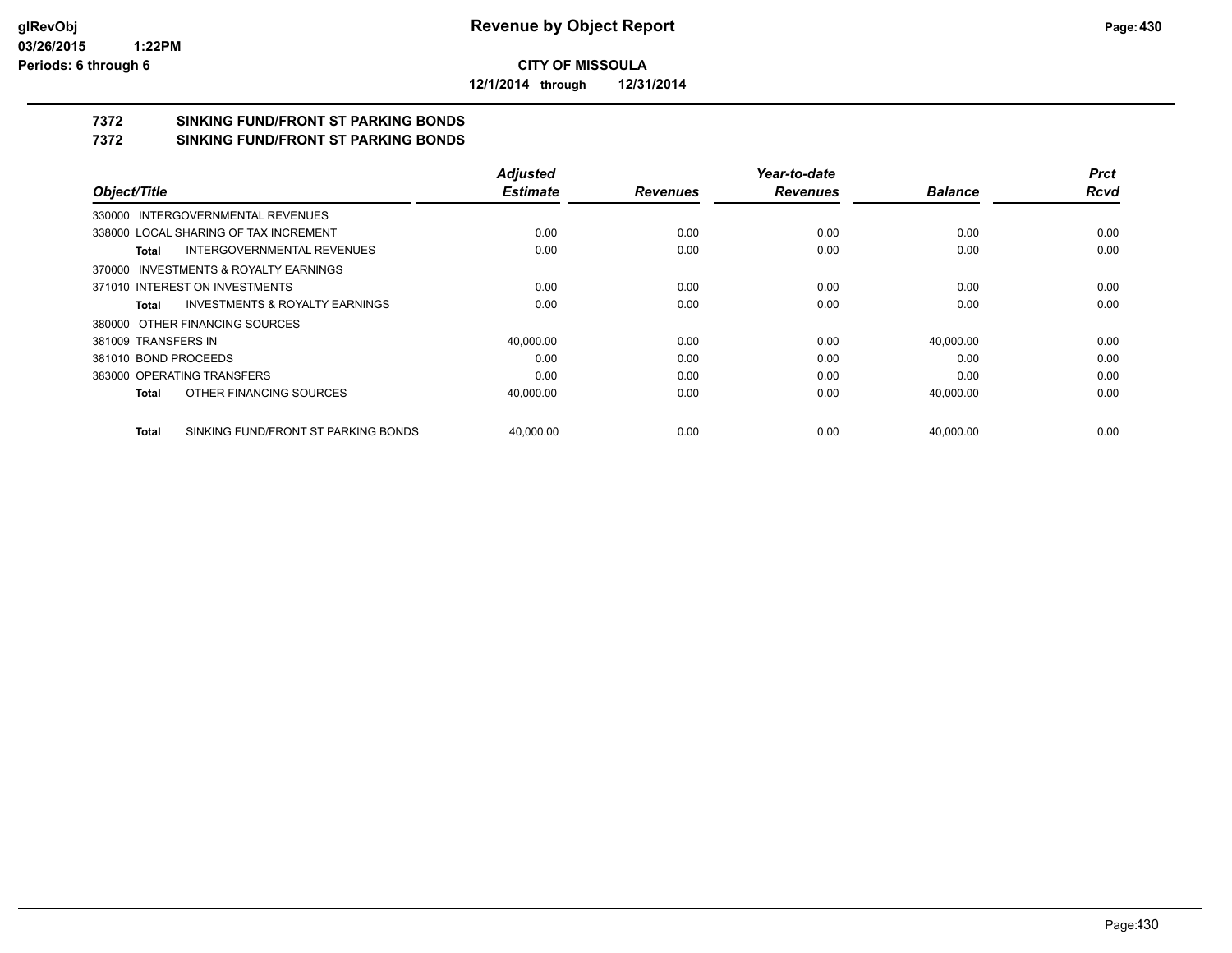**12/1/2014 through 12/31/2014**

#### **7372 SINKING FUND/FRONT ST PARKING BONDS**

| Object/Title                                              | <b>Adjusted</b><br><b>Estimate</b> | <b>Revenues</b> | Year-to-date<br><b>Revenues</b> | <b>Balance</b> | <b>Prct</b><br>Rcvd |
|-----------------------------------------------------------|------------------------------------|-----------------|---------------------------------|----------------|---------------------|
|                                                           |                                    |                 |                                 |                |                     |
| 330000 INTERGOVERNMENTAL REVENUES                         |                                    |                 |                                 |                |                     |
| 338000 LOCAL SHARING OF TAX INCREMENT                     | 0.00                               | 0.00            | 0.00                            | 0.00           | 0.00                |
| INTERGOVERNMENTAL REVENUES<br>Total                       | 0.00                               | 0.00            | 0.00                            | 0.00           | 0.00                |
| 370000 INVESTMENTS & ROYALTY EARNINGS                     |                                    |                 |                                 |                |                     |
| 371010 INTEREST ON INVESTMENTS                            | 0.00                               | 0.00            | 0.00                            | 0.00           | 0.00                |
| <b>INVESTMENTS &amp; ROYALTY EARNINGS</b><br><b>Total</b> | 0.00                               | 0.00            | 0.00                            | 0.00           | 0.00                |
| 380000 OTHER FINANCING SOURCES                            |                                    |                 |                                 |                |                     |
| 381009 TRANSFERS IN                                       | 40,000.00                          | 0.00            | 0.00                            | 40,000.00      | 0.00                |
| 381010 BOND PROCEEDS                                      | 0.00                               | 0.00            | 0.00                            | 0.00           | 0.00                |
| 383000 OPERATING TRANSFERS                                | 0.00                               | 0.00            | 0.00                            | 0.00           | 0.00                |
| OTHER FINANCING SOURCES<br><b>Total</b>                   | 40,000.00                          | 0.00            | 0.00                            | 40,000.00      | 0.00                |
| SINKING FUND/FRONT ST PARKING BONDS<br><b>Total</b>       | 40,000.00                          | 0.00            | 0.00                            | 40,000.00      | 0.00                |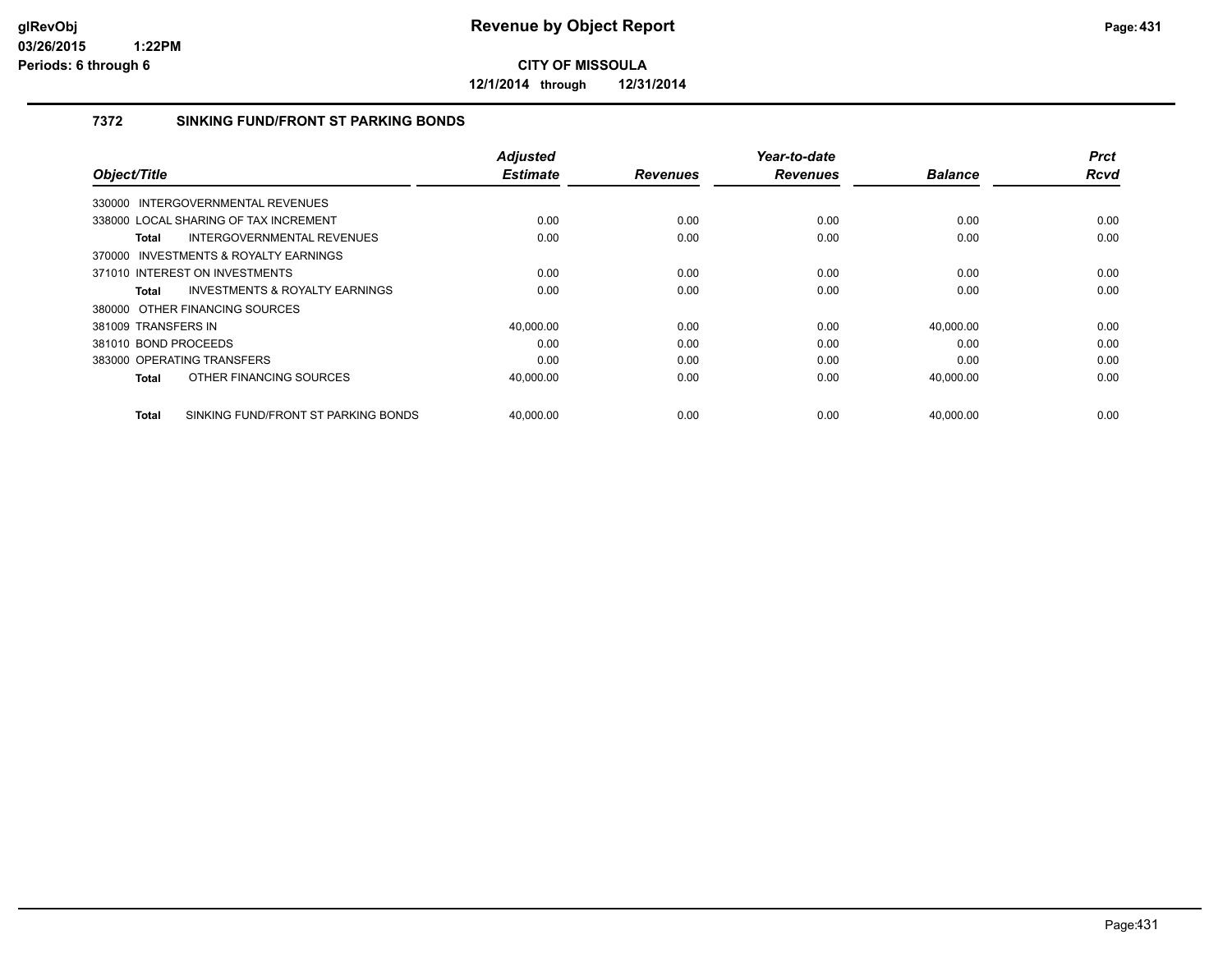**12/1/2014 through 12/31/2014**

### **7373 MPC SERIES 2010B CONSTRUCTION**

#### **7373 MPC SERIES 2010B CONSTRUCTION**

|                                                     | <b>Adjusted</b> |                 | Year-to-date    |                | <b>Prct</b> |
|-----------------------------------------------------|-----------------|-----------------|-----------------|----------------|-------------|
| Object/Title                                        | <b>Estimate</b> | <b>Revenues</b> | <b>Revenues</b> | <b>Balance</b> | <b>Rcvd</b> |
| TAXES/ASSESSMENTS<br>310000                         |                 |                 |                 |                |             |
| PENALTIES & INTEREST<br>312001                      | 0.00            | 0.00            | 0.00            | 0.00           | 0.00        |
| <b>TAXES/ASSESSMENTS</b><br>Total                   | 0.00            | 0.00            | 0.00            | 0.00           | 0.00        |
| <b>MISCELLANEOUS REVENUES</b><br>360000             |                 |                 |                 |                |             |
| 360010 MISCELLANEOUS                                | 0.00            | 0.00            | 0.00            | 0.00           | 0.00        |
| MISCELLANEOUS REVENUES<br><b>Total</b>              | 0.00            | 0.00            | 0.00            | 0.00           | 0.00        |
| <b>INVESTMENTS &amp; ROYALTY EARNINGS</b><br>370000 |                 |                 |                 |                |             |
| 371010 INTEREST ON INVESTMENTS                      | 0.00            | 0.00            | 0.00            | 0.00           | 0.00        |
| <b>INVESTMENTS &amp; ROYALTY EARNINGS</b><br>Total  | 0.00            | 0.00            | 0.00            | 0.00           | 0.00        |
| OTHER FINANCING SOURCES<br>380000                   |                 |                 |                 |                |             |
| 381010 BOND PROCEEDS                                | 0.00            | 0.00            | 0.00            | 0.00           | 0.00        |
| 383000 OPERATING TRANSFERS                          | 0.00            | 0.00            | 0.00            | 0.00           | 0.00        |
| 383042 TRANSFERS FROM OTHER FUNDS                   | 0.00            | 0.00            | 0.00            | 0.00           | 0.00        |
| 383400 CAPITAL CONTRIBUTION                         | 0.00            | 0.00            | 0.00            | 0.00           | 0.00        |
| OTHER FINANCING SOURCES<br>Total                    | 0.00            | 0.00            | 0.00            | 0.00           | 0.00        |
| MPC SERIES 2010B CONSTRUCTION<br>Total              | 0.00            | 0.00            | 0.00            | 0.00           | 0.00        |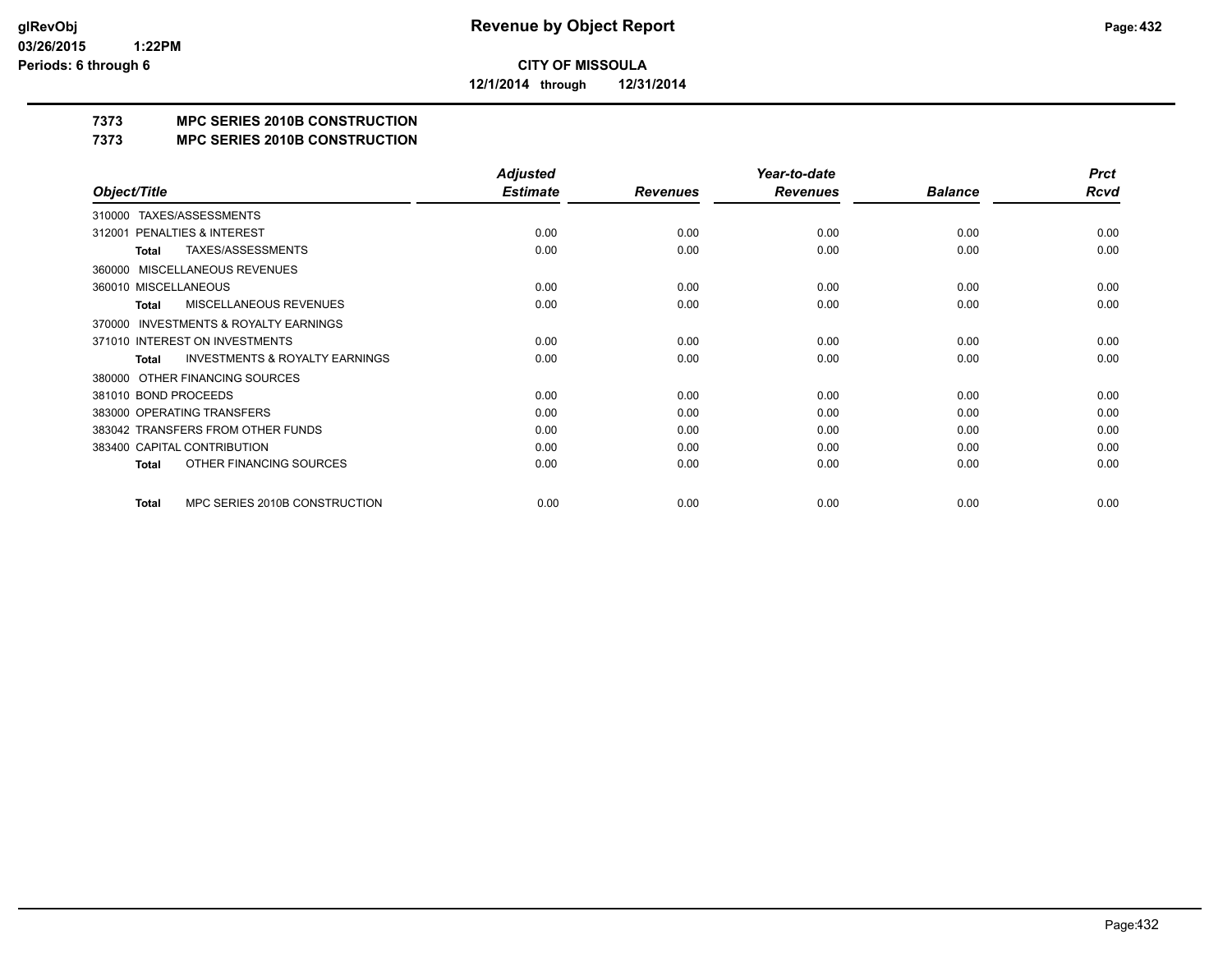**12/1/2014 through 12/31/2014**

#### **7373 MPC SERIES 2010B CONSTRUCTION**

|                                                    | <b>Adjusted</b> |                 | Year-to-date    |                | <b>Prct</b> |
|----------------------------------------------------|-----------------|-----------------|-----------------|----------------|-------------|
| Object/Title                                       | <b>Estimate</b> | <b>Revenues</b> | <b>Revenues</b> | <b>Balance</b> | Rcvd        |
| TAXES/ASSESSMENTS<br>310000                        |                 |                 |                 |                |             |
| <b>PENALTIES &amp; INTEREST</b><br>312001          | 0.00            | 0.00            | 0.00            | 0.00           | 0.00        |
| TAXES/ASSESSMENTS<br>Total                         | 0.00            | 0.00            | 0.00            | 0.00           | 0.00        |
| 360000 MISCELLANEOUS REVENUES                      |                 |                 |                 |                |             |
| 360010 MISCELLANEOUS                               | 0.00            | 0.00            | 0.00            | 0.00           | 0.00        |
| MISCELLANEOUS REVENUES<br>Total                    | 0.00            | 0.00            | 0.00            | 0.00           | 0.00        |
| 370000 INVESTMENTS & ROYALTY EARNINGS              |                 |                 |                 |                |             |
| 371010 INTEREST ON INVESTMENTS                     | 0.00            | 0.00            | 0.00            | 0.00           | 0.00        |
| <b>INVESTMENTS &amp; ROYALTY EARNINGS</b><br>Total | 0.00            | 0.00            | 0.00            | 0.00           | 0.00        |
| 380000 OTHER FINANCING SOURCES                     |                 |                 |                 |                |             |
| 381010 BOND PROCEEDS                               | 0.00            | 0.00            | 0.00            | 0.00           | 0.00        |
| 383000 OPERATING TRANSFERS                         | 0.00            | 0.00            | 0.00            | 0.00           | 0.00        |
| 383042 TRANSFERS FROM OTHER FUNDS                  | 0.00            | 0.00            | 0.00            | 0.00           | 0.00        |
| 383400 CAPITAL CONTRIBUTION                        | 0.00            | 0.00            | 0.00            | 0.00           | 0.00        |
| OTHER FINANCING SOURCES<br><b>Total</b>            | 0.00            | 0.00            | 0.00            | 0.00           | 0.00        |
| MPC SERIES 2010B CONSTRUCTION<br><b>Total</b>      | 0.00            | 0.00            | 0.00            | 0.00           | 0.00        |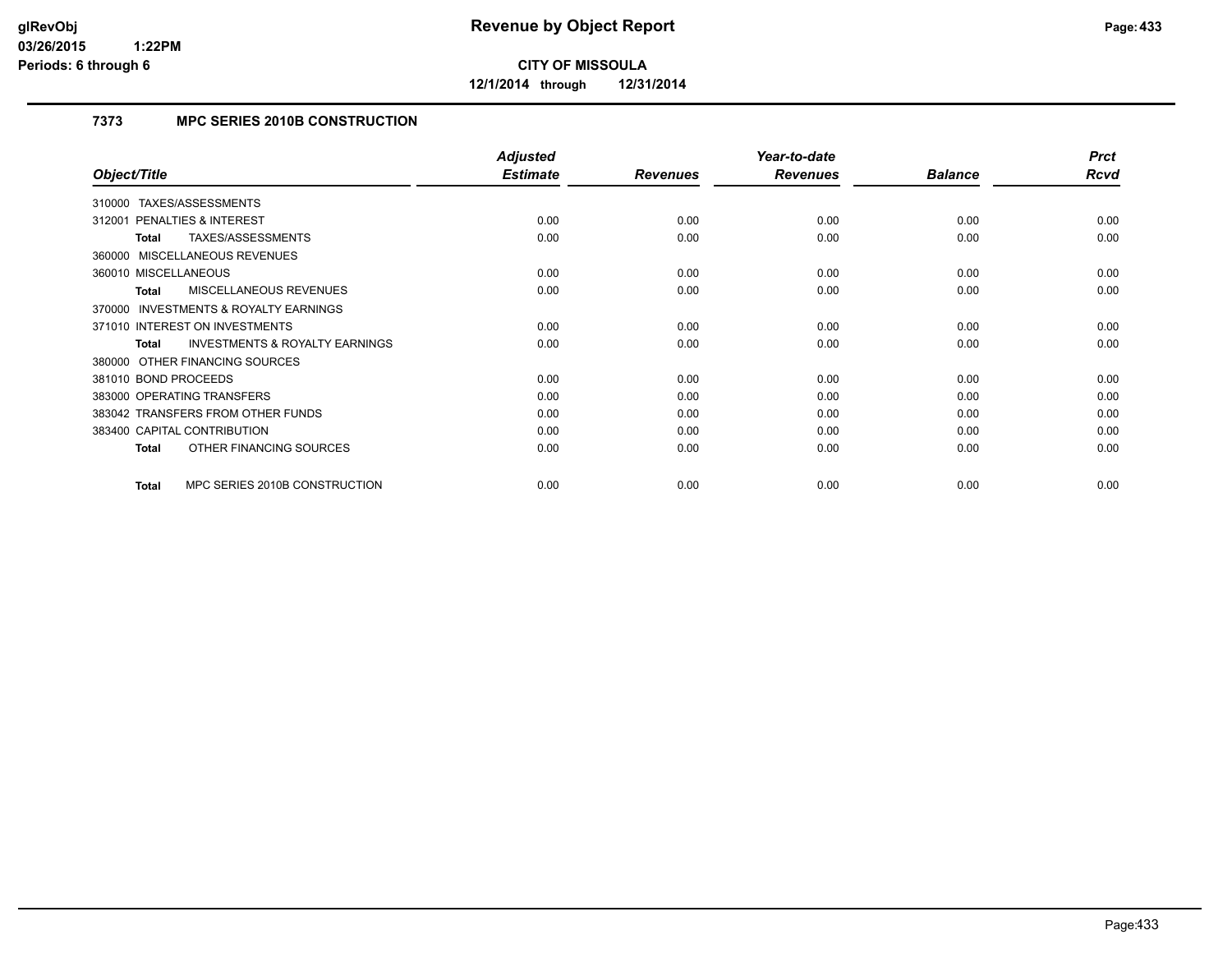**12/1/2014 through 12/31/2014**

#### **7374 RESERVE FUND-PARKING BONDS**

#### **7374 RESERVE FUND-PARKING BONDS**

|                                |                                       | <b>Adjusted</b> |                 | Year-to-date    |                | <b>Prct</b> |
|--------------------------------|---------------------------------------|-----------------|-----------------|-----------------|----------------|-------------|
| Object/Title                   |                                       | <b>Estimate</b> | <b>Revenues</b> | <b>Revenues</b> | <b>Balance</b> | <b>Rcvd</b> |
|                                | 370000 INVESTMENTS & ROYALTY EARNINGS |                 |                 |                 |                |             |
| 371010 INTEREST ON INVESTMENTS |                                       | 0.00            | 0.00            | 0.00            | 0.00           | 0.00        |
| Total                          | INVESTMENTS & ROYALTY EARNINGS        | 0.00            | 0.00            | 0.00            | 0.00           | 0.00        |
| 380000 OTHER FINANCING SOURCES |                                       |                 |                 |                 |                |             |
| 381009 TRANSFERS IN            |                                       | 0.00            | 0.00            | 0.00            | 0.00           | 0.00        |
| 381010 BOND PROCEEDS           |                                       | 0.00            | 0.00            | 0.00            | 0.00           | 0.00        |
| 383000 OPERATING TRANSFERS     |                                       | 0.00            | 0.00            | 0.00            | 0.00           | 0.00        |
| Total                          | OTHER FINANCING SOURCES               | 0.00            | 0.00            | 0.00            | 0.00           | 0.00        |
|                                |                                       |                 |                 |                 |                |             |
| <b>Total</b>                   | RESERVE FUND-PARKING BONDS            | 0.00            | 0.00            | 0.00            | 0.00           | 0.00        |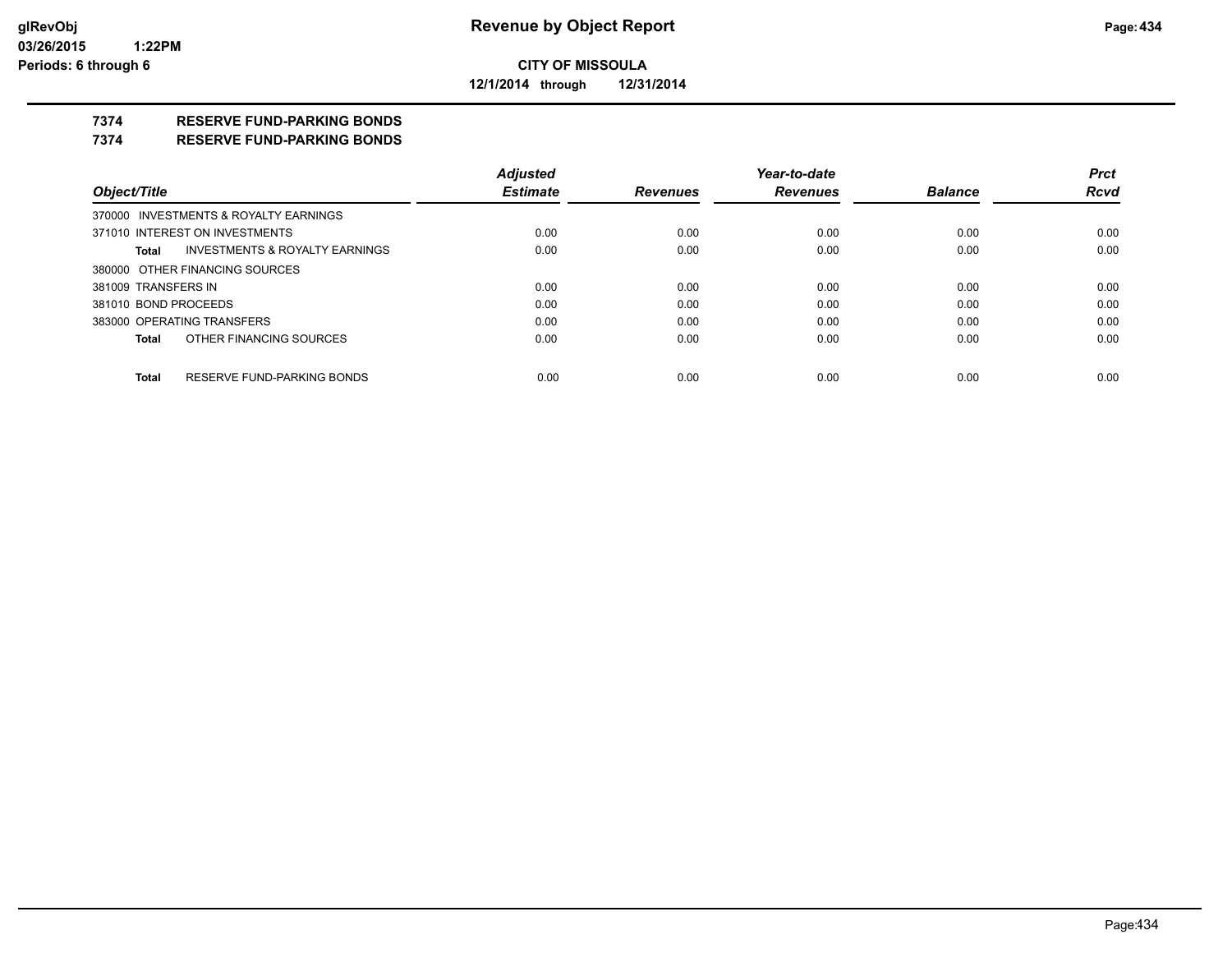**12/1/2014 through 12/31/2014**

#### **7374 RESERVE FUND-PARKING BONDS**

|                                                | <b>Adjusted</b> |                 | Year-to-date    |                | <b>Prct</b> |
|------------------------------------------------|-----------------|-----------------|-----------------|----------------|-------------|
| Object/Title                                   | <b>Estimate</b> | <b>Revenues</b> | <b>Revenues</b> | <b>Balance</b> | <b>Rcvd</b> |
| 370000 INVESTMENTS & ROYALTY EARNINGS          |                 |                 |                 |                |             |
| 371010 INTEREST ON INVESTMENTS                 | 0.00            | 0.00            | 0.00            | 0.00           | 0.00        |
| INVESTMENTS & ROYALTY EARNINGS<br><b>Total</b> | 0.00            | 0.00            | 0.00            | 0.00           | 0.00        |
| 380000 OTHER FINANCING SOURCES                 |                 |                 |                 |                |             |
| 381009 TRANSFERS IN                            | 0.00            | 0.00            | 0.00            | 0.00           | 0.00        |
| 381010 BOND PROCEEDS                           | 0.00            | 0.00            | 0.00            | 0.00           | 0.00        |
| 383000 OPERATING TRANSFERS                     | 0.00            | 0.00            | 0.00            | 0.00           | 0.00        |
| OTHER FINANCING SOURCES<br>Total               | 0.00            | 0.00            | 0.00            | 0.00           | 0.00        |
| RESERVE FUND-PARKING BONDS<br><b>Total</b>     | 0.00            | 0.00            | 0.00            | 0.00           | 0.00        |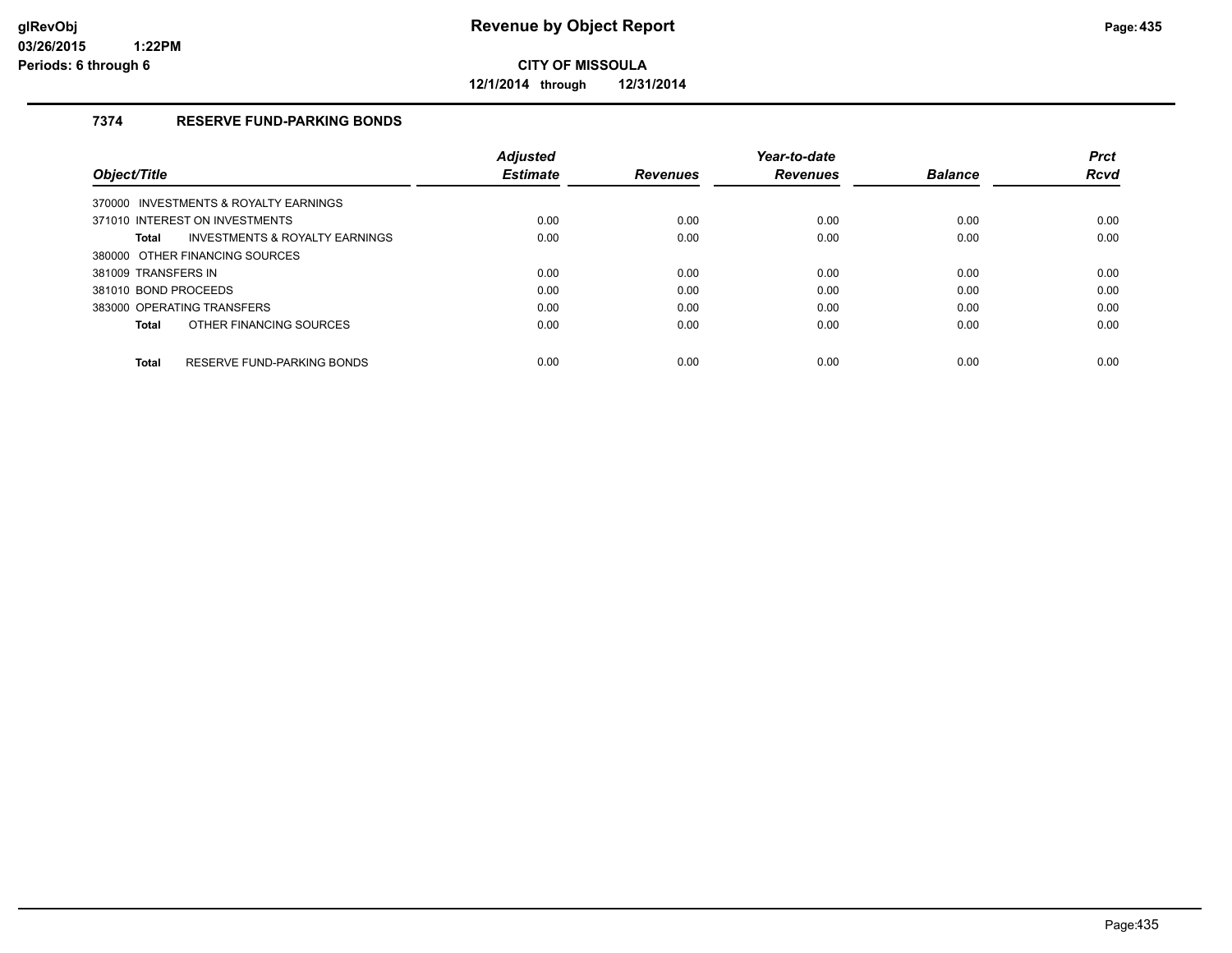**12/1/2014 through 12/31/2014**

# **7375 PLEDGED TAX INCREMENT-2010B BOND**

### **7375 PLEDGED TAX INCREMENT-2010B BOND**

|                                                    | <b>Adjusted</b> |                 | Year-to-date    |                | <b>Prct</b> |
|----------------------------------------------------|-----------------|-----------------|-----------------|----------------|-------------|
| Object/Title                                       | <b>Estimate</b> | <b>Revenues</b> | <b>Revenues</b> | <b>Balance</b> | <b>Rcvd</b> |
| 330000 INTERGOVERNMENTAL REVENUES                  |                 |                 |                 |                |             |
| 338000 LOCAL SHARING OF TAX INCREMENT              | 268.162.00      | 0.00            | 133.425.29      | 134.736.71     | 49.76       |
| INTERGOVERNMENTAL REVENUES<br>Total                | 268,162.00      | 0.00            | 133.425.29      | 134.736.71     | 49.76       |
| 370000 INVESTMENTS & ROYALTY EARNINGS              |                 |                 |                 |                |             |
| 371010 INTEREST ON INVESTMENTS                     | 0.00            | 0.00            | $-24.646.18$    | 24.646.18      | 0.00        |
| <b>INVESTMENTS &amp; ROYALTY EARNINGS</b><br>Total | 0.00            | 0.00            | $-24.646.18$    | 24.646.18      | 0.00        |
| 380000 OTHER FINANCING SOURCES                     |                 |                 |                 |                |             |
| 383000 OPERATING TRANSFERS                         | 0.00            | 0.00            | 0.00            | 0.00           | 0.00        |
| OTHER FINANCING SOURCES<br><b>Total</b>            | 0.00            | 0.00            | 0.00            | 0.00           | 0.00        |
| PLEDGED TAX INCREMENT-2010B BOND<br><b>Total</b>   | 268.162.00      | 0.00            | 108.779.11      | 159.382.89     | 40.56       |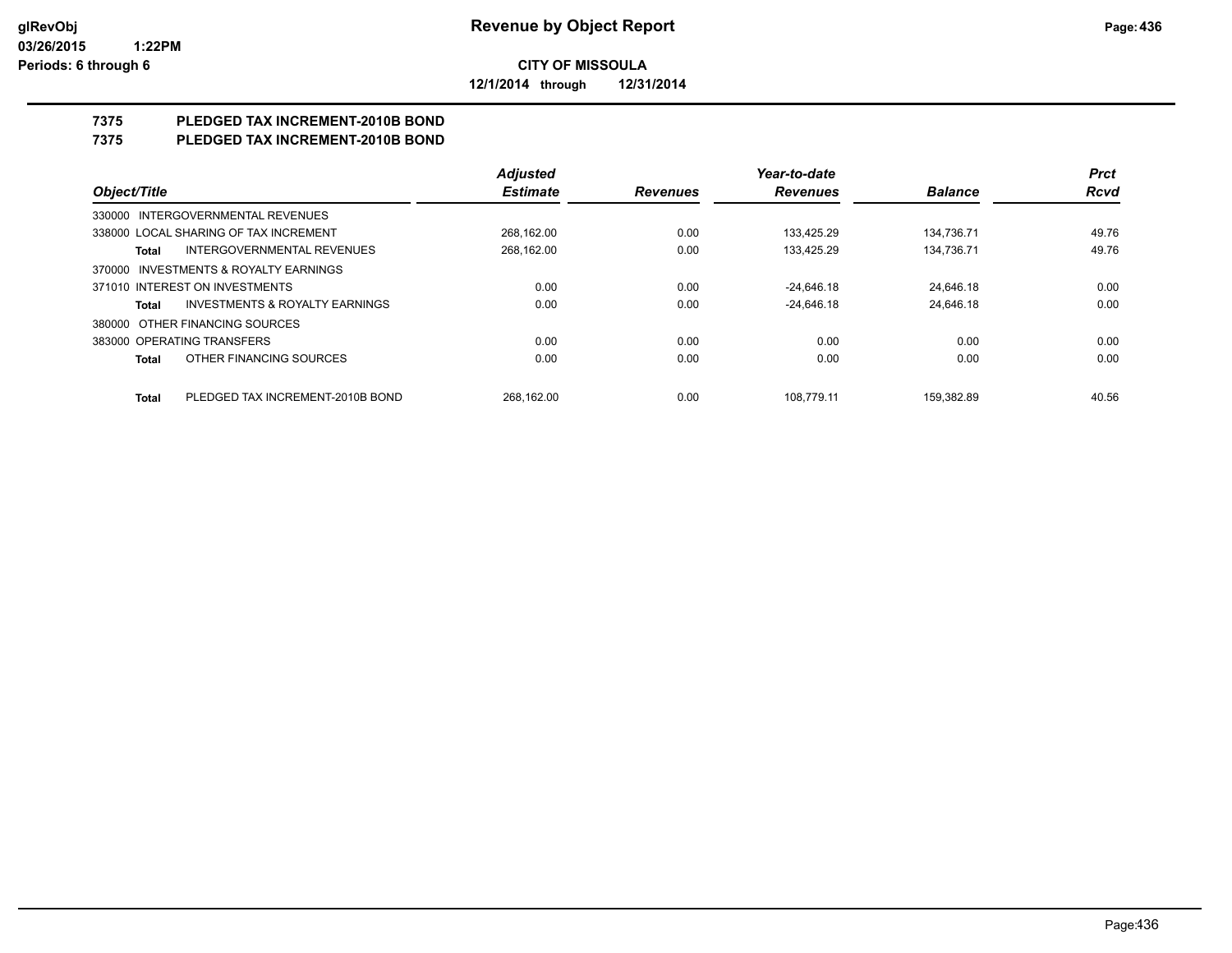**12/1/2014 through 12/31/2014**

#### **7375 PLEDGED TAX INCREMENT-2010B BOND**

| Object/Title                          |                                           | <b>Adjusted</b><br><b>Estimate</b> | <b>Revenues</b> | Year-to-date<br><b>Revenues</b> | <b>Balance</b> | <b>Prct</b><br>Rcvd |
|---------------------------------------|-------------------------------------------|------------------------------------|-----------------|---------------------------------|----------------|---------------------|
| 330000 INTERGOVERNMENTAL REVENUES     |                                           |                                    |                 |                                 |                |                     |
| 338000 LOCAL SHARING OF TAX INCREMENT |                                           | 268.162.00                         | 0.00            | 133.425.29                      | 134.736.71     | 49.76               |
| <b>Total</b>                          | INTERGOVERNMENTAL REVENUES                | 268.162.00                         | 0.00            | 133.425.29                      | 134.736.71     | 49.76               |
| 370000 INVESTMENTS & ROYALTY EARNINGS |                                           |                                    |                 |                                 |                |                     |
| 371010 INTEREST ON INVESTMENTS        |                                           | 0.00                               | 0.00            | $-24,646.18$                    | 24.646.18      | 0.00                |
| <b>Total</b>                          | <b>INVESTMENTS &amp; ROYALTY EARNINGS</b> | 0.00                               | 0.00            | $-24.646.18$                    | 24,646.18      | 0.00                |
| 380000 OTHER FINANCING SOURCES        |                                           |                                    |                 |                                 |                |                     |
| 383000 OPERATING TRANSFERS            |                                           | 0.00                               | 0.00            | 0.00                            | 0.00           | 0.00                |
| <b>Total</b>                          | OTHER FINANCING SOURCES                   | 0.00                               | 0.00            | 0.00                            | 0.00           | 0.00                |
| <b>Total</b>                          | PLEDGED TAX INCREMENT-2010B BOND          | 268.162.00                         | 0.00            | 108.779.11                      | 159.382.89     | 40.56               |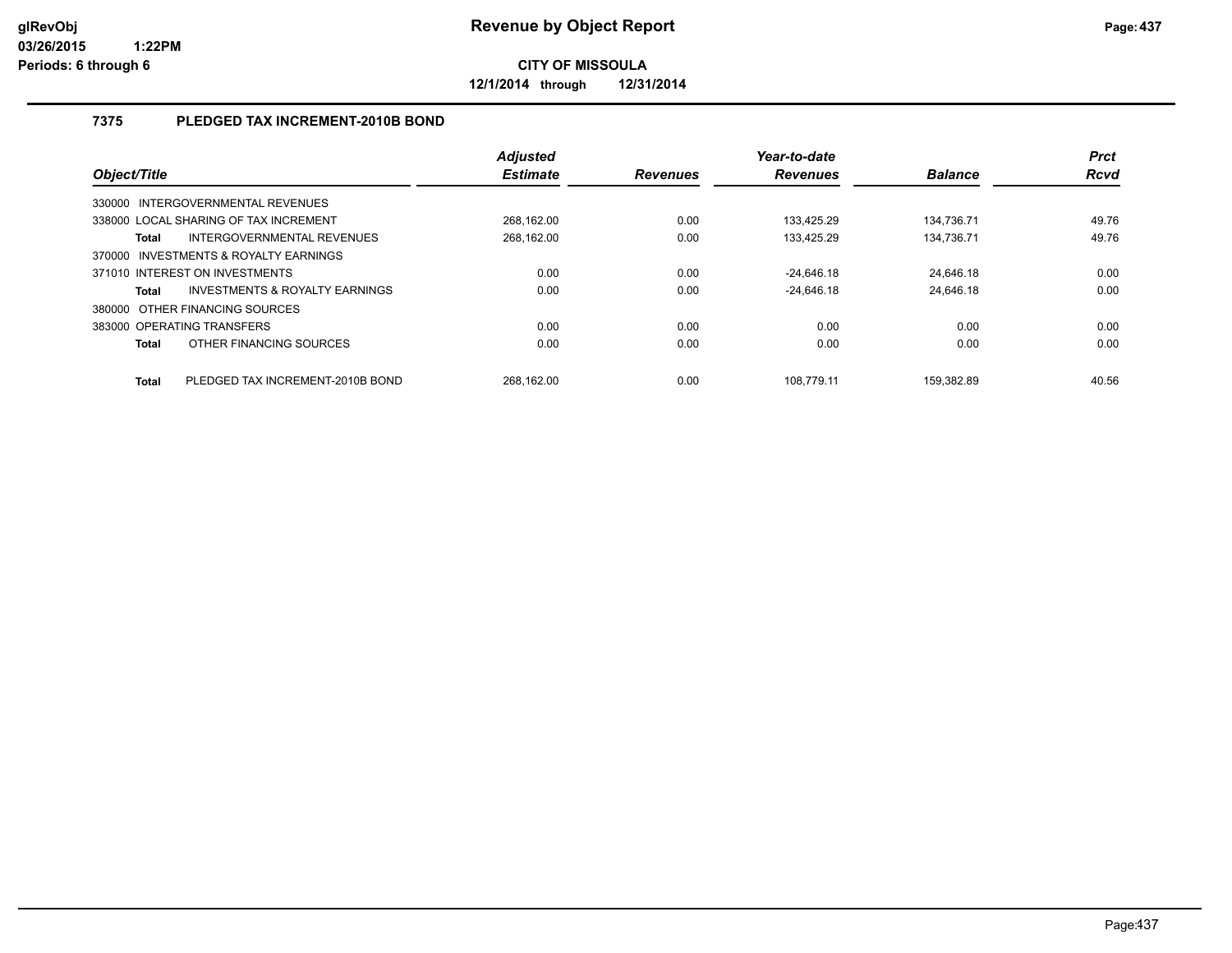**12/1/2014 through 12/31/2014**

#### **7376 MPC 2010A BONDS DEBT INTEREST**

#### **7376 MPC 2010A BONDS DEBT INTEREST**

|                            |                                           | <b>Adjusted</b> |                 | Year-to-date    |                | <b>Prct</b> |
|----------------------------|-------------------------------------------|-----------------|-----------------|-----------------|----------------|-------------|
| Object/Title               |                                           | <b>Estimate</b> | <b>Revenues</b> | <b>Revenues</b> | <b>Balance</b> | <b>Rcvd</b> |
|                            | 370000 INVESTMENTS & ROYALTY EARNINGS     |                 |                 |                 |                |             |
|                            | 371010 INTEREST ON INVESTMENTS            | 0.00            | 0.00            | 0.00            | 0.00           | 0.00        |
| Total                      | <b>INVESTMENTS &amp; ROYALTY EARNINGS</b> | 0.00            | 0.00            | 0.00            | 0.00           | 0.00        |
|                            | 380000 OTHER FINANCING SOURCES            |                 |                 |                 |                |             |
| 381009 TRANSFERS IN        |                                           | 0.00            | 0.00            | 0.00            | 0.00           | 0.00        |
| 381010 BOND PROCEEDS       |                                           | 0.00            | 0.00            | 0.00            | 0.00           | 0.00        |
| 383000 OPERATING TRANSFERS |                                           | 0.00            | 0.00            | 0.00            | 0.00           | 0.00        |
| Total                      | OTHER FINANCING SOURCES                   | 0.00            | 0.00            | 0.00            | 0.00           | 0.00        |
|                            |                                           |                 |                 |                 |                |             |
| <b>Total</b>               | MPC 2010A BONDS DEBT INTEREST             | 0.00            | 0.00            | 0.00            | 0.00           | 0.00        |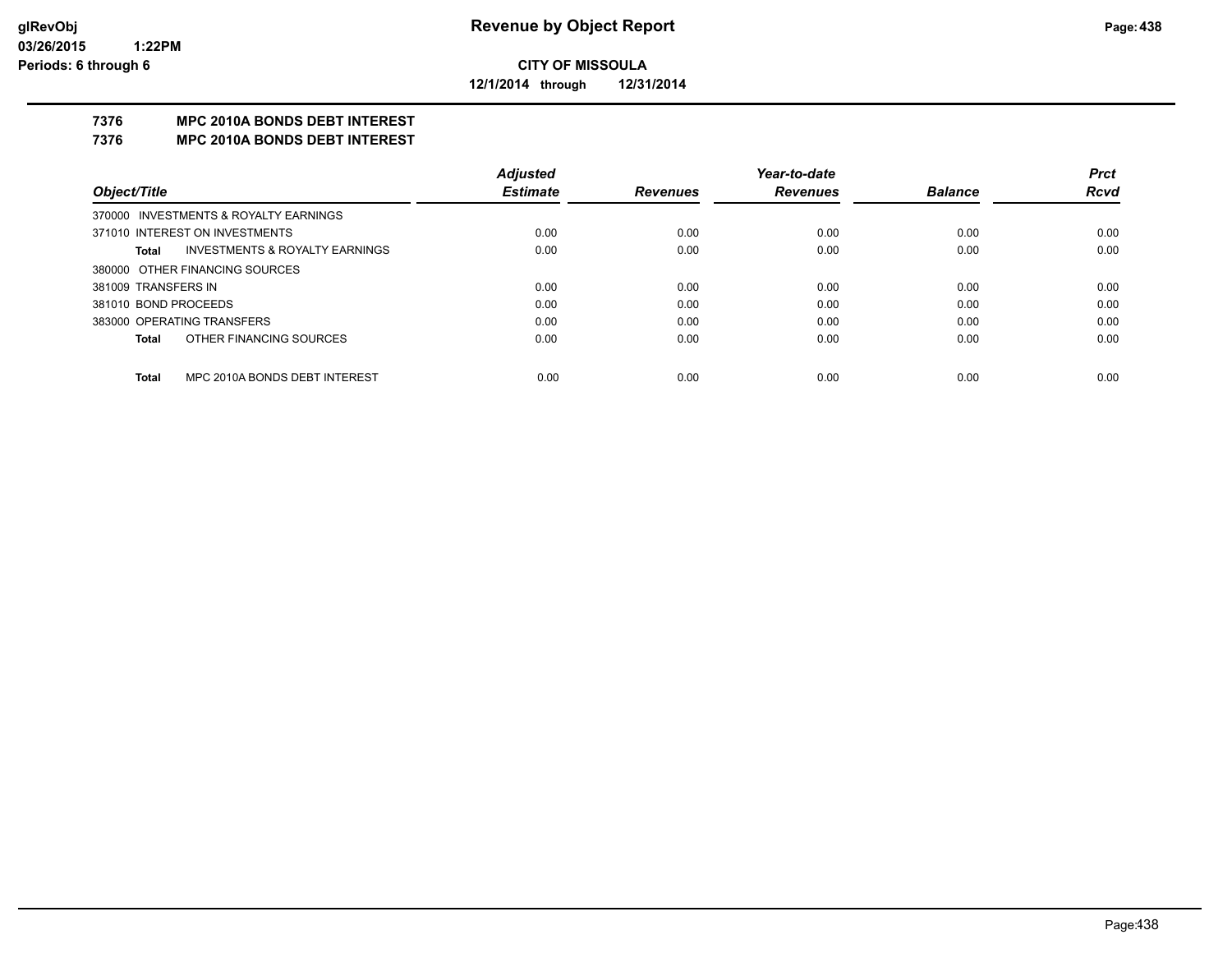**12/1/2014 through 12/31/2014**

#### **7376 MPC 2010A BONDS DEBT INTEREST**

|                                               | <b>Adjusted</b> |                 | Year-to-date    |                | <b>Prct</b> |
|-----------------------------------------------|-----------------|-----------------|-----------------|----------------|-------------|
| Object/Title                                  | <b>Estimate</b> | <b>Revenues</b> | <b>Revenues</b> | <b>Balance</b> | <b>Rcvd</b> |
| 370000 INVESTMENTS & ROYALTY EARNINGS         |                 |                 |                 |                |             |
| 371010 INTEREST ON INVESTMENTS                | 0.00            | 0.00            | 0.00            | 0.00           | 0.00        |
| INVESTMENTS & ROYALTY EARNINGS<br>Total       | 0.00            | 0.00            | 0.00            | 0.00           | 0.00        |
| 380000 OTHER FINANCING SOURCES                |                 |                 |                 |                |             |
| 381009 TRANSFERS IN                           | 0.00            | 0.00            | 0.00            | 0.00           | 0.00        |
| 381010 BOND PROCEEDS                          | 0.00            | 0.00            | 0.00            | 0.00           | 0.00        |
| 383000 OPERATING TRANSFERS                    | 0.00            | 0.00            | 0.00            | 0.00           | 0.00        |
| OTHER FINANCING SOURCES<br>Total              | 0.00            | 0.00            | 0.00            | 0.00           | 0.00        |
| MPC 2010A BONDS DEBT INTEREST<br><b>Total</b> | 0.00            | 0.00            | 0.00            | 0.00           | 0.00        |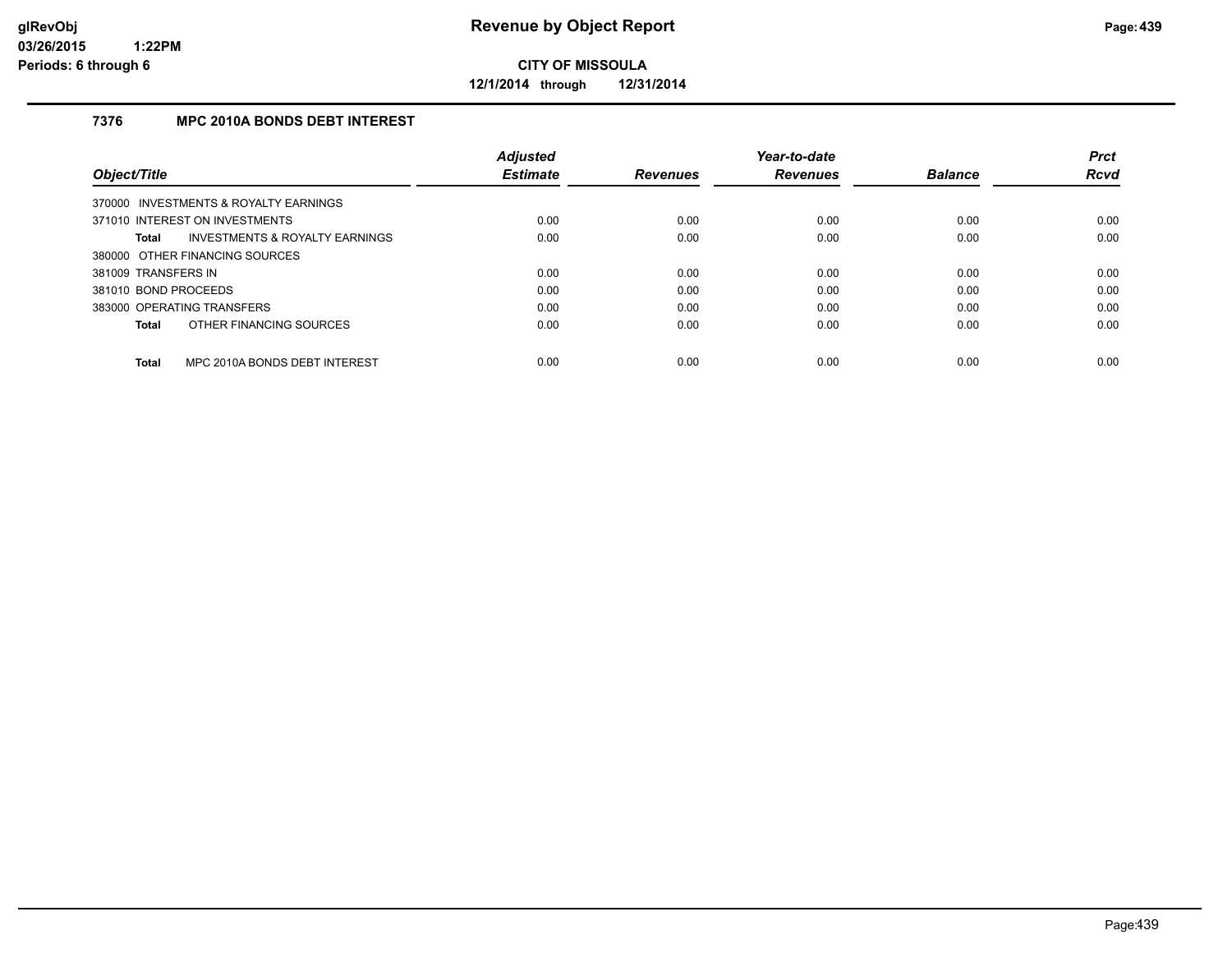**12/1/2014 through 12/31/2014**

### **7377 MPC 2010A BONDS SINKING FUND**

**7377 MPC 2010A BONDS SINKING FUND**

|                                                    | <b>Adjusted</b> |                 | Year-to-date    |                | <b>Prct</b> |
|----------------------------------------------------|-----------------|-----------------|-----------------|----------------|-------------|
| Object/Title                                       | <b>Estimate</b> | <b>Revenues</b> | <b>Revenues</b> | <b>Balance</b> | <b>Rcvd</b> |
| 370000 INVESTMENTS & ROYALTY EARNINGS              |                 |                 |                 |                |             |
| 371010 INTEREST ON INVESTMENTS                     | 0.00            | 0.00            | 0.00            | 0.00           | 0.00        |
| <b>INVESTMENTS &amp; ROYALTY EARNINGS</b><br>Total | 0.00            | 0.00            | 0.00            | 0.00           | 0.00        |
| 380000 OTHER FINANCING SOURCES                     |                 |                 |                 |                |             |
| 381009 TRANSFERS IN                                | 0.00            | 0.00            | 0.00            | 0.00           | 0.00        |
| 381010 BOND PROCEEDS                               | 0.00            | 0.00            | 0.00            | 0.00           | 0.00        |
| 383000 OPERATING TRANSFERS                         | 0.00            | 0.00            | 0.00            | 0.00           | 0.00        |
| OTHER FINANCING SOURCES<br><b>Total</b>            | 0.00            | 0.00            | 0.00            | 0.00           | 0.00        |
|                                                    |                 |                 |                 |                |             |
| MPC 2010A BONDS SINKING FUND<br>Total              | 0.00            | 0.00            | 0.00            | 0.00           | 0.00        |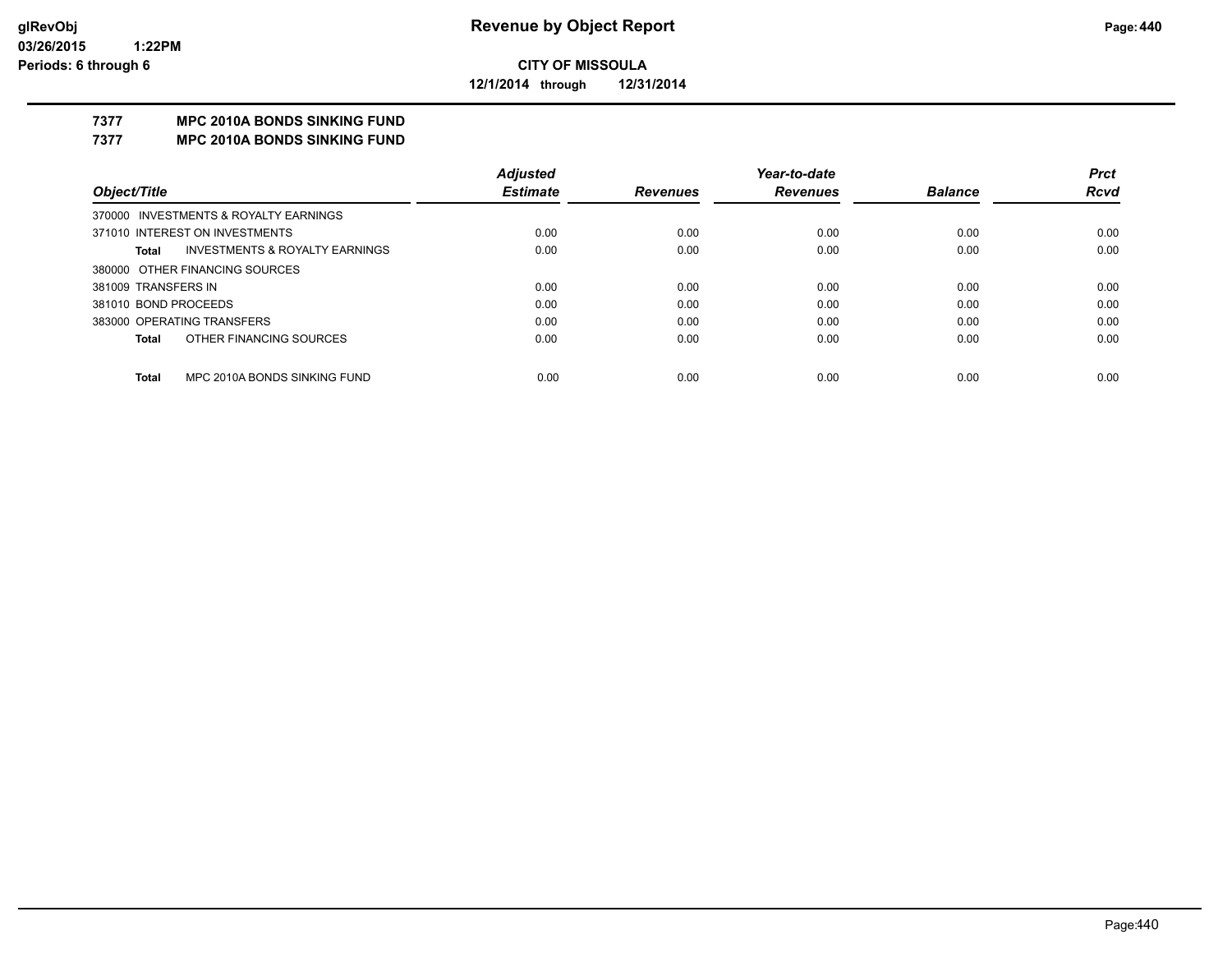**12/1/2014 through 12/31/2014**

#### **7377 MPC 2010A BONDS SINKING FUND**

|                                                | <b>Adjusted</b> |                 | Year-to-date    |                | <b>Prct</b> |
|------------------------------------------------|-----------------|-----------------|-----------------|----------------|-------------|
| Object/Title                                   | <b>Estimate</b> | <b>Revenues</b> | <b>Revenues</b> | <b>Balance</b> | <b>Rcvd</b> |
| 370000 INVESTMENTS & ROYALTY EARNINGS          |                 |                 |                 |                |             |
| 371010 INTEREST ON INVESTMENTS                 | 0.00            | 0.00            | 0.00            | 0.00           | 0.00        |
| INVESTMENTS & ROYALTY EARNINGS<br><b>Total</b> | 0.00            | 0.00            | 0.00            | 0.00           | 0.00        |
| 380000 OTHER FINANCING SOURCES                 |                 |                 |                 |                |             |
| 381009 TRANSFERS IN                            | 0.00            | 0.00            | 0.00            | 0.00           | 0.00        |
| 381010 BOND PROCEEDS                           | 0.00            | 0.00            | 0.00            | 0.00           | 0.00        |
| 383000 OPERATING TRANSFERS                     | 0.00            | 0.00            | 0.00            | 0.00           | 0.00        |
| OTHER FINANCING SOURCES<br>Total               | 0.00            | 0.00            | 0.00            | 0.00           | 0.00        |
| MPC 2010A BONDS SINKING FUND<br><b>Total</b>   | 0.00            | 0.00            | 0.00            | 0.00           | 0.00        |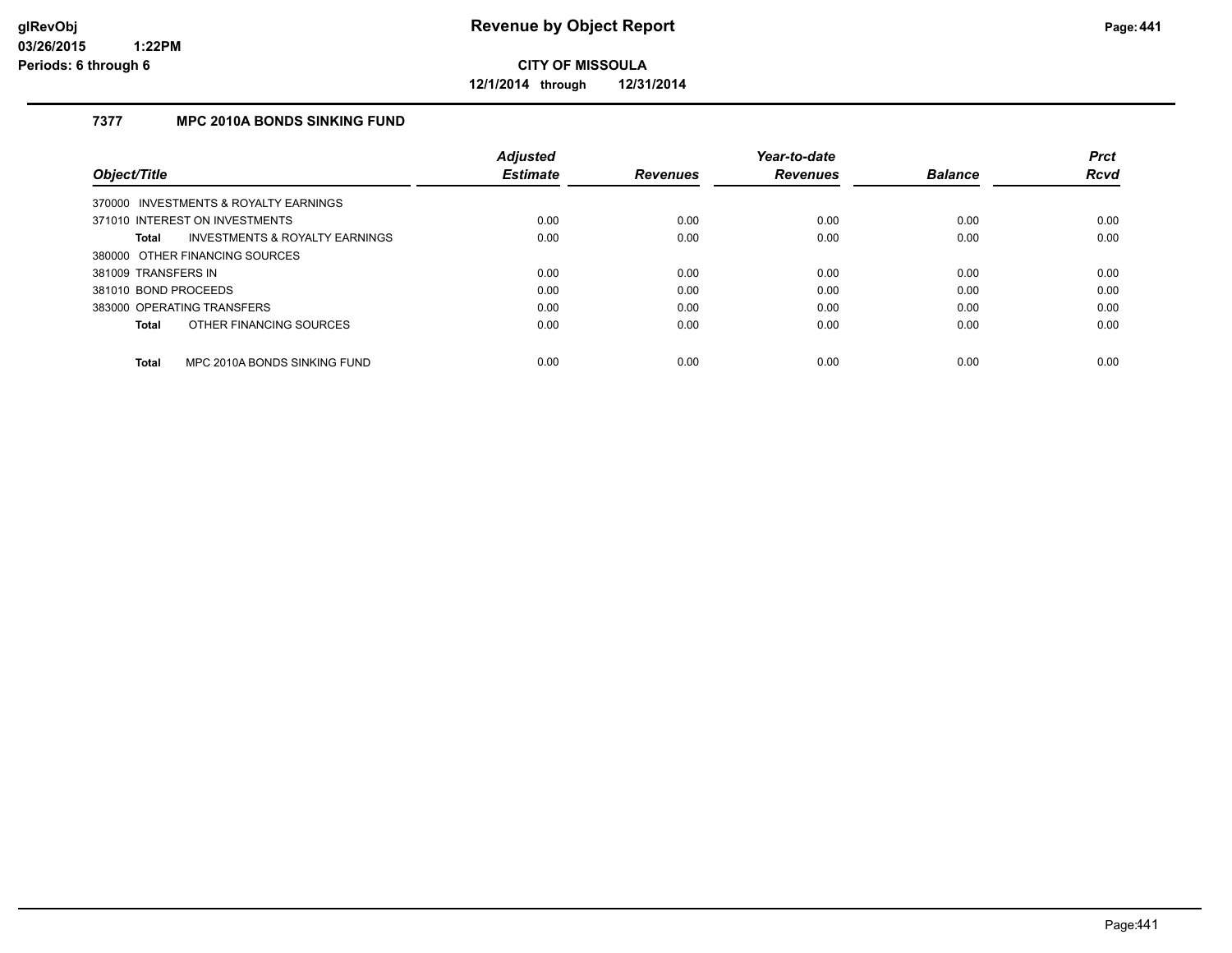**12/1/2014 through 12/31/2014**

#### **7378 MPC 2010A BOND RESERVE**

**7378 MPC 2010A BOND RESERVE**

|                      |                                       | <b>Adjusted</b> |                 | Year-to-date    |                | <b>Prct</b> |
|----------------------|---------------------------------------|-----------------|-----------------|-----------------|----------------|-------------|
| Object/Title         |                                       | <b>Estimate</b> | <b>Revenues</b> | <b>Revenues</b> | <b>Balance</b> | <b>Rcvd</b> |
|                      | 370000 INVESTMENTS & ROYALTY EARNINGS |                 |                 |                 |                |             |
|                      | 371010 INTEREST ON INVESTMENTS        | 0.00            | 0.00            | 0.00            | 0.00           | 0.00        |
| Total                | INVESTMENTS & ROYALTY EARNINGS        | 0.00            | 0.00            | 0.00            | 0.00           | 0.00        |
|                      | 380000 OTHER FINANCING SOURCES        |                 |                 |                 |                |             |
| 381009 TRANSFERS IN  |                                       | 0.00            | 0.00            | 0.00            | 0.00           | 0.00        |
| 381010 BOND PROCEEDS |                                       | 0.00            | 0.00            | 0.00            | 0.00           | 0.00        |
|                      | 383000 OPERATING TRANSFERS            | 0.00            | 0.00            | 0.00            | 0.00           | 0.00        |
| Total                | OTHER FINANCING SOURCES               | 0.00            | 0.00            | 0.00            | 0.00           | 0.00        |
|                      |                                       |                 |                 |                 |                |             |
| <b>Total</b>         | MPC 2010A BOND RESERVE                | 0.00            | 0.00            | 0.00            | 0.00           | 0.00        |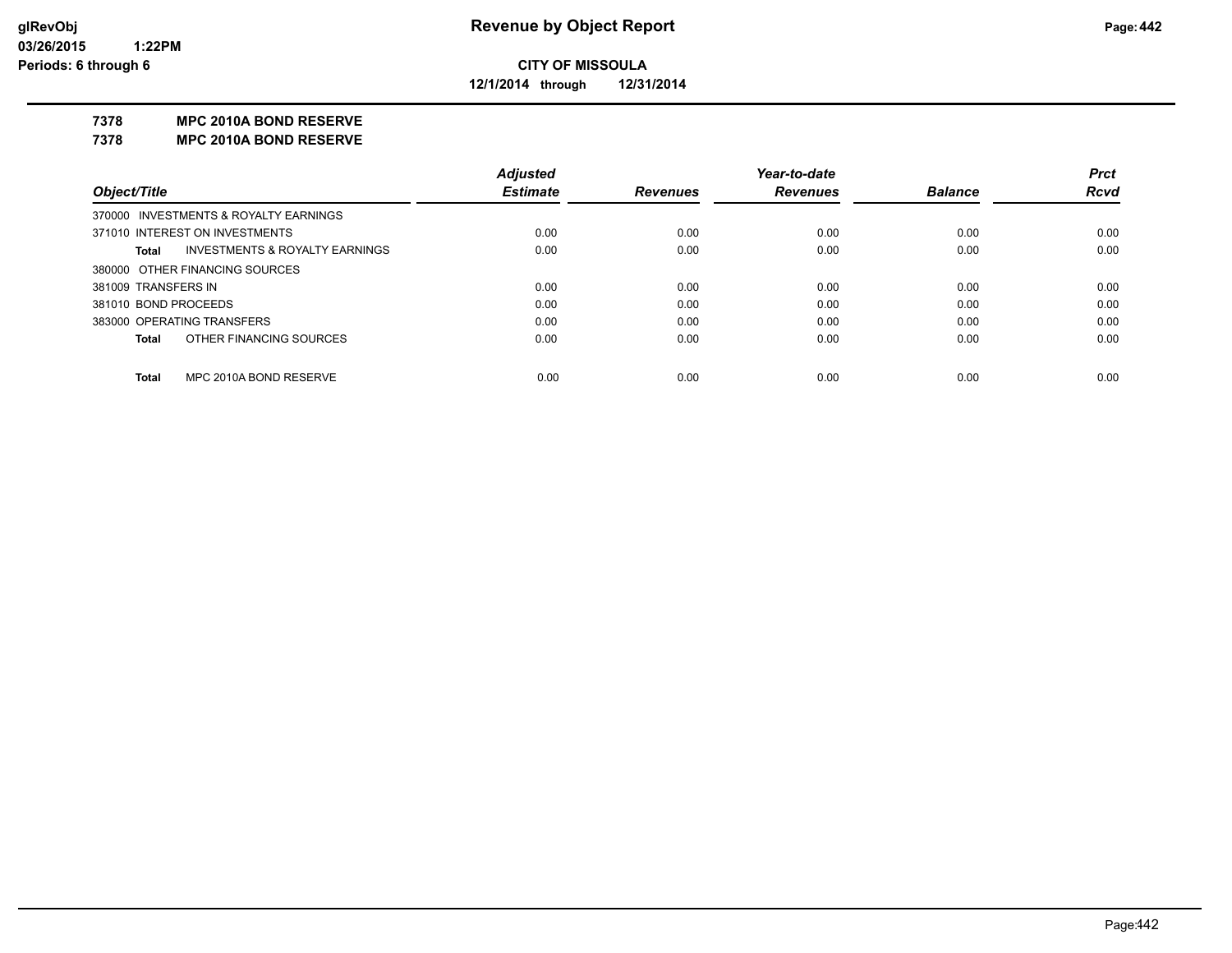**12/1/2014 through 12/31/2014**

#### **7378 MPC 2010A BOND RESERVE**

|                                                    | <b>Adiusted</b> |                 | Year-to-date    |                | <b>Prct</b> |
|----------------------------------------------------|-----------------|-----------------|-----------------|----------------|-------------|
| Object/Title                                       | <b>Estimate</b> | <b>Revenues</b> | <b>Revenues</b> | <b>Balance</b> | <b>Rcvd</b> |
| 370000 INVESTMENTS & ROYALTY EARNINGS              |                 |                 |                 |                |             |
| 371010 INTEREST ON INVESTMENTS                     | 0.00            | 0.00            | 0.00            | 0.00           | 0.00        |
| <b>INVESTMENTS &amp; ROYALTY EARNINGS</b><br>Total | 0.00            | 0.00            | 0.00            | 0.00           | 0.00        |
| 380000 OTHER FINANCING SOURCES                     |                 |                 |                 |                |             |
| 381009 TRANSFERS IN                                | 0.00            | 0.00            | 0.00            | 0.00           | 0.00        |
| 381010 BOND PROCEEDS                               | 0.00            | 0.00            | 0.00            | 0.00           | 0.00        |
| 383000 OPERATING TRANSFERS                         | 0.00            | 0.00            | 0.00            | 0.00           | 0.00        |
| OTHER FINANCING SOURCES<br><b>Total</b>            | 0.00            | 0.00            | 0.00            | 0.00           | 0.00        |
|                                                    |                 |                 |                 |                |             |
| MPC 2010A BOND RESERVE<br><b>Total</b>             | 0.00            | 0.00            | 0.00            | 0.00           | 0.00        |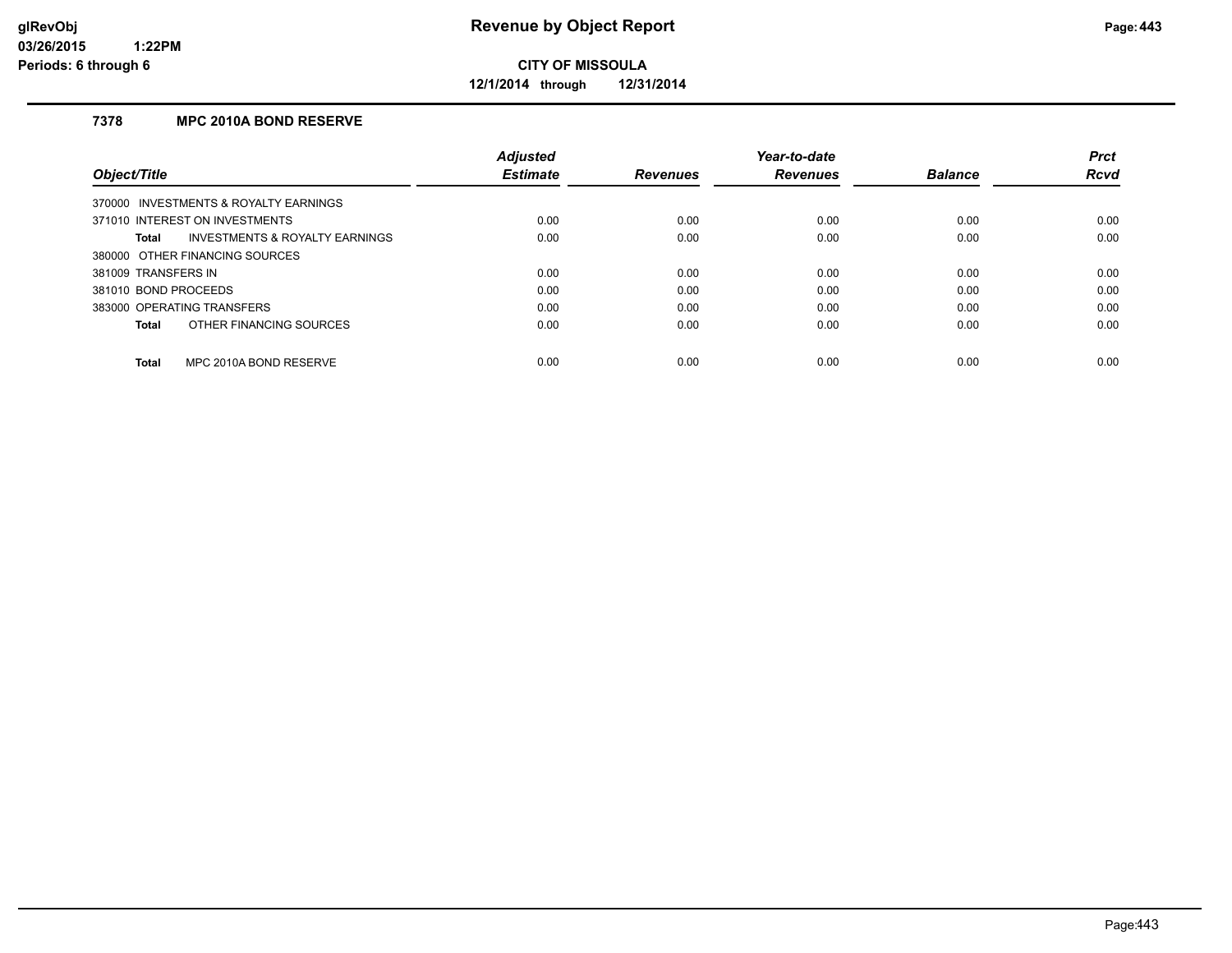**12/1/2014 through 12/31/2014**

### **7379 MPC 2010A BOND CONSTRUCTION**

#### **7379 MPC 2010A BOND CONSTRUCTION**

|                                                    | <b>Adjusted</b> |                 | Year-to-date    |                | <b>Prct</b> |
|----------------------------------------------------|-----------------|-----------------|-----------------|----------------|-------------|
| Object/Title                                       | <b>Estimate</b> | <b>Revenues</b> | <b>Revenues</b> | <b>Balance</b> | <b>Rcvd</b> |
| 370000 INVESTMENTS & ROYALTY EARNINGS              |                 |                 |                 |                |             |
| 371010 INTEREST ON INVESTMENTS                     | 0.00            | 0.00            | 0.00            | 0.00           | 0.00        |
| <b>INVESTMENTS &amp; ROYALTY EARNINGS</b><br>Total | 0.00            | 0.00            | 0.00            | 0.00           | 0.00        |
| 380000 OTHER FINANCING SOURCES                     |                 |                 |                 |                |             |
| 381009 TRANSFERS IN                                | 0.00            | 0.00            | 0.00            | 0.00           | 0.00        |
| 381010 BOND PROCEEDS                               | 0.00            | 0.00            | 0.00            | 0.00           | 0.00        |
| 383000 OPERATING TRANSFERS                         | 0.00            | 0.00            | 0.00            | 0.00           | 0.00        |
| OTHER FINANCING SOURCES<br>Total                   | 0.00            | 0.00            | 0.00            | 0.00           | 0.00        |
|                                                    |                 |                 |                 |                |             |
| MPC 2010A BOND CONSTRUCTION<br>Total               | 0.00            | 0.00            | 0.00            | 0.00           | 0.00        |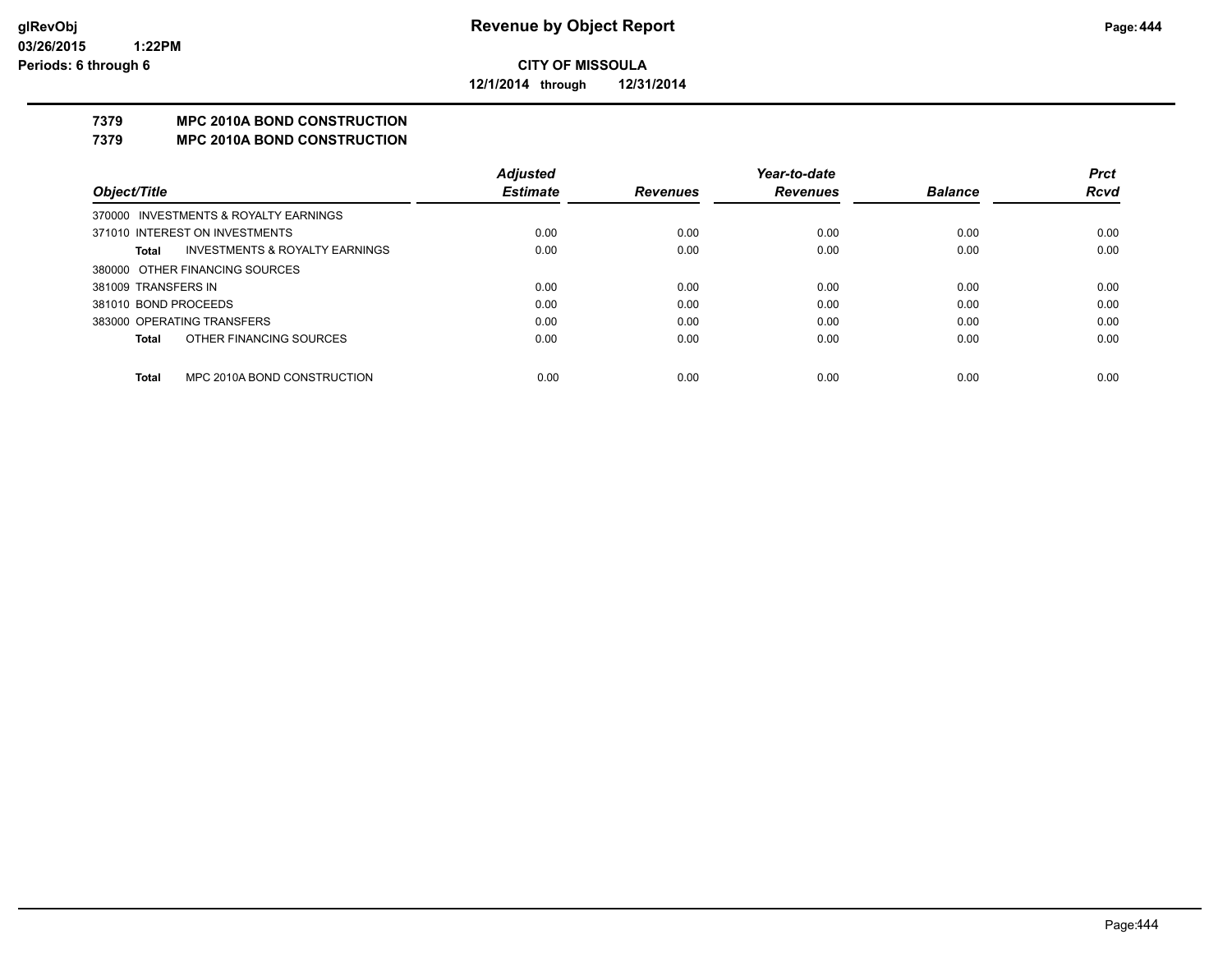**12/1/2014 through 12/31/2014**

#### **7379 MPC 2010A BOND CONSTRUCTION**

|                                                | <b>Adjusted</b> |                 | Year-to-date    |                | <b>Prct</b> |
|------------------------------------------------|-----------------|-----------------|-----------------|----------------|-------------|
| Object/Title                                   | <b>Estimate</b> | <b>Revenues</b> | <b>Revenues</b> | <b>Balance</b> | Rcvd        |
| 370000 INVESTMENTS & ROYALTY EARNINGS          |                 |                 |                 |                |             |
| 371010 INTEREST ON INVESTMENTS                 | 0.00            | 0.00            | 0.00            | 0.00           | 0.00        |
| INVESTMENTS & ROYALTY EARNINGS<br><b>Total</b> | 0.00            | 0.00            | 0.00            | 0.00           | 0.00        |
| 380000 OTHER FINANCING SOURCES                 |                 |                 |                 |                |             |
| 381009 TRANSFERS IN                            | 0.00            | 0.00            | 0.00            | 0.00           | 0.00        |
| 381010 BOND PROCEEDS                           | 0.00            | 0.00            | 0.00            | 0.00           | 0.00        |
| 383000 OPERATING TRANSFERS                     | 0.00            | 0.00            | 0.00            | 0.00           | 0.00        |
| OTHER FINANCING SOURCES<br><b>Total</b>        | 0.00            | 0.00            | 0.00            | 0.00           | 0.00        |
| MPC 2010A BOND CONSTRUCTION<br><b>Total</b>    | 0.00            | 0.00            | 0.00            | 0.00           | 0.00        |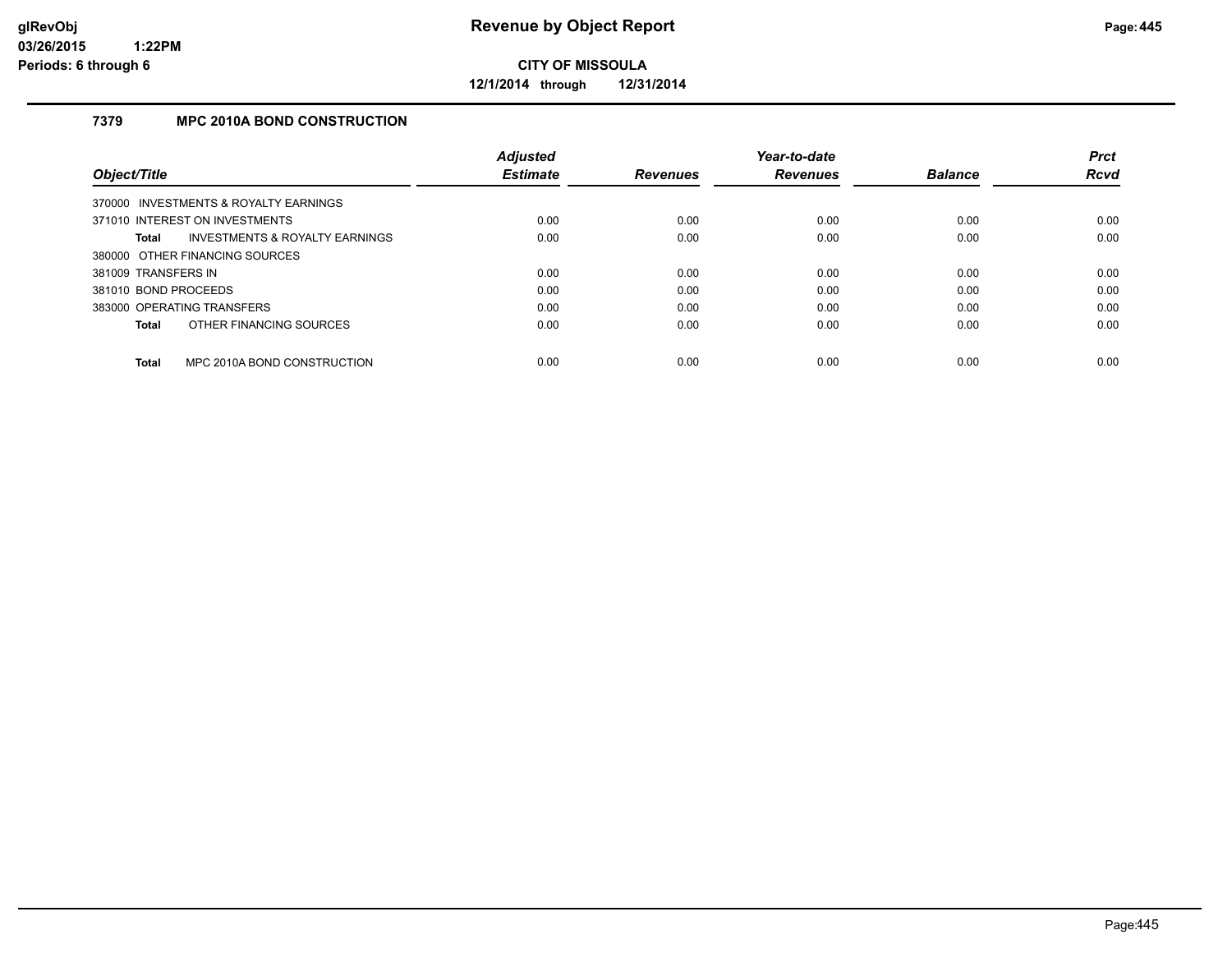**12/1/2014 through 12/31/2014**

#### **7380 BUSINESS IMPROVEMENT DISTRICT**

#### **7380 BUSINESS IMPROVEMENT DISTRICT**

|                                                     | <b>Adjusted</b> |                 | Year-to-date    |                | <b>Prct</b> |
|-----------------------------------------------------|-----------------|-----------------|-----------------|----------------|-------------|
| Object/Title                                        | <b>Estimate</b> | <b>Revenues</b> | <b>Revenues</b> | <b>Balance</b> | Rcvd        |
| TAXES/ASSESSMENTS<br>310000                         |                 |                 |                 |                |             |
| <b>TAX INCREMENT</b><br>311011                      | 364,322.00      | 166,641.31      | 179,293.58      | 185,028.42     | 49.21       |
| <b>PENALTIES &amp; INTEREST</b><br>312001           | 0.00            | 12.78           | 468.80          | $-468.80$      | 0.00        |
| TAXES/ASSESSMENTS<br>Total                          | 364,322.00      | 166,654.09      | 179,762.38      | 184,559.62     | 49.34       |
| <b>CHARGES FOR SERVICES</b><br>340000               |                 |                 |                 |                |             |
| <b>GARBAGE COLLECTION SERVICES</b><br>343041        | 5,000.00        | 1,293.77        | 10,400.22       | $-5,400.22$    | 208.00      |
| <b>CHARGES FOR SERVICES</b><br>Total                | 5,000.00        | 1,293.77        | 10,400.22       | $-5,400.22$    | 208.00      |
| <b>MISCELLANEOUS REVENUES</b><br>360000             |                 |                 |                 |                |             |
| 363010 LIGHTING ASSESSMENTS                         | 0.00            | 0.00            | 0.00            | 0.00           | 0.00        |
| 363020 PROPERTY ASSESSMENTS                         | 0.00            | 0.00            | 0.00            | 0.00           | 0.00        |
| <b>MISCELLANEOUS REVENUES</b><br>Total              | 0.00            | 0.00            | 0.00            | 0.00           | 0.00        |
| <b>INVESTMENTS &amp; ROYALTY EARNINGS</b><br>370000 |                 |                 |                 |                |             |
| 371010 INTEREST ON INVESTMENTS                      | 0.00            | 0.00            | 0.00            | 0.00           | 0.00        |
| 371020 GAIN/LOSS IN MARKET VALUE OF INVESTMENTS     | 0.00            | 0.00            | 0.00            | 0.00           | 0.00        |
| <b>INVESTMENTS &amp; ROYALTY EARNINGS</b><br>Total  | 0.00            | 0.00            | 0.00            | 0.00           | 0.00        |
| <b>BUSINESS IMPROVEMENT DISTRICT</b><br>Total       | 369,322.00      | 167,947.86      | 190,162.60      | 179,159.40     | 51.49       |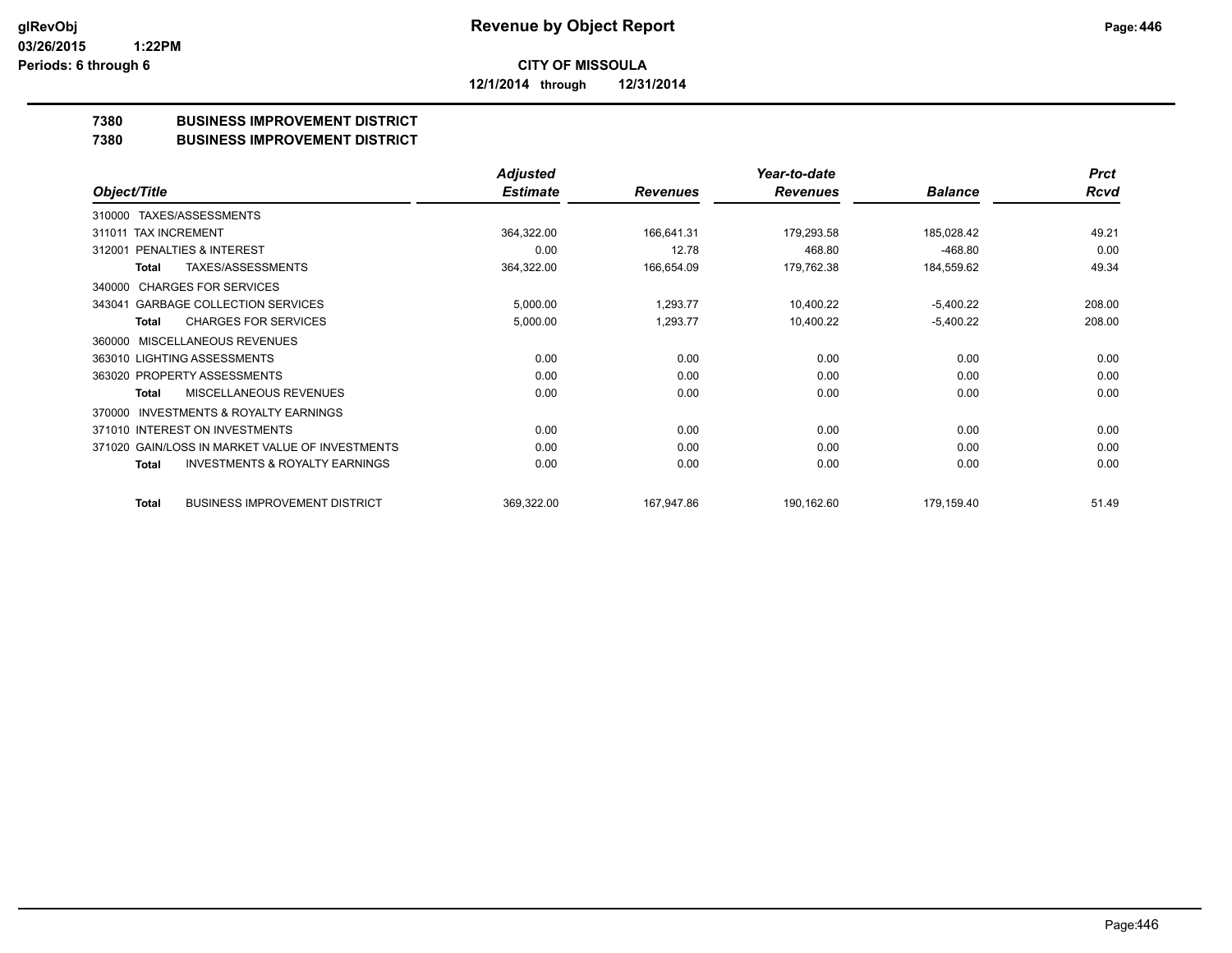**12/1/2014 through 12/31/2014**

#### **7380 BUSINESS IMPROVEMENT DISTRICT**

|                                                           | <b>Adjusted</b> |                 | Year-to-date    |                | <b>Prct</b> |
|-----------------------------------------------------------|-----------------|-----------------|-----------------|----------------|-------------|
| Object/Title                                              | <b>Estimate</b> | <b>Revenues</b> | <b>Revenues</b> | <b>Balance</b> | <b>Rcvd</b> |
| TAXES/ASSESSMENTS<br>310000                               |                 |                 |                 |                |             |
| <b>TAX INCREMENT</b><br>311011                            | 364,322.00      | 166,641.31      | 179,293.58      | 185,028.42     | 49.21       |
| <b>PENALTIES &amp; INTEREST</b><br>312001                 | 0.00            | 12.78           | 468.80          | $-468.80$      | 0.00        |
| TAXES/ASSESSMENTS<br>Total                                | 364,322.00      | 166,654.09      | 179,762.38      | 184,559.62     | 49.34       |
| 340000 CHARGES FOR SERVICES                               |                 |                 |                 |                |             |
| <b>GARBAGE COLLECTION SERVICES</b><br>343041              | 5,000.00        | 1,293.77        | 10,400.22       | $-5,400.22$    | 208.00      |
| <b>CHARGES FOR SERVICES</b><br><b>Total</b>               | 5,000.00        | 1,293.77        | 10,400.22       | $-5,400.22$    | 208.00      |
| MISCELLANEOUS REVENUES<br>360000                          |                 |                 |                 |                |             |
| 363010 LIGHTING ASSESSMENTS                               | 0.00            | 0.00            | 0.00            | 0.00           | 0.00        |
| 363020 PROPERTY ASSESSMENTS                               | 0.00            | 0.00            | 0.00            | 0.00           | 0.00        |
| MISCELLANEOUS REVENUES<br><b>Total</b>                    | 0.00            | 0.00            | 0.00            | 0.00           | 0.00        |
| INVESTMENTS & ROYALTY EARNINGS<br>370000                  |                 |                 |                 |                |             |
| 371010 INTEREST ON INVESTMENTS                            | 0.00            | 0.00            | 0.00            | 0.00           | 0.00        |
| 371020 GAIN/LOSS IN MARKET VALUE OF INVESTMENT            | 0.00            | 0.00            | 0.00            | 0.00           | 0.00        |
| <b>INVESTMENTS &amp; ROYALTY EARNINGS</b><br><b>Total</b> | 0.00            | 0.00            | 0.00            | 0.00           | 0.00        |
| <b>BUSINESS IMPROVEMENT DISTRICT</b><br><b>Total</b>      | 369,322.00      | 167,947.86      | 190,162.60      | 179,159.40     | 51.49       |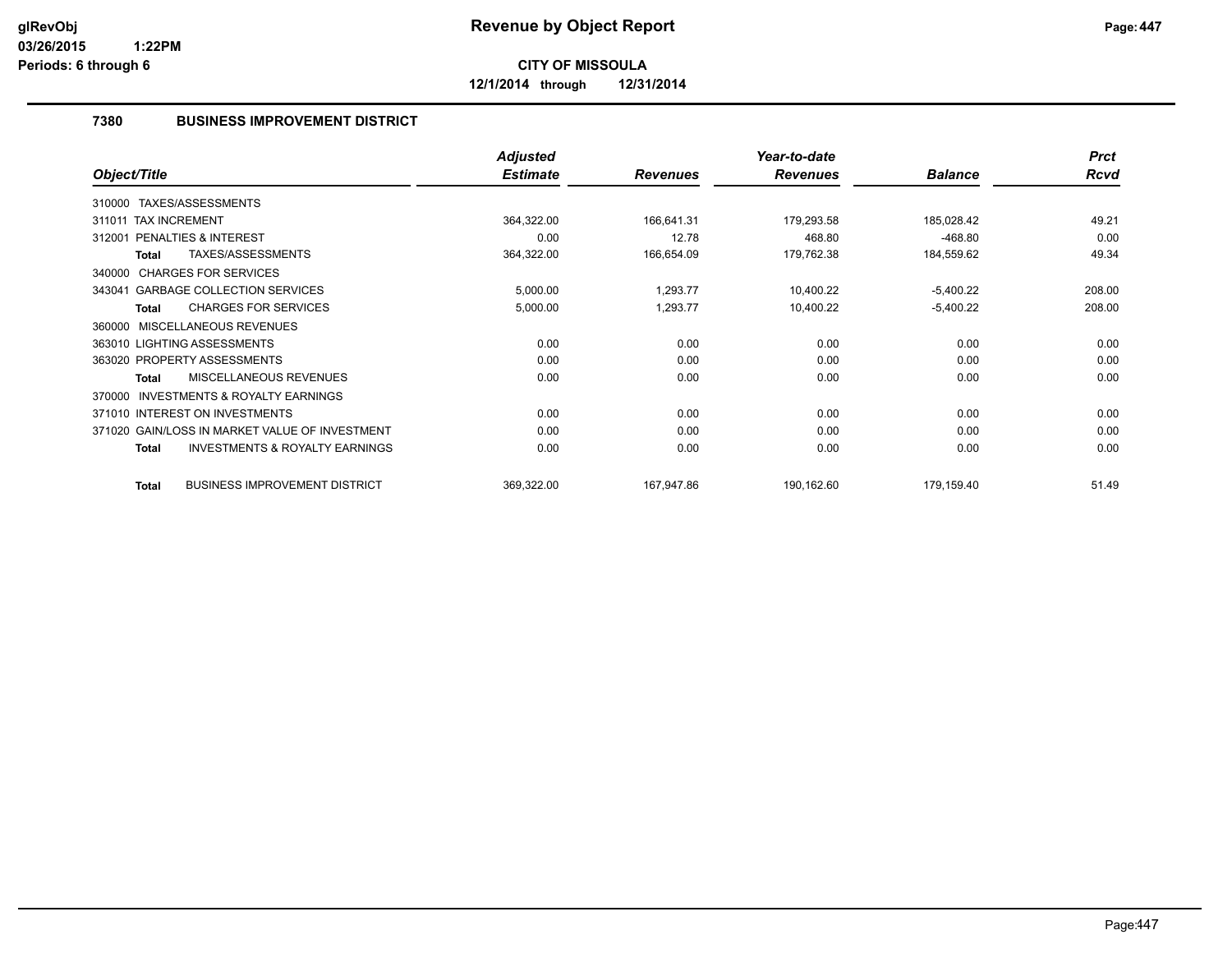**12/1/2014 through 12/31/2014**

#### **7381 TOURISM BUSINESS IMPROVEMENT DISTRICT 7381 TOURISM BUSINESS IMPROVEMENT DISTRICT**

|                                |                                           | <b>Adjusted</b> |                 | Year-to-date | <b>Balance</b> | <b>Prct</b><br><b>Rcvd</b> |
|--------------------------------|-------------------------------------------|-----------------|-----------------|--------------|----------------|----------------------------|
| Object/Title                   | <b>Estimate</b>                           | <b>Revenues</b> | <b>Revenues</b> |              |                |                            |
| 310000 TAXES/ASSESSMENTS       |                                           |                 |                 |              |                |                            |
| 314100 TBID REVENUE            |                                           | 620.494.00      | 0.00            | 0.00         | 620,494.00     | 0.00                       |
| Total                          | TAXES/ASSESSMENTS                         | 620,494.00      | 0.00            | 0.00         | 620,494.00     | 0.00                       |
|                                | 370000 INVESTMENTS & ROYALTY EARNINGS     |                 |                 |              |                |                            |
| 371010 INTEREST ON INVESTMENTS |                                           | 0.00            | 0.00            | 0.00         | 0.00           | 0.00                       |
| <b>Total</b>                   | <b>INVESTMENTS &amp; ROYALTY EARNINGS</b> | 0.00            | 0.00            | 0.00         | 0.00           | 0.00                       |
| <b>Total</b>                   | TOURISM BUSINESS IMPROVEMENT DISTRI       | 620.494.00      | 0.00            | 0.00         | 620.494.00     | 0.00                       |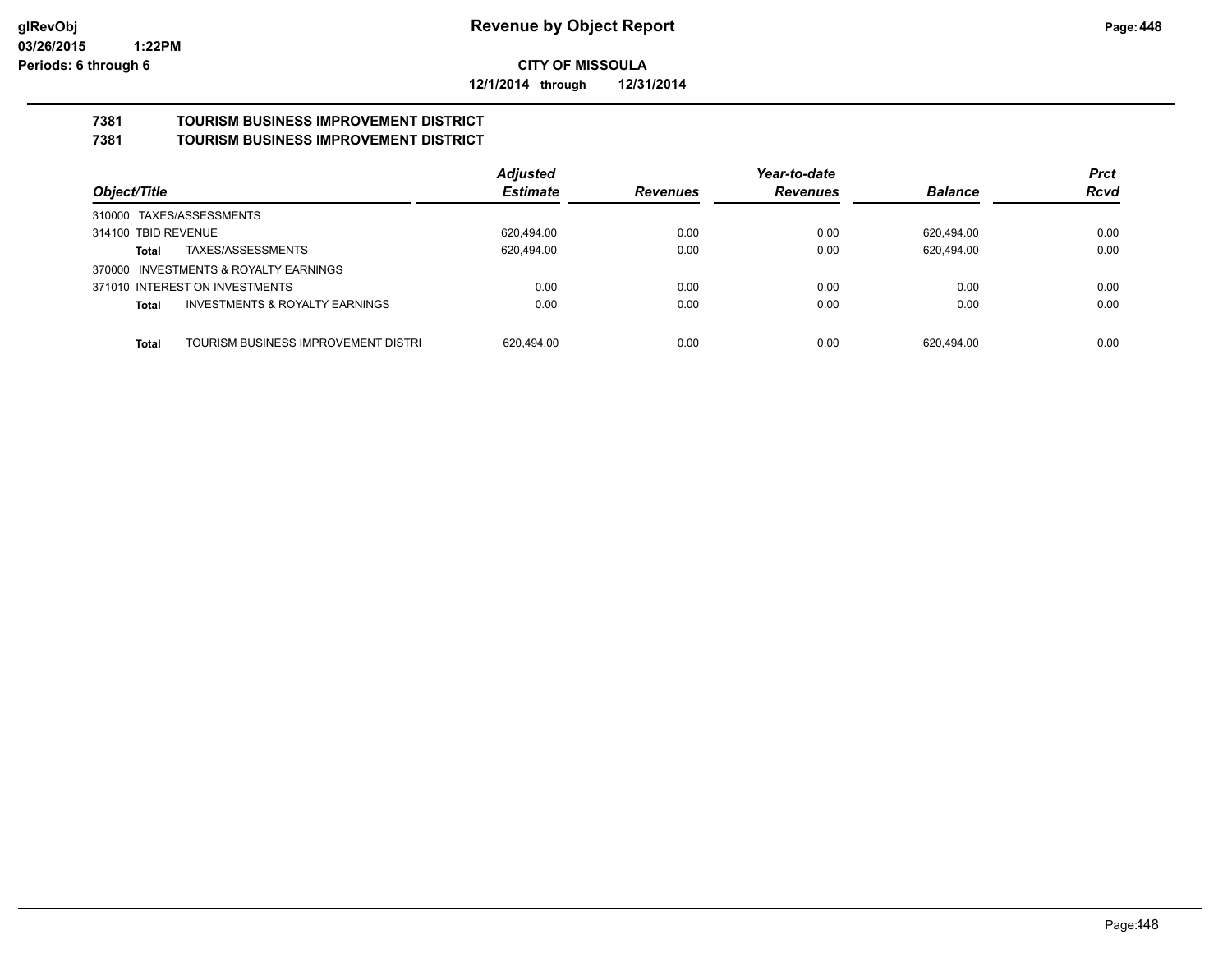**12/1/2014 through 12/31/2014**

#### **7381 TOURISM BUSINESS IMPROVEMENT DISTRICT**

| Object/Title                                              | <b>Adjusted</b><br><b>Estimate</b> | <b>Revenues</b> | Year-to-date<br><b>Revenues</b> | <b>Balance</b> | <b>Prct</b><br><b>Rcvd</b> |
|-----------------------------------------------------------|------------------------------------|-----------------|---------------------------------|----------------|----------------------------|
| 310000 TAXES/ASSESSMENTS                                  |                                    |                 |                                 |                |                            |
| 314100 TBID REVENUE                                       | 620,494.00                         | 0.00            | 0.00                            | 620.494.00     | 0.00                       |
| TAXES/ASSESSMENTS<br><b>Total</b>                         | 620,494.00                         | 0.00            | 0.00                            | 620,494.00     | 0.00                       |
| 370000 INVESTMENTS & ROYALTY EARNINGS                     |                                    |                 |                                 |                |                            |
| 371010 INTEREST ON INVESTMENTS                            | 0.00                               | 0.00            | 0.00                            | 0.00           | 0.00                       |
| <b>INVESTMENTS &amp; ROYALTY EARNINGS</b><br><b>Total</b> | 0.00                               | 0.00            | 0.00                            | 0.00           | 0.00                       |
|                                                           |                                    |                 |                                 |                |                            |
| TOURISM BUSINESS IMPROVEMENT DISTR<br>Total               | 620.494.00                         | 0.00            | 0.00                            | 620.494.00     | 0.00                       |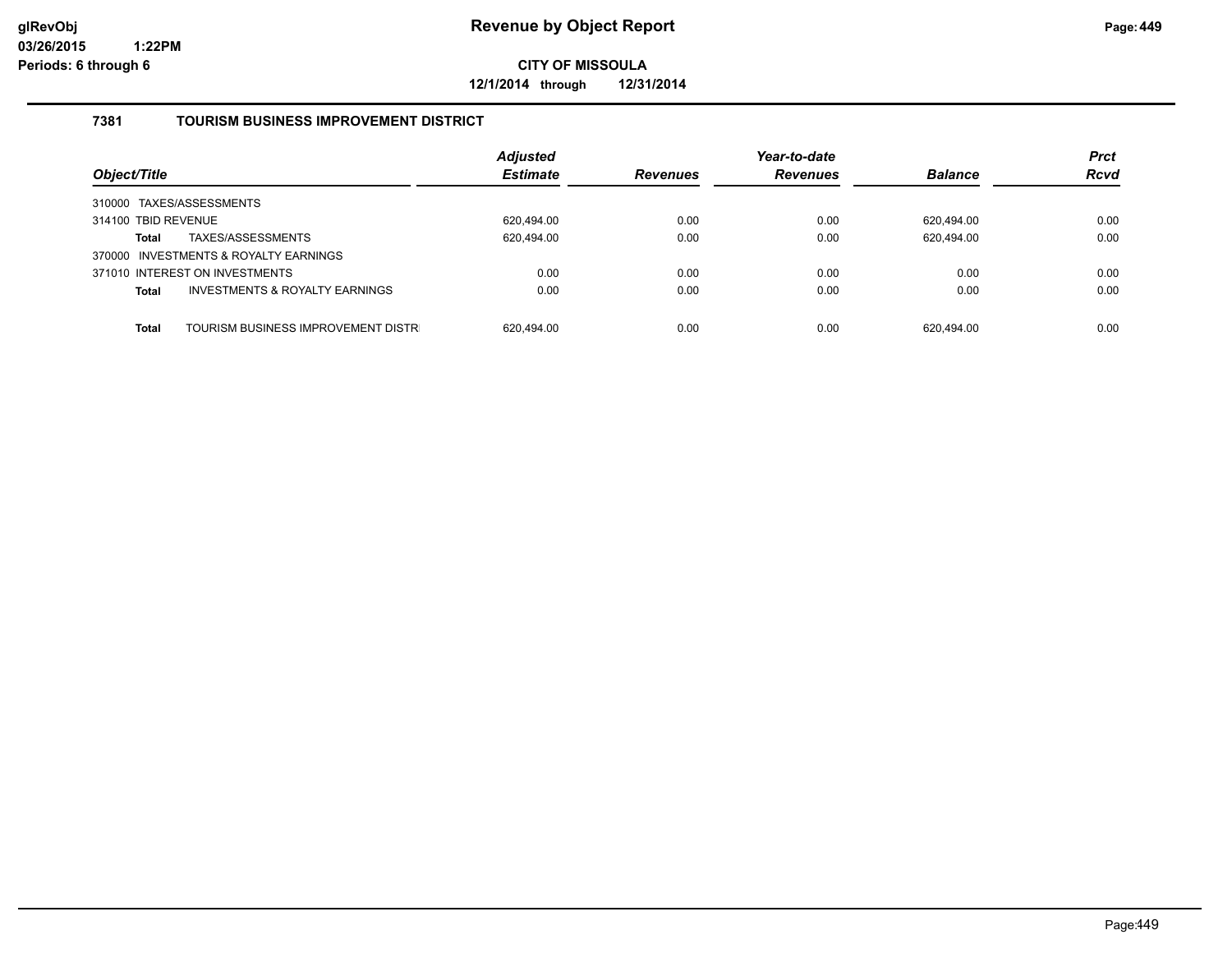**12/1/2014 through 12/31/2014**

#### **7382 5.75M TIF RESERVE**

**7382 5.75M TIF RESERVE**

|                                         | <b>Adjusted</b> |                 | Year-to-date    |                | <b>Prct</b> |
|-----------------------------------------|-----------------|-----------------|-----------------|----------------|-------------|
| Object/Title                            | <b>Estimate</b> | <b>Revenues</b> | <b>Revenues</b> | <b>Balance</b> | <b>Rcvd</b> |
| 370000 INVESTMENTS & ROYALTY EARNINGS   |                 |                 |                 |                |             |
| 371010 INTEREST ON INVESTMENTS          | 0.00            | 0.00            | 0.00            | 0.00           | 0.00        |
| INVESTMENTS & ROYALTY EARNINGS<br>Total | 0.00            | 0.00            | 0.00            | 0.00           | 0.00        |
| 380000 OTHER FINANCING SOURCES          |                 |                 |                 |                |             |
| 381025 BOND PROCEEDS                    | 0.00            | 0.00            | 0.00            | 0.00           | 0.00        |
| 383014 TRANS FR MRA                     | 0.00            | 0.00            | 0.00            | 0.00           | 0.00        |
| 383040 TRANSFER FROM CITY GRANTS        | 0.00            | 0.00            | 0.00            | 0.00           | 0.00        |
| OTHER FINANCING SOURCES<br>Total        | 0.00            | 0.00            | 0.00            | 0.00           | 0.00        |
|                                         |                 |                 |                 |                |             |
| 5.75M TIF RESERVE<br><b>Total</b>       | 0.00            | 0.00            | 0.00            | 0.00           | 0.00        |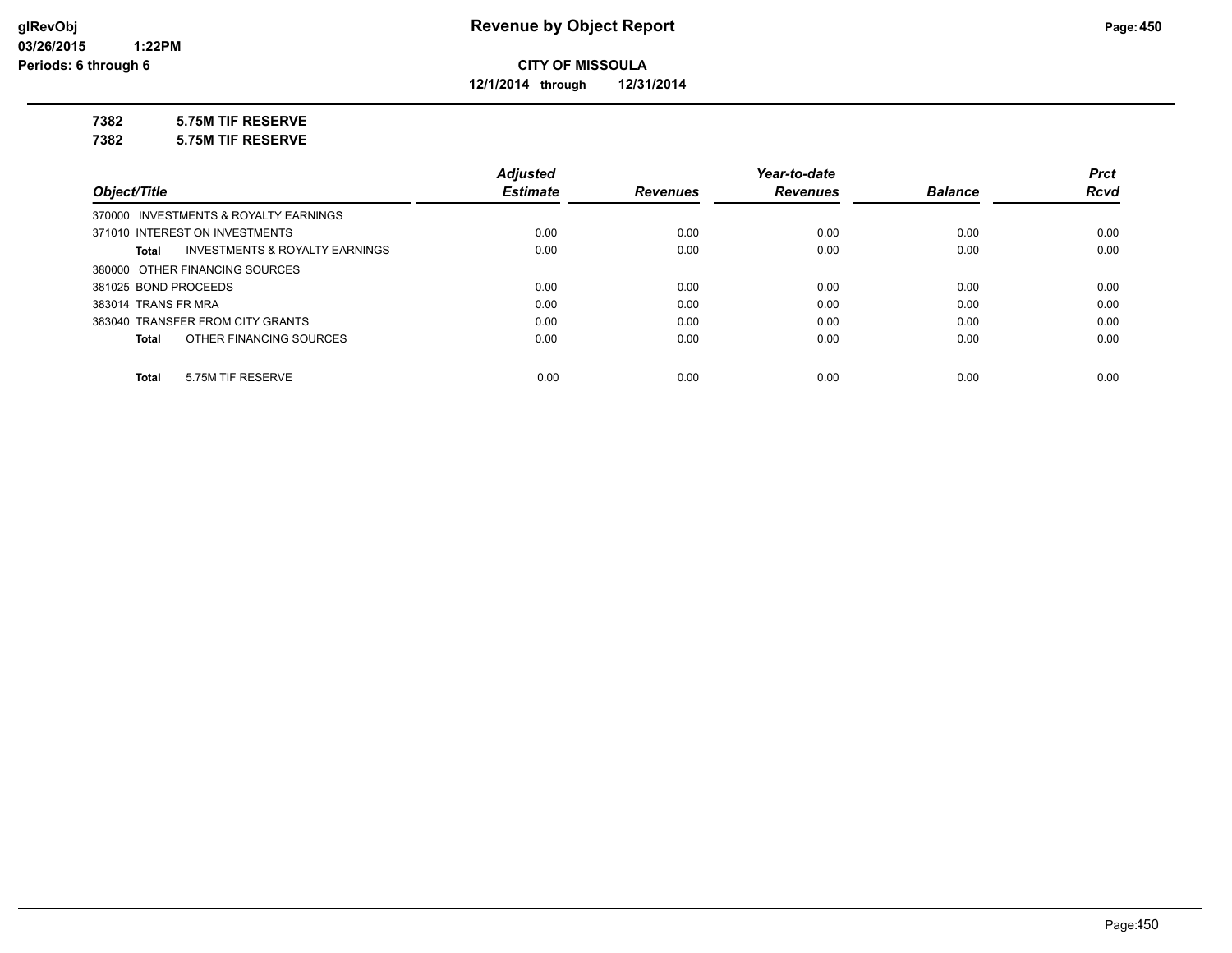**12/1/2014 through 12/31/2014**

#### **7382 5.75M TIF RESERVE**

|                                                    | <b>Adjusted</b> |                 | Year-to-date    |                | <b>Prct</b> |
|----------------------------------------------------|-----------------|-----------------|-----------------|----------------|-------------|
| Object/Title                                       | <b>Estimate</b> | <b>Revenues</b> | <b>Revenues</b> | <b>Balance</b> | <b>Rcvd</b> |
| 370000 INVESTMENTS & ROYALTY EARNINGS              |                 |                 |                 |                |             |
| 371010 INTEREST ON INVESTMENTS                     | 0.00            | 0.00            | 0.00            | 0.00           | 0.00        |
| <b>INVESTMENTS &amp; ROYALTY EARNINGS</b><br>Total | 0.00            | 0.00            | 0.00            | 0.00           | 0.00        |
| 380000 OTHER FINANCING SOURCES                     |                 |                 |                 |                |             |
| 381025 BOND PROCEEDS                               | 0.00            | 0.00            | 0.00            | 0.00           | 0.00        |
| 383014 TRANS FR MRA                                | 0.00            | 0.00            | 0.00            | 0.00           | 0.00        |
| 383040 TRANSFER FROM CITY GRANTS                   | 0.00            | 0.00            | 0.00            | 0.00           | 0.00        |
| OTHER FINANCING SOURCES<br>Total                   | 0.00            | 0.00            | 0.00            | 0.00           | 0.00        |
|                                                    |                 |                 |                 |                |             |
| 5.75M TIF RESERVE<br><b>Total</b>                  | 0.00            | 0.00            | 0.00            | 0.00           | 0.00        |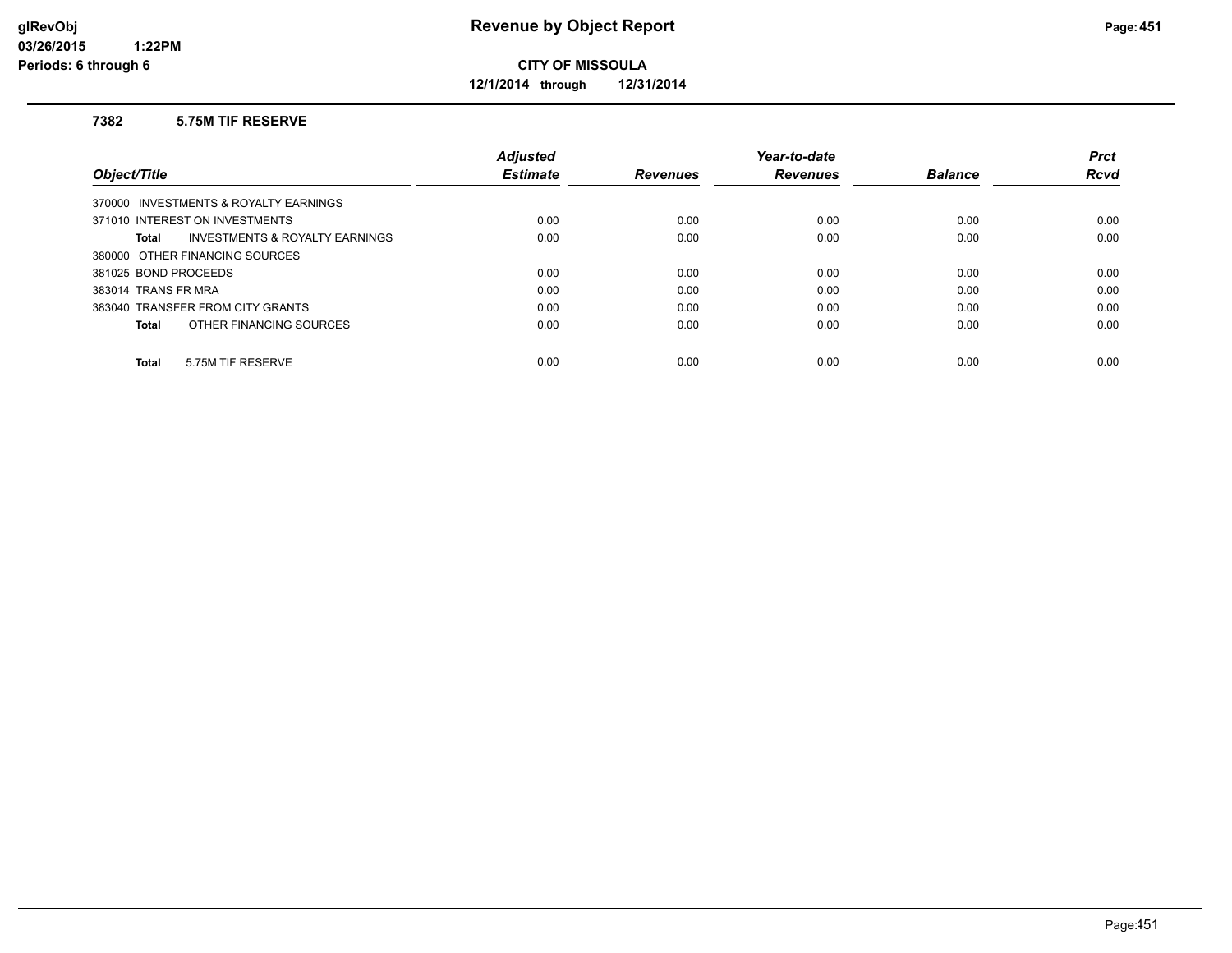**12/1/2014 through 12/31/2014**

#### **7383 RIVERFRONT TRIANGLE URD**

#### **7383 RIVERFRONT TRIANGLE URD**

|                                                    | <b>Adjusted</b> |                 | Year-to-date    |                | <b>Prct</b> |
|----------------------------------------------------|-----------------|-----------------|-----------------|----------------|-------------|
| Object/Title                                       | <b>Estimate</b> | <b>Revenues</b> | <b>Revenues</b> | <b>Balance</b> | <b>Rcvd</b> |
| TAXES/ASSESSMENTS<br>310000                        |                 |                 |                 |                |             |
| 311011 TAX INCREMENT                               | 0.00            | 2,381.71        | 2,381.71        | $-2,381.71$    | 0.00        |
| 312001 PENALTIES & INTEREST                        | 0.00            | 0.00            | 0.00            | 0.00           | 0.00        |
| TAXES/ASSESSMENTS<br>Total                         | 0.00            | 2.381.71        | 2.381.71        | $-2,381.71$    | 0.00        |
| 330000 INTERGOVERNMENTAL REVENUES                  |                 |                 |                 |                |             |
| 335210 PERSONAL PROPERTY TAX REIMBURSEMENT         | 4,494.00        | 0.00            | 4.657.92        | $-163.92$      | 103.65      |
| INTERGOVERNMENTAL REVENUES<br>Total                | 4,494.00        | 0.00            | 4,657.92        | $-163.92$      | 103.65      |
| INVESTMENTS & ROYALTY EARNINGS<br>370000           |                 |                 |                 |                |             |
| 371010 INTEREST ON INVESTMENTS                     | 0.00            | 0.00            | 0.00            | 0.00           | 0.00        |
| <b>INVESTMENTS &amp; ROYALTY EARNINGS</b><br>Total | 0.00            | 0.00            | 0.00            | 0.00           | 0.00        |
| RIVERFRONT TRIANGLE URD<br><b>Total</b>            | 4.494.00        | 2.381.71        | 7.039.63        | $-2.545.63$    | 156.65      |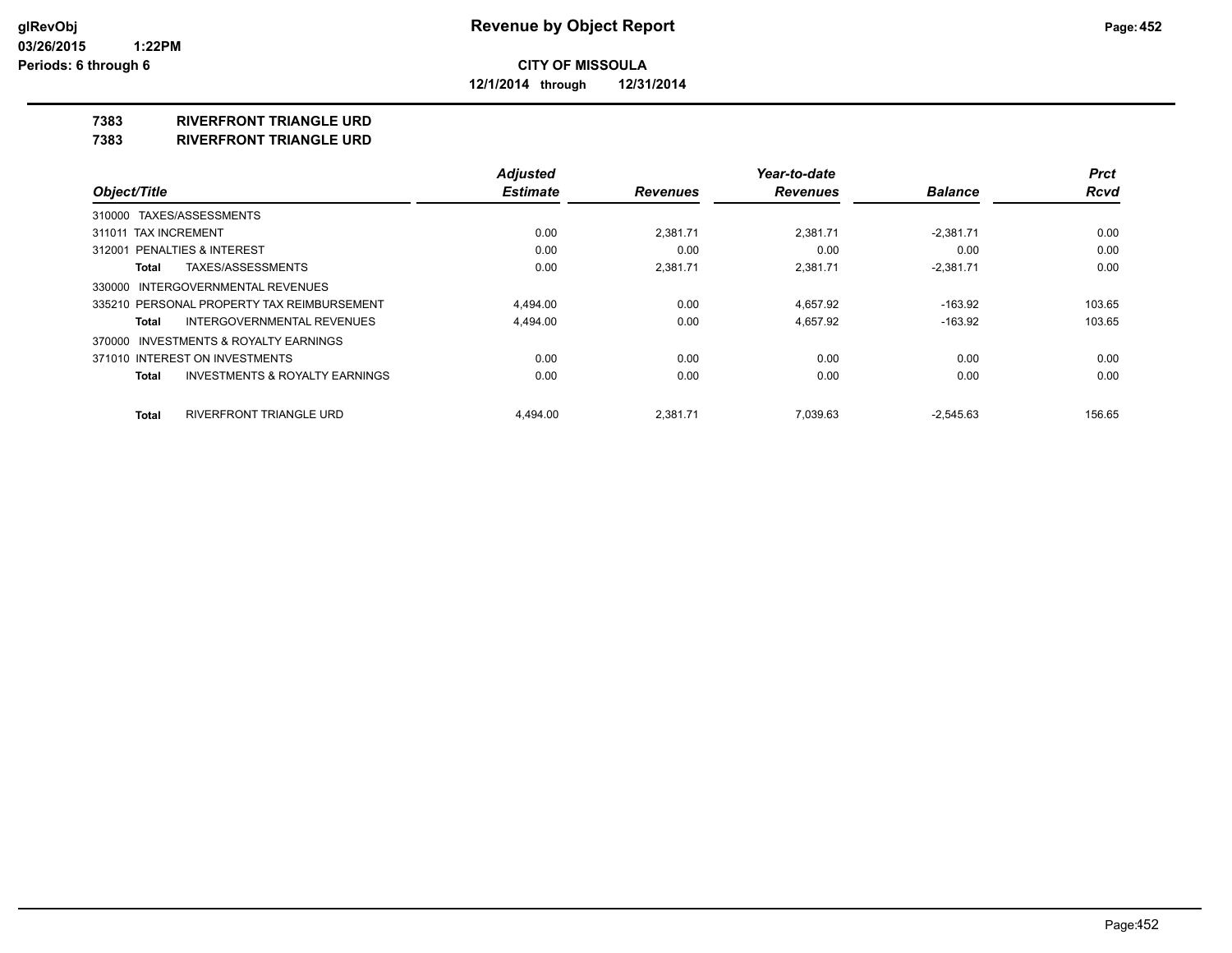**12/1/2014 through 12/31/2014**

#### **7383 RIVERFRONT TRIANGLE URD**

|                                                           | <b>Adjusted</b> |                 | Year-to-date    |                | <b>Prct</b> |
|-----------------------------------------------------------|-----------------|-----------------|-----------------|----------------|-------------|
| Object/Title                                              | <b>Estimate</b> | <b>Revenues</b> | <b>Revenues</b> | <b>Balance</b> | <b>Rcvd</b> |
| 310000 TAXES/ASSESSMENTS                                  |                 |                 |                 |                |             |
| 311011 TAX INCREMENT                                      | 0.00            | 2.381.71        | 2.381.71        | $-2,381.71$    | 0.00        |
| 312001 PENALTIES & INTEREST                               | 0.00            | 0.00            | 0.00            | 0.00           | 0.00        |
| TAXES/ASSESSMENTS<br><b>Total</b>                         | 0.00            | 2,381.71        | 2,381.71        | $-2,381.71$    | 0.00        |
| INTERGOVERNMENTAL REVENUES<br>330000                      |                 |                 |                 |                |             |
| 335210 PERSONAL PROPERTY TAX REIMBURSEMENT                | 4,494.00        | 0.00            | 4,657.92        | $-163.92$      | 103.65      |
| <b>INTERGOVERNMENTAL REVENUES</b><br><b>Total</b>         | 4.494.00        | 0.00            | 4.657.92        | $-163.92$      | 103.65      |
| INVESTMENTS & ROYALTY EARNINGS<br>370000                  |                 |                 |                 |                |             |
| 371010 INTEREST ON INVESTMENTS                            | 0.00            | 0.00            | 0.00            | 0.00           | 0.00        |
| <b>INVESTMENTS &amp; ROYALTY EARNINGS</b><br><b>Total</b> | 0.00            | 0.00            | 0.00            | 0.00           | 0.00        |
| RIVERFRONT TRIANGLE URD<br><b>Total</b>                   | 4.494.00        | 2.381.71        | 7.039.63        | $-2.545.63$    | 156.65      |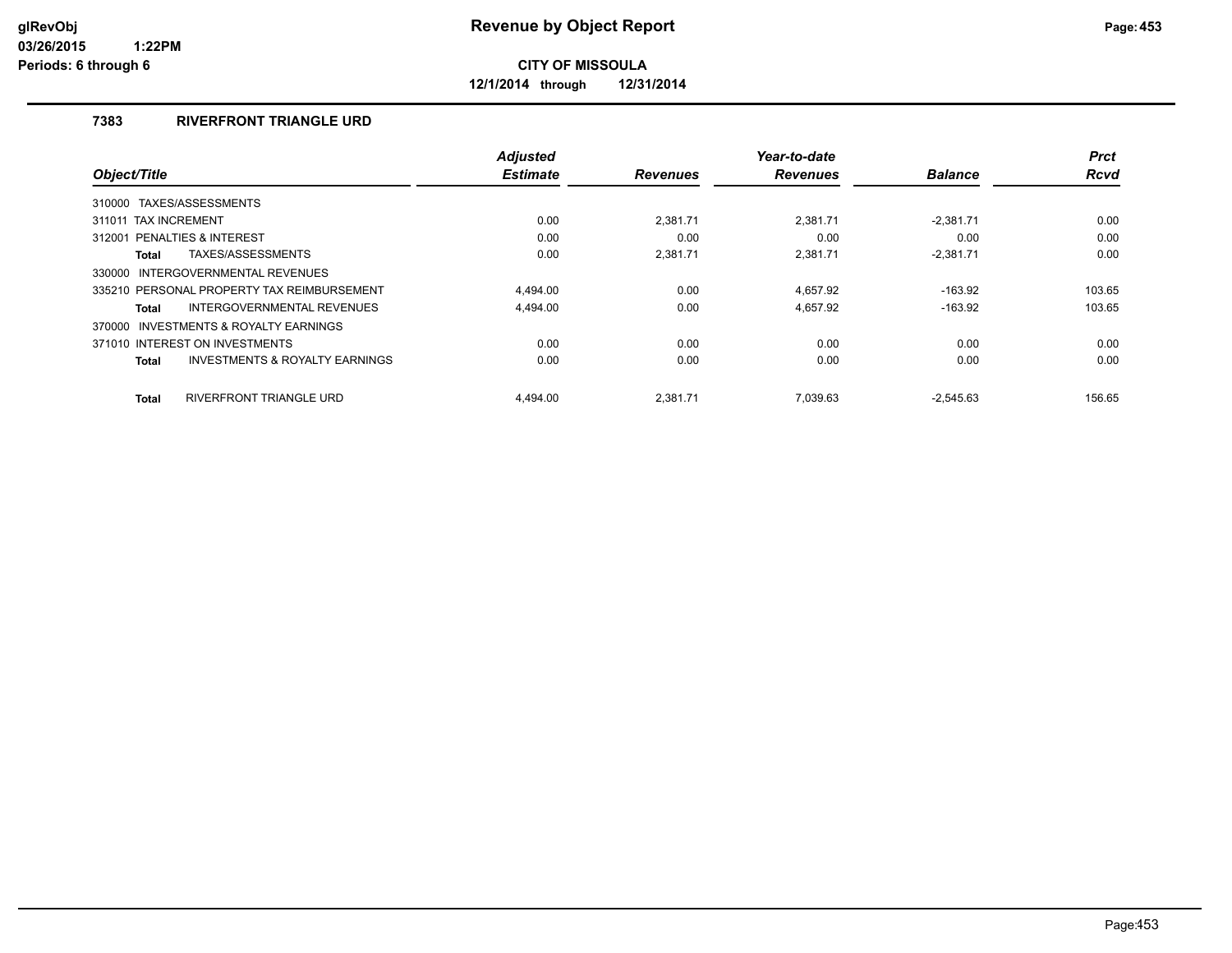**12/1/2014 through 12/31/2014**

#### **7384 MILLSITE TAX INCREMENT FUND**

**7384 MILLSITE TAX INCREMENT FUND**

|                                                | <b>Adjusted</b> |                 | Year-to-date    |                | <b>Prct</b> |
|------------------------------------------------|-----------------|-----------------|-----------------|----------------|-------------|
| Object/Title                                   | <b>Estimate</b> | <b>Revenues</b> | <b>Revenues</b> | <b>Balance</b> | <b>Rcvd</b> |
| 370000 INVESTMENTS & ROYALTY EARNINGS          |                 |                 |                 |                |             |
| 371010 INTEREST ON INVESTMENTS                 | 0.00            | 0.00            | 0.00            | 0.00           | 0.00        |
| INVESTMENTS & ROYALTY EARNINGS<br><b>Total</b> | 0.00            | 0.00            | 0.00            | 0.00           | 0.00        |
| 380000 OTHER FINANCING SOURCES                 |                 |                 |                 |                |             |
| 383014 TRANS FR MRA                            | 0.00            | 0.00            | 0.00            | 0.00           | 0.00        |
| OTHER FINANCING SOURCES<br><b>Total</b>        | 0.00            | 0.00            | 0.00            | 0.00           | 0.00        |
|                                                |                 |                 |                 |                |             |
| MILLSITE TAX INCREMENT FUND<br>Total           | 0.00            | 0.00            | 0.00            | 0.00           | 0.00        |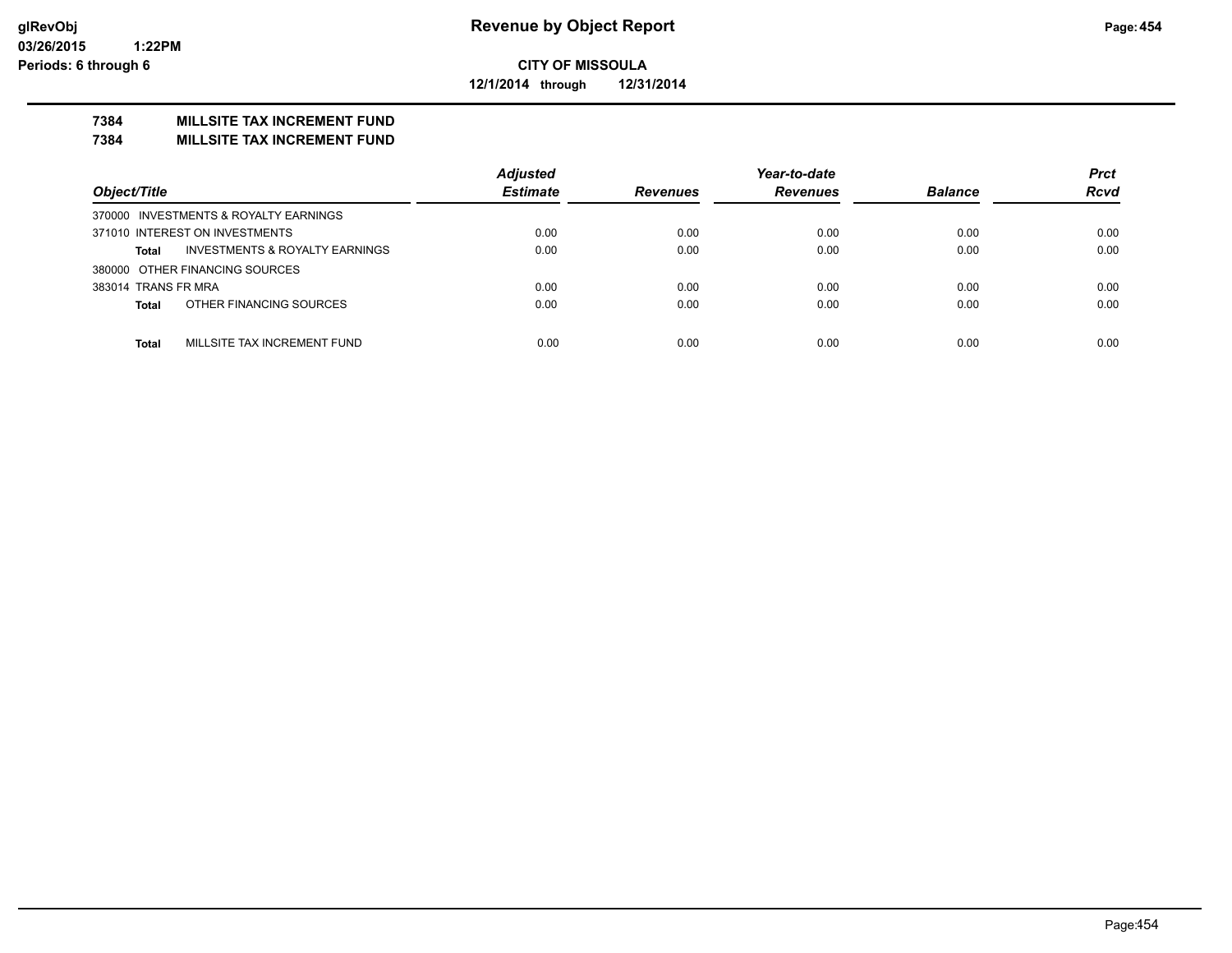**12/1/2014 through 12/31/2014**

#### **7384 MILLSITE TAX INCREMENT FUND**

|                                             | <b>Adjusted</b><br><b>Estimate</b> |                 | Year-to-date    | <b>Balance</b> | <b>Prct</b><br><b>Rcvd</b> |
|---------------------------------------------|------------------------------------|-----------------|-----------------|----------------|----------------------------|
| Object/Title                                |                                    | <b>Revenues</b> | <b>Revenues</b> |                |                            |
| 370000 INVESTMENTS & ROYALTY EARNINGS       |                                    |                 |                 |                |                            |
| 371010 INTEREST ON INVESTMENTS              | 0.00                               | 0.00            | 0.00            | 0.00           | 0.00                       |
| INVESTMENTS & ROYALTY EARNINGS<br>Total     | 0.00                               | 0.00            | 0.00            | 0.00           | 0.00                       |
| 380000 OTHER FINANCING SOURCES              |                                    |                 |                 |                |                            |
| 383014 TRANS FR MRA                         | 0.00                               | 0.00            | 0.00            | 0.00           | 0.00                       |
| OTHER FINANCING SOURCES<br><b>Total</b>     | 0.00                               | 0.00            | 0.00            | 0.00           | 0.00                       |
|                                             |                                    |                 |                 |                |                            |
| MILLSITE TAX INCREMENT FUND<br><b>Total</b> | 0.00                               | 0.00            | 0.00            | 0.00           | 0.00                       |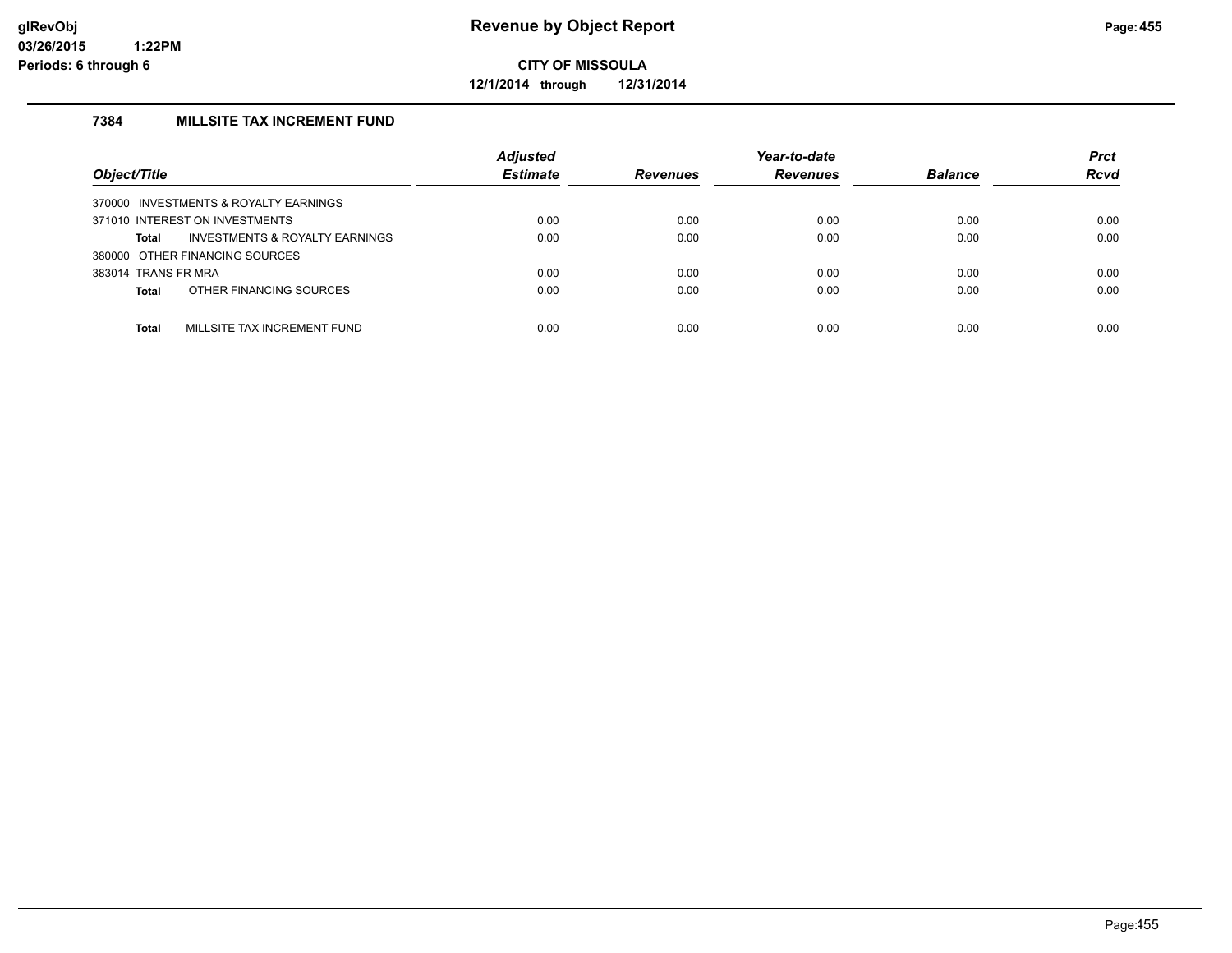**12/1/2014 through 12/31/2014**

**7385 FRONT STREET URD**

|                                                           | <b>Adjusted</b> |                 | Year-to-date    |                | <b>Prct</b> |
|-----------------------------------------------------------|-----------------|-----------------|-----------------|----------------|-------------|
| Object/Title                                              | <b>Estimate</b> | <b>Revenues</b> | <b>Revenues</b> | <b>Balance</b> | <b>Rcvd</b> |
| 310000 TAXES/ASSESSMENTS                                  |                 |                 |                 |                |             |
| 311011 TAX INCREMENT                                      | 0.00            | 0.00            | 0.00            | 0.00           | 0.00        |
| TAXES/ASSESSMENTS<br><b>Total</b>                         | 0.00            | 0.00            | 0.00            | 0.00           | 0.00        |
| 330000 INTERGOVERNMENTAL REVENUES                         |                 |                 |                 |                |             |
| 331056 MDT FEDERAL CMAQ                                   | 0.00            | 0.00            | 20,605.25       | $-20,605.25$   | 0.00        |
| 335210 PERSONAL PROPERTY TAX REIMBURSEMENT                | 0.00            | 0.00            | 0.00            | 0.00           | 0.00        |
| <b>INTERGOVERNMENTAL REVENUES</b><br><b>Total</b>         | 0.00            | 0.00            | 20,605.25       | $-20,605.25$   | 0.00        |
| 360000 MISCELLANEOUS REVENUES                             |                 |                 |                 |                |             |
| 365000 DONATIONS                                          | 0.00            | 0.00            | 0.00            | 0.00           | 0.00        |
| MISCELLANEOUS REVENUES<br><b>Total</b>                    | 0.00            | 0.00            | 0.00            | 0.00           | 0.00        |
| <b>INVESTMENTS &amp; ROYALTY EARNINGS</b><br>370000       |                 |                 |                 |                |             |
| 371010 INTEREST ON INVESTMENTS                            | 0.00            | 0.00            | 0.00            | 0.00           | 0.00        |
| <b>INVESTMENTS &amp; ROYALTY EARNINGS</b><br><b>Total</b> | 0.00            | 0.00            | 0.00            | 0.00           | 0.00        |
| OTHER FINANCING SOURCES<br>380000                         |                 |                 |                 |                |             |
| 381029 PARKING STRUCTURE BOND PROCEEDS                    | 0.00            | 0.00            | 0.00            | 0.00           | 0.00        |
| 381071 WILMA NOTE PROCEEDS                                | 0.00            | 0.00            | 0.00            | 0.00           | 0.00        |
| 381072 FIB NOTE PROCEEDS                                  | 0.00            | 0.00            | 0.00            | 0.00           | 0.00        |
| 383066 TRANSFER FROM FRONT ST CLEARING                    | 164,160.00      | 0.00            | 0.00            | 164,160.00     | 0.00        |
| 383067 TRANSFER FROM FSPS                                 | 0.00            | 0.00            | 0.00            | 0.00           | 0.00        |
| 383068 TRANSFER FROM SUBORDINATE LIEN                     | 0.00            | 0.00            | 0.00            | 0.00           | 0.00        |
| OTHER FINANCING SOURCES<br><b>Total</b>                   | 164,160.00      | 0.00            | 0.00            | 164,160.00     | 0.00        |
| <b>FRONT STREET URD</b><br><b>Total</b>                   | 164,160.00      | 0.00            | 20,605.25       | 143,554.75     | 12.55       |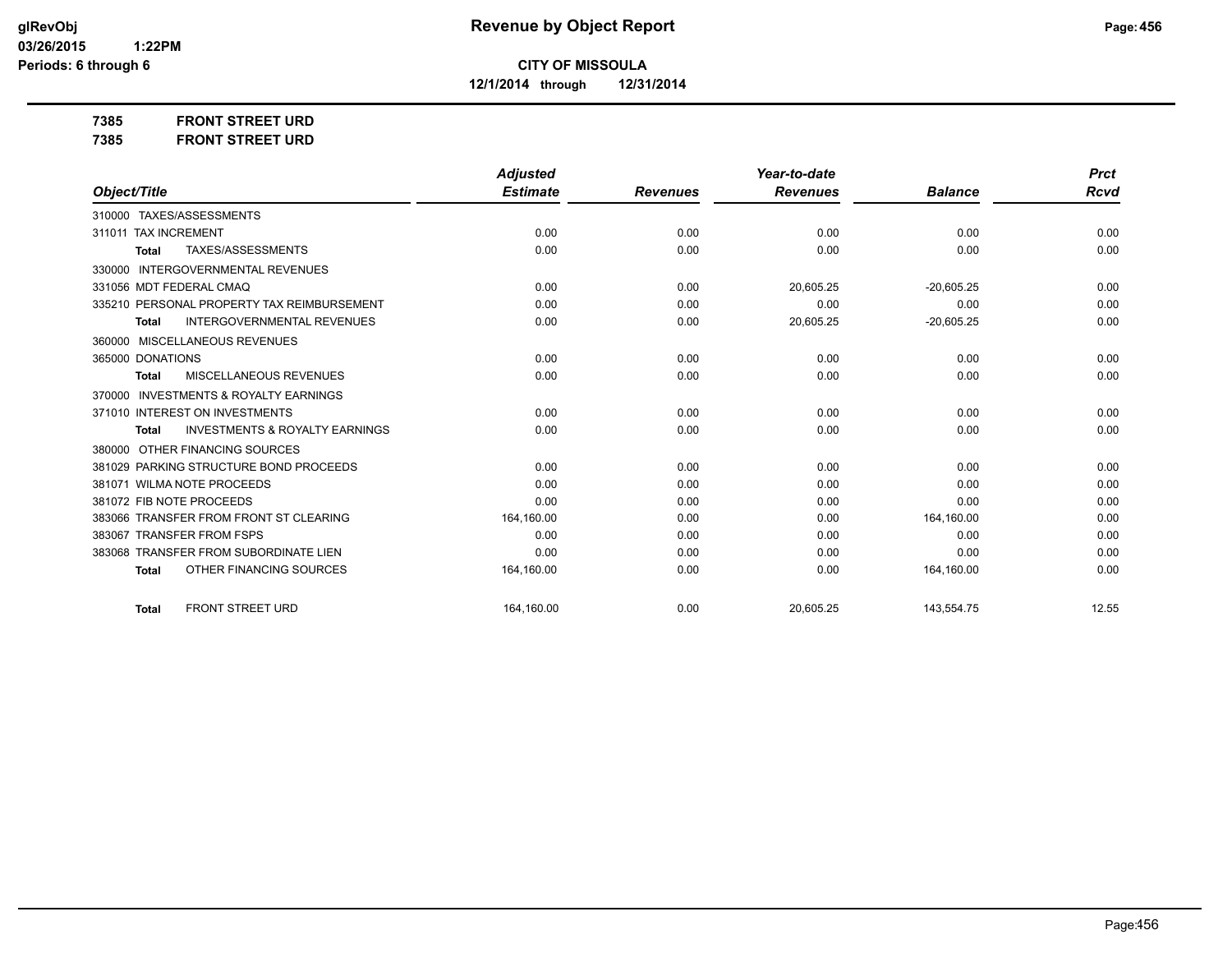**12/1/2014 through 12/31/2014**

#### **7385 FRONT STREET URD**

|                                                           | <b>Adjusted</b> |                 | Year-to-date    |                | <b>Prct</b> |
|-----------------------------------------------------------|-----------------|-----------------|-----------------|----------------|-------------|
| Object/Title                                              | <b>Estimate</b> | <b>Revenues</b> | <b>Revenues</b> | <b>Balance</b> | Rcvd        |
| 310000 TAXES/ASSESSMENTS                                  |                 |                 |                 |                |             |
| 311011 TAX INCREMENT                                      | 0.00            | 0.00            | 0.00            | 0.00           | 0.00        |
| TAXES/ASSESSMENTS<br><b>Total</b>                         | 0.00            | 0.00            | 0.00            | 0.00           | 0.00        |
| <b>INTERGOVERNMENTAL REVENUES</b><br>330000               |                 |                 |                 |                |             |
| 331056 MDT FEDERAL CMAQ                                   | 0.00            | 0.00            | 20,605.25       | $-20,605.25$   | 0.00        |
| 335210 PERSONAL PROPERTY TAX REIMBURSEMENT                | 0.00            | 0.00            | 0.00            | 0.00           | 0.00        |
| <b>INTERGOVERNMENTAL REVENUES</b><br><b>Total</b>         | 0.00            | 0.00            | 20,605.25       | $-20,605.25$   | 0.00        |
| 360000 MISCELLANEOUS REVENUES                             |                 |                 |                 |                |             |
| 365000 DONATIONS                                          | 0.00            | 0.00            | 0.00            | 0.00           | 0.00        |
| MISCELLANEOUS REVENUES<br><b>Total</b>                    | 0.00            | 0.00            | 0.00            | 0.00           | 0.00        |
| 370000 INVESTMENTS & ROYALTY EARNINGS                     |                 |                 |                 |                |             |
| 371010 INTEREST ON INVESTMENTS                            | 0.00            | 0.00            | 0.00            | 0.00           | 0.00        |
| <b>INVESTMENTS &amp; ROYALTY EARNINGS</b><br><b>Total</b> | 0.00            | 0.00            | 0.00            | 0.00           | 0.00        |
| 380000 OTHER FINANCING SOURCES                            |                 |                 |                 |                |             |
| 381029 PARKING STRUCTURE BOND PROCEEDS                    | 0.00            | 0.00            | 0.00            | 0.00           | 0.00        |
| 381071 WILMA NOTE PROCEEDS                                | 0.00            | 0.00            | 0.00            | 0.00           | 0.00        |
| 381072 FIB NOTE PROCEEDS                                  | 0.00            | 0.00            | 0.00            | 0.00           | 0.00        |
| 383066 TRANSFER FROM FRONT ST CLEARING                    | 164,160.00      | 0.00            | 0.00            | 164,160.00     | 0.00        |
| 383067 TRANSFER FROM FSPS                                 | 0.00            | 0.00            | 0.00            | 0.00           | 0.00        |
| 383068 TRANSFER FROM SUBORDINATE LIEN                     | 0.00            | 0.00            | 0.00            | 0.00           | 0.00        |
| OTHER FINANCING SOURCES<br><b>Total</b>                   | 164,160.00      | 0.00            | 0.00            | 164,160.00     | 0.00        |
| <b>FRONT STREET URD</b><br><b>Total</b>                   | 164.160.00      | 0.00            | 20,605.25       | 143,554.75     | 12.55       |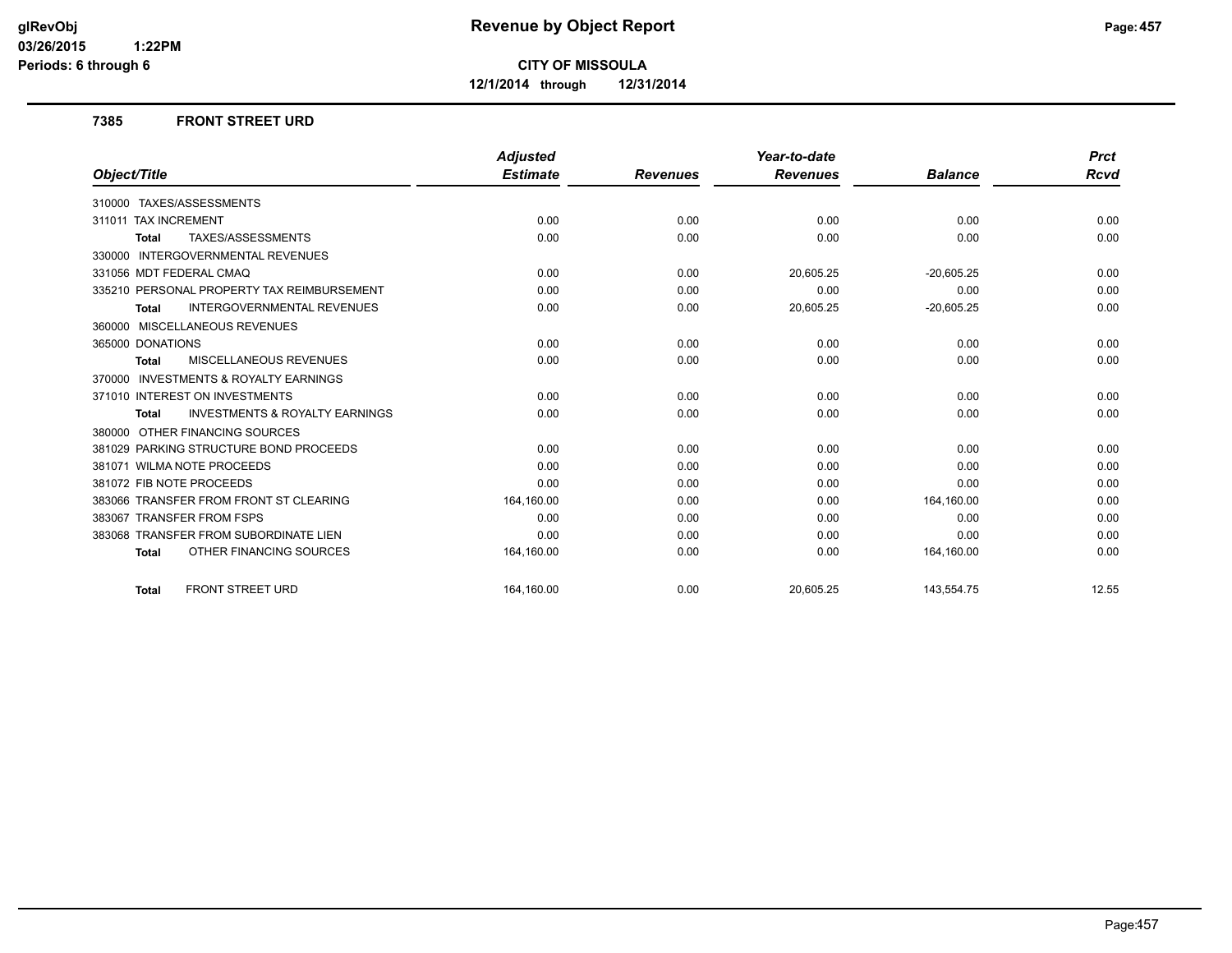**12/1/2014 through 12/31/2014**

### **7386 DEBT SERVICE-SAFEWAY/ST PAT 1.5M**

**7386 DEBT SERVICE-SAFEWAY/ST PAT 1.5M**

|                                                           | <b>Adjusted</b> |                 | Year-to-date    |                | <b>Prct</b> |
|-----------------------------------------------------------|-----------------|-----------------|-----------------|----------------|-------------|
| Object/Title                                              | <b>Estimate</b> | <b>Revenues</b> | <b>Revenues</b> | <b>Balance</b> | <b>Rcvd</b> |
| 310000 TAXES/ASSESSMENTS                                  |                 |                 |                 |                |             |
| <b>TAX INCREMENT</b><br>311011                            | 0.00            | 0.00            | 0.00            | 0.00           | 0.00        |
| TAXES/ASSESSMENTS<br><b>Total</b>                         | 0.00            | 0.00            | 0.00            | 0.00           | 0.00        |
| 360000 MISCELLANEOUS REVENUES                             |                 |                 |                 |                |             |
| 365000 DONATIONS                                          | 0.00            | 0.00            | 0.00            | 0.00           | 0.00        |
| <b>MISCELLANEOUS REVENUES</b><br><b>Total</b>             | 0.00            | 0.00            | 0.00            | 0.00           | 0.00        |
| 370000 INVESTMENTS & ROYALTY EARNINGS                     |                 |                 |                 |                |             |
| 371010 INTEREST ON INVESTMENTS                            | 0.00            | 0.00            | 0.00            | 0.00           | 0.00        |
| <b>INVESTMENTS &amp; ROYALTY EARNINGS</b><br><b>Total</b> | 0.00            | 0.00            | 0.00            | 0.00           | 0.00        |
| OTHER FINANCING SOURCES<br>380000                         |                 |                 |                 |                |             |
| 383014 TRANS FR MRA                                       | 155,875.00      | 0.00            | 0.00            | 155,875.00     | 0.00        |
| 383037 TRANSFER - URD II                                  | 0.00            | 0.00            | 0.00            | 0.00           | 0.00        |
| 384000 GUARANTOR REVENUE                                  | 0.00            | 0.00            | 0.00            | 0.00           | 0.00        |
| OTHER FINANCING SOURCES<br><b>Total</b>                   | 155,875.00      | 0.00            | 0.00            | 155,875.00     | 0.00        |
| DEBT SERVICE-SAFEWAY/ST PAT 1.5M<br><b>Total</b>          | 155,875.00      | 0.00            | 0.00            | 155,875.00     | 0.00        |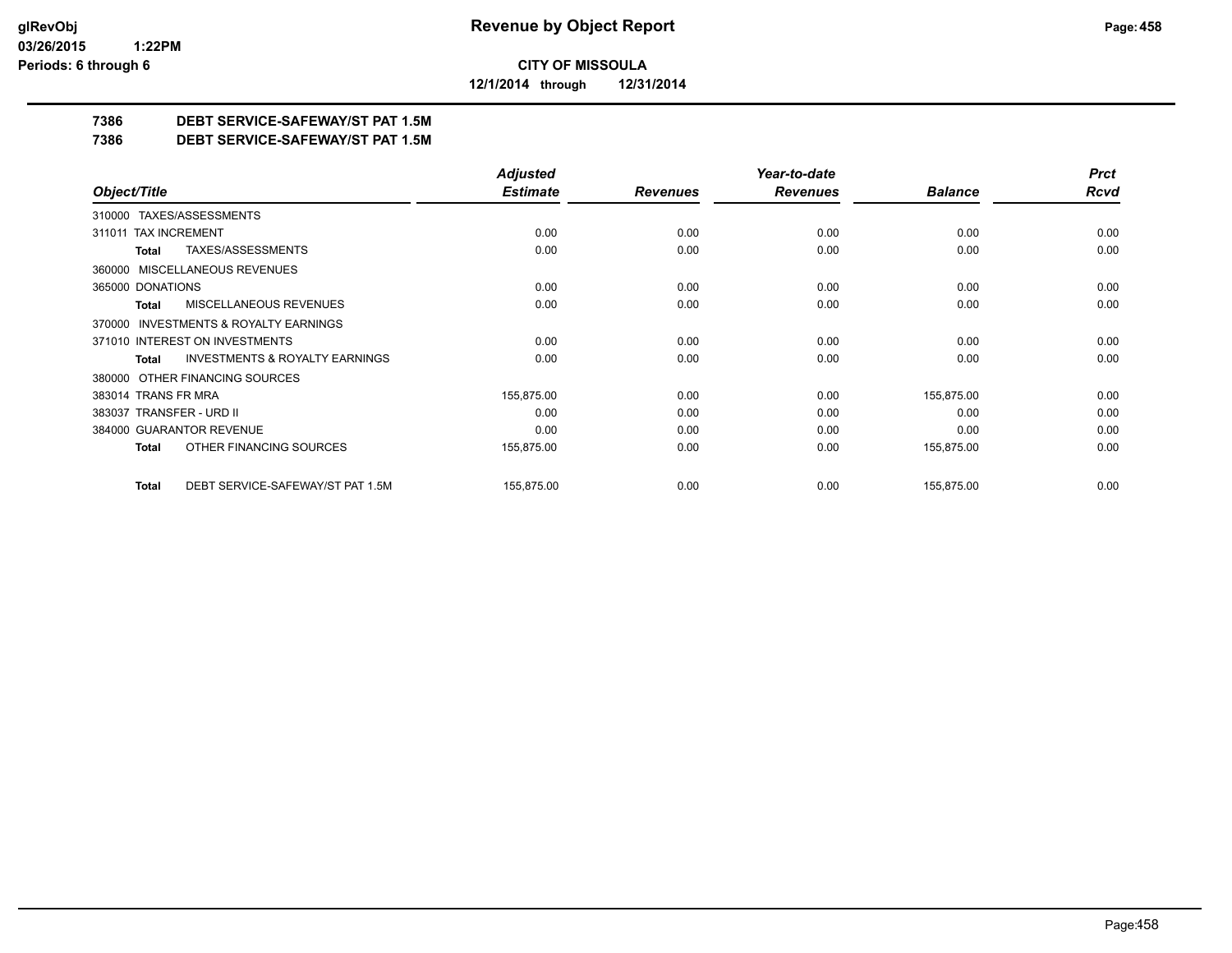**12/1/2014 through 12/31/2014**

#### **7386 DEBT SERVICE-SAFEWAY/ST PAT 1.5M**

|                                                           | <b>Adjusted</b> |                 | Year-to-date    |                | <b>Prct</b> |
|-----------------------------------------------------------|-----------------|-----------------|-----------------|----------------|-------------|
| Object/Title                                              | <b>Estimate</b> | <b>Revenues</b> | <b>Revenues</b> | <b>Balance</b> | <b>Rcvd</b> |
| 310000 TAXES/ASSESSMENTS                                  |                 |                 |                 |                |             |
| 311011 TAX INCREMENT                                      | 0.00            | 0.00            | 0.00            | 0.00           | 0.00        |
| TAXES/ASSESSMENTS<br>Total                                | 0.00            | 0.00            | 0.00            | 0.00           | 0.00        |
| 360000 MISCELLANEOUS REVENUES                             |                 |                 |                 |                |             |
| 365000 DONATIONS                                          | 0.00            | 0.00            | 0.00            | 0.00           | 0.00        |
| MISCELLANEOUS REVENUES<br>Total                           | 0.00            | 0.00            | 0.00            | 0.00           | 0.00        |
| <b>INVESTMENTS &amp; ROYALTY EARNINGS</b><br>370000       |                 |                 |                 |                |             |
| 371010 INTEREST ON INVESTMENTS                            | 0.00            | 0.00            | 0.00            | 0.00           | 0.00        |
| <b>INVESTMENTS &amp; ROYALTY EARNINGS</b><br><b>Total</b> | 0.00            | 0.00            | 0.00            | 0.00           | 0.00        |
| 380000 OTHER FINANCING SOURCES                            |                 |                 |                 |                |             |
| 383014 TRANS FR MRA                                       | 155,875.00      | 0.00            | 0.00            | 155,875.00     | 0.00        |
| 383037 TRANSFER - URD II                                  | 0.00            | 0.00            | 0.00            | 0.00           | 0.00        |
| 384000 GUARANTOR REVENUE                                  | 0.00            | 0.00            | 0.00            | 0.00           | 0.00        |
| OTHER FINANCING SOURCES<br>Total                          | 155,875.00      | 0.00            | 0.00            | 155,875.00     | 0.00        |
| DEBT SERVICE-SAFEWAY/ST PAT 1.5M<br>Total                 | 155,875.00      | 0.00            | 0.00            | 155,875.00     | 0.00        |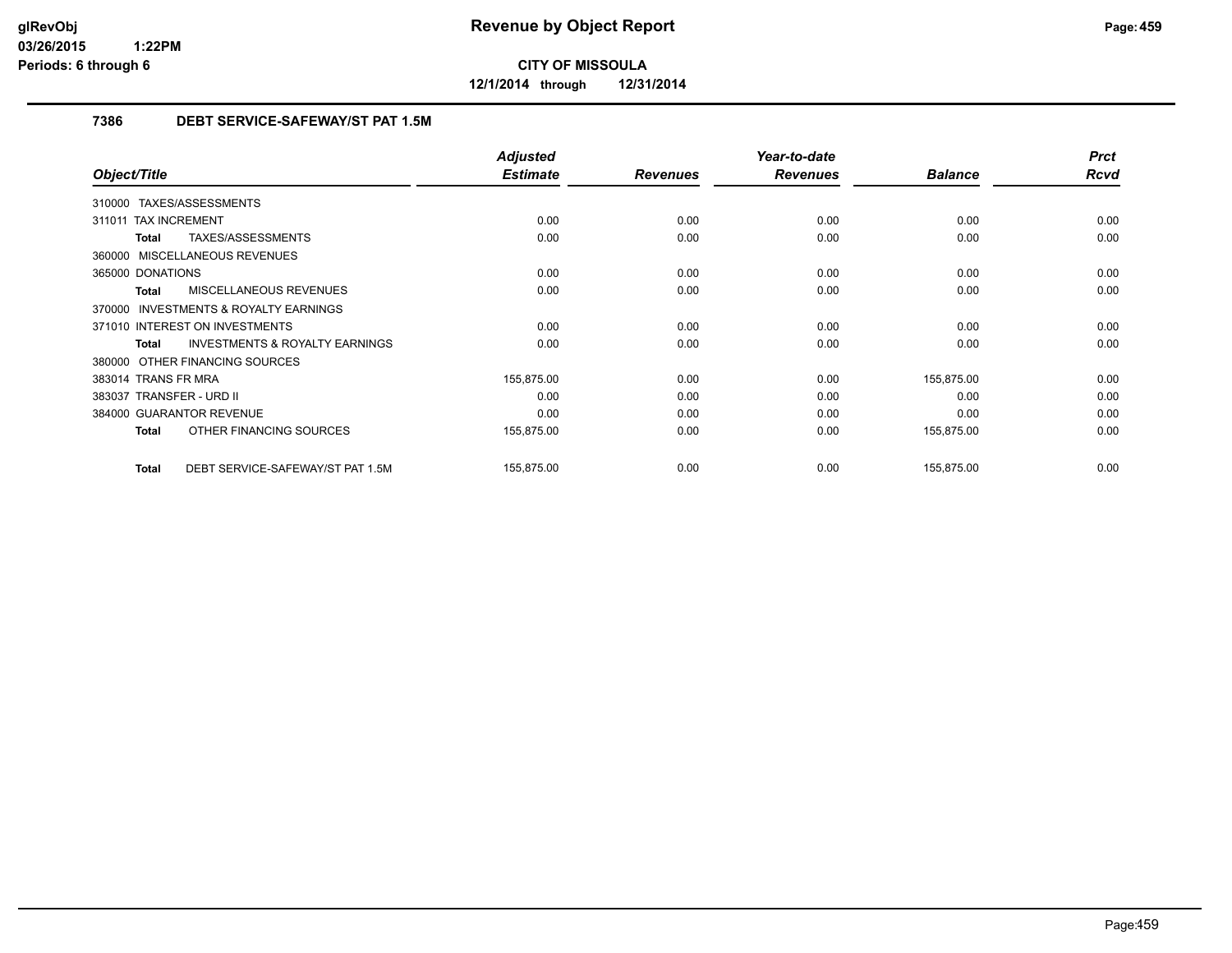**12/1/2014 through 12/31/2014**

## **7387 DEBT SERVICE-BROWNFIELD RLF 1.125M**

**7387 DEBT SERVICE-BROWNFIELD RLF 1.125M**

|                                                    | <b>Adjusted</b> |                 | Year-to-date    |                | <b>Prct</b> |
|----------------------------------------------------|-----------------|-----------------|-----------------|----------------|-------------|
| Object/Title                                       | <b>Estimate</b> | <b>Revenues</b> | <b>Revenues</b> | <b>Balance</b> | Rcvd        |
| 310000 TAXES/ASSESSMENTS                           |                 |                 |                 |                |             |
| 311011 TAX INCREMENT                               | 0.00            | 0.00            | 0.00            | 0.00           | 0.00        |
| TAXES/ASSESSMENTS<br>Total                         | 0.00            | 0.00            | 0.00            | 0.00           | 0.00        |
| 370000 INVESTMENTS & ROYALTY EARNINGS              |                 |                 |                 |                |             |
| 371010 INTEREST ON INVESTMENTS                     | 0.00            | 0.00            | 0.00            | 0.00           | 0.00        |
| <b>INVESTMENTS &amp; ROYALTY EARNINGS</b><br>Total | 0.00            | 0.00            | 0.00            | 0.00           | 0.00        |
| 380000 OTHER FINANCING SOURCES                     |                 |                 |                 |                |             |
| 383014 TRANS FR MRA                                | 31.941.00       | 0.00            | 0.00            | 31.941.00      | 0.00        |
| 383016 TRANS FR TAX INCREMENT BOND                 | 0.00            | 0.00            | 0.00            | 0.00           | 0.00        |
| OTHER FINANCING SOURCES<br>Total                   | 31.941.00       | 0.00            | 0.00            | 31,941.00      | 0.00        |
| DEBT SERVICE-BROWNFIELD RLF 1.125M<br>Total        | 31.941.00       | 0.00            | 0.00            | 31.941.00      | 0.00        |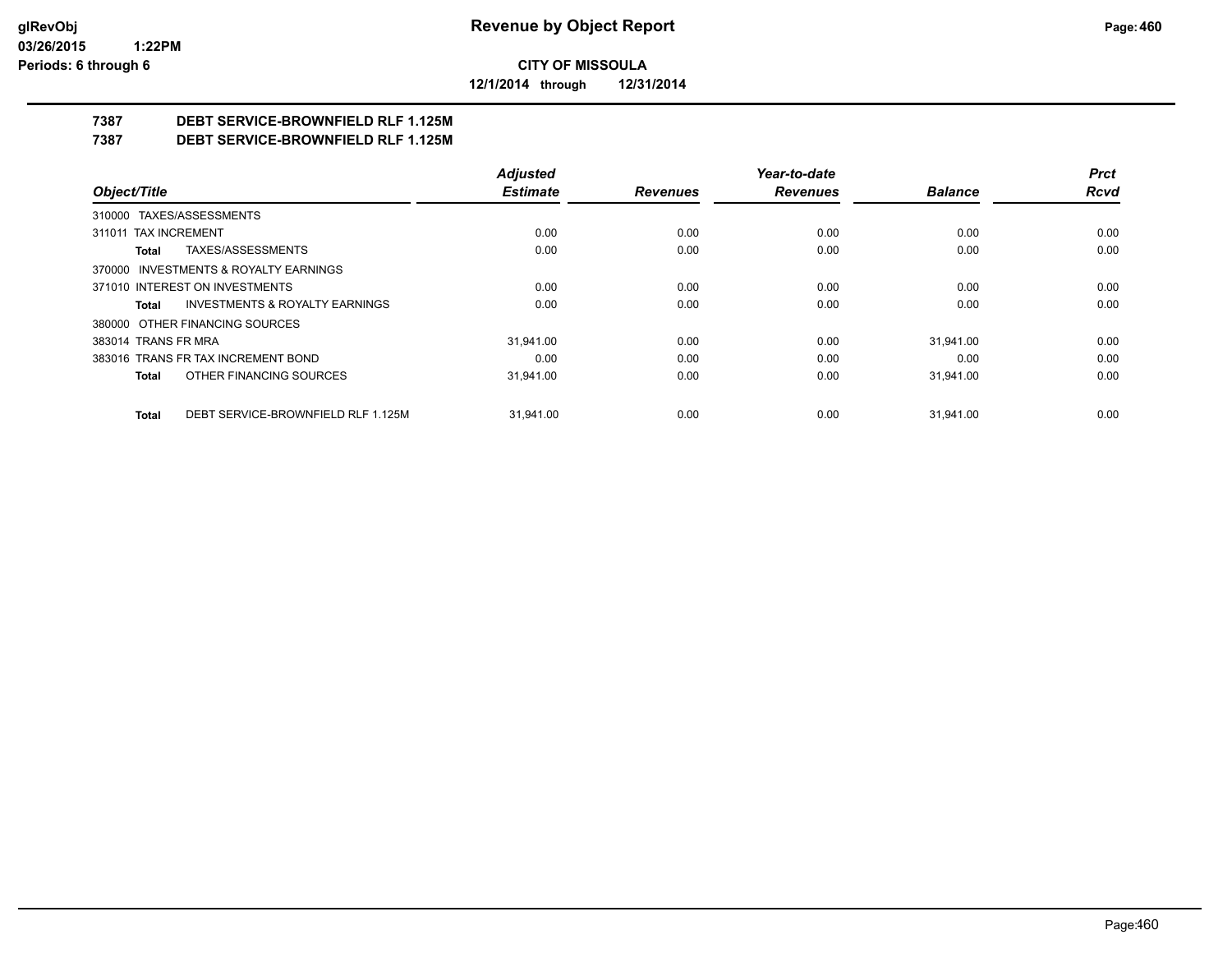**12/1/2014 through 12/31/2014**

#### **7387 DEBT SERVICE-BROWNFIELD RLF 1.125M**

|                                                    | <b>Adjusted</b> |                 | Year-to-date    |                | <b>Prct</b> |
|----------------------------------------------------|-----------------|-----------------|-----------------|----------------|-------------|
| Object/Title                                       | <b>Estimate</b> | <b>Revenues</b> | <b>Revenues</b> | <b>Balance</b> | <b>Rcvd</b> |
| 310000 TAXES/ASSESSMENTS                           |                 |                 |                 |                |             |
| 311011 TAX INCREMENT                               | 0.00            | 0.00            | 0.00            | 0.00           | 0.00        |
| TAXES/ASSESSMENTS<br>Total                         | 0.00            | 0.00            | 0.00            | 0.00           | 0.00        |
| 370000 INVESTMENTS & ROYALTY EARNINGS              |                 |                 |                 |                |             |
| 371010 INTEREST ON INVESTMENTS                     | 0.00            | 0.00            | 0.00            | 0.00           | 0.00        |
| <b>INVESTMENTS &amp; ROYALTY EARNINGS</b><br>Total | 0.00            | 0.00            | 0.00            | 0.00           | 0.00        |
| 380000 OTHER FINANCING SOURCES                     |                 |                 |                 |                |             |
| 383014 TRANS FR MRA                                | 31.941.00       | 0.00            | 0.00            | 31.941.00      | 0.00        |
| 383016 TRANS FR TAX INCREMENT BOND                 | 0.00            | 0.00            | 0.00            | 0.00           | 0.00        |
| OTHER FINANCING SOURCES<br>Total                   | 31,941.00       | 0.00            | 0.00            | 31,941.00      | 0.00        |
|                                                    |                 |                 |                 |                |             |
| DEBT SERVICE-BROWNFIELD RLF 1.125M<br>Total        | 31.941.00       | 0.00            | 0.00            | 31.941.00      | 0.00        |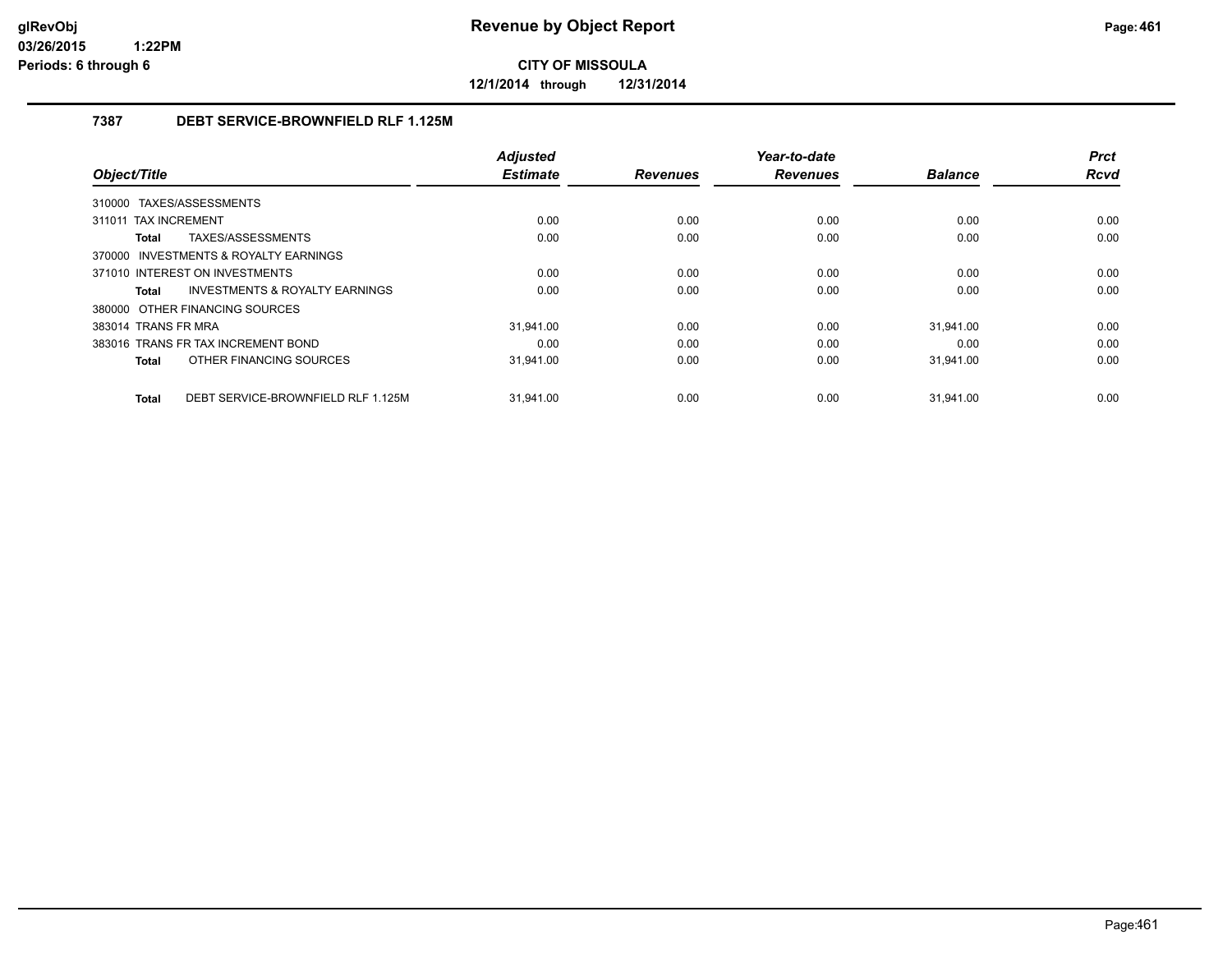**12/1/2014 through 12/31/2014**

**7388 RESERVE-3.6m TIF**

**7388 RESERVE-3.6m TIF**

|                                                 | <b>Adjusted</b> |                 | Year-to-date    |                | <b>Prct</b> |
|-------------------------------------------------|-----------------|-----------------|-----------------|----------------|-------------|
| Object/Title                                    | <b>Estimate</b> | <b>Revenues</b> | <b>Revenues</b> | <b>Balance</b> | <b>Rcvd</b> |
| 370000 INVESTMENTS & ROYALTY EARNINGS           |                 |                 |                 |                |             |
| 371010 INTEREST ON INVESTMENTS                  | 0.00            | 0.00            | 0.00            | 0.00           | 0.00        |
| 371020 GAIN/LOSS IN MARKET VALUE OF INVESTMENTS | 0.00            | 0.00            | 0.00            | 0.00           | 0.00        |
| INVESTMENTS & ROYALTY EARNINGS<br>Total         | 0.00            | 0.00            | 0.00            | 0.00           | 0.00        |
| 380000 OTHER FINANCING SOURCES                  |                 |                 |                 |                |             |
| 381025 BOND PROCEEDS                            | 0.00            | 0.00            | 0.00            | 0.00           | 0.00        |
| 383014 TRANS FR MRA                             | 0.00            | 0.00            | 0.00            | 0.00           | 0.00        |
| 383037 TRANSFER - URD II                        | 0.00            | 0.00            | 0.00            | 0.00           | 0.00        |
| 383040 TRANSFER FROM CITY GRANTS                | 0.00            | 0.00            | 0.00            | 0.00           | 0.00        |
| OTHER FINANCING SOURCES<br>Total                | 0.00            | 0.00            | 0.00            | 0.00           | 0.00        |
| RESERVE-3.6m TIF<br>Total                       | 0.00            | 0.00            | 0.00            | 0.00           | 0.00        |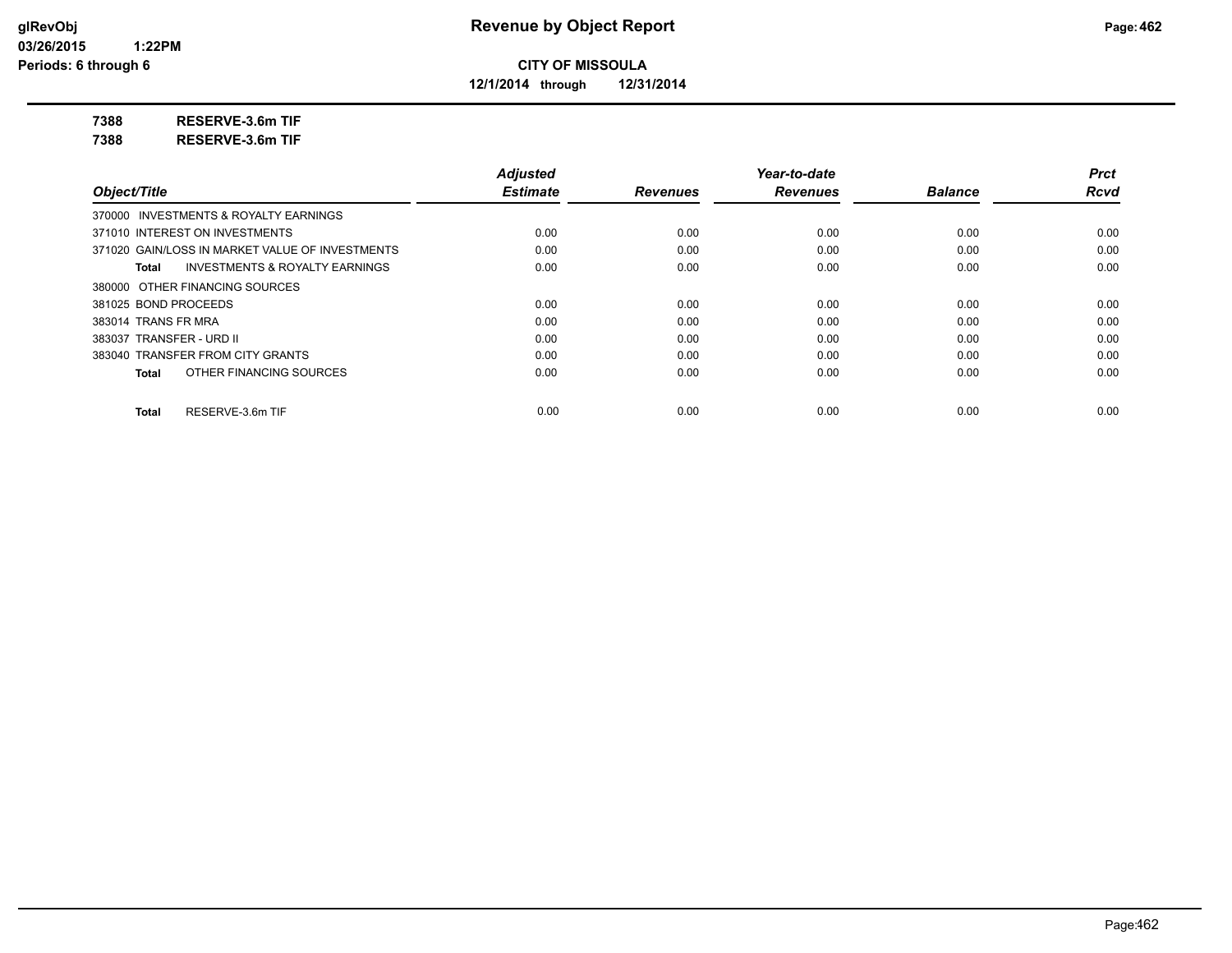**12/1/2014 through 12/31/2014**

#### **7388 RESERVE-3.6m TIF**

|                                                    | <b>Adjusted</b> |                 | Year-to-date    |                | <b>Prct</b> |
|----------------------------------------------------|-----------------|-----------------|-----------------|----------------|-------------|
| Object/Title                                       | <b>Estimate</b> | <b>Revenues</b> | <b>Revenues</b> | <b>Balance</b> | Rcvd        |
| 370000 INVESTMENTS & ROYALTY EARNINGS              |                 |                 |                 |                |             |
| 371010 INTEREST ON INVESTMENTS                     | 0.00            | 0.00            | 0.00            | 0.00           | 0.00        |
| 371020 GAIN/LOSS IN MARKET VALUE OF INVESTMENT     | 0.00            | 0.00            | 0.00            | 0.00           | 0.00        |
| <b>INVESTMENTS &amp; ROYALTY EARNINGS</b><br>Total | 0.00            | 0.00            | 0.00            | 0.00           | 0.00        |
| 380000 OTHER FINANCING SOURCES                     |                 |                 |                 |                |             |
| 381025 BOND PROCEEDS                               | 0.00            | 0.00            | 0.00            | 0.00           | 0.00        |
| 383014 TRANS FR MRA                                | 0.00            | 0.00            | 0.00            | 0.00           | 0.00        |
| 383037 TRANSFER - URD II                           | 0.00            | 0.00            | 0.00            | 0.00           | 0.00        |
| 383040 TRANSFER FROM CITY GRANTS                   | 0.00            | 0.00            | 0.00            | 0.00           | 0.00        |
| OTHER FINANCING SOURCES<br>Total                   | 0.00            | 0.00            | 0.00            | 0.00           | 0.00        |
| RESERVE-3.6m TIF<br><b>Total</b>                   | 0.00            | 0.00            | 0.00            | 0.00           | 0.00        |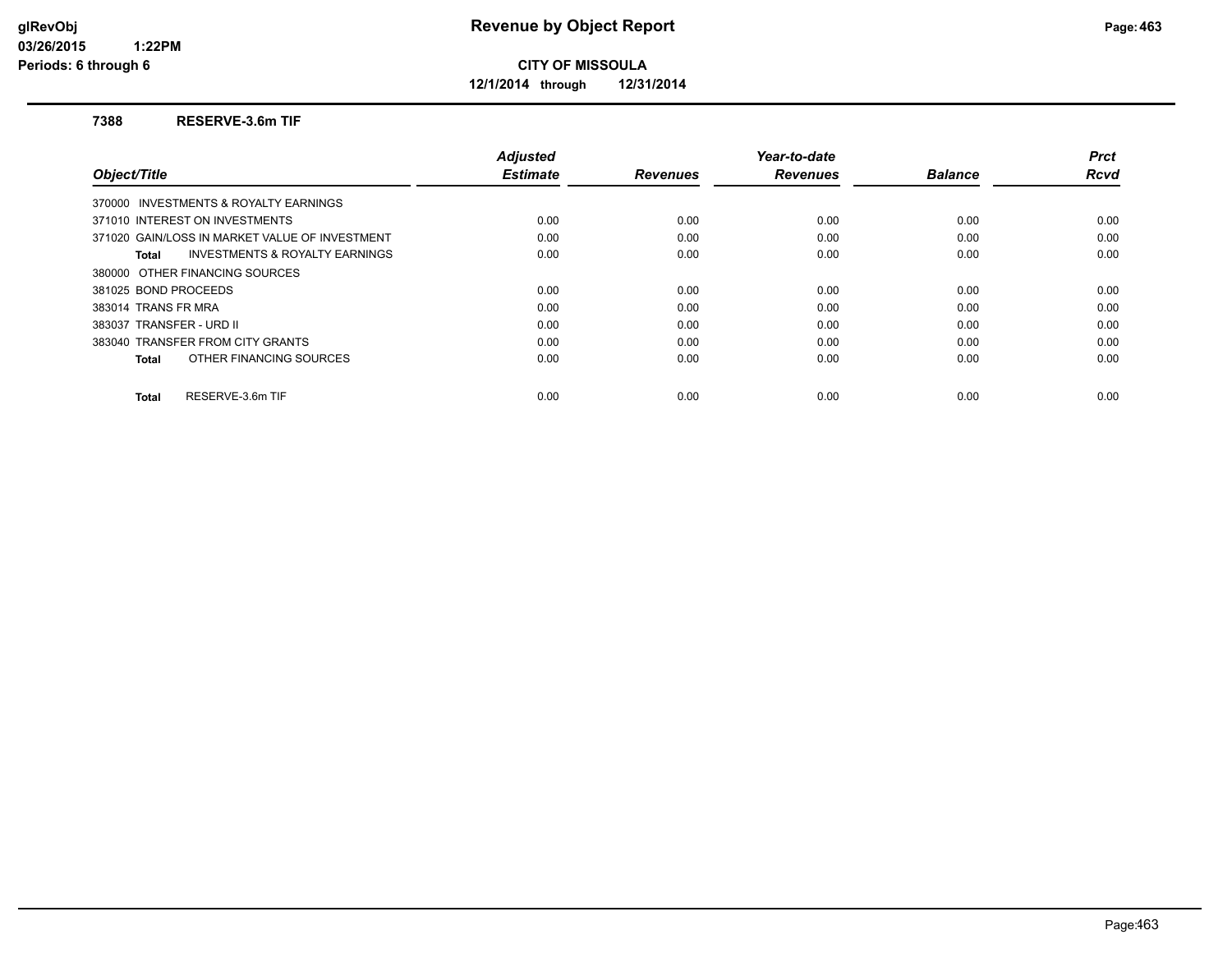**12/1/2014 through 12/31/2014**

**7389 DEBT SERVICE - 3.6M/5.75M**

**7389 DEBT SERVICE - 3.6M/5.75M**

|                               |                                                 | <b>Adjusted</b> |                 | Year-to-date    |                | <b>Prct</b> |
|-------------------------------|-------------------------------------------------|-----------------|-----------------|-----------------|----------------|-------------|
| Object/Title                  |                                                 | <b>Estimate</b> | <b>Revenues</b> | <b>Revenues</b> | <b>Balance</b> | <b>Rcvd</b> |
|                               | 370000 INVESTMENTS & ROYALTY EARNINGS           |                 |                 |                 |                |             |
|                               | 371010 INTEREST ON INVESTMENTS                  | 0.00            | 0.00            | 0.00            | 0.00           | 0.00        |
|                               | 371020 GAIN/LOSS IN MARKET VALUE OF INVESTMENTS | 0.00            | 0.00            | 0.00            | 0.00           | 0.00        |
| Total                         | <b>INVESTMENTS &amp; ROYALTY EARNINGS</b>       | 0.00            | 0.00            | 0.00            | 0.00           | 0.00        |
|                               | 380000 OTHER FINANCING SOURCES                  |                 |                 |                 |                |             |
| 381009 TRANSFER FROM CLEARING |                                                 | 0.00            | 0.00            | 0.00            | 0.00           | 0.00        |
| 381025 BOND PROCEEDS          |                                                 | 0.00            | 0.00            | 0.00            | 0.00           | 0.00        |
| 383014 TRANS FR MRA           |                                                 | 921,916.00      | 0.00            | 0.00            | 921,916.00     | 0.00        |
| Total                         | OTHER FINANCING SOURCES                         | 921,916.00      | 0.00            | 0.00            | 921.916.00     | 0.00        |
| Total                         | DEBT SERVICE - 3.6M/5.75M                       | 921.916.00      | 0.00            | 0.00            | 921.916.00     | 0.00        |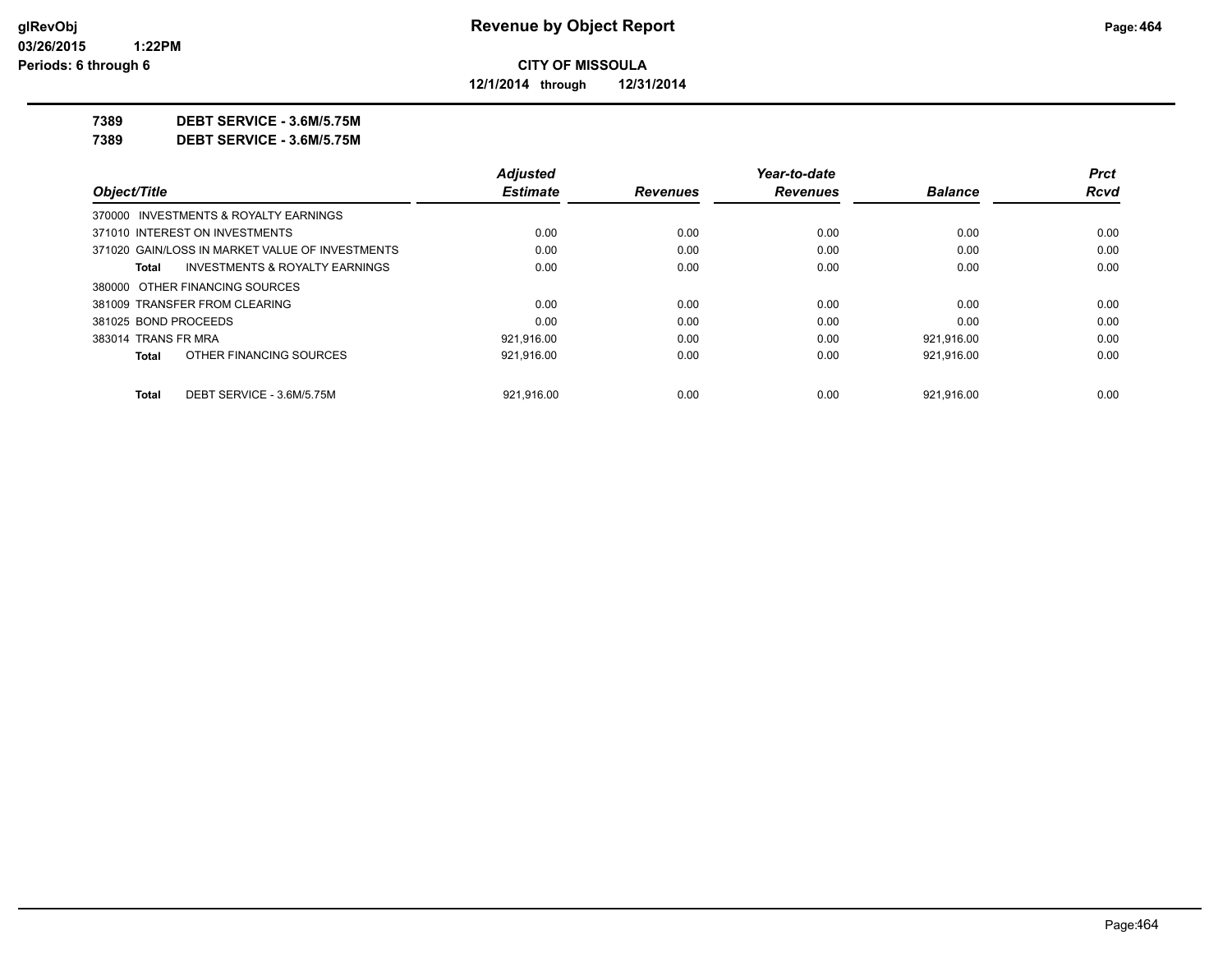**12/1/2014 through 12/31/2014**

#### **7389 DEBT SERVICE - 3.6M/5.75M**

| Object/Title         |                                                | <b>Adjusted</b><br><b>Estimate</b> | <b>Revenues</b> | Year-to-date<br><b>Revenues</b> | <b>Balance</b> | <b>Prct</b><br><b>Rcvd</b> |
|----------------------|------------------------------------------------|------------------------------------|-----------------|---------------------------------|----------------|----------------------------|
|                      | 370000 INVESTMENTS & ROYALTY EARNINGS          |                                    |                 |                                 |                |                            |
|                      | 371010 INTEREST ON INVESTMENTS                 | 0.00                               | 0.00            | 0.00                            | 0.00           | 0.00                       |
|                      | 371020 GAIN/LOSS IN MARKET VALUE OF INVESTMENT | 0.00                               | 0.00            | 0.00                            | 0.00           | 0.00                       |
| Total                | <b>INVESTMENTS &amp; ROYALTY EARNINGS</b>      | 0.00                               | 0.00            | 0.00                            | 0.00           | 0.00                       |
|                      | 380000 OTHER FINANCING SOURCES                 |                                    |                 |                                 |                |                            |
|                      | 381009 TRANSFER FROM CLEARING                  | 0.00                               | 0.00            | 0.00                            | 0.00           | 0.00                       |
| 381025 BOND PROCEEDS |                                                | 0.00                               | 0.00            | 0.00                            | 0.00           | 0.00                       |
| 383014 TRANS FR MRA  |                                                | 921.916.00                         | 0.00            | 0.00                            | 921,916.00     | 0.00                       |
| Total                | OTHER FINANCING SOURCES                        | 921,916.00                         | 0.00            | 0.00                            | 921,916.00     | 0.00                       |
| Total                | DEBT SERVICE - 3.6M/5.75M                      | 921.916.00                         | 0.00            | 0.00                            | 921.916.00     | 0.00                       |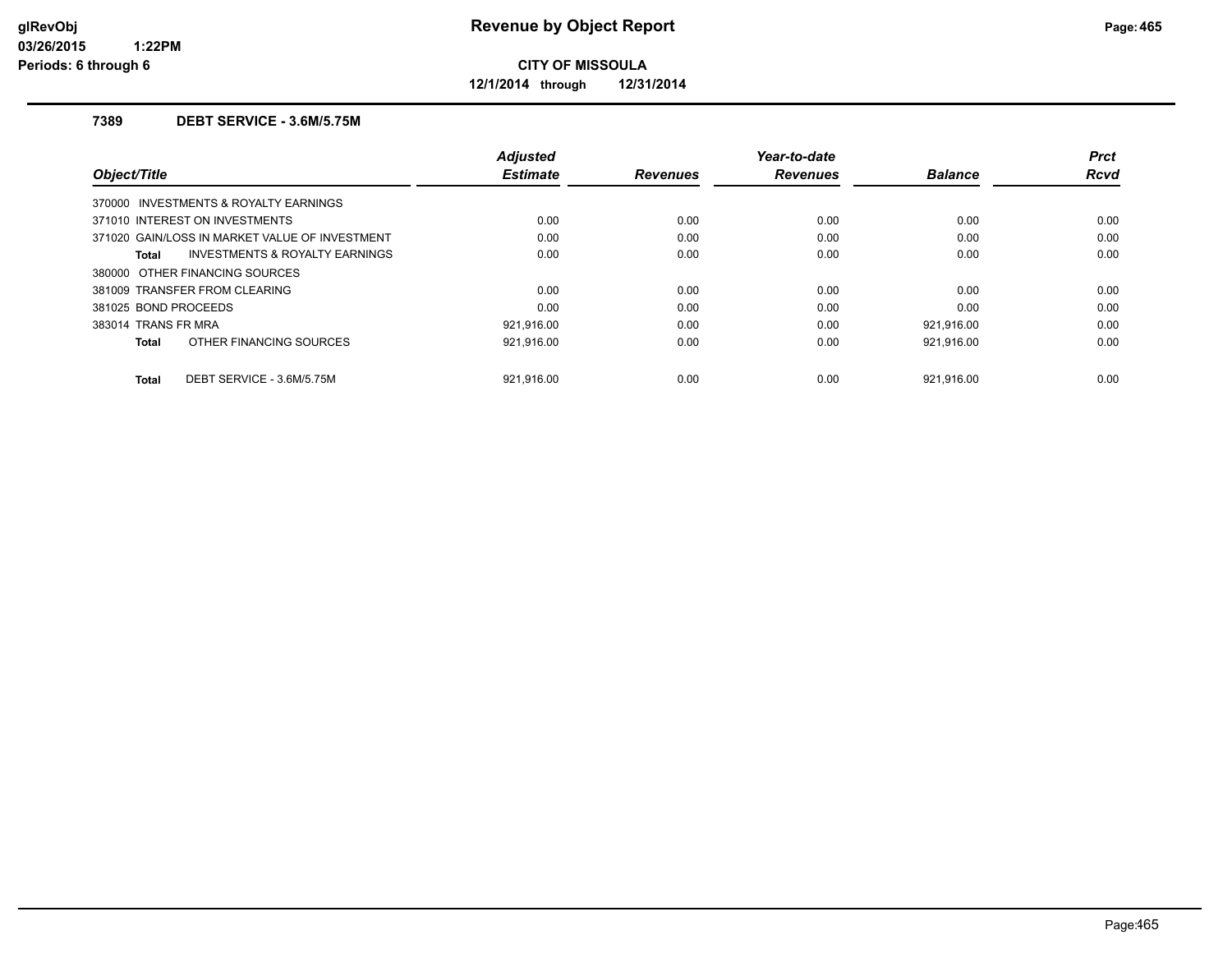**12/1/2014 through 12/31/2014**

**7390 URDII CLEARING - 3.6M TIF**

**7390 URDII CLEARING - 3.6M TIF**

|                                                           | <b>Adjusted</b> |                 | Year-to-date    |                | <b>Prct</b> |
|-----------------------------------------------------------|-----------------|-----------------|-----------------|----------------|-------------|
| Object/Title                                              | <b>Estimate</b> | <b>Revenues</b> | <b>Revenues</b> | <b>Balance</b> | Rcvd        |
| TAXES/ASSESSMENTS<br>310000                               |                 |                 |                 |                |             |
| 310000 TAXES/ASSESSMENTS                                  | 0.00            | 0.00            | 0.00            | 0.00           | 0.00        |
| 311011 TAX INCREMENT                                      | 1,872,885.00    | 697,853.81      | 857,305.74      | 1,015,579.26   | 45.77       |
| PENALTIES & INTEREST<br>312001                            | 0.00            | 275.95          | 502.18          | $-502.18$      | 0.00        |
| TAXES/ASSESSMENTS<br><b>Total</b>                         | 1,872,885.00    | 698,129.76      | 857,807.92      | 1,015,077.08   | 45.80       |
| <b>INTERGOVERNMENTAL REVENUES</b><br>330000               |                 |                 |                 |                |             |
| 335210 PERSONAL PROPERTY TAX REIMBURSEMENT                | 0.00            | 0.00            | 93,665.65       | $-93,665.65$   | 0.00        |
| 335230 HB 124 REVENUE                                     | 0.00            | 0.00            | 127,630.00      | $-127,630.00$  | 0.00        |
| <b>INTERGOVERNMENTAL REVENUES</b><br>Total                | 0.00            | 0.00            | 221,295.65      | $-221,295.65$  | 0.00        |
| INVESTMENTS & ROYALTY EARNINGS<br>370000                  |                 |                 |                 |                |             |
| 371010 INTEREST ON INVESTMENTS                            | 0.00            | 0.00            | 0.00            | 0.00           | 0.00        |
| 371020 GAIN/LOSS IN MARKET VALUE OF INVESTMENTS           | 0.00            | 0.00            | 0.00            | 0.00           | 0.00        |
| <b>INVESTMENTS &amp; ROYALTY EARNINGS</b><br><b>Total</b> | 0.00            | 0.00            | 0.00            | 0.00           | 0.00        |
| OTHER FINANCING SOURCES<br>380000                         |                 |                 |                 |                |             |
| 383037 TRANSFER FROM URD II                               | 0.00            | 0.00            | 0.00            | 0.00           | 0.00        |
| OTHER FINANCING SOURCES<br>Total                          | 0.00            | 0.00            | 0.00            | 0.00           | 0.00        |
| <b>URDII CLEARING - 3.6M TIF</b><br><b>Total</b>          | 1,872,885.00    | 698,129.76      | 1,079,103.57    | 793,781.43     | 57.62       |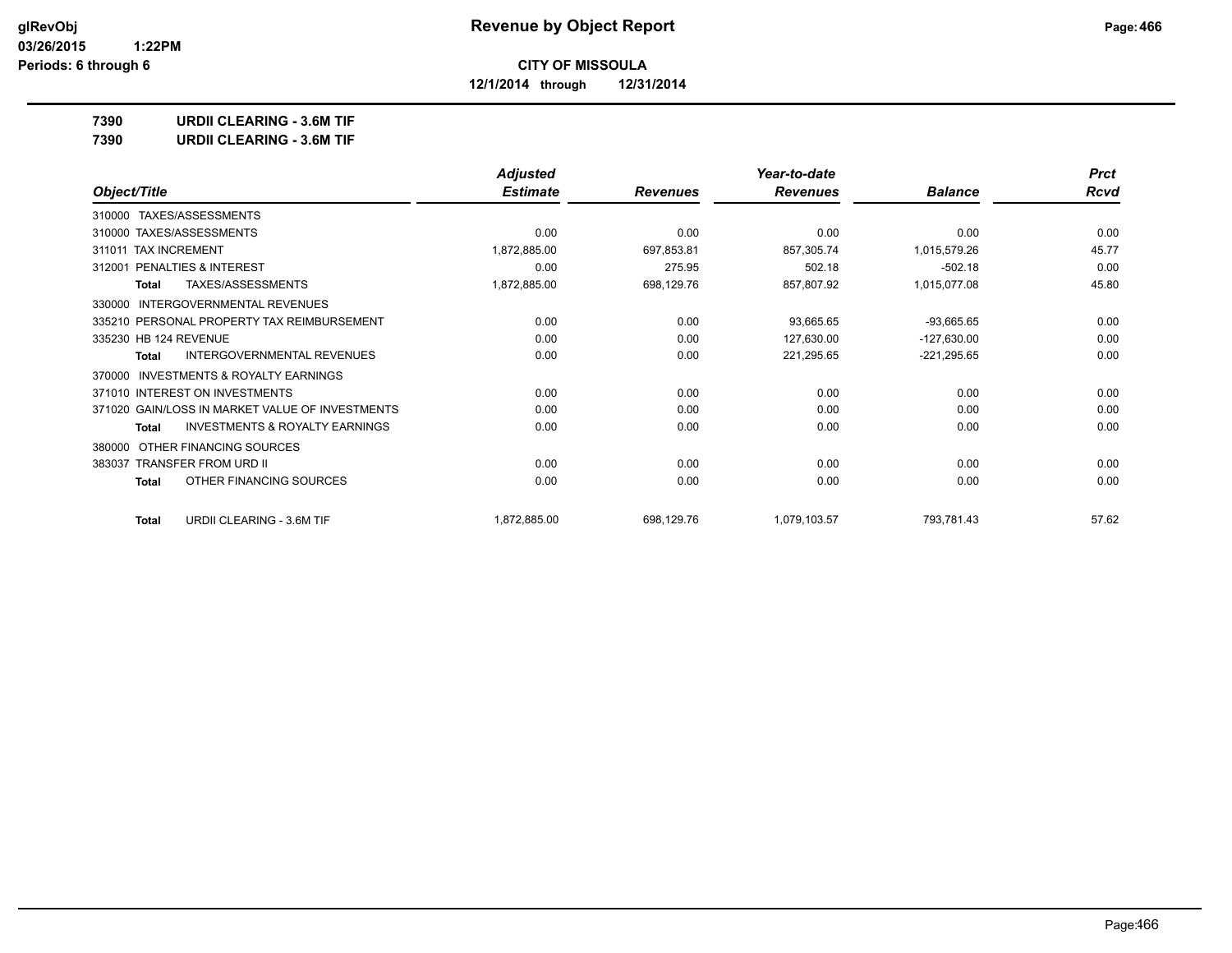**12/1/2014 through 12/31/2014**

#### **7390 URDII CLEARING - 3.6M TIF**

|                                                    | <b>Adjusted</b> |                 | Year-to-date    |                | <b>Prct</b> |
|----------------------------------------------------|-----------------|-----------------|-----------------|----------------|-------------|
| Object/Title                                       | <b>Estimate</b> | <b>Revenues</b> | <b>Revenues</b> | <b>Balance</b> | <b>Rcvd</b> |
| TAXES/ASSESSMENTS<br>310000                        |                 |                 |                 |                |             |
| 310000 TAXES/ASSESSMENTS                           | 0.00            | 0.00            | 0.00            | 0.00           | 0.00        |
| <b>TAX INCREMENT</b><br>311011                     | 1,872,885.00    | 697,853.81      | 857,305.74      | 1,015,579.26   | 45.77       |
| PENALTIES & INTEREST<br>312001                     | 0.00            | 275.95          | 502.18          | $-502.18$      | 0.00        |
| TAXES/ASSESSMENTS<br><b>Total</b>                  | 1,872,885.00    | 698,129.76      | 857,807.92      | 1,015,077.08   | 45.80       |
| INTERGOVERNMENTAL REVENUES<br>330000               |                 |                 |                 |                |             |
| 335210 PERSONAL PROPERTY TAX REIMBURSEMENT         | 0.00            | 0.00            | 93,665.65       | $-93,665.65$   | 0.00        |
| 335230 HB 124 REVENUE                              | 0.00            | 0.00            | 127,630.00      | $-127,630.00$  | 0.00        |
| INTERGOVERNMENTAL REVENUES<br>Total                | 0.00            | 0.00            | 221,295.65      | $-221,295.65$  | 0.00        |
| INVESTMENTS & ROYALTY EARNINGS<br>370000           |                 |                 |                 |                |             |
| 371010 INTEREST ON INVESTMENTS                     | 0.00            | 0.00            | 0.00            | 0.00           | 0.00        |
| 371020 GAIN/LOSS IN MARKET VALUE OF INVESTMENT     | 0.00            | 0.00            | 0.00            | 0.00           | 0.00        |
| <b>INVESTMENTS &amp; ROYALTY EARNINGS</b><br>Total | 0.00            | 0.00            | 0.00            | 0.00           | 0.00        |
| OTHER FINANCING SOURCES<br>380000                  |                 |                 |                 |                |             |
| <b>TRANSFER FROM URD II</b><br>383037              | 0.00            | 0.00            | 0.00            | 0.00           | 0.00        |
| OTHER FINANCING SOURCES<br><b>Total</b>            | 0.00            | 0.00            | 0.00            | 0.00           | 0.00        |
| <b>URDII CLEARING - 3.6M TIF</b><br><b>Total</b>   | 1,872,885.00    | 698,129.76      | 1,079,103.57    | 793,781.43     | 57.62       |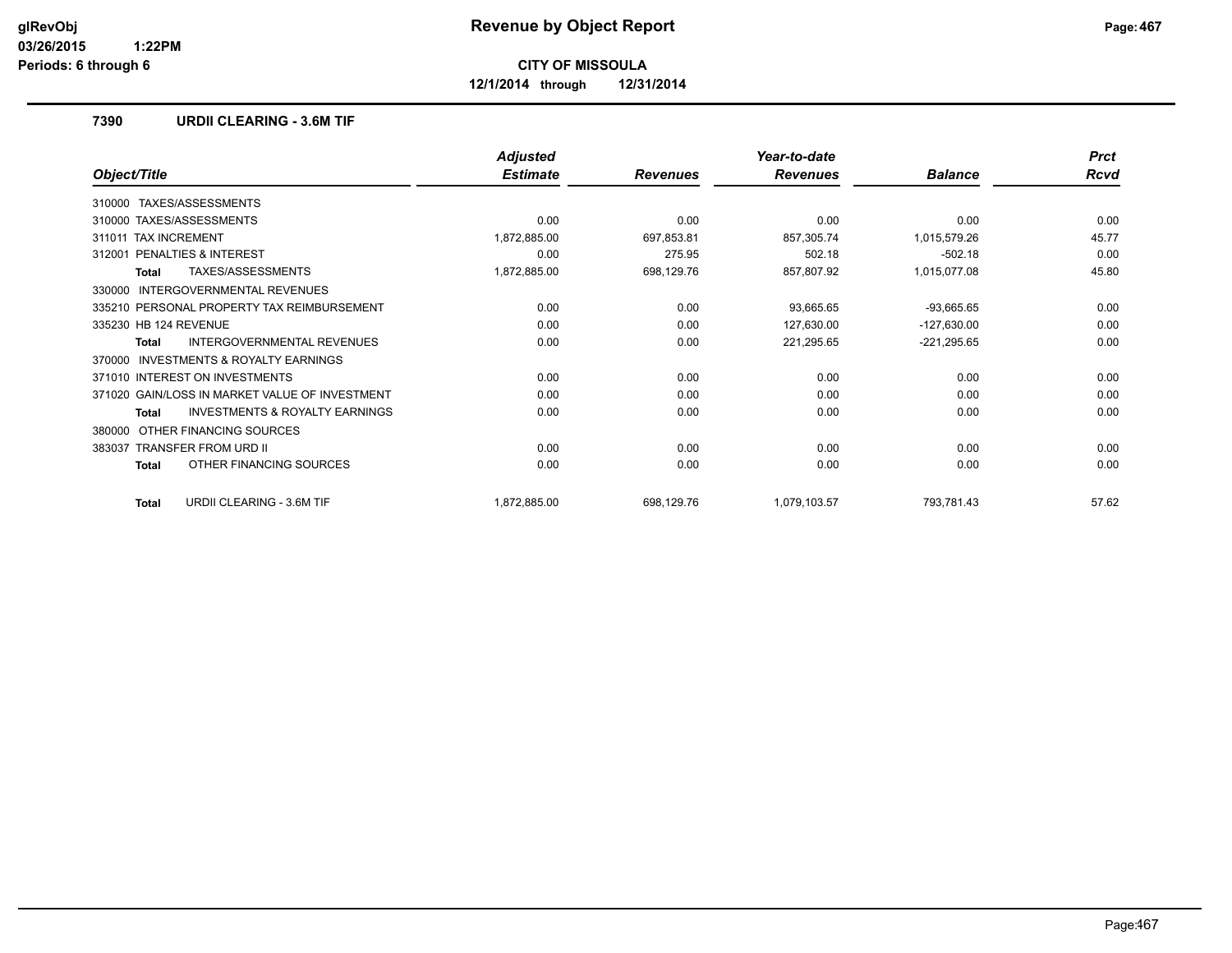**12/1/2014 through 12/31/2014**

**7391 MRA - URD I FUND 7391 MRA - URD I FUND**

|                                                    | <b>Adjusted</b> |                 | Year-to-date    |                | <b>Prct</b> |
|----------------------------------------------------|-----------------|-----------------|-----------------|----------------|-------------|
| Object/Title                                       | <b>Estimate</b> | <b>Revenues</b> | <b>Revenues</b> | <b>Balance</b> | <b>Rcvd</b> |
| 310000 TAXES/ASSESSMENTS                           |                 |                 |                 |                |             |
| 311011 TAX INCREMENT                               | 0.00            | 0.00            | 0.00            | 0.00           | 0.00        |
| 312001 PENALTIES & INTEREST                        | 0.00            | 0.00            | 0.00            | 0.00           | 0.00        |
| TAXES/ASSESSMENTS<br><b>Total</b>                  | 0.00            | 0.00            | 0.00            | 0.00           | 0.00        |
| 330000 INTERGOVERNMENTAL REVENUES                  |                 |                 |                 |                |             |
| 331050 ISTEA/CTEP GRANT                            | 0.00            | 0.00            | 0.00            | 0.00           | 0.00        |
| 336023 STATE CONTRIB. - PERS                       | 0.00            | 0.00            | 0.00            | 0.00           | 0.00        |
| <b>INTERGOVERNMENTAL REVENUES</b><br><b>Total</b>  | 0.00            | 0.00            | 0.00            | 0.00           | 0.00        |
| 360000 MISCELLANEOUS REVENUES                      |                 |                 |                 |                |             |
| 360000 MISCELLANEOUS REVENUES                      | 0.00            | 0.00            | 0.00            | 0.00           | 0.00        |
| 360010 MISCELLANEOUS                               | 0.00            | 0.00            | 0.00            | 0.00           | 0.00        |
| 364012 SALE OF SURPLUS PROPERTY                    | 0.00            | 0.00            | 0.00            | 0.00           | 0.00        |
| 365000 DONATIONS                                   | 0.00            | 0.00            | 0.00            | 0.00           | 0.00        |
| MISCELLANEOUS REVENUES<br><b>Total</b>             | 0.00            | 0.00            | 0.00            | 0.00           | 0.00        |
| 370000 INVESTMENTS & ROYALTY EARNINGS              |                 |                 |                 |                |             |
| 371010 INTEREST ON INVESTMENTS                     | 0.00            | 0.00            | 0.00            | 0.00           | 0.00        |
| 371020 GAIN/LOSS IN MARKET VALUE OF INVESTMENTS    | 0.00            | 0.00            | 0.00            | 0.00           | 0.00        |
| <b>INVESTMENTS &amp; ROYALTY EARNINGS</b><br>Total | 0.00            | 0.00            | 0.00            | 0.00           | 0.00        |
| 380000 OTHER FINANCING SOURCES                     |                 |                 |                 |                |             |
| 382010 SALE OF FIXED ASSETS                        | 0.00            | 0.00            | 0.00            | 0.00           | 0.00        |
| 383001 TRANS FR FLUSHING DISTRICT                  | 0.00            | 0.00            | 0.00            | 0.00           | 0.00        |
| 383016 TRANS FR TAX INCREMENT BOND                 | 0.00            | 0.00            | 0.00            | 0.00           | 0.00        |
| 383029 TRANS FR GENERAL                            | 0.00            | 0.00            | 0.00            | 0.00           | 0.00        |
| 383037 TRANSFER - URD II                           | 0.00            | 0.00            | 0.00            | 0.00           | 0.00        |
| 383038 TRANSFER - URD III                          | 0.00            | 0.00            | 0.00            | 0.00           | 0.00        |
| OTHER FINANCING SOURCES<br><b>Total</b>            | 0.00            | 0.00            | 0.00            | 0.00           | 0.00        |
|                                                    |                 |                 |                 |                |             |
| MRA - URD I FUND<br><b>Total</b>                   | 0.00            | 0.00            | 0.00            | 0.00           | 0.00        |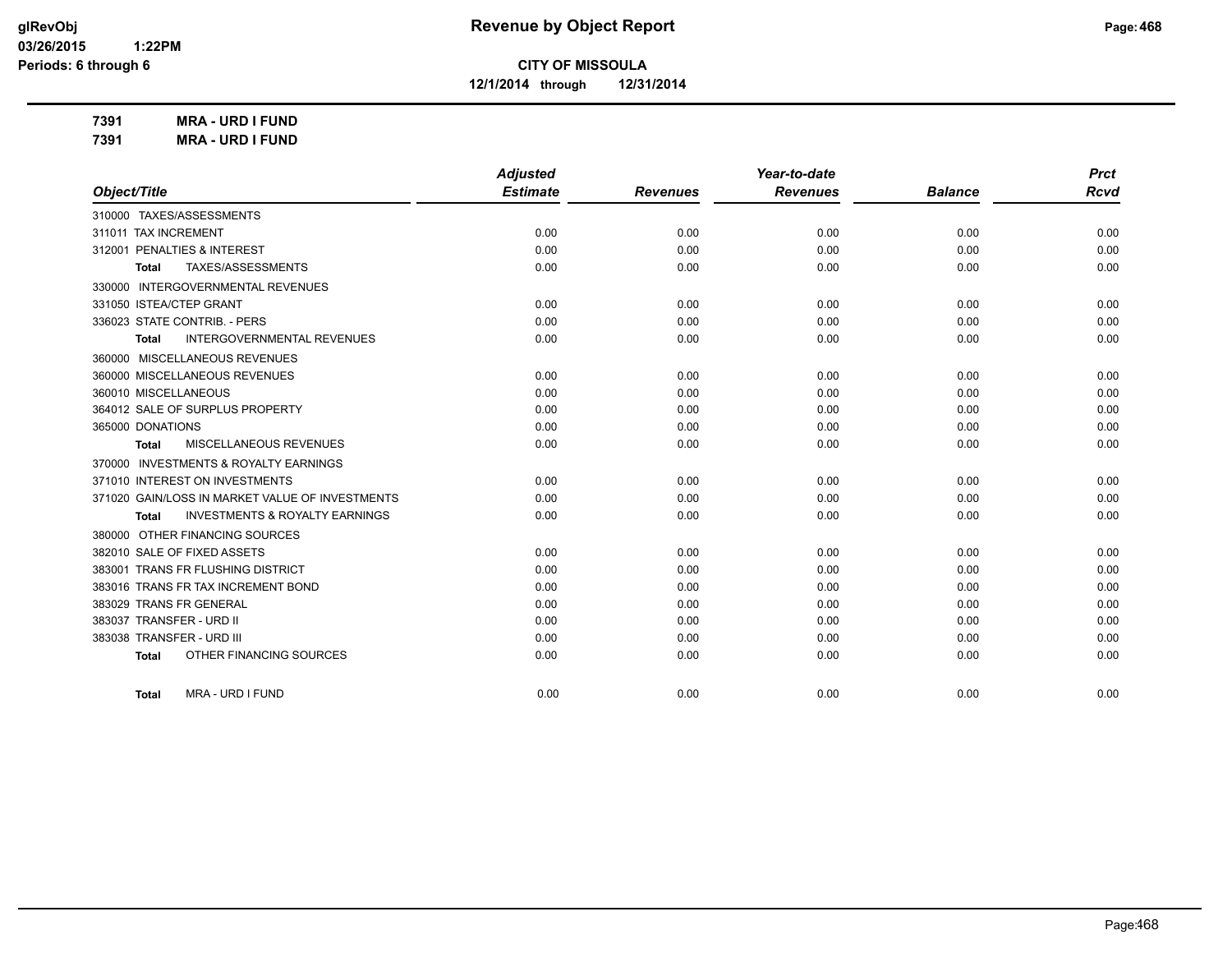**12/1/2014 through 12/31/2014**

#### **7391 MRA - URD I FUND**

|                                                           | <b>Adjusted</b> |                 | Year-to-date    |                | <b>Prct</b> |
|-----------------------------------------------------------|-----------------|-----------------|-----------------|----------------|-------------|
| Object/Title                                              | <b>Estimate</b> | <b>Revenues</b> | <b>Revenues</b> | <b>Balance</b> | <b>Rcvd</b> |
| 310000 TAXES/ASSESSMENTS                                  |                 |                 |                 |                |             |
| 311011 TAX INCREMENT                                      | 0.00            | 0.00            | 0.00            | 0.00           | 0.00        |
| 312001 PENALTIES & INTEREST                               | 0.00            | 0.00            | 0.00            | 0.00           | 0.00        |
| TAXES/ASSESSMENTS<br><b>Total</b>                         | 0.00            | 0.00            | 0.00            | 0.00           | 0.00        |
| 330000 INTERGOVERNMENTAL REVENUES                         |                 |                 |                 |                |             |
| 331050 ISTEA/CTEP GRANT                                   | 0.00            | 0.00            | 0.00            | 0.00           | 0.00        |
| 336023 STATE CONTRIB. - PERS                              | 0.00            | 0.00            | 0.00            | 0.00           | 0.00        |
| <b>INTERGOVERNMENTAL REVENUES</b><br><b>Total</b>         | 0.00            | 0.00            | 0.00            | 0.00           | 0.00        |
| 360000 MISCELLANEOUS REVENUES                             |                 |                 |                 |                |             |
| 360000 MISCELLANEOUS REVENUES                             | 0.00            | 0.00            | 0.00            | 0.00           | 0.00        |
| 360010 MISCELLANEOUS                                      | 0.00            | 0.00            | 0.00            | 0.00           | 0.00        |
| 364012 SALE OF SURPLUS PROPERTY                           | 0.00            | 0.00            | 0.00            | 0.00           | 0.00        |
| 365000 DONATIONS                                          | 0.00            | 0.00            | 0.00            | 0.00           | 0.00        |
| <b>MISCELLANEOUS REVENUES</b><br><b>Total</b>             | 0.00            | 0.00            | 0.00            | 0.00           | 0.00        |
| 370000 INVESTMENTS & ROYALTY EARNINGS                     |                 |                 |                 |                |             |
| 371010 INTEREST ON INVESTMENTS                            | 0.00            | 0.00            | 0.00            | 0.00           | 0.00        |
| 371020 GAIN/LOSS IN MARKET VALUE OF INVESTMENT            | 0.00            | 0.00            | 0.00            | 0.00           | 0.00        |
| <b>INVESTMENTS &amp; ROYALTY EARNINGS</b><br><b>Total</b> | 0.00            | 0.00            | 0.00            | 0.00           | 0.00        |
| 380000 OTHER FINANCING SOURCES                            |                 |                 |                 |                |             |
| 382010 SALE OF FIXED ASSETS                               | 0.00            | 0.00            | 0.00            | 0.00           | 0.00        |
| 383001 TRANS FR FLUSHING DISTRICT                         | 0.00            | 0.00            | 0.00            | 0.00           | 0.00        |
| 383016 TRANS FR TAX INCREMENT BOND                        | 0.00            | 0.00            | 0.00            | 0.00           | 0.00        |
| 383029 TRANS FR GENERAL                                   | 0.00            | 0.00            | 0.00            | 0.00           | 0.00        |
| 383037 TRANSFER - URD II                                  | 0.00            | 0.00            | 0.00            | 0.00           | 0.00        |
| 383038 TRANSFER - URD III                                 | 0.00            | 0.00            | 0.00            | 0.00           | 0.00        |
| OTHER FINANCING SOURCES<br><b>Total</b>                   | 0.00            | 0.00            | 0.00            | 0.00           | 0.00        |
| MRA - URD I FUND<br><b>Total</b>                          | 0.00            | 0.00            | 0.00            | 0.00           | 0.00        |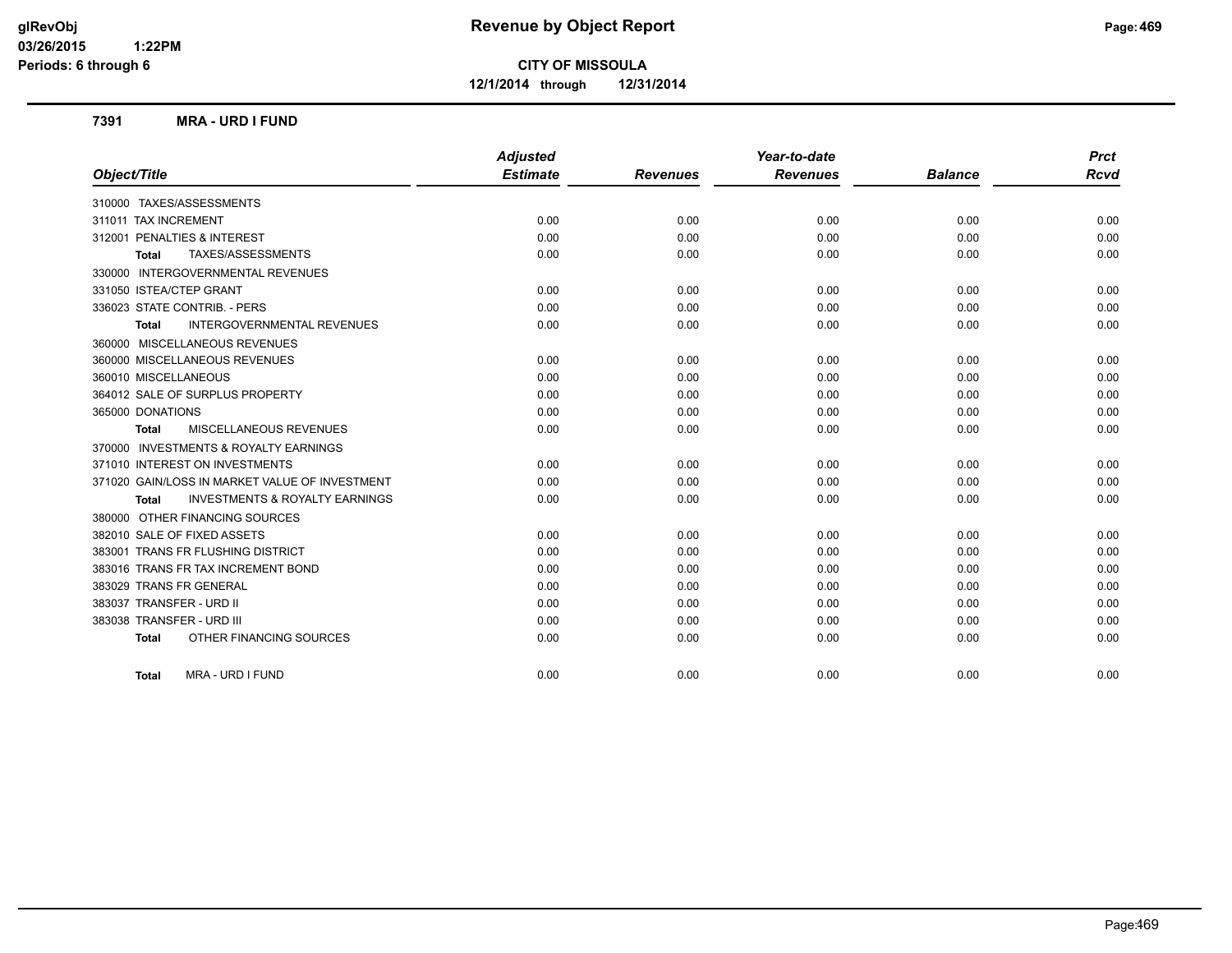**12/1/2014 through 12/31/2014**

**7392 MRA - URD II FUND**

| 7392 | <b>MRA - URD II FUND</b>                           |                 |                 |                 |                |             |
|------|----------------------------------------------------|-----------------|-----------------|-----------------|----------------|-------------|
|      |                                                    | <b>Adjusted</b> |                 | Year-to-date    |                | <b>Prct</b> |
|      | Object/Title                                       | <b>Estimate</b> | <b>Revenues</b> | <b>Revenues</b> | <b>Balance</b> | Rcvd        |
|      | 310000 TAXES/ASSESSMENTS                           |                 |                 |                 |                |             |
|      | 311011 TAX INCREMENT                               | 0.00            | 0.00            | 0.00            | 0.00           | 0.00        |
|      | TAXES/ASSESSMENTS<br><b>Total</b>                  | 0.00            | 0.00            | 0.00            | 0.00           | 0.00        |
|      | 330000 INTERGOVERNMENTAL REVENUES                  |                 |                 |                 |                |             |
|      | 330000 INTERGOVERNMENTAL REVENUES                  | 0.00            | 0.00            | 0.00            | 0.00           | 0.00        |
|      | 331050 ISTEA/CTEP GRANT                            | 0.00            | 0.00            | 140,813.71      | $-140,813.71$  | 0.00        |
|      | 331060 NATL RECREATION TRAILS GRANTS               | 0.00            | 0.00            | 0.00            | 0.00           | 0.00        |
|      | 335210 PERSONAL PROPERTY TAX REIMBURSEMENT         | 0.00            | 0.00            | 0.00            | 0.00           | 0.00        |
|      | 335230 HB 124 REVENUE                              | 0.00            | 0.00            | 0.00            | 0.00           | 0.00        |
|      | 335250 STATE REIMB - SB #184                       | 200,000.00      | 0.00            | 0.00            | 200,000.00     | 0.00        |
|      | 336023 STATE CONTRIB. - PERS                       | 0.00            | 0.00            | 0.00            | 0.00           | 0.00        |
|      | <b>INTERGOVERNMENTAL REVENUES</b><br><b>Total</b>  | 200,000.00      | 0.00            | 140,813.71      | 59,186.29      | 70.41       |
|      | 340000 CHARGES FOR SERVICES                        |                 |                 |                 |                |             |
|      | 343300 MISC CHARGES FOR SERVICES                   | 0.00            | 26,044.18       | 0.00            | 0.00           | 0.00        |
|      | <b>CHARGES FOR SERVICES</b><br><b>Total</b>        | 0.00            | 26,044.18       | 0.00            | 0.00           | 0.00        |
|      | 360000 MISCELLANEOUS REVENUES                      |                 |                 |                 |                |             |
|      | 360000 MISCELLANEOUS REVENUES                      | 0.00            | 0.00            | 0.00            | 0.00           | 0.00        |
|      | 360007 RLF REVENUES                                | 0.00            | 0.00            | 0.00            | 0.00           | 0.00        |
|      | 360010 MISCELLANEOUS                               | 0.00            | 0.00            | 0.00            | 0.00           | 0.00        |
|      | 365000 DONATIONS                                   | 0.00            | 0.00            | 0.00            | 0.00           | 0.00        |
|      | <b>MISCELLANEOUS REVENUES</b><br>Total             | 0.00            | 0.00            | 0.00            | 0.00           | 0.00        |
|      | 370000 INVESTMENTS & ROYALTY EARNINGS              |                 |                 |                 |                |             |
|      | 371010 INTEREST ON INVESTMENTS                     | 0.00            | 0.00            | 0.00            | 0.00           | 0.00        |
|      | 371020 GAIN/LOSS IN MARKET VALUE OF INVESTMENTS    | 0.00            | 0.00            | 0.00            | 0.00           | 0.00        |
|      | <b>INVESTMENTS &amp; ROYALTY EARNINGS</b><br>Total | 0.00            | 0.00            | 0.00            | 0.00           | 0.00        |
|      | 380000 OTHER FINANCING SOURCES                     |                 |                 |                 |                |             |
|      | 381009 TRANSFERS IN                                | 0.00            | 0.00            | 0.00            | 0.00           | 0.00        |
|      | 381025 BOND PROCEEDS                               | 0.00            | 0.00            | 0.00            | 0.00           | 0.00        |
|      | 381026 DEBT SERVICE/BROWNSFIELD RLF 1.125M         | 0.00            | 0.00            | 0.00            | 0.00           | 0.00        |
|      | 381027 SAFEWAY/ST PAT 1.5M                         | 0.00            | 0.00            | 0.00            | 0.00           | 0.00        |
|      | 381028 BOND PROCEEDS-MILL SITE                     | 0.00            | 0.00            | 0.00            | 0.00           | 0.00        |
|      | 381074 CIVIC STADIUM TIF NOTES 1.5M                | 0.00            | 0.00            | 0.00            | 0.00           | 0.00        |
|      | 383014 TRANS FR MRA                                | 616,365.00      | 0.00            | 0.00            | 616,365.00     | 0.00        |
|      | 383037 TRANSFER - URD II                           | 0.00            | 0.00            | 0.00            | 0.00           | 0.00        |

383038 TRANSFER - URD III 0.00 0.00 0.00 0.00 0.00 383039 FROM SID TRANSFERS 0.00 0.00 0.00 0.00 0.00 383060 TRANSFERS FROM FRONT ST URD 0.00 0.00 0.00 0.00 0.00 383061 TRANSFERS FROM PARK IMPACT FEES 0.00 0.00 0.00 0.00 0.00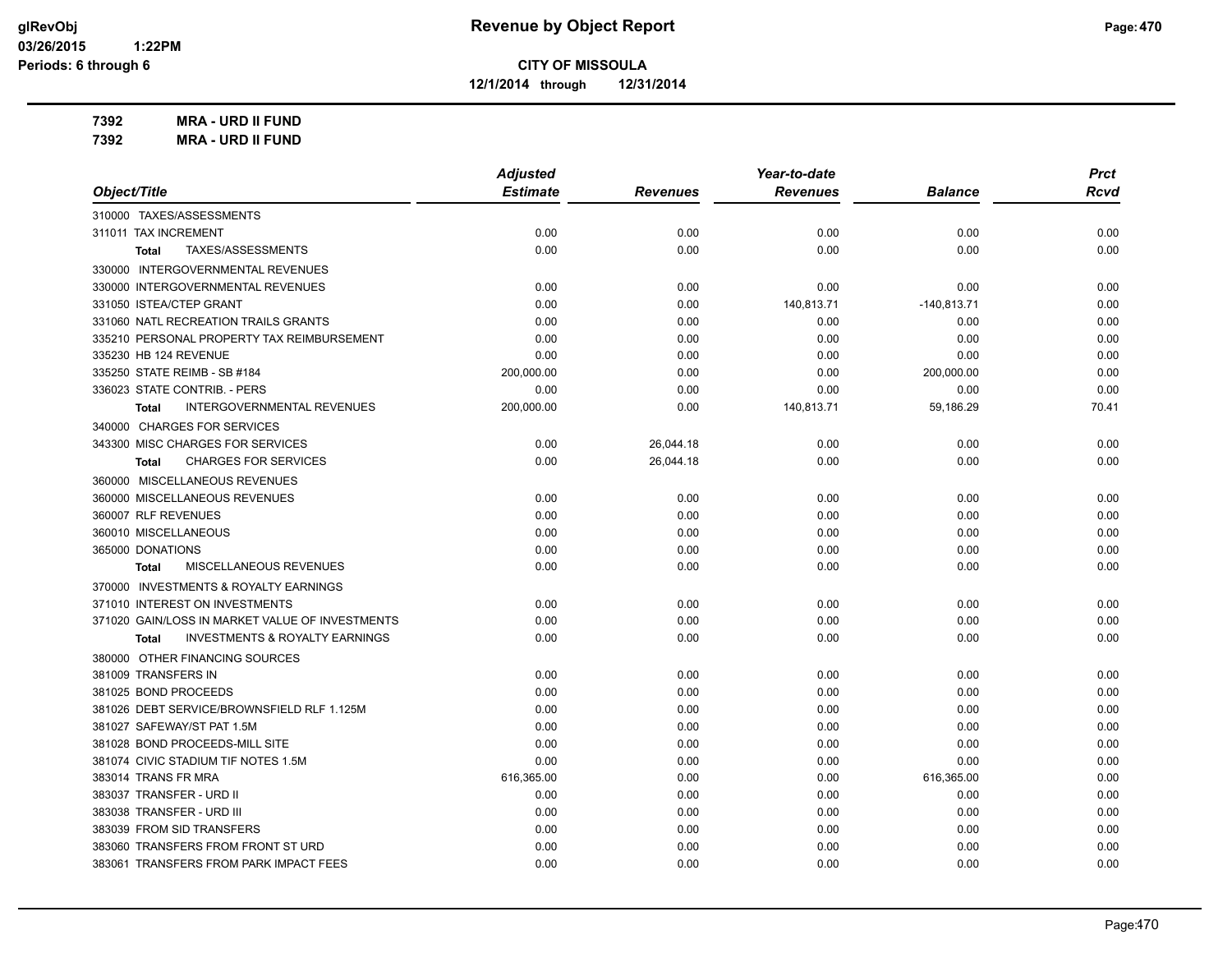**12/1/2014 through 12/31/2014**

**7392 MRA - URD II FUND 7392 MRA - URD II FUND**

|                                         | <b>Adjusted</b> |                 | Prct            |                |       |
|-----------------------------------------|-----------------|-----------------|-----------------|----------------|-------|
| Object/Title                            | <b>Estimate</b> | <b>Revenues</b> | <b>Revenues</b> | <b>Balance</b> | Rcvd  |
| 383062 TRANSFERS FROM PARK SIDS         | 0.00            | 0.00            | 0.00            | 0.00           | 0.00  |
| 383063 TRANSF FROM SAFETY-LU (CTEP)FUND | 0.00            | 0.00            | 0.00            | 0.00           | 0.00  |
| OTHER FINANCING SOURCES<br><b>Total</b> | 616.365.00      | 0.00            | 0.00            | 616.365.00     | 0.00  |
| MRA - URD II FUND<br><b>Total</b>       | 816.365.00      | 26.044.18       | 140.813.71      | 675.551.29     | 17.25 |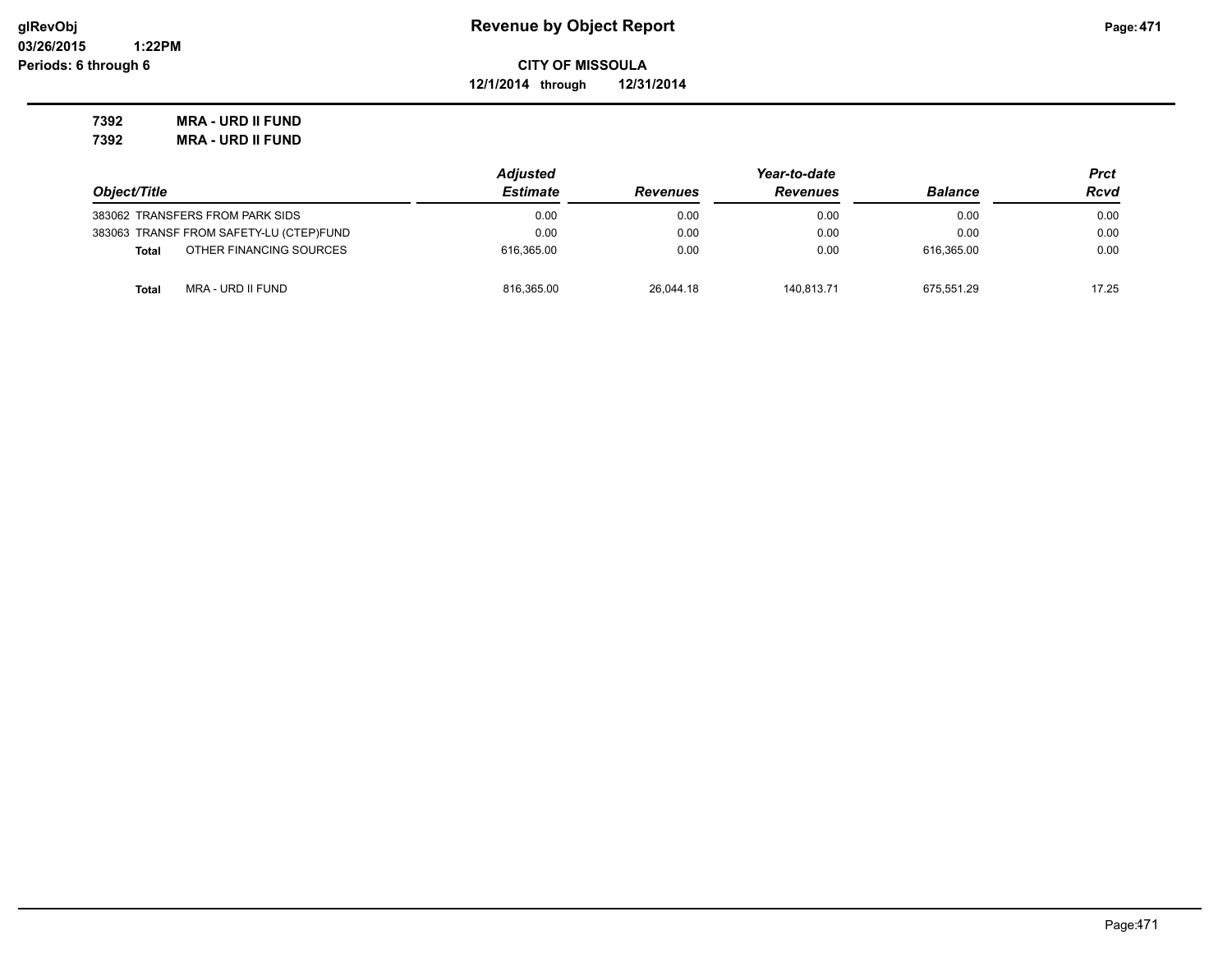**12/1/2014 through 12/31/2014**

#### **7392 MRA - URD II FUND**

|                                                           | <b>Adjusted</b> |                 | Year-to-date    |                | <b>Prct</b> |
|-----------------------------------------------------------|-----------------|-----------------|-----------------|----------------|-------------|
| Object/Title                                              | <b>Estimate</b> | <b>Revenues</b> | <b>Revenues</b> | <b>Balance</b> | <b>Rcvd</b> |
| 310000 TAXES/ASSESSMENTS                                  |                 |                 |                 |                |             |
| 311011 TAX INCREMENT                                      | 0.00            | 0.00            | 0.00            | 0.00           | 0.00        |
| TAXES/ASSESSMENTS<br><b>Total</b>                         | 0.00            | 0.00            | 0.00            | 0.00           | 0.00        |
| 330000 INTERGOVERNMENTAL REVENUES                         |                 |                 |                 |                |             |
| 330000 INTERGOVERNMENTAL REVENUES                         | 0.00            | 0.00            | 0.00            | 0.00           | 0.00        |
| 331050 ISTEA/CTEP GRANT                                   | 0.00            | 0.00            | 140,813.71      | $-140,813.71$  | 0.00        |
| 331060 NATL RECREATION TRAILS GRANTS                      | 0.00            | 0.00            | 0.00            | 0.00           | 0.00        |
| 335210 PERSONAL PROPERTY TAX REIMBURSEMENT                | 0.00            | 0.00            | 0.00            | 0.00           | 0.00        |
| 335230 HB 124 REVENUE                                     | 0.00            | 0.00            | 0.00            | 0.00           | 0.00        |
| 335250 STATE REIMB - SB #184                              | 200,000.00      | 0.00            | 0.00            | 200,000.00     | 0.00        |
| 336023 STATE CONTRIB. - PERS                              | 0.00            | 0.00            | 0.00            | 0.00           | 0.00        |
| INTERGOVERNMENTAL REVENUES<br><b>Total</b>                | 200,000.00      | 0.00            | 140,813.71      | 59,186.29      | 70.41       |
| 340000 CHARGES FOR SERVICES                               |                 |                 |                 |                |             |
| 343300 MISC CHARGES FOR SERVICES                          | 0.00            | 26,044.18       | 0.00            | 0.00           | 0.00        |
| <b>CHARGES FOR SERVICES</b><br><b>Total</b>               | 0.00            | 26,044.18       | 0.00            | 0.00           | 0.00        |
| 360000 MISCELLANEOUS REVENUES                             |                 |                 |                 |                |             |
| 360000 MISCELLANEOUS REVENUES                             | 0.00            | 0.00            | 0.00            | 0.00           | 0.00        |
| 360007 RLF REVENUES                                       | 0.00            | 0.00            | 0.00            | 0.00           | 0.00        |
| 360010 MISCELLANEOUS                                      | 0.00            | 0.00            | 0.00            | 0.00           | 0.00        |
| 365000 DONATIONS                                          | 0.00            | 0.00            | 0.00            | 0.00           | 0.00        |
| MISCELLANEOUS REVENUES<br><b>Total</b>                    | 0.00            | 0.00            | 0.00            | 0.00           | 0.00        |
| 370000 INVESTMENTS & ROYALTY EARNINGS                     |                 |                 |                 |                |             |
| 371010 INTEREST ON INVESTMENTS                            | 0.00            | 0.00            | 0.00            | 0.00           | 0.00        |
| 371020 GAIN/LOSS IN MARKET VALUE OF INVESTMENT            | 0.00            | 0.00            | 0.00            | 0.00           | 0.00        |
| <b>INVESTMENTS &amp; ROYALTY EARNINGS</b><br><b>Total</b> | 0.00            | 0.00            | 0.00            | 0.00           | 0.00        |
| 380000 OTHER FINANCING SOURCES                            |                 |                 |                 |                |             |
| 381009 TRANSFERS IN                                       | 0.00            | 0.00            | 0.00            | 0.00           | 0.00        |
| 381025 BOND PROCEEDS                                      | 0.00            | 0.00            | 0.00            | 0.00           | 0.00        |
| 381026 DEBT SERVICE/BROWNSFIELD RLF 1.125M                | 0.00            | 0.00            | 0.00            | 0.00           | 0.00        |
| 381027 SAFEWAY/ST PAT 1.5M                                | 0.00            | 0.00            | 0.00            | 0.00           | 0.00        |
| 381028 BOND PROCEEDS-MILL SITE                            | 0.00            | 0.00            | 0.00            | 0.00           | 0.00        |
| 381074 CIVIC STADIUM TIF NOTES 1.5M                       | 0.00            | 0.00            | 0.00            | 0.00           | 0.00        |
| 383014 TRANS FR MRA                                       | 616,365.00      | 0.00            | 0.00            | 616,365.00     | 0.00        |
| 383037 TRANSFER - URD II                                  | 0.00            | 0.00            | 0.00            | 0.00           | 0.00        |
| 383038 TRANSFER - URD III                                 | 0.00            | 0.00            | 0.00            | 0.00           | 0.00        |
| 383039 FROM SID TRANSFERS                                 | 0.00            | 0.00            | 0.00            | 0.00           | 0.00        |
| 383060 TRANSFERS FROM FRONT ST URD                        | 0.00            | 0.00            | 0.00            | 0.00           | 0.00        |
| 383061 TRANSFERS FROM PARK IMPACT FEES                    | 0.00            | 0.00            | 0.00            | 0.00           | 0.00        |
| 383062 TRANSFERS FROM PARK SIDS                           | 0.00            | 0.00            | 0.00            | 0.00           | 0.00        |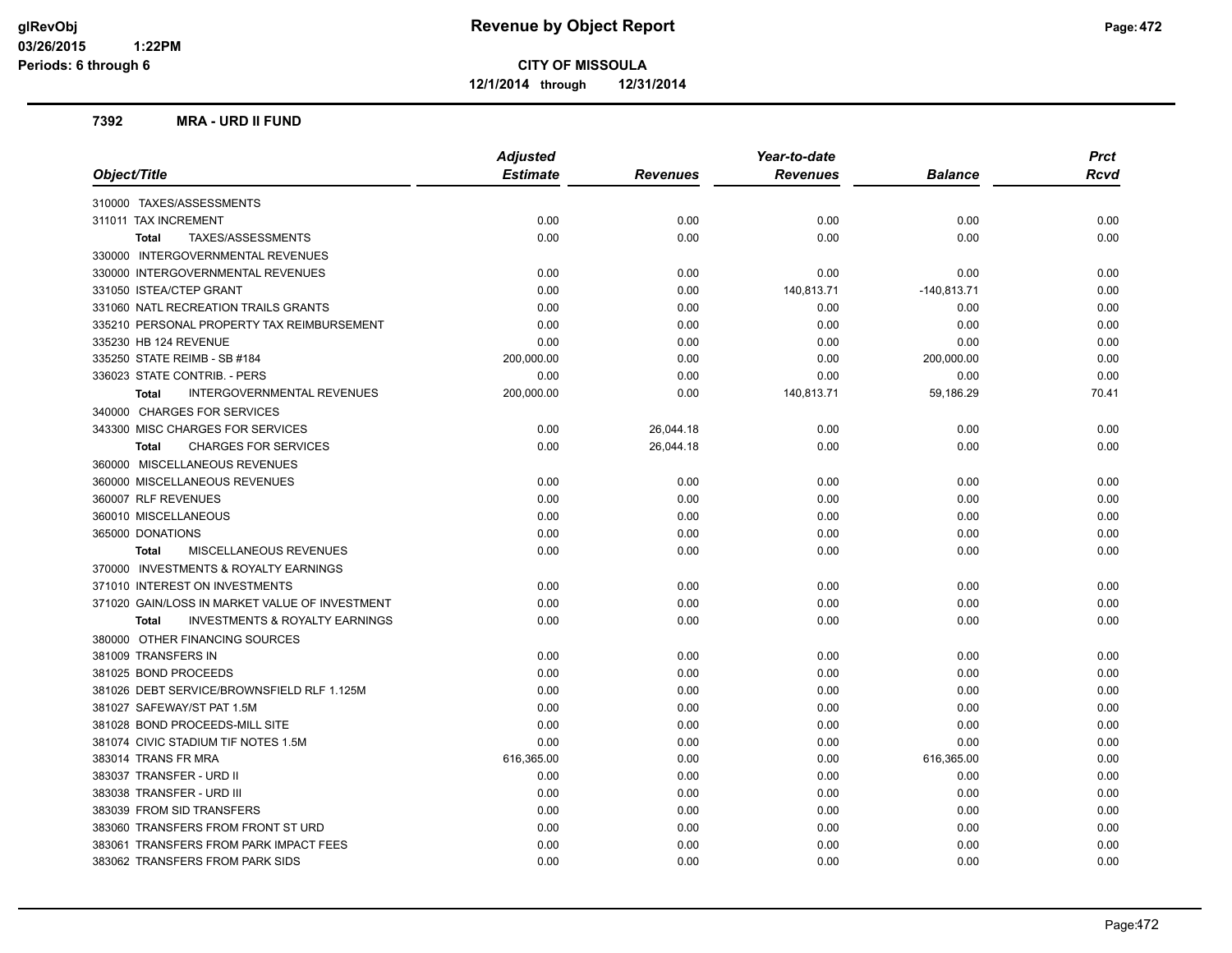**12/1/2014 through 12/31/2014**

#### **7392 MRA - URD II FUND**

|              |                                         | <b>Adjusted</b> | Year-to-date    |                 |                | <b>Prct</b> |
|--------------|-----------------------------------------|-----------------|-----------------|-----------------|----------------|-------------|
| Object/Title |                                         | <b>Estimate</b> | <b>Revenues</b> | <b>Revenues</b> | <b>Balance</b> | <b>Rcvd</b> |
|              | 383063 TRANSF FROM SAFETY-LU (CTEP)FUND | 0.00            | 0.00            | 0.00            | 0.00           | 0.00        |
| <b>Total</b> | OTHER FINANCING SOURCES                 | 616,365.00      | 0.00            | 0.00            | 616.365.00     | 0.00        |
| <b>Total</b> | MRA - URD II FUND                       | 816,365.00      | 26.044.18       | 140.813.71      | 675.551.29     | 17.25       |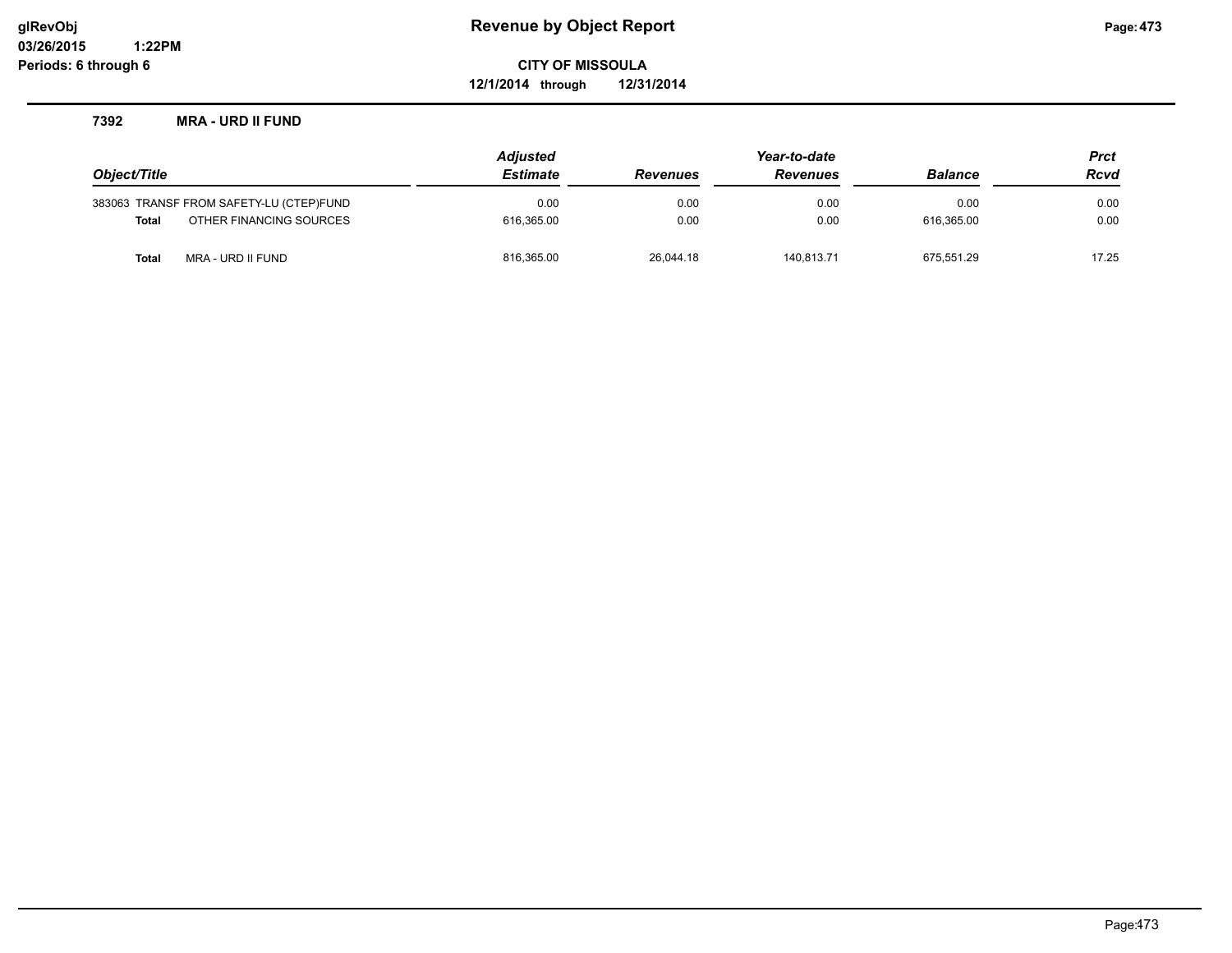**12/1/2014 through 12/31/2014**

**7393 MRA - URD III FUND**

**7393 MRA - URD III FUND**

|                                                           | <b>Adjusted</b> |                 | Year-to-date    |                | <b>Prct</b> |
|-----------------------------------------------------------|-----------------|-----------------|-----------------|----------------|-------------|
| Object/Title                                              | <b>Estimate</b> | <b>Revenues</b> | <b>Revenues</b> | <b>Balance</b> | <b>Rcvd</b> |
| 310000 TAXES/ASSESSMENTS                                  |                 |                 |                 |                |             |
| 311011 TAX INCREMENT                                      | 1,837,654.00    | 579,668.37      | 645,100.48      | 1,192,553.52   | 35.10       |
| 312001 PENALTIES & INTEREST                               | 0.00            | 208.88          | 424.18          | $-424.18$      | 0.00        |
| TAXES/ASSESSMENTS<br><b>Total</b>                         | 1,837,654.00    | 579,877.25      | 645,524.66      | 1,192,129.34   | 35.13       |
| 330000 INTERGOVERNMENTAL REVENUES                         |                 |                 |                 |                |             |
| 331050 ISTEA/CTEP GRANT                                   | 0.00            | 0.00            | 0.00            | 0.00           | 0.00        |
| 331060 NATL RECREATION TRAILS GRANTS                      | 0.00            | 0.00            | 0.00            | 0.00           | 0.00        |
| 335210 PERSONAL PROPERTY TAX REIMBURSEMENT                | 121,116.00      | 0.00            | 138,925.02      | $-17,809.02$   | 114.70      |
| 336023 STATE CONTRIB. - PERS                              | 0.00            | 22.98           | 171.42          | $-171.42$      | 0.00        |
| <b>INTERGOVERNMENTAL REVENUES</b><br>Total                | 121,116.00      | 22.98           | 139,096.44      | $-17,980.44$   | 114.85      |
| 360000 MISCELLANEOUS REVENUES                             |                 |                 |                 |                |             |
| 360000 MISCELLANEOUS REVENUES                             | 0.00            | 0.00            | 0.00            | 0.00           | 0.00        |
| 360010 MISCELLANEOUS                                      | 0.00            | 0.00            | 0.00            | 0.00           | 0.00        |
| 362000 OTHER MISCELLANEOUS REVENUE                        | 0.00            | 0.00            | 0.00            | 0.00           | 0.00        |
| 362004 URD III FACADE IMPROVEMENT LOAN REC                | 0.00            | 0.00            | 0.00            | 0.00           | 0.00        |
| 365000 DONATIONS                                          | 0.00            | 0.00            | 0.00            | 0.00           | 0.00        |
| <b>MISCELLANEOUS REVENUES</b><br><b>Total</b>             | 0.00            | 0.00            | 0.00            | 0.00           | 0.00        |
| <b>INVESTMENTS &amp; ROYALTY EARNINGS</b><br>370000       |                 |                 |                 |                |             |
| 371010 INTEREST ON INVESTMENTS                            | 0.00            | 0.00            | 0.00            | 0.00           | 0.00        |
| 371020 GAIN/LOSS IN MARKET VALUE OF INVESTMENTS           | 0.00            | 0.00            | 0.00            | 0.00           | 0.00        |
| <b>INVESTMENTS &amp; ROYALTY EARNINGS</b><br><b>Total</b> | 0.00            | 0.00            | 0.00            | 0.00           | 0.00        |
| OTHER FINANCING SOURCES<br>380000                         |                 |                 |                 |                |             |
| 381000 LOAN PROCEEDS                                      | 0.00            | 0.00            | 0.00            | 0.00           | 0.00        |
| 383037 TRANSFER - URD II                                  | 250,000.00      | 0.00            | 0.00            | 250,000.00     | 0.00        |
| OTHER FINANCING SOURCES<br><b>Total</b>                   | 250,000.00      | 0.00            | 0.00            | 250,000.00     | 0.00        |
| MRA - URD III FUND<br><b>Total</b>                        | 2,208,770.00    | 579.900.23      | 784.621.10      | 1,424,148.90   | 35.52       |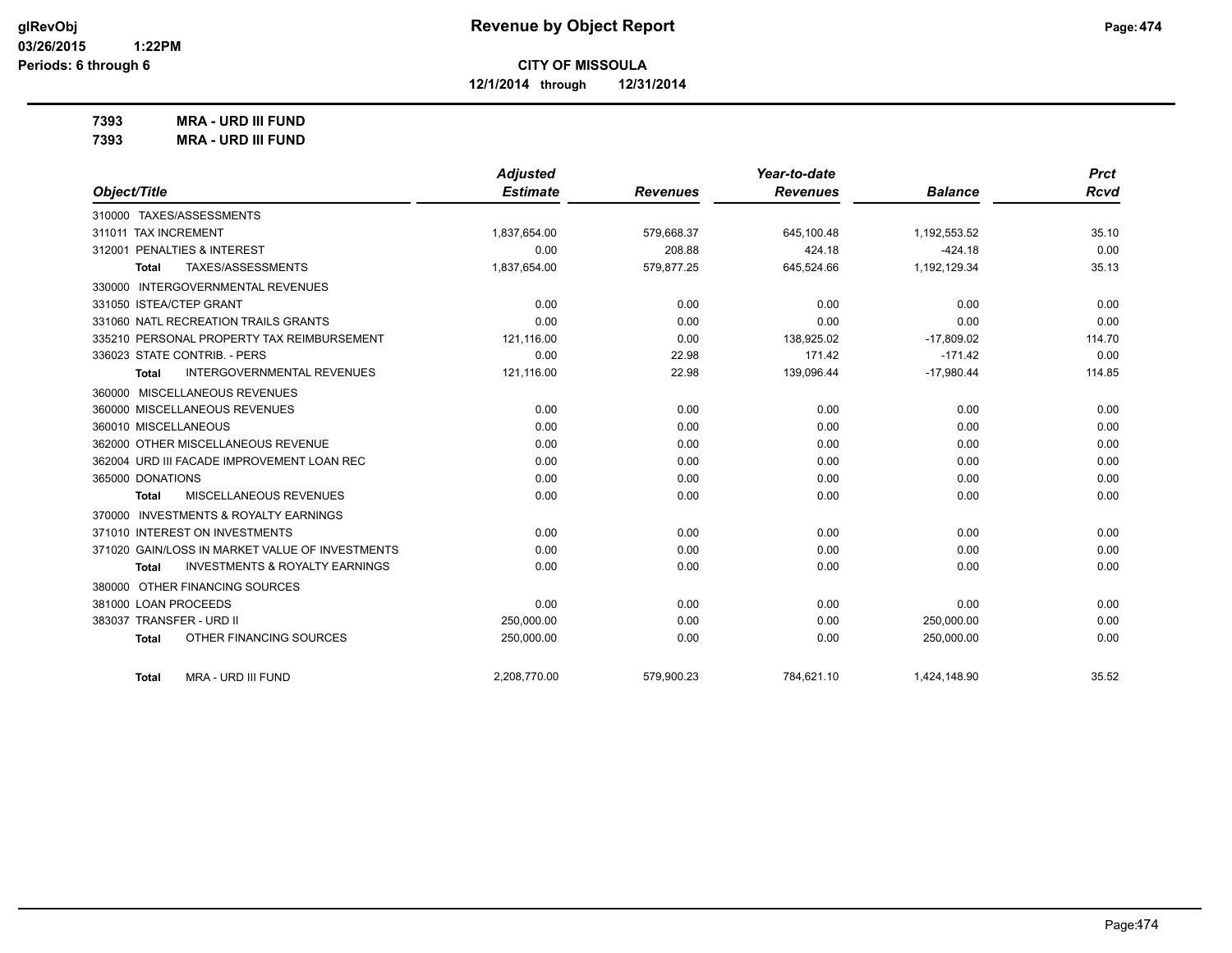**12/1/2014 through 12/31/2014**

#### **7393 MRA - URD III FUND**

|                                                    | <b>Adjusted</b> |                 | Year-to-date    |                | <b>Prct</b> |
|----------------------------------------------------|-----------------|-----------------|-----------------|----------------|-------------|
| Object/Title                                       | <b>Estimate</b> | <b>Revenues</b> | <b>Revenues</b> | <b>Balance</b> | <b>Rcvd</b> |
| 310000 TAXES/ASSESSMENTS                           |                 |                 |                 |                |             |
| 311011 TAX INCREMENT                               | 1,837,654.00    | 579,668.37      | 645,100.48      | 1,192,553.52   | 35.10       |
| 312001 PENALTIES & INTEREST                        | 0.00            | 208.88          | 424.18          | $-424.18$      | 0.00        |
| TAXES/ASSESSMENTS<br>Total                         | 1,837,654.00    | 579,877.25      | 645,524.66      | 1,192,129.34   | 35.13       |
| 330000 INTERGOVERNMENTAL REVENUES                  |                 |                 |                 |                |             |
| 331050 ISTEA/CTEP GRANT                            | 0.00            | 0.00            | 0.00            | 0.00           | 0.00        |
| 331060 NATL RECREATION TRAILS GRANTS               | 0.00            | 0.00            | 0.00            | 0.00           | 0.00        |
| 335210 PERSONAL PROPERTY TAX REIMBURSEMENT         | 121.116.00      | 0.00            | 138,925.02      | $-17,809.02$   | 114.70      |
| 336023 STATE CONTRIB. - PERS                       | 0.00            | 22.98           | 171.42          | $-171.42$      | 0.00        |
| <b>INTERGOVERNMENTAL REVENUES</b><br><b>Total</b>  | 121,116.00      | 22.98           | 139,096.44      | $-17,980.44$   | 114.85      |
| 360000 MISCELLANEOUS REVENUES                      |                 |                 |                 |                |             |
| 360000 MISCELLANEOUS REVENUES                      | 0.00            | 0.00            | 0.00            | 0.00           | 0.00        |
| 360010 MISCELLANEOUS                               | 0.00            | 0.00            | 0.00            | 0.00           | 0.00        |
| 362000 OTHER MISCELLANEOUS REVENUE                 | 0.00            | 0.00            | 0.00            | 0.00           | 0.00        |
| 362004 URD III FACADE IMPROVEMENT LOAN REC         | 0.00            | 0.00            | 0.00            | 0.00           | 0.00        |
| 365000 DONATIONS                                   | 0.00            | 0.00            | 0.00            | 0.00           | 0.00        |
| <b>MISCELLANEOUS REVENUES</b><br><b>Total</b>      | 0.00            | 0.00            | 0.00            | 0.00           | 0.00        |
| 370000 INVESTMENTS & ROYALTY EARNINGS              |                 |                 |                 |                |             |
| 371010 INTEREST ON INVESTMENTS                     | 0.00            | 0.00            | 0.00            | 0.00           | 0.00        |
| 371020 GAIN/LOSS IN MARKET VALUE OF INVESTMENT     | 0.00            | 0.00            | 0.00            | 0.00           | 0.00        |
| <b>INVESTMENTS &amp; ROYALTY EARNINGS</b><br>Total | 0.00            | 0.00            | 0.00            | 0.00           | 0.00        |
| 380000 OTHER FINANCING SOURCES                     |                 |                 |                 |                |             |
| 381000 LOAN PROCEEDS                               | 0.00            | 0.00            | 0.00            | 0.00           | 0.00        |
| 383037 TRANSFER - URD II                           | 250,000.00      | 0.00            | 0.00            | 250,000.00     | 0.00        |
| OTHER FINANCING SOURCES<br><b>Total</b>            | 250,000.00      | 0.00            | 0.00            | 250,000.00     | 0.00        |
| MRA - URD III FUND<br>Total                        | 2,208,770.00    | 579,900.23      | 784,621.10      | 1,424,148.90   | 35.52       |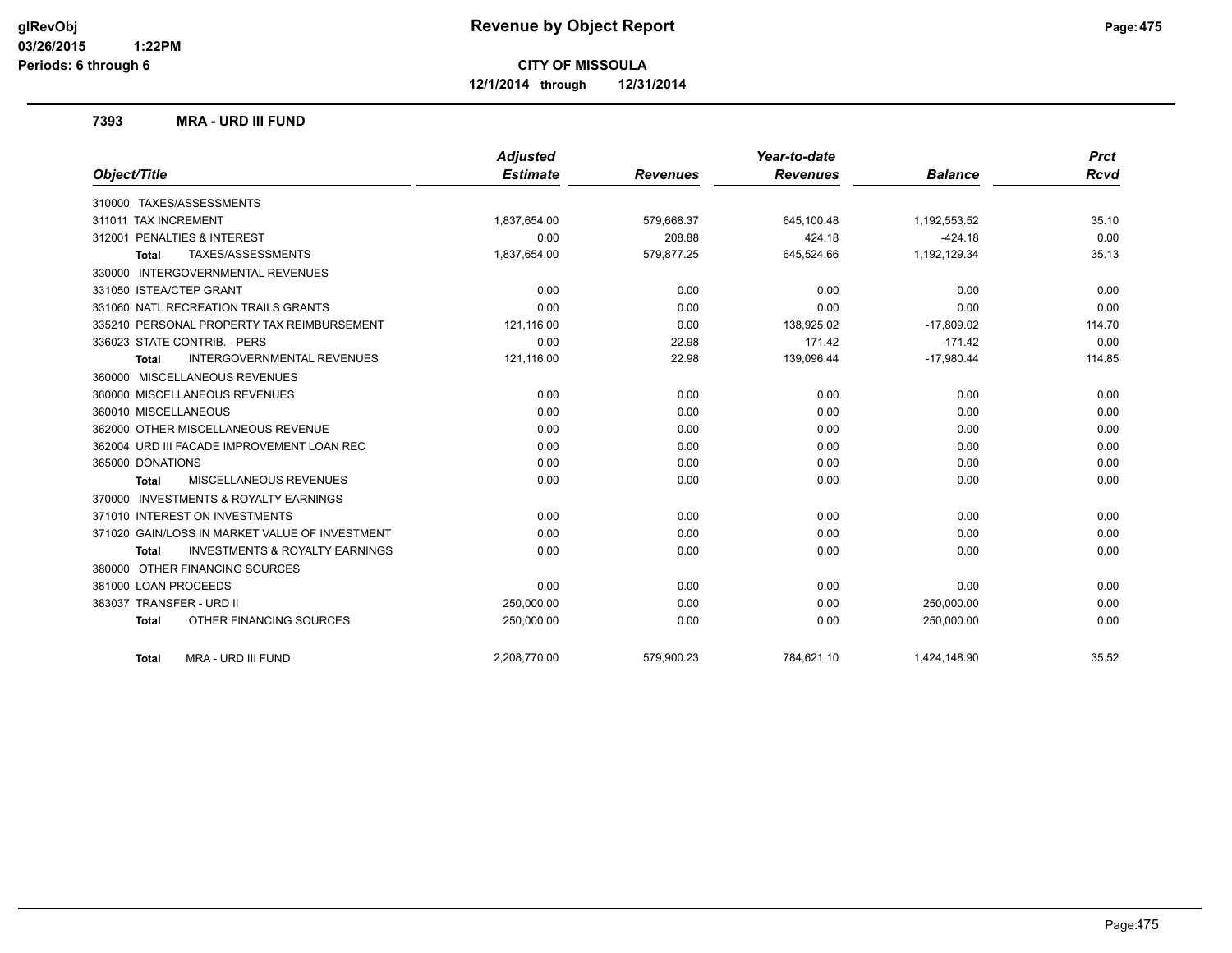**12/1/2014 through 12/31/2014**

# **7394 MRA TAX INCREMENT DEBT CLEARING FUND**

**7394 MRA TAX INCREMENT DEBT CLEARING FUND**

|                                                     | <b>Adjusted</b> |                 | Year-to-date    |                | <b>Prct</b> |
|-----------------------------------------------------|-----------------|-----------------|-----------------|----------------|-------------|
| Object/Title                                        | <b>Estimate</b> | <b>Revenues</b> | <b>Revenues</b> | <b>Balance</b> | <b>Rcvd</b> |
| 310000 TAXES/ASSESSMENTS                            |                 |                 |                 |                |             |
| <b>TAX INCREMENT</b><br>311011                      | 0.00            | 0.00            | 0.00            | 0.00           | 0.00        |
| TAXES/ASSESSMENTS<br>Total                          | 0.00            | 0.00            | 0.00            | 0.00           | 0.00        |
| <b>INTERGOVERNMENTAL REVENUES</b><br>330000         |                 |                 |                 |                |             |
| 335210 PERSONAL PROPERTY TAX REIMBURSEMENT          | 0.00            | 0.00            | 0.00            | 0.00           | 0.00        |
| 335230 HB 124 REVENUE                               | 0.00            | 0.00            | 0.00            | 0.00           | 0.00        |
| 335250 STATE REIMB - SB #184                        | 0.00            | 0.00            | 0.00            | 0.00           | 0.00        |
| INTERGOVERNMENTAL REVENUES<br>Total                 | 0.00            | 0.00            | 0.00            | 0.00           | 0.00        |
| <b>INVESTMENTS &amp; ROYALTY EARNINGS</b><br>370000 |                 |                 |                 |                |             |
| 371010 INTEREST ON INVESTMENTS                      | 0.00            | 0.00            | 0.00            | 0.00           | 0.00        |
| 371020 GAIN/LOSS IN MARKET VALUE OF INVESTMENTS     | 0.00            | 0.00            | 0.00            | 0.00           | 0.00        |
| <b>INVESTMENTS &amp; ROYALTY EARNINGS</b><br>Total  | 0.00            | 0.00            | 0.00            | 0.00           | 0.00        |
| OTHER FINANCING SOURCES<br>380000                   |                 |                 |                 |                |             |
| 383014 TRANS FR MRA                                 | 0.00            | 0.00            | 0.00            | 0.00           | 0.00        |
| OTHER FINANCING SOURCES<br>Total                    | 0.00            | 0.00            | 0.00            | 0.00           | 0.00        |
| MRA TAX INCREMENT DEBT CLEARING FUN<br>Total        | 0.00            | 0.00            | 0.00            | 0.00           | 0.00        |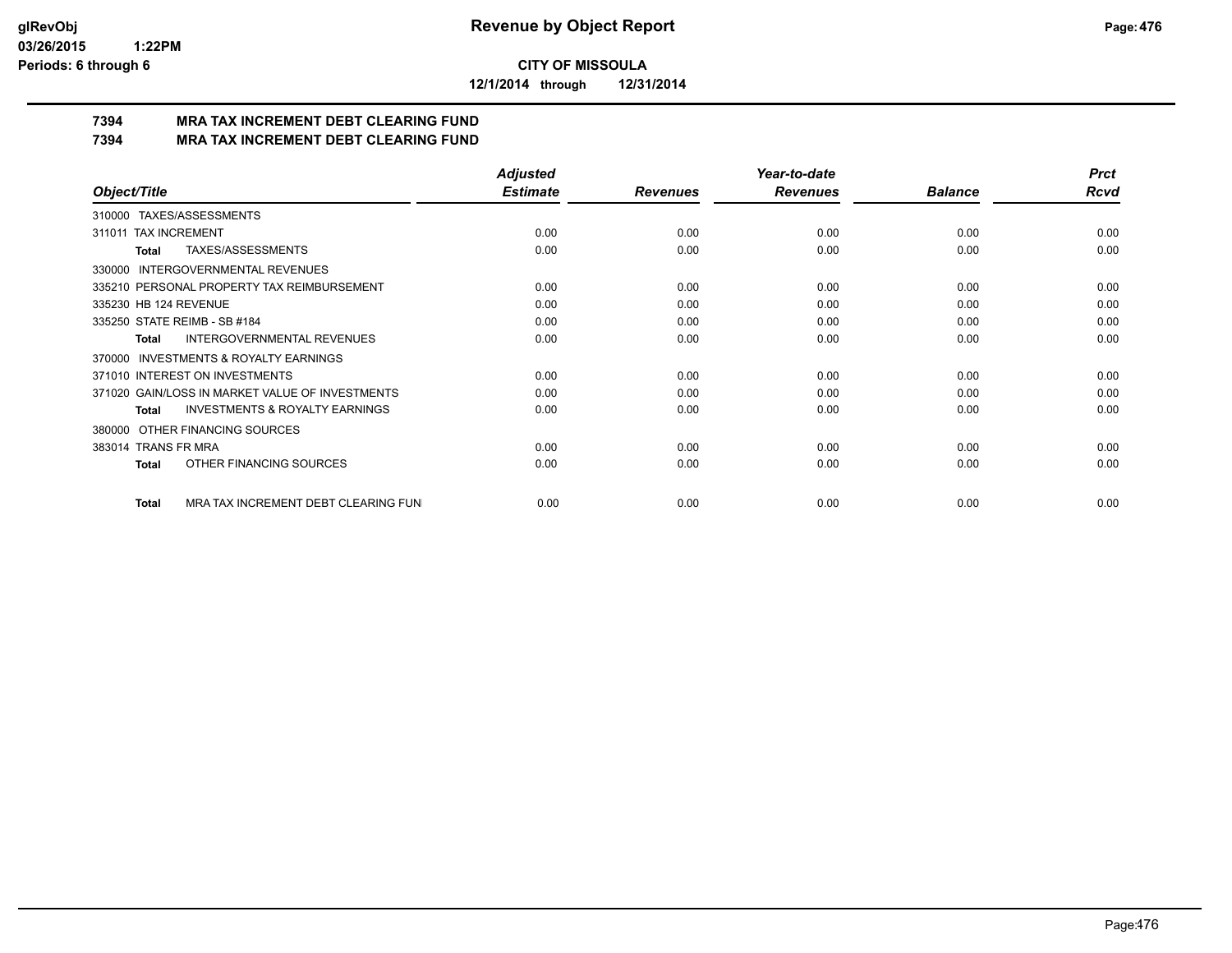**12/1/2014 through 12/31/2014**

### **7394 MRA TAX INCREMENT DEBT CLEARING FUND**

|                                                     | <b>Adjusted</b> |                 | Year-to-date    |                | <b>Prct</b> |
|-----------------------------------------------------|-----------------|-----------------|-----------------|----------------|-------------|
| Object/Title                                        | <b>Estimate</b> | <b>Revenues</b> | <b>Revenues</b> | <b>Balance</b> | Rcvd        |
| TAXES/ASSESSMENTS<br>310000                         |                 |                 |                 |                |             |
| <b>TAX INCREMENT</b><br>311011                      | 0.00            | 0.00            | 0.00            | 0.00           | 0.00        |
| TAXES/ASSESSMENTS<br>Total                          | 0.00            | 0.00            | 0.00            | 0.00           | 0.00        |
| 330000 INTERGOVERNMENTAL REVENUES                   |                 |                 |                 |                |             |
| 335210 PERSONAL PROPERTY TAX REIMBURSEMENT          | 0.00            | 0.00            | 0.00            | 0.00           | 0.00        |
| 335230 HB 124 REVENUE                               | 0.00            | 0.00            | 0.00            | 0.00           | 0.00        |
| 335250 STATE REIMB - SB #184                        | 0.00            | 0.00            | 0.00            | 0.00           | 0.00        |
| <b>INTERGOVERNMENTAL REVENUES</b><br>Total          | 0.00            | 0.00            | 0.00            | 0.00           | 0.00        |
| INVESTMENTS & ROYALTY EARNINGS<br>370000            |                 |                 |                 |                |             |
| 371010 INTEREST ON INVESTMENTS                      | 0.00            | 0.00            | 0.00            | 0.00           | 0.00        |
| 371020 GAIN/LOSS IN MARKET VALUE OF INVESTMENT      | 0.00            | 0.00            | 0.00            | 0.00           | 0.00        |
| <b>INVESTMENTS &amp; ROYALTY EARNINGS</b><br>Total  | 0.00            | 0.00            | 0.00            | 0.00           | 0.00        |
| 380000 OTHER FINANCING SOURCES                      |                 |                 |                 |                |             |
| 383014 TRANS FR MRA                                 | 0.00            | 0.00            | 0.00            | 0.00           | 0.00        |
| OTHER FINANCING SOURCES<br>Total                    | 0.00            | 0.00            | 0.00            | 0.00           | 0.00        |
| MRA TAX INCREMENT DEBT CLEARING FUN<br><b>Total</b> | 0.00            | 0.00            | 0.00            | 0.00           | 0.00        |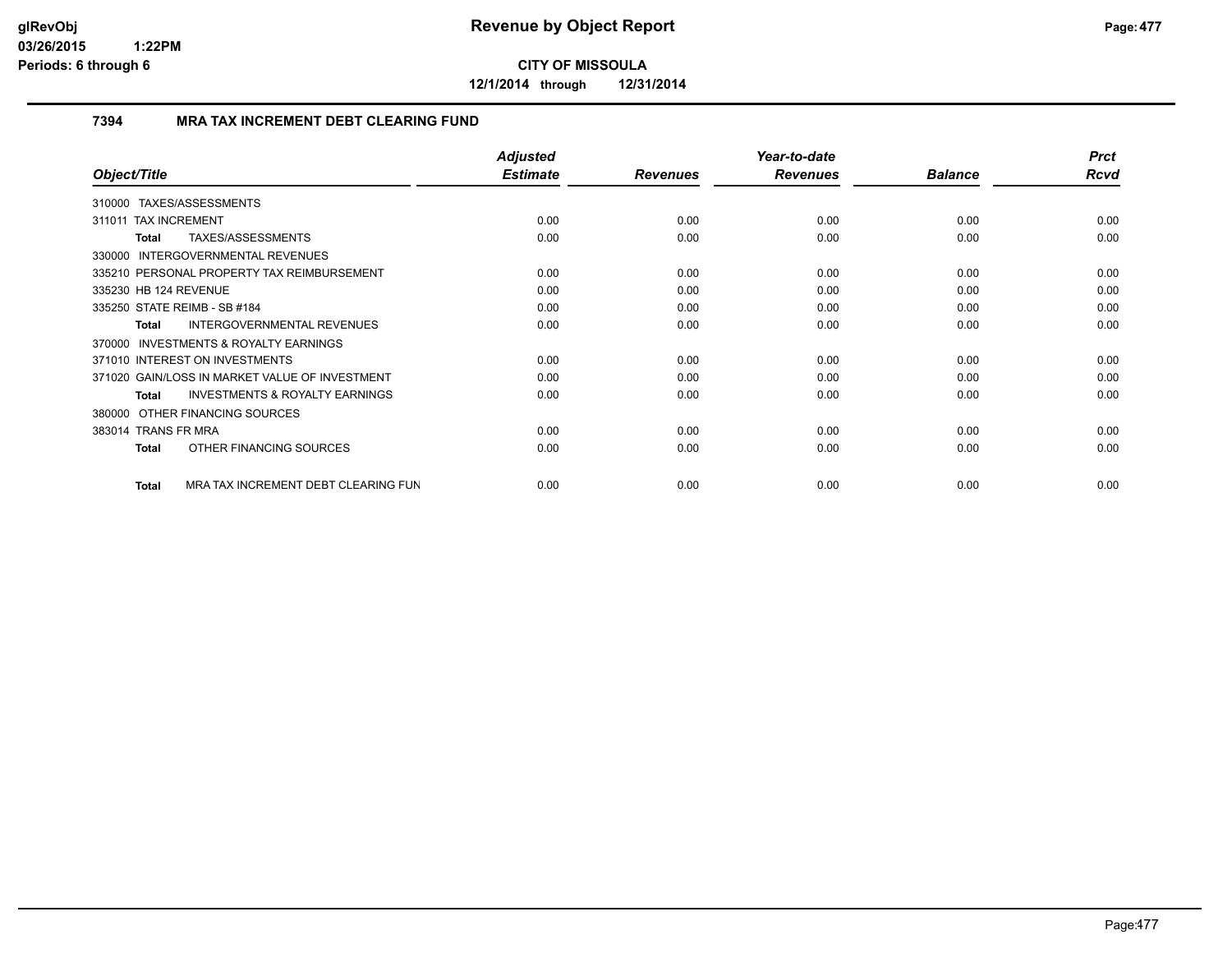**12/1/2014 through 12/31/2014**

#### **7395 MRA TAX INCREMENT DEBT SERVICE INTEREST 7395 MRA TAX INCREMENT DEBT SERVICE INTEREST**

|                                                      | <b>Adjusted</b> |                 | Year-to-date    |                | Prct        |
|------------------------------------------------------|-----------------|-----------------|-----------------|----------------|-------------|
| Object/Title                                         | <b>Estimate</b> | <b>Revenues</b> | <b>Revenues</b> | <b>Balance</b> | <b>Rcvd</b> |
| 360000 MISCELLANEOUS REVENUES                        |                 |                 |                 |                |             |
| 360010 MISCELLANEOUS                                 | 0.00            | 0.00            | 0.00            | 0.00           | 0.00        |
| MISCELLANEOUS REVENUES<br>Total                      | 0.00            | 0.00            | 0.00            | 0.00           | 0.00        |
| 370000 INVESTMENTS & ROYALTY EARNINGS                |                 |                 |                 |                |             |
| 371010 INTEREST ON INVESTMENTS                       | 0.00            | 0.00            | 0.00            | 0.00           | 0.00        |
| 371020 GAIN/LOSS IN MARKET VALUE OF INVESTMENTS      | 0.00            | 0.00            | 0.00            | 0.00           | 0.00        |
| <b>INVESTMENTS &amp; ROYALTY EARNINGS</b><br>Total   | 0.00            | 0.00            | 0.00            | 0.00           | 0.00        |
| OTHER FINANCING SOURCES<br>380000                    |                 |                 |                 |                |             |
| 383014 TRANS FR MRA                                  | 0.00            | 0.00            | 0.00            | 0.00           | 0.00        |
| OTHER FINANCING SOURCES<br>Total                     | 0.00            | 0.00            | 0.00            | 0.00           | 0.00        |
| MRA TAX INCREMENT DEBT SERVICE INTER<br><b>Total</b> | 0.00            | 0.00            | 0.00            | 0.00           | 0.00        |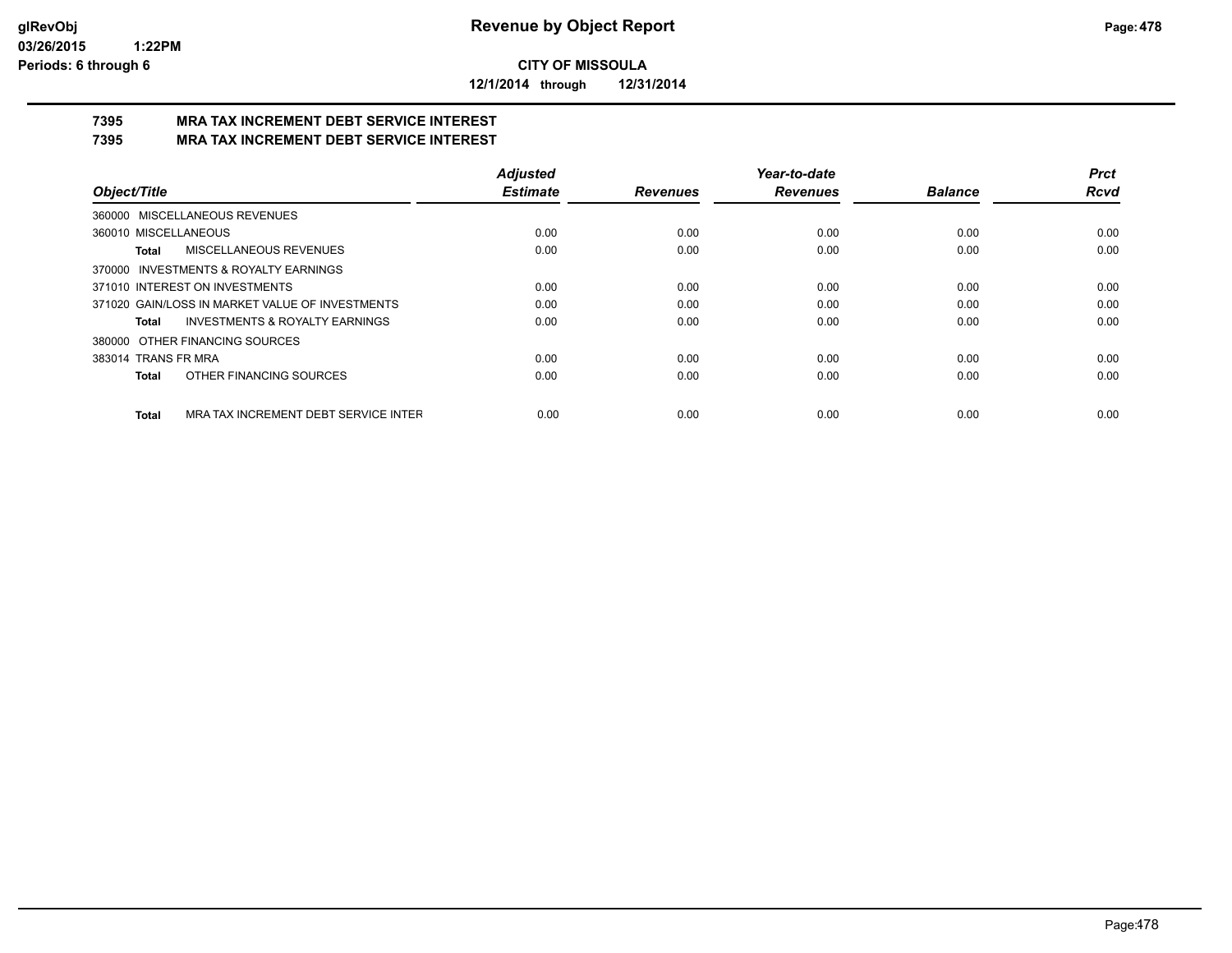**12/1/2014 through 12/31/2014**

### **7395 MRA TAX INCREMENT DEBT SERVICE INTEREST**

| Object/Title                                       | <b>Adjusted</b><br><b>Estimate</b> | <b>Revenues</b> | Year-to-date<br><b>Revenues</b> | <b>Balance</b> | <b>Prct</b><br><b>Rcvd</b> |
|----------------------------------------------------|------------------------------------|-----------------|---------------------------------|----------------|----------------------------|
|                                                    |                                    |                 |                                 |                |                            |
| 360000 MISCELLANEOUS REVENUES                      |                                    |                 |                                 |                |                            |
| 360010 MISCELLANEOUS                               | 0.00                               | 0.00            | 0.00                            | 0.00           | 0.00                       |
| MISCELLANEOUS REVENUES<br>Total                    | 0.00                               | 0.00            | 0.00                            | 0.00           | 0.00                       |
| 370000 INVESTMENTS & ROYALTY EARNINGS              |                                    |                 |                                 |                |                            |
| 371010 INTEREST ON INVESTMENTS                     | 0.00                               | 0.00            | 0.00                            | 0.00           | 0.00                       |
| 371020 GAIN/LOSS IN MARKET VALUE OF INVESTMENT     | 0.00                               | 0.00            | 0.00                            | 0.00           | 0.00                       |
| <b>INVESTMENTS &amp; ROYALTY EARNINGS</b><br>Total | 0.00                               | 0.00            | 0.00                            | 0.00           | 0.00                       |
| 380000 OTHER FINANCING SOURCES                     |                                    |                 |                                 |                |                            |
| 383014 TRANS FR MRA                                | 0.00                               | 0.00            | 0.00                            | 0.00           | 0.00                       |
| OTHER FINANCING SOURCES<br>Total                   | 0.00                               | 0.00            | 0.00                            | 0.00           | 0.00                       |
| MRA TAX INCREMENT DEBT SERVICE INTEF<br>Total      | 0.00                               | 0.00            | 0.00                            | 0.00           | 0.00                       |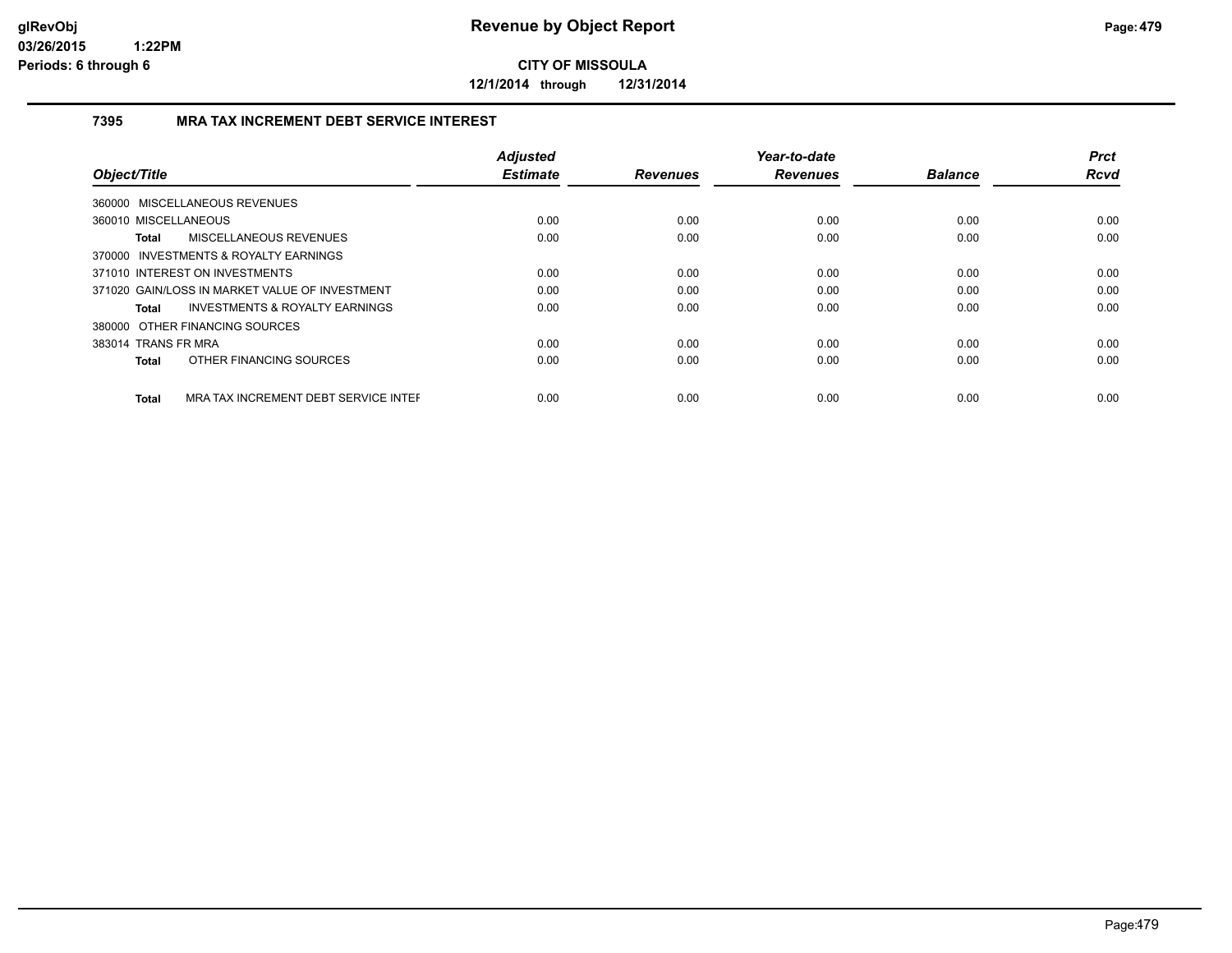**12/1/2014 through 12/31/2014**

#### **7396 MRA TAX INCREMENT DEBT SERVICE SINKING F 7396 MRA TAX INCREMENT DEBT SERVICE SINKING F**

|                                                    | <b>Adiusted</b> |                 | Year-to-date    |                | <b>Prct</b> |
|----------------------------------------------------|-----------------|-----------------|-----------------|----------------|-------------|
| Object/Title                                       | <b>Estimate</b> | <b>Revenues</b> | <b>Revenues</b> | <b>Balance</b> | <b>Rcvd</b> |
| 370000 INVESTMENTS & ROYALTY EARNINGS              |                 |                 |                 |                |             |
| 371010 INTEREST ON INVESTMENTS                     | 0.00            | 0.00            | 0.00            | 0.00           | 0.00        |
| 371020 GAIN/LOSS IN MARKET VALUE OF INVESTMENTS    | 0.00            | 0.00            | 0.00            | 0.00           | 0.00        |
| <b>INVESTMENTS &amp; ROYALTY EARNINGS</b><br>Total | 0.00            | 0.00            | 0.00            | 0.00           | 0.00        |
| 380000 OTHER FINANCING SOURCES                     |                 |                 |                 |                |             |
| 383014 TRANS FR MRA                                | 0.00            | 0.00            | 0.00            | 0.00           | 0.00        |
| OTHER FINANCING SOURCES<br>Total                   | 0.00            | 0.00            | 0.00            | 0.00           | 0.00        |
|                                                    |                 |                 |                 |                |             |
| Total<br>MRA TAX INCREMENT DEBT SERVICE SINKII     | 0.00            | 0.00            | 0.00            | 0.00           | 0.00        |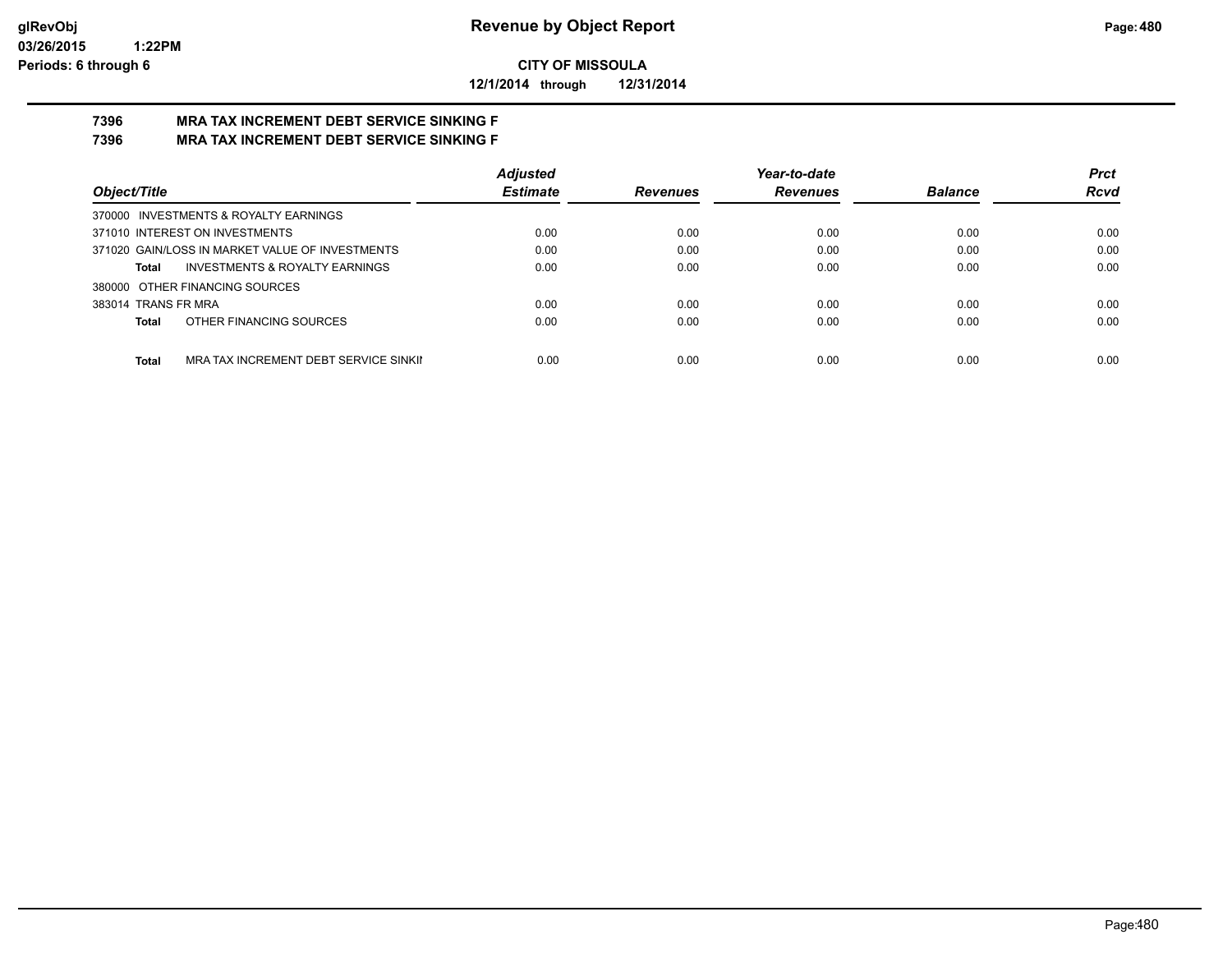**12/1/2014 through 12/31/2014**

### **7396 MRA TAX INCREMENT DEBT SERVICE SINKING F**

|                                                      | <b>Adjusted</b> |                 | Year-to-date    |                | <b>Prct</b> |
|------------------------------------------------------|-----------------|-----------------|-----------------|----------------|-------------|
| Object/Title                                         | <b>Estimate</b> | <b>Revenues</b> | <b>Revenues</b> | <b>Balance</b> | <b>Rcvd</b> |
| 370000 INVESTMENTS & ROYALTY EARNINGS                |                 |                 |                 |                |             |
| 371010 INTEREST ON INVESTMENTS                       | 0.00            | 0.00            | 0.00            | 0.00           | 0.00        |
| 371020 GAIN/LOSS IN MARKET VALUE OF INVESTMENT       | 0.00            | 0.00            | 0.00            | 0.00           | 0.00        |
| INVESTMENTS & ROYALTY EARNINGS<br>Total              | 0.00            | 0.00            | 0.00            | 0.00           | 0.00        |
| 380000 OTHER FINANCING SOURCES                       |                 |                 |                 |                |             |
| 383014 TRANS FR MRA                                  | 0.00            | 0.00            | 0.00            | 0.00           | 0.00        |
| OTHER FINANCING SOURCES<br><b>Total</b>              | 0.00            | 0.00            | 0.00            | 0.00           | 0.00        |
|                                                      |                 |                 |                 |                |             |
| <b>Total</b><br>MRA TAX INCREMENT DEBT SERVICE SINKI | 0.00            | 0.00            | 0.00            | 0.00           | 0.00        |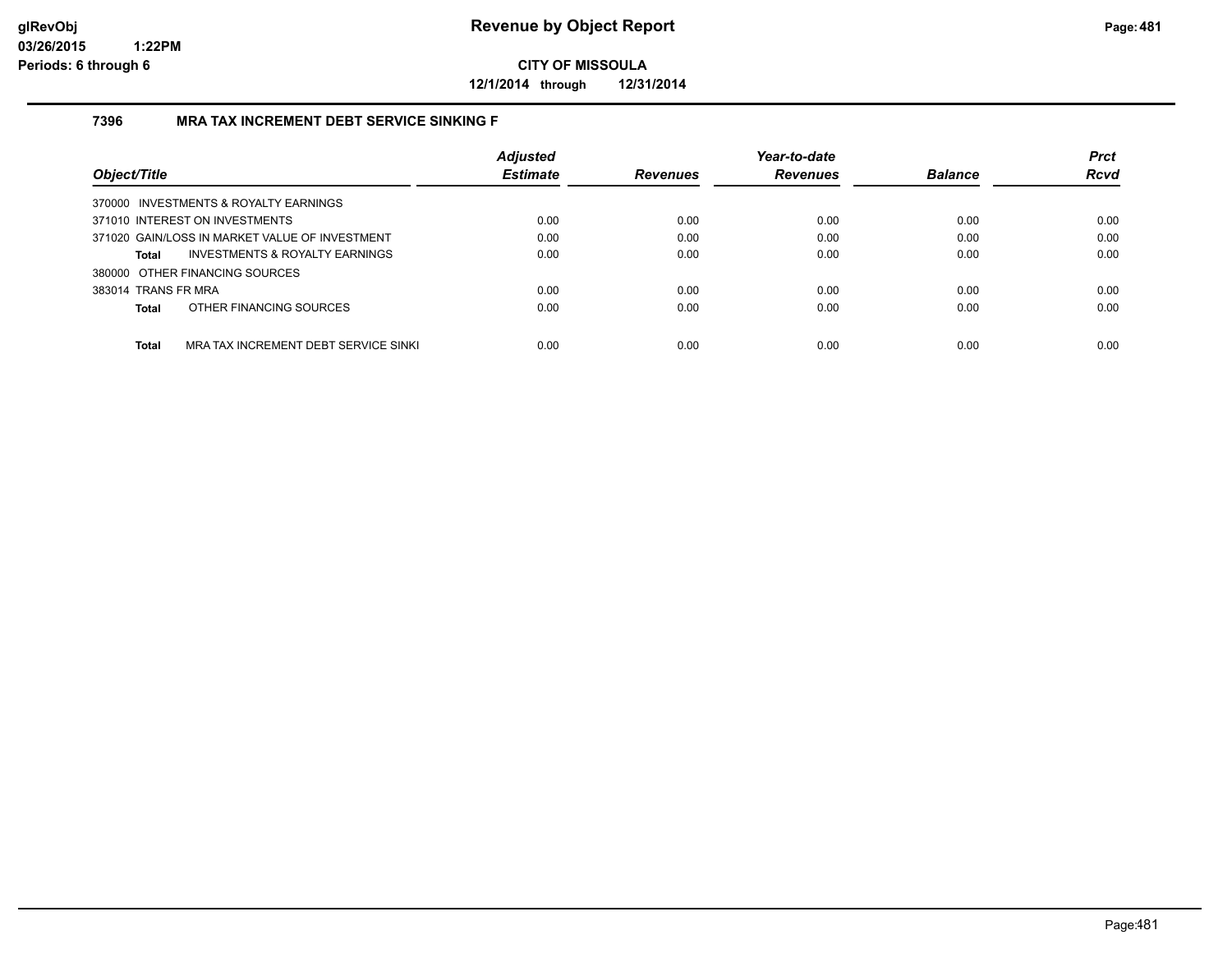**12/1/2014 through 12/31/2014**

#### **7397 MRA TAX INCREMENT BOND RESERVE FUND 7397 MRA TAX INCREMENT BOND RESERVE FUND**

|                                                     | <b>Adjusted</b> |                 | Year-to-date    |                | <b>Prct</b> |
|-----------------------------------------------------|-----------------|-----------------|-----------------|----------------|-------------|
| Object/Title                                        | <b>Estimate</b> | <b>Revenues</b> | <b>Revenues</b> | <b>Balance</b> | <b>Rcvd</b> |
| 370000 INVESTMENTS & ROYALTY EARNINGS               |                 |                 |                 |                |             |
| 371010 INTEREST ON INVESTMENTS                      | 0.00            | 0.00            | 0.00            | 0.00           | 0.00        |
| 371020 GAIN/LOSS IN MARKET VALUE OF INVESTMENTS     | 0.00            | 0.00            | 0.00            | 0.00           | 0.00        |
| INVESTMENTS & ROYALTY EARNINGS<br>Total             | 0.00            | 0.00            | 0.00            | 0.00           | 0.00        |
| 380000 OTHER FINANCING SOURCES                      |                 |                 |                 |                |             |
| 383014 TRANS FR MRA                                 | 0.00            | 0.00            | 0.00            | 0.00           | 0.00        |
| OTHER FINANCING SOURCES<br>Total                    | 0.00            | 0.00            | 0.00            | 0.00           | 0.00        |
|                                                     |                 |                 |                 |                |             |
| <b>Total</b><br>MRA TAX INCREMENT BOND RESERVE FUNI | 0.00            | 0.00            | 0.00            | 0.00           | 0.00        |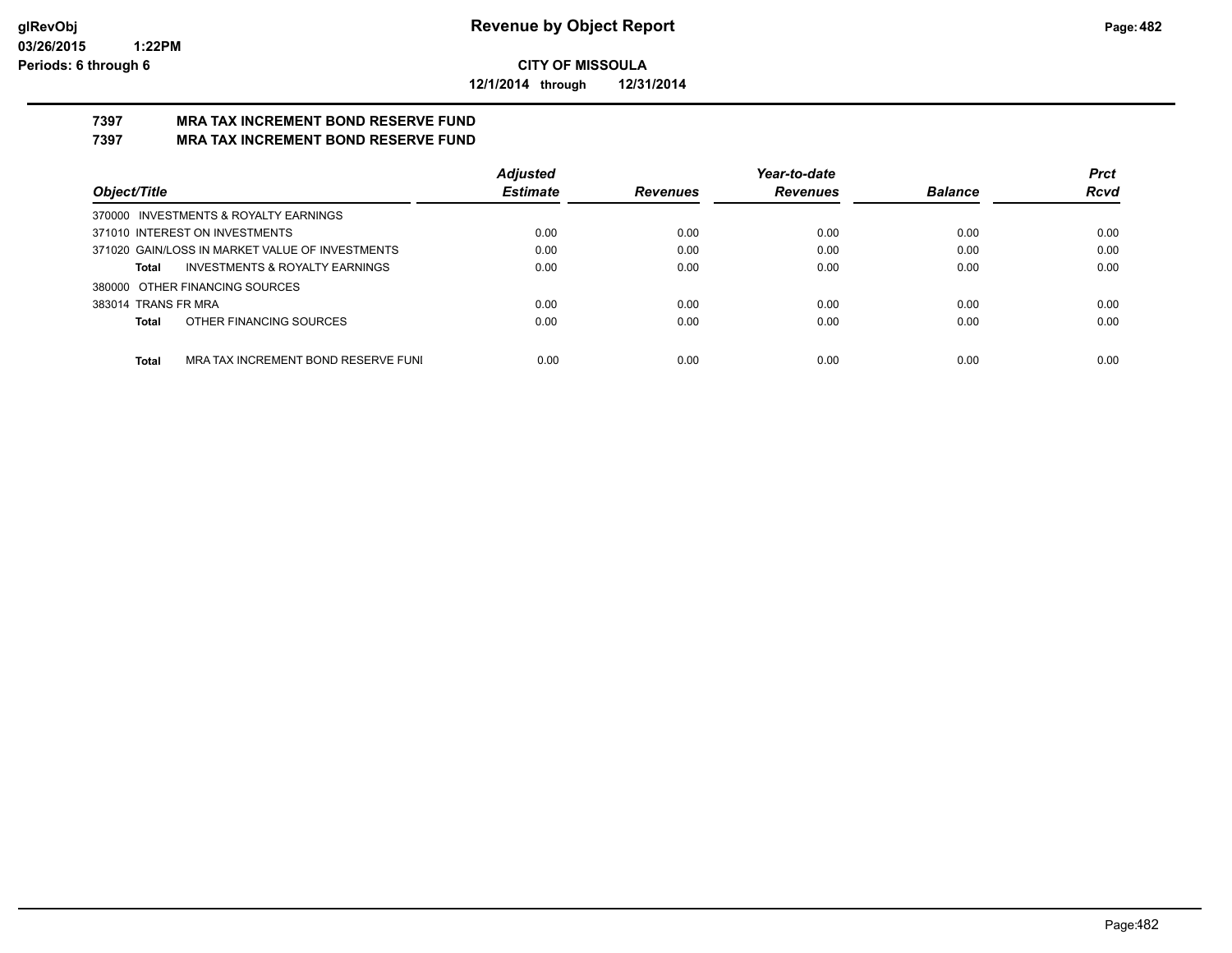**12/1/2014 through 12/31/2014**

### **7397 MRA TAX INCREMENT BOND RESERVE FUND**

| Object/Title        |                                                | <b>Adjusted</b><br><b>Estimate</b> | <b>Revenues</b> | Year-to-date<br><b>Revenues</b> | <b>Balance</b> | <b>Prct</b><br><b>Rcvd</b> |
|---------------------|------------------------------------------------|------------------------------------|-----------------|---------------------------------|----------------|----------------------------|
|                     | 370000 INVESTMENTS & ROYALTY EARNINGS          |                                    |                 |                                 |                |                            |
|                     | 371010 INTEREST ON INVESTMENTS                 | 0.00                               | 0.00            | 0.00                            | 0.00           | 0.00                       |
|                     | 371020 GAIN/LOSS IN MARKET VALUE OF INVESTMENT | 0.00                               | 0.00            | 0.00                            | 0.00           | 0.00                       |
| Total               | <b>INVESTMENTS &amp; ROYALTY EARNINGS</b>      | 0.00                               | 0.00            | 0.00                            | 0.00           | 0.00                       |
|                     | 380000 OTHER FINANCING SOURCES                 |                                    |                 |                                 |                |                            |
| 383014 TRANS FR MRA |                                                | 0.00                               | 0.00            | 0.00                            | 0.00           | 0.00                       |
| Total               | OTHER FINANCING SOURCES                        | 0.00                               | 0.00            | 0.00                            | 0.00           | 0.00                       |
| <b>Total</b>        | MRA TAX INCREMENT BOND RESERVE FUN             | 0.00                               | 0.00            | 0.00                            | 0.00           | 0.00                       |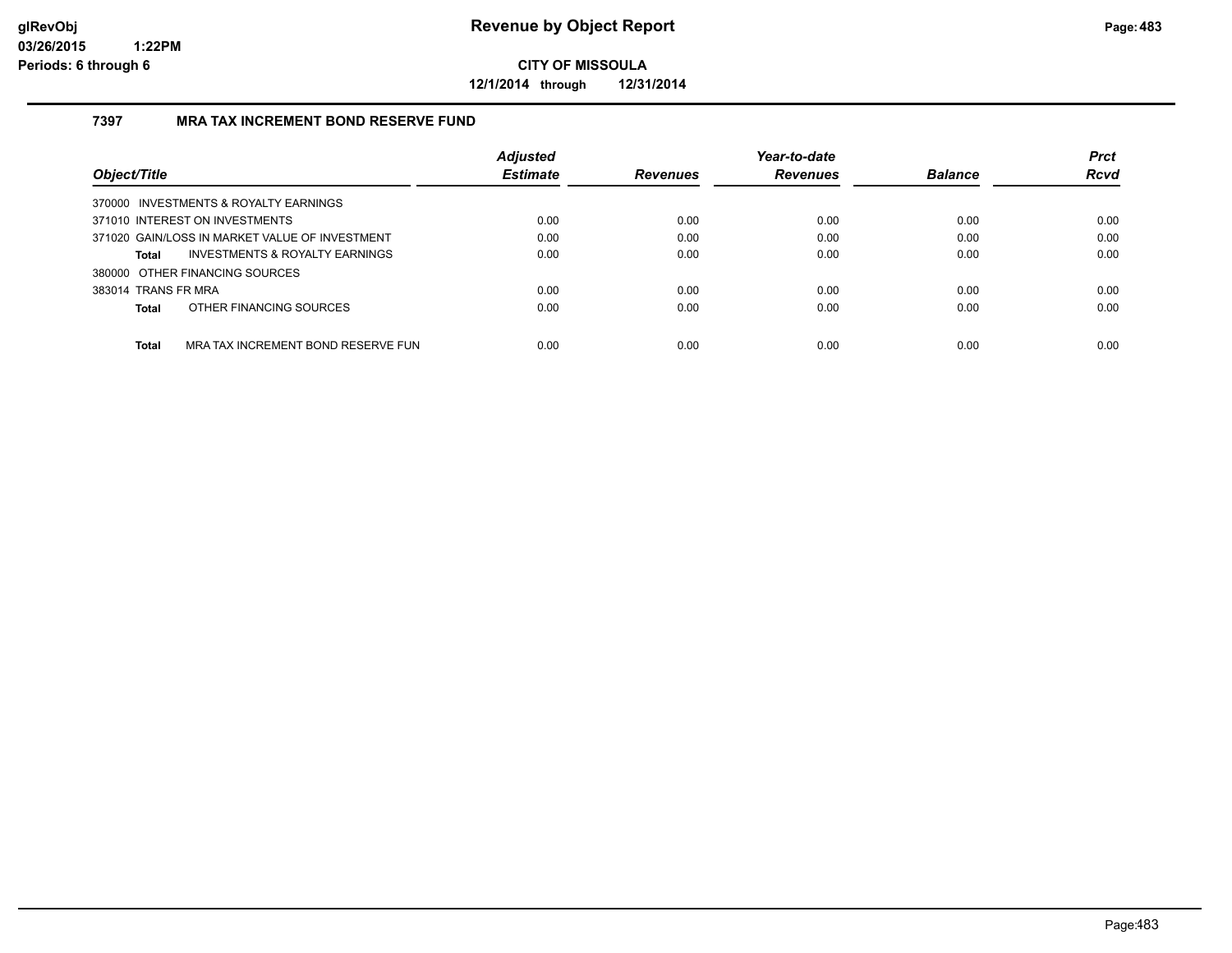**12/1/2014 through 12/31/2014**

# **7399 INTERMOUNTAIN BOND DEBT SERVICE**

**7399 INTERMOUNTAIN BOND DEBT SERVICE**

|                      |                                           | <b>Adjusted</b> |                 | Year-to-date    |                | <b>Prct</b> |
|----------------------|-------------------------------------------|-----------------|-----------------|-----------------|----------------|-------------|
| Object/Title         |                                           | <b>Estimate</b> | <b>Revenues</b> | <b>Revenues</b> | <b>Balance</b> | <b>Rcvd</b> |
|                      | 310000 TAXES/ASSESSMENTS                  |                 |                 |                 |                |             |
| 311011               | <b>TAX INCREMENT</b>                      | 0.00            | 0.00            | 0.00            | 0.00           | 0.00        |
| Total                | TAXES/ASSESSMENTS                         | 0.00            | 0.00            | 0.00            | 0.00           | 0.00        |
|                      | 370000 INVESTMENTS & ROYALTY EARNINGS     |                 |                 |                 |                |             |
|                      | 371010 INTEREST ON INVESTMENTS            | 0.00            | 0.00            | 0.00            | 0.00           | 0.00        |
| Total                | <b>INVESTMENTS &amp; ROYALTY EARNINGS</b> | 0.00            | 0.00            | 0.00            | 0.00           | 0.00        |
|                      | 380000 OTHER FINANCING SOURCES            |                 |                 |                 |                |             |
| 381025 BOND PROCEEDS |                                           | 0.00            | 0.00            | 0.00            | 0.00           | 0.00        |
|                      | 383000 OPERATING TRANSFERS                | 146,788.00      | 0.00            | 0.00            | 146,788.00     | 0.00        |
| 383014 TRANS FR MRA  |                                           | 0.00            | 0.00            | 0.00            | 0.00           | 0.00        |
| <b>Total</b>         | OTHER FINANCING SOURCES                   | 146,788.00      | 0.00            | 0.00            | 146,788.00     | 0.00        |
| Total                | <b>INTERMOUNTAIN BOND DEBT SERVICE</b>    | 146.788.00      | 0.00            | 0.00            | 146.788.00     | 0.00        |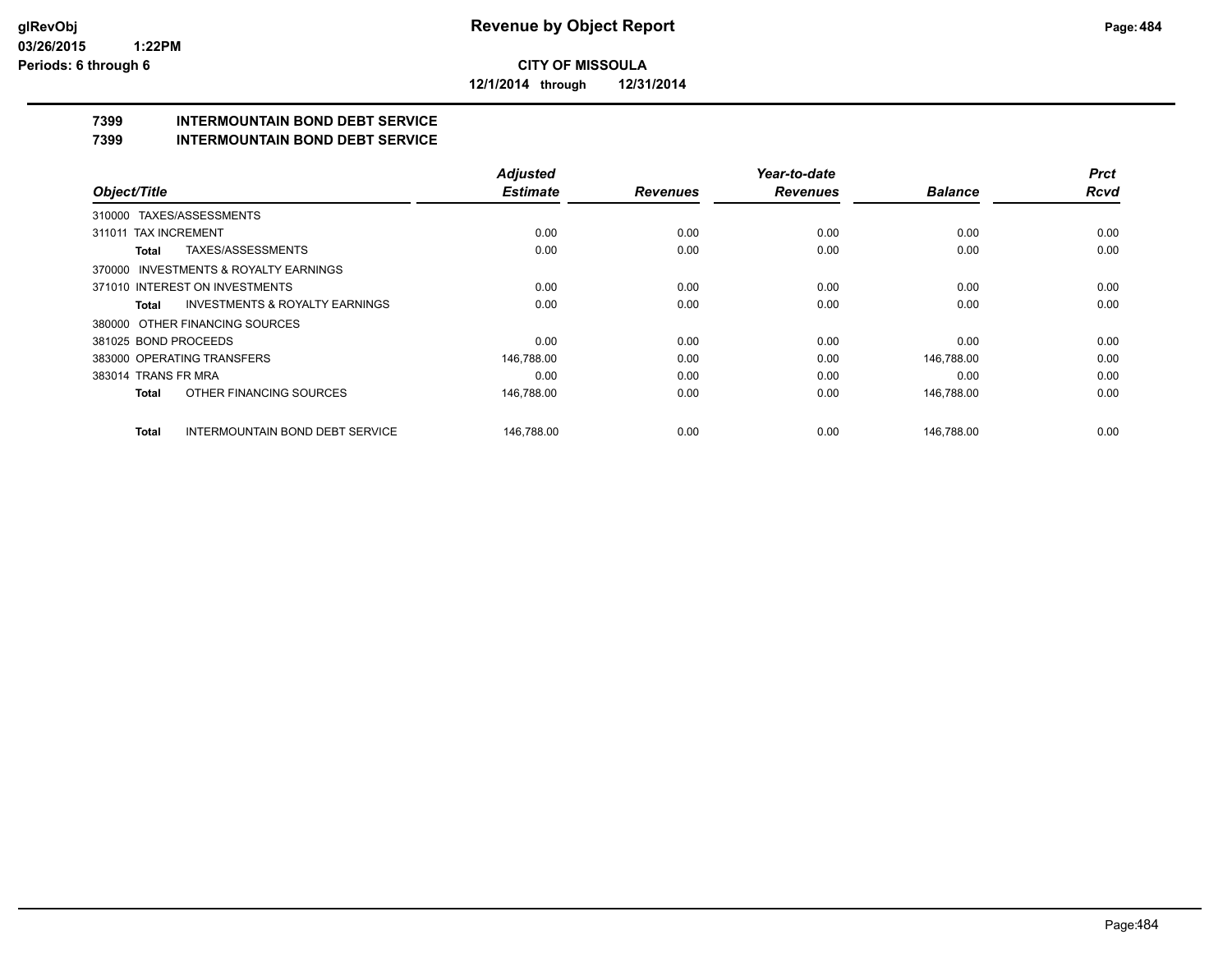**12/1/2014 through 12/31/2014**

### **7399 INTERMOUNTAIN BOND DEBT SERVICE**

| Object/Title                                       | <b>Adjusted</b><br><b>Estimate</b> | <b>Revenues</b> | Year-to-date<br><b>Revenues</b> | <b>Balance</b> | <b>Prct</b><br><b>Rcvd</b> |
|----------------------------------------------------|------------------------------------|-----------------|---------------------------------|----------------|----------------------------|
|                                                    |                                    |                 |                                 |                |                            |
| 310000 TAXES/ASSESSMENTS                           |                                    |                 |                                 |                |                            |
| 311011 TAX INCREMENT                               | 0.00                               | 0.00            | 0.00                            | 0.00           | 0.00                       |
| TAXES/ASSESSMENTS<br>Total                         | 0.00                               | 0.00            | 0.00                            | 0.00           | 0.00                       |
| 370000 INVESTMENTS & ROYALTY EARNINGS              |                                    |                 |                                 |                |                            |
| 371010 INTEREST ON INVESTMENTS                     | 0.00                               | 0.00            | 0.00                            | 0.00           | 0.00                       |
| <b>INVESTMENTS &amp; ROYALTY EARNINGS</b><br>Total | 0.00                               | 0.00            | 0.00                            | 0.00           | 0.00                       |
| 380000 OTHER FINANCING SOURCES                     |                                    |                 |                                 |                |                            |
| 381025 BOND PROCEEDS                               | 0.00                               | 0.00            | 0.00                            | 0.00           | 0.00                       |
| 383000 OPERATING TRANSFERS                         | 146,788.00                         | 0.00            | 0.00                            | 146,788.00     | 0.00                       |
| 383014 TRANS FR MRA                                | 0.00                               | 0.00            | 0.00                            | 0.00           | 0.00                       |
| OTHER FINANCING SOURCES<br>Total                   | 146,788.00                         | 0.00            | 0.00                            | 146,788.00     | 0.00                       |
| <b>INTERMOUNTAIN BOND DEBT SERVICE</b><br>Total    | 146,788.00                         | 0.00            | 0.00                            | 146,788.00     | 0.00                       |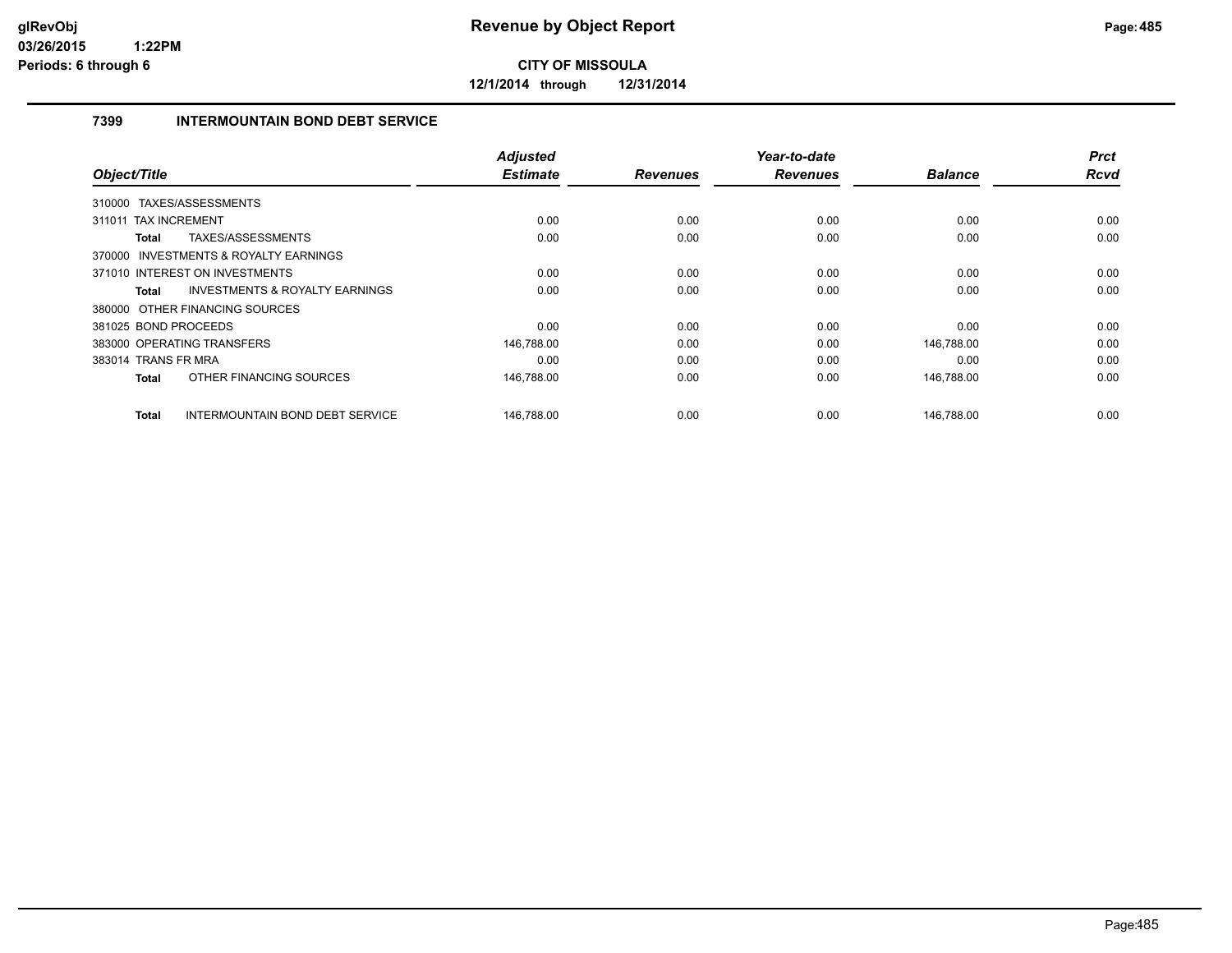**12/1/2014 through 12/31/2014**

#### **7400 FRONT ST BOND CLEARING**

**7400 FRONT ST BOND CLEARING**

|                                                    | <b>Adjusted</b> |                 | Year-to-date    |                | <b>Prct</b> |
|----------------------------------------------------|-----------------|-----------------|-----------------|----------------|-------------|
| Object/Title                                       | <b>Estimate</b> | <b>Revenues</b> | <b>Revenues</b> | <b>Balance</b> | <b>Rcvd</b> |
| 310000 TAXES/ASSESSMENTS                           |                 |                 |                 |                |             |
| 311011 TAX INCREMENT                               | 453.262.00      | 218,908.08      | 220.357.25      | 232.904.75     | 48.62       |
| PENALTIES & INTEREST<br>312001                     | 0.00            | 22.26           | 102.07          | $-102.07$      | 0.00        |
| TAXES/ASSESSMENTS<br>Total                         | 453.262.00      | 218,930.34      | 220.459.32      | 232.802.68     | 48.64       |
| 330000 INTERGOVERNMENTAL REVENUES                  |                 |                 |                 |                |             |
| 335210 PERSONAL PROPERTY TAX REIMBURSEMENT         | 0.00            | 0.00            | 26.987.29       | $-26.987.29$   | 0.00        |
| INTERGOVERNMENTAL REVENUES<br>Total                | 0.00            | 0.00            | 26.987.29       | $-26.987.29$   | 0.00        |
| 370000 INVESTMENTS & ROYALTY EARNINGS              |                 |                 |                 |                |             |
| 371010 INTEREST ON INVESTMENTS                     | 0.00            | 0.00            | 0.00            | 0.00           | 0.00        |
| <b>INVESTMENTS &amp; ROYALTY EARNINGS</b><br>Total | 0.00            | 0.00            | 0.00            | 0.00           | 0.00        |
| <b>FRONT ST BOND CLEARING</b><br><b>Total</b>      | 453.262.00      | 218.930.34      | 247.446.61      | 205.815.39     | 54.59       |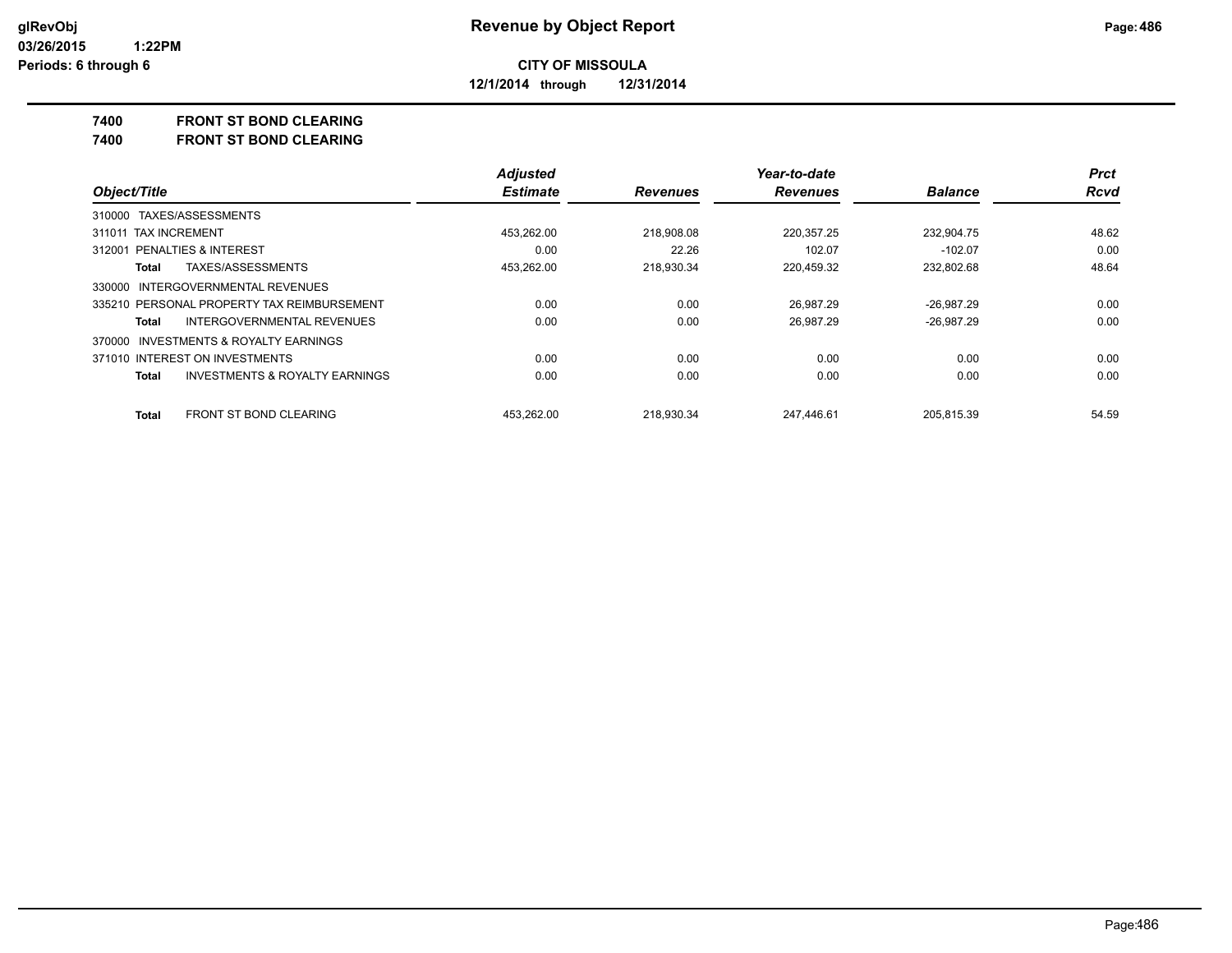**12/1/2014 through 12/31/2014**

### **7400 FRONT ST BOND CLEARING**

|                                                           | <b>Adjusted</b> |                 | Year-to-date    |                | <b>Prct</b> |
|-----------------------------------------------------------|-----------------|-----------------|-----------------|----------------|-------------|
| Object/Title                                              | <b>Estimate</b> | <b>Revenues</b> | <b>Revenues</b> | <b>Balance</b> | Rcvd        |
| TAXES/ASSESSMENTS<br>310000                               |                 |                 |                 |                |             |
| 311011 TAX INCREMENT                                      | 453.262.00      | 218,908.08      | 220.357.25      | 232.904.75     | 48.62       |
| PENALTIES & INTEREST<br>312001                            | 0.00            | 22.26           | 102.07          | $-102.07$      | 0.00        |
| TAXES/ASSESSMENTS<br>Total                                | 453,262.00      | 218,930.34      | 220,459.32      | 232,802.68     | 48.64       |
| INTERGOVERNMENTAL REVENUES<br>330000                      |                 |                 |                 |                |             |
| 335210 PERSONAL PROPERTY TAX REIMBURSEMENT                | 0.00            | 0.00            | 26.987.29       | $-26,987.29$   | 0.00        |
| <b>INTERGOVERNMENTAL REVENUES</b><br>Total                | 0.00            | 0.00            | 26.987.29       | $-26,987.29$   | 0.00        |
| INVESTMENTS & ROYALTY EARNINGS<br>370000                  |                 |                 |                 |                |             |
| 371010 INTEREST ON INVESTMENTS                            | 0.00            | 0.00            | 0.00            | 0.00           | 0.00        |
| <b>INVESTMENTS &amp; ROYALTY EARNINGS</b><br><b>Total</b> | 0.00            | 0.00            | 0.00            | 0.00           | 0.00        |
| <b>FRONT ST BOND CLEARING</b><br><b>Total</b>             | 453.262.00      | 218.930.34      | 247.446.61      | 205.815.39     | 54.59       |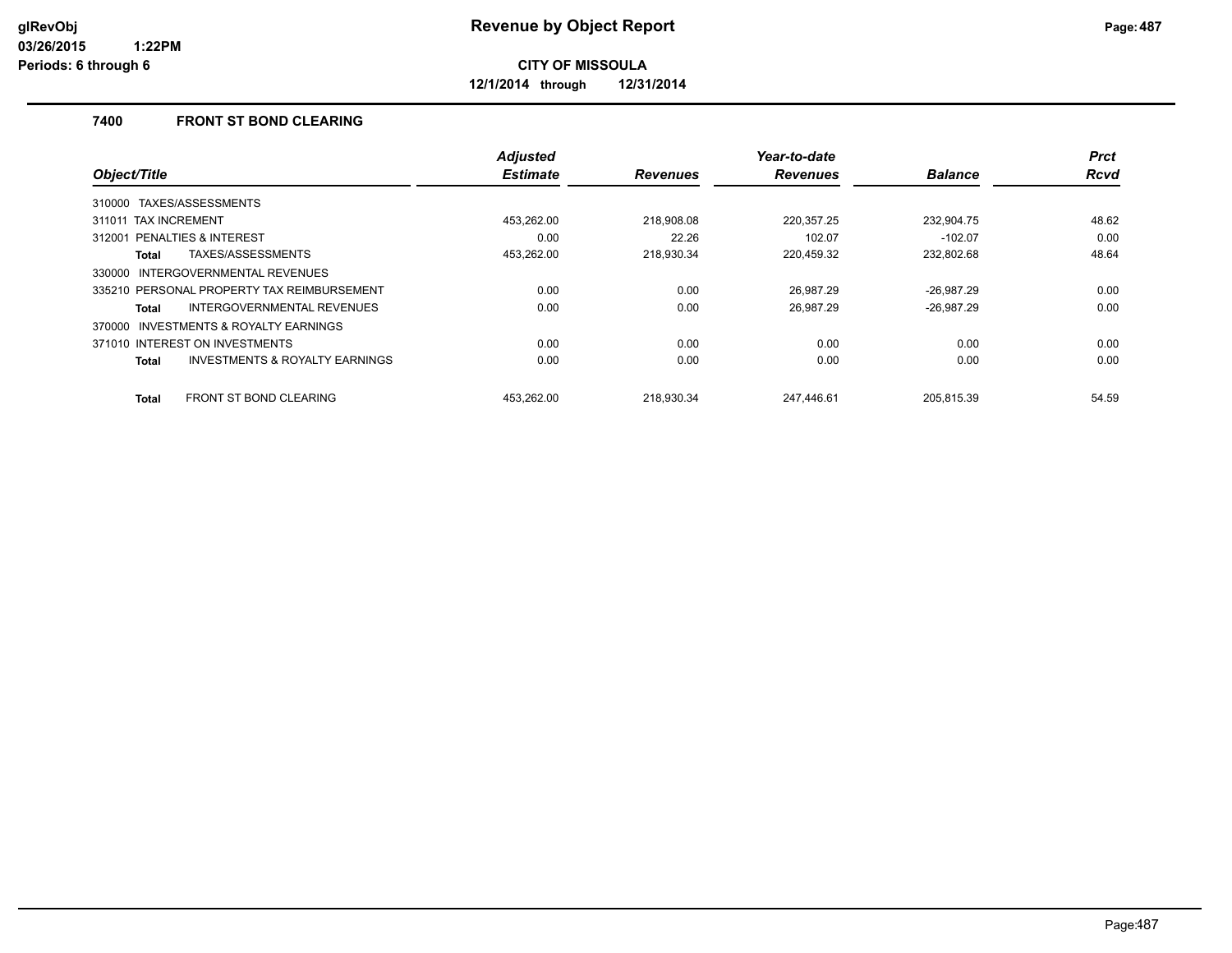**12/1/2014 through 12/31/2014**

# **7401 FRONT ST PARKING STRUCTURE**

#### **7401 FRONT ST PARKING STRUCTURE**

|                                            | <b>Adjusted</b> |                 | Year-to-date    |                | <b>Prct</b> |
|--------------------------------------------|-----------------|-----------------|-----------------|----------------|-------------|
| Object/Title                               | <b>Estimate</b> | <b>Revenues</b> | <b>Revenues</b> | <b>Balance</b> | <b>Rcvd</b> |
| 370000 INVESTMENTS & ROYALTY EARNINGS      |                 |                 |                 |                |             |
| 371010 INTEREST ON INVESTMENTS             | 0.00            | 0.00            | 0.00            | 0.00           | 0.00        |
| INVESTMENTS & ROYALTY EARNINGS<br>Total    | 0.00            | 0.00            | 0.00            | 0.00           | 0.00        |
| 380000 OTHER FINANCING SOURCES             |                 |                 |                 |                |             |
| 383066 TRANSFER FROM FRONT ST CLEARING     | 146.472.00      | 0.00            | 0.00            | 146.472.00     | 0.00        |
| OTHER FINANCING SOURCES<br><b>Total</b>    | 146.472.00      | 0.00            | 0.00            | 146.472.00     | 0.00        |
|                                            |                 |                 |                 |                |             |
| <b>FRONT ST PARKING STRUCTURE</b><br>Total | 146.472.00      | 0.00            | 0.00            | 146.472.00     | 0.00        |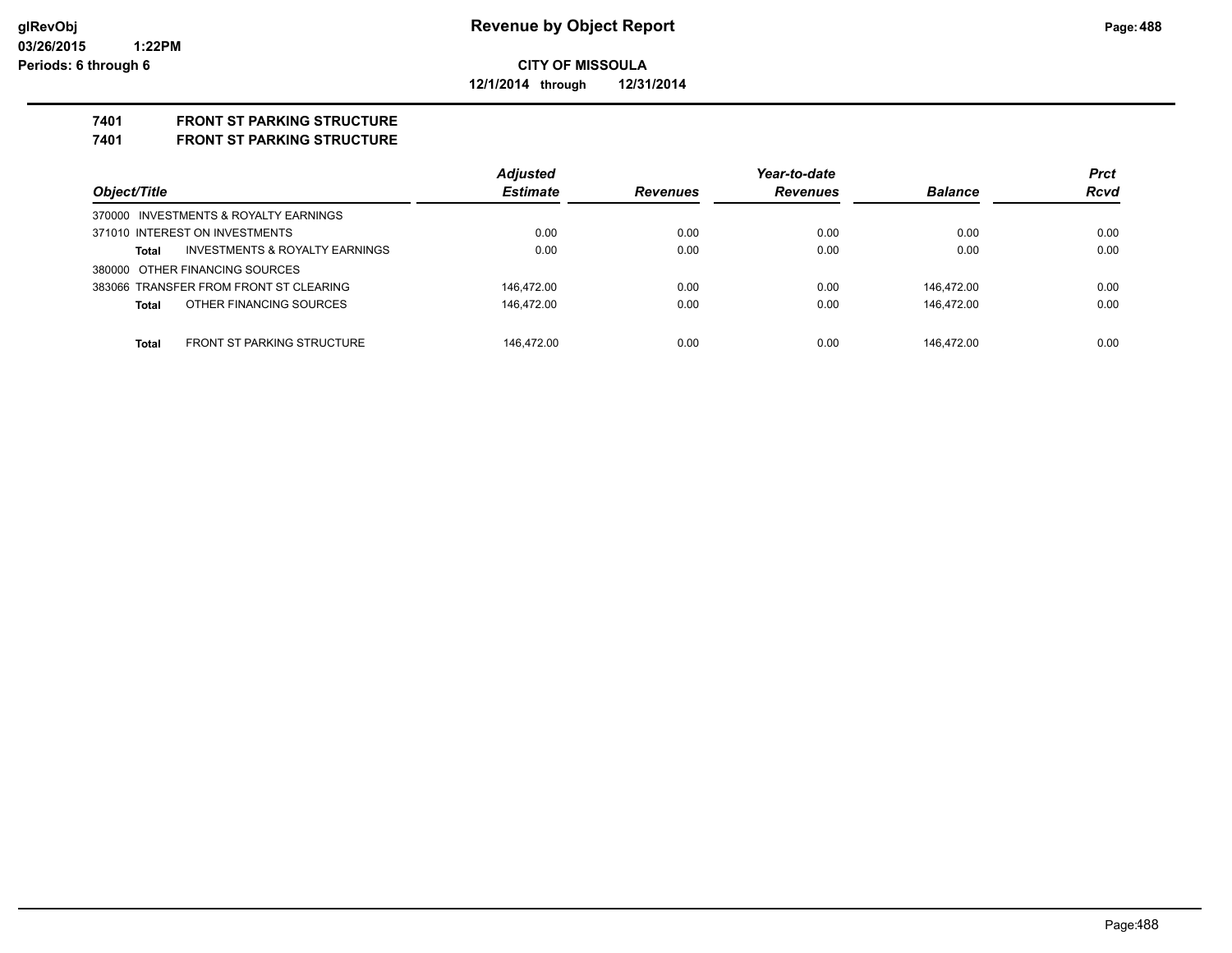**12/1/2014 through 12/31/2014**

### **7401 FRONT ST PARKING STRUCTURE**

| Object/Title                                      | <b>Adjusted</b><br><b>Estimate</b> | <b>Revenues</b> | Year-to-date<br><b>Revenues</b> | <b>Balance</b> | <b>Prct</b><br><b>Rcvd</b> |
|---------------------------------------------------|------------------------------------|-----------------|---------------------------------|----------------|----------------------------|
| 370000 INVESTMENTS & ROYALTY EARNINGS             |                                    |                 |                                 |                |                            |
| 371010 INTEREST ON INVESTMENTS                    | 0.00                               | 0.00            | 0.00                            | 0.00           | 0.00                       |
| INVESTMENTS & ROYALTY EARNINGS<br>Total           | 0.00                               | 0.00            | 0.00                            | 0.00           | 0.00                       |
| 380000 OTHER FINANCING SOURCES                    |                                    |                 |                                 |                |                            |
| 383066 TRANSFER FROM FRONT ST CLEARING            | 146.472.00                         | 0.00            | 0.00                            | 146.472.00     | 0.00                       |
| OTHER FINANCING SOURCES<br><b>Total</b>           | 146,472.00                         | 0.00            | 0.00                            | 146.472.00     | 0.00                       |
|                                                   |                                    |                 |                                 |                |                            |
| <b>FRONT ST PARKING STRUCTURE</b><br><b>Total</b> | 146.472.00                         | 0.00            | 0.00                            | 146.472.00     | 0.00                       |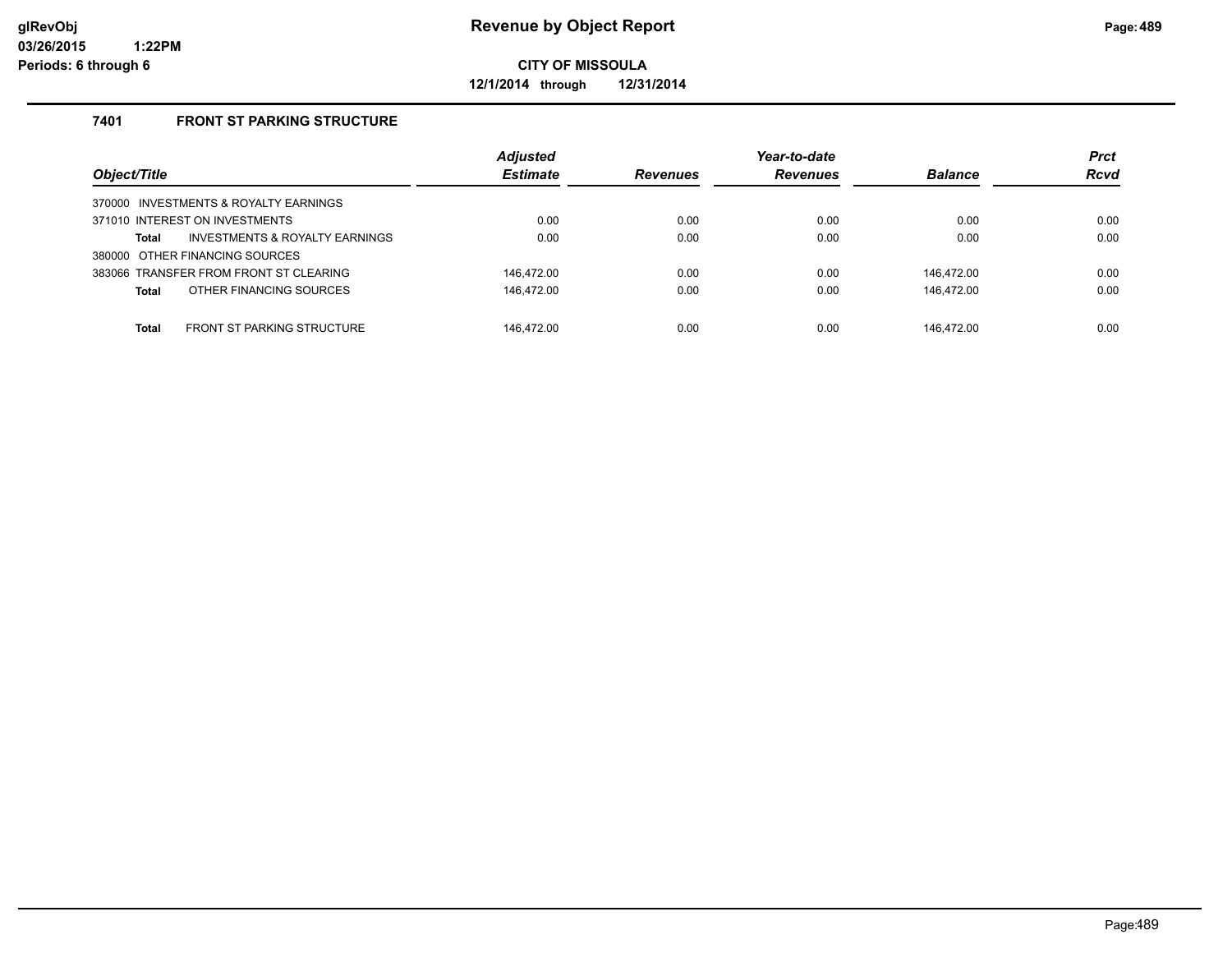**12/1/2014 through 12/31/2014**

# **7402 FRONT ST SUBORDINATE LIEN NOTE**

**7402 FRONT ST SUBORDINATE LIEN NOTE**

|                                                    | <b>Adiusted</b> |                 | Year-to-date    |                | <b>Prct</b> |
|----------------------------------------------------|-----------------|-----------------|-----------------|----------------|-------------|
| Object/Title                                       | <b>Estimate</b> | <b>Revenues</b> | <b>Revenues</b> | <b>Balance</b> | <b>Rcvd</b> |
| 330000 INTERGOVERNMENTAL REVENUES                  |                 |                 |                 |                |             |
| 338001 EXCESS PLEDGED TAX INCREMENT RETURNED       | 0.00            | 0.00            | 0.00            | 0.00           | 0.00        |
| INTERGOVERNMENTAL REVENUES<br>Total                | 0.00            | 0.00            | 0.00            | 0.00           | 0.00        |
| 370000 INVESTMENTS & ROYALTY EARNINGS              |                 |                 |                 |                |             |
| 371010 INTEREST ON INVESTMENTS                     | 0.00            | 0.00            | 0.00            | 0.00           | 0.00        |
| <b>INVESTMENTS &amp; ROYALTY EARNINGS</b><br>Total | 0.00            | 0.00            | 0.00            | 0.00           | 0.00        |
| 380000 OTHER FINANCING SOURCES                     |                 |                 |                 |                |             |
| 383066 TRANSFER FROM FRONT ST CLEARING             | 142.631.00      | 0.00            | 0.00            | 142.631.00     | 0.00        |
| 383067 TRANSFER FROM FSPS                          | 0.00            | 0.00            | 0.00            | 0.00           | 0.00        |
| OTHER FINANCING SOURCES<br>Total                   | 142,631.00      | 0.00            | 0.00            | 142,631.00     | 0.00        |
| FRONT ST SUBORDINATE LIEN NOTE<br>Total            | 142.631.00      | 0.00            | 0.00            | 142.631.00     | 0.00        |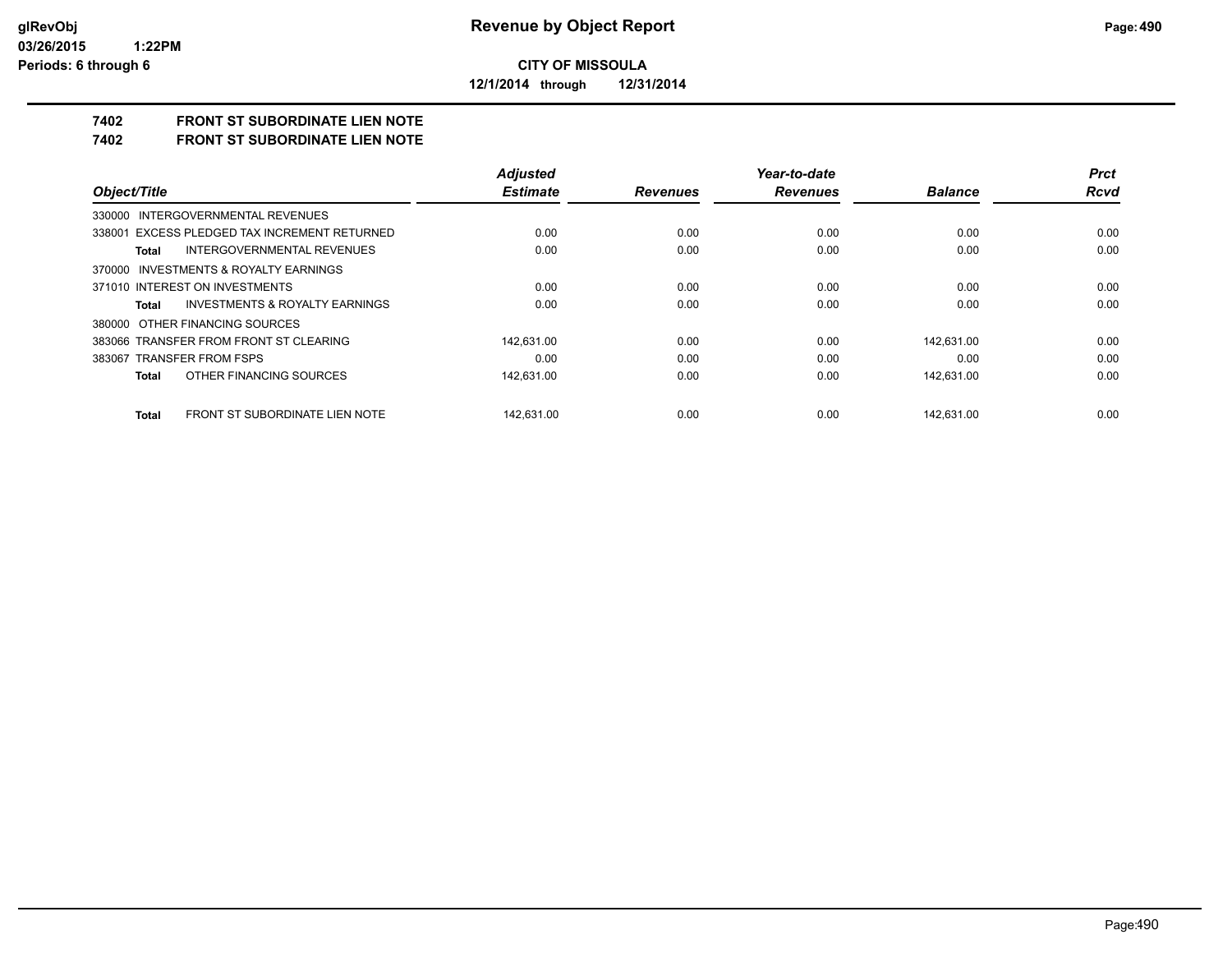**12/1/2014 through 12/31/2014**

### **7402 FRONT ST SUBORDINATE LIEN NOTE**

|                                                | <b>Adjusted</b> |                 | Year-to-date    |                | <b>Prct</b> |
|------------------------------------------------|-----------------|-----------------|-----------------|----------------|-------------|
| Object/Title                                   | <b>Estimate</b> | <b>Revenues</b> | <b>Revenues</b> | <b>Balance</b> | <b>Rcvd</b> |
| INTERGOVERNMENTAL REVENUES<br>330000           |                 |                 |                 |                |             |
| 338001 EXCESS PLEDGED TAX INCREMENT RETURNED   | 0.00            | 0.00            | 0.00            | 0.00           | 0.00        |
| INTERGOVERNMENTAL REVENUES<br><b>Total</b>     | 0.00            | 0.00            | 0.00            | 0.00           | 0.00        |
| 370000 INVESTMENTS & ROYALTY EARNINGS          |                 |                 |                 |                |             |
| 371010 INTEREST ON INVESTMENTS                 | 0.00            | 0.00            | 0.00            | 0.00           | 0.00        |
| INVESTMENTS & ROYALTY EARNINGS<br>Total        | 0.00            | 0.00            | 0.00            | 0.00           | 0.00        |
| 380000 OTHER FINANCING SOURCES                 |                 |                 |                 |                |             |
| 383066 TRANSFER FROM FRONT ST CLEARING         | 142.631.00      | 0.00            | 0.00            | 142.631.00     | 0.00        |
| 383067 TRANSFER FROM FSPS                      | 0.00            | 0.00            | 0.00            | 0.00           | 0.00        |
| OTHER FINANCING SOURCES<br><b>Total</b>        | 142,631.00      | 0.00            | 0.00            | 142,631.00     | 0.00        |
| FRONT ST SUBORDINATE LIEN NOTE<br><b>Total</b> | 142.631.00      | 0.00            | 0.00            | 142.631.00     | 0.00        |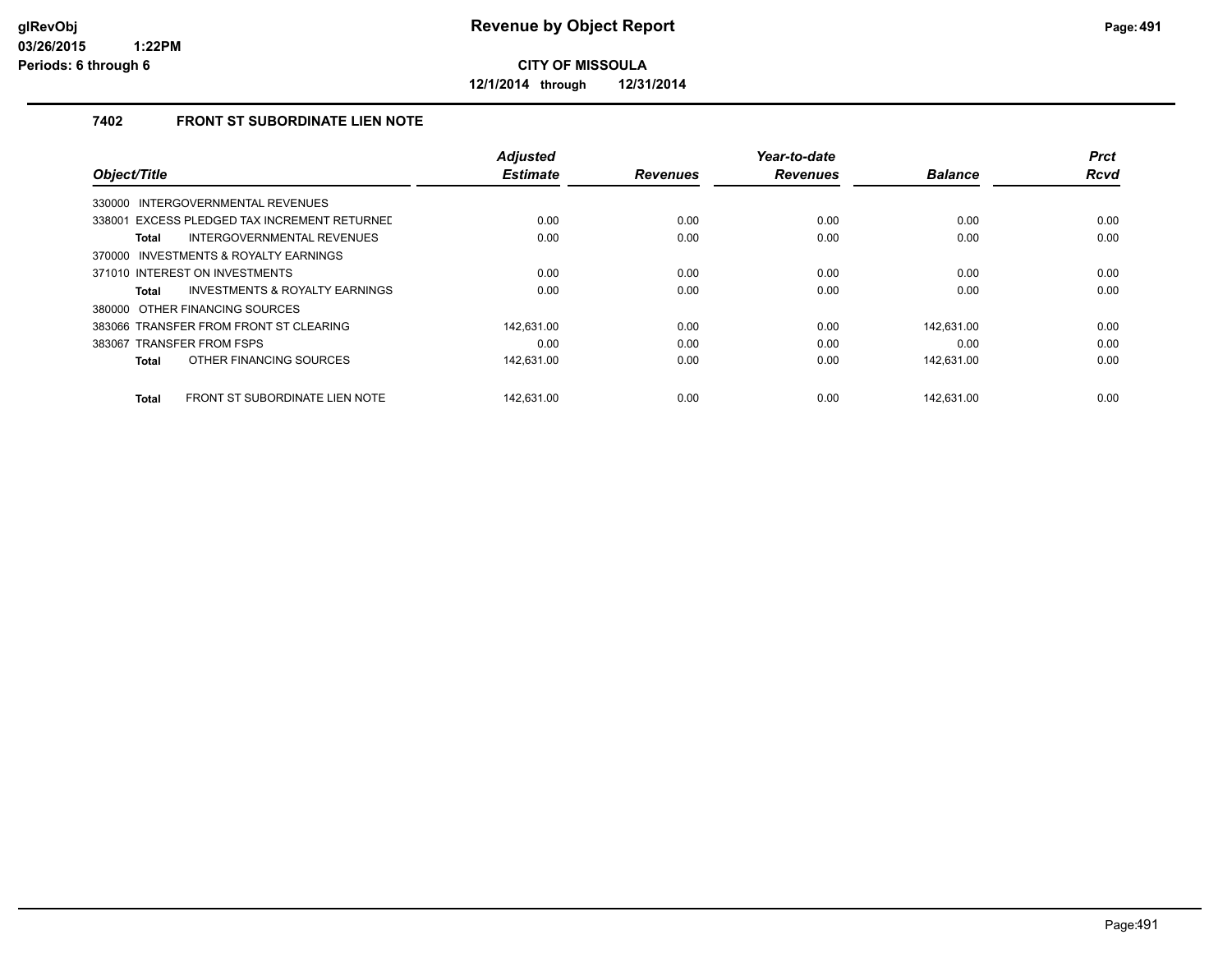**12/1/2014 through 12/31/2014**

# **7447 COURT COLLECTED PARKING FINES**

**7447 COURT COLLECTED PARKING FINES**

|                                                | <b>Adjusted</b> |                 | Year-to-date    |                | <b>Prct</b> |
|------------------------------------------------|-----------------|-----------------|-----------------|----------------|-------------|
| Object/Title                                   | <b>Estimate</b> | <b>Revenues</b> | <b>Revenues</b> | <b>Balance</b> | <b>Rcvd</b> |
| 350000 FINES & FORFEITURES                     |                 |                 |                 |                |             |
| 352002 PARKING FINES                           | 0.00            | 0.00            | 0.00            | 0.00           | 0.00        |
| <b>FINES &amp; FORFEITURES</b><br><b>Total</b> | 0.00            | 0.00            | 0.00            | 0.00           | 0.00        |
| 370000 INVESTMENTS & ROYALTY EARNINGS          |                 |                 |                 |                |             |
| 371010 INTEREST ON INVESTMENTS                 | 0.00            | 0.00            | 0.00            | 0.00           | 0.00        |
| INVESTMENTS & ROYALTY EARNINGS<br><b>Total</b> | 0.00            | 0.00            | 0.00            | 0.00           | 0.00        |
|                                                |                 |                 |                 |                |             |
| COURT COLLECTED PARKING FINES<br><b>Total</b>  | 0.00            | 0.00            | 0.00            | 0.00           | 0.00        |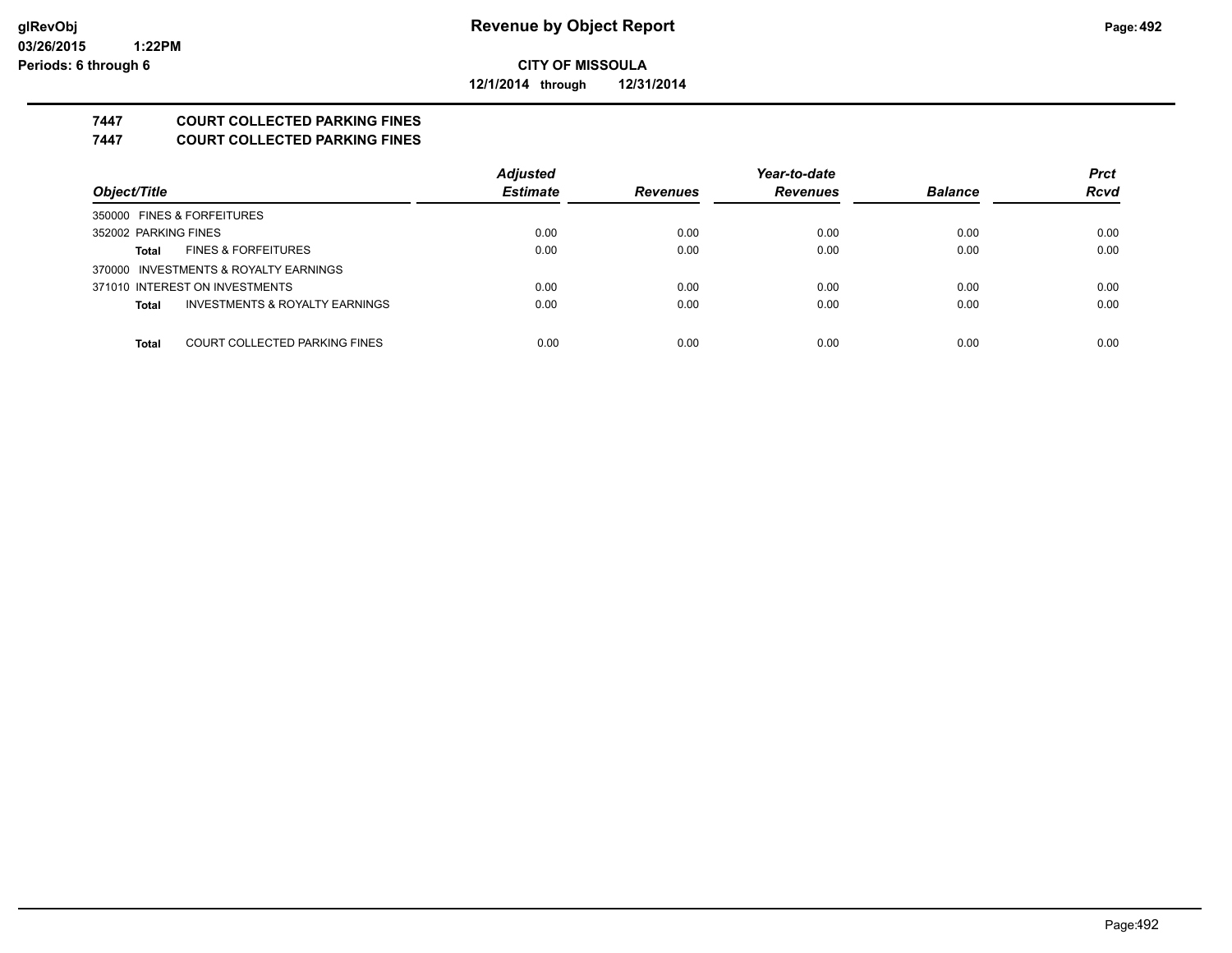**12/1/2014 through 12/31/2014**

### **7447 COURT COLLECTED PARKING FINES**

| Object/Title                                   | <b>Adjusted</b><br><b>Estimate</b> | <b>Revenues</b> | Year-to-date<br><b>Revenues</b> | <b>Balance</b> | <b>Prct</b><br><b>Rcvd</b> |
|------------------------------------------------|------------------------------------|-----------------|---------------------------------|----------------|----------------------------|
| 350000 FINES & FORFEITURES                     |                                    |                 |                                 |                |                            |
| 352002 PARKING FINES                           | 0.00                               | 0.00            | 0.00                            | 0.00           | 0.00                       |
| <b>FINES &amp; FORFEITURES</b><br>Total        | 0.00                               | 0.00            | 0.00                            | 0.00           | 0.00                       |
| 370000 INVESTMENTS & ROYALTY EARNINGS          |                                    |                 |                                 |                |                            |
| 371010 INTEREST ON INVESTMENTS                 | 0.00                               | 0.00            | 0.00                            | 0.00           | 0.00                       |
| INVESTMENTS & ROYALTY EARNINGS<br><b>Total</b> | 0.00                               | 0.00            | 0.00                            | 0.00           | 0.00                       |
|                                                |                                    |                 |                                 |                |                            |
| COURT COLLECTED PARKING FINES<br><b>Total</b>  | 0.00                               | 0.00            | 0.00                            | 0.00           | 0.00                       |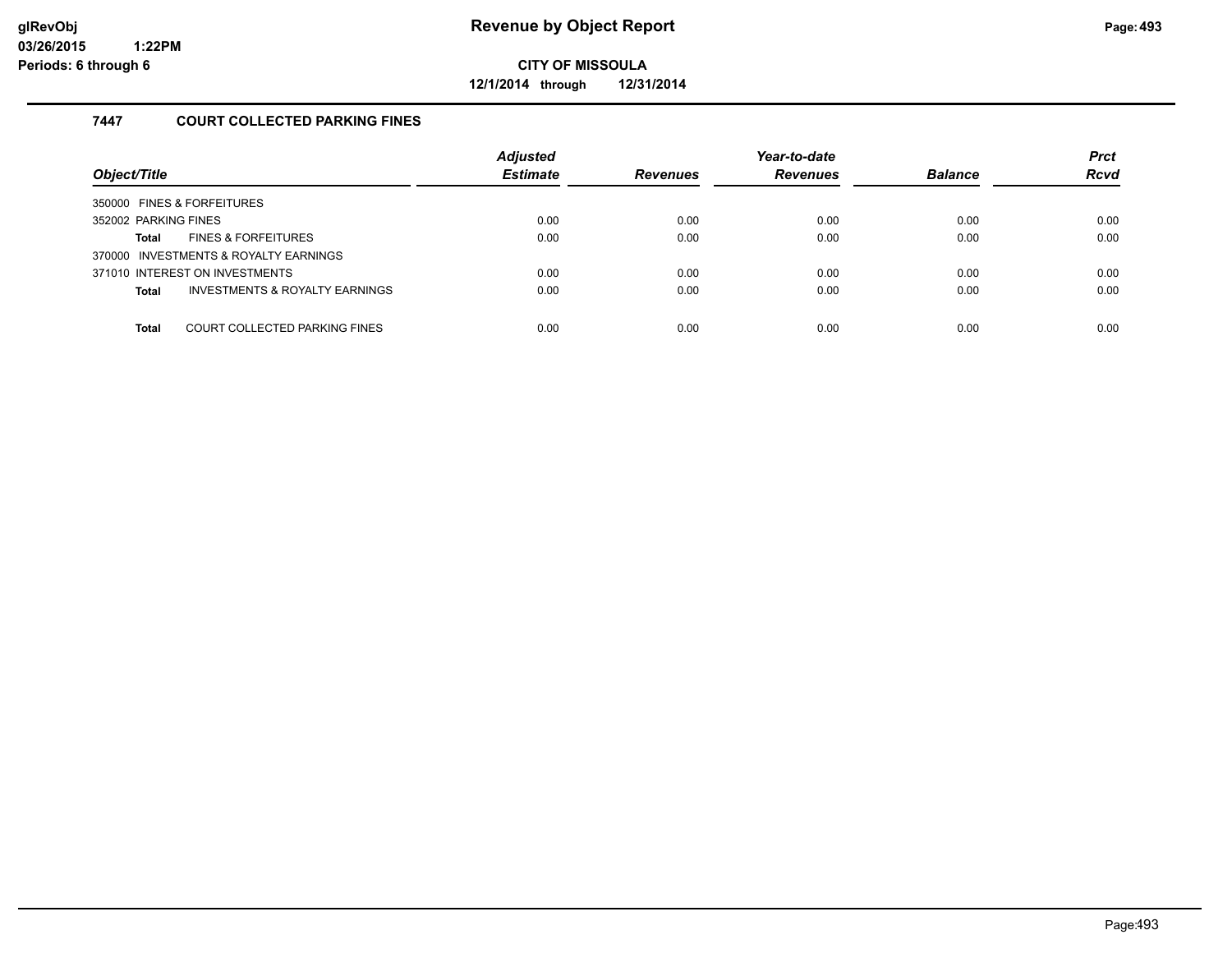**12/1/2014 through 12/31/2014**

**7458 COURT SURCHARGE**

**7458 COURT SURCHARGE**

|                                                 | <b>Adjusted</b> |                 | Year-to-date    |                | <b>Prct</b> |
|-------------------------------------------------|-----------------|-----------------|-----------------|----------------|-------------|
| Object/Title                                    | <b>Estimate</b> | <b>Revenues</b> | <b>Revenues</b> | <b>Balance</b> | <b>Rcvd</b> |
| 350000 FINES & FORFEITURES                      |                 |                 |                 |                |             |
| 351032 SURCHARGE ON FINES                       | 0.00            | $-10.443.15$    | 11.375.01       | $-11.375.01$   | 0.00        |
| <b>FINES &amp; FORFEITURES</b><br>Total         | 0.00            | $-10.443.15$    | 11.375.01       | $-11.375.01$   | 0.00        |
| 370000 INVESTMENTS & ROYALTY EARNINGS           |                 |                 |                 |                |             |
| 371010 INTEREST ON INVESTMENTS                  | 0.00            | 0.00            | 0.00            | 0.00           | 0.00        |
| 371020 GAIN/LOSS IN MARKET VALUE OF INVESTMENTS | 0.00            | 0.00            | 0.00            | 0.00           | 0.00        |
| INVESTMENTS & ROYALTY EARNINGS<br><b>Total</b>  | 0.00            | 0.00            | 0.00            | 0.00           | 0.00        |
| <b>COURT SURCHARGE</b><br><b>Total</b>          | 0.00            | $-10.443.15$    | 11.375.01       | $-11.375.01$   | 0.00        |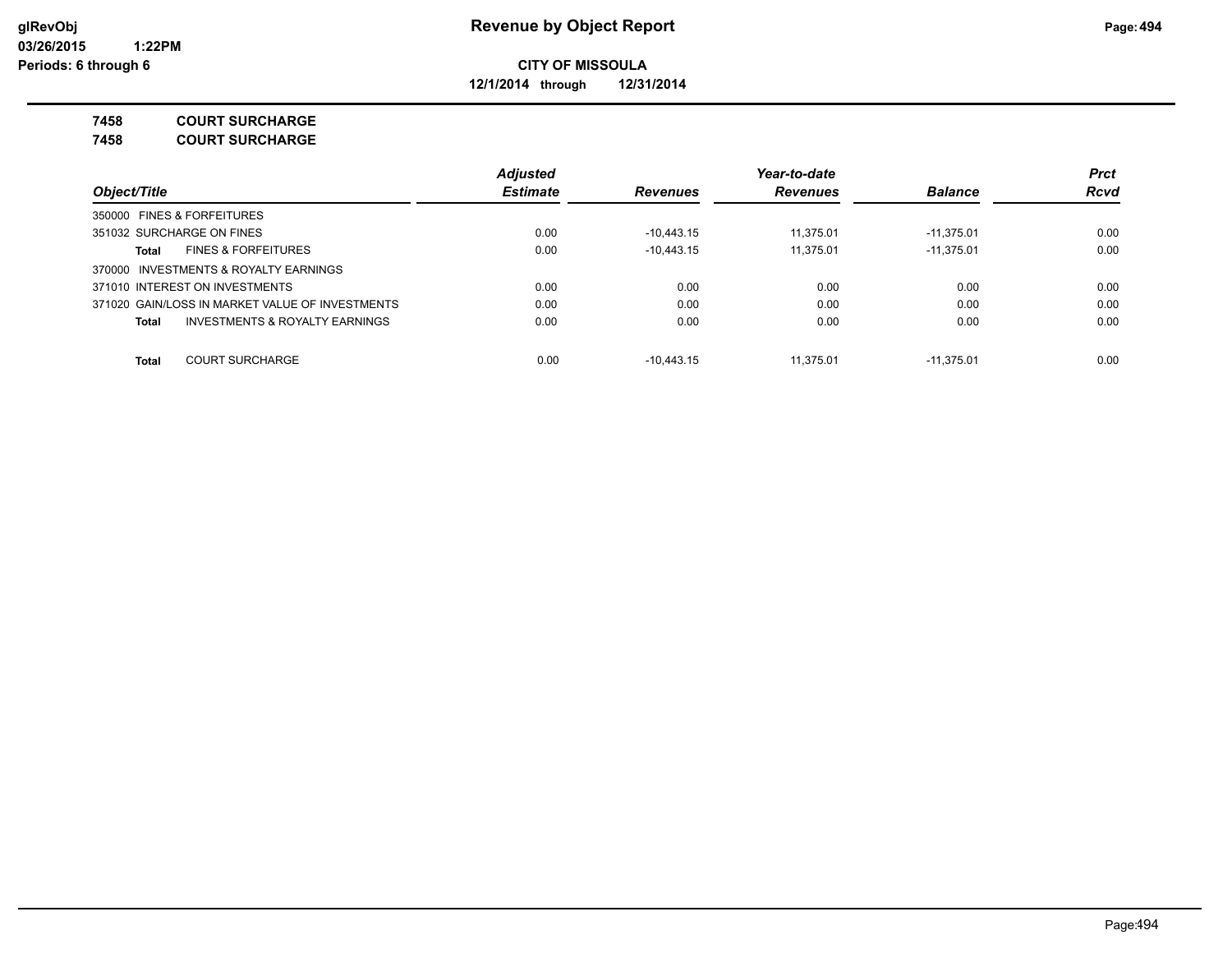**12/1/2014 through 12/31/2014**

#### **7458 COURT SURCHARGE**

|                                                | <b>Adjusted</b> |                 | Year-to-date    |                | <b>Prct</b> |
|------------------------------------------------|-----------------|-----------------|-----------------|----------------|-------------|
| Object/Title                                   | <b>Estimate</b> | <b>Revenues</b> | <b>Revenues</b> | <b>Balance</b> | <b>Rcvd</b> |
| 350000 FINES & FORFEITURES                     |                 |                 |                 |                |             |
| 351032 SURCHARGE ON FINES                      | 0.00            | $-10.443.15$    | 11.375.01       | $-11.375.01$   | 0.00        |
| <b>FINES &amp; FORFEITURES</b><br><b>Total</b> | 0.00            | $-10,443.15$    | 11.375.01       | $-11,375.01$   | 0.00        |
| 370000 INVESTMENTS & ROYALTY EARNINGS          |                 |                 |                 |                |             |
| 371010 INTEREST ON INVESTMENTS                 | 0.00            | 0.00            | 0.00            | 0.00           | 0.00        |
| 371020 GAIN/LOSS IN MARKET VALUE OF INVESTMENT | 0.00            | 0.00            | 0.00            | 0.00           | 0.00        |
| INVESTMENTS & ROYALTY EARNINGS<br><b>Total</b> | 0.00            | 0.00            | 0.00            | 0.00           | 0.00        |
| <b>COURT SURCHARGE</b><br><b>Total</b>         | 0.00            | $-10.443.15$    | 11.375.01       | $-11.375.01$   | 0.00        |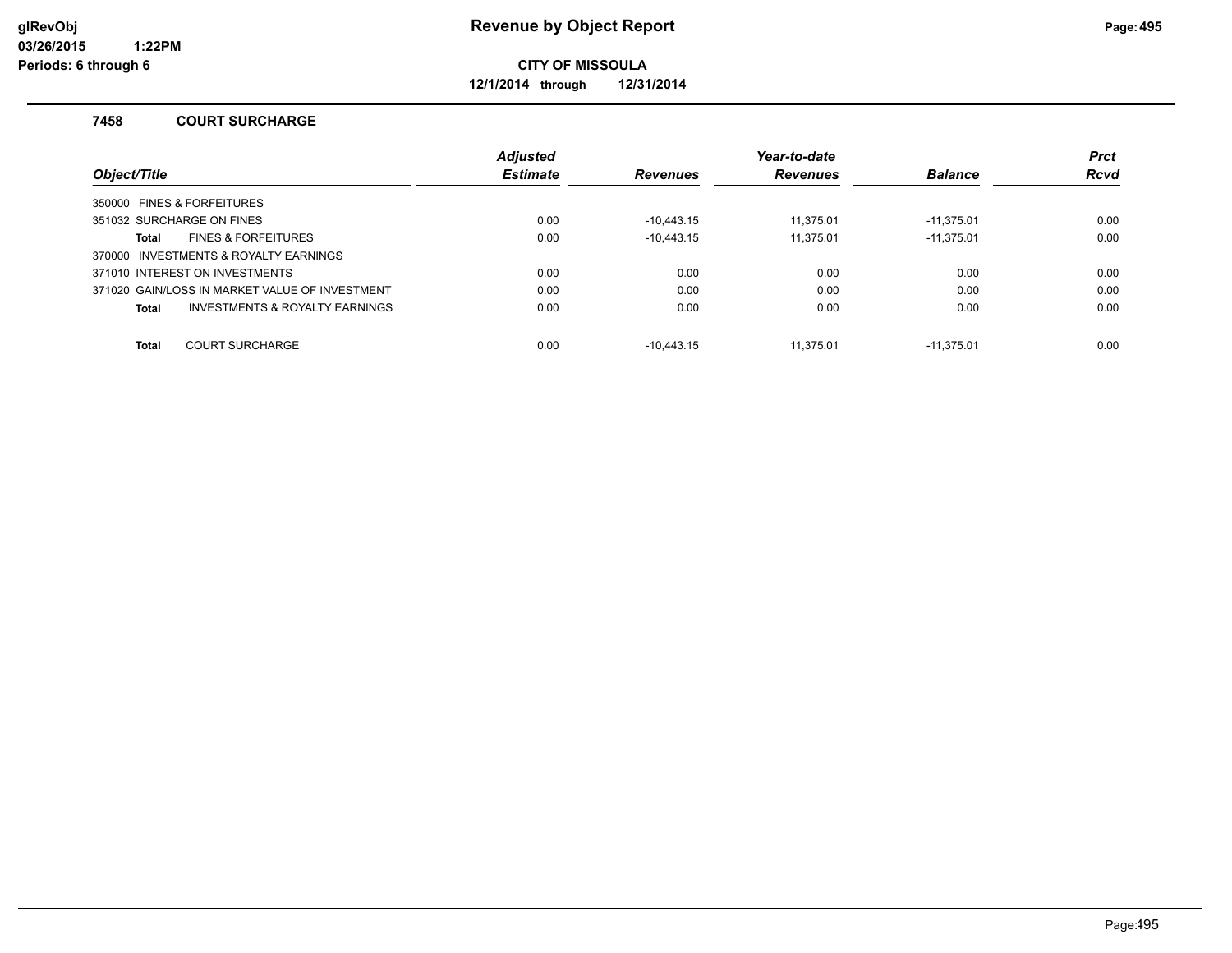**12/1/2014 through 12/31/2014**

### **7469 PUBLIC DEFENDER FEES**

**7469 PUBLIC DEFENDER FEES**

|                                                    | <b>Adjusted</b> |                 | Year-to-date    |                | <b>Prct</b> |
|----------------------------------------------------|-----------------|-----------------|-----------------|----------------|-------------|
| Object/Title                                       | <b>Estimate</b> | <b>Revenues</b> | <b>Revenues</b> | <b>Balance</b> | <b>Rcvd</b> |
| 350000 FINES & FORFEITURES                         |                 |                 |                 |                |             |
| 351032 SURCHARGE ON FINES                          | 0.00            | 0.00            | 0.00            | 0.00           | 0.00        |
| 351033 PUBLIC DEFENDER FEES                        | 0.00            | $-1.357.66$     | 370.11          | $-370.11$      | 0.00        |
| <b>FINES &amp; FORFEITURES</b><br>Total            | 0.00            | $-1,357.66$     | 370.11          | $-370.11$      | 0.00        |
| 370000 INVESTMENTS & ROYALTY EARNINGS              |                 |                 |                 |                |             |
| 371010 INTEREST ON INVESTMENTS                     | 0.00            | 0.00            | 0.00            | 0.00           | 0.00        |
| 371020 GAIN/LOSS IN MARKET VALUE OF INVESTMENTS    | 0.00            | 0.00            | 0.00            | 0.00           | 0.00        |
| <b>INVESTMENTS &amp; ROYALTY EARNINGS</b><br>Total | 0.00            | 0.00            | 0.00            | 0.00           | 0.00        |
| PUBLIC DEFENDER FEES<br>Total                      | 0.00            | $-1.357.66$     | 370.11          | $-370.11$      | 0.00        |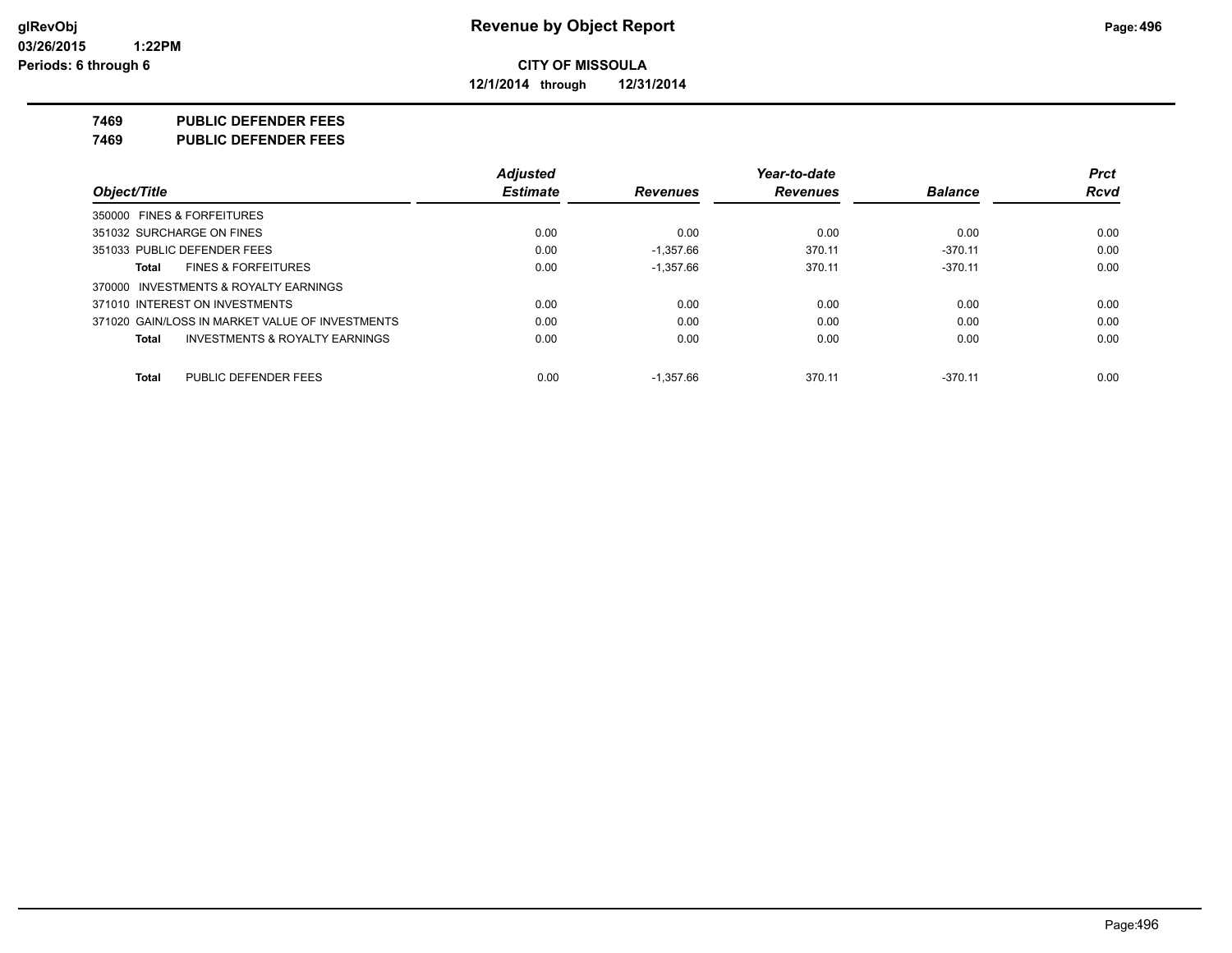**12/1/2014 through 12/31/2014**

### **7469 PUBLIC DEFENDER FEES**

|                                                | <b>Adiusted</b> |                 | Year-to-date    |                | <b>Prct</b> |
|------------------------------------------------|-----------------|-----------------|-----------------|----------------|-------------|
| Object/Title                                   | <b>Estimate</b> | <b>Revenues</b> | <b>Revenues</b> | <b>Balance</b> | <b>Rcvd</b> |
| 350000 FINES & FORFEITURES                     |                 |                 |                 |                |             |
| 351032 SURCHARGE ON FINES                      | 0.00            | 0.00            | 0.00            | 0.00           | 0.00        |
| 351033 PUBLIC DEFENDER FEES                    | 0.00            | $-1.357.66$     | 370.11          | $-370.11$      | 0.00        |
| <b>FINES &amp; FORFEITURES</b><br>Total        | 0.00            | $-1,357.66$     | 370.11          | $-370.11$      | 0.00        |
| 370000 INVESTMENTS & ROYALTY EARNINGS          |                 |                 |                 |                |             |
| 371010 INTEREST ON INVESTMENTS                 | 0.00            | 0.00            | 0.00            | 0.00           | 0.00        |
| 371020 GAIN/LOSS IN MARKET VALUE OF INVESTMENT | 0.00            | 0.00            | 0.00            | 0.00           | 0.00        |
| INVESTMENTS & ROYALTY EARNINGS<br><b>Total</b> | 0.00            | 0.00            | 0.00            | 0.00           | 0.00        |
| PUBLIC DEFENDER FEES<br><b>Total</b>           | 0.00            | $-1.357.66$     | 370.11          | $-370.11$      | 0.00        |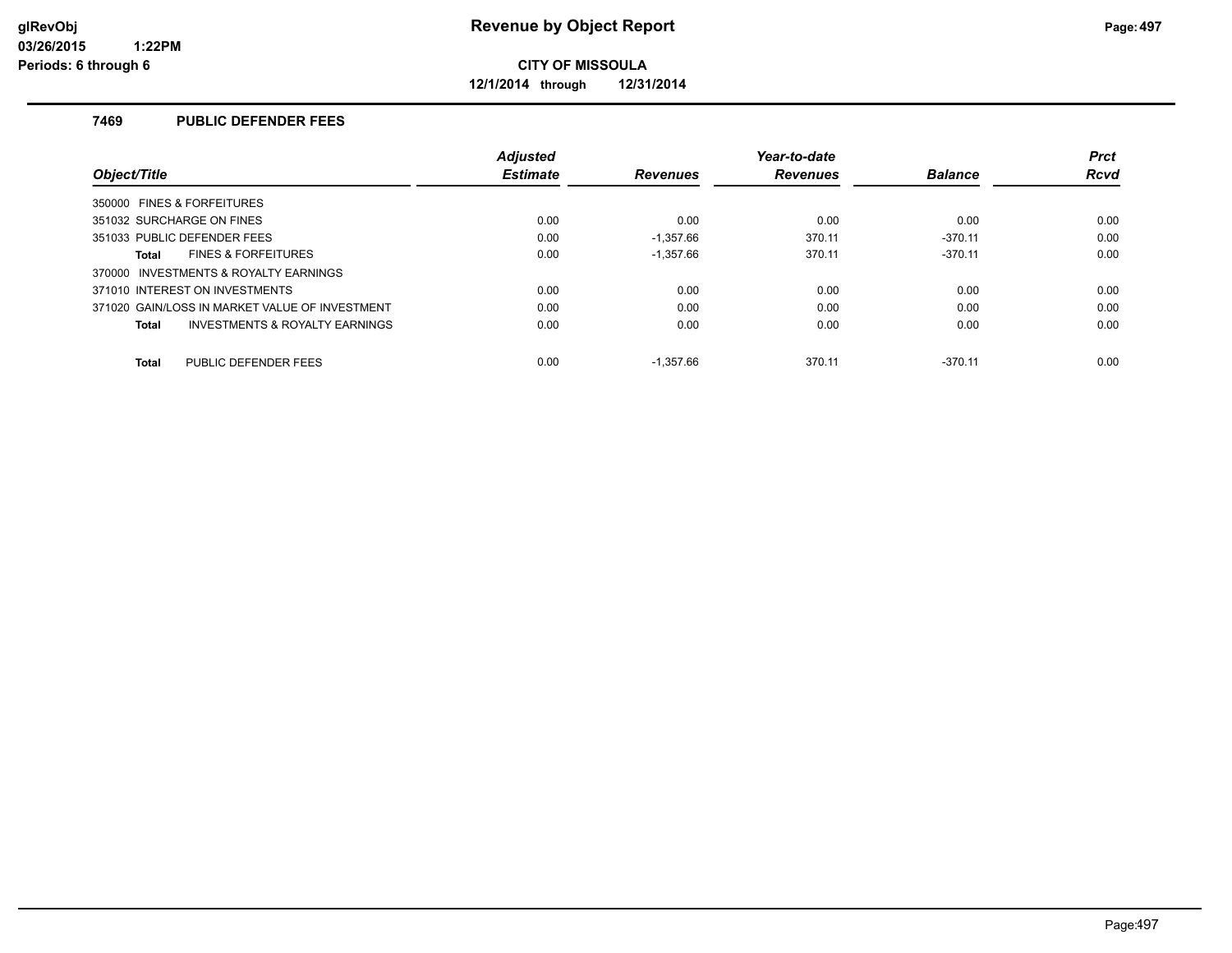**12/1/2014 through 12/31/2014**

**7900 PAYROLL CLEARING FUND**

**7900 PAYROLL CLEARING FUND**

|                                                 | <b>Adjusted</b> |                 | Year-to-date    |                |             |
|-------------------------------------------------|-----------------|-----------------|-----------------|----------------|-------------|
| Object/Title                                    | <b>Estimate</b> | <b>Revenues</b> | <b>Revenues</b> | <b>Balance</b> | <b>Rcvd</b> |
| 370000 INVESTMENTS & ROYALTY EARNINGS           |                 |                 |                 |                |             |
| 371010 INTEREST ON INVESTMENTS                  | 0.00            | 0.00            | 0.00            | 0.00           | 0.00        |
| 371020 GAIN/LOSS IN MARKET VALUE OF INVESTMENTS | 0.00            | 0.00            | 0.00            | 0.00           | 0.00        |
| INVESTMENTS & ROYALTY EARNINGS<br><b>Total</b>  | 0.00            | 0.00            | 0.00            | 0.00           | 0.00        |
| PAYROLL CLEARING FUND<br>Total                  | 0.00            | 0.00            | 0.00            | 0.00           | 0.00        |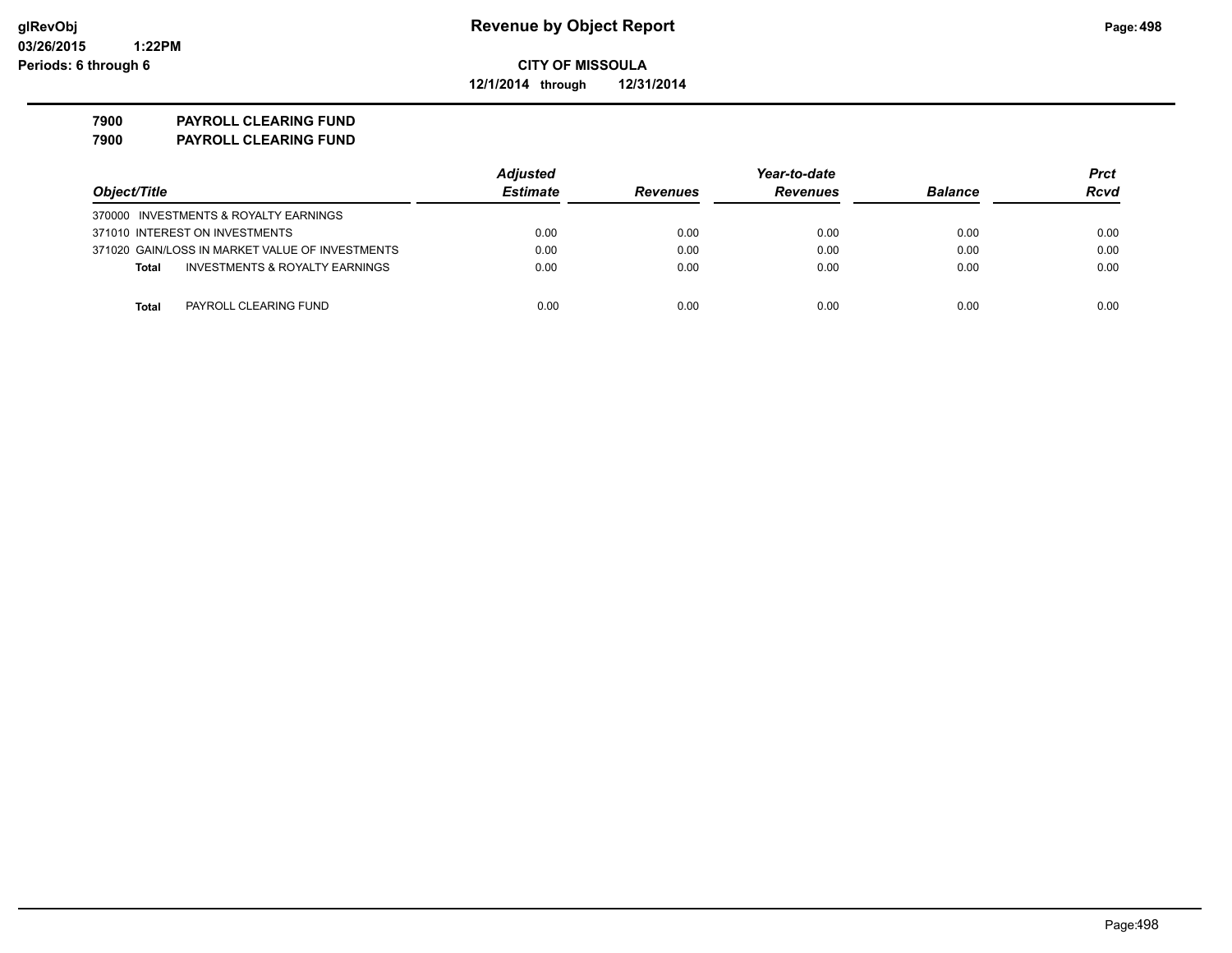**12/1/2014 through 12/31/2014**

### **7900 PAYROLL CLEARING FUND**

| Object/Title |                                                | <b>Adjusted</b><br><b>Estimate</b> | <b>Revenues</b> | Year-to-date<br><b>Revenues</b> | <b>Balance</b> | <b>Prct</b><br>Rcvd |
|--------------|------------------------------------------------|------------------------------------|-----------------|---------------------------------|----------------|---------------------|
|              | 370000 INVESTMENTS & ROYALTY EARNINGS          |                                    |                 |                                 |                |                     |
|              | 371010 INTEREST ON INVESTMENTS                 | 0.00                               | 0.00            | 0.00                            | 0.00           | 0.00                |
|              | 371020 GAIN/LOSS IN MARKET VALUE OF INVESTMENT | 0.00                               | 0.00            | 0.00                            | 0.00           | 0.00                |
| <b>Total</b> | <b>INVESTMENTS &amp; ROYALTY EARNINGS</b>      | 0.00                               | 0.00            | 0.00                            | 0.00           | 0.00                |
|              |                                                |                                    |                 |                                 |                |                     |
| Total        | PAYROLL CLEARING FUND                          | 0.00                               | 0.00            | 0.00                            | 0.00           | 0.00                |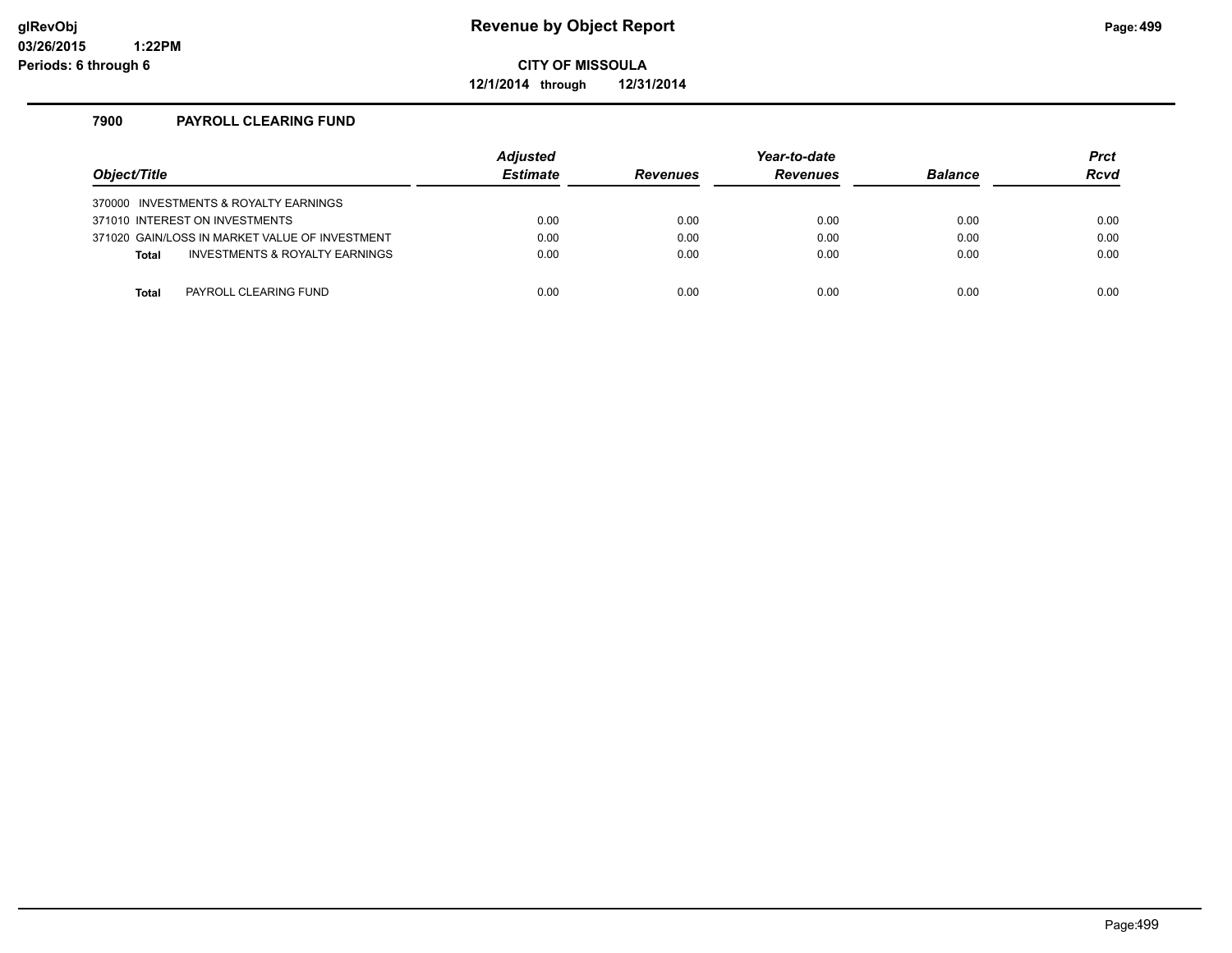**12/1/2014 through 12/31/2014**

**7903 COUNTY CLEARING**

**7903 COUNTY CLEARING**

|                                                           | <b>Adjusted</b> |                 | Year-to-date    |                | <b>Prct</b> |
|-----------------------------------------------------------|-----------------|-----------------|-----------------|----------------|-------------|
| Object/Title                                              | <b>Estimate</b> | <b>Revenues</b> | <b>Revenues</b> | <b>Balance</b> | <b>Rcvd</b> |
| 320000 LICENSES & PERMITS                                 |                 |                 |                 |                |             |
| 323030 ANIMAL LICENSES                                    | 0.00            | 493.00          | 3.825.00        | $-3.825.00$    | 0.00        |
| <b>LICENSES &amp; PERMITS</b><br>Total                    | 0.00            | 493.00          | 3,825.00        | $-3,825.00$    | 0.00        |
| 360000 MISCELLANEOUS REVENUES                             |                 |                 |                 |                |             |
| 360010 MISCELLANEOUS                                      | 0.00            | 0.00            | 0.00            | 0.00           | 0.00        |
| MISCELLANEOUS REVENUES<br>Total                           | 0.00            | 0.00            | 0.00            | 0.00           | 0.00        |
| 370000 INVESTMENTS & ROYALTY EARNINGS                     |                 |                 |                 |                |             |
| 371010 INTEREST ON INVESTMENTS                            | 0.00            | 0.00            | 0.00            | 0.00           | 0.00        |
| 371020 GAIN/LOSS IN MARKET VALUE OF INVESTMENTS           | 0.00            | 0.00            | 0.00            | 0.00           | 0.00        |
| <b>INVESTMENTS &amp; ROYALTY EARNINGS</b><br><b>Total</b> | 0.00            | 0.00            | 0.00            | 0.00           | 0.00        |
| <b>COUNTY CLEARING</b><br><b>Total</b>                    | 0.00            | 493.00          | 3.825.00        | $-3,825.00$    | 0.00        |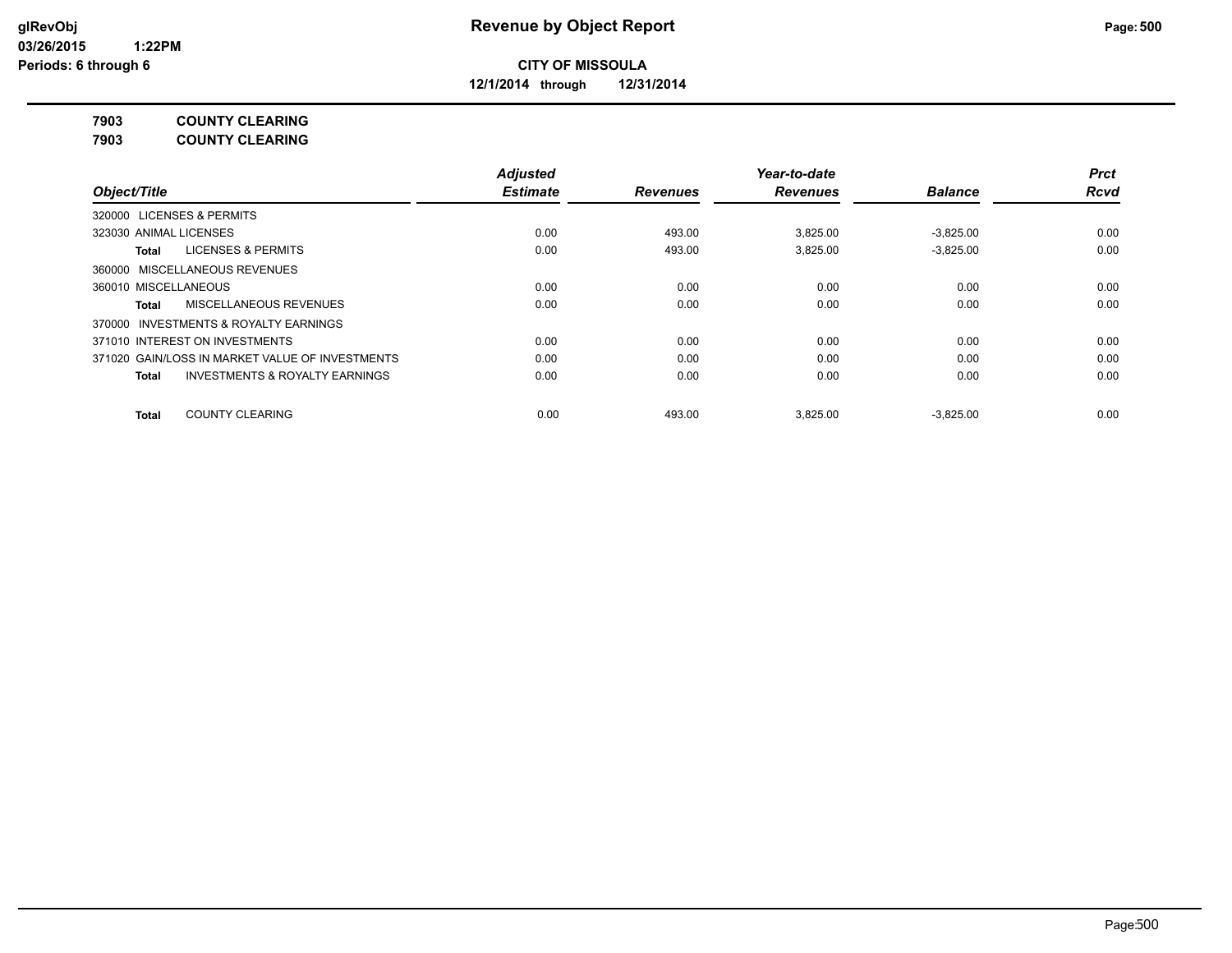**12/1/2014 through 12/31/2014**

#### **7903 COUNTY CLEARING**

|                                                           | <b>Adjusted</b> |                 | Year-to-date    |                | <b>Prct</b> |
|-----------------------------------------------------------|-----------------|-----------------|-----------------|----------------|-------------|
| Object/Title                                              | <b>Estimate</b> | <b>Revenues</b> | <b>Revenues</b> | <b>Balance</b> | <b>Rcvd</b> |
| 320000 LICENSES & PERMITS                                 |                 |                 |                 |                |             |
| 323030 ANIMAL LICENSES                                    | 0.00            | 493.00          | 3.825.00        | $-3,825.00$    | 0.00        |
| LICENSES & PERMITS<br>Total                               | 0.00            | 493.00          | 3,825.00        | $-3,825.00$    | 0.00        |
| 360000 MISCELLANEOUS REVENUES                             |                 |                 |                 |                |             |
| 360010 MISCELLANEOUS                                      | 0.00            | 0.00            | 0.00            | 0.00           | 0.00        |
| MISCELLANEOUS REVENUES<br>Total                           | 0.00            | 0.00            | 0.00            | 0.00           | 0.00        |
| 370000 INVESTMENTS & ROYALTY EARNINGS                     |                 |                 |                 |                |             |
| 371010 INTEREST ON INVESTMENTS                            | 0.00            | 0.00            | 0.00            | 0.00           | 0.00        |
| 371020 GAIN/LOSS IN MARKET VALUE OF INVESTMENT            | 0.00            | 0.00            | 0.00            | 0.00           | 0.00        |
| <b>INVESTMENTS &amp; ROYALTY EARNINGS</b><br><b>Total</b> | 0.00            | 0.00            | 0.00            | 0.00           | 0.00        |
|                                                           |                 |                 |                 |                |             |
| <b>COUNTY CLEARING</b><br><b>Total</b>                    | 0.00            | 493.00          | 3.825.00        | $-3.825.00$    | 0.00        |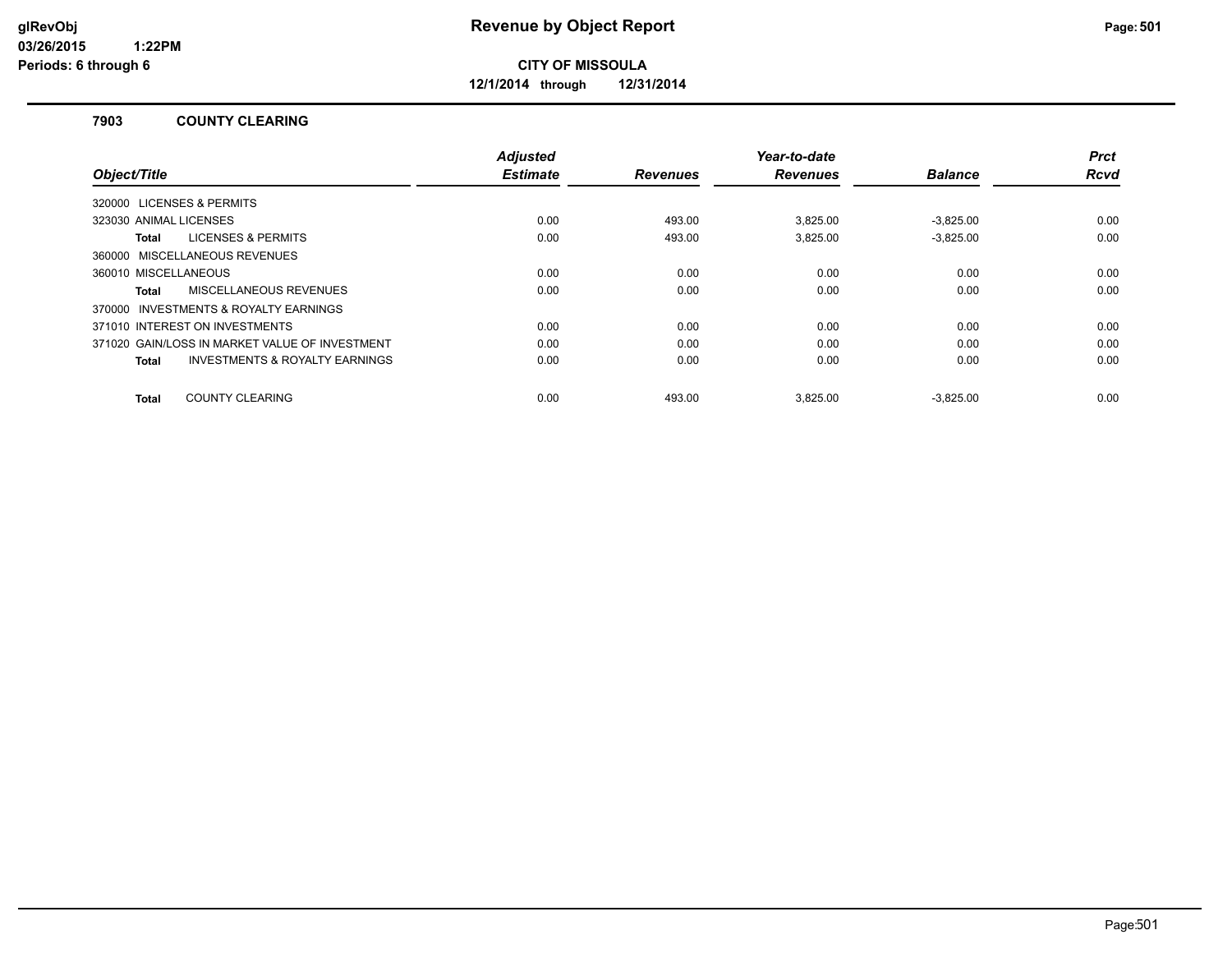**12/1/2014 through 12/31/2014**

**7904 SEWER REBATE**

**7904 SEWER REBATE**

|                                                           | <b>Adjusted</b> |                 | Year-to-date    |                | <b>Prct</b> |
|-----------------------------------------------------------|-----------------|-----------------|-----------------|----------------|-------------|
| Object/Title                                              | <b>Estimate</b> | <b>Revenues</b> | <b>Revenues</b> | <b>Balance</b> | <b>Rcvd</b> |
| 340000 CHARGES FOR SERVICES                               |                 |                 |                 |                |             |
| 343036 *** Title Not Found ***                            | 0.00            | 0.00            | 0.00            | 0.00           | 0.00        |
| <b>CHARGES FOR SERVICES</b><br>Total                      | 0.00            | 0.00            | 0.00            | 0.00           | 0.00        |
| 360000 MISCELLANEOUS REVENUES                             |                 |                 |                 |                |             |
| 360010 MISCELLANEOUS                                      | 0.00            | 0.00            | 0.00            | 0.00           | 0.00        |
| MISCELLANEOUS REVENUES<br>Total                           | 0.00            | 0.00            | 0.00            | 0.00           | 0.00        |
| 370000 INVESTMENTS & ROYALTY EARNINGS                     |                 |                 |                 |                |             |
| 371010 INTEREST ON INVESTMENTS                            | 0.00            | 0.00            | 0.00            | 0.00           | 0.00        |
| 371020 GAIN/LOSS IN MARKET VALUE OF INVESTMENTS           | 0.00            | 0.00            | 0.00            | 0.00           | 0.00        |
| <b>INVESTMENTS &amp; ROYALTY EARNINGS</b><br><b>Total</b> | 0.00            | 0.00            | 0.00            | 0.00           | 0.00        |
| <b>SEWER REBATE</b><br><b>Total</b>                       | 0.00            | 0.00            | 0.00            | 0.00           | 0.00        |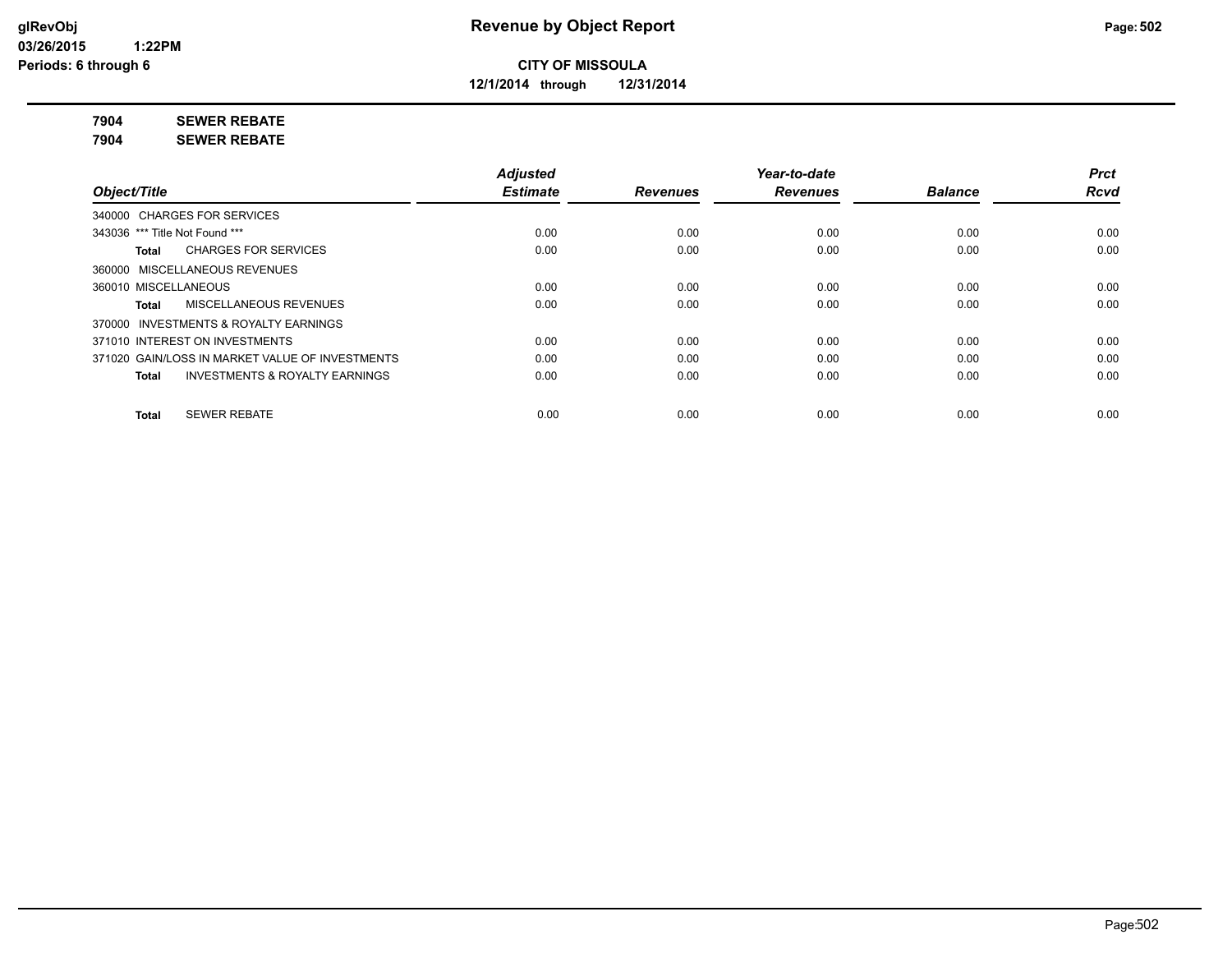**12/1/2014 through 12/31/2014**

#### **7904 SEWER REBATE**

| Object/Title                                              | <b>Adjusted</b><br><b>Estimate</b> | <b>Revenues</b> | Year-to-date<br><b>Revenues</b> | <b>Balance</b> | <b>Prct</b><br><b>Rcvd</b> |
|-----------------------------------------------------------|------------------------------------|-----------------|---------------------------------|----------------|----------------------------|
| 340000 CHARGES FOR SERVICES                               |                                    |                 |                                 |                |                            |
| 343036 *** Title Not Found ***                            | 0.00                               | 0.00            | 0.00                            | 0.00           | 0.00                       |
|                                                           |                                    |                 |                                 |                |                            |
| <b>CHARGES FOR SERVICES</b><br>Total                      | 0.00                               | 0.00            | 0.00                            | 0.00           | 0.00                       |
| 360000 MISCELLANEOUS REVENUES                             |                                    |                 |                                 |                |                            |
| 360010 MISCELLANEOUS                                      | 0.00                               | 0.00            | 0.00                            | 0.00           | 0.00                       |
| MISCELLANEOUS REVENUES<br>Total                           | 0.00                               | 0.00            | 0.00                            | 0.00           | 0.00                       |
| 370000 INVESTMENTS & ROYALTY EARNINGS                     |                                    |                 |                                 |                |                            |
| 371010 INTEREST ON INVESTMENTS                            | 0.00                               | 0.00            | 0.00                            | 0.00           | 0.00                       |
| 371020 GAIN/LOSS IN MARKET VALUE OF INVESTMENT            | 0.00                               | 0.00            | 0.00                            | 0.00           | 0.00                       |
| <b>INVESTMENTS &amp; ROYALTY EARNINGS</b><br><b>Total</b> | 0.00                               | 0.00            | 0.00                            | 0.00           | 0.00                       |
| <b>SEWER REBATE</b><br>Total                              | 0.00                               | 0.00            | 0.00                            | 0.00           | 0.00                       |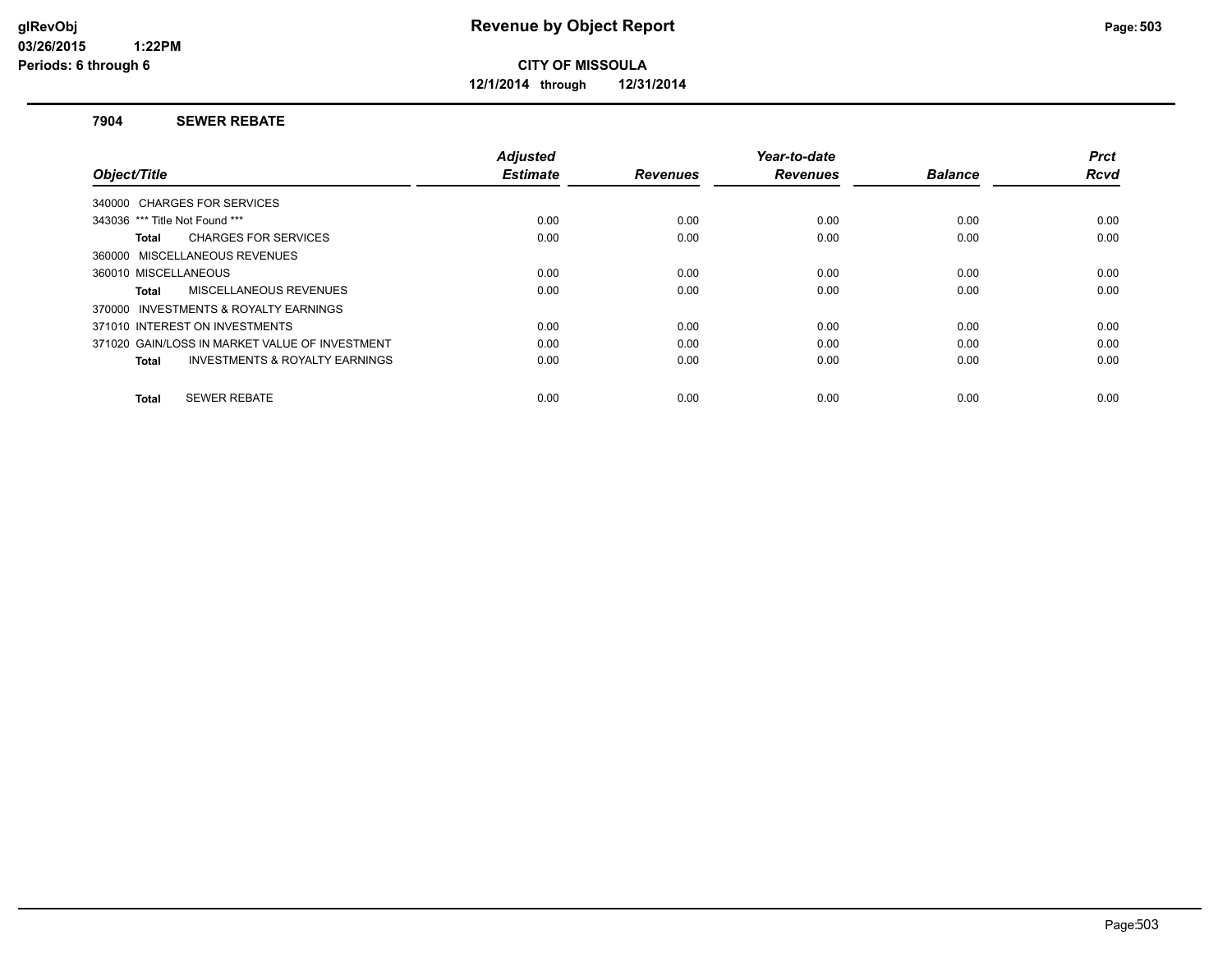**12/1/2014 through 12/31/2014**

**7905 WYE SEWER RSID 8489**

**7905 WYE SEWER RSID 8489**

|                                                 | <b>Adjusted</b> |                 | Year-to-date    |                | <b>Prct</b> |
|-------------------------------------------------|-----------------|-----------------|-----------------|----------------|-------------|
| Object/Title                                    | <b>Estimate</b> | <b>Revenues</b> | <b>Revenues</b> | <b>Balance</b> | <b>Rcvd</b> |
| 360000 MISCELLANEOUS REVENUES                   |                 |                 |                 |                |             |
| 360010 MISCELLANEOUS                            | 0.00            | 0.00            | 0.00            | 0.00           | 0.00        |
| MISCELLANEOUS REVENUES<br>Total                 | 0.00            | 0.00            | 0.00            | 0.00           | 0.00        |
| 370000 INVESTMENTS & ROYALTY EARNINGS           |                 |                 |                 |                |             |
| 371010 INTEREST ON INVESTMENTS                  | 0.00            | 0.00            | 0.00            | 0.00           | 0.00        |
| 371020 GAIN/LOSS IN MARKET VALUE OF INVESTMENTS | 0.00            | 0.00            | 0.00            | 0.00           | 0.00        |
| INVESTMENTS & ROYALTY EARNINGS<br>Total         | 0.00            | 0.00            | 0.00            | 0.00           | 0.00        |
|                                                 |                 |                 |                 |                |             |
| WYE SEWER RSID 8489<br>Total                    | 0.00            | 0.00            | 0.00            | 0.00           | 0.00        |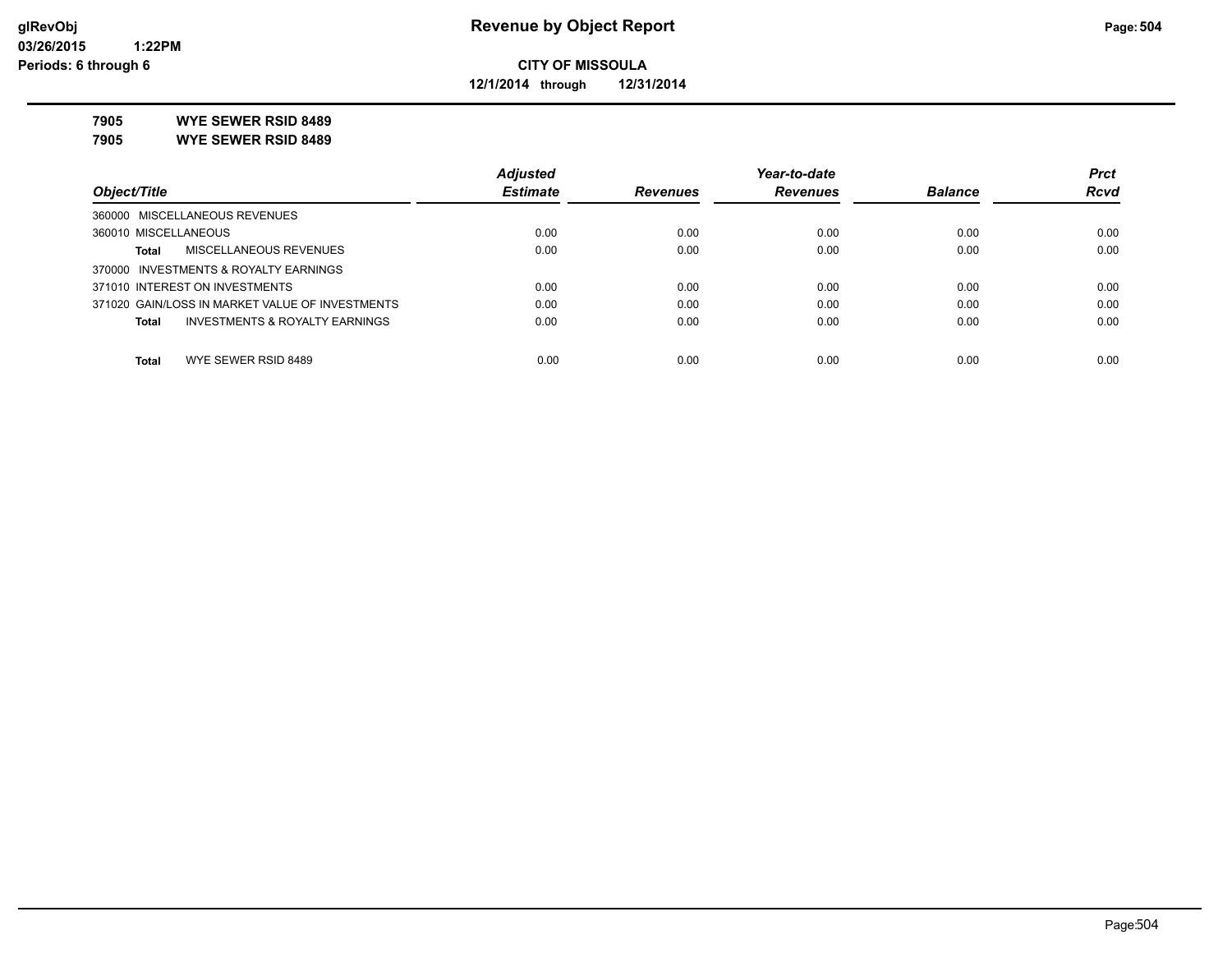**12/1/2014 through 12/31/2014**

### **7905 WYE SEWER RSID 8489**

|                                                | <b>Adjusted</b> |                 | Year-to-date    |                | <b>Prct</b> |
|------------------------------------------------|-----------------|-----------------|-----------------|----------------|-------------|
| Object/Title                                   | <b>Estimate</b> | <b>Revenues</b> | <b>Revenues</b> | <b>Balance</b> | <b>Rcvd</b> |
| 360000 MISCELLANEOUS REVENUES                  |                 |                 |                 |                |             |
| 360010 MISCELLANEOUS                           | 0.00            | 0.00            | 0.00            | 0.00           | 0.00        |
| MISCELLANEOUS REVENUES<br>Total                | 0.00            | 0.00            | 0.00            | 0.00           | 0.00        |
| 370000 INVESTMENTS & ROYALTY EARNINGS          |                 |                 |                 |                |             |
| 371010 INTEREST ON INVESTMENTS                 | 0.00            | 0.00            | 0.00            | 0.00           | 0.00        |
| 371020 GAIN/LOSS IN MARKET VALUE OF INVESTMENT | 0.00            | 0.00            | 0.00            | 0.00           | 0.00        |
| INVESTMENTS & ROYALTY EARNINGS<br>Total        | 0.00            | 0.00            | 0.00            | 0.00           | 0.00        |
|                                                |                 |                 |                 |                |             |
| <b>Total</b><br>WYE SEWER RSID 8489            | 0.00            | 0.00            | 0.00            | 0.00           | 0.00        |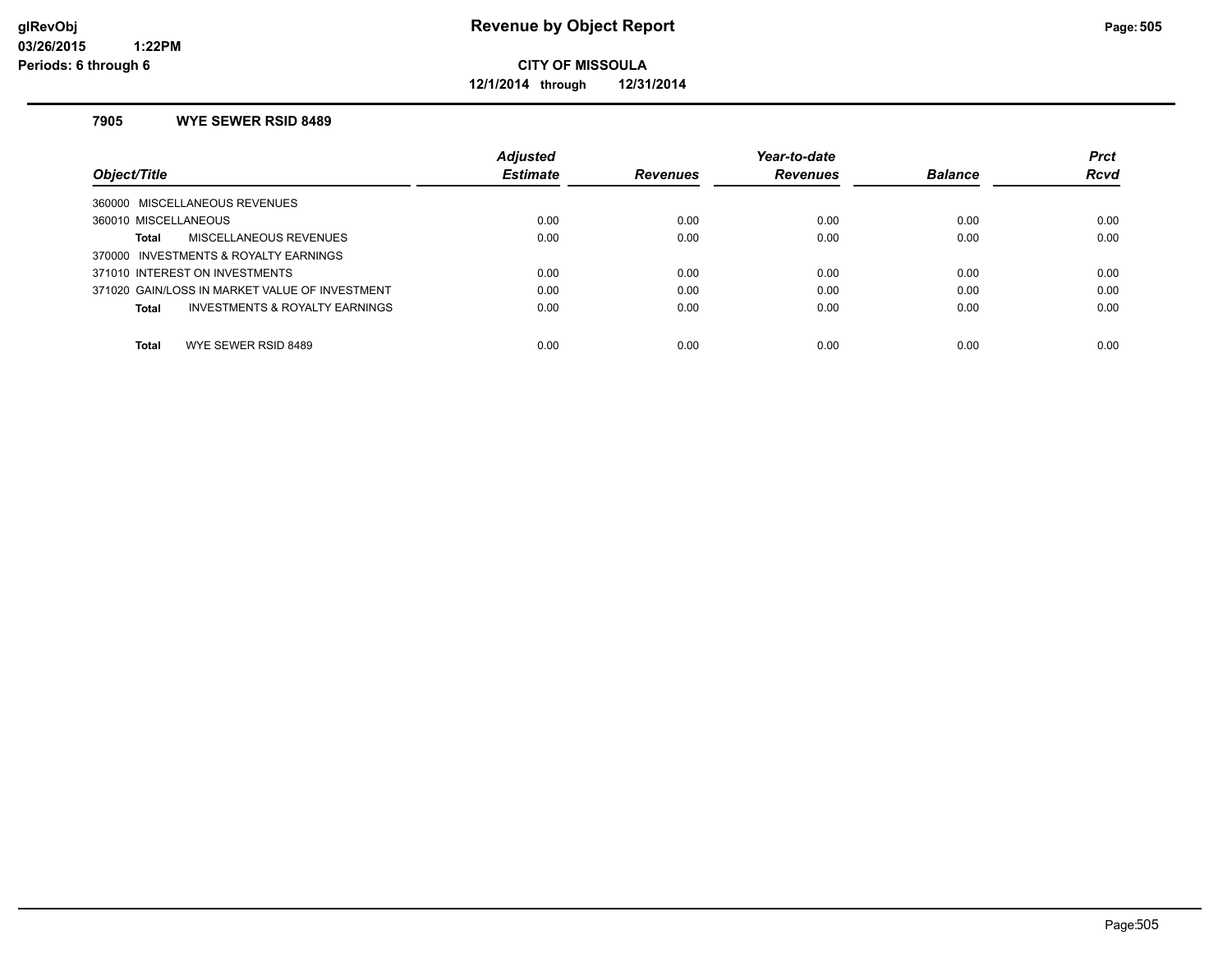**12/1/2014 through 12/31/2014**

### **7906 COUNTY PARK BOARD CIP**

**7906 COUNTY PARK BOARD CIP**

|                                                 | <b>Adjusted</b> |                 | Year-to-date    |                | <b>Prct</b> |
|-------------------------------------------------|-----------------|-----------------|-----------------|----------------|-------------|
| Object/Title                                    | <b>Estimate</b> | <b>Revenues</b> | <b>Revenues</b> | <b>Balance</b> | <b>Rcvd</b> |
| 340000 CHARGES FOR SERVICES                     |                 |                 |                 |                |             |
| 346050 COUNTY PLAYGROUND CONTRACT               | 0.00            | 0.00            | 0.00            | 0.00           | 0.00        |
| <b>CHARGES FOR SERVICES</b><br>Total            | 0.00            | 0.00            | 0.00            | 0.00           | 0.00        |
| 370000 INVESTMENTS & ROYALTY EARNINGS           |                 |                 |                 |                |             |
| 371010 INTEREST ON INVESTMENTS                  | 0.00            | 0.00            | 0.00            | 0.00           | 0.00        |
| 371020 GAIN/LOSS IN MARKET VALUE OF INVESTMENTS | 0.00            | 0.00            | 0.00            | 0.00           | 0.00        |
| INVESTMENTS & ROYALTY EARNINGS<br>Total         | 0.00            | 0.00            | 0.00            | 0.00           | 0.00        |
| COUNTY PARK BOARD CIP<br><b>Total</b>           | 0.00            | 0.00            | 0.00            | 0.00           | 0.00        |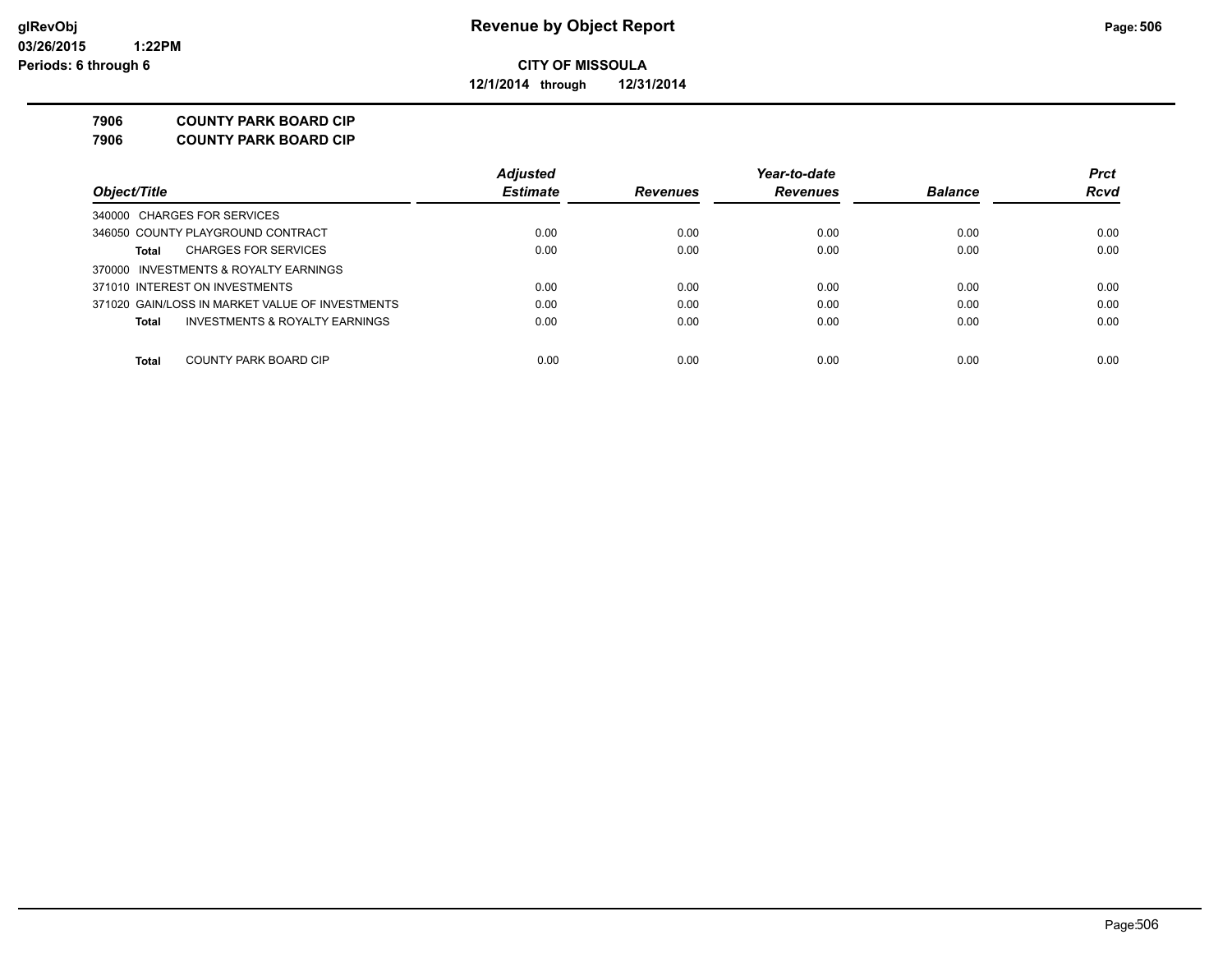**12/1/2014 through 12/31/2014**

### **7906 COUNTY PARK BOARD CIP**

|                                                | <b>Adjusted</b> |                 | Year-to-date    |                | <b>Prct</b> |
|------------------------------------------------|-----------------|-----------------|-----------------|----------------|-------------|
| Object/Title                                   | <b>Estimate</b> | <b>Revenues</b> | <b>Revenues</b> | <b>Balance</b> | <b>Rcvd</b> |
| 340000 CHARGES FOR SERVICES                    |                 |                 |                 |                |             |
| 346050 COUNTY PLAYGROUND CONTRACT              | 0.00            | 0.00            | 0.00            | 0.00           | 0.00        |
| <b>CHARGES FOR SERVICES</b><br><b>Total</b>    | 0.00            | 0.00            | 0.00            | 0.00           | 0.00        |
| 370000 INVESTMENTS & ROYALTY EARNINGS          |                 |                 |                 |                |             |
| 371010 INTEREST ON INVESTMENTS                 | 0.00            | 0.00            | 0.00            | 0.00           | 0.00        |
| 371020 GAIN/LOSS IN MARKET VALUE OF INVESTMENT | 0.00            | 0.00            | 0.00            | 0.00           | 0.00        |
| INVESTMENTS & ROYALTY EARNINGS<br><b>Total</b> | 0.00            | 0.00            | 0.00            | 0.00           | 0.00        |
|                                                |                 |                 |                 |                |             |
| <b>Total</b><br>COUNTY PARK BOARD CIP          | 0.00            | 0.00            | 0.00            | 0.00           | 0.00        |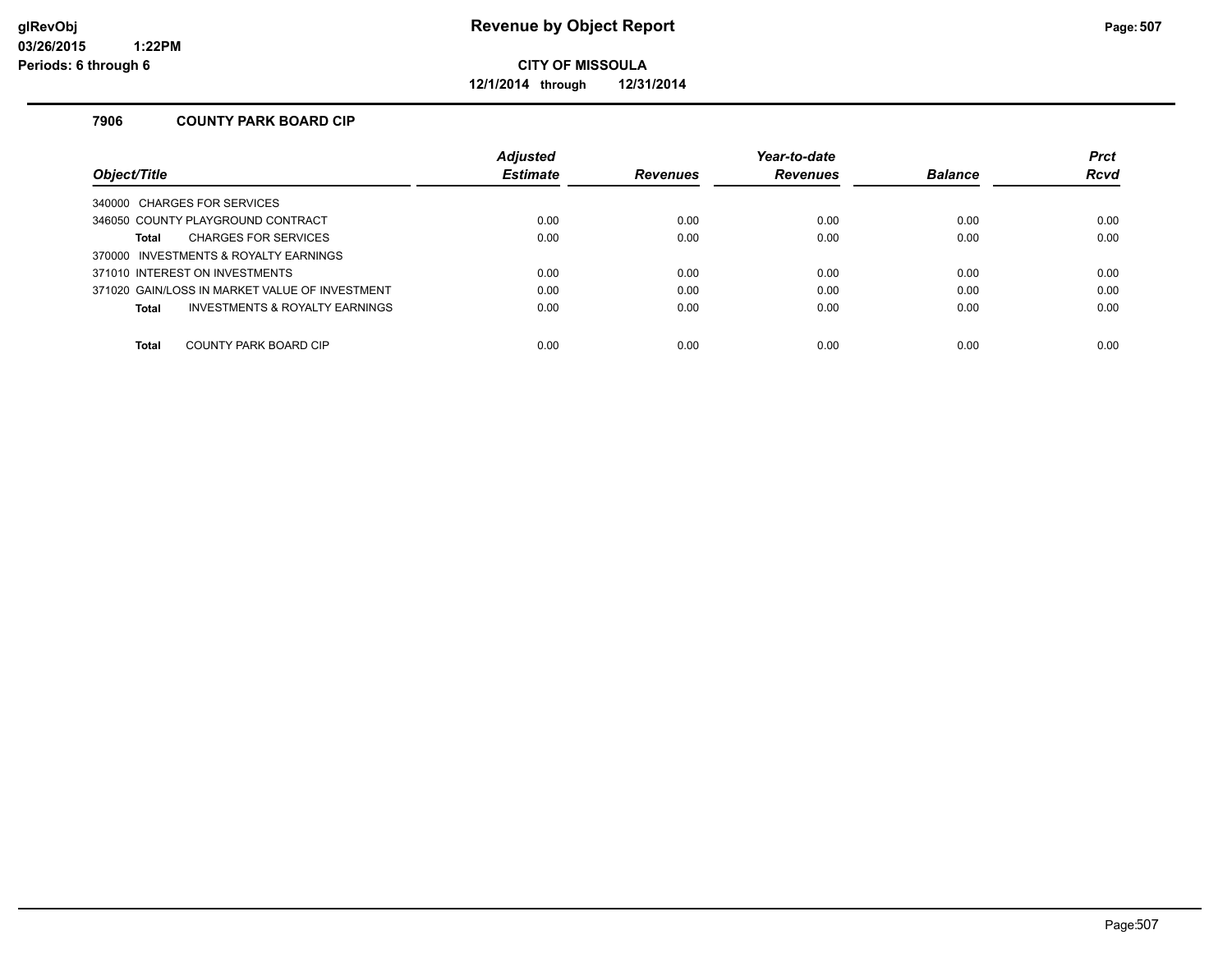**12/1/2014 through 12/31/2014**

#### **7907 ELK HILLS SUBDIVISION**

**7907 ELK HILLS SUBDIVISION**

|                                                           | <b>Adjusted</b> |                 | Year-to-date    |                |             |
|-----------------------------------------------------------|-----------------|-----------------|-----------------|----------------|-------------|
| Object/Title                                              | <b>Estimate</b> | <b>Revenues</b> | <b>Revenues</b> | <b>Balance</b> | <b>Rcvd</b> |
| 370000 INVESTMENTS & ROYALTY EARNINGS                     |                 |                 |                 |                |             |
| 371010 INTEREST ON INVESTMENTS                            | 0.00            | 0.00            | 0.00            | 0.00           | 0.00        |
| 371020 GAIN/LOSS IN MARKET VALUE OF INVESTMENTS           | 0.00            | 0.00            | 0.00            | 0.00           | 0.00        |
| <b>INVESTMENTS &amp; ROYALTY EARNINGS</b><br><b>Total</b> | 0.00            | 0.00            | 0.00            | 0.00           | 0.00        |
|                                                           |                 |                 |                 |                |             |
| ELK HILLS SUBDIVISION<br><b>Total</b>                     | 0.00            | 0.00            | 0.00            | 0.00           | 0.00        |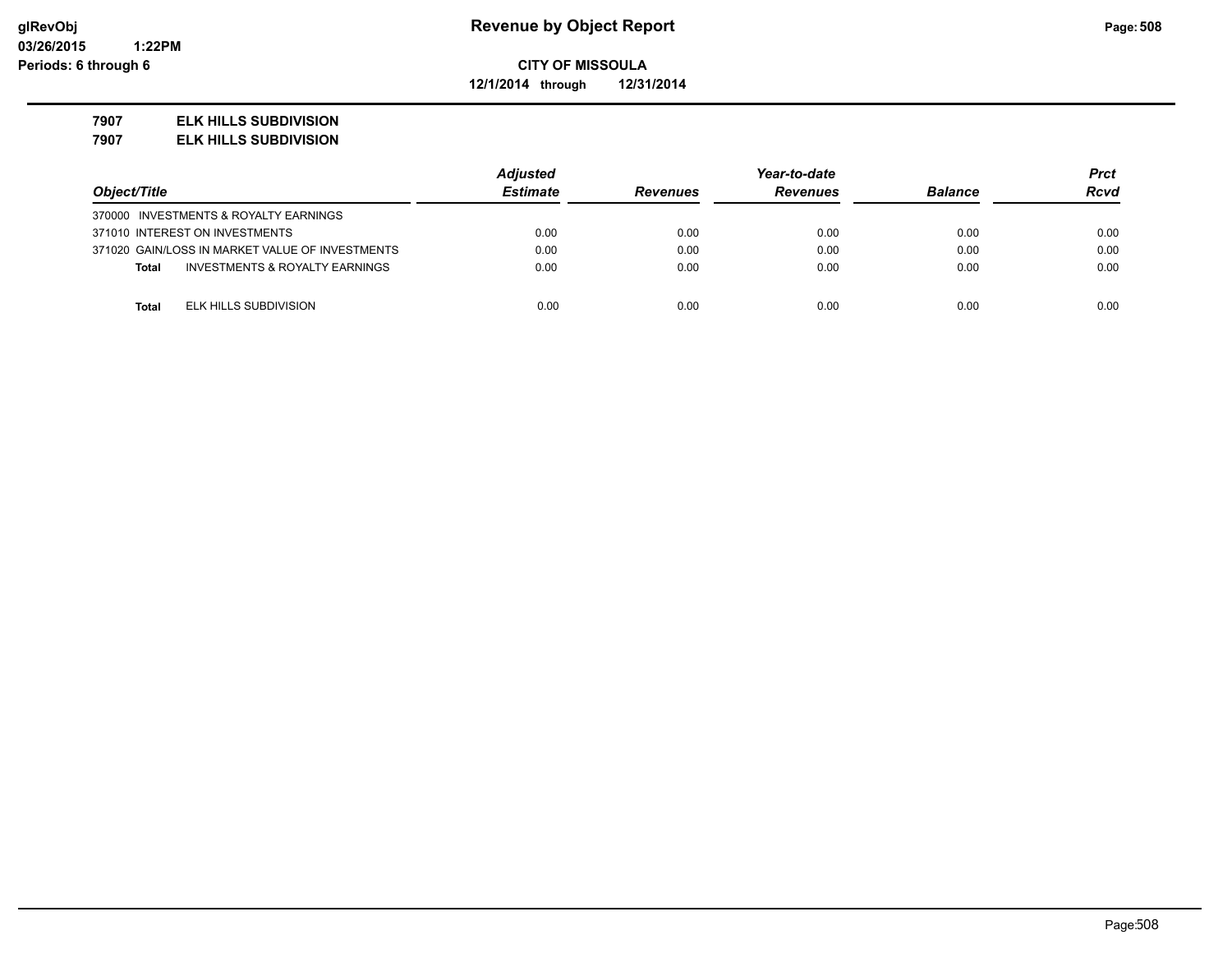**12/1/2014 through 12/31/2014**

### **7907 ELK HILLS SUBDIVISION**

| Object/Title |                                                | <b>Adjusted</b><br><b>Estimate</b> | <b>Revenues</b> | Year-to-date<br><b>Revenues</b> | <b>Balance</b> | <b>Prct</b><br>Rcvd |
|--------------|------------------------------------------------|------------------------------------|-----------------|---------------------------------|----------------|---------------------|
|              | 370000 INVESTMENTS & ROYALTY EARNINGS          |                                    |                 |                                 |                |                     |
|              | 371010 INTEREST ON INVESTMENTS                 | 0.00                               | 0.00            | 0.00                            | 0.00           | 0.00                |
|              | 371020 GAIN/LOSS IN MARKET VALUE OF INVESTMENT | 0.00                               | 0.00            | 0.00                            | 0.00           | 0.00                |
| <b>Total</b> | <b>INVESTMENTS &amp; ROYALTY EARNINGS</b>      | 0.00                               | 0.00            | 0.00                            | 0.00           | 0.00                |
|              |                                                |                                    |                 |                                 |                |                     |
| Total        | ELK HILLS SUBDIVISION                          | 0.00                               | 0.00            | 0.00                            | 0.00           | 0.00                |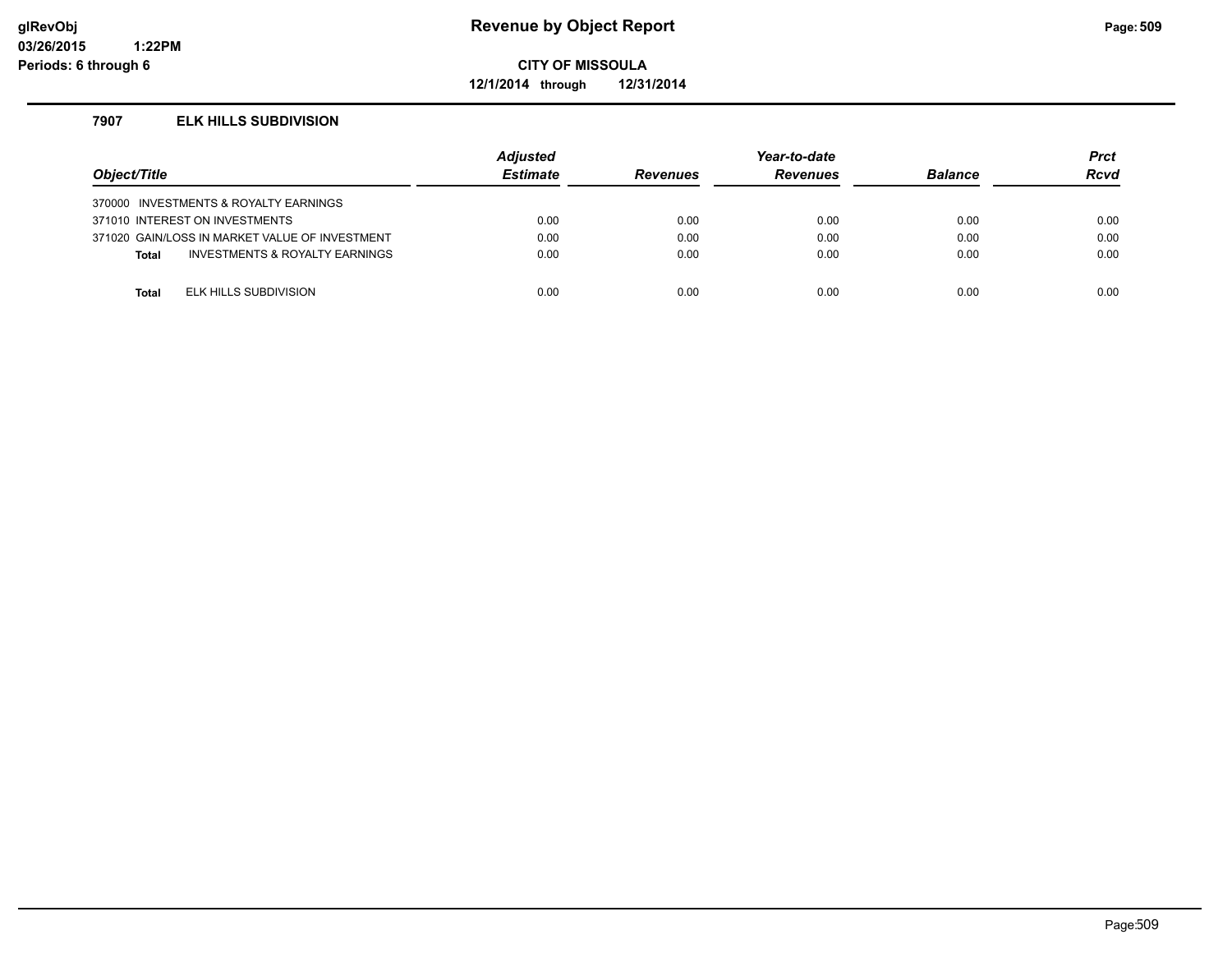**12/1/2014 through 12/31/2014**

# **7908 RATTLESNAKE-CORNERSTONE TRAIL SW**

# **7908 RATTLESNAKE-CORNERSTONE TRAIL SW**

|                                                    | <b>Adjusted</b> |                 | Year-to-date    |                | <b>Prct</b> |
|----------------------------------------------------|-----------------|-----------------|-----------------|----------------|-------------|
| Object/Title                                       | <b>Estimate</b> | <b>Revenues</b> | <b>Revenues</b> | <b>Balance</b> | <b>Rcvd</b> |
| 370000 INVESTMENTS & ROYALTY EARNINGS              |                 |                 |                 |                |             |
| 371010 INTEREST ON INVESTMENTS                     | 0.00            | 0.00            | 0.00            | 0.00           | 0.00        |
| 371020 GAIN/LOSS IN MARKET VALUE OF INVESTMENTS    | 0.00            | 0.00            | 0.00            | 0.00           | 0.00        |
| <b>INVESTMENTS &amp; ROYALTY EARNINGS</b><br>Total | 0.00            | 0.00            | 0.00            | 0.00           | 0.00        |
| 380000 OTHER FINANCING SOURCES                     |                 |                 |                 |                |             |
| 383000 OPERATING TRANSFERS                         | 0.00            | 0.00            | 0.00            | 0.00           | 0.00        |
| OTHER FINANCING SOURCES<br>Total                   | 0.00            | 0.00            | 0.00            | 0.00           | 0.00        |
|                                                    |                 |                 |                 |                |             |
| RATTLESNAKE-CORNERSTONE TRAIL SW<br>Total          | 0.00            | 0.00            | 0.00            | 0.00           | 0.00        |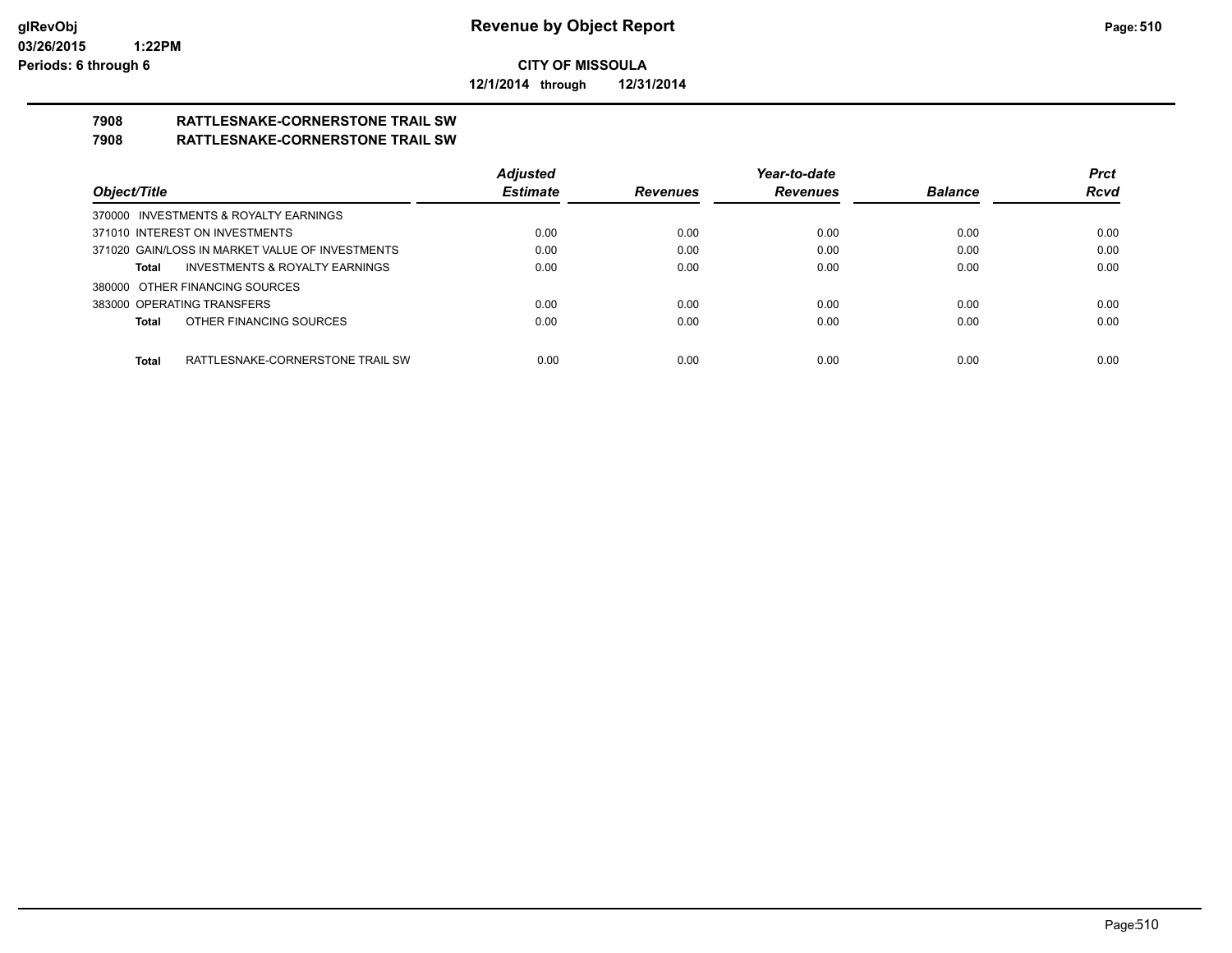**12/1/2014 through 12/31/2014**

## **7908 RATTLESNAKE-CORNERSTONE TRAIL SW**

|                                                  | <b>Adjusted</b> |                 | Year-to-date    |                | <b>Prct</b> |
|--------------------------------------------------|-----------------|-----------------|-----------------|----------------|-------------|
| Object/Title                                     | <b>Estimate</b> | <b>Revenues</b> | <b>Revenues</b> | <b>Balance</b> | Rcvd        |
| 370000 INVESTMENTS & ROYALTY EARNINGS            |                 |                 |                 |                |             |
| 371010 INTEREST ON INVESTMENTS                   | 0.00            | 0.00            | 0.00            | 0.00           | 0.00        |
| 371020 GAIN/LOSS IN MARKET VALUE OF INVESTMENT   | 0.00            | 0.00            | 0.00            | 0.00           | 0.00        |
| INVESTMENTS & ROYALTY EARNINGS<br><b>Total</b>   | 0.00            | 0.00            | 0.00            | 0.00           | 0.00        |
| 380000 OTHER FINANCING SOURCES                   |                 |                 |                 |                |             |
| 383000 OPERATING TRANSFERS                       | 0.00            | 0.00            | 0.00            | 0.00           | 0.00        |
| OTHER FINANCING SOURCES<br><b>Total</b>          | 0.00            | 0.00            | 0.00            | 0.00           | 0.00        |
|                                                  |                 |                 |                 |                |             |
| <b>Total</b><br>RATTLESNAKE-CORNERSTONE TRAIL SW | 0.00            | 0.00            | 0.00            | 0.00           | 0.00        |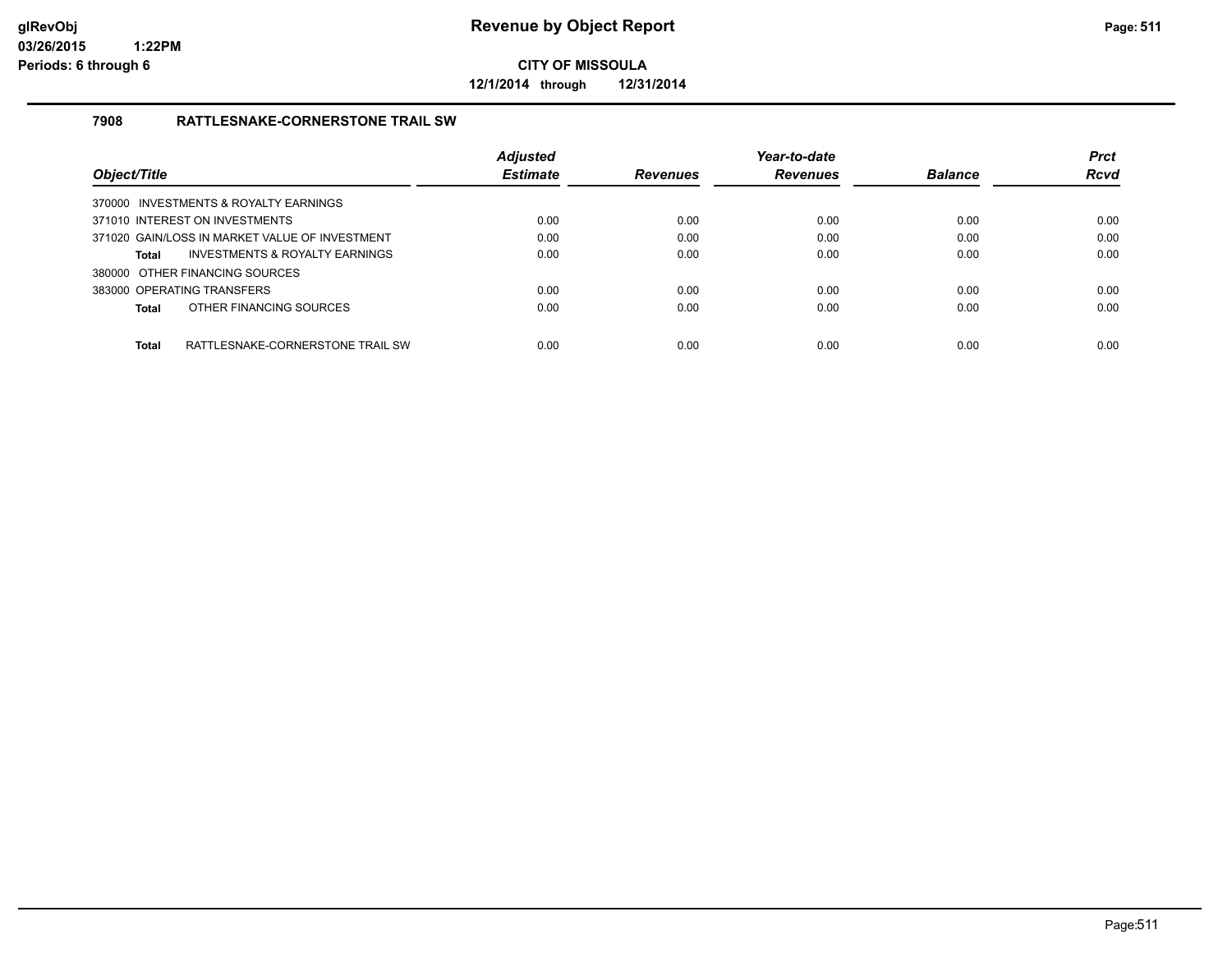**12/1/2014 through 12/31/2014**

# **7909 YOUTH PROGRAMS**

**7909 YOUTH PROGRAMS**

|                                                 | <b>Adjusted</b> |                 | Year-to-date    |                | <b>Prct</b> |
|-------------------------------------------------|-----------------|-----------------|-----------------|----------------|-------------|
| Object/Title                                    | <b>Estimate</b> | <b>Revenues</b> | <b>Revenues</b> | <b>Balance</b> | <b>Rcvd</b> |
| 370000 INVESTMENTS & ROYALTY EARNINGS           |                 |                 |                 |                |             |
| 371010 INTEREST ON INVESTMENTS                  | 0.00            | 0.00            | 0.00            | 0.00           | 0.00        |
| 371020 GAIN/LOSS IN MARKET VALUE OF INVESTMENTS | 0.00            | 0.00            | 0.00            | 0.00           | 0.00        |
| INVESTMENTS & ROYALTY EARNINGS<br>Total         | 0.00            | 0.00            | 0.00            | 0.00           | 0.00        |
|                                                 |                 |                 |                 |                |             |
| YOUTH PROGRAMS<br>Total                         | 0.00            | 0.00            | 0.00            | 0.00           | 0.00        |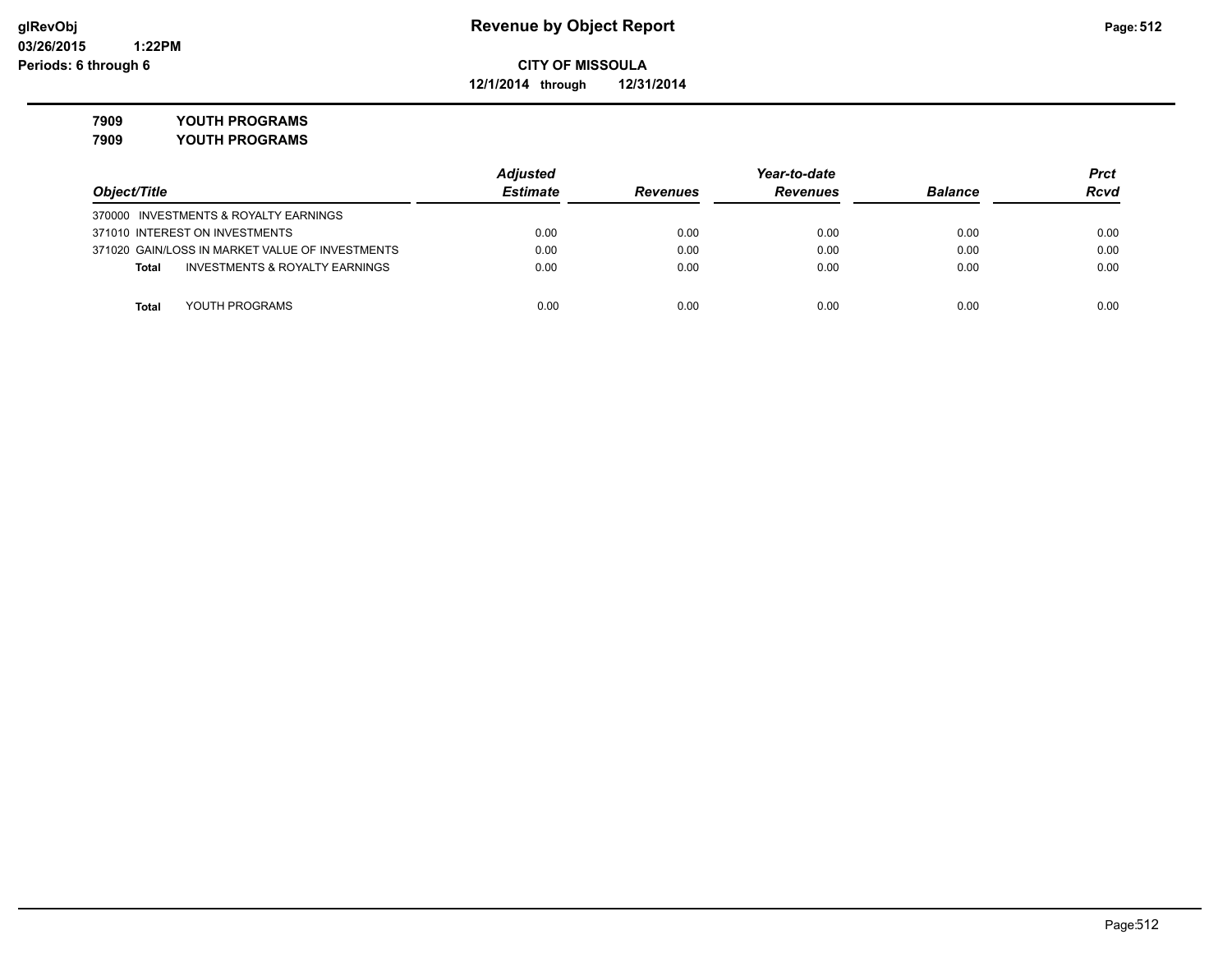# **glRevObj Revenue by Object Report Page:513**

**CITY OF MISSOULA**

**12/1/2014 through 12/31/2014**

#### **7909 YOUTH PROGRAMS**

| Object/Title |                                                | <b>Adjusted</b><br><b>Estimate</b> | <b>Revenues</b> | Year-to-date<br><b>Revenues</b> | <b>Balance</b> | Prct<br><b>Rcvd</b> |
|--------------|------------------------------------------------|------------------------------------|-----------------|---------------------------------|----------------|---------------------|
|              | 370000 INVESTMENTS & ROYALTY EARNINGS          |                                    |                 |                                 |                |                     |
|              | 371010 INTEREST ON INVESTMENTS                 | 0.00                               | 0.00            | 0.00                            | 0.00           | 0.00                |
|              | 371020 GAIN/LOSS IN MARKET VALUE OF INVESTMENT | 0.00                               | 0.00            | 0.00                            | 0.00           | 0.00                |
| <b>Total</b> | INVESTMENTS & ROYALTY EARNINGS                 | 0.00                               | 0.00            | 0.00                            | 0.00           | 0.00                |
|              |                                                |                                    |                 |                                 |                |                     |
| Total        | YOUTH PROGRAMS                                 | 0.00                               | 0.00            | 0.00                            | 0.00           | 0.00                |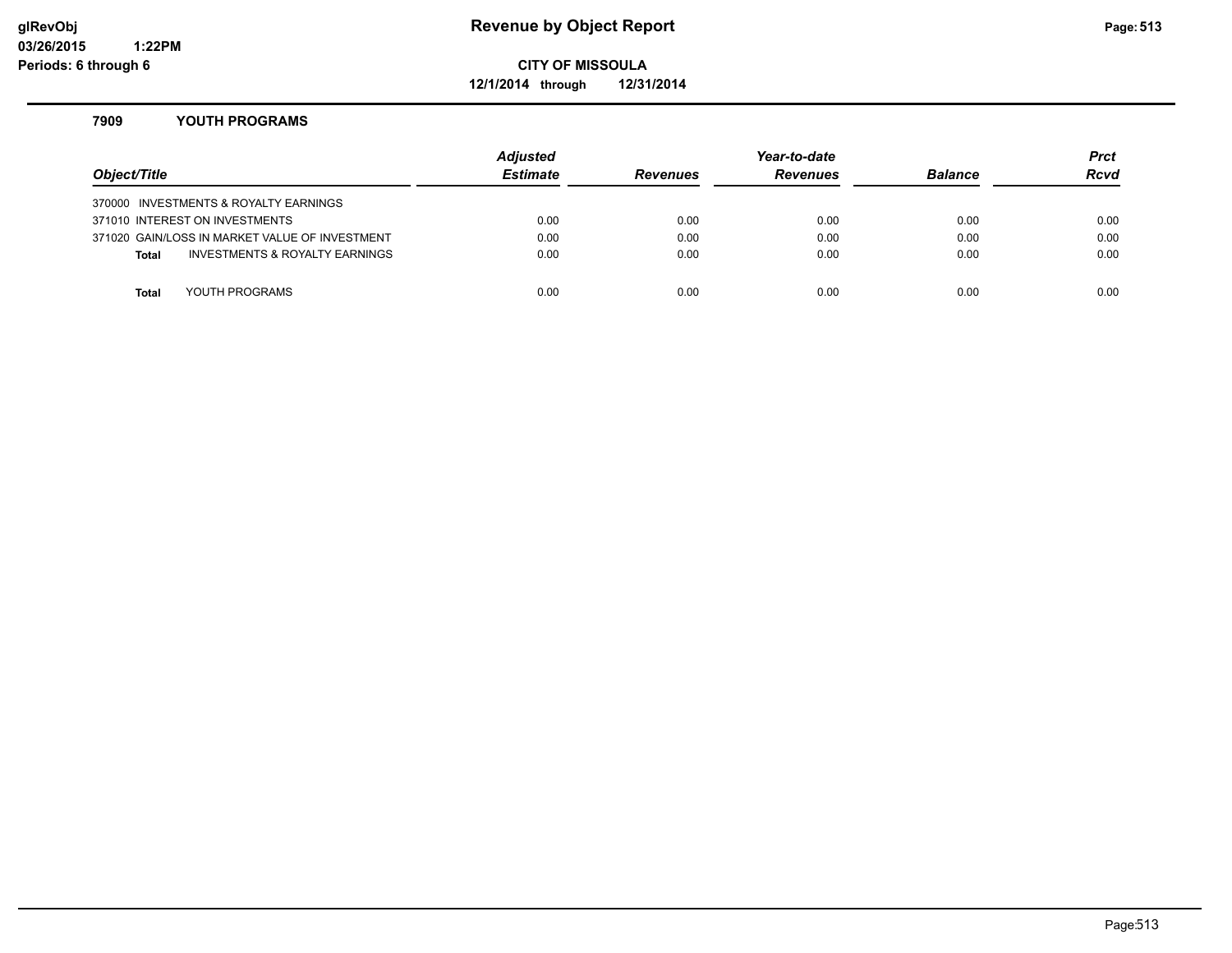**12/1/2014 through 12/31/2014**

# **7910 SIDEWALK & CURB LOAN FUND**

**7910 SIDEWALK & CURB LOAN FUND**

|                                                           | <b>Adjusted</b> |                 | Year-to-date    |                |             |
|-----------------------------------------------------------|-----------------|-----------------|-----------------|----------------|-------------|
| Object/Title                                              | <b>Estimate</b> | <b>Revenues</b> | <b>Revenues</b> | <b>Balance</b> | <b>Rcvd</b> |
| 370000 INVESTMENTS & ROYALTY EARNINGS                     |                 |                 |                 |                |             |
| 371010 INTEREST ON INVESTMENTS                            | 0.00            | 0.00            | 0.00            | 0.00           | 0.00        |
| 371020 GAIN/LOSS IN MARKET VALUE OF INVESTMENTS           | 0.00            | 0.00            | 0.00            | 0.00           | 0.00        |
| <b>INVESTMENTS &amp; ROYALTY EARNINGS</b><br><b>Total</b> | 0.00            | 0.00            | 0.00            | 0.00           | 0.00        |
|                                                           |                 |                 |                 |                |             |
| SIDEWALK & CURB LOAN FUND<br><b>Total</b>                 | 0.00            | 0.00            | 0.00            | 0.00           | 0.00        |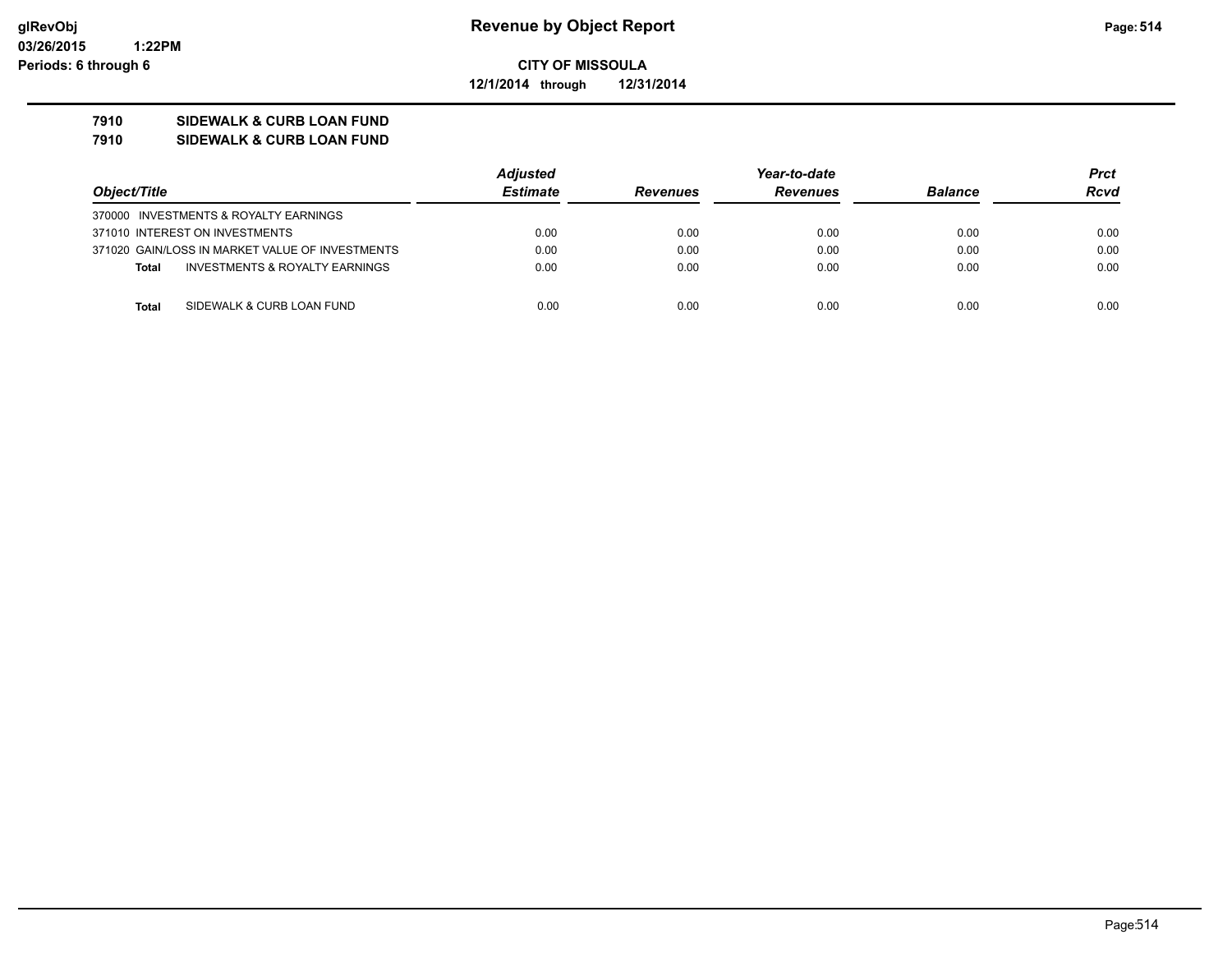**12/1/2014 through 12/31/2014**

# **7910 SIDEWALK & CURB LOAN FUND**

| Object/Title |                                                | <b>Adjusted</b><br><b>Estimate</b> | <b>Revenues</b> | Year-to-date<br><b>Revenues</b> | <b>Balance</b> | <b>Prct</b><br><b>Rcvd</b> |
|--------------|------------------------------------------------|------------------------------------|-----------------|---------------------------------|----------------|----------------------------|
|              | 370000 INVESTMENTS & ROYALTY EARNINGS          |                                    |                 |                                 |                |                            |
|              | 371010 INTEREST ON INVESTMENTS                 | 0.00                               | 0.00            | 0.00                            | 0.00           | 0.00                       |
|              | 371020 GAIN/LOSS IN MARKET VALUE OF INVESTMENT | 0.00                               | 0.00            | 0.00                            | 0.00           | 0.00                       |
| <b>Total</b> | INVESTMENTS & ROYALTY EARNINGS                 | 0.00                               | 0.00            | 0.00                            | 0.00           | 0.00                       |
|              |                                                |                                    |                 |                                 |                |                            |
| Total        | SIDEWALK & CURB LOAN FUND                      | 0.00                               | 0.00            | 0.00                            | 0.00           | 0.00                       |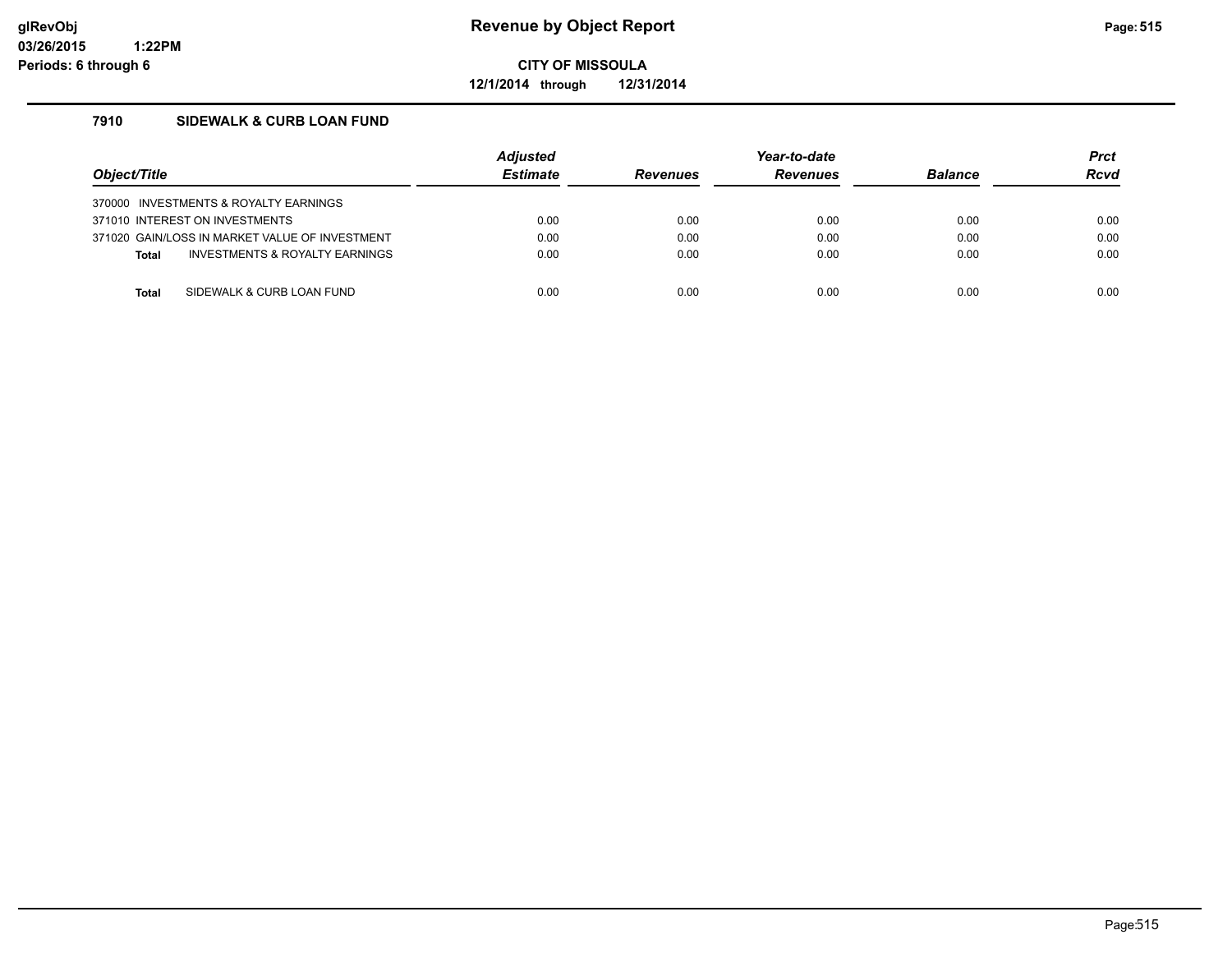**12/1/2014 through 12/31/2014**

# **7911 RESIDENTIAL INSPECTION FUND**

#### **7911 RESIDENTIAL INSPECTION FUND**

|                                                           | <b>Adjusted</b> |                 | Year-to-date    |                | <b>Prct</b> |
|-----------------------------------------------------------|-----------------|-----------------|-----------------|----------------|-------------|
| Object/Title                                              | <b>Estimate</b> | <b>Revenues</b> | <b>Revenues</b> | <b>Balance</b> | <b>Rcvd</b> |
| <b>LICENSES &amp; PERMITS</b><br>320000                   |                 |                 |                 |                |             |
| 323018 PAVING ASSESSMENTS                                 | 0.00            | 0.00            | 0.00            | 0.00           | 0.00        |
| <b>LICENSES &amp; PERMITS</b><br>Total                    | 0.00            | 0.00            | 0.00            | 0.00           | 0.00        |
| MISCELLANEOUS REVENUES<br>360000                          |                 |                 |                 |                |             |
| 360010 MISCELLANEOUS                                      | 0.00            | 0.00            | 0.00            | 0.00           | 0.00        |
| 365001 *** Title Not Found ***                            | 0.00            | 0.00            | 0.00            | 0.00           | 0.00        |
| 365002 OTHER RECREATION DONATIONS                         | 0.00            | 0.00            | 0.00            | 0.00           | 0.00        |
| MISCELLANEOUS REVENUES<br>Total                           | 0.00            | 0.00            | 0.00            | 0.00           | 0.00        |
| INVESTMENTS & ROYALTY EARNINGS<br>370000                  |                 |                 |                 |                |             |
| 371010 INTEREST ON INVESTMENTS                            | 0.00            | 0.00            | 0.00            | 0.00           | 0.00        |
| 371020 GAIN/LOSS IN MARKET VALUE OF INVESTMENTS           | 0.00            | 0.00            | 0.00            | 0.00           | 0.00        |
| <b>INVESTMENTS &amp; ROYALTY EARNINGS</b><br><b>Total</b> | 0.00            | 0.00            | 0.00            | 0.00           | 0.00        |
| <b>RESIDENTIAL INSPECTION FUND</b><br><b>Total</b>        | 0.00            | 0.00            | 0.00            | 0.00           | 0.00        |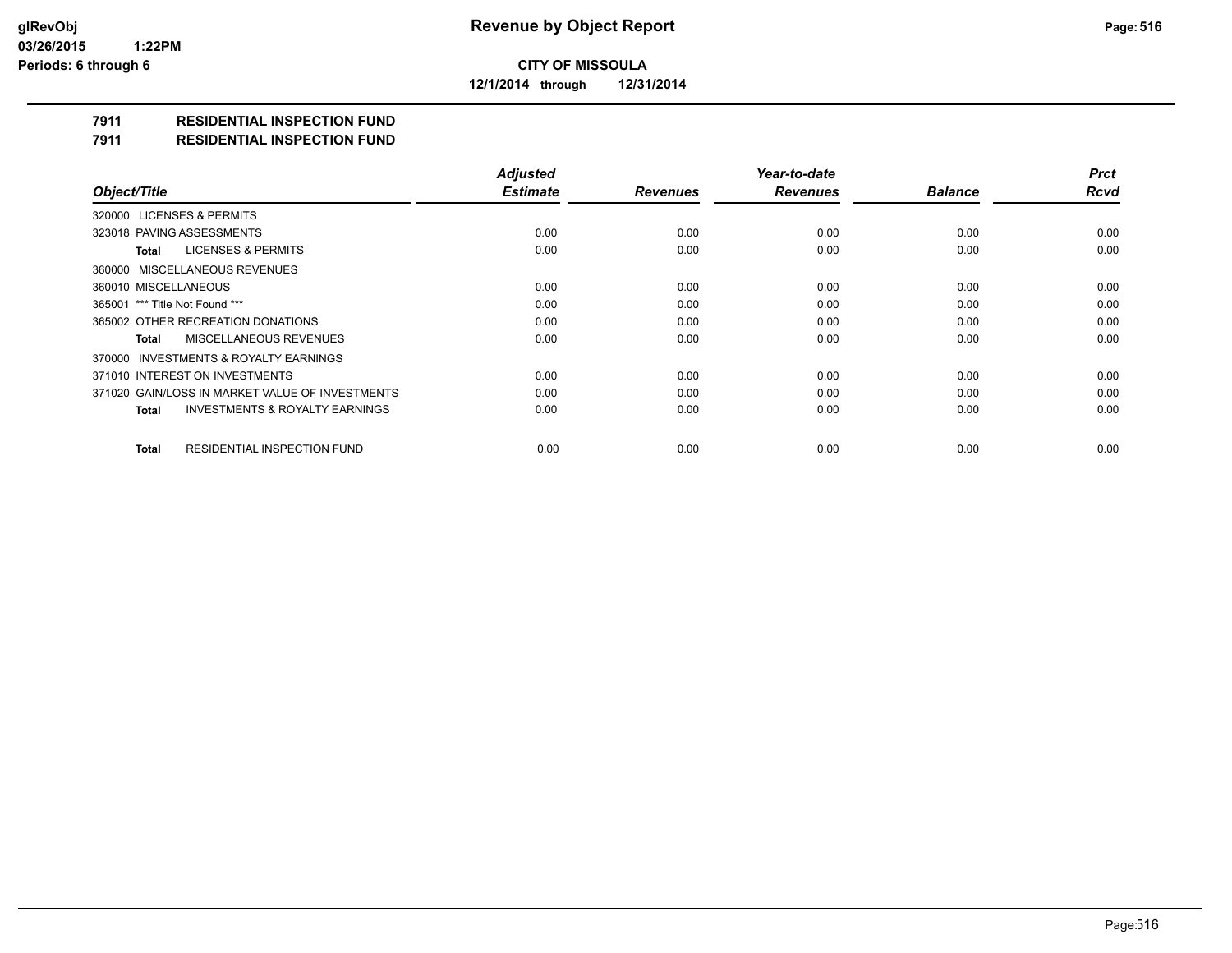**12/1/2014 through 12/31/2014**

# **7911 RESIDENTIAL INSPECTION FUND**

|                                                    | <b>Adjusted</b> |                 | Year-to-date    |                | <b>Prct</b> |
|----------------------------------------------------|-----------------|-----------------|-----------------|----------------|-------------|
| Object/Title                                       | <b>Estimate</b> | <b>Revenues</b> | <b>Revenues</b> | <b>Balance</b> | <b>Rcvd</b> |
| 320000 LICENSES & PERMITS                          |                 |                 |                 |                |             |
| 323018 PAVING ASSESSMENTS                          | 0.00            | 0.00            | 0.00            | 0.00           | 0.00        |
| <b>LICENSES &amp; PERMITS</b><br><b>Total</b>      | 0.00            | 0.00            | 0.00            | 0.00           | 0.00        |
| 360000 MISCELLANEOUS REVENUES                      |                 |                 |                 |                |             |
| 360010 MISCELLANEOUS                               | 0.00            | 0.00            | 0.00            | 0.00           | 0.00        |
| 365001 *** Title Not Found ***                     | 0.00            | 0.00            | 0.00            | 0.00           | 0.00        |
| 365002 OTHER RECREATION DONATIONS                  | 0.00            | 0.00            | 0.00            | 0.00           | 0.00        |
| MISCELLANEOUS REVENUES<br>Total                    | 0.00            | 0.00            | 0.00            | 0.00           | 0.00        |
| INVESTMENTS & ROYALTY EARNINGS<br>370000           |                 |                 |                 |                |             |
| 371010 INTEREST ON INVESTMENTS                     | 0.00            | 0.00            | 0.00            | 0.00           | 0.00        |
| 371020 GAIN/LOSS IN MARKET VALUE OF INVESTMENT     | 0.00            | 0.00            | 0.00            | 0.00           | 0.00        |
| <b>INVESTMENTS &amp; ROYALTY EARNINGS</b><br>Total | 0.00            | 0.00            | 0.00            | 0.00           | 0.00        |
|                                                    |                 |                 |                 |                |             |
| RESIDENTIAL INSPECTION FUND<br><b>Total</b>        | 0.00            | 0.00            | 0.00            | 0.00           | 0.00        |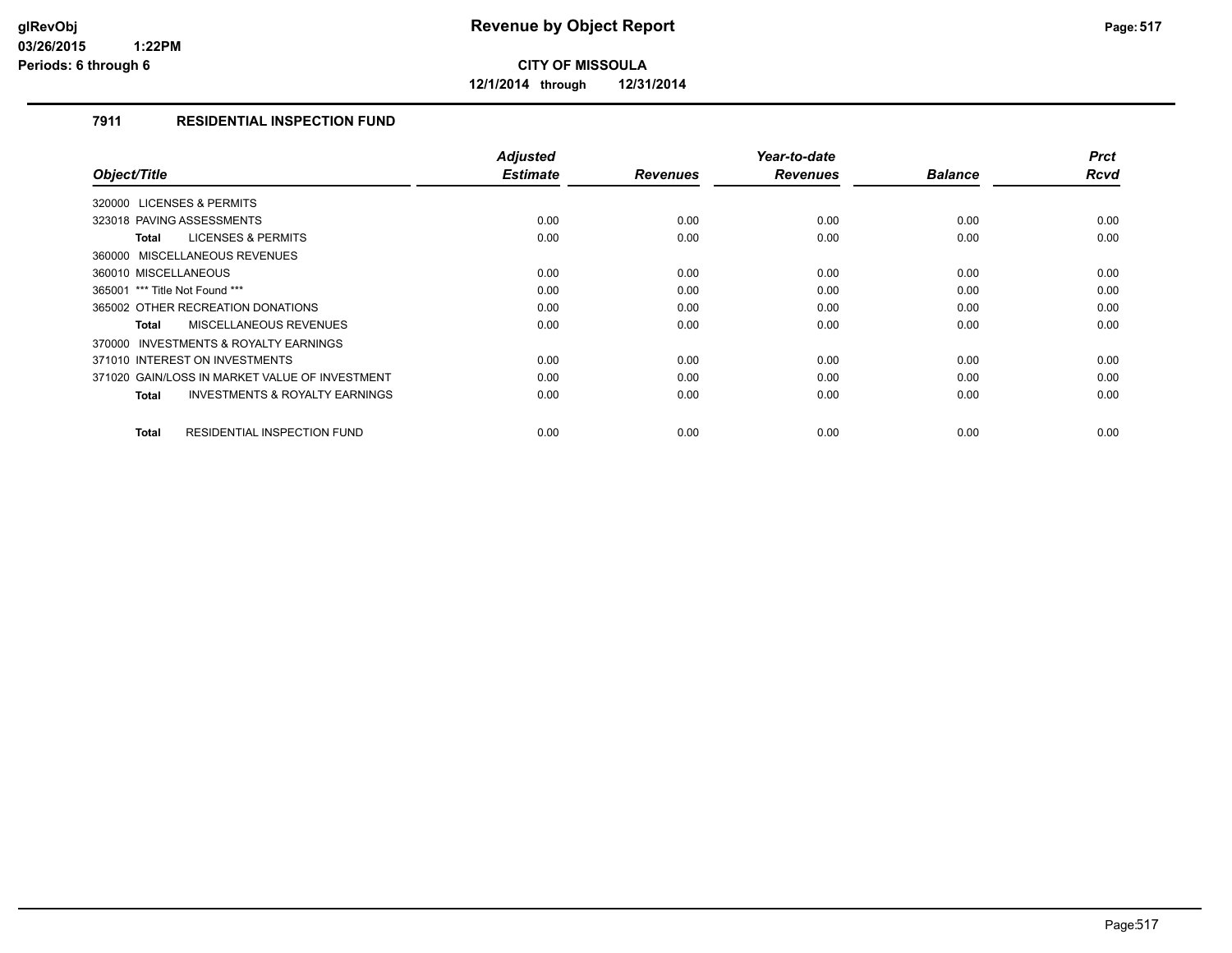**12/1/2014 through 12/31/2014**

#### **9000 GENERAL FIXED ASSETS ACCOUNT GROUP 9000 GENERAL FIXED ASSETS ACCOUNT GROUP**

| Object/Title                   |                                           | <b>Adjusted</b> |                 | Year-to-date    |                | <b>Prct</b><br><b>Rcvd</b> |
|--------------------------------|-------------------------------------------|-----------------|-----------------|-----------------|----------------|----------------------------|
|                                |                                           | <b>Estimate</b> | <b>Revenues</b> | <b>Revenues</b> | <b>Balance</b> |                            |
|                                | 380000 OTHER FINANCING SOURCES            |                 |                 |                 |                |                            |
| 382000 *** Title Not Found *** |                                           | 0.00            | 0.00            | 0.00            | 0.00           | 0.00                       |
| <b>Total</b>                   | OTHER FINANCING SOURCES                   | 0.00            | 0.00            | 0.00            | 0.00           | 0.00                       |
| <b>Total</b>                   | <b>GENERAL FIXED ASSETS ACCOUNT GROUP</b> | 0.00            | 0.00            | 0.00            | 0.00           | 0.00                       |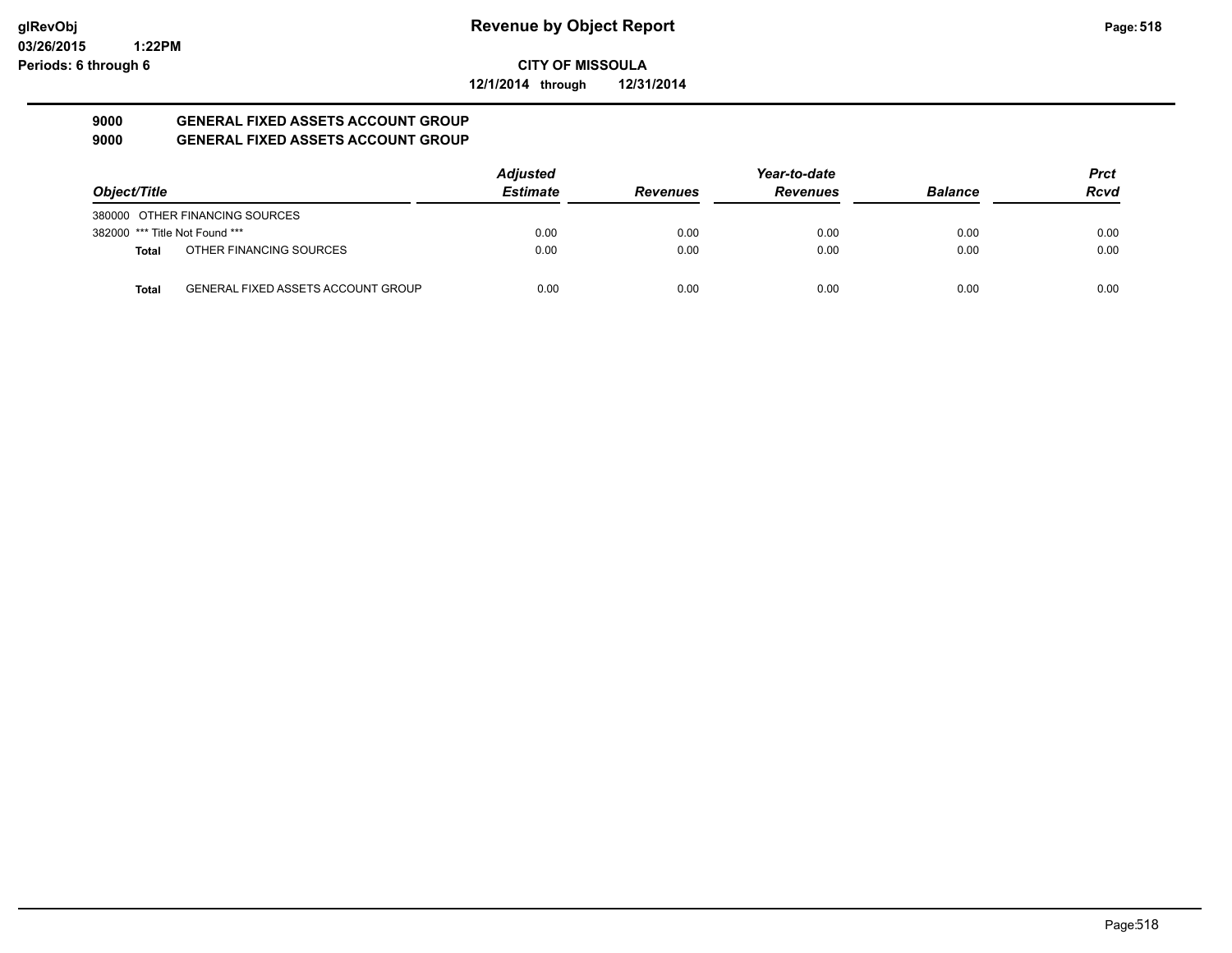**12/1/2014 through 12/31/2014**

### **9000 GENERAL FIXED ASSETS ACCOUNT GROUP**

|                                |                                           | <b>Adjusted</b> |                 | Year-to-date    |                | <b>Prct</b> |
|--------------------------------|-------------------------------------------|-----------------|-----------------|-----------------|----------------|-------------|
| Object/Title                   |                                           | <b>Estimate</b> | <b>Revenues</b> | <b>Revenues</b> | <b>Balance</b> | <b>Rcvd</b> |
|                                | 380000 OTHER FINANCING SOURCES            |                 |                 |                 |                |             |
| 382000 *** Title Not Found *** |                                           | 0.00            | 0.00            | 0.00            | 0.00           | 0.00        |
| Total                          | OTHER FINANCING SOURCES                   | 0.00            | 0.00            | 0.00            | 0.00           | 0.00        |
| <b>Total</b>                   | <b>GENERAL FIXED ASSETS ACCOUNT GROUF</b> | 0.00            | 0.00            | 0.00            | 0.00           | 0.00        |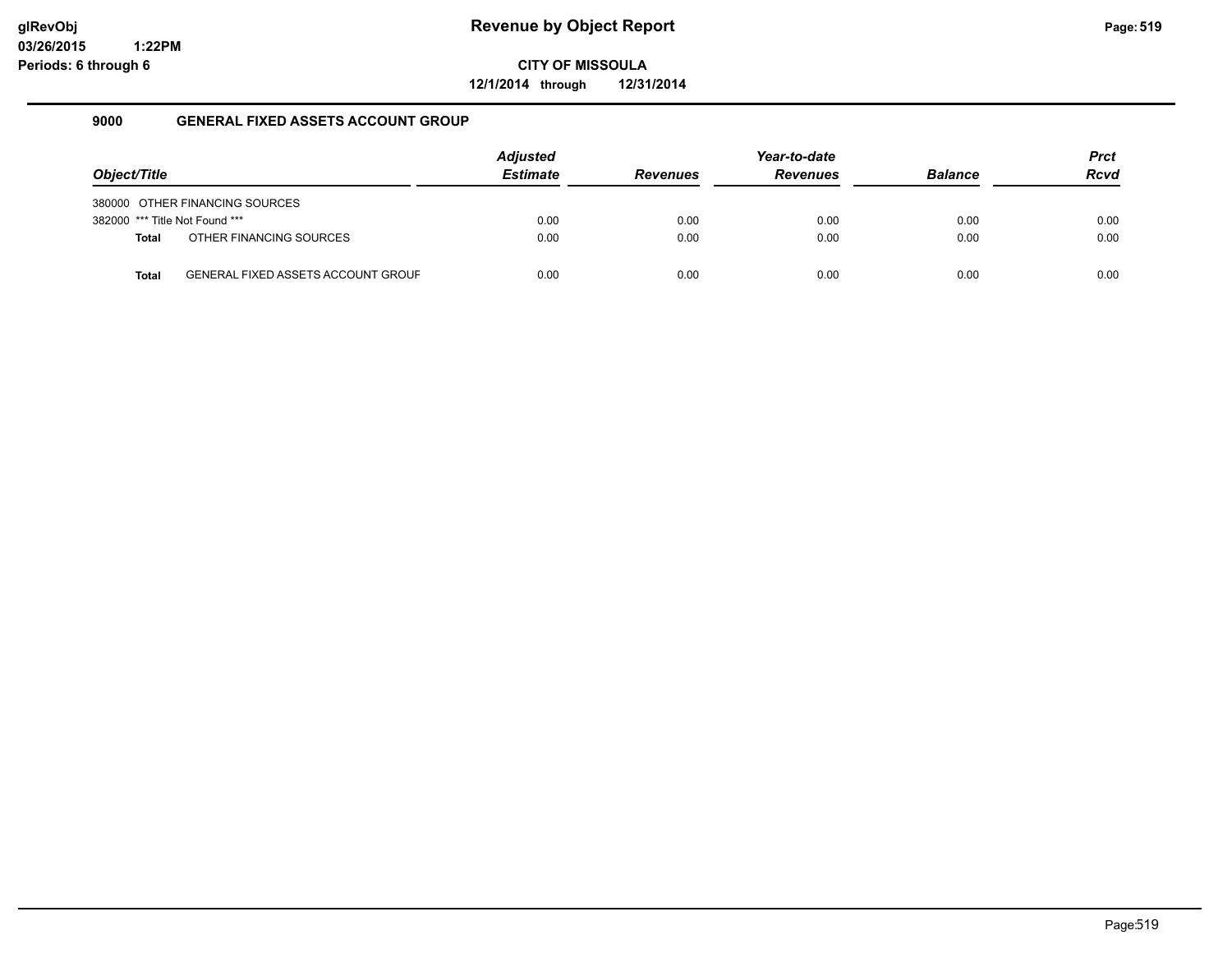#### *Grand Totals*

|                                                | <b>Adjusted</b> |                 | Year-to-date    |                | <b>Prct</b> |
|------------------------------------------------|-----------------|-----------------|-----------------|----------------|-------------|
| Object/Title                                   | <b>Estimate</b> | <b>Revenues</b> | <b>Revenues</b> | <b>Balance</b> | <b>Rcvd</b> |
| 310000 TAXES/ASSESSMENTS                       |                 |                 |                 |                |             |
| 310000 TAXES/ASSESSMENTS                       | 0.00            | 0.00            | 0.00            | 0.00           | 0.00        |
| 311000 GENERAL PROPERTY TAXES                  | 26,837,655.00   | 13,312,086.58   | 13,492,889.47   | 13,344,765.53  | 50.28       |
| 311001 CURRENT TAXES                           | 0.00            | 0.00            | 0.00            | 0.00           | 0.00        |
| 311005 DELINQUENT TAXES                        | 0.00            | 16,771.02       | 64,394.55       | $-64,394.55$   | 0.00        |
| 311011 TAX INCREMENT                           | 4,528,123.00    | 1,665,453.28    | 1,904,438.76    | 2,623,684.24   | 42.06       |
| 311030 MOTOR VEHICLE TAXES                     | 1,320,185.00    | 100,087.91      | 354,099.77      | 966,085.23     | 26.82       |
| 312000 PENALTIES & INTEREST - DELINQUENT TAXES | 0.00            | 0.00            | 0.00            | 0.00           | 0.00        |
| 312001 PENALTIES & INTEREST                    | 99,383.00       | 4,020.13        | 7,038.85        | 92,344.15      | 7.08        |
| 314000 PROP TAX - OTHER THAN ASSESSED VAL      | 0.00            | 0.00            | 0.00            | 0.00           | 0.00        |
| 314001 LIGHT VEHICLE TAX                       | 0.00            | 0.00            | 0.00            | 0.00           | 0.00        |
| 314100 TBID REVENUE                            | 620,494.00      | 0.00            | 0.00            | 620,494.00     | 0.00        |
| TAXES/ASSESSMENTS<br><b>Total</b>              | 33,405,840.00   | 15,098,418.92   | 15,822,861.40   | 17,582,978.60  | 47.37       |
| 320000 LICENSES & PERMITS                      |                 |                 |                 |                |             |
| 322011 LIQUOR LICENSES                         | 33,975.00       | 500.00          | 500.00          | 33,475.00      | 1.47        |
| 322012 BEER LICENSES                           | 34,900.00       | 400.00          | 1,600.00        | 33,300.00      | 4.58        |
| 322013 WINE LICENSES                           | 11,700.00       | 0.00            | 0.00            | 11,700.00      | 0.00        |
| 322020 GENERAL BUSINESS/PROF/OCCUPATIONAL LIC  | 642,344.00      | 6,904.75        | 71,846.08       | 570,497.92     | 11.18       |
| 322021 RENTAL LICENSES                         | 60,828.00       | 244.20          | 1,675.80        | 59,152.20      | 2.75        |
| 322022 BLIC PENALTIES & LICENSES               | 12,360.00       | 474.00          | 9,709.48        | 2,650.52       | 78.56       |
| 322030 FRANCHISE FEES                          | 0.00            | 0.00            | 0.00            | 0.00           | 0.00        |
| 322031 FRANCHISE FEE - AT&T                    | 680,000.00      | 0.00            | 327,747.86      | 352,252.14     | 48.20       |
| 322032 FRANCHISE FEE - FIBERVISION             | 0.00            | 0.00            | 0.00            | 0.00           | 0.00        |
| 322033 FRANCHISE FEE - MASADA                  | 0.00            | 0.00            | 0.00            | 0.00           | 0.00        |
| 322034 PEG ACCESS                              | 56,000.00       | 0.00            | 21,397.65       | 34,602.35      | 38.21       |
| 323011 BUILDING PERMITS                        | 671,560.00      | 41,373.68       | 464,482.67      | 207,077.33     | 69.16       |
| 323012 ELECTRICAL PERMITS                      | 193,640.00      | 13,846.30       | 117,899.70      | 75,740.30      | 60.89       |
| 323013 PLUMBING PERMITS                        | 111,240.00      | 12,331.00       | 67,755.00       | 43,485.00      | 60.91       |
| 323014 BLDG PERMIT REVIEW FEE                  | 0.00            | 0.00            | 0.00            | 0.00           | 0.00        |
| 323015 EXCAVATING PERMITS                      | 396,550.00      | 17,583.00       | 194,042.74      | 202,507.26     | 48.93       |
| 323016 MOVING PERMITS                          | 6,644.00        | 0.00            | 412.00          | 6,232.00       | 6.20        |
| 323017 MECHANICAL PERMITS                      | 81,370.00       | 10,969.60       | 52,472.80       | 28,897.20      | 64.49       |
| 323018 PAVING ASSESSMENTS                      | 64,196.00       | 0.00            | 7,753.00        | 56,443.00      | 12.08       |
| 323019 ALARM USERS PERMITS                     | 16,068.00       | 104.00          | 8,579.00        | 7,489.00       | 53.39       |
| 323020 FENCE PERMITS                           | 13,792.00       | 43.00           | 5,090.00        | 8,702.00       | 36.91       |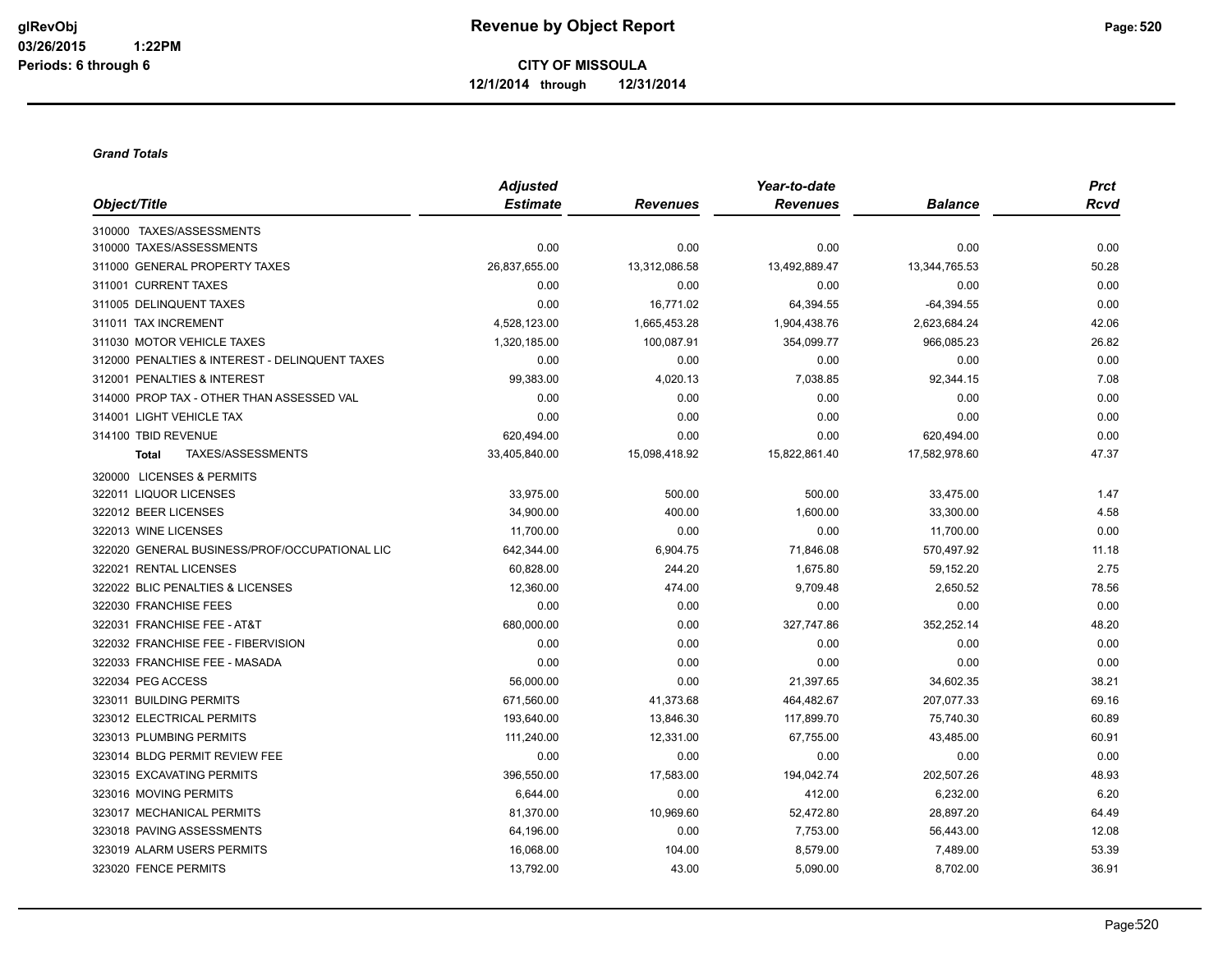| Object/Title                                   | <b>Adjusted</b><br><b>Estimate</b> | <b>Revenues</b> | Year-to-date<br><b>Revenues</b> | <b>Balance</b> | <b>Prct</b><br>Rcvd |
|------------------------------------------------|------------------------------------|-----------------|---------------------------------|----------------|---------------------|
| 323021 PAVING PERMITS                          | 32,960.00                          | 2,177.00        | 19,869.00                       | 13,091.00      | 60.28               |
| 323022 GRADING/DRAINAGE PERMITS                | 7,723.00                           | 390.00          | 6,524.00                        | 1,199.00       | 84.47               |
| 323023 ADA ACCESS PERMITS                      | 14,343.00                          | 1,011.00        | 11,396.00                       | 2,947.00       | 79.45               |
| 323025 STREET USE PERMITS                      | 3,862.00                           | 290.00          | 1,885.00                        | 1,977.00       | 48.81               |
| 323026 PYROTECHNICS PERMITS                    | 1,765.00                           | 0.00            | 3,240.00                        | $-1,475.00$    | 183.57              |
| 323027 HAULER PERMITS                          | 0.00                               | 150.00          | 150.00                          | $-150.00$      | 0.00                |
| 323030 ANIMAL LICENSES                         | 0.00                               | 493.00          | 3,825.00                        | $-3,825.00$    | 0.00                |
| 323031 CHICKEN LICENSES                        | 477.00                             | 30.00           | 225.00                          | 252.00         | 47.17               |
| 323051 BICYCLE LICENSES                        | 0.00                               | 0.00            | 0.00                            | 0.00           | 0.00                |
| 323052 STORM WATER POLLUTION PREVENTION PERMIT | 3,811.00                           | 0.00            | 1,946.00                        | 1,865.00       | 51.06               |
| 323054 ZONING COMPLIANCE PERMITS               | 3,090.00                           | 860.00          | 11,964.00                       | $-8,874.00$    | 387.18              |
| 323055 FLOOD PLAIN PERMITS                     | 0.00                               | 574.00          | 1,648.00                        | $-1,648.00$    | 0.00                |
| 323056 SIGN PERMITS                            | 7,210.00                           | 1,865.00        | 9,197.00                        | $-1,987.00$    | 127.56              |
| <b>LICENSES &amp; PERMITS</b><br><b>Total</b>  | 3,162,408.00                       | 112,613.53      | 1,424,832.78                    | 1,737,575.22   | 45.06               |
| 330000 INTERGOVERNMENTAL REVENUES              |                                    |                 |                                 |                |                     |
| 330000 INTERGOVERNMENTAL REVENUES              | 64,009.00                          | 0.00            | 122,411.47                      | $-58,402.47$   | 191.24              |
| 331000 FEDERAL GRANTS                          | 97,549.00                          | 0.00            | 13,083.00                       | 84,466.00      | 13.41               |
| 331001 BYRNE DISCRETIONARY                     | 0.00                               | 0.00            | 0.00                            | 0.00           | 0.00                |
| 331002 COUNTY ASSISTANCE CIP PROJECTS          | 0.00                               | 0.00            | 0.00                            | 0.00           | 0.00                |
| 331003 STATE HOME PROGRAM INCOME               | 186,489.00                         | 0.00            | 0.00                            | 186,489.00     | 0.00                |
| 331004 CITY ASSESSMENTS                        | 0.00                               | 0.00            | 0.00                            | 0.00           | 0.00                |
| 331005 WESTERN FEDERAL LANDS GRANT             | 0.00                               | 0.00            | 0.00                            | 0.00           | 0.00                |
| 331010 ENTITLEMENT - CDBG                      | 620,073.00                         | 0.00            | 227,825.30                      | 392,247.70     | 36.74               |
| 331011 NSP GRANT/SILVERTIP PROJECT             | 0.00                               | 0.00            | 0.00                            | 0.00           | 0.00                |
| 331012 ARRA/CDBG STIMULUS REVENUE              | 0.00                               | 0.00            | 0.00                            | 0.00           | 0.00                |
| 331013 NORTHSIDE PED BRIDGE ARRA GRANT         | 0.00                               | 0.00            | 0.00                            | 0.00           | 0.00                |
| 331014 WHITE PINE PLAYGROUND-CDBG GRANT        | 0.00                               | 0.00            | 0.00                            | 0.00           | 0.00                |
| 331016 HOMEWORD 1800 PHILLIPS                  | 0.00                               | 0.00            | 0.00                            | 0.00           | 0.00                |
| 331017 HUD 6.7M/SILVERTIP APTS                 | 0.00                               | 0.00            | 0.00                            | 0.00           | 0.00                |
| 331018 MHA 1M/SILVERTIP APTS                   | 0.00                               | 0.00            | 0.00                            | 0.00           | 0.00                |
| 331020 COPS GRANT                              | 0.00                               | 0.00            | 0.00                            | 0.00           | 0.00                |
| 331022 SMART POLICING GRANT                    | 0.00                               | 0.00            | 0.00                            | 0.00           | 0.00                |
| 331023 COPS HIRING GRANT 2011                  | 55,000.00                          | 0.00            | 17,588.74                       | 37,411.26      | 31.98               |
| 331024 DEPT OF JUSTICE GRANTS                  | 143,000.00                         | 0.00            | 0.00                            | 143,000.00     | 0.00                |
| 331025 DV ACCOUNTABILITY PROJECT               | 63,831.00                          | 0.00            | 10,849.99                       | 52,981.01      | 17.00               |
| 331026 ICAC GRANT                              | 102,698.00                         | 0.00            | 13,779.54                       | 88,918.46      | 13.42               |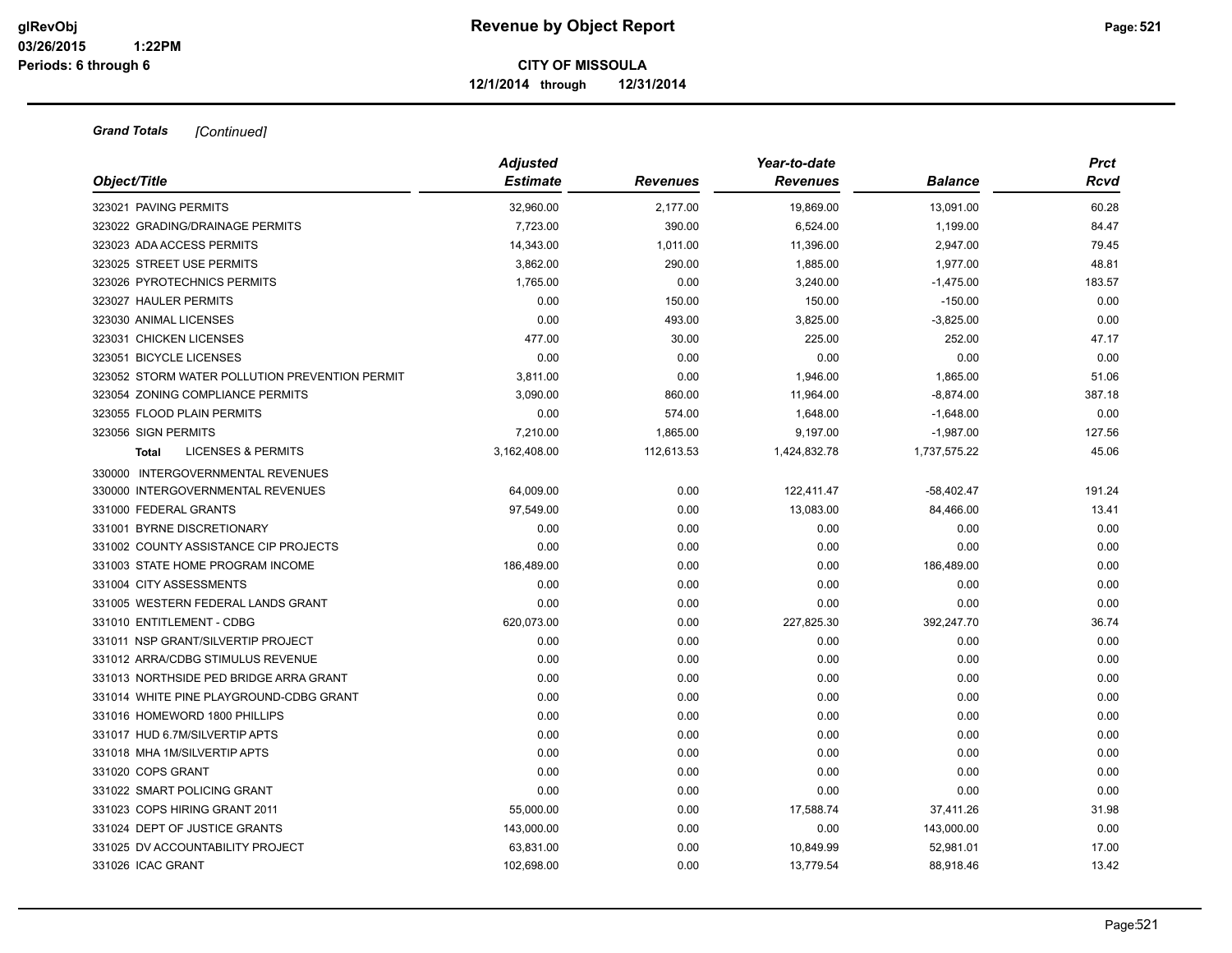| Object/Title                                | <b>Adjusted</b><br><b>Estimate</b> |                 | Year-to-date<br><b>Revenues</b> | <b>Balance</b> | <b>Prct</b><br><b>Rcvd</b> |
|---------------------------------------------|------------------------------------|-----------------|---------------------------------|----------------|----------------------------|
|                                             |                                    | <b>Revenues</b> |                                 |                |                            |
| 331027 JAG GRANTS REVENUE                   | 0.00                               | 0.00            | 3,646.90                        | $-3,646.90$    | 0.00                       |
| 331028 DUI-COPS IN SHOPS                    | 5,000.00                           | 0.00            | 0.00                            | 5,000.00       | 0.00                       |
| 331029 CHRP GRANT                           | 0.00                               | 0.00            | 0.00                            | 0.00           | 0.00                       |
| 331030 COMMUNITY RESOURCE OFFICER/MCPS      | 0.00                               | 0.00            | 0.00                            | 0.00           | 0.00                       |
| 331031 EECBG REVOLVING LOAN                 | 0.00                               | 0.00            | 0.00                            | 0.00           | 0.00                       |
| 331033 WORD                                 | 0.00                               | 6,679.00        | 17,410.00                       | $-17,410.00$   | 0.00                       |
| 331036 RIVER HOUSE GRANT                    | 0.00                               | 0.00            | 0.00                            | 0.00           | 0.00                       |
| 331037 ELOCAL.COM LOAN REPAYMENT            | 0.00                               | 0.00            | 0.00                            | 0.00           | 0.00                       |
| 331038 EPA BROWNSFIELD GRANT                | 0.00                               | 0.00            | 0.00                            | 0.00           | 0.00                       |
| 331039 EPA BROWNSFIELD ARRA                 | 0.00                               | 0.00            | 0.00                            | 0.00           | 0.00                       |
| 331050 ISTEA/CTEP GRANT                     | 0.00                               | 242.50          | 141,081.21                      | $-141,081.21$  | 0.00                       |
| 331051 ISTEA/CTEP-HIGGINS HILL/BECKWITH     | 0.00                               | 0.00            | 0.00                            | 0.00           | 0.00                       |
| 331052 MDT CMAQ STRIPING GRANT              | 0.00                               | 0.00            | 0.00                            | 0.00           | 0.00                       |
| 331053 CTEP PLAYFAIR                        | 0.00                               | 0.00            | 0.00                            | 0.00           | 0.00                       |
| 331054 FHWA PL GRANT                        | 602,667.00                         | 0.00            | 102,207.00                      | 500,460.00     | 16.96                      |
| 331055 FTA GRANT                            | 17,744.00                          | 0.00            | 23,720.00                       | $-5,976.00$    | 133.68                     |
| 331056 MDT FEDERAL CMAQ                     | 381,084.00                         | 35,719.54       | 56,324.79                       | 324,759.21     | 14.78                      |
| 331057 TRANSIT-MUTD CMAQ                    | 151,515.00                         | 0.00            | 0.00                            | 151,515.00     | 0.00                       |
| 331060 NATL RECREATION TRAILS GRANTS        | 0.00                               | 0.00            | 0.00                            | 0.00           | 0.00                       |
| 331081 GRANTS/DONATIONS - FORT MISSOULA     | 0.00                               | 0.00            | 0.00                            | 0.00           | 0.00                       |
| 331090 EPA GRANT                            | 433,065.00                         | 0.00            | 0.00                            | 433,065.00     | 0.00                       |
| 331091 US DOT HMEP GRANT                    | 0.00                               | 0.00            | 0.00                            | 0.00           | 0.00                       |
| 331112 SAFER GRANT                          | 0.00                               | 0.00            | 0.00                            | 0.00           | 0.00                       |
| 331113 FEMA GRANT                           | 0.00                               | 0.00            | 0.00                            | 0.00           | 0.00                       |
| 331114 TITLE III GRANT-MSLA CO              | 0.00                               | 0.00            | 14,500.00                       | $-14,500.00$   | 0.00                       |
| 331153 RUSSELL S 3RD IMPROVEMENTS           | 0.00                               | 0.00            | 0.00                            | 0.00           | 0.00                       |
| 331154 CTEP-MILWAUKEE RR TRAIL              | 0.00                               | 0.00            | 0.00                            | 0.00           | 0.00                       |
| 331155 CTEP/GRANT CREEK TRAIL BCN           | 0.00                               | 0.00            | 443,579.99                      | -443,579.99    | 0.00                       |
| 331156 CTEP GRANT - S HILLS TRAIL SYSTEM    | 870,129.00                         | 0.00            | 0.00                            | 870,129.00     | 0.00                       |
| 331159 CTEP-U OF M CROSSWALK PROJECT        | 0.00                               | 0.00            | 0.00                            | 0.00           | 0.00                       |
| 331160 SAFE ROUTES TO SCHOOLS fY08 \$82,500 | 0.00                               | 0.00            | 0.00                            | 0.00           | 0.00                       |
| 331161 CTEP-LOLO ST/BRIDGE TO DUNCAN S/C    | 0.00                               | 0.00            | 0.00                            | 0.00           | 0.00                       |
| 331170 HISTORICAL PRESERVATION GRANT        | 5,500.00                           | 0.00            | 5,225.00                        | 275.00         | 95.00                      |
| 331178 DUI TASK FORCE                       | 250,000.00                         | 0.00            | 429.60                          | 249,570.40     | 0.17                       |
| 331180 LIBRARY LITERACY GRANT               | 0.00                               | 0.00            | 0.00                            | 0.00           | 0.00                       |
| 331181 GRANTS/DONATIONS - FORT MISSOULA     | 0.00                               | 0.00            | 0.00                            | 0.00           | 0.00                       |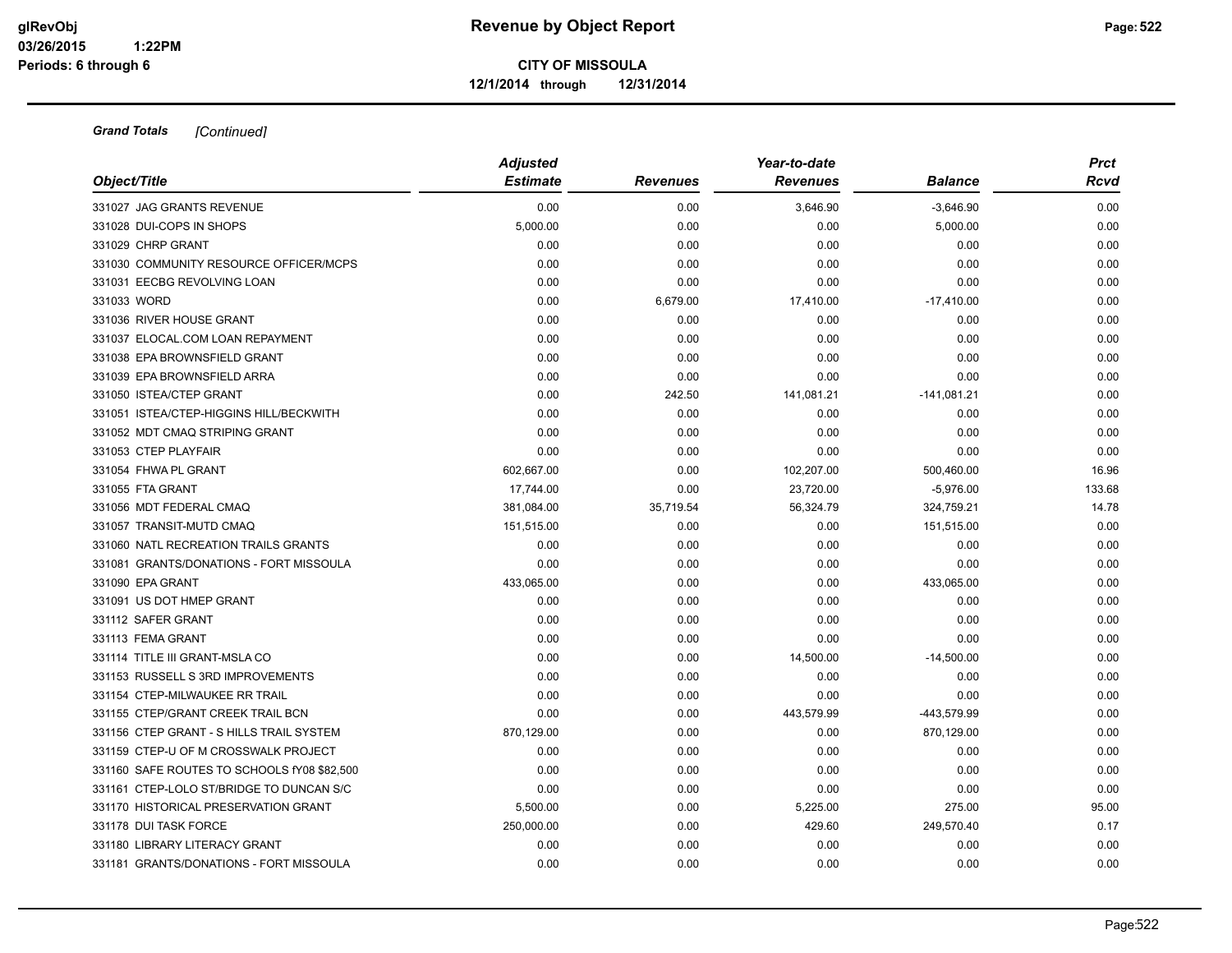|                                               | <b>Adjusted</b> |                 | Year-to-date    |                |        |
|-----------------------------------------------|-----------------|-----------------|-----------------|----------------|--------|
| Object/Title                                  | <b>Estimate</b> | <b>Revenues</b> | <b>Revenues</b> | <b>Balance</b> | Rcvd   |
| 331990 IRS REIMB/DEBT SVS INTEREST            | 254.857.00      | 118,126.16      | 118,126.16      | 136,730.84     | 46.35  |
| 331992 FEDERAL ARRA GRANTS                    | 0.00            | 0.00            | 0.00            | 0.00           | 0.00   |
| 334013 STATE GRANT - OT SEATBELT              | 35,000.00       | 0.00            | 15,725.03       | 19,274.97      | 44.93  |
| 334014 MISSOULA COUNTY-GRANT CREEK TRAIL      | 0.00            | 0.00            | 0.00            | 0.00           | 0.00   |
| 334015 COPS TECHNOLOGY GRANT                  | 322,299.00      | 0.00            | 30,751.58       | 291,547.42     | 9.54   |
| 334016 BULLETPROOF VEST GRANT                 | 10,500.00       | 0.00            | 0.00            | 10,500.00      | 0.00   |
| 334017 SCHOOL RESOURCE OFFICER                | 0.00            | 0.00            | 248,850.00      | $-248,850.00$  | 0.00   |
| 334018 STATE GRANT - CAPITAL                  | 0.00            | 0.00            | 0.00            | 0.00           | 0.00   |
| 334020 UNDERAGE DRINKING GRANT                | 0.00            | 0.00            | 3,293.98        | $-3,293.98$    | 0.00   |
| 334025 COUNTY WEED                            | 13,200.00       | 2,125.00        | 5,998.68        | 7,201.32       | 45.44  |
| 334026 FOREST HEALTH GRANT                    | 0.00            | 33,125.00       | 0.00            | 0.00           | 0.00   |
| 334028 DEPT OF AG INTERN GRANT                | 0.00            | 0.00            | 0.00            | 0.00           | 0.00   |
| 334040 GAS TAX APPORTIONMENT                  | 982,213.00      | 89,963.30       | 539,779.85      | 442,433.15     | 54.96  |
| 334045 MONTANA DEPARTMENT TRANSPORTATION      | 0.00            | 0.00            | 0.00            | 0.00           | 0.00   |
| 334055 BANK CORP. LIC. TAX (CURRENT)          | 0.00            | 0.00            | 0.00            | 0.00           | 0.00   |
| 334056 BANK CORP. LIC. TAX - (PREVIOUS YEARS) | 0.00            | 0.00            | 0.00            | 0.00           | 0.00   |
| 334061 IMPACT FEES-CLEARING ACCOUNT           | 0.00            | 0.00            | 0.00            | 0.00           | 0.00   |
| 334071 DEQ/RIVER WATER SAMPLING               | 0.00            | 0.00            | 0.00            | 0.00           | 0.00   |
| 334076 BIG SKY TRUST FUND GRANTS              | 30,000.00       | 15,000.00       | 90,000.00       | $-60,000.00$   | 300.00 |
| 334112 WELLNESS GRANT                         | 0.00            | 0.00            | 0.00            | 0.00           | 0.00   |
| 334120 TSEP GRANT                             | 0.00            | 0.00            | 0.00            | 0.00           | 0.00   |
| 334121 DNRC GRANT                             | 0.00            | 0.00            | $-26,044.18$    | 26,044.18      | 0.00   |
| 334123 MAQI FEDERAL ASSISTANCE                | 0.00            | 0.00            | 0.00            | 0.00           | 0.00   |
| 334124 GRANTS-CIP                             | 0.00            | 0.00            | 0.00            | 0.00           | 0.00   |
| 334125 FIRE FIGHTER GRANT                     | 15,000.00       | 0.00            | 73,578.10       | $-58,578.10$   | 490.52 |
| 334126 DEVELOPER ASSESSMENTS                  | 0.00            | 0.00            | 0.00            | 0.00           | 0.00   |
| 334127 TONKIN TRAIL - FISH WILDLIFE PARKS     | 0.00            | 0.00            | 0.00            | 0.00           | 0.00   |
| 334128 CDBG FIRE HYDRANT GRANT                | 0.00            | 0.00            | 0.00            | 0.00           | 0.00   |
| 334140 DNRC GRANT                             | 0.00            | 0.00            | 0.00            | 0.00           | 0.00   |
| 334145 WESTERN MT MENTAL HEALTH CTR           | 0.00            | 174,484.66      | 365,761.53      | -365,761.53    | 0.00   |
| 334146 ADDI FUNDS-1ST TIME HOMEBUYERS         | 12,243.00       | 0.00            | 0.00            | 12,243.00      | 0.00   |
| 334149 MISSOULA HOMEOWNERSHIP PROGRAM         | 300,000.00      | 0.00            | 0.00            | 300,000.00     | 0.00   |
| 334153 FY14 DISTRICT XI HRC TBRA              | 0.00            | 1,995.02        | 1,995.02        | $-1,995.02$    | 0.00   |
| 334154 FY08 homeWORD                          | 0.00            | 0.00            | 0.00            | 0.00           | 0.00   |
| 334155 FY08 NMCDC                             | 0.00            | 0.00            | 0.00            | 0.00           | 0.00   |
| 334156 HOME PROGRAM INCOME                    | 35.500.00       | 0.00            | 0.00            | 35,500.00      | 0.00   |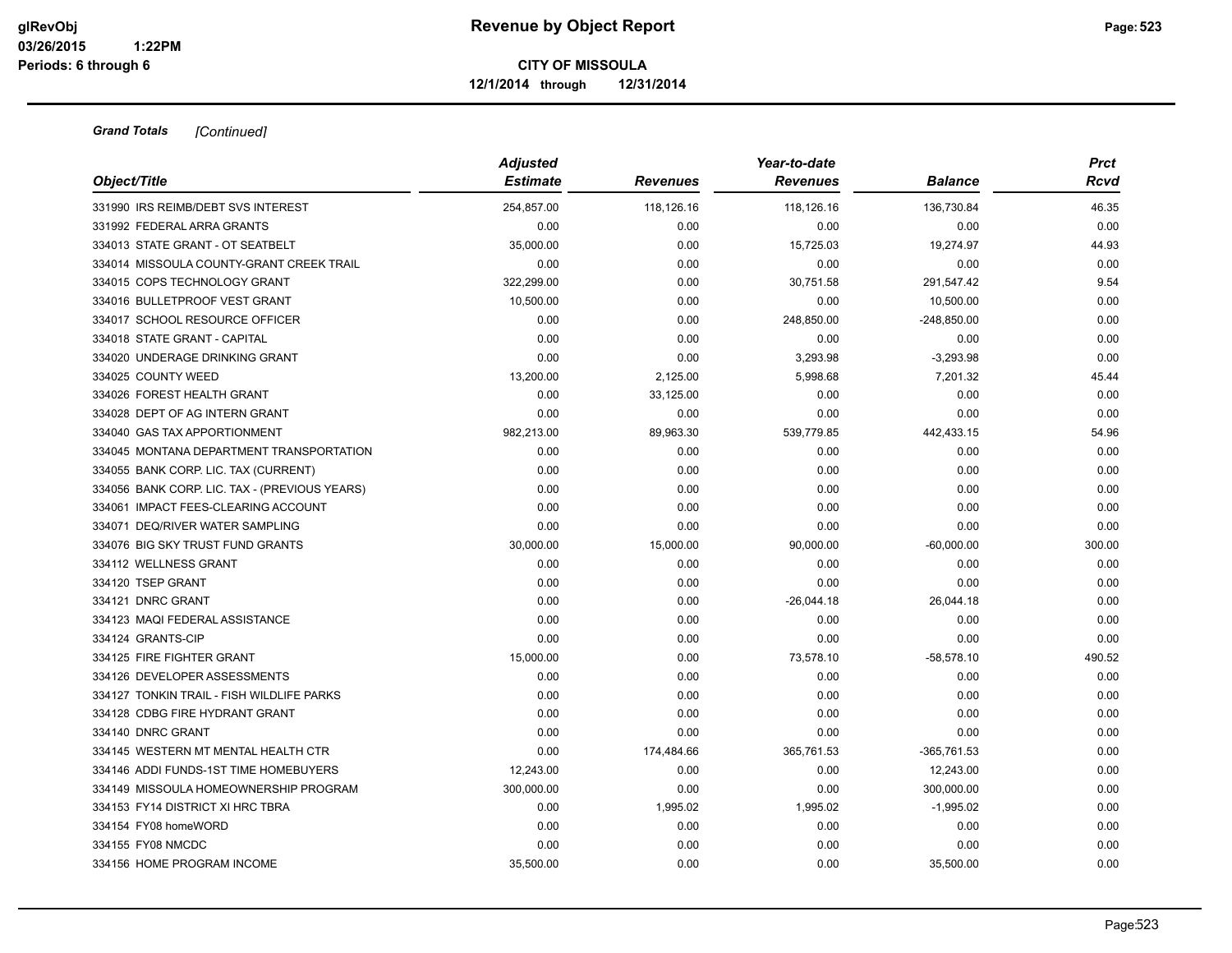**12/1/2014 through 12/31/2014**

|                                              | <b>Adjusted</b> |                 | Year-to-date    |                | <b>Prct</b> |
|----------------------------------------------|-----------------|-----------------|-----------------|----------------|-------------|
| Object/Title                                 | <b>Estimate</b> | <b>Revenues</b> | <b>Revenues</b> | <b>Balance</b> | Rcvd        |
| 334157 FY09 MHA                              | 0.00            | 0.00            | 0.00            | 0.00           | 0.00        |
| 334159 FY09 HOMEWORD                         | 0.00            | 0.00            | 0.00            | 0.00           | 0.00        |
| 334160 FY09 NMCDC                            | 0.00            | 0.00            | 0.00            | 0.00           | 0.00        |
| 334161 FY10 DISTRICT XI HRC                  | 0.00            | 0.00            | 0.00            | 0.00           | 0.00        |
| 334163 FY10 homeWORD/SOLSTICE APT            | 0.00            | 0.00            | 0.00            | 0.00           | 0.00        |
| 334990 ARRA FUNDING                          | 0.00            | 0.00            | 0.00            | 0.00           | 0.00        |
| 334991 ARRA HB645 FUNDING                    | 0.00            | 0.00            | 0.00            | 0.00           | 0.00        |
| 334992 ARRA LOAN                             | 0.00            | 0.00            | 0.00            | 0.00           | 0.00        |
| 335075 STATE GAMBLING/VIDEO/KENO/BINGO FEES  | 127,650.00      | 0.00            | 106,600.00      | 21,050.00      | 83.51       |
| 335076 STATE GAMBLING LICENSE FEES           | 0.00            | 0.00            | 0.00            | 0.00           | 0.00        |
| 335077 STATE KENO/BINGO PROCEEDS TAX         | 0.00            | 0.00            | 0.00            | 0.00           | 0.00        |
| 335210 PERSONAL PROPERTY TAX REIMBURSEMENT   | 554,296.00      | 0.00            | 264,235.88      | 290,060.12     | 47.67       |
| 335230 HB 124 REVENUE                        | 7,300,985.00    | 1,993,952.67    | 4,115,535.34    | 3,185,449.66   | 56.37       |
| 335250 STATE REIMB - SB #184                 | 200,000.00      | 0.00            | 0.00            | 200,000.00     | 0.00        |
| 336001 MDT REIMBURSEMENTS                    | 0.00            | 0.00            | 0.00            | 0.00           | 0.00        |
| 336021 STATE CONTRIB - POLICE RETIREMENT     | 2,180,799.00    | 183,296.84      | 1,036,750.31    | 1,144,048.69   | 47.54       |
| 336022 STATE CONTRIB. - FIRE RETIREMENT      | 2,262,024.00    | 171,592.91      | 1,022,797.75    | 1,239,226.25   | 45.22       |
| 336023 STATE CONTRIB. - PERS                 | 9,986.00        | 1,052.95        | 8,378.42        | 1,607.58       | 83.90       |
| 336030 COUNTY CONTRIBUTION                   | 19,800.00       | 0.00            | 0.00            | 19,800.00      | 0.00        |
| 337000 LOCAL GRANTS                          | 0.00            | 0.00            | 0.00            | 0.00           | 0.00        |
| 337002 MRA GRANT                             | 0.00            | 0.00            | 0.00            | 0.00           | 0.00        |
| 337003 HEALTH DEPT-STORM WATER MGMT          | 0.00            | 0.00            | 0.00            | 0.00           | 0.00        |
| 337010 COUNTY REIMBURSEMENT-DEANOS           | 0.00            | 0.00            | 0.00            | 0.00           | 0.00        |
| 337012 LEGAL SERVICES-CONTRACTED/REIMB.      | 0.00            | 0.00            | 4,800.00        | $-4,800.00$    | 0.00        |
| 337013 MUTD SIGN MAINTENANCE AGREEMENT       | 3,000.00        | 0.00            | 0.00            | 3,000.00       | 0.00        |
| 338000 LOCAL SHARING OF TAX INCREMENT        | 268,162.00      | 0.00            | 133,425.29      | 134,736.71     | 49.76       |
| 338001 EXCESS PLEDGED TAX INCREMENT RETURNED | 0.00            | 0.00            | 0.00            | 0.00           | 0.00        |
| 338100 PLANNING MILLS PASSED THRU COUNTY     | 329,157.00      | 0.00            | 0.00            | 329,157.00     | 0.00        |
| 339000 PAYMENT IN LIEU OF TAXES              | 34,056.00       | 14,678.00       | 14,678.00       | 19,378.00      | 43.10       |
| INTERGOVERNMENTAL REVENUES<br><b>Total</b>   | 19,350,080.00   | 2,842,033.55    | 9,388,679.27    | 9,961,400.73   | 48.52       |
| 340000 CHARGES FOR SERVICES                  |                 |                 |                 |                |             |
| 340051 GRILL VAN CONCESSIONS                 | 0.00            | 0.00            | 19,438.50       | $-19,438.50$   | 0.00        |
| 341009 BLDG ADMIN FEES                       | 245,008.00      | 122,504.00      | 122,504.00      | 122,504.00     | 50.00       |
| 341010 MISCELLANEOUS COLLECTIONS             | 350.00          | 0.00            | 6.75            | 343.25         | 1.93        |
| 341011 TRANSPORTATION ADMIN FEES             | 24,000.00       | 0.00            | 0.00            | 24,000.00      | 0.00        |
| 341012 MAYORS PROCLAMATION FEES              | 100.00          | 0.00            | 30.00           | 70.00          | 30.00       |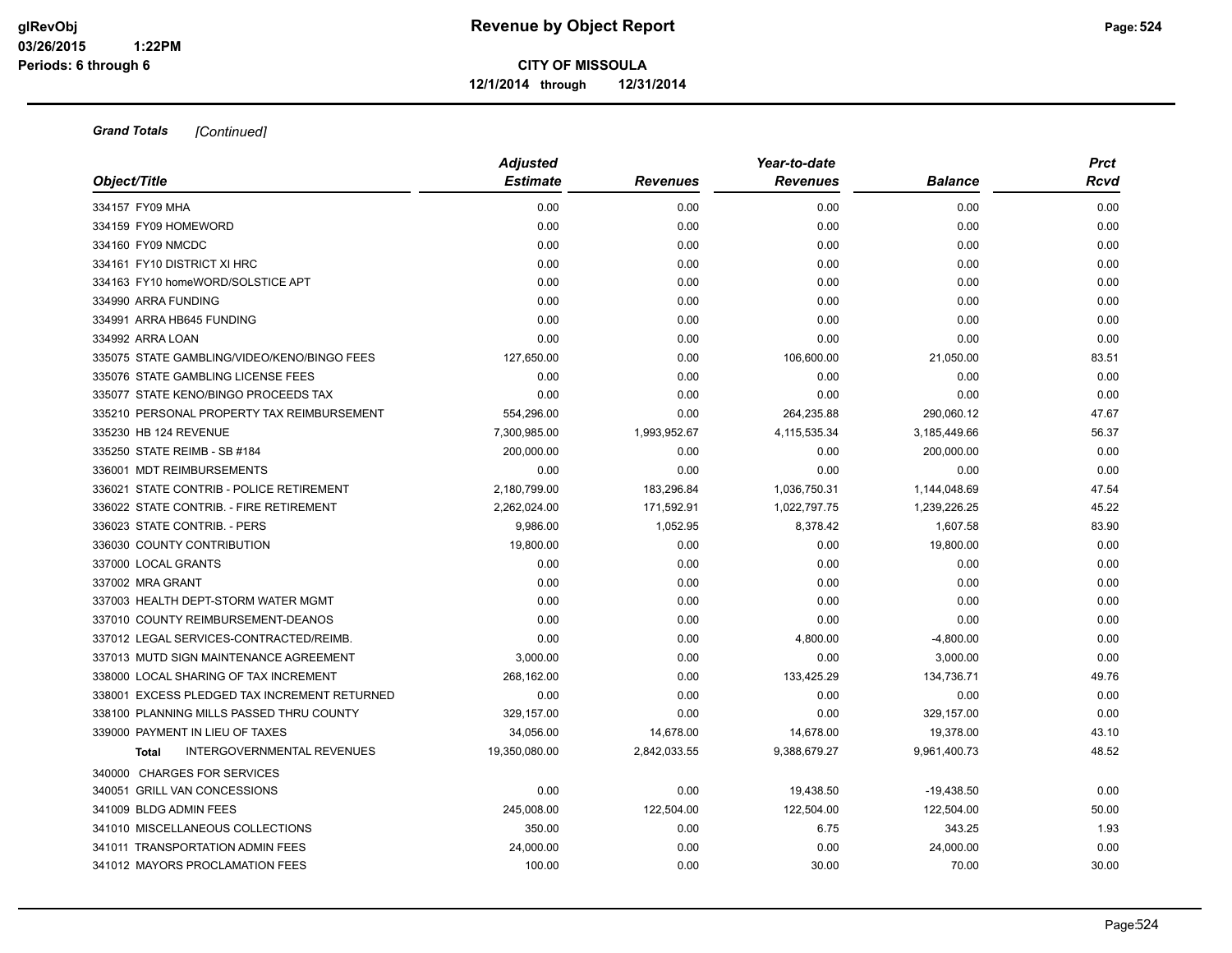|                                            | <b>Adjusted</b> |                 | Year-to-date    |                | <b>Prct</b> |
|--------------------------------------------|-----------------|-----------------|-----------------|----------------|-------------|
| Object/Title                               | <b>Estimate</b> | <b>Revenues</b> | <b>Revenues</b> | <b>Balance</b> | Rcvd        |
| 341013 AIR FUND FEES                       | 250.00          | 0.00            | 55.00           | 195.00         | 22.00       |
| 341015 SEWER ADMINISTRATION FEES           | 1,173,327.00    | 586,663.50      | 586,663.50      | 586,663.50     | 50.00       |
| 341016 MRA ADMINISTRATION FEES             | 117,053.00      | 58,526.50       | 58,526.50       | 58,526.50      | 50.00       |
| 341017 LIGHTING ADMINISTRATION FEES        | 15,002.00       | 0.00            | 0.00            | 15,002.00      | 0.00        |
| 341018 PARKING COMM ADMIN FEES             | 173,680.00      | 86,840.00       | 86,840.00       | 86,840.00      | 50.00       |
| 341021 SID ADMINISTRATION FEES             | 0.00            | 0.00            | 0.00            | 0.00           | 0.00        |
| 341022 PROJECT ADMIN FEES                  | 0.00            | 0.00            | 0.00            | 0.00           | 0.00        |
| 341023 PLANNING ADMIN FEES                 | 24,000.00       | 0.00            | 0.00            | 24,000.00      | 0.00        |
| 341031 STATE REIMB MUNI COURT              | 0.00            | 0.00            | 0.00            | 0.00           | 0.00        |
| 341032 IMPACT FEE CLEARING ACCOUNT         | 900,000.00      | 49,396.18       | 584,322.29      | 315,677.71     | 64.92       |
| 341033 IMPACT FEES-PARKS SHARE             | 0.00            | 0.00            | 0.00            | 0.00           | 0.00        |
| 341034 IMPACT FEES-FIRE SHARE              | 0.00            | 0.00            | 0.00            | 0.00           | 0.00        |
| 341035 IMPACT FEES-POLICE SHARE            | 0.00            | 0.00            | 0.00            | 0.00           | 0.00        |
| 341036 IMPACT FEES-COMMUNITY SERVICE SHARE | 0.00            | 0.00            | 0.00            | 0.00           | 0.00        |
| 341037 IMPACT FEE-ROAD SHARE               | 0.00            | 0.00            | 0.00            | 0.00           | 0.00        |
| 341041 SEWER EXTENSION RECORDING FEES      | 4,500.00        | 452.00          | 1,782.00        | 2,718.00       | 39.60       |
| 341052 MUNICIPAL COURT FILING FEES         | 283,400.00      | 27,886.13       | 149,866.09      | 133,533.91     | 52.88       |
| 341055 CRIME VICTIM SURCHARGE              | 2,500.00        | 134.00          | 732.00          | 1,768.00       | 29.28       |
| 341067 SUBDIVISION EXEMPTION AFFIDAVITS    | 0.00            | 600.00          | 2,800.00        | $-2,800.00$    | 0.00        |
| 341068 SUBDIVISON FEES                     | 5,000.00        | 315.00          | 2,653.00        | 2,347.00       | 53.06       |
| 341069 REZONING FEES                       | 5,000.00        | 0.00            | 0.00            | 5,000.00       | 0.00        |
| 341070 DESIGN REVIEW BOARD                 | 15,000.00       | 1,367.00        | 13,279.31       | 1,720.69       | 88.53       |
| 341071 BOARD OF ADJUST. ZONING, SIGNS      | 58,400.00       | 0.00            | 0.00            | 58,400.00      | 0.00        |
| 341072 FLOOD PLAIN-0THER FEES              | 0.00            | 0.00            | 0.00            | 0.00           | 0.00        |
| 341073 FIRE PLAN CHECK FEES                | 27.981.00       | 1,343.00        | 16,348.00       | 11,633.00      | 58.43       |
| 341074 FIRE INSPECTION FEES                | 0.00            | 1,971.00        | 30,510.99       | $-30,510.99$   | 0.00        |
| 341076 ENGINEERING PLAN CHECK FEES         | 33,478.00       | 2,833.00        | 24,104.00       | 9,374.00       | 72.00       |
| 341077 ZONING COMPLIANCE INSPECTIONS       | 0.00            | 0.00            | 0.00            | 0.00           | 0.00        |
| 341078 ENGINEERING MAP FEES                | 120.00          | 20.00           | 45.00           | 75.00          | 37.50       |
| 341079 GREASE INTERCEPTOR APPEAL FEES      | 2,000.00        | 0.00            | 608.00          | 1,392.00       | 30.40       |
| 341090 STREET VACATION PETITION FEES       | 0.00            | 0.00            | 1,923.00        | $-1,923.00$    | 0.00        |
| 341091 INSPECTION CODE BOOKS & COPIES      | 515.00          | 5.00            | 381.00          | 134.00         | 73.98       |
| 341100 GRANT ADMINISTRATION SERVICE FEES   | 0.00            | 0.00            | 0.00            | 0.00           | 0.00        |
| 341450 *** Title Not Found ***             | 0.00            | 0.00            | 0.00            | 0.00           | 0.00        |
| 342000 ANTI-GRAFFITI PROJECT               | 5,000.00        | 0.00            | 1,000.00        | 4,000.00       | 20.00       |
| 342010 POLICE/BID AGREEMENT                | 0.00            | 0.00            | 0.00            | 0.00           | 0.00        |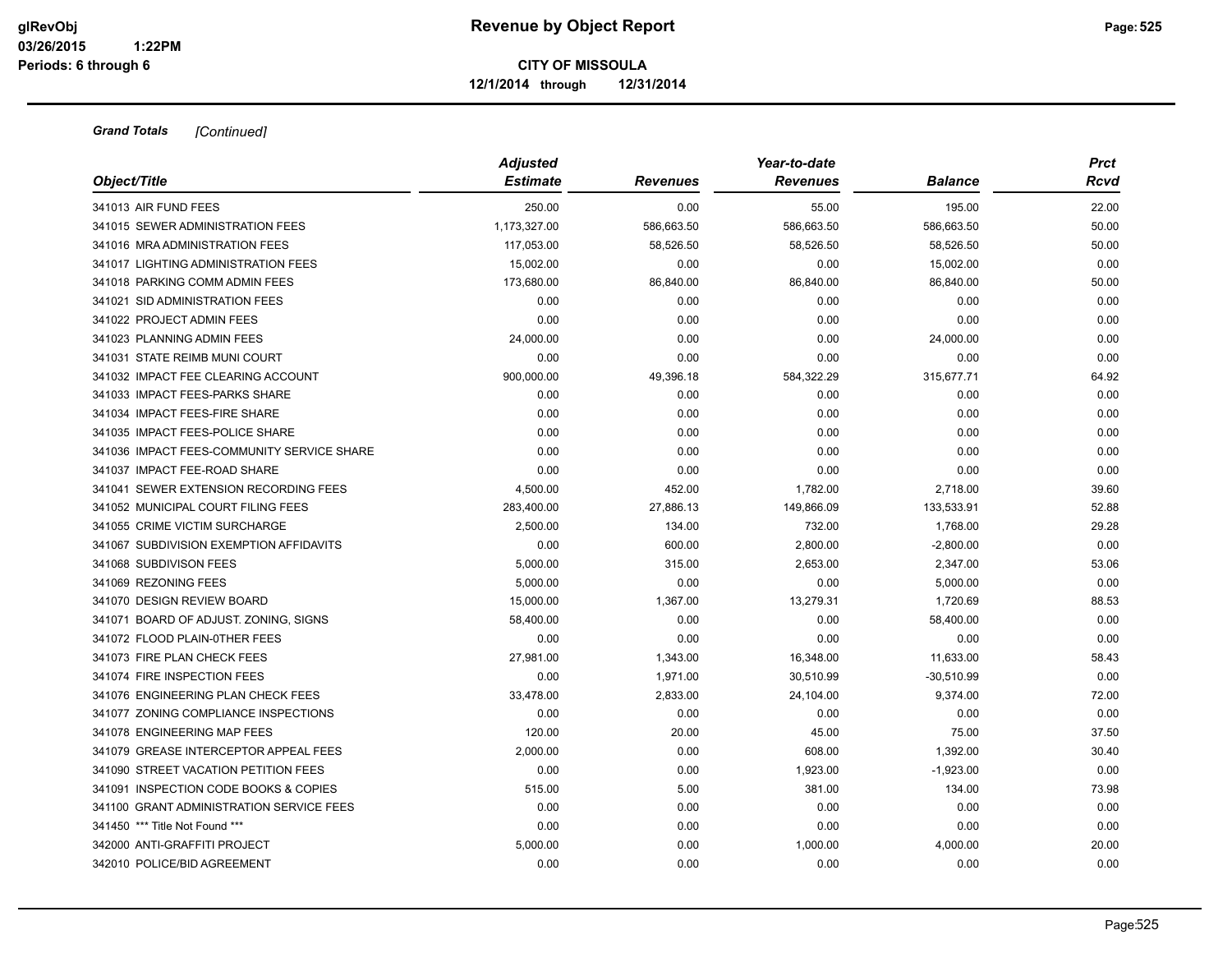|                                             | <b>Adjusted</b> |                 | Year-to-date    |                | <b>Prct</b> |
|---------------------------------------------|-----------------|-----------------|-----------------|----------------|-------------|
| Object/Title                                | <b>Estimate</b> | <b>Revenues</b> | <b>Revenues</b> | <b>Balance</b> | Rcvd        |
| 342012 PD REIMBURSABLE SERVICES             | 0.00            | 0.00            | 0.00            | 0.00           | 0.00        |
| 342013 SECURITY INVEST FEES                 | 61,000.00       | 8,336.34        | 54,087.38       | 6,912.62       | 88.67       |
| 342014 POLICE DEPARTMENT SERVICE FEES       | 157,300.00      | 2,174.00        | 53,646.34       | 103,653.66     | 34.10       |
| 342015 POLICE OVERTIME FEES                 | 84,000.00       | 5,235.98        | 72,287.17       | 11,712.83      | 86.06       |
| 342016 POLICE TRAINING FEES                 | 36,000.00       | 859.00          | 3,924.30        | 32,075.70      | 10.90       |
| 342017 CATERING FEES                        | 7,200.00        | 7,921.00        | 10,939.56       | $-3,739.56$    | 151.94      |
| 342018 DESK REPORTS                         | 20,000.00       | 1,456.00        | 10,476.00       | 9,524.00       | 52.38       |
| 342019 ABANDONED VEHICLE REVENUE FEES       | 32,500.00       | 115.00          | 9,757.50        | 22,742.50      | 30.02       |
| 342020 FIRE DEPARTMENT FEES                 | 100.00          | 0.00            | 147.00          | $-47.00$       | 147.00      |
| 342021 CPR EDUCATION PROGRAM                | 7,435.00        | 350.00          | 5,060.00        | 2,375.00       | 68.06       |
| 342022 OUTSIDE HIRES                        | 524,890.00      | 65,363.12       | 404,080.93      | 120,809.07     | 76.98       |
| 342060 BIKE PROGRAM SALES & FEES            | 2,700.00        | 0.00            | 1,229.37        | 1,470.63       | 45.53       |
| 343000 PW REIMBURSABLE SERVICES             | 31,258.00       | 0.00            | 3,355.00        | 27,903.00      | 10.73       |
| 343001 SIGN FABRICATION & CONTRACTS         | 500.00          | 0.00            | 0.00            | 500.00         | 0.00        |
| 343002 OTHER AGENCIES - VEH MAINT           | 48,000.00       | 12.00           | 17,730.54       | 30,269.46      | 36.94       |
| 343003 STATE PAYMENT - TRAFFIC COUNTS       | 4,450.00        | 0.00            | 0.00            | 4,450.00       | 0.00        |
| 343004 SPECIAL STATE CONTRACTS              | 80,000.00       | 0.00            | 0.00            | 80,000.00      | 0.00        |
| 343005 NON-ARRA MOUNTAIN WATER CONTRACT     | 0.00            | 0.00            | 0.00            | 0.00           | 0.00        |
| 343006 OTHER GOVT AGENCY-STREET PROJECTS    | 98,318.00       | 33,702.41       | 171,329.85      | $-73,011.85$   | 174.26      |
| 343008 PRIVATE COMPANY STREET PAYMENTS      | 0.00            | 0.00            | 0.00            | 0.00           | 0.00        |
| 343009 TOW CHARGES                          | 0.00            | 0.00            | 0.00            | 0.00           | 0.00        |
| 343010 STREET DEPT SALES & SERVICES         | 19,195.00       | 0.00            | 0.00            | 19,195.00      | 0.00        |
| 343011 STREET AND ROADWAY REPAIR CHARGES    | 0.00            | 0.00            | 0.00            | 0.00           | 0.00        |
| 343013 SNOW REMOVAL FEES                    | 1,500.00        | 684.50          | 684.50          | 815.50         | 45.63       |
| 343015 PARKING                              | 1,405,905.00    | 0.00            | 0.00            | 1,405,905.00   | 0.00        |
| 343016 METER MONEY                          | 0.00            | 56,529.31       | 272,486.23      | $-272,486.23$  | 0.00        |
| 343017 PARKING LEASE REVENUE                | 0.00            | 109,472.00      | 359,167.81      | -359,167.81    | 0.00        |
| 343018 CENTRAL PARK REVENUE                 | 0.00            | 10,497.30       | 50,052.53       | $-50,052.53$   | 0.00        |
| 343031 SEWER SERVICE CHARGES                | 0.00            | 0.00            | 0.00            | 0.00           | 0.00        |
| 343032 SEWER INSTALLATION CHARGES           | 76,000.00       | 0.00            | 15,928.50       | 60,071.50      | 20.96       |
| 343034 TREATMENT FACILITIES FEES            | 7,824,907.00    | 33,898.04       | 3,838,767.41    | 3,986,139.59   | 49.06       |
| 343035 SALE OF SEWER MATERIALS AND SUPPLIES | 0.00            | 2,546.50        | $-18,239.20$    | 18,239.20      | 0.00        |
| 343036 *** Title Not Found ***              | 0.00            | 0.00            | 0.00            | 0.00           | 0.00        |
| 343037 GREASE INTERCEPTOR LOANS             | 0.00            | 0.00            | 0.00            | 0.00           | 0.00        |
| 343038 P & I TAX LIENS                      | 0.00            | 197.78          | 4,634.55        | $-4,634.55$    | 0.00        |
| 343039 DISPOSAL FEES                        | 0.00            | 2,272.00        | 13,893.88       | $-13,893.88$   | 0.00        |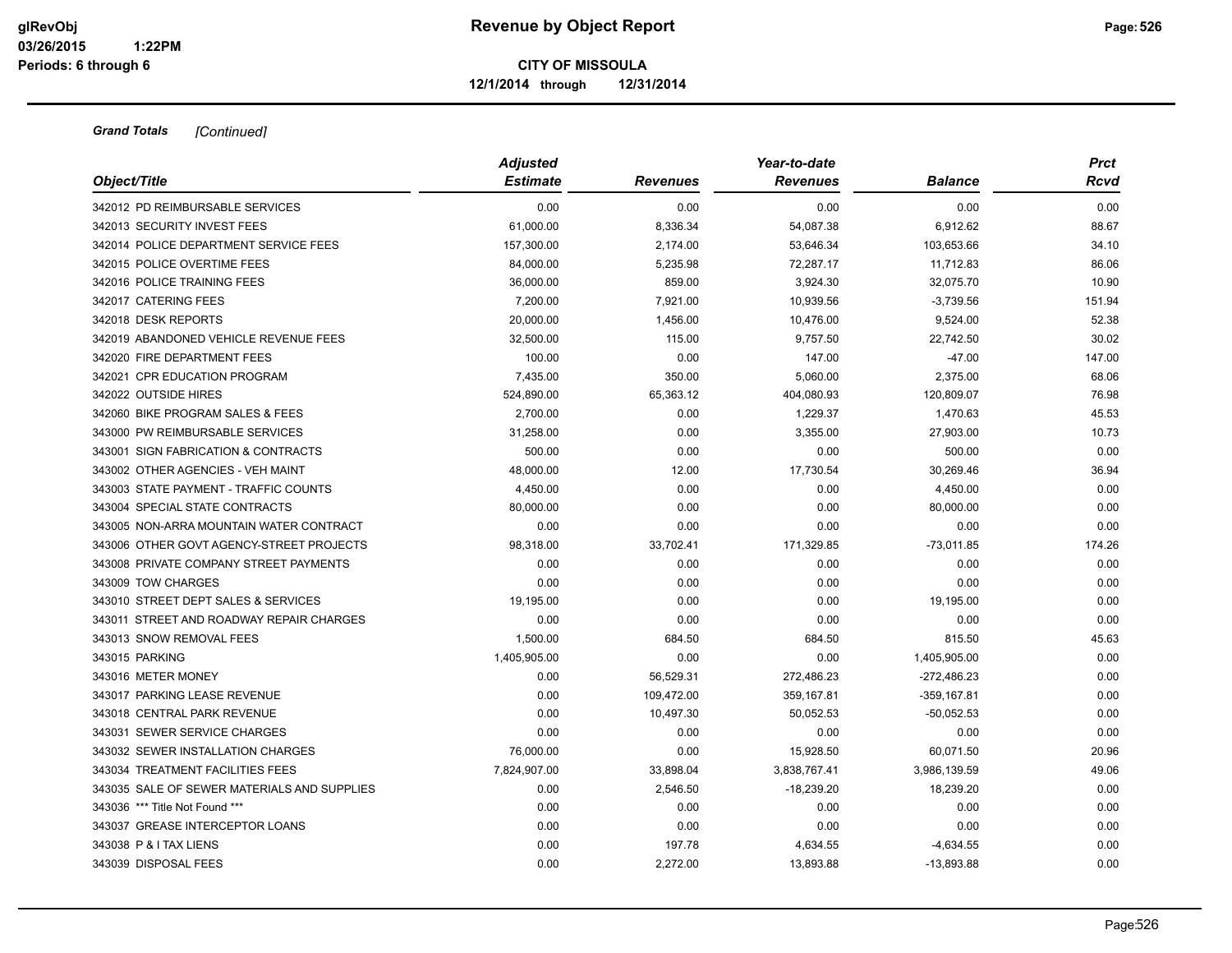|                                           | <b>Adjusted</b> |           | Year-to-date    |                | <b>Prct</b> |
|-------------------------------------------|-----------------|-----------|-----------------|----------------|-------------|
| Object/Title                              | <b>Estimate</b> | Revenues  | <b>Revenues</b> | <b>Balance</b> | Rcvd        |
| 343041 GARBAGE COLLECTION SERVICES        | 5.000.00        | 1,293.77  | 10,400.22       | $-5,400.22$    | 208.00      |
| 343065 BUILDING RENTALS                   | 0.00            | 0.00      | 0.00            | 0.00           | 0.00        |
| 343080 STATE MAINTENANCE CONTRACT         | 530,082.00      | 0.00      | 170,487.17      | 359,594.83     | 32.16       |
| 343082 MDT URBAN PROJECTS                 | 0.00            | 0.00      | 0.00            | 0.00           | 0.00        |
| 343083 CONTRACT SEWER APPLICATIONS        | 0.00            | 0.00      | 0.00            | 0.00           | 0.00        |
| 343084 STREET MAINTENANCE MATERIALS REIMB | 55,500.00       | 0.00      | 39,722.64       | 15,777.36      | 71.57       |
| 343097 SIDEWALK AND CURB FEES             | 340,000.00      | 33,682.56 | 178,403.05      | 161,596.95     | 52.47       |
| 343300 MISC CHARGES FOR SERVICES          | 0.00            | 26,044.18 | 0.00            | 0.00           | 0.00        |
| 343301 BOOT REMOVAL                       | 0.00            | 650.00    | 4,129.01        | $-4,129.01$    | 0.00        |
| 343302 PARKS SOIL PROJECT                 | 0.00            | 9,200.00  | 9,200.00        | $-9,200.00$    | 0.00        |
| 343310 SALE OF NICHE NAMEPLATES & VASES   | 0.00            | 1,000.00  | 7,800.00        | $-7,800.00$    | 0.00        |
| 343311 SALE OF NICHES                     | 3,200.00        | 0.00      | 0.00            | 3,200.00       | 0.00        |
| 343320 CEMETERY - SALE OF PLOTS           | 12,870.00       | 700.00    | 10,300.00       | 2,570.00       | 80.03       |
| 343321 CEMETERY FOUNDATIONS               | 1,570.00        | 0.00      | 5,890.00        | $-4,320.00$    | 375.16      |
| 343322 CEMETERY FLOWER CARE               | 4,250.00        | 0.00      | 0.00            | 4,250.00       | 0.00        |
| 343323 CEMETERY - LINER INSTALL FEES      | 5,580.00        | 2,200.00  | 12,200.00       | $-6,620.00$    | 218.64      |
| 343324 OTHER CEMETERY FEES                | 1,500.00        | 300.00    | 1,800.00        | $-300.00$      | 120.00      |
| 343325 2ND INTERMENT RIGHT                | 0.00            | 400.00    | 3,200.00        | $-3,200.00$    | 0.00        |
| 343340 CEMETERY - OPENINGS & CLOSINGS     | 10,950.00       | 2,450.00  | 13,650.00       | $-2,700.00$    | 124.66      |
| 343350 CEMETERY CARE, FEES                | 99,000.00       | 0.00      | 0.00            | 99,000.00      | 0.00        |
| 343360 WEED CONTROL                       | 3,000.00        | 2,086.00  | 2,086.00        | 914.00         | 69.53       |
| 346000 FEES                               | 220,000.00      | 199.75    | 13,894.28       | 206,105.72     | 6.32        |
| 346001 TENNIS FEE                         | 0.00            | $-176.86$ | 503.14          | $-503.14$      | 0.00        |
| 346029 PARKS PETTY CASH FUND              | 0.00            | 0.00      | 0.00            | 0.00           | 0.00        |
| 346030 SWIMMING POOL FEES                 | 1,045,954.00    | 850.57    | 395,840.71      | 650,113.29     | 37.84       |
| 346031 RECREATION FEES                    | 273,988.00      | 7,082.50  | 84,381.49       | 189,606.51     | 30.80       |
| 346032 PRESCHOOL PROGRAMS                 | 0.00            | 0.00      | 0.00            | 0.00           | 0.00        |
| 346033 PARK FEES/FACILITY RENTALS         | 85,000.00       | 1,026.50  | 29,910.33       | 55,089.67      | 35.19       |
| 346034 GROUNDS MAINTENANCE CONTRACT       | 85,000.00       | 0.00      | 0.00            | 85,000.00      | 0.00        |
| 346036 PARK CONCESSION FEES               | 3,000.00        | 0.00      | 607.47          | 2,392.53       | 20.25       |
| 346037 YOUTH DRUG COURT CONTRACT          | 11,700.00       | 0.00      | 0.00            | 11,700.00      | 0.00        |
| 346040 MCCORMICK SWIMMING POOL            | 0.00            | 0.00      | 0.00            | 0.00           | 0.00        |
| 346050 COUNTY PLAYGROUND CONTRACT         | 3,150.00        | 0.00      | 0.00            | 3,150.00       | 0.00        |
| 346051 MONTANA PARKS/REC CONFERENCE 2012  | 4,500.00        | 0.00      | 0.00            | 4,500.00       | 0.00        |
| 346052 PLAYGROUND SAFETY TRAINING         | 0.00            | 0.00      | 0.00            | 0.00           | 0.00        |
| 346053 CITY LIFE PROGRAMS                 | 12,500.00       | 1,499.00  | 3,855.00        | 8,645.00       | 30.84       |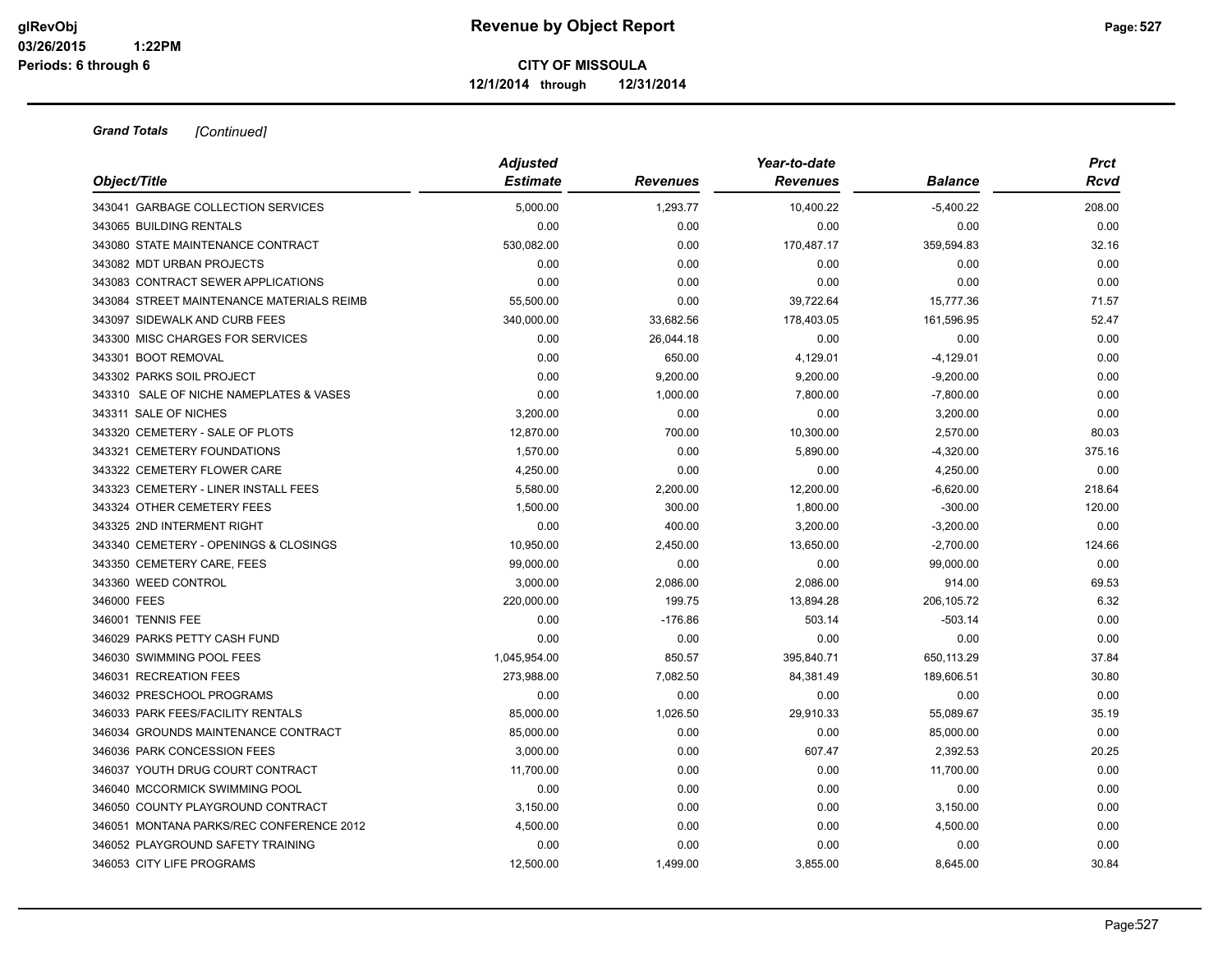**12/1/2014 through 12/31/2014**

|                                                | <b>Adjusted</b> |                 | Year-to-date    |                | <b>Prct</b> |
|------------------------------------------------|-----------------|-----------------|-----------------|----------------|-------------|
| Object/Title                                   | <b>Estimate</b> | <b>Revenues</b> | <b>Revenues</b> | <b>Balance</b> | Rcvd        |
| 346055 COUNTY PARK SUPPORT                     | 0.00            | 0.00            | 0.00            | 0.00           | 0.00        |
| 346060 CURRENTS SWIMMING FACILITY              | 0.00            | 33,757.65       | 166,591.11      | $-166,591.11$  | 0.00        |
| 346061 CURRENTS ENTERPRISE                     | 0.00            | 0.00            | 0.00            | 0.00           | 0.00        |
| 346062 SPLASH ENTERPRISE                       | 0.00            | 0.00            | 0.00            | 0.00           | 0.00        |
| 346070 RECREATION GENERAL MERCHANDISE          | 0.00            | 0.00            | 0.00            | 0.00           | 0.00        |
| 346080 PAYMENT IN LIEU OF PARKS                | 288,120.00      | 0.00            | 0.00            | 288,120.00     | 0.00        |
| 346082 HIGH PARK EASEMENT EXCHANGE             | 0.00            | 0.00            | 0.00            | 0.00           | 0.00        |
| <b>CHARGES FOR SERVICES</b><br><b>Total</b>    | 16,744,236.00   | 1,406,724.21    | 8,224,697.70    | 8,519,538.30   | 49.12       |
| 350000 FINES & FORFEITURES                     |                 |                 |                 |                |             |
| 351013 DRUG FORFEITURES                        | 16,800.00       | 1,083.55        | 6,668.25        | 10,131.75      | 39.69       |
| 351022 LAW ENFORCEMENT ACADEMY SURCHARGE #5    | 0.00            | $-9,996.96$     | 11,417.46       | $-11,417.46$   | 0.00        |
| 351031 TRAFFIC FINES                           | 1,386,857.00    | 100,255.57      | 476,476.27      | 910,380.73     | 34.36       |
| 351032 SURCHARGE ON FINES                      | 129,089.00      | $-16,322.31$    | 68,385.75       | 60,703.25      | 52.98       |
| 351033 PUBLIC DEFENDER FEES                    | 0.00            | $-1,357.66$     | 370.11          | $-370.11$      | 0.00        |
| 351034 CELLULAR PHONE FINES                    | 62,000.00       | 13,323.00       | 57,081.00       | 4,919.00       | 92.07       |
| 351035 CELL PHONE FINES: EDUCATION             | 0.00            | 0.00            | 14,089.50       | $-14,089.50$   | 0.00        |
| 352000 TICKETS                                 | 0.00            | 0.00            | 0.00            | 0.00           | 0.00        |
| 352001 PARKING TICKET REVENUE                  | 270,000.00      | 19,629.79       | 106,130.16      | 163,869.84     | 39.31       |
| 352002 PARKING FINES                           | 0.00            | 0.00            | $-85.00$        | 85.00          | 0.00        |
| 355000 FALSE ALARM PENALTY                     | 20,000.00       | 0.00            | 884.00          | 19,116.00      | 4.42        |
| <b>FINES &amp; FORFEITURES</b><br><b>Total</b> | 1,884,746.00    | 106,614.98      | 741,417.50      | 1,143,328.50   | 39.34       |
| 360000 MISCELLANEOUS REVENUES                  |                 |                 |                 |                |             |
| 360000 MISCELLANEOUS REVENUES                  | 0.00            | 0.00            | 0.00            | 0.00           | 0.00        |
| 360001 COPIES                                  | 2,200.00        | 84.25           | 654.00          | 1,546.00       | 29.73       |
| 360002 PHONES                                  | 0.00            | 0.00            | 0.00            | 0.00           | 0.00        |
| 360003 MMIA REIMBURSEMENT-ATTORNEY             | 0.00            | 0.00            | 0.00            | 0.00           | 0.00        |
| 360005 LOAN REPAYMENTS                         | 0.00            | 0.00            | 0.00            | 0.00           | 0.00        |
| 360007 RLF REVENUES                            | 0.00            | 0.00            | 0.00            | 0.00           | 0.00        |
| 360010 MISCELLANEOUS                           | 15,000.00       | 54,464.20       | 72,624.96       | $-57,624.96$   | 484.17      |
| 360011 YOUTH COUNCIL FUNDS                     | 9,010.00        | 0.00            | 9,339.65        | $-329.65$      | 103.66      |
| 360012 SEWER GRANT REPAYMENTS                  | 0.00            | 0.00            | 0.00            | 0.00           | 0.00        |
| 360013 REPAYMENT OF SEWER GRANT                | 7,000.00        | 0.00            | 2,060.00        | 4,940.00       | 29.43       |
| 360014 REPAYMENT OF LOAN/MHA                   | 0.00            | 0.00            | 0.00            | 0.00           | 0.00        |
| 360015 CONFERENCE REVENUES - BUILDING          | 0.00            | 0.00            | 0.00            | 0.00           | 0.00        |
| 360016 MRA SHARE OF CIVIC STADIUM PARKING      | 0.00            | 0.00            | 0.00            | 0.00           | 0.00        |
| 360017 PARK PLANS FORFEITURE                   | 0.00            | 0.00            | 20.00           | $-20.00$       | 0.00        |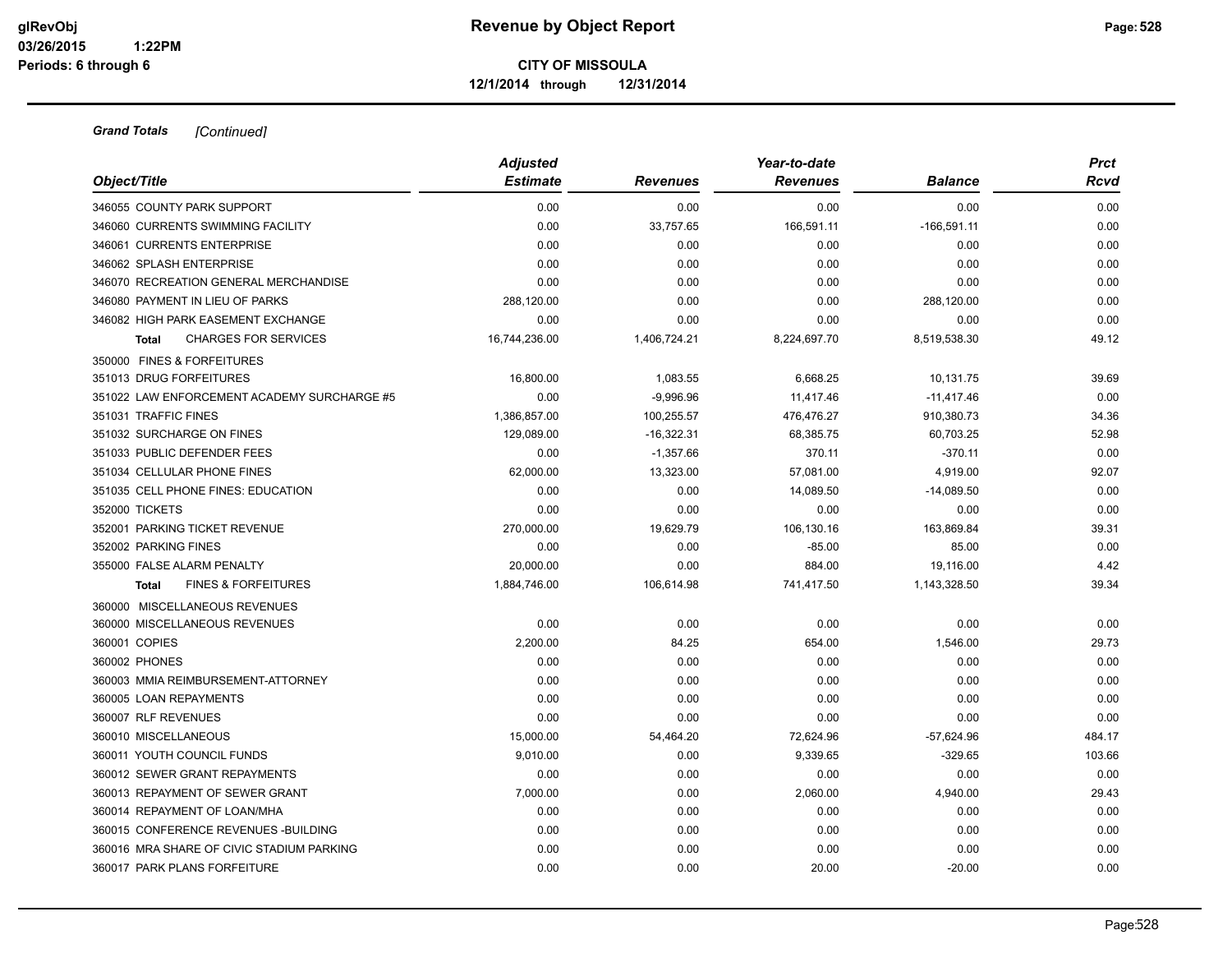**12/1/2014 through 12/31/2014**

| Object/Title                               | <b>Adjusted</b> |                 | Year-to-date    |                | <b>Prct</b><br>Rcvd |
|--------------------------------------------|-----------------|-----------------|-----------------|----------------|---------------------|
|                                            | <b>Estimate</b> | <b>Revenues</b> | <b>Revenues</b> | <b>Balance</b> |                     |
| 360018 MARKET ON FRONT UTILITY PAYMENTS    | 0.00            | 0.00            | 579.15          | $-579.15$      | 0.00                |
| 360019 GARBAGE-MARKET ON FRONT             | 0.00            | 0.00            | 369.88          | $-369.88$      | 0.00                |
| 360020 GREENOUGH PARK ENCROACHMENTS        | 0.00            | 0.00            | 0.00            | 0.00           | 0.00                |
| 360030 CONTRIBUTIONS FROM PROPERTY OWNERS  | 0.00            | 0.00            | 0.00            | 0.00           | 0.00                |
| 360050 OVER/SHORT                          | 0.00            | 0.00            | 0.00            | 0.00           | 0.00                |
| 360100 REFUNDS                             | 200.00          | 0.00            | 0.00            | 200.00         | 0.00                |
| 361000 RATTLESNAKE LAND LEASES             | 0.00            | 0.00            | 0.00            | 0.00           | 0.00                |
| 361003 CARAS PARK CONCERT REVENUE          | 0.00            | 0.00            | 0.00            | 0.00           | 0.00                |
| 361010 RENTAL REVENUE                      | 120,000.00      | 0.00            | 0.00            | 120,000.00     | 0.00                |
| 361013 CLOSED GRANT REPAYMENTS             | 0.00            | 0.00            | 0.00            | 0.00           | 0.00                |
| 361200 RADIO TOWER LEASE PAYMENTS          | 0.00            | 0.00            | 2,850.00        | $-2,850.00$    | 0.00                |
| 361201 EKO LAND LEASE                      | 0.00            | 0.00            | 12,293.18       | $-12,293.18$   | 0.00                |
| 362000 OTHER MISCELLANEOUS REVENUE         | 8,000.00        | 623.12          | 33,933.67       | $-25,933.67$   | 424.17              |
| 362001 MUNICIPAL COURT BAD CHECK CHARGES   | 0.00            | 0.00            | 0.00            | 0.00           | 0.00                |
| 362002 BAD CHECK CHARGES                   | 500.00          | 0.00            | 100.00          | 400.00         | 20.00               |
| 362003 US BANK FEE REIMBURSEMENT           | 0.00            | 0.00            | 0.00            | 0.00           | 0.00                |
| 362004 URD III FACADE IMPROVEMENT LOAN REC | 0.00            | 0.00            | 0.00            | 0.00           | 0.00                |
| 362005 LEASE LATE PAYMENT PENALTY          | 0.00            | 0.00            | 0.00            | 0.00           | 0.00                |
| 362006 GAIC INSURANCE SETTLEMENT           | 0.00            | 0.00            | 0.00            | 0.00           | 0.00                |
| 362011 SALE OF UNCLAIMED PROPERTY          | 0.00            | 0.00            | 0.00            | 0.00           | 0.00                |
| 362012 REC/GREEN TAG PROGRAM               | 300.00          | 0.00            | 0.00            | 300.00         | 0.00                |
| 363000 ASSESSMENTS PAID                    | 15,000.00       | 0.00            | 0.00            | 15,000.00      | 0.00                |
| 363010 LIGHTING ASSESSMENTS                | 404,652.00      | 328,759.48      | 331,653.89      | 72,998.11      | 81.96               |
| 363020 PROPERTY ASSESSMENTS                | 3,773,616.00    | 1,789,645.93    | 1,839,373.75    | 1,934,242.25   | 48.74               |
| 363021 PAYOFF PRINCIPAL ASSESSMENTS        | 0.00            | 5,007.02        | 68,758.55       | $-68,758.55$   | 0.00                |
| 363022 BOND INTEREST ASSESSMENTS           | 0.00            | 0.00            | 0.00            | 0.00           | 0.00                |
| 363030 SIDEWALK AND CURB ASSESSMENTS       | 0.00            | 0.00            | 0.00            | 0.00           | 0.00                |
| 363040 PENALTY AND INTEREST                | 0.00            | 725.36          | 1,513.43        | $-1,513.43$    | 0.00                |
| 364012 SALE OF SURPLUS PROPERTY            | 40,000.00       | 0.00            | 4,000.00        | 36,000.00      | 10.00               |
| 364040 INSURANCE AND DAMAGE RECOVERY       | 40,000.00       | 3,754.59        | 20,234.40       | 19,765.60      | 50.59               |
| 364041 WORKERS COMPENSATION REIMBURSEMENT  | 2,500.00        | 0.00            | 0.00            | 2,500.00       | 0.00                |
| 364042 EXPENDITURE REIMBURSEMENTS          | 1,200.00        | 326.96          | 326.96          | 873.04         | 27.25               |
| 364043 RATTLESNAKE CORRIDOR REIMBURSEMENT  | 10,000.00       | 0.00            | 2,860.00        | 7,140.00       | 28.60               |
| 364044 EMERGENCY RESPONSE REIMBURSEMENT    | 50,000.00       | 0.00            | 0.00            | 50,000.00      | 0.00                |
| 364047 MMIA EXPENDITURE REIMBURSEMENT      | 0.00            | 0.00            | 0.00            | 0.00           | 0.00                |
| 364051 DOT RADAR GRANT                     | 0.00            | 0.00            | 0.00            | 0.00           | 0.00                |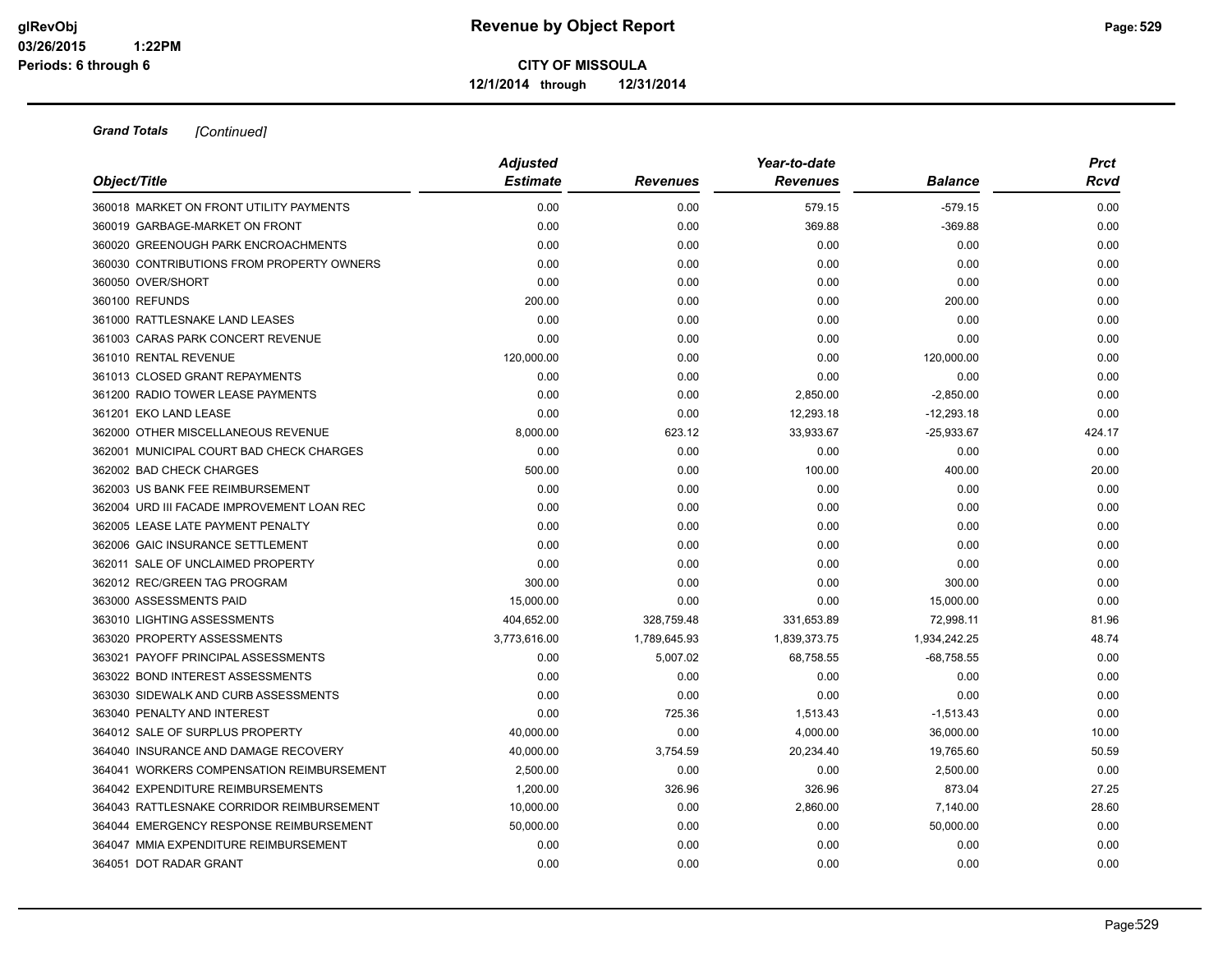| Object/Title                                    | <b>Adjusted</b> |                 | Year-to-date    |                | <b>Prct</b> |
|-------------------------------------------------|-----------------|-----------------|-----------------|----------------|-------------|
|                                                 | <b>Estimate</b> | <b>Revenues</b> | <b>Revenues</b> | <b>Balance</b> | Rcvd        |
| 364053 EXPENDITURE REIMB-FIRE SERVICES          | 0.00            | 0.00            | 0.00            | 0.00           | 0.00        |
| 364060 REIMB LETTER OF CREDIT-709 PARKVIEW      | 0.00            | $-4,195.00$     | $-4,195.00$     | 4,195.00       | 0.00        |
| 364061 REIMB LETTER OF CREDIT-LINNEA LANE       | 0.00            | 0.00            | 0.00            | 0.00           | 0.00        |
| 365000 DONATIONS                                | 818,689.00      | 7,470.00        | 8,511.48        | 810,177.52     | 1.04        |
| 365001 *** Title Not Found ***                  | 10,000.00       | 0.00            | 10,250.00       | $-250.00$      | 102.50      |
| 365002 OTHER RECREATION DONATIONS               | 50,000.00       | 40.00           | 2,275.83        | 47,724.17      | 4.55        |
| 365003 DONATIONS - SMOKE ALARMS                 | 25,000.00       | 0.00            | 0.00            | 25,000.00      | 0.00        |
| 365004 GRANT CR TRAIL ASSN DONATION             | 0.00            | 0.00            | 0.00            | 0.00           | 0.00        |
| 365005 DONATIONS - ARCO                         | 0.00            | 0.00            | 0.00            | 0.00           | 0.00        |
| 365009 DONATIONS - BASKETBALL/TENNIS COURT      | 65,000.00       | 3,477.69        | 6,650.58        | 58,349.42      | 10.23       |
| 365010 FRIENDS OF MISSOULA PARKS DONATION       | 0.00            | 0.00            | 0.00            | 0.00           | 0.00        |
| 365015 GREEN BLOCK PILOT PROJECT                | 0.00            | 0.00            | 0.00            | 0.00           | 0.00        |
| 365016 LOCAL MATCH MDT                          | 13,585.00       | 0.00            | 725.00          | 12,860.00      | 5.34        |
| 365017 LOCAL MATCH TRANSIT                      | 9,559.00        | 0.00            | 0.00            | 9,559.00       | 0.00        |
| 365018 DONATIONS - THERMAL IMAGING              | 0.00            | 0.00            | 0.00            | 0.00           | 0.00        |
| 365019 PARKS DONATIONS                          | 1,072,446.00    | 2,189.85        | 121,104.85      | 951,341.15     | 11.29       |
| 365020 OPEN SPACE DONATIONS                     | 5,000.00        | 0.00            | 25.00           | 4,975.00       | 0.50        |
| 365021 COMBAT CHALLENGE DONATIONS               | 0.00            | 0.00            | 0.00            | 0.00           | 0.00        |
| 365022 NEIGHBORHOOD COUNCIL DONATIONS           | 0.00            | 0.00            | 0.00            | 0.00           | 0.00        |
| 365023 NORTHWESTERN ENERGY GRANT                | 0.00            | 0.00            | 0.00            | 0.00           | 0.00        |
| 365030 WHITE PINE PARK DONATION-ZIP BEVERAGE    | 0.00            | 0.00            | 0.00            | 0.00           | 0.00        |
| 365100 RECREATION OUTDOOR                       | 25,000.00       | 0.00            | 300.00          | 24,700.00      | 1.20        |
| 365101 RECREATION SCHOLARSHIP                   | 35,000.00       | 1,184.95        | 3,767.60        | 31,232.40      | 10.76       |
| 365102 RECREATION YOUTH & ADULT SPORTS          | 25,000.00       | 0.00            | 6,765.00        | 18,235.00      | 27.06       |
| 365103 URBAN FORESTRY PROGRAMS                  | 55,000.00       | 0.00            | 2,859.17        | 52,140.83      | 5.20        |
| 365109 CONSERVATION LANDS DONATIONS             | 0.00            | 0.00            | 0.00            | 0.00           | 0.00        |
| 368000 SALE OF COINS                            | 0.00            | 0.00            | 0.00            | 0.00           | 0.00        |
| 368001 SALE OF POLICE PROMOTIONS                | 0.00            | 0.00            | 0.00            | 0.00           | 0.00        |
| 368002 SALE OF FIRE PROMOTIONS                  | 0.00            | 0.00            | 0.00            | 0.00           | 0.00        |
| 368010 SALE OF T-SHIRTS                         | 0.00            | 0.00            | 0.00            | 0.00           | 0.00        |
| <b>MISCELLANEOUS REVENUES</b><br><b>Total</b>   | 6,708,457.00    | 2,193,558.40    | 2,562,584.98    | 4,145,872.02   | 38.20       |
| 370000 INVESTMENTS & ROYALTY EARNINGS           |                 |                 |                 |                |             |
| 371010 INTEREST ON INVESTMENTS                  | 23,500.00       | 0.00            | $-23,755.67$    | 47,255.67      | $-101.09$   |
| 371020 GAIN/LOSS IN MARKET VALUE OF INVESTMENTS | 0.00            | 0.00            | 0.00            | 0.00           | 0.00        |
| 371500 INTEREST ON INTERFUND LOAN               | 0.00            | 0.00            | 0.00            | 0.00           | 0.00        |
| 373002 LOAN REPAYMENT - FAMILY SERVICES         | 20.000.00       | 0.00            | 0.00            | 20,000.00      | 0.00        |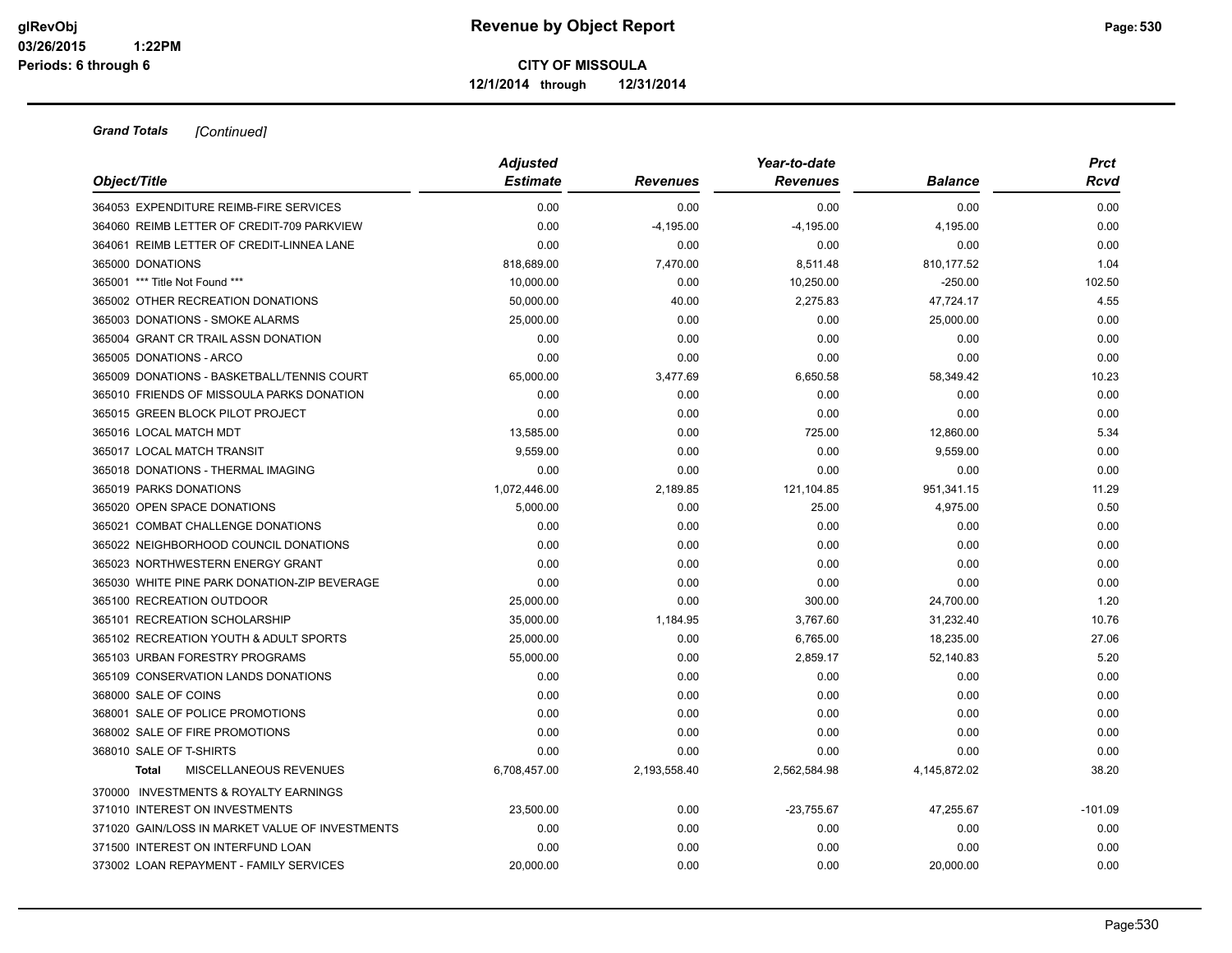**12/1/2014 through 12/31/2014**

| Object/Title                                              | <b>Adjusted</b><br><b>Estimate</b> | <b>Revenues</b> | Year-to-date<br><b>Revenues</b> | <b>Balance</b>    | <b>Prct</b><br>Rcvd |
|-----------------------------------------------------------|------------------------------------|-----------------|---------------------------------|-------------------|---------------------|
|                                                           |                                    |                 |                                 |                   |                     |
| 373006 BURNS ST COMMONS                                   | 0.00                               | 0.00            | 40,000.00                       | $-40,000.00$      | 0.00<br>37.34       |
| <b>INVESTMENTS &amp; ROYALTY EARNINGS</b><br><b>Total</b> | 43,500.00                          | 0.00            | 16,244.33                       | 27,255.67         |                     |
| 380000 OTHER FINANCING SOURCES                            |                                    |                 |                                 |                   |                     |
| 380000 OTHER FINANCING SOURCES                            | 0.00                               | 0.00            | 0.00                            | 0.00              | 0.00                |
| 381000 LOAN PROCEEDS                                      | 0.00                               | 0.00            | 0.00                            | 0.00              | 0.00                |
| 381002 SRF LOAN                                           | 0.00                               | 0.00            | 0.00                            | 0.00              | 0.00                |
| 381009 TRANSFERS IN                                       | 309,059.00                         | 0.00            | 0.00                            | 309,059.00        | 0.00                |
| 381010 BOND PROCEEDS                                      | 0.00                               | 0.00            | 0.00                            | 0.00              | 0.00                |
| 381011 OPEN SPACE REVENUE                                 | 0.00                               | 0.00            | 0.00                            | 0.00              | 0.00                |
| 381012 \$680,000 FIRE GF DEBT                             | 0.00                               | 0.00            | 0.00                            | 0.00              | 0.00                |
| 381015 \$1,010,000 LIMITED TAX GO BONDS 2010C             | 0.00                               | 0.00            | 0.00                            | 0.00              | 0.00                |
| 381020 REVENUE BONDS                                      | 920,000.00                         | 0.00            | 0.00                            | 920,000.00        | 0.00                |
| 381023 DOMESTIC VIOLENCE ACCOUNTABILITY GRANT             | 0.00                               | 0.00            | 0.00                            | 0.00              | 0.00                |
| 381025 BOND PROCEEDS                                      | 0.00                               | 0.00            | 0.00                            | 0.00              | 0.00                |
| 381026 DEBT SERVICE/BROWNSFIELD RLF 1.125M                | 0.00                               | 0.00            | 0.00                            | 0.00              | 0.00                |
| 381027 SAFEWAY/ST PAT 1.5M                                | 0.00                               | 0.00            | 0.00                            | 0.00              | 0.00                |
| 381028 BOND PROCEEDS-MILL SITE                            | 0.00                               | 0.00            | 0.00                            | 0.00              | 0.00                |
| 381029 PARKING STRUCTURE BOND PROCEEDS                    | 0.00                               | 0.00            | 0.00                            | 0.00              | 0.00                |
| 381030 SID BONDS PROCEEDS                                 | 0.00                               | 0.00            | 0.00                            | 0.00              | 0.00                |
| 381070 PROCEEDS FROM NOTES/LOANS/INTERCAP                 | 0.00                               | 0.00            | 0.00                            | 0.00              | 0.00                |
| 381071 WILMA NOTE PROCEEDS                                | 0.00                               | 0.00            | 0.00                            | 0.00              | 0.00                |
| 381072 FIB NOTE PROCEEDS                                  | 0.00                               | 0.00            | 0.00                            | 0.00              | 0.00                |
| 381074 CIVIC STADIUM TIF NOTES 1.5M                       | 0.00                               | 0.00            | 0.00                            | 0.00              | 0.00                |
| 381090 PROCEEDS FROM CAPITAL LEASE                        | 0.00                               | 3,159,644.24    | 3,159,644.24                    | $-3, 159, 644.24$ | 0.00                |
| 382000 *** Title Not Found ***                            | 0.00                               | 0.00            | 0.00                            | 0.00              | 0.00                |
| 382010 SALE OF FIXED ASSETS                               | 0.00                               | 0.00            | 0.00                            | 0.00              | 0.00                |
| 383000 OPERATING TRANSFERS                                | 491,688.00                         | 10,066.67       | 23,283.01                       | 468,404.99        | 4.74                |
| 383001 TRANS FR FLUSHING DISTRICT                         | 27,281.00                          | 13,640.50       | 13,640.50                       | 13,640.50         | 50.00               |
| 383002 TRANS FR GAS TAX                                   | 564,000.00                         | 282,000.00      | 282,000.00                      | 282,000.00        | 50.00               |
| 383003 TRANS FR COMPREHENSIVE INSURANCE LEVY              | 0.00                               | 0.00            | 0.00                            | 0.00              | 0.00                |
| 383004 TRANS FR EMPLOYEE HEALTH INSURANCE LEVY            | 4,296,467.00                       | 2,148,233.50    | 2,148,233.50                    | 2,148,233.50      | 50.00               |
| 383007 TRANS FR CABLE FRANCHISE                           | 244,110.00                         | 122,055.00      | 122,055.00                      | 122,055.00        | 50.00               |
| 383008 TRANS FR RUSSELL PARK DISTRICT                     | 0.00                               | 0.00            | 0.00                            | 0.00              | 0.00                |
| 383009 TRANS FR TITLE I                                   | 0.00                               | 0.00            | 0.00                            | 0.00              | 0.00                |
| 383010 TRANS FR CIP                                       | 0.00                               | 0.00            | 0.00                            | 0.00              | 0.00                |
| 383011 TRANS FR SID REVOLVING                             | 100.000.00                         | 0.00            | 0.00                            | 100,000.00        | 0.00                |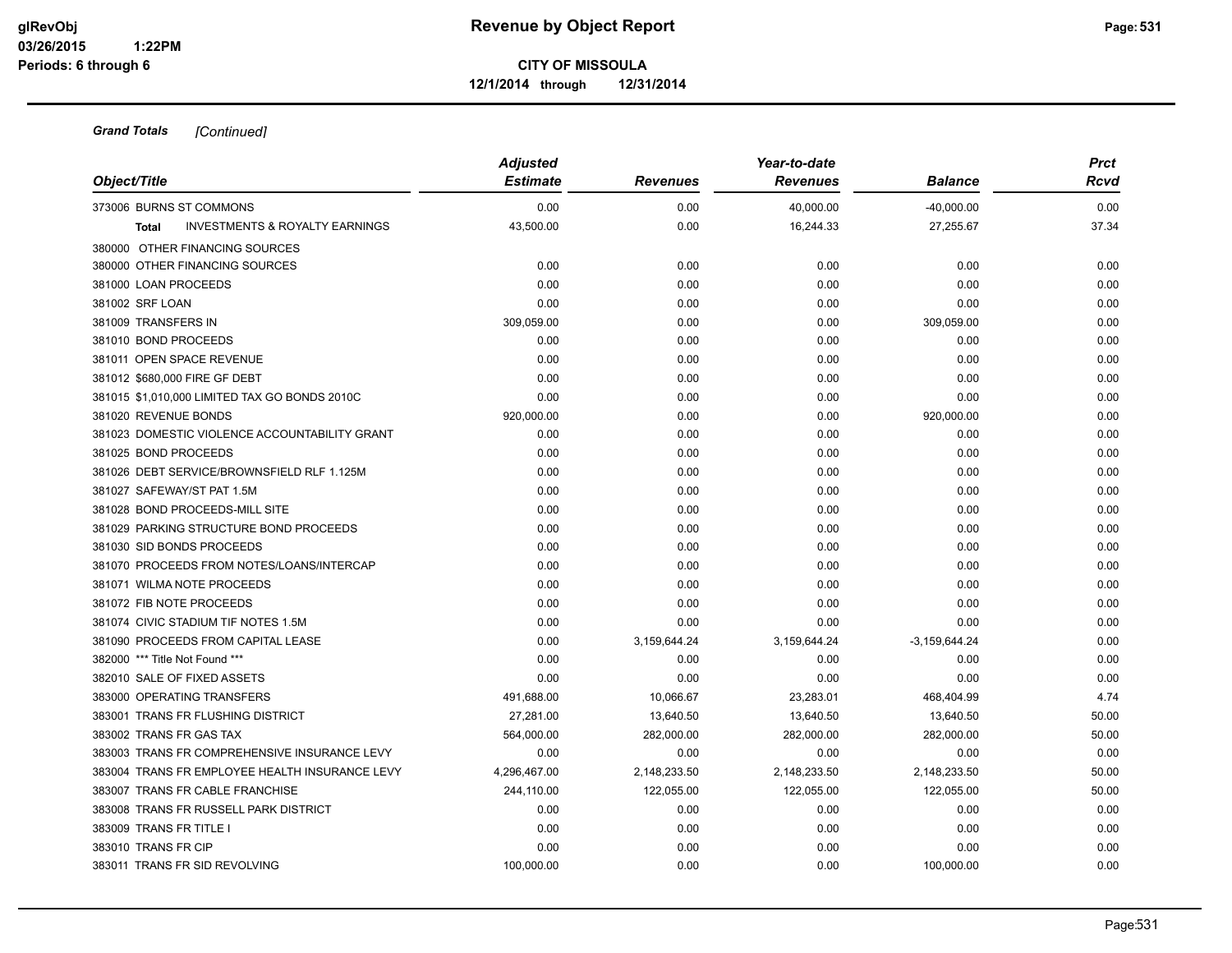| Object/Title                                | <b>Adjusted</b> |                 | Year-to-date<br><b>Revenues</b> | <b>Balance</b> | <b>Prct</b><br>Rcvd |
|---------------------------------------------|-----------------|-----------------|---------------------------------|----------------|---------------------|
|                                             | <b>Estimate</b> | <b>Revenues</b> |                                 |                |                     |
| 383013 TRANS FR SID DEBT SERVICE            | 0.00            | 0.00            | 0.00                            | 0.00           | 0.00                |
| 383014 TRANS FR MRA                         | 1,726,097.00    | 0.00            | 0.00                            | 1,726,097.00   | 0.00                |
| 383015 TRANS FR MPC                         | 0.00            | 0.00            | 0.00                            | 0.00           | 0.00                |
| 383016 TRANS FR TAX INCREMENT BOND          | 0.00            | 0.00            | 0.00                            | 0.00           | 0.00                |
| 383017 TRANS FR BUILDING                    | 0.00            | 0.00            | 0.00                            | 0.00           | 0.00                |
| 383018 TRANS FR WILLOWWOOD PARK DISTRICT    | 0.00            | 0.00            | 0.00                            | 0.00           | 0.00                |
| 383020 TRANS FR CEMETERY CARE               | 9,545.00        | 0.00            | 0.00                            | 9,545.00       | 0.00                |
| 383021 TRANS FR P&R TRAILS DEVLP            | 50,000.00       | 0.00            | 0.00                            | 50,000.00      | 0.00                |
| 383022 TRANS FR OPEN SPACE BOND             | 0.00            | 0.00            | 0.00                            | 0.00           | 0.00                |
| 383023 TRANS FR DRUG FORFEITURE             | 0.00            | 0.00            | 0.00                            | 0.00           | 0.00                |
| 383024 TRANS FR SEWER CLEARING              | 7,334,237.00    | 0.00            | 0.00                            | 7,334,237.00   | 0.00                |
| 383025 TRANS FR SEWER R & D                 | 0.00            | 0.00            | 0.00                            | 0.00           | 0.00                |
| 383026 TRANS FR CDBG                        | 0.00            | 75,000.00       | 75,000.00                       | $-75,000.00$   | 0.00                |
| 383027 TRANS FR URD                         | 0.00            | 0.00            | 0.00                            | 0.00           | 0.00                |
| 383028 TRANS FROM GF FOR HEALTH RESERVE     | 0.00            | 0.00            | 0.00                            | 0.00           | 0.00                |
| 383029 TRANS FR GENERAL                     | 1,975,677.00    | 6,643.70        | 47,065.21                       | 1,928,611.79   | 2.38                |
| 383034 TRANS FR 01 SERIES DEBT SERVICE      | 0.00            | 0.00            | 0.00                            | 0.00           | 0.00                |
| 383036 TRANSFER - GRANT                     | 0.00            | 0.00            | 0.00                            | 0.00           | 0.00                |
| 383037 TRANSFER FROM URD II                 | 250,000.00      | 0.00            | 0.00                            | 250,000.00     | 0.00                |
| 383038 TRANSFER - URD III                   | 0.00            | 0.00            | 0.00                            | 0.00           | 0.00                |
| 383039 FROM SID TRANSFERS                   | 0.00            | 0.00            | 0.00                            | 0.00           | 0.00                |
| 383040 TRANSFER FROM CITY GRANTS            | 0.00            | 0.00            | 0.00                            | 0.00           | 0.00                |
| 383041 TRANS FR CDBG                        | 0.00            | 0.00            | 0.00                            | 0.00           | 0.00                |
| 383042 TRANSFERS FROM OTHER FUNDS           | 0.00            | 0.00            | 0.00                            | 0.00           | 0.00                |
| 383043 TRANSFERS FROM IMPACT FEES           | 0.00            | 0.00            | 0.00                            | 0.00           | 0.00                |
| 383044 TRANSFER FROM PYMT IN LIEU OF PARKS  | 0.00            | 0.00            | 0.00                            | 0.00           | 0.00                |
| 383045 TRANSFER FROM PARK ENTERPRISE        | 0.00            | 0.00            | 0.00                            | 0.00           | 0.00                |
| 383046 TRANS FR PARKS MAINTENANCE DIST      | 0.00            | 0.00            | 0.00                            | 0.00           | 0.00                |
| 383047 TRANS FR STREET MAINTENANCE DISTRICT | 0.00            | 0.00            | 0.00                            | 0.00           | 0.00                |
| 383050 TRANSFER FROM IMPACT FEES            | 0.00            | 0.00            | 0.00                            | 0.00           | 0.00                |
| 383060 TRANSFERS FROM FRONT ST URD          | 0.00            | 0.00            | 0.00                            | 0.00           | 0.00                |
| 383061 TRANSFERS FROM PARK IMPACT FEES      | 0.00            | 0.00            | 0.00                            | 0.00           | 0.00                |
| 383062 TRANSFERS FROM PARK SIDS             | 0.00            | 0.00            | 0.00                            | 0.00           | 0.00                |
| 383063 TRANSF FROM SAFETY-LU (CTEP)FUND     | 0.00            | 0.00            | 0.00                            | 0.00           | 0.00                |
| 383065 TRANSFER FROM WWTF                   | 0.00            | 0.00            | 0.00                            | 0.00           | 0.00                |
| 383066 TRANSFER FROM FRONT ST CLEARING      | 453,263.00      | 0.00            | 0.00                            | 453,263.00     | 0.00                |